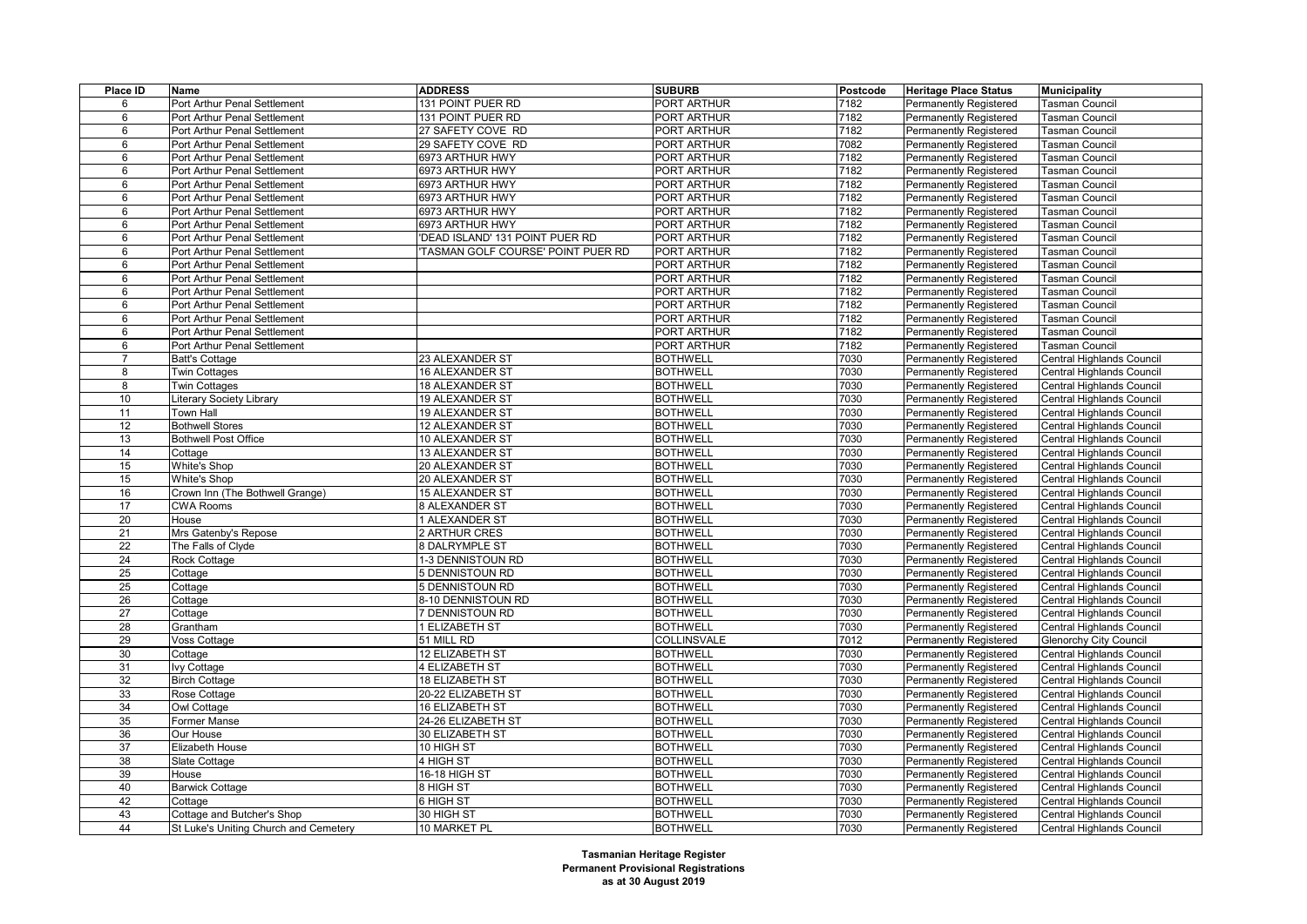| Place ID        | Name                                          | <b>ADDRESS</b>                 | <b>SUBURB</b>       | <b>Postcode</b> | <b>Heritage Place Status</b>  | <b>Municipality</b>              |
|-----------------|-----------------------------------------------|--------------------------------|---------------------|-----------------|-------------------------------|----------------------------------|
| 45              | Former Headmaster's Residence                 | 4 MARKET PL                    | <b>BOTHWELL</b>     | 7030            | Permanently Registered        | Central Highlands Council        |
| 46              | <b>Former State School</b>                    | 6-8 MARKET PL                  | <b>BOTHWELL</b>     | 7030            | Permanently Registered        | Central Highlands Council        |
| 47              | St Michael and All Angels' Anglican Church    | 2 MARKET PL                    | <b>BOTHWELL</b>     | 7030            | <b>Permanently Registered</b> | Central Highlands Council        |
| 48              | Queen's Square War Memorial                   | <b>PATRICK ST</b>              | <b>BOTHWELL</b>     | 7030            | <b>Permanently Registered</b> | Central Highlands Council        |
| 49              | House                                         | <b>8 PATRICK ST</b>            | <b>BOTHWELL</b>     | 7030            | <b>Permanently Registered</b> | Central Highlands Council        |
| 50              | Castle Hotel                                  | <b>14 PATRICK ST</b>           | <b>BOTHWELL</b>     | 7030            | <b>Permanently Registered</b> | Central Highlands Council        |
| 52              | House                                         | 10 PATRICK ST                  | <b>BOTHWELL</b>     | 7030            | <b>Permanently Registered</b> | Central Highlands Council        |
| 53              | <b>Expressions of Interest</b>                | <b>3 PATRICK ST</b>            | <b>BOTHWELL</b>     | 7030            | Permanently Registered        | <b>Central Highlands Council</b> |
| 54              | Former Post Office                            | 9 PATRICK ST                   | <b>BOTHWELL</b>     | 7030            | <b>Permanently Registered</b> | Central Highlands Council        |
| 56              | Atholin                                       | 4 PATRICK ST                   | <b>BOTHWELL</b>     | 7030            | <b>Permanently Registered</b> | Central Highlands Council        |
| 61              | Rockford                                      | 16 SCHAW ST                    | <b>BOTHWELL</b>     | 7030            | Permanently Registered        | Central Highlands Council        |
| 62              | Wentworth House                               | 9 WENTWORTH ST                 | <b>BOTHWELL</b>     | 7030            | <b>Permanently Registered</b> | Central Highlands Council        |
| 63              | <b>Clifton Priory</b>                         | 2 WENTWORTH ST                 | <b>BOTHWELL</b>     | 7030            | <b>Permanently Registered</b> | Central Highlands Council        |
| 64              | Fort Wentworth                                | <b>8 WENTWORTH ST</b>          | <b>BOTHWELL</b>     | 7030            | Permanently Registered        | Central Highlands Council        |
| 65              | Tannery                                       | 3 WENTWORTH ST                 | <b>BOTHWELL</b>     | 7030            | <b>Permanently Registered</b> | Central Highlands Council        |
| 66              | Thorpe Mill and Farm                          | <b>189 DENNISTOUN RD</b>       | <b>BOTHWELL</b>     | 7030            | <b>Permanently Registered</b> | Central Highlands Council        |
| 67              | Nant                                          | 254 NANT LANE                  | <b>BOTHWELL</b>     | 7030            | <b>Permanently Registered</b> | Central Highlands Council        |
| 69              | Berriedale                                    | 357 HUMBIE RD                  | <b>BOTHWELL</b>     | 7030            | <b>Permanently Registered</b> | Central Highlands Council        |
| 70              | Ratho                                         | 2122 DENNISTOUN RD             | <b>BOTHWELL</b>     | 7030            | <b>Permanently Registered</b> | Central Highlands Council        |
| $\overline{72}$ | Dungrove                                      | 3287 TO 3289 HIGHLAND LAKES RD | <b>BOTHWELL</b>     | 7030            | <b>Permanently Registered</b> | Central Highlands Council        |
| 75              | Selma                                         | 1840 MEADSFIELD RD             | <b>BOTHWELL</b>     | 7030            | <b>Permanently Registered</b> | Central Highlands Council        |
| 77              | Masonic Club (former Hutchins School)         | 181-183 MACQUARIE ST           | <b>HOBART</b>       | 7000            | <b>Permanently Registered</b> | <b>Hobart City Council</b>       |
| 78              | Christ College (Masonic Club)                 | 181-183 MACQUARIE ST           | <b>HOBART</b>       | 7000            | <b>Permanently Registered</b> | <b>Hobart City Council</b>       |
| 79              | St John's Presbyterian Church                 | 188 MACQUARIE ST               | <b>HOBART</b>       | 7000            | <b>Permanently Registered</b> | <b>Hobart City Council</b>       |
| 80              | Victoria League House / Hanby Villa           | 197 MACQUARIE ST               | <b>HOBART</b>       | 7000            | <b>Permanently Registered</b> | <b>Hobart City Council</b>       |
| 81              | Stephenville (St Michael's Collegiate School) | 212-218 MACQUARIE ST           | <b>HOBART</b>       | 7000            | <b>Permanently Registered</b> | <b>Hobart City Council</b>       |
| 82              | House                                         | 223 MACQUARIE ST               | <b>HOBART</b>       | 7000            | <b>Permanently Registered</b> | <b>Hobart City Council</b>       |
| 83              | Moina House                                   | 234 MACQUARIE ST               | <b>HOBART</b>       | 7000            | <b>Permanently Registered</b> | <b>Hobart City Council</b>       |
| 84              | Maylands House                                | 240 MACQUARIE ST               | <b>HOBART</b>       | 7000            | <b>Permanently Registered</b> | <b>Hobart City Council</b>       |
| 85              | Tasmanian Club                                | 132 MACQUARIE ST               | <b>HOBART</b>       | 7000            | <b>Permanently Registered</b> | <b>Hobart City Council</b>       |
| 85              | <b>Tasmanian Club</b>                         | 132 MACQUARIE ST               | <b>HOBART</b>       | 7000            | <b>Permanently Registered</b> | <b>Hobart City Council</b>       |
| 85              | Tasmanian Club                                | 132 MACQUARIE ST               | <b>HOBART</b>       | 7000            | <b>Permanently Registered</b> | <b>Hobart City Council</b>       |
| 87              | House                                         | 262 MACQUARIE ST               | <b>HOBART</b>       | 7000            | <b>Permanently Registered</b> | <b>Hobart City Council</b>       |
| 88              | Commercial Retail and House                   | SUITE 2 277 MACQUARIE ST       | <b>HOBART</b>       | 7000            | Permanently Registered        | <b>Hobart City Council</b>       |
| 89              | House                                         | 287 MACQUARIE ST               | <b>HOBART</b>       | 7000            | <b>Permanently Registered</b> | <b>Hobart City Council</b>       |
| 89              | House                                         | 287 MACQUARIE ST               | <b>HOBART</b>       | 7000            | <b>Permanently Registered</b> | <b>Hobart City Council</b>       |
| 90              | House                                         | 301 MACQUARIE ST               | <b>HOBART</b>       | 7000            | Permanently Registered        | <b>Hobart City Council</b>       |
| 91              | All Saint's Church, South Hobart              | 339 MACQUARIE ST               | <b>SOUTH HOBART</b> | 7004            | <b>Permanently Registered</b> | <b>Hobart City Council</b>       |
| 92              | Ingle Hall                                    | 89-93 MACQUARIE ST             | HOBART              | 7000            | Permanently Registered        | <b>Hobart City Council</b>       |
| 93              | <b>ANZ Bank</b>                               | 22-26 ELIZABETH ST             | <b>HOBART</b>       | 7000            | <b>Permanently Registered</b> | <b>Hobart City Council</b>       |
| 94              | Mercantile Mutual                             | 105 MACQUARIE ST               | <b>HOBART</b>       | 7000            | <b>Permanently Registered</b> | <b>Hobart City Council</b>       |
| 95              | National Mutual Life Building                 | 119 MACQUARIE ST               | <b>HOBART</b>       | 7000            | <b>Permanently Registered</b> | <b>Hobart City Council</b>       |
| 96              | The former Deanery, St David's Cathedral      | 125 MACQUARIE ST               | <b>HOBART</b>       | 7000            | <b>Permanently Registered</b> | <b>Hobart City Council</b>       |
| 97              | J. Walch and Son Building                     | 130 MACQUARIE ST               | <b>HOBART</b>       | 7000            | Permanently Registered        | <b>Hobart City Council</b>       |
| 98              | <b>Commercial Building</b>                    | 127-131 MACQUARIE ST           | <b>HOBART</b>       | 7000            | <b>Permanently Registered</b> | <b>Hobart City Council</b>       |
| 101             | <b>Commercial Retail Building</b>             | 133 MACQUARIE ST               | HOBART              | 7000            | <b>Permanently Registered</b> | <b>Hobart City Council</b>       |
| 101             | <b>Commercial Retail Building</b>             | 133 MACQUARIE ST               | <b>HOBART</b>       | 7000            | Permanently Registered        | <b>Hobart City Council</b>       |
| 102             | <b>Commercial Retail Building</b>             | 137-139 MACQUARIE ST           | <b>HOBART</b>       | 7000            | <b>Permanently Registered</b> | <b>Hobart City Council</b>       |
| 103             | Queen Mary Club (former Bank of Australasia)  | 145 MACQUARIE ST               | <b>HOBART</b>       | 7000            | <b>Permanently Registered</b> | <b>Hobart City Council</b>       |
| 104             | Legacy House                                  | 159 MACQUARIE ST               | <b>HOBART</b>       | 7000            | <b>Permanently Registered</b> | <b>Hobart City Council</b>       |
| 104             | Legacy House                                  | 159 MACQUARIE ST               | <b>HOBART</b>       | 7000            | <b>Permanently Registered</b> | <b>Hobart City Council</b>       |
| 105             | Cullen House                                  | 161-163 MACQUARIE ST           | <b>HOBART</b>       | 7000            | <b>Permanently Registered</b> | <b>Hobart City Council</b>       |
| 106             | <b>Conjoined House</b>                        | 161-163 MACQUARIE ST           | <b>HOBART</b>       | 7000            | <b>Permanently Registered</b> | <b>Hobart City Council</b>       |
| 106             | <b>Conioined House</b>                        | 161-163 MACQUARIE ST           | <b>HOBART</b>       | 7000            | Permanently Registered        | Hobart City Council              |
| 107             | St Joseph's Church                            | 65 HARRINGTON ST               | <b>HOBART</b>       | 7000            | Permanently Registered        | <b>Hobart City Council</b>       |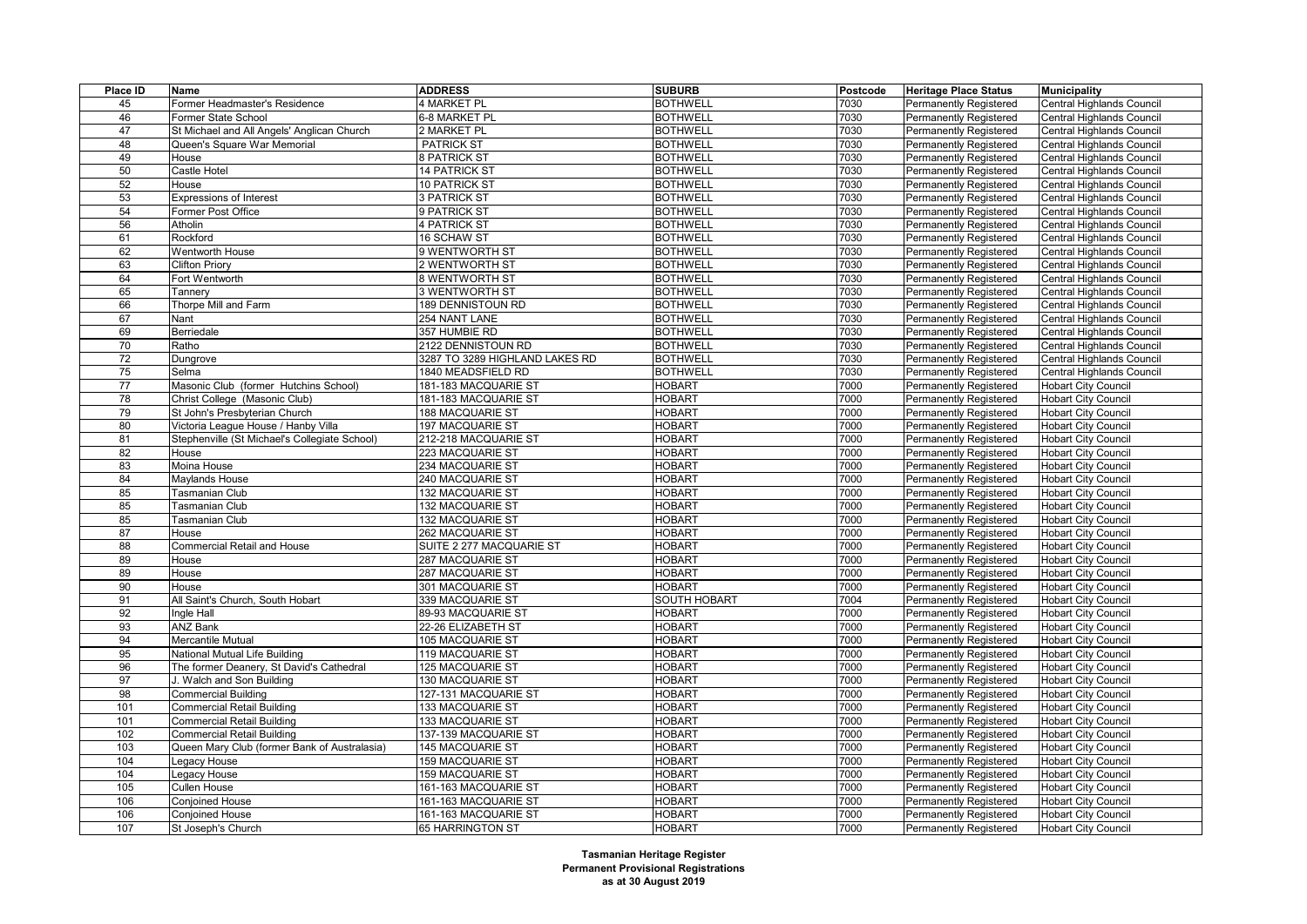| Place ID | Name                                           | <b>ADDRESS</b>          | <b>SUBURB</b>       | Postcode | <b>Heritage Place Status</b>  | Municipality               |
|----------|------------------------------------------------|-------------------------|---------------------|----------|-------------------------------|----------------------------|
| 108      | Macquarie Manor (Former Royal Automobile Club) | 172 MACQUARIE ST        | <b>HOBART</b>       | 7000     | <b>Permanently Registered</b> | <b>Hobart City Council</b> |
|          |                                                |                         |                     |          |                               |                            |
| 108      | Macquarie Manor (Former Royal Automobile Club) | 172 MACQUARIE ST        | <b>HOBART</b>       | 7000     | <b>Permanently Registered</b> | <b>Hobart City Council</b> |
|          |                                                |                         |                     |          |                               |                            |
| 109      | Westella                                       | N/A ELIZABETH ST        | <b>HOBART</b>       | 7000     | <b>Permanently Registered</b> | <b>Hobart City Council</b> |
| 109      | Westella                                       | UNIT 1 181 ELIZABETH ST | <b>HOBART</b>       | 7000     | <b>Permanently Registered</b> | <b>Hobart City Council</b> |
| 109      | Westella                                       | UNIT 2 181 ELIZABETH ST | <b>HOBART</b>       | 7000     | Permanently Registered        | <b>Hobart City Council</b> |
| 111      | Bank                                           | 38 ELIZABETH ST         | <b>HOBART</b>       | 7000     | <b>Permanently Registered</b> | <b>Hobart City Council</b> |
| 112      | St James the Apostle Church and Hall           | 462 ELIZABETH ST        | <b>NEW TOWN</b>     | 7008     | <b>Permanently Registered</b> | <b>Hobart City Council</b> |
| 112      | St James the Apostle Church and Hall           | <b>462 ELIZABETH ST</b> | <b>NEW TOWN</b>     | 7008     | Permanently Registered        | <b>Hobart City Council</b> |
| 113      | ANZ Bank (Former Broadcast House)              | 22-26 ELIZABETH ST      | <b>HOBART</b>       | 7000     | <b>Permanently Registered</b> | <b>Hobart City Council</b> |
| 114      | Former Bank of Australasia                     | 29 ELIZABETH ST         | <b>HOBART</b>       | 7000     | Permanently Registered        | <b>Hobart City Council</b> |
| 115      | <b>Commercial Retail</b>                       | 110-112 ELIZABETH ST    | <b>HOBART</b>       | 7000     | <b>Permanently Registered</b> | <b>Hobart City Council</b> |
| 115      | <b>Commercial Retail</b>                       | 110-112 ELIZABETH ST    | <b>HOBART</b>       | 7000     | <b>Permanently Registered</b> | <b>Hobart City Council</b> |
| 116      | Commercial Retail                              | 114 ELIZABETH ST        | <b>HOBART</b>       | 7000     | Permanently Registered        | <b>Hobart City Council</b> |
| 116      | <b>Commercial Retail</b>                       | 114A ELIZABETH ST       | <b>HOBART</b>       | 7000     | <b>Permanently Registered</b> | <b>Hobart City Council</b> |
| 117      | <b>Commercial Retail</b>                       | 116 ELIZABETH ST        | <b>HOBART</b>       | 7000     | <b>Permanently Registered</b> | <b>Hobart City Council</b> |
| 118      | Commercial retial (132 Elizabeth Street)       | 132-146 ELIZABETH ST    | <b>HOBART</b>       | 7000     | <b>Permanently Registered</b> | <b>Hobart City Council</b> |
| 119      | Commercial Retail (134 Elizabeth Street)       | 132-146 ELIZABETH ST    | <b>HOBART</b>       | 7000     | Permanently Registered        | <b>Hobart City Council</b> |
| 120      | Commercial Retail (136 Elizabeth Street)       | 132-146 ELIZABETH ST    | <b>HOBART</b>       | 7000     | <b>Permanently Registered</b> | <b>Hobart City Council</b> |
| 121      | Commercial Retail (138 Elizabeth Street)       | 132-146 ELIZABETH ST    | <b>HOBART</b>       | 7000     | <b>Permanently Registered</b> | <b>Hobart City Council</b> |
| 122      | Roxburgh House                                 | <b>160 ELIZABETH ST</b> | <b>HOBART</b>       | 7000     | <b>Permanently Registered</b> | <b>Hobart City Council</b> |
| 122      | Roxburgh House                                 | UNIT 1 160 ELIZABETH ST | <b>HOBART</b>       | 7000     | <b>Permanently Registered</b> | <b>Hobart City Council</b> |
| 122      | Roxburgh House                                 | UNIT 2 160 ELIZABETH ST | <b>HOBART</b>       | 7000     | <b>Permanently Registered</b> | <b>Hobart City Council</b> |
| 122      | Roxburgh House                                 | UNIT 3 160 ELIZABETH ST | <b>HOBART</b>       | 7000     | <b>Permanently Registered</b> | <b>Hobart City Council</b> |
| 122      | Roxburgh House                                 | UNIT 4 160 ELIZABETH ST | <b>HOBART</b>       | 7000     | Permanently Registered        | <b>Hobart City Council</b> |
| 123      | Commercial Retail                              | 202-214 ELIZABETH ST    | <b>HOBART</b>       | 7000     | <b>Permanently Registered</b> | <b>Hobart City Council</b> |
| 124      | <b>Commercial Retail</b>                       | 216-218 ELIZABETH ST    | <b>HOBART</b>       | 7000     | <b>Permanently Registered</b> | <b>Hobart City Council</b> |
| 125      | Kelso Terrace                                  | 242-250 ELIZABETH ST    | <b>HOBART</b>       | 7000     | Permanently Registered        | <b>Hobart City Council</b> |
| 125      | Kelso Terrace                                  | 242-250 ELIZABETH ST    | <b>HOBART</b>       | 7000     | <b>Permanently Registered</b> | <b>Hobart City Council</b> |
| 126      | Baptist Church and Hall                        | 284-290 ELIZABETH ST    | NORTH HOBART        | 7000     | <b>Permanently Registered</b> | <b>Hobart City Council</b> |
| 126      | Baptist Church and Hall                        | 284-290 ELIZABETH ST    | NORTH HOBART        | 7000     | Permanently Registered        | <b>Hobart City Council</b> |
| 126      | <b>Baptist Church and Hall</b>                 | 284-290 ELIZABETH ST    | NORTH HOBART        | 7000     | <b>Permanently Registered</b> | <b>Hobart City Council</b> |
| 127      | Terraces                                       | 312 ELIZABETH ST        | <b>NORTH HOBART</b> | 7000     | <b>Permanently Registered</b> | <b>Hobart City Council</b> |
| 127      | Terraces                                       | 314 ELIZABETH ST        | NORTH HOBART        | 7000     | Permanently Registered        | <b>Hobart City Council</b> |
| 127      | Terraces                                       | 316 ELIZABETH ST        | <b>NORTH HOBART</b> | 7000     | <b>Permanently Registered</b> | <b>Hobart City Council</b> |
| 127      | Terraces                                       | 318 ELIZABETH ST        | <b>NORTH HOBART</b> | 7000     | <b>Permanently Registered</b> | <b>Hobart City Council</b> |
| 128      | Shop                                           | 310 ELIZABETH ST        | NORTH HOBART        | 7000     | <b>Permanently Registered</b> | <b>Hobart City Council</b> |
| 129      | House                                          | 322 ELIZABETH ST        | <b>NORTH HOBART</b> | 7000     | <b>Permanently Registered</b> | <b>Hobart City Council</b> |
| 130      | House                                          | 324 ELIZABETH ST        | <b>NORTH HOBART</b> | 7000     | <b>Permanently Registered</b> | <b>Hobart City Council</b> |
| 131      | House                                          | 336 ELIZABETH ST        | NORTH HOBART        | 7000     | <b>Permanently Registered</b> | <b>Hobart City Council</b> |
| 132      | Palfreyman's Building                          | 340 ELIZABETH ST        | NORTH HOBART        | 7000     | <b>Permanently Registered</b> | <b>Hobart City Council</b> |
| 133      | Commercial Retail                              | 366 ELIZABETH ST        | NORTH HOBART        | 7000     | Permanently Registered        | <b>Hobart City Council</b> |
| 135      | <b>Conjoined Shops</b>                         | 382-384 ELIZABETH ST    | NORTH HOBART        | 7000     | <b>Permanently Registered</b> | <b>Hobart City Council</b> |
| 136      | Queen's Head Hotel                             | 400-404 ELIZABETH ST    | <b>NORTH HOBART</b> | 7000     | Permanently Registered        | <b>Hobart City Council</b> |
| 136      | Queen's Head Hotel                             | 400-404 ELIZABETH ST    | NORTH HOBART        | 7000     | Permanently Registered        | <b>Hobart City Council</b> |
| 137      | North Hobart Post Office                       | 412 ELIZABETH ST        | <b>NORTH HOBART</b> | 7000     | <b>Permanently Registered</b> | <b>Hobart City Council</b> |
| 138      | House                                          | 418 ELIZABETH ST        | <b>NORTH HOBART</b> | 7000     | <b>Permanently Registered</b> | <b>Hobart City Council</b> |
| 139      | House                                          | 420 ELIZABETH ST        | NORTH HOBART        | 7000     | <b>Permanently Registered</b> | <b>Hobart City Council</b> |
| 140      | House                                          | 422 ELIZABETH ST        | <b>NORTH HOBART</b> | 7000     | <b>Permanently Registered</b> | <b>Hobart City Council</b> |
| 141      | House                                          | 432 ELIZABETH ST        | NORTH HOBART        | 7000     | Permanently Registered        | <b>Hobart City Council</b> |
| 142      | House                                          | 444 ELIZABETH ST        | <b>NORTH HOBART</b> | 7000     | <b>Permanently Registered</b> | <b>Hobart City Council</b> |
| 143      | Mimosa                                         | 446 ELIZABETH ST        | <b>NORTH HOBART</b> | 7000     | <b>Permanently Registered</b> | <b>Hobart City Council</b> |
| 144      | _yndhurst                                      | 448-450 ELIZABETH ST    | <b>NORTH HOBART</b> | 7000     | Permanently Registered        | <b>Hobart City Council</b> |
| 145      | The Elms                                       | 452 ELIZABETH ST        | <b>NORTH HOBART</b> | 7000     | <b>Permanently Registered</b> | <b>Hobart City Council</b> |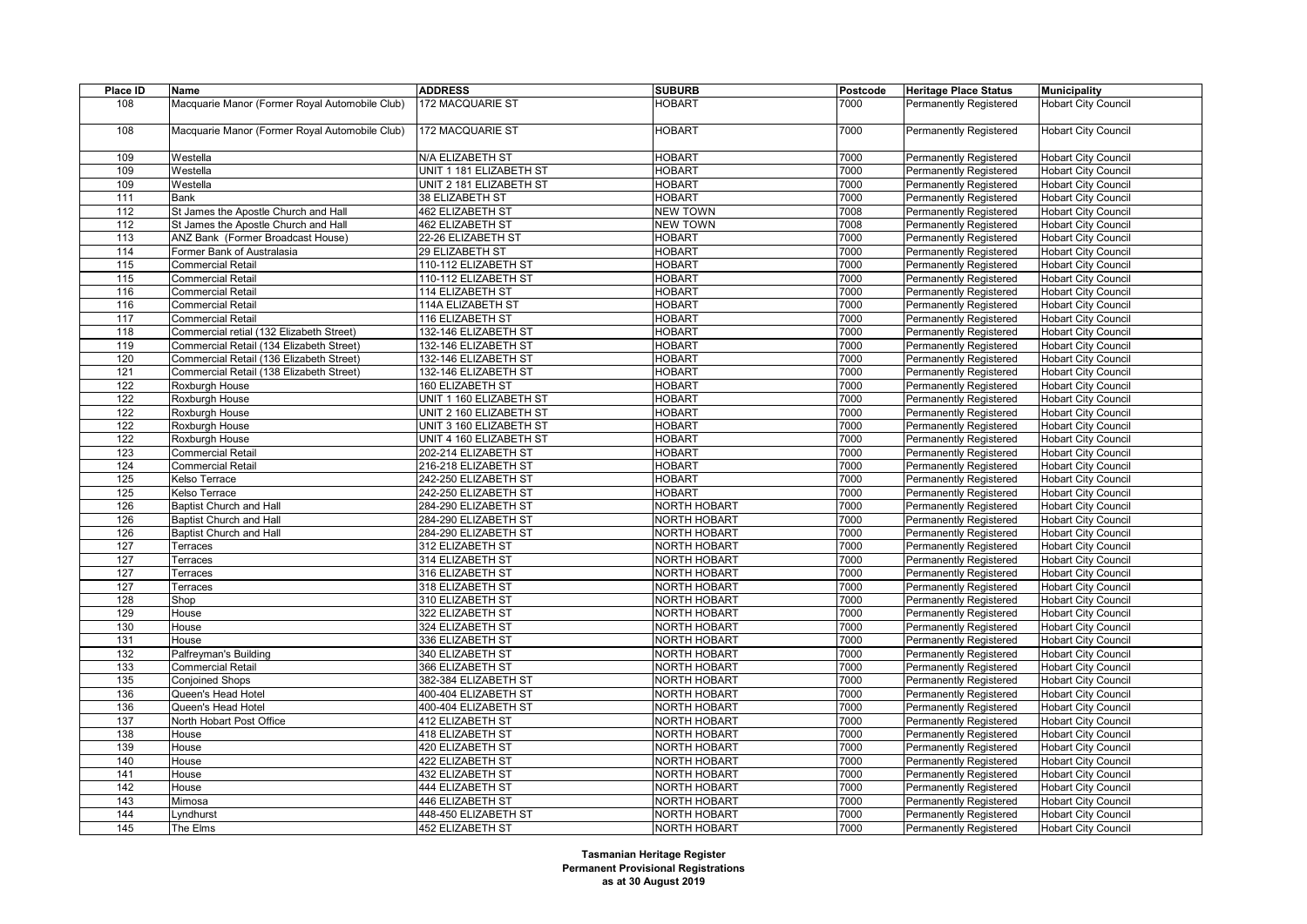| Place ID | Name                                              | <b>ADDRESS</b>                      | <b>SUBURB</b>         | Postcode | <b>Heritage Place Status</b>  | <b>Municipality</b>        |
|----------|---------------------------------------------------|-------------------------------------|-----------------------|----------|-------------------------------|----------------------------|
| 146      | Arcadie                                           | 454 ELIZABETH ST                    | <b>NORTH HOBART</b>   | 7000     | Permanently Registered        | <b>Hobart City Council</b> |
| 147      | Former Commonwealth Bank                          | <b>11 ELIZABETH ST</b>              | <b>HOBART</b>         | 7000     | Permanently Registered        | <b>Hobart City Council</b> |
| 147      | Former Commonwealth Bank                          | UNIT 1 11 ELIZABETH ST              | <b>HOBART</b>         | 7000     | Permanently Registered        | <b>Hobart City Council</b> |
| 147      | Former Commonwealth Bank                          | UNIT 2 GROUND FLOOR 11 ELIZABETH ST | <b>HOBART</b>         | 7000     | <b>Permanently Registered</b> | <b>Hobart City Council</b> |
| 147      | Former Commonwealth Bank                          | UNIT 3 11 ELIZABETH ST              | <b>HOBART</b>         | 7000     | Permanently Registered        | <b>Hobart City Council</b> |
| 147      | Former Commonwealth Bank                          | UNIT 4 11 ELIZABETH ST              | <b>HOBART</b>         | 7000     | <b>Permanently Registered</b> | <b>Hobart City Council</b> |
| 147      | Former Commonwealth Bank                          | UNIT 5 11 ELIZABETH ST              | <b>HOBART</b>         | 7000     | <b>Permanently Registered</b> | <b>Hobart City Council</b> |
| 148      | <b>Commercial Retail</b>                          | 115-115B ELIZABETH ST               | <b>HOBART</b>         | 7000     | Permanently Registered        | <b>Hobart City Council</b> |
| 149      | Offices and Residences (297 Elizabeth St)         | 297 ELIZABETH ST                    | <b>NORTH HOBART</b>   | 7000     | <b>Permanently Registered</b> | <b>Hobart City Council</b> |
| 150      | Stone Wall Behind Empire Hotel                    | 299 ELIZABETH ST                    | NORTH HOBART          | 7000     | <b>Permanently Registered</b> | <b>Hobart City Council</b> |
| 151      | Shop                                              | 305 ELIZABETH ST                    | <b>NORTH HOBART</b>   | 7000     | Permanently Registered        | <b>Hobart City Council</b> |
| 152      | Former Dallas Arms Inn / Davis College            | 313-313A ELIZABETH ST               | <b>NORTH HOBART</b>   | 7000     | Permanently Registered        | <b>Hobart City Council</b> |
| 153      | Commercial Retail                                 | 315 ELIZABETH ST                    | NORTH HOBART          | 7000     | <b>Permanently Registered</b> | <b>Hobart City Council</b> |
| 154      | <b>Commercial Retail and Residential</b>          | 333 ELIZABETH ST                    | <b>NORTH HOBART</b>   | 7000     | Permanently Registered        | <b>Hobart City Council</b> |
| 155      | <b>Commercial Retail</b>                          | 335 ELIZABETH ST                    | <b>NORTH HOBART</b>   | 7000     | <b>Permanently Registered</b> | <b>Hobart City Council</b> |
| 156      | <b>Commercial Retail</b>                          | 331 ELIZABETH ST                    | NORTH HOBART          | 7000     | <b>Permanently Registered</b> | <b>Hobart City Council</b> |
| 157      | Commercial Retail Building                        | 349 ELIZABETH ST                    | NORTH HOBART          | 7000     | Permanently Registered        | <b>Hobart City Council</b> |
| 158      | <b>CML Building</b>                               | <b>18 ELIZABETH ST</b>              | <b>HOBART</b>         | 7000     | Permanently Registered        | <b>Hobart City Council</b> |
| 159      | Commercial Retail (92 Elizabeth Street)           | 94 ELIZABETH ST                     | <b>HOBART</b>         | 7000     | <b>Permanently Registered</b> | <b>Hobart City Council</b> |
| 160      | Commercial Retail (94 Elizabeth Street)           | 94 ELIZABETH ST                     | <b>HOBART</b>         | 7000     | Permanently Registered        | <b>Hobart City Council</b> |
| 161      | <b>Commercial Retail</b>                          | 96 ELIZABETH ST                     | <b>HOBART</b>         | 7000     | Permanently Registered        | <b>Hobart City Council</b> |
| 162      | Shop and Offices                                  | 98-102 ELIZABETH ST                 | <b>HOBART</b>         | 7000     | <b>Permanently Registered</b> | <b>Hobart City Council</b> |
| 163      | <b>Commercial Retail</b>                          | 104-106 ELIZABETH ST                | <b>HOBART</b>         | 7000     | Permanently Registered        | <b>Hobart City Council</b> |
| 164      | <b>Commercial Retail</b>                          | 108 ELIZABETH ST                    | <b>HOBART</b>         | 7000     | <b>Permanently Registered</b> | <b>Hobart City Council</b> |
| 165      | GPO (Post Office)                                 | 9 ELIZABETH ST                      | <b>HOBART</b>         | 7000     | <b>Permanently Registered</b> | <b>Hobart City Council</b> |
| 166      | Commercial Retail                                 | 15-19 ELIZABETH ST                  | <b>HOBART</b>         | 7000     | Permanently Registered        | <b>Hobart City Council</b> |
| 167      | <b>Commercial Retail</b>                          | 33 ELIZABETH ST                     | <b>HOBART</b>         | 7000     | Permanently Registered        | <b>Hobart City Council</b> |
| 168      | <b>Commercial Retail</b>                          | 35 ELIZABETH ST                     | <b>HOBART</b>         | 7000     | Permanently Registered        | <b>Hobart City Council</b> |
| 169      | Shop                                              | 57 ELIZABETH ST                     | <b>HOBART</b>         | 7000     | Permanently Registered        | <b>Hobart City Council</b> |
| 553      | <b>Enstone Park</b>                               | 22464 TASMAN HWY                    | <b>FALMOUTH</b>       | 7215     | <b>Permanently Registered</b> | <b>Break O'Day Council</b> |
| 553      | <b>Enstone Park</b>                               | 22746 TASMAN HWY                    | <b>FALMOUTH</b>       | 7215     | <b>Permanently Registered</b> | <b>Break O'Day Council</b> |
| 554      | Glencoe                                           | 22464 TASMAN HWY                    | <b>FALMOUTH</b>       | 7215     | Permanently Registered        | <b>Break O'Day Council</b> |
| 556      | Ormley                                            | 3635 ESK MAIN RD                    | <b>FINGAL</b>         | 7214     | <b>Permanently Registered</b> | <b>Break O'Day Council</b> |
| 557      | Rostrevor                                         | 3837 ESK MAIN RD                    | <b>FINGAL</b>         | 7214     | <b>Permanently Registered</b> | <b>Break O'Day Council</b> |
| 557      | Rostrevor                                         | 3837 ESK MAIN RD                    | <b>FINGAL</b>         | 7214     | Permanently Registered        | <b>Break O'Day Council</b> |
| 557      | Rostrevor                                         | 3837 ESK MAIN RD                    | <b>FINGAL</b>         | 7214     | <b>Permanently Registered</b> | <b>Break O'Day Council</b> |
| 557      | Rostrevor                                         | 3837 ESK MAIN RD                    | <b>FINGAL</b>         | 7214     | <b>Permanently Registered</b> | <b>Break O'Day Council</b> |
| 557      | Rostrevor                                         | 3837 ESK MAIN RD                    | <b>FINGAL</b>         | 7214     | <b>Permanently Registered</b> | <b>Break O'Day Council</b> |
| 558      | Malahide                                          | 80 MATHINNA RD                      | <b>FINGAL</b>         | 7214     | <b>Permanently Registered</b> | <b>Break O'Day Council</b> |
| 559      | Former Fingal Probation Station/ Superintendent's | 13 RUSSELL ST                       | <b>FINGAL</b>         | 7214     | <b>Permanently Registered</b> | <b>Break O'Day Council</b> |
|          | Quarters                                          |                                     |                       |          |                               |                            |
| 560      | St Andrew's Uniting Church                        | <b>SEYMOUR ST</b>                   | <b>FINGAL</b>         | 7214     | Permanently Registered        | <b>Break O'Day Council</b> |
| 561      | St Joseph's Catholic Church                       | <b>VICTORIA ST</b>                  | <b>FINGAL</b>         | 7214     | <b>Permanently Registered</b> | <b>Break O'Day Council</b> |
| 565      | Schoolmaster's House and Primary School           | <b>SEYMOUR ST</b>                   | <b>FINGAL</b>         | 7214     | <b>Permanently Registered</b> | <b>Break O'Day Council</b> |
| 566      | <b>Convict Cells</b>                              | <b>STIEGLITZ ST</b>                 | <b>FINGAL</b>         | 7214     | Permanently Registered        | <b>Break O'Day Council</b> |
| 567      | Police Magistrate's house                         | 2 SHORT ST                          | <b>FINGAL</b>         | 7214     | Permanently Registered        | <b>Break O'Day Council</b> |
| 570      | Tasmanian Hotel                                   | 20 TALBOT ST                        | <b>FINGAL</b>         | 7214     | <b>Permanently Registered</b> | <b>Break O'Day Council</b> |
| 571      | <b>Talbot Arms</b>                                | 4 TALBOT ST                         | <b>FINGAL</b>         | 7214     | Permanently Registered        | <b>Break O'Day Council</b> |
| 573      | St Peter's Anglican Church                        | 2 TALBOT ST                         | <b>FINGAL</b>         | 7214     | <b>Permanently Registered</b> | <b>Break O'Day Council</b> |
| 574      | <b>Stables</b>                                    | 57 TALBOT ST                        | <b>FINGAL</b>         | 7214     | <b>Permanently Registered</b> | <b>Break O'Day Council</b> |
| 576      | Store - 2 storey (Holder)                         | 31-33 TALBOT ST                     | <b>FINGAL</b>         | 7214     | Permanently Registered        | <b>Break O'Day Council</b> |
| 577      | Store (Holder)                                    | 31-33 TALBOT ST                     | <b>FINGAL</b>         | 7214     | Permanently Registered        | <b>Break O'Day Council</b> |
| 582      | Former Council Chambers                           | 317 LOTTAH RD                       | <b>GOULDS COUNTRY</b> | 7216     | <b>Permanently Registered</b> | <b>Break O'Day Council</b> |
| 585      | St Gabriel's Anglican Church                      | 320 LOTTAH RD                       | <b>GOULDS COUNTRY</b> | 7216     | <b>Permanently Registered</b> | <b>Break O'Day Council</b> |
| 587      | Union Church & Cemetery                           | 165 LOTTAH RD                       | <b>GOULDS COUNTRY</b> | 7216     | Permanently Registered        | Break O'Day Council        |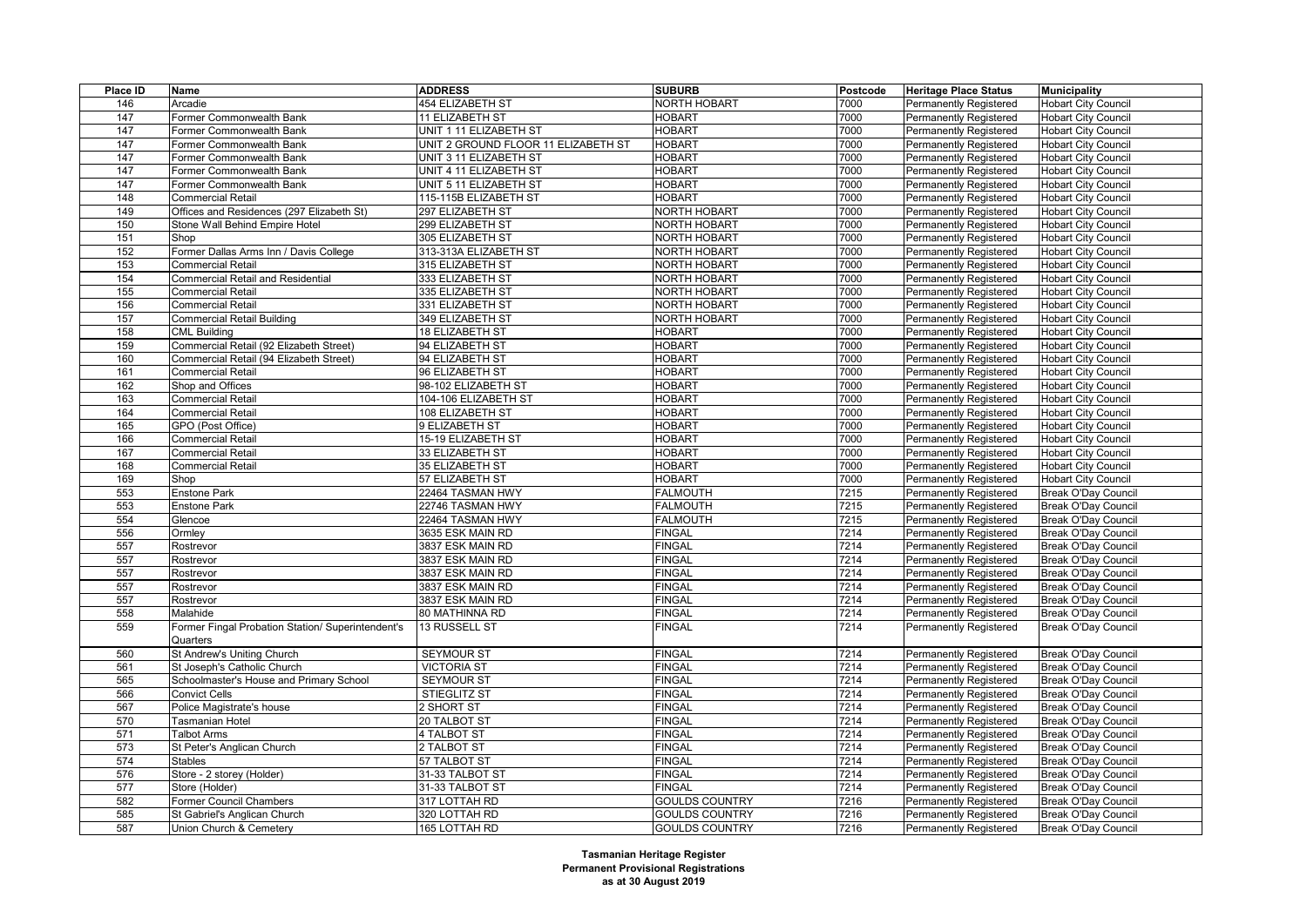| Place ID | Name                                           | <b>ADDRESS</b>          | <b>SUBURB</b>      | Postcode | <b>Heritage Place Status</b>  | <b>Municipality</b>        |
|----------|------------------------------------------------|-------------------------|--------------------|----------|-------------------------------|----------------------------|
| 588      | Pyengana Hotel                                 | 250 ST COLUMBA FALLS RD | PYENGANA           | 7216     | Permanently Registered        | <b>Break O'Day Council</b> |
| 590      | <b>Black Swan Inn</b>                          | 295 BINALONG BAY RD     | <b>ST HELENS</b>   | 7216     | Permanently Registered        | <b>Break O'Day Council</b> |
| 593      | Former Post Office                             | 44 CECILIA ST           | <b>ST HELENS</b>   | 7216     | Permanently Registered        | <b>Break O'Day Council</b> |
| 594      | St Paul's Anglican Church                      | 58 CECILIA ST           | <b>ST HELENS</b>   | 7216     | Permanently Registered        | <b>Break O'Day Council</b> |
| 595      | Shop                                           | 60 CECILIA ST           | <b>ST HELENS</b>   | 7216     | Permanently Registered        | <b>Break O'Day Council</b> |
| 597      | Fairlea Homestead                              | 12-14 TASMAN HWY        | <b>ST HELENS</b>   | 7216     | Permanently Registered        | <b>Break O'Day Council</b> |
| 598      | Queechy Homestead                              | 2 TASMAN HWY            | <b>ST HELENS</b>   | 7216     | Permanently Registered        | <b>Break O'Day Council</b> |
| 599      | <b>Eddystone Light Station</b>                 | 2986 EDDYSTONE POINT RD | <b>EDDYSTONE</b>   | 7264     | Permanently Registered        | <b>Break O'Day Council</b> |
| 602      | Cullenswood Estate including Christ Church and | 6870 ESK MAIN RD        | <b>ST MARYS</b>    | 7215     | Permanently Registered        | Break O'Day Council        |
|          | Cemeterv                                       |                         |                    |          |                               |                            |
| 602      | Cullenswood Estate including Christ Church and | 6870 ESK MAIN RD        | <b>ST MARYS</b>    | 7215     | Permanently Registered        | <b>Break O'Day Council</b> |
|          | Cemetery                                       |                         |                    |          |                               |                            |
| 604      | Killymoon                                      | 6332 ESK MAIN RD        | <b>ST MARYS</b>    | 7215     | Permanently Registered        | <b>Break O'Day Council</b> |
| 605      | Harefield                                      | 365 HAREFIELD RD        | <b>ST MARYS</b>    | 7215     | <b>Permanently Registered</b> | <b>Break O'Day Council</b> |
| 606      | Bakery                                         | 52 MAIN ST              | <b>ST MARYS</b>    | 7215     | Permanently Registered        | <b>Break O'Day Council</b> |
| 607      | House                                          | 50 MAIN ST              | <b>ST MARYS</b>    | 7215     | Permanently Registered        | <b>Break O'Day Council</b> |
| 610      | Valley Trading Co.                             | 38 MAIN ST              | <b>ST MARYS</b>    | 7215     | <b>Permanently Registered</b> | Break O'Day Council        |
| 612      | St Mary's Hotel                                | 48 MAIN ST              | <b>ST MARYS</b>    | 7215     | Permanently Registered        | <b>Break O'Day Council</b> |
| 613      | Railway Station                                | 7265 ESK MAIN RD        | <b>ST MARYS</b>    | 7215     | Permanently Registered        | <b>Break O'Day Council</b> |
| 615      | Cottages (Bakker)                              | 51 MAIN RD              | WELBOROUGH         | 7264     | Permanently Registered        | <b>Break O'Day Council</b> |
| 616      | Weldborough Hotel                              | 12 MAIN RD              | WELDBOROUGH        | 7264     | Permanently Registered        | Break O'Day Council        |
| 617      | Fairfield, formerly Hayfield                   | 14 NIELSEN ESP          | <b>BRIDGEWATER</b> | 7030     | Permanently Registered        | <b>Brighton Council</b>    |
| 618      | <b>Bridgewater Bridge</b>                      |                         | <b>BRIDGEWATER</b> | 7030     | Permanently Registered        | <b>Brighton Council</b>    |
| 618      |                                                |                         | <b>GRANTON</b>     | 7030     |                               | <b>Brighton Council</b>    |
|          | <b>Bridgewater Bridge</b>                      | <b>BROOKER HWY</b>      |                    |          | Permanently Registered        |                            |
| 618      | <b>Bridgewater Bridge</b>                      | <b>BROOKER HWY</b>      | <b>GRANTON</b>     | 7030     | Permanently Registered        | <b>Brighton Council</b>    |
| 618      | <b>Bridgewater Bridge</b>                      | <b>BROOKER HWY</b>      | <b>GRANTON</b>     | 7030     | Permanently Registered        | <b>Brighton Council</b>    |
| 618      | <b>Bridgewater Bridge</b>                      | <b>BROOKER HWY</b>      | <b>GRANTON</b>     | 7030     | Permanently Registered        | <b>Brighton Council</b>    |
| 618      | <b>Bridgewater Bridge</b>                      | <b>BROOKER HWY</b>      | <b>GRANTON</b>     | 7030     | Permanently Registered        | <b>Brighton Council</b>    |
| 618      | <b>Bridgewater Bridge</b>                      | <b>BROOKER HWY</b>      | <b>GRANTON</b>     | 7030     | Permanently Registered        | <b>Brighton Council</b>    |
| 618      | <b>Bridgewater Bridge</b>                      | <b>BROOKER HWY</b>      | <b>BRIDGEWATER</b> | 7030     | Permanently Registered        | <b>Brighton Council</b>    |
| 619      | Parkholm                                       | <b>MIDLAND HWY</b>      | <b>BRIDGEWATER</b> | 7030     | Permanently Registered        | <b>Brighton Council</b>    |
| 619      | Parkholm                                       | 314 MIDLAND HWY         | <b>BRIDGEWATER</b> | 7030     | Permanently Registered        | <b>Brighton Council</b>    |
| 619      | Parkholm                                       | 314 MIDLAND HWY         | <b>BRIDGEWATER</b> | 7030     | Permanently Registered        | <b>Brighton Council</b>    |
| 620      | Genappe                                        | 50 BOYER RD             | <b>BRIDGEWATER</b> | 7030     | <b>Permanently Registered</b> | <b>Brighton Council</b>    |
| 621      | Cottage                                        | 25 SORELL ST            | <b>BRIDGEWATER</b> | 7030     | Permanently Registered        | <b>Brighton Council</b>    |
| 624      | St Mary's Anglican Church and Cemetery         | 18 OLD MAIN RD          | <b>BRIDGEWATER</b> | 7030     | Permanently Registered        | <b>Brighton Council</b>    |
| 624      | St Mary's Anglican Church and Cemetery         | 20 OLD MAIN RD          | <b>BRIDGEWATER</b> | 7030     | Permanently Registered        | <b>Brighton Council</b>    |
| 625      | <b>Coronation Hall</b>                         | 25 OLD MAIN RD          | <b>BRIDGEWATER</b> | 7030     | Permanently Registered        | <b>Brighton Council</b>    |
| 627      | House                                          | 88 ANDREW ST            | <b>BRIGHTON</b>    | 7030     | <b>Permanently Registered</b> | <b>Brighton Council</b>    |
| 628      | Cottage                                        | 91 ANDREW ST            | <b>BRIGHTON</b>    | 7030     | Permanently Registered        | <b>Brighton Council</b>    |
| 629      | The Cottage                                    | 620 BRIGGS RD           | <b>BRIGHTON</b>    | 7030     | Permanently Registered        | <b>Brighton Council</b>    |
| 630      | Stone Cottage                                  | 13 DERWENT ST           | <b>BRIGHTON</b>    | 7030     | Permanently Registered        | <b>Brighton Council</b>    |
| 631      | Cottage                                        | 621 MILLVALE RD         | <b>BRIGHTON</b>    | 7030     | Permanently Registered        | <b>Brighton Council</b>    |
| 632      | House                                          | 1 RACECOURSE RD         | <b>BRIGHTON</b>    | 7030     | Permanently Registered        | <b>Brighton Council</b>    |
| 633      | The Lodge                                      | 28 BRIGHTON RD          | <b>BRIGHTON</b>    | 7030     | Permanently Registered        | <b>Brighton Council</b>    |
| 636      | Wakefield                                      | 133 BRIGHTON RD         | <b>BRIGHTON</b>    | 7030     | Permanently Registered        | <b>Brighton Council</b>    |
| 637      | House                                          | 417 MILLVALE RD         | <b>BRIGHTON</b>    | 7030     | Permanently Registered        | <b>Brighton Council</b>    |
| 638      | Stonefield (formerly Braeside)                 | 126 STONEFIELD RD       | <b>BRIGHTON</b>    | 7030     | <b>Permanently Registered</b> | <b>Brighton Council</b>    |
| 639      | Uniting Church and Cemetery (formerly)         | 37 BRIGGS RD            | <b>OLD BEACH</b>   | 7017     | Permanently Registered        | <b>Brighton Council</b>    |
| 640      | St George's Church                             | 2 BRIGGS RD             | <b>GAGEBROOK</b>   | 7030     | Permanently Registered        | <b>Brighton Council</b>    |
| 641      | Gagebrook (now called Gage House)              | 239 OLD BEACH RD        | <b>OLD BEACH</b>   | 7017     | Permanently Registered        | <b>Brighton Council</b>    |
| 642      | The Pig and Whistle                            | 50 BRIGGS RD            | <b>GAGEBROOK</b>   | 7030     | Permanently Registered        | <b>Brighton Council</b>    |
| 643      | House                                          | 359 BASKERVILLE RD      | OLD BEACH          | 7017     | Permanently Registered        | <b>Brighton Council</b>    |
| 644      | Craiglea                                       | 1 GLEBE ST              | <b>PONTVILLE</b>   | 7030     | <b>Permanently Registered</b> | <b>Brighton Council</b>    |
| 645      | Shepherd's Cottage                             | 2 GLEBE ST              | <b>PONTVILLE</b>   | 7030     | Permanently Registered        | <b>Brighton Council</b>    |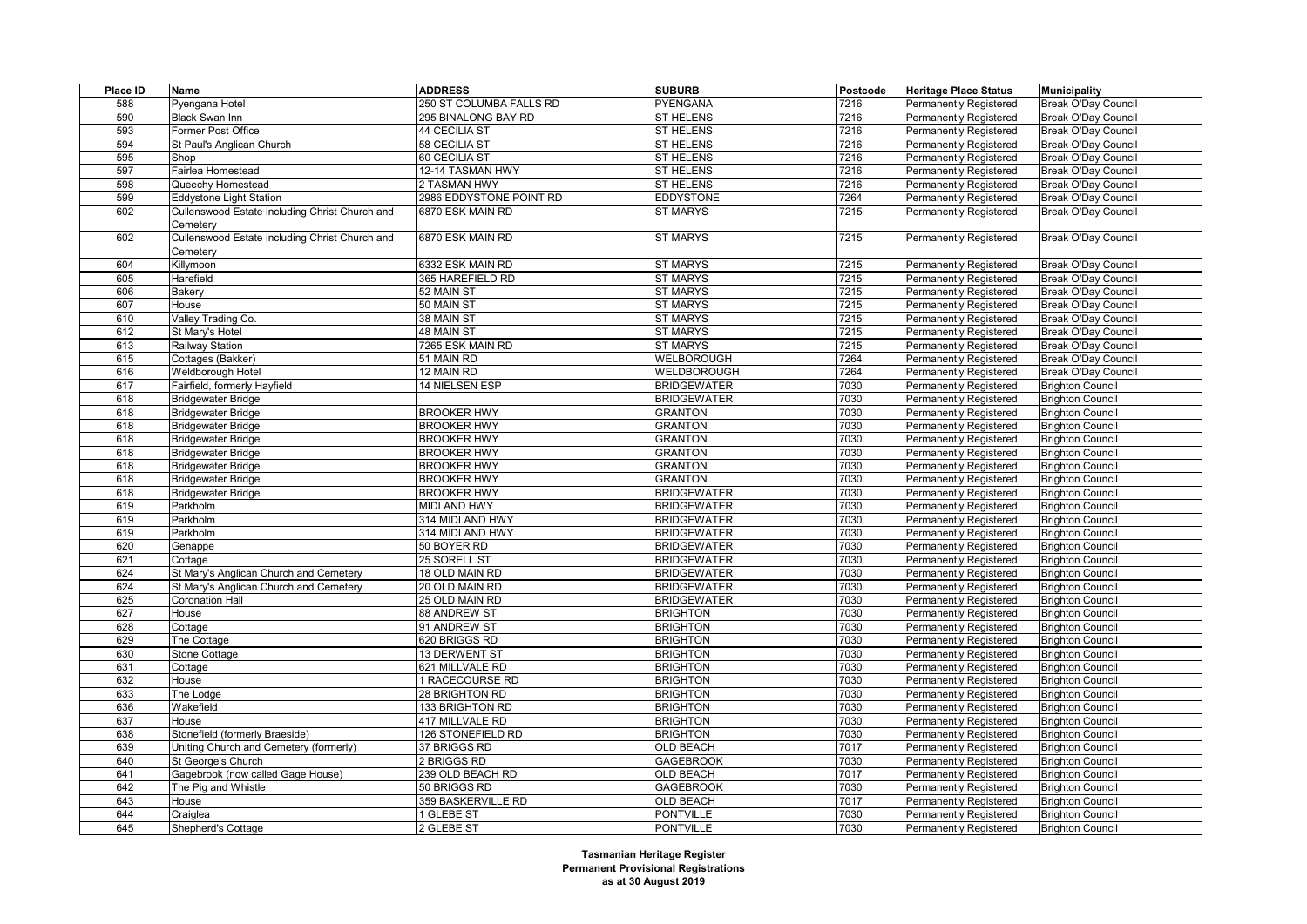| Place ID | Name                                                            | <b>ADDRESS</b>         | <b>SUBURB</b>    | <b>Postcode</b> | <b>Heritage Place Status</b>  | <b>Municipality</b>        |
|----------|-----------------------------------------------------------------|------------------------|------------------|-----------------|-------------------------------|----------------------------|
| 646      | Glendower                                                       | 6 GLEBE ST             | <b>PONTVILLE</b> | 7030            | <b>Permanently Registered</b> | <b>Brighton Council</b>    |
| 647      | Lansdowne                                                       | 4 GLEBE ST             | <b>PONTVILLE</b> | 7030            | <b>Permanently Registered</b> | <b>Brighton Council</b>    |
| 648      | Turnkey's Cottage                                               | 3 MARLBOROUGH ST       | <b>PONTVILLE</b> | 7030            | <b>Permanently Registered</b> | <b>Brighton Council</b>    |
| 649      | Prison Commandant's Cottage                                     | 8 PRINCE ST            | <b>PONTVILLE</b> | 7030            | <b>Permanently Registered</b> | <b>Brighton Council</b>    |
| 649      | Prison Commandant's Cottage                                     | 8 PRINCE ST            | <b>PONTVILLE</b> | 7030            | <b>Permanently Registered</b> | <b>Brighton Council</b>    |
| 650      | The Sheiling                                                    | 2 RIFLE RANGE RD       | <b>PONTVILLE</b> | 7030            | <b>Permanently Registered</b> | <b>Brighton Council</b>    |
| 651      | St Matthew's Roman Catholic Church and Cemetery 314 BRIGHTON RD |                        | <b>PONTVILLE</b> | 7030            | <b>Permanently Registered</b> | <b>Brighton Council</b>    |
|          |                                                                 |                        |                  |                 |                               |                            |
| 651      | St Matthew's Roman Catholic Church and Cemetery 314 BRIGHTON RD |                        | <b>PONTVILLE</b> | 7030            | <b>Permanently Registered</b> | <b>Brighton Council</b>    |
| 651      | St Matthew's Roman Catholic Church and Cemetery 314 BRIGHTON RD |                        | <b>PONTVILLE</b> | 7030            | <b>Permanently Registered</b> | <b>Brighton Council</b>    |
|          |                                                                 |                        |                  |                 |                               |                            |
| 651      | St Matthew's Roman Catholic Church and Cemetery 314 BRIGHTON RD |                        | <b>PONTVILLE</b> | 7030            | <b>Permanently Registered</b> | <b>Brighton Council</b>    |
|          |                                                                 |                        |                  |                 |                               |                            |
| 651      | St Matthew's Roman Catholic Church and Cemetery 314 BRIGHTON RD |                        | <b>PONTVILLE</b> | 7030            | <b>Permanently Registered</b> | <b>Brighton Council</b>    |
| 652      | Epsom Inn                                                       | 333 BRIGHTON RD        | <b>PONTVILLE</b> | 7030            | <b>Permanently Registered</b> | <b>Brighton Council</b>    |
| 652      | Epsom Inn                                                       | 333 BRIGHTON RD        | <b>PONTVILLE</b> | 7030            | <b>Permanently Registered</b> | <b>Brighton Council</b>    |
| 653      | Jordan River Bridge, Pontville                                  | <b>BRIGHTON RD</b>     | <b>PONTVILLE</b> | 7030            | <b>Permanently Registered</b> | <b>Brighton Council</b>    |
| 654      | Lythgo's Store                                                  | 358 BRIGHTON RD        | <b>PONTVILLE</b> | 7030            | <b>Permanently Registered</b> | <b>Brighton Council</b>    |
| 655      | The Barracks' Cottage                                           | 352 BRIGHTON RD        | <b>PONTVILLE</b> | 7030            | <b>Permanently Registered</b> | <b>Brighton Council</b>    |
| 656      | Former Anglican Rectory                                         | 1 KIMBERLEY ST         | <b>PONTVILLE</b> | 7030            | Permanently Registered        | <b>Brighton Council</b>    |
| 657      | Stace House (former Post Office)                                | 379 BRIGHTON RD        | <b>PONTVILLE</b> | 7030            | <b>Permanently Registered</b> | <b>Brighton Council</b>    |
| 658      | St Mark's Anglican Church and Cemetery                          | 404 BRIGHTON RD        | <b>PONTVILLE</b> | 7030            | <b>Permanently Registered</b> | <b>Brighton Council</b>    |
| 659      | <b>Brooksby</b>                                                 | 403 BRIGHTON RD        | <b>PONTVILLE</b> | 7030            | Permanently Registered        | <b>Brighton Council</b>    |
| 661      | Rosewood                                                        | 945 BACK TEA TREE RD   | <b>TEA TREE</b>  | 7017            | Permanently Registered        | <b>Brighton Council</b>    |
| 662      | Glen Quoin                                                      | 765 BACK TEA TREE RD   | <b>TEA TREE</b>  | 7017            | <b>Permanently Registered</b> | <b>Brighton Council</b>    |
| 663      | Torwood                                                         | 610 MIDDLE TEA TREE RD | <b>TEA TREE</b>  | 7017            | Permanently Registered        | <b>Brighton Council</b>    |
| 664      | Eastwood                                                        | 739 MIDDLE TEA TREE RD | <b>TEA TREE</b>  | 7017            | <b>Permanently Registered</b> | <b>Brighton Council</b>    |
| 665      | St Thomas' Anglican Church and Cemetery                         | 940 MIDDLE TEA TREE RD | <b>TEA TREE</b>  | 7017            | <b>Permanently Registered</b> | <b>Brighton Council</b>    |
| 668      | Woodlands                                                       | 793 TEA TREE RD        | <b>TEA TREE</b>  | 7017            | Permanently Registered        | <b>Brighton Council</b>    |
| 669      | Alma Lodge                                                      | 1347 TEA TREE RD       | CAMPANIA         | 7026            | <b>Permanently Registered</b> | Southern Midlands Council  |
| 670      | Former school                                                   | 1167 TEA TREE RD       | <b>TEA TREE</b>  | 7017            | <b>Permanently Registered</b> | Southern Midlands Council  |
| 671      | Windarrah                                                       | 1447 TEA TREE RD       | CAMPANIA         | 7026            | Permanently Registered        | Southern Midlands Council  |
| 673      | Cheshunt                                                        | 335-339 BASS HWY       | CAMDALE          | 7320            | Permanently Registered        | <b>Burnie City Council</b> |
| 674      | Glen Osborne                                                    | 9 AILEEN CRES          | <b>HILLCREST</b> | 7320            | <b>Permanently Registered</b> | <b>Burnie City Council</b> |
| 674      | Glen Osborne                                                    | 9 AILEEN CRES          | <b>HILLCREST</b> | 7320            | <b>Permanently Registered</b> | <b>Burnie City Council</b> |
| 675      | Lenna                                                           | 8 AMY ST               | <b>BURNIE</b>    | 7320            | <b>Permanently Registered</b> | <b>Burnie City Council</b> |
| 676      | Burnie Inn, Cenotaph & EA Joyce Gates                           | <b>BASS HWY</b>        | <b>PARKLANDS</b> | 7320            | Permanently Registered        | <b>Burnie City Council</b> |
| 676      | Burnie Inn, Cenotaph & EA Joyce Gates                           | <b>BASS HWY</b>        | <b>PARKLANDS</b> | 7320            | <b>Permanently Registered</b> | <b>Burnie City Council</b> |
| 676      | Burnie Inn, Cenotaph & EA Joyce Gates                           | <b>BASS HWY</b>        | <b>PARKLANDS</b> | 7320            | Permanently Registered        | <b>Burnie City Council</b> |
| 677      | C.B.A. Bank                                                     | 1 CATTLEY ST           | <b>BURNIE</b>    | 7320            | Permanently Registered        | <b>Burnie City Council</b> |
| 678      | Launceston Bank                                                 | <b>14 CATTLEY ST</b>   | <b>BURNIE</b>    | 7320            | <b>Permanently Registered</b> | <b>Burnie City Council</b> |
| 679      | St Luke's Health Insurance                                      | 43 CATTLEY ST          | <b>BURNIE</b>    | 7320            | Permanently Registered        | <b>Burnie City Council</b> |
| 680      | House                                                           | 13 CHARLES ST          | <b>BURNIE</b>    | 7320            | <b>Permanently Registered</b> | <b>Burnie City Council</b> |
| 681      | <b>Bay View Hotel</b>                                           | 10-11 MARINE TCE       | <b>BURNIE</b>    | 7320            | <b>Permanently Registered</b> | <b>Burnie City Council</b> |
| 682      | Former Post Office                                              | 14 MARINE TCE          | <b>BURNIE</b>    | 7320            | Permanently Registered        | <b>Burnie City Council</b> |
| 683      | Green's Hotel                                                   | 27-29 MARINE TCE       | <b>BURNIE</b>    | 7320            | Permanently Registered        | <b>Burnie City Council</b> |
| 683      | Green's Hotel                                                   | 27-29 MARINE TCE       | <b>BURNIE</b>    | 7320            | <b>Permanently Registered</b> | <b>Burnie City Council</b> |
| 684      | House                                                           | 83 MOOREVILLE RD       | SHOREWELL PARK   | 7320            | <b>Permanently Registered</b> | <b>Burnie City Council</b> |
| 685      | Club Hotel                                                      | 22 MOUNT ST            | <b>BURNIE</b>    | 7320            | <b>Permanently Registered</b> | <b>Burnie City Council</b> |
| 686      | Baptist Church and Office                                       | 55-59 MOUNT ST         | <b>BURNIE</b>    | 7320            | <b>Permanently Registered</b> | <b>Burnie City Council</b> |
| 686      | Baptist Church and Office                                       | 55-59 MOUNT ST         | <b>BURNIE</b>    | 7320            | Permanently Registered        | <b>Burnie City Council</b> |
| 687      | School of Domestic Arts, Old Burnie High School                 | 2-4 BASS HWY           | <b>BURNIE</b>    | 7320            | <b>Permanently Registered</b> | <b>Burnie City Council</b> |
| 687      | School of Domestic Arts, Old Burnie High School                 | 2-4 BASS HWY           | <b>BURNIE</b>    | 7320            | <b>Permanently Registered</b> | <b>Burnie City Council</b> |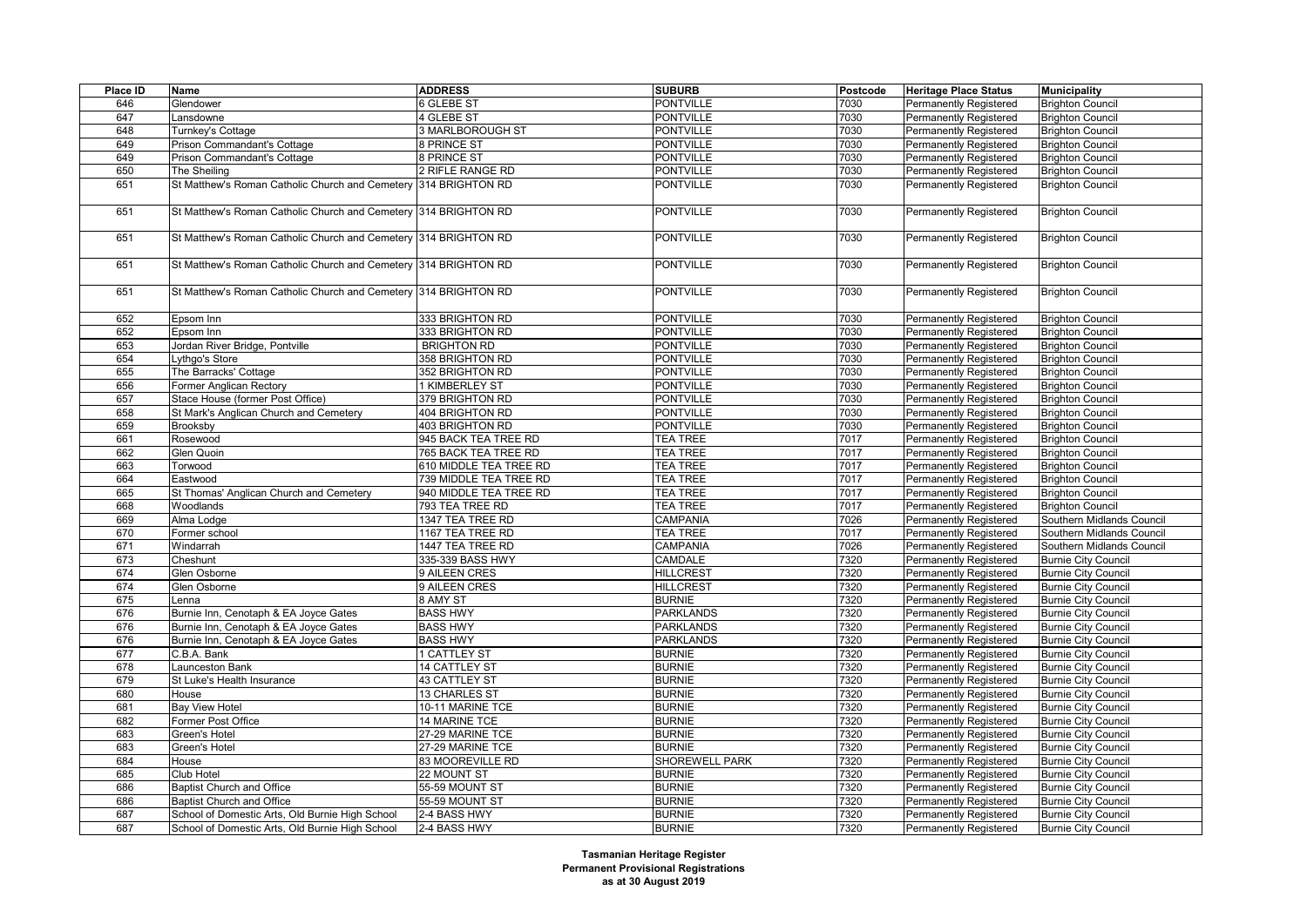| Place ID | <b>Name</b>                                       | <b>ADDRESS</b>         | <b>SUBURB</b>        | Postcode | <b>Heritage Place Status</b>  | <b>Municipality</b>          |
|----------|---------------------------------------------------|------------------------|----------------------|----------|-------------------------------|------------------------------|
| 688      | House                                             | 1 PRINCES ST           | <b>BURNIE</b>        | 7320     | Permanently Registered        | <b>Burnie City Council</b>   |
| 689      | House                                             | <b>B PRINCES ST</b>    | <b>BURNIE</b>        | 7320     | Permanently Registered        | <b>Burnie City Council</b>   |
| 690      | House                                             | 7 PRINCES ST           | <b>BURNIE</b>        | 7320     | Permanently Registered        | <b>Burnie City Council</b>   |
| 691      | House                                             | 20 QUEEN ST            | <b>BURNIE</b>        | 7320     | <b>Permanently Registered</b> | <b>Burnie City Council</b>   |
| 693      | The Burnie Club                                   | 40 QUEEN ST            | <b>BURNIE</b>        | 7320     | <b>Permanently Registered</b> | <b>Burnie City Council</b>   |
| 694      | House                                             | 1 WEST PARK GR         | <b>PARKLANDS</b>     | 7320     | <b>Permanently Registered</b> | <b>Burnie City Council</b>   |
| 695      | Wyona                                             | 7 WILLIAM ST           | <b>BURNIE</b>        | 7320     | Permanently Registered        | <b>Burnie City Council</b>   |
| 696      | T.G.I.O Building                                  | 75 WILSON ST           | <b>BURNIE</b>        | 7320     | <b>Permanently Registered</b> | <b>Burnie City Council</b>   |
| 698      | <b>Police Administration Building</b>             | 88-98 WILSON ST        | <b>BURNIE</b>        | 7320     | <b>Permanently Registered</b> | <b>Burnie City Council</b>   |
| 699      | <b>Gospel Hall</b>                                | 109 WILSON ST          | <b>BURNIE</b>        | 7320     | <b>Permanently Registered</b> | <b>Burnie City Council</b>   |
| 699      | <b>Gospel Hall</b>                                | 109 WILSON ST          | <b>BURNIE</b>        | 7320     | <b>Permanently Registered</b> | <b>Burnie City Council</b>   |
| 699      | <b>Gospel Hall</b>                                | 109 WILSON ST          | <b>BURNIE</b>        | 7320     | <b>Permanently Registered</b> | <b>Burnie City Council</b>   |
| 700      | Anglican Church of St David's                     | 7 POKE ST              | COOEE                | 7320     | <b>Permanently Registered</b> | <b>Burnie City Council</b>   |
| 701      | Emu Bay Railway Company Fettlers' Cottages site   | 76 OONAH RD            | <b>HIGHCLERE</b>     | 7321     | <b>Permanently Registered</b> | <b>Burnie City Council</b>   |
|          |                                                   |                        |                      |          |                               |                              |
| 702      | Former Van Diemen's Land Company Huts             | 85 CIRCULAR RD         | <b>EAST RIDGLEY</b>  | 7321     | <b>Permanently Registered</b> | <b>Burnie City Council</b>   |
| 704      | Armitage                                          | 444 RIDGLEY HWY        | <b>MOOREVILLE</b>    | 7321     | <b>Permanently Registered</b> | <b>Burnie City Council</b>   |
| 704      | Armitage                                          | 444 RIDGLEY HWY        | <b>MOOREVILLE</b>    | 7321     | <b>Permanently Registered</b> | <b>Burnie City Council</b>   |
| 707      | <b>Bridge Hotel</b>                               | 393 LEITH RD           | <b>FORTH</b>         | 7310     | <b>Permanently Registered</b> | <b>Central Coast Council</b> |
| 709      | Lenna                                             | 628 FORTH RD           | <b>FORTH</b>         | 7310     | <b>Permanently Registered</b> | <b>Central Coast Council</b> |
| 711      | Ochill Manor                                      | 27 OLD KINDRED RD      | <b>FORTH</b>         | 7310     | <b>Permanently Registered</b> | <b>Central Coast Council</b> |
| 713      | The Grange                                        | 10 WILLIAM ST          | <b>FORTH</b>         | 7310     | <b>Permanently Registered</b> | <b>Central Coast Council</b> |
| 714      | Arniston                                          | 65 WILMOT RD           | <b>FORTH</b>         | 7310     | <b>Permanently Registered</b> | <b>Central Coast Council</b> |
| 715      | <b>West Nook</b>                                  | 265 WEST GAWLER RD     | <b>GAWLER</b>        | 7315     | <b>Permanently Registered</b> | <b>Central Coast Council</b> |
| 718      | Kirami                                            | 161 ALLPORT ST E       | <b>LEITH</b>         | 7315     | <b>Permanently Registered</b> | <b>Central Coast Council</b> |
| 719      | Anglican Church of St John and graveyard          | 586 PRESTON RD         | NORTH MOTTON         | 7315     | Permanently Registered        | Central Coast Council        |
| 720      | St Stephen's Church                               | 34 MAIN RD             | <b>PENGUIN</b>       | 7316     | <b>Permanently Registered</b> | <b>Central Coast Council</b> |
| 720      | St Stephen's Church                               | 34 MAIN ST             | <b>PENGUIN</b>       | 7316     | Permanently Registered        | <b>Central Coast Council</b> |
| 721      | Penguin Uniting Church and Hall (former Methodist | 50 MAIN RD             | <b>PENGUIN</b>       | 7316     | <b>Permanently Registered</b> | <b>Central Coast Council</b> |
|          | Church and School)                                |                        |                      |          |                               |                              |
| 722      | Watcombe House                                    | 114 MAIN RD            | PENGUIN              | 7316     | Permanently Registered        | Central Coast Council        |
| 723      | Lonah                                             | 405 PENGUIN RD         | WEST ULVERSTONE      | 7315     | <b>Permanently Registered</b> | <b>Central Coast Council</b> |
| 725      | Pinewood Church                                   | 662 PINE RD            | <b>WEST PINE</b>     | 7316     | Permanently Registered        | <b>Central Coast Council</b> |
| 729      | Ripple                                            | 186 CREAMERY RD        | <b>SULPHUR CREEK</b> | 7316     | <b>Permanently Registered</b> | <b>Central Coast Council</b> |
| 730      | The Gables                                        | 124-126 ESPLANADE      | <b>TURNERS BEACH</b> | 7315     | <b>Permanently Registered</b> | <b>Central Coast Council</b> |
| 731      | House                                             | 2 LUKIN ST             | <b>TURNERS BEACH</b> | 7315     | <b>Permanently Registered</b> | <b>Central Coast Council</b> |
| 732      | House                                             | 18 ALEXANDRA RD        | <b>ULVERSTONE</b>    | 7315     | <b>Permanently Registered</b> | <b>Central Coast Council</b> |
| 733      | House                                             | <b>49 ALEXANDRA RD</b> | <b>ULVERSTONE</b>    | 7315     | <b>Permanently Registered</b> | Central Coast Council        |
| 734      | Molenda Lodge                                     | 334 CASTRA RD          | <b>ULVERSTONE</b>    | 7315     | Permanently Registered        | <b>Central Coast Council</b> |
| 735      | House                                             | <b>6 CHARLES ST</b>    | <b>ULVERSTONE</b>    | 7315     | <b>Permanently Registered</b> | <b>Central Coast Council</b> |
| 736      | Gravel Hill                                       | 16-18 CORAL AVE        | <b>ULVERSTONE</b>    | 7315     | Permanently Registered        | <b>Central Coast Council</b> |
| 737      | House                                             | 10 DIAL ST             | <b>ULVERSTONE</b>    | 7315     | Permanently Registered        | <b>Central Coast Council</b> |
| 738      | House                                             | 12 DIAL ST             | <b>ULVERSTONE</b>    | 7315     | <b>Permanently Registered</b> | <b>Central Coast Council</b> |
| 739      | House                                             | 14 DIAL ST             | <b>ULVERSTONE</b>    | 7315     | <b>Permanently Registered</b> | <b>Central Coast Council</b> |
| 740      | House                                             | 16 DIAL ST             | <b>ULVERSTONE</b>    | 7315     | Permanently Registered        | <b>Central Coast Council</b> |
| 741      | House                                             | 24 DIAL ST             | <b>ULVERSTONE</b>    | 7315     | <b>Permanently Registered</b> | <b>Central Coast Council</b> |
| 742      | House                                             | 26 DIAL ST             | <b>ULVERSTONE</b>    | 7315     | <b>Permanently Registered</b> | <b>Central Coast Council</b> |
| 743      | House                                             | 21 EASTLAND DR         | <b>ULVERSTONE</b>    | 7315     | Permanently Registered        | <b>Central Coast Council</b> |
| 744      | House                                             | 28 EASTLAND DR         | <b>ULVERSTONE</b>    | 7315     | <b>Permanently Registered</b> | <b>Central Coast Council</b> |
| 745      | House                                             | 42 EASTLAND DR         | <b>ULVERSTONE</b>    | 7315     | Permanently Registered        | <b>Central Coast Council</b> |
| 746      | House                                             | 3 FULTON ST            | <b>ULVERSTONE</b>    | 7315     | Permanently Registered        | <b>Central Coast Council</b> |
| 747      | House                                             | 14 FULTON ST           | <b>ULVERSTONE</b>    | 7315     | <b>Permanently Registered</b> | <b>Central Coast Council</b> |
| 748      | Cottage                                           | <b>16 FULTON ST</b>    | <b>ULVERSTONE</b>    | 7315     | <b>Permanently Registered</b> | <b>Central Coast Council</b> |
| 749      | House                                             | 62 GAWLER RD           | <b>ULVERSTONE</b>    | 7315     | Permanently Registered        | <b>Central Coast Council</b> |
| 750      | Wangford                                          | 29 GEORGE ST           | <b>ULVERSTONE</b>    | 7315     | Permanently Registered        | Central Coast Council        |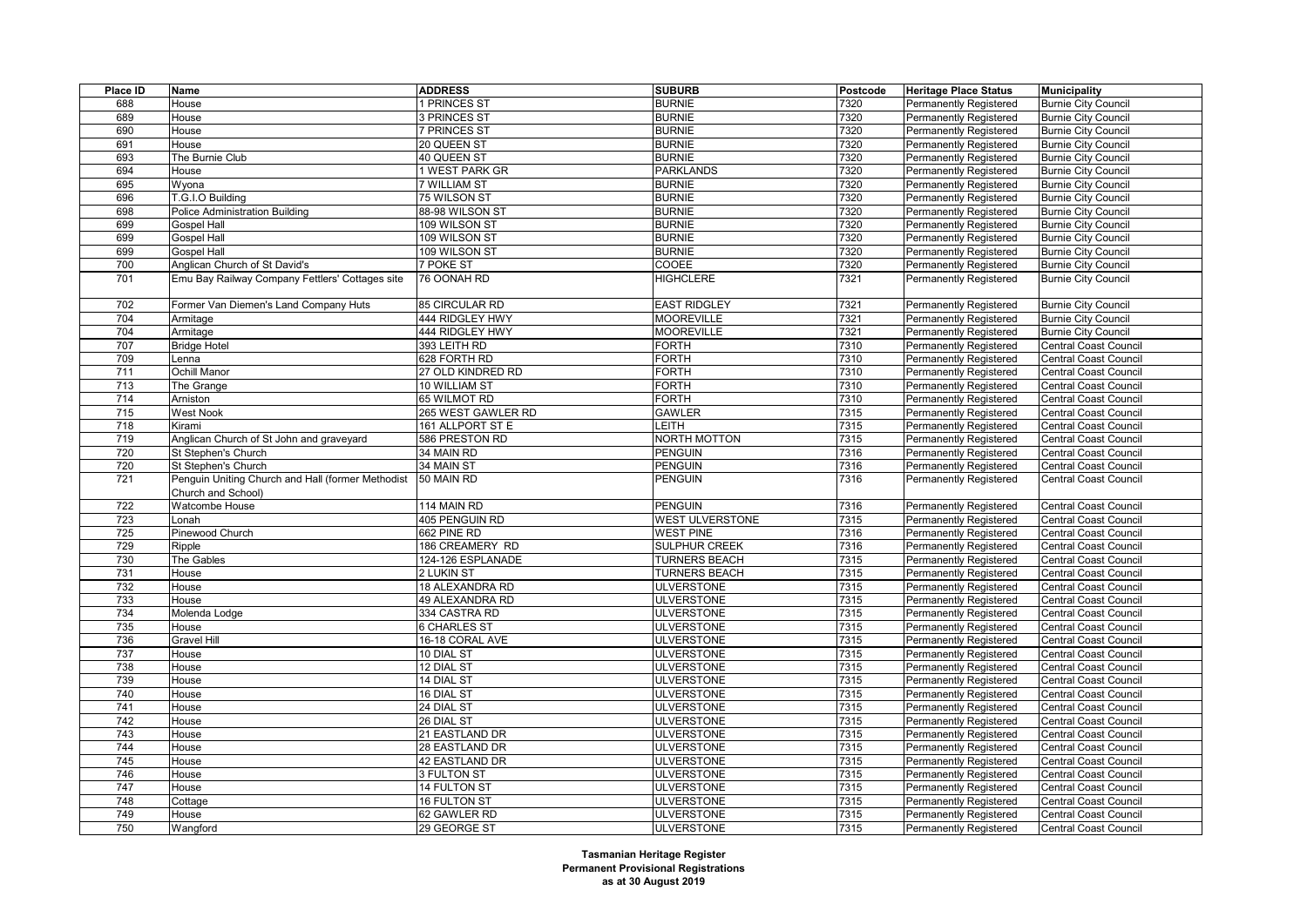| Place ID         | Name                                     | <b>ADDRESS</b>     | <b>SUBURB</b>          | Postcode | <b>Heritage Place Status</b>                     | <b>Municipality</b>                                          |
|------------------|------------------------------------------|--------------------|------------------------|----------|--------------------------------------------------|--------------------------------------------------------------|
| 751              | House                                    | 24 GROVE ST        | <b>ULVERSTONE</b>      | 7315     | Permanently Registered                           | <b>Central Coast Council</b>                                 |
| 752              | House                                    | 26 GROVE ST        | <b>ULVERSTONE</b>      | 7315     | Permanently Registered                           | <b>Central Coast Council</b>                                 |
| 753              | Levenside                                | 21-25 HENSLOWES RD | <b>ULVERSTONE</b>      | 7315     | <b>Permanently Registered</b>                    | <b>Central Coast Council</b>                                 |
| 755              | House                                    | <b>3 IHLATA ST</b> | <b>ULVERSTONE</b>      | 7315     | Permanently Registered                           | <b>Central Coast Council</b>                                 |
| 756              | Gables                                   | 10A JERMYN ST      | <b>ULVERSTONE</b>      | 7315     | Permanently Registered                           | <b>Central Coast Council</b>                                 |
| 757              | House                                    | 15 JERMYN ST       | <b>ULVERSTONE</b>      | 7315     | <b>Permanently Registered</b>                    | <b>Central Coast Council</b>                                 |
| 758              | House                                    | 17 JERMYN ST       | <b>ULVERSTONE</b>      | 7315     | Permanently Registered                           | <b>Central Coast Council</b>                                 |
| 760              | House                                    | 58 KING EDWARD ST  | <b>ULVERSTONE</b>      | 7315     | Permanently Registered                           | <b>Central Coast Council</b>                                 |
| 761              | Central Primary School Building          | 2 LEVEN ST         | <b>ULVERSTONE</b>      | 7315     | <b>Permanently Registered</b>                    | Central Coast Council                                        |
| 762              | House                                    | <b>8 LOVETT ST</b> | <b>ULVERSTONE</b>      | 7315     | <b>Permanently Registered</b>                    | <b>Central Coast Council</b>                                 |
| 763              | House                                    | 12 LOVETT ST       | <b>ULVERSTONE</b>      | 7315     | Permanently Registered                           | <b>Central Coast Council</b>                                 |
| 764              | House                                    | 19 LOVETT ST       | <b>ULVERSTONE</b>      | 7315     | <b>Permanently Registered</b>                    | <b>Central Coast Council</b>                                 |
| 765              | House                                    | 2 MAIN ST          | <b>ULVERSTONE</b>      | 7315     | <b>Permanently Registered</b>                    | <b>Central Coast Council</b>                                 |
| 765              | House                                    | 2 MAIN ST          | <b>ULVERSTONE</b>      | 7315     | <b>Permanently Registered</b>                    | <b>Central Coast Council</b>                                 |
| 765              | House                                    | 2 MAIN ST          | <b>ULVERSTONE</b>      | 7315     | <b>Permanently Registered</b>                    | <b>Central Coast Council</b>                                 |
| 765              | House                                    | 2 MAIN ST          | <b>ULVERSTONE</b>      | 7315     | <b>Permanently Registered</b>                    | <b>Central Coast Council</b>                                 |
| 766              | <b>Ellis House</b>                       | 4 MAIN ST          | <b>ULVERSTONE</b>      | 7315     | <b>Permanently Registered</b>                    | Central Coast Council                                        |
| 767              | The Manse                                | 14 MAIN ST         | <b>ULVERSTONE</b>      | 7315     | Permanently Registered                           | <b>Central Coast Council</b>                                 |
| 768              | Former Odd Fellows Hall                  | 19 MAIN ST         | <b>ULVERSTONE</b>      | 7315     | Permanently Registered                           | <b>Central Coast Council</b>                                 |
| 769              | House                                    | 28 MAIN ST         | <b>ULVERSTONE</b>      | 7315     | <b>Permanently Registered</b>                    | <b>Central Coast Council</b>                                 |
| 770              | House                                    | 38 MAIN ST         | <b>ULVERSTONE</b>      | 7315     | Permanently Registered                           | <b>Central Coast Council</b>                                 |
| 771              | House                                    | 45 MAIN ST         | <b>ULVERSTONE</b>      | 7315     | <b>Permanently Registered</b>                    | <b>Central Coast Council</b>                                 |
| $\overline{772}$ |                                          | 59 MAIN ST         | <b>ULVERSTONE</b>      | 7315     | Permanently Registered                           |                                                              |
| 773              | St Andrew's Presbyterian Church<br>House | 71 MAIN ST         | <b>ULVERSTONE</b>      | 7315     |                                                  | <b>Central Coast Council</b>                                 |
|                  |                                          |                    | <b>ULVERSTONE</b>      | 7315     | Permanently Registered<br>Permanently Registered | <b>Central Coast Council</b><br><b>Central Coast Council</b> |
| 774<br>775       | Cottage                                  | 75 MAIN ST         |                        |          |                                                  |                                                              |
|                  | House                                    | 77 MAIN ST         | <b>ULVERSTONE</b>      | 7315     | Permanently Registered                           | Central Coast Council                                        |
| 776              | House                                    | 79 MAIN ST         | <b>ULVERSTONE</b>      | 7315     | Permanently Registered                           | <b>Central Coast Council</b>                                 |
| 777              | House                                    | 81 MAIN ST         | <b>ULVERSTONE</b>      | 7315     | Permanently Registered                           | <b>Central Coast Council</b>                                 |
| 778              | House                                    | 87 MAIN ST         | <b>ULVERSTONE</b>      | 7315     | Permanently Registered                           | <b>Central Coast Council</b>                                 |
| 779              | House                                    | 89 MAIN ST         | <b>ULVERSTONE</b>      | 7315     | Permanently Registered                           | <b>Central Coast Council</b>                                 |
| 780              | House                                    | 91 MAIN ST         | <b>ULVERSTONE</b>      | 7315     | Permanently Registered                           | <b>Central Coast Council</b>                                 |
| 781              | Taroona                                  | 96 MAIN ST         | <b>ULVERSTONE</b>      | 7315     | Permanently Registered                           | <b>Central Coast Council</b>                                 |
| 782              | Cottage                                  | 97 MAIN ST         | <b>ULVERSTONE</b>      | 7315     | <b>Permanently Registered</b>                    | <b>Central Coast Council</b>                                 |
| 783              | House                                    | 99 MAIN ST         | <b>ULVERSTONE</b>      | 7315     | Permanently Registered                           | <b>Central Coast Council</b>                                 |
| 786              | House                                    | <b>1 QUEEN ST</b>  | <b>WEST ULVERSTONE</b> | 7315     | <b>Permanently Registered</b>                    | <b>Central Coast Council</b>                                 |
| 787              | House                                    | 25 QUEEN ST        | <b>ULVERSTONE</b>      | 7315     | Permanently Registered                           | <b>Central Coast Council</b>                                 |
| 787              | House                                    | 27 QUEEN ST        | <b>ULVERSTONE</b>      | 7315     | Permanently Registered                           | <b>Central Coast Council</b>                                 |
| 787              | House                                    | UNIT 1 27 QUEEN ST | <b>ULVERSTONE</b>      | 7315     | <b>Permanently Registered</b>                    | <b>Central Coast Council</b>                                 |
| 787              | House                                    | UNIT 2 27 QUEEN ST | <b>ULVERSTONE</b>      | 7315     | <b>Permanently Registered</b>                    | <b>Central Coast Council</b>                                 |
| 787              | House                                    | UNIT 3 27 QUEEN ST | <b>ULVERSTONE</b>      | 7315     | <b>Permanently Registered</b>                    | <b>Central Coast Council</b>                                 |
| 787              | House                                    | UNIT 4 27 QUEEN ST | <b>ULVERSTONE</b>      | 7315     | <b>Permanently Registered</b>                    | <b>Central Coast Council</b>                                 |
| 788              | House                                    | <b>40 QUEEN ST</b> | WEST ULVERSTONE        | 7315     | Permanently Registered                           | <b>Central Coast Council</b>                                 |
| 789              | Cottage                                  | 60 QUEEN ST        | <b>WEST ULVERSTONE</b> | 7315     | <b>Permanently Registered</b>                    | <b>Central Coast Council</b>                                 |
| 790              | Furner's Hotel                           | 42 REIBEY ST       | <b>ULVERSTONE</b>      | 7315     | Permanently Registered                           | <b>Central Coast Council</b>                                 |
| 791              | Bank Building (ANZ Bank)                 | 44 REIBEY ST       | <b>ULVERSTONE</b>      | 7315     | Permanently Registered                           | <b>Central Coast Council</b>                                 |
| 792              | <b>Commercial Retail</b>                 | 46 REIBEY ST       | <b>ULVERSTONE</b>      | 7315     | <b>Permanently Registered</b>                    | <b>Central Coast Council</b>                                 |
| 793              | Launceston Bank for Savings              | 60-64 REIBEY ST    | <b>ULVERSTONE</b>      | 7315     | <b>Permanently Registered</b>                    | <b>Central Coast Council</b>                                 |
| 794              | <b>Commercial Retail</b>                 | 85-89 REIBEY ST    | <b>ULVERSTONE</b>      | 7315     | <b>Permanently Registered</b>                    | <b>Central Coast Council</b>                                 |
| 797              | <b>Memorial Clock</b>                    | ALEXANDRA RD       | <b>ULVERSTONE</b>      | 7315     | <b>Permanently Registered</b>                    | <b>Central Coast Council</b>                                 |
| 798              | House                                    | 4 RIVERSIDE AVE    | <b>ULVERSTONE</b>      | 7315     | <b>Permanently Registered</b>                    | Central Coast Council                                        |
| 799              | House                                    | 22A SOUTH RD       | WEST ULVERSTONE        | 7315     | Permanently Registered                           | <b>Central Coast Council</b>                                 |
| 800              | Boscobel                                 | 27 SOUTH RD        | <b>WEST ULVERSTONE</b> | 7315     | <b>Permanently Registered</b>                    | <b>Central Coast Council</b>                                 |
| 801              | House                                    | 32 SOUTH RD        | <b>WEST ULVERSTONE</b> | 7315     | Permanently Registered                           | <b>Central Coast Council</b>                                 |
| 802              | House                                    | 60 SOUTH RD        | WEST ULVERSTONE        | 7315     | <b>Permanently Registered</b>                    | <b>Central Coast Council</b>                                 |
| 803              | <b>Boarding House</b>                    | 1-3 VICTORIA ST    | <b>ULVERSTONE</b>      | 7315     | Permanently Registered                           | <b>Central Coast Council</b>                                 |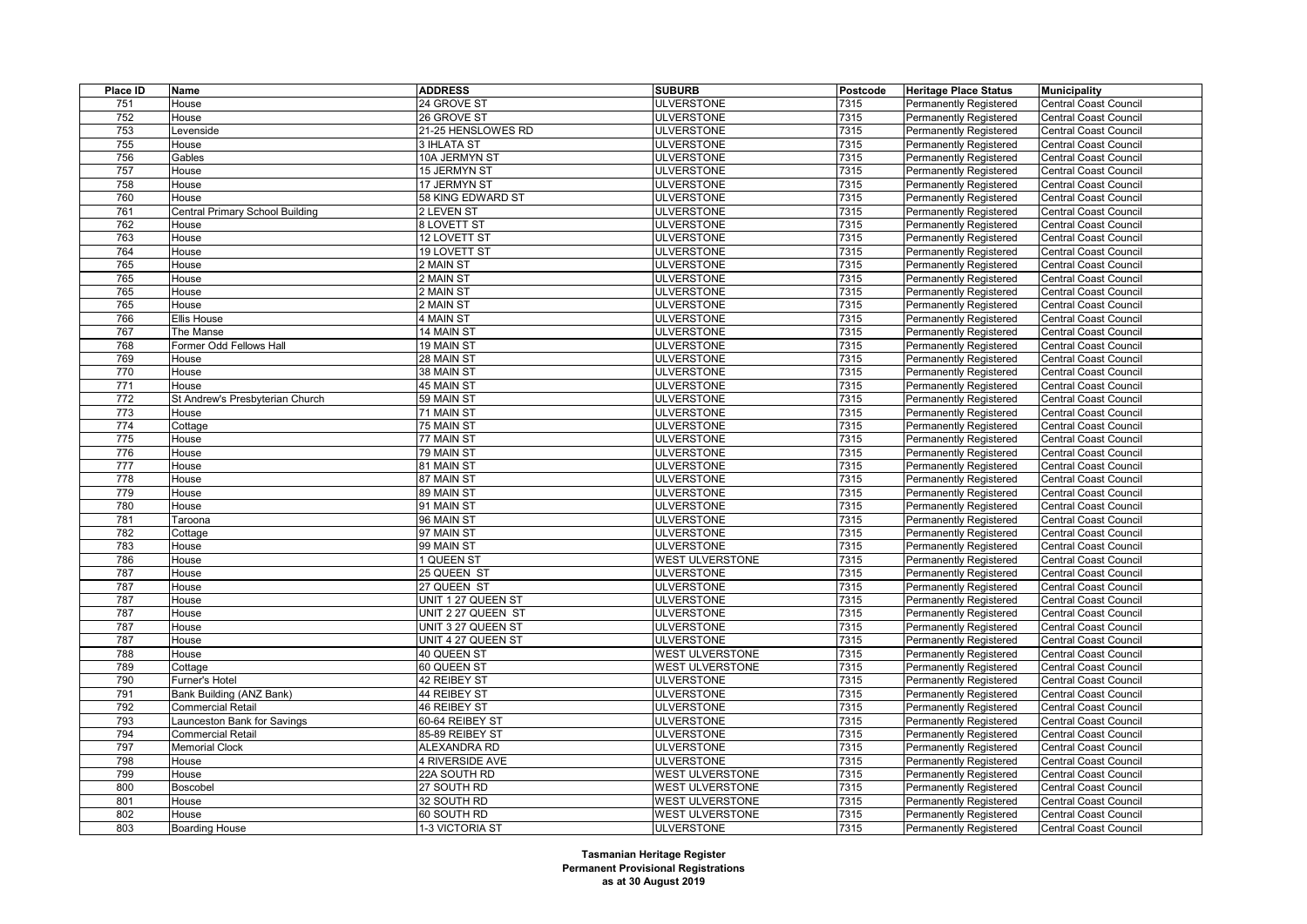| Place ID | Name                                                                             | <b>ADDRESS</b>           | <b>SUBURB</b>                      | Postcode     | <b>Heritage Place Status</b>  | <b>Municipality</b>              |
|----------|----------------------------------------------------------------------------------|--------------------------|------------------------------------|--------------|-------------------------------|----------------------------------|
| 804      | House                                                                            | 62 VICTORIA ST           | <b>ULVERSTONE</b>                  | 7315         | Permanently Registered        | <b>Central Coast Council</b>     |
| 805      | House                                                                            | 5 WATER ST               | <b>ULVERSTONE</b>                  | 7315         | Permanently Registered        | <b>Central Coast Council</b>     |
| 806      | House                                                                            | 9 WATER ST               | <b>ULVERSTONE</b>                  | 7315         | <b>Permanently Registered</b> | <b>Central Coast Council</b>     |
| 807      | Westella                                                                         | 68 WESTELLA DR           | <b>ULVERSTONE</b>                  | 7315         | <b>Permanently Registered</b> | <b>Central Coast Council</b>     |
| 808      | Strathbarton                                                                     | <b>LOWER MARSHES RD</b>  | <b>APSLEY</b>                      | 7030         | <b>Permanently Registered</b> | <b>Central Highlands Council</b> |
| 809      | St Andrew's Church and Cemetery                                                  | 1063 ELLENDALE RD        | <b>ELLENDALE</b>                   | 7140         | Permanently Registered        | Central Highlands Council        |
| 809      | St Andrew's Church and Cemetery                                                  | 1063 ELLENDALE RD        | <b>ELLENDALE</b>                   | 7140         | Permanently Registered        | Central Highlands Council        |
| 810      | Askrigg                                                                          | <b>LYELL HWY</b>         | <b>GRETNA</b>                      | 7140         | <b>Permanently Registered</b> | Derwent Valley Council           |
| 811      | <b>Bella Vista</b>                                                               | 3417 LYELL HWY           | <b>GRETNA</b>                      | 7140         | Permanently Registered        | Central Highlands Council        |
| 813      | Clarendon House                                                                  | 205 CLARENDON RD         | <b>GRETNA</b>                      | 7140         | <b>Permanently Registered</b> | Central Highlands Council        |
| 817      | Gretna Green Hotel                                                               | 3423 LYELL HWY           | <b>GRETNA</b>                      | 7140         | <b>Permanently Registered</b> | <b>Central Highlands Council</b> |
| 818      | Stone Kiln                                                                       | 3427 LYELL HWY           | <b>GRETNA</b>                      | 7140         | Permanently Registered        | Central Highlands Council        |
| 821      | School house and Cottage                                                         | 3338 LYELL HWY           | <b>GRETNA</b>                      | 7140         | <b>Permanently Registered</b> | Derwent Valley Council           |
| 823      | Former Toll House                                                                | 3348 LYELL HWY           | <b>GRETNA</b>                      | 7140         | <b>Permanently Registered</b> | <b>Derwent Valley Council</b>    |
| 824      | Barfleur                                                                         | 3291 LYELL HWY           | <b>GRETNA</b>                      | 7140         | <b>Permanently Registered</b> | Derwent Valley Council           |
| 826      | Church of St Mary the Virgin and Cemetery                                        | 31 CHURCH RD             | <b>GRETNA</b>                      | 7140         | <b>Permanently Registered</b> | Central Highlands Council        |
| 827      | Glenelg                                                                          | LOT 1 LYELL HWY          | <b>GRETNA</b>                      | 7140         | Permanently Registered        | Central Highlands Council        |
| 829      | Norton Mandeville                                                                | 4079 LYELL HWY           | <b>GRETNA</b>                      | 7140         | <b>Permanently Registered</b> | Central Highlands Council        |
| 830      | Allanvale                                                                        | 268 MARKED TREE RD       | <b>GRETNA</b>                      | 7140         | <b>Permanently Registered</b> | Central Highlands Council        |
| 831      | Rathlyn                                                                          | 430 THOUSAND ACRE LANE   | <b>HAMILTON</b>                    | 7140         | Permanently Registered        | Central Highlands Council        |
| 832      | Langdon's Cottage (Cherry Villa)                                                 | <b>12 ARTHUR ST</b>      | <b>HAMILTON</b>                    | 7140         | Permanently Registered        | Central Highlands Council        |
| 833      | Former Langdon Store                                                             | 49 FRANKLIN PL           | <b>HAMILTON</b>                    | 7140         | Permanently Registered        | Central Highlands Council        |
| 834      | Mrs Hill's Cottage                                                               | <b>25 FRANKLIN PL</b>    | <b>HAMILTON</b>                    | 7140         | Permanently Registered        | Central Highlands Council        |
| 835      | Emma's Cottage                                                                   | 10 FRANKLIN PL           | <b>HAMILTON</b>                    | 7140         | <b>Permanently Registered</b> | Central Highlands Council        |
| 836      | Former Warder's Cottage                                                          | <b>6 TARLETON ST</b>     | <b>HAMILTON</b>                    | 7140         | Permanently Registered        | Central Highlands Council        |
| 838      | Mulberry Cottage                                                                 | 8 GRACE ST               | <b>HAMILTON</b>                    | 7140         | Permanently Registered        | Central Highlands Council        |
| 839      | Cottage                                                                          | 40 FRANKLIN PL           | <b>HAMILTON</b>                    | 7140         | <b>Permanently Registered</b> | <b>Central Highlands Council</b> |
| 840      | <b>Edward's Cottage</b>                                                          | <b>16 FRANKLIN PL</b>    | <b>HAMILTON</b>                    | 7140         | <b>Permanently Registered</b> | Central Highlands Council        |
| 841      | Villeneuve Cottage                                                               | <b>18 FRANKLIN PL</b>    | <b>HAMILTON</b>                    | 7140         | Permanently Registered        | Central Highlands Council        |
| 842      | McCauley's Cottage                                                               | 21 FRANKLIN PL           | <b>HAMILTON</b>                    | 7140         | Permanently Registered        | Central Highlands Council        |
| 844      | Glen Clyde Hotel                                                                 | 2 GRACE ST               | <b>HAMILTON</b>                    | 7140         | Permanently Registered        | Central Highlands Council        |
| 845      | Hamilton Hotel and stables                                                       | 10 TARLETON ST           | <b>HAMILTON</b>                    | 7140         | Permanently Registered        | Central Highlands Council        |
| 846      | Hamilton Inn and barn                                                            | 7 GEORGE ST              | <b>HAMILTON</b>                    | 7140         | Permanently Registered        | Central Highlands Council        |
| 847      | Conjoined House                                                                  | 20 BAYLEY ST             | GLEBE                              | 7000         | Permanently Registered        | <b>Hobart City Council</b>       |
| 848      | Kelleher's Cottage                                                               | 10 LINNET ST             | <b>HAMILTON</b>                    | 7140         | <b>Permanently Registered</b> | Central Highlands Council        |
|          |                                                                                  | 8 ARTHUR ST              | <b>HAMILTON</b>                    | 7140         |                               |                                  |
| 849      | James Jackson's Emporium                                                         |                          |                                    |              | Permanently Registered        | Central Highlands Council        |
| 850      | Old Post Office                                                                  | 26 FRANKLIN PL           | <b>HAMILTON</b>                    | 7140         | Permanently Registered        | Central Highlands Council        |
| 851      | Prospect House                                                                   | 485 UPPER MILL RD        | <b>HAMILTON</b>                    | 7140         | <b>Permanently Registered</b> | Central Highlands Council        |
| 852      | School House                                                                     | 39 FRANKLIN PL           | <b>HAMILTON</b>                    | 7140         | Permanently Registered        | <b>Central Highlands Council</b> |
| 853      | St Peter's Church and Cemetery                                                   | <b>15 PONSONBY ST</b>    | <b>HAMILTON</b>                    | 7140         | <b>Permanently Registered</b> | <b>Central Highlands Council</b> |
| 855      | <b>Blanch's Hamilton Store</b>                                                   | <b>32 FRANKLIN ST</b>    | <b>HAMILTON</b>                    | 7140         | <b>Permanently Registered</b> | <b>Central Highlands Council</b> |
| 856      | Anglican Rectory                                                                 | 23 FRANKLIN PL           | <b>HAMILTON</b><br><b>HAMILTON</b> | 7140<br>7140 | <b>Permanently Registered</b> | Central Highlands Council        |
| 858      | Victoria's Cottage                                                               | <b>14 FRANKLIN PL</b>    |                                    |              | <b>Permanently Registered</b> | Central Highlands Council        |
| 859      | Council Chambers and Cottage                                                     | <b>6 TARLETON ST</b>     | <b>HAMILTON</b>                    | 7140         | <b>Permanently Registered</b> | Central Highlands Council        |
| 860      | Katrine Vale                                                                     | 510 GREEN VALLEY RD      | <b>HOLLOW TREE</b>                 | 7140         | Permanently Registered        | Central Highlands Council        |
| 861      | Rathmore                                                                         | LOT 1 HOLLOW TREE RD     | <b>HOLLOW TREE</b>                 | 7140         | Permanently Registered        | Central Highlands Council        |
| 862      | Strathborough                                                                    | HOLLOW TREE RD           | <b>HOLLOW TREE</b>                 | 7140         | <b>Permanently Registered</b> | <b>Central Highlands Council</b> |
| 863      | Llanberis                                                                        | 1288 HOLLOW TREE RD      | <b>HOLLOW TREE</b>                 | 7140         | Permanently Registered        | Central Highlands Council        |
| 864      | Sherwood                                                                         | 1288 HOLLOW TREE RD      | <b>HOLLOW TREE</b>                 | 7140         | <b>Permanently Registered</b> | Central Highlands Council        |
| 865      | St James Church & Cemetery                                                       | 1288 HOLLOW TREE RD      | HOLLOW TREE                        | 7140         | <b>Permanently Registered</b> | Central Highlands Council        |
| 866      | Interlaken                                                                       | 3119 INTERLAKEN RD       | <b>INTERLAKEN</b>                  | 7030         | <b>Permanently Registered</b> | Central Highlands Council        |
| 868      | <b>Bridge House</b>                                                              | <b>7 BRIDGE HOTEL RD</b> | <b>OUSE</b>                        | 7140         | Permanently Registered        | Central Highlands Council        |
| 868      | <b>Bridge House</b>                                                              | 7 BRIDGE HOTEL RD        | OUSE                               | 7140         | Permanently Registered        | Central Highlands Council        |
| 869      | Ouse Catholic Church of the Immaculate Conception 7001 LYELL HWY<br>and Cemetery |                          | <b>OUSE</b>                        | 7140         | <b>Permanently Registered</b> | Central Highlands Council        |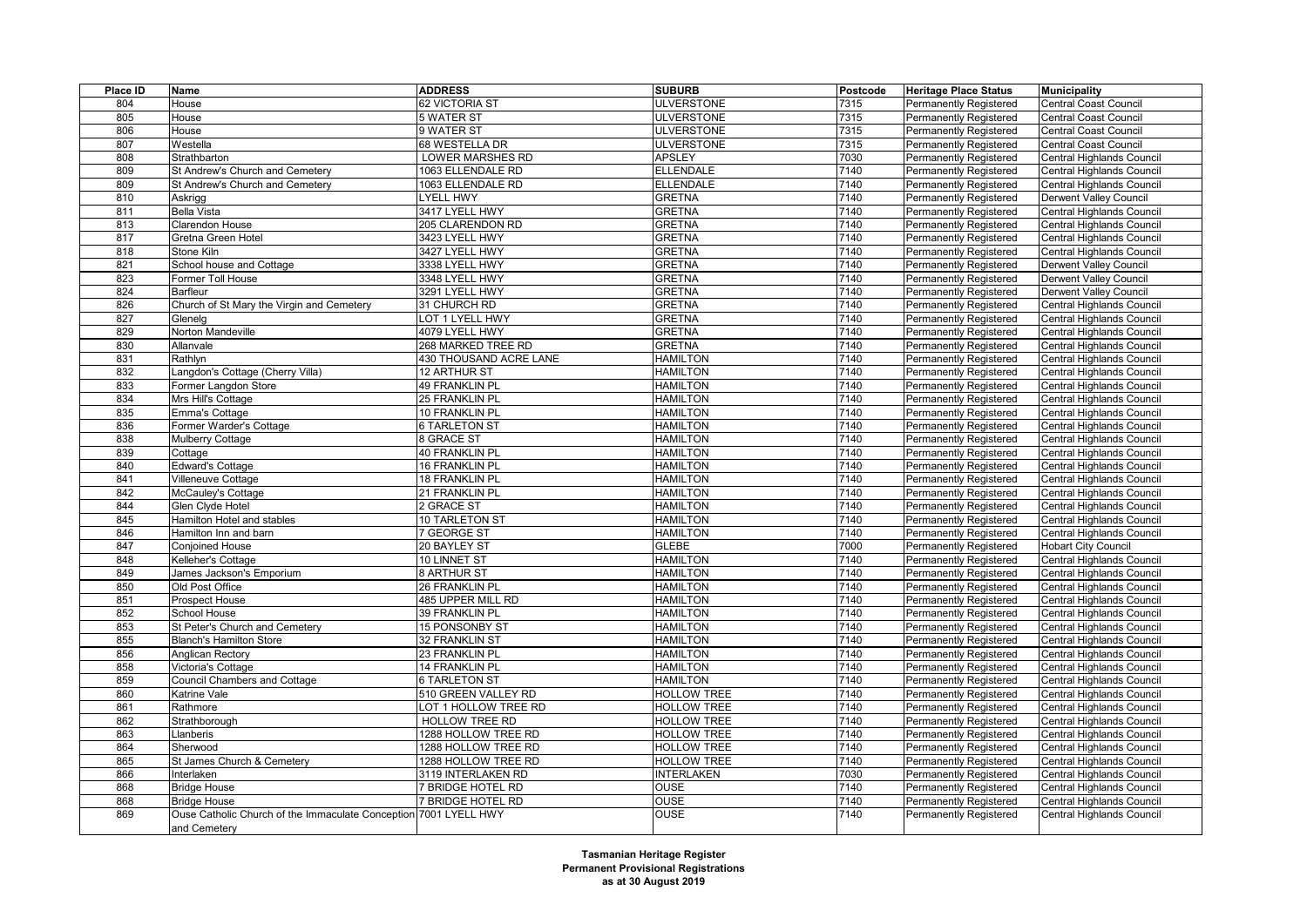| Place ID   | Name                                           | <b>ADDRESS</b>          | <b>SUBURB</b>         | <b>Postcode</b> | <b>Heritage Place Status</b>  | <b>Municipality</b>                                          |
|------------|------------------------------------------------|-------------------------|-----------------------|-----------------|-------------------------------|--------------------------------------------------------------|
| 870        | St John the Baptist Church and Cemetery        | 2 BRIDGE HOTEL RD       | OUSE                  | 7140            | Permanently Registered        | Central Highlands Council                                    |
| 871        | Sexton's Cottage                               | OT 1 BRIDGE HOTEL RD    | OUSE                  | 7140            | Permanently Registered        | Central Highlands Council                                    |
| 872        | Cleveland                                      | 7619 LYELL HWY          | <b>OUSE</b>           | 7140            | <b>Permanently Registered</b> | Central Highlands Council                                    |
| 873        | Cluny                                          | 294 DAWSON RD           | <b>OUSE</b>           | 7140            | <b>Permanently Registered</b> | Central Highlands Council                                    |
| 875        | Hunter's Hill Barn                             | 167 TOR HILL RD         | OUSE                  | 7140            | Permanently Registered        | Central Highlands Council                                    |
| 875        | Hunter's Hill Barn                             | 167 TOR HILL RD         | OUSE                  | 7140            | <b>Permanently Registered</b> | Central Highlands Council                                    |
| 875        | Hunter's Hill Barn                             | 167 TOR HILL RD         | OUSE                  | 7140            | <b>Permanently Registered</b> | Central Highlands Council                                    |
| 875        | Hunter's Hill Barn                             | 167 TOR HILL RD         | OUSE                  | 7140            | <b>Permanently Registered</b> | Central Highlands Council                                    |
| 875        | Hunter's Hill Barn                             | 167 TOR HILL RD         | <b>OUSE</b>           | 7140            | Permanently Registered        | Central Highlands Council                                    |
| 875        | Hunter's Hill Barn                             | 167 TOR HILL RD         | OUSE                  | 7140            | <b>Permanently Registered</b> | Central Highlands Council                                    |
| 877        | Lawrenny                                       | 6485 LYELL HWY          | OUSE                  | 7140            | <b>Permanently Registered</b> | Central Highlands Council                                    |
| 878        | Listowel                                       | 101 VICTORIA VALLEY RD  | OUSE                  | 7140            | <b>Permanently Registered</b> | Central Highlands Council                                    |
| 879        | Ousedale                                       | <b>BUTLERS RD</b>       | OUSE                  | 7140            | <b>Permanently Registered</b> | Central Highlands Council                                    |
| 881        | Dunrobin                                       | <b>ELLENDALE RD</b>     | OUSE                  | 7140            | <b>Permanently Registered</b> | Central Highlands Council                                    |
| 882        | Lientwardine                                   | <b>LYELL HWY</b>        | OUSE                  | 7140            | Permanently Registered        | Central Highlands Council                                    |
| 883        | Kenmere                                        | 261 LANES TIER RD       | OUSE                  | 7140            | <b>Permanently Registered</b> | Central Highlands Council                                    |
| 884        | Cawood                                         | 167 TOR HILL RD         | OUSE                  | 7140            | Permanently Registered        | Central Highlands Council                                    |
| 885        | Ashton                                         | 978 VICTORIA RD         | OUSE                  | 7140            | <b>Permanently Registered</b> | Central Highlands Council                                    |
| 886        | Rotherwood                                     | 342A VICTORIA VALLEY RD | OUSE                  | 7140            | Permanently Registered        | Central Highlands Council                                    |
| 887        | Millbrook Water Mill                           | 82 VICTORIA VALLEY RD   | <b>OUSE</b>           | 7140            | <b>Permanently Registered</b> | Central Highlands Council                                    |
| 889        | <b>Balfour Cemetery</b>                        | KAYWOOD RD              | <b>TEMMA</b>          | 7330            | <b>Permanently Registered</b> | <b>Circular Head Council</b>                                 |
| 890        | St Bartholemews Anglican Church                | 502 MENGHA RD           | <b>FOREST</b>         | 7330            | <b>Permanently Registered</b> | <b>Circular Head Council</b>                                 |
| 891        | House and convict barracks                     | 178 GREEN HILLS RD      | <b>STANLEY</b>        | 7331            | <b>Permanently Registered</b> | <b>Circular Head Council</b>                                 |
| 892        | <b>Highfield</b>                               | 143 GREEN HILLS RD      | <b>STANLEY</b>        | 7331            | <b>Permanently Registered</b> | <b>Circular Head Council</b>                                 |
| 893        | Former Cable Station                           | 435 GREEN HILLS RD      | <b>STANLEY</b>        | 7331            | Permanently Registered        | <b>Circular Head Council</b>                                 |
| 894        | Montagu School                                 | 1642 MONTAGU RD         | <b>MONTAGU</b>        | 7330            | Permanently Registered        | <b>Circular Head Council</b>                                 |
| 895        | House                                          | 19167 BASS HWY          | ROCKY CAPE            | 7321            | <b>Permanently Registered</b> | <b>Circular Head Council</b>                                 |
| 897        | Manuka                                         | 24488 BASS HWY          | <b>BRITTONS SWAMP</b> | 7330            | <b>Permanently Registered</b> | <b>Circular Head Council</b>                                 |
| 898        | Swardlands                                     | 15 HARRISSON ST         | <b>SMITHTON</b>       | 7330            | Permanently Registered        | <b>Circular Head Council</b>                                 |
| 899        | House                                          | 108 EMMETT ST           | <b>SMITHTON</b>       | 7330            | <b>Permanently Registered</b> | <b>Circular Head Council</b>                                 |
| 900        | A.N.Z. Bank                                    | 42-44 EMMETT ST         | <b>SMITHTON</b>       | 7330            | <b>Permanently Registered</b> | <b>Circular Head Council</b>                                 |
| 901        | House, now Christie's Corner                   | 46 GOLDIE ST            | <b>SMITHTON</b>       | 7330            | Permanently Registered        | <b>Circular Head Council</b>                                 |
| 902        | Rocklyn                                        | 18 ROCKLYN RD           | <b>SMITHTON</b>       | 7330            | <b>Permanently Registered</b> | <b>Circular Head Council</b>                                 |
| 903        | Rose Cottage                                   | <b>4 ALEXANDER TCE</b>  | <b>STANLEY</b>        | 7331            | <b>Permanently Registered</b> | <b>Circular Head Council</b>                                 |
| 904        | House, formerly a school                       | <b>6 ALEXANDER TCE</b>  | <b>STANLEY</b>        | 7331            | Permanently Registered        | <b>Circular Head Council</b>                                 |
| 905        | Lyons Cottage                                  | 14 ALEXANDER TCE        | <b>STANLEY</b>        | 7331            | <b>Permanently Registered</b> | <b>Circular Head Council</b>                                 |
| 906        | Former Bay View Hotel                          | 16-18 ALEXANDER TCE     | <b>STANLEY</b>        | 7331            | <b>Permanently Registered</b> | <b>Circular Head Council</b>                                 |
| 907        | Captain's Cottage                              | 30 ALEXANDER TCE        | <b>STANLEY</b>        | 7331            | Permanently Registered        | <b>Circular Head Council</b>                                 |
| 908        | Harbourmaster's Cottage                        | <b>42 ALEXANDER TCE</b> | <b>STANLEY</b>        | 7331            | <b>Permanently Registered</b> | <b>Circular Head Council</b>                                 |
| 909        | Old Stanley Cemetery                           | <b>BROWN ST</b>         | <b>STANLEY</b>        | 7331            | <b>Permanently Registered</b> | <b>Circular Head Council</b>                                 |
| 911        | Two Conjoined Shops                            | <b>4 CHURCH ST</b>      | <b>STANLEY</b>        | 7331            | Permanently Registered        | <b>Circular Head Council</b>                                 |
| 912        | <b>Stranded Whale</b>                          | 6 CHURCH ST             | <b>STANLEY</b>        | 7331            | <b>Permanently Registered</b> | <b>Circular Head Council</b>                                 |
| 913        | Two Conjoined Shops                            | <b>8 CHURCH ST</b>      | <b>STANLEY</b>        | 7331            | <b>Permanently Registered</b> | <b>Circular Head Council</b>                                 |
| 914        | Town Hall                                      | 10 CHURCH ST            | <b>STANLEY</b>        | 7331            | <b>Permanently Registered</b> | <b>Circular Head Council</b>                                 |
| 914        | Town Hall                                      | 10 CHURCH ST            | <b>STANLEY</b>        | 7331            | Permanently Registered        | <b>Circular Head Council</b>                                 |
| 915        | <b>Bank Building</b>                           | 12 CHURCH ST            | <b>STANLEY</b>        | 7331            | Permanently Registered        | <b>Circular Head Council</b>                                 |
| 916        | <b>ANZ Bank</b>                                | 14 CHURCH ST            | <b>STANLEY</b>        | 7331            |                               |                                                              |
| 917        | Union Hotel                                    | <b>19 CHURCH ST</b>     | <b>STANLEY</b>        | 7331            | Permanently Registered        | <b>Circular Head Council</b><br><b>Circular Head Council</b> |
| 918        | Shop                                           | 25-27 CHURCH ST         | <b>STANLEY</b>        | 7331            | <b>Permanently Registered</b> | <b>Circular Head Council</b>                                 |
| 919        | Former Commercial Hotel                        | 28 CHURCH ST            | <b>STANLEY</b>        | 7331            | <b>Permanently Registered</b> |                                                              |
|            | <b>Touchwood Cottage</b>                       | 31-33 CHURCH ST         | <b>STANLEY</b>        | 7331            | <b>Permanently Registered</b> | <b>Circular Head Council</b>                                 |
| 920<br>921 |                                                | 35 CHURCH ST            | <b>STANLEY</b>        | 7331            | <b>Permanently Registered</b> | <b>Circular Head Council</b><br><b>Circular Head Council</b> |
|            | Formerly the Plough Inn, now a museum and shop |                         |                       |                 | <b>Permanently Registered</b> |                                                              |
| 922        | St Paul's Anglican Church                      | 37-39 CHURCH ST         | <b>STANLEY</b>        | 7331            | Permanently Registered        | <b>Circular Head Council</b>                                 |
| 924        | Soldiers' Memorial                             | CHURCH ST & VICTORIA ST | <b>STANLEY</b>        | 7331            | Permanently Registered        | <b>Circular Head Council</b>                                 |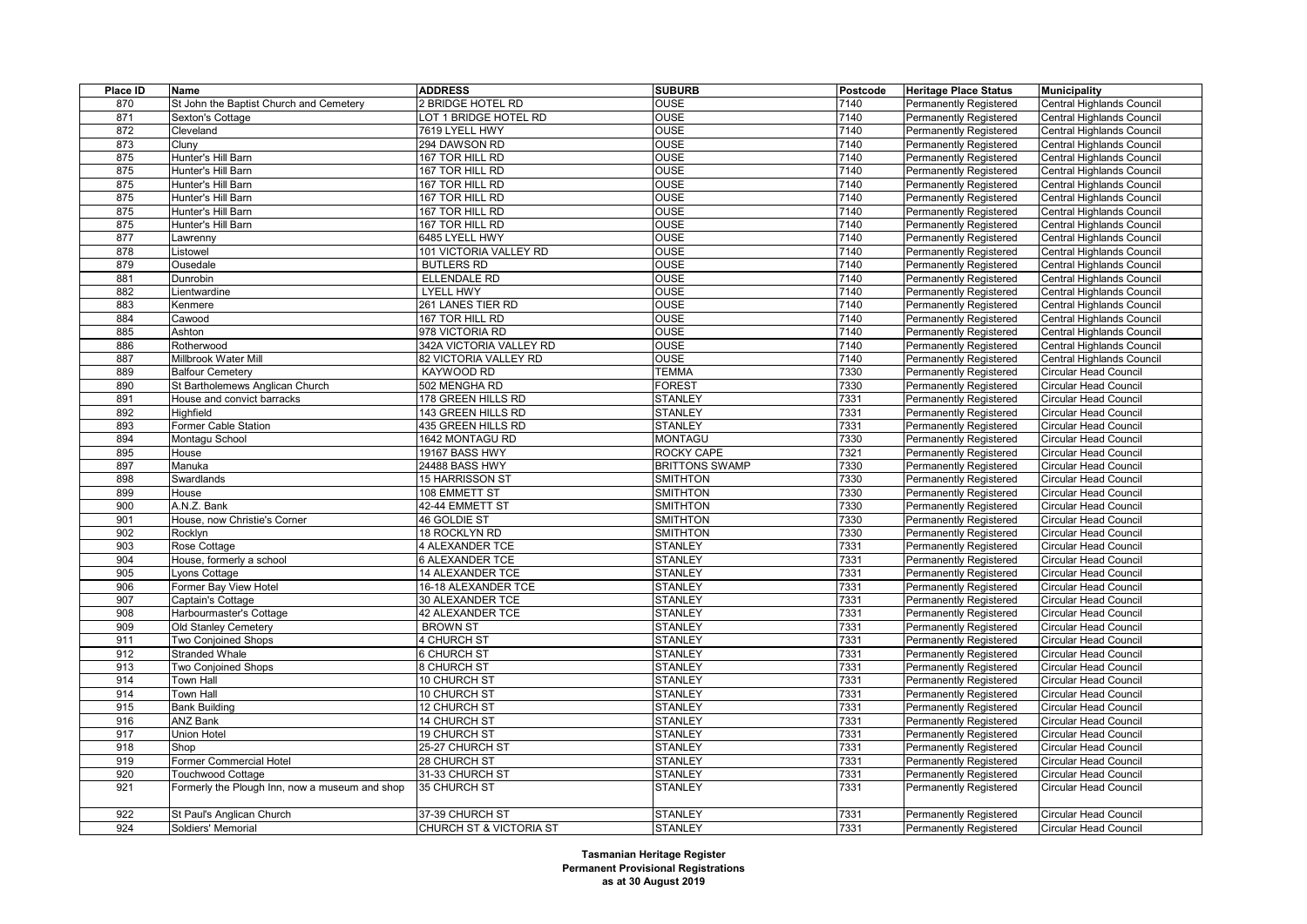| Place ID | Name                                                | <b>ADDRESS</b>              | <b>SUBURB</b>    | Postcode | <b>Heritage Place Status</b>  | <b>Municipality</b>          |
|----------|-----------------------------------------------------|-----------------------------|------------------|----------|-------------------------------|------------------------------|
| 925      | House                                               | 2 FLETCHER ST               | <b>STANLEY</b>   | 7331     | Permanently Registered        | <b>Circular Head Council</b> |
| 926      | House                                               | 4 FLETCHER ST               | <b>STANLEY</b>   | 7331     | Permanently Registered        | <b>Circular Head Council</b> |
| 927      | St James Presbyterian Church and Sunday School      | <b>6 FLETCHER ST</b>        | <b>STANLEY</b>   | 7331     | <b>Permanently Registered</b> | <b>Circular Head Council</b> |
|          |                                                     |                             |                  |          |                               |                              |
| 928      | St James Church Hall                                | 6 FLETCHER ST               | <b>STANLEY</b>   | 7331     | Permanently Registered        | <b>Circular Head Council</b> |
| 930      | House                                               | 27 MAIN RD                  | <b>STANLEY</b>   | 7331     | <b>Permanently Registered</b> | <b>Circular Head Council</b> |
| 931      | House                                               | 33 MAIN RD                  | <b>STANLEY</b>   | 7331     | <b>Permanently Registered</b> | Circular Head Council        |
| 932      | House                                               | 35 MAIN RD                  | <b>STANLEY</b>   | 7331     | Permanently Registered        | <b>Circular Head Council</b> |
| 934      | Former Church of England Rectory                    | 10 PEARSE ST                | <b>STANLEY</b>   | 7331     | <b>Permanently Registered</b> | <b>Circular Head Council</b> |
| 935      | Former School and Residence                         | 24 PEARSE ST                | <b>STANLEY</b>   | 7331     | <b>Permanently Registered</b> | Circular Head Council        |
| 937      | Cottage                                             | 12 WHARF RD                 | <b>STANLEY</b>   | 7331     | <b>Permanently Registered</b> | <b>Circular Head Council</b> |
| 937      | Cottage                                             | 12 WHARF RD                 | <b>STANLEY</b>   | 7331     | <b>Permanently Registered</b> | <b>Circular Head Council</b> |
| 938      | V.D.L. Company Store                                | 16 WHARF RD                 | <b>STANLEY</b>   | 7331     | Permanently Registered        | Circular Head Council        |
| 939      | Ford's Store                                        | 15-17 WHARF RD              | <b>STANLEY</b>   | 7331     | Permanently Registered        | <b>Circular Head Council</b> |
| 940      | Monateric                                           | <b>25 MUNATRICK RD</b>      | <b>WILTSHIRE</b> | 7321     | <b>Permanently Registered</b> | Circular Head Council        |
| 942      | House                                               | 32 ABBOTT ST                | <b>BELLERIVE</b> | 7018     | <b>Permanently Registered</b> | <b>Clarence City Council</b> |
| 943      | Bellevue                                            | 17 ALMA ST                  | <b>BELLERIVE</b> | 7018     | Permanently Registered        | <b>Clarence City Council</b> |
|          |                                                     |                             |                  |          |                               |                              |
| 944      | Kaoota                                              | 29 ALMA ST                  | <b>BELLERIVE</b> | 7018     | Permanently Registered        | <b>Clarence City Council</b> |
| 945      | <b>Great War Memorial</b>                           | 21 KING ST                  | <b>BELLERIVE</b> | 7018     | <b>Permanently Registered</b> | <b>Clarence City Council</b> |
| 947      | <b>Essex House</b>                                  | <b>BRITANNIA PL</b>         | <b>BELLERIVE</b> | 7018     | Permanently Registered        | <b>Clarence City Council</b> |
| 948      | House                                               | 9 BRITANNIA PL              | <b>BELLERIVE</b> | 7018     | <b>Permanently Registered</b> | <b>Clarence City Council</b> |
| 949      | The Villa                                           | 1 CAMBRIDGE RD              | <b>BELLERIVE</b> | 7018     | <b>Permanently Registered</b> | <b>Clarence City Council</b> |
| 950      | Clarence Hotel                                      | 4 CAMBRIDGE RD              | <b>BELLERIVE</b> | 7018     | Permanently Registered        | <b>Clarence City Council</b> |
| 951      | Shop                                                | 4 CAMBRIDGE RD              | <b>BELLERIVE</b> | 7018     | Permanently Registered        | <b>Clarence City Council</b> |
| 952      | Shop                                                | 10-12 CAMBRIDGE RD          | <b>BELLERIVE</b> | 7018     | <b>Permanently Registered</b> | <b>Clarence City Council</b> |
| 952      | Shop                                                | 10-12 CAMBRIDGE RD          | <b>BELLERIVE</b> | 7018     | Permanently Registered        | <b>Clarence City Council</b> |
| 953      | Bellerive Police Station (former, now Mental Health | 13 CAMBRIDGE RD             | <b>BELLERIVE</b> | 7018     | Permanently Registered        | <b>Clarence City Council</b> |
|          | Services)                                           |                             |                  |          |                               |                              |
| 954      | Shop (14 Cambridge Road)                            | 14-22 CAMBRIDGE RD          | <b>BELLERIVE</b> | 7018     | Permanently Registered        | <b>Clarence City Council</b> |
| 955      | Bellerive Police Station (now Community Arts        | 17 CAMBRIDGE RD             | <b>BELLERIVE</b> | 7018     | Permanently Registered        | Clarence City Council        |
|          | Centre)                                             |                             |                  |          |                               |                              |
| 956      | Former Post Office                                  | 19 CAMBRIDGE RD             | <b>BELLERIVE</b> | 7018     | Permanently Registered        | <b>Clarence City Council</b> |
| 958      | House                                               | 2-4 ALMA ST                 | <b>BELLERIVE</b> | 7018     | Permanently Registered        | <b>Clarence City Council</b> |
| 959      | Laroe                                               | 79 CAMBRIDGE RD             | <b>BELLERIVE</b> | 7018     | <b>Permanently Registered</b> | <b>Clarence City Council</b> |
| 960      | Former Station Master's Home                        | 25 KANGAROO BAY DR          | <b>BELLERIVE</b> | 7018     | Permanently Registered        | <b>Clarence City Council</b> |
| 961      | House                                               | 83 CAMBRIDGE RD             | <b>BELLERIVE</b> | 7018     | Permanently Registered        | <b>Clarence City Council</b> |
| 962      | Highlander                                          | 89-91 CAMBRIDGE RD          | <b>BELLERIVE</b> | 7018     | Permanently Registered        | <b>Clarence City Council</b> |
| 963      | House                                               | 93 CAMBRIDGE RD             | <b>BELLERIVE</b> | 7018     | Permanently Registered        | <b>Clarence City Council</b> |
| 964      | Clifton                                             | 1 CHAPMAN ST                | <b>BELLERIVE</b> | 7018     | Permanently Registered        | <b>Clarence City Council</b> |
| 965      | Nareen                                              | <b>3 CHAPMAN ST</b>         | <b>BELLERIVE</b> | 7018     | <b>Permanently Registered</b> | <b>Clarence City Council</b> |
| 966      | Carlisle                                            | 5 CHAPMAN ST                | <b>BELLERIVE</b> | 7018     | Permanently Registered        | <b>Clarence City Council</b> |
| 966      | Carlisle                                            | <b>5 CHAPMAN ST</b>         | <b>BELLERIVE</b> | 7018     | Permanently Registered        | <b>Clarence City Council</b> |
| 967      | House                                               | 7 CHAPMAN ST                | <b>BELLERIVE</b> | 7018     | <b>Permanently Registered</b> | <b>Clarence City Council</b> |
| 968      | House                                               | 9 CHAPMAN ST                | <b>BELLERIVE</b> | 7018     | Permanently Registered        | <b>Clarence City Council</b> |
| 969      | Glenfield                                           | 14 CLARENCE ST              | <b>BELLERIVE</b> | 7018     | <b>Permanently Registered</b> | <b>Clarence City Council</b> |
| 970      | Boer War Memorial and Morrisby Memorial             | CNR CAMBRIDGE RD & QUEEN ST | <b>BELLERIVE</b> | 7018     | Permanently Registered        | <b>Clarence City Council</b> |
| 971      | <b>Bluff House</b>                                  | 13 FORT ST                  | <b>BELLERIVE</b> | 7018     | Permanently Registered        | <b>Clarence City Council</b> |
| 972      | Kangaroo Bluff Battery                              | 20 GUNNING ST               | <b>BELLERIVE</b> | 7018     | Permanently Registered        | <b>Clarence City Council</b> |
| 972      | Kangaroo Bluff Battery                              | 20 GUNNING ST               | <b>BELLERIVE</b> | 7018     | Permanently Registered        | <b>Clarence City Council</b> |
| 973      | St Just                                             | 2 HILL ST                   | <b>BELLERIVE</b> | 7018     | Permanently Registered        | <b>Clarence City Council</b> |
| 974      | Thanet                                              | 4 HILL ST                   | <b>BELLERIVE</b> | 7018     | Permanently Registered        | <b>Clarence City Council</b> |
| 975      | House                                               | 40 HILL ST                  | <b>BELLERIVE</b> | 7018     | Permanently Registered        | <b>Clarence City Council</b> |
| 976      | Lauriston                                           | 6 KING ST                   | <b>BELLERIVE</b> | 7018     | <b>Permanently Registered</b> | <b>Clarence City Council</b> |
| 978      | Cottage                                             | 26 KING ST                  | <b>BELLERIVE</b> | 7018     | Permanently Registered        | <b>Clarence City Council</b> |
| 979      | Cottage                                             | 27 KING ST                  | <b>BELLERIVE</b> | 7018     | Permanently Registered        | <b>Clarence City Council</b> |
|          |                                                     |                             |                  |          |                               |                              |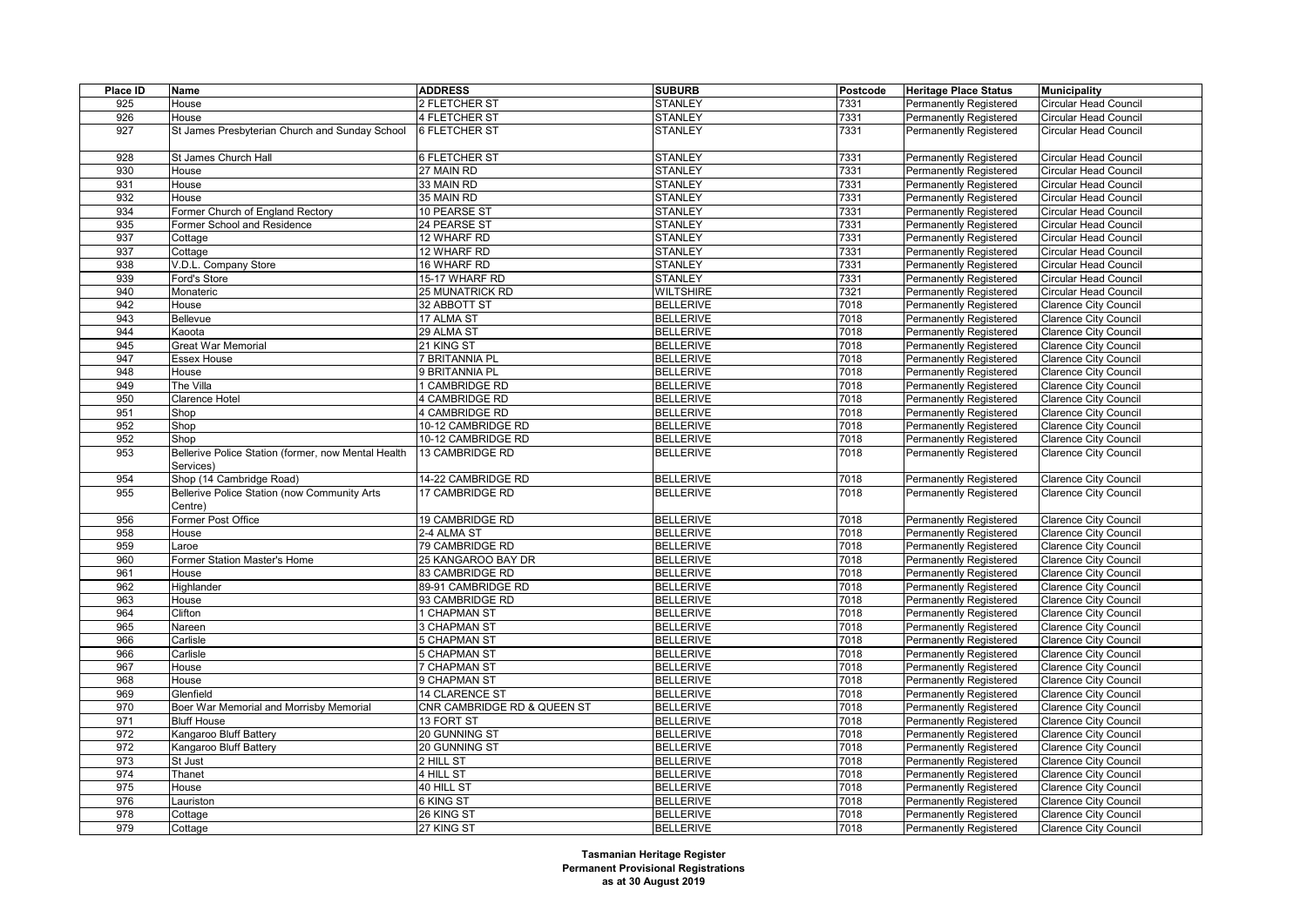| Place ID       | Name                                                                  | <b>ADDRESS</b>                                 | <b>SUBURB</b>                 | Postcode     | <b>Heritage Place Status</b>                            | <b>Municipality</b>          |
|----------------|-----------------------------------------------------------------------|------------------------------------------------|-------------------------------|--------------|---------------------------------------------------------|------------------------------|
| 980            | Buena                                                                 | 32 KING ST                                     | <b>BELLERIVE</b>              | 7018         | Permanently Registered                                  | <b>Clarence City Council</b> |
| 981            | House                                                                 | 33 KING ST                                     | <b>BELLERIVE</b>              | 7018         | Permanently Registered                                  | <b>Clarence City Council</b> |
| 982            | Shooters Cottage                                                      | 35 KING ST                                     | <b>BELLERIVE</b>              | 7018         | <b>Permanently Registered</b>                           | <b>Clarence City Council</b> |
| 983            | House                                                                 | 38 KING ST                                     | <b>BELLERIVE</b>              | 7018         | Permanently Registered                                  | Clarence City Council        |
| 984            | <b>Conning Tower</b>                                                  | 39 KING ST                                     | <b>BELLERIVE</b>              | 7018         | <b>Permanently Registered</b>                           | <b>Clarence City Council</b> |
| 985            | Old Lodge                                                             | 40 KING ST                                     | <b>BELLERIVE</b>              | 7018         | <b>Permanently Registered</b>                           | <b>Clarence City Council</b> |
| 987            | Former School and Residence                                           | 52 KING ST                                     | <b>BELLERIVE</b>              | 7018         | Permanently Registered                                  | Clarence City Council        |
| 988            | Natone                                                                | 4 PETCHEY ST                                   | <b>BELLERIVE</b>              | 7018         | <b>Permanently Registered</b>                           | <b>Clarence City Council</b> |
| 989            | Former Library and Institute Building                                 | 8 PETCHEY ST                                   | <b>BELLERIVE</b>              | 7018         | <b>Permanently Registered</b>                           | <b>Clarence City Council</b> |
| 990            | Petchey Bell                                                          | 13 PETCHEY ST                                  | <b>BELLERIVE</b>              | 7018         | <b>Permanently Registered</b>                           | <b>Clarence City Council</b> |
| 991            | <b>Waterman's Arms</b>                                                | 5 QUEEN ST                                     | <b>BELLERIVE</b>              | 7018         | <b>Permanently Registered</b>                           | <b>Clarence City Council</b> |
| 992            | Wybalena                                                              | 14 QUEEN ST                                    | <b>BELLERIVE</b>              | 7018         | Permanently Registered                                  | <b>Clarence City Council</b> |
| 993            | Saddlers Cottage                                                      | 25 QUEEN ST                                    | <b>BELLERIVE</b>              | 7018         | <b>Permanently Registered</b>                           | <b>Clarence City Council</b> |
| 994            | House                                                                 | 29 QUEEN ST                                    | <b>BELLERIVE</b>              | 7018         | <b>Permanently Registered</b>                           | <b>Clarence City Council</b> |
| 995            | House                                                                 | 34 QUEEN ST                                    | <b>BELLERIVE</b>              | 7018         | Permanently Registered                                  | <b>Clarence City Council</b> |
| 996            | House                                                                 | 35 QUEEN ST                                    | <b>BELLERIVE</b>              | 7018         | <b>Permanently Registered</b>                           | <b>Clarence City Council</b> |
| 997            | Former St Marks Chapel of Ease                                        | 31 QUEEN ST                                    | <b>BELLERIVE</b>              | 7018         | <b>Permanently Registered</b>                           | <b>Clarence City Council</b> |
| 998            | Old Golf House and Barn                                               | 1/22 ROSNY HILL RD                             | <b>ROSNY PARK</b>             | 7018         | Permanently Registered                                  | <b>Clarence City Council</b> |
| 1,000          | The Moorings                                                          | 2-2A VICTORIA ESP                              | <b>BELLERIVE</b>              | 7018         | <b>Permanently Registered</b>                           | <b>Clarence City Council</b> |
| 1,001          | House                                                                 | 1 BRITANNIA PL                                 | <b>BELLERIVE</b>              | 7018         | <b>Permanently Registered</b>                           | <b>Clarence City Council</b> |
| 1,001          | House                                                                 | 9 VICTORIA ESP                                 | <b>BELLERIVE</b>              | 7018         | Permanently Registered                                  | <b>Clarence City Council</b> |
| 1,002          | The Gables                                                            | 14 VICTORIA ESP                                | <b>BELLERIVE</b>              | 7018         | <b>Permanently Registered</b>                           | <b>Clarence City Council</b> |
| 1,003          | Hampton                                                               | <b>15 VICTORIA ESP</b>                         | <b>BELLERIVE</b>              | 7018         | Permanently Registered                                  | <b>Clarence City Council</b> |
| 1,004          | Holm Cottage                                                          | 24 VICTORIA ESP                                | <b>BELLERIVE</b>              | 7018         | <b>Permanently Registered</b>                           | <b>Clarence City Council</b> |
| 1,005          | Wirksworth                                                            | <b>18 WENTWORTH ST</b>                         | <b>BELLERIVE</b>              | 7018         | <b>Permanently Registered</b>                           | <b>Clarence City Council</b> |
| 1,007          | Former Manse                                                          | 3 YORK ST                                      | <b>BELLERIVE</b>              | 7018         | Permanently Registered                                  | <b>Clarence City Council</b> |
| 1,010          | umeah                                                                 | 7 YORK ST                                      | <b>BELLERIVE</b>              | 7018         | <b>Permanently Registered</b>                           | <b>Clarence City Council</b> |
| 1,016          | House (Radnor)                                                        | 20 YORK ST                                     | <b>BELLERIVE</b>              | 7018         | <b>Permanently Registered</b>                           | <b>Clarence City Council</b> |
| 1,018          |                                                                       | 22 YORK ST                                     | <b>BELLERIVE</b>              | 7018         | Permanently Registered                                  | Clarence City Council        |
| 1,019          | Cottage<br>House                                                      | 42 YORK ST                                     | <b>BELLERIVE</b>              | 7018         | <b>Permanently Registered</b>                           | <b>Clarence City Council</b> |
|                |                                                                       |                                                |                               |              |                                                         |                              |
| 1,020<br>1,021 | <b>Brixton</b><br>Oaklands                                            | <b>76 BACKHOUSE LANE</b><br>141 BACKHOUSE LANE | CAMBRIDGE<br><b>CAMBRIDGE</b> | 7170<br>7170 | <b>Permanently Registered</b><br>Permanently Registered | <b>Clarence City Council</b> |
| 1,022          |                                                                       |                                                | <b>CAMBRIDGE</b>              | 7170         |                                                         | Clarence City Council        |
|                | Cilwen                                                                | 160 CILWEN RD                                  |                               | 7170         | <b>Permanently Registered</b>                           | <b>Clarence City Council</b> |
| 1,024          | Acton                                                                 | 47 EVERTON PL                                  | <b>ACTON PARK</b>             | 7170         | <b>Permanently Registered</b>                           | <b>Clarence City Council</b> |
| 1,025          | <b>Acton Cottage</b>                                                  | 47 EVERTON PL                                  | <b>ACTON PARK</b>             |              | <b>Permanently Registered</b>                           | <b>Clarence City Council</b> |
| 1,026          | Uniting Church and Cemetery (Formerly)                                | 20 KENNEDY DR                                  | CAMBRIDGE                     | 7170         | <b>Permanently Registered</b>                           | <b>Clarence City Council</b> |
| 1,027          | <b>Acton View</b>                                                     | 34 OPUS DR                                     | <b>ACTON PARK</b>             | 7170         | <b>Permanently Registered</b>                           | <b>Clarence City Council</b> |
| 1,028          | Uplands                                                               | 174 RICHMOND RD                                | <b>CAMBRIDGE</b>              | 7170         | <b>Permanently Registered</b>                           | <b>Clarence City Council</b> |
| 1,029          | <b>Uplands Stable</b>                                                 | 191 RICHMOND RD                                | <b>CAMBRIDGE</b>              | 7170         | <b>Permanently Registered</b>                           | <b>Clarence City Council</b> |
| 1,030          | Craigow                                                               | 528 RICHMOND RD                                | <b>CAMBRIDGE</b>              | 7170         | <b>Permanently Registered</b>                           | <b>Clarence City Council</b> |
| 1,031          | Toronto                                                               | 188 SEVEN MILE BEACH RD                        | <b>SEVEN MILE BEACH</b>       | 7170         | <b>Permanently Registered</b>                           | <b>Clarence City Council</b> |
| 1,032          | Llanherne House                                                       | 1309 TASMAN HWY                                | <b>CAMBRIDGE</b>              | 7170         | <b>Permanently Registered</b>                           | <b>Clarence City Council</b> |
| 1,033          | Milford                                                               | 1431 TASMAN HWY                                | <b>CAMBRIDGE</b>              | 7170         | Permanently Registered                                  | <b>Clarence City Council</b> |
| 1,034          | Railway Tunnel                                                        | CAMBRIDGE RD                                   | <b>CAMBRIDGE</b>              | 7170         | <b>Permanently Registered</b>                           | <b>Clarence City Council</b> |
| 1,034          | Railway Tunnel                                                        | 2 OLD COACH RD                                 | CAMBRIDGE                     | 7170         | <b>Permanently Registered</b>                           | <b>Clarence City Council</b> |
| 1,034          | Railway Tunnel                                                        | 602 CAMBRIDGE RD                               | <b>CAMBRIDGE</b>              | 7170         | Permanently Registered                                  | <b>Clarence City Council</b> |
| 1,034          | Railway Tunnel                                                        | 602 CAMBRIDGE RD                               | <b>CAMBRIDGE</b>              | 7170         | <b>Permanently Registered</b>                           | <b>Clarence City Council</b> |
| 1,036          | Cremorne House                                                        | 93 CREMORNE AVE                                | <b>CREMORNE</b>               | 7024         | <b>Permanently Registered</b>                           | <b>Clarence City Council</b> |
| 1,037          | Droughty Point Farm and William Collins Bay<br><b>Whaling Station</b> | <b>OCEANA DR</b>                               | <b>TRANMERE</b>               | 7018         | Permanently Registered                                  | <b>Clarence City Council</b> |
| 1,037          | Droughty Point Farm and William Collins Bay<br><b>Whaling Station</b> | <b>OCEANA DR</b>                               | TRANMERE                      | 7018         | Permanently Registered                                  | <b>Clarence City Council</b> |
| 1,037          | Droughty Point Farm and William Collins Bay<br><b>Whaling Station</b> | <b>OCEANA DR</b>                               | <b>TRANMERE</b>               | 7018         | <b>Permanently Registered</b>                           | <b>Clarence City Council</b> |
| 1,039          | Pise Cottage                                                          | 26 ESPLANADE                                   | <b>DULCOT</b>                 | 7025         | <b>Permanently Registered</b>                           | <b>Clarence City Council</b> |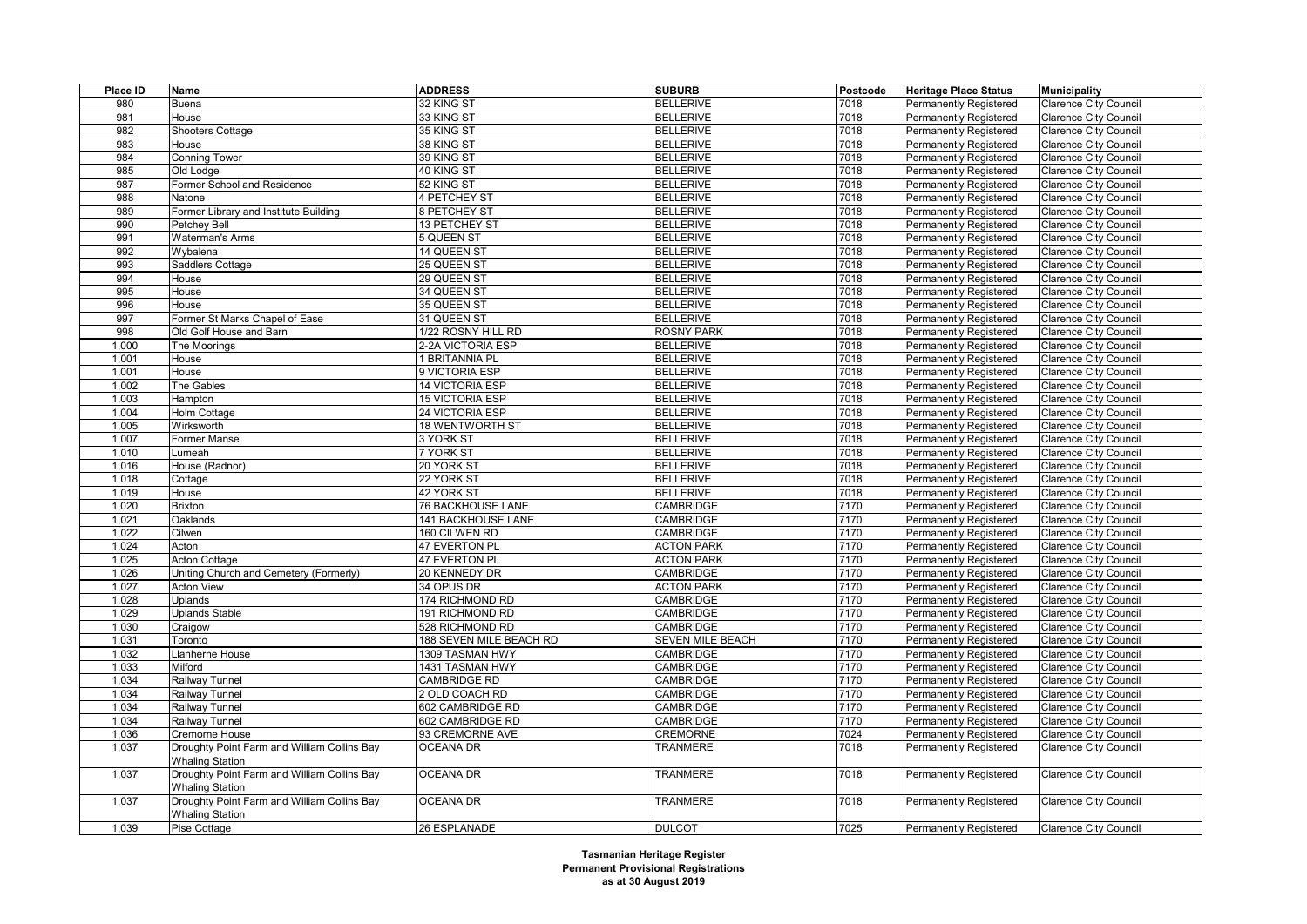| Place ID | Name                                    | <b>ADDRESS</b>         | <b>SUBURB</b>         | Postcode | <b>Heritage Place Status</b>  | <b>Municipality</b>          |
|----------|-----------------------------------------|------------------------|-----------------------|----------|-------------------------------|------------------------------|
| 1,040    | Fairfield                               | 26 FAIRFIELD RD        | <b>GEILSTON BAY</b>   | 7015     | Permanently Registered        | <b>Clarence City Council</b> |
| 1.041    | <b>Brookbank</b>                        | 1253 GRASSTREE HILL RD | <b>RICHMOND</b>       | 7025     | Permanently Registered        | <b>Clarence City Council</b> |
| 1,042    | Mayville                                | 674 GRASSTREE HILL RD  | <b>GRASSTREE HILL</b> | 7017     | Permanently Registered        | <b>Clarence City Council</b> |
| 1,043    | Strathayr                               | 70 BACK TEA TREE RD    | <b>RICHMOND</b>       | 7025     | <b>Permanently Registered</b> | <b>Clarence City Council</b> |
| 1,045    | House                                   | 10 HOWRAH POINT CT     | <b>HOWRAH</b>         | 7018     | Permanently Registered        | <b>Clarence City Council</b> |
| 1,046    | Catholic Presbytery                     | 1 BAY RD               | LINDISFARNE           | 7015     | Permanently Registered        | <b>Clarence City Council</b> |
| 1,048    | Kennedja                                | 224 EAST DERWENT HWY   | <b>INDISFARNE</b>     | 7015     | <b>Permanently Registered</b> | <b>Clarence City Council</b> |
| 1,049    | Saracens Head Inn                       | 727 EAST DERWENT HWY   | <b>RISDON</b>         | 7017     | Permanently Registered        | <b>Clarence City Council</b> |
| 1,051    | Salamis                                 | 9 KOLURI CT            | <b>LINDISFARNE</b>    | 7015     | <b>Permanently Registered</b> | <b>Clarence City Council</b> |
| 1,052    | House                                   | 58 LINCOLN ST          | <b>INDISFARNE</b>     | 7015     | <b>Permanently Registered</b> | <b>Clarence City Council</b> |
| 1,053    | House                                   | 12 LOWELLY RD          | <b>INDISFARNE</b>     | 7015     | Permanently Registered        | <b>Clarence City Council</b> |
| 1,054    | Orana                                   | 20 LOWELLY RD          | <b>LINDISFARNE</b>    | 7015     | Permanently Registered        | <b>Clarence City Council</b> |
| 1,055    | House                                   | 71 MALUNNA RD          | <b>INDISFARNE</b>     | 7015     | <b>Permanently Registered</b> | <b>Clarence City Council</b> |
| 1,057    | <b>Richmond Park</b>                    | 7 MORGAN ST            | <b>RICHMOND</b>       | 7025     | Permanently Registered        | <b>Clarence City Council</b> |
| 1,058    | Nugent                                  | 164 COLEBROOK RD       | <b>RICHMOND</b>       | 7025     | <b>Permanently Registered</b> | <b>Clarence City Council</b> |
| 1,059    | Carrington                              | 272 COLEBROOK RD       | <b>RICHMOND</b>       | 7025     | <b>Permanently Registered</b> | <b>Clarence City Council</b> |
| 1,061    | Churchill                               | 534 COLEBROOK RD       | CAMPANIA              | 7026     | Permanently Registered        | <b>Clarence City Council</b> |
| 1,062    | Laburnum Park                           | 146 FINGERPOST RD      | CAMPANIA              | 7026     | Permanently Registered        | <b>Clarence City Council</b> |
| 1,064    | Daisy Bank                              | 78 MIDDLE TEA TREE RD  | <b>RICHMOND</b>       | 7025     | <b>Permanently Registered</b> | <b>Clarence City Council</b> |
| 1,066    | Morville House                          | 472 PROSSERS RD        | <b>RICHMOND</b>       | 7025     | Permanently Registered        | Clarence City Council        |
| 1,067    | Anglewood                               | 1192 RICHMOND RD       | <b>RICHMOND</b>       | 7025     | Permanently Registered        | <b>Clarence City Council</b> |
| 1,068    | <b>Belmont Lodge</b>                    | 1431 RICHMOND RD       | <b>RICHMOND</b>       | 7025     | <b>Permanently Registered</b> | <b>Clarence City Council</b> |
| 1,069    | Prospect House                          | 1384 RICHMOND RD       | <b>RICHMOND</b>       | 7025     | Permanently Registered        | <b>Clarence City Council</b> |
| 1,071    | Rose Cottage                            | 12 BATHURST ST         | <b>RICHMOND</b>       | 7025     | Permanently Registered        | <b>Clarence City Council</b> |
| 1,072    | Cottage                                 | 13 BATHURST ST         | <b>RICHMOND</b>       | 7025     | <b>Permanently Registered</b> | Clarence City Council        |
| 1,073    | Cottage                                 | 22 BATHURST ST         | <b>RICHMOND</b>       | 7025     | Permanently Registered        | Clarence City Council        |
| 1,074    | <b>Richmond Gaol</b>                    | 37 BATHURST ST         | <b>RICHMOND</b>       | 7025     | Permanently Registered        | <b>Clarence City Council</b> |
| 1,074    | <b>Richmond Gaol</b>                    | <b>37 BATHURST ST</b>  | <b>RICHMOND</b>       | 7025     | <b>Permanently Registered</b> | <b>Clarence City Council</b> |
| 1,075    | House                                   | <b>17 BATHURST ST</b>  | <b>RICHMOND</b>       | 7025     | Permanently Registered        | Clarence City Council        |
| 1,076    | <b>Ivy Cottage</b>                      | 12 BRIDGE ST           | <b>RICHMOND</b>       | 7025     | Permanently Registered        | <b>Clarence City Council</b> |
| 1,077    | <b>Red Cottage</b>                      | 15 BRIDGE ST           | <b>RICHMOND</b>       | 7025     | <b>Permanently Registered</b> | <b>Clarence City Council</b> |
| 1,078    | <b>Bellevue House</b>                   | 16 BRIDGE ST           | <b>RICHMOND</b>       | 7025     | Permanently Registered        | <b>Clarence City Council</b> |
| 1,079    | Oak Lodge                               | 18 BRIDGE ST           | <b>RICHMOND</b>       | 7025     | Permanently Registered        | <b>Clarence City Council</b> |
| 1,080    | Lilac Cottage                           | 20 BRIDGE ST           | <b>RICHMOND</b>       | 7025     | <b>Permanently Registered</b> | <b>Clarence City Council</b> |
| 1,081    | Cottage and shop                        | 23 BRIDGE ST           | <b>RICHMOND</b>       | 7025     | Permanently Registered        | Clarence City Council        |
| 1,082    | Congregational Church                   | 25 BRIDGE ST           | <b>RICHMOND</b>       | 7025     | Permanently Registered        | <b>Clarence City Council</b> |
| 1,083    | The Village Store                       | 29-31 BRIDGE ST        | <b>RICHMOND</b>       | 7025     | Permanently Registered        | <b>Clarence City Council</b> |
| 1,084    | Star and Garter Inn Group               | 28A BRIDGE ST          | <b>RICHMOND</b>       | 7025     | <b>Permanently Registered</b> | <b>Clarence City Council</b> |
| 1,084    | Star and Garter Inn Group               | 28B BRIDGE ST          | <b>RICHMOND</b>       | 7025     | <b>Permanently Registered</b> | <b>Clarence City Council</b> |
| 1,084    | Star and Garter Inn Group               | 28C BRIDGE ST          | <b>RICHMOND</b>       | 7025     | <b>Permanently Registered</b> | <b>Clarence City Council</b> |
| 1,084    | Star and Garter Inn Group               | 28D BRIDGE ST          | <b>RICHMOND</b>       | 7025     | Permanently Registered        | <b>Clarence City Council</b> |
| 1,084    | Star and Garter Inn Group               | 30 BRIDGE ST           | <b>RICHMOND</b>       | 7025     | <b>Permanently Registered</b> | <b>Clarence City Council</b> |
| 1,085    | Cottage                                 | 32 BRIDGE ST           | <b>RICHMOND</b>       | 7025     | <b>Permanently Registered</b> | <b>Clarence City Council</b> |
| 1,086    | Ashmore House                           | 34 BRIDGE ST           | <b>RICHMOND</b>       | 7025     | Permanently Registered        | <b>Clarence City Council</b> |
| 1,087    | Shop                                    | 36-38 BRIDGE ST        | <b>RICHMOND</b>       | 7025     | <b>Permanently Registered</b> | <b>Clarence City Council</b> |
| 1,088    | Granary                                 | 36-38 BRIDGE ST        | <b>RICHMOND</b>       | 7025     | <b>Permanently Registered</b> | Clarence City Council        |
| 1,089    | Richmond Arms (former Commercial Hotel) | 42A BRIDGE ST          | <b>RICHMOND</b>       | 7025     | <b>Permanently Registered</b> | <b>Clarence City Council</b> |
| 1,090    | <b>Baker's House</b>                    | 41 BRIDGE ST           | <b>RICHMOND</b>       | 7025     | Permanently Registered        | <b>Clarence City Council</b> |
| 1,091    | Cottage                                 | 44 BRIDGE ST           | <b>RICHMOND</b>       | 7025     | Permanently Registered        | <b>Clarence City Council</b> |
| 1,093    | Loch Lomond                             | 47 BRIDGE ST           | <b>RICHMOND</b>       | 7025     | Permanently Registered        | <b>Clarence City Council</b> |
| 1,094    | Cottage                                 | 49 BRIDGE ST           | <b>RICHMOND</b>       | 7025     | Permanently Registered        | Clarence City Council        |
| 1,095    | <b>Bridge Hotel</b>                     | 50 BRIDGE ST           | <b>RICHMOND</b>       | 7025     | <b>Permanently Registered</b> | <b>Clarence City Council</b> |
| 1,096    | <b>Municipal Buildings</b>              | 54 BRIDGE ST           | <b>RICHMOND</b>       | 7025     | <b>Permanently Registered</b> | <b>Clarence City Council</b> |
| 1,097    | Miller's Cottage                        | 56 BRIDGE ST           | <b>RICHMOND</b>       | 7025     | <b>Permanently Registered</b> | <b>Clarence City Council</b> |
| 1,098    | Mill Cottage                            | 58 BRIDGE ST           | <b>RICHMOND</b>       | 7025     | Permanently Registered        | <b>Clarence City Council</b> |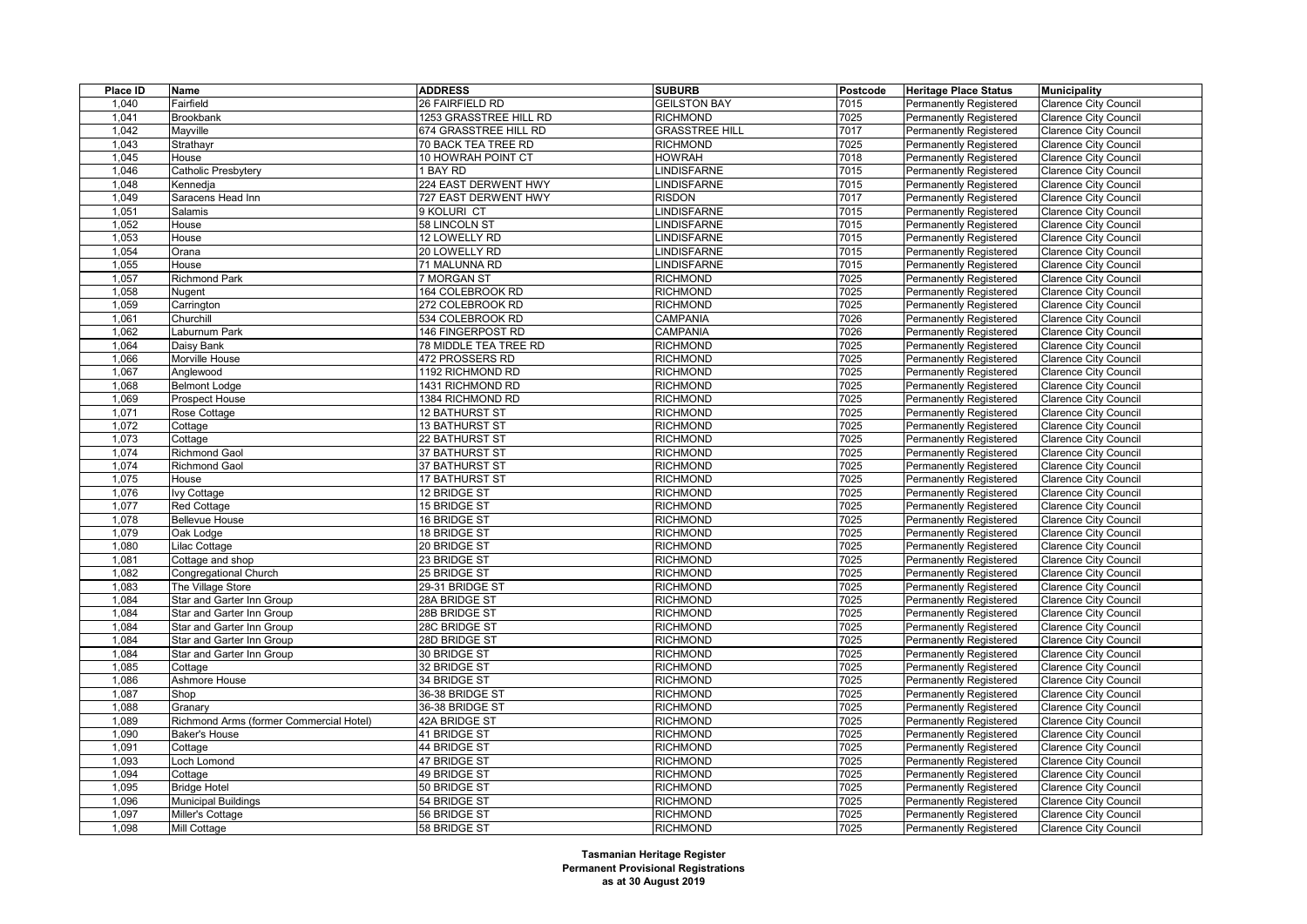| Place ID | Name                                                | <b>ADDRESS</b>                      | <b>SUBURB</b>                      | Postcode | <b>Heritage Place Status</b>                            | <b>Municipality</b>                                          |
|----------|-----------------------------------------------------|-------------------------------------|------------------------------------|----------|---------------------------------------------------------|--------------------------------------------------------------|
| 1,099    | Cottage                                             | 62 BRIDGE ST                        | <b>RICHMOND</b>                    | 7025     | Permanently Registered                                  | <b>Clarence City Council</b>                                 |
| 1,100    | Cottage                                             | 64 BRIDGE ST                        | <b>RICHMOND</b>                    | 7025     | <b>Permanently Registered</b>                           | <b>Clarence City Council</b>                                 |
| 1,101    | Richmond Bridge                                     | <b>BRIDGE ST</b>                    | <b>RICHMOND</b>                    | 7025     | <b>Permanently Registered</b>                           | <b>Clarence City Council</b>                                 |
| 1,101    | <b>Richmond Bridge</b>                              | <b>WELLINGTON ST</b>                | <b>RICHMOND</b>                    | 7025     | Permanently Registered                                  | Clarence City Council                                        |
| 1,101    | <b>Richmond Bridge</b>                              | 64 ST JOHNS CIR                     | <b>RICHMOND</b>                    | 7025     | <b>Permanently Registered</b>                           | <b>Clarence City Council</b>                                 |
| 1,101    | <b>Richmond Bridge</b>                              | 66 BRIDGE ST                        | <b>RICHMOND</b>                    | 7025     | <b>Permanently Registered</b>                           | <b>Clarence City Council</b>                                 |
| 1,101    | Richmond Bridge                                     | 68 BRIDGE ST                        | <b>RICHMOND</b>                    | 7025     | <b>Permanently Registered</b>                           | <b>Clarence City Council</b>                                 |
| 1,101    | <b>Richmond Bridge</b>                              | 68 BRIDGE ST                        | <b>RICHMOND</b>                    | 7025     | <b>Permanently Registered</b>                           | <b>Clarence City Council</b>                                 |
| 1,101    | <b>Richmond Bridge</b>                              | 70 BRIDGE ST                        | <b>RICHMOND</b>                    | 7025     | Permanently Registered                                  | <b>Clarence City Council</b>                                 |
| 1,101    | Richmond Bridge                                     |                                     | <b>RICHMOND</b>                    | 7025     | <b>Permanently Registered</b>                           | <b>Clarence City Council</b>                                 |
| 1,101    | <b>Richmond Bridge</b>                              |                                     | <b>RICHMOND</b>                    | 7025     | <b>Permanently Registered</b>                           | <b>Clarence City Council</b>                                 |
| 1,101    | <b>Richmond Bridge</b>                              |                                     | <b>RICHMOND</b>                    | 7025     | Permanently Registered                                  | Clarence City Council                                        |
| 1,101    | Richmond Bridge                                     | <b>WELLINGTON ST</b>                | <b>RICHMOND</b>                    | 7025     | <b>Permanently Registered</b>                           | <b>Clarence City Council</b>                                 |
| 1,101    | Richmond Bridge                                     | <b>WELLINGTON ST</b>                | <b>RICHMOND</b>                    | 7025     | <b>Permanently Registered</b>                           | <b>Clarence City Council</b>                                 |
| 1,101    | Richmond Bridge                                     | <b>WELLINGTON ST</b>                | <b>RICHMOND</b>                    | 7025     | <b>Permanently Registered</b>                           | <b>Clarence City Council</b>                                 |
| 1,101    | Richmond Bridge                                     | <b>WELLINGTON ST</b>                | <b>RICHMOND</b>                    | 7025     | <b>Permanently Registered</b>                           | <b>Clarence City Council</b>                                 |
| 1,101    | <b>Richmond Bridge</b>                              | <b>WELLINGTON ST</b>                | <b>RICHMOND</b>                    | 7025     | Permanently Registered                                  | <b>Clarence City Council</b>                                 |
| 1,102    | Shop and House                                      | 46 BRIDGE ST                        | <b>RICHMOND</b>                    | 7025     | <b>Permanently Registered</b>                           | <b>Clarence City Council</b>                                 |
| 1,103    | Saddlers Court                                      | <b>48 BRIDGE ST</b>                 | <b>RICHMOND</b>                    | 7025     | <b>Permanently Registered</b>                           | <b>Clarence City Council</b>                                 |
| 1,104    | Mayfield                                            | 9 PERCY ST                          | <b>RICHMOND</b>                    | 7025     | Permanently Registered                                  | Clarence City Council                                        |
| 1,105    | Shrub End                                           | 16 COMMERCIAL RD                    | <b>RICHMOND</b>                    | 7025     | <b>Permanently Registered</b>                           | <b>Clarence City Council</b>                                 |
| 1,106    | Montacute                                           | 9 EDWARD ST                         | <b>RICHMOND</b>                    | 7025     | <b>Permanently Registered</b>                           | <b>Clarence City Council</b>                                 |
| 1,107    | Dispensary                                          | 11 EDWARD ST                        | <b>RICHMOND</b>                    | 7025     | <b>Permanently Registered</b>                           | <b>Clarence City Council</b>                                 |
| 1,108    | Former Rectory                                      | 15 EDWARD ST                        | <b>RICHMOND</b>                    | 7025     | <b>Permanently Registered</b>                           | <b>Clarence City Council</b>                                 |
| 1,109    | Former Prince of Wales Hotel                        | 4 FRANKLIN ST                       | <b>RICHMOND</b>                    | 7025     | <b>Permanently Registered</b>                           | <b>Clarence City Council</b>                                 |
| 1,110    | <b>Richmond Barracks</b>                            | <b>16 FRANKLIN ST</b>               | <b>RICHMOND</b>                    | 7025     | <b>Permanently Registered</b>                           | <b>Clarence City Council</b>                                 |
| 1,112    | Economy House                                       | 22 FRANKLIN ST                      | <b>RICHMOND</b>                    | 7025     | <b>Permanently Registered</b>                           | <b>Clarence City Council</b>                                 |
| 1,113    | Cottage                                             | 23A FRANKLIN ST                     | <b>RICHMOND</b>                    | 7025     | <b>Permanently Registered</b>                           | <b>Clarence City Council</b>                                 |
| 1,114    | Cottage                                             | 25 FRANKLIN ST                      | <b>RICHMOND</b>                    | 7025     | <b>Permanently Registered</b>                           | <b>Clarence City Council</b>                                 |
| 1,115    | Cottage                                             | 30 FRANKLIN ST                      | <b>RICHMOND</b>                    | 7025     | <b>Permanently Registered</b>                           | <b>Clarence City Council</b>                                 |
| 1,116    | Former Sawyers Arms                                 | 9 GUNNING ST                        | <b>RICHMOND</b>                    | 7025     | <b>Permanently Registered</b>                           | <b>Clarence City Council</b>                                 |
| 1,117    | _andfall                                            | 15 GUNNING ST                       | <b>RICHMOND</b>                    | 7025     | <b>Permanently Registered</b>                           | <b>Clarence City Council</b>                                 |
| 1,118    | <b>Bridal Cottage</b>                               | 1 HENRY ST                          | <b>RICHMOND</b>                    | 7025     | Permanently Registered                                  | <b>Clarence City Council</b>                                 |
| 1,119    | Cottage                                             | 2 HENRY ST                          | <b>RICHMOND</b>                    | 7025     | Permanently Registered                                  | <b>Clarence City Council</b>                                 |
| 1,120    | Cottage                                             | 3 HENRY ST                          | <b>RICHMOND</b>                    | 7025     | Permanently Registered                                  | <b>Clarence City Council</b>                                 |
| 1,121    | <b>Hotel Richmond</b>                               | 6 HENRY ST                          | <b>RICHMOND</b>                    | 7025     | <b>Permanently Registered</b>                           | <b>Clarence City Council</b>                                 |
| 1,122    | Fernville                                           | 8 HENRY ST                          | <b>RICHMOND</b>                    | 7025     | <b>Permanently Registered</b>                           | <b>Clarence City Council</b>                                 |
| 1,123    | Redcoats Cottage                                    | 11 HENRY ST                         | <b>RICHMOND</b>                    | 7025     | Permanently Registered                                  | <b>Clarence City Council</b>                                 |
| 1,124    | Cottage                                             | 2 NAPOLEON ST                       | <b>RICHMOND</b>                    | 7025     | <b>Permanently Registered</b>                           | <b>Clarence City Council</b>                                 |
| 1,125    | House                                               | 9 PARRAMORE ST                      | <b>RICHMOND</b>                    | 7025     | <b>Permanently Registered</b>                           | <b>Clarence City Council</b>                                 |
| 1,126    | Hollyhock                                           | UNIT 1 3 PERCY ST                   | <b>RICHMOND</b>                    | 7025     | <b>Permanently Registered</b>                           | <b>Clarence City Council</b>                                 |
| 1,127    | Shamrock Cottage                                    | 27 PERCY ST                         | <b>RICHMOND</b>                    | 7025     | <b>Permanently Registered</b>                           | Clarence City Council                                        |
| 1,128    | St John's Catholic Church, Richmond                 | 46 ST JOHNS CIR                     | <b>RICHMOND</b>                    | 7025     | <b>Permanently Registered</b>                           | <b>Clarence City Council</b>                                 |
| 1,128    | St John's Catholic Church, Richmond                 | 46 ST JOHNS CIR                     | <b>RICHMOND</b>                    | 7025     | Permanently Registered                                  | <b>Clarence City Council</b>                                 |
| 1,130    | Maise Cottage                                       | 2 TORRENS ST                        | <b>RICHMOND</b>                    | 7025     | Permanently Registered                                  | <b>Clarence City Council</b>                                 |
| 1,131    | Cottage                                             | 16 TORRENS ST                       | <b>RICHMOND</b>                    | 7025     | <b>Permanently Registered</b>                           | <b>Clarence City Council</b>                                 |
| 1,132    | Congregational Church Burial Ground                 | 17 TORRENS ST                       | <b>RICHMOND</b>                    | 7170     | <b>Permanently Registered</b>                           | <b>Clarence City Council</b>                                 |
| 1,133    | Former State School House                           | <b>18 TORRENS ST</b>                | <b>RICHMOND</b>                    | 7170     | Permanently Registered                                  | <b>Clarence City Council</b>                                 |
| 1,134    |                                                     | 23 TORRENS ST                       | <b>RICHMOND</b>                    | 7025     | Permanently Registered                                  | <b>Clarence City Council</b>                                 |
| 1,135    | <b>Emerald Cottage</b><br>St Luke's Anglican Church | 30 TORRENS ST                       | <b>RICHMOND</b>                    | 7025     | <b>Permanently Registered</b>                           | <b>Clarence City Council</b>                                 |
| 1,136    | Mill House                                          | 2 WELLINGTON ST                     | <b>RICHMOND</b>                    | 7025     | Permanently Registered                                  |                                                              |
| 1,136    | Mill House                                          | 2 WELLINGTON ST                     | <b>RICHMOND</b>                    | 7025     | <b>Permanently Registered</b>                           | <b>Clarence City Council</b><br><b>Clarence City Council</b> |
| 1,137    |                                                     |                                     |                                    | 7025     |                                                         |                                                              |
| 1,138    | aurel Cottage<br>Montrose Cottage                   | 9 WELLINGTON ST<br>12 WELLINGTON ST | <b>RICHMOND</b><br><b>RICHMOND</b> | 7025     | <b>Permanently Registered</b><br>Permanently Registered | <b>Clarence City Council</b><br><b>Clarence City Council</b> |
| 1,139    | Stratford House, Former Union Hotel                 | <b>15 WELLINGTON ST</b>             | <b>RICHMOND</b>                    | 7025     |                                                         |                                                              |
|          |                                                     |                                     |                                    |          | Permanently Registered                                  | <b>Clarence City Council</b>                                 |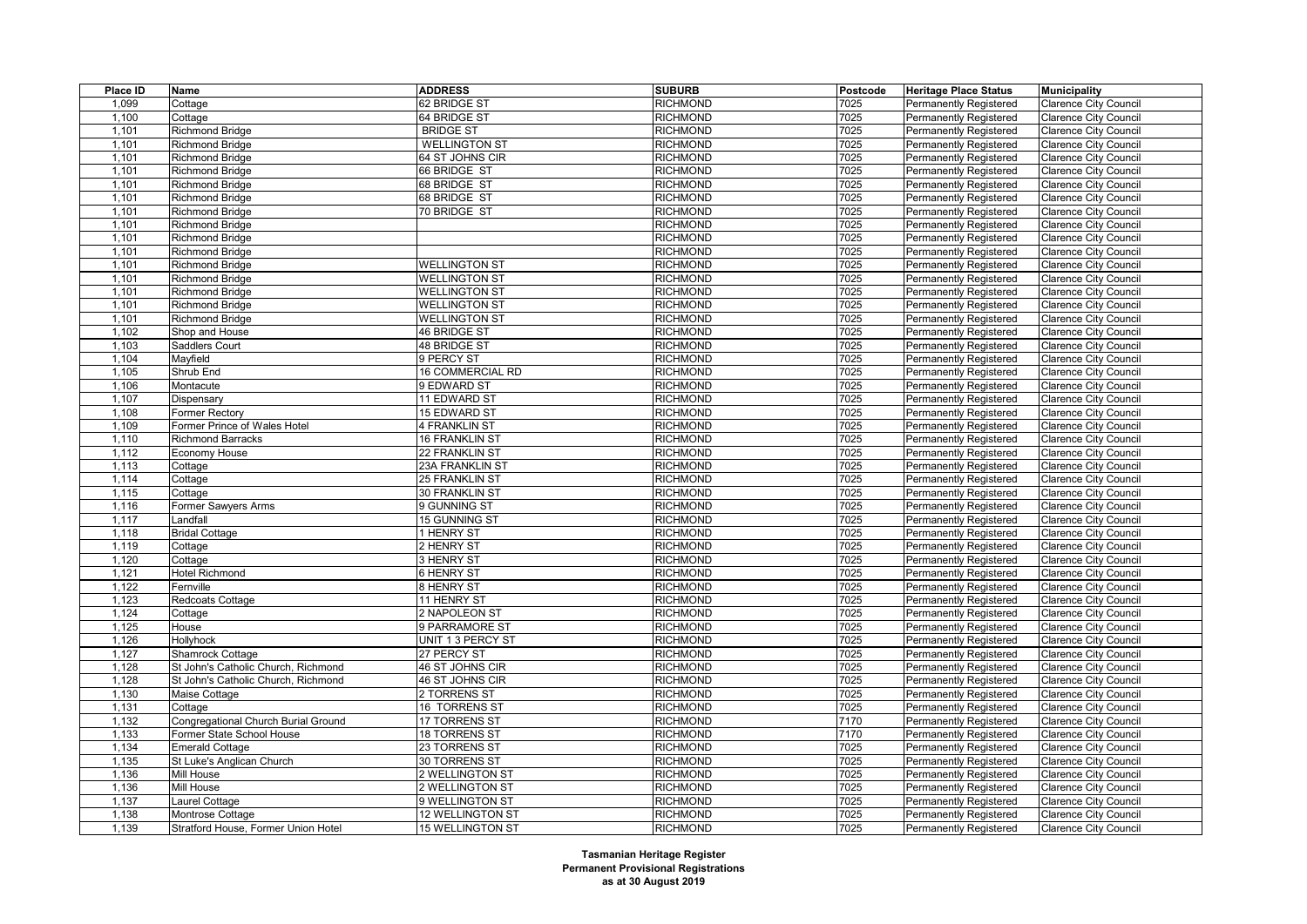| Place ID | Name                                          | <b>ADDRESS</b>          | <b>SUBURB</b>           | Postcode | <b>Heritage Place Status</b>  | <b>Municipality</b>           |
|----------|-----------------------------------------------|-------------------------|-------------------------|----------|-------------------------------|-------------------------------|
| 1,140    | Cottage                                       | 30 WELLINGTON ST        | <b>RICHMOND</b>         | 7170     | Permanently Registered        | <b>Clarence City Council</b>  |
| 1,141    | St Luke's Burial Ground                       | <b>6A WELLINGTON ST</b> | <b>RICHMOND</b>         | 7025     | <b>Permanently Registered</b> | <b>Clarence City Council</b>  |
| 1,142    | Mount Direction                               | 1036 EAST DERWENT HWY   | <b>RISDON</b>           | 7017     | <b>Permanently Registered</b> | <b>Clarence City Council</b>  |
| 1,143    | Risdon Brook Bridge                           | EAST DERWENT HWY        | <b>RISDON</b>           | 7017     | Permanently Registered        | <b>Clarence City Council</b>  |
| 1,144    | Bowen's Landing Site                          | 838 EAST DERWENT HWY    | <b>RISDON</b>           | 7017     | <b>Permanently Registered</b> | <b>Clarence City Council</b>  |
| 1,145    | Clarendon Vale House                          | 31 GOODWINS RD          | <b>CLARENDON VALE</b>   | 7019     | Permanently Registered        | <b>Clarence City Council</b>  |
| 1,147    | Old Watch House                               | 24 HAWTHORNE PL         | <b>ROKEBY</b>           | 7019     | <b>Permanently Registered</b> | <b>Clarence City Council</b>  |
| 1,148    | St Matthew's Anglican Church, Burial Ground & | 20 NORTH PDE            | <b>ROKEBY</b>           | 7019     | <b>Permanently Registered</b> | <b>Clarence City Council</b>  |
|          | c1857 Parsonage site                          |                         |                         |          |                               |                               |
| 1,148    | St Matthew's Anglican Church, Burial Ground & | 81 CAVENOR DR           | <b>ROKEBY</b>           | 7019     | <b>Permanently Registered</b> | <b>Clarence City Council</b>  |
|          | c1857 Parsonage site                          |                         |                         |          |                               |                               |
| 1,149    | Clarence House                                | 193 PASS RD             | <b>ROKEBY</b>           | 7019     | Permanently Registered        | <b>Clarence City Council</b>  |
| 1,150    | Crofton                                       | 842 SOUTH ARM RD        | SANDFORD                | 7020     | <b>Permanently Registered</b> | <b>Clarence City Council</b>  |
| 1,151    | ron Pot Lighthouse                            |                         | <b>SOUTH ARM</b>        | 7022     | Permanently Registered        | <b>Clarence City Council</b>  |
| 1,152    | Gellibrand Vault                              | 150A SPITFARM RD        | OPOSSUM BAY             | 7023     | <b>Permanently Registered</b> | <b>Clarence City Council</b>  |
| 1,153    | Tranmuir                                      | 300 TRANMERE RD         | <b>TRANMERE</b>         | 7018     | <b>Permanently Registered</b> | <b>Clarence City Council</b>  |
| 1,154    | St Marks Anglican Church                      | 23 CLARENCE ST          | <b>BELLERIVE</b>        | 7018     | Permanently Registered        | Clarence City Council         |
| 1,156    | Hawthorn Lodge                                | 1733 GLENORA RD         | <b>BUSHY PARK</b>       | 7140     | Permanently Registered        | <b>Derwent Valley Council</b> |
| 1,157    | <b>Bushy Park Estate</b>                      | 440 GORDON RIVER RD     | <b>BUSHY PARK</b>       | 7140     | <b>Permanently Registered</b> | <b>Derwent Valley Council</b> |
| 1,161    | Former Uniting Church                         | <b>6 KENMORE RD</b>     | <b>GLENORA</b>          | 7140     | Permanently Registered        | Derwent Valley Council        |
| 1,162    | <b>St Augustines Church</b>                   | 388 GORDON RIVER RD     | <b>MACQUARIE PLAINS</b> | 7140     | <b>Permanently Registered</b> | <b>Derwent Valley Council</b> |
| 1,165    | Roslyn                                        | 233 UXBRIDGE RD         | <b>BUSHY PARK</b>       | 7140     | <b>Permanently Registered</b> | Derwent Valley Council        |
| 1,166    | Red Hill Cemetery                             | 60 UXBRIDGE RD          | <b>BUSHY PARK</b>       | 7140     | <b>Permanently Registered</b> | <b>Derwent Valley Council</b> |
| 1,167    | <b>Bryn Estyn</b>                             | 68 GLENFERN RD          | <b>GLENFERN</b>         | 7140     | <b>Permanently Registered</b> | <b>Derwent Valley Council</b> |
| 1,167    | Bryn Estyn                                    | LOT 5 GLENFERN RD       | <b>GLENFERN</b>         | 7140     | <b>Permanently Registered</b> | Derwent Valley Council        |
| 1,172    | <b>Coniston House</b>                         | 635 GORDON RIVER RD     | <b>GLENORA</b>          | 7140     | <b>Permanently Registered</b> | <b>Derwent Valley Council</b> |
| 1,173    | House                                         | 611 GORDON RIVER RD     | <b>GLENORA</b>          | 7140     | <b>Permanently Registered</b> | Derwent Valley Council        |
| 1,174    | Fenton Forest                                 | 910 GORDON RIVER RD     | <b>GLENORA</b>          | 7140     | Permanently Registered        | Derwent Valley Council        |
| 1,177    | Forest Lodge                                  | 875 GORDON RIVER RD     | <b>GLENORA</b>          | 7140     | <b>Permanently Registered</b> | <b>Derwent Valley Council</b> |
| 1,178    | Commandant's Cottage                          | 4 FOREST RD             | <b>GRANTON</b>          | 7030     | <b>Permanently Registered</b> | <b>Derwent Valley Council</b> |
| 1,178    | Commandant's Cottage                          | LOT 7 FOREST RD         | <b>GRANTON</b>          | 7030     | <b>Permanently Registered</b> | <b>Derwent Valley Council</b> |
| 1,180    | Rathbone's Lime Kilns                         | <b>LYELL HWY</b>        | <b>GRANTON</b>          | 7030     | Permanently Registered        | <b>Derwent Valley Council</b> |
| 1,181    | Mount Nassau                                  | 329 LYELL HWY           | <b>GRANTON</b>          | 7030     | Permanently Registered        | <b>Derwent Valley Council</b> |
| 1,181    | Mount Nassau                                  | 329 LYELL HWY           | <b>GRANTON</b>          | 7030     | <b>Permanently Registered</b> | Derwent Valley Council        |
| 1,181    | Mount Nassau                                  | 329 LYELL HWY           | <b>GRANTON</b>          | 7030     | <b>Permanently Registered</b> | Derwent Valley Council        |
| 1,182    | Watch House                                   | 1 LYELL HWY             | <b>GRANTON</b>          | 7030     | Permanently Registered        | Derwent Valley Council        |
| 1,184    | Railway Bridges 1, 2 and 3                    |                         | <b>HAYES</b>            | 7140     | Permanently Registered        | <b>Derwent Valley Council</b> |
| 1,184    | Railway Bridges 1, 2 and 3                    |                         | <b>HAYES</b>            | 7140     | Permanently Registered        | <b>Derwent Valley Council</b> |
| 1,184    | Railway Bridges 1, 2 and 3                    |                         | <b>HAYES</b>            | 7140     | Permanently Registered        | Derwent Valley Council        |
| 1,184    | Railway Bridges 1, 2 and 3                    |                         | <b>MACQUARIE PLAINS</b> | 7140     | Permanently Registered        | Derwent Valley Council        |
| 1,184    | Railway Bridges 1, 2 and 3                    |                         | MACQUARIE PLAINS        | 7140     | Permanently Registered        | <b>Derwent Valley Council</b> |
| 1,184    | Railway Bridges 1, 2 and 3                    |                         | <b>MACQUARIE PLAINS</b> | 7140     | <b>Permanently Registered</b> | Derwent Valley Council        |
| 1,184    | Railway Bridges 1, 2 and 3                    |                         | <b>PLENTY</b>           | 7140     | Permanently Registered        | <b>Derwent Valley Council</b> |
| 1,184    | Railway Bridges 1, 2 and 3                    |                         | <b>PLENTY</b>           | 7140     | <b>Permanently Registered</b> | <b>Derwent Valley Council</b> |
| 1,184    | Railway Bridges 1, 2 and 3                    |                         | <b>PLENTY</b>           | 7140     | <b>Permanently Registered</b> | Derwent Valley Council        |
| 1,185    | Mayfair                                       | 2020 LYELL HWY          | <b>HAYES</b>            | 7140     | Permanently Registered        | <b>Derwent Valley Council</b> |
| 1,185    | Mayfair                                       | 2022 LYELL HWY          | <b>HAYES</b>            | 7140     | Permanently Registered        | <b>Derwent Valley Council</b> |
| 1,186    | Rosendale                                     | 1980 LYELL HWY          | <b>HAYES</b>            | 7140     | <b>Permanently Registered</b> | <b>Derwent Valley Council</b> |
| 1,187    | Slateford                                     | 2454 LYELL HWY          | <b>HAYES</b>            | 7140     | Permanently Registered        | <b>Derwent Valley Council</b> |
| 1,189    | Shooters Hill                                 | 2556 LYELL HWY          | <b>HAYES</b>            | 7140     | Permanently Registered        | <b>Derwent Valley Council</b> |
| 1,189    | Shooters Hill                                 | 2626 LYELL HWY          | <b>HAYES</b>            | 7140     | <b>Permanently Registered</b> | Derwent Valley Council        |
| 1,190    | Ringwood                                      | 154 RINGWOOD RD         | <b>LACHLAN</b>          | 7140     | Permanently Registered        | <b>Derwent Valley Council</b> |
| 1,191    | Highpark                                      | 309 IRONSTONE GULLY RD  | <b>LACHLAN</b>          | 7140     | <b>Permanently Registered</b> | Derwent Valley Council        |
| 1,192    | St George Chapel-of-Ease                      | 530 LACHLAN RD          | <b>LACHLAN</b>          | 7140     | Permanently Registered        | Derwent Valley Council        |
| 1,193    | Cotswold                                      | 176 LACHLAN RD          | <b>LACHLAN</b>          | 7140     | Permanently Registered        | <b>Derwent Valley Council</b> |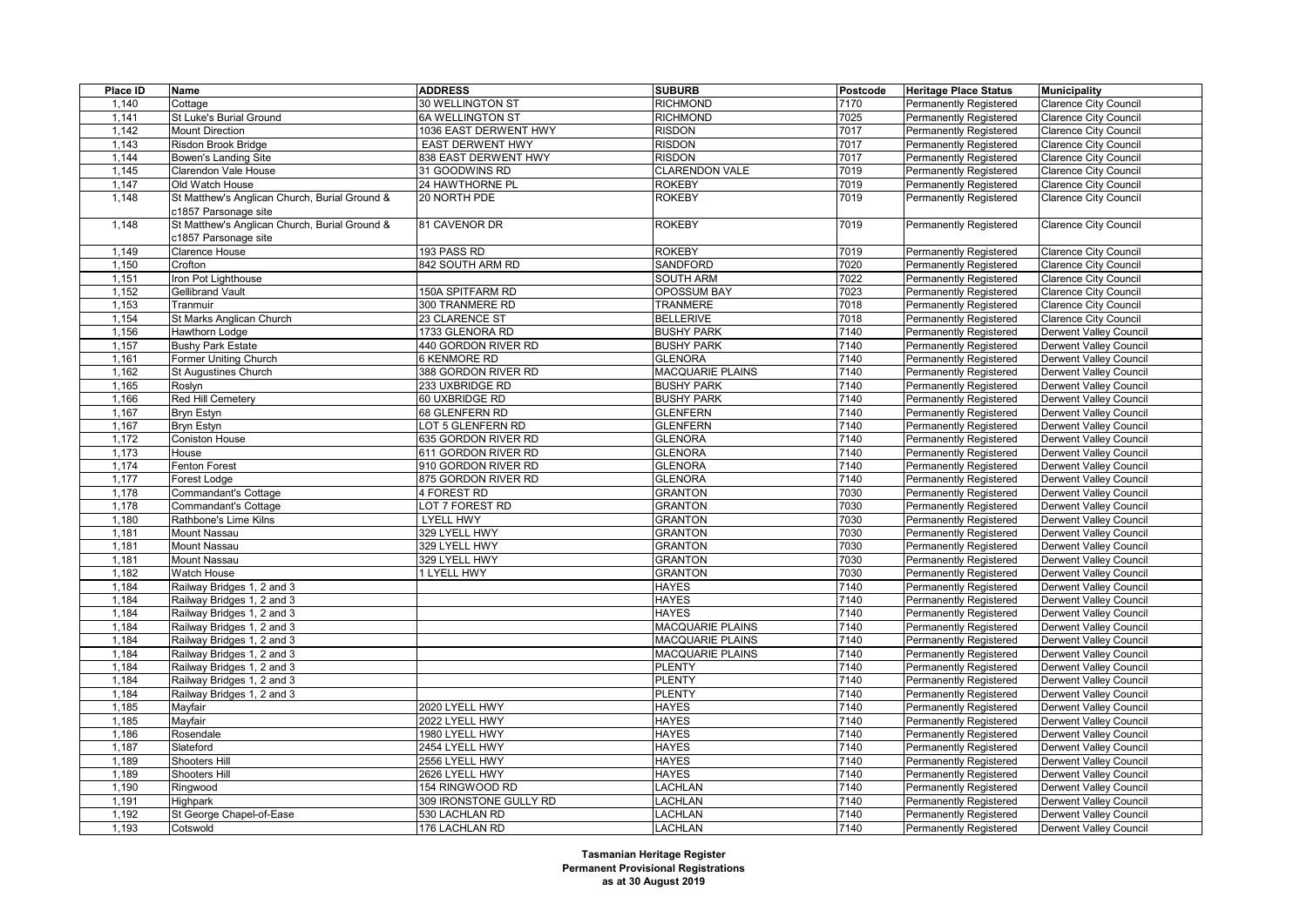| Place ID | <b>Name</b>                                 | <b>ADDRESS</b>       | <b>SUBURB</b>      | Postcode | <b>Heritage Place Status</b>  | <b>Municipality</b>           |
|----------|---------------------------------------------|----------------------|--------------------|----------|-------------------------------|-------------------------------|
| 1,194    | Hillcot                                     | 14 MOORES RD         | LACHLAN            | 7140     | <b>Permanently Registered</b> | Derwent Valley Council        |
| 1,196    | Old School House                            | 650 LACHLAN RD       | LACHLAN            | 7140     | Permanently Registered        | <b>Derwent Valley Council</b> |
| 1,197    | Forest Hill                                 | 365 LACHLAN RD       | LACHLAN            | 7140     | Permanently Registered        | <b>Derwent Valley Council</b> |
| 1,199    | House                                       | 9 LAWITTA RD         | LAWITTA            | 7140     | <b>Permanently Registered</b> | Derwent Valley Council        |
| 1,200    | The Priory                                  | 1905 LYELL HWY       | LAWITTA            | 7140     | Permanently Registered        | <b>Derwent Valley Council</b> |
| 1,202    | Station and Water Tower                     | N/A N/A              | MACQUARIE PLAINS   | 7140     | <b>Permanently Registered</b> | <b>Derwent Valley Council</b> |
| 1,203    | Denmark Hill                                | 43 BLACK HILLS RD    | <b>MAGRA</b>       | 7140     | <b>Permanently Registered</b> | Derwent Valley Council        |
| 1,204    | Stanton                                     | 504 BACK RIVER RD    | <b>MAGRA</b>       | 7140     | <b>Permanently Registered</b> | <b>Derwent Valley Council</b> |
| 1,205    | Methodist Chapel and Cemetery (formerly)    | 49 LAWITTA RD        | <b>AWITTA</b>      | 7140     | <b>Permanently Registered</b> | Derwent Valley Council        |
| 1,206    | School House                                | 420 BACK RIVER RD    | <b>MAGRA</b>       | 7140     | Permanently Registered        | <b>Derwent Valley Council</b> |
| 1,207    | Glen Dhu                                    | 418 GLEN DHU RD      | <b>MOLESWORTH</b>  | 7140     | <b>Permanently Registered</b> | <b>Derwent Valley Council</b> |
| 1,208    | Hermitage                                   | 378 MOLESWORTH RD    | <b>MOLESWORTH</b>  | 7140     | Permanently Registered        | <b>Derwent Valley Council</b> |
| 1,209    | Kanandah Lodge                              | 221 MOLESWORTH RD    | <b>MOLESWORTH</b>  | 7140     | Permanently Registered        | <b>Derwent Valley Council</b> |
| 1,212    | St Matthews Church                          | <b>4 BATHURST ST</b> | <b>NEW NORFOLK</b> | 7140     | <b>Permanently Registered</b> | Derwent Valley Council        |
| 1,213    | The Sunday School Hall                      | <b>4 BATHURST ST</b> | <b>NEW NORFOLK</b> | 7140     | Permanently Registered        | <b>Derwent Valley Council</b> |
| 1,214    | The Rectory                                 | 2 BATHURST ST        | <b>NEW NORFOLK</b> | 7140     | <b>Permanently Registered</b> | <b>Derwent Valley Council</b> |
| 1,215    | Millstones                                  | <b>4 BATHURST ST</b> | <b>NEW NORFOLK</b> | 7140     | <b>Permanently Registered</b> | <b>Derwent Valley Council</b> |
| 1,216    | Cottage                                     | UNIT 1 46 BLAIR ST   | <b>NEW NORFOLK</b> | 7140     | Permanently Registered        | Derwent Valley Council        |
| 1,217    | <b>Toll House</b>                           | 1 ROCKS RD           | <b>NEW NORFOLK</b> | 7140     | Permanently Registered        | <b>Derwent Valley Council</b> |
| 1,218    | Chatsworth                                  | 85 ROCKS RD          | <b>NEW NORFOLK</b> | 7140     | <b>Permanently Registered</b> | <b>Derwent Valley Council</b> |
| 1,219    | The Grange                                  | 1399 BOYER RD        | <b>BOYER</b>       | 7140     | <b>Permanently Registered</b> | <b>Derwent Valley Council</b> |
| 1,220    | Woodbridge                                  | 6 BRIDGE ST          | <b>NEW NORFOLK</b> | 7140     | Permanently Registered        | <b>Derwent Valley Council</b> |
| 1,221    | Old Bridge Buttress                         | <b>BRIDGE ST</b>     | <b>NEW NORFOLK</b> | 7140     | <b>Permanently Registered</b> | <b>Derwent Valley Council</b> |
| 1,222    | St Paul's Uniting (former Methodist) Church | 9 BURNETT ST         | <b>NEW NORFOLK</b> | 7140     | Permanently Registered        | <b>Derwent Valley Council</b> |
| 1,222    | St Paul's Uniting (former Methodist) Church | 9 BURNETT ST         | <b>NEW NORFOLK</b> | 7140     | <b>Permanently Registered</b> | <b>Derwent Valley Council</b> |
| 1,223    | House                                       | <b>45 BURNETT ST</b> | <b>NEW NORFOLK</b> | 7140     | Permanently Registered        | Derwent Valley Council        |
| 1,224    | <b>Conjoined House</b>                      | 49-51 BURNETT ST     | <b>NEW NORFOLK</b> | 7140     | <b>Permanently Registered</b> | <b>Derwent Valley Council</b> |
| 1,225    | <b>Conjoined House</b>                      | 49-51 BURNETT ST     | <b>NEW NORFOLK</b> | 7140     | <b>Permanently Registered</b> | <b>Derwent Valley Council</b> |
| 1,226    | <b>Conjoined House</b>                      | 6 CHARLES ST         | <b>NEW NORFOLK</b> | 7140     | Permanently Registered        | Derwent Valley Council        |
| 1,230    | House                                       | UNIT 1 62 GEORGE ST  | <b>NEW NORFOLK</b> | 7140     | Permanently Registered        | <b>Derwent Valley Council</b> |
| 1,231    | <b>Oddfellows Hall</b>                      | 14 CIRCLE ST         | <b>NEW NORFOLK</b> | 7140     | Permanently Registered        | <b>Derwent Valley Council</b> |
| 1,232    | <b>Conjoined House</b>                      | 12-16 GEORGE ST      | <b>NEW NORFOLK</b> | 7140     | Permanently Registered        | Derwent Valley Council        |
| 1,233    | <b>Conjoined House</b>                      | 12-16 GEORGE ST      | <b>NEW NORFOLK</b> | 7140     | Permanently Registered        | <b>Derwent Valley Council</b> |
| 1,235    | House                                       | 18-20 GEORGE ST      | <b>NEW NORFOLK</b> | 7140     | Permanently Registered        | <b>Derwent Valley Council</b> |
| 1,236    | House                                       | 18-20 GEORGE ST      | <b>NEW NORFOLK</b> | 7140     | Permanently Registered        | Derwent Valley Council        |
| 1,238    | <b>Conjoined House</b>                      | 44 GEORGE ST         | <b>NEW NORFOLK</b> | 7140     | Permanently Registered        | <b>Derwent Valley Council</b> |
| 1,239    | <b>Conjoined House</b>                      | 46 GEORGE ST         | <b>NEW NORFOLK</b> | 7140     | Permanently Registered        | <b>Derwent Valley Council</b> |
| 1,240    | House                                       | 56 GEORGE ST         | <b>NEW NORFOLK</b> | 7140     | Permanently Registered        | <b>Derwent Valley Council</b> |
| 1,241    | House                                       | 58 GEORGE ST         | <b>NEW NORFOLK</b> | 7140     | <b>Permanently Registered</b> | Derwent Valley Council        |
| 1,242    | Former King's Own Hotel                     | 1 HILL ST            | <b>NEW NORFOLK</b> | 7140     | <b>Permanently Registered</b> | <b>Derwent Valley Council</b> |
| 1,243    | St Peters Roman Catholic Church             | 2 HILLSIDE CRES      | <b>NEW NORFOLK</b> | 7140     | <b>Permanently Registered</b> | Derwent Valley Council        |
| 1,244    | Sweetwater Farm                             | 3 LACHLAN RD         | <b>NEW NORFOLK</b> | 7140     | Permanently Registered        | <b>Derwent Valley Council</b> |
| 1,245    | House                                       | 21 HUMPHREY ST       | <b>NEW NORFOLK</b> | 7140     | <b>Permanently Registered</b> | <b>Derwent Valley Council</b> |
| 1,246    | Tynwald                                     | 1 TYNWALD RD         | <b>NEW NORFOLK</b> | 7140     | <b>Permanently Registered</b> | <b>Derwent Valley Council</b> |
| 1,247    | <b>Tynwald Hop Kiln, Mill and Mill Race</b> | 1 TYNWALD RD         | <b>NEW NORFOLK</b> | 7140     | <b>Permanently Registered</b> | <b>Derwent Valley Council</b> |
| 1,247    | Tynwald Hop Kiln, Mill and Mill Race        | 77 HOBART RD         | <b>NEW NORFOLK</b> | 7140     | <b>Permanently Registered</b> | Derwent Valley Council        |
| 1,250    | Turiff Lodge Hop Kiln                       | 8 TURRIFF LODGE DR   | <b>NEW NORFOLK</b> | 7140     | <b>Permanently Registered</b> | <b>Derwent Valley Council</b> |
| 1,251    | Valleyfield                                 | 118 HAMILTON RD      | NEW NORFOLK        | 7140     | <b>Permanently Registered</b> | <b>Derwent Valley Council</b> |
| 1,251    | Valleyfield                                 | N/A HAMILTON RD      | <b>NEW NORFOLK</b> | 7140     | Permanently Registered        | Derwent Valley Council        |
| 1,253    | <b>Glen Derwent</b>                         | 88 HAMILTON RD       | <b>NEW NORFOLK</b> | 7140     | <b>Permanently Registered</b> | <b>Derwent Valley Council</b> |
| 1,255    | <b>Hopfields Cottage</b>                    | 107 HAMILTON RD      | <b>NEW NORFOLK</b> | 7140     | <b>Permanently Registered</b> | <b>Derwent Valley Council</b> |
| 1,256    | Rosedown                                    | 134-140 HAMILTON RD  | <b>NEW NORFOLK</b> | 7140     | Permanently Registered        | <b>Derwent Valley Council</b> |
| 1,257    | Peg factory and Chimney                     | 51 HAMILTON RD       | <b>NEW NORFOLK</b> | 7140     | <b>Permanently Registered</b> | <b>Derwent Valley Council</b> |
| 1,257    | Peg factory and Chimney                     | 51-55 HAMILTON RD    | <b>NEW NORFOLK</b> | 7140     | Permanently Registered        | Derwent Valley Council        |
| 1,258    | Old Colony Inn                              | 21 MONTAGU ST        | <b>NEW NORFOLK</b> | 7140     | Permanently Registered        | Derwent Valley Council        |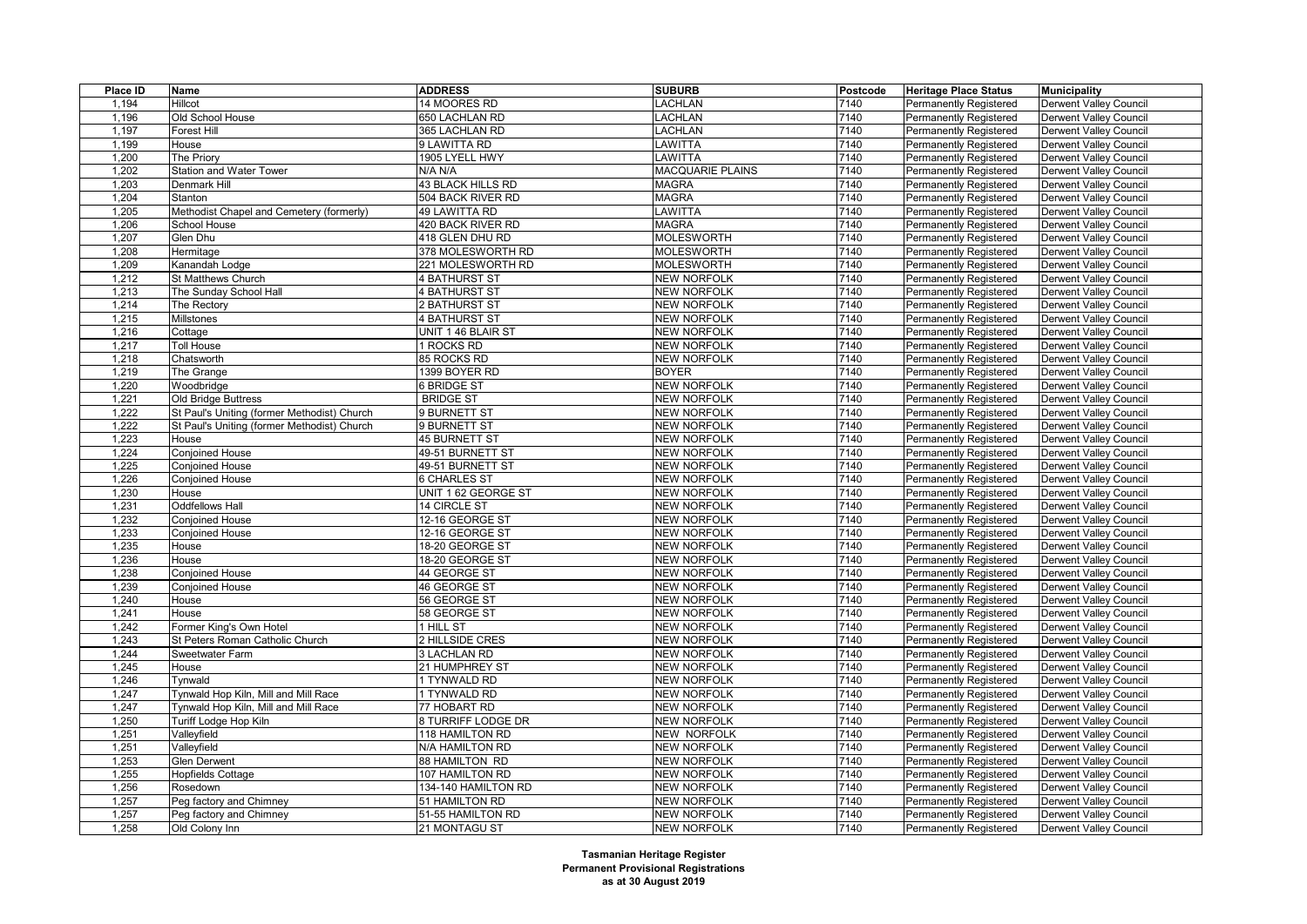| Place ID | Name                                           | <b>ADDRESS</b>               | <b>SUBURB</b>                        | Postcode | <b>Heritage Place Status</b>                            | <b>Municipality</b>                              |
|----------|------------------------------------------------|------------------------------|--------------------------------------|----------|---------------------------------------------------------|--------------------------------------------------|
| 1,259    | House                                          | 23-25 MONTAGU ST             | <b>NEW NORFOLK</b>                   | 7140     | Permanently Registered                                  | Derwent Valley Council                           |
| 1,261    | <b>Bush Inn</b>                                | 51 MONTAGU ST                | <b>NEW NORFOLK</b>                   | 7140     | Permanently Registered                                  | <b>Derwent Valley Council</b>                    |
| 1,262    | Hallgreen                                      | 59 MONTAGU ST                | <b>NEW NORFOLK</b>                   | 7140     | <b>Permanently Registered</b>                           | <b>Derwent Valley Council</b>                    |
| 1,263    | House                                          | 74 MONTAGU ST                | <b>NEW NORFOLK</b>                   | 7140     | <b>Permanently Registered</b>                           | Derwent Valley Council                           |
| 1,264    | House                                          | 32 PIONEER AVE               | <b>NEW NORFOLK</b>                   | 7140     | Permanently Registered                                  | <b>Derwent Valley Council</b>                    |
| 1,265    | Former St Stephen's Church of England Cemetery | 28 STEPHEN ST                | <b>NEW NORFOLK</b>                   | 7140     | <b>Permanently Registered</b>                           | Derwent Valley Council                           |
| 1,267    | House                                          | 14 TANK ST                   | <b>NEW NORFOLK</b>                   | 7140     | <b>Permanently Registered</b>                           | Derwent Valley Council                           |
| 1,268    | House                                          | 15 TANK ST                   | <b>NEW NORFOLK</b>                   | 7140     | Permanently Registered                                  | <b>Derwent Valley Council</b>                    |
| 1,270    | Salmon Ponds Complex                           | 70 SALMON PONDS RD           | <b>PLENTY</b>                        | 7140     | Permanently Registered                                  | <b>Derwent Valley Council</b>                    |
| 1,276    | Redlands                                       | 759 GLENORA RD               | <b>PLENTY</b>                        | 7140     | <b>Permanently Registered</b>                           | <b>Derwent Valley Council</b>                    |
| 1,277    | Church of St John the Evangelist & Cemetery    | 930 GLENORA RD               | PLENTY                               | 7140     | Permanently Registered                                  | <b>Derwent Valley Council</b>                    |
| 1,278    | Kinvarra                                       | 1211 GLENORA RD              | <b>PLENTY</b>                        | 7140     | <b>Permanently Registered</b>                           | <b>Derwent Valley Council</b>                    |
| 1,286    | Scottsdale                                     | 1041 LYELL HWY               | SORELL CREEK                         | 7140     | <b>Permanently Registered</b>                           | Derwent Valley Council                           |
| 1,287    | Railway Station                                | <b>GORDON RIVER RD</b>       | WESTERWAY                            | 7140     | Permanently Registered                                  | Derwent Valley Council                           |
| 1,288    | House                                          | 1707 GORDON RIVER RD         | WESTERWAY                            | 7140     | <b>Permanently Registered</b>                           | <b>Derwent Valley Council</b>                    |
| 1,289    | House                                          | 7 ARCHER ST                  | <b>DEVONPORT</b>                     | 7310     | <b>Permanently Registered</b>                           | Devonport City Council                           |
| 1,289    | House                                          | 7 ARCHER ST                  | <b>DEVONPORT</b>                     | 7310     | <b>Permanently Registered</b>                           | Devonport City Council                           |
| 1,292    | House                                          | 28 ARCHER ST                 | <b>DEVONPORT</b>                     | 7310     | <b>Permanently Registered</b>                           | Devonport City Council                           |
| 1,293    | House                                          | 56 BEST ST                   | <b>DEVONPORT</b>                     | 7310     | <b>Permanently Registered</b>                           | Devonport City Council                           |
| 1,294    | House                                          | 71 BEST ST                   | <b>DEVONPORT</b>                     | 7310     | <b>Permanently Registered</b>                           | Devonport City Council                           |
| 1,295    | House                                          | 141 BEST ST                  | <b>DEVONPORT</b>                     | 7310     | Permanently Registered                                  | <b>Devonport City Council</b>                    |
| 1,295    | House                                          | 143 BEST ST                  | <b>DEVONPORT</b>                     | 7310     | <b>Permanently Registered</b>                           | Devonport City Council                           |
| 1,296    | House                                          | 2 FENTON ST                  | <b>DEVONPORT</b>                     | 7310     | <b>Permanently Registered</b>                           | Devonport City Council                           |
| 1,297    | Alexander Hotel                                | 78 FORMBY RD                 | <b>DEVONPORT</b>                     | 7310     | Permanently Registered                                  | Devonport City Council                           |
| 1,298    | Mersey Marine Board Building                   | <b>FORMBY RD</b>             | <b>DEVONPORT</b>                     | 7310     | <b>Permanently Registered</b>                           | Devonport City Council                           |
| 1,299    | House                                          | 39 GUNN ST                   | <b>DEVONPORT</b>                     | 7310     | <b>Permanently Registered</b>                           | Devonport City Council                           |
| 1,300    | House                                          | 13 HILLER ST                 | <b>DEVONPORT</b>                     | 7310     | <b>Permanently Registered</b>                           | Devonport City Council                           |
| 1,302    | House                                          | 19 HILLER ST                 | <b>DEVONPORT</b>                     | 7310     | Permanently Registered                                  | Devonport City Council                           |
| 1,304    | House                                          | 21 HILLER ST                 | <b>DEVONPORT</b>                     | 7310     | <b>Permanently Registered</b>                           | Devonport City Council                           |
| 1,305    | Malunnah                                       | 1-3 MALUNNAH CL              | <b>DEVONPORT</b>                     | 7310     | <b>Permanently Registered</b>                           | Devonport City Council                           |
| 1,309    | Rosemount                                      | 47 MACFIE ST                 | <b>DEVONPORT</b>                     | 7310     | Permanently Registered                                  | Devonport City Council                           |
| 1,310    | Home Hill                                      | 77 MIDDLE RD                 | <b>MIANDETTA</b>                     | 7310     | <b>Permanently Registered</b>                           | <b>Devonport City Council</b>                    |
| 1,311    | <b>Conjoined House</b>                         | 8 OLDAKER ST                 | <b>DEVONPORT</b>                     | 7310     | <b>Permanently Registered</b>                           | Devonport City Council                           |
| 1,312    | <b>Conjoined House</b>                         | 10 OLDAKER ST                | <b>DEVONPORT</b>                     | 7310     | Permanently Registered                                  | Devonport City Council                           |
| 1,313    | House                                          | 5 RONALD ST                  | <b>DEVONPORT</b>                     | 7310     | <b>Permanently Registered</b>                           | Devonport City Council                           |
| 1,314    | Commercial Bank of Tas.                        | 43 ROOKE ST                  | <b>DEVONPORT</b>                     | 7310     | <b>Permanently Registered</b>                           | Devonport City Council                           |
| 1,315    | House                                          | 81 STEELE ST                 | <b>DEVONPORT</b>                     | 7310     | <b>Permanently Registered</b>                           | Devonport City Council                           |
| 1,316    | House                                          | 135 STEELE ST                | <b>DEVONPORT</b>                     | 7310     | <b>Permanently Registered</b>                           | Devonport City Council                           |
| 1,317    | House                                          | 155 STEELE ST                | <b>DEVONPORT</b>                     | 7310     | <b>Permanently Registered</b>                           | Devonport City Council                           |
| 1,318    | Former Baptist Church                          | 45-47 STEWART ST             | <b>DEVONPORT</b>                     | 7310     | <b>Permanently Registered</b>                           | <b>Devonport City Council</b>                    |
| 1,327    | House                                          | 11 TURTON ST                 | <b>DEVONPORT</b>                     | 7310     | <b>Permanently Registered</b>                           | Devonport City Council                           |
| 1,329    | House                                          | 15 TURTON ST                 | <b>DEVONPORT</b>                     | 7310     | <b>Permanently Registered</b>                           | Devonport City Council                           |
| 1,334    | House                                          | 10 VICTORIA PDE              | <b>DEVONPORT</b>                     | 7310     | <b>Permanently Registered</b>                           | Devonport City Council                           |
| 1,335    | Warrabindah                                    | 11 VICTORIA PDE              | <b>DEVONPORT</b>                     | 7310     | <b>Permanently Registered</b>                           | Devonport City Council                           |
| 1,336    | House                                          | 16 VICTORIA PDE              | <b>DEVONPORT</b>                     | 7310     | <b>Permanently Registered</b>                           | Devonport City Council                           |
| 1,338    | House                                          | 21 VICTORIA PDE              | <b>DEVONPORT</b>                     | 7310     | <b>Permanently Registered</b>                           | Devonport City Council                           |
| 1,339    | House                                          | 22 VICTORIA PDE              | <b>DEVONPORT</b>                     | 7310     | <b>Permanently Registered</b>                           | Devonport City Council                           |
| 1,340    | House                                          | 25 VICTORIA PDE              | <b>DEVONPORT</b>                     | 7310     |                                                         |                                                  |
| 1,341    | Moorcourt                                      | 26 VICTORIA PDE              | <b>DEVONPORT</b>                     | 7310     | Permanently Registered<br><b>Permanently Registered</b> | Devonport City Council<br>Devonport City Council |
| 1,342    | House                                          | 34 VICTORIA PDE              | <b>DEVONPORT</b>                     | 7310     |                                                         |                                                  |
| 1,343    |                                                | 46 WENVOE ST                 | <b>DEVONPORT</b>                     | 7310     | <b>Permanently Registered</b>                           | Devonport City Council                           |
| 1,344    | Maryville<br>House                             |                              |                                      | 7310     | <b>Permanently Registered</b>                           | Devonport City Council                           |
| 1,345    | House                                          | 66 WENVOE ST<br>76 WENVOE ST | <b>DEVONPORT</b><br><b>DEVONPORT</b> | 7310     | <b>Permanently Registered</b><br>Permanently Registered | Devonport City Council                           |
| 1,347    | Don River Railway                              | 24 FORTH RD                  | <b>DON</b>                           | 7310     |                                                         | Devonport City Council                           |
|          |                                                |                              |                                      |          | Permanently Registered                                  | Devonport City Council                           |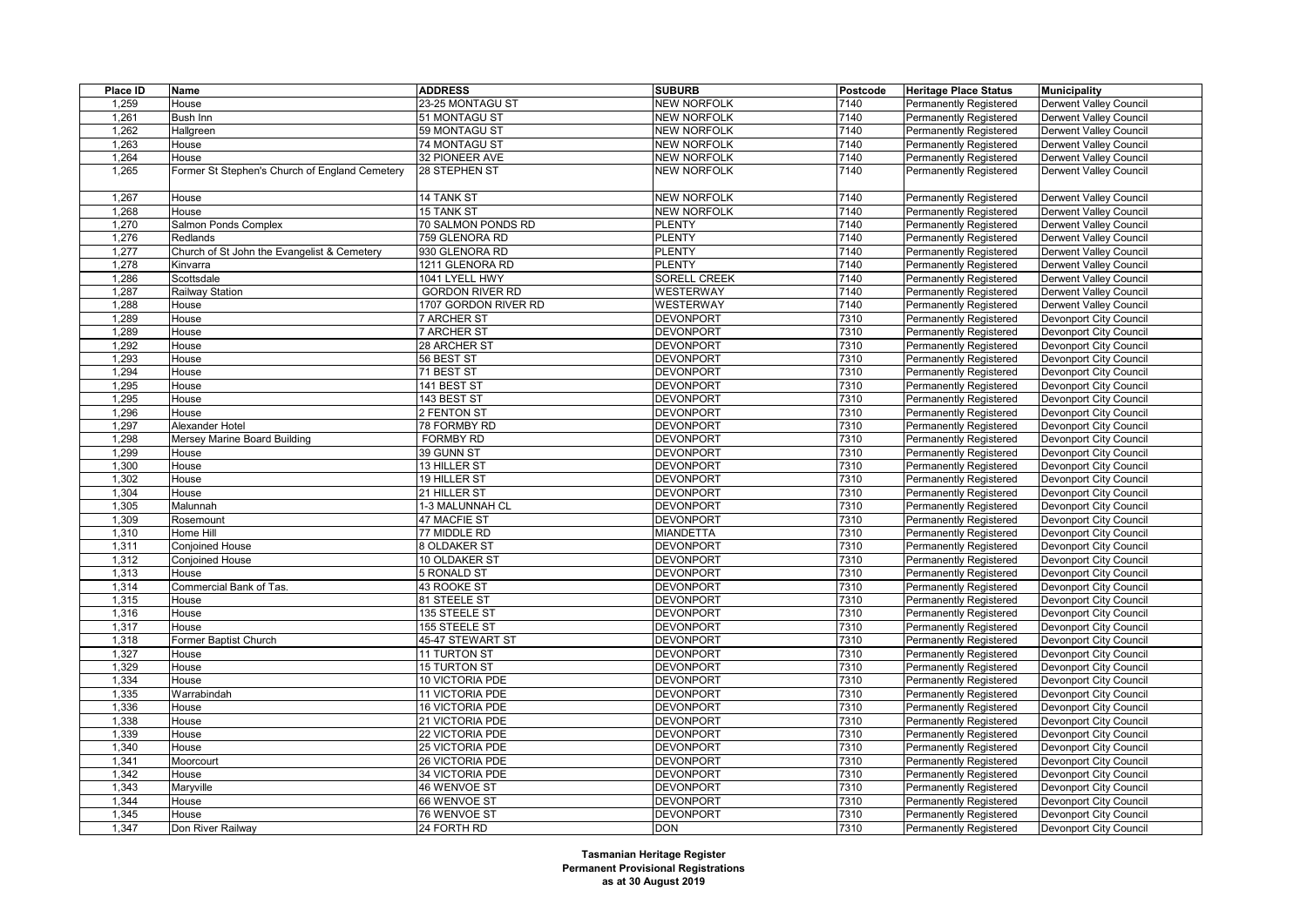| Place ID | Name                                          | <b>ADDRESS</b>        | <b>SUBURB</b>         | Postcode | <b>Heritage Place Status</b>  | <b>Municipality</b>           |
|----------|-----------------------------------------------|-----------------------|-----------------------|----------|-------------------------------|-------------------------------|
| 1,348    | Former Don River Company Store                | 6 CUTTS RD            | <b>DON</b>            | 7310     | Permanently Registered        | Devonport City Council        |
| 1,349    | Symbister                                     | 36 CUTTS RD           | <b>DON</b>            | 7310     | <b>Permanently Registered</b> | Devonport City Council        |
| 1,350    | House                                         | 28 FORTH RD           | <b>DON</b>            | 7310     | <b>Permanently Registered</b> | Devonport City Council        |
| 1,353    | House                                         | 34 FORTH RD           | <b>DON</b>            | 7310     | Permanently Registered        | Devonport City Council        |
| 1,354    | House                                         | 36 FORTH RD           | <b>DON</b>            | 7310     | <b>Permanently Registered</b> | <b>Devonport City Council</b> |
| 1,356    | House                                         | 40 FORTH RD           | <b>DON</b>            | 7310     | Permanently Registered        | Devonport City Council        |
| 1,357    | Don Uniting (former Congregational Church)    | 26 FORTH RD           | <b>DON</b>            | 7310     | Permanently Registered        | Devonport City Council        |
| 1,358    | St Olave's Anglican Church and Cemetery       | 200 STONY RISE RD     | <b>STONY RISE</b>     | 7310     | <b>Permanently Registered</b> | Devonport City Council        |
| 1,359    | Former School House                           | 30 LODDER RD          | <b>DON</b>            | 7310     | <b>Permanently Registered</b> | Devonport City Council        |
| 1,360    | Presbyterian Church                           | <b>WAVERLEY RD</b>    | <b>DON</b>            | 7310     | <b>Permanently Registered</b> | Devonport City Council        |
| 1,361    | Don Bank                                      | 15 WAVERLEY RD        | <b>DON</b>            | 7310     | <b>Permanently Registered</b> | Devonport City Council        |
| 1,362    | House                                         | 146 WAVERLEY RD       | <b>DON</b>            | 7310     | Permanently Registered        | Devonport City Council        |
| 1,364    | Fairmount                                     | 104 DAVID ST          | <b>EAST DEVONPORT</b> | 7310     | Permanently Registered        | Devonport City Council        |
| 1,365    | Mount Pleasant                                | 107 DAVID ST          | <b>EAST DEVONPORT</b> | 7310     | <b>Permanently Registered</b> | Devonport City Council        |
| 1,368    | House                                         | 10 MARINE ST          | <b>EAST DEVONPORT</b> | 7310     | Permanently Registered        | Devonport City Council        |
| 1,368    | House                                         | 8 MARINE ST           | <b>EAST DEVONPORT</b> | 7310     | Permanently Registered        | Devonport City Council        |
| 1,369    | Fetteresso                                    | 5A MARINE ST          | <b>EAST DEVONPORT</b> | 7310     | Permanently Registered        | Devonport City Council        |
| 1,370    | House                                         | 7 MARVAN PL           | <b>EAST DEVONPORT</b> | 7310     | Permanently Registered        | Devonport City Council        |
| 1,371    | House                                         | 66 MURRAY ST          | <b>EAST DEVONPORT</b> | 7310     | Permanently Registered        | <b>Devonport City Council</b> |
| 1,372    | House                                         | 13 THOMAS ST          | <b>EAST DEVONPORT</b> | 7310     | Permanently Registered        | Devonport City Council        |
| 1,374    | House                                         | 32 THOMAS ST          | <b>EAST DEVONPORT</b> | 7310     | Permanently Registered        | Devonport City Council        |
| 1,375    | St Paul's Anglican Church                     | <b>15 THOMAS ST</b>   | <b>EAST DEVONPORT</b> | 7310     | Permanently Registered        | Devonport City Council        |
| 1,376    | Mount Osborne                                 | 96 TORQUAY RD         | <b>EAST DEVONPORT</b> | 7310     | Permanently Registered        | Devonport City Council        |
| 1,377    | Warkworth House                               | 4 WARKWORTH CT        | <b>EAST DEVONPORT</b> | 7310     | <b>Permanently Registered</b> | Devonport City Council        |
| 1,377    | Warkworth House                               | 5 WARKWORTH CT        | <b>EAST DEVONPORT</b> | 7310     | Permanently Registered        | Devonport City Council        |
| 1,377    | Warkworth House                               | <b>6 WARKWORTH CT</b> | <b>EAST DEVONPORT</b> | 7310     | Permanently Registered        | Devonport City Council        |
| 1,378    | House                                         | 26 WRIGHT ST          | <b>EAST DEVONPORT</b> | 7310     | <b>Permanently Registered</b> | Devonport City Council        |
| 1,379    | House                                         | 32 WRIGHT ST          | <b>EAST DEVONPORT</b> | 7310     | Permanently Registered        | Devonport City Council        |
| 1,380    | Former Methodist Parsonage                    | 71 WRIGHT ST          | <b>EAST DEVONPORT</b> | 7310     | Permanently Registered        | Devonport City Council        |
| 1,382    | Mersey Bluff Lighthouse                       | 1A BLUFF ACCESS RD    | <b>DEVONPORT</b>      | 7310     | <b>Permanently Registered</b> | Devonport City Council        |
| 1,383    | <b>Imperial Hotel</b>                         | 5-7 STOKE ST          | <b>BRANXHOLM</b>      | 7261     | <b>Permanently Registered</b> | Dorset Council                |
| 1,383    | <b>Imperial Hotel</b>                         | 5-7 STOKE ST          | <b>BRANXHOLM</b>      | 7261     | Permanently Registered        | Dorset Council                |
| 1,384    | Former School                                 | 2 SCOTT ST            | <b>BRANXHOLM</b>      | 7261     | <b>Permanently Registered</b> | Dorset Council                |
| 1,386    | Former National Bank                          | 51 MAIN RD            | <b>DERBY</b>          | 7264     | <b>Permanently Registered</b> | Dorset Council                |
| 1,387    | Cottage                                       | 14 MAIN ST            | <b>DERBY</b>          | 7264     | Permanently Registered        | Dorset Council                |
| 1,388    | Cottage                                       | 1 HILL ST             | <b>DERBY</b>          | 7264     | <b>Permanently Registered</b> | Dorset Council                |
| 1,389    | Former Rectory                                | 46 MAIN ST            | <b>DERBY</b>          | 7264     | Permanently Registered        | Dorset Council                |
| 1,390    | Former School House                           | 53-55 MAIN ST         | <b>DERBY</b>          | 7264     | <b>Permanently Registered</b> | Dorset Council                |
| 1,391    | St Paul's Anglican Church                     | 52 MAIN ST            | <b>DERBY</b>          | 7264     | <b>Permanently Registered</b> | Dorset Council                |
| 1,392    | St Paul's Rectory                             | 27 MAIN ST            | <b>DERBY</b>          | 7264     | Permanently Registered        | Dorset Council                |
| 1,393    | House and Commercial Retail Building          | 74 MAIN ST            | <b>DERBY</b>          | 7264     | <b>Permanently Registered</b> | Dorset Council                |
| 1,394    | Former Uniting Church                         | 2 CHURCH ST           | <b>DERBY</b>          | 7264     | <b>Permanently Registered</b> | Dorset Council                |
| 1,396    | Moorina Hydro-electricity Power Development   | <b>GLADSTONE RD</b>   | <b>HERRICK</b>        | 7264     | Permanently Registered        | Dorset Council                |
| 1,397    | Chinese Memorial and Graves, Moorina cemetery | AMOS RD               | <b>MOORINA</b>        | 7264     | Permanently Registered        | Dorset Council                |
|          |                                               |                       |                       |          |                               |                               |
| 1,398    | Ringarooma Uniting Church                     | 20 EAST MAURICE RD    | <b>RINGAROOMA</b>     | 7263     | <b>Permanently Registered</b> | Dorset Council                |
| 1,399    | Christ Church & Rectory                       | 21 MAIN ST            | <b>RINGAROOMA</b>     | 7263     | Permanently Registered        | Dorset Council                |
| 1,400    | Library and Courthouse                        | 14 MAIN ST            | <b>RINGAROOMA</b>     | 7263     | <b>Permanently Registered</b> | Dorset Council                |
| 1,403    | Pine Lodge                                    | 50 MAIN RD            | <b>RINGAROOMA</b>     | 7263     | <b>Permanently Registered</b> | Dorset Council                |
| 1,404    | Railway Station                               | <b>ELLENOR ST</b>     | <b>SCOTTSDALE</b>     | 7260     | <b>Permanently Registered</b> | Dorset Council                |
| 1,405    | Golf Club House                               | 97 GEORGE ST          | <b>SCOTTSDALE</b>     | 7260     | <b>Permanently Registered</b> | Dorset Council                |
| 1,406    | Lord's Hotel                                  | 2 KING ST             | <b>SCOTTSDALE</b>     | 7260     | <b>Permanently Registered</b> | Dorset Council                |
| 1,407    | Scottsdale Uniting Church                     | 16 KING ST            | <b>SCOTTSDALE</b>     | 7260     | Permanently Registered        | Dorset Council                |
| 1,408    | Old Police Station and Council Chambers       | 4 ALFRED ST           | <b>SCOTTSDALE</b>     | 7260     | <b>Permanently Registered</b> | Dorset Council                |
| 1,409    | Everton                                       | 36 ARTHUR ST          | <b>SCOTTSDALE</b>     | 7260     | <b>Permanently Registered</b> | <b>Dorset Council</b>         |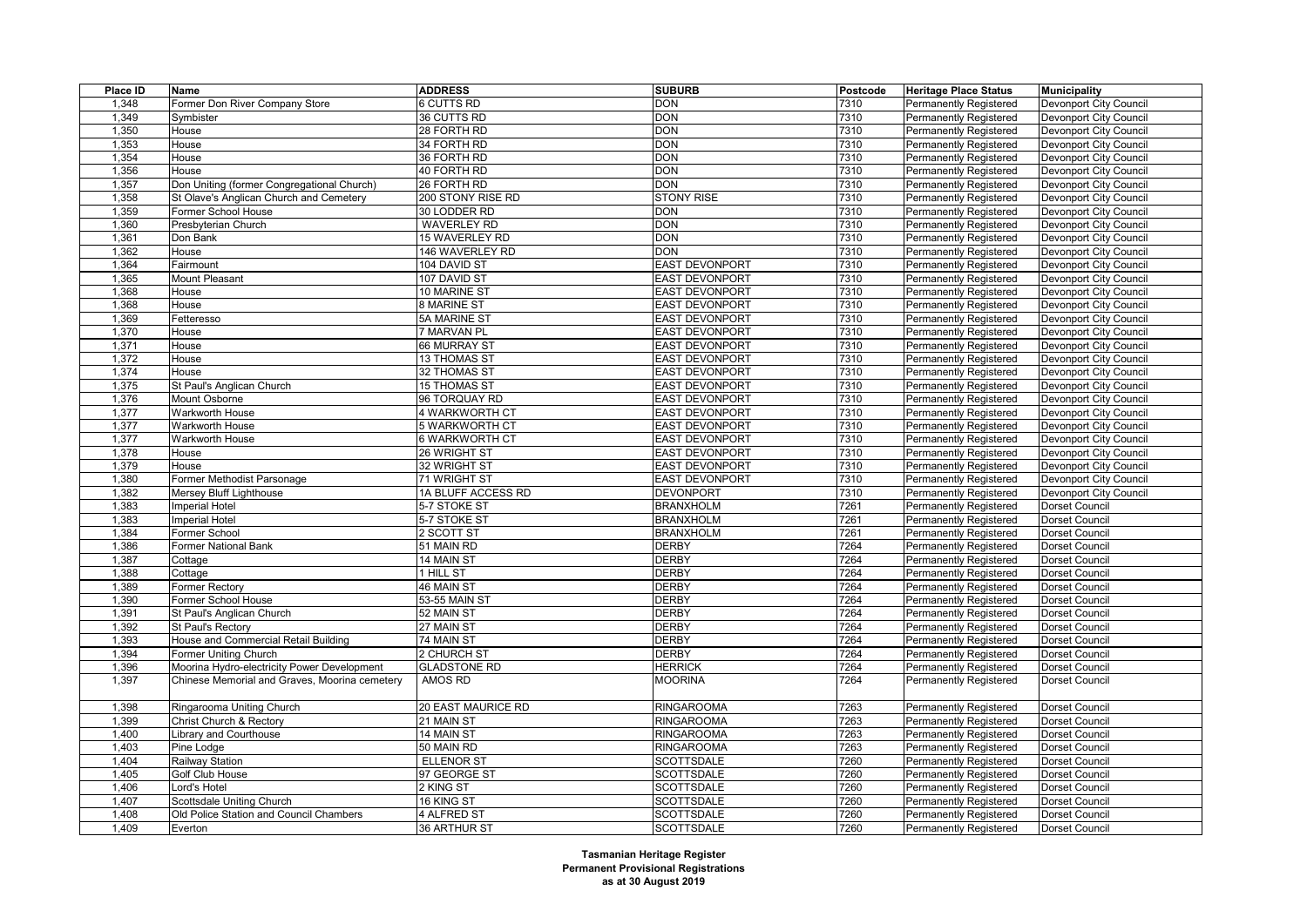| Place ID | Name                                                                       | <b>ADDRESS</b>         | <b>SUBURB</b>              | Postcode | <b>Heritage Place Status</b>                                   | <b>Municipality</b>                        |
|----------|----------------------------------------------------------------------------|------------------------|----------------------------|----------|----------------------------------------------------------------|--------------------------------------------|
| 1,410    | House                                                                      | 10 CHRISTOPHER ST      | <b>SCOTTSDALE</b>          | 7260     | Permanently Registered                                         | Dorset Council                             |
| 1,411    | Clarrisa's                                                                 | 6 ELLENOR ST           | <b>SCOTTSDALE</b>          | 7260     | <b>Permanently Registered</b>                                  | <b>Dorset Council</b>                      |
| 1,412    | Beulah                                                                     | 9 KING ST              | <b>SCOTTSDALE</b>          | 7260     | <b>Permanently Registered</b>                                  | Dorset Council                             |
| 1,413    | Former Post and Telegraph Office                                           | 10 KING ST             | <b>SCOTTSDALE</b>          | 7260     | Permanently Registered                                         | Dorset Council                             |
| 1,414    | House / shop                                                               | 15 KING ST             | <b>SCOTTSDALE</b>          | 7260     | <b>Permanently Registered</b>                                  | <b>Dorset Council</b>                      |
| 1,415    | Anabels                                                                    | 46 KING ST             | <b>SCOTTSDALE</b>          | 7260     | <b>Permanently Registered</b>                                  | Dorset Council                             |
| 1,415    | Anabels                                                                    | 46 KING ST             | <b>SCOTTSDALE</b>          | 7260     | Permanently Registered                                         | Dorset Council                             |
| 1,415    | Anabels                                                                    | 46 KING ST             | <b>SCOTTSDALE</b>          | 7260     | <b>Permanently Registered</b>                                  | <b>Dorset Council</b>                      |
| 1,416    | Omar                                                                       | 52 KING ST             | <b>SCOTTSDALE</b>          | 7260     | <b>Permanently Registered</b>                                  | Dorset Council                             |
| 1,417    | St Paul's Anglican Church and Cemetery                                     | 35727 TASMAN HWY       | SPRINGFIELD                | 7260     | <b>Permanently Registered</b>                                  | Dorset Council                             |
| 1,418    | Swan Island Light Station                                                  |                        | <b>SWAN ISLAND</b>         | 7264     | <b>Permanently Registered</b>                                  | Dorset Council                             |
| 1,428    | Deal Island Light Station (including ruins, store and<br>Keepers Quarters) |                        | <b>BASS STRAIT ISLANDS</b> | 7255     | <b>Permanently Registered</b>                                  | <b>Flinders Council</b>                    |
| 1,431    | Superintendent's House                                                     | 1 JONES RD             | PREMAYDENA                 | 7185     | Permanently Registered                                         | <b>Tasman Council</b>                      |
| 1,441    | Mount Direction Signal Station                                             | DALRYMPLE RD           | <b>MOUNT DIRECTION</b>     | 7252     | Permanently Registered                                         | George Town Council                        |
| 1,445    | House                                                                      | 40 ANNE ST             | <b>GEORGE TOWN</b>         | 7253     | <b>Permanently Registered</b>                                  | George Town Council                        |
| 1,446    | Cottage                                                                    | 57 ANNE ST             | <b>GEORGE TOWN</b>         | 7253     | <b>Permanently Registered</b>                                  | George Town Council                        |
| 1,447    | George Town Cemetery                                                       | CEMETERY RD            | <b>GEORGE TOWN</b>         | 7253     | Permanently Registered                                         | George Town Council                        |
| 1,449    | The Grove                                                                  | 25 CIMITIERE ST        | <b>GEORGE TOWN</b>         | 7253     | <b>Permanently Registered</b>                                  | George Town Council                        |
| 1,451    | House                                                                      | 53 CIMITIERE ST        | <b>GEORGE TOWN</b>         | 7253     | <b>Permanently Registered</b>                                  | George Town Council                        |
| 1,452    | House                                                                      | 2 ELIZABETH ST         | <b>GEORGE TOWN</b>         | 7253     | Permanently Registered                                         | George Town Council                        |
| 1,453    | <b>Cable Station House</b>                                                 | 4 ELIZABETH ST         | <b>GEORGE TOWN</b>         | 7253     | <b>Permanently Registered</b>                                  | George Town Council                        |
| 1,454    | Whitestones (formerly Steam Packet Hotel)                                  | 6 ELIZABETH ST         | <b>GEORGE TOWN</b>         | 7253     | Permanently Registered                                         | George Town Council                        |
| 1,455    | House                                                                      | 33 ELIZABETH ST        | <b>GEORGE TOWN</b>         | 7253     | <b>Permanently Registered</b>                                  | George Town Council                        |
| 1,456    | Pier Hotel                                                                 | 5 ELIZABETH ST         | <b>GEORGE TOWN</b>         | 7253     | <b>Permanently Registered</b>                                  | George Town Council                        |
| 1,457    | Paterson Memorial                                                          | <b>ESPLANADE NORTH</b> | <b>GEORGE TOWN</b>         | 7253     | Permanently Registered                                         | George Town Council                        |
| 1,458    | House                                                                      | 9-10 ESPLANADE NORTH   | <b>GEORGE TOWN</b>         | 7253     | <b>Permanently Registered</b>                                  | George Town Council                        |
| 1,459    | Fasifern                                                                   | 1 BARRACK ST           | <b>GEORGE TOWN</b>         | 7253     | <b>Permanently Registered</b>                                  | George Town Council                        |
| 1,460    | House                                                                      | 75 GOULBURN ST         | <b>GEORGE TOWN</b>         | 7253     | Permanently Registered                                         | George Town Council                        |
| 1,460    | House                                                                      | 75 GOULBURN ST         | <b>GEORGE TOWN</b>         | 7253     | Permanently Registered                                         | George Town Council                        |
| 1,461    | <b>Barracks and Convict Gaol</b>                                           | 84-86 MACQUARIE ST     | <b>GEORGE TOWN</b>         | 7253     | <b>Permanently Registered</b>                                  | George Town Council                        |
| 1,462    | House                                                                      | 11 ELIZABETH ST        | <b>GEORGE TOWN</b>         | 7253     | <b>Permanently Registered</b>                                  | George Town Council                        |
| 1,463    | House                                                                      | 27 MACQUARIE ST        | <b>GEORGE TOWN</b>         | 7253     | Permanently Registered                                         | George Town Council                        |
| 1,465    | House                                                                      | 4 MAIN RD              | <b>GEORGE TOWN</b>         | 7253     | <b>Permanently Registered</b>                                  | George Town Council                        |
| 1,466    | Tara Hall                                                                  | 27 SORELL ST           | <b>GEORGE TOWN</b>         | 7253     | <b>Permanently Registered</b>                                  | George Town Council                        |
| 1,467    | House                                                                      | 15-17 WELLINGTON ST    | <b>GEORGE TOWN</b>         | 7253     | Permanently Registered                                         | George Town Council                        |
| 1,468    | House                                                                      | 20-22 WELLINGTON ST    | <b>GEORGE TOWN</b>         | 7253     | <b>Permanently Registered</b>                                  | George Town Council                        |
| 1,469    | Christ Church                                                              | 414 LOW HEAD RD        | LOW HEAD                   | 7253     | <b>Permanently Registered</b>                                  | George Town Council                        |
| 1,470    | Beachside                                                                  | 2 LAGOON BEACH RD      | LOW HEAD                   | 7253     | <b>Permanently Registered</b>                                  | George Town Council                        |
| 1,471    | <b>Bermondsey Cottage</b>                                                  | 422 LOW HEAD RD        | LOW HEAD                   | 7253     | <b>Permanently Registered</b>                                  | George Town Council                        |
| 1,473    | Crimea Lodge                                                               | 22 GUNN PDE            | LOW HEAD                   | 7253     | <b>Permanently Registered</b>                                  | George Town Council                        |
| 1,473    | Crimea Lodge                                                               | 24-28 GUNN PDE         | <b>LOW HEAD</b>            | 7253     | <b>Permanently Registered</b>                                  | George Town Council                        |
| 1,473    | Crimea Lodge                                                               | 24-28 GUNN PDE         | <b>LOW HEAD</b>            | 7253     | <b>Permanently Registered</b>                                  | George Town Council                        |
| 1,473    | Crimea Lodge                                                               | 24-28 GUNN PDE         | LOW HEAD                   | 7253     | <b>Permanently Registered</b>                                  | George Town Council                        |
| 1,474    | <b>Braeside</b>                                                            | 456 LOW HEAD RD        | LOW HEAD                   | 7253     | Permanently Registered                                         | George Town Council                        |
| 1,475    | Kuranui                                                                    | 444 LOW HEAD RD        | <b>LOW HEAD</b>            | 7253     | <b>Permanently Registered</b>                                  | George Town Council                        |
| 1,478    | She Oak & Leading Light                                                    | 165-225 LOW HEAD RD    | LOW HEAD                   | 7253     | <b>Permanently Registered</b>                                  | George Town Council                        |
| 1,478    | She Oak & Leading Light                                                    | 165-225 LOW HEAD RD    | LOW HEAD                   | 7253     | Permanently Registered                                         | George Town Council                        |
| 1,478    | She Oak & Leading Light                                                    | 351 LOW HEAD RD        | LOW HEAD                   | 7253     | <b>Permanently Registered</b>                                  | George Town Council                        |
| 1,479    | Belfont                                                                    | 176 LOW HEAD RD        | LOW HEAD                   | 7253     | <b>Permanently Registered</b>                                  | George Town Council                        |
| 1,479    | Belfont                                                                    | 178 LOW HEAD RD        | LOW HEAD                   | 7253     | Permanently Registered                                         | George Town Council                        |
| 1,479    | Belfont                                                                    | 180 LOW HEAD RD        | LOW HEAD                   | 7253     |                                                                |                                            |
| 1,480    | Low Head Light Station                                                     | LOW HEAD RD            | <b>LOW HEAD</b>            | 7253     | <b>Permanently Registered</b><br><b>Permanently Registered</b> | George Town Council<br>George Town Council |
| 1,483    | House (Barrenger)                                                          | LOW HEAD RD            | LOW HEAD                   | 7253     | <b>Permanently Registered</b>                                  | George Town Council                        |
| 1,484    | <b>Marion Villa</b>                                                        | 81-99 LOW HEAD RD      | <b>LOW HEAD</b>            | 7253     |                                                                |                                            |
|          |                                                                            |                        |                            |          | Permanently Registered                                         | George Town Council                        |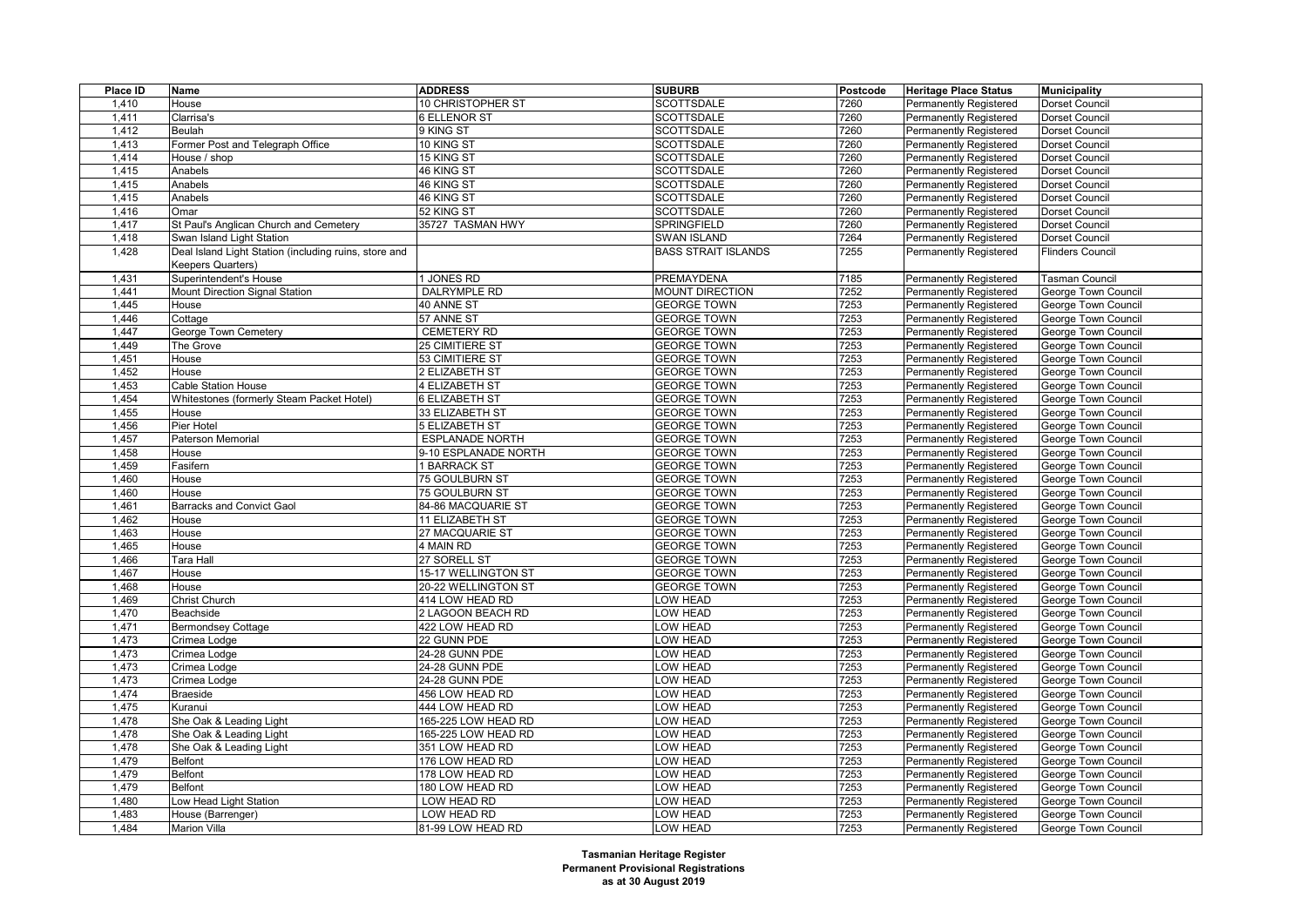| Place ID | Name                                                | <b>ADDRESS</b>      | <b>SUBURB</b>          | Postcode | <b>Heritage Place Status</b>  | <b>Municipality</b>                                          |
|----------|-----------------------------------------------------|---------------------|------------------------|----------|-------------------------------|--------------------------------------------------------------|
| 1,485    | Low Head Pilot Station Precinct                     | 411-437 LOW HEAD RD | LOW HEAD               | 7253     | Permanently Registered        | George Town Council                                          |
| 1,485    | Low Head Pilot Station Precinct                     | 351 LOW HEAD RD     | LOW HEAD               | 7253     | Permanently Registered        | George Town Council                                          |
| 1,486    | Stella Maris (also known locally as the 'Nunnery' & | 463 LOW HEAD RD     | <b>LOW HEAD</b>        | 7253     | <b>Permanently Registered</b> | George Town Council                                          |
|          | former Cable Telegraph Station Headquarters)        |                     |                        |          |                               |                                                              |
| 1,487    | St Alban's Anglican Church                          | 72 SCHOOL RD        | PIPERS RIVER           | 7252     | <b>Permanently Registered</b> | George Town Council                                          |
| 1,488    | Wauba Debar's Memorial                              | <b>BURGESS ST</b>   | <b>BICHENO</b>         | 7215     | <b>Permanently Registered</b> | Glamorgan-Spring Bay Council                                 |
| 1,488    | Wauba Debar's Memorial                              | <b>BURGESS ST</b>   | <b>BICHENO</b>         | 7215     | <b>Permanently Registered</b> | Glamorgan-Spring Bay Council                                 |
| 1,490    | Court House and Watch House                         | 83 BURGESS ST       | <b>BICHENO</b>         | 7215     | Permanently Registered        | Glamorgan-Spring Bay Council                                 |
| 1,491    | <b>Bicheno Uniting Church</b>                       | 55 BURGESS ST       | <b>BICHENO</b>         | 7215     | <b>Permanently Registered</b> | Glamorgan-Spring Bay Council                                 |
| 1,492    | Cemetery                                            | LOT 1 MORRISON ST   | <b>BICHENO</b>         | 7215     | <b>Permanently Registered</b> | Glamorgan-Spring Bay Council                                 |
| 1,494    | Apsley House                                        | 16182 TASMAN HWY    | <b>APSLAWN</b>         | 7190     | <b>Permanently Registered</b> | Glamorgan-Spring Bay Council                                 |
| 1,495    | Former Apslawn House                                | 16182 TASMAN HWY    | <b>APSLAWN</b>         | 7215     | <b>Permanently Registered</b> | Glamorgan-Spring Bay Council                                 |
| 1,497    | Llandaff Cemetery                                   | 16409 TASMAN HWY    | <b>APSLAWN</b>         | 7190     | <b>Permanently Registered</b> | Glamorgan-Spring Bay Council                                 |
| 1,498    | Coal Bin                                            |                     | <b>BICHENO</b>         | 7215     | Permanently Registered        | Glamorgan-Spring Bay Council                                 |
| 1,499    | Rectory                                             | 9 SALLY PEAK RD     | <b>BUCKLAND</b>        | 7190     | Permanently Registered        | Glamorgan-Spring Bay Council                                 |
| 1,499    | Rectory                                             | 9 SALLY PEAK RD     | <b>BUCKLAND</b>        | 7190     | <b>Permanently Registered</b> | Glamorgan-Spring Bay Council                                 |
| 1,500    | Oakley                                              | 2 KENT ST           | <b>BUCKLAND</b>        | 7190     | <b>Permanently Registered</b> | Glamorgan-Spring Bay Council                                 |
| 1,501    | St John the Baptist Anglican Church and Cemetery    | 1 SALLY PEAK RD     | <b>BUCKLAND</b>        | 7190     | <b>Permanently Registered</b> | Glamorgan-Spring Bay Council                                 |
|          |                                                     |                     |                        |          |                               |                                                              |
| 1,502    | Stonehurst                                          | 520 STONEHURST RD   | <b>BUCKLAND</b>        | 7190     | <b>Permanently Registered</b> | Glamorgan-Spring Bay Council                                 |
| 1,502    | Stonehurst                                          | 520 STONEHURST RD   | <b>BUCKLAND</b>        | 7190     | <b>Permanently Registered</b> | Glamorgan-Spring Bay Council                                 |
| 1,503    | Twamley                                             | 156 TWAMLEY RD      | <b>BUCKLAND</b>        | 7190     | <b>Permanently Registered</b> | Glamorgan-Spring Bay Council                                 |
| 1,504    | Wincanton                                           | 6297 TASMAN HWY     | <b>BUCKLAND</b>        | 7190     | <b>Permanently Registered</b> | Glamorgan-Spring Bay Council                                 |
| 1,508    | Former Post Office                                  | 47 KENT ST          | <b>BUCKLAND</b>        | 7190     | <b>Permanently Registered</b> | Glamorgan-Spring Bay Council                                 |
| 1,510    | Ye Olde Buckland Inn                                | 39 KENT ST          | <b>BUCKLAND</b>        | 7190     | <b>Permanently Registered</b> | Glamorgan-Spring Bay Council                                 |
| 1,510    | Ye Olde Buckland Inn                                | 39 KENT ST          | <b>BUCKLAND</b>        | 7190     | <b>Permanently Registered</b> | Glamorgan-Spring Bay Council                                 |
| 1,511    | Swanwick                                            | 68 SWANWICK RD      | <b>COLES BAY</b>       | 7215     | <b>Permanently Registered</b> |                                                              |
| 1,512    | Cranbrook House                                     | 82 GLEN GALA RD     | <b>CRANBROOK</b>       | 7190     | Permanently Registered        | Glamorgan-Spring Bay Council<br>Glamorgan-Spring Bay Council |
|          |                                                     |                     |                        |          |                               |                                                              |
| 1,513    | Gala                                                | N/A GLEN GALA RD    | <b>CRANBROOK</b>       | 7190     | <b>Permanently Registered</b> | Glamorgan-Spring Bay Council                                 |
| 1,514    | The Grange                                          | 325 GRANGE RD       | <b>CRANBROOK</b>       | 7190     | <b>Permanently Registered</b> | Glamorgan-Spring Bay Council                                 |
| 1,515    | Spring Vale                                         | 130 SPRINGVALE RD   | <b>CRANBROOK</b>       | 7190     | Permanently Registered        | Glamorgan-Spring Bay Council                                 |
| 1,516    | Craigie Knowe                                       | 80 GLEN GALA RD     | <b>CRANBROOK</b>       | 7190     | <b>Permanently Registered</b> | Glamorgan-Spring Bay Council                                 |
| 1,517    | Gala Kirk and Cemetery                              | 14876 TASMAN HWY    | <b>CRANBROOK</b>       | 7190     | Permanently Registered        | Glamorgan-Spring Bay Council                                 |
| 1,518    | Glen Gala                                           | 45 GLEN GALA RD     | <b>CRANBROOK</b>       | 7190     | Permanently Registered        | Glamorgan-Spring Bay Council                                 |
| 1,519    | <b>Glen Heriot</b>                                  | 15035 TASMAN HWY    | <b>CRANBROOK</b>       | 7190     | <b>Permanently Registered</b> | Glamorgan-Spring Bay Council                                 |
| 1,521    | Amos Family Cemetery                                | LOT 1 GLEN GALA RD  | <b>CRANBROOK</b>       | 7190     | <b>Permanently Registered</b> | Glamorgan-Spring Bay Council                                 |
| 1,522    | Three Arch Bridge                                   | 11830 TASMAN HWY    | <b>LITTLE SWANPORT</b> | 7109     | Permanently Registered        | Glamorgan-Spring Bay Council                                 |
| 1,523    | Log Cottage & Barn                                  | 10560 TASMAN HWY    | <b>LITTLE SWANPORT</b> | 7190     | Permanently Registered        | Glamorgan-Spring Bay Council                                 |
| 1,524    | Mayfield                                            | 11610 TASMAN HWY    | <b>LITTLE SWANPORT</b> | 7190     | <b>Permanently Registered</b> | Glamorgan-Spring Bay Council                                 |
| 1,526    | Lisdillon                                           | 11264 TASMAN HWY    | <b>LITTLE SWANPORT</b> | 7190     | <b>Permanently Registered</b> | Glamorgan-Spring Bay Council                                 |
| 1,527    | Lisdillon Church, now Mitchell Cottage              | 11257 TASMAN HWY    | <b>LITTLE SWANPORT</b> | 7190     | Permanently Registered        | Glamorgan-Spring Bay Council                                 |
| 1,528    | Rose Cottage                                        | 11275 TASMAN HWY    | LITTLE SWANPORT        | 7190     | Permanently Registered        | Glamorgan-Spring Bay Council                                 |
| 1,529    | <b>Lisdillon Saltworks</b>                          |                     | <b>LITTLE SWANPORT</b> | 7190     | <b>Permanently Registered</b> | Glamorgan-Spring Bay Council                                 |
| 1,531    | Maria Island and Isle du Nord                       | <b>MARIA ISLAND</b> | <b>MARIA ISLAND</b>    | 7190     | <b>Permanently Registered</b> | Glamorgan-Spring Bay Council                                 |
| 1,531    | Maria Island and Isle du Nord                       | <b>MARIA ISLAND</b> | <b>MARIA ISLAND</b>    | 7190     | Permanently Registered        | Glamorgan-Spring Bay Council                                 |
| 1,531    | Maria Island and Isle du Nord                       | <b>MARIA ISLAND</b> | <b>MARIA ISLAND</b>    | 7190     | Permanently Registered        | Glamorgan-Spring Bay Council                                 |
| 1,531    | Maria Island and Isle du Nord                       | <b>MARIA ISLAND</b> | <b>MARIA ISLAND</b>    | 7190     | Permanently Registered        | Glamorgan-Spring Bay Council                                 |
| 1,531    | Maria Island and Isle du Nord                       | <b>MARIA ISLAND</b> | <b>MARIA ISLAND</b>    | 7190     | Permanently Registered        | Glamorgan-Spring Bay Council                                 |
| 1,531    | Maria Island and Isle du Nord                       | <b>MARIA ISLAND</b> | <b>MARIA ISLAND</b>    | 7190     | Permanently Registered        | Glamorgan-Spring Bay Council                                 |
| 1,531    | Maria Island and Isle du Nord                       | <b>MARIA ISLAND</b> | <b>MARIA ISLAND</b>    | 7190     | Permanently Registered        | Glamorgan-Spring Bay Council                                 |
| 1,531    | Maria Island and Isle du Nord                       | <b>MARIA ISLAND</b> | <b>MARIA ISLAND</b>    | 7190     | Permanently Registered        | Glamorgan-Spring Bay Council                                 |
| 1,531    | Maria Island and Isle du Nord                       | <b>MARIA ISLAND</b> | <b>MARIA ISLAND</b>    | 7190     | Permanently Registered        | Glamorgan-Spring Bay Council                                 |
| 1,531    | Maria Island and Isle du Nord                       | <b>MARIA ISLAND</b> | <b>MARIA ISLAND</b>    | 7190     | Permanently Registered        | Glamorgan-Spring Bay Council                                 |
| 1,531    | Maria Island and Isle du Nord                       | <b>MARIA ISLAND</b> | <b>MARIA ISLAND</b>    | 7190     | Permanently Registered        | Glamorgan-Spring Bay Council                                 |
| 1,531    | Maria Island and Isle du Nord                       | <b>MARIA ISLAND</b> | <b>MARIA ISLAND</b>    | 7190     | Permanently Registered        | Glamorgan-Spring Bay Council                                 |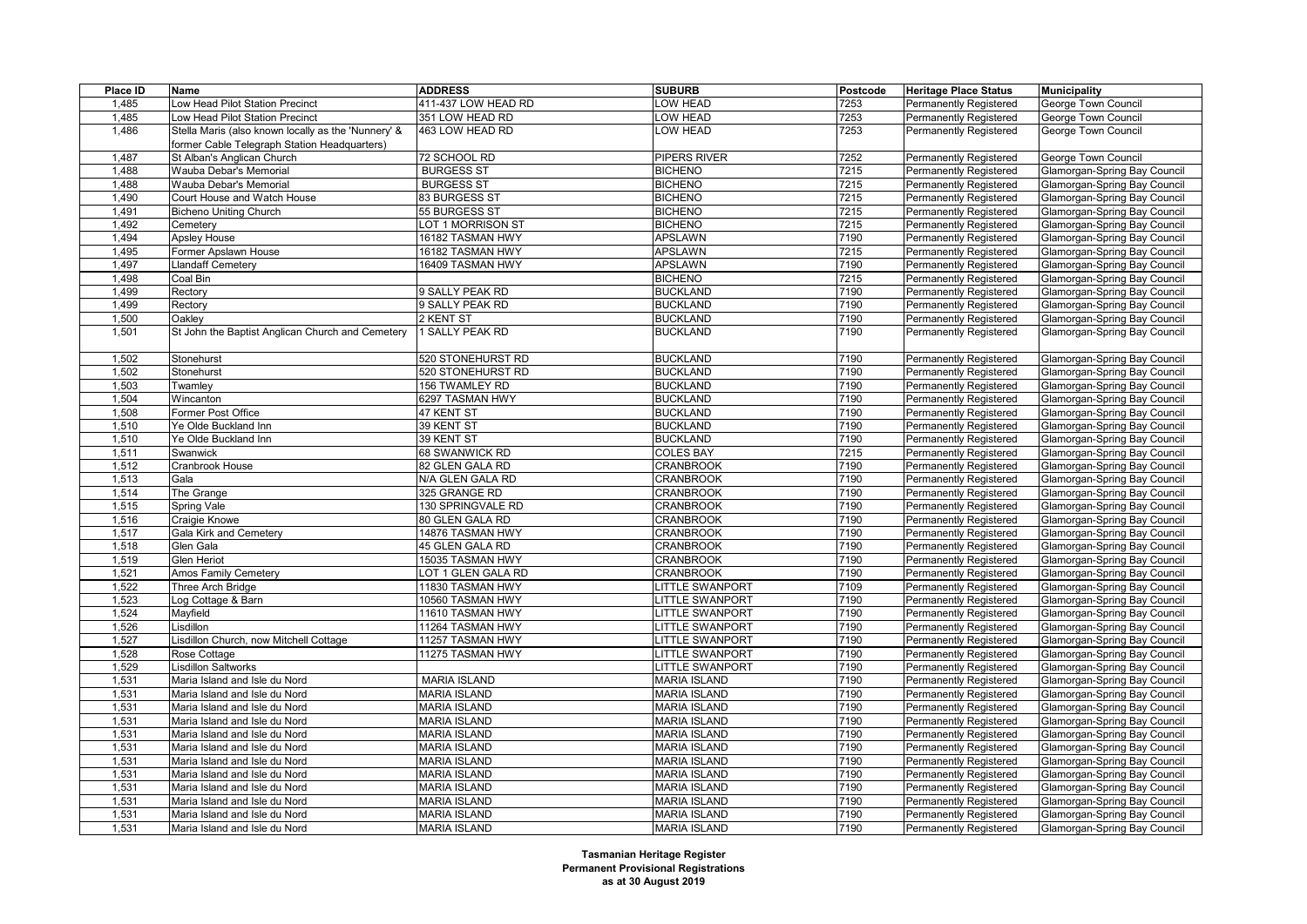| 1,531<br>Maria Island and Isle du Nord<br><b>MARIA ISLAND</b><br><b>MARIA ISLAND</b><br>7190<br><b>Permanently Registered</b><br>Glamorgan-Spring Bay Council<br>7190<br>1,531<br><b>MARIA ISLAND</b><br><b>MARIA ISLAND</b><br><b>Permanently Registered</b><br>Maria Island and Isle du Nord<br>Glamorgan-Spring Bay Council<br><b>MARIA ISLAND</b><br><b>MARIA ISLAND</b><br>7190<br>1,531<br>Maria Island and Isle du Nord<br><b>Permanently Registered</b><br>Glamorgan-Spring Bay Council<br>1,531<br>Maria Island and Isle du Nord<br><b>MARIA ISLAND</b><br><b>MARIA ISLAND</b><br>7190<br>Permanently Registered<br>Glamorgan-Spring Bay Council<br>7190<br>1,531<br><b>MARIA ISLAND</b><br><b>MARIA ISLAND</b><br>Permanently Registered<br>Maria Island and Isle du Nord<br>Glamorgan-Spring Bay Council<br>1,531<br><b>MARIA ISLAND</b><br><b>MARIA ISLAND</b><br>7190<br>Maria Island and Isle du Nord<br><b>Permanently Registered</b><br>Glamorgan-Spring Bay Council<br>1,531<br>Maria Island and Isle du Nord<br><b>MARIA ISLAND</b><br><b>MARIA ISLAND</b><br>7190<br><b>Permanently Registered</b><br>Glamorgan-Spring Bay Council<br>1,531<br>Maria Island and Isle du Nord<br><b>MARIA ISLAND</b><br><b>MARIA ISLAND</b><br>7190<br>Permanently Registered<br>Glamorgan-Spring Bay Council<br>1,531<br><b>MARIA ISLAND</b><br><b>MARIA ISLAND</b><br>7190<br>Maria Island and Isle du Nord<br><b>Permanently Registered</b><br>Glamorgan-Spring Bay Council<br>1,531<br>Maria Island and Isle du Nord<br><b>MARIA ISLAND</b><br><b>MARIA ISLAND</b><br>7190<br>Permanently Registered<br>Glamorgan-Spring Bay Council<br>7190<br>1,531<br>Maria Island and Isle du Nord<br><b>MARIA ISLAND</b><br><b>MARIA ISLAND</b><br>Permanently Registered<br>Glamorgan-Spring Bay Council<br>1,531<br><b>MARIA ISLAND</b><br><b>MARIA ISLAND</b><br>7190<br>Maria Island and Isle du Nord<br><b>Permanently Registered</b><br>Glamorgan-Spring Bay Council<br>1,531<br>Maria Island and Isle du Nord<br><b>MARIA ISLAND</b><br><b>MARIA ISLAND</b><br>7190<br><b>Permanently Registered</b><br>Glamorgan-Spring Bay Council<br>7190<br>1,531<br>Maria Island and Isle du Nord<br><b>MARIA ISLAND</b><br><b>MARIA ISLAND</b><br>Permanently Registered<br>Glamorgan-Spring Bay Council<br>1,531<br><b>MARIA ISLAND</b><br><b>MARIA ISLAND</b><br>7190<br>Maria Island and Isle du Nord<br><b>Permanently Registered</b><br>Glamorgan-Spring Bay Council<br>1,531<br>Maria Island and Isle du Nord<br><b>MARIA ISLAND</b><br><b>MARIA ISLAND</b><br>7190<br><b>Permanently Registered</b><br>Glamorgan-Spring Bay Council<br>7190<br>1,531<br>Maria Island and Isle du Nord<br><b>MARIA ISLAND</b><br><b>MARIA ISLAND</b><br>Permanently Registered<br>Glamorgan-Spring Bay Council<br>1,531<br><b>MARIA ISLAND</b><br><b>MARIA ISLAND</b><br>7190<br>Maria Island and Isle du Nord<br><b>Permanently Registered</b><br>Glamorgan-Spring Bay Council<br><b>MARIA ISLAND</b><br>1,531<br>Maria Island and Isle du Nord<br><b>MARIA ISLAND</b><br>7190<br><b>Permanently Registered</b><br>Glamorgan-Spring Bay Council<br>1,531<br>7190<br>Maria Island and Isle du Nord<br><b>MARIA ISLAND</b><br><b>MARIA ISLAND</b><br>Permanently Registered<br>Glamorgan-Spring Bay Council<br><b>MARIA ISLAND</b><br>7190<br>1,531<br>Maria Island and Isle du Nord<br><b>MARIA ISLAND</b><br><b>Permanently Registered</b><br>Glamorgan-Spring Bay Council<br>1,531<br>Maria Island and Isle du Nord<br><b>MARIA ISLAND</b><br><b>MARIA ISLAND</b><br>7190<br><b>Permanently Registered</b><br>Glamorgan-Spring Bay Council<br>1,531<br><b>MARIA ISLAND</b><br>7190<br>Maria Island and Isle du Nord<br><b>MARIA ISLAND</b><br>Permanently Registered<br>Glamorgan-Spring Bay Council<br>1,533<br>ORFORD<br>7190<br>Holkham<br>59 TASMAN HWY<br><b>Permanently Registered</b><br>Glamorgan-Spring Bay Council<br>1,534<br>Former Post Office<br><b>ORFORD</b><br>33 WALPOLE ST<br>7190<br><b>Permanently Registered</b><br>Glamorgan-Spring Bay Council<br>1,535<br><b>ORFORD</b><br>7190<br>Malunnah<br>5 PROSSER RIVER RD<br>Permanently Registered<br>Glamorgan-Spring Bay Council<br>Ravensdale<br>10137 TASMAN HWY<br><b>LITTLE SWANPORT</b><br>7190<br>1,538<br><b>Permanently Registered</b><br>Glamorgan-Spring Bay Council<br>1,539<br><b>SWANSEA</b><br>Gemmells Cottage<br>2 BRIDGE ST<br>7190<br><b>Permanently Registered</b><br>Glamorgan-Spring Bay Council<br>1,540<br>The Old Manse<br><b>SWANSEA</b><br>7190<br>9 DOVE LANE<br>Permanently Registered<br>Glamorgan-Spring Bay Council<br>1,541<br>20 FRANKLIN ST<br><b>SWANSEA</b><br>7190<br>House<br><b>Permanently Registered</b><br>Glamorgan-Spring Bay Council<br>1,542<br>SWANSEA<br>House (Cusick, Wright)<br>56 FRANKLIN ST<br>7190<br><b>Permanently Registered</b><br>Glamorgan-Spring Bay Council<br>1,543<br><b>SWANSEA</b><br>7190<br>Commercial Bank<br>7 MARIA ST<br>Permanently Registered<br>Glamorgan-Spring Bay Council<br>1,544<br>Shaws Building, now Morey's Store<br><b>40 FRANKLIN ST</b><br><b>SWANSEA</b><br>7190<br><b>Permanently Registered</b><br>Glamorgan-Spring Bay Council<br>1,545<br><b>SWANSEA</b><br>Morris General Store<br>13-15 FRANKLIN ST<br>7190<br><b>Permanently Registered</b><br>Glamorgan-Spring Bay Council<br>1,547<br><b>SWANSEA</b><br>7190<br>Oyster Bay Holiday Lodge<br>10B FRANKLIN ST<br>Permanently Registered<br>Glamorgan-Spring Bay Council<br>1,547<br><b>SWANSEA</b><br>7190<br>Oyster Bay Holiday Lodge<br><b>10C FRANKLIN ST</b><br><b>Permanently Registered</b><br>Glamorgan-Spring Bay Council<br>1,548<br>50 GORDON ST<br><b>SWANSEA</b><br>7190<br>Permanently Registered<br>Abbotsford, former Rapsville, former Glen Morey<br>Glamorgan-Spring Bay Council<br>1,548<br><b>SWANSEA</b><br>7190<br>Abbotsford, former Rapsville, former Glen Morey<br>N/A GORDON ST<br><b>Permanently Registered</b><br>Glamorgan-Spring Bay Council<br>1,550<br><b>SWANSEA</b><br>7190<br><b>Braeside</b><br>21 JULIA ST<br><b>Permanently Registered</b><br>Glamorgan-Spring Bay Council<br>1,551<br>Miss Dilger's Cottage<br>7 NOYES ST<br><b>SWANSEA</b><br>7190<br>Permanently Registered<br>Glamorgan-Spring Bay Council<br>1,552<br><b>SWANSEA</b><br>Laughton Cottage, now Meredith House<br><b>15 NOYES ST</b><br>7190<br>Permanently Registered<br>Glamorgan-Spring Bay Council<br>1,553<br><b>Council Chambers and Court House</b><br>4 NOYES ST<br><b>SWANSEA</b><br>7190<br><b>Permanently Registered</b><br>Glamorgan-Spring Bay Council<br>1,554<br>St Andrew's Uniting Church<br>21 WELLINGTON ST<br>SWANSEA<br>7190<br><b>Permanently Registered</b><br>Glamorgan-Spring Bay Council<br>1,555<br><b>SWANSEA</b><br>7190<br>Rockingham Villa<br>5 NOYES ST<br><b>Permanently Registered</b><br>Glamorgan-Spring Bay Council<br>1,556<br>Old School House and War Memorial<br>22 FRANKLIN ST<br>SWANSEA<br>7190<br><b>Permanently Registered</b><br>Glamorgan-Spring Bay Council<br>1,557<br>Harbottles Cottage, also known as Bluff Cottage,<br><b>SWANSEA</b><br>7190<br>1 BLUFF CIR<br>Permanently Registered<br>Glamorgan-Spring Bay Council<br>former Caulfield Cottage<br>Harbottles Cottage, also known as Bluff Cottage,<br>1,557<br>2 BLUFF CIR<br>SWANSEA<br>7190<br><b>Permanently Registered</b><br>Glamorgan-Spring Bay Council<br>former Caulfield Cottage<br>1,557<br>Harbottles Cottage, also known as Bluff Cottage,<br><b>3 BLUFF CIR</b><br><b>SWANSEA</b><br>7190<br><b>Permanently Registered</b><br>Glamorgan-Spring Bay Council<br>former Caulfield Cottage<br>Harbottles Cottage, also known as Bluff Cottage,<br>1,557<br>4 BLUFF CIR<br><b>SWANSEA</b><br>7190<br>Glamorgan-Spring Bay Council<br>Permanently Registered<br>former Caulfield Cottage<br>Harbottles Cottage, also known as Bluff Cottage,<br>7190<br>1,557<br>5 BLUFF CIR<br>SWANSEA<br>Glamorgan-Spring Bay Council<br><b>Permanently Registered</b> | Place ID | Name                     | <b>ADDRESS</b> | <b>SUBURB</b> | Postcode | <b>Heritage Place Status</b> | <b>Municipality</b> |
|----------------------------------------------------------------------------------------------------------------------------------------------------------------------------------------------------------------------------------------------------------------------------------------------------------------------------------------------------------------------------------------------------------------------------------------------------------------------------------------------------------------------------------------------------------------------------------------------------------------------------------------------------------------------------------------------------------------------------------------------------------------------------------------------------------------------------------------------------------------------------------------------------------------------------------------------------------------------------------------------------------------------------------------------------------------------------------------------------------------------------------------------------------------------------------------------------------------------------------------------------------------------------------------------------------------------------------------------------------------------------------------------------------------------------------------------------------------------------------------------------------------------------------------------------------------------------------------------------------------------------------------------------------------------------------------------------------------------------------------------------------------------------------------------------------------------------------------------------------------------------------------------------------------------------------------------------------------------------------------------------------------------------------------------------------------------------------------------------------------------------------------------------------------------------------------------------------------------------------------------------------------------------------------------------------------------------------------------------------------------------------------------------------------------------------------------------------------------------------------------------------------------------------------------------------------------------------------------------------------------------------------------------------------------------------------------------------------------------------------------------------------------------------------------------------------------------------------------------------------------------------------------------------------------------------------------------------------------------------------------------------------------------------------------------------------------------------------------------------------------------------------------------------------------------------------------------------------------------------------------------------------------------------------------------------------------------------------------------------------------------------------------------------------------------------------------------------------------------------------------------------------------------------------------------------------------------------------------------------------------------------------------------------------------------------------------------------------------------------------------------------------------------------------------------------------------------------------------------------------------------------------------------------------------------------------------------------------------------------------------------------------------------------------------------------------------------------------------------------------------------------------------------------------------------------------------------------------------------------------------------------------------------------------------------------------------------------------------------------------------------------------------------------------------------------------------------------------------------------------------------------------------------------------------------------------------------------------------------------------------------------------------------------------------------------------------------------------------------------------------------------------------------------------------------------------------------------------------------------------------------------------------------------------------------------------------------------------------------------------------------------------------------------------------------------------------------------------------------------------------------------------------------------------------------------------------------------------------------------------------------------------------------------------------------------------------------------------------------------------------------------------------------------------------------------------------------------------------------------------------------------------------------------------------------------------------------------------------------------------------------------------------------------------------------------------------------------------------------------------------------------------------------------------------------------------------------------------------------------------------------------------------------------------------------------------------------------------------------------------------------------------------------------------------------------------------------------------------------------------------------------------------------------------------------------------------------------------------------------------------------------------------------------------------------------------------------------------------------------------------------------------------------------------------------------------------------------------------------------------------------------------------------------------------------------------------------------------------------------------------------------------------------------------------------------------------------------------------------------------------------------------------------------------------------------------------------------------------------------------------------------------------------------------------------------------------------------------------------------------------------------------------------------------------------------------------------------------------------------------------------------------------------------------------------------------------------------------------------------------------------------------------------------------------------------------------------------------------------------------------------------------------------------------------------------------------------------------------------------------------------------------------------------------------------------------------------------------------------------------------------------------------------------------------------------------------------------------------------------------------------------------------------------------------------------------------------------------------------------------------------------------------------------------------------------------------------------------------------------------|----------|--------------------------|----------------|---------------|----------|------------------------------|---------------------|
|                                                                                                                                                                                                                                                                                                                                                                                                                                                                                                                                                                                                                                                                                                                                                                                                                                                                                                                                                                                                                                                                                                                                                                                                                                                                                                                                                                                                                                                                                                                                                                                                                                                                                                                                                                                                                                                                                                                                                                                                                                                                                                                                                                                                                                                                                                                                                                                                                                                                                                                                                                                                                                                                                                                                                                                                                                                                                                                                                                                                                                                                                                                                                                                                                                                                                                                                                                                                                                                                                                                                                                                                                                                                                                                                                                                                                                                                                                                                                                                                                                                                                                                                                                                                                                                                                                                                                                                                                                                                                                                                                                                                                                                                                                                                                                                                                                                                                                                                                                                                                                                                                                                                                                                                                                                                                                                                                                                                                                                                                                                                                                                                                                                                                                                                                                                                                                                                                                                                                                                                                                                                                                                                                                                                                                                                                                                                                                                                                                                                                                                                                                                                                                                                                                                                                                                                                                                                                                                                                                                                                                                                                                                                                                                                                                                                                                                                                                                                                                                                                                                                                                                                                                                                                                                                                                                                                                                                                                                                                                                        |          |                          |                |               |          |                              |                     |
|                                                                                                                                                                                                                                                                                                                                                                                                                                                                                                                                                                                                                                                                                                                                                                                                                                                                                                                                                                                                                                                                                                                                                                                                                                                                                                                                                                                                                                                                                                                                                                                                                                                                                                                                                                                                                                                                                                                                                                                                                                                                                                                                                                                                                                                                                                                                                                                                                                                                                                                                                                                                                                                                                                                                                                                                                                                                                                                                                                                                                                                                                                                                                                                                                                                                                                                                                                                                                                                                                                                                                                                                                                                                                                                                                                                                                                                                                                                                                                                                                                                                                                                                                                                                                                                                                                                                                                                                                                                                                                                                                                                                                                                                                                                                                                                                                                                                                                                                                                                                                                                                                                                                                                                                                                                                                                                                                                                                                                                                                                                                                                                                                                                                                                                                                                                                                                                                                                                                                                                                                                                                                                                                                                                                                                                                                                                                                                                                                                                                                                                                                                                                                                                                                                                                                                                                                                                                                                                                                                                                                                                                                                                                                                                                                                                                                                                                                                                                                                                                                                                                                                                                                                                                                                                                                                                                                                                                                                                                                                                        |          |                          |                |               |          |                              |                     |
|                                                                                                                                                                                                                                                                                                                                                                                                                                                                                                                                                                                                                                                                                                                                                                                                                                                                                                                                                                                                                                                                                                                                                                                                                                                                                                                                                                                                                                                                                                                                                                                                                                                                                                                                                                                                                                                                                                                                                                                                                                                                                                                                                                                                                                                                                                                                                                                                                                                                                                                                                                                                                                                                                                                                                                                                                                                                                                                                                                                                                                                                                                                                                                                                                                                                                                                                                                                                                                                                                                                                                                                                                                                                                                                                                                                                                                                                                                                                                                                                                                                                                                                                                                                                                                                                                                                                                                                                                                                                                                                                                                                                                                                                                                                                                                                                                                                                                                                                                                                                                                                                                                                                                                                                                                                                                                                                                                                                                                                                                                                                                                                                                                                                                                                                                                                                                                                                                                                                                                                                                                                                                                                                                                                                                                                                                                                                                                                                                                                                                                                                                                                                                                                                                                                                                                                                                                                                                                                                                                                                                                                                                                                                                                                                                                                                                                                                                                                                                                                                                                                                                                                                                                                                                                                                                                                                                                                                                                                                                                                        |          |                          |                |               |          |                              |                     |
|                                                                                                                                                                                                                                                                                                                                                                                                                                                                                                                                                                                                                                                                                                                                                                                                                                                                                                                                                                                                                                                                                                                                                                                                                                                                                                                                                                                                                                                                                                                                                                                                                                                                                                                                                                                                                                                                                                                                                                                                                                                                                                                                                                                                                                                                                                                                                                                                                                                                                                                                                                                                                                                                                                                                                                                                                                                                                                                                                                                                                                                                                                                                                                                                                                                                                                                                                                                                                                                                                                                                                                                                                                                                                                                                                                                                                                                                                                                                                                                                                                                                                                                                                                                                                                                                                                                                                                                                                                                                                                                                                                                                                                                                                                                                                                                                                                                                                                                                                                                                                                                                                                                                                                                                                                                                                                                                                                                                                                                                                                                                                                                                                                                                                                                                                                                                                                                                                                                                                                                                                                                                                                                                                                                                                                                                                                                                                                                                                                                                                                                                                                                                                                                                                                                                                                                                                                                                                                                                                                                                                                                                                                                                                                                                                                                                                                                                                                                                                                                                                                                                                                                                                                                                                                                                                                                                                                                                                                                                                                                        |          |                          |                |               |          |                              |                     |
|                                                                                                                                                                                                                                                                                                                                                                                                                                                                                                                                                                                                                                                                                                                                                                                                                                                                                                                                                                                                                                                                                                                                                                                                                                                                                                                                                                                                                                                                                                                                                                                                                                                                                                                                                                                                                                                                                                                                                                                                                                                                                                                                                                                                                                                                                                                                                                                                                                                                                                                                                                                                                                                                                                                                                                                                                                                                                                                                                                                                                                                                                                                                                                                                                                                                                                                                                                                                                                                                                                                                                                                                                                                                                                                                                                                                                                                                                                                                                                                                                                                                                                                                                                                                                                                                                                                                                                                                                                                                                                                                                                                                                                                                                                                                                                                                                                                                                                                                                                                                                                                                                                                                                                                                                                                                                                                                                                                                                                                                                                                                                                                                                                                                                                                                                                                                                                                                                                                                                                                                                                                                                                                                                                                                                                                                                                                                                                                                                                                                                                                                                                                                                                                                                                                                                                                                                                                                                                                                                                                                                                                                                                                                                                                                                                                                                                                                                                                                                                                                                                                                                                                                                                                                                                                                                                                                                                                                                                                                                                                        |          |                          |                |               |          |                              |                     |
|                                                                                                                                                                                                                                                                                                                                                                                                                                                                                                                                                                                                                                                                                                                                                                                                                                                                                                                                                                                                                                                                                                                                                                                                                                                                                                                                                                                                                                                                                                                                                                                                                                                                                                                                                                                                                                                                                                                                                                                                                                                                                                                                                                                                                                                                                                                                                                                                                                                                                                                                                                                                                                                                                                                                                                                                                                                                                                                                                                                                                                                                                                                                                                                                                                                                                                                                                                                                                                                                                                                                                                                                                                                                                                                                                                                                                                                                                                                                                                                                                                                                                                                                                                                                                                                                                                                                                                                                                                                                                                                                                                                                                                                                                                                                                                                                                                                                                                                                                                                                                                                                                                                                                                                                                                                                                                                                                                                                                                                                                                                                                                                                                                                                                                                                                                                                                                                                                                                                                                                                                                                                                                                                                                                                                                                                                                                                                                                                                                                                                                                                                                                                                                                                                                                                                                                                                                                                                                                                                                                                                                                                                                                                                                                                                                                                                                                                                                                                                                                                                                                                                                                                                                                                                                                                                                                                                                                                                                                                                                                        |          |                          |                |               |          |                              |                     |
|                                                                                                                                                                                                                                                                                                                                                                                                                                                                                                                                                                                                                                                                                                                                                                                                                                                                                                                                                                                                                                                                                                                                                                                                                                                                                                                                                                                                                                                                                                                                                                                                                                                                                                                                                                                                                                                                                                                                                                                                                                                                                                                                                                                                                                                                                                                                                                                                                                                                                                                                                                                                                                                                                                                                                                                                                                                                                                                                                                                                                                                                                                                                                                                                                                                                                                                                                                                                                                                                                                                                                                                                                                                                                                                                                                                                                                                                                                                                                                                                                                                                                                                                                                                                                                                                                                                                                                                                                                                                                                                                                                                                                                                                                                                                                                                                                                                                                                                                                                                                                                                                                                                                                                                                                                                                                                                                                                                                                                                                                                                                                                                                                                                                                                                                                                                                                                                                                                                                                                                                                                                                                                                                                                                                                                                                                                                                                                                                                                                                                                                                                                                                                                                                                                                                                                                                                                                                                                                                                                                                                                                                                                                                                                                                                                                                                                                                                                                                                                                                                                                                                                                                                                                                                                                                                                                                                                                                                                                                                                                        |          |                          |                |               |          |                              |                     |
|                                                                                                                                                                                                                                                                                                                                                                                                                                                                                                                                                                                                                                                                                                                                                                                                                                                                                                                                                                                                                                                                                                                                                                                                                                                                                                                                                                                                                                                                                                                                                                                                                                                                                                                                                                                                                                                                                                                                                                                                                                                                                                                                                                                                                                                                                                                                                                                                                                                                                                                                                                                                                                                                                                                                                                                                                                                                                                                                                                                                                                                                                                                                                                                                                                                                                                                                                                                                                                                                                                                                                                                                                                                                                                                                                                                                                                                                                                                                                                                                                                                                                                                                                                                                                                                                                                                                                                                                                                                                                                                                                                                                                                                                                                                                                                                                                                                                                                                                                                                                                                                                                                                                                                                                                                                                                                                                                                                                                                                                                                                                                                                                                                                                                                                                                                                                                                                                                                                                                                                                                                                                                                                                                                                                                                                                                                                                                                                                                                                                                                                                                                                                                                                                                                                                                                                                                                                                                                                                                                                                                                                                                                                                                                                                                                                                                                                                                                                                                                                                                                                                                                                                                                                                                                                                                                                                                                                                                                                                                                                        |          |                          |                |               |          |                              |                     |
|                                                                                                                                                                                                                                                                                                                                                                                                                                                                                                                                                                                                                                                                                                                                                                                                                                                                                                                                                                                                                                                                                                                                                                                                                                                                                                                                                                                                                                                                                                                                                                                                                                                                                                                                                                                                                                                                                                                                                                                                                                                                                                                                                                                                                                                                                                                                                                                                                                                                                                                                                                                                                                                                                                                                                                                                                                                                                                                                                                                                                                                                                                                                                                                                                                                                                                                                                                                                                                                                                                                                                                                                                                                                                                                                                                                                                                                                                                                                                                                                                                                                                                                                                                                                                                                                                                                                                                                                                                                                                                                                                                                                                                                                                                                                                                                                                                                                                                                                                                                                                                                                                                                                                                                                                                                                                                                                                                                                                                                                                                                                                                                                                                                                                                                                                                                                                                                                                                                                                                                                                                                                                                                                                                                                                                                                                                                                                                                                                                                                                                                                                                                                                                                                                                                                                                                                                                                                                                                                                                                                                                                                                                                                                                                                                                                                                                                                                                                                                                                                                                                                                                                                                                                                                                                                                                                                                                                                                                                                                                                        |          |                          |                |               |          |                              |                     |
|                                                                                                                                                                                                                                                                                                                                                                                                                                                                                                                                                                                                                                                                                                                                                                                                                                                                                                                                                                                                                                                                                                                                                                                                                                                                                                                                                                                                                                                                                                                                                                                                                                                                                                                                                                                                                                                                                                                                                                                                                                                                                                                                                                                                                                                                                                                                                                                                                                                                                                                                                                                                                                                                                                                                                                                                                                                                                                                                                                                                                                                                                                                                                                                                                                                                                                                                                                                                                                                                                                                                                                                                                                                                                                                                                                                                                                                                                                                                                                                                                                                                                                                                                                                                                                                                                                                                                                                                                                                                                                                                                                                                                                                                                                                                                                                                                                                                                                                                                                                                                                                                                                                                                                                                                                                                                                                                                                                                                                                                                                                                                                                                                                                                                                                                                                                                                                                                                                                                                                                                                                                                                                                                                                                                                                                                                                                                                                                                                                                                                                                                                                                                                                                                                                                                                                                                                                                                                                                                                                                                                                                                                                                                                                                                                                                                                                                                                                                                                                                                                                                                                                                                                                                                                                                                                                                                                                                                                                                                                                                        |          |                          |                |               |          |                              |                     |
|                                                                                                                                                                                                                                                                                                                                                                                                                                                                                                                                                                                                                                                                                                                                                                                                                                                                                                                                                                                                                                                                                                                                                                                                                                                                                                                                                                                                                                                                                                                                                                                                                                                                                                                                                                                                                                                                                                                                                                                                                                                                                                                                                                                                                                                                                                                                                                                                                                                                                                                                                                                                                                                                                                                                                                                                                                                                                                                                                                                                                                                                                                                                                                                                                                                                                                                                                                                                                                                                                                                                                                                                                                                                                                                                                                                                                                                                                                                                                                                                                                                                                                                                                                                                                                                                                                                                                                                                                                                                                                                                                                                                                                                                                                                                                                                                                                                                                                                                                                                                                                                                                                                                                                                                                                                                                                                                                                                                                                                                                                                                                                                                                                                                                                                                                                                                                                                                                                                                                                                                                                                                                                                                                                                                                                                                                                                                                                                                                                                                                                                                                                                                                                                                                                                                                                                                                                                                                                                                                                                                                                                                                                                                                                                                                                                                                                                                                                                                                                                                                                                                                                                                                                                                                                                                                                                                                                                                                                                                                                                        |          |                          |                |               |          |                              |                     |
|                                                                                                                                                                                                                                                                                                                                                                                                                                                                                                                                                                                                                                                                                                                                                                                                                                                                                                                                                                                                                                                                                                                                                                                                                                                                                                                                                                                                                                                                                                                                                                                                                                                                                                                                                                                                                                                                                                                                                                                                                                                                                                                                                                                                                                                                                                                                                                                                                                                                                                                                                                                                                                                                                                                                                                                                                                                                                                                                                                                                                                                                                                                                                                                                                                                                                                                                                                                                                                                                                                                                                                                                                                                                                                                                                                                                                                                                                                                                                                                                                                                                                                                                                                                                                                                                                                                                                                                                                                                                                                                                                                                                                                                                                                                                                                                                                                                                                                                                                                                                                                                                                                                                                                                                                                                                                                                                                                                                                                                                                                                                                                                                                                                                                                                                                                                                                                                                                                                                                                                                                                                                                                                                                                                                                                                                                                                                                                                                                                                                                                                                                                                                                                                                                                                                                                                                                                                                                                                                                                                                                                                                                                                                                                                                                                                                                                                                                                                                                                                                                                                                                                                                                                                                                                                                                                                                                                                                                                                                                                                        |          |                          |                |               |          |                              |                     |
|                                                                                                                                                                                                                                                                                                                                                                                                                                                                                                                                                                                                                                                                                                                                                                                                                                                                                                                                                                                                                                                                                                                                                                                                                                                                                                                                                                                                                                                                                                                                                                                                                                                                                                                                                                                                                                                                                                                                                                                                                                                                                                                                                                                                                                                                                                                                                                                                                                                                                                                                                                                                                                                                                                                                                                                                                                                                                                                                                                                                                                                                                                                                                                                                                                                                                                                                                                                                                                                                                                                                                                                                                                                                                                                                                                                                                                                                                                                                                                                                                                                                                                                                                                                                                                                                                                                                                                                                                                                                                                                                                                                                                                                                                                                                                                                                                                                                                                                                                                                                                                                                                                                                                                                                                                                                                                                                                                                                                                                                                                                                                                                                                                                                                                                                                                                                                                                                                                                                                                                                                                                                                                                                                                                                                                                                                                                                                                                                                                                                                                                                                                                                                                                                                                                                                                                                                                                                                                                                                                                                                                                                                                                                                                                                                                                                                                                                                                                                                                                                                                                                                                                                                                                                                                                                                                                                                                                                                                                                                                                        |          |                          |                |               |          |                              |                     |
|                                                                                                                                                                                                                                                                                                                                                                                                                                                                                                                                                                                                                                                                                                                                                                                                                                                                                                                                                                                                                                                                                                                                                                                                                                                                                                                                                                                                                                                                                                                                                                                                                                                                                                                                                                                                                                                                                                                                                                                                                                                                                                                                                                                                                                                                                                                                                                                                                                                                                                                                                                                                                                                                                                                                                                                                                                                                                                                                                                                                                                                                                                                                                                                                                                                                                                                                                                                                                                                                                                                                                                                                                                                                                                                                                                                                                                                                                                                                                                                                                                                                                                                                                                                                                                                                                                                                                                                                                                                                                                                                                                                                                                                                                                                                                                                                                                                                                                                                                                                                                                                                                                                                                                                                                                                                                                                                                                                                                                                                                                                                                                                                                                                                                                                                                                                                                                                                                                                                                                                                                                                                                                                                                                                                                                                                                                                                                                                                                                                                                                                                                                                                                                                                                                                                                                                                                                                                                                                                                                                                                                                                                                                                                                                                                                                                                                                                                                                                                                                                                                                                                                                                                                                                                                                                                                                                                                                                                                                                                                                        |          |                          |                |               |          |                              |                     |
|                                                                                                                                                                                                                                                                                                                                                                                                                                                                                                                                                                                                                                                                                                                                                                                                                                                                                                                                                                                                                                                                                                                                                                                                                                                                                                                                                                                                                                                                                                                                                                                                                                                                                                                                                                                                                                                                                                                                                                                                                                                                                                                                                                                                                                                                                                                                                                                                                                                                                                                                                                                                                                                                                                                                                                                                                                                                                                                                                                                                                                                                                                                                                                                                                                                                                                                                                                                                                                                                                                                                                                                                                                                                                                                                                                                                                                                                                                                                                                                                                                                                                                                                                                                                                                                                                                                                                                                                                                                                                                                                                                                                                                                                                                                                                                                                                                                                                                                                                                                                                                                                                                                                                                                                                                                                                                                                                                                                                                                                                                                                                                                                                                                                                                                                                                                                                                                                                                                                                                                                                                                                                                                                                                                                                                                                                                                                                                                                                                                                                                                                                                                                                                                                                                                                                                                                                                                                                                                                                                                                                                                                                                                                                                                                                                                                                                                                                                                                                                                                                                                                                                                                                                                                                                                                                                                                                                                                                                                                                                                        |          |                          |                |               |          |                              |                     |
|                                                                                                                                                                                                                                                                                                                                                                                                                                                                                                                                                                                                                                                                                                                                                                                                                                                                                                                                                                                                                                                                                                                                                                                                                                                                                                                                                                                                                                                                                                                                                                                                                                                                                                                                                                                                                                                                                                                                                                                                                                                                                                                                                                                                                                                                                                                                                                                                                                                                                                                                                                                                                                                                                                                                                                                                                                                                                                                                                                                                                                                                                                                                                                                                                                                                                                                                                                                                                                                                                                                                                                                                                                                                                                                                                                                                                                                                                                                                                                                                                                                                                                                                                                                                                                                                                                                                                                                                                                                                                                                                                                                                                                                                                                                                                                                                                                                                                                                                                                                                                                                                                                                                                                                                                                                                                                                                                                                                                                                                                                                                                                                                                                                                                                                                                                                                                                                                                                                                                                                                                                                                                                                                                                                                                                                                                                                                                                                                                                                                                                                                                                                                                                                                                                                                                                                                                                                                                                                                                                                                                                                                                                                                                                                                                                                                                                                                                                                                                                                                                                                                                                                                                                                                                                                                                                                                                                                                                                                                                                                        |          |                          |                |               |          |                              |                     |
|                                                                                                                                                                                                                                                                                                                                                                                                                                                                                                                                                                                                                                                                                                                                                                                                                                                                                                                                                                                                                                                                                                                                                                                                                                                                                                                                                                                                                                                                                                                                                                                                                                                                                                                                                                                                                                                                                                                                                                                                                                                                                                                                                                                                                                                                                                                                                                                                                                                                                                                                                                                                                                                                                                                                                                                                                                                                                                                                                                                                                                                                                                                                                                                                                                                                                                                                                                                                                                                                                                                                                                                                                                                                                                                                                                                                                                                                                                                                                                                                                                                                                                                                                                                                                                                                                                                                                                                                                                                                                                                                                                                                                                                                                                                                                                                                                                                                                                                                                                                                                                                                                                                                                                                                                                                                                                                                                                                                                                                                                                                                                                                                                                                                                                                                                                                                                                                                                                                                                                                                                                                                                                                                                                                                                                                                                                                                                                                                                                                                                                                                                                                                                                                                                                                                                                                                                                                                                                                                                                                                                                                                                                                                                                                                                                                                                                                                                                                                                                                                                                                                                                                                                                                                                                                                                                                                                                                                                                                                                                                        |          |                          |                |               |          |                              |                     |
|                                                                                                                                                                                                                                                                                                                                                                                                                                                                                                                                                                                                                                                                                                                                                                                                                                                                                                                                                                                                                                                                                                                                                                                                                                                                                                                                                                                                                                                                                                                                                                                                                                                                                                                                                                                                                                                                                                                                                                                                                                                                                                                                                                                                                                                                                                                                                                                                                                                                                                                                                                                                                                                                                                                                                                                                                                                                                                                                                                                                                                                                                                                                                                                                                                                                                                                                                                                                                                                                                                                                                                                                                                                                                                                                                                                                                                                                                                                                                                                                                                                                                                                                                                                                                                                                                                                                                                                                                                                                                                                                                                                                                                                                                                                                                                                                                                                                                                                                                                                                                                                                                                                                                                                                                                                                                                                                                                                                                                                                                                                                                                                                                                                                                                                                                                                                                                                                                                                                                                                                                                                                                                                                                                                                                                                                                                                                                                                                                                                                                                                                                                                                                                                                                                                                                                                                                                                                                                                                                                                                                                                                                                                                                                                                                                                                                                                                                                                                                                                                                                                                                                                                                                                                                                                                                                                                                                                                                                                                                                                        |          |                          |                |               |          |                              |                     |
|                                                                                                                                                                                                                                                                                                                                                                                                                                                                                                                                                                                                                                                                                                                                                                                                                                                                                                                                                                                                                                                                                                                                                                                                                                                                                                                                                                                                                                                                                                                                                                                                                                                                                                                                                                                                                                                                                                                                                                                                                                                                                                                                                                                                                                                                                                                                                                                                                                                                                                                                                                                                                                                                                                                                                                                                                                                                                                                                                                                                                                                                                                                                                                                                                                                                                                                                                                                                                                                                                                                                                                                                                                                                                                                                                                                                                                                                                                                                                                                                                                                                                                                                                                                                                                                                                                                                                                                                                                                                                                                                                                                                                                                                                                                                                                                                                                                                                                                                                                                                                                                                                                                                                                                                                                                                                                                                                                                                                                                                                                                                                                                                                                                                                                                                                                                                                                                                                                                                                                                                                                                                                                                                                                                                                                                                                                                                                                                                                                                                                                                                                                                                                                                                                                                                                                                                                                                                                                                                                                                                                                                                                                                                                                                                                                                                                                                                                                                                                                                                                                                                                                                                                                                                                                                                                                                                                                                                                                                                                                                        |          |                          |                |               |          |                              |                     |
|                                                                                                                                                                                                                                                                                                                                                                                                                                                                                                                                                                                                                                                                                                                                                                                                                                                                                                                                                                                                                                                                                                                                                                                                                                                                                                                                                                                                                                                                                                                                                                                                                                                                                                                                                                                                                                                                                                                                                                                                                                                                                                                                                                                                                                                                                                                                                                                                                                                                                                                                                                                                                                                                                                                                                                                                                                                                                                                                                                                                                                                                                                                                                                                                                                                                                                                                                                                                                                                                                                                                                                                                                                                                                                                                                                                                                                                                                                                                                                                                                                                                                                                                                                                                                                                                                                                                                                                                                                                                                                                                                                                                                                                                                                                                                                                                                                                                                                                                                                                                                                                                                                                                                                                                                                                                                                                                                                                                                                                                                                                                                                                                                                                                                                                                                                                                                                                                                                                                                                                                                                                                                                                                                                                                                                                                                                                                                                                                                                                                                                                                                                                                                                                                                                                                                                                                                                                                                                                                                                                                                                                                                                                                                                                                                                                                                                                                                                                                                                                                                                                                                                                                                                                                                                                                                                                                                                                                                                                                                                                        |          |                          |                |               |          |                              |                     |
|                                                                                                                                                                                                                                                                                                                                                                                                                                                                                                                                                                                                                                                                                                                                                                                                                                                                                                                                                                                                                                                                                                                                                                                                                                                                                                                                                                                                                                                                                                                                                                                                                                                                                                                                                                                                                                                                                                                                                                                                                                                                                                                                                                                                                                                                                                                                                                                                                                                                                                                                                                                                                                                                                                                                                                                                                                                                                                                                                                                                                                                                                                                                                                                                                                                                                                                                                                                                                                                                                                                                                                                                                                                                                                                                                                                                                                                                                                                                                                                                                                                                                                                                                                                                                                                                                                                                                                                                                                                                                                                                                                                                                                                                                                                                                                                                                                                                                                                                                                                                                                                                                                                                                                                                                                                                                                                                                                                                                                                                                                                                                                                                                                                                                                                                                                                                                                                                                                                                                                                                                                                                                                                                                                                                                                                                                                                                                                                                                                                                                                                                                                                                                                                                                                                                                                                                                                                                                                                                                                                                                                                                                                                                                                                                                                                                                                                                                                                                                                                                                                                                                                                                                                                                                                                                                                                                                                                                                                                                                                                        |          |                          |                |               |          |                              |                     |
|                                                                                                                                                                                                                                                                                                                                                                                                                                                                                                                                                                                                                                                                                                                                                                                                                                                                                                                                                                                                                                                                                                                                                                                                                                                                                                                                                                                                                                                                                                                                                                                                                                                                                                                                                                                                                                                                                                                                                                                                                                                                                                                                                                                                                                                                                                                                                                                                                                                                                                                                                                                                                                                                                                                                                                                                                                                                                                                                                                                                                                                                                                                                                                                                                                                                                                                                                                                                                                                                                                                                                                                                                                                                                                                                                                                                                                                                                                                                                                                                                                                                                                                                                                                                                                                                                                                                                                                                                                                                                                                                                                                                                                                                                                                                                                                                                                                                                                                                                                                                                                                                                                                                                                                                                                                                                                                                                                                                                                                                                                                                                                                                                                                                                                                                                                                                                                                                                                                                                                                                                                                                                                                                                                                                                                                                                                                                                                                                                                                                                                                                                                                                                                                                                                                                                                                                                                                                                                                                                                                                                                                                                                                                                                                                                                                                                                                                                                                                                                                                                                                                                                                                                                                                                                                                                                                                                                                                                                                                                                                        |          |                          |                |               |          |                              |                     |
|                                                                                                                                                                                                                                                                                                                                                                                                                                                                                                                                                                                                                                                                                                                                                                                                                                                                                                                                                                                                                                                                                                                                                                                                                                                                                                                                                                                                                                                                                                                                                                                                                                                                                                                                                                                                                                                                                                                                                                                                                                                                                                                                                                                                                                                                                                                                                                                                                                                                                                                                                                                                                                                                                                                                                                                                                                                                                                                                                                                                                                                                                                                                                                                                                                                                                                                                                                                                                                                                                                                                                                                                                                                                                                                                                                                                                                                                                                                                                                                                                                                                                                                                                                                                                                                                                                                                                                                                                                                                                                                                                                                                                                                                                                                                                                                                                                                                                                                                                                                                                                                                                                                                                                                                                                                                                                                                                                                                                                                                                                                                                                                                                                                                                                                                                                                                                                                                                                                                                                                                                                                                                                                                                                                                                                                                                                                                                                                                                                                                                                                                                                                                                                                                                                                                                                                                                                                                                                                                                                                                                                                                                                                                                                                                                                                                                                                                                                                                                                                                                                                                                                                                                                                                                                                                                                                                                                                                                                                                                                                        |          |                          |                |               |          |                              |                     |
|                                                                                                                                                                                                                                                                                                                                                                                                                                                                                                                                                                                                                                                                                                                                                                                                                                                                                                                                                                                                                                                                                                                                                                                                                                                                                                                                                                                                                                                                                                                                                                                                                                                                                                                                                                                                                                                                                                                                                                                                                                                                                                                                                                                                                                                                                                                                                                                                                                                                                                                                                                                                                                                                                                                                                                                                                                                                                                                                                                                                                                                                                                                                                                                                                                                                                                                                                                                                                                                                                                                                                                                                                                                                                                                                                                                                                                                                                                                                                                                                                                                                                                                                                                                                                                                                                                                                                                                                                                                                                                                                                                                                                                                                                                                                                                                                                                                                                                                                                                                                                                                                                                                                                                                                                                                                                                                                                                                                                                                                                                                                                                                                                                                                                                                                                                                                                                                                                                                                                                                                                                                                                                                                                                                                                                                                                                                                                                                                                                                                                                                                                                                                                                                                                                                                                                                                                                                                                                                                                                                                                                                                                                                                                                                                                                                                                                                                                                                                                                                                                                                                                                                                                                                                                                                                                                                                                                                                                                                                                                                        |          |                          |                |               |          |                              |                     |
|                                                                                                                                                                                                                                                                                                                                                                                                                                                                                                                                                                                                                                                                                                                                                                                                                                                                                                                                                                                                                                                                                                                                                                                                                                                                                                                                                                                                                                                                                                                                                                                                                                                                                                                                                                                                                                                                                                                                                                                                                                                                                                                                                                                                                                                                                                                                                                                                                                                                                                                                                                                                                                                                                                                                                                                                                                                                                                                                                                                                                                                                                                                                                                                                                                                                                                                                                                                                                                                                                                                                                                                                                                                                                                                                                                                                                                                                                                                                                                                                                                                                                                                                                                                                                                                                                                                                                                                                                                                                                                                                                                                                                                                                                                                                                                                                                                                                                                                                                                                                                                                                                                                                                                                                                                                                                                                                                                                                                                                                                                                                                                                                                                                                                                                                                                                                                                                                                                                                                                                                                                                                                                                                                                                                                                                                                                                                                                                                                                                                                                                                                                                                                                                                                                                                                                                                                                                                                                                                                                                                                                                                                                                                                                                                                                                                                                                                                                                                                                                                                                                                                                                                                                                                                                                                                                                                                                                                                                                                                                                        |          |                          |                |               |          |                              |                     |
|                                                                                                                                                                                                                                                                                                                                                                                                                                                                                                                                                                                                                                                                                                                                                                                                                                                                                                                                                                                                                                                                                                                                                                                                                                                                                                                                                                                                                                                                                                                                                                                                                                                                                                                                                                                                                                                                                                                                                                                                                                                                                                                                                                                                                                                                                                                                                                                                                                                                                                                                                                                                                                                                                                                                                                                                                                                                                                                                                                                                                                                                                                                                                                                                                                                                                                                                                                                                                                                                                                                                                                                                                                                                                                                                                                                                                                                                                                                                                                                                                                                                                                                                                                                                                                                                                                                                                                                                                                                                                                                                                                                                                                                                                                                                                                                                                                                                                                                                                                                                                                                                                                                                                                                                                                                                                                                                                                                                                                                                                                                                                                                                                                                                                                                                                                                                                                                                                                                                                                                                                                                                                                                                                                                                                                                                                                                                                                                                                                                                                                                                                                                                                                                                                                                                                                                                                                                                                                                                                                                                                                                                                                                                                                                                                                                                                                                                                                                                                                                                                                                                                                                                                                                                                                                                                                                                                                                                                                                                                                                        |          |                          |                |               |          |                              |                     |
|                                                                                                                                                                                                                                                                                                                                                                                                                                                                                                                                                                                                                                                                                                                                                                                                                                                                                                                                                                                                                                                                                                                                                                                                                                                                                                                                                                                                                                                                                                                                                                                                                                                                                                                                                                                                                                                                                                                                                                                                                                                                                                                                                                                                                                                                                                                                                                                                                                                                                                                                                                                                                                                                                                                                                                                                                                                                                                                                                                                                                                                                                                                                                                                                                                                                                                                                                                                                                                                                                                                                                                                                                                                                                                                                                                                                                                                                                                                                                                                                                                                                                                                                                                                                                                                                                                                                                                                                                                                                                                                                                                                                                                                                                                                                                                                                                                                                                                                                                                                                                                                                                                                                                                                                                                                                                                                                                                                                                                                                                                                                                                                                                                                                                                                                                                                                                                                                                                                                                                                                                                                                                                                                                                                                                                                                                                                                                                                                                                                                                                                                                                                                                                                                                                                                                                                                                                                                                                                                                                                                                                                                                                                                                                                                                                                                                                                                                                                                                                                                                                                                                                                                                                                                                                                                                                                                                                                                                                                                                                                        |          |                          |                |               |          |                              |                     |
|                                                                                                                                                                                                                                                                                                                                                                                                                                                                                                                                                                                                                                                                                                                                                                                                                                                                                                                                                                                                                                                                                                                                                                                                                                                                                                                                                                                                                                                                                                                                                                                                                                                                                                                                                                                                                                                                                                                                                                                                                                                                                                                                                                                                                                                                                                                                                                                                                                                                                                                                                                                                                                                                                                                                                                                                                                                                                                                                                                                                                                                                                                                                                                                                                                                                                                                                                                                                                                                                                                                                                                                                                                                                                                                                                                                                                                                                                                                                                                                                                                                                                                                                                                                                                                                                                                                                                                                                                                                                                                                                                                                                                                                                                                                                                                                                                                                                                                                                                                                                                                                                                                                                                                                                                                                                                                                                                                                                                                                                                                                                                                                                                                                                                                                                                                                                                                                                                                                                                                                                                                                                                                                                                                                                                                                                                                                                                                                                                                                                                                                                                                                                                                                                                                                                                                                                                                                                                                                                                                                                                                                                                                                                                                                                                                                                                                                                                                                                                                                                                                                                                                                                                                                                                                                                                                                                                                                                                                                                                                                        |          |                          |                |               |          |                              |                     |
|                                                                                                                                                                                                                                                                                                                                                                                                                                                                                                                                                                                                                                                                                                                                                                                                                                                                                                                                                                                                                                                                                                                                                                                                                                                                                                                                                                                                                                                                                                                                                                                                                                                                                                                                                                                                                                                                                                                                                                                                                                                                                                                                                                                                                                                                                                                                                                                                                                                                                                                                                                                                                                                                                                                                                                                                                                                                                                                                                                                                                                                                                                                                                                                                                                                                                                                                                                                                                                                                                                                                                                                                                                                                                                                                                                                                                                                                                                                                                                                                                                                                                                                                                                                                                                                                                                                                                                                                                                                                                                                                                                                                                                                                                                                                                                                                                                                                                                                                                                                                                                                                                                                                                                                                                                                                                                                                                                                                                                                                                                                                                                                                                                                                                                                                                                                                                                                                                                                                                                                                                                                                                                                                                                                                                                                                                                                                                                                                                                                                                                                                                                                                                                                                                                                                                                                                                                                                                                                                                                                                                                                                                                                                                                                                                                                                                                                                                                                                                                                                                                                                                                                                                                                                                                                                                                                                                                                                                                                                                                                        |          |                          |                |               |          |                              |                     |
|                                                                                                                                                                                                                                                                                                                                                                                                                                                                                                                                                                                                                                                                                                                                                                                                                                                                                                                                                                                                                                                                                                                                                                                                                                                                                                                                                                                                                                                                                                                                                                                                                                                                                                                                                                                                                                                                                                                                                                                                                                                                                                                                                                                                                                                                                                                                                                                                                                                                                                                                                                                                                                                                                                                                                                                                                                                                                                                                                                                                                                                                                                                                                                                                                                                                                                                                                                                                                                                                                                                                                                                                                                                                                                                                                                                                                                                                                                                                                                                                                                                                                                                                                                                                                                                                                                                                                                                                                                                                                                                                                                                                                                                                                                                                                                                                                                                                                                                                                                                                                                                                                                                                                                                                                                                                                                                                                                                                                                                                                                                                                                                                                                                                                                                                                                                                                                                                                                                                                                                                                                                                                                                                                                                                                                                                                                                                                                                                                                                                                                                                                                                                                                                                                                                                                                                                                                                                                                                                                                                                                                                                                                                                                                                                                                                                                                                                                                                                                                                                                                                                                                                                                                                                                                                                                                                                                                                                                                                                                                                        |          |                          |                |               |          |                              |                     |
|                                                                                                                                                                                                                                                                                                                                                                                                                                                                                                                                                                                                                                                                                                                                                                                                                                                                                                                                                                                                                                                                                                                                                                                                                                                                                                                                                                                                                                                                                                                                                                                                                                                                                                                                                                                                                                                                                                                                                                                                                                                                                                                                                                                                                                                                                                                                                                                                                                                                                                                                                                                                                                                                                                                                                                                                                                                                                                                                                                                                                                                                                                                                                                                                                                                                                                                                                                                                                                                                                                                                                                                                                                                                                                                                                                                                                                                                                                                                                                                                                                                                                                                                                                                                                                                                                                                                                                                                                                                                                                                                                                                                                                                                                                                                                                                                                                                                                                                                                                                                                                                                                                                                                                                                                                                                                                                                                                                                                                                                                                                                                                                                                                                                                                                                                                                                                                                                                                                                                                                                                                                                                                                                                                                                                                                                                                                                                                                                                                                                                                                                                                                                                                                                                                                                                                                                                                                                                                                                                                                                                                                                                                                                                                                                                                                                                                                                                                                                                                                                                                                                                                                                                                                                                                                                                                                                                                                                                                                                                                                        |          |                          |                |               |          |                              |                     |
|                                                                                                                                                                                                                                                                                                                                                                                                                                                                                                                                                                                                                                                                                                                                                                                                                                                                                                                                                                                                                                                                                                                                                                                                                                                                                                                                                                                                                                                                                                                                                                                                                                                                                                                                                                                                                                                                                                                                                                                                                                                                                                                                                                                                                                                                                                                                                                                                                                                                                                                                                                                                                                                                                                                                                                                                                                                                                                                                                                                                                                                                                                                                                                                                                                                                                                                                                                                                                                                                                                                                                                                                                                                                                                                                                                                                                                                                                                                                                                                                                                                                                                                                                                                                                                                                                                                                                                                                                                                                                                                                                                                                                                                                                                                                                                                                                                                                                                                                                                                                                                                                                                                                                                                                                                                                                                                                                                                                                                                                                                                                                                                                                                                                                                                                                                                                                                                                                                                                                                                                                                                                                                                                                                                                                                                                                                                                                                                                                                                                                                                                                                                                                                                                                                                                                                                                                                                                                                                                                                                                                                                                                                                                                                                                                                                                                                                                                                                                                                                                                                                                                                                                                                                                                                                                                                                                                                                                                                                                                                                        |          |                          |                |               |          |                              |                     |
|                                                                                                                                                                                                                                                                                                                                                                                                                                                                                                                                                                                                                                                                                                                                                                                                                                                                                                                                                                                                                                                                                                                                                                                                                                                                                                                                                                                                                                                                                                                                                                                                                                                                                                                                                                                                                                                                                                                                                                                                                                                                                                                                                                                                                                                                                                                                                                                                                                                                                                                                                                                                                                                                                                                                                                                                                                                                                                                                                                                                                                                                                                                                                                                                                                                                                                                                                                                                                                                                                                                                                                                                                                                                                                                                                                                                                                                                                                                                                                                                                                                                                                                                                                                                                                                                                                                                                                                                                                                                                                                                                                                                                                                                                                                                                                                                                                                                                                                                                                                                                                                                                                                                                                                                                                                                                                                                                                                                                                                                                                                                                                                                                                                                                                                                                                                                                                                                                                                                                                                                                                                                                                                                                                                                                                                                                                                                                                                                                                                                                                                                                                                                                                                                                                                                                                                                                                                                                                                                                                                                                                                                                                                                                                                                                                                                                                                                                                                                                                                                                                                                                                                                                                                                                                                                                                                                                                                                                                                                                                                        |          |                          |                |               |          |                              |                     |
|                                                                                                                                                                                                                                                                                                                                                                                                                                                                                                                                                                                                                                                                                                                                                                                                                                                                                                                                                                                                                                                                                                                                                                                                                                                                                                                                                                                                                                                                                                                                                                                                                                                                                                                                                                                                                                                                                                                                                                                                                                                                                                                                                                                                                                                                                                                                                                                                                                                                                                                                                                                                                                                                                                                                                                                                                                                                                                                                                                                                                                                                                                                                                                                                                                                                                                                                                                                                                                                                                                                                                                                                                                                                                                                                                                                                                                                                                                                                                                                                                                                                                                                                                                                                                                                                                                                                                                                                                                                                                                                                                                                                                                                                                                                                                                                                                                                                                                                                                                                                                                                                                                                                                                                                                                                                                                                                                                                                                                                                                                                                                                                                                                                                                                                                                                                                                                                                                                                                                                                                                                                                                                                                                                                                                                                                                                                                                                                                                                                                                                                                                                                                                                                                                                                                                                                                                                                                                                                                                                                                                                                                                                                                                                                                                                                                                                                                                                                                                                                                                                                                                                                                                                                                                                                                                                                                                                                                                                                                                                                        |          |                          |                |               |          |                              |                     |
|                                                                                                                                                                                                                                                                                                                                                                                                                                                                                                                                                                                                                                                                                                                                                                                                                                                                                                                                                                                                                                                                                                                                                                                                                                                                                                                                                                                                                                                                                                                                                                                                                                                                                                                                                                                                                                                                                                                                                                                                                                                                                                                                                                                                                                                                                                                                                                                                                                                                                                                                                                                                                                                                                                                                                                                                                                                                                                                                                                                                                                                                                                                                                                                                                                                                                                                                                                                                                                                                                                                                                                                                                                                                                                                                                                                                                                                                                                                                                                                                                                                                                                                                                                                                                                                                                                                                                                                                                                                                                                                                                                                                                                                                                                                                                                                                                                                                                                                                                                                                                                                                                                                                                                                                                                                                                                                                                                                                                                                                                                                                                                                                                                                                                                                                                                                                                                                                                                                                                                                                                                                                                                                                                                                                                                                                                                                                                                                                                                                                                                                                                                                                                                                                                                                                                                                                                                                                                                                                                                                                                                                                                                                                                                                                                                                                                                                                                                                                                                                                                                                                                                                                                                                                                                                                                                                                                                                                                                                                                                                        |          |                          |                |               |          |                              |                     |
|                                                                                                                                                                                                                                                                                                                                                                                                                                                                                                                                                                                                                                                                                                                                                                                                                                                                                                                                                                                                                                                                                                                                                                                                                                                                                                                                                                                                                                                                                                                                                                                                                                                                                                                                                                                                                                                                                                                                                                                                                                                                                                                                                                                                                                                                                                                                                                                                                                                                                                                                                                                                                                                                                                                                                                                                                                                                                                                                                                                                                                                                                                                                                                                                                                                                                                                                                                                                                                                                                                                                                                                                                                                                                                                                                                                                                                                                                                                                                                                                                                                                                                                                                                                                                                                                                                                                                                                                                                                                                                                                                                                                                                                                                                                                                                                                                                                                                                                                                                                                                                                                                                                                                                                                                                                                                                                                                                                                                                                                                                                                                                                                                                                                                                                                                                                                                                                                                                                                                                                                                                                                                                                                                                                                                                                                                                                                                                                                                                                                                                                                                                                                                                                                                                                                                                                                                                                                                                                                                                                                                                                                                                                                                                                                                                                                                                                                                                                                                                                                                                                                                                                                                                                                                                                                                                                                                                                                                                                                                                                        |          |                          |                |               |          |                              |                     |
|                                                                                                                                                                                                                                                                                                                                                                                                                                                                                                                                                                                                                                                                                                                                                                                                                                                                                                                                                                                                                                                                                                                                                                                                                                                                                                                                                                                                                                                                                                                                                                                                                                                                                                                                                                                                                                                                                                                                                                                                                                                                                                                                                                                                                                                                                                                                                                                                                                                                                                                                                                                                                                                                                                                                                                                                                                                                                                                                                                                                                                                                                                                                                                                                                                                                                                                                                                                                                                                                                                                                                                                                                                                                                                                                                                                                                                                                                                                                                                                                                                                                                                                                                                                                                                                                                                                                                                                                                                                                                                                                                                                                                                                                                                                                                                                                                                                                                                                                                                                                                                                                                                                                                                                                                                                                                                                                                                                                                                                                                                                                                                                                                                                                                                                                                                                                                                                                                                                                                                                                                                                                                                                                                                                                                                                                                                                                                                                                                                                                                                                                                                                                                                                                                                                                                                                                                                                                                                                                                                                                                                                                                                                                                                                                                                                                                                                                                                                                                                                                                                                                                                                                                                                                                                                                                                                                                                                                                                                                                                                        |          |                          |                |               |          |                              |                     |
|                                                                                                                                                                                                                                                                                                                                                                                                                                                                                                                                                                                                                                                                                                                                                                                                                                                                                                                                                                                                                                                                                                                                                                                                                                                                                                                                                                                                                                                                                                                                                                                                                                                                                                                                                                                                                                                                                                                                                                                                                                                                                                                                                                                                                                                                                                                                                                                                                                                                                                                                                                                                                                                                                                                                                                                                                                                                                                                                                                                                                                                                                                                                                                                                                                                                                                                                                                                                                                                                                                                                                                                                                                                                                                                                                                                                                                                                                                                                                                                                                                                                                                                                                                                                                                                                                                                                                                                                                                                                                                                                                                                                                                                                                                                                                                                                                                                                                                                                                                                                                                                                                                                                                                                                                                                                                                                                                                                                                                                                                                                                                                                                                                                                                                                                                                                                                                                                                                                                                                                                                                                                                                                                                                                                                                                                                                                                                                                                                                                                                                                                                                                                                                                                                                                                                                                                                                                                                                                                                                                                                                                                                                                                                                                                                                                                                                                                                                                                                                                                                                                                                                                                                                                                                                                                                                                                                                                                                                                                                                                        |          |                          |                |               |          |                              |                     |
|                                                                                                                                                                                                                                                                                                                                                                                                                                                                                                                                                                                                                                                                                                                                                                                                                                                                                                                                                                                                                                                                                                                                                                                                                                                                                                                                                                                                                                                                                                                                                                                                                                                                                                                                                                                                                                                                                                                                                                                                                                                                                                                                                                                                                                                                                                                                                                                                                                                                                                                                                                                                                                                                                                                                                                                                                                                                                                                                                                                                                                                                                                                                                                                                                                                                                                                                                                                                                                                                                                                                                                                                                                                                                                                                                                                                                                                                                                                                                                                                                                                                                                                                                                                                                                                                                                                                                                                                                                                                                                                                                                                                                                                                                                                                                                                                                                                                                                                                                                                                                                                                                                                                                                                                                                                                                                                                                                                                                                                                                                                                                                                                                                                                                                                                                                                                                                                                                                                                                                                                                                                                                                                                                                                                                                                                                                                                                                                                                                                                                                                                                                                                                                                                                                                                                                                                                                                                                                                                                                                                                                                                                                                                                                                                                                                                                                                                                                                                                                                                                                                                                                                                                                                                                                                                                                                                                                                                                                                                                                                        |          |                          |                |               |          |                              |                     |
|                                                                                                                                                                                                                                                                                                                                                                                                                                                                                                                                                                                                                                                                                                                                                                                                                                                                                                                                                                                                                                                                                                                                                                                                                                                                                                                                                                                                                                                                                                                                                                                                                                                                                                                                                                                                                                                                                                                                                                                                                                                                                                                                                                                                                                                                                                                                                                                                                                                                                                                                                                                                                                                                                                                                                                                                                                                                                                                                                                                                                                                                                                                                                                                                                                                                                                                                                                                                                                                                                                                                                                                                                                                                                                                                                                                                                                                                                                                                                                                                                                                                                                                                                                                                                                                                                                                                                                                                                                                                                                                                                                                                                                                                                                                                                                                                                                                                                                                                                                                                                                                                                                                                                                                                                                                                                                                                                                                                                                                                                                                                                                                                                                                                                                                                                                                                                                                                                                                                                                                                                                                                                                                                                                                                                                                                                                                                                                                                                                                                                                                                                                                                                                                                                                                                                                                                                                                                                                                                                                                                                                                                                                                                                                                                                                                                                                                                                                                                                                                                                                                                                                                                                                                                                                                                                                                                                                                                                                                                                                                        |          |                          |                |               |          |                              |                     |
|                                                                                                                                                                                                                                                                                                                                                                                                                                                                                                                                                                                                                                                                                                                                                                                                                                                                                                                                                                                                                                                                                                                                                                                                                                                                                                                                                                                                                                                                                                                                                                                                                                                                                                                                                                                                                                                                                                                                                                                                                                                                                                                                                                                                                                                                                                                                                                                                                                                                                                                                                                                                                                                                                                                                                                                                                                                                                                                                                                                                                                                                                                                                                                                                                                                                                                                                                                                                                                                                                                                                                                                                                                                                                                                                                                                                                                                                                                                                                                                                                                                                                                                                                                                                                                                                                                                                                                                                                                                                                                                                                                                                                                                                                                                                                                                                                                                                                                                                                                                                                                                                                                                                                                                                                                                                                                                                                                                                                                                                                                                                                                                                                                                                                                                                                                                                                                                                                                                                                                                                                                                                                                                                                                                                                                                                                                                                                                                                                                                                                                                                                                                                                                                                                                                                                                                                                                                                                                                                                                                                                                                                                                                                                                                                                                                                                                                                                                                                                                                                                                                                                                                                                                                                                                                                                                                                                                                                                                                                                                                        |          |                          |                |               |          |                              |                     |
|                                                                                                                                                                                                                                                                                                                                                                                                                                                                                                                                                                                                                                                                                                                                                                                                                                                                                                                                                                                                                                                                                                                                                                                                                                                                                                                                                                                                                                                                                                                                                                                                                                                                                                                                                                                                                                                                                                                                                                                                                                                                                                                                                                                                                                                                                                                                                                                                                                                                                                                                                                                                                                                                                                                                                                                                                                                                                                                                                                                                                                                                                                                                                                                                                                                                                                                                                                                                                                                                                                                                                                                                                                                                                                                                                                                                                                                                                                                                                                                                                                                                                                                                                                                                                                                                                                                                                                                                                                                                                                                                                                                                                                                                                                                                                                                                                                                                                                                                                                                                                                                                                                                                                                                                                                                                                                                                                                                                                                                                                                                                                                                                                                                                                                                                                                                                                                                                                                                                                                                                                                                                                                                                                                                                                                                                                                                                                                                                                                                                                                                                                                                                                                                                                                                                                                                                                                                                                                                                                                                                                                                                                                                                                                                                                                                                                                                                                                                                                                                                                                                                                                                                                                                                                                                                                                                                                                                                                                                                                                                        |          |                          |                |               |          |                              |                     |
|                                                                                                                                                                                                                                                                                                                                                                                                                                                                                                                                                                                                                                                                                                                                                                                                                                                                                                                                                                                                                                                                                                                                                                                                                                                                                                                                                                                                                                                                                                                                                                                                                                                                                                                                                                                                                                                                                                                                                                                                                                                                                                                                                                                                                                                                                                                                                                                                                                                                                                                                                                                                                                                                                                                                                                                                                                                                                                                                                                                                                                                                                                                                                                                                                                                                                                                                                                                                                                                                                                                                                                                                                                                                                                                                                                                                                                                                                                                                                                                                                                                                                                                                                                                                                                                                                                                                                                                                                                                                                                                                                                                                                                                                                                                                                                                                                                                                                                                                                                                                                                                                                                                                                                                                                                                                                                                                                                                                                                                                                                                                                                                                                                                                                                                                                                                                                                                                                                                                                                                                                                                                                                                                                                                                                                                                                                                                                                                                                                                                                                                                                                                                                                                                                                                                                                                                                                                                                                                                                                                                                                                                                                                                                                                                                                                                                                                                                                                                                                                                                                                                                                                                                                                                                                                                                                                                                                                                                                                                                                                        |          |                          |                |               |          |                              |                     |
|                                                                                                                                                                                                                                                                                                                                                                                                                                                                                                                                                                                                                                                                                                                                                                                                                                                                                                                                                                                                                                                                                                                                                                                                                                                                                                                                                                                                                                                                                                                                                                                                                                                                                                                                                                                                                                                                                                                                                                                                                                                                                                                                                                                                                                                                                                                                                                                                                                                                                                                                                                                                                                                                                                                                                                                                                                                                                                                                                                                                                                                                                                                                                                                                                                                                                                                                                                                                                                                                                                                                                                                                                                                                                                                                                                                                                                                                                                                                                                                                                                                                                                                                                                                                                                                                                                                                                                                                                                                                                                                                                                                                                                                                                                                                                                                                                                                                                                                                                                                                                                                                                                                                                                                                                                                                                                                                                                                                                                                                                                                                                                                                                                                                                                                                                                                                                                                                                                                                                                                                                                                                                                                                                                                                                                                                                                                                                                                                                                                                                                                                                                                                                                                                                                                                                                                                                                                                                                                                                                                                                                                                                                                                                                                                                                                                                                                                                                                                                                                                                                                                                                                                                                                                                                                                                                                                                                                                                                                                                                                        |          |                          |                |               |          |                              |                     |
|                                                                                                                                                                                                                                                                                                                                                                                                                                                                                                                                                                                                                                                                                                                                                                                                                                                                                                                                                                                                                                                                                                                                                                                                                                                                                                                                                                                                                                                                                                                                                                                                                                                                                                                                                                                                                                                                                                                                                                                                                                                                                                                                                                                                                                                                                                                                                                                                                                                                                                                                                                                                                                                                                                                                                                                                                                                                                                                                                                                                                                                                                                                                                                                                                                                                                                                                                                                                                                                                                                                                                                                                                                                                                                                                                                                                                                                                                                                                                                                                                                                                                                                                                                                                                                                                                                                                                                                                                                                                                                                                                                                                                                                                                                                                                                                                                                                                                                                                                                                                                                                                                                                                                                                                                                                                                                                                                                                                                                                                                                                                                                                                                                                                                                                                                                                                                                                                                                                                                                                                                                                                                                                                                                                                                                                                                                                                                                                                                                                                                                                                                                                                                                                                                                                                                                                                                                                                                                                                                                                                                                                                                                                                                                                                                                                                                                                                                                                                                                                                                                                                                                                                                                                                                                                                                                                                                                                                                                                                                                                        |          |                          |                |               |          |                              |                     |
|                                                                                                                                                                                                                                                                                                                                                                                                                                                                                                                                                                                                                                                                                                                                                                                                                                                                                                                                                                                                                                                                                                                                                                                                                                                                                                                                                                                                                                                                                                                                                                                                                                                                                                                                                                                                                                                                                                                                                                                                                                                                                                                                                                                                                                                                                                                                                                                                                                                                                                                                                                                                                                                                                                                                                                                                                                                                                                                                                                                                                                                                                                                                                                                                                                                                                                                                                                                                                                                                                                                                                                                                                                                                                                                                                                                                                                                                                                                                                                                                                                                                                                                                                                                                                                                                                                                                                                                                                                                                                                                                                                                                                                                                                                                                                                                                                                                                                                                                                                                                                                                                                                                                                                                                                                                                                                                                                                                                                                                                                                                                                                                                                                                                                                                                                                                                                                                                                                                                                                                                                                                                                                                                                                                                                                                                                                                                                                                                                                                                                                                                                                                                                                                                                                                                                                                                                                                                                                                                                                                                                                                                                                                                                                                                                                                                                                                                                                                                                                                                                                                                                                                                                                                                                                                                                                                                                                                                                                                                                                                        |          |                          |                |               |          |                              |                     |
|                                                                                                                                                                                                                                                                                                                                                                                                                                                                                                                                                                                                                                                                                                                                                                                                                                                                                                                                                                                                                                                                                                                                                                                                                                                                                                                                                                                                                                                                                                                                                                                                                                                                                                                                                                                                                                                                                                                                                                                                                                                                                                                                                                                                                                                                                                                                                                                                                                                                                                                                                                                                                                                                                                                                                                                                                                                                                                                                                                                                                                                                                                                                                                                                                                                                                                                                                                                                                                                                                                                                                                                                                                                                                                                                                                                                                                                                                                                                                                                                                                                                                                                                                                                                                                                                                                                                                                                                                                                                                                                                                                                                                                                                                                                                                                                                                                                                                                                                                                                                                                                                                                                                                                                                                                                                                                                                                                                                                                                                                                                                                                                                                                                                                                                                                                                                                                                                                                                                                                                                                                                                                                                                                                                                                                                                                                                                                                                                                                                                                                                                                                                                                                                                                                                                                                                                                                                                                                                                                                                                                                                                                                                                                                                                                                                                                                                                                                                                                                                                                                                                                                                                                                                                                                                                                                                                                                                                                                                                                                                        |          |                          |                |               |          |                              |                     |
|                                                                                                                                                                                                                                                                                                                                                                                                                                                                                                                                                                                                                                                                                                                                                                                                                                                                                                                                                                                                                                                                                                                                                                                                                                                                                                                                                                                                                                                                                                                                                                                                                                                                                                                                                                                                                                                                                                                                                                                                                                                                                                                                                                                                                                                                                                                                                                                                                                                                                                                                                                                                                                                                                                                                                                                                                                                                                                                                                                                                                                                                                                                                                                                                                                                                                                                                                                                                                                                                                                                                                                                                                                                                                                                                                                                                                                                                                                                                                                                                                                                                                                                                                                                                                                                                                                                                                                                                                                                                                                                                                                                                                                                                                                                                                                                                                                                                                                                                                                                                                                                                                                                                                                                                                                                                                                                                                                                                                                                                                                                                                                                                                                                                                                                                                                                                                                                                                                                                                                                                                                                                                                                                                                                                                                                                                                                                                                                                                                                                                                                                                                                                                                                                                                                                                                                                                                                                                                                                                                                                                                                                                                                                                                                                                                                                                                                                                                                                                                                                                                                                                                                                                                                                                                                                                                                                                                                                                                                                                                                        |          |                          |                |               |          |                              |                     |
|                                                                                                                                                                                                                                                                                                                                                                                                                                                                                                                                                                                                                                                                                                                                                                                                                                                                                                                                                                                                                                                                                                                                                                                                                                                                                                                                                                                                                                                                                                                                                                                                                                                                                                                                                                                                                                                                                                                                                                                                                                                                                                                                                                                                                                                                                                                                                                                                                                                                                                                                                                                                                                                                                                                                                                                                                                                                                                                                                                                                                                                                                                                                                                                                                                                                                                                                                                                                                                                                                                                                                                                                                                                                                                                                                                                                                                                                                                                                                                                                                                                                                                                                                                                                                                                                                                                                                                                                                                                                                                                                                                                                                                                                                                                                                                                                                                                                                                                                                                                                                                                                                                                                                                                                                                                                                                                                                                                                                                                                                                                                                                                                                                                                                                                                                                                                                                                                                                                                                                                                                                                                                                                                                                                                                                                                                                                                                                                                                                                                                                                                                                                                                                                                                                                                                                                                                                                                                                                                                                                                                                                                                                                                                                                                                                                                                                                                                                                                                                                                                                                                                                                                                                                                                                                                                                                                                                                                                                                                                                                        |          |                          |                |               |          |                              |                     |
|                                                                                                                                                                                                                                                                                                                                                                                                                                                                                                                                                                                                                                                                                                                                                                                                                                                                                                                                                                                                                                                                                                                                                                                                                                                                                                                                                                                                                                                                                                                                                                                                                                                                                                                                                                                                                                                                                                                                                                                                                                                                                                                                                                                                                                                                                                                                                                                                                                                                                                                                                                                                                                                                                                                                                                                                                                                                                                                                                                                                                                                                                                                                                                                                                                                                                                                                                                                                                                                                                                                                                                                                                                                                                                                                                                                                                                                                                                                                                                                                                                                                                                                                                                                                                                                                                                                                                                                                                                                                                                                                                                                                                                                                                                                                                                                                                                                                                                                                                                                                                                                                                                                                                                                                                                                                                                                                                                                                                                                                                                                                                                                                                                                                                                                                                                                                                                                                                                                                                                                                                                                                                                                                                                                                                                                                                                                                                                                                                                                                                                                                                                                                                                                                                                                                                                                                                                                                                                                                                                                                                                                                                                                                                                                                                                                                                                                                                                                                                                                                                                                                                                                                                                                                                                                                                                                                                                                                                                                                                                                        |          |                          |                |               |          |                              |                     |
|                                                                                                                                                                                                                                                                                                                                                                                                                                                                                                                                                                                                                                                                                                                                                                                                                                                                                                                                                                                                                                                                                                                                                                                                                                                                                                                                                                                                                                                                                                                                                                                                                                                                                                                                                                                                                                                                                                                                                                                                                                                                                                                                                                                                                                                                                                                                                                                                                                                                                                                                                                                                                                                                                                                                                                                                                                                                                                                                                                                                                                                                                                                                                                                                                                                                                                                                                                                                                                                                                                                                                                                                                                                                                                                                                                                                                                                                                                                                                                                                                                                                                                                                                                                                                                                                                                                                                                                                                                                                                                                                                                                                                                                                                                                                                                                                                                                                                                                                                                                                                                                                                                                                                                                                                                                                                                                                                                                                                                                                                                                                                                                                                                                                                                                                                                                                                                                                                                                                                                                                                                                                                                                                                                                                                                                                                                                                                                                                                                                                                                                                                                                                                                                                                                                                                                                                                                                                                                                                                                                                                                                                                                                                                                                                                                                                                                                                                                                                                                                                                                                                                                                                                                                                                                                                                                                                                                                                                                                                                                                        |          |                          |                |               |          |                              |                     |
|                                                                                                                                                                                                                                                                                                                                                                                                                                                                                                                                                                                                                                                                                                                                                                                                                                                                                                                                                                                                                                                                                                                                                                                                                                                                                                                                                                                                                                                                                                                                                                                                                                                                                                                                                                                                                                                                                                                                                                                                                                                                                                                                                                                                                                                                                                                                                                                                                                                                                                                                                                                                                                                                                                                                                                                                                                                                                                                                                                                                                                                                                                                                                                                                                                                                                                                                                                                                                                                                                                                                                                                                                                                                                                                                                                                                                                                                                                                                                                                                                                                                                                                                                                                                                                                                                                                                                                                                                                                                                                                                                                                                                                                                                                                                                                                                                                                                                                                                                                                                                                                                                                                                                                                                                                                                                                                                                                                                                                                                                                                                                                                                                                                                                                                                                                                                                                                                                                                                                                                                                                                                                                                                                                                                                                                                                                                                                                                                                                                                                                                                                                                                                                                                                                                                                                                                                                                                                                                                                                                                                                                                                                                                                                                                                                                                                                                                                                                                                                                                                                                                                                                                                                                                                                                                                                                                                                                                                                                                                                                        |          |                          |                |               |          |                              |                     |
|                                                                                                                                                                                                                                                                                                                                                                                                                                                                                                                                                                                                                                                                                                                                                                                                                                                                                                                                                                                                                                                                                                                                                                                                                                                                                                                                                                                                                                                                                                                                                                                                                                                                                                                                                                                                                                                                                                                                                                                                                                                                                                                                                                                                                                                                                                                                                                                                                                                                                                                                                                                                                                                                                                                                                                                                                                                                                                                                                                                                                                                                                                                                                                                                                                                                                                                                                                                                                                                                                                                                                                                                                                                                                                                                                                                                                                                                                                                                                                                                                                                                                                                                                                                                                                                                                                                                                                                                                                                                                                                                                                                                                                                                                                                                                                                                                                                                                                                                                                                                                                                                                                                                                                                                                                                                                                                                                                                                                                                                                                                                                                                                                                                                                                                                                                                                                                                                                                                                                                                                                                                                                                                                                                                                                                                                                                                                                                                                                                                                                                                                                                                                                                                                                                                                                                                                                                                                                                                                                                                                                                                                                                                                                                                                                                                                                                                                                                                                                                                                                                                                                                                                                                                                                                                                                                                                                                                                                                                                                                                        |          |                          |                |               |          |                              |                     |
|                                                                                                                                                                                                                                                                                                                                                                                                                                                                                                                                                                                                                                                                                                                                                                                                                                                                                                                                                                                                                                                                                                                                                                                                                                                                                                                                                                                                                                                                                                                                                                                                                                                                                                                                                                                                                                                                                                                                                                                                                                                                                                                                                                                                                                                                                                                                                                                                                                                                                                                                                                                                                                                                                                                                                                                                                                                                                                                                                                                                                                                                                                                                                                                                                                                                                                                                                                                                                                                                                                                                                                                                                                                                                                                                                                                                                                                                                                                                                                                                                                                                                                                                                                                                                                                                                                                                                                                                                                                                                                                                                                                                                                                                                                                                                                                                                                                                                                                                                                                                                                                                                                                                                                                                                                                                                                                                                                                                                                                                                                                                                                                                                                                                                                                                                                                                                                                                                                                                                                                                                                                                                                                                                                                                                                                                                                                                                                                                                                                                                                                                                                                                                                                                                                                                                                                                                                                                                                                                                                                                                                                                                                                                                                                                                                                                                                                                                                                                                                                                                                                                                                                                                                                                                                                                                                                                                                                                                                                                                                                        |          |                          |                |               |          |                              |                     |
|                                                                                                                                                                                                                                                                                                                                                                                                                                                                                                                                                                                                                                                                                                                                                                                                                                                                                                                                                                                                                                                                                                                                                                                                                                                                                                                                                                                                                                                                                                                                                                                                                                                                                                                                                                                                                                                                                                                                                                                                                                                                                                                                                                                                                                                                                                                                                                                                                                                                                                                                                                                                                                                                                                                                                                                                                                                                                                                                                                                                                                                                                                                                                                                                                                                                                                                                                                                                                                                                                                                                                                                                                                                                                                                                                                                                                                                                                                                                                                                                                                                                                                                                                                                                                                                                                                                                                                                                                                                                                                                                                                                                                                                                                                                                                                                                                                                                                                                                                                                                                                                                                                                                                                                                                                                                                                                                                                                                                                                                                                                                                                                                                                                                                                                                                                                                                                                                                                                                                                                                                                                                                                                                                                                                                                                                                                                                                                                                                                                                                                                                                                                                                                                                                                                                                                                                                                                                                                                                                                                                                                                                                                                                                                                                                                                                                                                                                                                                                                                                                                                                                                                                                                                                                                                                                                                                                                                                                                                                                                                        |          | former Caulfield Cottage |                |               |          |                              |                     |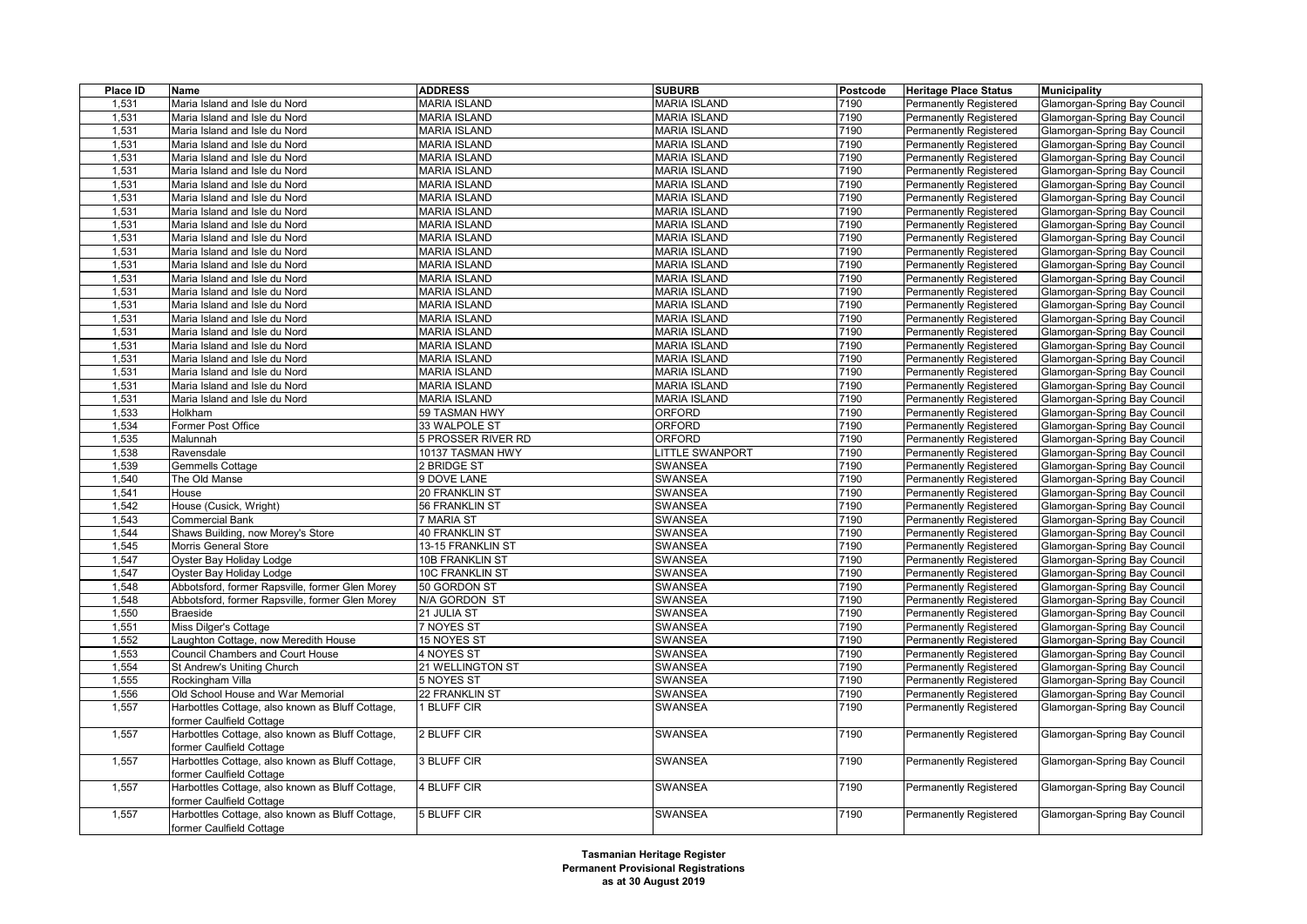| Place ID | Name                                              | <b>ADDRESS</b>              | <b>SUBURB</b>        | Postcode | <b>Heritage Place Status</b>  | <b>Municipality</b>                 |
|----------|---------------------------------------------------|-----------------------------|----------------------|----------|-------------------------------|-------------------------------------|
| 1,558    | Belmont                                           | 14106 TASMAN HWY            | <b>SWANSEA</b>       | 7190     | Permanently Registered        | Glamorgan-Spring Bay Council        |
| 1,559    | Cambria                                           | 13566 TASMAN HWY            | <b>SWANSEA</b>       | 7190     | Permanently Registered        | Glamorgan-Spring Bay Council        |
| 1,560    | Coswell                                           | 13054 TASMAN HWY            | <b>SWANSEA</b>       | 7190     | Permanently Registered        | Glamorgan-Spring Bay Council        |
| 1,560    | Coswell                                           | 13054 TASMAN HWY            | <b>SWANSEA</b>       | 7190     | Permanently Registered        | Glamorgan-Spring Bay Council        |
| 1,560    | Coswell                                           | 13054 TASMAN HWY            | <b>SWANSEA</b>       | 7190     | <b>Permanently Registered</b> | Glamorgan-Spring Bay Council        |
| 1,562    | Kelvedon                                          | 12371 TASMAN HWY            | <b>SWANSEA</b>       | 7190     | Permanently Registered        | Glamorgan-Spring Bay Council        |
| 1,563    | Piermont, formerly Pierpoint                      | 12990 TASMAN HWY            | SWANSEA              | 7190     | Permanently Registered        | Glamorgan-Spring Bay Council        |
| 1,564    | <b>Red Banks</b>                                  | <b>TASMAN HWY</b>           | <b>SWANSEA</b>       | 7190     | Permanently Registered        | Glamorgan-Spring Bay Council        |
| 1,564    | <b>Red Banks</b>                                  | 13512B TASMAN HWY           | <b>SWANSEA</b>       | 7190     | Permanently Registered        | Glamorgan-Spring Bay Council        |
| 1,564    | <b>Red Banks</b>                                  | OT 1 TASMAN HWY             | <b>SWANSEA</b>       | 7190     | Permanently Registered        | Glamorgan-Spring Bay Council        |
| 1,564    | <b>Red Banks</b>                                  | LOT 1 TASMAN HWY            | <b>SWANSEA</b>       | 7190     | Permanently Registered        | Glamorgan-Spring Bay Council        |
| 1,564    | <b>Red Banks</b>                                  | OT 2 TASMAN HWY             | <b>SWANSEA</b>       | 7190     | Permanently Registered        | Glamorgan-Spring Bay Council        |
| 1,565    | Riversdale House                                  | 14193 TASMAN HWY            | <b>SWANSEA</b>       | 7190     | Permanently Registered        | Glamorgan-Spring Bay Council        |
| 1,566    | Riversdale Mill                                   | 14193 TASMAN HWY            | SWANSEA              | 7190     | Permanently Registered        | Glamorgan-Spring Bay Council        |
| 1,567    | Spiky Bridge                                      | TASMAN HIGHWAY ROAD RESERVE | <b>SWANSEA</b>       | 7190     | Permanently Registered        | Glamorgan-Spring Bay Council        |
| 1,567    | Spiky Bridge                                      | <b>TASMAN HWY</b>           | SWANSEA              | 7190     | Permanently Registered        | Glamorgan-Spring Bay Council        |
| 1,567    | Spiky Bridge                                      | <b>TASMAN HWY</b>           | SWANSEA              | 7190     | Permanently Registered        | Glamorgan-Spring Bay Council        |
| 1,569    | <b>Wagners Cottage</b>                            | 13182 TASMAN HWY            | <b>SWANSEA</b>       | 7190     | Permanently Registered        | Glamorgan-Spring Bay Council        |
| 1,571    | The Springs                                       | 149 SPRINGS RD              | <b>SWANSEA</b>       | 7190     | Permanently Registered        | Glamorgan-Spring Bay Council        |
| 1,572    | Plas Newydd                                       | 29 WELLINGTON ST            | <b>SWANSEA</b>       | 7190     | Permanently Registered        | <b>Glamorgan-Spring Bay Council</b> |
| 1,573    | All Saints Church and Church Hall                 | 10 NOYES ST                 | <b>SWANSEA</b>       | 7190     | Permanently Registered        | Glamorgan-Spring Bay Council        |
| 1,574    | Schouten House                                    | 2 WATERLOO RD               | <b>SWANSEA</b>       | 7190     | Permanently Registered        | Glamorgan-Spring Bay Council        |
| 1,575    | Former barracks and stable                        | <b>3 CHARLES ST</b>         | <b>TRIABUNNA</b>     | 7190     | Permanently Registered        | <b>Glamorgan-Spring Bay Council</b> |
| 1,577    | St Mary's Church                                  | 1 FRANKLIN ST               | <b>TRIABUNNA</b>     | 7190     | <b>Permanently Registered</b> | Glamorgan-Spring Bay Council        |
| 1,578    | Old School Building, Triabunna                    | 15 MELBOURNE ST             | <b>TRIABUNNA</b>     | 7190     | Permanently Registered        | Glamorgan-Spring Bay Council        |
| 1,579    | Woodstock (house and stables)                     | 8311 TASMAN HWY             | <b>TRIABUNNA</b>     | 7190     | Permanently Registered        | <b>Glamorgan-Spring Bay Council</b> |
| 1,580    | Burial Ground, known as Dead Isle                 | <b>DEAD ISLE</b>            | <b>TRIABUNNA</b>     | 7190     | Permanently Registered        | Glamorgan-Spring Bay Council        |
| 1,581    | <b>Boarding House</b>                             | <b>7 CHARLES ST</b>         | <b>TRIABUNNA</b>     | 7190     | Permanently Registered        | <b>Glamorgan-Spring Bay Council</b> |
| 1,582    | <b>Blake's Cottage</b>                            | 36 HENRY ST                 | <b>TRIABUNNA</b>     | 7190     | Permanently Registered        | <b>Glamorgan-Spring Bay Council</b> |
| 1,583    | <b>Cusick's Cottage</b>                           | 6 HENRY ST                  | <b>TRIABUNNA</b>     | 7190     | <b>Permanently Registered</b> | Glamorgan-Spring Bay Council        |
| 1,584    | <b>Rostrevor Stables</b>                          | 8731 TASMAN HWY             | <b>TRIABUNNA</b>     | 7190     | Permanently Registered        | <b>Glamorgan-Spring Bay Council</b> |
| 1,585    | Hestercombe Chapel                                | 306 MAIN RD                 | <b>AUSTINS FERRY</b> | 7011     | Permanently Registered        | <b>Glenorchy City Council</b>       |
| 1,586    | Roseneath                                         | <b>HILTON RD</b>            | <b>AUSTINS FERRY</b> | 7011     | <b>Permanently Registered</b> | <b>Glenorchy City Council</b>       |
| 1,586    | Roseneath                                         | <b>MAIN RD</b>              | <b>AUSTINS FERRY</b> | 7011     | Permanently Registered        | <b>Glenorchy City Council</b>       |
| 1,586    | Roseneath                                         | <b>ROSENEATH RIVULET</b>    | <b>CLAREMONT</b>     | 7011     | Permanently Registered        | <b>Glenorchy City Council</b>       |
| 1,586    | Roseneath                                         | 158 MAIN RD                 | <b>AUSTINS FERRY</b> | 7011     | Permanently Registered        | <b>Glenorchy City Council</b>       |
| 1,586    | Roseneath                                         | 158 MAIN RD                 | <b>AUSTINS FERRY</b> | 7011     | Permanently Registered        | <b>Glenorchy City Council</b>       |
| 1,587    | Austin's Cottage                                  | 14-16 AUSTINS FERRY RD      | <b>AUSTINS FERRY</b> | 7011     | Permanently Registered        | <b>Glenorchy City Council</b>       |
| 1,587    | Austin's Cottage                                  | 14-16 AUSTINS FERRY RD      | <b>AUSTINS FERRY</b> | 7011     | Permanently Registered        | <b>Glenorchy City Council</b>       |
| 1,588    | Baltonsborough Inn Wall                           | 3A MAIN RD                  | <b>AUSTINS FERRY</b> | 7011     | Permanently Registered        | <b>Glenorchy City Council</b>       |
| 1,590    | Old Berriedale Hotel                              | 631 MAIN RD                 | <b>BERRIEDALE</b>    | 7011     | Permanently Registered        | <b>Glenorchy City Council</b>       |
| 1,591    | Myella (Chigwell House)                           | 2B MYELLA DR                | <b>BERRIEDALE</b>    | 7011     | <b>Permanently Registered</b> | <b>Glenorchy City Council</b>       |
| 1,593    | Claremont House, Former Lady Clark Hospital       | 12 LADY CLARK AVE           | <b>CLAREMONT</b>     | 7011     | Permanently Registered        | <b>Glenorchy City Council</b>       |
| 1,594    | Former St Alban's Church                          | 9 MAIN RD                   | <b>CLAREMONT</b>     | 7011     | Permanently Registered        | <b>Glenorchy City Council</b>       |
| 1,598    | <b>Bowden Park</b>                                | 29 BOWDEN ST                | <b>GLENORCHY</b>     | 7010     | Permanently Registered        | <b>Glenorchy City Council</b>       |
| 1,600    | Former Church                                     | 1A CHAPEL ST                | <b>GLENORCHY</b>     | 7010     | Permanently Registered        | <b>Glenorchy City Council</b>       |
| 1,601    | Elwick Racecourse                                 | 2-6 GOODWOOD RD             | <b>GLENORCHY</b>     | 7010     | Permanently Registered        | <b>Glenorchy City Council</b>       |
| 1,601    | <b>Elwick Racecourse</b>                          | 2-6 GOODWOOD RD             | <b>GLENORCHY</b>     | 7010     | <b>Permanently Registered</b> | <b>Glenorchy City Council</b>       |
| 1,601    | Elwick Racecourse                                 | 2-6 GOODWOOD RD             | <b>GLENORCHY</b>     | 7010     | Permanently Registered        | <b>Glenorchy City Council</b>       |
| 1,604    | <b>Glenorchy Primary School</b>                   | 452 MAIN RD                 | <b>GLENORCHY</b>     | 7010     | Permanently Registered        | <b>Glenorchy City Council</b>       |
| 1,605    | St Matthew's Uniting Church (former Presbyterian) | 2 TOLOSA ST                 | <b>GLENORCHY</b>     | 7010     | Permanently Registered        | <b>Glenorchy City Council</b>       |
|          |                                                   |                             |                      |          |                               |                                     |
| 1,606    | Cottage                                           | 449 MAIN RD                 | <b>GLENORCHY</b>     | 7010     | Permanently Registered        | <b>Glenorchy City Council</b>       |
| 1,607    | House                                             | 72 TOLOSA ST                | <b>GLENORCHY</b>     | 7010     | Permanently Registered        | <b>Glenorchy City Council</b>       |
| 1,608    | Cottage                                           | 78 TOLOSA ST                | <b>GLENORCHY</b>     | 7010     | Permanently Registered        | <b>Glenorchy City Council</b>       |
|          |                                                   |                             |                      |          |                               |                                     |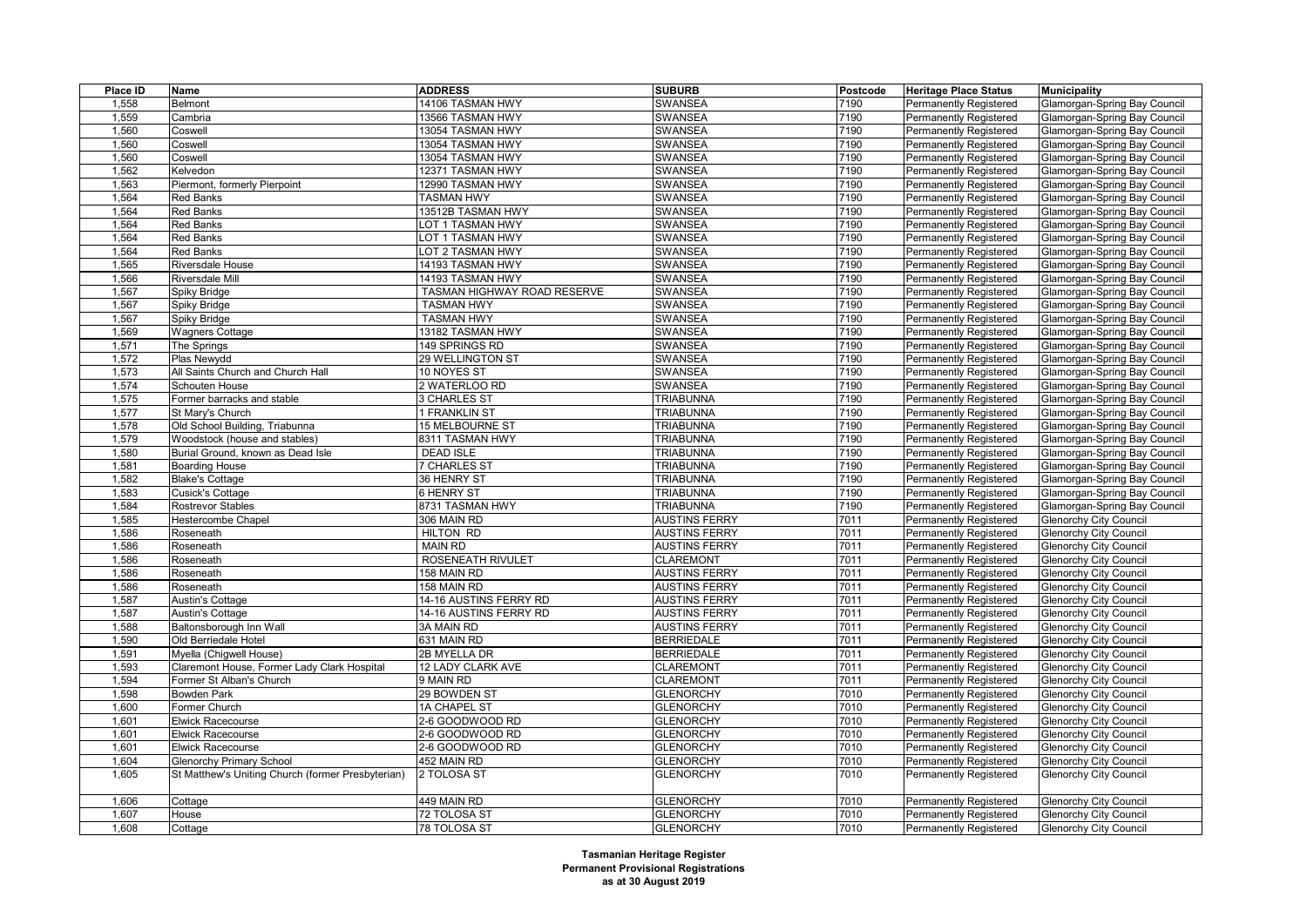| Place ID | Name                                      | <b>ADDRESS</b>                | <b>SUBURB</b>        | Postcode | <b>Heritage Place Status</b>  | <b>Municipality</b>           |
|----------|-------------------------------------------|-------------------------------|----------------------|----------|-------------------------------|-------------------------------|
| 1,609    | House                                     | 80 TOLOSA ST                  | <b>GLENORCHY</b>     | 7010     | Permanently Registered        | <b>Glenorchy City Council</b> |
| 1,610    | Murrayfield                               | 120 TOLOSA ST                 | <b>GLENORCHY</b>     | 7010     | <b>Permanently Registered</b> | <b>Glenorchy City Council</b> |
| 1,611    | Duke of York Hotel                        | 622 MAIN RD                   | <b>GRANTON</b>       | 7030     | <b>Permanently Registered</b> | <b>Glenorchy City Council</b> |
| 1,612    | Former Black Snake Inn                    | 650 MAIN RD                   | <b>GRANTON</b>       | 7030     | <b>Permanently Registered</b> | <b>Glenorchy City Council</b> |
| 1,614    | <b>Derwent Park</b>                       | 300 RISDON RD                 | LUTANA               | 7009     | <b>Permanently Registered</b> | <b>Glenorchy City Council</b> |
| 1,615    | House                                     | 6 LALLABY RD                  | LUTANA               | 7009     | Permanently Registered        | <b>Glenorchy City Council</b> |
| 1,616    | St Paul's Anglican Church - Parish Centre | 478 MAIN RD                   | <b>MONTROSE</b>      | 7010     | Permanently Registered        | <b>Glenorchy City Council</b> |
| 1,616    | St Paul's Anglican Church - Parish Centre | 478 MAIN RD                   | <b>MONTROSE</b>      | 7010     | <b>Permanently Registered</b> | <b>Glenorchy City Council</b> |
| 1,617    | St Paul's Anglican Church and Cemetery    | 480 MAIN RD                   | <b>MONTROSE</b>      | 7010     | <b>Permanently Registered</b> | <b>Glenorchy City Council</b> |
| 1,617    | St Paul's Anglican Church and Cemetery    | 480 MAIN RD                   | <b>MONTROSE</b>      | 7010     | <b>Permanently Registered</b> | <b>Glenorchy City Council</b> |
| 1,617    | St Paul's Anglican Church and Cemetery    | 480 MAIN RD                   | <b>MONTROSE</b>      | 7010     | <b>Permanently Registered</b> | <b>Glenorchy City Council</b> |
| 1,618    | Cottage                                   | 486 MAIN RD                   | <b>MONTROSE</b>      | 7010     | <b>Permanently Registered</b> | <b>Glenorchy City Council</b> |
| 1,620    | Former State School                       | 488 MAIN RD                   | <b>MONTROSE</b>      | 7010     | Permanently Registered        | Glenorchy City Council        |
| 1,621    | House                                     | 490 MAIN RD                   | <b>MONTROSE</b>      | 7010     | Permanently Registered        | <b>Glenorchy City Council</b> |
| 1,622    | House                                     | UNIT 1 493 MAIN RD            | <b>MONTROSE</b>      | 7010     | <b>Permanently Registered</b> | <b>Glenorchy City Council</b> |
| 1,623    | House                                     | 507 MAIN RD                   | <b>MONTROSE</b>      | 7010     | <b>Permanently Registered</b> | <b>Glenorchy City Council</b> |
| 1,624    | Montrose House                            | 76 MONTROSE RD                | <b>MONTROSE</b>      | 7010     | <b>Permanently Registered</b> | <b>Glenorchy City Council</b> |
| 1,625    | Martin Cash's cottage                     | 220 MONTROSE RD               | <b>MONTROSE</b>      | 7010     | <b>Permanently Registered</b> | <b>Glenorchy City Council</b> |
| 1,626    | Pitt Farm                                 | 129 ALBERT RD                 | <b>MOONAH</b>        | 7009     | Permanently Registered        | <b>Glenorchy City Council</b> |
| 1,628    | Formerly Stowellville                     | 113-117 ALBERT RD             | <b>MOONAH</b>        | 7009     | <b>Permanently Registered</b> | <b>Glenorchy City Council</b> |
| 1,629    | Albert Park House                         | 4 DORSET ST                   | <b>MOONAH</b>        | 7009     | <b>Permanently Registered</b> | <b>Glenorchy City Council</b> |
| 1,632    | Summerhome                                | 2 HOPKINS ST                  | <b>MOONAH</b>        | 7009     | Permanently Registered        | <b>Glenorchy City Council</b> |
| 1,633    | Martin Manor                              | 24-30 HOPKINS ST              | <b>MOONAH</b>        | 7009     | <b>Permanently Registered</b> | <b>Glenorchy City Council</b> |
| 1,634    | New Farm (formerly Greenleas)             | 15 HAMEL ST                   | <b>MOONAH</b>        | 7009     | <b>Permanently Registered</b> | <b>Glenorchy City Council</b> |
| 1,635    | Former Prospect House                     | <b>46 SINCLAIR AVE</b>        | <b>MOONAH</b>        | 7009     | <b>Permanently Registered</b> | <b>Glenorchy City Council</b> |
| 1,636    | House                                     | 6 WEBBER ST                   | <b>MOONAH</b>        | 7009     | Permanently Registered        | <b>Glenorchy City Council</b> |
| 1,637    | <b>Undine Guest House</b>                 | 6 DODSON ST                   | <b>ROSETTA</b>       | 7010     | <b>Permanently Registered</b> | <b>Glenorchy City Council</b> |
| 1,639    | House                                     | I BATH ST                     | <b>BATTERY POINT</b> | 7004     | Permanently Registered        | <b>Hobart City Council</b>    |
| 1,640    | House                                     | 5 BATH ST                     | <b>BATTERY POINT</b> | 7004     | Permanently Registered        | <b>Hobart City Council</b>    |
| 1,643    | Conjoined House                           | 17 BATH ST                    | <b>BATTERY POINT</b> | 7004     | <b>Permanently Registered</b> | <b>Hobart City Council</b>    |
| 1,644    | Conjoined House                           | <b>19 BATH ST</b>             | <b>BATTERY POINT</b> | 7004     | Permanently Registered        | <b>Hobart City Council</b>    |
| 1,648    | House                                     | 2 BATTERY SQ                  | <b>BATTERY POINT</b> | 7004     | <b>Permanently Registered</b> | <b>Hobart City Council</b>    |
| 1,649    | House                                     | 5 BATTERY SQ                  | <b>BATTERY POINT</b> | 7004     | <b>Permanently Registered</b> | <b>Hobart City Council</b>    |
| 1,650    | House                                     | 9 BATTERY SQ                  | <b>BATTERY POINT</b> | 7004     | <b>Permanently Registered</b> | <b>Hobart City Council</b>    |
| 1,651    | Former Ordnance Store                     | FLAT 5 & 6 19-21 CASTRAY ESP  | <b>BATTERY POINT</b> | 7004     | <b>Permanently Registered</b> | <b>Hobart City Council</b>    |
| 1,651    | Former Ordnance Store                     | FLAT 5 & 6 19-21 CASTRAY ESP  | <b>BATTERY POINT</b> | 7004     | <b>Permanently Registered</b> | <b>Hobart City Council</b>    |
| 1,652    | former Ordnance Store                     | 13-17 CASTRAY ESP             | <b>BATTERY POINT</b> | 7004     | <b>Permanently Registered</b> | <b>Hobart City Council</b>    |
| 1,652    | former Ordnance Store                     | 13-17 CASTRAY ESP             | <b>BATTERY POINT</b> | 7004     | Permanently Registered        | <b>Hobart City Council</b>    |
| 1,652    | former Ordnance Store                     | UNIT 115 13-17 CASTRAY ESP    | <b>BATTERY POINT</b> | 7004     | Permanently Registered        | <b>Hobart City Council</b>    |
| 1,652    | former Ordnance Store                     | UNIT 15 13-17 CASTRAY ESP     | <b>BATTERY POINT</b> | 7004     | <b>Permanently Registered</b> | <b>Hobart City Council</b>    |
| 1,653    | Mulgrave Battery and Signal Station       | PRINCES PARK, 99 SALAMANCA PL | <b>BATTERY POINT</b> | 7004     | <b>Permanently Registered</b> | <b>Hobart City Council</b>    |
| 1,656    | House                                     | 32 CLARKE ST                  | <b>BATTERY POINT</b> | 7004     | Permanently Registered        | <b>Hobart City Council</b>    |
| 1,656    | House                                     | 32 CLARKE ST                  | <b>BATTERY POINT</b> | 7004     | <b>Permanently Registered</b> | <b>Hobart City Council</b>    |
| 1,657    | House                                     | 34 CLARKE AVE                 | <b>BATTERY POINT</b> | 7004     | <b>Permanently Registered</b> | <b>Hobart City Council</b>    |
| 1,658    | Cottesloe                                 | 21 COLVILLE ST                | <b>BATTERY POINT</b> | 7004     | Permanently Registered        | <b>Hobart City Council</b>    |
| 1,659    | <b>Conjoined Cottage</b>                  | 5 COLVILLE ST                 | <b>BATTERY POINT</b> | 7004     | <b>Permanently Registered</b> | <b>Hobart City Council</b>    |
| 1,660    | <b>Conjoined Cottage</b>                  | 7 COLVILLE ST                 | <b>BATTERY POINT</b> | 7004     | <b>Permanently Registered</b> | <b>Hobart City Council</b>    |
| 1,661    | House                                     | 9 COLVILLE ST                 | <b>BATTERY POINT</b> | 7004     | Permanently Registered        | <b>Hobart City Council</b>    |
| 1,662    | Cottage                                   | 11 COLVILLE ST                | <b>BATTERY POINT</b> | 7004     | <b>Permanently Registered</b> | <b>Hobart City Council</b>    |
| 1,663    | Gleason's Farmhouse                       | 57 COLVILLE ST                | <b>BATTERY POINT</b> | 7004     | Permanently Registered        | <b>Hobart City Council</b>    |
| 1,664    | <b>Conjoined House</b>                    | 34 COLVILLE ST                | <b>BATTERY POINT</b> | 7004     | Permanently Registered        | <b>Hobart City Council</b>    |
| 1,665    | Conjoined House                           | 36 COLVILLE ST                | <b>BATTERY POINT</b> | 7004     | <b>Permanently Registered</b> | <b>Hobart City Council</b>    |
| 1,666    | Cottage                                   | 1 COLVILLE ST                 | <b>BATTERY POINT</b> | 7004     | Permanently Registered        | <b>Hobart City Council</b>    |
| 1,667    | House                                     | <b>3 COLVILLE ST</b>          | <b>BATTERY POINT</b> | 7004     | Permanently Registered        | <b>Hobart City Council</b>    |
| 1,668    | Cottage                                   | 33 COLVILLE ST                | <b>BATTERY POINT</b> | 7004     | <b>Permanently Registered</b> | <b>Hobart City Council</b>    |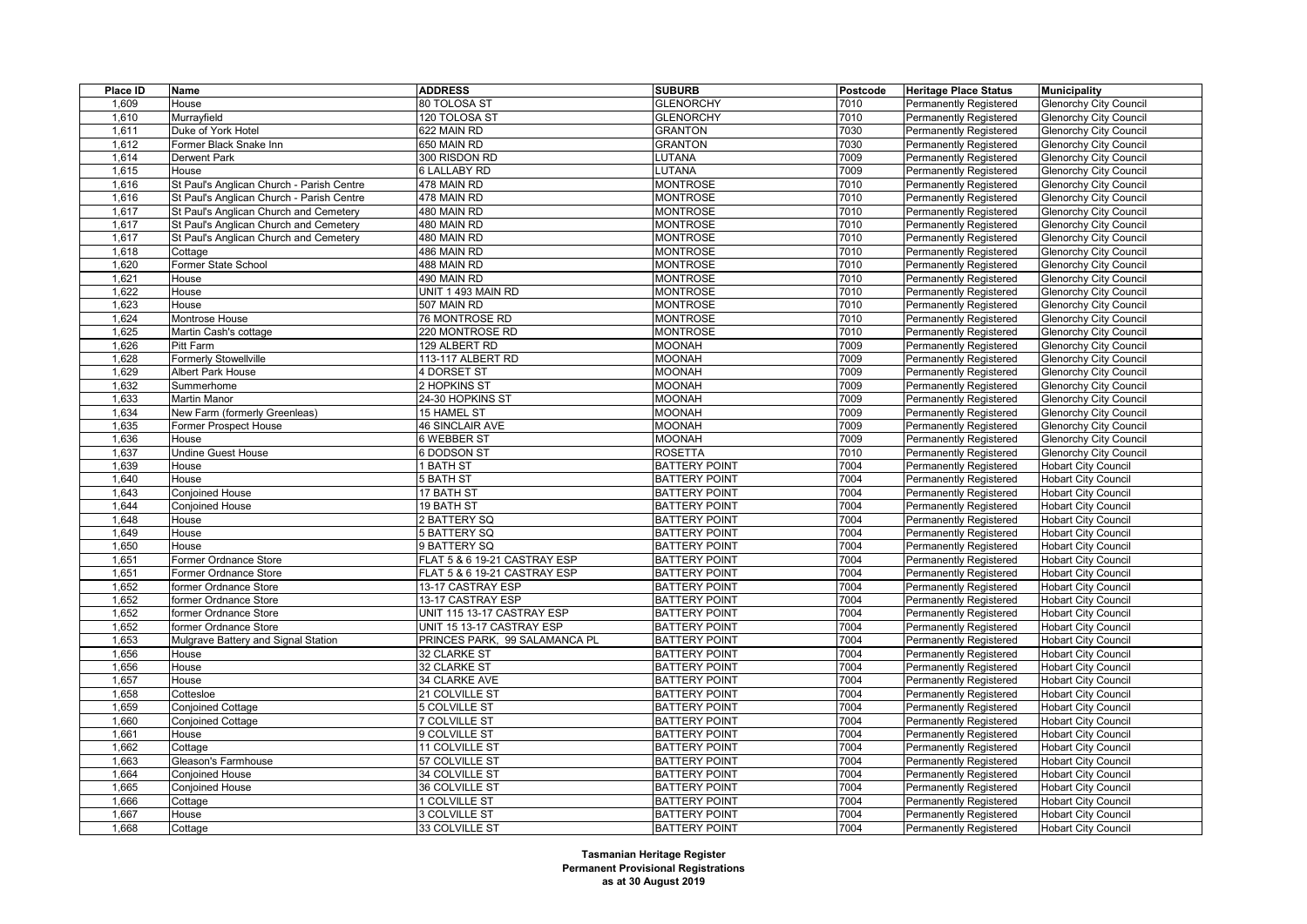| Place ID | Name                               | <b>ADDRESS</b>        | <b>SUBURB</b>        | Postcode | <b>Heritage Place Status</b>  | <b>Municipality</b>        |
|----------|------------------------------------|-----------------------|----------------------|----------|-------------------------------|----------------------------|
| 1,669    | Cottage                            | 35 COLVILLE ST        | <b>BATTERY POINT</b> | 7004     | Permanently Registered        | <b>Hobart City Council</b> |
| 1,670    | House                              | 38 COLVILLE ST        | <b>BATTERY POINT</b> | 7004     | <b>Permanently Registered</b> | <b>Hobart City Council</b> |
| 1,671    | Cottage                            | <b>46 COLVILLE ST</b> | <b>BATTERY POINT</b> | 7004     | <b>Permanently Registered</b> | <b>Hobart City Council</b> |
| 1,672    | <b>Conjoined House</b>             | 52 COLVILLE ST        | <b>BATTERY POINT</b> | 7004     | Permanently Registered        | <b>Hobart City Council</b> |
| 1,674    | House                              | 40 COLVILLE ST        | <b>BATTERY POINT</b> | 7004     | <b>Permanently Registered</b> | <b>Hobart City Council</b> |
| 1,675    | Conjoined House                    | 42 COLVILLE ST        | <b>BATTERY POINT</b> | 7004     | Permanently Registered        | <b>Hobart City Council</b> |
| 1,676    | <b>Conjoined House</b>             | 44 COLVILLE ST        | <b>BATTERY POINT</b> | 7004     | Permanently Registered        | <b>Hobart City Council</b> |
| 1,678    | <b>Conjoined House</b>             | 50 COLVILLE ST        | <b>BATTERY POINT</b> | 7004     | <b>Permanently Registered</b> | <b>Hobart City Council</b> |
| 1,679    | Brinktop                           | 2 CRELIN ST           | <b>BATTERY POINT</b> | 7004     | Permanently Registered        | <b>Hobart City Council</b> |
| 1,681    | House                              | 1 CRELIN ST           | <b>BATTERY POINT</b> | 7004     | Permanently Registered        | <b>Hobart City Council</b> |
| 1,682    | House                              | 3 CRELIN ST           | <b>BATTERY POINT</b> | 7004     | <b>Permanently Registered</b> | <b>Hobart City Council</b> |
| 1,683    | House                              | 4 CRELIN ST           | <b>BATTERY POINT</b> | 7004     | Permanently Registered        | Hobart City Council        |
| 1,684    | Hanover Cottage                    | 29 CROMWELL ST        | <b>BATTERY POINT</b> | 7004     | <b>Permanently Registered</b> | <b>Hobart City Council</b> |
| 1,685    | Conjoined House                    | 33 CROMWELL ST        | <b>BATTERY POINT</b> | 7004     | <b>Permanently Registered</b> | <b>Hobart City Council</b> |
| 1,685    | <b>Conjoined House</b>             | 33 CROMWELL ST        | <b>BATTERY POINT</b> | 7004     | <b>Permanently Registered</b> | <b>Hobart City Council</b> |
| 1,686    | <b>Conjoined House</b>             | 35 CROMWELL ST        | <b>BATTERY POINT</b> | 7004     | Permanently Registered        | <b>Hobart City Council</b> |
| 1,687    | <b>Cromwell Cottage</b>            | <b>6 CROMWELL ST</b>  | <b>BATTERY POINT</b> | 7004     | <b>Permanently Registered</b> | <b>Hobart City Council</b> |
| 1,688    | St George's Church and Schoolhouse | 30 CROMWELL ST        | <b>BATTERY POINT</b> | 7004     | <b>Permanently Registered</b> | <b>Hobart City Council</b> |
| 1,688    | St George's Church and Schoolhouse | 30 CROMWELL ST        | <b>BATTERY POINT</b> | 7004     | <b>Permanently Registered</b> | <b>Hobart City Council</b> |
| 1,689    | <b>Blessington Cottage</b>         | 34-36 CROMWELL ST     | <b>BATTERY POINT</b> | 7004     | Permanently Registered        | <b>Hobart City Council</b> |
| 1,690    | <b>Blessington Cottage</b>         | 34-36 CROMWELL ST     | <b>BATTERY POINT</b> | 7004     | <b>Permanently Registered</b> | <b>Hobart City Council</b> |
| 1,691    | Commercial Retail                  | 38 CROMWELL ST        | <b>BATTERY POINT</b> | 7004     | <b>Permanently Registered</b> | <b>Hobart City Council</b> |
| 1,692    | Former Miller's House              | 37 CROMWELL ST        | <b>BATTERY POINT</b> | 7004     | Permanently Registered        | <b>Hobart City Council</b> |
| 1,693    | House                              | 21 CROMWELL ST        | <b>BATTERY POINT</b> | 7004     | <b>Permanently Registered</b> | <b>Hobart City Council</b> |
| 1,694    | House                              | 25 CROMWELL ST        | <b>BATTERY POINT</b> | 7004     | Permanently Registered        | <b>Hobart City Council</b> |
| 1,695    | House                              | 12 CROMWELL ST        | <b>BATTERY POINT</b> | 7004     | Permanently Registered        | <b>Hobart City Council</b> |
| 1,696    | St George's Rectory and Hall       | 28 CROMWELL ST        | <b>BATTERY POINT</b> | 7004     | <b>Permanently Registered</b> | <b>Hobart City Council</b> |
| 1,697    | House                              | 13 CROMWELL ST        | <b>BATTERY POINT</b> | 7004     | Permanently Registered        | <b>Hobart City Council</b> |
| 1,698    | Cottage                            | 31 CROMWELL ST        | <b>BATTERY POINT</b> | 7004     | Permanently Registered        | <b>Hobart City Council</b> |
| 1,699    | Cottage                            | 39 CROMWELL ST        | <b>BATTERY POINT</b> | 7004     | <b>Permanently Registered</b> | <b>Hobart City Council</b> |
| 1,700    | Cottage                            | 43 CROMWELL ST        | <b>BATTERY POINT</b> | 7004     | Permanently Registered        | <b>Hobart City Council</b> |
| 1,700    | Cottage                            | 43 CROMWELL ST        | <b>BATTERY POINT</b> | 7004     | Permanently Registered        | <b>Hobart City Council</b> |
| 1,701    | House                              | 8 CROMWELL ST         | <b>BATTERY POINT</b> | 7004     | <b>Permanently Registered</b> | <b>Hobart City Council</b> |
| 1,702    | House                              | 26 CROMWELL ST        | <b>BATTERY POINT</b> | 7004     | Permanently Registered        | <b>Hobart City Council</b> |
| 1,703    | House                              | 19 CROMWELL ST        | <b>BATTERY POINT</b> | 7004     | Permanently Registered        | <b>Hobart City Council</b> |
| 1,703    | House                              | 19 CROMWELL ST        | <b>BATTERY POINT</b> | 7004     | <b>Permanently Registered</b> | <b>Hobart City Council</b> |
| 1,704    | House                              | 27 CROMWELL ST        | <b>BATTERY POINT</b> | 7004     | Permanently Registered        | <b>Hobart City Council</b> |
| 1,705    | House                              | 1 DE WITT ST          | <b>BATTERY POINT</b> | 7004     | <b>Permanently Registered</b> | <b>Hobart City Council</b> |
| 1,706    | House                              | 3 DE WITT ST          | <b>BATTERY POINT</b> | 7004     | <b>Permanently Registered</b> | <b>Hobart City Council</b> |
| 1,707    | House                              | 11 DE WITT ST         | <b>BATTERY POINT</b> | 7004     | Permanently Registered        | <b>Hobart City Council</b> |
| 1,708    | Cottage                            | 13 DE WITT ST         | <b>BATTERY POINT</b> | 7004     | Permanently Registered        | <b>Hobart City Council</b> |
| 1,709    | Cottage                            | 23 DE WITT ST         | <b>BATTERY POINT</b> | 7004     | <b>Permanently Registered</b> | <b>Hobart City Council</b> |
| 1,710    | Conjoined Cottage                  | 25 DE WITT ST         | <b>BATTERY POINT</b> | 7004     | Permanently Registered        | <b>Hobart City Council</b> |
| 1,711    | <b>Conjoined Cottage</b>           | 27 DE WITT ST         | <b>BATTERY POINT</b> | 7004     | Permanently Registered        | <b>Hobart City Council</b> |
| 1,712    | Cottage                            | 29 DE WITT ST         | <b>BATTERY POINT</b> | 7004     | Permanently Registered        | <b>Hobart City Council</b> |
| 1,713    | House                              | 31 DE WITT ST         | <b>BATTERY POINT</b> | 7004     | Permanently Registered        | <b>Hobart City Council</b> |
| 1,714    | House                              | 33 DE WITT ST         | <b>BATTERY POINT</b> | 7004     | <b>Permanently Registered</b> | <b>Hobart City Council</b> |
| 1,715    | House                              | 4 DE WITT ST          | <b>BATTERY POINT</b> | 7004     | Permanently Registered        | <b>Hobart City Council</b> |
| 1,716    | House                              | 36 DE WITT ST         | <b>BATTERY POINT</b> | 7004     | <b>Permanently Registered</b> | <b>Hobart City Council</b> |
| 1,717    | Corona                             | 35 DE WITT ST         | <b>BATTERY POINT</b> | 7004     | <b>Permanently Registered</b> | <b>Hobart City Council</b> |
| 1,718    | House                              | 5 DE WITT ST          | <b>BATTERY POINT</b> | 7004     | Permanently Registered        | <b>Hobart City Council</b> |
| 1,719    | Nun-Oyn                            | 3 EDWARD ST           | <b>GLEBE</b>         | 7000     | <b>Permanently Registered</b> | <b>Hobart City Council</b> |
| 1,720    | House                              | 9 DE WITT ST          | <b>BATTERY POINT</b> | 7004     | Permanently Registered        | <b>Hobart City Council</b> |
| 1,721    | Conjoined Cottage                  | 15 DE WITT ST         | <b>BATTERY POINT</b> | 7004     | Permanently Registered        | <b>Hobart City Council</b> |
| 1,722    | <b>Conjoined Cottage</b>           | 17 DE WITT ST         | <b>BATTERY POINT</b> | 7004     | <b>Permanently Registered</b> | <b>Hobart City Council</b> |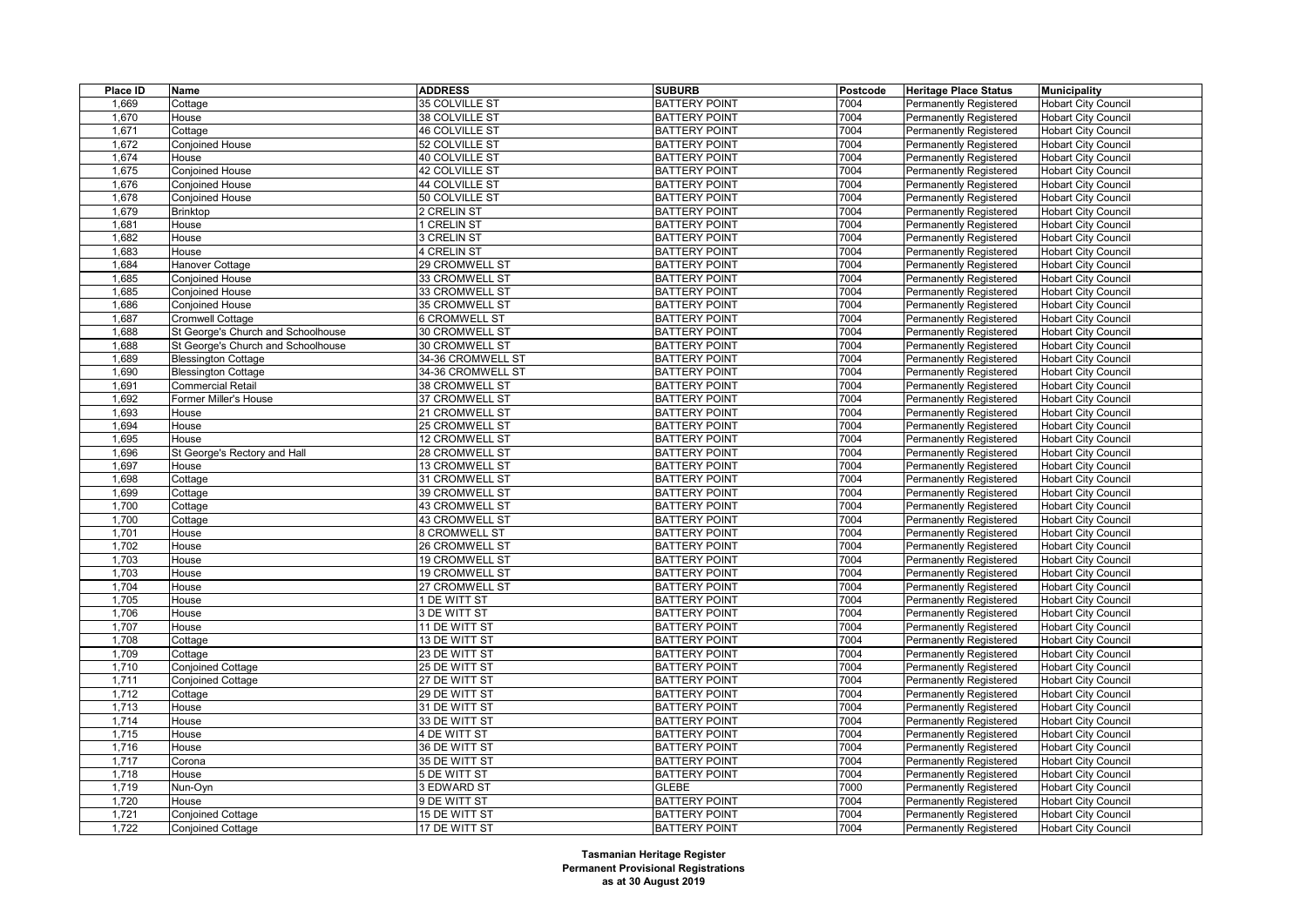| Place ID | Name                                    | <b>ADDRESS</b>       | <b>SUBURB</b>        | <b>Postcode</b> | <b>Heritage Place Status</b>  | <b>Municipality</b>        |
|----------|-----------------------------------------|----------------------|----------------------|-----------------|-------------------------------|----------------------------|
| 1,723    | Conjoined Cottage                       | 19 DE WITT ST        | <b>BATTERY POINT</b> | 7004            | <b>Permanently Registered</b> | <b>Hobart City Council</b> |
| 1,724    | <b>Conjoined Cottage</b>                | 21 DE WITT ST        | <b>BATTERY POINT</b> | 7004            | <b>Permanently Registered</b> | <b>Hobart City Council</b> |
| 1,725    | House                                   | 2 DE WITT ST         | <b>BATTERY POINT</b> | 7004            | <b>Permanently Registered</b> | <b>Hobart City Council</b> |
| 1,726    | Cottage                                 | 16 DE WITT ST        | <b>BATTERY POINT</b> | 7004            | Permanently Registered        | <b>Hobart City Council</b> |
| 1,727    | <b>Conjoined House</b>                  | 30 DE WITT ST        | <b>BATTERY POINT</b> | 7004            | <b>Permanently Registered</b> | <b>Hobart City Council</b> |
| 1,728    | <b>Conjoined House</b>                  | 32 DE WITT ST        | <b>BATTERY POINT</b> | 7004            | Permanently Registered        | <b>Hobart City Council</b> |
| 1,729    | House                                   | 34 DE WITT ST        | <b>BATTERY POINT</b> | 7004            | Permanently Registered        | <b>Hobart City Council</b> |
| 1,730    | Elamatta                                | UNIT 1 37 DE WITT ST | <b>BATTERY POINT</b> | 7004            | <b>Permanently Registered</b> | <b>Hobart City Council</b> |
| 1,731    | Cottage                                 | 38 DE WITT ST        | <b>BATTERY POINT</b> | 7004            | <b>Permanently Registered</b> | <b>Hobart City Council</b> |
| 1,732    | <b>Conjoined Cottage</b>                | 20-22 FRANCIS ST     | <b>BATTERY POINT</b> | 7004            | <b>Permanently Registered</b> | <b>Hobart City Council</b> |
| 1,733    | <b>Conjoined Cottage</b>                | 20-22 FRANCIS ST     | <b>BATTERY POINT</b> | 7004            | <b>Permanently Registered</b> | <b>Hobart City Council</b> |
| 1,734    | Conjoined Cottage                       | <b>7 FRANCIS ST</b>  | <b>BATTERY POINT</b> | 7004            | Permanently Registered        | <b>Hobart City Council</b> |
| 1,735    | <b>Conjoined Cottage</b>                | 9 FRANCIS ST         | <b>BATTERY POINT</b> | 7004            | Permanently Registered        | <b>Hobart City Council</b> |
| 1,736    | <b>Conjoined Cottage</b>                | 11 FRANCIS ST        | <b>BATTERY POINT</b> | 7004            | <b>Permanently Registered</b> | <b>Hobart City Council</b> |
| 1,737    | Cottage                                 | 6 FRANCIS ST         | <b>BATTERY POINT</b> | 7004            | Permanently Registered        | <b>Hobart City Council</b> |
| 1,738    | House                                   | 10 FRANCIS ST        | <b>BATTERY POINT</b> | 7004            | <b>Permanently Registered</b> | <b>Hobart City Council</b> |
| 1,739    | Cottage                                 | 12 FRANCIS ST        | <b>BATTERY POINT</b> | 7004            | <b>Permanently Registered</b> | <b>Hobart City Council</b> |
| 1,740    | House                                   | 16 FRANCIS ST        | <b>BATTERY POINT</b> | 7004            | Permanently Registered        | <b>Hobart City Council</b> |
| 1,741    | House                                   | <b>18 FRANCIS ST</b> | <b>BATTERY POINT</b> | 7004            | <b>Permanently Registered</b> | <b>Hobart City Council</b> |
| 1,742    | Townhouse                               | 5 HAMPDEN RD         | <b>BATTERY POINT</b> | 7004            | <b>Permanently Registered</b> | <b>Hobart City Council</b> |
| 1,743    | Rosebank                                | 11 HAMPDEN RD        | <b>BATTERY POINT</b> | 7004            | <b>Permanently Registered</b> | <b>Hobart City Council</b> |
| 1,744    | Cheltenham Place                        | 23 HAMPDEN RD        | <b>BATTERY POINT</b> | 7004            | <b>Permanently Registered</b> | <b>Hobart City Council</b> |
| 1,745    | Cheltenham Place                        | 25 HAMPDEN RD        | <b>BATTERY POINT</b> | 7004            | <b>Permanently Registered</b> | <b>Hobart City Council</b> |
| 1,746    | Townhouse                               | 31 HAMPDEN RD        | <b>BATTERY POINT</b> | 7004            | <b>Permanently Registered</b> | <b>Hobart City Council</b> |
| 1,747    | <b>Commercial Retail</b>                | 33-35 HAMPDEN RD     | <b>BATTERY POINT</b> | 7004            | <b>Permanently Registered</b> | <b>Hobart City Council</b> |
| 1,748    | Townhouse                               | 33-35 HAMPDEN RD     | <b>BATTERY POINT</b> | 7004            | Permanently Registered        | <b>Hobart City Council</b> |
| 1,749    | Conjoined Townhouse and Shop            | 61-63 HAMPDEN RD     | <b>BATTERY POINT</b> | 7004            | <b>Permanently Registered</b> | <b>Hobart City Council</b> |
| 1,750    | <b>Conjoined Townhouse</b>              | 61-63 HAMPDEN RD     | <b>BATTERY POINT</b> | 7004            | <b>Permanently Registered</b> | <b>Hobart City Council</b> |
| 1,751    | Pretoria                                | UNIT 1 65 HAMPDEN RD | <b>BATTERY POINT</b> | 7004            | Permanently Registered        | <b>Hobart City Council</b> |
| 1,751    | Pretoria                                | UNIT 2 65 HAMPDEN RD | <b>BATTERY POINT</b> | 7004            | <b>Permanently Registered</b> | <b>Hobart City Council</b> |
| 1,752    | Mafeking                                | 67 HAMPDEN RD        | <b>BATTERY POINT</b> | 7004            | <b>Permanently Registered</b> | <b>Hobart City Council</b> |
| 1,753    | Thelma's Cottage (conjoined Townhouse)  | 36-38 HAMPDEN RD     | <b>BATTERY POINT</b> | 7004            | Permanently Registered        | <b>Hobart City Council</b> |
| 1,754    | Thelma's Cottage (conjoined Townhouse)  | 36-38 HAMPDEN RD     | <b>BATTERY POINT</b> | 7004            | <b>Permanently Registered</b> | <b>Hobart City Council</b> |
| 1,755    | <b>Conjoined Cottage</b>                | 40 HAMPDEN RD        | <b>BATTERY POINT</b> | 7004            | <b>Permanently Registered</b> | <b>Hobart City Council</b> |
| 1,756    | <b>Conjoined Cottage</b>                | 42 HAMPDEN RD        | <b>BATTERY POINT</b> | 7004            | Permanently Registered        | <b>Hobart City Council</b> |
| 1,757    | Shop and Residence                      | 44-46 HAMPDEN RD     | <b>BATTERY POINT</b> | 7004            | <b>Permanently Registered</b> | <b>Hobart City Council</b> |
| 1,758    | Shop                                    | 44-46 HAMPDEN RD     | <b>BATTERY POINT</b> | 7004            | <b>Permanently Registered</b> | <b>Hobart City Council</b> |
| 1,759    | <b>Conjoined Townhouse</b>              | 48 HAMPDEN RD        | <b>BATTERY POINT</b> | 7004            | <b>Permanently Registered</b> | <b>Hobart City Council</b> |
| 1,760    | <b>Conjoined Townhouse</b>              | 50 HAMPDEN RD        | <b>BATTERY POINT</b> | 7004            | <b>Permanently Registered</b> | <b>Hobart City Council</b> |
| 1,761    | <b>Community Hall</b>                   | 52 HAMPDEN RD        | <b>BATTERY POINT</b> | 7004            | <b>Permanently Registered</b> | <b>Hobart City Council</b> |
| 1,762    | <b>Conjoined Cottage</b>                | 56-58 HAMPDEN RD     | <b>BATTERY POINT</b> | 7004            | <b>Permanently Registered</b> | <b>Hobart City Council</b> |
| 1,762    | <b>Conjoined Cottage</b>                | 56-58 HAMPDEN RD     | <b>BATTERY POINT</b> | 7004            | <b>Permanently Registered</b> | <b>Hobart City Council</b> |
| 1,763    | <b>Conjoined Cottage</b>                | 56-58 HAMPDEN RD     | <b>BATTERY POINT</b> | 7004            | Permanently Registered        | <b>Hobart City Council</b> |
| 1,763    | <b>Conjoined Cottage</b>                | 56-58 HAMPDEN RD     | <b>BATTERY POINT</b> | 7004            | <b>Permanently Registered</b> | <b>Hobart City Council</b> |
| 1,764    | Shop and House                          | 60 HAMPDEN RD        | <b>BATTERY POINT</b> | 7004            | <b>Permanently Registered</b> | <b>Hobart City Council</b> |
| 1,765    | <b>Fusilier Cottage</b>                 | 64 HAMPDEN RD        | <b>BATTERY POINT</b> | 7004            | <b>Permanently Registered</b> | <b>Hobart City Council</b> |
| 1,766    | <b>Conjoined Cottage</b>                | 66 HAMPDEN RD        | <b>BATTERY POINT</b> | 7004            | <b>Permanently Registered</b> | <b>Hobart City Council</b> |
| 1,767    | Ballo (Conjoined Cottage)               | 68 HAMPDEN RD        | <b>BATTERY POINT</b> | 7004            | <b>Permanently Registered</b> | <b>Hobart City Council</b> |
| 1,768    | Invercoe, including Coach House at rear | 70 HAMPDEN RD        | <b>BATTERY POINT</b> | 7004            | <b>Permanently Registered</b> | <b>Hobart City Council</b> |
| 1,769    | <b>Barton Cottage</b>                   | 72 HAMPDEN RD        | <b>BATTERY POINT</b> | 7004            | <b>Permanently Registered</b> | <b>Hobart City Council</b> |
| 1,770    | Townhouse                               | 76 HAMPDEN RD        | <b>BATTERY POINT</b> | 7004            | <b>Permanently Registered</b> | <b>Hobart City Council</b> |
| 1,771    | Narryna Heritage Museum                 | 103 HAMPDEN RD       | <b>BATTERY POINT</b> | 7004            | <b>Permanently Registered</b> | <b>Hobart City Council</b> |
| 1,772    | Irwin Place (Conjoined Cottage)         | 105 HAMPDEN RD       | <b>BATTERY POINT</b> | 7004            | <b>Permanently Registered</b> | <b>Hobart City Council</b> |
| 1,773    | Irwin Place (Conjoined Cottage)         | 107 HAMPDEN RD       | <b>BATTERY POINT</b> | 7004            | <b>Permanently Registered</b> | <b>Hobart City Council</b> |
| 1,774    | Irwin Place (Conjoined Cottage)         | 109 HAMPDEN RD       | <b>BATTERY POINT</b> | 7004            | <b>Permanently Registered</b> | <b>Hobart City Council</b> |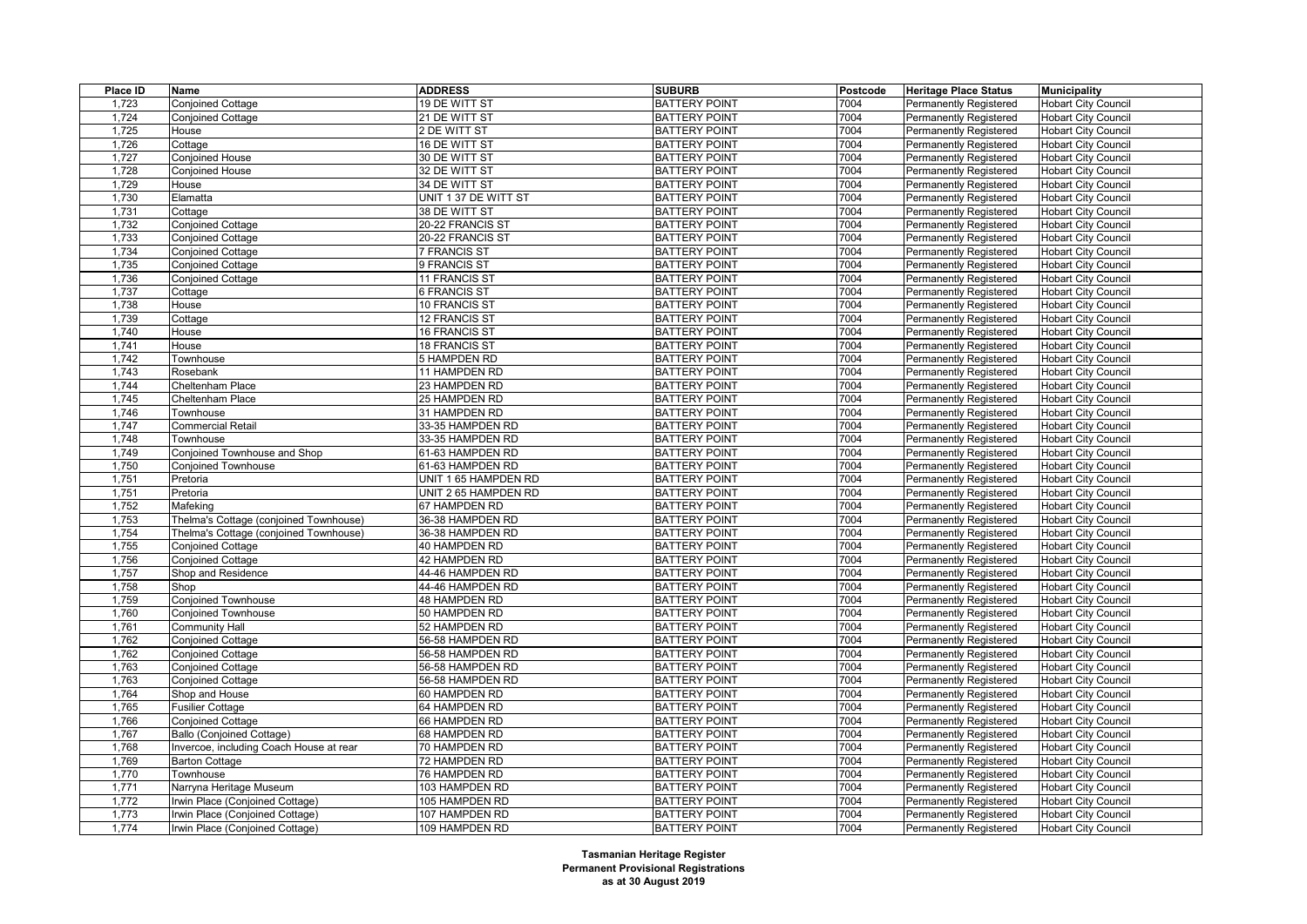| Place ID | Name                            | <b>ADDRESS</b>           | <b>SUBURB</b>        | Postcode | <b>Heritage Place Status</b>  | <b>Municipality</b>        |
|----------|---------------------------------|--------------------------|----------------------|----------|-------------------------------|----------------------------|
| 1,775    | Irwin Place (Conjoined Cottage) | 111 HAMPDEN RD           | <b>BATTERY POINT</b> | 7004     | Permanently Registered        | <b>Hobart City Council</b> |
| 1,776    | <b>Conjoined Cottage</b>        | 7-9 HAMPDEN RD           | <b>BATTERY POINT</b> | 7004     | <b>Permanently Registered</b> | <b>Hobart City Council</b> |
| 1,777    | House                           | 37 HAMPDEN RD            | <b>BATTERY POINT</b> | 7004     | <b>Permanently Registered</b> | <b>Hobart City Council</b> |
| 1,778    | Townhouse                       | 39 HAMPDEN RD            | <b>BATTERY POINT</b> | 7004     | Permanently Registered        | <b>Hobart City Council</b> |
| 1,779    | Shop and Residence              | 41 HAMPDEN RD            | <b>BATTERY POINT</b> | 7004     | <b>Permanently Registered</b> | <b>Hobart City Council</b> |
| 1,780    | <b>Conjoined House</b>          | 43 HAMPDEN RD            | <b>BATTERY POINT</b> | 7004     | <b>Permanently Registered</b> | <b>Hobart City Council</b> |
| 1,781    | Conjoined Shop and Residence    | 57-59 HAMPDEN RD         | <b>BATTERY POINT</b> | 7004     | Permanently Registered        | <b>Hobart City Council</b> |
| 1,781    | Conjoined Shop and Residence    | 57-59 HAMPDEN RD         | <b>BATTERY POINT</b> | 7004     | <b>Permanently Registered</b> | <b>Hobart City Council</b> |
| 1,781    | Conjoined Shop and Residence    | 57-59 HAMPDEN RD         | <b>BATTERY POINT</b> | 7004     | <b>Permanently Registered</b> | <b>Hobart City Council</b> |
| 1,782    | Conjoined Shop and Residence    | 57-59 HAMPDEN RD         | <b>BATTERY POINT</b> | 7004     | <b>Permanently Registered</b> | <b>Hobart City Council</b> |
| 1,782    | Conjoined Shop and Residence    | 57-59 HAMPDEN RD         | <b>BATTERY POINT</b> | 7004     | <b>Permanently Registered</b> | <b>Hobart City Council</b> |
| 1,782    | Conjoined Shop and Residence    | 57-59 HAMPDEN RD         | <b>BATTERY POINT</b> | 7004     | <b>Permanently Registered</b> | <b>Hobart City Council</b> |
| 1,783    | House                           | 69 HAMPDEN RD            | <b>BATTERY POINT</b> | 7004     | Permanently Registered        | <b>Hobart City Council</b> |
| 1,784    | House                           | 71 HAMPDEN RD            | <b>BATTERY POINT</b> | 7004     | <b>Permanently Registered</b> | <b>Hobart City Council</b> |
| 1,785    | Conjoined Townhouse             | 73 HAMPDEN RD            | <b>BATTERY POINT</b> | 7004     | Permanently Registered        | <b>Hobart City Council</b> |
| 1,786    | <b>Conjoined Townhouse</b>      | 75 HAMPDEN RD            | <b>BATTERY POINT</b> | 7004     | Permanently Registered        | <b>Hobart City Council</b> |
| 1,787    | <b>Conjoined Townhouse</b>      | 77 HAMPDEN RD            | <b>BATTERY POINT</b> | 7004     | <b>Permanently Registered</b> | <b>Hobart City Council</b> |
| 1,788    | Conjoined Townhouse             | 79 HAMPDEN RD            | <b>BATTERY POINT</b> | 7004     | <b>Permanently Registered</b> | <b>Hobart City Council</b> |
| 1,789    | <b>Bristol House</b>            | 95 HAMPDEN RD            | <b>BATTERY POINT</b> | 7004     | <b>Permanently Registered</b> | <b>Hobart City Council</b> |
| 1,790    | Townhouse                       | 97 HAMPDEN RD            | <b>BATTERY POINT</b> | 7004     | <b>Permanently Registered</b> | <b>Hobart City Council</b> |
| 1,791    | Conjoined Townhouse             | 99 HAMPDEN RD            | <b>BATTERY POINT</b> | 7004     | <b>Permanently Registered</b> | <b>Hobart City Council</b> |
| 1,792    | <b>Conjoined Townhouse</b>      | 101 HAMPDEN RD           | <b>BATTERY POINT</b> | 7004     | Permanently Registered        | <b>Hobart City Council</b> |
| 1,793    | Townhouse                       | 78 HAMPDEN RD            | <b>BATTERY POINT</b> | 7004     | Permanently Registered        | <b>Hobart City Council</b> |
| 1,794    | Conjoined Cottage               | 7-9 HAMPDEN RD           | <b>BATTERY POINT</b> | 7004     | <b>Permanently Registered</b> | <b>Hobart City Council</b> |
| 1,795    | Hildria                         | 13 EDWARD ST             | <b>GLEBE</b>         | 7000     | Permanently Registered        | <b>Hobart City Council</b> |
| 1,796    | House                           | 74 HAMPDEN RD            | <b>BATTERY POINT</b> | 7004     | Permanently Registered        | <b>Hobart City Council</b> |
| 1,797    | Hospital                        | UNIT 1 80-82 HAMPDEN RD  | <b>BATTERY POINT</b> | 7004     | <b>Permanently Registered</b> | <b>Hobart City Council</b> |
| 1,797    | Hospital                        | UNIT 12 80-82 HAMPDEN RD | <b>BATTERY POINT</b> | 7004     | <b>Permanently Registered</b> | <b>Hobart City Council</b> |
| 1,797    | Hospital                        | UNIT 13 80-82 HAMPDEN RD | <b>BATTERY POINT</b> | 7004     | Permanently Registered        | <b>Hobart City Council</b> |
| 1,797    | Hospital                        | UNIT 14 80-82 HAMPDEN RD | <b>BATTERY POINT</b> | 7004     | <b>Permanently Registered</b> | <b>Hobart City Council</b> |
| 1,797    | Hospital                        | UNIT 15 80-82 HAMPDEN RD | <b>BATTERY POINT</b> | 7004     | <b>Permanently Registered</b> | <b>Hobart City Council</b> |
| 1,797    | Hospital                        | UNIT 2 80-82 HAMPDEN RD  | <b>BATTERY POINT</b> | 7004     | Permanently Registered        | <b>Hobart City Council</b> |
| 1,797    | Hospital                        | UNIT 3 80-82 HAMPDEN RD  | <b>BATTERY POINT</b> | 7004     | <b>Permanently Registered</b> | <b>Hobart City Council</b> |
| 1,797    | Hospital                        | UNIT 4 80-82 HAMPDEN RD  | <b>BATTERY POINT</b> | 7004     | Permanently Registered        | <b>Hobart City Council</b> |
| 1,797    | Hospital                        | UNIT 5 80-82 HAMPDEN RD  | <b>BATTERY POINT</b> | 7004     | Permanently Registered        | <b>Hobart City Council</b> |
| 1,797    | Hospital                        | UNIT 6 80-82 HAMPDEN RD  | <b>BATTERY POINT</b> | 7004     | <b>Permanently Registered</b> | <b>Hobart City Council</b> |
| 1,797    | Hospital                        | UNIT 7 80-82 HAMPDEN RD  | <b>BATTERY POINT</b> | 7004     | Permanently Registered        | <b>Hobart City Council</b> |
| 1,797    | Hospital                        | UNIT 8 80-82 HAMPDEN RD  | <b>BATTERY POINT</b> | 7004     | Permanently Registered        | <b>Hobart City Council</b> |
| 1,797    | Hospital                        | UNIT 9 80-82 HAMPDEN RD  | <b>BATTERY POINT</b> | 7004     | <b>Permanently Registered</b> | <b>Hobart City Council</b> |
| 1,801    | House                           | 2-2A HAMPDEN RD          | <b>BATTERY POINT</b> | 7004     | Permanently Registered        | <b>Hobart City Council</b> |
| 1,801    | House                           | 4 HAMPDEN RD             | <b>BATTERY POINT</b> | 7004     | <b>Permanently Registered</b> | <b>Hobart City Council</b> |
| 1,802    | House                           | 30 HAMPDEN RD            | <b>BATTERY POINT</b> | 7004     | <b>Permanently Registered</b> | <b>Hobart City Council</b> |
| 1.803    | House                           | 34 HAMPDEN RD            | <b>BATTERY POINT</b> | 7004     | Permanently Registered        | <b>Hobart City Council</b> |
| 1,804    | House                           | 3 HAMPDEN RD             | <b>BATTERY POINT</b> | 7004     | Permanently Registered        | <b>Hobart City Council</b> |
| 1,805    | <b>Conjoined Shop</b>           | 45 HAMPDEN RD            | <b>BATTERY POINT</b> | 7004     | <b>Permanently Registered</b> | <b>Hobart City Council</b> |
| 1,806    | House                           | 32 HAMPDEN RD            | <b>BATTERY POINT</b> | 7004     | Permanently Registered        | <b>Hobart City Council</b> |
| 1,807    | Shop and Residence              | 47 HAMPDEN RD            | <b>BATTERY POINT</b> | 7004     | <b>Permanently Registered</b> | <b>Hobart City Council</b> |
| 1,808    | House                           | 15 EDWARD ST             | <b>GLEBE</b>         | 7000     | <b>Permanently Registered</b> | <b>Hobart City Council</b> |
| 1,810    | Commercial Retail               | 113 HAMPDEN RD           | <b>BATTERY POINT</b> | 7004     | Permanently Registered        | <b>Hobart City Council</b> |
| 1,811    | Terrace House (13 James Street) | 13-15 JAMES ST           | <b>BATTERY POINT</b> | 7004     | <b>Permanently Registered</b> | <b>Hobart City Council</b> |
| 1,812    | Terrace House (15 James Street) | 13-15 JAMES ST           | <b>BATTERY POINT</b> | 7004     | <b>Permanently Registered</b> | <b>Hobart City Council</b> |
| 1,813    | Terrace House                   | 17 JAMES ST              | <b>BATTERY POINT</b> | 7004     | Permanently Registered        | <b>Hobart City Council</b> |
| 1,814    | Terrace House                   | 19 JAMES ST              | <b>BATTERY POINT</b> | 7004     | Permanently Registered        | <b>Hobart City Council</b> |
| 1,815    | Terrace House                   | 21 JAMES ST              | <b>BATTERY POINT</b> | 7004     | <b>Permanently Registered</b> | Hobart City Council        |
| 1,818    | Kelly's Steps                   | <b>KELLY ST</b>          | <b>BATTERY POINT</b> | 7004     | <b>Permanently Registered</b> | Hobart City Council        |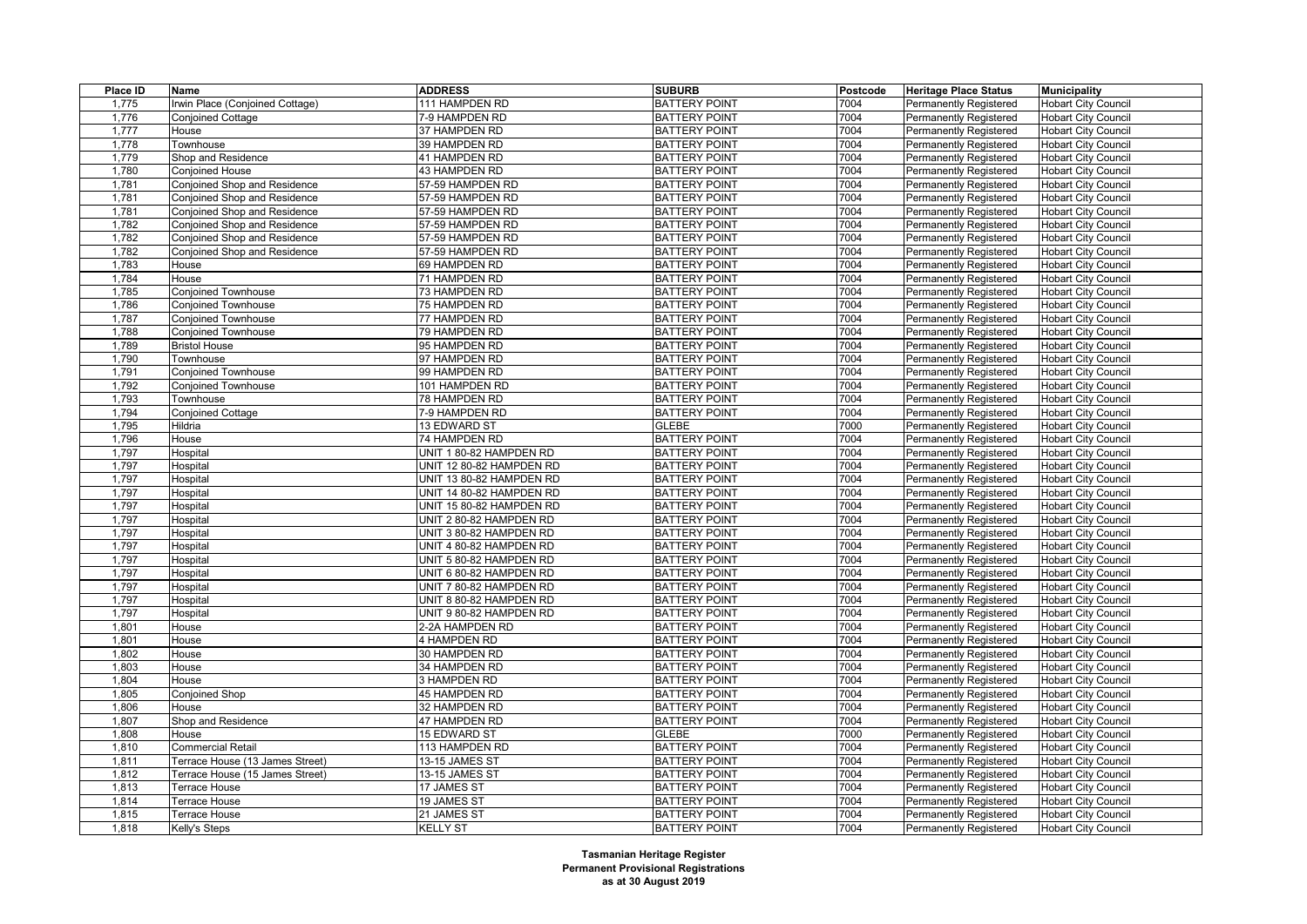| Place ID       | Name                     | <b>ADDRESS</b>                   | <b>SUBURB</b>                                | Postcode     | <b>Heritage Place Status</b>                            | <b>Municipality</b>        |
|----------------|--------------------------|----------------------------------|----------------------------------------------|--------------|---------------------------------------------------------|----------------------------|
| 1,819          | Cottage                  | 65-79 SALAMANCA PL               | <b>BATTERY POINT</b>                         | 7004         | Permanently Registered                                  | <b>Hobart City Council</b> |
| 1,820          | House                    | 5 KELLY ST                       | <b>BATTERY POINT</b>                         | 7004         | <b>Permanently Registered</b>                           | <b>Hobart City Council</b> |
| 1,821          | Townhouse                | 9 KELLY ST                       | <b>BATTERY POINT</b>                         | 7004         | Permanently Registered                                  | <b>Hobart City Council</b> |
| 1,822          | <b>Townhouse</b>         | 11 KELLY ST                      | <b>BATTERY POINT</b>                         | 7004         | Permanently Registered                                  | <b>Hobart City Council</b> |
| 1,823          | House and former shop    | 19 KELLY ST                      | <b>BATTERY POINT</b>                         | 7004         | <b>Permanently Registered</b>                           | <b>Hobart City Council</b> |
| 1,824          | Cottage                  | 18 KELLY ST                      | <b>BATTERY POINT</b>                         | 7004         | Permanently Registered                                  | <b>Hobart City Council</b> |
| 1,825          | House                    | 21 KELLY ST                      | <b>BATTERY POINT</b>                         | 7004         | Permanently Registered                                  | <b>Hobart City Council</b> |
| 1,826          | House                    | 31 KELLY ST                      | <b>BATTERY POINT</b>                         | 7004         | <b>Permanently Registered</b>                           | <b>Hobart City Council</b> |
| 1,827          | Cottage                  | UNIT 3 35 KELLY ST               | <b>BATTERY POINT</b>                         | 7004         | <b>Permanently Registered</b>                           | <b>Hobart City Council</b> |
| 1,828          | House                    | 41 KELLY ST                      | <b>BATTERY POINT</b>                         | 7004         | Permanently Registered                                  | <b>Hobart City Council</b> |
| 1,829          | House                    | 20 KELLY ST                      | <b>BATTERY POINT</b>                         | 7004         | <b>Permanently Registered</b>                           | <b>Hobart City Council</b> |
| 1,830          | House                    | 22 KELLY ST                      | <b>BATTERY POINT</b>                         | 7004         | Permanently Registered                                  | <b>Hobart City Council</b> |
| 1,831          | Conjoined Cottage        | 26 KELLY ST                      | <b>BATTERY POINT</b>                         | 7004         | Permanently Registered                                  | <b>Hobart City Council</b> |
| 1,832          | <b>Conjoined Cottage</b> | 28 KELLY ST                      | <b>BATTERY POINT</b>                         | 7004         | <b>Permanently Registered</b>                           | <b>Hobart City Council</b> |
| 1,833          | <b>Conjoined Cottage</b> | 30 KELLY ST                      | <b>BATTERY POINT</b>                         | 7004         | Permanently Registered                                  | <b>Hobart City Council</b> |
| 1,834          | <b>Conjoined Cottage</b> | 32 KELLY ST                      | <b>BATTERY POINT</b>                         | 7004         | Permanently Registered                                  | <b>Hobart City Council</b> |
| 1,835          | <b>Conjoined Cottage</b> | 34 KELLY ST                      | <b>BATTERY POINT</b>                         | 7004         | <b>Permanently Registered</b>                           | <b>Hobart City Council</b> |
| 1,836          | <b>Conjoined Cottage</b> | 36 KELLY ST                      | <b>BATTERY POINT</b>                         | 7004         | <b>Permanently Registered</b>                           | <b>Hobart City Council</b> |
| 1,837          | Korunnah                 | 38 KELLY ST                      | <b>BATTERY POINT</b>                         | 7004         | Permanently Registered                                  | <b>Hobart City Council</b> |
| 1,838          | Cottage                  | 42 KELLY ST                      | <b>BATTERY POINT</b>                         | 7004         | Permanently Registered                                  | <b>Hobart City Council</b> |
| 1,839          | Townhouse                | UNIT 1 33 KELLY ST               | <b>BATTERY POINT</b>                         | 7004         | <b>Permanently Registered</b>                           | <b>Hobart City Council</b> |
| 1,839          | Townhouse                | UNIT 2 33 KELLY ST               | <b>BATTERY POINT</b>                         | 7004         | Permanently Registered                                  | <b>Hobart City Council</b> |
| 1,841          | Cottage                  | 40 KELLY ST                      | <b>BATTERY POINT</b>                         | 7004         | Permanently Registered                                  | <b>Hobart City Council</b> |
| 1,843          | House                    | 39 KELLY ST                      | <b>BATTERY POINT</b>                         | 7004         | <b>Permanently Registered</b>                           | <b>Hobart City Council</b> |
| 1,844          | House                    | 23 KIRKSWAY PL                   | <b>BATTERY POINT</b>                         | 7004         | Permanently Registered                                  | <b>Hobart City Council</b> |
| 1,845          | House                    | 25 KIRKSWAY PL                   | <b>BATTERY POINT</b>                         | 7004         | Permanently Registered                                  | <b>Hobart City Council</b> |
| 1,846          | Thirza                   | 27 KIRKSWAY PL                   | <b>BATTERY POINT</b>                         | 7004         | <b>Permanently Registered</b>                           | <b>Hobart City Council</b> |
| 1,847          | Cottage                  | 29 KIRKSWAY PL                   | <b>BATTERY POINT</b>                         | 7004         | Permanently Registered                                  | <b>Hobart City Council</b> |
| 1,848          | Commercial Retail        | 5 KNOPWOOD ST                    | <b>BATTERY POINT</b>                         | 7004         | Permanently Registered                                  | <b>Hobart City Council</b> |
| 1,849          | <b>Conjoined House</b>   | 1 MARINE TCE                     | <b>BATTERY POINT</b>                         | 7004         | <b>Permanently Registered</b>                           | <b>Hobart City Council</b> |
| 1,853          | House                    | 10 MARINE TCE                    | <b>BATTERY POINT</b>                         | 7004         | <b>Permanently Registered</b>                           | <b>Hobart City Council</b> |
| 1,854          | Mandalay                 | 7 MCGREGOR ST                    | <b>BATTERY POINT</b>                         | 7004         | Permanently Registered                                  | <b>Hobart City Council</b> |
| 1,855          | Harbour View             | 9 MCGREGOR ST                    | <b>BATTERY POINT</b>                         | 7004         | <b>Permanently Registered</b>                           | <b>Hobart City Council</b> |
| 1,856          | Cottage                  | 11 MCGREGOR ST                   | <b>BATTERY POINT</b>                         | 7004         | Permanently Registered                                  | <b>Hobart City Council</b> |
| 1,857          | Town House               | 12 MCGREGOR ST                   | <b>BATTERY POINT</b>                         | 7004         | Permanently Registered                                  | <b>Hobart City Council</b> |
| 1,858          | Town House               | 14 MCGREGOR ST                   | <b>BATTERY POINT</b>                         | 7004         | <b>Permanently Registered</b>                           | <b>Hobart City Council</b> |
| 1,858          | Town House               |                                  | <b>BATTERY POINT</b>                         | 7004         |                                                         | <b>Hobart City Council</b> |
| 1,859          | <b>Town House</b>        | 14 MCGREGOR ST<br>8 MC GREGOR ST | <b>BATTERY POINT</b>                         | 7004         | Permanently Registered<br><b>Permanently Registered</b> | <b>Hobart City Council</b> |
| 1,860          | Cottage                  | 10 MCGREGOR ST                   | <b>BATTERY POINT</b>                         | 7004         | <b>Permanently Registered</b>                           | <b>Hobart City Council</b> |
| 1,861          |                          | 18 MCGREGOR ST                   | <b>BATTERY POINT</b>                         | 7004         | Permanently Registered                                  | <b>Hobart City Council</b> |
| 1,862          | Cottage<br>Vernon        | 11 MONA ST                       | <b>BATTERY POINT</b>                         | 7004         | <b>Permanently Registered</b>                           | <b>Hobart City Council</b> |
| 1,863          | House                    | 22 MONA ST                       | <b>BATTERY POINT</b>                         | 7004         |                                                         |                            |
| 1,863          | House                    | 22 MONA ST                       |                                              | 7004         | <b>Permanently Registered</b>                           | <b>Hobart City Council</b> |
| 1,864          |                          |                                  | <b>BATTERY POINT</b>                         | 7004         | Permanently Registered                                  | <b>Hobart City Council</b> |
|                | Conjoined Town House     | 24-26 MONA ST                    | <b>BATTERY POINT</b>                         |              | <b>Permanently Registered</b>                           | <b>Hobart City Council</b> |
| 1,865<br>1,866 | Conjoined Town House     | 24-26 MONA ST                    | <b>BATTERY POINT</b>                         | 7004<br>7004 | <b>Permanently Registered</b>                           | <b>Hobart City Council</b> |
|                | Oscalusca                | 7 MONA ST                        | <b>BATTERY POINT</b>                         |              | Permanently Registered                                  | <b>Hobart City Council</b> |
| 1,867          | House                    | 19 MONA ST                       | <b>BATTERY POINT</b><br><b>BATTERY POINT</b> | 7004         | <b>Permanently Registered</b>                           | <b>Hobart City Council</b> |
| 1,868          | House                    | 23 MONA ST                       |                                              | 7004         | <b>Permanently Registered</b>                           | <b>Hobart City Council</b> |
| 1,869          | Cottage                  | 28 MONA ST                       | <b>BATTERY POINT</b>                         | 7004         | Permanently Registered                                  | <b>Hobart City Council</b> |
| 1,870          | Cottage                  | 10 MONA ST                       | <b>BATTERY POINT</b>                         | 7004         | <b>Permanently Registered</b>                           | <b>Hobart City Council</b> |
| 1,871          | House                    | 30 MONA ST                       | <b>BATTERY POINT</b>                         | 7004         | <b>Permanently Registered</b>                           | <b>Hobart City Council</b> |
| 1,872          | Colville Cottage         | 32 MONA ST                       | <b>BATTERY POINT</b>                         | 7004         | Permanently Registered                                  | Hobart City Council        |
| 1,873          | House and Shop           | 365 MACQUARIE ST                 | <b>SOUTH HOBART</b>                          | 7004         | Permanently Registered                                  | <b>Hobart City Council</b> |
| 1,874          | House                    | 4 MONA ST                        | <b>BATTERY POINT</b>                         | 7004         | <b>Permanently Registered</b>                           | <b>Hobart City Council</b> |
| 1,875          | <b>Tantallon Lodge</b>   | 8 MONA ST                        | <b>BATTERY POINT</b>                         | 7004         | <b>Permanently Registered</b>                           | Hobart City Council        |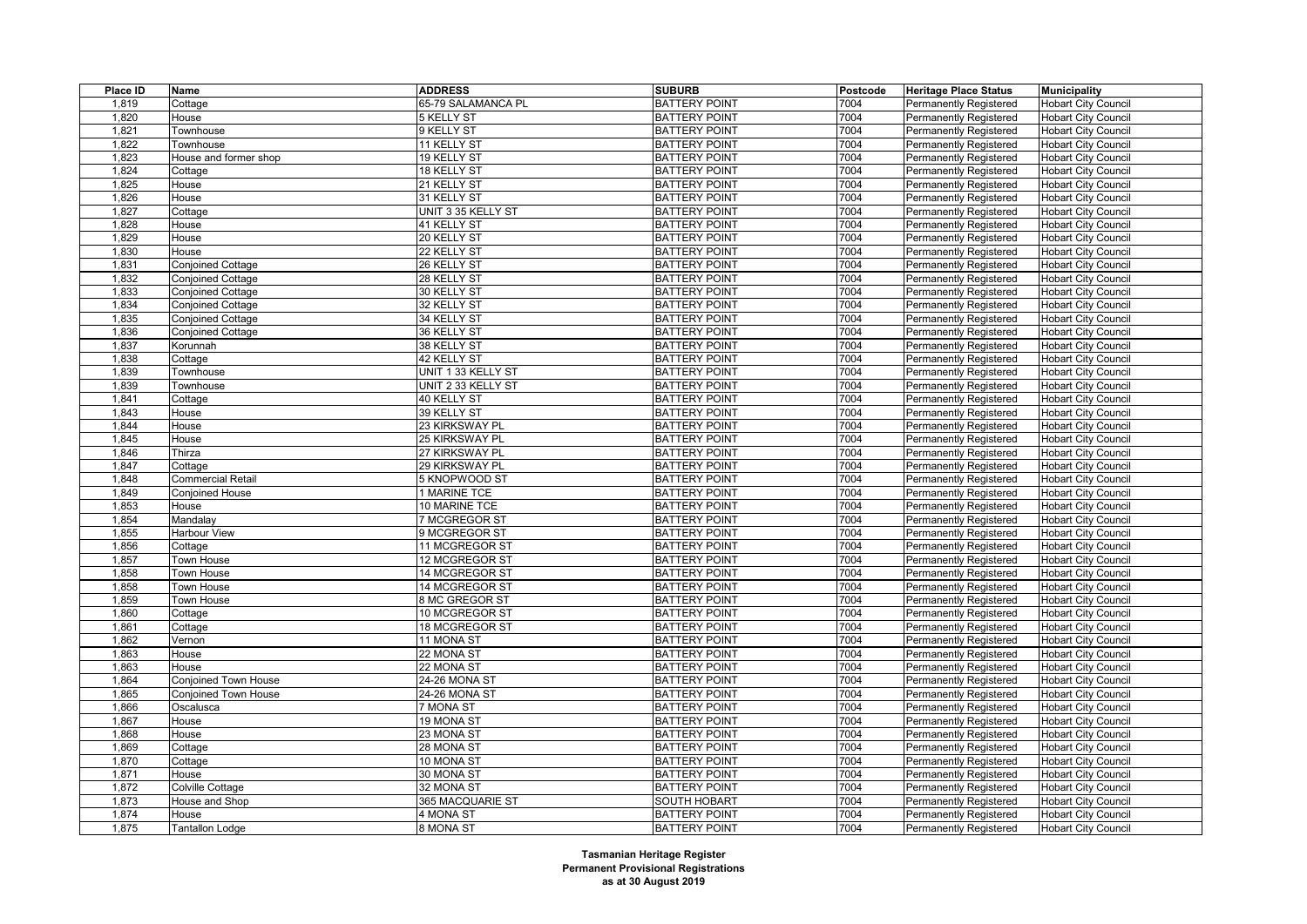| Place ID       | Name                            | <b>ADDRESS</b>                       | <b>SUBURB</b>                              | Postcode | <b>Heritage Place Status</b>  | <b>Municipality</b>                                      |
|----------------|---------------------------------|--------------------------------------|--------------------------------------------|----------|-------------------------------|----------------------------------------------------------|
| 1,876          | Medlow                          | 16 MONA ST                           | <b>BATTERY POINT</b>                       | 7004     | <b>Permanently Registered</b> | <b>Hobart City Council</b>                               |
| 1,876          | Medlow                          | 16 MONA ST                           | <b>BATTERY POINT</b>                       | 7004     | <b>Permanently Registered</b> | <b>Hobart City Council</b>                               |
| 1,876          | Medlow                          | 16 MONA ST                           | <b>BATTERY POINT</b>                       | 7004     | <b>Permanently Registered</b> | <b>Hobart City Council</b>                               |
| 1,877          | Portsea Terrace                 | 54-60 MONTPELIER RTT                 | <b>BATTERY POINT</b>                       | 7004     | Permanently Registered        | <b>Hobart City Council</b>                               |
| 1,878          | Portsea Terrace                 | 54-60 MONTPELIER RTT                 | <b>BATTERY POINT</b>                       | 7004     | <b>Permanently Registered</b> | <b>Hobart City Council</b>                               |
| 1,879          | Portsea Terrace                 | 54-60 MONTPELIER RTT                 | <b>BATTERY POINT</b>                       | 7004     | <b>Permanently Registered</b> | <b>Hobart City Council</b>                               |
| 1,880          | Portsea Terrace                 | 54-60 MONTPELIER RTT                 | <b>BATTERY POINT</b>                       | 7004     | Permanently Registered        | <b>Hobart City Council</b>                               |
| 1,881          | Town House                      | 62 MONTPELIER RTT                    | <b>BATTERY POINT</b>                       | 7004     | <b>Permanently Registered</b> | <b>Hobart City Council</b>                               |
| 1,883          | Commercial/Warehouse            | 2 MONTPELIER RTT                     | <b>BATTERY POINT</b>                       | 7004     | Permanently Registered        | <b>Hobart City Council</b>                               |
| 1,884          | Commercial/Warehouse            | <b>4 MONTPELIER RTT</b>              | <b>BATTERY POINT</b>                       | 7004     | Permanently Registered        | <b>Hobart City Council</b>                               |
| 1,885          | The White House                 | 11 NAPOLEON ST                       | <b>BATTERY POINT</b>                       | 7004     | <b>Permanently Registered</b> | <b>Hobart City Council</b>                               |
| 1,886          | Oakington                       | 15 NAPOLEON ST                       | <b>BATTERY POINT</b>                       | 7004     | Permanently Registered        | Hobart City Council                                      |
| 1,887          | Mr Watson's Cottages            | <b>6 NAPOLEON ST</b>                 | <b>BATTERY POINT</b>                       | 7004     | <b>Permanently Registered</b> | <b>Hobart City Council</b>                               |
| 1,888          | Mr Watson's Cottages            | 8 NAPOLEON ST                        | <b>BATTERY POINT</b>                       | 7004     | Permanently Registered        | <b>Hobart City Council</b>                               |
| 1,889          | Mr Watson's Cottages            | 10 NAPOLEON ST                       | <b>BATTERY POINT</b>                       | 7004     | <b>Permanently Registered</b> | <b>Hobart City Council</b>                               |
| 1,890          | Mr Watson's Cottages            | 12 NAPOLEON ST                       | <b>BATTERY POINT</b>                       | 7004     | Permanently Registered        | <b>Hobart City Council</b>                               |
| 1,891          | Kelburn                         | 33 NAPOLEON ST                       | <b>BATTERY POINT</b>                       | 7004     | <b>Permanently Registered</b> | <b>Hobart City Council</b>                               |
| 1,892          | Cottage                         | <b>4 DERWENT LANE</b>                | <b>BATTERY POINT</b>                       | 7004     | <b>Permanently Registered</b> | <b>Hobart City Council</b>                               |
| 1,894          | Conjoined Cottage               | 19 NAPOLEON ST                       | <b>BATTERY POINT</b>                       | 7004     | <b>Permanently Registered</b> | <b>Hobart City Council</b>                               |
| 1,895          | Terrace                         | 23 NAPOLEON ST                       | <b>BATTERY POINT</b>                       | 7004     | Permanently Registered        | <b>Hobart City Council</b>                               |
| 1,896          | Terrace                         | 25 NAPOLEON ST                       | <b>BATTERY POINT</b>                       | 7004     | <b>Permanently Registered</b> | <b>Hobart City Council</b>                               |
| 1,897          | Terrace                         | 27 NAPOLEON ST                       | <b>BATTERY POINT</b>                       | 7004     | Permanently Registered        | <b>Hobart City Council</b>                               |
| 1,898          | Cottage                         | 14-16 NAPOLEON ST                    | <b>BATTERY POINT</b>                       | 7004     | Permanently Registered        | <b>Hobart City Council</b>                               |
| 1,899          | Cottage                         | 14-16 NAPOLEON ST                    | <b>BATTERY POINT</b>                       | 7004     | <b>Permanently Registered</b> | <b>Hobart City Council</b>                               |
| 1,902          | Ross Patent Slip                |                                      | <b>BATTERY POINT</b>                       | 7004     | Permanently Registered        | <b>Hobart City Council</b>                               |
| 1,902          | Ross Patent Slip                | 18-44 NAPOLEON ST                    | <b>BATTERY POINT</b>                       | 7004     | Permanently Registered        | <b>Hobart City Council</b>                               |
| 1,902          | Ross Patent Slip                | 18-44 NAPOLEON ST                    | <b>BATTERY POINT</b>                       | 7004     | <b>Permanently Registered</b> | <b>Hobart City Council</b>                               |
| 1,902          | Ross Patent Slip                | 18-44 NAPOLEON ST                    | <b>BATTERY POINT</b>                       | 7004     | Permanently Registered        | <b>Hobart City Council</b>                               |
| 1,902          | Ross Patent Slip                | 18-44 NAPOLEON ST                    | <b>BATTERY POINT</b>                       | 7004     | Permanently Registered        | <b>Hobart City Council</b>                               |
| 1,903          | Mariners' Cottages              | 18-44 NAPOLEON ST                    | <b>BATTERY POINT</b>                       | 7004     | <b>Permanently Registered</b> | <b>Hobart City Council</b>                               |
| 1,906          | Hillcrest                       | 19 RUNNYMEDE ST                      | <b>BATTERY POINT</b>                       | 7004     | Permanently Registered        | <b>Hobart City Council</b>                               |
| 1,915          | Lenna                           | 20 RUNNYMEDE ST                      | <b>BATTERY POINT</b>                       | 7004     | Permanently Registered        | <b>Hobart City Council</b>                               |
| 1,915          | Lenna                           | 20 RUNNYMEDE ST                      | <b>BATTERY POINT</b>                       | 7004     | <b>Permanently Registered</b> | <b>Hobart City Council</b>                               |
| 1,915          | enna.                           | 20 RUNNYMEDE ST                      | <b>BATTERY POINT</b>                       | 7004     | Permanently Registered        | <b>Hobart City Council</b>                               |
| 1,924          | Conjoined House                 | 23 RUNNYMEDE ST                      | <b>BATTERY POINT</b>                       | 7004     | Permanently Registered        | <b>Hobart City Council</b>                               |
| 1,925          | <b>Conjoined House</b>          | 25 RUNNYMEDE ST                      | <b>BATTERY POINT</b>                       | 7004     | <b>Permanently Registered</b> | <b>Hobart City Council</b>                               |
| 1,927          | House                           | 28 RUNNYMEDE ST                      | <b>BATTERY POINT</b>                       | 7004     | Permanently Registered        | <b>Hobart City Council</b>                               |
| 1,928          | Warehouse                       | 21-23 SALAMANCA PL                   | <b>BATTERY POINT</b>                       | 7004     | <b>Permanently Registered</b> | <b>Hobart City Council</b>                               |
| 1,928          | Warehouse                       | 21-23 SALAMANCA PL                   | <b>BATTERY POINT</b>                       | 7004     | <b>Permanently Registered</b> | <b>Hobart City Council</b>                               |
| 1,929          | Archaeological site             | 52-54 COLLINS ST                     | <b>HOBART</b>                              | 7000     | Permanently Registered        | <b>Hobart City Council</b>                               |
| 1,930          | Warehouse                       | 25 SALAMANCA PL                      | <b>BATTERY POINT</b>                       | 7004     | Permanently Registered        | <b>Hobart City Council</b>                               |
| 1,931          | Warehouse                       | 27 SALAMANCA PL                      | <b>BATTERY POINT</b>                       | 7004     | <b>Permanently Registered</b> | <b>Hobart City Council</b>                               |
| 1,932          | Warehouse                       | 29 SALAMANCA PL                      | <b>BATTERY POINT</b>                       | 7004     | <b>Permanently Registered</b> | <b>Hobart City Council</b>                               |
| 1,933          | Warehouses                      | SUITE 1 31-35 SALAMANCA PL           | <b>BATTERY POINT</b>                       | 7004     | Permanently Registered        | <b>Hobart City Council</b>                               |
| 1,935          | Warehouses                      | 47-51 SALAMANCA PL                   | <b>BATTERY POINT</b>                       | 7004     | Permanently Registered        | <b>Hobart City Council</b>                               |
| 1,937          | Conjoined House                 | 56 WENTWORTH ST                      | <b>SOUTH HOBART</b>                        | 7004     | Permanently Registered        | <b>Hobart City Council</b>                               |
| 1,938          | Warehouses                      | 53-61 SALAMANCA PL                   | <b>BATTERY POINT</b>                       | 7004     | <b>Permanently Registered</b> | <b>Hobart City Council</b>                               |
| 1,938          | Warehouses                      | 53-61 SALAMANCA PL                   | <b>BATTERY POINT</b>                       | 7004     | Permanently Registered        | <b>Hobart City Council</b>                               |
| 1,941          | Townhouses                      | 332 MACQUARIE ST                     | <b>SOUTH HOBART</b>                        | 7004     | <b>Permanently Registered</b> | <b>Hobart City Council</b>                               |
| 1,941          | Townhouses                      | 332-342 MACQUARIE ST                 | <b>SOUTH HOBART</b>                        | 7004     | <b>Permanently Registered</b> | <b>Hobart City Council</b>                               |
|                |                                 |                                      | <b>SOUTH HOBART</b>                        | 7004     |                               |                                                          |
| 1,941<br>1,941 | Townhouses<br><b>Townhouses</b> | 334 MACQUARIE ST<br>336 MACQUARIE ST | <b>SOUTH HOBART</b>                        | 7004     | Permanently Registered        | <b>Hobart City Council</b><br><b>Hobart City Council</b> |
|                |                                 |                                      |                                            | 7004     | <b>Permanently Registered</b> |                                                          |
| 1,941<br>1,941 | <b>Townhouses</b>               | 338 MACQUARIE ST<br>340 MACQUARIE ST | <b>SOUTH HOBART</b><br><b>SOUTH HOBART</b> | 7004     | Permanently Registered        | <b>Hobart City Council</b>                               |
| 1.941          | Townhouses                      |                                      |                                            | 7004     | Permanently Registered        | <b>Hobart City Council</b>                               |
|                | Townhouses                      | 342 MACQUARIE ST                     | <b>SOUTH HOBART</b>                        |          | <b>Permanently Registered</b> | <b>Hobart City Council</b>                               |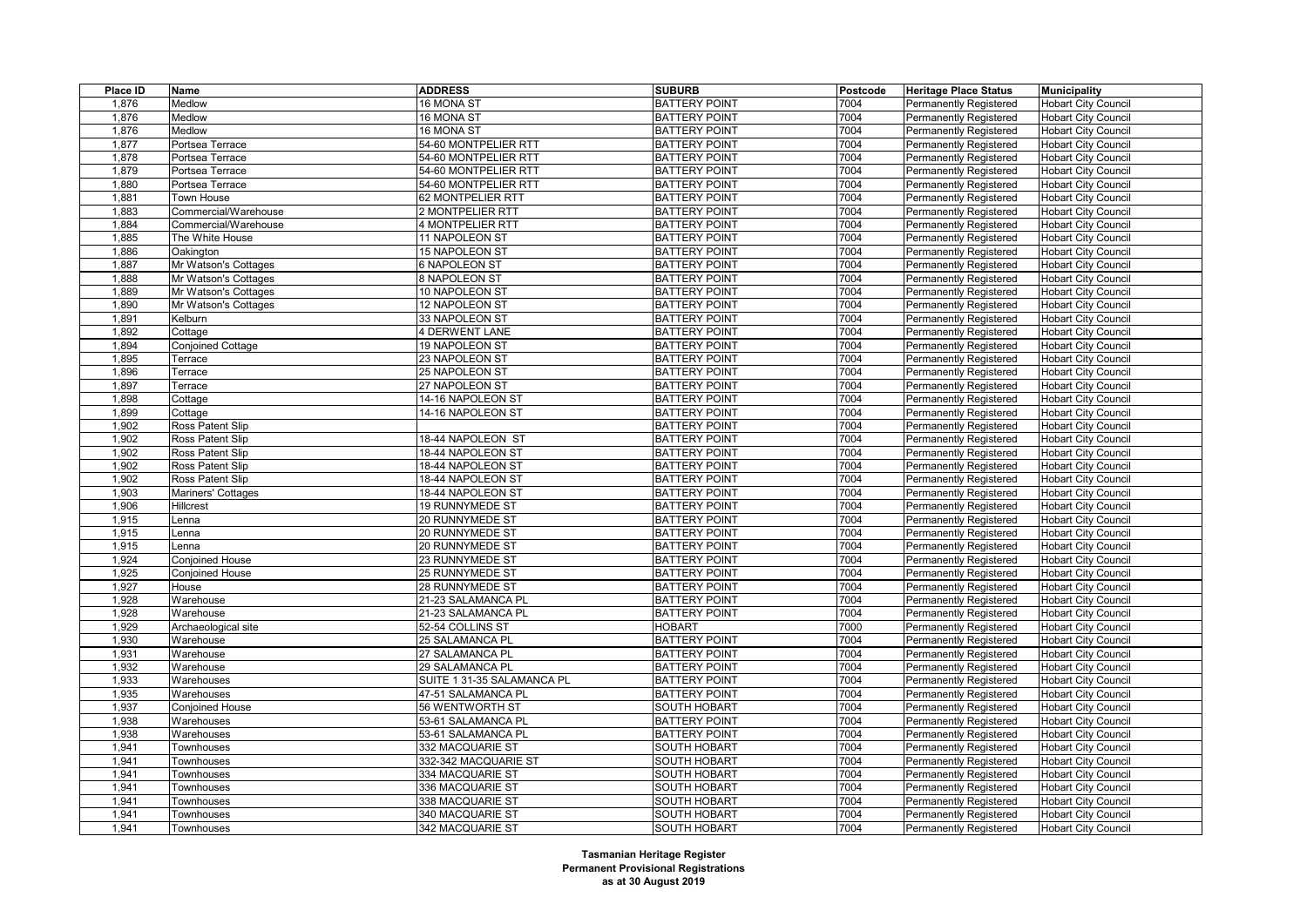| Place ID | Name                                 | <b>ADDRESS</b>           | <b>SUBURB</b>        | Postcode | <b>Heritage Place Status</b>  | <b>Municipality</b>        |
|----------|--------------------------------------|--------------------------|----------------------|----------|-------------------------------|----------------------------|
| 1,943    | Warehouse                            | 63 SALAMANCA PL          | <b>BATTERY POINT</b> | 7004     | Permanently Registered        | <b>Hobart City Council</b> |
| 1,943    | Warehouse                            | UNIT 1 63 SALAMANCA PL   | <b>BATTERY POINT</b> | 7004     | Permanently Registered        | <b>Hobart City Council</b> |
| 1,943    | Warehouse                            | UNIT 2 63 SALAMANCA PL   | <b>BATTERY POINT</b> | 7004     | Permanently Registered        | <b>Hobart City Council</b> |
| 1,943    | Warehouse                            | UNIT 3 63 SALAMANCA PL   | <b>BATTERY POINT</b> | 7004     | <b>Permanently Registered</b> | <b>Hobart City Council</b> |
| 1,943    | Warehouse                            | UNIT 4 63 SALAMANCA PL   | <b>BATTERY POINT</b> | 7004     | Permanently Registered        | <b>Hobart City Council</b> |
| 1,943    | Warehouse                            | UNIT 5+6 63 SALAMANCA PL | <b>BATTERY POINT</b> | 7004     | Permanently Registered        | <b>Hobart City Council</b> |
| 1,944    | Salamanca Arts Centre                | 65-79 SALAMANCA PL       | <b>BATTERY POINT</b> | 7004     | Permanently Registered        | <b>Hobart City Council</b> |
| 1,944    | Salamanca Arts Centre                | 65-79 SALAMANCA PL       | <b>BATTERY POINT</b> | 7004     | Permanently Registered        | <b>Hobart City Council</b> |
| 1,944    | Salamanca Arts Centre                | 65-79 SALAMANCA PL       | <b>BATTERY POINT</b> | 7004     | Permanently Registered        | <b>Hobart City Council</b> |
| 1,944    | Salamanca Arts Centre                | 65-79 SALAMANCA PL       | <b>BATTERY POINT</b> | 7004     | Permanently Registered        | <b>Hobart City Council</b> |
| 1,952    | Warehouse                            | 81 SALAMANCA PL          | <b>BATTERY POINT</b> | 7004     | <b>Permanently Registered</b> | <b>Hobart City Council</b> |
| 1,954    | Warehouse                            | 85-87 SALAMANCA PL       | <b>BATTERY POINT</b> | 7004     | Permanently Registered        | <b>Hobart City Council</b> |
| 1,954    | Warehouse                            | UNIT 1 85 SALAMANCA PL   | <b>BATTERY POINT</b> | 7004     | Permanently Registered        | <b>Hobart City Council</b> |
| 1,954    | Warehouse                            | UNIT 2 85 SALAMANCA PL   | <b>BATTERY POINT</b> | 7004     | Permanently Registered        | <b>Hobart City Council</b> |
| 1,954    | Warehouse                            | UNIT 3 85 SALAMANCA PL   | <b>BATTERY POINT</b> | 7004     | Permanently Registered        | <b>Hobart City Council</b> |
| 1,954    | Warehouse                            | UNIT 4 85 SALAMANCA PL   | <b>BATTERY POINT</b> | 7004     | <b>Permanently Registered</b> | <b>Hobart City Council</b> |
| 1,954    | Warehouse                            | UNIT 5 85 SALAMANCA PL   | <b>BATTERY POINT</b> | 7004     | Permanently Registered        | <b>Hobart City Council</b> |
| 1,956    | Warehouse                            | 89 SALAMANCA PL          | <b>BATTERY POINT</b> | 7004     | <b>Permanently Registered</b> | <b>Hobart City Council</b> |
| 1,957    | Kelly's Passage                      | <b>KELLY ST</b>          | <b>HOBART</b>        | 7000     | <b>Permanently Registered</b> | <b>Hobart City Council</b> |
| 1,958    | <b>Conjoined House</b>               | 100 SALAMANCA PL         | <b>BATTERY POINT</b> | 7004     | <b>Permanently Registered</b> | <b>Hobart City Council</b> |
| 1,959    | <b>Conjoined House</b>               | 102 SALAMANCA PL         | <b>BATTERY POINT</b> | 7004     | <b>Permanently Registered</b> | <b>Hobart City Council</b> |
| 1,960    | <b>Conjoined House</b>               | 104 SALAMANCA PL         | <b>BATTERY POINT</b> | 7004     | Permanently Registered        | <b>Hobart City Council</b> |
| 1,961    | <b>Conjoined House</b>               | 106 SALAMANCA PL         | <b>BATTERY POINT</b> | 7004     | <b>Permanently Registered</b> | <b>Hobart City Council</b> |
| 1,963    | Hotel                                | 39 SALAMANCA PL          | <b>BATTERY POINT</b> | 7004     | Permanently Registered        | <b>Hobart City Council</b> |
| 1,964    | Commercial Retail                    | 41 SALAMANCA PL          | <b>BATTERY POINT</b> | 7004     | <b>Permanently Registered</b> | <b>Hobart City Council</b> |
| 1,965    | <b>Beaumaris</b>                     | 13 NEWCASTLE ST          | <b>BATTERY POINT</b> | 7004     | Permanently Registered        | <b>Hobart City Council</b> |
| 1,966    | Henriville                           | 102 SANDY BAY RD         | <b>BATTERY POINT</b> | 7004     | <b>Permanently Registered</b> | <b>Hobart City Council</b> |
| 1,967    | St Ives Hotel                        | 86 SANDY BAY RD          | <b>BATTERY POINT</b> | 7004     | <b>Permanently Registered</b> | <b>Hobart City Council</b> |
| 1,968    | House                                | <b>SECHERON RD</b>       | <b>BATTERY POINT</b> | 7004     | Permanently Registered        | <b>Hobart City Council</b> |
| 1,969    | Secheron House                       | 21 SECHERON RD           | <b>BATTERY POINT</b> | 7004     | Permanently Registered        | <b>Hobart City Council</b> |
| 1,970    | Wall between 19 and 21 Secheron Road | 19 SECHERON RD           | <b>BATTERY POINT</b> | 7004     | <b>Permanently Registered</b> | <b>Hobart City Council</b> |
| 1,970    | Wall between 19 and 21 Secheron Road | 21 SECHERON RD           | <b>BATTERY POINT</b> | 7004     | <b>Permanently Registered</b> | <b>Hobart City Council</b> |
| 1,971    | St Botolph                           | 11 SECHERON RD           | <b>BATTERY POINT</b> | 7004     | <b>Permanently Registered</b> | <b>Hobart City Council</b> |
| 1,972    | Glencarren and Early Outbuildings    | 17 SECHERON RD           | <b>BATTERY POINT</b> | 7004     | Permanently Registered        | <b>Hobart City Council</b> |
| 1,973    | House and Early Outbuilding          | 19 SECHERON RD           | <b>BATTERY POINT</b> | 7004     | <b>Permanently Registered</b> | <b>Hobart City Council</b> |
| 1,973    | House and Early Outbuilding          | 19 SECHERON RD           | <b>BATTERY POINT</b> | 7004     | Permanently Registered        | <b>Hobart City Council</b> |
| 1,974    | House and Stable                     | 2 SLOANE ST              | <b>BATTERY POINT</b> | 7004     | Permanently Registered        | <b>Hobart City Council</b> |
| 1,975    | Former Star of Tasmania Inn          | 1 SLOANE ST              | <b>BATTERY POINT</b> | 7004     | <b>Permanently Registered</b> | <b>Hobart City Council</b> |
| 1,976    | Cottage                              | 3 SLOANE ST              | <b>BATTERY POINT</b> | 7004     | Permanently Registered        | <b>Hobart City Council</b> |
| 1,977    | Cottage                              | <b>6 SLOANE ST</b>       | <b>BATTERY POINT</b> | 7004     | <b>Permanently Registered</b> | <b>Hobart City Council</b> |
| 1,978    | Cottage                              | 8 SLOANE ST              | <b>BATTERY POINT</b> | 7004     | <b>Permanently Registered</b> | <b>Hobart City Council</b> |
| 1,979    | Cottage                              | 12 SLOANE ST             | <b>BATTERY POINT</b> | 7004     | <b>Permanently Registered</b> | <b>Hobart City Council</b> |
| 1,982    | Conjoined Cottage                    | 5 SOUTH ST               | <b>BATTERY POINT</b> | 7004     | <b>Permanently Registered</b> | <b>Hobart City Council</b> |
| 1,983    | <b>Conjoined Cottage</b>             | 7 SOUTH ST               | <b>BATTERY POINT</b> | 7004     | <b>Permanently Registered</b> | <b>Hobart City Council</b> |
| 1,984    | Shop and Residence                   | 9 SOUTH ST               | <b>BATTERY POINT</b> | 7004     | <b>Permanently Registered</b> | <b>Hobart City Council</b> |
| 1,985    | Cottage                              | 11 SOUTH ST              | <b>BATTERY POINT</b> | 7004     | <b>Permanently Registered</b> | <b>Hobart City Council</b> |
| 1,986    | Cottage                              | 13 SOUTH ST              | <b>BATTERY POINT</b> | 7004     | <b>Permanently Registered</b> | <b>Hobart City Council</b> |
| 1,987    | Cottage                              | 15 SOUTH ST              | <b>BATTERY POINT</b> | 7004     | Permanently Registered        | <b>Hobart City Council</b> |
| 1,988    | Cottage                              | 17 SOUTH ST              | <b>BATTERY POINT</b> | 7004     | <b>Permanently Registered</b> | <b>Hobart City Council</b> |
| 1,989    | Conjoined Cottage                    | 19-21 SOUTH ST           | <b>BATTERY POINT</b> | 7004     | Permanently Registered        | <b>Hobart City Council</b> |
| 1,990    | <b>Conjoined Cottage</b>             | 19-21 SOUTH ST           | <b>BATTERY POINT</b> | 7004     | <b>Permanently Registered</b> | <b>Hobart City Council</b> |
| 1,991    | Cottage                              | 23 SOUTH ST              | <b>BATTERY POINT</b> | 7004     | <b>Permanently Registered</b> | <b>Hobart City Council</b> |
| 1,992    | Conjoined Cottage                    | UNIT 1 25-27 SOUTH ST    | <b>BATTERY POINT</b> | 7004     | <b>Permanently Registered</b> | <b>Hobart City Council</b> |
| 1,993    | <b>Conjoined Cottage</b>             | UNIT 2 25-27 SOUTH ST    | <b>BATTERY POINT</b> | 7004     | <b>Permanently Registered</b> | <b>Hobart City Council</b> |
| 1,994    | <b>Conjoined Cottage</b>             | 33 SOUTH ST              | <b>BATTERY POINT</b> | 7004     | Permanently Registered        | <b>Hobart City Council</b> |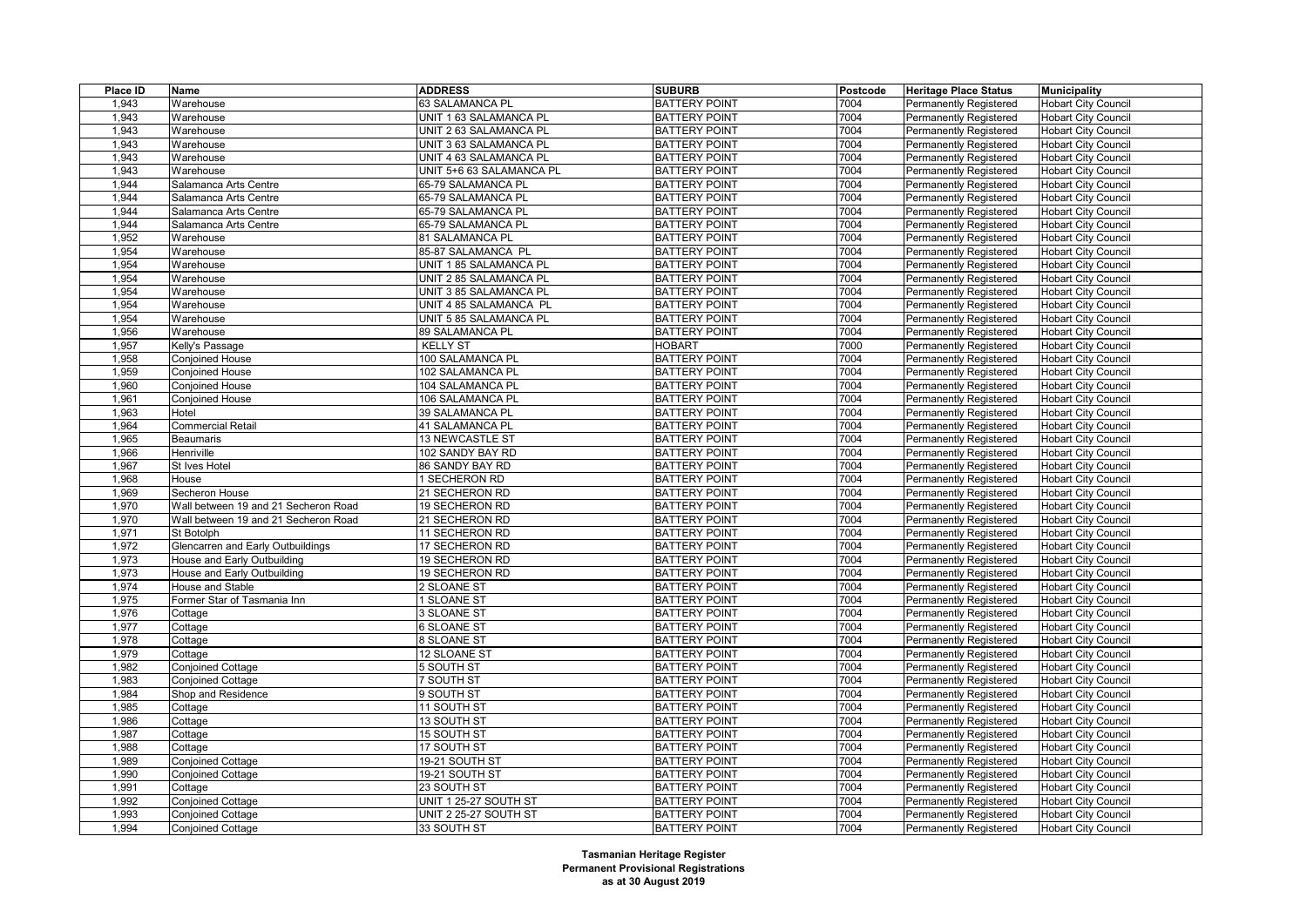| Place ID | Name                                | <b>ADDRESS</b>           | <b>SUBURB</b>        | Postcode | <b>Heritage Place Status</b>  | <b>Municipality</b>        |
|----------|-------------------------------------|--------------------------|----------------------|----------|-------------------------------|----------------------------|
| 1,995    | <b>Conjoined Cottage</b>            | 35 SOUTH ST              | <b>BATTERY POINT</b> | 7004     | <b>Permanently Registered</b> | <b>Hobart City Council</b> |
| 1,996    | <b>Conjoined Cottage</b>            | 39 SOUTH ST              | <b>BATTERY POINT</b> | 7004     | <b>Permanently Registered</b> | <b>Hobart City Council</b> |
| 1,997    | <b>Conjoined Cottage</b>            | 41 SOUTH ST              | <b>BATTERY POINT</b> | 7004     | <b>Permanently Registered</b> | <b>Hobart City Council</b> |
| 1,998    | <b>Conjoined Cottage</b>            | 12 SOUTH ST              | <b>BATTERY POINT</b> | 7004     | <b>Permanently Registered</b> | <b>Hobart City Council</b> |
| 1,999    | <b>Conjoined Cottage</b>            | <b>14 SOUTH ST</b>       | <b>BATTERY POINT</b> | 7004     | <b>Permanently Registered</b> | <b>Hobart City Council</b> |
| 2,000    | Cottage with stable at the rear     | 16 SOUTH ST              | <b>BATTERY POINT</b> | 7004     | Permanently Registered        | <b>Hobart City Council</b> |
| 2,000    | Cottage with stable at the rear     | 16A SOUTH ST             | <b>BATTERY POINT</b> | 7004     | Permanently Registered        | <b>Hobart City Council</b> |
| 2,001    | <b>Conjoined Cottage</b>            | 22 SOUTH ST              | <b>BATTERY POINT</b> | 7004     | <b>Permanently Registered</b> | <b>Hobart City Council</b> |
| 2,002    | Conjoined Cottage (24 South Street) | UNIT 1 24-26 SOUTH ST    | <b>BATTERY POINT</b> | 7004     | <b>Permanently Registered</b> | Hobart City Council        |
| 2,003    | Conjoined Cottage (26 South Street) | 24-26 SOUTH ST           | <b>BATTERY POINT</b> | 7004     | <b>Permanently Registered</b> | <b>Hobart City Council</b> |
| 2,003    | Conjoined Cottage (26 South Street) | UNIT 2 24-26 SOUTH ST    | <b>BATTERY POINT</b> | 7004     | Permanently Registered        | <b>Hobart City Council</b> |
| 2,004    | Cottage                             | 38 SOUTH ST              | <b>BATTERY POINT</b> | 7004     | <b>Permanently Registered</b> | <b>Hobart City Council</b> |
| 2,005    | Residence and former Shop           | 3 SOUTH ST               | <b>BATTERY POINT</b> | 7004     | <b>Permanently Registered</b> | <b>Hobart City Council</b> |
| 2.006    | <b>Timber Cottage</b>               | 30 SOUTH ST              | <b>BATTERY POINT</b> | 7004     | Permanently Registered        | <b>Hobart City Council</b> |
| 2,007    | <b>Conjoined Cottage</b>            | 27-31 ST GEORGES TCE     | <b>BATTERY POINT</b> | 7004     | <b>Permanently Registered</b> | <b>Hobart City Council</b> |
| 2,008    | <b>Conjoined Cottage</b>            | 27-31 ST GEORGES TCE     | <b>BATTERY POINT</b> | 7004     | <b>Permanently Registered</b> | <b>Hobart City Council</b> |
| 2,009    | Conjoined Cottage                   | 27-31 ST GEORGES TCE     | <b>BATTERY POINT</b> | 7004     | <b>Permanently Registered</b> | <b>Hobart City Council</b> |
| 2,010    | House                               | 20 ST GEORGES TCE        | <b>BATTERY POINT</b> | 7004     | <b>Permanently Registered</b> | <b>Hobart City Council</b> |
| 2.011    | House                               | 22 ST GEORGES TCE        | <b>BATTERY POINT</b> | 7004     | Permanently Registered        | <b>Hobart City Council</b> |
| 2,012    | St David's Cottage                  | 19 ST GEORGES TCE        | <b>BATTERY POINT</b> | 7004     | Permanently Registered        | <b>Hobart City Council</b> |
| 2,013    | House                               | 45 ST GEORGES TCE        | <b>BATTERY POINT</b> | 7004     | <b>Permanently Registered</b> | <b>Hobart City Council</b> |
| 2,014    | Cottage                             | 4 ST GEORGES TCE         | <b>BATTERY POINT</b> | 7004     | Permanently Registered        | <b>Hobart City Council</b> |
| 2,015    | Cottage                             | 6 ST GEORGES TCE         | <b>BATTERY POINT</b> | 7004     | Permanently Registered        | <b>Hobart City Council</b> |
| 2,016    | Cottage                             | 8 ST GEORGES TCE         | <b>BATTERY POINT</b> | 7004     | <b>Permanently Registered</b> | <b>Hobart City Council</b> |
| 2,017    | Cottage                             | 10 ST GEORGES TCE        | <b>BATTERY POINT</b> | 7004     | Permanently Registered        | <b>Hobart City Council</b> |
| 2,018    | Cottage                             | 12 ST GEORGES TCE        | <b>BATTERY POINT</b> | 7004     | <b>Permanently Registered</b> | <b>Hobart City Council</b> |
| 2,019    | House                               | 16A ST GEORGES TCE       | <b>BATTERY POINT</b> | 7004     | <b>Permanently Registered</b> | <b>Hobart City Council</b> |
| 2,020    | Cottage                             | 11 ST GEORGES TCE        | <b>BATTERY POINT</b> | 7004     | Permanently Registered        | <b>Hobart City Council</b> |
| 2,023    | House                               | 33 ST GEORGES TCE        | <b>BATTERY POINT</b> | 7004     | Permanently Registered        | Hobart City Council        |
| 2,024    | House                               | 35 GEORGE ST             | <b>BATTERY POINT</b> | 7004     | <b>Permanently Registered</b> | <b>Hobart City Council</b> |
| 2,024    | House                               | 35 ST GEORGES TCE        | <b>BATTERY POINT</b> | 7004     | Permanently Registered        | <b>Hobart City Council</b> |
| 2,025    | House                               | 39-39A ST GEORGES TCE    | <b>BATTERY POINT</b> | 7004     | <b>Permanently Registered</b> | <b>Hobart City Council</b> |
| 2,026    | House                               | 34 ST GEORGES TCE        | <b>BATTERY POINT</b> | 7004     | <b>Permanently Registered</b> | <b>Hobart City Council</b> |
| 2,027    | Cottage / Shop                      | 36 ST GEORGES TCE        | <b>BATTERY POINT</b> | 7004     | Permanently Registered        | <b>Hobart City Council</b> |
| 2,028    | House                               | 50 ST GEORGES TCE        | <b>BATTERY POINT</b> | 7004     | Permanently Registered        | <b>Hobart City Council</b> |
| 2,029    | Conjoined House                     | 56 ST GEORGES TCE        | <b>BATTERY POINT</b> | 7004     | <b>Permanently Registered</b> | <b>Hobart City Council</b> |
| 2,030    | Conjoined House                     | 58 ST GEORGES TCE        | <b>BATTERY POINT</b> | 7004     | <b>Permanently Registered</b> | <b>Hobart City Council</b> |
| 2,031    | <b>Conjoined Houses</b>             | 60 ST GEORGES TCE        | <b>BATTERY POINT</b> | 7004     | <b>Permanently Registered</b> | <b>Hobart City Council</b> |
| 2,031    | <b>Conjoined Houses</b>             | UNIT 1 62 ST GEORGES TCE | <b>BATTERY POINT</b> | 7004     | Permanently Registered        | <b>Hobart City Council</b> |
| 2,031    | <b>Conjoined Houses</b>             | UNIT 2 62 ST GEORGES TCE | <b>BATTERY POINT</b> | 7004     | <b>Permanently Registered</b> | <b>Hobart City Council</b> |
| 2,032    | Conjoined House                     | 62 ST GEORGES TCE        | <b>BATTERY POINT</b> | 7004     | <b>Permanently Registered</b> | <b>Hobart City Council</b> |
| 2,032    | Conjoined House                     | UNIT 1 62 ST GEORGES TCE | <b>BATTERY POINT</b> | 7004     | Permanently Registered        | Hobart City Council        |
| 2,032    | Conjoined House                     | UNIT 2 62 ST GEORGES TCE | <b>BATTERY POINT</b> | 7004     | <b>Permanently Registered</b> | <b>Hobart City Council</b> |
| 2,033    | Cottage                             | <b>I ST GEORGES TCE</b>  | <b>BATTERY POINT</b> | 7004     | <b>Permanently Registered</b> | <b>Hobart City Council</b> |
| 2,034    | House                               | 3 ST GEORGES TCE         | <b>BATTERY POINT</b> | 7004     | Permanently Registered        | <b>Hobart City Council</b> |
| 2,035    | Cottage                             | 5 ST GEORGES TCE         | <b>BATTERY POINT</b> | 7004     | <b>Permanently Registered</b> | <b>Hobart City Council</b> |
| 2,036    | Cottage                             | <b>7 ST GEORGES TCE</b>  | <b>BATTERY POINT</b> | 7004     | <b>Permanently Registered</b> | <b>Hobart City Council</b> |
| 2,037    | Cottage                             | 9 ST GEORGES TCE         | <b>BATTERY POINT</b> | 7004     | Permanently Registered        | <b>Hobart City Council</b> |
| 2,038    | Cottage                             | 21 ST GEORGES TCE        | <b>BATTERY POINT</b> | 7004     | <b>Permanently Registered</b> | <b>Hobart City Council</b> |
| 2,039    | Cottage                             | 25 ST GEORGES TCE        | <b>BATTERY POINT</b> | 7004     | Permanently Registered        | <b>Hobart City Council</b> |
| 2,040    | Cottage                             | 38 ST GEORGES TCE        | <b>BATTERY POINT</b> | 7004     | Permanently Registered        | <b>Hobart City Council</b> |
| 2.041    | House                               | 40 ST GEORGES TCE        | <b>BATTERY POINT</b> | 7004     | <b>Permanently Registered</b> | <b>Hobart City Council</b> |
| 2,042    | Conjoined House                     | 52 ST GEORGES TCE        | <b>BATTERY POINT</b> | 7004     | <b>Permanently Registered</b> | <b>Hobart City Council</b> |
| 2,043    | Conjoined House                     | 54 ST GEORGES TCE        | <b>BATTERY POINT</b> | 7004     | Permanently Registered        | <b>Hobart City Council</b> |
| 2.044    | House                               | UNIT 1 59 ST GEORGES TCE | <b>BATTERY POINT</b> | 7004     | <b>Permanently Registered</b> | <b>Hobart City Council</b> |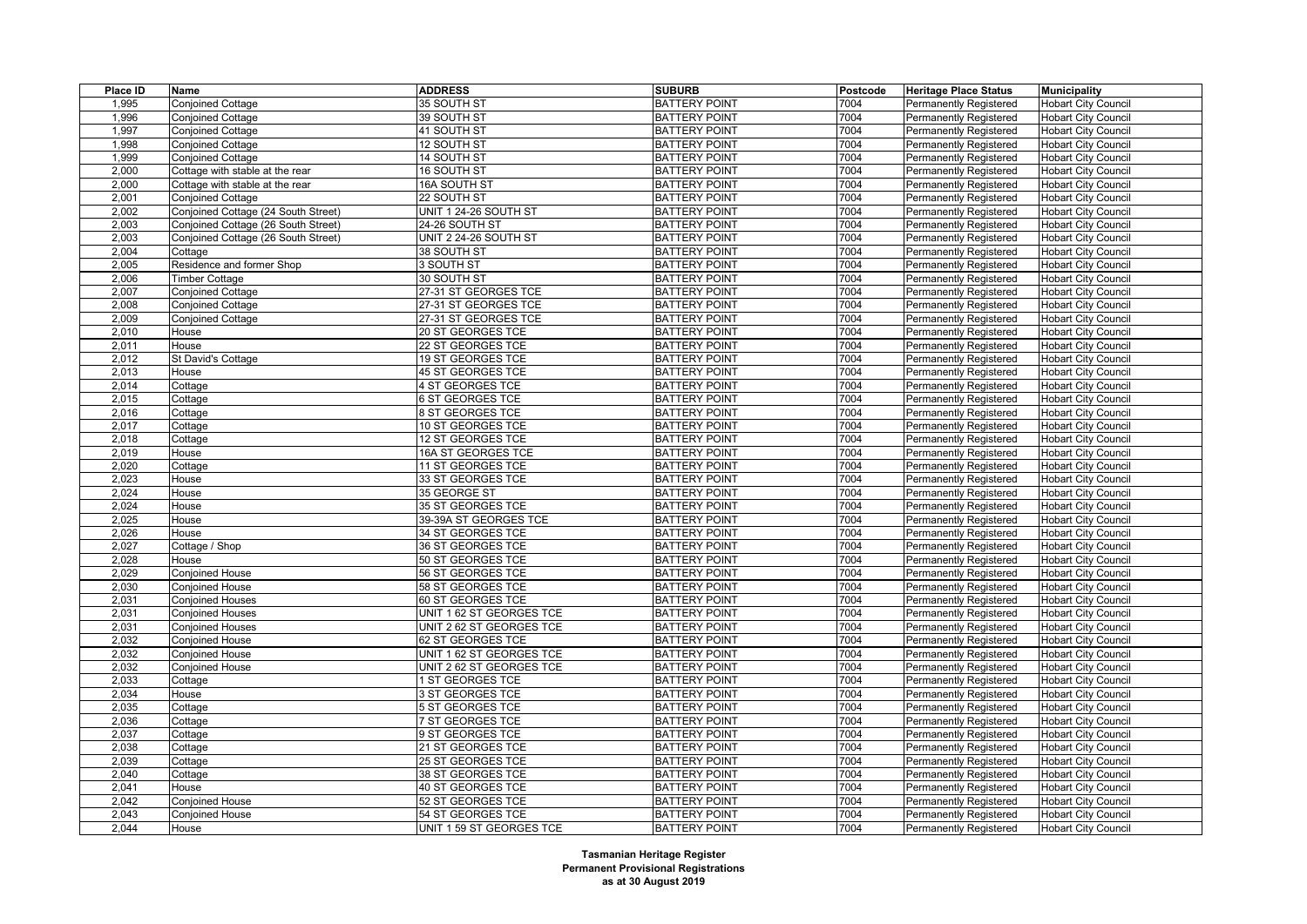| Place ID | Name                                             | <b>ADDRESS</b>           | <b>SUBURB</b>        | Postcode | <b>Heritage Place Status</b>  | <b>Municipality</b>        |
|----------|--------------------------------------------------|--------------------------|----------------------|----------|-------------------------------|----------------------------|
| 2,045    | Lloydville                                       | 24-26 ST GEORGES TCE     | <b>BATTERY POINT</b> | 7004     | <b>Permanently Registered</b> | <b>Hobart City Council</b> |
| 2.046    | Cottage                                          | <b>46 ST GEORGES TCE</b> | <b>BATTERY POINT</b> | 7004     | Permanently Registered        | <b>Hobart City Council</b> |
| 2,047    | House                                            | 61 ST GEORGES TCE        | <b>BATTERY POINT</b> | 7004     | <b>Permanently Registered</b> | <b>Hobart City Council</b> |
| 2,049    | Shipwrights Arms Hotel (incl. cottage at rear)   | 29 TRUMPETER ST          | <b>BATTERY POINT</b> | 7004     | Permanently Registered        | <b>Hobart City Council</b> |
| 2.050    | Cottage                                          | <b>16 TRUMPETER ST</b>   | <b>BATTERY POINT</b> | 7004     | Permanently Registered        | <b>Hobart City Council</b> |
| 2,051    | Cottage                                          | 18 TRUMPETER ST          | <b>BATTERY POINT</b> | 7004     | <b>Permanently Registered</b> | <b>Hobart City Council</b> |
| 2,052    | Cottage                                          | 5 TRUMPETER ST           | <b>BATTERY POINT</b> | 7004     | Permanently Registered        | <b>Hobart City Council</b> |
| 2,053    | Conjoined House                                  | 10 TRUMPETER ST          | <b>BATTERY POINT</b> | 7004     | <b>Permanently Registered</b> | <b>Hobart City Council</b> |
| 2,054    | House                                            | 12 TRUMPETER ST          | <b>BATTERY POINT</b> | 7004     | <b>Permanently Registered</b> | <b>Hobart City Council</b> |
| 2,055    | <b>Barley Mow</b>                                | 11 WATERLOO CRES         | <b>BATTERY POINT</b> | 7004     | Permanently Registered        | <b>Hobart City Council</b> |
| 2.056    | Conjoined House                                  | <b>18 WASHINGTON ST</b>  | <b>SOUTH HOBART</b>  | 7004     | Permanently Registered        | <b>Hobart City Council</b> |
| 2,057    | Cottage                                          | 15-17 WATERLOO CRES      | <b>BATTERY POINT</b> | 7004     | <b>Permanently Registered</b> | <b>Hobart City Council</b> |
| 2,058    | Conjoined Cottage                                | 15-17 WATERLOO CRES      | <b>BATTERY POINT</b> | 7004     | <b>Permanently Registered</b> | <b>Hobart City Council</b> |
| 2,059    | Hariette Cottage                                 | <b>19 WATERLOO CRES</b>  | <b>BATTERY POINT</b> | 7004     | <b>Permanently Registered</b> | <b>Hobart City Council</b> |
| 2,060    | House                                            | 30 WATERLOO CRES         | <b>BATTERY POINT</b> | 7004     | <b>Permanently Registered</b> | <b>Hobart City Council</b> |
| 2,061    | Cottage                                          | 8 WATERLOO CRES          | <b>BATTERY POINT</b> | 7004     | Permanently Registered        | <b>Hobart City Council</b> |
| 2.062    | Cottage                                          | 3 WATERLOO CRES          | <b>BATTERY POINT</b> | 7004     | Permanently Registered        | <b>Hobart City Council</b> |
| 2,063    | Cottage                                          | 16 WATERLOO CRES         | <b>BATTERY POINT</b> | 7004     | <b>Permanently Registered</b> | <b>Hobart City Council</b> |
| 2,064    | House                                            | 12 WATERLOO CRES         | <b>BATTERY POINT</b> | 7004     | <b>Permanently Registered</b> | <b>Hobart City Council</b> |
| 2,065    | Boat House No. 1A (Plate No. 2116)               | FORESHORE LEASES         | <b>NEW TOWN</b>      | 7008     | Permanently Registered        | <b>Hobart City Council</b> |
| 2,066    | Hobart Public Cemetery, Cornelian Bay: The       | 25 QUEENS WALK           | <b>NEW TOWN</b>      | 7008     | Permanently Registered        | <b>Hobart City Council</b> |
|          | Cottage (former Caretaker's Residence)           |                          |                      |          |                               |                            |
| 2,067    | Hobart Public Cemetery, Cornelian Bay: Jewish    | 27 QUEENS WALK           | <b>NEW TOWN</b>      | 7008     | Permanently Registered        | <b>Hobart City Council</b> |
|          | Cemetery and receiving house                     |                          |                      |          |                               |                            |
| 2,069    | Selborne                                         | 100 KING ST              | <b>SANDY BAY</b>     | 7005     | <b>Permanently Registered</b> | <b>Hobart City Council</b> |
| 2,070    | _asswade                                         | <b>3 LASSWADE AVE</b>    | <b>SANDY BAY</b>     | 7004     | Permanently Registered        | <b>Hobart City Council</b> |
| 2,071    | Roscommon                                        | <b>38 PARLIAMENT ST</b>  | <b>SANDY BAY</b>     | 7005     | <b>Permanently Registered</b> | <b>Hobart City Council</b> |
| 2,072    | House                                            | 25 PROCTORS RD           | <b>DYNNYRNE</b>      | 7005     | <b>Permanently Registered</b> | <b>Hobart City Council</b> |
| 2,073    | House                                            | 34 VIEW ST               | <b>SANDY BAY</b>     | 7005     | Permanently Registered        | <b>Hobart City Council</b> |
| 2,075    | St Raphael's Anglican Church                     | 725 HUON RD              | <b>FERN TREE</b>     | 7054     | <b>Permanently Registered</b> | <b>Hobart City Council</b> |
| 2,077    | Domain House (Former High School / University of | 71 BROOKER AVE           | GLEBE                | 7000     | Permanently Registered        | <b>Hobart City Council</b> |
|          | Tasmania)                                        |                          |                      |          |                               |                            |
| 2,079    | Cottage                                          | 5 ABERDEEN ST            | <b>GLEBE</b>         | 7000     | <b>Permanently Registered</b> | <b>Hobart City Council</b> |
| 2,080    | Phyllisdene                                      | <b>7 ABERDEEN ST</b>     | <b>GLEBE</b>         | 7000     | Permanently Registered        | <b>Hobart City Council</b> |
| 2,081    | House                                            | 11 ABERDEEN ST           | <b>GLEBE</b>         | 7000     | Permanently Registered        | <b>Hobart City Council</b> |
| 2,081    | House                                            | 11 ABERDEEN ST           | <b>GLEBE</b>         | 7000     | <b>Permanently Registered</b> | <b>Hobart City Council</b> |
| 2,082    | Maffra                                           | 12 ABERDEEN ST           | <b>GLEBE</b>         | 7000     | Permanently Registered        | <b>Hobart City Council</b> |
| 2,084    | House                                            | 15 ABERDEEN ST           | <b>GLEBE</b>         | 7000     | Permanently Registered        | <b>Hobart City Council</b> |
| 2,085    | House                                            | 16 ABERDEEN ST           | <b>GLEBE</b>         | 7000     | <b>Permanently Registered</b> | <b>Hobart City Council</b> |
| 2,086    | House                                            | <b>BAYLEY ST</b>         | <b>GLEBE</b>         | 7000     | Permanently Registered        | <b>Hobart City Council</b> |
| 2,087    | House                                            | <b>3 BAYLEY ST</b>       | <b>GLEBE</b>         | 7000     | Permanently Registered        | <b>Hobart City Council</b> |
| 2,088    | House                                            | 5 BAYLEY ST              | <b>GLEBE</b>         | 7000     | <b>Permanently Registered</b> | <b>Hobart City Council</b> |
| 2,089    | Former Officer College                           | <b>4 BAYLEY ST</b>       | <b>GLEBE</b>         | 7000     | Permanently Registered        | <b>Hobart City Council</b> |
| 2,090    | .ineada                                          | 18 BAYLEY ST             | <b>GLEBE</b>         | 7000     | Permanently Registered        | <b>Hobart City Council</b> |
| 2,091    | Otarama                                          | 22 BAYLEY ST             | <b>GLEBE</b>         | 7000     | Permanently Registered        | <b>Hobart City Council</b> |
| 2,092    | House                                            | 9 BAYLEY ST              | <b>GLEBE</b>         | 7000     | Permanently Registered        | <b>Hobart City Council</b> |
| 2,093    | House                                            | 11 BAYLEY ST             | <b>GLEBE</b>         | 7000     | Permanently Registered        | <b>Hobart City Council</b> |
| 2,094    | Eddystone                                        | <b>15 BAYLEY ST</b>      | <b>GLEBE</b>         | 7000     | Permanently Registered        | <b>Hobart City Council</b> |
| 2,095    | House                                            | 17 BAYLEY ST             | <b>GLEBE</b>         | 7000     | Permanently Registered        | <b>Hobart City Council</b> |
| 2,096    | <b>Chatsworth Terraces</b>                       | 103 BROOKER AVE          | <b>GLEBE</b>         | 7000     | Permanently Registered        | <b>Hobart City Council</b> |
| 2,097    | <b>Former Trinity Rectory</b>                    | 149 BROOKER AVE          | <b>GLEBE</b>         | 7000     | <b>Permanently Registered</b> | <b>Hobart City Council</b> |
| 2,097    | <b>Former Trinity Rectory</b>                    | 149 BROOKER AVE          | <b>GLEBE</b>         | 7000     | Permanently Registered        | <b>Hobart City Council</b> |
| 2,097    | Former Trinity Rectory                           | UNIT 25 149 BROOKER AVE  | <b>GLEBE</b>         | 7000     | Permanently Registered        | <b>Hobart City Council</b> |
| 2,097    | <b>Former Trinity Rectory</b>                    | UNIT 26 149 BROOKER AVE  | <b>GLEBE</b>         | 7000     | <b>Permanently Registered</b> | <b>Hobart City Council</b> |
| 2,097    | <b>Former Trinity Rectory</b>                    | UNIT 27 149 BROOKER AVE  | <b>GLEBE</b>         | 7000     | <b>Permanently Registered</b> | <b>Hobart City Council</b> |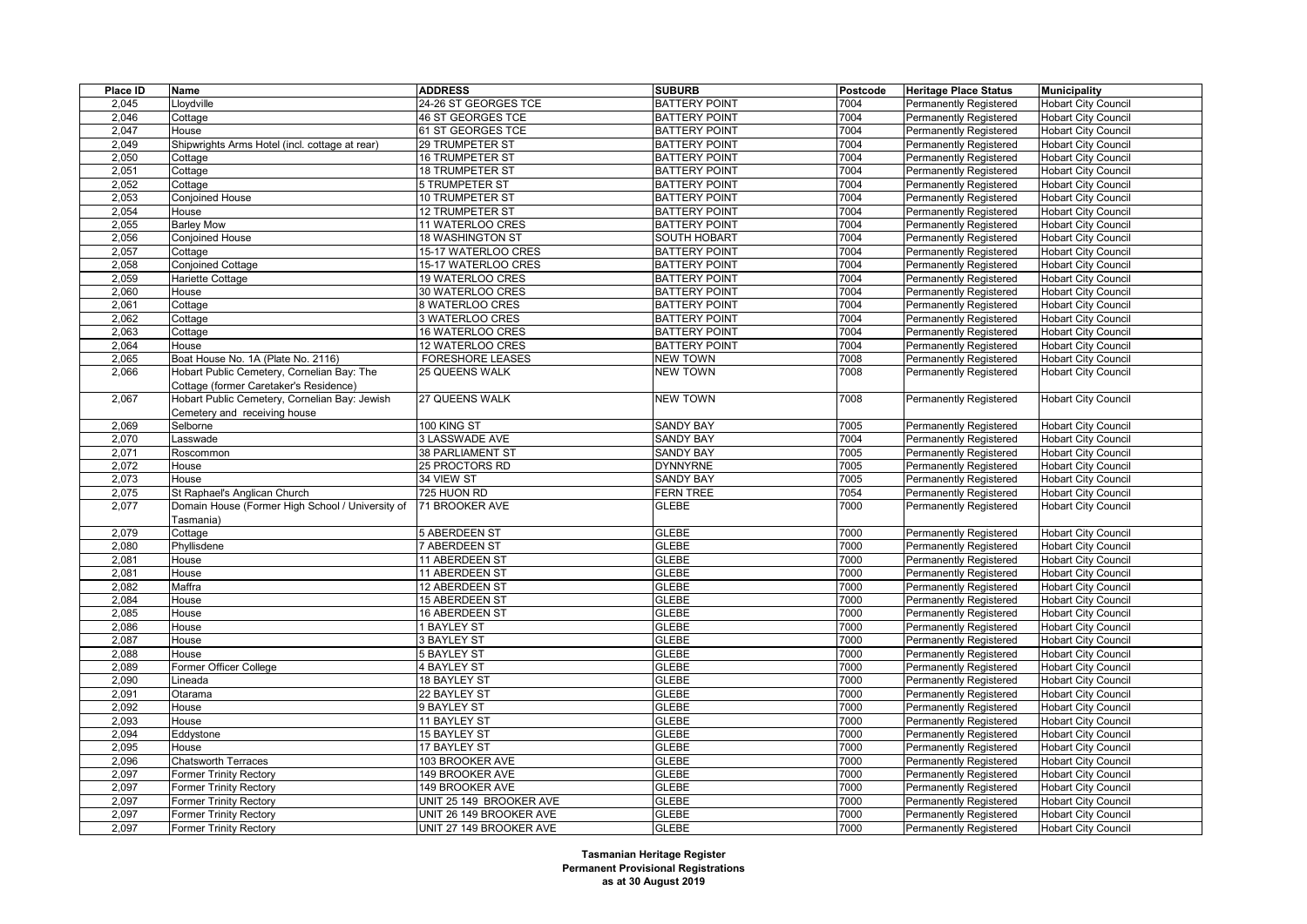| Place ID       | Name                          | <b>ADDRESS</b>                         | <b>SUBURB</b>                  | Postcode     | <b>Heritage Place Status</b>                                   | <b>Municipality</b>                                      |
|----------------|-------------------------------|----------------------------------------|--------------------------------|--------------|----------------------------------------------------------------|----------------------------------------------------------|
| 2,097          | <b>Former Trinity Rectory</b> | UNIT 29 149 BROOKER AVE                | <b>GLEBE</b>                   | 7000         | <b>Permanently Registered</b>                                  | <b>Hobart City Council</b>                               |
| 2.097          | <b>Former Trinity Rectory</b> | UNIT 30 149 BROOKER AVE                | <b>GLEBE</b>                   | 7000         | <b>Permanently Registered</b>                                  | <b>Hobart City Council</b>                               |
| 2,097          | <b>Former Trinity Rectory</b> | UNITE 28 149 BROOKER AVE               | <b>GLEBE</b>                   | 7000         | <b>Permanently Registered</b>                                  | <b>Hobart City Council</b>                               |
| 2,098          | Former Christ College Hostel  | 12 SHOOBRIDGE ST                       | <b>GLEBE</b>                   | 7000         | Permanently Registered                                         | <b>Hobart City Council</b>                               |
| 2,100          | Verona                        | 83 BROOKER AVE                         | <b>GLEBE</b>                   | 7000         | Permanently Registered                                         | <b>Hobart City Council</b>                               |
| 2,101          | House                         | 7 DAVENPORT ST                         | <b>GLEBE</b>                   | 7000         | <b>Permanently Registered</b>                                  | <b>Hobart City Council</b>                               |
| 2,102          | House                         | 2 DAVENPORT ST                         | <b>GLEBE</b>                   | 7000         | Permanently Registered                                         | <b>Hobart City Council</b>                               |
| 2,103          | Terrace House                 | 4 DAVENPORT ST                         | <b>GLEBE</b>                   | 7000         | <b>Permanently Registered</b>                                  | <b>Hobart City Council</b>                               |
| 2,104          | House                         | <b>18 DAVENPORT ST</b>                 | <b>GLEBE</b>                   | 7000         | Permanently Registered                                         | <b>Hobart City Council</b>                               |
| 2,105          | Cottage                       | 10 DAVENPORT ST                        | <b>GLEBE</b>                   | 7000         | Permanently Registered                                         | <b>Hobart City Council</b>                               |
| 2,106          | Cottage                       | <b>14 DAVENPORT ST</b>                 | <b>GLEBE</b>                   | 7000         | <b>Permanently Registered</b>                                  | <b>Hobart City Council</b>                               |
| 2,107          | Cottage                       | 16 DAVENPORT ST                        | <b>GLEBE</b>                   | 7000         | <b>Permanently Registered</b>                                  | <b>Hobart City Council</b>                               |
| 2,108          | Cottage                       | 20 DAVENPORT ST                        | <b>GLEBE</b>                   | 7000         | <b>Permanently Registered</b>                                  | <b>Hobart City Council</b>                               |
| 2,109          | Rochebank                     | <b>EDWARD ST</b>                       | <b>GLEBE</b>                   | 7000         | Permanently Registered                                         | <b>Hobart City Council</b>                               |
| 2,110          | Ardishail                     | UNIT 1 5-7 EDWARD ST                   | <b>GLEBE</b>                   | 7000         | <b>Permanently Registered</b>                                  | <b>Hobart City Council</b>                               |
| 2,111          | House                         | 11 EDWARD ST                           | <b>GLEBE</b>                   | 7000         | <b>Permanently Registered</b>                                  | <b>Hobart City Council</b>                               |
| 2,112          | Philip Smith Education Centre | 2 EDWARD ST                            | <b>GLEBE</b>                   | 7000         | Permanently Registered                                         | <b>Hobart City Council</b>                               |
| 2,114          | Lavve                         | 9 GLEBE ST                             | <b>GLEBE</b>                   | 7000         | <b>Permanently Registered</b>                                  | <b>Hobart City Council</b>                               |
| 2,115          | Corinda                       | 17 GLEBE ST                            | <b>GLEBE</b>                   | 7000         | Permanently Registered                                         | <b>Hobart City Council</b>                               |
| 2,116          | Laureston                     | 10 GLEBE ST                            | <b>GLEBE</b>                   | 7000         | <b>Permanently Registered</b>                                  | <b>Hobart City Council</b>                               |
| 2,117          | House                         | 16 GLEBE ST                            | <b>GLEBE</b>                   | 7000         | <b>Permanently Registered</b>                                  | <b>Hobart City Council</b>                               |
| 2,118          | Cottage                       | 18 GLEBE ST                            | <b>GLEBE</b>                   | 7000         | Permanently Registered                                         | <b>Hobart City Council</b>                               |
| 2,119          | Addlestone                    | 20 GLEBE ST                            | <b>GLEBE</b>                   | 7000         | <b>Permanently Registered</b>                                  | <b>Hobart City Council</b>                               |
| 2,119          | Addlestone                    | 20 GLEBE ST                            | <b>GLEBE</b>                   | 7000         | <b>Permanently Registered</b>                                  | <b>Hobart City Council</b>                               |
| 2,120          | House                         | 1 GLEBE ST                             | <b>GLEBE</b>                   | 7000         | Permanently Registered                                         | <b>Hobart City Council</b>                               |
| 2,121          | Matlock                       | 19 GLEBE ST                            | <b>GLEBE</b>                   | 7000         | Permanently Registered                                         | <b>Hobart City Council</b>                               |
| 2,122          | Cottage                       | 1 LILLIE ST                            | <b>GLEBE</b>                   | 7000         | <b>Permanently Registered</b>                                  | <b>Hobart City Council</b>                               |
| 2,123          | Cottage                       | 3 LILLIE ST                            | <b>GLEBE</b>                   | 7000         | Permanently Registered                                         | <b>Hobart City Council</b>                               |
| 2,124          | Cottage                       | 5 LILLIE ST                            | <b>GLEBE</b>                   | 7000         | Permanently Registered                                         | <b>Hobart City Council</b>                               |
| 2,125          | House                         | <b>7 LILLIE ST</b>                     | <b>GLEBE</b>                   | 7000         | <b>Permanently Registered</b>                                  | <b>Hobart City Council</b>                               |
| 2,126          | House                         | 11 LILLIE ST                           | <b>GLEBE</b>                   | 7000         | <b>Permanently Registered</b>                                  | <b>Hobart City Council</b>                               |
| 2,127          | House                         | <b>15 LILLIE ST</b>                    | <b>GLEBE</b>                   | 7000         | Permanently Registered                                         | <b>Hobart City Council</b>                               |
| 2,128          | House                         | 21 LILLIE ST                           | <b>GLEBE</b>                   | 7000         | <b>Permanently Registered</b>                                  | <b>Hobart City Council</b>                               |
| 2,130          | <b>Terraced House</b>         | 25 LILLIE ST                           | <b>GLEBE</b>                   | 7000         | Permanently Registered                                         | <b>Hobart City Council</b>                               |
| 2,131          | <b>Terraced House</b>         | 27 LILLIE ST                           | <b>GLEBE</b>                   | 7000         | Permanently Registered                                         | <b>Hobart City Council</b>                               |
| 2,132          | House                         | 29 LILLIE ST                           | <b>GLEBE</b>                   | 7000         | <b>Permanently Registered</b>                                  | <b>Hobart City Council</b>                               |
|                |                               |                                        |                                |              |                                                                |                                                          |
| 2,133          | Terrace House                 | 3 SCOTT ST                             | <b>GLEBE</b>                   | 7000         | <b>Permanently Registered</b>                                  | <b>Hobart City Council</b>                               |
| 2,134          | <b>Bella Vista</b>            | 5 SCOTT ST<br><b>7 SCOTT ST</b>        | <b>GLEBE</b><br><b>GLEBE</b>   | 7000<br>7000 | Permanently Registered                                         | <b>Hobart City Council</b>                               |
| 2,135          | House                         |                                        | <b>GLEBE</b>                   | 7000         | <b>Permanently Registered</b>                                  | <b>Hobart City Council</b>                               |
| 2,136<br>2,138 | House<br>House                | 9 SCOTT ST<br>4 SCOTT ST               | <b>GLEBE</b>                   | 7000         | <b>Permanently Registered</b><br><b>Permanently Registered</b> | <b>Hobart City Council</b>                               |
|                | House                         | <b>6 SCOTT ST</b>                      | <b>GLEBE</b>                   | 7000         |                                                                | <b>Hobart City Council</b>                               |
| 2,139<br>2,140 | Conjoined House               | 16 SCOTT ST                            | <b>GLEBE</b>                   | 7000         | <b>Permanently Registered</b><br><b>Permanently Registered</b> | <b>Hobart City Council</b><br><b>Hobart City Council</b> |
| 2,141          | <b>Terraced Houses</b>        | 3 SERVICE ST                           | <b>GLEBE</b>                   | 7000         |                                                                |                                                          |
|                |                               |                                        |                                |              | <b>Permanently Registered</b>                                  | <b>Hobart City Council</b>                               |
| 2,141<br>2.141 | <b>Terraced Houses</b>        | <b>5 SERVICE ST</b>                    | <b>GLEBE</b><br><b>GLEBE</b>   | 7000<br>7000 | Permanently Registered                                         | <b>Hobart City Council</b>                               |
| 2,142          | <b>Terraced Houses</b>        | <b>7 SERVICE ST</b><br>125 BROOKER AVE | <b>GLEBE</b>                   | 7000         | <b>Permanently Registered</b>                                  | <b>Hobart City Council</b>                               |
| 2,143          | Cottage<br>House              | SHOOBRIDGE ST                          | <b>GLEBE</b>                   | 7000         | <b>Permanently Registered</b><br>Permanently Registered        | <b>Hobart City Council</b>                               |
| 2,144          |                               |                                        | <b>GLEBE</b>                   | 7000         |                                                                | <b>Hobart City Council</b>                               |
|                | House                         | 9A SHOOBRIDGE ST                       |                                |              | <b>Permanently Registered</b>                                  | <b>Hobart City Council</b>                               |
| 2,145          | House                         | 1 SHORT ST<br><b>5 SHORT ST</b>        | <b>GLEBE</b><br><b>GLEBE</b>   | 7000         | <b>Permanently Registered</b>                                  | <b>Hobart City Council</b>                               |
| 2,146          | House                         |                                        |                                | 7000         | Permanently Registered                                         | <b>Hobart City Council</b>                               |
| 2,147          | Conjoined House               | 4 ANTILL ST                            | <b>SOUTH HOBART</b>            | 7004         | <b>Permanently Registered</b>                                  | <b>Hobart City Council</b>                               |
| 2,149          | Temple House / Solomon House  | 43 LIVERPOOL ST                        | <b>HOBART</b><br><b>HOBART</b> | 7000         | <b>Permanently Registered</b>                                  | <b>Hobart City Council</b>                               |
| 2,150          | Synagogue                     | 59 ARGYLE ST                           |                                | 7000<br>7000 | Permanently Registered                                         | <b>Hobart City Council</b>                               |
| 2,151          | <b>Hobart Fire Station</b>    | 77-79 ARGYLE ST                        | <b>HOBART</b>                  |              | <b>Permanently Registered</b>                                  | <b>Hobart City Council</b>                               |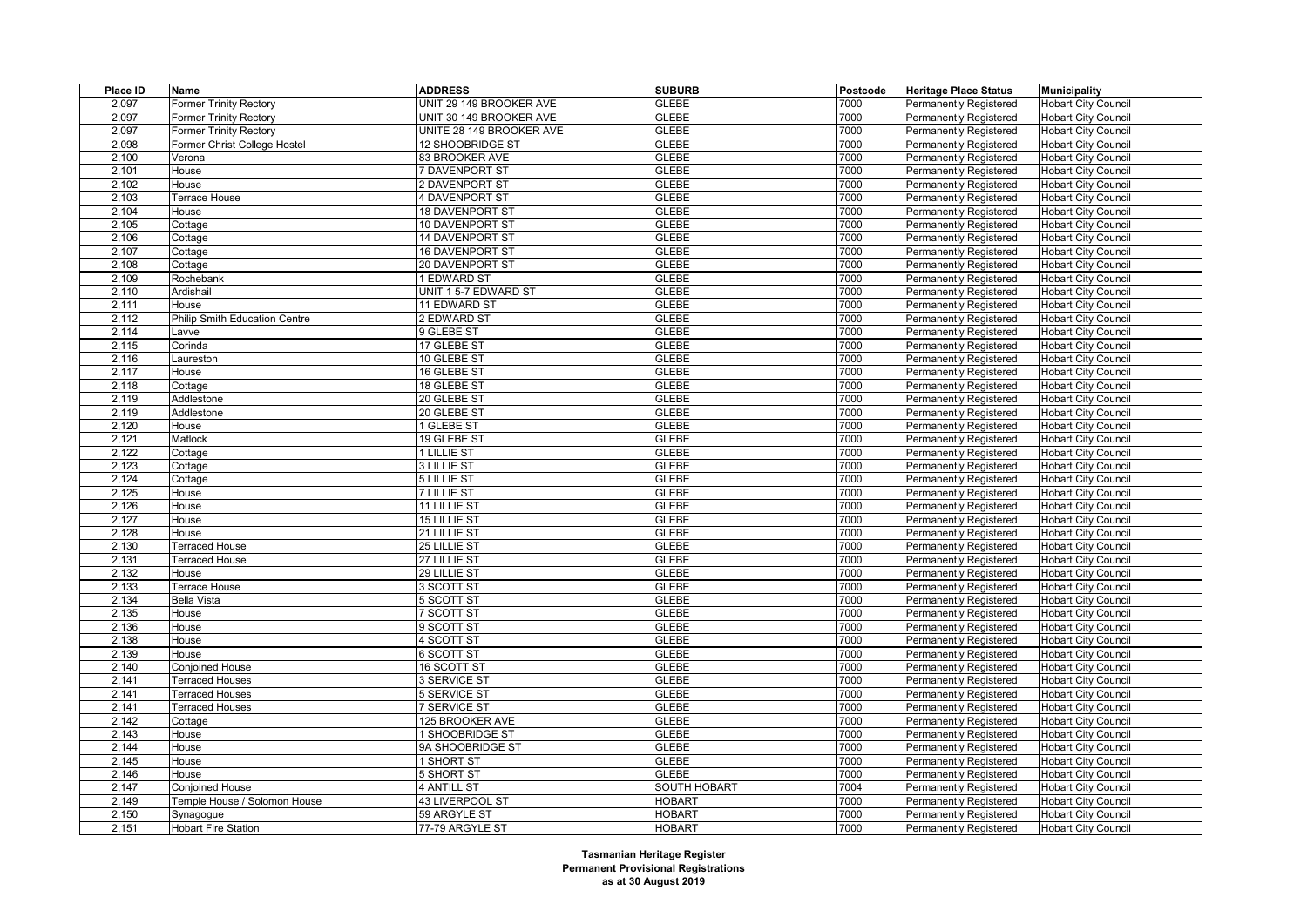| Place ID | Name                                        | <b>ADDRESS</b>         | <b>SUBURB</b>       | Postcode | <b>Heritage Place Status</b>  | <b>Municipality</b>        |
|----------|---------------------------------------------|------------------------|---------------------|----------|-------------------------------|----------------------------|
| 2,152    | Commercial Retail Building                  | 123 ARGYLE ST          | <b>HOBART</b>       | 7000     | <b>Permanently Registered</b> | <b>Hobart City Council</b> |
| 2,153    | Commercial Retail                           | 151-153 ARGYLE ST      | <b>HOBART</b>       | 7000     | Permanently Registered        | <b>Hobart City Council</b> |
| 2,154    | Shop                                        | 10-14 DAVEY ST         | <b>HOBART</b>       | 7000     | <b>Permanently Registered</b> | <b>Hobart City Council</b> |
| 2,155    | Chatsworth Terraces                         | 111 BROOKER AVE        | <b>GLEBE</b>        | 7000     | Permanently Registered        | <b>Hobart City Council</b> |
| 2,156    | Carnegie Building / Former Public Library   | 50 MACQUARIE ST        | <b>HOBART</b>       | 7000     | <b>Permanently Registered</b> | <b>Hobart City Council</b> |
| 2,157    | Town House                                  | 128-142 ARGYLE ST      | <b>HOBART</b>       | 7000     | <b>Permanently Registered</b> | <b>Hobart City Council</b> |
| 2,159    | Former Carlton Club Hotel                   | 50 LIVERPOOL ST        | <b>HOBART</b>       | 7000     | <b>Permanently Registered</b> | <b>Hobart City Council</b> |
| 2,160    | House                                       | <b>BARRACK ST</b>      | <b>HOBART</b>       | 7000     | <b>Permanently Registered</b> | <b>Hobart City Council</b> |
| 2,161    | Cottages                                    | 5-7 BARRACK ST         | <b>HOBART</b>       | 7000     | Permanently Registered        | <b>Hobart City Council</b> |
| 2,161    | Cottages                                    | 5-7 BARRACK ST         | <b>HOBART</b>       | 7000     | Permanently Registered        | <b>Hobart City Council</b> |
| 2,163    | Bohemia                                     | 131 BATHURST ST        | <b>HOBART</b>       | 7000     | <b>Permanently Registered</b> | <b>Hobart City Council</b> |
| 2,164    | Shop                                        | <b>4 BARRACK ST</b>    | <b>HOBART</b>       | 7000     | Permanently Registered        | <b>Hobart City Council</b> |
| 2,165    | Former Saracen's Head                       | <b>12 BARRACK ST</b>   | <b>HOBART</b>       | 7000     | Permanently Registered        | <b>Hobart City Council</b> |
| 2,167    | Commercial Building                         | 121-123 BATHURST ST    | <b>HOBART</b>       | 7000     | <b>Permanently Registered</b> | <b>Hobart City Council</b> |
| 2,168    | House                                       | UNIT 1 129 BATHURST ST | <b>HOBART</b>       | 7000     | <b>Permanently Registered</b> | <b>Hobart City Council</b> |
| 2,168    | House                                       | UNIT 3 129 BATHURST ST | <b>HOBART</b>       | 7000     | Permanently Registered        | <b>Hobart City Council</b> |
| 2,169    | Former Hobart Technical College (Cruikshank | 28 BATHURST ST         | <b>HOBART</b>       | 7000     | Permanently Registered        | <b>Hobart City Council</b> |
|          | Building)                                   |                        |                     |          |                               |                            |
| 2,170    | Commercial/ Warehouse Building              | 18-36 CRITERION ST     | <b>HOBART</b>       | 7000     | <b>Permanently Registered</b> | <b>Hobart City Council</b> |
| 2,171    | Playhouse Theatre / Former Union Chapel     | 106 BATHURST ST        | <b>HOBART</b>       | 7000     | <b>Permanently Registered</b> | Hobart City Council        |
| 2,172    | Commercial Retail                           | 115-115B ELIZABETH ST  | <b>HOBART</b>       | 7000     | <b>Permanently Registered</b> | <b>Hobart City Council</b> |
| 2,174    | House (originally an outbuilding)           | 221-223 COLLINS ST     | <b>HOBART</b>       | 7000     | <b>Permanently Registered</b> | <b>Hobart City Council</b> |
| 2,175    | <b>Brisbane Hotel</b>                       | <b>3 BRISBANE ST</b>   | <b>HOBART</b>       | 7000     | <b>Permanently Registered</b> | <b>Hobart City Council</b> |
| 2,175    | <b>Brisbane Hotel</b>                       | <b>3 BRISBANE ST</b>   | <b>HOBART</b>       | 7000     | <b>Permanently Registered</b> | <b>Hobart City Council</b> |
| 2,177    | House                                       | 19 BRISBANE ST         | HOBART              | 7000     | Permanently Registered        | <b>Hobart City Council</b> |
| 2,178    | Commercial Retail                           | 21-23 BRISBANE ST      | <b>HOBART</b>       | 7000     | Permanently Registered        | <b>Hobart City Council</b> |
| 2,180    | <b>Conjoined Houses</b>                     | 25 BRISBANE ST         | <b>HOBART</b>       | 7000     | <b>Permanently Registered</b> | <b>Hobart City Council</b> |
| 2,180    | <b>Conjoined Houses</b>                     | 27 BRISBANE ST         | <b>HOBART</b>       | 7000     | Permanently Registered        | <b>Hobart City Council</b> |
| 2,181    | Shop                                        | 29 BRISBANE ST         | <b>HOBART</b>       | 7000     | Permanently Registered        | <b>Hobart City Council</b> |
| 2,182    | Sydney Lodge                                | 65 BRISBANE ST         | <b>HOBART</b>       | 7000     | <b>Permanently Registered</b> | <b>Hobart City Council</b> |
| 2,186    | Former Mill (Gibson's)                      | 8 BROOKE ST            | <b>HOBART</b>       | 7000     | <b>Permanently Registered</b> | <b>Hobart City Council</b> |
| 2,187    | Former Hobart Railway Station               | 1-7 LIVERPOOL ST       | <b>HOBART</b>       | 7000     | Permanently Registered        | <b>Hobart City Council</b> |
| 2,188    | House                                       | 60 BURNETT ST          | <b>NORTH HOBART</b> | 7000     | <b>Permanently Registered</b> | <b>Hobart City Council</b> |
| 2,189    | <b>Chatsworth Terraces</b>                  | 105 BROOKER AVE        | <b>GLEBE</b>        | 7000     | Permanently Registered        | <b>Hobart City Council</b> |
| 2,190    | Former St David's Mission Church            | <b>7 CAMPBELL ST</b>   | <b>HOBART</b>       | 7000     | Permanently Registered        | <b>Hobart City Council</b> |
| 2,191    | Theatre Royal                               | 29 CAMPBELL ST         | <b>HOBART</b>       | 7000     | <b>Permanently Registered</b> | <b>Hobart City Council</b> |
| 2,192    | Hollydene                                   | 15-17 LIVERPOOL ST     | <b>HOBART</b>       | 7000     | <b>Permanently Registered</b> | <b>Hobart City Council</b> |
| 2,193    | Royal Exchange Hotel                        | 57 CAMPBELL ST         | <b>HOBART</b>       | 7000     | Permanently Registered        | <b>Hobart City Council</b> |
| 2,194    | <b>Waverley Terrace</b>                     | 93-97 CAMPBELL ST      | <b>HOBART</b>       | 7000     | <b>Permanently Registered</b> | <b>Hobart City Council</b> |
| 2,195    | Ashburton                                   | 99 CAMPBELL ST         | <b>HOBART</b>       | 7000     | Permanently Registered        | <b>Hobart City Council</b> |
| 2,196    | Former Cottage                              | 101 CAMPBELL ST        | <b>HOBART</b>       | 7000     | <b>Permanently Registered</b> | <b>Hobart City Council</b> |
| 2,197    | Conjoined House                             | 145 CAMPBELL ST        | <b>HOBART</b>       | 7000     | <b>Permanently Registered</b> | <b>Hobart City Council</b> |
| 2,198    | Campbell Terrace                            | 157 CAMPBELL ST        | <b>HOBART</b>       | 7000     | <b>Permanently Registered</b> | <b>Hobart City Council</b> |
| 2,200    | Town House                                  | UNIT 1 165 CAMPBELL ST | <b>HOBART</b>       | 7000     | <b>Permanently Registered</b> | <b>Hobart City Council</b> |
| 2,200    | Town House                                  | UNIT 4 165 CAMPBELL ST | <b>HOBART</b>       | 7000     | Permanently Registered        | <b>Hobart City Council</b> |
| 2,200    | <b>Town House</b>                           | UNIT 5 165 CAMPBELL ST | <b>HOBART</b>       | 7000     | <b>Permanently Registered</b> | <b>Hobart City Council</b> |
| 2,200    | Town House                                  | UNIT 6 165 CAMPBELL ST | <b>HOBART</b>       | 7000     | <b>Permanently Registered</b> | <b>Hobart City Council</b> |
| 2,200    | <b>Town House</b>                           | UNIT 7 165 CAMPBELL ST | <b>HOBART</b>       | 7000     | Permanently Registered        | <b>Hobart City Council</b> |
| 2,200    | <b>Town House</b>                           | UNIT 8 165 CAMPBELL ST | <b>HOBART</b>       | 7000     | <b>Permanently Registered</b> | <b>Hobart City Council</b> |
| 2,201    | Amalfi                                      | 169-173 CAMPBELL ST    | <b>HOBART</b>       | 7000     | <b>Permanently Registered</b> | <b>Hobart City Council</b> |
| 2,202    | Town House                                  | 181-189 CAMPBELL ST    | <b>HOBART</b>       | 7000     | Permanently Registered        | <b>Hobart City Council</b> |
| 2,203    | own house                                   | 191 CAMPBELL ST        | <b>HOBART</b>       | 7000     | <b>Permanently Registered</b> | <b>Hobart City Council</b> |
| 2,204    | Cottage                                     | 193 CAMPBELL ST        | <b>HOBART</b>       | 7000     | Permanently Registered        | <b>Hobart City Council</b> |
| 2,205    | House                                       | 207 CAMPBELL ST        | <b>NORTH HOBART</b> | 7000     | Permanently Registered        | <b>Hobart City Council</b> |
| 2,206    | Cottage                                     | 221 CAMPBELL ST        | <b>NORTH HOBART</b> | 7000     | <b>Permanently Registered</b> | <b>Hobart City Council</b> |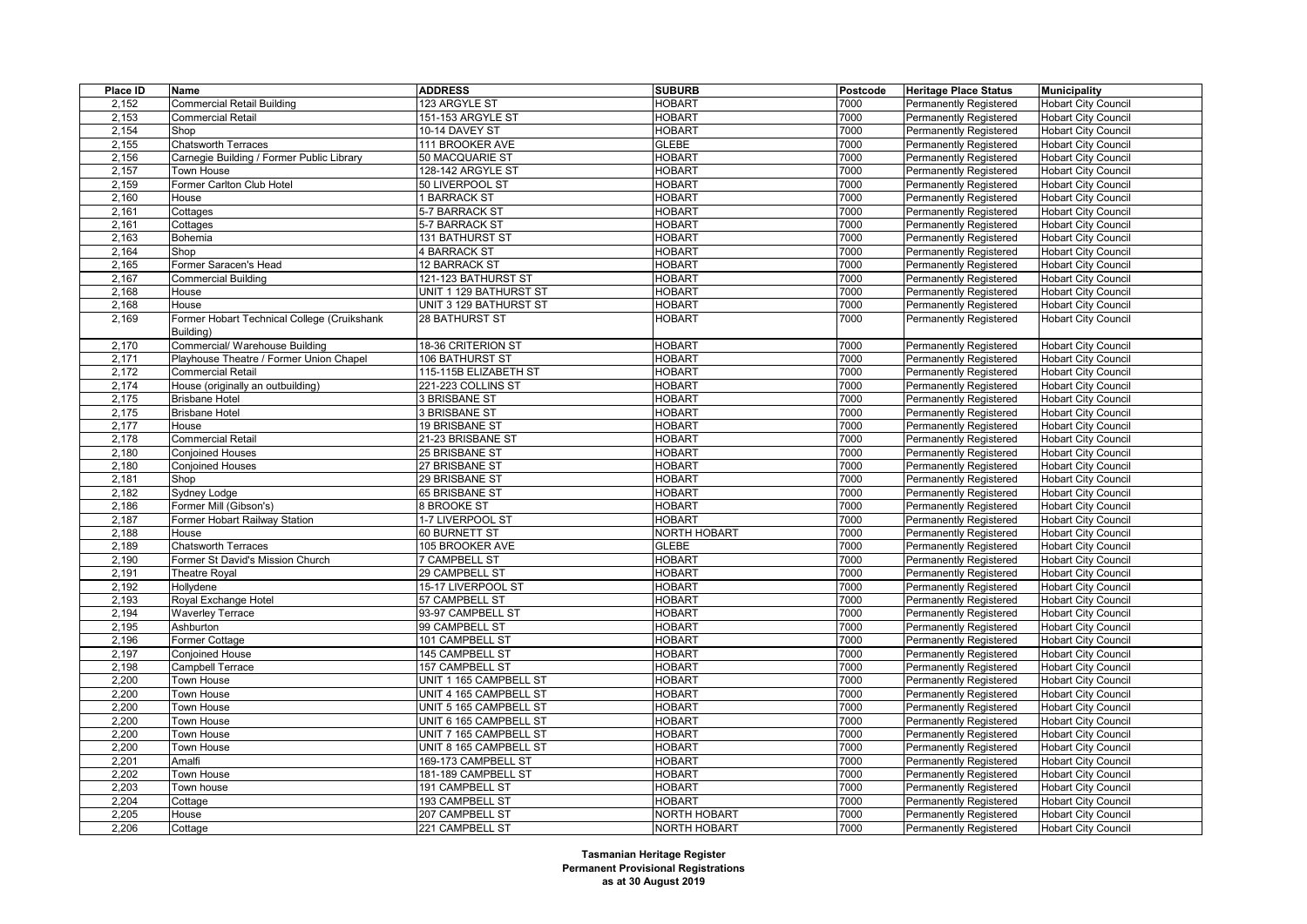| Place ID       | Name                                            | <b>ADDRESS</b>         | <b>SUBURB</b>                  | Postcode     | <b>Heritage Place Status</b>  | <b>Municipality</b>                                      |
|----------------|-------------------------------------------------|------------------------|--------------------------------|--------------|-------------------------------|----------------------------------------------------------|
| 2,207          | <b>Blundstone's Boot Factory</b>                | 19-29 LIVERPOOL ST     | <b>HOBART</b>                  | 7000         | <b>Permanently Registered</b> | <b>Hobart City Council</b>                               |
| 2,208          | Penitentiary Chapel and Criminal Courts Complex | 98A CAMPBELL ST        | <b>HOBART</b>                  | 7000         | <b>Permanently Registered</b> | <b>Hobart City Council</b>                               |
|                |                                                 |                        |                                |              |                               |                                                          |
| 2,209          | Terrace house                                   | 100-102 CAMPBELL ST    | <b>HOBART</b>                  | 7000         | Permanently Registered        | <b>Hobart City Council</b>                               |
| 2,210          | Terrace house                                   | 104 CAMPBELL ST        | <b>HOBART</b>                  | 7000         | Permanently Registered        | <b>Hobart City Council</b>                               |
| 2,211          | House                                           | 142 CAMPBELL ST        | <b>HOBART</b>                  | 7000         | Permanently Registered        | <b>Hobart City Council</b>                               |
| 2,212          | Tasmanian Inn                                   | 172 CAMPBELL ST        | <b>HOBART</b>                  | 7000         | Permanently Registered        | <b>Hobart City Council</b>                               |
| 2,213          | Campbell House                                  | 184-186 CAMPBELL ST    | <b>HOBART</b>                  | 7000         | Permanently Registered        | <b>Hobart City Council</b>                               |
| 2,213          | Campbell House                                  | 184-186 CAMPBELL ST    | <b>HOBART</b>                  | 7000         | Permanently Registered        | <b>Hobart City Council</b>                               |
| 2,213          | Campbell House                                  | 184-186 CAMPBELL ST    | <b>HOBART</b>                  | 7000         | Permanently Registered        | <b>Hobart City Council</b>                               |
| 2,213          | Campbell House                                  | 184-186 CAMPBELL ST    | <b>HOBART</b>                  | 7000         | Permanently Registered        | Hobart City Council                                      |
| 2,214          | Terrace House                                   | 216 CAMPBELL ST        | <b>NORTH HOBART</b>            | 7000         | Permanently Registered        | <b>Hobart City Council</b>                               |
| 2,215          | Shop and Residence                              | 199-201 CAMPBELL ST    | <b>NORTH HOBART</b>            | 7000         | Permanently Registered        | Hobart City Council                                      |
| 2,216          | <b>Commercial Retail</b>                        | 176 CAMPBELL ST        | NORTH HOBART                   | 7000         | Permanently Registered        | Hobart City Council                                      |
| 2,219          | House                                           | 1 CHURCH ST            | <b>HOBART</b>                  | 7000         | Permanently Registered        | <b>Hobart City Council</b>                               |
| 2,220          | Former Holy Trinity Parish Hall                 | 3-5 CHURCH ST          | <b>HOBART</b>                  | 7000         | Permanently Registered        | <b>Hobart City Council</b>                               |
| 2,221          | <b>Conjoined Houses</b>                         | 7 CHURCH ST            | <b>HOBART</b>                  | 7000         | Permanently Registered        | Hobart City Council                                      |
| 2,221          | <b>Conjoined Houses</b>                         | 7-9 CHURCH ST          | <b>HOBART</b>                  | 7000         | <b>Permanently Registered</b> | <b>Hobart City Council</b>                               |
| 2,221          | <b>Conjoined Houses</b>                         | 9 CHURCH ST            | <b>HOBART</b>                  | 7000         | Permanently Registered        | <b>Hobart City Council</b>                               |
| 2,222          | <b>Holy Trinity Rectory</b>                     | 17 CHURCH ST           | <b>HOBART</b>                  | 7000         | Permanently Registered        | Hobart City Council                                      |
| 2,223          | House                                           | 2 CHURCH ST            | <b>HOBART</b>                  | 7000         | Permanently Registered        | <b>Hobart City Council</b>                               |
| 2,224          | Mentone                                         | UNIT 1 6-8 CHURCH ST   | <b>HOBART</b>                  | 7000         | Permanently Registered        | <b>Hobart City Council</b>                               |
| 2,225          | Craiglie                                        | UNIT 2 6-8 CHURCH ST   | <b>HOBART</b>                  | 7000         | Permanently Registered        | Hobart City Council                                      |
| 2,226          | Wendur                                          | 10-12 CHURCH ST        | <b>HOBART</b>                  | 7000         | Permanently Registered        | <b>Hobart City Council</b>                               |
| 2,227          | Hillbro                                         | 10-12 CHURCH ST        | <b>HOBART</b>                  | 7000         | Permanently Registered        | <b>Hobart City Council</b>                               |
| 2,228          | Cottage                                         | 14 CHURCH ST           | <b>HOBART</b>                  | 7000         | Permanently Registered        | <b>Hobart City Council</b>                               |
| 2,229          | Lewis Building (former Red Cross House)         | 53-57 COLLINS ST       | <b>HOBART</b>                  | 7000         | Permanently Registered        | <b>Hobart City Council</b>                               |
| 2,230          | Offices                                         | 77 COLLINS ST          | <b>HOBART</b>                  | 7000         | Permanently Registered        | Hobart City Council                                      |
| 2,231          | Former CTA Club                                 | 121-123 COLLINS ST     | <b>HOBART</b>                  | 7000         | Permanently Registered        | <b>Hobart City Council</b>                               |
| 2,233          | _ombard House (former Airth Castle)             | 153 COLLINS ST         | <b>HOBART</b>                  | 7000         | Permanently Registered        | <b>Hobart City Council</b>                               |
| 2,234          | Acoa House                                      | 155-157 COLLINS ST     | <b>HOBART</b>                  | 7000         | Permanently Registered        | <b>Hobart City Council</b>                               |
| 2,235          | House                                           | 221 COLLINS ST         | <b>HOBART</b>                  | 7000         | Permanently Registered        | <b>Hobart City Council</b>                               |
| 2,236          | Cottage                                         | 225 COLLINS ST         | <b>HOBART</b>                  | 7000         | Permanently Registered        | Hobart City Council                                      |
| 2,238          | <b>Commercial Building</b>                      | 116-118 COLLINS ST     | <b>HOBART</b>                  | 7000         | Permanently Registered        | <b>Hobart City Council</b>                               |
| 2,239          | Stable                                          | 154 COLLINS ST         | <b>HOBART</b>                  | 7000         | Permanently Registered        | <b>Hobart City Council</b>                               |
| 2,239          | Stable                                          | 154-156 COLLINS ST     | <b>HOBART</b>                  | 7000         | Permanently Registered        | <b>Hobart City Council</b>                               |
| 2,240          | Former Cascade Brewery Co. Offices              | 154-156 COLLINS ST     | <b>HOBART</b>                  | 7000         | Permanently Registered        | <b>Hobart City Council</b>                               |
| 2,241          | Former Chapel                                   | 180-184 COLLINS ST     | <b>HOBART</b>                  | 7000         | Permanently Registered        | <b>Hobart City Council</b>                               |
| 2,242          | <b>Commercial Building</b>                      | 186 COLLINS ST         | <b>HOBART</b>                  | 7000         | Permanently Registered        | Hobart City Council                                      |
| 2,243          | Former Walker's Brewery and Flour Mill          | 210 COLLINS ST         | <b>HOBART</b>                  | 7000         | Permanently Registered        | <b>Hobart City Council</b>                               |
| 2,244          | Ship Hotel                                      | 73 COLLINS ST          | <b>HOBART</b>                  | 7000         | Permanently Registered        | Hobart City Council                                      |
| 2,245          | T & G Building                                  | 117 COLLINS ST         | <b>HOBART</b>                  | 7000         | Permanently Registered        | Hobart City Council                                      |
| 2,245          | T & G Building                                  | UNIT 1 117 COLLINS ST  | <b>HOBART</b>                  | 7000         | Permanently Registered        | <b>Hobart City Council</b>                               |
| 2,245          | T & G Building                                  | UNIT 26 117 COLLINS ST | <b>HOBART</b>                  | 7000         | Permanently Registered        | <b>Hobart City Council</b>                               |
| 2,245          | T & G Building                                  | UNIT 27 117 COLLINS ST | <b>HOBART</b>                  | 7000         | Permanently Registered        | <b>Hobart City Council</b>                               |
| 2,245          | T & G Building                                  | UNIT 28 117 COLLINS ST | <b>HOBART</b>                  | 7000         | Permanently Registered        | <b>Hobart City Council</b>                               |
| 2,245          | T & G Building                                  | UNIT 29 117 COLLINS ST | <b>HOBART</b>                  | 7000         | Permanently Registered        | Hobart City Council                                      |
|                |                                                 | UNIT 3 117 COLLINS ST  | <b>HOBART</b>                  | 7000         | Permanently Registered        |                                                          |
| 2,245<br>2,245 | T & G Building<br>T & G Building                | UNIT 30 117 COLLINS ST | <b>HOBART</b>                  | 7000         | Permanently Registered        | <b>Hobart City Council</b><br><b>Hobart City Council</b> |
| 2,245          |                                                 |                        | <b>HOBART</b>                  | 7000         |                               |                                                          |
|                | T & G Building                                  | UNIT 31 117 COLLINS ST |                                |              | Permanently Registered        | <b>Hobart City Council</b>                               |
| 2,245          | T & G Building                                  | UNIT 32 117 COLLINS ST | <b>HOBART</b><br><b>HOBART</b> | 7000<br>7000 | <b>Permanently Registered</b> | Hobart City Council                                      |
| 2,245          | T & G Building                                  | UNIT 33 117 COLLINS ST |                                |              | Permanently Registered        | <b>Hobart City Council</b>                               |
| 2,245          | T & G Building                                  | UNIT 34 117 COLLINS ST | <b>HOBART</b>                  | 7000         | Permanently Registered        | <b>Hobart City Council</b>                               |
| 2,245          | T & G Building                                  | UNIT 35 117 COLLINS ST | <b>HOBART</b>                  | 7000         | Permanently Registered        | <b>Hobart City Council</b>                               |
| 2,245          | T & G Building                                  | UNIT 4 117 COLLINS ST  | <b>HOBART</b>                  | 7000         | <b>Permanently Registered</b> | <b>Hobart City Council</b>                               |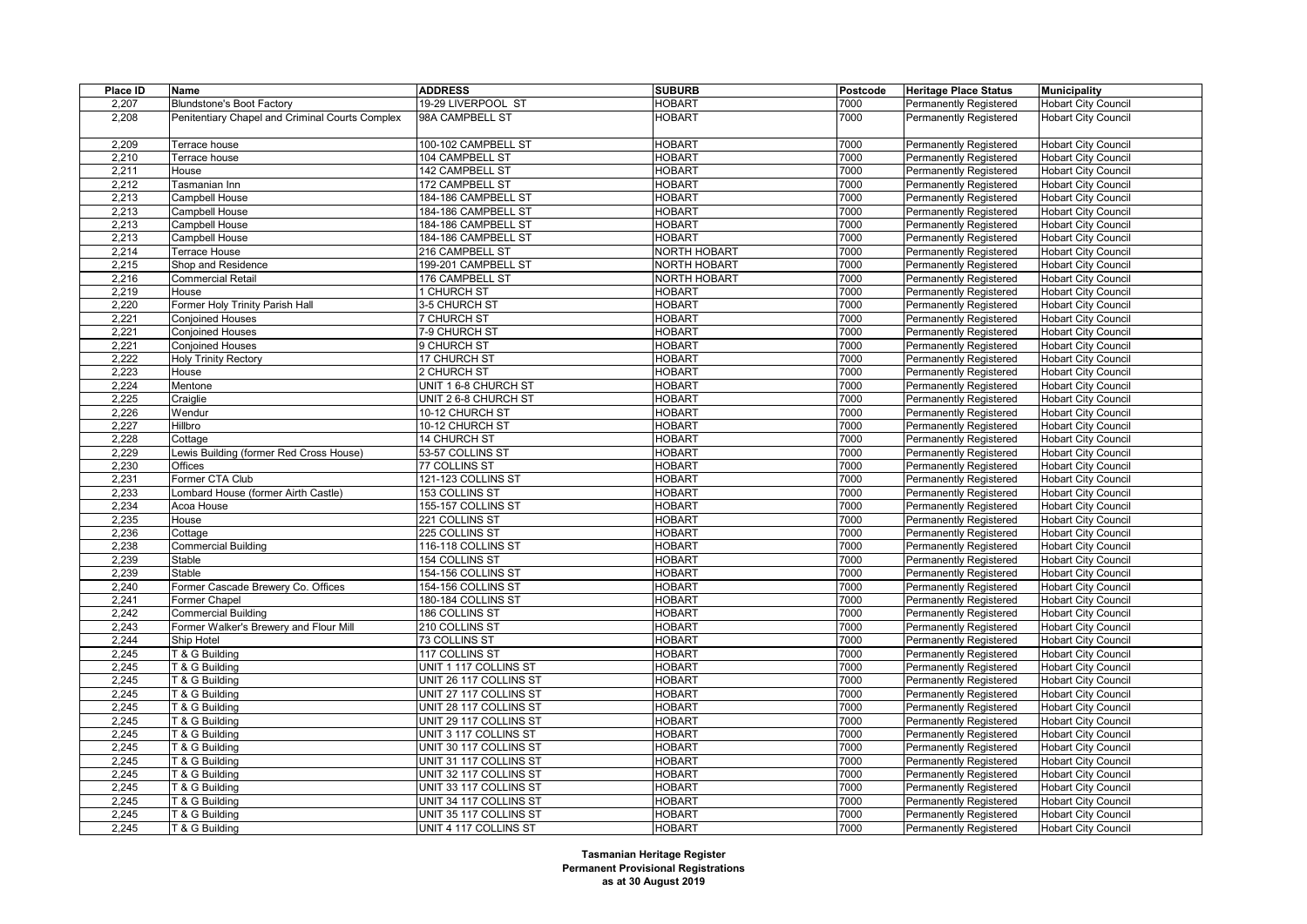| Place ID | Name                                                           | <b>ADDRESS</b>                | <b>SUBURB</b> | Postcode | <b>Heritage Place Status</b>  | <b>Municipality</b>        |
|----------|----------------------------------------------------------------|-------------------------------|---------------|----------|-------------------------------|----------------------------|
| 2,245    | T & G Building                                                 | UNIT 5 117 COLLINS ST         | <b>HOBART</b> | 7000     | <b>Permanently Registered</b> | <b>Hobart City Council</b> |
| 2,245    | T & G Buildina                                                 | UNIT 6 117 COLLINS ST         | <b>HOBART</b> | 7000     | <b>Permanently Registered</b> | <b>Hobart City Council</b> |
| 2,245    | T & G Building                                                 | UNIT 7 117 COLLINS ST         | <b>HONART</b> | 7000     | <b>Permanently Registered</b> | <b>Hobart City Council</b> |
| 2,245    | T & G Building                                                 | UNIT 8 117 COLLINS COLLINS ST | <b>HOBART</b> | 7000     | Permanently Registered        | <b>Hobart City Council</b> |
| 2,246    | Former Knox Free Church                                        | 56 COLLINS ST                 | <b>HOBART</b> | 7000     | Permanently Registered        | <b>Hobart City Council</b> |
| 2,247    | Former H Cook and Son / Piccadilly Restaurant                  | 136 COLLINS ST                | <b>HOBART</b> | 7000     | <b>Permanently Registered</b> | <b>Hobart City Council</b> |
| 2,248    | <b>Imperial Hotel</b>                                          | UNIT 1 138 COLLINS ST         | <b>HOBART</b> | 7000     | <b>Permanently Registered</b> | <b>Hobart City Council</b> |
| 2,248    | <b>Imperial Hotel</b>                                          | UNIT 10 138 COLLINS ST        | <b>HOBART</b> | 7000     | <b>Permanently Registered</b> | <b>Hobart City Council</b> |
| 2,248    | <b>Imperial Hotel</b>                                          | UNIT 12 138 COLLINS ST        | <b>HOBART</b> | 7000     | <b>Permanently Registered</b> | <b>Hobart City Council</b> |
| 2,248    | <b>Imperial Hotel</b>                                          | UNIT 13 138 COLLINS ST        | <b>HOBART</b> | 7000     | Permanently Registered        | <b>Hobart City Council</b> |
| 2,248    | <b>Imperial Hotel</b>                                          | UNIT 15 138 COLLINS ST        | <b>HOBART</b> | 7000     | Permanently Registered        | <b>Hobart City Council</b> |
| 2,248    | <b>Imperial Hotel</b>                                          | UNIT 2 138 COLLINS ST         | <b>HOBART</b> | 7000     | <b>Permanently Registered</b> | Hobart City Council        |
| 2,248    | <b>Imperial Hotel</b>                                          | UNIT 3 138 COLLINS ST         | <b>HOBART</b> | 7000     | <b>Permanently Registered</b> | <b>Hobart City Council</b> |
| 2,248    | <b>Imperial Hotel</b>                                          | UNIT 4 138 COLLINS ST         | <b>HOBART</b> | 7000     | <b>Permanently Registered</b> | <b>Hobart City Council</b> |
| 2,248    | <b>Imperial Hotel</b>                                          | UNIT 5 138 COLLINS ST         | <b>HOBART</b> | 7000     | <b>Permanently Registered</b> | <b>Hobart City Council</b> |
| 2,248    | <b>Imperial Hotel</b>                                          | UNIT 6 138 COLLINS ST         | <b>HOBART</b> | 7000     | Permanently Registered        | <b>Hobart City Council</b> |
| 2,248    | <b>Imperial Hotel</b>                                          | UNIT 7 138 COLLINS ST         | <b>HOBART</b> | 7000     | Permanently Registered        | <b>Hobart City Council</b> |
| 2,248    | <b>Imperial Hotel</b>                                          | UNIT 8 138 COLLINS ST         | <b>HOBART</b> | 7000     | <b>Permanently Registered</b> | <b>Hobart City Council</b> |
| 2,248    | <b>Imperial Hotel</b>                                          | UNIT 9 138 COLLINS ST         | <b>HOBART</b> | 7000     | <b>Permanently Registered</b> | <b>Hobart City Council</b> |
| 2,249    | <b>Crowthers Lane Stone Walls</b>                              | <b>CROWTHERS LANE</b>         | <b>HOBART</b> | 7000     | <b>Permanently Registered</b> | <b>Hobart City Council</b> |
| 2,249    | Crowthers Lane Stone Walls                                     | 190-202 COLLINS ST            | <b>HOBART</b> | 7000     | <b>Permanently Registered</b> | <b>Hobart City Council</b> |
| 2,249    | <b>Crowthers Lane Stone Walls</b>                              | <b>EVEL 5 188 COLLINS ST</b>  | <b>HOBART</b> | 7000     | <b>Permanently Registered</b> | <b>Hobart City Council</b> |
| 2,250    | Light Industrial Building                                      | 208 COLLINS ST                | <b>HOBART</b> | 7000     | Permanently Registered        | <b>Hobart City Council</b> |
| 2,252    | Former Hedberg Bros. Garage and Subsurface                     | 19 COLLINS ST                 | <b>HOBART</b> | 7000     | Permanently Registered        | <b>Hobart City Council</b> |
|          | archaeological deposits                                        |                               |               |          |                               |                            |
| 2,253    | Former HCC / City Motors Garage - facade                       | 16 COLLINS ST                 | <b>HOBART</b> | 7000     | <b>Permanently Registered</b> | <b>Hobart City Council</b> |
| 2,253    | Former HCC / City Motors Garage - facade                       | 8 COLLINS ST                  | <b>HOBART</b> | 7000     | Permanently Registered        | <b>Hobart City Council</b> |
| 2,254    | Former Barnett Bros. Building                                  | 11 CAMPBELL ST                | <b>HOBART</b> | 7000     | Permanently Registered        | <b>Hobart City Council</b> |
| 2,254    | Former Barnett Bros. Building                                  | 13 CAMPBELL ST                | <b>HOBART</b> | 7000     | <b>Permanently Registered</b> | <b>Hobart City Council</b> |
| 2,254    | Former Barnett Bros. Building                                  | 9 CAMPBELL ST                 | <b>HOBART</b> | 7000     | Permanently Registered        | <b>Hobart City Council</b> |
| 2,254    | Former Barnett Bros. Building                                  | OFFICE 17 15 CAMPBELL ST      | <b>HOBART</b> | 7000     | Permanently Registered        | <b>Hobart City Council</b> |
| 2,254    | Former Barnett Bros. Building                                  | OFFICE 36 COLLINS ST          | <b>HOBART</b> | 7000     | <b>Permanently Registered</b> | <b>Hobart City Council</b> |
| 2,254    | Former Barnett Bros. Building                                  | OFFICE 38 COLLINS ST          | <b>HOBART</b> | 7000     | Permanently Registered        | <b>Hobart City Council</b> |
| 2,254    | Former Barnett Bros. Building                                  | UNIT 1 15 CAMPBELL ST         | <b>HOBART</b> | 7000     | Permanently Registered        | <b>Hobart City Council</b> |
| 2,254    | Former Barnett Bros. Building                                  | UNIT 2 15 CAMPBELL ST         | <b>HOBART</b> | 7000     | <b>Permanently Registered</b> | <b>Hobart City Council</b> |
| 2,254    | Former Barnett Bros. Building                                  | UNIT 2 15 CAMPBELL ST         | <b>HOBART</b> | 7000     | Permanently Registered        | <b>Hobart City Council</b> |
| 2,254    | Former Barnett Bros. Building                                  | UNIT 4 15 CAMPBELL ST         | <b>HOBART</b> | 7000     | Permanently Registered        | <b>Hobart City Council</b> |
| 2,254    | Former Barnett Bros. Building                                  | UNIT 5 15 CAMPBELL ST         | <b>HOBART</b> | 7000     | Permanently Registered        | <b>Hobart City Council</b> |
| 2,254    | Former Barnett Bros. Building                                  | UNIT 6 15 CAMPBELL ST         | <b>HOBART</b> | 7000     | <b>Permanently Registered</b> | <b>Hobart City Council</b> |
| 2,257    | Commercial Retail                                              | UNIT 1 25 DAVEY ST            | HOBART        | 7000     | Permanently Registered        | <b>Hobart City Council</b> |
| 2,257    | Commercial Retail                                              | UNIT 2 25 DAVEY ST            | <b>HOBART</b> | 7000     | Permanently Registered        | <b>Hobart City Council</b> |
| 2,257    | Commercial Retail                                              | UNIT 8 25 DAVEY ST            | <b>HOBART</b> | 7000     | <b>Permanently Registered</b> | <b>Hobart City Council</b> |
| 2,258    | Athenaeum Club                                                 | 29 DAVEY ST                   | <b>HOBART</b> | 7000     | Permanently Registered        | <b>Hobart City Council</b> |
| 2,259    | Family Court of Australia (former Trades Hall)                 | 39-41 DAVEY ST                | <b>HOBART</b> | 7000     | Permanently Registered        | <b>Hobart City Council</b> |
| 2,260    | Hobart Royal Tennis Club (Royal Tennis Court and<br>Clubrooms) | 45 DAVEY ST                   | HOBART        | 7000     | <b>Permanently Registered</b> | <b>Hobart City Council</b> |
| 2,261    | Former Davey Street Congregational Church and<br>Hall          | 47 DAVEY ST                   | <b>HOBART</b> | 7000     | Permanently Registered        | <b>Hobart City Council</b> |
| 2,262    | RAAF Memorial Centre                                           | 61 DAVEY ST                   | <b>HOBART</b> | 7000     | <b>Permanently Registered</b> | <b>Hobart City Council</b> |
| 2,263    | Johnsons Edghill Terrace                                       | 186 MACQUARIE ST              | <b>HOBART</b> | 7000     | Permanently Registered        | <b>Hobart City Council</b> |
| 2,264    | Bellkirk (former Manse)                                        | 188 MACQUARIE ST              | <b>HOBART</b> | 7000     | <b>Permanently Registered</b> | <b>Hobart City Council</b> |
| 2,265    | <b>Conjoined Townhouse</b>                                     | 81 DAVEY ST                   | HOBART        | 7000     | Permanently Registered        | <b>Hobart City Council</b> |
| 2,266    | Conjoined Townhouse                                            | 83 DAVEY ST                   | HOBART        | 7000     | Permanently Registered        | <b>Hobart City Council</b> |
| 2,267    | Broughton (St Michael's Collegiate School)                     | 212-218 MACQUARIE ST          | <b>HOBART</b> | 7000     | <b>Permanently Registered</b> | <b>Hobart City Council</b> |
| 2,267    | Broughton (St Michael's Collegiate School)                     | 212-218 MACQUARIE ST          | <b>HOBART</b> | 7000     | <b>Permanently Registered</b> | <b>Hobart City Council</b> |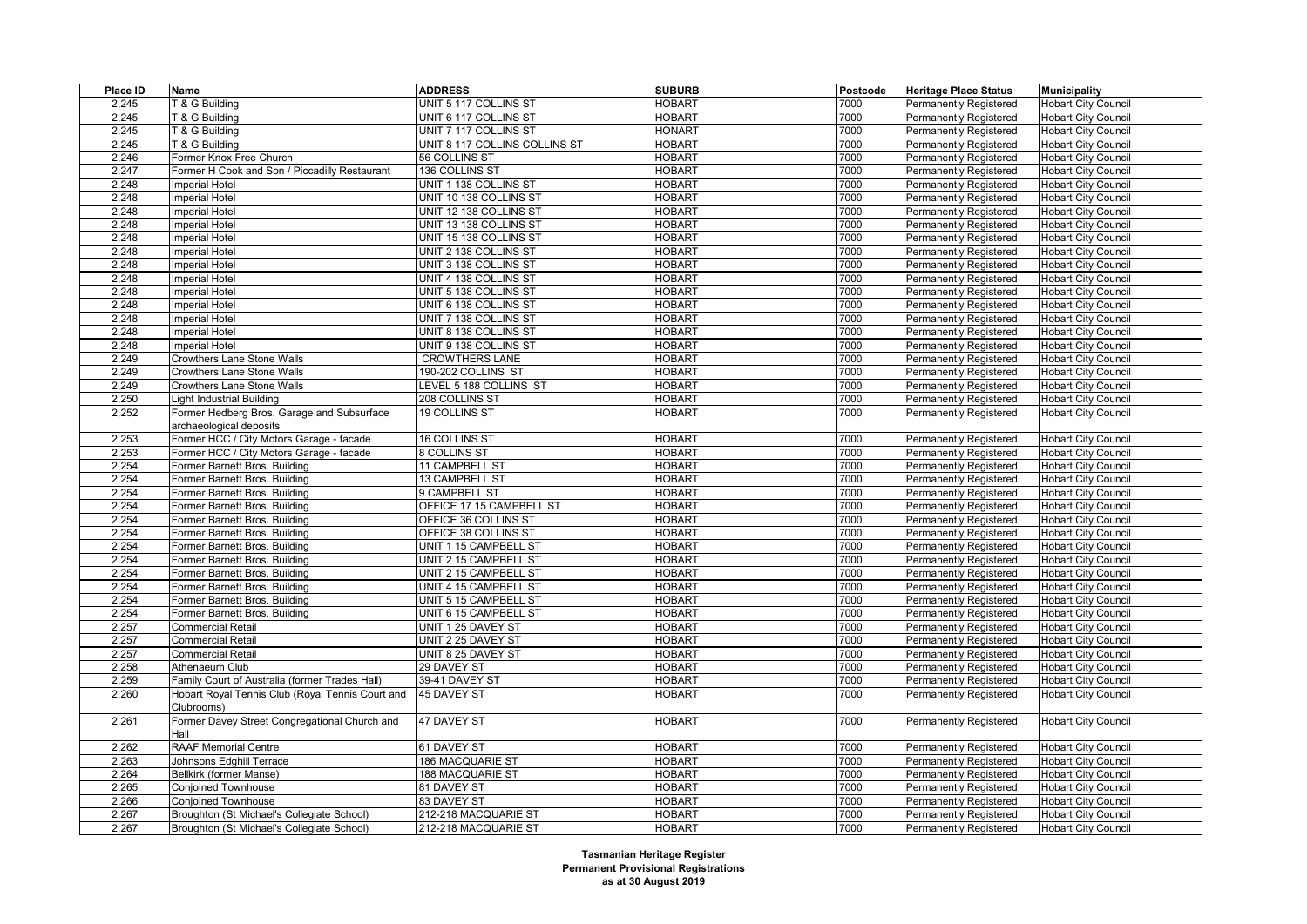| Place ID | Name                                        | <b>ADDRESS</b>          | <b>SUBURB</b>       | Postcode | <b>Heritage Place Status</b>  | <b>Municipality</b>        |
|----------|---------------------------------------------|-------------------------|---------------------|----------|-------------------------------|----------------------------|
| 2,267    | Broughton (St Michael's Collegiate School)  | 212-218 MACQUARIE ST    | <b>HOBART</b>       | 7000     | <b>Permanently Registered</b> | <b>Hobart City Council</b> |
| 2,267    | Broughton (St Michael's Collegiate School)  | 212-218 MACQUARIE ST    | <b>HOBART</b>       | 7000     | Permanently Registered        | <b>Hobart City Council</b> |
| 2,268    | Cannanore (St Michael's Collegiate School)  | 212-218 MACQUARIE ST    | <b>HOBART</b>       | 7000     | <b>Permanently Registered</b> | <b>Hobart City Council</b> |
| 2,269    | Jerusalem (St Michael's Collegiate School)  | 212-218 MACQUARIE ST    | <b>HOBART</b>       | 7000     | Permanently Registered        | <b>Hobart City Council</b> |
| 2,269    | Jerusalem (St Michael's Collegiate School)  | 212-218 MACQUARIE ST    | <b>HOBART</b>       | 7000     | Permanently Registered        | <b>Hobart City Council</b> |
| 2,271    | House                                       | 129 DAVEY ST            | <b>HOBART</b>       | 7000     | <b>Permanently Registered</b> | <b>Hobart City Council</b> |
| 2,272    | <b>Conjoined Cottages</b>                   | 137 DAVEY ST            | <b>HOBART</b>       | 7000     | Permanently Registered        | <b>Hobart City Council</b> |
| 2,273    | House                                       | 149 DAVEY ST            | <b>HOBART</b>       | 7000     | <b>Permanently Registered</b> | <b>Hobart City Council</b> |
| 2,274    | House                                       | 153 DAVEY ST            | <b>HOBART</b>       | 7000     | <b>Permanently Registered</b> | <b>Hobart City Council</b> |
| 2,275    | House                                       | 173 DAVEY ST            | <b>HOBART</b>       | 7000     | Permanently Registered        | <b>Hobart City Council</b> |
| 2,276    | Mill Cottages                               | 187 DAVEY ST            | <b>SOUTH HOBART</b> | 7004     | <b>Permanently Registered</b> | <b>Hobart City Council</b> |
| 2,276    | Mill Cottages                               | 189 DAVEY ST            | <b>SOUTH HOBART</b> | 7004     | <b>Permanently Registered</b> | <b>Hobart City Council</b> |
| 2,276    | Mill Cottages                               | 191 DAVEY ST            | <b>SOUTH HOBART</b> | 7004     | Permanently Registered        | <b>Hobart City Council</b> |
| 2,276    | Mill Cottages                               | 193 DAVEY ST            | SOUTH HOBART        | 7004     | <b>Permanently Registered</b> | <b>Hobart City Council</b> |
| 2,276    | Mill Cottages                               | 195 DAVEY ST            | <b>SOUTH HOBART</b> | 7004     | <b>Permanently Registered</b> | <b>Hobart City Council</b> |
| 2,276    | Mill Cottages                               | 197 DAVEY ST            | SOUTH HOBART        | 7004     | Permanently Registered        | <b>Hobart City Council</b> |
| 2,277    | Mill House                                  | 205 DAVEY ST            | <b>SOUTH HOBART</b> | 7004     | <b>Permanently Registered</b> | <b>Hobart City Council</b> |
| 2,279    | St Peter's Lutheran Church                  | 209 DAVEY ST            | <b>SOUTH HOBART</b> | 7004     | <b>Permanently Registered</b> | <b>Hobart City Council</b> |
| 2,280    | Royal Engineers Building and Stone Post     | 2 DAVEY ST              | <b>HOBART</b>       | 7000     | Permanently Registered        | <b>Hobart City Council</b> |
| 2,283    | Former Chesterman Building                  | 10-14 DAVEY ST          | <b>HOBART</b>       | 7000     | <b>Permanently Registered</b> | <b>Hobart City Council</b> |
| 2,284    | Former Piesse and Co. Building              | 16-20 DAVEY ST          | <b>HOBART</b>       | 7000     | <b>Permanently Registered</b> | <b>Hobart City Council</b> |
| 2,285    | Treasury Chambers                           | 32 DAVEY ST             | <b>HOBART</b>       | 7000     | Permanently Registered        | <b>Hobart City Council</b> |
| 2,286    | Department of Health and Community Services | 34 DAVEY ST             | <b>HOBART</b>       | 7000     | Permanently Registered        | <b>Hobart City Council</b> |
|          | Offices                                     |                         |                     |          |                               |                            |
| 2.287    | St Mary's Hospital                          | 34 DAVEY ST             | <b>HOBART</b>       | 7000     | Permanently Registered        | <b>Hobart City Council</b> |
| 2,288    | St David's Park                             | 20 SANDY BAY RD         | <b>HOBART</b>       | 7000     | Permanently Registered        | <b>Hobart City Council</b> |
| 2,289    | Anzac House (Heathfield)                    | 70 DAVEY ST             | <b>HOBART</b>       | 7000     | <b>Permanently Registered</b> | <b>Hobart City Council</b> |
| 2,289    | Anzac House (Heathfield)                    | 70 DAVEY ST             | <b>HOBART</b>       | 7000     | Permanently Registered        | <b>Hobart City Council</b> |
| 2,289    | Anzac House (Heathfield)                    | UNIT 1 153 HAMPDEN RD   | <b>HOBART</b>       | 7000     | <b>Permanently Registered</b> | <b>Hobart City Council</b> |
| 2,289    | Anzac House (Heathfield)                    | UNIT 2 153 HAMPDEN RD   | <b>HOBART</b>       | 7000     | <b>Permanently Registered</b> | <b>Hobart City Council</b> |
| 2,290    | Anglesea Barracks                           | 96-120 DAVEY ST         | <b>HOBART</b>       | 7000     | Permanently Registered        | <b>Hobart City Council</b> |
| 2,291    | House                                       | 130 DAVEY ST            | <b>HOBART</b>       | 7000     | Permanently Registered        | <b>Hobart City Council</b> |
| 2,292    | Talune (incl. stables)                      | 132 DAVEY ST            | <b>HOBART</b>       | 7000     | <b>Permanently Registered</b> | <b>Hobart City Council</b> |
| 2,293    | Highbury                                    | 136 DAVEY ST            | <b>HOBART</b>       | 7000     | Permanently Registered        | <b>Hobart City Council</b> |
| 2,294    | St Ann's Rest Home / Hawthornden            | 142-146 DAVEY ST        | <b>HOBART</b>       | 7000     | <b>Permanently Registered</b> | <b>Hobart City Council</b> |
| 2,294    | St Ann's Rest Home / Hawthornden            | 25 FITZROY PL           | <b>HOBART</b>       | 7000     | Permanently Registered        | <b>Hobart City Council</b> |
| 2,295    | House                                       | 196 DAVEY ST            | SOUTH HOBART        | 7004     | Permanently Registered        | <b>Hobart City Council</b> |
| 2,296    | Ryhope                                      | 214 DAVEY ST            | SOUTH HOBART        | 7004     | <b>Permanently Registered</b> | <b>Hobart City Council</b> |
| 2,297    | House                                       | 232 DAVEY ST            | <b>SOUTH HOBART</b> | 7004     | Permanently Registered        | <b>Hobart City Council</b> |
| 2,298    | Ranelagh                                    | 49 DAVEY ST             | <b>HOBART</b>       | 7000     | Permanently Registered        | <b>Hobart City Council</b> |
| 2,299    | Kilburn / Buckingham House                  | 51 DAVEY ST             | <b>HOBART</b>       | 7000     | <b>Permanently Registered</b> | <b>Hobart City Council</b> |
| 2,300    | <b>Conjoined Houses</b>                     | 53 DAVEY ST             | <b>HOBART</b>       | 7000     | <b>Permanently Registered</b> | <b>Hobart City Council</b> |
| 2,300    | <b>Conjoined Houses</b>                     | 55 DAVEY ST             | <b>HOBART</b>       | 7000     | Permanently Registered        | <b>Hobart City Council</b> |
| 2,303    | Former Mill (Gibson's)                      | 11 MORRISON ST          | <b>HOBART</b>       | 7000     | <b>Permanently Registered</b> | <b>Hobart City Council</b> |
| 2,310    | Commercial Retail                           | UNIT 1 95 ELIZABETH ST  | <b>HOBART</b>       | 7000     | <b>Permanently Registered</b> | <b>Hobart City Council</b> |
| 2,310    | <b>Commercial Retail</b>                    | UNIT 1 97 ELIZABETH ST  | <b>HOBART</b>       | 7000     | Permanently Registered        | Hobart City Council        |
| 2,310    | <b>Commercial Retail</b>                    | UNIT 2 95 ELIZABETH ST  | <b>HOBART</b>       | 7000     | <b>Permanently Registered</b> | <b>Hobart City Council</b> |
| 2,311    | <b>Commercial Retail</b>                    | 103-105 ELIZABETH ST    | <b>HOBART</b>       | 7000     | <b>Permanently Registered</b> | <b>Hobart City Council</b> |
| 2,312    | <b>Commercial Retail</b>                    | 107 ELIZABETH ST        | <b>HOBART</b>       | 7000     | Permanently Registered        | <b>Hobart City Council</b> |
| 2,312    | <b>Commercial Retail</b>                    | 107 ELIZABETH ST        | <b>HOBART</b>       | 7000     | <b>Permanently Registered</b> | <b>Hobart City Council</b> |
| 2,313    | Commercial Retail                           | 135-137A ELIZABETH ST   | <b>HOBART</b>       | 7000     | <b>Permanently Registered</b> | <b>Hobart City Council</b> |
| 2,314    | <b>Commercial Retail</b>                    | 141-143 ELIZABETH ST    | <b>HOBART</b>       | 7000     | <b>Permanently Registered</b> | <b>Hobart City Council</b> |
| 2,315    | Commercial Retail                           | FLAT 1 163 ELIZABETH ST | <b>HOBART</b>       | 7000     | Permanently Registered        | <b>Hobart City Council</b> |
| 2,315    | <b>Commercial Retail</b>                    | SHOP 4 163 ELIZABETH ST | <b>HOBART</b>       | 7000     | <b>Permanently Registered</b> | <b>Hobart City Council</b> |
| 2,316    | Belfry                                      | 171 ELIZABETH ST        | <b>HOBART</b>       | 7000     | <b>Permanently Registered</b> | <b>Hobart City Council</b> |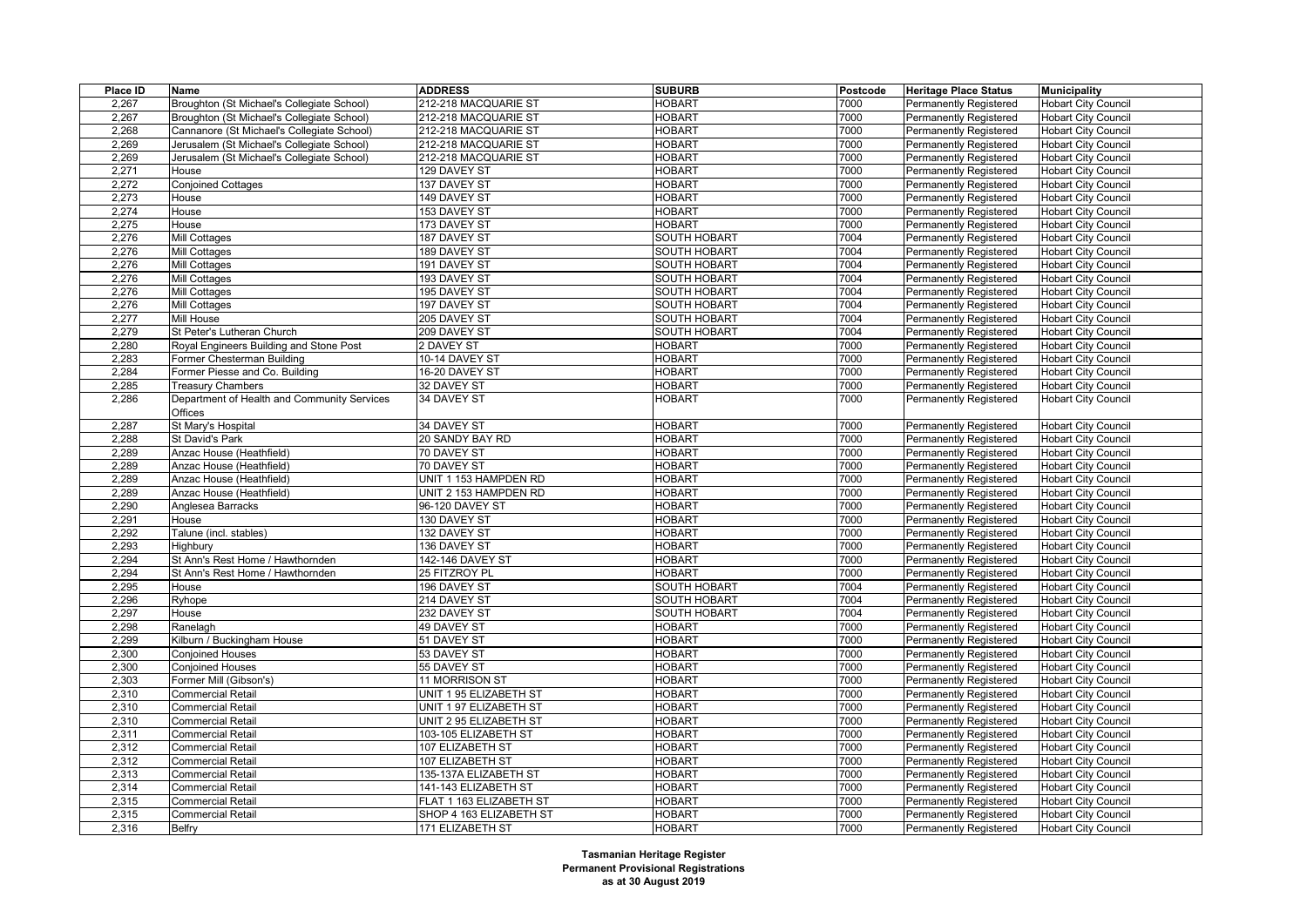| Place ID | Name                                                                               | <b>ADDRESS</b>        | <b>SUBURB</b>        | Postcode | <b>Heritage Place Status</b>  | <b>Municipality</b>        |
|----------|------------------------------------------------------------------------------------|-----------------------|----------------------|----------|-------------------------------|----------------------------|
| 2,319    | Commercial Retail                                                                  | 193-195 ELIZABETH ST  | <b>HOBART</b>        | 7000     | <b>Permanently Registered</b> | <b>Hobart City Council</b> |
| 2,320    | Commercial Retail                                                                  | 197-205 ELIZABETH ST  | <b>HOBART</b>        | 7000     | <b>Permanently Registered</b> | <b>Hobart City Council</b> |
| 2,321    | <b>Commercial Retail</b>                                                           | 211-211A ELIZABETH ST | <b>HOBART</b>        | 7000     | <b>Permanently Registered</b> | <b>Hobart City Council</b> |
| 2,322    | Commercial Retail                                                                  | 217-219 ELIZABETH ST  | <b>HOBART</b>        | 7000     | Permanently Registered        | <b>Hobart City Council</b> |
| 2,323    | Commercial Retail                                                                  | 237-245 ELIZABETH ST  | <b>HOBART</b>        | 7000     | <b>Permanently Registered</b> | <b>Hobart City Council</b> |
| 2,324    | <b>Commercial Retail</b>                                                           | 247 ELIZABETH ST      | <b>HOBART</b>        | 7000     | Permanently Registered        | <b>Hobart City Council</b> |
| 2,325    | Warwick House / Melbourne Lodge (including walls) 249 ELIZABETH ST                 |                       | <b>NORTH HOBART</b>  | 7000     | Permanently Registered        | <b>Hobart City Council</b> |
|          |                                                                                    |                       |                      |          |                               |                            |
| 2,326    | Prospect House                                                                     | 251 ELIZABETH ST      | <b>NORTH HOBART</b>  | 7000     | <b>Permanently Registered</b> | <b>Hobart City Council</b> |
| 2,326    | Prospect House                                                                     | 253 ELIZABETH ST      | <b>NORTH HOBART</b>  | 7000     | Permanently Registered        | <b>Hobart City Council</b> |
| 2,327    | Shop                                                                               | 273 ELIZABETH ST      | <b>NORTH HOBART</b>  | 7000     | <b>Permanently Registered</b> | <b>Hobart City Council</b> |
| 2,328    | Commercial Retail                                                                  | 278 ELIZABETH ST      | <b>NORTH HOBART</b>  | 7000     | <b>Permanently Registered</b> | <b>Hobart City Council</b> |
| 2,332    | Former HEC Building                                                                | 16 ELIZABETH ST       | <b>HOBART</b>        | 7000     | Permanently Registered        | <b>Hobart City Council</b> |
| 2,333    | Franklin Square                                                                    | 70 MACQUARIE ST       | <b>HOBART</b>        | 7000     | Permanently Registered        | <b>Hobart City Council</b> |
| 2,352    | Elizabeth Street State School (Elizabeth College)                                  | 256-278 ELIZABETH ST  | NORTH HOBART         | 7000     | Permanently Registered        | <b>Hobart City Council</b> |
| 2,352    | Elizabeth Street State School (Elizabeth College)                                  | 256-278 ELIZABETH ST  | NORTH HOBART         | 7000     | Permanently Registered        | <b>Hobart City Council</b> |
| 2,352    | Elizabeth Street State School (Elizabeth College)                                  | 256-278 ELIZABETH ST  | NORTH HOBART         | 7000     | Permanently Registered        | <b>Hobart City Council</b> |
| 2,352    | Elizabeth Street State School (Elizabeth College)                                  | 256-278 ELIZABETH ST  | NORTH HOBART         | 7000     | <b>Permanently Registered</b> | <b>Hobart City Council</b> |
| 2,352    | Elizabeth Street State School (Elizabeth College)                                  | 256-278 ELIZABETH ST  | <b>NORTH HOBART</b>  | 7000     | Permanently Registered        | <b>Hobart City Council</b> |
| 2,368    | Former Union Steamship Co. offices                                                 | 2 ELIZABETH ST        | <b>HOBART</b>        | 7000     | <b>Permanently Registered</b> | <b>Hobart City Council</b> |
| 2,369    | Commercial Retail                                                                  | 7-9 FRANKLIN WHRF     | <b>HOBART</b>        | 7000     | Permanently Registered        | <b>Hobart City Council</b> |
| 2,370    | Former Marine Board Building                                                       | 7-9 FRANKLIN WHRF     | <b>HOBART</b>        | 7000     | <b>Permanently Registered</b> | <b>Hobart City Council</b> |
| 2,371    | Former Government Offices (including Water Police) 11 FRANKLIN WHRF                |                       | HOBART               | 7000     | Permanently Registered        | <b>Hobart City Council</b> |
| 2,373    | <b>Conjoined Town House</b>                                                        | 19 GOULBURN ST        | <b>HOBART</b>        | 7000     | <b>Permanently Registered</b> | <b>Hobart City Council</b> |
| 2,374    | House                                                                              | 18 GOULBURN ST        | <b>HOBART</b>        | 7000     | Permanently Registered        | <b>Hobart City Council</b> |
| 2,375    | Former Tooth's Brewery (incl. stone wall on Sandy<br>Bay Road and chimney)         | 119 HAMPDEN RD        | <b>BATTERY POINT</b> | 7004     | Permanently Registered        | <b>Hobart City Council</b> |
| 2,376    | Stone wall, Sandy Bay Road                                                         | 121 HAMPDEN RD        | <b>BATTERY POINT</b> | 7004     | Permanently Registered        | <b>Hobart City Council</b> |
| 2,378    | Wivenhoe (includes two stone walls, Sandy Bay and 137 HAMPDEN RD<br>Hampden Roads) |                       | <b>BATTERY POINT</b> | 7004     | Permanently Registered        | <b>Hobart City Council</b> |
| 2,379    | Devoren Cottage (including stone wall on Hampden<br>Road)                          | 139 HAMPDEN RD        | <b>BATTERY POINT</b> | 7004     | Permanently Registered        | <b>Hobart City Council</b> |
| 2,380    | Melrose                                                                            | 141 HAMPDEN RD        | <b>HOBART</b>        | 7000     | <b>Permanently Registered</b> | <b>Hobart City Council</b> |
| 2,381    | umeah                                                                              | 143 HAMPDEN RD        | <b>HOBART</b>        | 7000     | <b>Permanently Registered</b> | <b>Hobart City Council</b> |
| 2,382    | Araluen                                                                            | 104 HAMPDEN RD        | <b>BATTERY POINT</b> | 7004     | <b>Permanently Registered</b> | <b>Hobart City Council</b> |
| 2,383    | Ellerslie                                                                          | 112 HAMPDEN RD        | <b>BATTERY POINT</b> | 7004     | Permanently Registered        | Hobart City Council        |
| 2,384    | Commercial Retail                                                                  | 73 HARRINGTON ST      | <b>HOBART</b>        | 7000     | <b>Permanently Registered</b> | <b>Hobart City Council</b> |
| 2,385    | Cottage                                                                            | 101-103 HARRINGTON ST | <b>HOBART</b>        | 7000     | <b>Permanently Registered</b> | <b>Hobart City Council</b> |
| 2,385    | Cottage                                                                            | 101-103 HARRINGTON ST | <b>HOBART</b>        | 7000     | Permanently Registered        | <b>Hobart City Council</b> |
| 2,386    | House and Shop                                                                     | 121 HARRINGTON ST     | <b>HOBART</b>        | 7000     | Permanently Registered        | <b>Hobart City Council</b> |
| 2,387    | Seabrook Cottages                                                                  | 159-163 HARRINGTON ST | <b>HOBART</b>        | 7000     | <b>Permanently Registered</b> | <b>Hobart City Council</b> |
| 2,388    | Cottage                                                                            | 171-175 HARRINGTON ST | <b>HOBART</b>        | 7000     | Permanently Registered        | <b>Hobart City Council</b> |
| 2,390    | Conjoined House                                                                    | 237-239 HARRINGTON ST | <b>HOBART</b>        | 7000     | <b>Permanently Registered</b> | <b>Hobart City Council</b> |
| 2,391    | Shop                                                                               | 243 HARRINGTON ST     | <b>HOBART</b>        | 7000     | <b>Permanently Registered</b> | <b>Hobart City Council</b> |
| 2,392    | Shop/ Offices                                                                      | 82 HARRINGTON ST      | <b>HOBART</b>        | 7000     | Permanently Registered        | <b>Hobart City Council</b> |
| 2,392    | Shop/ Offices                                                                      | 82 HARRINGTON ST      | <b>HOBART</b>        | 7000     | <b>Permanently Registered</b> | <b>Hobart City Council</b> |
| 2,393    | Professional Rooms                                                                 | 92 HARRINGTON ST      | <b>HOBART</b>        | 7000     | <b>Permanently Registered</b> | <b>Hobart City Council</b> |
| 2,394    | Former Del Sarte's Assembly Rooms                                                  | 57-59 HARRINGTON ST   | <b>HOBART</b>        | 7000     | Permanently Registered        | <b>Hobart City Council</b> |
| 2,395    | <b>Commercial Retail</b>                                                           | 88-90 HARRINGTON ST   | <b>HOBART</b>        | 7000     | <b>Permanently Registered</b> | <b>Hobart City Council</b> |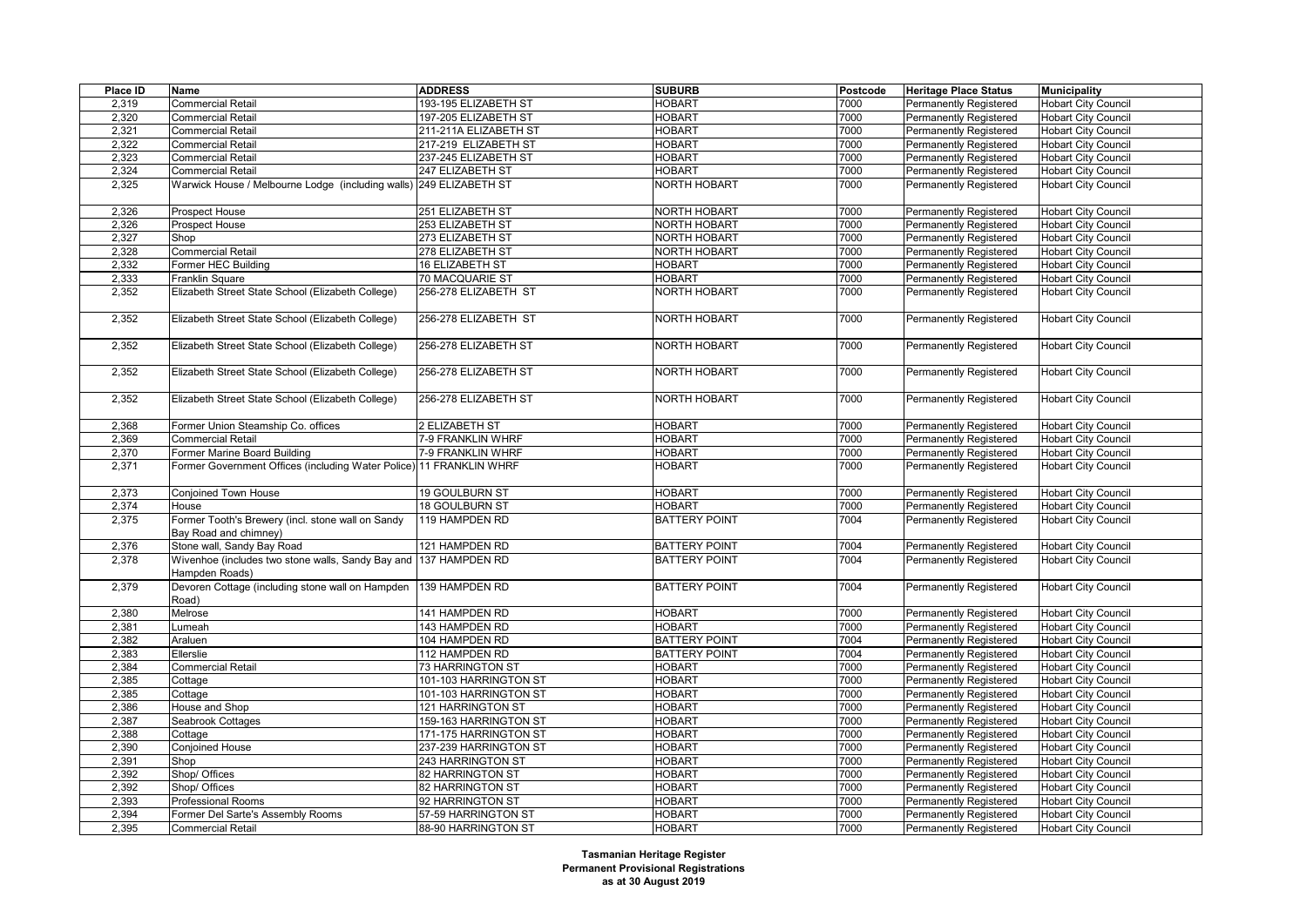| Place ID | Name                                                              | <b>ADDRESS</b>                               | <b>SUBURB</b> | Postcode | <b>Heritage Place Status</b>  | <b>Municipality</b>        |
|----------|-------------------------------------------------------------------|----------------------------------------------|---------------|----------|-------------------------------|----------------------------|
| 2,397    | 41 Hunter Street (UTAS Centre for the Arts, formerly HUNTER ST    |                                              | <b>HOBART</b> | 7000     | <b>Permanently Registered</b> | <b>Hobart City Council</b> |
|          | part of H. Jones & Co.)                                           |                                              |               |          |                               |                            |
| 2,397    | 41 Hunter Street (UTAS Centre for the Arts, formerly 41 HUNTER ST |                                              | <b>HOBART</b> | 7000     | <b>Permanently Registered</b> | <b>Hobart City Council</b> |
|          | part of H. Jones & Co.)                                           |                                              |               |          |                               |                            |
| 2,398    | Town House                                                        | 9-11 LIVERPOOL ST                            | <b>HOBART</b> | 7000     | <b>Permanently Registered</b> | <b>Hobart City Council</b> |
| 2,398    | Town House                                                        | 9-11 LIVERPOOL ST                            | <b>HOBART</b> | 7000     | <b>Permanently Registered</b> | <b>Hobart City Council</b> |
| 2,400    | <b>Commercial Retail</b>                                          | 71-73 LIVERPOOL ST                           | <b>HOBART</b> | 7000     | <b>Permanently Registered</b> | <b>Hobart City Council</b> |
| 2,400    | <b>Commercial Retail</b>                                          | 71-73 LIVERPOOL ST                           | <b>HOBART</b> | 7000     | Permanently Registered        | <b>Hobart City Council</b> |
| 2,401    | <b>Commercial Retail</b>                                          | 109 LIVERPOOL ST                             | <b>HOBART</b> | 7000     | <b>Permanently Registered</b> | <b>Hobart City Council</b> |
| 2,402    | Shop                                                              | 125 LIVERPOOL ST                             | <b>HOBART</b> | 7000     | Permanently Registered        | <b>Hobart City Council</b> |
| 2,403    | <b>Commercial Retail</b>                                          | 145-147 LIVERPOOL ST                         | <b>HOBART</b> | 7000     | <b>Permanently Registered</b> | <b>Hobart City Council</b> |
| 2,403    | <b>Commercial Retail</b>                                          | 145-147 LIVERPOOL ST                         | <b>HOBART</b> | 7000     | <b>Permanently Registered</b> | <b>Hobart City Council</b> |
| 2,403    | <b>Commercial Retail</b>                                          | 145-147 LIVERPOOL ST                         | <b>HOBART</b> | 7000     | <b>Permanently Registered</b> | <b>Hobart City Council</b> |
| 2,403    | <b>Commercial Retail</b>                                          | 145-147 LIVERPOOL ST                         | <b>HOBART</b> | 7000     | <b>Permanently Registered</b> | <b>Hobart City Council</b> |
| 2,404    | Working Men's Club                                                | 213 LIVERPOOL ST                             | <b>HOBART</b> | 7000     | <b>Permanently Registered</b> | <b>Hobart City Council</b> |
| 2,405    | <b>Commercial Retail</b>                                          | 253-255 LIVERPOOL ST                         | <b>HOBART</b> | 7000     | <b>Permanently Registered</b> | <b>Hobart City Council</b> |
| 2,405    | <b>Commercial Retail</b>                                          | 253-255 LIVERPOOL ST                         | <b>HOBART</b> | 7000     | <b>Permanently Registered</b> | <b>Hobart City Council</b> |
| 2,405    | <b>Commercial Retail</b>                                          | 253A LIVERPOOL ST                            | <b>HOBART</b> | 7000     | <b>Permanently Registered</b> | <b>Hobart City Council</b> |
| 2,405    | <b>Commercial Retail</b>                                          | 257 LIVERPOOL ST                             | <b>HOBART</b> | 7000     | <b>Permanently Registered</b> | <b>Hobart City Council</b> |
| 2,405    | <b>Commercial Retail</b>                                          | 259 LIVERPOOL ST                             | <b>HOBART</b> | 7000     | <b>Permanently Registered</b> | <b>Hobart City Council</b> |
|          |                                                                   |                                              | <b>HOBART</b> | 7000     |                               |                            |
| 2,405    | <b>Commercial Retail</b>                                          | 259 LIVERPOOL ST                             | <b>HOBART</b> | 7000     | Permanently Registered        | <b>Hobart City Council</b> |
| 2,405    | <b>Commercial Retail</b>                                          | 259 LIVERPOOL ST                             |               | 7000     | <b>Permanently Registered</b> | <b>Hobart City Council</b> |
| 2,405    | <b>Commercial Retail</b>                                          | UNIT 6 253-255 LIVERPOOL ST                  | <b>HOBART</b> |          | <b>Permanently Registered</b> | <b>Hobart City Council</b> |
| 2,406    | Cottage                                                           | 313A-315 LIVERPOOL ST                        | <b>HOBART</b> | 7000     | <b>Permanently Registered</b> | <b>Hobart City Council</b> |
| 2,407    | House and Commercial Building                                     | 317 LIVERPOOL ST                             | <b>HOBART</b> | 7000     | <b>Permanently Registered</b> | <b>Hobart City Council</b> |
| 2,408    | Cottage                                                           | 327 LIVERPOOL ST                             | <b>HOBART</b> | 7000     | <b>Permanently Registered</b> | <b>Hobart City Council</b> |
| 2,409    | Royal Hobart Hospital                                             | 48 LIVERPOOL ST                              | <b>HOBART</b> | 7000     | <b>Permanently Registered</b> | <b>Hobart City Council</b> |
| 2,410    | Former AG Webster's Building                                      | 42 ARGYLE ST                                 | <b>HOBART</b> | 7000     | <b>Permanently Registered</b> | <b>Hobart City Council</b> |
| 2,411    | National Australia Bank                                           | <b>76 LIVERPOOL ST</b>                       | <b>HOBART</b> | 7000     | <b>Permanently Registered</b> | <b>Hobart City Council</b> |
| 2,412    | Commercial Retail Building (Golding and Son's                     | 78-78A LIVERPOOL ST                          | <b>HOBART</b> | 7000     | Permanently Registered        | <b>Hobart City Council</b> |
|          | corner)                                                           |                                              |               |          |                               |                            |
| 2,413    | <b>Commercial Retail</b>                                          | 162 LIVERPOOL ST                             | <b>HOBART</b> | 7000     | <b>Permanently Registered</b> | <b>Hobart City Council</b> |
| 2,413    | <b>Commercial Retail</b>                                          | 162 LIVERPOOL ST                             | <b>HOBART</b> | 7000     | <b>Permanently Registered</b> | <b>Hobart City Council</b> |
| 2,414    | Shop                                                              | 194-198 LIVERPOOL ST                         | <b>HOBART</b> | 7000     | Permanently Registered        | <b>Hobart City Council</b> |
| 2,415    | Former WT Thorpe's Produce Store                                  | 212 LIVERPOOL ST                             | <b>HOBART</b> | 7000     | <b>Permanently Registered</b> | <b>Hobart City Council</b> |
| 2,415    | Former WT Thorpe's Produce Store                                  | 212 LIVERPOOL ST                             | <b>HOBART</b> | 7000     | <b>Permanently Registered</b> | <b>Hobart City Council</b> |
| 2,416    | <b>Commercial Retail</b>                                          | 216-218 LIVERPOOL ST                         | <b>HOBART</b> | 7000     | <b>Permanently Registered</b> | <b>Hobart City Council</b> |
| 2,417    | <b>Commercial Retail</b>                                          | 220-224 LIVERPOOL ST                         | <b>HOBART</b> | 7000     | <b>Permanently Registered</b> | <b>Hobart City Council</b> |
| 2,418    | <b>Commercial Retail</b>                                          | 230 LIVERPOOL ST                             | <b>HOBART</b> | 7000     | <b>Permanently Registered</b> | <b>Hobart City Council</b> |
| 2,419    | House and Shop                                                    | 308 LIVERPOOL ST                             | <b>HOBART</b> | 7000     | <b>Permanently Registered</b> | <b>Hobart City Council</b> |
| 2,420    | House                                                             | 314-316 LIVERPOOL ST                         | <b>HOBART</b> | 7000     | <b>Permanently Registered</b> | <b>Hobart City Council</b> |
| 2,421    | House                                                             | 314-316 LIVERPOOL ST                         | <b>HOBART</b> | 7000     | Permanently Registered        | <b>Hobart City Council</b> |
| 2,422    | House                                                             | 318 LIVERPOOL ST                             | <b>HOBART</b> | 7000     | <b>Permanently Registered</b> | <b>Hobart City Council</b> |
| 2,425    | Roberts & Co. Woolstore Complex                                   | 'THE OLD WOOLSTORE & RED LION' 7 MACQUHOBART |               | 7000     | <b>Permanently Registered</b> | <b>Hobart City Council</b> |
| 2,425    | Roberts & Co. Woolstore Complex                                   | 'THE OLD WOOLSTORE & RED LION' 7 MACQUHOBART |               | 7000     | Permanently Registered        | <b>Hobart City Council</b> |
| 2,425    | Roberts & Co. Woolstore Complex                                   | 'THE OLD WOOLSTORE & RED LION' 7 MACQUHOBART |               | 7000     | <b>Permanently Registered</b> | <b>Hobart City Council</b> |
| 2,426    | City Hall                                                         | 57-63 MACQUARIE ST                           | <b>HOBART</b> | 7000     | <b>Permanently Registered</b> | <b>Hobart City Council</b> |
| 2,427    | Hope and Anchor Hotel                                             | 65 MACQUARIE ST                              | <b>HOBART</b> | 7000     | Permanently Registered        | <b>Hobart City Council</b> |
| 2,428    | <b>Commercial Retail</b>                                          | 71-71B MACQUARIE ST                          | <b>HOBART</b> | 7000     | <b>Permanently Registered</b> | <b>Hobart City Council</b> |
| 2,440    | Macquarie House / Birch's House                                   | 151 MACQUARIE ST                             | <b>HOBART</b> | 7000     | <b>Permanently Registered</b> | <b>Hobart City Council</b> |
| 2,447    | <b>Commercial Retail</b>                                          | 203-205 MACQUARIE ST                         | <b>HOBART</b> | 7000     | Permanently Registered        | <b>Hobart City Council</b> |
| 2,449    | <b>Conjoined House</b>                                            | 225 MACQUARIE ST                             | <b>HOBART</b> | 7000     | <b>Permanently Registered</b> | <b>Hobart City Council</b> |
| 2,450    | Conjoined House                                                   | 229 MACQUARIE ST                             | <b>HOBART</b> | 7000     | <b>Permanently Registered</b> | <b>Hobart City Council</b> |
| 2,450    | <b>Conjoined House</b>                                            | 229 MACQUARIE ST                             | <b>HOBART</b> | 7000     | <b>Permanently Registered</b> | <b>Hobart City Council</b> |
| 2,451    | <b>Conjoined House</b>                                            | 231 MACQUARIE ST                             | <b>HOBART</b> | 7000     | <b>Permanently Registered</b> | <b>Hobart City Council</b> |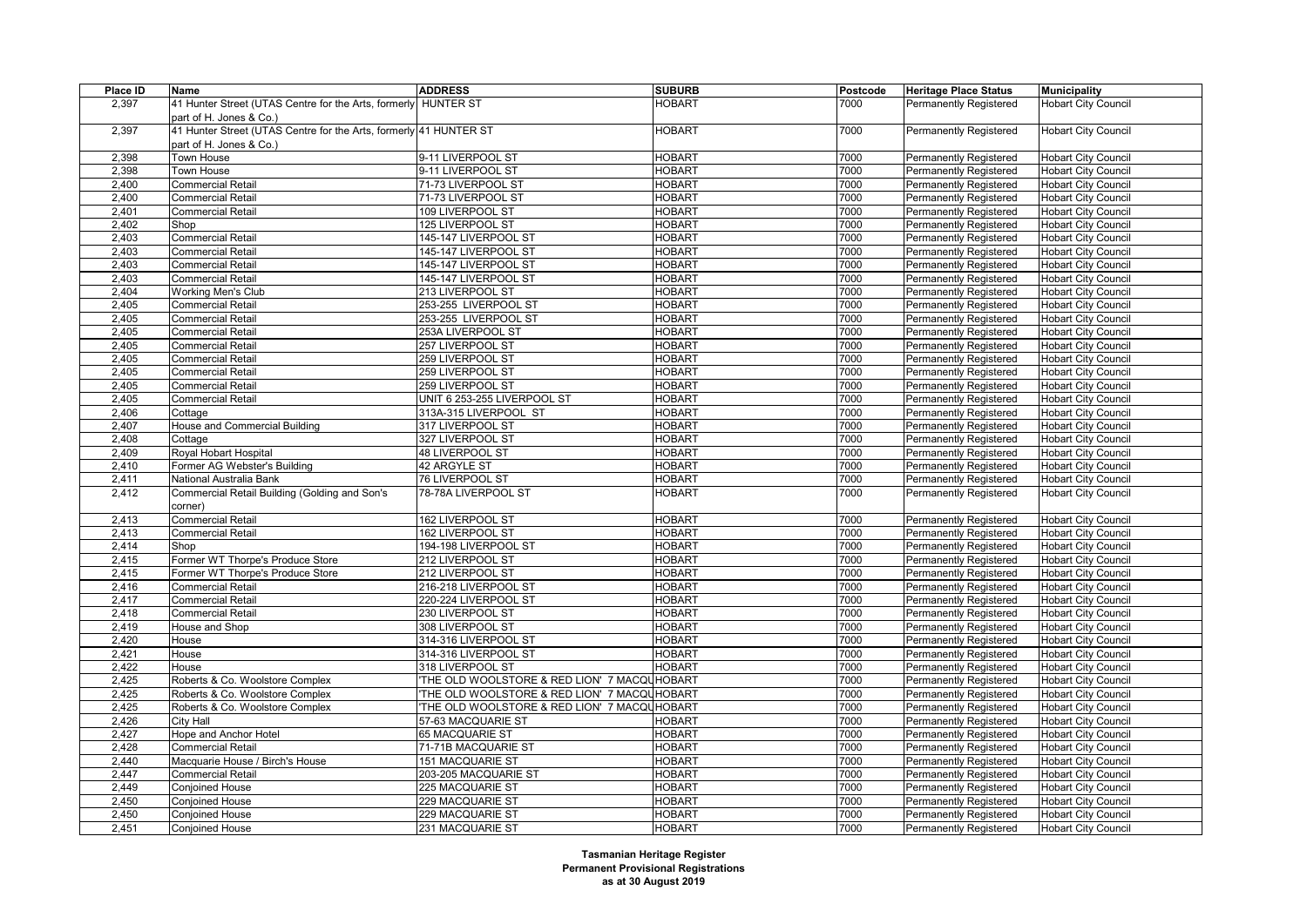| Place ID | Name                                             | <b>ADDRESS</b>                | <b>SUBURB</b>       | Postcode | <b>Heritage Place Status</b>  | <b>Municipality</b>        |
|----------|--------------------------------------------------|-------------------------------|---------------------|----------|-------------------------------|----------------------------|
| 2,453    | House                                            | 237 MACQUARIE ST              | <b>HOBART</b>       | 7000     | <b>Permanently Registered</b> | <b>Hobart City Council</b> |
| 2,455    | <b>House and Cottage</b>                         | 245-247 MACQUARIE ST          | <b>HOBART</b>       | 7000     | <b>Permanently Registered</b> | <b>Hobart City Council</b> |
| 2,456    | House                                            | 247A-251 MACQUARIE ST         | <b>HOBART</b>       | 7000     | <b>Permanently Registered</b> | <b>Hobart City Council</b> |
| 2,460    | House                                            | 295 MACQUARIE ST              | <b>HOBART</b>       | 7000     | Permanently Registered        | <b>Hobart City Council</b> |
| 2,462    | House                                            | 305 MACQUARIE ST              | <b>HOBART</b>       | 7000     | <b>Permanently Registered</b> | <b>Hobart City Council</b> |
| 2,463    | Vaucluse Estate and Infectious Diseases Hospital | 319 MACQUARIE ST              | <b>SOUTH HOBART</b> | 7004     | <b>Permanently Registered</b> | <b>Hobart City Council</b> |
|          |                                                  |                               |                     |          |                               |                            |
| 2,464    | Hobart Gas Works complex (incl. chimney)         | 2 MACQUARIE ST                | <b>HOBART</b>       | 7000     | <b>Permanently Registered</b> | <b>Hobart City Council</b> |
| 2,464    | Hobart Gas Works complex (incl. chimney)         | 2 MACQUARIE ST                | <b>HOBART</b>       | 7000     | <b>Permanently Registered</b> | <b>Hobart City Council</b> |
| 2,464    | Hobart Gas Works complex (incl. chimney)         | 2 MACQUARIE ST                | <b>HOBART</b>       | 7000     | Permanently Registered        | <b>Hobart City Council</b> |
| 2,464    | Hobart Gas Works complex (incl. chimney)         | 2 MACQUARIE ST                | <b>HOBART</b>       | 7000     | <b>Permanently Registered</b> | <b>Hobart City Council</b> |
| 2,464    | Hobart Gas Works complex (incl. chimney)         | 2 MACQUARIE ST                | <b>HOBART</b>       | 7000     | <b>Permanently Registered</b> | <b>Hobart City Council</b> |
| 2,464    | Hobart Gas Works complex (incl. chimney)         | 2 MACQUARIE ST                | <b>HOBART</b>       | 7000     | Permanently Registered        | <b>Hobart City Council</b> |
| 2,464    | Hobart Gas Works complex (incl. chimney)         | 2 MACQUARIE ST                | <b>HOBART</b>       | 7000     | <b>Permanently Registered</b> | <b>Hobart City Council</b> |
| 2,464    | Hobart Gas Works complex (incl. chimney)         | 2 MACQUARIE ST                | <b>HOBART</b>       | 7000     | <b>Permanently Registered</b> | <b>Hobart City Council</b> |
| 2,464    | Hobart Gas Works complex (incl. chimney)         | FLAT 10-12 2 MACQUARIE ST     | <b>HOBART</b>       | 7000     | <b>Permanently Registered</b> | <b>Hobart City Council</b> |
| 2,464    | Hobart Gas Works complex (incl. chimney)         | FLAT 10-12 2 MACQUARIE ST     | <b>HOBART</b>       | 7000     | <b>Permanently Registered</b> | <b>Hobart City Council</b> |
| 2,464    | Hobart Gas Works complex (incl. chimney)         | FLAT 10-12 2 MACQUARIE ST     | <b>HOBART</b>       | 7000     | <b>Permanently Registered</b> | <b>Hobart City Council</b> |
| 2,464    | Hobart Gas Works complex (incl. chimney)         | FLAT 14 2 MACQUARIE ST        | <b>HOBART</b>       | 7000     | <b>Permanently Registered</b> | <b>Hobart City Council</b> |
| 2,464    | Hobart Gas Works complex (incl. chimney)         | FLAT 8 2 MACQUARIE ST         | <b>HOBART</b>       | 7000     | <b>Permanently Registered</b> | <b>Hobart City Council</b> |
|          |                                                  |                               | <b>HOBART</b>       | 7000     |                               |                            |
| 2,464    | Hobart Gas Works complex (incl. chimney)         | FLAT 9 2 MACQUARIE ST         |                     |          | <b>Permanently Registered</b> | <b>Hobart City Council</b> |
| 2,466    | Town Hall                                        | 50 MACQUARIE ST               | <b>HOBART</b>       | 7000     | <b>Permanently Registered</b> | <b>Hobart City Council</b> |
| 2,468    | Public Buildings adjacent to Franklin Square     | 21 MURRAY ST                  | <b>HOBART</b>       | 7000     | <b>Permanently Registered</b> | <b>Hobart City Council</b> |
| 2,469    | <b>Conjoined Cottage</b>                         | 424 MACQUARIE ST              | <b>SOUTH HOBART</b> | 7004     | <b>Permanently Registered</b> | <b>Hobart City Council</b> |
| 2,472    | <b>Commercial Retail</b>                         | 164 MACQUARIE ST              | <b>HOBART</b>       | 7000     | <b>Permanently Registered</b> | <b>Hobart City Council</b> |
| 2,473    | Trevine (formerly The Walford)                   | 166-170 MACQUARIE ST          | <b>HOBART</b>       | 7000     | <b>Permanently Registered</b> | <b>Hobart City Council</b> |
| 2,473    | Trevine (formerly The Walford)                   | 166-170 MACQUARIE ST          | <b>HOBART</b>       | 7000     | <b>Permanently Registered</b> | <b>Hobart City Council</b> |
| 2,476    | <b>Commercial Retail</b>                         | 174 MACQUARIE ST              | <b>HOBART</b>       | 7000     | Permanently Registered        | <b>Hobart City Council</b> |
| 2,477    | House                                            | 176 MACQUARIE ST              | <b>HOBART</b>       | 7000     | <b>Permanently Registered</b> | <b>Hobart City Council</b> |
| 2,478    | Huonden                                          | 178 MACQUARIE ST              | <b>HOBART</b>       | 7000     | <b>Permanently Registered</b> | <b>Hobart City Council</b> |
| 2,479    | <b>Commercial Retail</b>                         | 180 MACQUARIE ST              | <b>HOBART</b>       | 7000     | Permanently Registered        | <b>Hobart City Council</b> |
| 2,481    | Coreen                                           | SUITE 1 190 MACQUARIE ST      | <b>HOBART</b>       | 7000     | <b>Permanently Registered</b> | <b>Hobart City Council</b> |
| 2,482    | Duke of Wellington Hotel                         | 192 MACQUARIE ST              | <b>HOBART</b>       | 7000     | <b>Permanently Registered</b> | <b>Hobart City Council</b> |
| 2,486    | House                                            | UNIT 236 236-238 MACQUARIE ST | <b>HOBART</b>       | 7000     | <b>Permanently Registered</b> | <b>Hobart City Council</b> |
| 2,488    | Cottage                                          | 242 MACQUARIE ST              | <b>HOBART</b>       | 7000     | <b>Permanently Registered</b> | <b>Hobart City Council</b> |
| 2,489    | House                                            | 258 MACQUARIE ST              | <b>HOBART</b>       | 7000     | <b>Permanently Registered</b> | <b>Hobart City Council</b> |
| 2,491    | Lowena                                           | 266 MACQUARIE ST              | <b>HOBART</b>       | 7000     | Permanently Registered        | <b>Hobart City Council</b> |
| 2,492    | House                                            | 274 MACQUARIE ST              | <b>SOUTH HOBART</b> | 7004     | Permanently Registered        | <b>Hobart City Council</b> |
| 2,494    | Montgomery's Hobart Hotel                        | 85A-87 MACQUARIE ST           | HOBART              | 7000     | <b>Permanently Registered</b> | <b>Hobart City Council</b> |
| 2,495    | London Chambers                                  | 142 MACQUARIE ST              | <b>HOBART</b>       | 7000     | <b>Permanently Registered</b> | <b>Hobart City Council</b> |
| 2,496    | St Helen's Hospital - original section           | 186 MACQUARIE ST              | <b>HOBART</b>       | 7000     | <b>Permanently Registered</b> | <b>Hobart City Council</b> |
| 2,497    | <b>Bishop Hay Memorial Centre</b>                | 121 MACQUARIE ST              | <b>HOBART</b>       | 7000     | <b>Permanently Registered</b> | <b>Hobart City Council</b> |
| 2,498    | Former MTT Offices                               | 19 MACQUARIE ST               | <b>HOBART</b>       | 7000     | <b>Permanently Registered</b> | <b>Hobart City Council</b> |
| 2,500    | <b>Commercial Retail</b>                         | 23-25 MELVILLE ST             | <b>HOBART</b>       | 7000     | Permanently Registered        | <b>Hobart City Council</b> |
| 2,501    | Former Jolly Hatter's Inn and Brewery (including | 37-47 MELVILLE ST             | <b>HOBART</b>       | 7000     | Permanently Registered        | <b>Hobart City Council</b> |
|          | Warehouse)                                       |                               |                     |          |                               |                            |
| 2,503    | <b>Commercial Retail</b>                         | 40-42 MELVILLE ST             | <b>HOBART</b>       | 7000     | <b>Permanently Registered</b> | <b>Hobart City Council</b> |
| 2,504    | Wesley (Uniting) Church and Hall                 | 56-58 MELVILLE ST             | <b>HOBART</b>       | 7000     | <b>Permanently Registered</b> | <b>Hobart City Council</b> |
| 2,506    | Pressland House                                  | 33 MELVILLE ST                | HOBART              | 7000     | <b>Permanently Registered</b> | <b>Hobart City Council</b> |
| 2,507    | Former Crisp and Gunn Buildings                  | 83 MELVILLE ST                | <b>HOBART</b>       | 7000     | <b>Permanently Registered</b> | <b>Hobart City Council</b> |
| 2,509    | Mill, chimney and stone walls over Rivulet       | 40-50 MOLLE ST                | <b>HOBART</b>       | 7000     | <b>Permanently Registered</b> | <b>Hobart City Council</b> |
| 2,509    | Mill, chimney and stone walls over Rivulet       | 40-50 MOLLE ST                | <b>HOBART</b>       | 7000     | <b>Permanently Registered</b> | <b>Hobart City Council</b> |
| 2,511    | Former Rex and Son Warehouse                     | 35 MORRISON ST                | <b>HOBART</b>       | 7000     | <b>Permanently Registered</b> | <b>Hobart City Council</b> |
| 2,513    | <b>Customs House Hotel</b>                       | 1 MURRAY ST                   | <b>HOBART</b>       | 7000     | <b>Permanently Registered</b> | <b>Hobart City Council</b> |
| 2,513    | Customs House Hotel                              | 1 MURRAY ST                   | <b>HOBART</b>       | 7000     | <b>Permanently Registered</b> | <b>Hobart City Council</b> |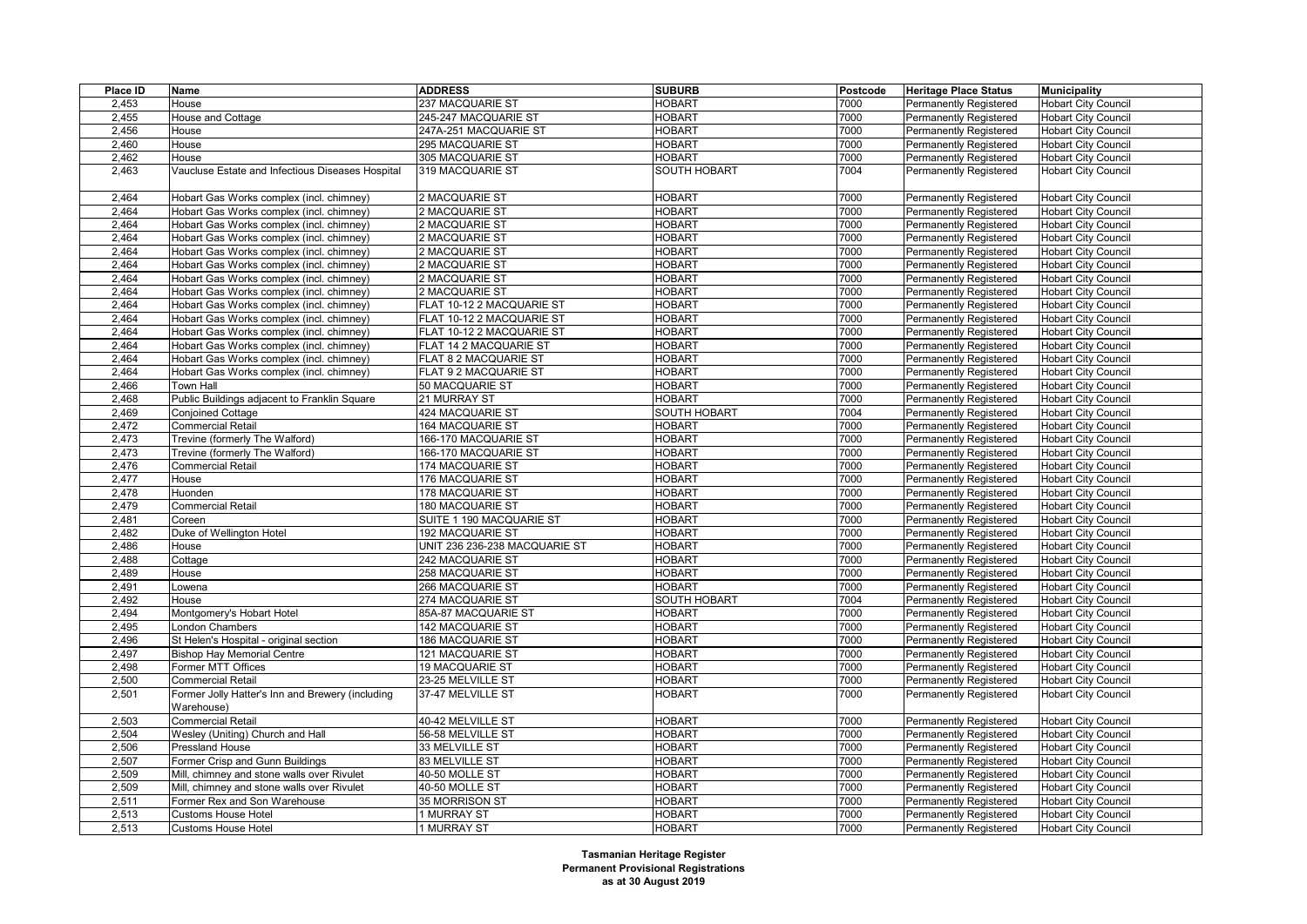| Place ID | Name                                                           | <b>ADDRESS</b>            | <b>SUBURB</b>       | Postcode | <b>Heritage Place Status</b>  | <b>Municipality</b>        |
|----------|----------------------------------------------------------------|---------------------------|---------------------|----------|-------------------------------|----------------------------|
| 2,514    | Alstergren Building                                            | 7 MURRAY ST               | <b>HOBART</b>       | 7000     | <b>Permanently Registered</b> | <b>Hobart City Council</b> |
| 2,515    | Roche's (former Federal Coffee Palace)                         | 9-11 MURRAY ST            | <b>HOBART</b>       | 7000     | <b>Permanently Registered</b> | <b>Hobart City Council</b> |
| 2,516    | Franklin Square Office Complex                                 | 21 MURRAY ST              | <b>HOBART</b>       | 7000     | Permanently Registered        | <b>Hobart City Council</b> |
| 2,517    | St David's Cathedral                                           | 23 MURRAY ST              | <b>HOBART</b>       | 7000     | Permanently Registered        | <b>Hobart City Council</b> |
| 2,518    | <b>Cathedral Chambers</b>                                      | 25-27 MURRAY ST           | <b>HOBART</b>       | 7000     | <b>Permanently Registered</b> | <b>Hobart City Council</b> |
| 2,519    | Commercial Retail                                              | 29 MURRAY ST              | <b>HOBART</b>       | 7000     | <b>Permanently Registered</b> | <b>Hobart City Council</b> |
| 2,520    | Commercial Retail                                              | 97-99 MURRAY ST           | <b>HOBART</b>       | 7000     | Permanently Registered        | <b>Hobart City Council</b> |
| 2,521    | Commercial Retail                                              | 131-133 MURRAY ST         | <b>HOBART</b>       | 7000     | <b>Permanently Registered</b> | <b>Hobart City Council</b> |
| 2,522    | Commercial Retail                                              | 143 MURRAY ST             | <b>HOBART</b>       | 7000     | <b>Permanently Registered</b> | <b>Hobart City Council</b> |
| 2,523    | Commercial Retail                                              | 193 MURRAY ST             | <b>HOBART</b>       | 7000     | Permanently Registered        | <b>Hobart City Council</b> |
| 2,524    | Cottage                                                        | 207 MURRAY ST             | <b>HOBART</b>       | 7000     | <b>Permanently Registered</b> | <b>Hobart City Council</b> |
| 2,525    | Parliament House and Gardens                                   | 2 MURRAY ST               | <b>HOBART</b>       | 7000     | Permanently Registered        | <b>Hobart City Council</b> |
| 2,525    | Parliament House and Gardens                                   | PARLIAMENT LANE           | <b>HOBART</b>       | 7000     | Permanently Registered        | <b>Hobart City Council</b> |
| 2,526    | Waterloo House                                                 | 20 MURRAY ST              | <b>HOBART</b>       | 7000     | <b>Permanently Registered</b> | <b>Hobart City Council</b> |
| 2,527    | <b>Commercial Retail</b>                                       | 22 MURRAY ST              | <b>HOBART</b>       | 7000     | <b>Permanently Registered</b> | <b>Hobart City Council</b> |
| 2,528    | Former Masonic Hall                                            | 24 MURRAY ST              | <b>HOBART</b>       | 7000     | Permanently Registered        | <b>Hobart City Council</b> |
| 2,530    | Former Hobart Savings Bank                                     | 26 MURRAY ST              | <b>HOBART</b>       | 7000     | <b>Permanently Registered</b> | <b>Hobart City Council</b> |
| 2,531    | Former Derwent and Tamar Insurance Building (plus 28 MURRAY ST |                           | <b>HOBART</b>       | 7000     | <b>Permanently Registered</b> | <b>Hobart City Council</b> |
|          | iron railings)                                                 |                           |                     |          |                               |                            |
| 2,532    | Victoria Tavern                                                | 30 MURRAY ST              | <b>HOBART</b>       | 7000     | <b>Permanently Registered</b> | <b>Hobart City Council</b> |
| 2,533    | Commercial Retail                                              | 32 MURRAY ST              | <b>HOBART</b>       | 7000     | <b>Permanently Registered</b> | <b>Hobart City Council</b> |
| 2,534    | Hadley's Hotel                                                 | 34 MURRAY ST              | <b>HOBART</b>       | 7000     | Permanently Registered        | <b>Hobart City Council</b> |
| 2,535    | Commercial Retail                                              | 48A-48B MURRAY ST         | <b>HOBART</b>       | 7000     | <b>Permanently Registered</b> | <b>Hobart City Council</b> |
| 2,536    | Commercial Retail                                              | 90-92 MURRAY ST           | <b>HOBART</b>       | 7000     | <b>Permanently Registered</b> | <b>Hobart City Council</b> |
| 2,536    | Commercial Retail                                              | 90-92 MURRAY ST           | <b>HOBART</b>       | 7000     | Permanently Registered        | <b>Hobart City Council</b> |
| 2,536    | Commercial Retail                                              | 90-92 MURRAY ST           | <b>HOBART</b>       | 7000     | <b>Permanently Registered</b> | <b>Hobart City Council</b> |
| 2,537    | Former Tasmanian House                                         | 137 LIVERPOOL ST          | <b>HOBART</b>       | 7000     | <b>Permanently Registered</b> | <b>Hobart City Council</b> |
| 2,537    | Former Tasmanian House                                         | 137 LIVERPOOL ST          | <b>HOBART</b>       | 7000     | Permanently Registered        | <b>Hobart City Council</b> |
| 2,538    | Commercial Retail                                              | 118 MURRAY ST             | <b>HOBART</b>       | 7000     | <b>Permanently Registered</b> | <b>Hobart City Council</b> |
| 2,539    | Offices                                                        | <b>114 BATHURST ST</b>    | <b>HOBART</b>       | 7000     | <b>Permanently Registered</b> | <b>Hobart City Council</b> |
| 2,540    | Former Ebenezer Chapel                                         | 220 MURRAY ST             | <b>HOBART</b>       | 7000     | Permanently Registered        | <b>Hobart City Council</b> |
| 2,541    | <b>Commercial Retail</b>                                       | 290A MURRAY ST            | <b>HOBART</b>       | 7000     | Permanently Registered        | <b>Hobart City Council</b> |
| 2,541    | <b>Commercial Retail</b>                                       | 292 MURRAY ST             | <b>HOBART</b>       | 7000     | <b>Permanently Registered</b> | <b>Hobart City Council</b> |
| 2,542    | <b>Terraced Houses</b>                                         | 294 MURRAY ST             | <b>HOBART</b>       | 7000     | Permanently Registered        | <b>Hobart City Council</b> |
| 2,542    | <b>Terraced Houses</b>                                         | 296 MURRAY ST             | <b>HOBART</b>       | 7000     | <b>Permanently Registered</b> | <b>Hobart City Council</b> |
| 2,544    | Former HEC office                                              | 34 DAVEY ST               | <b>HOBART</b>       | 7000     | <b>Permanently Registered</b> | <b>Hobart City Council</b> |
| 2,547    | House                                                          | 4 PAGET ST                | <b>SOUTH HOBART</b> | 7004     | Permanently Registered        | <b>Hobart City Council</b> |
| 2,548    | Conjoined House                                                | UNIT 1 5 PATERNOSTER ROW  | <b>HOBART</b>       | 7000     | <b>Permanently Registered</b> | <b>Hobart City Council</b> |
| 2,549    | Kia-Ora                                                        | 9 PATERNOSTER ROW         | <b>HOBART</b>       | 7000     | Permanently Registered        | <b>Hobart City Council</b> |
| 2,550    | Conjoined House                                                | 11 PATERNOSTER ROW        | <b>HOBART</b>       | 7000     | <b>Permanently Registered</b> | <b>Hobart City Council</b> |
| 2,551    | Kurrajong Villas                                               | 15 PATERNOSTER ROW        | <b>HOBART</b>       | 7000     | <b>Permanently Registered</b> | <b>Hobart City Council</b> |
| 2,551    | Kurrajong Villas                                               | 17 PATERNOSTER ROW        | <b>HOBART</b>       | 7000     | <b>Permanently Registered</b> | <b>Hobart City Council</b> |
| 2,552    | House                                                          | 21 PATERNOSTER ROW        | <b>HOBART</b>       | 7000     | Permanently Registered        | <b>Hobart City Council</b> |
| 2,553    | Cottage                                                        | 8 PATERNOSTER ROW         | <b>HOBART</b>       | 7000     | <b>Permanently Registered</b> | <b>Hobart City Council</b> |
| 2,554    | Nyallavert                                                     | 10 PATERNOSTER ROW        | <b>HOBART</b>       | 7000     | <b>Permanently Registered</b> | <b>Hobart City Council</b> |
| 2,555    | Cottage                                                        | 12 PATERNOSTER ROW        | <b>HOBART</b>       | 7000     | <b>Permanently Registered</b> | <b>Hobart City Council</b> |
| 2,556    | Conjoined Cottage                                              | <b>16 PATERNOSTER ROW</b> | <b>HOBART</b>       | 7000     | <b>Permanently Registered</b> | <b>Hobart City Council</b> |
| 2,560    | Cottage                                                        | 1 PATRICK ST              | <b>HOBART</b>       | 7000     | <b>Permanently Registered</b> | <b>Hobart City Council</b> |
| 2,561    | House                                                          | <b>49 PATRICK ST</b>      | <b>HOBART</b>       | 7000     | Permanently Registered        | <b>Hobart City Council</b> |
| 2,562    | House                                                          | 51A PATRICK ST            | <b>HOBART</b>       | 7000     | Permanently Registered        | <b>Hobart City Council</b> |
| 2,562    | House                                                          | 51A PATRICK ST            | <b>HOBART</b>       | 7000     | <b>Permanently Registered</b> | <b>Hobart City Council</b> |
| 2,564    | <b>Conjoined Cottages</b>                                      | 59 PATRICK ST             | <b>HOBART</b>       | 7000     | <b>Permanently Registered</b> | <b>Hobart City Council</b> |
| 2,564    | <b>Conjoined Cottages</b>                                      | 59-63A PATRICK ST         | <b>HOBART</b>       | 7000     | Permanently Registered        | <b>Hobart City Council</b> |
| 2,564    | <b>Conjoined Cottages</b>                                      | 61 PATRICK ST             | <b>HOBART</b>       | 7000     | <b>Permanently Registered</b> | <b>Hobart City Council</b> |
| 2,564    | <b>Conjoined Cottages</b>                                      | 63 PATRICK ST             | <b>HOBART</b>       | 7000     | <b>Permanently Registered</b> | <b>Hobart City Council</b> |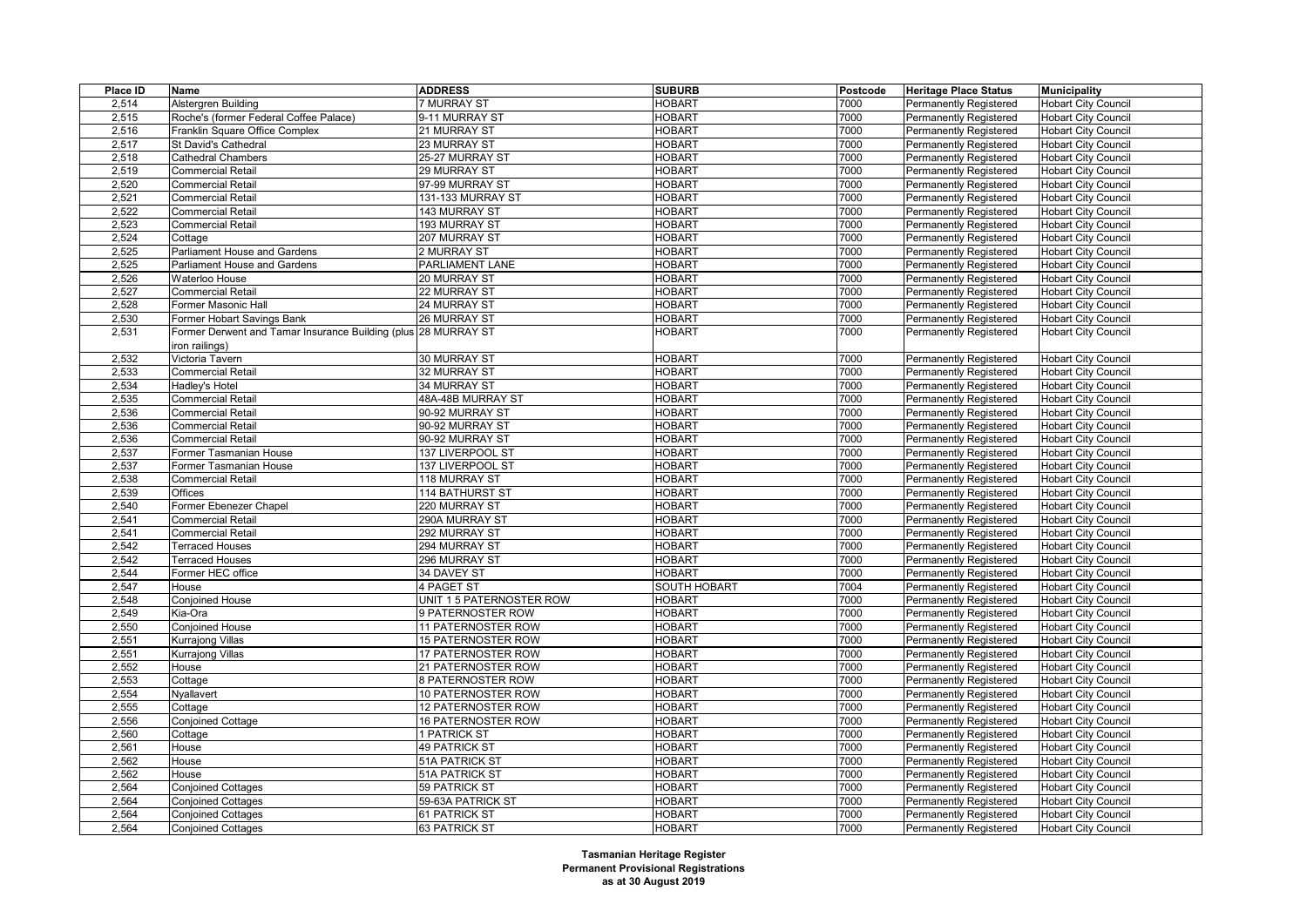| Place ID | Name                      | <b>ADDRESS</b>         | <b>SUBURB</b>        | Postcode     | <b>Heritage Place Status</b>  | <b>Municipality</b>        |
|----------|---------------------------|------------------------|----------------------|--------------|-------------------------------|----------------------------|
| 2,564    | <b>Conjoined Cottages</b> | 63A PATRICK ST         | <b>HOBART</b>        | 7000         | <b>Permanently Registered</b> | <b>Hobart City Council</b> |
| 2,565    | Roydon                    | 30 PATRICK ST          | <b>HOBART</b>        | 7000         | <b>Permanently Registered</b> | <b>Hobart City Council</b> |
| 2,566    | Ingomar                   | 34 PATRICK ST          | <b>HOBART</b>        | 7000         | <b>Permanently Registered</b> | <b>Hobart City Council</b> |
| 2,567    | Cottage at rear           | 40A PATRICK ST         | <b>HOBART</b>        | 7000         | Permanently Registered        | <b>Hobart City Council</b> |
| 2,568    | <b>Warehouse Building</b> | <b>10 SACKVILLE ST</b> | <b>HOBART</b>        | 7000         | <b>Permanently Registered</b> | <b>Hobart City Council</b> |
| 2,568    | <b>Warehouse Building</b> | 10B SACKVILLE ST       | <b>HOBART</b>        | 7000         | <b>Permanently Registered</b> | <b>Hobart City Council</b> |
| 2,568    | Warehouse Building        | <b>12 SACKVILLE ST</b> | <b>HOBART</b>        | 7000         | Permanently Registered        | <b>Hobart City Council</b> |
| 2,568    | <b>Warehouse Building</b> | 14 SACKVILLE ST        | <b>HOBART</b>        | 7000         | <b>Permanently Registered</b> | <b>Hobart City Council</b> |
| 2,568    | Warehouse Building        | <b>16 SACKVILLE ST</b> | <b>HOBART</b>        | 7000         | <b>Permanently Registered</b> | <b>Hobart City Council</b> |
| 2,568    | <b>Warehouse Building</b> | 16 SUN ST              | <b>HOBART</b>        | 7000         | <b>Permanently Registered</b> | <b>Hobart City Council</b> |
| 2,568    | <b>Warehouse Building</b> | <b>18 SACKVILLE ST</b> | <b>HOBART</b>        | 7000         | <b>Permanently Registered</b> | <b>Hobart City Council</b> |
| 2,568    | Warehouse Building        | 20 SACKVILLE ST        | <b>HOBART</b>        | 7000         | Permanently Registered        | <b>Hobart City Council</b> |
| 2,568    | <b>Warehouse Building</b> | 8 SUN ST               | <b>HOBART</b>        | 7000         | Permanently Registered        | <b>Hobart City Council</b> |
| 2,572    | Gattonside                | 53 SANDY BAY RD        | <b>BATTERY POINT</b> | 7004         | <b>Permanently Registered</b> | <b>Hobart City Council</b> |
| 2,574    | Conjoined House           | 34 TASMA ST            | <b>NORTH HOBART</b>  | 7000         | Permanently Registered        | <b>Hobart City Council</b> |
| 2,575    | Conjoined House           | 16 WASHINGTON ST       | <b>SOUTH HOBART</b>  | 7004         | Permanently Registered        | <b>Hobart City Council</b> |
| 2,576    | Victoria Chambers         | 9-11 VICTORIA ST       | <b>HOBART</b>        | 7000         | <b>Permanently Registered</b> | <b>Hobart City Council</b> |
| 2,577    | Heritage House            | <b>15 VICTORIA ST</b>  | <b>HOBART</b>        | 7000         | Permanently Registered        | <b>Hobart City Council</b> |
| 2,578    | House                     | 14-16 VICTORIA ST      | <b>HOBART</b>        | 7000         | Permanently Registered        | <b>Hobart City Council</b> |
| 2,579    | House                     | 57 VICTORIA ST         | <b>HOBART</b>        | 7000         | <b>Permanently Registered</b> | <b>Hobart City Council</b> |
| 2,581    | Cottage                   | 39 WARWICK ST          | <b>HOBART</b>        | 7000         | Permanently Registered        | <b>Hobart City Council</b> |
| 2,582    | House                     | 55 WARWICK ST          | <b>HOBART</b>        | 7000         | <b>Permanently Registered</b> | <b>Hobart City Council</b> |
| 2,583    | House                     | 63 WARWICK ST          | <b>HOBART</b>        | 7000         | Permanently Registered        | <b>Hobart City Council</b> |
| 2,584    | Church Hill               | 65 WARWICK ST          | <b>HOBART</b>        | 7000         | <b>Permanently Registered</b> | <b>Hobart City Council</b> |
| 2,585    | House                     | 67 WARWICK ST          | <b>HOBART</b>        | 7000         | <b>Permanently Registered</b> | <b>Hobart City Council</b> |
| 2,586    | House                     | 69 WARWICK ST          | <b>HOBART</b>        | 7000         | Permanently Registered        | <b>Hobart City Council</b> |
| 2,587    | House                     | 71-73 WARWICK ST       | <b>HOBART</b>        | 7000         | <b>Permanently Registered</b> | <b>Hobart City Council</b> |
| 2,588    | House                     | 71-73 WARWICK ST       | <b>HOBART</b>        | 7000         | <b>Permanently Registered</b> | <b>Hobart City Council</b> |
| 2,590    | Condril House             | <b>46 WARWICK ST</b>   | <b>HOBART</b>        | 7000         | Permanently Registered        | <b>Hobart City Council</b> |
| 2,591    | <b>Blendon House</b>      | <b>48 WARWICK ST</b>   | <b>HOBART</b>        | 7000         | <b>Permanently Registered</b> | <b>Hobart City Council</b> |
| 2,592    | Holy Trinity Church       | 50 WARWICK ST          | <b>HOBART</b>        | 7000         | <b>Permanently Registered</b> | <b>Hobart City Council</b> |
| 2,593    | Mildura                   | 52-54 WARWICK ST       | <b>HOBART</b>        | 7000         | Permanently Registered        | <b>Hobart City Council</b> |
| 2,594    | Milrose                   | 52-54 WARWICK ST       | <b>HOBART</b>        | 7000         | <b>Permanently Registered</b> | <b>Hobart City Council</b> |
| 2,595    | Conjoined House           | 56-58 WARWICK ST       | <b>HOBART</b>        | 7000         | <b>Permanently Registered</b> | <b>Hobart City Council</b> |
| 2,596    | <b>Conjoined House</b>    | 56-58 WARWICK ST       | <b>HOBART</b>        | 7000         | Permanently Registered        | <b>Hobart City Council</b> |
|          |                           |                        | <b>HOBART</b>        |              |                               |                            |
| 2,597    | <b>Conjoined Houses</b>   | FLAT 1 62 WARWICK ST   |                      | 7000         | <b>Permanently Registered</b> | <b>Hobart City Council</b> |
| 2,597    | <b>Conjoined Houses</b>   | FLAT 2 62 WARWICK ST   | <b>HOBART</b>        | 7000<br>7000 | Permanently Registered        | <b>Hobart City Council</b> |
| 2,597    | <b>Conjoined Houses</b>   | FLAT 3 62 WARWICK ST   | <b>HOBART</b>        |              | <b>Permanently Registered</b> | <b>Hobart City Council</b> |
| 2,597    | <b>Conjoined Houses</b>   | FLAT 4 62 WARWICK ST   | <b>HOBART</b>        | 7000         | <b>Permanently Registered</b> | <b>Hobart City Council</b> |
| 2,597    | <b>Conjoined Houses</b>   | FLAT 5 62 WARWICK ST   | <b>HOBART</b>        | 7000         | Permanently Registered        | <b>Hobart City Council</b> |
| 2,597    | <b>Conjoined Houses</b>   | FLAT 6 62 WARWICK ST   | <b>HOBART</b>        | 7000         | <b>Permanently Registered</b> | <b>Hobart City Council</b> |
| 2,597    | <b>Conjoined Houses</b>   | FLAT 7 62 WARWICK ST   | <b>HOBART</b>        | 7000         | <b>Permanently Registered</b> | <b>Hobart City Council</b> |
| 2,598    | Former Tasmania Brewery   | 64 WARWICK ST          | HOBART               | 7000         | Permanently Registered        | <b>Hobart City Council</b> |
| 2,599    | Georgina Cottage          | 68 WARWICK ST          | <b>HOBART</b>        | 7000         | <b>Permanently Registered</b> | <b>Hobart City Council</b> |
| 2,600    | <b>Conjoined Cottages</b> | UNIT 1 72 WARWICK ST   | <b>HOBART</b>        | 7000         | <b>Permanently Registered</b> | <b>Hobart City Council</b> |
| 2,601    | Cottage                   | 80 WARWICK ST          | <b>HOBART</b>        | 7000         | Permanently Registered        | <b>Hobart City Council</b> |
| 2,602    | Terrace Houses            | 86 WARWICK ST          | <b>HOBART</b>        | 7000         | <b>Permanently Registered</b> | <b>Hobart City Council</b> |
| 2,602    | Terrace Houses            | 88 WARWICK ST          | <b>HOBART</b>        | 7000         | <b>Permanently Registered</b> | <b>Hobart City Council</b> |
| 2,602    | <b>Terrace Houses</b>     | 90 WARWICK ST          | <b>HOBART</b>        | 7000         | Permanently Registered        | <b>Hobart City Council</b> |
| 2,603    | House                     | 92 WARWICK ST          | <b>HOBART</b>        | 7000         | <b>Permanently Registered</b> | <b>Hobart City Council</b> |
| 2,604    | <b>Conjoined Cottages</b> | 5-7 SANDY BAY RD       | <b>HOBART</b>        | 7000         | <b>Permanently Registered</b> | <b>Hobart City Council</b> |
| 2,605    | House                     | 15 WILMOT ST           | <b>HOBART</b>        | 7000         | <b>Permanently Registered</b> | <b>Hobart City Council</b> |
| 2,606    | Cottage                   | 6 WILMOT ST            | <b>HOBART</b>        | 7000         | Permanently Registered        | <b>Hobart City Council</b> |
| 2,607    | House                     | 10 WILMOT ST           | <b>HOBART</b>        | 7000         | <b>Permanently Registered</b> | <b>Hobart City Council</b> |
| 2,608    | Leyton                    | 36A AUGUSTA RD         | <b>NEW TOWN</b>      | 7008         | <b>Permanently Registered</b> | <b>Hobart City Council</b> |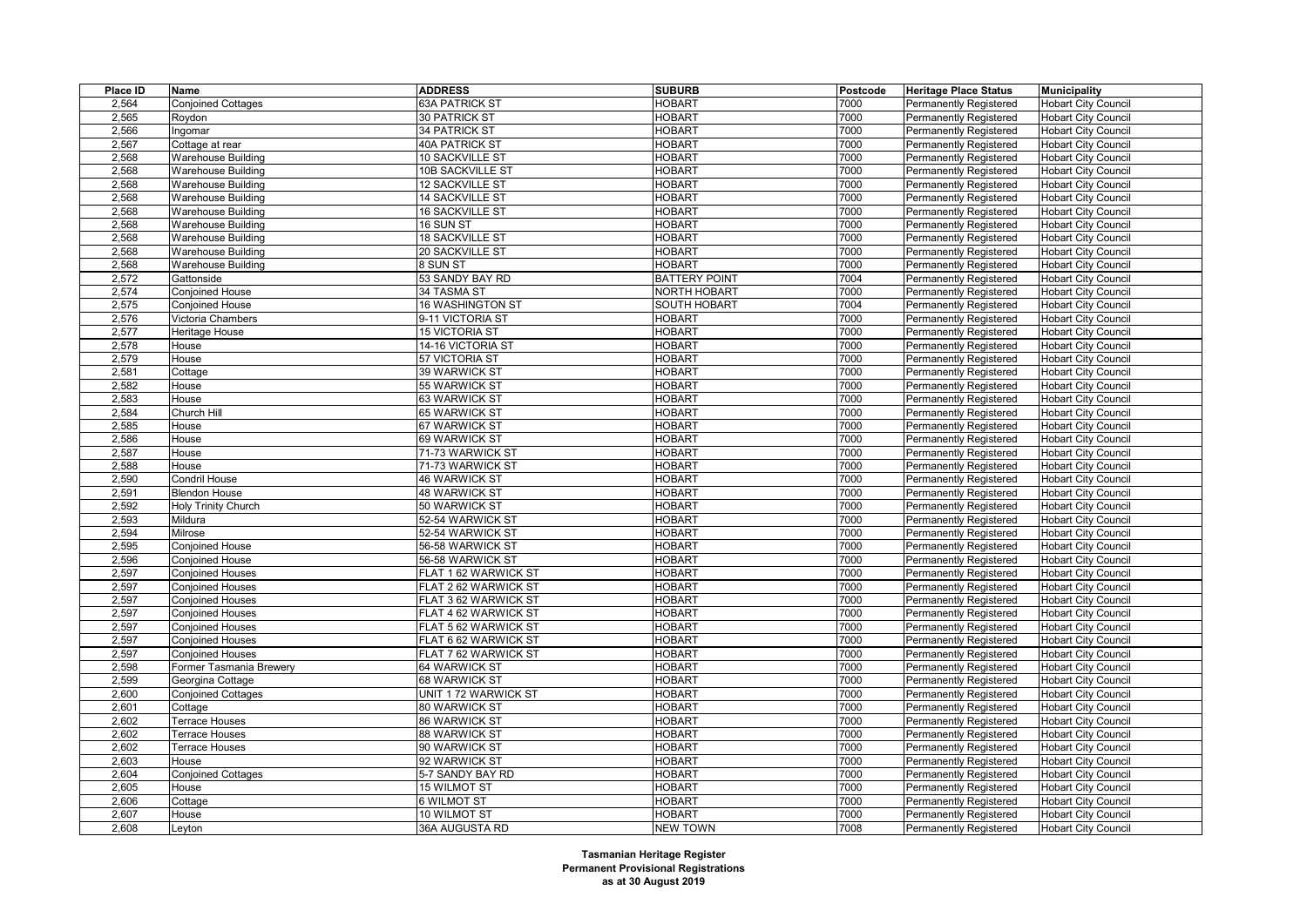| Place ID | Name                                          | <b>ADDRESS</b>          | <b>SUBURB</b>       | Postcode     | <b>Heritage Place Status</b>                                   | <b>Municipality</b>        |
|----------|-----------------------------------------------|-------------------------|---------------------|--------------|----------------------------------------------------------------|----------------------------|
| 2,609    | Newlands Lodge                                | 46 AUGUSTA RD           | <b>LENAH VALLEY</b> | 7008         | Permanently Registered                                         | <b>Hobart City Council</b> |
| 2,610    | Lady Franklin Museum (Ancanthe)               | 268 LENAH VALLEY RD     | <b>ENAH VALLEY</b>  | 7008         | Permanently Registered                                         | <b>Hobart City Council</b> |
| 2,610    | Lady Franklin Museum (Ancanthe)               | 268 LENAH VALLEY RD     | <b>ENAH VALLEY</b>  | 7008         | <b>Permanently Registered</b>                                  | <b>Hobart City Council</b> |
| 2,610    | Lady Franklin Museum (Ancanthe)               | 268 LENAH VALLEY RD     | <b>ENAH VALLEY</b>  | 7008         | <b>Permanently Registered</b>                                  | <b>Hobart City Council</b> |
| 2,610    | Lady Franklin Museum (Ancanthe)               | 268 LENAH VALLEY RD     | <b>ENAH VALLEY</b>  | 7008         | <b>Permanently Registered</b>                                  | <b>Hobart City Council</b> |
| 2,611    | Newlands                                      | 4 TOORAK AVE            | <b>MOUNT STUART</b> | 7000         | <b>Permanently Registered</b>                                  | <b>Hobart City Council</b> |
| 2,613    | Ethelmont                                     | 3 ETHELMONT RD          | <b>SANDY BAY</b>    | 7005         | Permanently Registered                                         | <b>Hobart City Council</b> |
| 2,615    | Lanes End                                     | 33 LIPSCOMBE AVE        | <b>SANDY BAY</b>    | 7005         | <b>Permanently Registered</b>                                  | <b>Hobart City Council</b> |
| 2,616    | Mount Pleasant / Hillside                     | 32 MANING AVE           | <b>SANDY BAY</b>    | 7005         | <b>Permanently Registered</b>                                  | <b>Hobart City Council</b> |
| 2,617    | The Ark                                       | 32A MANING AVE          | <b>SANDY BAY</b>    | 7005         | <b>Permanently Registered</b>                                  | <b>Hobart City Council</b> |
| 2,618    | Mawhera                                       | 2 MAWHERA AVE           | <b>SANDY BAY</b>    | 7005         | <b>Permanently Registered</b>                                  | <b>Hobart City Council</b> |
| 2,619    | Greystanes                                    | 3 MELROSE CT            | <b>SANDY BAY</b>    | 7005         | <b>Permanently Registered</b>                                  | <b>Hobart City Council</b> |
| 2,620    | House                                         | 2 RED CHAPEL AVE        | <b>SANDY BAY</b>    | 7005         | <b>Permanently Registered</b>                                  | <b>Hobart City Council</b> |
| 2,621    | Manresa                                       | 461 SANDY BAY RD        | <b>SANDY BAY</b>    | 7005         | <b>Permanently Registered</b>                                  | <b>Hobart City Council</b> |
| 2,622    | Marathon                                      | 463 SANDY BAY RD        | <b>SANDY BAY</b>    | 7005         | <b>Permanently Registered</b>                                  | <b>Hobart City Council</b> |
| 2,623    | Warinilla                                     | 491 SANDY BAY RD        | <b>SANDY BAY</b>    | 7005         | <b>Permanently Registered</b>                                  | <b>Hobart City Council</b> |
| 2,624    | House                                         | 501 SANDY BAY RD        | <b>SANDY BAY</b>    | 7005         | <b>Permanently Registered</b>                                  | <b>Hobart City Council</b> |
| 2.625    | The Elms                                      | 521 SANDY BAY RD        | <b>SANDY BAY</b>    | 7005         | Permanently Registered                                         | <b>Hobart City Council</b> |
| 2,625    | The Elms                                      | 521 SANDY BAY RD        | <b>SANDY BAY</b>    | 7005         | <b>Permanently Registered</b>                                  | <b>Hobart City Council</b> |
| 2,626    | Alexandra Battery                             | 629-663 SANDY BAY RD    | <b>SANDY BAY</b>    | 7005         | <b>Permanently Registered</b>                                  | <b>Hobart City Council</b> |
| 2,626    | Alexandra Battery                             | 629-663 SANDY BAY RD    | <b>SANDY BAY</b>    | 7005         | <b>Permanently Registered</b>                                  | <b>Hobart City Council</b> |
| 2,627    | <b>Riverview Inn</b>                          | 795 SANDY BAY RD        | <b>SANDY BAY</b>    | 7005         | <b>Permanently Registered</b>                                  | <b>Hobart City Council</b> |
| 2,629    | Forteviot                                     | 500 SANDY BAY RD        | <b>SANDY BAY</b>    | 7005         | <b>Permanently Registered</b>                                  | <b>Hobart City Council</b> |
| 2,630    | St Stephen's Anglican Church (The Red Chapel) | 520 SANDY BAY RD        | <b>SANDY BAY</b>    | 7005         | <b>Permanently Registered</b>                                  | <b>Hobart City Council</b> |
| 2,631    | House                                         | 544 SANDY BAY RD        | <b>SANDY BAY</b>    | 7005         | <b>Permanently Registered</b>                                  | <b>Hobart City Council</b> |
| 2,631    | House                                         | UNIT 1 544 SANDY BAY RD | <b>SANDY BAY</b>    | 7005         | Permanently Registered                                         | <b>Hobart City Council</b> |
| 2,631    | House                                         | UNIT 2 544 SANDY BAY RD | <b>SANDY BAY</b>    | 7005         | <b>Permanently Registered</b>                                  | <b>Hobart City Council</b> |
| 2,631    | House                                         | UNIT 3 544 SANDY BAY RD | <b>SANDY BAY</b>    | 7005         | <b>Permanently Registered</b>                                  | <b>Hobart City Council</b> |
| 2,632    | Beacon at Blinking Billy Point                | SANDY BAY RD            | <b>SANDY BAY</b>    | 7005         | <b>Permanently Registered</b>                                  | <b>Hobart City Council</b> |
| 2,633    | House                                         | 1 ST CANICE AVE         | <b>SANDY BAY</b>    | 7005         | <b>Permanently Registered</b>                                  | <b>Hobart City Council</b> |
| 2,634    | Mount St Canice Complex                       | 13 ST CANICE AVE        | <b>SANDY BAY</b>    | 7005         | <b>Permanently Registered</b>                                  | <b>Hobart City Council</b> |
| 2,634    | Mount St Canice Complex                       | 15 CANICE AVE           | <b>SANDY BAY</b>    | 7005         | Permanently Registered                                         | <b>Hobart City Council</b> |
| 2,635    | House                                         | 45 ELPHINSTONE RD       | <b>MOUNT STUART</b> | 7000         | Permanently Registered                                         | <b>Hobart City Council</b> |
| 2,636    | Shalimar                                      | 44 ELPHINSTONE RD       | <b>MOUNT STUART</b> | 7000         | <b>Permanently Registered</b>                                  | <b>Hobart City Council</b> |
| 2,636    | Shalimar                                      | 44 ELPHINSTONE RD       | <b>MOUNT STUART</b> | 7000         | <b>Permanently Registered</b>                                  | <b>Hobart City Council</b> |
| 2,637    | House                                         | 5 MUIR CT               | <b>MOUNT STUART</b> | 7000         | Permanently Registered                                         | <b>Hobart City Council</b> |
| 2,638    | House                                         | 3 ARCHER ST             | <b>NEW TOWN</b>     | 7008         | <b>Permanently Registered</b>                                  | <b>Hobart City Council</b> |
| 2,639    | Rahiri                                        | 9 ARCHER ST             | <b>NEW TOWN</b>     | 7008         | <b>Permanently Registered</b>                                  | <b>Hobart City Council</b> |
| 2,640    | Sherbourne                                    | 405 ARGYLE ST           | <b>NEW TOWN</b>     | 7008         | <b>Permanently Registered</b>                                  | <b>Hobart City Council</b> |
| 2,641    | Wharepuke                                     | 407 ARGYLE ST           | <b>NEW TOWN</b>     | 7008         | <b>Permanently Registered</b>                                  | <b>Hobart City Council</b> |
| 2,644    | House                                         | 413 ARGYLE ST           | <b>NEW TOWN</b>     | 7008         | <b>Permanently Registered</b>                                  | <b>Hobart City Council</b> |
| 2,650    | Hildern (former St James' Rectory)            | 27-29 AUGUSTA RD        | <b>NEW TOWN</b>     | 7008         | <b>Permanently Registered</b>                                  | <b>Hobart City Council</b> |
| 2,651    | House                                         | 34 AUGUSTA RD           | <b>NEW TOWN</b>     | 7008         | <b>Permanently Registered</b>                                  | <b>Hobart City Council</b> |
| 2,652    | Runnymede                                     | 61 BAY RD               | <b>NEW TOWN</b>     | 7008         | <b>Permanently Registered</b>                                  | <b>Hobart City Council</b> |
| 2,653    | <b>Brightside</b>                             | 4 BAY RD                | <b>NEW TOWN</b>     | 7008         | <b>Permanently Registered</b>                                  | <b>Hobart City Council</b> |
| 2,654    | House                                         | 26 BAY RD               | <b>NEW TOWN</b>     | 7008         |                                                                | <b>Hobart City Council</b> |
| 2,655    | Roseville (incl. outbuildings)                | 11 BEDFORD ST           | <b>NEW TOWN</b>     | 7008         | <b>Permanently Registered</b><br><b>Permanently Registered</b> | <b>Hobart City Council</b> |
| 2,656    | House                                         | 2 BEDFORD ST            | <b>NEW TOWN</b>     | 7008         | <b>Permanently Registered</b>                                  | <b>Hobart City Council</b> |
| 2,658    | Hillcrest                                     | 10 BOA VISTA RD         | <b>NEW TOWN</b>     | 7008         |                                                                |                            |
|          |                                               |                         | <b>NEW TOWN</b>     |              | <b>Permanently Registered</b>                                  | <b>Hobart City Council</b> |
| 2,659    | House<br>House                                | 12 BOA VISTA RD         | <b>NEW TOWN</b>     | 7008<br>7008 | Permanently Registered                                         | <b>Hobart City Council</b> |
| 2,659    |                                               | 12 BOA VISTA RD         |                     |              | <b>Permanently Registered</b>                                  | <b>Hobart City Council</b> |
| 2,662    | Aberdeen                                      | 14 CLARE ST             | <b>NEW TOWN</b>     | 7008         | <b>Permanently Registered</b>                                  | <b>Hobart City Council</b> |
| 2,664    | House                                         | 24 CLARE ST             | <b>NEW TOWN</b>     | 7008         | <b>Permanently Registered</b>                                  | <b>Hobart City Council</b> |
| 2,665    | House                                         | 34 CLARE ST             | <b>NEW TOWN</b>     | 7008         | Permanently Registered                                         | <b>Hobart City Council</b> |
| 2,666    | House                                         | 36 CLARE ST             | <b>NEW TOWN</b>     | 7008         | Permanently Registered                                         | <b>Hobart City Council</b> |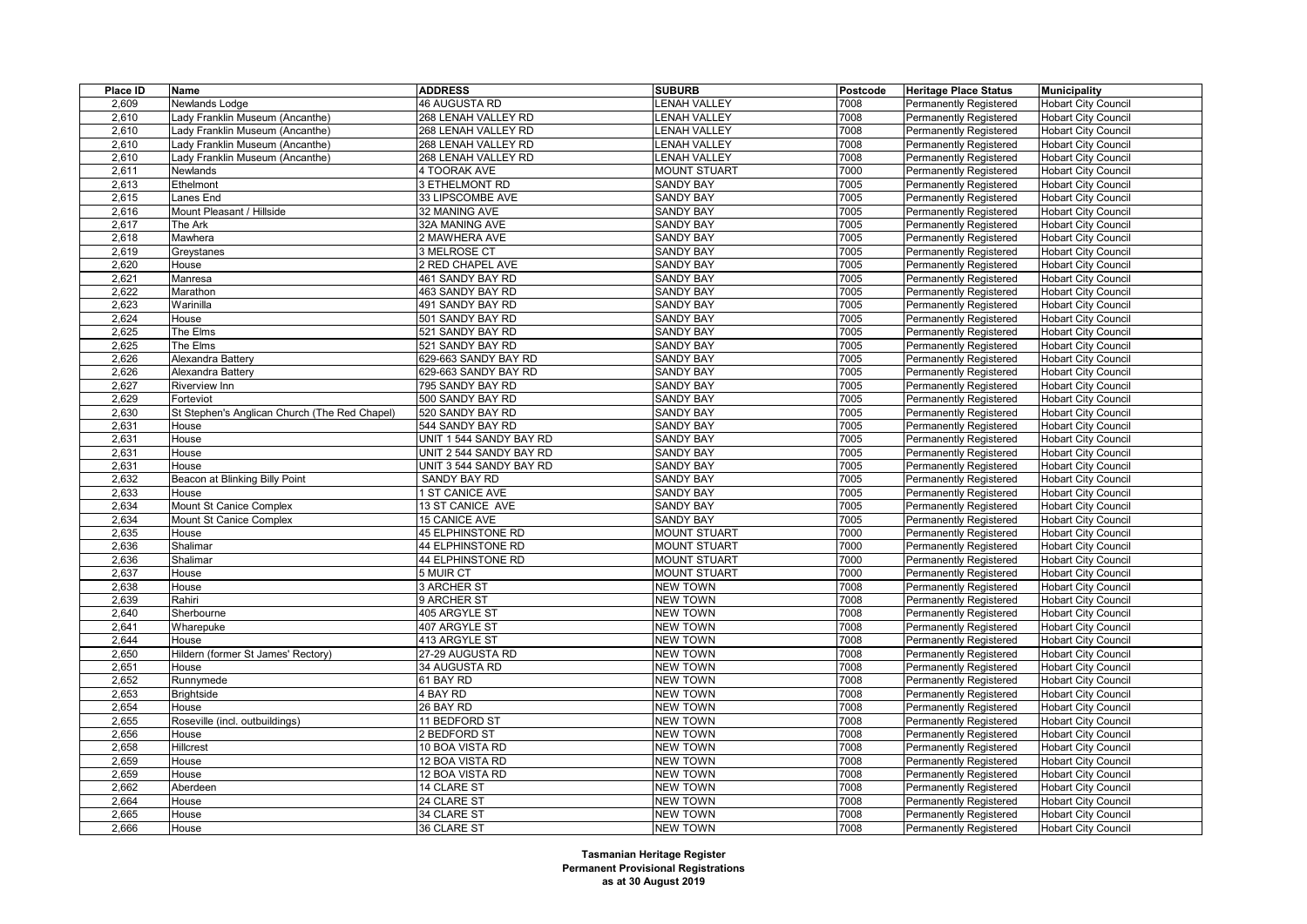| Place ID | Name                                            | <b>ADDRESS</b>           | <b>SUBURB</b>       | Postcode | <b>Heritage Place Status</b>  | <b>Municipality</b>        |
|----------|-------------------------------------------------|--------------------------|---------------------|----------|-------------------------------|----------------------------|
| 2,667    | Sacred Heart Church                             | <b>I CROSS ST</b>        | <b>NEW TOWN</b>     | 7008     | <b>Permanently Registered</b> | <b>Hobart City Council</b> |
| 2,669    | Cross Street Uniting Church Hall                | 21 CROSS ST              | <b>NEW TOWN</b>     | 7008     | <b>Permanently Registered</b> | <b>Hobart City Council</b> |
| 2,671    | Lissadell                                       | 33 FORSTER ST            | <b>NEW TOWN</b>     | 7008     | <b>Permanently Registered</b> | <b>Hobart City Council</b> |
| 2,672    | House                                           | 35 FORSTER ST            | <b>NEW TOWN</b>     | 7008     | Permanently Registered        | <b>Hobart City Council</b> |
| 2,673    | House                                           | 39 FORSTER ST            | <b>NEW TOWN</b>     | 7008     | <b>Permanently Registered</b> | <b>Hobart City Council</b> |
| 2,674    | Conjoined Houses                                | 68-70 FORSTER ST         | <b>NEW TOWN</b>     | 7008     | Permanently Registered        | <b>Hobart City Council</b> |
| 2,674    | <b>Conjoined Houses</b>                         | UNIT 1, 68-70 FORSTER ST | <b>NEW TOWN</b>     | 7008     | <b>Permanently Registered</b> | <b>Hobart City Council</b> |
| 2,674    | <b>Conjoined Houses</b>                         | UNIT 2, 68-70 FORSTER ST | <b>NEW TOWN</b>     | 7008     | <b>Permanently Registered</b> | <b>Hobart City Council</b> |
| 2,675    | House                                           | 10 FRASER ST             | <b>NEW TOWN</b>     | 7008     | <b>Permanently Registered</b> | <b>Hobart City Council</b> |
| 2,676    | House                                           | 2 MARSH ST               | <b>NEW TOWN</b>     | 7008     | Permanently Registered        | <b>Hobart City Council</b> |
| 2,677    | Jutland House                                   | 53 MONTAGU ST            | <b>LENAH VALLEY</b> | 7008     | <b>Permanently Registered</b> | <b>Hobart City Council</b> |
| 2,677    | Jutland House                                   | 53 MONTAGU ST            | <b>LENAH VALLEY</b> | 7008     | Permanently Registered        | <b>Hobart City Council</b> |
| 2,678    | House                                           | 42 MONTAGU ST            | <b>ENAH VALLEY</b>  | 7008     | Permanently Registered        | <b>Hobart City Council</b> |
| 2,679    | House                                           | 41 NEW TOWN RD           | <b>NEW TOWN</b>     | 7008     | <b>Permanently Registered</b> | <b>Hobart City Council</b> |
| 2,680    | Barossa                                         | 57 NEW TOWN RD           | <b>NEW TOWN</b>     | 7008     | <b>Permanently Registered</b> | <b>Hobart City Council</b> |
| 2,682    | Cliefden                                        | 107 NEW TOWN RD          | <b>NEW TOWN</b>     | 7008     | Permanently Registered        | <b>Hobart City Council</b> |
| 2,683    | Cambria Cottage (now Langford House)            | 111 NEW TOWN RD          | <b>NEW TOWN</b>     | 7008     | <b>Permanently Registered</b> | <b>Hobart City Council</b> |
| 2,684    | Former New Town Town Hall and Municipal Offices | 139 NEW TOWN RD          | <b>NEW TOWN</b>     | 7008     | <b>Permanently Registered</b> | <b>Hobart City Council</b> |
|          |                                                 |                          |                     |          |                               |                            |
| 2,685    | Lebrina                                         | 155 NEW TOWN RD          | <b>NEW TOWN</b>     | 7008     | <b>Permanently Registered</b> | <b>Hobart City Council</b> |
| 2,686    | Maypole Hotel                                   | 191 NEW TOWN RD          | <b>NEW TOWN</b>     | 7008     | <b>Permanently Registered</b> | <b>Hobart City Council</b> |
| 2,688    | Carolside                                       | 219 NEW TOWN RD          | <b>NEW TOWN</b>     | 7008     | <b>Permanently Registered</b> | <b>Hobart City Council</b> |
| 2,688    | Carolside                                       | 219 NEW TOWN RD          | <b>NEW TOWN</b>     | 7008     | <b>Permanently Registered</b> | <b>Hobart City Council</b> |
| 2,689    | House                                           | 227 NEW TOWN RD          | <b>NEW TOWN</b>     | 7008     | <b>Permanently Registered</b> | <b>Hobart City Council</b> |
| 2,690    | lona and Mona                                   | 38-40 NEW TOWN RD        | <b>NEW TOWN</b>     | 7008     | Permanently Registered        | <b>Hobart City Council</b> |
| 2,691    | Douglasville                                    | 44 NEW TOWN RD           | <b>NEW TOWN</b>     | 7008     | <b>Permanently Registered</b> | <b>Hobart City Council</b> |
| 2,692    | House                                           | 80 NEW TOWN RD           | <b>NEW TOWN</b>     | 7008     | <b>Permanently Registered</b> | <b>Hobart City Council</b> |
| 2,693    | House                                           | 116 NEW TOWN RD          | <b>NEW TOWN</b>     | 7008     | Permanently Registered        | <b>Hobart City Council</b> |
| 2,694    | Former Parsonage                                | 160 NEW TOWN RD          | <b>NEW TOWN</b>     | 7008     | <b>Permanently Registered</b> | <b>Hobart City Council</b> |
| 2,695    | Cross Street Uniting Church                     | 21 CROSS ST              | <b>NEW TOWN</b>     | 7008     | <b>Permanently Registered</b> | <b>Hobart City Council</b> |
| 2,696    | Former Post Office                              | 176 NEW TOWN RD          | <b>NEW TOWN</b>     | 7008     | Permanently Registered        | <b>Hobart City Council</b> |
| 2,698    | Gloucestershire House                           | 212 NEW TOWN RD          | <b>NEW TOWN</b>     | 7008     | Permanently Registered        | <b>Hobart City Council</b> |
| 2,699    | Ogilvie High School                             | 224 NEW TOWN RD          | <b>NEW TOWN</b>     | 7008     | <b>Permanently Registered</b> | <b>Hobart City Council</b> |
| 2,701    | Public Reserve                                  | N/A NEW TOWN RD          | <b>NEW TOWN</b>     | 7008     | <b>Permanently Registered</b> | <b>Hobart City Council</b> |
| 2,702    | Uniting (former Congregational) Church          | 211 NEW TOWN RD          | <b>NEW TOWN</b>     | 7008     | <b>Permanently Registered</b> | <b>Hobart City Council</b> |
| 2,711    | House                                           | 173 NEW TOWN RD          | <b>NEW TOWN</b>     | 7008     | <b>Permanently Registered</b> | <b>Hobart City Council</b> |
| 2,713    | House                                           | 179 NEW TOWN RD          | <b>NEW TOWN</b>     | 7008     | Permanently Registered        | <b>Hobart City Council</b> |
| 2,716    | Former Tollhouse                                | 343 PARK ST              | <b>NEW TOWN</b>     | 7008     | <b>Permanently Registered</b> | <b>Hobart City Council</b> |
| 2,717    | Mayland                                         | 27 PIRIE ST              | <b>NEW TOWN</b>     | 7008     | <b>Permanently Registered</b> | <b>Hobart City Council</b> |
| 2,718    | <b>Flint House</b>                              | 43 PIRIE ST              | <b>NEW TOWN</b>     | 7008     | <b>Permanently Registered</b> | <b>Hobart City Council</b> |
| 2,718    | <b>Flint House</b>                              | 43 PIRIE ST              | <b>NEW TOWN</b>     | 7008     | <b>Permanently Registered</b> | <b>Hobart City Council</b> |
| 2,719    | Mary Ogilvy Home                                | 51-53 PIRIE ST           | <b>NEW TOWN</b>     | 7008     | <b>Permanently Registered</b> | <b>Hobart City Council</b> |
| 2,720    | House                                           | 6 PIRIE ST               | <b>NEW TOWN</b>     | 7008     | Permanently Registered        | <b>Hobart City Council</b> |
| 2,721    | House                                           | 34 PIRIE ST              | <b>NEW TOWN</b>     | 7008     | <b>Permanently Registered</b> | <b>Hobart City Council</b> |
| 2,722    | House                                           | 40 PIRIE ST              | <b>NEW TOWN</b>     | 7008     | <b>Permanently Registered</b> | <b>Hobart City Council</b> |
| 2,726    | House                                           | 6 RISDON RD              | <b>NEW TOWN</b>     | 7008     | <b>Permanently Registered</b> | <b>Hobart City Council</b> |
| 2,727    | House                                           | 22 RISDON RD             | <b>NEW TOWN</b>     | 7008     | <b>Permanently Registered</b> | <b>Hobart City Council</b> |
| 2,728    | Killarney                                       | 26 RISDON RD             | <b>NEW TOWN</b>     | 7008     | <b>Permanently Registered</b> | <b>Hobart City Council</b> |
| 2,729    | House                                           | 32 RISDON RD             | <b>NEW TOWN</b>     | 7008     | <b>Permanently Registered</b> | <b>Hobart City Council</b> |
| 2,730    | House                                           | 34 RISDON RD             | <b>NEW TOWN</b>     | 7008     | <b>Permanently Registered</b> | <b>Hobart City Council</b> |
| 2,731    | Malunna                                         | 40 RISDON RD             | <b>NEW TOWN</b>     | 7008     | <b>Permanently Registered</b> | <b>Hobart City Council</b> |
| 2,733    | Cawarra                                         | 52 RISDON RD             | <b>NEW TOWN</b>     | 7008     | <b>Permanently Registered</b> | <b>Hobart City Council</b> |
| 2,735    | Poplarville                                     | 68 RISDON RD             | <b>NEW TOWN</b>     | 7008     | Permanently Registered        | <b>Hobart City Council</b> |
| 2,736    | auderdale Cottage                               | 74 RISDON RD             | <b>NEW TOWN</b>     | 7008     | <b>Permanently Registered</b> | <b>Hobart City Council</b> |
| 2,736    | Lauderdale Cottage                              | 74 RISDON RD             | <b>NEW TOWN</b>     | 7008     | <b>Permanently Registered</b> | <b>Hobart City Council</b> |
|          |                                                 |                          |                     |          |                               |                            |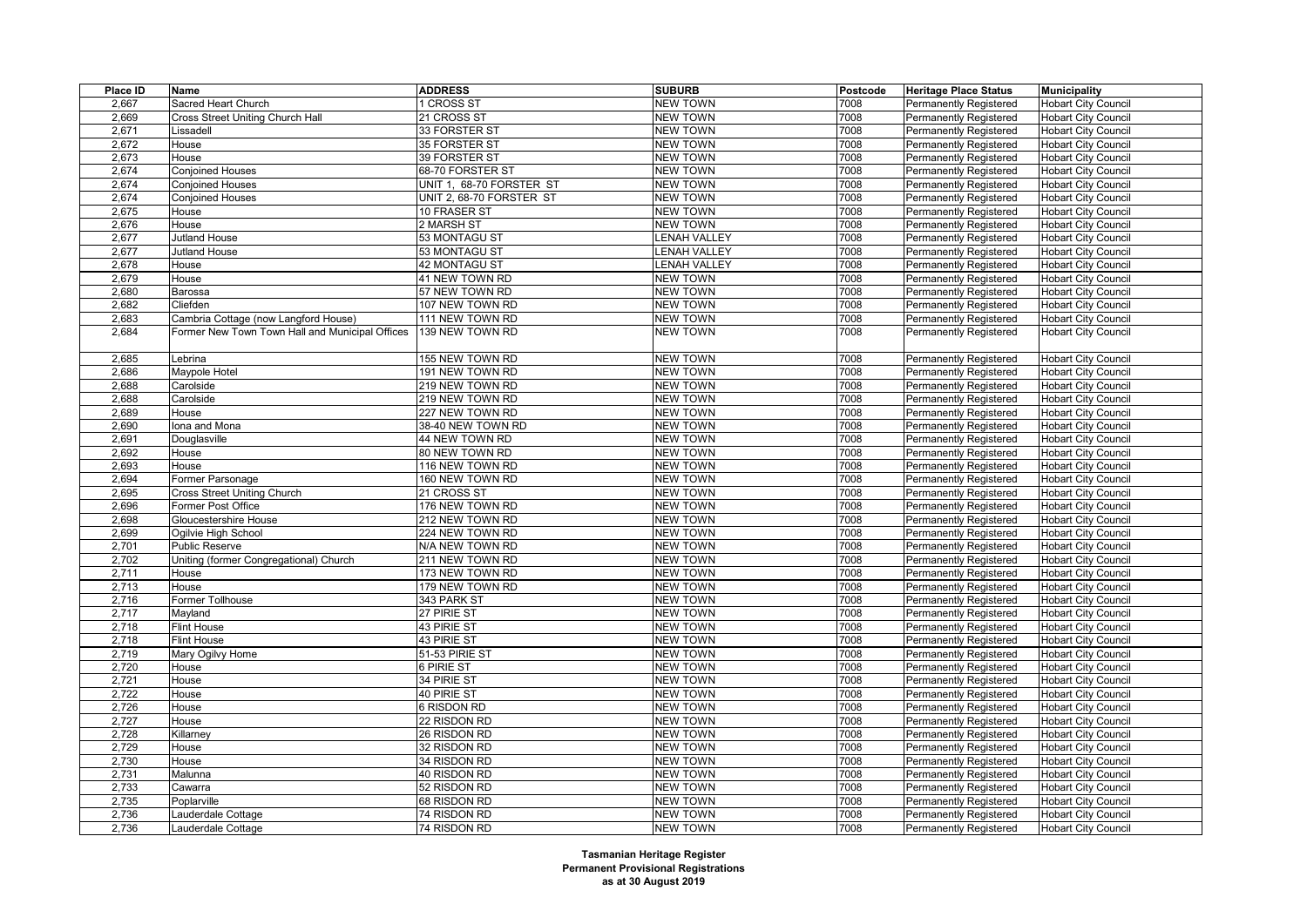| Place ID | Name                                             | <b>ADDRESS</b>       | <b>SUBURB</b>       | Postcode | <b>Heritage Place Status</b>  | <b>Municipality</b>        |
|----------|--------------------------------------------------|----------------------|---------------------|----------|-------------------------------|----------------------------|
| 2,737    | House                                            | 30 ROOPE ST          | <b>NEW TOWN</b>     | 7008     | <b>Permanently Registered</b> | <b>Hobart City Council</b> |
| 2,738    | Beaulieu                                         | 6A-8 RUPERT AVE      | <b>MOUNT STUART</b> | 7000     | <b>Permanently Registered</b> | <b>Hobart City Council</b> |
| 2,741    | Mayfield                                         | 11 STOKE ST          | <b>NEW TOWN</b>     | 7008     | <b>Permanently Registered</b> | <b>Hobart City Council</b> |
| 2,741    | Mayfield                                         | 9 STOKE ST           | <b>NEW TOWN</b>     | 7008     | Permanently Registered        | <b>Hobart City Council</b> |
| 2,742    | House                                            | 15 STOKE ST          | <b>NEW TOWN</b>     | 7008     | <b>Permanently Registered</b> | <b>Hobart City Council</b> |
| 2,743    | Stoke House                                      | 12 STOKE ST          | <b>NEW TOWN</b>     | 7008     | Permanently Registered        | <b>Hobart City Council</b> |
| 2,744    | House                                            | 14 STOKE ST          | <b>NEW TOWN</b>     | 7008     | Permanently Registered        | Hobart City Council        |
| 2,745    | House                                            | 5 STOKE ST           | <b>NEW TOWN</b>     | 7008     | <b>Permanently Registered</b> | <b>Hobart City Council</b> |
| 2,747    | House                                            | 17 STOKE ST          | <b>NEW TOWN</b>     | 7008     | Permanently Registered        | <b>Hobart City Council</b> |
| 2,748    | Corinna                                          | 21 STOKE ST          | <b>NEW TOWN</b>     | 7008     | <b>Permanently Registered</b> | <b>Hobart City Council</b> |
| 2,752    | The Gables                                       | 2-2B STOKE ST        | <b>NEW TOWN</b>     | 7008     | <b>Permanently Registered</b> | <b>Hobart City Council</b> |
| 2,753    | House                                            | 18 STOKE ST          | <b>NEW TOWN</b>     | 7008     | Permanently Registered        | <b>Hobart City Council</b> |
| 2,757    | Sunnyside                                        | <b>7 SWANSTON ST</b> | <b>NEW TOWN</b>     | 7008     | Permanently Registered        | <b>Hobart City Council</b> |
| 2,758    | House                                            | 21 SWANSTON ST       | <b>NEW TOWN</b>     | 7008     | <b>Permanently Registered</b> | <b>Hobart City Council</b> |
| 2,759    | House                                            | 78 SWANSTON ST       | <b>NEW TOWN</b>     | 7008     | Permanently Registered        | <b>Hobart City Council</b> |
| 2,760    | House                                            | 84 SWANSTON ST       | <b>NEW TOWN</b>     | 7008     | <b>Permanently Registered</b> | <b>Hobart City Council</b> |
| 2,761    | The Towers                                       | 1 TOWER RD           | <b>NEW TOWN</b>     | 7008     | Permanently Registered        | <b>Hobart City Council</b> |
| 2,762    | Swanston House (former New Town Park)            | 7 EMMETT PL          | <b>NEW TOWN</b>     | 7008     | Permanently Registered        | <b>Hobart City Council</b> |
| 2,763    | Barrington                                       | 120 SWANSTON ST      | <b>NEW TOWN</b>     | 7008     | <b>Permanently Registered</b> | <b>Hobart City Council</b> |
| 2,764    | <b>Wendover House</b>                            | 10 WENDOVER PL       | <b>NEW TOWN</b>     | 7008     | Permanently Registered        | <b>Hobart City Council</b> |
| 2,764    | <b>Wendover House</b>                            | 10 WENDOVER PL       | <b>NEW TOWN</b>     | 7008     | <b>Permanently Registered</b> | <b>Hobart City Council</b> |
| 2,765    | Wendover - Green including trees in centre of    | <b>WENDOVER PL</b>   | <b>NEW TOWN</b>     | 7008     | Permanently Registered        | <b>Hobart City Council</b> |
|          | <b>Wendover Place</b>                            |                      |                     |          |                               |                            |
| 2,767    | Woodlands                                        | 7 WOODLANDS AVE      | <b>NEW TOWN</b>     | 7008     | <b>Permanently Registered</b> | <b>Hobart City Council</b> |
| 2,768    | Cottage                                          | 1 ANDREW ST          | <b>NORTH HOBART</b> | 7000     | <b>Permanently Registered</b> | <b>Hobart City Council</b> |
| 2,769    | Cottage                                          | 11 ANDREW ST         | <b>NORTH HOBART</b> | 7000     | Permanently Registered        | <b>Hobart City Council</b> |
| 2,770    | <b>Conjoined Terrace House</b>                   | 4 ANDREW ST          | NORTH HOBART        | 7000     | <b>Permanently Registered</b> | <b>Hobart City Council</b> |
| 2,771    | Rubble Stone Wall only                           | 313-321 ARGYLE ST    | NORTH HOBART        | 7000     | <b>Permanently Registered</b> | <b>Hobart City Council</b> |
| 2,772    | House                                            | 323 ARGYLE ST        | <b>NORTH HOBART</b> | 7000     | Permanently Registered        | <b>Hobart City Council</b> |
| 2,773    | Former Blind and Deaf Institute, including Trust | 393 ARGYLE ST        | <b>NORTH HOBART</b> | 7000     | <b>Permanently Registered</b> | <b>Hobart City Council</b> |
|          | Cottage                                          |                      |                     |          |                               |                            |
| 2,774    | Friends' School Argyle Street Campus             | 395 ARGYLE ST        | <b>NORTH HOBART</b> | 7000     | Permanently Registered        | <b>Hobart City Council</b> |
| 2,774    | Friends' School Argyle Street Campus             | 395 ARGYLE ST        | NORTH HOBART        | 7000     | <b>Permanently Registered</b> | <b>Hobart City Council</b> |
| 2,777    | House                                            | 348 ARGYLE ST        | NORTH HOBART        | 7000     | <b>Permanently Registered</b> | <b>Hobart City Council</b> |
| 2,778    | Town House                                       | 350 ARGYLE ST        | <b>NORTH HOBART</b> | 7000     | <b>Permanently Registered</b> | <b>Hobart City Council</b> |
| 2,779    | Conjoined House                                  | 354 ARGYLE ST        | <b>NORTH HOBART</b> | 7000     | <b>Permanently Registered</b> | <b>Hobart City Council</b> |
| 2,780    | Woodbine                                         | 362 ARGYLE ST        | NORTH HOBART        | 7000     | <b>Permanently Registered</b> | Hobart City Council        |
| 2,781    | <b>Conjoined Townhouse</b>                       | 366 ARGYLE ST        | <b>NORTH HOBART</b> | 7000     | <b>Permanently Registered</b> | <b>Hobart City Council</b> |
| 2,783    | Poimena                                          | 398 ARGYLE ST        | <b>NORTH HOBART</b> | 7000     | <b>Permanently Registered</b> | <b>Hobart City Council</b> |
| 2,786    | Hardcastle                                       | 27 ARTHUR ST         | <b>WEST HOBART</b>  | 7000     | Permanently Registered        | <b>Hobart City Council</b> |
| 2,788    | House                                            | 2 ARTHUR ST          | <b>NORTH HOBART</b> | 7000     | <b>Permanently Registered</b> | <b>Hobart City Council</b> |
| 2,790    | House                                            | 9 AUDLEY ST          | NORTH HOBART        | 7000     | <b>Permanently Registered</b> | <b>Hobart City Council</b> |
| 2,791    | Lambourne / Troy Cottage                         | 13 AUDLEY ST         | <b>NORTH HOBART</b> | 7000     | <b>Permanently Registered</b> | <b>Hobart City Council</b> |
| 2,794    | <b>Conjoined Cottages</b>                        | 276 ARGYLE ST        | <b>NORTH HOBART</b> | 7000     | <b>Permanently Registered</b> | <b>Hobart City Council</b> |
| 2,794    | <b>Conjoined Cottages</b>                        | 276 ARGYLE ST        | NORTH HOBART        | 7000     | <b>Permanently Registered</b> | <b>Hobart City Council</b> |
| 2,795    | <b>Conjoined Cottages</b>                        | 57 BURNETT ST        | <b>NORTH HOBART</b> | 7000     | <b>Permanently Registered</b> | <b>Hobart City Council</b> |
| 2,795    | <b>Conjoined Cottages</b>                        | 59 BURNETT ST        | <b>NORTH HOBART</b> | 7000     | <b>Permanently Registered</b> | <b>Hobart City Council</b> |
| 2,796    | Conjoined houses                                 | 61-67 BURNETT ST     | NORTH HOBART        | 7000     | <b>Permanently Registered</b> | <b>Hobart City Council</b> |
| 2,798    | <b>Conjoined House</b>                           | 73 BURNETT ST        | <b>NORTH HOBART</b> | 7000     | <b>Permanently Registered</b> | <b>Hobart City Council</b> |
| 2,799    | Glenora                                          | 229 CAMPBELL ST      | <b>NORTH HOBART</b> | 7000     | <b>Permanently Registered</b> | <b>Hobart City Council</b> |
| 2,800    | <b>Campbell Street School</b>                    | 231 CAMPBELL ST      | NORTH HOBART        | 7000     | <b>Permanently Registered</b> | <b>Hobart City Council</b> |
| 2,800    | <b>Campbell Street School</b>                    | 231 CAMPBELL ST      | <b>NORTH HOBART</b> | 7000     | <b>Permanently Registered</b> | <b>Hobart City Council</b> |
| 2,800    | <b>Campbell Street School</b>                    | 231 CAMPBELL ST      | <b>NORTH HOBART</b> | 7000     | <b>Permanently Registered</b> | <b>Hobart City Council</b> |
| 2,801    | House                                            | 13 CARR ST           | <b>NORTH HOBART</b> | 7000     | <b>Permanently Registered</b> | <b>Hobart City Council</b> |
| 2,803    | House                                            | 37 CHURCH ST         | <b>NORTH HOBART</b> | 7000     | <b>Permanently Registered</b> | <b>Hobart City Council</b> |
|          |                                                  |                      |                     |          |                               |                            |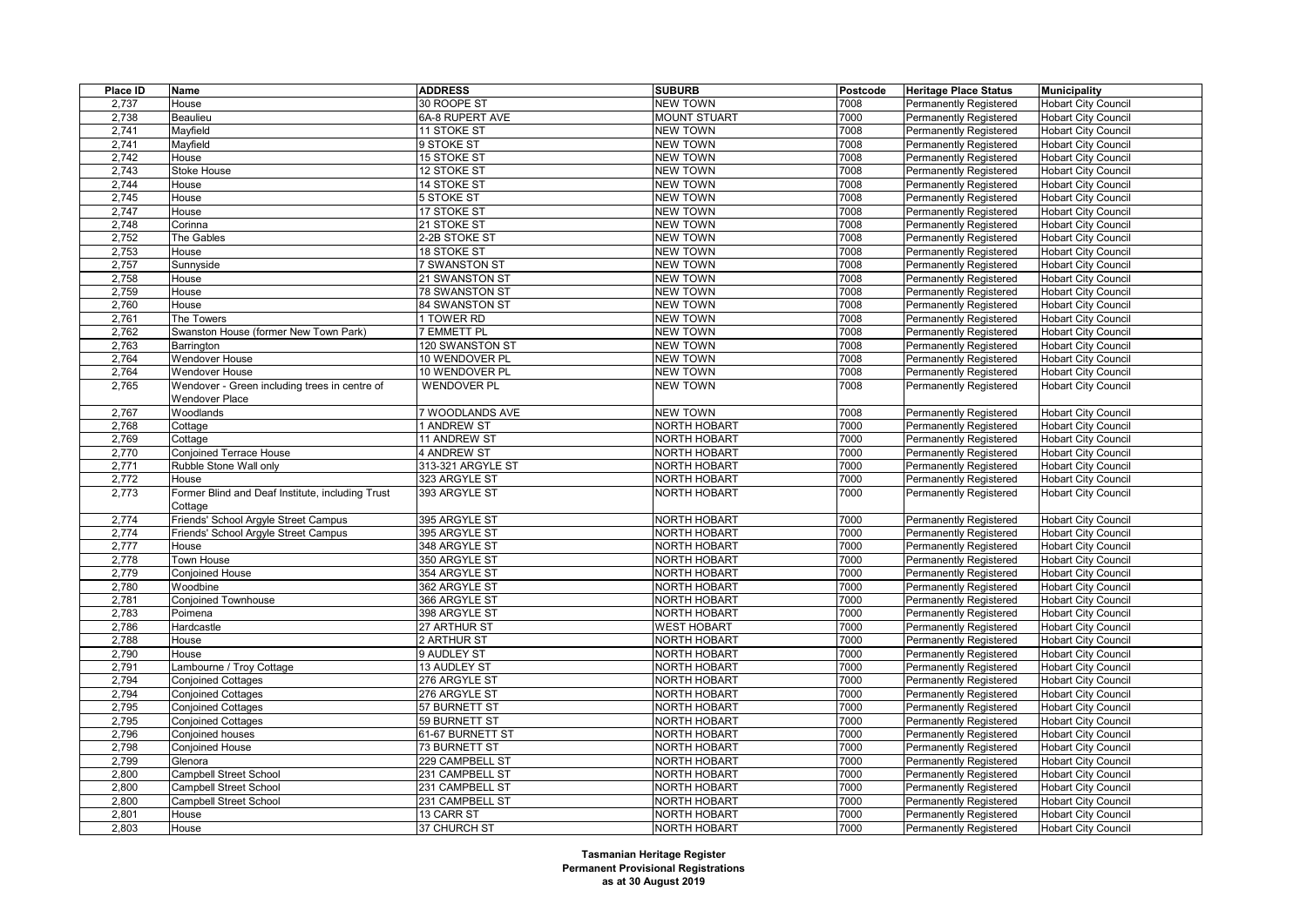| Place ID | Name                                    | <b>ADDRESS</b>            | <b>SUBURB</b>       | Postcode | <b>Heritage Place Status</b>  | <b>Municipality</b>        |
|----------|-----------------------------------------|---------------------------|---------------------|----------|-------------------------------|----------------------------|
| 2,804    | Cottages                                | 45-51 CHURCH ST           | <b>NORTH HOBART</b> | 7000     | <b>Permanently Registered</b> | <b>Hobart City Council</b> |
| 2,805    | <b>Trinity Hill School</b>              | 34 CHURCH ST              | <b>NORTH HOBART</b> | 7000     | <b>Permanently Registered</b> | <b>Hobart City Council</b> |
| 2,805    | <b>Trinity Hill School</b>              | 34 CHURCH ST              | <b>NORTH HOBART</b> | 7000     | <b>Permanently Registered</b> | <b>Hobart City Council</b> |
| 2,805    | <b>Trinity Hill School</b>              | 34 CHURCH ST              | <b>NORTH HOBART</b> | 7000     | Permanently Registered        | <b>Hobart City Council</b> |
| 2,806    | Glenlynn                                | UNIT 6 42-46 CHURCH ST    | <b>NORTH HOBART</b> | 7000     | <b>Permanently Registered</b> | <b>Hobart City Council</b> |
| 2,806    | Glenlynn                                | UNIT 7 42-46 CHURCH ST    | <b>NORTH HOBART</b> | 7000     | <b>Permanently Registered</b> | <b>Hobart City Council</b> |
| 2,807    | Kallimna                                | 48 CHURCH ST              | <b>NORTH HOBART</b> | 7000     | <b>Permanently Registered</b> | <b>Hobart City Council</b> |
| 2,810    | Friends' School Commercial Road Campus  | 23 COMMERCIAL RD          | <b>NORTH HOBART</b> | 7000     | <b>Permanently Registered</b> | <b>Hobart City Council</b> |
| 2,810    | Friends' School Commercial Road Campus  | 23 COMMERCIAL RD          | <b>NORTH HOBART</b> | 7000     | Permanently Registered        | <b>Hobart City Council</b> |
| 2,810    | Friends' School Commercial Road Campus  | 23 COMMERCIAL RD          | <b>NORTH HOBART</b> | 7000     | <b>Permanently Registered</b> | <b>Hobart City Council</b> |
| 2,819    | Former Soundy's Building                | 367-375 ELIZABETH ST      | <b>NORTH HOBART</b> | 7000     | <b>Permanently Registered</b> | <b>Hobart City Council</b> |
| 2,820    | House                                   | 419 ELIZABETH ST          | <b>NORTH HOBART</b> | 7000     | Permanently Registered        | <b>Hobart City Council</b> |
| 2,821    | Manuka                                  | 427 ELIZABETH ST          | NORTH HOBART        | 7000     | Permanently Registered        | <b>Hobart City Council</b> |
| 2,838    | House                                   | 9 ELPHINSTONE RD          | <b>NORTH HOBART</b> | 7000     | <b>Permanently Registered</b> | <b>Hobart City Council</b> |
| 2,839    | Cottage                                 | 45 FEDERAL ST             | NORTH HOBART        | 7000     | Permanently Registered        | <b>Hobart City Council</b> |
| 2,841    | Hellenic Club                           | 67-69 FEDERAL ST          | NORTH HOBART        | 7000     | <b>Permanently Registered</b> | <b>Hobart City Council</b> |
| 2,842    | Australian Italian Club                 | 77 FEDERAL ST             | <b>NORTH HOBART</b> | 7000     | <b>Permanently Registered</b> | <b>Hobart City Council</b> |
| 2,843    | House                                   | 81-83 FEDERAL ST          | <b>NORTH HOBART</b> | 7000     | <b>Permanently Registered</b> | <b>Hobart City Council</b> |
| 2,845    | Cottage                                 | 76-80 FEDERAL ST          | NORTH HOBART        | 7000     | <b>Permanently Registered</b> | <b>Hobart City Council</b> |
| 2,847    | Cottage                                 | 57 FELTHAM ST             | <b>NORTH HOBART</b> | 7000     | <b>Permanently Registered</b> | <b>Hobart City Council</b> |
| 2,849    | <b>Conjoined Houses</b>                 | 376-378 MACQUARIE ST      | <b>SOUTH HOBART</b> | 7004     | <b>Permanently Registered</b> | <b>Hobart City Council</b> |
| 2,850    | Cottage                                 | 55-57 GEORGE ST           | <b>NORTH HOBART</b> | 7000     | <b>Permanently Registered</b> | <b>Hobart City Council</b> |
| 2,853    | Cottage                                 | 58 GEORGE ST              | <b>NORTH HOBART</b> | 7000     | <b>Permanently Registered</b> | <b>Hobart City Council</b> |
| 2,854    | House                                   | 11 LEFROY ST              | NORTH HOBART        | 7000     | <b>Permanently Registered</b> | <b>Hobart City Council</b> |
| 2,856    | Conjoined Cottage                       | 9 LETITIA ST              | <b>NORTH HOBART</b> | 7000     | <b>Permanently Registered</b> | <b>Hobart City Council</b> |
| 2,857    | <b>Conjoined Cottage</b>                | 11 LETITIA ST             | <b>NORTH HOBART</b> | 7000     | <b>Permanently Registered</b> | <b>Hobart City Council</b> |
| 2,858    | Former Hobart High School               | 71 LETITIA ST             | NORTH HOBART        | 7000     | <b>Permanently Registered</b> | <b>Hobart City Council</b> |
| 2,859    | Llanfair                                | 6 LEWIS ST                | <b>NORTH HOBART</b> | 7000     | Permanently Registered        | <b>Hobart City Council</b> |
| 2,860    | House                                   | 1 MARY ST                 | <b>NORTH HOBART</b> | 7000     | <b>Permanently Registered</b> | <b>Hobart City Council</b> |
| 2,861    | House                                   | 3 MARY ST                 | NORTH HOBART        | 7000     | <b>Permanently Registered</b> | <b>Hobart City Council</b> |
| 2,862    | House                                   | 19 MARY ST                | <b>NORTH HOBART</b> | 7000     | Permanently Registered        | <b>Hobart City Council</b> |
| 2,863    | <b>Conjoined House</b>                  | 5 MARY ST                 | <b>NORTH HOBART</b> | 7000     | <b>Permanently Registered</b> | <b>Hobart City Council</b> |
| 2,864    | Cottage                                 | 35 NEWDEGATE ST           | NORTH HOBART        | 7000     | <b>Permanently Registered</b> | <b>Hobart City Council</b> |
| 2,865    | Lambeth                                 | 55 NEWDEGATE ST           | <b>WEST HOBART</b>  | 7000     | <b>Permanently Registered</b> | <b>Hobart City Council</b> |
| 2,869    | Conjoined Cottage (34 Newdegate Street) | UNIT 2 34-36 NEWDEGATE ST | <b>NORTH HOBART</b> | 7000     | <b>Permanently Registered</b> | <b>Hobart City Council</b> |
| 2,871    | Cottage                                 | 13 PITT ST                | <b>NORTH HOBART</b> | 7000     | <b>Permanently Registered</b> | <b>Hobart City Council</b> |
| 2,872    | Cottage                                 | 19 PITT ST                | <b>NORTH HOBART</b> | 7000     | Permanently Registered        | <b>Hobart City Council</b> |
| 2,874    | Cottage                                 | 25 SMITH ST               | <b>NORTH HOBART</b> | 7000     | <b>Permanently Registered</b> | <b>Hobart City Council</b> |
| 2,875    | <b>Conjoined Terrace</b>                | 43 SMITH ST               | NORTH HOBART        | 7000     | <b>Permanently Registered</b> | <b>Hobart City Council</b> |
| 2,875    | <b>Conjoined Terrace</b>                | 45 SMITH ST               | <b>NORTH HOBART</b> | 7000     | <b>Permanently Registered</b> | <b>Hobart City Council</b> |
| 2,875    | <b>Conjoined Terrace</b>                | 47 SMITH ST               | <b>NORTH HOBART</b> | 7000     | <b>Permanently Registered</b> | <b>Hobart City Council</b> |
| 2,875    | <b>Conjoined Terrace</b>                | 49 SMITH ST               | <b>NORTH HOBART</b> | 7000     | <b>Permanently Registered</b> | <b>Hobart City Council</b> |
| 2,875    | <b>Conjoined Terrace</b>                | 51 SMITH ST               | <b>NORTH HOBART</b> | 7000     | <b>Permanently Registered</b> | <b>Hobart City Council</b> |
| 2,875    | <b>Conjoined Terrace</b>                | 53 SMITH ST               | <b>NORTH HOBART</b> | 7000     | <b>Permanently Registered</b> | <b>Hobart City Council</b> |
| 2,876    | Cottage                                 | 57 SMITH ST               | <b>NORTH HOBART</b> | 7000     | <b>Permanently Registered</b> | <b>Hobart City Council</b> |
| 2,879    | House                                   | 42 SMITH ST               | <b>NORTH HOBART</b> | 7000     | <b>Permanently Registered</b> | <b>Hobart City Council</b> |
| 2,880    | <b>Conjoined Houses</b>                 | 3-5 SWAN ST               | <b>NORTH HOBART</b> | 7000     | <b>Permanently Registered</b> | <b>Hobart City Council</b> |
| 2,880    | <b>Conjoined Houses</b>                 | 3-5 SWAN ST               | <b>NORTH HOBART</b> | 7000     | <b>Permanently Registered</b> | <b>Hobart City Council</b> |
| 2,881    | Llanberis                               | 7 SWAN ST                 | <b>NORTH HOBART</b> | 7000     | <b>Permanently Registered</b> | <b>Hobart City Council</b> |
| 2,882    | Peacock Centre                          | 11 SWAN ST                | <b>NORTH HOBART</b> | 7000     | <b>Permanently Registered</b> | <b>Hobart City Council</b> |
| 2,883    | House                                   | 15 SWAN ST                | <b>NORTH HOBART</b> | 7000     | <b>Permanently Registered</b> | <b>Hobart City Council</b> |
| 2,884    | House                                   | 23 SWAN ST                | <b>NORTH HOBART</b> | 7000     | <b>Permanently Registered</b> | <b>Hobart City Council</b> |
| 2,885    | Swan Street Uniting Church              | 2 SWAN ST                 | <b>NORTH HOBART</b> | 7000     | <b>Permanently Registered</b> | <b>Hobart City Council</b> |
| 2.886    | <b>Conjoined House</b>                  | 14 WASHINGTON ST          | <b>SOUTH HOBART</b> | 7004     | <b>Permanently Registered</b> | <b>Hobart City Council</b> |
| 2,887    | House                                   | 16 SWAN ST                | NORTH HOBART        | 7000     | <b>Permanently Registered</b> | <b>Hobart City Council</b> |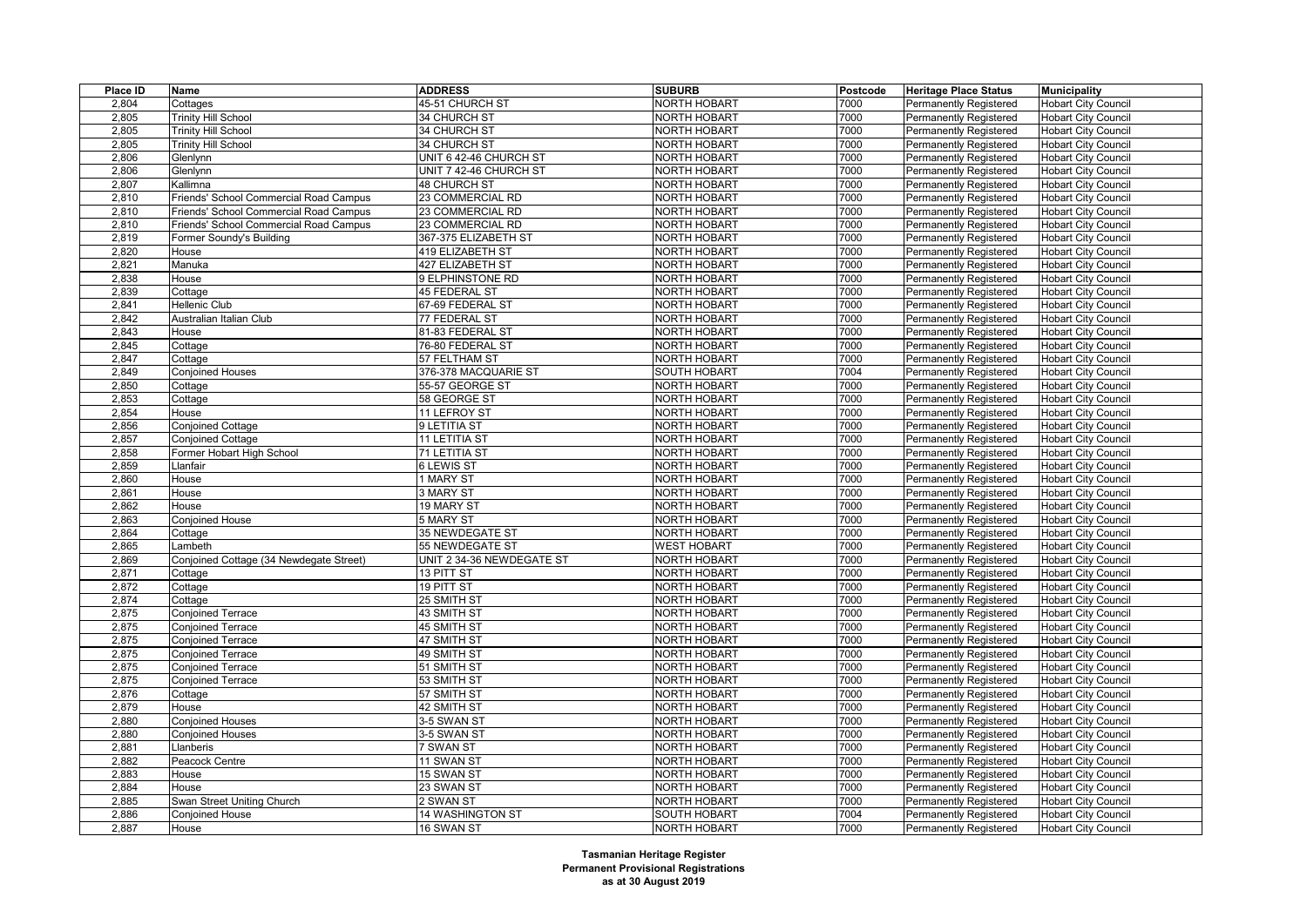| Place ID | Name                                                                  | <b>ADDRESS</b>      | <b>SUBURB</b>        | Postcode | <b>Heritage Place Status</b>                                   | <b>Municipality</b>                                      |
|----------|-----------------------------------------------------------------------|---------------------|----------------------|----------|----------------------------------------------------------------|----------------------------------------------------------|
| 2,888    | House                                                                 | 8 THOMAS ST         | <b>NORTH HOBART</b>  | 7000     | <b>Permanently Registered</b>                                  | <b>Hobart City Council</b>                               |
| 2,889    | House                                                                 | 10 THOMAS ST        | <b>NORTH HOBART</b>  | 7000     | <b>Permanently Registered</b>                                  | <b>Hobart City Council</b>                               |
| 2,890    | House                                                                 | 12 THOMAS ST        | NORTH HOBART         | 7000     | <b>Permanently Registered</b>                                  | <b>Hobart City Council</b>                               |
| 2,891    | House                                                                 | 17 WELLINGTON ST    | <b>NORTH HOBART</b>  | 7000     | <b>Permanently Registered</b>                                  | <b>Hobart City Council</b>                               |
| 2,892    | House                                                                 | 19 WELLINGTON ST    | <b>NORTH HOBART</b>  | 7000     | <b>Permanently Registered</b>                                  | <b>Hobart City Council</b>                               |
| 2,893    | <b>Conjoined Houses</b>                                               | 37-39 WELLINGTON ST | NORTH HOBART         | 7000     | Permanently Registered                                         | <b>Hobart City Council</b>                               |
| 2,894    | <b>Alfred Cottage</b>                                                 | 49 WELLINGTON ST    | <b>NORTH HOBART</b>  | 7000     | Permanently Registered                                         | <b>Hobart City Council</b>                               |
| 2,895    | House                                                                 | 8 WELLINGTON ST     | NORTH HOBART         | 7000     | <b>Permanently Registered</b>                                  | <b>Hobart City Council</b>                               |
| 2,896    | House                                                                 | 48 WELLINGTON ST    | <b>NORTH HOBART</b>  | 7000     | <b>Permanently Registered</b>                                  | Hobart City Council                                      |
| 2,898    | House                                                                 | 5 YARDLEY ST        | NORTH HOBART         | 7000     | <b>Permanently Registered</b>                                  | <b>Hobart City Council</b>                               |
| 2,899    | House                                                                 | 7 YARDLEY ST        | <b>NORTH HOBART</b>  | 7000     | <b>Permanently Registered</b>                                  | <b>Hobart City Council</b>                               |
| 2,900    | House                                                                 | 9 YARDLEY ST        | <b>NORTH HOBART</b>  | 7000     | <b>Permanently Registered</b>                                  | <b>Hobart City Council</b>                               |
| 2,901    | House                                                                 | 11 YARDLEY ST       | NORTH HOBART         | 7000     | <b>Permanently Registered</b>                                  | <b>Hobart City Council</b>                               |
| 2,902    | House                                                                 | 21 YARDLEY ST       | <b>NORTH HOBART</b>  | 7000     | Permanently Registered                                         | <b>Hobart City Council</b>                               |
| 2,903    | House                                                                 | 23 YARDLEY ST       | <b>NORTH HOBART</b>  | 7000     | Permanently Registered                                         | <b>Hobart City Council</b>                               |
| 2,905    | House                                                                 | 27 YARDLEY ST       | <b>NORTH HOBART</b>  | 7000     | Permanently Registered                                         | <b>Hobart City Council</b>                               |
| 2,906    | House                                                                 | 29 YARDLEY ST       | <b>NORTH HOBART</b>  | 7000     | <b>Permanently Registered</b>                                  | <b>Hobart City Council</b>                               |
| 2,907    | House                                                                 | 31 YARDLEY ST       | <b>NORTH HOBART</b>  | 7000     | <b>Permanently Registered</b>                                  | <b>Hobart City Council</b>                               |
| 2,908    | House                                                                 | 4 YARDLEY ST        | <b>NORTH HOBART</b>  | 7000     | Permanently Registered                                         | <b>Hobart City Council</b>                               |
| 2,909    | House                                                                 | <b>6 YARDLEY ST</b> | <b>NORTH HOBART</b>  | 7000     | <b>Permanently Registered</b>                                  | <b>Hobart City Council</b>                               |
| 2,910    | House                                                                 | 8 YARDLEY ST        | NORTH HOBART         | 7000     | <b>Permanently Registered</b>                                  | <b>Hobart City Council</b>                               |
| 2,911    | House                                                                 | 10 YARDLEY ST       | <b>NORTH HOBART</b>  | 7000     | <b>Permanently Registered</b>                                  | <b>Hobart City Council</b>                               |
| 2,912    | House                                                                 | 12 YARDLEY ST       | NORTH HOBART         | 7000     | <b>Permanently Registered</b>                                  | <b>Hobart City Council</b>                               |
| 2,913    | House                                                                 | 16 YARDLEY ST       | <b>NORTH HOBART</b>  | 7000     | <b>Permanently Registered</b>                                  | <b>Hobart City Council</b>                               |
| 2,914    | <b>Conjoined Cottages</b>                                             | 18 YARDLEY ST       | NORTH HOBART         | 7000     | <b>Permanently Registered</b>                                  | <b>Hobart City Council</b>                               |
| 2,914    | <b>Conjoined Cottages</b>                                             | 20 YARDLEY ST       | <b>NORTH HOBART</b>  | 7000     | Permanently Registered                                         | <b>Hobart City Council</b>                               |
| 2,915    | House                                                                 | 22 YARDLEY ST       | <b>NORTH HOBART</b>  | 7000     | <b>Permanently Registered</b>                                  | <b>Hobart City Council</b>                               |
| 2,916    | House                                                                 | 24 YARDLEY ST       | NORTH HOBART         | 7000     | <b>Permanently Registered</b>                                  | <b>Hobart City Council</b>                               |
| 2,917    | House                                                                 | 26 YARDLEY ST       | <b>NORTH HOBART</b>  | 7000     | Permanently Registered                                         | <b>Hobart City Council</b>                               |
| 2,918    | House                                                                 | 9 SWAN ST           | <b>NORTH HOBART</b>  | 7000     | <b>Permanently Registered</b>                                  | <b>Hobart City Council</b>                               |
| 2,919    | House                                                                 | 9A SWAN ST          | <b>NORTH HOBART</b>  | 7000     | Permanently Registered                                         | <b>Hobart City Council</b>                               |
| 2,920    | Victoria Powder Magazine, Guard House & Jetty                         |                     | QUEENS DOMAIN        | 7000     | <b>Permanently Registered</b>                                  | <b>Hobart City Council</b>                               |
| 2,920    | Victoria Powder Magazine, Guard House & Jetty                         | 18 CARRIAGE DR      | QUEENS DOMAIN        | 7000     | <b>Permanently Registered</b>                                  | <b>Hobart City Council</b>                               |
| 2,920    | Victoria Powder Magazine, Guard House & Jetty                         | 2 DAVIES AVE        | QUEENS DOMAIN        | 7000     | <b>Permanently Registered</b>                                  | <b>Hobart City Council</b>                               |
| 2,920    | Victoria Powder Magazine, Guard House & Jetty                         | 20 CARRIAGE DR      | QUEENS DOMAIN        | 7000     | <b>Permanently Registered</b>                                  | <b>Hobart City Council</b>                               |
| 2,921    | House                                                                 | 2 CARRIAGE ST       | QUEENS DOMAIN        | 7000     | Permanently Registered                                         | <b>Hobart City Council</b>                               |
| 2,926    | <b>Government House Estate</b>                                        | 7 LOWER DOMAIN RD   | QUEENS DOMAIN        | 7000     | Permanently Registered                                         | <b>Hobart City Council</b>                               |
| 2,927    | Royal Tasmanian Botanical Gardens (incl. gates and 11 LOWER DOMAIN RD |                     | <b>QUEENS DOMAIN</b> | 7000     | <b>Permanently Registered</b>                                  | <b>Hobart City Council</b>                               |
|          | walls)                                                                |                     |                      |          |                                                                |                                                          |
| 2,928    | <b>Conjoined Cottage</b>                                              | 426 MACQUARIE ST    | <b>SOUTH HOBART</b>  | 7004     | <b>Permanently Registered</b>                                  | <b>Hobart City Council</b>                               |
| 2,931    | <b>Coastal Wireless Station</b>                                       | UPPER DOMAIN RD     | QUEENS DOMAIN        | 7000     | <b>Permanently Registered</b>                                  | <b>Hobart City Council</b>                               |
| 2,932    | Former HMAS Huon Naval Depot (Huon Quays)                             | 13 MC VILLY DR      | QUEENS DOMAIN        | 7000     | <b>Permanently Registered</b>                                  | <b>Hobart City Council</b>                               |
| 2,932    | Former HMAS Huon Naval Depot (Huon Quays)                             | 17 MC VILLY DR      | <b>QUEENS DOMAIN</b> | 7000     | <b>Permanently Registered</b>                                  | <b>Hobart City Council</b>                               |
| 2,933    | <b>Conjoined House</b>                                                | 10 ASHFIELD ST      | <b>SANDY BAY</b>     | 7005     | <b>Permanently Registered</b>                                  | <b>Hobart City Council</b>                               |
| 2,934    | <b>Conjoined House</b>                                                | 12 ASHFIELD ST      | <b>SANDY BAY</b>     | 7005     | <b>Permanently Registered</b>                                  | <b>Hobart City Council</b>                               |
| 2,936    | <b>Conjoined Cottage</b>                                              | 13 BALMORAL ST      | <b>SANDY BAY</b>     | 7005     | <b>Permanently Registered</b>                                  | <b>Hobart City Council</b>                               |
| 2,937    | <b>Conjoined Cottage</b>                                              | 15 BALMORAL ST      | <b>SANDY BAY</b>     | 7005     | <b>Permanently Registered</b>                                  | <b>Hobart City Council</b>                               |
| 2,938    | House                                                                 | 17 BALMORAL ST      | <b>SANDY BAY</b>     | 7005     | <b>Permanently Registered</b>                                  | <b>Hobart City Council</b>                               |
| 2,945    | <b>Astley Bank</b>                                                    | 20 BYRON ST         | SANDY BAY            | 7005     | <b>Permanently Registered</b>                                  | <b>Hobart City Council</b>                               |
| 2,946    | Former Targett Inn                                                    | 24 BYRON ST         | <b>SANDY BAY</b>     | 7005     | Permanently Registered                                         | Hobart City Council                                      |
| 2,947    | Former Bowling Green Hotel                                            | 30A BYRON ST        | <b>SANDY BAY</b>     | 7005     | Permanently Registered                                         | <b>Hobart City Council</b>                               |
| 2,947    |                                                                       | 30B BYRON ST        | <b>SANDY BAY</b>     | 7005     |                                                                | <b>Hobart City Council</b>                               |
| 2,949    | Former Bowling Green Hotel<br>House                                   | 8 EARL ST           | <b>SANDY BAY</b>     | 7005     | <b>Permanently Registered</b>                                  |                                                          |
| 2,951    | Erinaville                                                            | 2 ERINA PL          | <b>SANDY BAY</b>     | 7005     | <b>Permanently Registered</b><br><b>Permanently Registered</b> | <b>Hobart City Council</b><br><b>Hobart City Council</b> |
| 2,952    | Strawberry Cottage, incl. garden and hedge                            | 3 EVELYN CRES       | <b>SANDY BAY</b>     | 7005     |                                                                | <b>Hobart City Council</b>                               |
|          |                                                                       |                     |                      |          | <b>Permanently Registered</b>                                  |                                                          |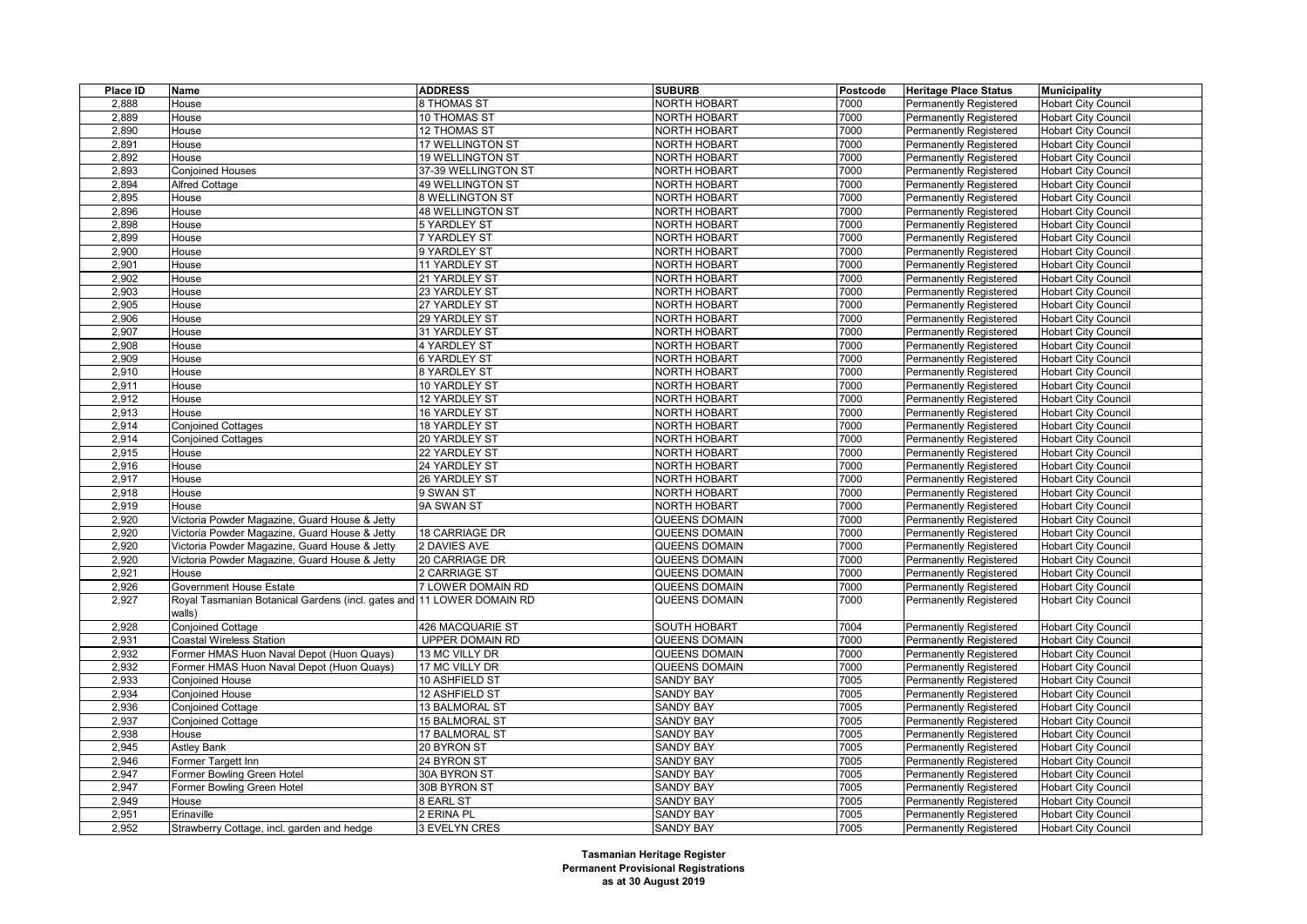| Place ID | Name                                          | <b>ADDRESS</b>         | <b>SUBURB</b>       | Postcode | <b>Heritage Place Status</b>  | <b>Municipality</b>        |
|----------|-----------------------------------------------|------------------------|---------------------|----------|-------------------------------|----------------------------|
| 2,954    | House                                         | 13 FITZROY PL          | <b>SANDY BAY</b>    | 7005     | Permanently Registered        | <b>Hobart City Council</b> |
| 2,955    | Hathaway                                      | 15 FITZROY PL          | <b>SANDY BAY</b>    | 7005     | <b>Permanently Registered</b> | <b>Hobart City Council</b> |
| 2,956    | Bellevue                                      | UNIT 2 31 FITZROY PL   | <b>SANDY BAY</b>    | 7005     | <b>Permanently Registered</b> | <b>Hobart City Council</b> |
| 2,957    | House                                         | 6 FITZROY PL           | <b>SANDY BAY</b>    | 7005     | Permanently Registered        | <b>Hobart City Council</b> |
| 2,958    | Truganini Villa                               | 10-10A FITZROY PL      | <b>SANDY BAY</b>    | 7005     | <b>Permanently Registered</b> | <b>Hobart City Council</b> |
| 2,959    | Moorina Cottage                               | 12 FITZROY PL          | <b>SANDY BAY</b>    | 7005     | <b>Permanently Registered</b> | <b>Hobart City Council</b> |
| 2,960    | House                                         | 18 FITZROY PL          | <b>SANDY BAY</b>    | 7005     | Permanently Registered        | <b>Hobart City Council</b> |
| 2,961    | <b>Derwent Court</b>                          | 20 FITZROY PL          | <b>SANDY BAY</b>    | 7005     | Permanently Registered        | <b>Hobart City Council</b> |
| 2,962    | Bishopscourt (incl. house, Montgomery Chapel, | 26 FITZROY PL          | <b>SANDY BAY</b>    | 7005     | Permanently Registered        | <b>Hobart City Council</b> |
|          | fences, garden etc.)                          |                        |                     |          |                               |                            |
| 2,962    | Bishopscourt (incl. house, Montgomery Chapel, | 26 FITZROY PL          | <b>SANDY BAY</b>    | 7005     | <b>Permanently Registered</b> | <b>Hobart City Council</b> |
|          | fences, garden etc.)                          |                        |                     |          |                               |                            |
| 2,966    | Cottage                                       | 21 GREGORY ST          | <b>SANDY BAY</b>    | 7005     | Permanently Registered        | <b>Hobart City Council</b> |
| 2,969    | House                                         | 18 GREGORY ST          | <b>SANDY BAY</b>    | 7005     | <b>Permanently Registered</b> | <b>Hobart City Council</b> |
| 2,973    | Townhouse                                     | 4-6 GREGORY ST         | <b>SANDY BAY</b>    | 7005     | <b>Permanently Registered</b> | <b>Hobart City Council</b> |
| 2,974    | St Peter's Anglican Church                    | 43-47 GROSVENOR ST     | <b>SANDY BAY</b>    | 7005     | Permanently Registered        | <b>Hobart City Council</b> |
| 2,976    | <b>Conjoined Terrace</b>                      | 16 GROSVENOR ST        | <b>SANDY BAY</b>    | 7005     | Permanently Registered        | <b>Hobart City Council</b> |
| 2,977    | Cottage                                       | 18 GROSVENOR ST        | <b>SANDY BAY</b>    | 7005     | <b>Permanently Registered</b> | <b>Hobart City Council</b> |
| 2,979    | House                                         | UNIT 1 36 GROSVENOR ST | <b>SANDY BAY</b>    | 7005     | <b>Permanently Registered</b> | <b>Hobart City Council</b> |
| 2,982    | <b>Conjoined House</b>                        | 71-73 KING ST          | <b>SANDY BAY</b>    | 7005     | Permanently Registered        | <b>Hobart City Council</b> |
| 2,983    | Eagle House                                   | 83 KING ST             | <b>SANDY BAY</b>    | 7005     | <b>Permanently Registered</b> | <b>Hobart City Council</b> |
| 2,984    | House                                         | 60 KING ST             | <b>SANDY BAY</b>    | 7005     | <b>Permanently Registered</b> | <b>Hobart City Council</b> |
| 2,985    | House                                         | 30 KING ST             | SANDY BAY           | 7005     | Permanently Registered        | <b>Hobart City Council</b> |
| 2,986    | House                                         | 11 KING ST             | <b>SANDY BAY</b>    | 7005     | <b>Permanently Registered</b> | <b>Hobart City Council</b> |
| 2,988    | House                                         | 438 MACQUARIE ST       | <b>SOUTH HOBART</b> | 7004     | <b>Permanently Registered</b> | <b>Hobart City Council</b> |
| 2,989    | House                                         | 11 LORD ST             | <b>SANDY BAY</b>    | 7005     | Permanently Registered        | <b>Hobart City Council</b> |
| 2,990    | Hathaway                                      | 15A LORD ST            | <b>SANDY BAY</b>    | 7005     | <b>Permanently Registered</b> | <b>Hobart City Council</b> |
| 2,992    | House                                         | 10 LORD ST             | <b>SANDY BAY</b>    | 7005     | <b>Permanently Registered</b> | <b>Hobart City Council</b> |
| 2,992    | House                                         | 10 LORD ST             | <b>SANDY BAY</b>    | 7005     | <b>Permanently Registered</b> | <b>Hobart City Council</b> |
| 2,993    | House                                         | 18 LORD ST             | <b>SANDY BAY</b>    | 7005     | <b>Permanently Registered</b> | <b>Hobart City Council</b> |
| 2,994    | House                                         | 24 LORD ST             | <b>SANDY BAY</b>    | 7005     | Permanently Registered        | <b>Hobart City Council</b> |
| 2,995    | Merewether                                    | 38 LORD ST             | <b>SANDY BAY</b>    | 7005     | Permanently Registered        | <b>Hobart City Council</b> |
| 2,996    | Ashfield                                      | 11 MARGARET ST         | <b>SANDY BAY</b>    | 7005     | <b>Permanently Registered</b> | <b>Hobart City Council</b> |
| 2,997    | Ashfield (Stables)                            | 13A MARGARET ST        | <b>SANDY BAY</b>    | 7005     | <b>Permanently Registered</b> | <b>Hobart City Council</b> |
| 3,001    | The Monastery                                 | 4 MOLLE ST             | <b>HOBART</b>       | 7000     | Permanently Registered        | <b>Hobart City Council</b> |
| 3,002    | House                                         | 8 NELSON RD            | <b>SANDY BAY</b>    | 7005     | <b>Permanently Registered</b> | <b>Hobart City Council</b> |
| 3,004    | Terrace House                                 | 12 NIXON ST            | <b>SANDY BAY</b>    | 7005     | <b>Permanently Registered</b> | <b>Hobart City Council</b> |
| 3,005    | Terrace House                                 | 14 NIXON ST            | <b>SANDY BAY</b>    | 7005     | Permanently Registered        | <b>Hobart City Council</b> |
| 3,006    | Terrace House                                 | 16 NIXON ST            | <b>SANDY BAY</b>    | 7005     | <b>Permanently Registered</b> | <b>Hobart City Council</b> |
| 3,007    | Terrace House                                 | 18 NIXON ST            | <b>SANDY BAY</b>    | 7005     | <b>Permanently Registered</b> | <b>Hobart City Council</b> |
| 3,008    | Terrace House                                 | 20 NIXON ST            | <b>SANDY BAY</b>    | 7005     | Permanently Registered        | <b>Hobart City Council</b> |
| 3,009    | Terrace House                                 | 22 NIXON ST            | <b>SANDY BAY</b>    | 7005     | <b>Permanently Registered</b> | <b>Hobart City Council</b> |
| 3,010    | Terrace House                                 | 24 NIXON ST            | <b>SANDY BAY</b>    | 7005     | <b>Permanently Registered</b> | <b>Hobart City Council</b> |
| 3,011    | Terrace House                                 | 26 NIXON ST            | <b>SANDY BAY</b>    | 7005     | Permanently Registered        | <b>Hobart City Council</b> |
| 3,012    | Terrace House                                 | 28 NIXON ST            | <b>SANDY BAY</b>    | 7005     | <b>Permanently Registered</b> | <b>Hobart City Council</b> |
| 3,013    | <b>Conjoined House</b>                        | 4 NIXON ST             | <b>SANDY BAY</b>    | 7005     | <b>Permanently Registered</b> | <b>Hobart City Council</b> |
| 3,014    | <b>Conjoined House</b>                        | 6 NIXON ST             | <b>SANDY BAY</b>    | 7005     | Permanently Registered        | <b>Hobart City Council</b> |
| 3,016    | Dorawyn / Parsonage (incl. outbuildings)      | 24 PRINCES ST          | <b>SANDY BAY</b>    | 7005     | <b>Permanently Registered</b> | <b>Hobart City Council</b> |
| 3,017    | House                                         | 28 PRINCES ST          | <b>SANDY BAY</b>    | 7005     | <b>Permanently Registered</b> | <b>Hobart City Council</b> |
| 3,019    | Methodist Church                              | 22A PRINCES ST         | <b>SANDY BAY</b>    | 7005     | Permanently Registered        | <b>Hobart City Council</b> |
| 3,020    | House                                         | 37 QUAYLE ST           | <b>SANDY BAY</b>    | 7005     | <b>Permanently Registered</b> | <b>Hobart City Council</b> |
| 3,021    | House                                         | 39 QUAYLE ST           | <b>SANDY BAY</b>    | 7005     | <b>Permanently Registered</b> | <b>Hobart City Council</b> |
| 3,022    | House                                         | 41 QUAYLE ST           | <b>SANDY BAY</b>    | 7005     | Permanently Registered        | <b>Hobart City Council</b> |
| 3,023    | <b>Conjoined House</b>                        | 43 QUAYLE ST           | <b>SANDY BAY</b>    | 7005     | <b>Permanently Registered</b> | <b>Hobart City Council</b> |
| 3,024    | <b>Conjoined House</b>                        | 45 QUAYLE ST           | <b>SANDY BAY</b>    | 7005     | <b>Permanently Registered</b> | <b>Hobart City Council</b> |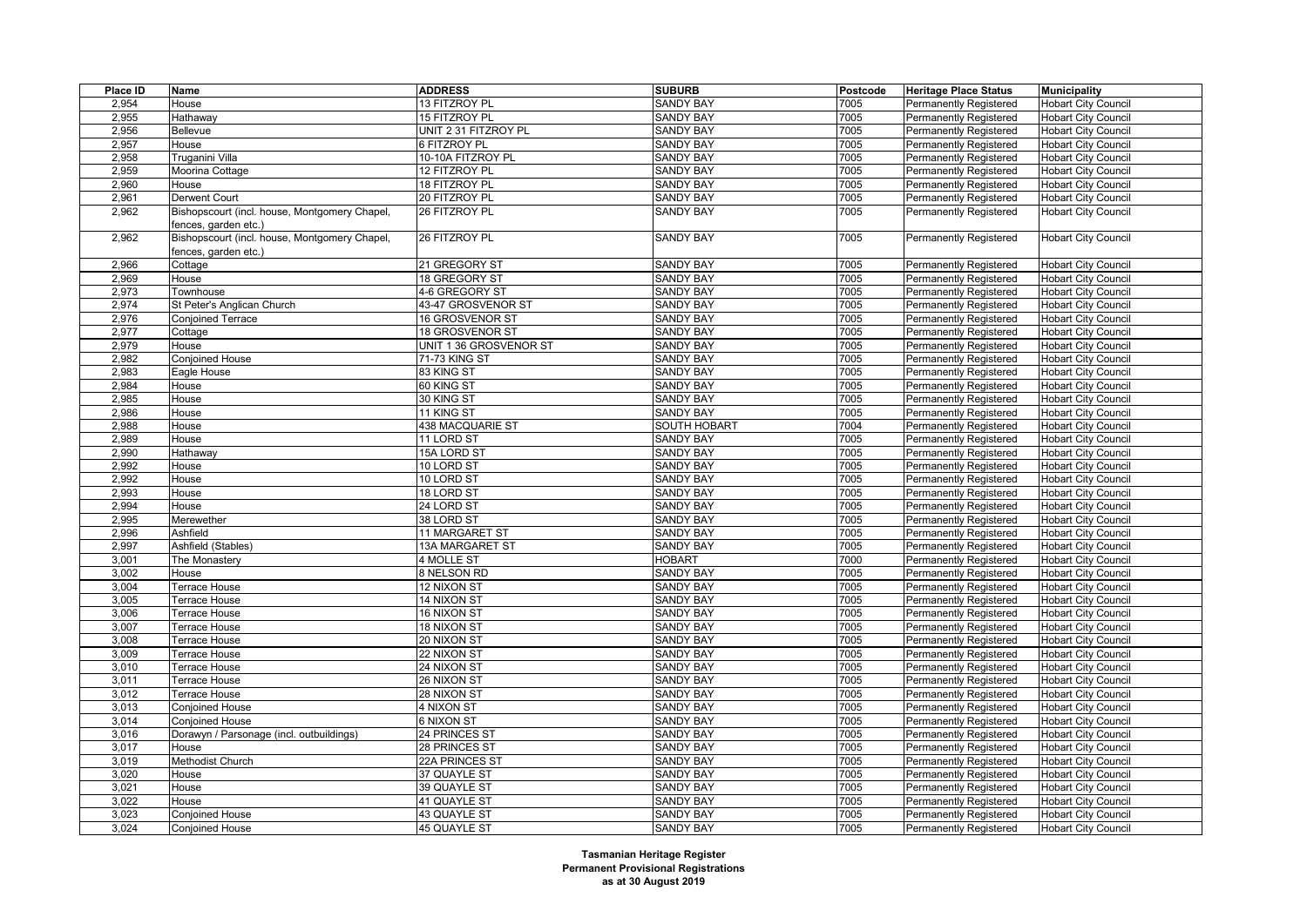| Place ID | Name                                         | <b>ADDRESS</b>          | <b>SUBURB</b>       | Postcode | <b>Heritage Place Status</b>  | <b>Municipality</b>        |
|----------|----------------------------------------------|-------------------------|---------------------|----------|-------------------------------|----------------------------|
| 3,025    | Conjoined House                              | 47 QUAYLE ST            | <b>SANDY BAY</b>    | 7005     | Permanently Registered        | <b>Hobart City Council</b> |
| 3,026    | <b>Conjoined House</b>                       | 49 QUAYLE ST            | <b>SANDY BAY</b>    | 7005     | <b>Permanently Registered</b> | <b>Hobart City Council</b> |
| 3,027    | <b>Conjoined House</b>                       | 51 QUAYLE ST            | <b>SANDY BAY</b>    | 7005     | <b>Permanently Registered</b> | <b>Hobart City Council</b> |
| 3,028    | Conjoined House                              | 53 QUAYLE ST            | <b>SANDY BAY</b>    | 7005     | Permanently Registered        | <b>Hobart City Council</b> |
| 3,029    | <b>Conjoined House</b>                       | 55 QUAYLE ST            | <b>SANDY BAY</b>    | 7005     | <b>Permanently Registered</b> | <b>Hobart City Council</b> |
| 3,030    | Conjoined House                              | 57 QUAYLE ST            | <b>SANDY BAY</b>    | 7005     | Permanently Registered        | <b>Hobart City Council</b> |
| 3,035    | House                                        | 86 QUEEN ST             | <b>SANDY BAY</b>    | 7005     | Permanently Registered        | <b>Hobart City Council</b> |
| 3,037    | Rowan                                        | 98 QUEEN ST             | <b>SANDY BAY</b>    | 7005     | <b>Permanently Registered</b> | <b>Hobart City Council</b> |
| 3,040    | House                                        | 21 QUEEN ST             | <b>SANDY BAY</b>    | 7005     | <b>Permanently Registered</b> | <b>Hobart City Council</b> |
| 3,042    | Craignish                                    | 2 QUORN ST              | <b>SANDY BAY</b>    | 7005     | Permanently Registered        | <b>Hobart City Council</b> |
| 3,045    | Ellerslie House                              | UNIT 1 119 SANDY BAY RD | <b>SANDY BAY</b>    | 7005     | <b>Permanently Registered</b> | <b>Hobart City Council</b> |
| 3,045    | Ellerslie House                              | UNIT 3 119 SANDY BAY RD | <b>SANDY BAY</b>    | 7005     | Permanently Registered        | <b>Hobart City Council</b> |
| 3,046    | Bourna Breena                                | 147 SANDY BAY RD        | <b>SANDY BAY</b>    | 7005     | Permanently Registered        | <b>Hobart City Council</b> |
| 3,047    | House                                        | 231 SANDY BAY RD        | <b>SANDY BAY</b>    | 7005     | <b>Permanently Registered</b> | <b>Hobart City Council</b> |
| 3,048    | House                                        | 255 SANDY BAY RD        | <b>SANDY BAY</b>    | 7005     | Permanently Registered        | <b>Hobart City Council</b> |
| 3,049    | Brick wall adjacent to former Police Station | 271-275 SANDY BAY RD    | <b>SANDY BAY</b>    | 7005     | Permanently Registered        | <b>Hobart City Council</b> |
| 3,051    | Trelawn                                      | 279 SANDY BAY RD        | <b>SANDY BAY</b>    | 7005     | <b>Permanently Registered</b> | <b>Hobart City Council</b> |
| 3,053    | Dilkusha                                     | 282 SANDY BAY RD        | <b>SANDY BAY</b>    | 7005     | Permanently Registered        | <b>Hobart City Council</b> |
| 3,054    | House                                        | 289 SANDY BAY RD        | <b>SANDY BAY</b>    | 7005     | Permanently Registered        | <b>Hobart City Council</b> |
| 3,055    | auramont                                     | 361-365 SANDY BAY RD    | <b>SANDY BAY</b>    | 7005     | Permanently Registered        | <b>Hobart City Council</b> |
| 3,056    | Travellers Rest Hotel                        | 390-394 SANDY BAY RD    | <b>SANDY BAY</b>    | 7005     | <b>Permanently Registered</b> | <b>Hobart City Council</b> |
| 3,056    | <b>Travellers Rest Hotel</b>                 | 390-394 SANDY BAY RD    | <b>SANDY BAY</b>    | 7005     | <b>Permanently Registered</b> | <b>Hobart City Council</b> |
| 3,057    | Brentwood                                    | 296 SANDY BAY RD        | <b>SANDY BAY</b>    | 7005     | Permanently Registered        | <b>Hobart City Council</b> |
| 3,058    | House                                        | 276 SANDY BAY RD        | <b>SANDY BAY</b>    | 7005     | <b>Permanently Registered</b> | <b>Hobart City Council</b> |
| 3,059    | House                                        | 286 SANDY BAY RD        | <b>SANDY BAY</b>    | 7005     | Permanently Registered        | <b>Hobart City Council</b> |
| 3,060    | House                                        | 292 SANDY BAY RD        | <b>SANDY BAY</b>    | 7005     | Permanently Registered        | <b>Hobart City Council</b> |
| 3,061    | House                                        | 272-272A SANDY BAY RD   | <b>SANDY BAY</b>    | 7005     | <b>Permanently Registered</b> | <b>Hobart City Council</b> |
| 3,062    | House and gates                              | 300 SANDY BAY RD        | <b>SANDY BAY</b>    | 7005     | Permanently Registered        | <b>Hobart City Council</b> |
| 3,062    | House and gates                              | 300 SANDY BAY RD        | <b>SANDY BAY</b>    | 7005     | Permanently Registered        | <b>Hobart City Council</b> |
| 3,063    | House                                        | 2 STAR ST               | <b>SANDY BAY</b>    | 7005     | <b>Permanently Registered</b> | <b>Hobart City Council</b> |
| 3,064    | Conjoined House                              | 14 STAR ST              | <b>SANDY BAY</b>    | 7005     | <b>Permanently Registered</b> | <b>Hobart City Council</b> |
| 3,065    | Cottage                                      | 18 STAR ST              | <b>SANDY BAY</b>    | 7005     | Permanently Registered        | <b>Hobart City Council</b> |
| 3,066    | Cottage                                      | 4 STAR ST               | <b>SANDY BAY</b>    | 7005     | <b>Permanently Registered</b> | <b>Hobart City Council</b> |
| 3,067    | Cottage                                      | 6 STAR ST               | <b>SANDY BAY</b>    | 7005     | Permanently Registered        | <b>Hobart City Council</b> |
| 3,067    | Cottage                                      | 6 STAR ST               | <b>SANDY BAY</b>    | 7005     | Permanently Registered        | <b>Hobart City Council</b> |
| 3,068    | House                                        | 8 STAR ST               | <b>SANDY BAY</b>    | 7005     | <b>Permanently Registered</b> | <b>Hobart City Council</b> |
| 3,069    | Cottage                                      | 10 STAR ST              | <b>SANDY BAY</b>    | 7005     | Permanently Registered        | <b>Hobart City Council</b> |
| 3,070    | Cottage                                      | 1 TURNER ST             | <b>SANDY BAY</b>    | 7005     | <b>Permanently Registered</b> | <b>Hobart City Council</b> |
| 3,071    | Cottage                                      | 2 TURNER ST             | <b>SANDY BAY</b>    | 7005     | <b>Permanently Registered</b> | <b>Hobart City Council</b> |
| 3,072    | House                                        | 21 ADELAIDE ST          | SOUTH HOBART        | 7004     | Permanently Registered        | <b>Hobart City Council</b> |
| 3,073    | House                                        | 22 ADELAIDE ST          | SOUTH HOBART        | 7004     | <b>Permanently Registered</b> | <b>Hobart City Council</b> |
| 3,074    | House                                        | 54 ADELAIDE ST          | SOUTH HOBART        | 7004     | <b>Permanently Registered</b> | <b>Hobart City Council</b> |
| 3,075    | Conjoined House                              | 58-60 ADELAIDE ST       | <b>SOUTH HOBART</b> | 7004     | Permanently Registered        | <b>Hobart City Council</b> |
| 3,076    | Collegiate Prep School (58 Anglesea St)      | 52-58 ANGLESEA ST       | SOUTH HOBART        | 7004     | Permanently Registered        | <b>Hobart City Council</b> |
| 3,077    | Heathville                                   | 3 APSLEY ST             | <b>SOUTH HOBART</b> | 7004     | <b>Permanently Registered</b> | <b>Hobart City Council</b> |
| 3,078    | House                                        | 1 BELTON ST             | <b>SOUTH HOBART</b> | 7004     |                               | <b>Hobart City Council</b> |
| 3,080    |                                              | 15 CASCADE RD           | <b>SOUTH HOBART</b> | 7004     | Permanently Registered        |                            |
|          | Cottage                                      |                         |                     | 7004     | Permanently Registered        | <b>Hobart City Council</b> |
| 3,081    | Cottage                                      | 35 CASCADE RD           | <b>SOUTH HOBART</b> | 7004     | <b>Permanently Registered</b> | <b>Hobart City Council</b> |
| 3,082    | Cascade Brewery                              | 131 CASCADE RD          | <b>SOUTH HOBART</b> |          | Permanently Registered        | <b>Hobart City Council</b> |
| 3,083    | Marathon (Falconer House)                    | 30 CASCADE RD           | SOUTH HOBART        | 7004     | <b>Permanently Registered</b> | <b>Hobart City Council</b> |
| 3,084    | St John's Hospital: Wellington Grange        | 30 CASCADE RD           | SOUTH HOBART        | 7004     | Permanently Registered        | <b>Hobart City Council</b> |
| 3,086    | Woodstock                                    | 140 CASCADE RD          | <b>SOUTH HOBART</b> | 7004     | Permanently Registered        | <b>Hobart City Council</b> |
| 3,087    | Conjoined House                              | 53 DARCY ST             | <b>SOUTH HOBART</b> | 7004     | Permanently Registered        | <b>Hobart City Council</b> |
| 3,089    | Conjoined House                              | 229 DAVEY ST            | <b>SOUTH HOBART</b> | 7004     | <b>Permanently Registered</b> | <b>Hobart City Council</b> |
| 3,090    | House                                        | 239 DAVEY ST            | <b>SOUTH HOBART</b> | 7004     | <b>Permanently Registered</b> | <b>Hobart City Council</b> |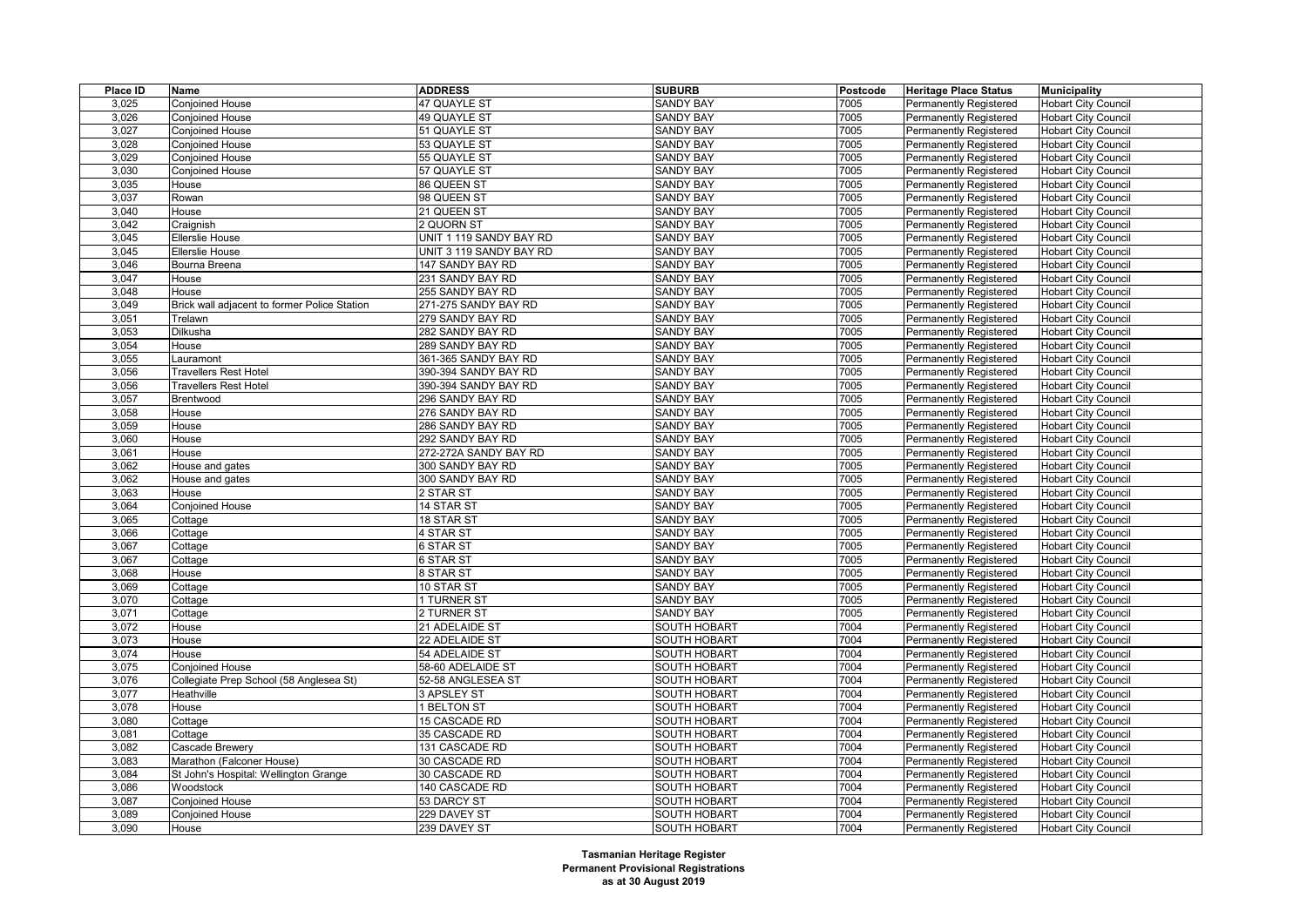| Place ID       | Name                                   | <b>ADDRESS</b>       | <b>SUBURB</b>                              | Postcode | <b>Heritage Place Status</b>  | <b>Municipality</b>        |
|----------------|----------------------------------------|----------------------|--------------------------------------------|----------|-------------------------------|----------------------------|
| 3,091          | The Hermitage                          | 251 DAVEY ST         | <b>SOUTH HOBART</b>                        | 7004     | <b>Permanently Registered</b> | <b>Hobart City Council</b> |
| 3,091          | The Hermitage                          | 251 DAVEY ST         | <b>SOUTH HOBART</b>                        | 7004     | <b>Permanently Registered</b> | <b>Hobart City Council</b> |
| 3,092          | Ashleigh                               | 289 DAVEY ST         | <b>SOUTH HOBART</b>                        | 7004     | <b>Permanently Registered</b> | <b>Hobart City Council</b> |
| 3,093          | House                                  | 297 DAVEY ST         | <b>SOUTH HOBART</b>                        | 7004     | Permanently Registered        | <b>Hobart City Council</b> |
| 3,094          | Raalangta                              | 301 DAVEY ST         | <b>SOUTH HOBART</b>                        | 7004     | <b>Permanently Registered</b> | <b>Hobart City Council</b> |
| 3,095          | Toogooloowa                            | 309 DAVEY ST         | <b>SOUTH HOBART</b>                        | 7004     | Permanently Registered        | <b>Hobart City Council</b> |
| 3,096          | Hillcrest                              | UNIT 1 313 DAVEY ST  | SOUTH HOBART                               | 7004     | Permanently Registered        | <b>Hobart City Council</b> |
| 3,097          | Islington                              | 321 DAVEY ST         | <b>SOUTH HOBART</b>                        | 7004     | <b>Permanently Registered</b> | <b>Hobart City Council</b> |
| 3,098          | Fernleigh                              | 325 DAVEY ST         | <b>SOUTH HOBART</b>                        | 7004     | Permanently Registered        | <b>Hobart City Council</b> |
| 3,099          | Stanhope                               | 337 DAVEY ST         | <b>SOUTH HOBART</b>                        | 7004     | <b>Permanently Registered</b> | <b>Hobart City Council</b> |
| 3,100          | Four Oaks                              | 341 DAVEY ST         | <b>SOUTH HOBART</b>                        | 7004     | <b>Permanently Registered</b> | <b>Hobart City Council</b> |
| 3,101          | Glenbrook                              | 345 DAVEY ST         | SOUTH HOBART                               | 7004     | Permanently Registered        | Hobart City Council        |
| 3,102          | House                                  | 349 DAVEY ST         | SOUTH HOBART                               | 7004     | <b>Permanently Registered</b> | <b>Hobart City Council</b> |
| 3,103          | Wingfield                              | 262 DAVEY ST         | SOUTH HOBART                               | 7004     | Permanently Registered        | <b>Hobart City Council</b> |
| 3,104          | Rouseville / Bellona                   | 272 DAVEY ST         | <b>SOUTH HOBART</b>                        | 7004     | <b>Permanently Registered</b> | <b>Hobart City Council</b> |
| 3,105          | Lebrena                                | 294 DAVEY ST         | <b>SOUTH HOBART</b>                        | 7004     | <b>Permanently Registered</b> | <b>Hobart City Council</b> |
| 3,106          | House                                  | 296 DAVEY ST         | <b>SOUTH HOBART</b>                        | 7004     | Permanently Registered        | <b>Hobart City Council</b> |
| 3,107          | House                                  | 298 DAVEY ST         | <b>SOUTH HOBART</b>                        | 7004     | <b>Permanently Registered</b> | <b>Hobart City Council</b> |
| 3,108          | Bendena                                | 300 DAVEY ST         | <b>SOUTH HOBART</b>                        | 7004     | <b>Permanently Registered</b> | <b>Hobart City Council</b> |
| 3,109          | Varuna and adjacent house              | 314-314A DAVEY ST    | <b>SOUTH HOBART</b>                        | 7004     | Permanently Registered        | <b>Hobart City Council</b> |
| 3,109          | Varuna and adjacent house              | 314-314A DAVEY ST    | <b>SOUTH HOBART</b>                        | 7004     | <b>Permanently Registered</b> | <b>Hobart City Council</b> |
| 3,110          | The Priory and Barn                    | 328 DAVEY ST         | <b>SOUTH HOBART</b>                        | 7004     | <b>Permanently Registered</b> | <b>Hobart City Council</b> |
| 3,111          | Holebrook                              | 336 DAVEY ST         | <b>SOUTH HOBART</b>                        | 7004     | <b>Permanently Registered</b> | <b>Hobart City Council</b> |
| 3,112          | Moretta                                | 344 DAVEY ST         | <b>SOUTH HOBART</b>                        | 7004     | <b>Permanently Registered</b> | <b>Hobart City Council</b> |
| 3,113          | House                                  | 346 DAVEY ST         | SOUTH HOBART                               | 7004     | Permanently Registered        | <b>Hobart City Council</b> |
| 3,114          | Ecclesbourne                           | 348 DAVEY ST         | <b>SOUTH HOBART</b>                        | 7004     | <b>Permanently Registered</b> | <b>Hobart City Council</b> |
| 3,115          | House                                  | 350 DAVEY ST         | <b>SOUTH HOBART</b>                        | 7004     | <b>Permanently Registered</b> | <b>Hobart City Council</b> |
| 3,115          | House                                  | 350 DAVEY ST         | SOUTH HOBART                               | 7004     | Permanently Registered        | <b>Hobart City Council</b> |
| 3,116          | House                                  | 354 DAVEY ST         | SOUTH HOBART                               | 7004     | <b>Permanently Registered</b> |                            |
|                | House                                  |                      |                                            | 7004     |                               | <b>Hobart City Council</b> |
| 3,118<br>3,121 |                                        | 25 DEGRAVES ST       | <b>SOUTH HOBART</b><br><b>SOUTH HOBART</b> | 7004     | <b>Permanently Registered</b> | <b>Hobart City Council</b> |
|                | House                                  | 5 DENISON ST         | <b>SOUTH HOBART</b>                        | 7004     | <b>Permanently Registered</b> | <b>Hobart City Council</b> |
| 3,122          | House<br>House                         | 13 DENISON ST        |                                            | 7004     | Permanently Registered        | <b>Hobart City Council</b> |
| 3,123          |                                        | 28 DENISON ST        | <b>SOUTH HOBART</b>                        |          | <b>Permanently Registered</b> | <b>Hobart City Council</b> |
| 3,124          | House                                  | 1 ELBODEN ST         | <b>SOUTH HOBART</b>                        | 7004     | Permanently Registered        | <b>Hobart City Council</b> |
| 3,125          | Manilla                                | 3 ELBODEN ST         | <b>SOUTH HOBART</b>                        | 7004     | Permanently Registered        | <b>Hobart City Council</b> |
| 3,126          | House                                  | 5-7 ELBODEN ST       | <b>SOUTH HOBART</b>                        | 7004     | <b>Permanently Registered</b> | <b>Hobart City Council</b> |
| 3,127          | Waynflete                              | 5-7 ELBODEN ST       | SOUTH HOBART                               | 7004     | <b>Permanently Registered</b> | <b>Hobart City Council</b> |
| 3,128          | House                                  | 4 ELBODEN ST         | <b>SOUTH HOBART</b>                        | 7004     | <b>Permanently Registered</b> | <b>Hobart City Council</b> |
| 3,129          | House                                  | 8 ELBODEN ST         | SOUTH HOBART                               | 7004     | <b>Permanently Registered</b> | Hobart City Council        |
| 3,130          | House                                  | 16 ELBODEN ST        | SOUTH HOBART                               | 7004     | <b>Permanently Registered</b> | <b>Hobart City Council</b> |
| 3,131          | <b>Allerton Cottage</b>                | 37 FITZROY CRES      | <b>DYNNYRNE</b>                            | 7005     | Permanently Registered        | <b>Hobart City Council</b> |
| 3,132          | House                                  | 39 FITZROY CRES      | <b>DYNNYRNE</b>                            | 7005     | <b>Permanently Registered</b> | <b>Hobart City Council</b> |
| 3,133          | House                                  | 43 FITZROY CRES      | <b>DYNNYRNE</b>                            | 7005     | <b>Permanently Registered</b> | <b>Hobart City Council</b> |
| 3,135          | <b>Conjoined Houses</b>                | 49 FITZROY CRES      | <b>DYNNYRNE</b>                            | 7005     | Permanently Registered        | <b>Hobart City Council</b> |
| 3,136          | <b>Conjoined House</b>                 | 53 FITZROY CRES      | <b>DYNNYRNE</b>                            | 7005     | <b>Permanently Registered</b> | <b>Hobart City Council</b> |
| 3,138          | <b>Conjoined House</b>                 | 370 MACQUARIE ST     | SOUTH HOBART                               | 7004     | <b>Permanently Registered</b> | <b>Hobart City Council</b> |
| 3,140          | <b>Conjoined Cottages</b>              | 372-374 MACQUARIE ST | <b>SOUTH HOBART</b>                        | 7004     | <b>Permanently Registered</b> | <b>Hobart City Council</b> |
| 3,141          | <b>Commercial Retail</b>               | UNIT 1 2 GORE ST     | <b>SOUTH HOBART</b>                        | 7004     | <b>Permanently Registered</b> | <b>Hobart City Council</b> |
| 3,141          | <b>Commercial Retail</b>               | UNIT 2 2 GORE ST     | SOUTH HOBART                               | 7004     | <b>Permanently Registered</b> | <b>Hobart City Council</b> |
| 3,142          | Gore Street Brewery and Mill Buildings | 14 GORE ST           | <b>SOUTH HOBART</b>                        | 7004     | <b>Permanently Registered</b> | <b>Hobart City Council</b> |
| 3,143          | House                                  | 364 HUON RD          | <b>SOUTH HOBART</b>                        | 7004     | Permanently Registered        | <b>Hobart City Council</b> |
| 3,144          | House                                  | 335A MACQUARIE ST    | SOUTH HOBART                               | 7004     | <b>Permanently Registered</b> | <b>Hobart City Council</b> |
| 3,145          | Brownleigh                             | 337 MACQUARIE ST     | SOUTH HOBART                               | 7004     | <b>Permanently Registered</b> | <b>Hobart City Council</b> |
| 3,147          | House                                  | 341 MACQUARIE ST     | SOUTH HOBART                               | 7004     | Permanently Registered        | <b>Hobart City Council</b> |
| 3,150          | House                                  | 395 MACQUARIE ST     | <b>SOUTH HOBART</b>                        | 7004     | <b>Permanently Registered</b> | <b>Hobart City Council</b> |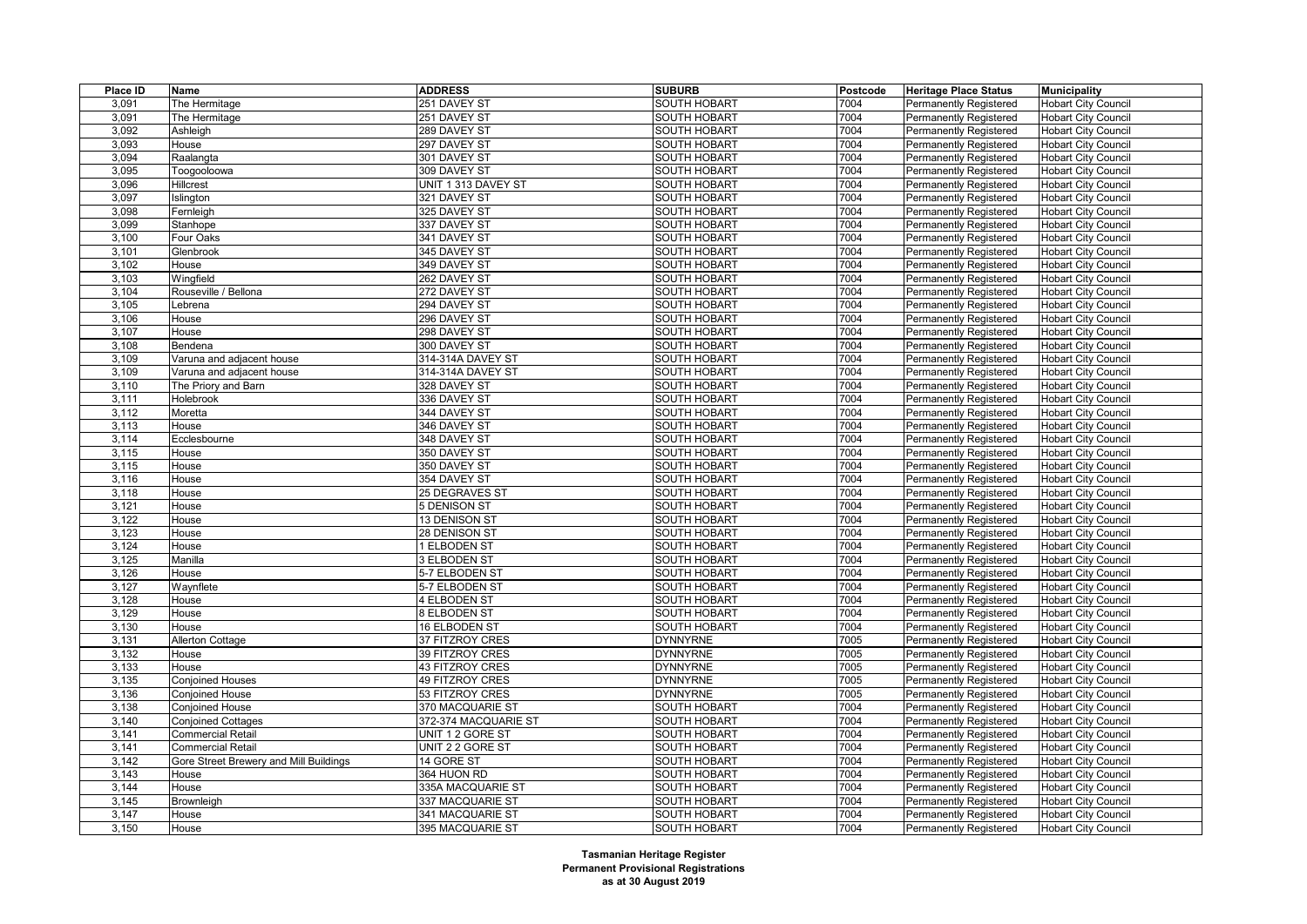| Place ID | Name                                             | <b>ADDRESS</b>              | <b>SUBURB</b>       | Postcode | <b>Heritage Place Status</b>  | <b>Municipality</b>        |
|----------|--------------------------------------------------|-----------------------------|---------------------|----------|-------------------------------|----------------------------|
| 3,151    | <b>Commercial Retail Building</b>                | 417-417A MACQUARIE ST       | SOUTH HOBART        | 7004     | <b>Permanently Registered</b> | <b>Hobart City Council</b> |
| 3,152    | House                                            | 447 MACQUARIE ST            | SOUTH HOBART        | 7004     | <b>Permanently Registered</b> | <b>Hobart City Council</b> |
| 3,153    | Clonmel                                          | 52-58 ANGLESEA ST           | <b>SOUTH HOBART</b> | 7004     | <b>Permanently Registered</b> | <b>Hobart City Council</b> |
| 3,155    | House                                            | 475 MACQUARIE ST            | SOUTH HOBART        | 7004     | <b>Permanently Registered</b> | <b>Hobart City Council</b> |
| 3,156    | House                                            | 320 MACQUARIE ST            | SOUTH HOBART        | 7004     | <b>Permanently Registered</b> | <b>Hobart City Council</b> |
| 3,157    | House                                            | 324 MACQUARIE ST            | SOUTH HOBART        | 7004     | <b>Permanently Registered</b> | <b>Hobart City Council</b> |
| 3,158    | House                                            | 330 MACQUARIE ST            | SOUTH HOBART        | 7004     | <b>Permanently Registered</b> | <b>Hobart City Council</b> |
| 3,159    | Shop                                             | 362 MACQUARIE ST            | SOUTH HOBART        | 7004     | <b>Permanently Registered</b> | <b>Hobart City Council</b> |
| 3,160    | <b>Conjoined House</b>                           | 368 MACQUARIE ST            | <b>SOUTH HOBART</b> | 7004     | <b>Permanently Registered</b> | <b>Hobart City Council</b> |
| 3,161    | House and Barn                                   | 384 MACQUARIE ST            | SOUTH HOBART        | 7004     | <b>Permanently Registered</b> | <b>Hobart City Council</b> |
| 3,162    | House                                            | 394 MACQUARIE ST            | SOUTH HOBART        | 7004     | <b>Permanently Registered</b> | <b>Hobart City Council</b> |
| 3,163    | Former Macquarie Street State School             | 14 WELD ST                  | <b>SOUTH HOBART</b> | 7004     | <b>Permanently Registered</b> | <b>Hobart City Council</b> |
| 3,164    | <b>Conjoined Cottages</b>                        | 410-412 MACQUARIE ST        | <b>SOUTH HOBART</b> | 7004     | Permanently Registered        | <b>Hobart City Council</b> |
| 3,165    | House                                            | 414 MACQUARIE ST            | SOUTH HOBART        | 7004     | <b>Permanently Registered</b> | <b>Hobart City Council</b> |
| 3,166    | Helene                                           | UNIT 1 416-418 MACQUARIE ST | <b>SOUTH HOBART</b> | 7004     | <b>Permanently Registered</b> | <b>Hobart City Council</b> |
| 3,167    | House                                            | 422 MACQUARIE ST            | SOUTH HOBART        | 7004     | <b>Permanently Registered</b> | <b>Hobart City Council</b> |
| 3,168    | House                                            | 430 MACQUARIE ST            | <b>SOUTH HOBART</b> | 7004     | <b>Permanently Registered</b> | <b>Hobart City Council</b> |
| 3,170    | Fig Tree Cottage                                 | 436 MACQUARIE ST            | <b>SOUTH HOBART</b> | 7004     | <b>Permanently Registered</b> | <b>Hobart City Council</b> |
| 3,172    | <b>Conjoined Houses</b>                          | 450-454 MACQUARIE ST        | SOUTH HOBART        | 7004     | <b>Permanently Registered</b> | <b>Hobart City Council</b> |
| 3,173    | Milton                                           | 29 MCKELLAR ST              | <b>SOUTH HOBART</b> | 7004     | <b>Permanently Registered</b> | <b>Hobart City Council</b> |
| 3,175    | House                                            | 2 PAGET ST                  | <b>SOUTH HOBART</b> | 7004     | <b>Permanently Registered</b> | <b>Hobart City Council</b> |
| 3,176    | House                                            | 6 PAGET ST                  | SOUTH HOBART        | 7004     | Permanently Registered        | <b>Hobart City Council</b> |
| 3,177    | Fairmont                                         | <b>6 ROMILLY ST</b>         | SOUTH HOBART        | 7004     | <b>Permanently Registered</b> | <b>Hobart City Council</b> |
| 3,179    | Conjoined House                                  | 12 WASHINGTON ST            | SOUTH HOBART        | 7004     | <b>Permanently Registered</b> | <b>Hobart City Council</b> |
| 3,180    | <b>Conjoined House</b>                           | 10 WASHINGTON ST            | <b>SOUTH HOBART</b> | 7004     | <b>Permanently Registered</b> | <b>Hobart City Council</b> |
| 3,181    | House                                            | 25 WELD ST                  | <b>SOUTH HOBART</b> | 7004     | Permanently Registered        | <b>Hobart City Council</b> |
| 3,182    | House                                            | 4 WELD ST                   | SOUTH HOBART        | 7004     | <b>Permanently Registered</b> | <b>Hobart City Council</b> |
| 3,183    | <b>Conjoined House</b>                           | 20 WASHINGTON ST            | <b>SOUTH HOBART</b> | 7004     | <b>Permanently Registered</b> | <b>Hobart City Council</b> |
| 3,184    | House                                            | 38 WELLESLEY ST             | <b>SOUTH HOBART</b> | 7004     | Permanently Registered        | <b>Hobart City Council</b> |
| 3,187    | House                                            | 50 WENTWORTH ST             | <b>SOUTH HOBART</b> | 7004     | <b>Permanently Registered</b> | <b>Hobart City Council</b> |
| 3,189    | Darlington Cottage                               | 21 ALLISON ST               | <b>WEST HOBART</b>  | 7000     | <b>Permanently Registered</b> | <b>Hobart City Council</b> |
| 3,190    | Shop and House                                   | 43 BARRACK ST               | <b>HOBART</b>       | 7000     | <b>Permanently Registered</b> | <b>Hobart City Council</b> |
| 3,191    | House                                            | 47 BARRACK ST               | <b>HOBART</b>       | 7000     | <b>Permanently Registered</b> | <b>Hobart City Council</b> |
| 3,192    | House                                            | 61 BARRACK ST               | <b>HOBART</b>       | 7000     | <b>Permanently Registered</b> | <b>Hobart City Council</b> |
| 3,193    | House                                            | 65 BARRACK ST               | <b>HOBART</b>       | 7000     | <b>Permanently Registered</b> | <b>Hobart City Council</b> |
| 3,194    | House                                            | 75 BARRACK ST               | <b>HOBART</b>       | 7000     | <b>Permanently Registered</b> | <b>Hobart City Council</b> |
| 3,195    | House                                            | UNIT 3 85 BARRACK ST        | <b>HOBART</b>       | 7000     | <b>Permanently Registered</b> | <b>Hobart City Council</b> |
| 3,196    | Catholic Presbytery / Former Archbishop's Palace | 99 BARRACK ST               | <b>HOBART</b>       | 7000     | <b>Permanently Registered</b> | <b>Hobart City Council</b> |
|          |                                                  |                             |                     |          |                               |                            |
| 3,197    | House                                            |                             | <b>HOBART</b>       | 7000     | <b>Permanently Registered</b> | <b>Hobart City Council</b> |
| 3,200    | <b>Commercial Retail</b>                         | 58 BARRACK ST               | <b>HOBART</b>       | 7000     | <b>Permanently Registered</b> | <b>Hobart City Council</b> |
| 3,201    | House                                            | 64 BARRACK ST               | <b>HOBART</b>       | 7000     | <b>Permanently Registered</b> | <b>Hobart City Council</b> |
| 3,202    | House                                            | 55 BARRACK ST               | <b>HOBART</b>       | 7000     | <b>Permanently Registered</b> | <b>Hobart City Council</b> |
| 3,203    | House                                            | <b>4 BARTON AVE</b>         | <b>WEST HOBART</b>  | 7000     | <b>Permanently Registered</b> | <b>Hobart City Council</b> |
| 3,204    | Alyth                                            | <b>153 BATHURST ST</b>      | <b>HOBART</b>       | 7000     | <b>Permanently Registered</b> | <b>Hobart City Council</b> |
| 3,205    | Elsmore                                          | <b>155 BATHURST ST</b>      | <b>HOBART</b>       | 7000     | <b>Permanently Registered</b> | <b>Hobart City Council</b> |
| 3,206    | House                                            | <b>157 BATHURST ST</b>      | <b>HOBART</b>       | 7000     | <b>Permanently Registered</b> | <b>Hobart City Council</b> |
| 3,207    | House                                            | <b>159 BATHURST ST</b>      | <b>HOBART</b>       | 7000     | <b>Permanently Registered</b> | <b>Hobart City Council</b> |
| 3,208    | <b>Strutt Cottage</b>                            | <b>163 BATHURST ST</b>      | <b>HOBART</b>       | 7000     | <b>Permanently Registered</b> | <b>Hobart City Council</b> |
| 3,209    | House                                            | <b>169 BATHURST ST</b>      | <b>HOBART</b>       | 7000     | <b>Permanently Registered</b> | <b>Hobart City Council</b> |
| 3,210    | House                                            | UNIT 1 173 BATHURST ST      | <b>HOBART</b>       | 7000     | <b>Permanently Registered</b> | <b>Hobart City Council</b> |
| 3,211    | Glenesk                                          | <b>181 BATHURST ST</b>      | <b>HOBART</b>       | 7000     | <b>Permanently Registered</b> | <b>Hobart City Council</b> |
| 3,212    | Lemington Villa                                  | <b>185 BATHURST ST</b>      | <b>WEST HOBART</b>  | 7000     | <b>Permanently Registered</b> | <b>Hobart City Council</b> |
| 3,213    | House                                            | 207 BATHURST ST             | <b>WEST HOBART</b>  | 7000     | <b>Permanently Registered</b> | <b>Hobart City Council</b> |
| 3,215    | Araluen                                          | 239 BATHURST ST             | <b>WEST HOBART</b>  | 7000     | Permanently Registered        | <b>Hobart City Council</b> |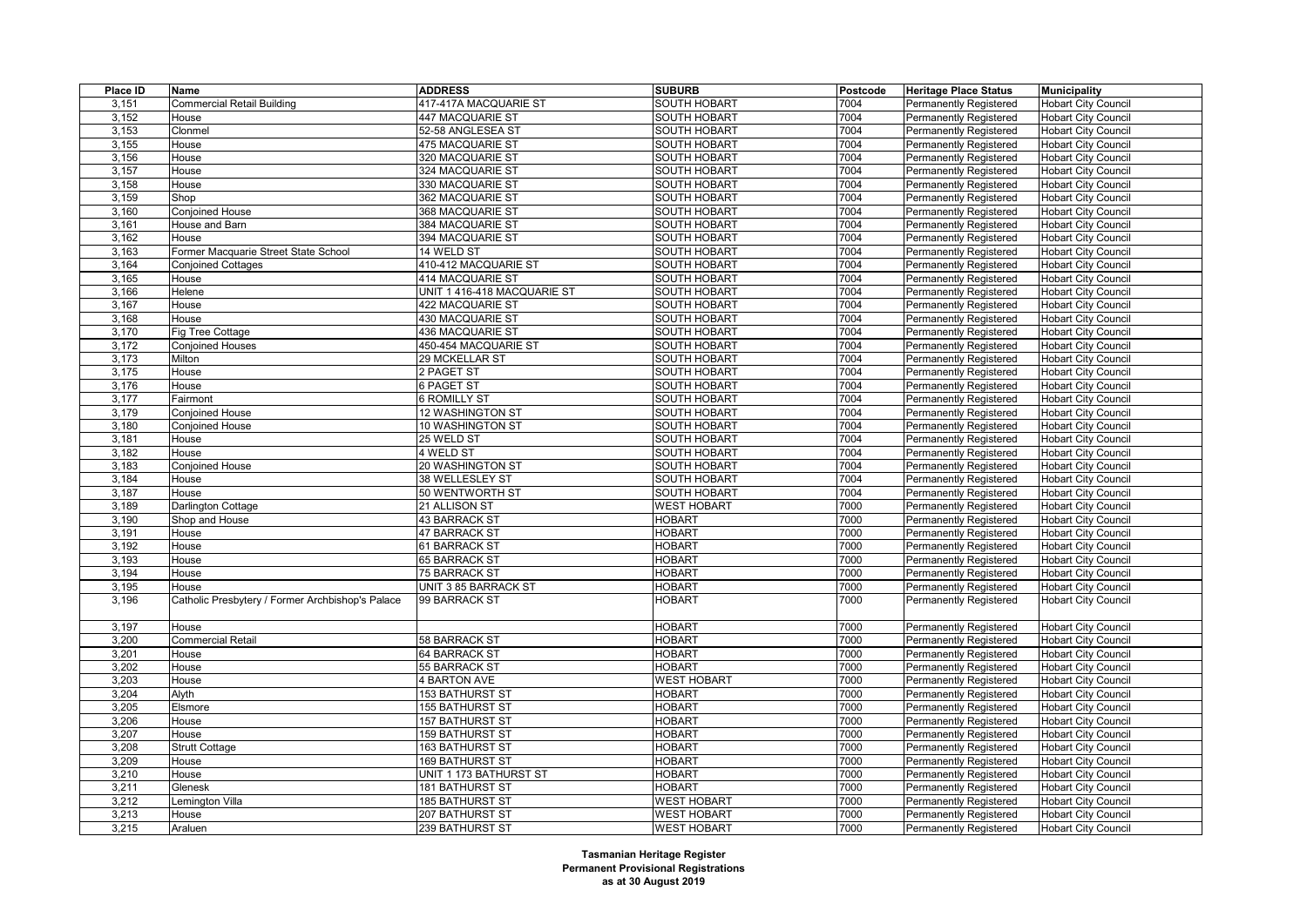| Place ID       | Name                                             | <b>ADDRESS</b>                 | <b>SUBURB</b>                            | Postcode     | <b>Heritage Place Status</b>  | <b>Municipality</b>        |
|----------------|--------------------------------------------------|--------------------------------|------------------------------------------|--------------|-------------------------------|----------------------------|
| 3,216          | Aquarius Court                                   | 249A BATHURST ST               | <b>WEST HOBART</b>                       | 7000         | <b>Permanently Registered</b> | <b>Hobart City Council</b> |
| 3,216          | <b>Aquarius Court</b>                            | 249B BATHURST ST               | <b>WEST HOBART</b>                       | 7000         | <b>Permanently Registered</b> | <b>Hobart City Council</b> |
| 3,216          | <b>Aquarius Court</b>                            | N/A BATHURST ST                | <b>WEST HOBART</b>                       | 7000         | <b>Permanently Registered</b> | <b>Hobart City Council</b> |
| 3,217          | Cottage                                          | 253 BATHURST ST                | <b>WEST HOBART</b>                       | 7000         | Permanently Registered        | <b>Hobart City Council</b> |
| 3,218          | Dulce Domon                                      | 176 BATHURST ST                | <b>HOBART</b>                            | 7000         | <b>Permanently Registered</b> | <b>Hobart City Council</b> |
| 3,219          | House                                            | 188 BATHURST ST                | <b>WEST HOBART</b>                       | 7000         | <b>Permanently Registered</b> | <b>Hobart City Council</b> |
| 3,220          | Cottage                                          | 198 BATHURST ST                | <b>WEST HOBART</b>                       | 7000         | Permanently Registered        | <b>Hobart City Council</b> |
| 3,221          | Cottage                                          | UNIT 2 206 BATHURST ST         | <b>WEST HOBART</b>                       | 7000         | <b>Permanently Registered</b> | <b>Hobart City Council</b> |
| 3,222          | Conjoined Cottages                               | 234-236 BATHURST ST            | <b>WEST HOBART</b>                       | 7000         | Permanently Registered        | <b>Hobart City Council</b> |
| 3,222          | <b>Conjoined Cottages</b>                        | 234-236 BATHURST ST            | <b>WEST HOBART</b>                       | 7000         | <b>Permanently Registered</b> | <b>Hobart City Council</b> |
| 3,223          | House                                            | 238 BATHURST ST                | <b>WEST HOBART</b>                       | 7000         | <b>Permanently Registered</b> | <b>Hobart City Council</b> |
| 3,225          | Greenock                                         | 246 BATHURST ST                | <b>WEST HOBART</b>                       | 7000         | Permanently Registered        | <b>Hobart City Council</b> |
| 3,226          | <b>Conjoined Cottages</b>                        | 252-254 BATHURST ST            | <b>WEST HOBART</b>                       | 7000         | <b>Permanently Registered</b> | <b>Hobart City Council</b> |
| 3,227          | Lochiel                                          | 290 BATHURST ST                | <b>WEST HOBART</b>                       | 7000         | <b>Permanently Registered</b> | <b>Hobart City Council</b> |
| 3,228          | <b>Conjoined Houses</b>                          | 292 BATHURST ST                | <b>WEST HOBART</b>                       | 7000         | Permanently Registered        | <b>Hobart City Council</b> |
| 3,229          | <b>Conjoined Cottages</b>                        | 304-306 BATHURST ST            | <b>WEST HOBART</b>                       | 7000         | <b>Permanently Registered</b> | <b>Hobart City Council</b> |
| 3,230          | Cottage                                          | 316 BATHURST ST                | <b>WEST HOBART</b>                       | 7000         | <b>Permanently Registered</b> | <b>Hobart City Council</b> |
| 3,231          | Cottage                                          | 308 BATHURST ST                | <b>WEST HOBART</b>                       | 7000         | Permanently Registered        | <b>Hobart City Council</b> |
| 3,235          | House                                            | 16 BONNINGTON RD               | <b>WEST HOBART</b>                       | 7000         | <b>Permanently Registered</b> | <b>Hobart City Council</b> |
| 3,236          | Cottage                                          | 205 BRISBANE ST                | <b>WEST HOBART</b>                       | 7000         | Permanently Registered        | <b>Hobart City Council</b> |
| 3,238          | Walls of former Roman Catholic burial ground     | 94 BARRACK ST                  | <b>HOBART</b>                            | 7000         | Permanently Registered        | <b>Hobart City Council</b> |
| 3,239          | House                                            | 2 BROWNE ST                    | <b>WEST HOBART</b>                       | 7000         | <b>Permanently Registered</b> | <b>Hobart City Council</b> |
| 3,240          | Brick and stone wall of demolished house         | 10 BROWNE ST                   | <b>WEST HOBART</b>                       | 7000         | Permanently Registered        | <b>Hobart City Council</b> |
| 3,243          | <b>Crescent Hotel</b>                            | 100 BURNETT ST                 | NORTH HOBART                             | 7000         | <b>Permanently Registered</b> | <b>Hobart City Council</b> |
| 3,243          | <b>Crescent Hotel</b>                            | 100 BURNETT ST                 | NORTH HOBART                             | 7000         | <b>Permanently Registered</b> | <b>Hobart City Council</b> |
| 3,243          | <b>Crescent Hotel</b>                            | 100 BURNETT ST                 | NORTH HOBART                             | 7000         | Permanently Registered        | <b>Hobart City Council</b> |
| 3,244          | <b>Conjoined Houses</b>                          | 81-83 BURNETT ST               | <b>NORTH HOBART</b>                      | 7000         | <b>Permanently Registered</b> | <b>Hobart City Council</b> |
| 3,245          |                                                  |                                |                                          | 7000         |                               |                            |
| 3,246          | Conjoined house (85 Burnett Street)<br>Wallfield | 85-87 BURNETT ST<br>12 CANE ST | NORTH HOBART<br><b>WEST HOBART</b>       | 7000         | <b>Permanently Registered</b> | <b>Hobart City Council</b> |
| 3,247          | House                                            | 11 CAVELL ST                   | <b>WEST HOBART</b>                       | 7000         | Permanently Registered        | <b>Hobart City Council</b> |
|                |                                                  |                                |                                          |              | <b>Permanently Registered</b> | <b>Hobart City Council</b> |
| 3,248<br>3,249 | Malmesbury<br>Caldew                             | 21 CAVELL ST<br>39 CAVELL ST   | <b>WEST HOBART</b><br><b>WEST HOBART</b> | 7000<br>7000 | <b>Permanently Registered</b> | <b>Hobart City Council</b> |
| 3,250          |                                                  |                                |                                          | 7000         | Permanently Registered        | <b>Hobart City Council</b> |
|                | House                                            | 41 CAVELL ST                   | <b>WEST HOBART</b>                       |              | <b>Permanently Registered</b> | <b>Hobart City Council</b> |
| 3,251          | House                                            | 9 FARADAY ST                   | <b>WEST HOBART</b>                       | 7000<br>7004 | <b>Permanently Registered</b> | <b>Hobart City Council</b> |
| 3,253          | House                                            | 27 DEGRAVES ST                 | <b>SOUTH HOBART</b>                      |              | <b>Permanently Registered</b> | <b>Hobart City Council</b> |
| 3,255          | Reid's Cottages                                  | 25-27 FOREST RD                | <b>WEST HOBART</b>                       | 7000         | <b>Permanently Registered</b> | <b>Hobart City Council</b> |
| 3,256          | House                                            | 41 FOREST RD                   | <b>WEST HOBART</b>                       | 7000         | <b>Permanently Registered</b> | <b>Hobart City Council</b> |
| 3,258          | <b>Row Houses</b>                                | 4-10 FOREST RD                 | <b>WEST HOBART</b>                       | 7000         | <b>Permanently Registered</b> | <b>Hobart City Council</b> |
| 3,259          | Shaftesbury Villa                                | 40 FOREST RD                   | <b>WEST HOBART</b>                       | 7000         | <b>Permanently Registered</b> | <b>Hobart City Council</b> |
| 3,259          | Shaftesbury Villa                                | 40 FOREST RD                   | <b>WEST HOBART</b>                       | 7000         | Permanently Registered        | <b>Hobart City Council</b> |
| 3,260          | House                                            | 48 FOREST RD                   | <b>WEST HOBART</b>                       | 7000         | <b>Permanently Registered</b> | <b>Hobart City Council</b> |
| 3,261          | Kensington                                       | 54 FOREST RD                   | <b>WEST HOBART</b>                       | 7000         | <b>Permanently Registered</b> | <b>Hobart City Council</b> |
| 3,262          | Wyuna                                            | 72 FOREST RD                   | <b>WEST HOBART</b>                       | 7000         | <b>Permanently Registered</b> | <b>Hobart City Council</b> |
| 3,263          | <b>Wattle Cottage</b>                            | 106 FOREST RD                  | <b>WEST HOBART</b>                       | 7000         | <b>Permanently Registered</b> | <b>Hobart City Council</b> |
| 3,264          | Goulburn Street School                           | 126-146 GOULBURN ST            | <b>WEST HOBART</b>                       | 7000         | <b>Permanently Registered</b> | <b>Hobart City Council</b> |
| 3,265          | Alverstoke                                       | 15 FREDERICK ST                | <b>WEST HOBART</b>                       | 7000         | <b>Permanently Registered</b> | <b>Hobart City Council</b> |
| 3,266          | House                                            | 18 FREDERICK ST                | <b>WEST HOBART</b>                       | 7000         | <b>Permanently Registered</b> | <b>Hobart City Council</b> |
| 3,267          | <b>Conjoined House</b>                           | 26A FREDERICK ST               | <b>WEST HOBART</b>                       | 7000         | <b>Permanently Registered</b> | <b>Hobart City Council</b> |
| 3,269          | House                                            | UNIT 1 37 GOULBURN ST          | <b>HOBART</b>                            | 7000         | <b>Permanently Registered</b> | Hobart City Council        |
| 3,270          | House                                            | 43 GOULBURN ST                 | <b>HOBART</b>                            | 7000         | <b>Permanently Registered</b> | <b>Hobart City Council</b> |
| 3,271          | House                                            | 77 GOULBURN ST                 | <b>HOBART</b>                            | 7000         | <b>Permanently Registered</b> | <b>Hobart City Council</b> |
| 3,272          | The Star Inn                                     | 83 GOULBURN ST                 | <b>HOBART</b>                            | 7000         | <b>Permanently Registered</b> | <b>Hobart City Council</b> |
| 3,273          | Cottage                                          | 95 GOULBURN ST                 | <b>WEST HOBART</b>                       | 7000         | <b>Permanently Registered</b> | <b>Hobart City Council</b> |
| 3,276          | House                                            | 125 GOULBURN ST                | <b>WEST HOBART</b>                       | 7000         | <b>Permanently Registered</b> | <b>Hobart City Council</b> |
| 3,277          | House                                            | 149 GOULBURN ST                | <b>WEST HOBART</b>                       | 7000         | <b>Permanently Registered</b> | <b>Hobart City Council</b> |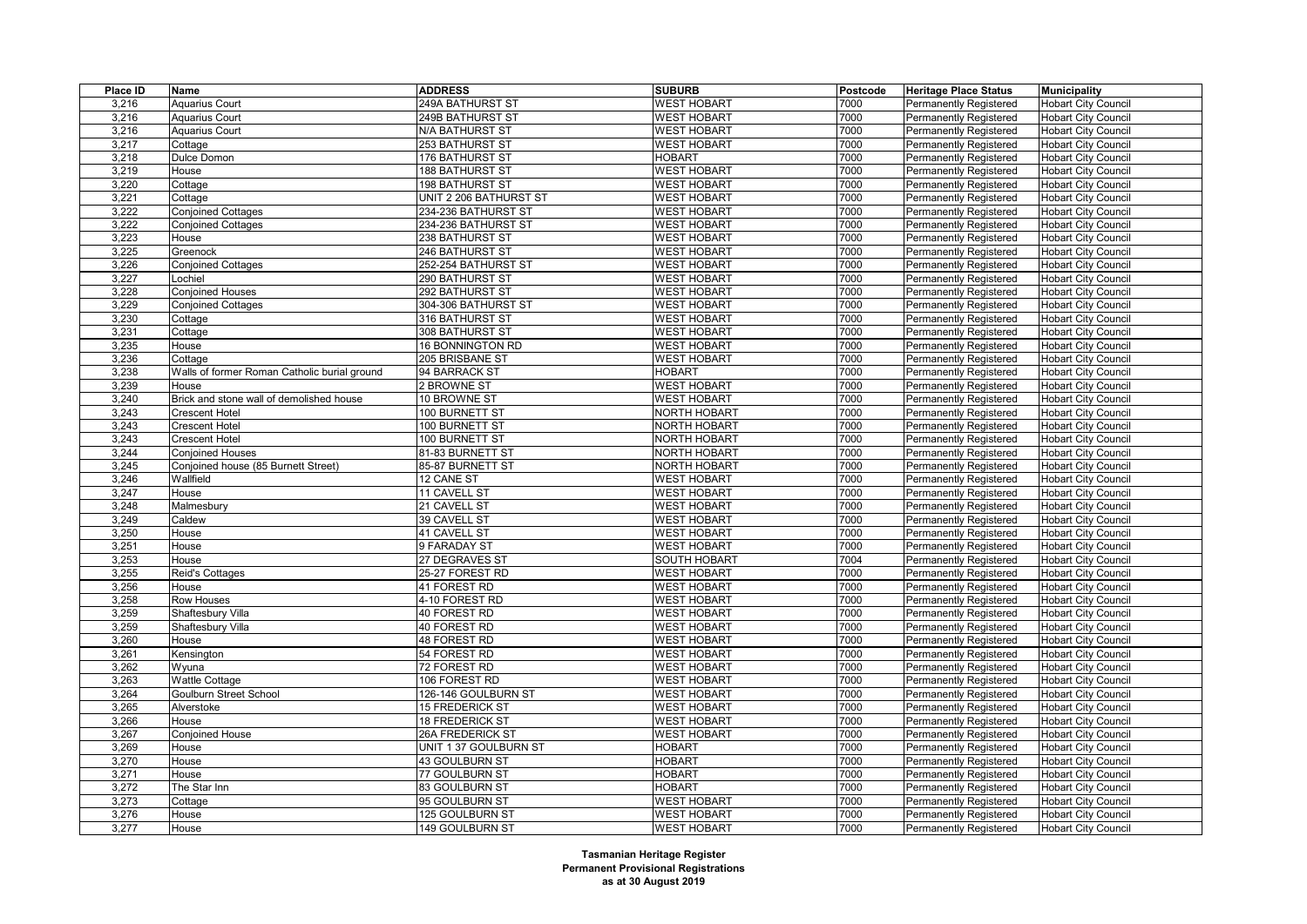| Place ID | <b>Name</b>                                   | <b>ADDRESS</b>            | <b>SUBURB</b>       | Postcode | <b>Heritage Place Status</b>  | <b>Municipality</b>        |
|----------|-----------------------------------------------|---------------------------|---------------------|----------|-------------------------------|----------------------------|
| 3,278    | Former Rectory (St John the Baptist)          | 155 GOULBURN ST           | <b>WEST HOBART</b>  | 7000     | Permanently Registered        | <b>Hobart City Council</b> |
| 3,279    | Cottage                                       | 159 GOULBURN ST           | <b>WEST HOBART</b>  | 7000     | Permanently Registered        | <b>Hobart City Council</b> |
| 3,281    | Cottage                                       | UNIT 1 175 GOULBURN ST    | <b>WEST HOBART</b>  | 7000     | Permanently Registered        | <b>Hobart City Council</b> |
| 3,282    | House                                         | 195 GOULBURN ST           | <b>WEST HOBART</b>  | 7000     | Permanently Registered        | <b>Hobart City Council</b> |
| 3,283    | Avon Cottage                                  | 24 GOULBURN ST            | <b>HOBART</b>       | 7000     | Permanently Registered        | <b>Hobart City Council</b> |
| 3,284    | <b>Conjoined House</b>                        | 30 GOULBURN ST            | <b>HOBART</b>       | 7000     | Permanently Registered        | <b>Hobart City Council</b> |
| 3,285    | House                                         | 42 GOULBURN ST            | <b>HOBART</b>       | 7000     | Permanently Registered        | <b>Hobart City Council</b> |
| 3,286    | Shop (Former Dog and Partridge Hotel)         | 46-56 BARRACK ST          | <b>HOBART</b>       | 7000     | Permanently Registered        | <b>Hobart City Council</b> |
| 3,287    | Cottage                                       | 58 GOULBURN ST            | <b>HOBART</b>       | 7000     | Permanently Registered        | <b>Hobart City Council</b> |
|          | 3288 Cottage                                  | 94 GOULBURN ST            | <b>HOBART</b>       | 7000     | Permanently Registered        | <b>Hobart City Council</b> |
| 3288     | Cottage                                       | 94 GOULBURN ST            | <b>HOBART</b>       | 7000     | Permanently Registered        | <b>Hobart City Council</b> |
| 3288     | Cottage                                       | N/A GOULBURN ST           | <b>HOBART</b>       | 7000     | Permanently Registered        | <b>Hobart City Council</b> |
| 3,290    | House                                         | UNIT 1 114 GOULBURN ST    | <b>WEST HOBART</b>  | 7000     | Permanently Registered        | <b>Hobart City Council</b> |
| 3,291    | Former Anglican Church of St John the Baptist | 120 GOULBURN ST           | <b>WEST HOBART</b>  | 7000     | Permanently Registered        | <b>Hobart City Council</b> |
| 3,291    | Former Anglican Church of St John the Baptist | 120 GOULBURN ST           | <b>WEST HOBART</b>  | 7000     | Permanently Registered        | <b>Hobart City Council</b> |
| 3,292    | Peartree Cottage                              | 150 GOULBURN ST           | <b>WEST HOBART</b>  | 7000     | Permanently Registered        | <b>Hobart City Council</b> |
| 3,293    | Former Parish Hall (St John the Baptist)      | 152 GOULBURN ST           | <b>WEST HOBART</b>  | 7000     | Permanently Registered        | <b>Hobart City Council</b> |
| 3,293    | Former Parish Hall (St John the Baptist)      | 152 GOULBURN ST           | <b>WEST HOBART</b>  | 7000     | Permanently Registered        | <b>Hobart City Council</b> |
| 3,297    | House                                         | 53 HAMILTON ST            | <b>WEST HOBART</b>  | 7000     | Permanently Registered        | <b>Hobart City Council</b> |
| 3,299    | Cottage                                       | 30 HAMILTON ST            | <b>WEST HOBART</b>  | 7000     | <b>Permanently Registered</b> | Hobart City Council        |
| 3,300    | <b>Commercial Retail</b>                      | UNIT 1 146 HARRINGTON ST  | <b>HOBART</b>       | 7000     | Permanently Registered        | <b>Hobart City Council</b> |
| 3,300    | <b>Commercial Retail</b>                      | UNIT 2 146 HARRINGTON ST  | <b>HOBART</b>       | 7000     | Permanently Registered        | <b>Hobart City Council</b> |
| 3,300    | <b>Commercial Retail</b>                      | UNIT 3 146 HARRINGTON ST  | <b>HOBART</b>       | 7000     | Permanently Registered        | Hobart City Council        |
| 3,301    | <b>Commercial Building</b>                    | 152 HARRINGTON ST         | <b>HOBART</b>       | 7000     | Permanently Registered        | <b>Hobart City Council</b> |
| 3,302    | <b>Sussex House</b>                           | 156 HARRINGTON ST         | <b>HOBART</b>       | 7000     | Permanently Registered        | <b>Hobart City Council</b> |
| 3,303    | House                                         | <b>158 HARRINGTON ST</b>  | <b>HOBART</b>       | 7000     | Permanently Registered        | Hobart City Council        |
| 3,304    | Elsie Cottage                                 | 160 HARRINGTON ST         | <b>HOBART</b>       | 7000     | Permanently Registered        | <b>Hobart City Council</b> |
| 3,305    | St Peter's Hall                               | 164 HARRINGTON ST         | <b>HOBART</b>       | 7000     | Permanently Registered        | <b>Hobart City Council</b> |
| 3,306    | St Mary's College                             | 164 HARRINGTON ST         | <b>HOBART</b>       | 7000     | Permanently Registered        | Hobart City Council        |
| 3,307    | St Mary's Cathedral                           | 180 HARRINGTON ST         | <b>HOBART</b>       | 7000     | Permanently Registered        | <b>Hobart City Council</b> |
| 3,308    | House                                         | <b>206 HARRINGTON ST</b>  | <b>HOBART</b>       | 7000     | Permanently Registered        | <b>Hobart City Council</b> |
| 3,310    | <b>Conjoined House</b>                        | <b>240 HARRINGTON ST</b>  | <b>HOBART</b>       | 7000     | Permanently Registered        | Hobart City Council        |
| 3,310    | <b>Conjoined House</b>                        | 242 HARRINGTON ST         | <b>HOBART</b>       | 7000     | Permanently Registered        | <b>Hobart City Council</b> |
| 3,311    | Cottage                                       | 262 HARRINGTON ST         | <b>HOBART</b>       | 7000     | Permanently Registered        | <b>Hobart City Council</b> |
| 3,313    | Cottage                                       | $\overline{15}$ HILL ST   | <b>WEST HOBART</b>  | 7000     | Permanently Registered        | Hobart City Council        |
| 3,315    | House                                         | 25 HILL ST                | <b>WEST HOBART</b>  | 7000     | Permanently Registered        | <b>Hobart City Council</b> |
| 3,318    | House                                         | 43 HILL ST                | <b>WEST HOBART</b>  | 7000     | Permanently Registered        | <b>Hobart City Council</b> |
| 3,319    | House                                         | 69 HILL ST                | <b>WEST HOBART</b>  | 7000     | Permanently Registered        | <b>Hobart City Council</b> |
| 3,322    | Conjoined Cottage                             | 16 HILL ST                | <b>WEST HOBART</b>  | 7000     | <b>Permanently Registered</b> | Hobart City Council        |
| 3,322    | <b>Conjoined Cottage</b>                      | 18 HILL ST                | <b>WEST HOBART</b>  | 7000     | Permanently Registered        | Hobart City Council        |
| 3,324    | Cottage                                       | $\overline{24}$ HILL ST   | <b>WEST HOBART</b>  | 7000     | <b>Permanently Registered</b> | <b>Hobart City Council</b> |
| 3,328    | Hill Street Shop                              | 107-109 HILL ST           | <b>WEST HOBART</b>  | 7000     | Permanently Registered        | <b>Hobart City Council</b> |
| 3,330    | House                                         | 3 HILLSIDE CRES           | <b>WEST HOBART</b>  | 7000     | Permanently Registered        | <b>Hobart City Council</b> |
| 3,332    | House                                         | <b>45 LANSDOWNE CRES</b>  | <b>WEST HOBART</b>  | 7000     | Permanently Registered        | <b>Hobart City Council</b> |
| 3,333    | Conjoined House                               | 49 LANSDOWNE CRES         | <b>WEST HOBART</b>  | 7000     | Permanently Registered        | Hobart City Council        |
| 3,334    | House                                         | 65 LANSDOWNE CRES         | <b>WEST HOBART</b>  | 7000     | <b>Permanently Registered</b> | Hobart City Council        |
| 3,335    | Wyndham                                       | 81 LANSDOWNE CRES         | <b>WEST HOBART</b>  | 7000     | Permanently Registered        | <b>Hobart City Council</b> |
| 3,336    | Hall                                          | UNIT 1 117 LANSDOWNE CRES | <b>WEST HOBART</b>  | 7000     | Permanently Registered        | Hobart City Council        |
| 3,346    | Cottage                                       | 9 LITTLE ARTHUR ST        | <b>NORTH HOBART</b> | 7000     | <b>Permanently Registered</b> | <b>Hobart City Council</b> |
| 3,350    | House                                         | UNIT 1 335 LIVERPOOL ST   | <b>WEST HOBART</b>  | 7000     | Permanently Registered        | <b>Hobart City Council</b> |
| 3,351    | House                                         | UNIT 2 337 LIVERPOOL ST   | <b>WEST HOBART</b>  | 7000     | Permanently Registered        | Hobart City Council        |
| 3,352    | House                                         | 347 LIVERPOOL ST          | <b>WEST HOBART</b>  | 7000     | Permanently Registered        | <b>Hobart City Council</b> |
| 3,353    | House                                         | 355 LIVERPOOL ST          | <b>WEST HOBART</b>  | 7000     | Permanently Registered        | Hobart City Council        |
| 3,355    | House                                         | 371 LIVERPOOL ST          | <b>WEST HOBART</b>  | 7000     | Permanently Registered        | <b>Hobart City Council</b> |
| 3,356    | <b>Conjoined House</b>                        | 403 LIVERPOOL ST          | <b>WEST HOBART</b>  | 7000     |                               |                            |
|          |                                               |                           |                     |          | <b>Permanently Registered</b> | <b>Hobart City Council</b> |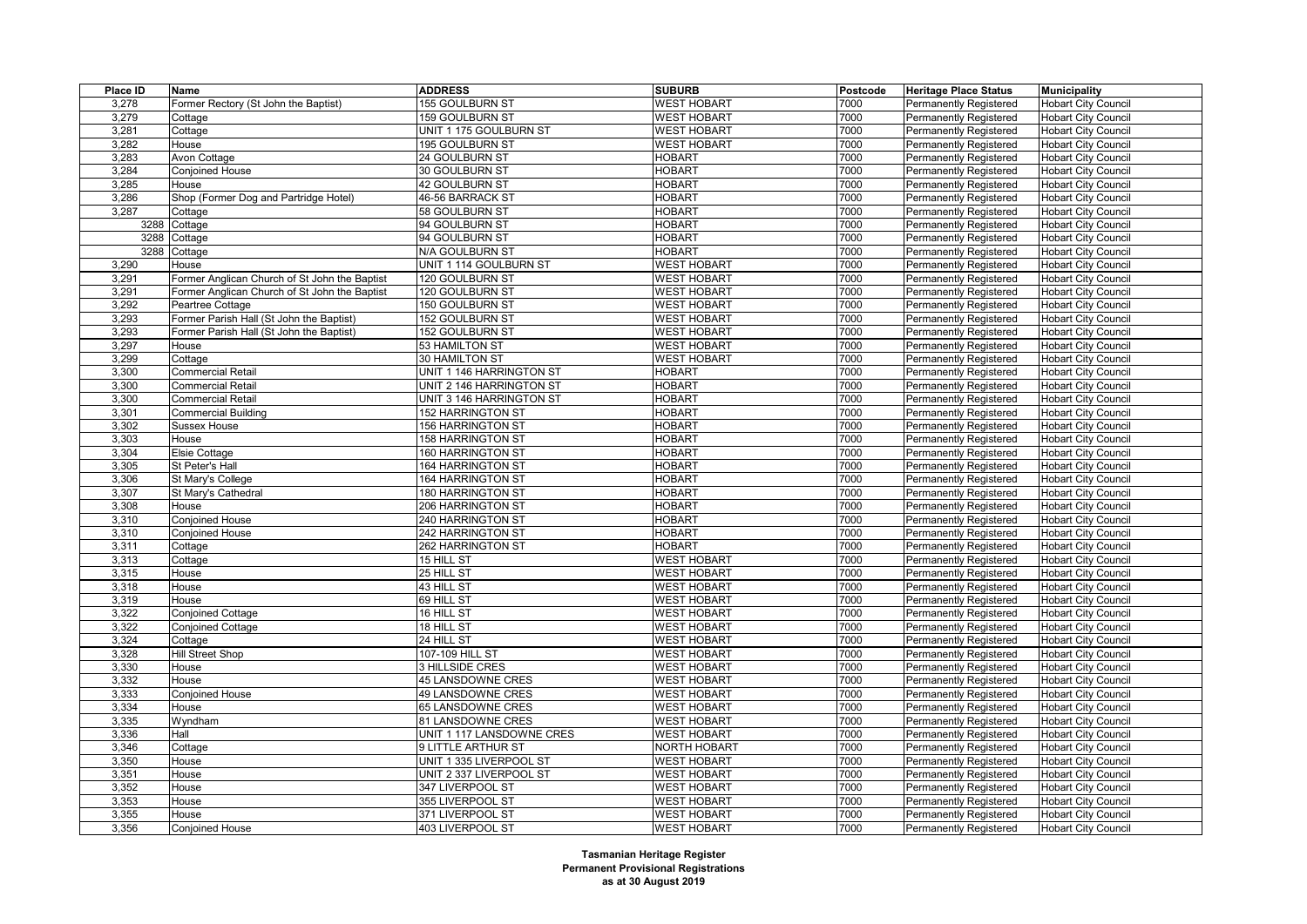| Place ID | Name                                    | <b>ADDRESS</b>         | <b>SUBURB</b>       | Postcode | <b>Heritage Place Status</b>  | <b>Municipality</b>        |
|----------|-----------------------------------------|------------------------|---------------------|----------|-------------------------------|----------------------------|
| 3,357    | Airlie                                  | 322 LIVERPOOL ST       | <b>WEST HOBART</b>  | 7000     | <b>Permanently Registered</b> | <b>Hobart City Council</b> |
| 3,357    | Airlie                                  | 322 LIVERPOOL ST       | <b>WEST HOBART</b>  | 7000     | <b>Permanently Registered</b> | <b>Hobart City Council</b> |
| 3,358    | House                                   | 328 LIVERPOOL ST       | <b>WEST HOBART</b>  | 7000     | <b>Permanently Registered</b> | <b>Hobart City Council</b> |
| 3,359    | House                                   | 330 LIVERPOOL ST       | <b>WEST HOBART</b>  | 7000     | Permanently Registered        | <b>Hobart City Council</b> |
| 3,362    | House                                   | 336 LIVERPOOL ST       | <b>WEST HOBART</b>  | 7000     | <b>Permanently Registered</b> | <b>Hobart City Council</b> |
| 3,363    | House                                   | 348 LIVERPOOL ST       | <b>WEST HOBART</b>  | 7000     | Permanently Registered        | <b>Hobart City Council</b> |
| 3,367    | House                                   | 64 LOCHNER ST          | <b>WEST HOBART</b>  | 7000     | Permanently Registered        | <b>Hobart City Council</b> |
| 3,369    | House                                   | 6 MARY ST              | NORTH HOBART        | 7000     | <b>Permanently Registered</b> | <b>Hobart City Council</b> |
| 3,370    | House                                   | 14 MARY ST             | <b>NORTH HOBART</b> | 7000     | <b>Permanently Registered</b> | <b>Hobart City Council</b> |
| 3,370    | House                                   | 16 MARY ST             | <b>NORTH HOBART</b> | 7000     | <b>Permanently Registered</b> | <b>Hobart City Council</b> |
| 3,371    | Former Friends Burial Ground, Walls and | 17-19 MELLIFONT ST     | <b>WEST HOBART</b>  | 7000     | <b>Permanently Registered</b> | <b>Hobart City Council</b> |
|          | .andscaping                             |                        |                     |          |                               |                            |
| 3,372    | House                                   | UNIT 5 177 MELVILLE ST | <b>WEST HOBART</b>  | 7000     | <b>Permanently Registered</b> | <b>Hobart City Council</b> |
| 3,373    | House                                   | 195 MELVILLE ST        | <b>WEST HOBART</b>  | 7000     | <b>Permanently Registered</b> | <b>Hobart City Council</b> |
| 3,375    | House                                   | 203 MELVILLE ST        | <b>WEST HOBART</b>  | 7000     | Permanently Registered        | <b>Hobart City Council</b> |
| 3,376    | House                                   | 209-213 MELVILLE ST    | <b>WEST HOBART</b>  | 7000     | <b>Permanently Registered</b> | <b>Hobart City Council</b> |
| 3,377    | House                                   | 158 MELVILLE ST        | <b>HOBART</b>       | 7000     | <b>Permanently Registered</b> | <b>Hobart City Council</b> |
| 3,378    | Stanwell Hall                           | 166 MELVILLE ST        | <b>WEST HOBART</b>  | 7000     | Permanently Registered        | <b>Hobart City Council</b> |
| 3,379    | Innisfallen                             | 196 MELVILLE ST        | <b>WEST HOBART</b>  | 7000     | <b>Permanently Registered</b> | <b>Hobart City Council</b> |
| 3,380    | House                                   | 206 MELVILLE ST        | <b>WEST HOBART</b>  | 7000     | Permanently Registered        | <b>Hobart City Council</b> |
| 3.381    | House                                   | 216-220 MELVILLE ST    | <b>WEST HOBART</b>  | 7000     | <b>Permanently Registered</b> | <b>Hobart City Council</b> |
| 3381     | House                                   | 218 & 220 MELVILLE ST  | <b>WEST HOBART</b>  | 7000     | <b>Permanently Registered</b> | <b>Hobart City Council</b> |
| 3,383    | House                                   | 97 MOLLE ST            | <b>HOBART</b>       | 7000     | Permanently Registered        | <b>Hobart City Council</b> |
| 3,384    | Terrace Houses                          | 103 MOLLE ST           | <b>HOBART</b>       | 7000     | <b>Permanently Registered</b> | <b>Hobart City Council</b> |
| 3,384    | <b>Terrace Houses</b>                   | 105-107 MOLLE ST       | <b>HOBART</b>       | 7000     | <b>Permanently Registered</b> | <b>Hobart City Council</b> |
| 3,384    | Terrace Houses                          | 99 MOLLE ST            | <b>HOBART</b>       | 7000     | Permanently Registered        | <b>Hobart City Council</b> |
| 3,387    | <b>Briant's Cottage</b>                 | 96 MOLLE ST            | <b>WEST HOBART</b>  | 7000     | <b>Permanently Registered</b> | <b>Hobart City Council</b> |
| 3,388    | House                                   | 110 MOLLE ST           | <b>WEST HOBART</b>  | 7000     | Permanently Registered        | <b>Hobart City Council</b> |
| 3,389    | House                                   | 295 MURRAY ST          | <b>NORTH HOBART</b> | 7000     | Permanently Registered        | <b>Hobart City Council</b> |
| 3,390    | Devonshire House                        | 308 MURRAY ST          | <b>NORTH HOBART</b> | 7000     | <b>Permanently Registered</b> | <b>Hobart City Council</b> |
| 3,392    | Shop and Terrace Houses                 | 364-374 MURRAY ST      | <b>NORTH HOBART</b> | 7000     | <b>Permanently Registered</b> | <b>Hobart City Council</b> |
| 3,392    | Shop and Terrace Houses                 | 364-374 MURRAY ST      | NORTH HOBART        | 7000     | Permanently Registered        | <b>Hobart City Council</b> |
| 3,392    | Shop and Terrace Houses                 | 364-374 MURRAY ST      | <b>NORTH HOBART</b> | 7000     | <b>Permanently Registered</b> | <b>Hobart City Council</b> |
| 3,392    | Shop and Terrace Houses                 | 364-374 MURRAY ST      | <b>NORTH HOBART</b> | 7000     | <b>Permanently Registered</b> | <b>Hobart City Council</b> |
| 3,392    |                                         | 364-374 MURRAY ST      | NORTH HOBART        | 7000     | Permanently Registered        | <b>Hobart City Council</b> |
|          | Shop and Terrace Houses                 |                        |                     |          |                               |                            |
| 3,392    | Shop and Terrace Houses                 | 364-374 MURRAY ST      | <b>NORTH HOBART</b> | 7000     | <b>Permanently Registered</b> | <b>Hobart City Council</b> |
| 3,393    | Gatesheath                              | 380 MURRAY ST          | <b>NORTH HOBART</b> | 7000     | Permanently Registered        | <b>Hobart City Council</b> |
| 3,395    | Jacob's Ladder                          | 109 PATRICK ST         | <b>WEST HOBART</b>  | 7000     | <b>Permanently Registered</b> | <b>Hobart City Council</b> |
| 3,396    | House                                   | UNIT 1 111 PATRICK ST  | <b>WEST HOBART</b>  | 7000     | <b>Permanently Registered</b> | <b>Hobart City Council</b> |
| 3,397    | Cottage                                 | 151 PATRICK ST         | <b>WEST HOBART</b>  | 7000     | Permanently Registered        | <b>Hobart City Council</b> |
| 3,398    | House                                   | 157 PATRICK ST         | <b>WEST HOBART</b>  | 7000     | <b>Permanently Registered</b> | <b>Hobart City Council</b> |
| 3,400    | Minallo                                 | 11 PINE ST             | <b>WEST HOBART</b>  | 7000     | Permanently Registered        | <b>Hobart City Council</b> |
| 3,401    | House                                   | 2 PITT ST              | <b>NORTH HOBART</b> | 7000     | Permanently Registered        | <b>Hobart City Council</b> |
| 3,402    | Conjoined House                         | 8 PITT ST              | NORTH HOBART        | 7000     | <b>Permanently Registered</b> | <b>Hobart City Council</b> |
| 3,403    | Conjoined House                         | 14 PITT ST             | <b>NORTH HOBART</b> | 7000     | <b>Permanently Registered</b> | <b>Hobart City Council</b> |
| 3,405    | Derwent Cottage                         | 4 PROSPECT PL          | <b>WEST HOBART</b>  | 7000     | Permanently Registered        | <b>Hobart City Council</b> |
| 3,406    | House and stone wall                    | 1 ROBERTS ST           | <b>WEST HOBART</b>  | 7000     | <b>Permanently Registered</b> | <b>Hobart City Council</b> |
| 3,407    | Fairyknowe                              | 5 ROBERTS ST           | <b>WEST HOBART</b>  | 7000     | Permanently Registered        | <b>Hobart City Council</b> |
| 3,408    | Stone barn and walls                    | 11 ROBERTS ST          | <b>WEST HOBART</b>  | 7000     | Permanently Registered        | <b>Hobart City Council</b> |
| 3,409    | Antill                                  | 8 ROBERTS ST           | <b>WEST HOBART</b>  | 7000     | <b>Permanently Registered</b> | <b>Hobart City Council</b> |
| 3,411    | Bartonvale                              | 41 SALVATOR RD         | <b>WEST HOBART</b>  | 7000     | <b>Permanently Registered</b> | <b>Hobart City Council</b> |
| 3,412    | House                                   | 19 SUMMERHILL RD       | <b>WEST HOBART</b>  | 7000     | <b>Permanently Registered</b> | <b>Hobart City Council</b> |
| 3,413    | House                                   | 59 TASMA ST            | <b>NORTH HOBART</b> | 7000     | Permanently Registered        | <b>Hobart City Council</b> |
| 3,414    | House                                   | 69 TASMA ST            | NORTH HOBART        | 7000     | <b>Permanently Registered</b> | <b>Hobart City Council</b> |
| 3,415    | <b>Conjoined House</b>                  | 113 WARWICK ST         | <b>WEST HOBART</b>  | 7000     | <b>Permanently Registered</b> | <b>Hobart City Council</b> |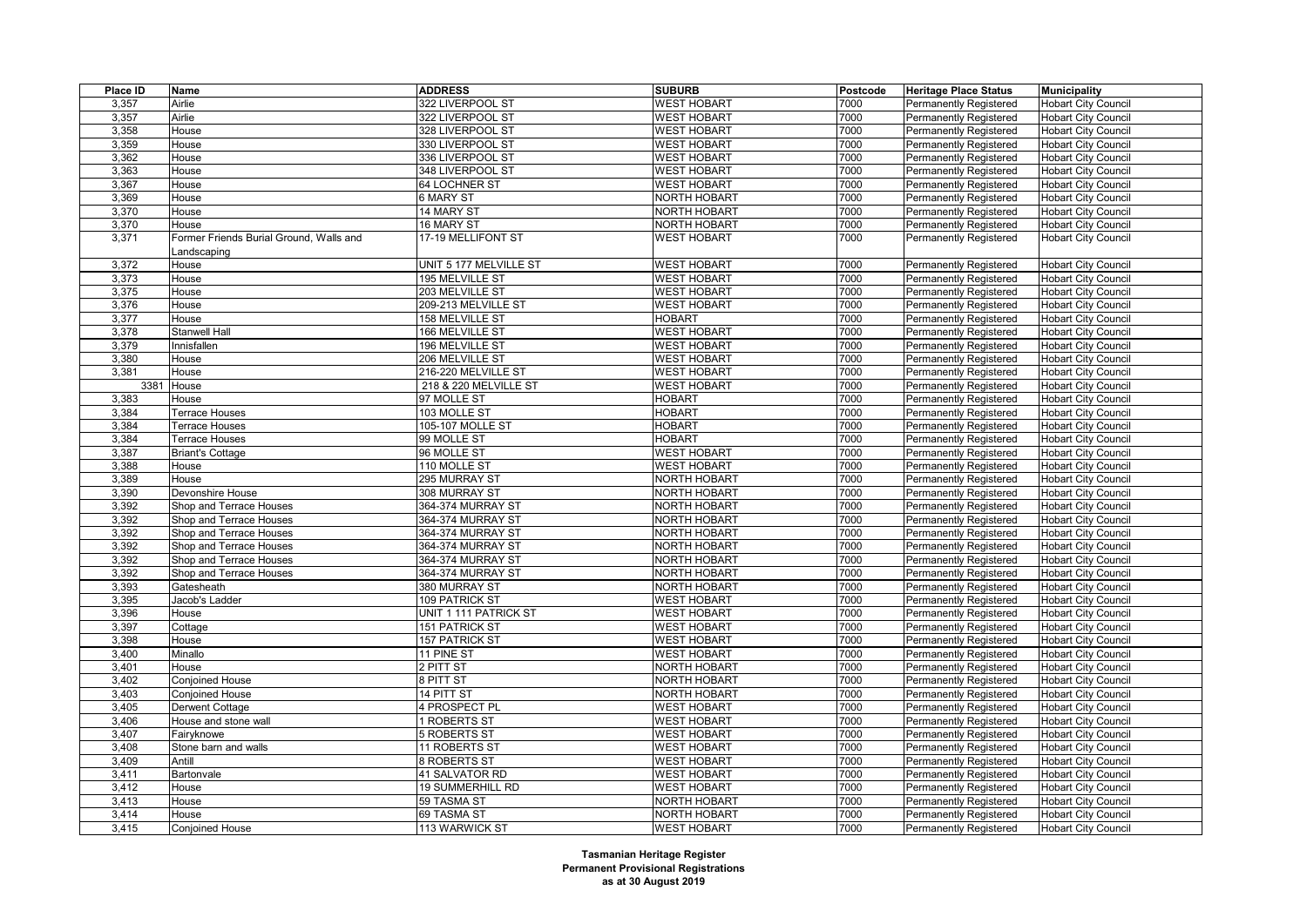| Place ID | Name                                                | <b>ADDRESS</b>         | <b>SUBURB</b>            | Postcode | <b>Heritage Place Status</b>  | <b>Municipality</b>        |
|----------|-----------------------------------------------------|------------------------|--------------------------|----------|-------------------------------|----------------------------|
| 3,416    | Conjoined House                                     | 119 WARWICK ST         | <b>WEST HOBART</b>       | 7000     | Permanently Registered        | <b>Hobart City Council</b> |
| 3,418    | House                                               | 124 WARWICK ST         | <b>WEST HOBART</b>       | 7000     | <b>Permanently Registered</b> | <b>Hobart City Council</b> |
| 3,419    | House                                               | UNIT 1 128 WARWICK ST  | <b>WEST HOBART</b>       | 7000     | <b>Permanently Registered</b> | <b>Hobart City Council</b> |
| 3,420    | Euroa                                               | 12 WILLIAM ST          | <b>WEST HOBART</b>       | 7000     | Permanently Registered        | <b>Hobart City Council</b> |
| 3,420    | Euroa                                               | 12 WILLIAM ST          | <b>WEST HOBART</b>       | 7000     | <b>Permanently Registered</b> | <b>Hobart City Council</b> |
| 3,421    | House                                               | 30 WILLIAM ST          | <b>WEST HOBART</b>       | 7000     | <b>Permanently Registered</b> | <b>Hobart City Council</b> |
| 3,422    | Former Albuera Street Primary School                | 10A ALBUERA ST         | <b>BATTERY POINT</b>     | 7004     | Permanently Registered        | <b>Hobart City Council</b> |
| 3,424    | House                                               | 16 STAR ST             | <b>SANDY BAY</b>         | 7005     | <b>Permanently Registered</b> | <b>Hobart City Council</b> |
| 3,425    | Guilford Young College (Former St Virgil's College) | 94 BARRACK ST          | <b>HOBART</b>            | 7000     | Permanently Registered        | <b>Hobart City Council</b> |
|          |                                                     |                        |                          |          |                               |                            |
| 3,428    | The Gables                                          | 1 CEDAR CT             | <b>SANDY BAY</b>         | 7005     | <b>Permanently Registered</b> | <b>Hobart City Council</b> |
| 3,431    | House                                               | 536 CHURCHILL AVE      | <b>SANDY BAY</b>         | 7005     | <b>Permanently Registered</b> | <b>Hobart City Council</b> |
| 3,441    | Sunray Flats                                        | 1 HEATHFIELD AVE       | <b>HOBART</b>            | 7000     | Permanently Registered        | <b>Hobart City Council</b> |
| 3,454    | Conjoined House                                     | 13 PATERNOSTER ROW     | <b>HOBART</b>            | 7000     | <b>Permanently Registered</b> | <b>Hobart City Council</b> |
| 3,455    | Conjoined House                                     | 7 PATERNOSTER ROW      | <b>HOBART</b>            | 7000     | <b>Permanently Registered</b> | <b>Hobart City Council</b> |
| 3,459    | Conjoined House                                     | 54 WENTWORTH ST        | SOUTH HOBART             | 7004     | Permanently Registered        | <b>Hobart City Council</b> |
| 3,462    | Service Stations Pty Ltd                            | 3 VICTORIA ST          | <b>HOBART</b>            | 7000     | <b>Permanently Registered</b> | <b>Hobart City Council</b> |
| 3,463    | House                                               | 376 ESPERANCE COAST RD | <b>BROOKS BAY</b>        | 7116     | <b>Permanently Registered</b> | Huon Valley Council        |
| 3,464    | House                                               | 4030 HUON HWY          | <b>CASTLE FORBES BAY</b> | 7116     | Permanently Registered        | Huon Valley Council        |
| 3,466    | St Mark's Church and Rectory and Cemetery           | 22-24 GEORGE ST        | <b>CYGNET</b>            | 7112     | <b>Permanently Registered</b> | Huon Valley Council        |
| 3,468    | Former School - Play Group Centre                   | 18 GEORGE ST           | <b>CYGNET</b>            | 7112     | <b>Permanently Registered</b> | Huon Valley Council        |
| 3,469    | Cygnet Hotel                                        | 77 MARY ST             | <b>CYGNET</b>            | 7112     | <b>Permanently Registered</b> | Huon Valley Council        |
| 3,470    | Former ANZ Bank                                     | 20 MARY ST             | <b>CYGNET</b>            | 7112     | <b>Permanently Registered</b> | Huon Valley Council        |
| 3,472    | Commercial Hotel                                    | 2 MARY ST              | <b>CYGNET</b>            | 7112     | <b>Permanently Registered</b> | Huon Valley Council        |
| 3,474    | House (Rodman)                                      | 23 KENT BEACH RD       | <b>DOVER</b>             | 7117     | Permanently Registered        | Huon Valley Council        |
| 3,476    | Congregational Church & Cemetery                    | 6986 HUON HWY          | <b>DOVER</b>             | 7119     | Permanently Registered        | Huon Valley Council        |
| 3,478    | Rammed Earth Kiln                                   | <b>HUON HWY</b>        | <b>DOVER</b>             | 7117     | <b>Permanently Registered</b> | Huon Valley Council        |
| 3,481    | Former Uniting Church and Hall                      | 3408 HUON HWY          | <b>FRANKLIN</b>          | 7113     | Permanently Registered        | Huon Valley Council        |
| 3,482    | House                                               | 171 BRAESIDE RD        | <b>FRANKLIN</b>          | 7113     | <b>Permanently Registered</b> | Huon Valley Council        |
| 3,483    | House                                               | 7 CHURCH ST            | <b>FRANKLIN</b>          | 7113     | <b>Permanently Registered</b> | Huon Valley Council        |
| 3,484    | House                                               | 9 CHURCH ST            | <b>FRANKLIN</b>          | 7113     | Permanently Registered        | Huon Valley Council        |
| 3,485    | House                                               | 3049 HUON HWY          | <b>FRANKLIN</b>          | 7113     | <b>Permanently Registered</b> | Huon Valley Council        |
| 3,486    | House                                               | 3082 HUON HWY          | <b>FRANKLIN</b>          | 7113     | <b>Permanently Registered</b> | Huon Valley Council        |
| 3,487    | House (Hanson)                                      | 3128 HUON HWY          | <b>FRANKLIN</b>          | 7113     | <b>Permanently Registered</b> | Huon Valley Council        |
| 3,488    | House                                               | 3501 HUON HWY          | <b>FRANKLIN</b>          | 7113     | <b>Permanently Registered</b> | Huon Valley Council        |
| 3,489    | St Mary's Convent and School                        | 3464 HUON RD           | <b>FRANKLIN</b>          | 7113     | Permanently Registered        | Huon Valley Council        |
| 3,490    | St Mary's Church                                    | 3462 HUON HWY          | <b>FRANKLIN</b>          | 7113     | Permanently Registered        | Huon Valley Council        |
| 3,491    | St Mary's Presbytery                                | 3460 HUON HWY          | <b>FRANKLIN</b>          | 7113     | <b>Permanently Registered</b> | Huon Valley Council        |
| 3,492    | House (Roberts)                                     | 3456 HUON HWY          | <b>FRANKLIN</b>          | 7113     | <b>Permanently Registered</b> | Huon Valley Council        |
| 3,493    | Franklin Lodge                                      | 3448 HUON HWY          | <b>FRANKLIN</b>          | 7113     | <b>Permanently Registered</b> | <b>Huon Valley Council</b> |
| 3,494    | Hall                                                | 3445 HUON HWY          | <b>FRANKLIN</b>          | 7113     | <b>Permanently Registered</b> | Huon Valley Council        |
| 3,495    | Franklin Tavern                                     | 3440 HUON HWY          | <b>FRANKLIN</b>          | 7113     | <b>Permanently Registered</b> | Huon Valley Council        |
| 3,496    | House                                               | 3434A HUON HWY         | <b>FRANKLIN</b>          | 7113     | <b>Permanently Registered</b> | Huon Valley Council        |
| 3,496    | House                                               | 3434B HUON HWY         | <b>FRANKLIN</b>          | 7113     | <b>Permanently Registered</b> | Huon Valley Council        |
| 3,497    | House (Salmon AandH)                                | 3430 HUON HWY          | <b>FRANKLIN</b>          | 7113     | <b>Permanently Registered</b> | Huon Valley Council        |
| 3,498    | Commercial Retail (Crowe)                           | 3396 HUON HWY          | <b>FRANKLIN</b>          | 7113     | <b>Permanently Registered</b> | Huon Valley Council        |
| 3,499    | Former Palais Theatre                               | 3388 HUON HWY          | <b>FRANKLIN</b>          | 7113     | <b>Permanently Registered</b> | Huon Valley Council        |
| 3,500    | House                                               | 3376 HUON HWY          | <b>FRANKLIN</b>          | 7113     | <b>Permanently Registered</b> | Huon Valley Council        |
| 3,501    | House                                               | 3368 HUON HWY          | <b>FRANKLIN</b>          | 7113     | <b>Permanently Registered</b> | Huon Valley Council        |
| 3,502    | House                                               | 3358 HUON HWY          | <b>FRANKLIN</b>          | 7113     | <b>Permanently Registered</b> | Huon Valley Council        |
| 3,503    | House                                               | 3347 HUON HWY          | <b>FRANKLIN</b>          | 7113     | <b>Permanently Registered</b> | Huon Valley Council        |
| 3,510    | House (Ingham)                                      | 3336 HUON HWY          | <b>FRANKLIN</b>          | 7113     | <b>Permanently Registered</b> | Huon Valley Council        |
| 3,511    | House                                               | <b>HUON HWY</b>        | <b>FRANKLIN</b>          | 7113     | Permanently Registered        | Huon Valley Council        |
| 3,511    | House                                               | <b>HUON HWY</b>        | <b>FRANKLIN</b>          | 7113     | <b>Permanently Registered</b> | Huon Valley Council        |
| 3,512    | House                                               | 1-11 KAY ST            | <b>FRANKLIN</b>          | 7113     | <b>Permanently Registered</b> | Huon Valley Council        |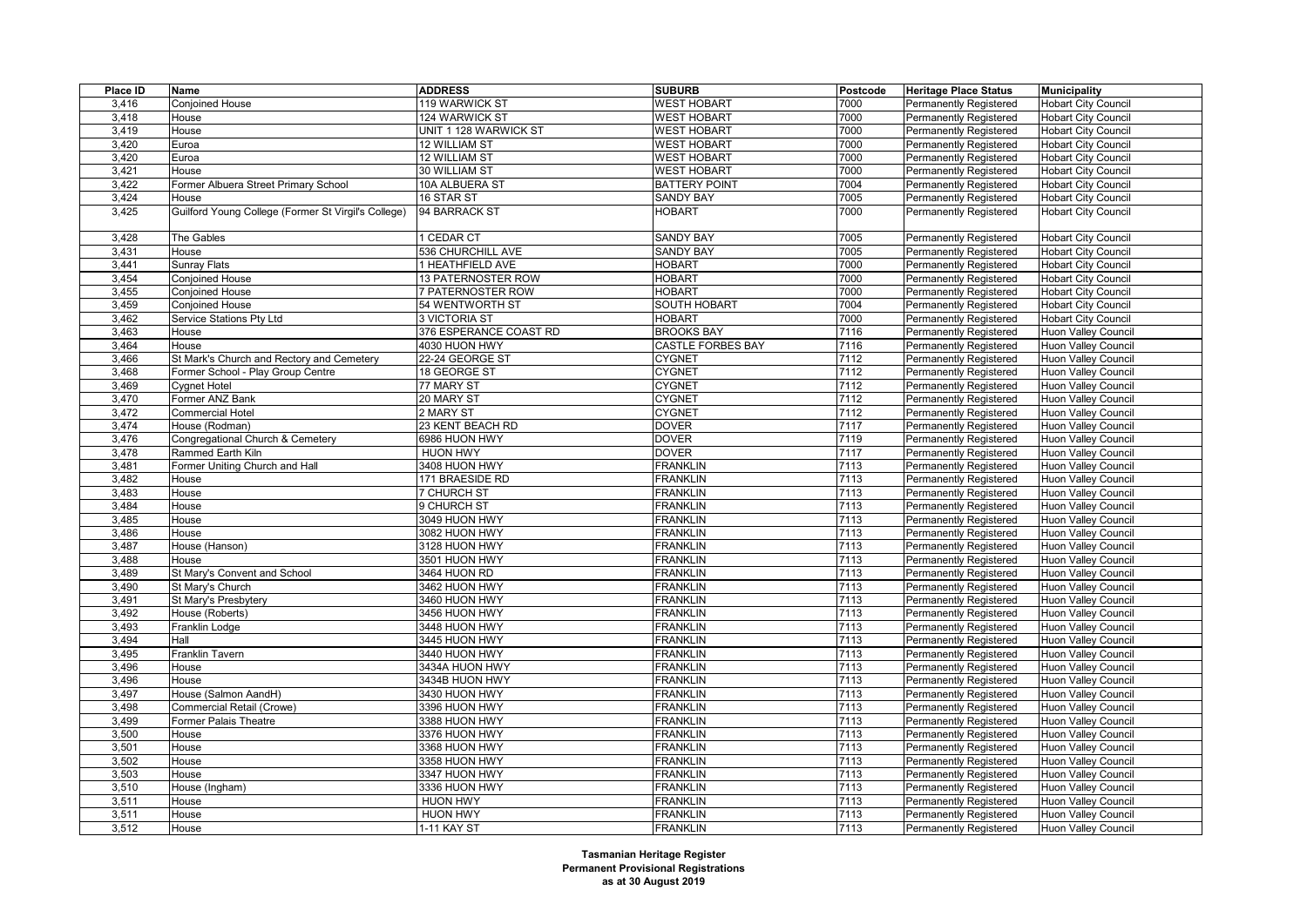| Place ID | Name                           | <b>ADDRESS</b>            | <b>SUBURB</b>              | Postcode | <b>Heritage Place Status</b>  | <b>Municipality</b>        |
|----------|--------------------------------|---------------------------|----------------------------|----------|-------------------------------|----------------------------|
| 3,513    | House                          | 3686 HUON HWY             | <b>FRANKLIN</b>            | 7113     | <b>Permanently Registered</b> | Huon Valley Council        |
| 3,514    | House                          | 3826 HUON HWY             | <b>FRANKLIN</b>            | 7113     | <b>Permanently Registered</b> | <b>Huon Valley Council</b> |
| 3,515    | House                          | 3334 HUON HWY             | <b>FRANKLIN</b>            | 7113     | <b>Permanently Registered</b> | Huon Valley Council        |
| 3,516    | St Johns Anglican Church Hall  | 3328 HUON HWY             | <b>FRANKLIN</b>            | 7113     | Permanently Registered        | Huon Valley Council        |
| 3,517    | Former Bank - Bowmont Centre   | 3344 HUON HWY             | <b>FRANKLIN</b>            | 7113     | <b>Permanently Registered</b> | <b>Huon Valley Council</b> |
| 3,518    | St Johns Anglican Church       | 3326 HUON HWY             | <b>FRANKLIN</b>            | 7113     | Permanently Registered        | <b>Huon Valley Council</b> |
| 3,519    | House                          | 41 JACKSONS RD            | <b>FRANKLIN</b>            | 7113     | Permanently Registered        | Huon Valley Council        |
| 3,521    | House                          | 234 JACKSONS RD           | <b>FRANKLIN</b>            | 7113     | <b>Permanently Registered</b> | <b>Huon Valley Council</b> |
| 3,522    | House                          | 97 OLD RD                 | <b>FRANKLIN</b>            | 7113     | Permanently Registered        | Huon Valley Council        |
| 3,523    | House                          | 48 OLD RD                 | <b>FRANKLIN</b>            | 7113     | <b>Permanently Registered</b> | <b>Huon Valley Council</b> |
| 3,524    | House                          | 224 SWAMP RD              | <b>FRANKLIN</b>            | 7113     | <b>Permanently Registered</b> | <b>Huon Valley Council</b> |
| 3,525    | House                          | 1 SWAMP RD                | <b>FRANKLIN</b>            | 7113     | Permanently Registered        | <b>Huon Valley Council</b> |
| 3,526    | House                          | 7 TEMPERANCE LANE         | <b>FRANKLIN</b>            | 7113     | Permanently Registered        | <b>Huon Valley Council</b> |
| 3,527    | House                          | <b>26 TEMPERANCE LANE</b> | <b>FRANKLIN</b>            | 7113     | <b>Permanently Registered</b> | <b>Huon Valley Council</b> |
| 3,528    | House                          | 24 TEMPERANCE LANE        | <b>FRANKLIN</b>            | 7113     | Permanently Registered        | Huon Valley Council        |
| 3,529    | Hollywood House                | 4 WALPOLE LANE            | <b>FRANKLIN</b>            | 7113     | <b>Permanently Registered</b> | <b>Huon Valley Council</b> |
| 3,530    | Garden Island Creek School     | 6066 CHANNEL HWY          | <b>GARDEN ISLAND CREEK</b> | 7112     | <b>Permanently Registered</b> | <b>Huon Valley Council</b> |
| 3,532    | Congregational Church          | 4886 HUON HWY             | <b>GEEVESTON</b>           | 7116     | Permanently Registered        | Huon Valley Council        |
| 3,533    | Stonehaven                     | 44 DOODYS HILL RD         | PORT HUON                  | 7116     | <b>Permanently Registered</b> | <b>Huon Valley Council</b> |
| 3,535    | Cambridge House                | 2 SCHOOL RD               | <b>GEEVESTON</b>           | 7116     | Permanently Registered        | <b>Huon Valley Council</b> |
| 3,536    | Hillcrest                      | 4841 HUON HWY             | <b>GEEVESTON</b>           | 7116     | Permanently Registered        | <b>Huon Valley Council</b> |
| 3,538    | House                          | 34 PERCY ST               | PORT HUON                  | 7116     | <b>Permanently Registered</b> | Huon Valley Council        |
| 3,541    | House                          | 846 GLEN HUON RD          | <b>GLEN HUON</b>           | 7109     | <b>Permanently Registered</b> | <b>Huon Valley Council</b> |
| 3,543    | Uniting Church & Cemetery      | 794 GLEN HUON RD          | <b>GLEN HUON</b>           | 7109     | <b>Permanently Registered</b> | <b>Huon Valley Council</b> |
| 3,543    | Uniting Church & Cemetery      | 794 GLEN HUON RD          | <b>GLEN HUON</b>           | 7109     | <b>Permanently Registered</b> | Huon Valley Council        |
| 3,545    | House                          | 98 WATSONS RD             | <b>GLEN HUON</b>           | 7109     | Permanently Registered        | Huon Valley Council        |
| 3,546    | Wincanton                      | 35 MOUNTAIN RIVER RD      | <b>GROVE</b>               | 7109     | <b>Permanently Registered</b> | <b>Huon Valley Council</b> |
| 3,547    | Crabtree House                 | 130 CRABTREE RD           | <b>GROVE</b>               | 7109     | <b>Permanently Registered</b> | Huon Valley Council        |
| 3,548    | Grove House (Riversdale)       | 2013 HUON HWY             | <b>GROVE</b>               | 7109     | <b>Permanently Registered</b> | Huon Valley Council        |
| 3,549    | House                          | 233 CRABTREE RD           | <b>CRABTREE</b>            | 7109     | <b>Permanently Registered</b> | <b>Huon Valley Council</b> |
| 3,550    | House                          | 83 MOUNTAIN RIVER RD      | <b>GROVE</b>               | 7109     | <b>Permanently Registered</b> | <b>Huon Valley Council</b> |
| 3,551    | Mayfield                       | 240 MOUNTAIN RIVER RD     | <b>MOUNTAIN RIVER</b>      | 7109     | Permanently Registered        | Huon Valley Council        |
| 3,552    | Hope Valley Farm               | 19 SAWYERS CREEK RD       | <b>MOUNTAIN RIVER</b>      | 7109     | <b>Permanently Registered</b> | <b>Huon Valley Council</b> |
| 3,554    | House (Ewins)                  | 2717 HUON HWY             | <b>HUONVILLE</b>           | 7109     | <b>Permanently Registered</b> | <b>Huon Valley Council</b> |
| 3,555    | House (Heron)                  | 38 COOLSTORE RD           | <b>HUONVILLE</b>           | 7109     | <b>Permanently Registered</b> | Huon Valley Council        |
| 3,556    | House                          | 11 THE ESP                | <b>HUONVILLE</b>           | 7109     | <b>Permanently Registered</b> | <b>Huon Valley Council</b> |
| 3,557    | Ferry Inn                      | 133 FLOOD RD              | <b>HUONVILLE</b>           | 7109     | <b>Permanently Registered</b> | <b>Huon Valley Council</b> |
| 3,559    | <b>War Memorial</b>            | 40-72 WILMOT RD           | <b>HUONVILLE</b>           | 7109     | <b>Permanently Registered</b> | Huon Valley Council        |
| 3,560    | Huon Manor                     | 2-4 SHORT ST              | <b>HUONVILLE</b>           | 7109     | <b>Permanently Registered</b> | <b>Huon Valley Council</b> |
| 3,561    | House                          | 172 MAIN ST               | <b>HUONVILLE</b>           | 7109     | <b>Permanently Registered</b> | <b>Huon Valley Council</b> |
| 3,562    | House                          | 155 MAIN RD               | <b>HUONVILLE</b>           | 7109     | <b>Permanently Registered</b> | Huon Valley Council        |
| 3,564    | House                          | 102 MAIN ST               | <b>HUONVILLE</b>           | 7109     | <b>Permanently Registered</b> | <b>Huon Valley Council</b> |
| 3,564    | House                          | 104 MAIN ST               | <b>HUONVILLE</b>           | 7109     | <b>Permanently Registered</b> | Huon Valley Council        |
| 3,565    | <b>Huon Municipal Chambers</b> | 40 MAIN ST                | <b>HUONVILLE</b>           | 7109     | <b>Permanently Registered</b> | Huon Valley Council        |
| 3,566    | Four Winds                     | 21 DOWLINGS RD            | <b>HUONVILLE</b>           | 7109     | <b>Permanently Registered</b> | <b>Huon Valley Council</b> |
| 3,567    | House                          | 3 SHIELD ST               | <b>HUONVILLE</b>           | 7109     | <b>Permanently Registered</b> | <b>Huon Valley Council</b> |
| 3,568    | Inlet Farm                     | 59 WILMOT RD              | <b>HUONVILLE</b>           | 7109     | <b>Permanently Registered</b> | Huon Valley Council        |
| 3,569    | House                          | 236 LUNE RIVER RD         | LUNE RIVER                 | 7109     | <b>Permanently Registered</b> | Huon Valley Council        |
| 3,571    | House                          | 2090 HUON HWY             | <b>GROVE</b>               | 7109     | <b>Permanently Registered</b> | <b>Huon Valley Council</b> |
| 3,572    | House                          | 1465 HUON HWY             | OWER LONGLEY               | 7109     | <b>Permanently Registered</b> | Kingborough Council        |
| 3,573    | House                          | 1536 HUON HWY             | OWER LONGLEY               | 7109     | <b>Permanently Registered</b> | Huon Valley Council        |
| 3,574    | House                          | 360 BAKERS CREEK RD       | LUCASTON                   | 7109     | <b>Permanently Registered</b> | Huon Valley Council        |
| 3,575    | Valley Farm                    | 54 LUCASTON RD            | LUCASTON                   | 7109     | <b>Permanently Registered</b> | Huon Valley Council        |
| 3,577    | Cottage                        | 175 LUNE RIVER RD         | LUNE RIVER                 | 7109     | <b>Permanently Registered</b> | Huon Valley Council        |
| 3,578    | House                          | 511 LYMINGTON RD          | <b>LYMINGTON</b>           | 7109     | <b>Permanently Registered</b> | Huon Valley Council        |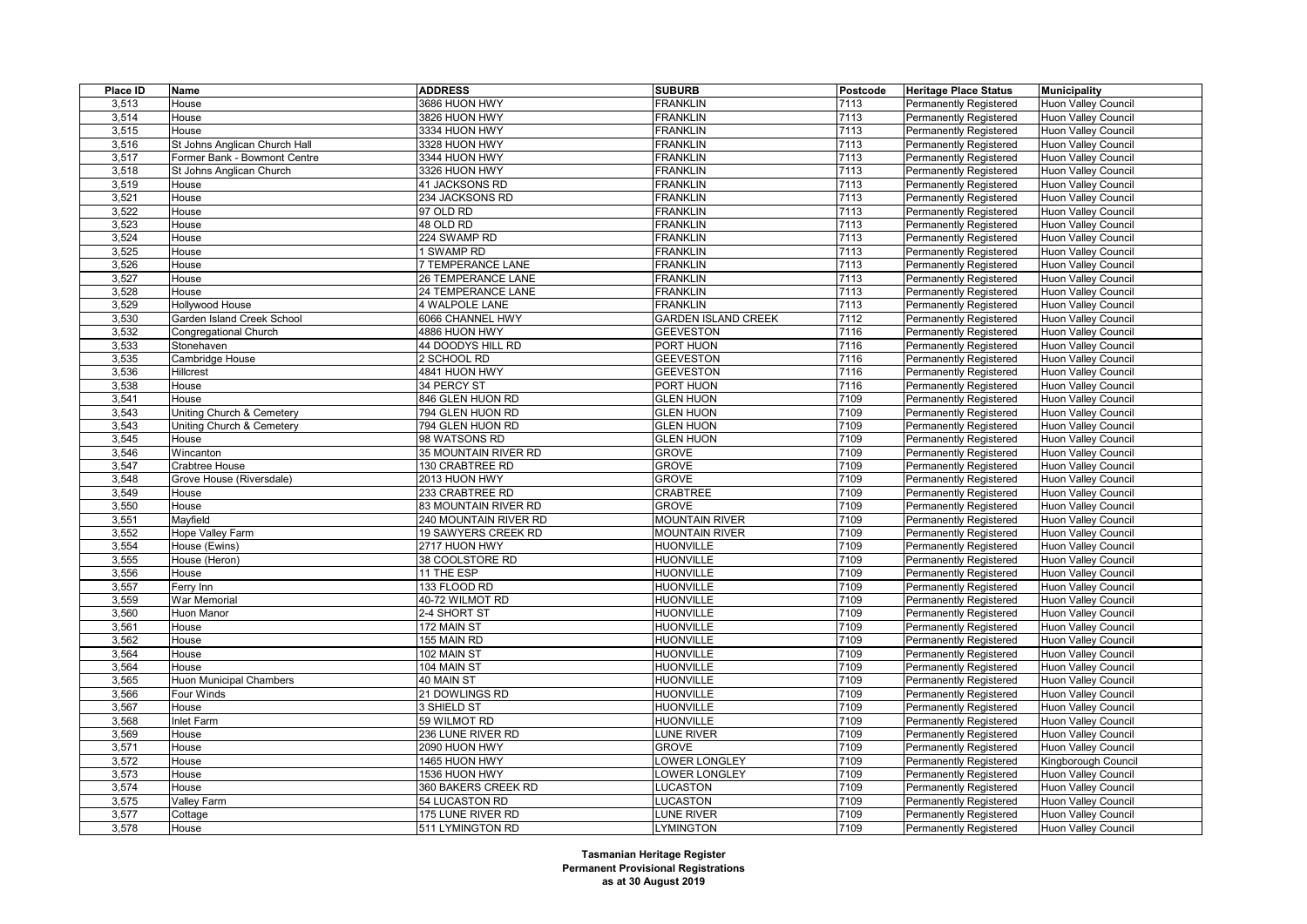| Place ID | Name                                               | <b>ADDRESS</b>      | <b>SUBURB</b>            | Postcode | <b>Heritage Place Status</b>  | <b>Municipality</b>        |
|----------|----------------------------------------------------|---------------------|--------------------------|----------|-------------------------------|----------------------------|
| 3,579    | Maatsuyker Light Station (including Lighthouse and |                     | <b>MAATSUYKER ISLAND</b> | 7117     | <b>Permanently Registered</b> | Huon Valley Council        |
|          | Keeper's Houses)                                   |                     |                          |          |                               |                            |
| 3,580    | Former Methodist Church                            | 5 CROSS RD          | NICHOLLS RIVULET         | 7112     | <b>Permanently Registered</b> | <b>Huon Valley Council</b> |
| 3,581    | House                                              | 1305 PELVERATA RD   | <b>PELVERATA</b>         | 7150     | <b>Permanently Registered</b> | Huon Valley Council        |
| 3,582    | Glenfiddich                                        | 232 POLICE POINT RD | POLICE POINT             | 7116     | Permanently Registered        | Huon Valley Council        |
| 3,583    | House                                              | 4208 HUON HWY       | PORT HUON                | 7116     | <b>Permanently Registered</b> | <b>Huon Valley Council</b> |
| 3,584    | Honeywood                                          | 4308 HUON HWY       | PORT HUON                | 7116     | Permanently Registered        | <b>Huon Valley Council</b> |
| 3,586    | Amesbury                                           | 51 AGNES ST         | RANELAGH                 | 7109     | Permanently Registered        | Huon Valley Council        |
| 3,588    | House                                              | 150 LOLLARA RD      | RANELAGH                 | 7109     | <b>Permanently Registered</b> | <b>Huon Valley Council</b> |
| 3,589    | Clifton                                            | 2 LOUISA ST         | <b>RANELAGH</b>          | 7109     | Permanently Registered        | <b>Huon Valley Council</b> |
| 3,590    | St James Anglican Church                           | 1 LOUISA ST         | <b>RANELAGH</b>          | 7109     | <b>Permanently Registered</b> | Huon Valley Council        |
| 3,591    | St James Anglican Church Hall and Cemetery         | 1 LOUSIA ST         | <b>RANELAGH</b>          | 7109     | <b>Permanently Registered</b> | <b>Huon Valley Council</b> |
| 3,592    | House                                              | 72 HELEN ST         | <b>RANELAGH</b>          | 7109     | Permanently Registered        | <b>Huon Valley Council</b> |
| 3,593    | Avondale                                           | 209 LOLLARA RD      | RANELAGH                 | 7109     | Permanently Registered        | <b>Huon Valley Council</b> |
| 3,594    | The Big House                                      | 8848 HUON HWY       | SOUTHPORT                | 7109     | <b>Permanently Registered</b> | <b>Huon Valley Council</b> |
| 3,595    | George III Shipwreck Monument                      | SOUTHPORT BLUFF     | SOUTHPORT                | 7109     | Permanently Registered        | <b>Huon Valley Council</b> |
| 3,596    | Burying Ground Point, Southport                    | ROARING BEACH RD    | <b>SOUTHPORT</b>         | 7109     | <b>Permanently Registered</b> | <b>Huon Valley Council</b> |
| 3,596    | Burying Ground Point, Southport                    | 12 ROARING BEACH RD | <b>SOUTHPORT</b>         | 7109     | <b>Permanently Registered</b> | Huon Valley Council        |
| 3,600    | House                                              | 414 CYGNET COAST RD | PETCHEYS BAY             | 7109     | Permanently Registered        | <b>Huon Valley Council</b> |
| 3,602    | House                                              | 8961 CHANNEL HWY    | <b>HUONVILLE</b>         | 7109     | Permanently Registered        | Huon Valley Council        |
| 3,603    | Former Methodist Church                            | 40 BARRINGTON RD    | <b>BARRINGTON</b>        | 7306     | <b>Permanently Registered</b> | Kentish Council            |
| 3,606    | Sheffield Hotel                                    | 38-40 MAIN ST       | <b>SHEFFIELD</b>         | 7306     | Permanently Registered        | Kentish Council            |
| 3,607    | Anglican Rectory                                   | 6 NIGHTINGALE AVE   | SHEFFIELD                | 7306     | Permanently Registered        | Kentish Council            |
| 3,608    | Town Hall                                          | 66 HIGH ST          | SHEFFIELD                | 7306     | <b>Permanently Registered</b> | Kentish Council            |
| 3,609    | River Don Trading Company                          | 59 MAIN ST          | SHEFFIELD                | 7306     | <b>Permanently Registered</b> | Kentish Council            |
| 3,611    | Hall                                               | 109 MAIN ST         | <b>SHEFFIELD</b>         | 7306     | Permanently Registered        | Kentish Council            |
| 3,612    | House                                              | 112 MAIN ST         | SHEFFIELD                | 7306     | <b>Permanently Registered</b> | Kentish Council            |
| 3,613    | Cape Wickham Light Station                         | CAPE WICKHAM RD     | <b>WICKHAM</b>           | 7256     | Permanently Registered        | King Island Council        |
| 3,614    | Currie Harbour Light House                         | 38 LIGHTHOUSE ST    | <b>CURRIE</b>            | 7256     | Permanently Registered        | King Island Council        |
| 3,615    | Lighthouse Keeper's Residence (Now Maritime        | 36 LIGHTHOUSE ST    | <b>CURRIE</b>            | 7256     | <b>Permanently Registered</b> | King Island Council        |
|          | Museum)                                            |                     |                          |          |                               |                            |
| 3,621    | St Aloysius Catholic Church and Cemetery           | 96 BEACH RD         | <b>KINGSTON</b>          | 7050     | Permanently Registered        | Kingborough Council        |
| 3,622    | <b>Red House</b>                                   | 1 CHANNEL HWY       | <b>KINGSTON</b>          | 7050     | <b>Permanently Registered</b> | Kingborough Council        |
| 3,623    | <b>St Clements Rectory</b>                         | 131 BEACH RD        | <b>KINGSTON</b>          | 7050     | <b>Permanently Registered</b> | Kingborough Council        |
| 3,624    | Huntingfield                                       | 1179 CHANNEL HWY    | <b>HUNTINGFIELD</b>      | 7055     | Permanently Registered        | Kingborough Council        |
| 3,625    | St Clements Anglican Church                        | 100 BEACH RD        | <b>KINGSTON</b>          | 7050     | <b>Permanently Registered</b> | Kingborough Council        |
| 3,626    | Sunnyside                                          | 67 CLEBURNE ST      | <b>KINGSTON</b>          | 7050     | <b>Permanently Registered</b> | Kingborough Council        |
| 3,626    | Sunnyside                                          | 67 CLEBURNE ST      | <b>KINGSTON</b>          | 7050     | Permanently Registered        | Kingborough Council        |
| 3,627    | Summerleas                                         | 20 SCOTTS RD        | <b>KINGSTON</b>          | 7050     | <b>Permanently Registered</b> | Kingborough Council        |
| 3,628    | Wharncliffe and Wharncliffe Cottage                | 219 SUMMERLEAS RD   | KINGSTON                 | 7050     | <b>Permanently Registered</b> | Kingborough Council        |
| 3,628    | Wharncliffe and Wharncliffe Cottage                | 221 SUMMERLEAS RD   | KINGSTON                 | 7050     | Permanently Registered        | Kingborough Council        |
| 3,630    | <b>High Peak</b>                                   | 1122 HUON RD        | NEIKA                    | 7054     | Permanently Registered        | Kingborough Council        |
| 3,630    | <b>High Peak</b>                                   | 1122 HUON RD        | <b>NEIKA</b>             | 7054     | Permanently Registered        | Kingborough Council        |
| 3,631    | The Old School House                               | 1070 HUON RD        | <b>NEIKA</b>             | 7054     | <b>Permanently Registered</b> | Kingborough Council        |
| 3,632    | Stone Trough                                       |                     | <b>TAROONA</b>           | 7053     | Permanently Registered        | Kingborough Council        |
| 3,633    | Winmarleigh Residence & Lodge                      | 2A MORRIS AVE       | <b>TAROONA</b>           | 7053     | Permanently Registered        | Kingborough Council        |
| 3,633    | Winmarleigh Residence & Lodge                      | 6 MORRIS AVE        | <b>TAROONA</b>           | 7053     | Permanently Registered        | Kingborough Council        |
| 3,634    | Hillgrove                                          | 269 CHANNEL HWY     | <b>TAROONA</b>           | 7053     | <b>Permanently Registered</b> | Kingborough Council        |
| 3,635    | <b>Shot Tower</b>                                  | <b>CHANNEL HWY</b>  | <b>TAROONA</b>           | 7053     | <b>Permanently Registered</b> | Kingborough Council        |
| 3,635    | <b>Shot Tower</b>                                  | 13 WANDELLA AVE     | <b>TAROONA</b>           | 7053     | <b>Permanently Registered</b> | Kingborough Council        |
| 3,635    | Shot Tower                                         | 318 CHANNEL HWY     | <b>TAROONA</b>           | 7053     | Permanently Registered        | Kingborough Council        |
| 3,636    | Acton                                              | 434 CHANNEL HWY     | <b>BONNET HILL</b>       | 7053     | <b>Permanently Registered</b> | Kingborough Council        |
| 3,638    | <b>Batchelor's Grave</b>                           | N/A NUBEENA CRES    | <b>TAROONA</b>           | 7053     | Permanently Registered        | Kingborough Council        |
| 3,639    | Pilot House                                        | 332 TINDERBOX RD    | <b>TINDERBOX</b>         | 7054     | Permanently Registered        | Kingborough Council        |
| 3,640    | <b>Tinderbox Farm</b>                              | 441 TINDERBOX RD    | <b>TINDERBOX</b>         | 7054     | Permanently Registered        | Kingborough Council        |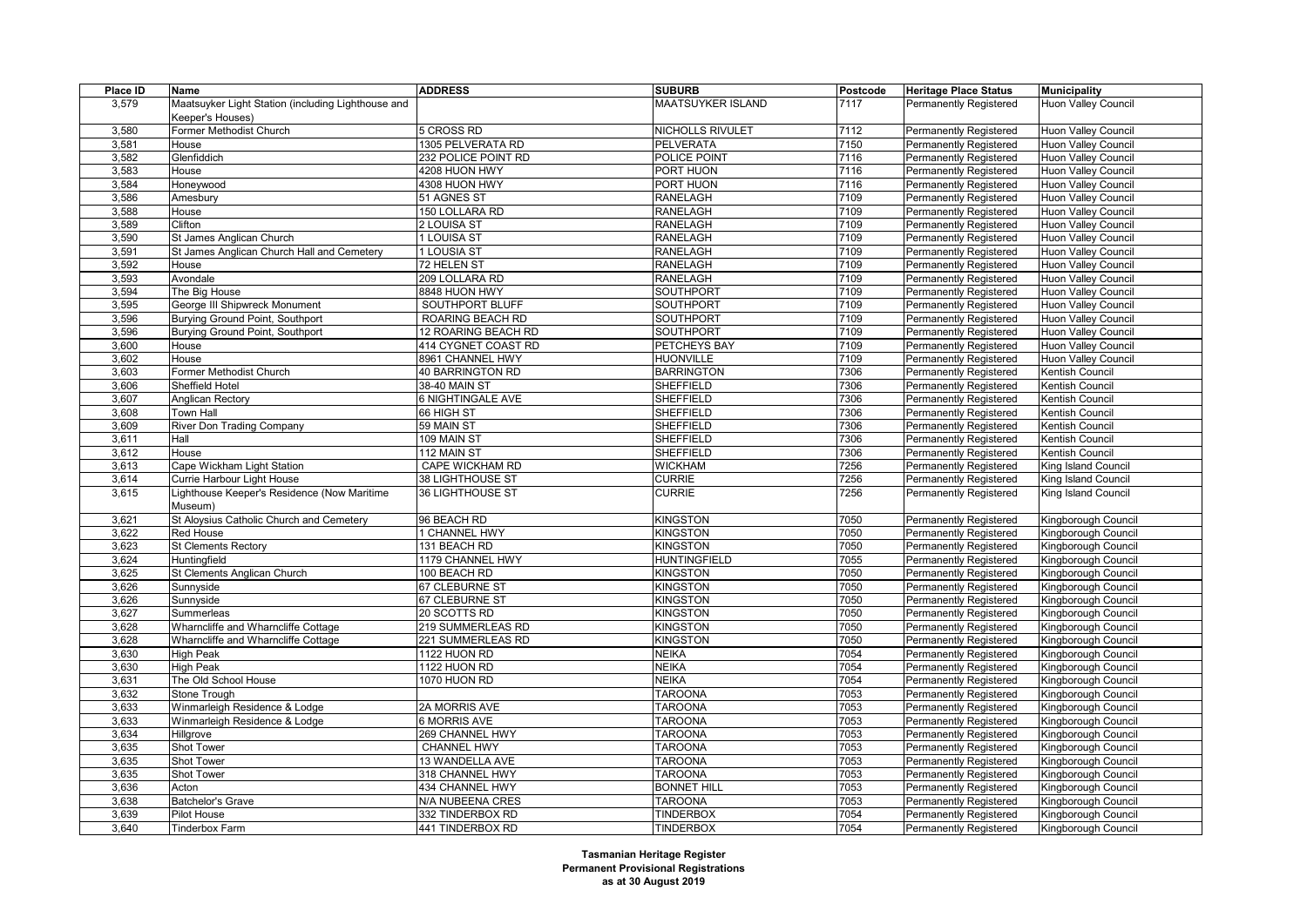| Place ID | Name                                       | <b>ADDRESS</b>            | <b>SUBURB</b>          | Postcode | <b>Heritage Place Status</b>  | <b>Municipality</b>     |
|----------|--------------------------------------------|---------------------------|------------------------|----------|-------------------------------|-------------------------|
| 3,641    | St Simon's and St Jude's Church            | 3468 CHANNEL HWY          | <b>WOODBRIDGE</b>      | 7162     | <b>Permanently Registered</b> | Kingborough Council     |
| 3,642    | _arooma                                    | 61 LAROOMA RD             | <b>HAWLEY BEACH</b>    | 7307     | <b>Permanently Registered</b> | _atrobe Council         |
| 3,643    | Hawley House                               | 68 HAWLEY ESP             | <b>HAWLEY BEACH</b>    | 7307     | Permanently Registered        | atrobe Council          |
| 3,644    | Frogmore                                   | 637 MERSEY MAIN RD        | <b>LATROBE</b>         | 7307     | Permanently Registered        | atrobe Council          |
| 3,646    | Lucinda                                    | 17 FORTH ST               | <b>LATROBE</b>         | 7307     | <b>Permanently Registered</b> | atrobe Council          |
| 3,647    | Post office, Museum and Library            | 113 GILBERT ST            | LATROBE                | 7307     | <b>Permanently Registered</b> | atrobe Council          |
| 3,648    | Shop and House                             | 20 GILBERT ST             | LATROBE                | 7307     | Permanently Registered        | atrobe Council          |
| 3,649    | Cottage                                    | 35 GILBERT ST             | LATROBE                | 7307     | <b>Permanently Registered</b> | atrobe Council          |
| 3,650    | Shops                                      | 37-39 GILBERT ST          | LATROBE                | 7307     | <b>Permanently Registered</b> | atrobe Council          |
| 3,651    | House                                      | 40 GILBERT ST             | <b>LATROBE</b>         | 7307     | Permanently Registered        | atrobe Council          |
| 3,652    | House and shop                             | 41 GILBERT ST             | <b>LATROBE</b>         | 7307     | <b>Permanently Registered</b> | atrobe Council          |
| 3,653    | Bank of Australasia                        | 43 GILBERT ST             | LATROBE                | 7307     | <b>Permanently Registered</b> | atrobe Council          |
| 3,654    | Lucas Hotel                                | <b>46 GILBERT ST</b>      | LATROBE                | 7307     | Permanently Registered        | atrobe Council          |
| 3,655    | Shop                                       | 52 GILBERT ST             | LATROBE                | 7307     | <b>Permanently Registered</b> | _atrobe Council         |
| 3,656    | <b>Oddfellows Hall</b>                     | 54 GILBERT ST             | LATROBE                | 7307     | Permanently Registered        | atrobe Council          |
| 3,657    | Shop                                       | 56-58 GILBERT ST          | <b>LATROBE</b>         | 7307     | Permanently Registered        | atrobe Council          |
| 3,659    | Shop                                       | 62 GILBERT ST             | <b>LATROBE</b>         | 7307     | <b>Permanently Registered</b> | Latrobe Council         |
| 3,660    | <b>Conjoined Shops</b>                     | 63-65 GILBERT ST          | LATROBE                | 7307     | <b>Permanently Registered</b> | atrobe Council          |
| 3,661    | <b>Commercial Retail</b>                   | 64-66 GILBERT ST          | LATROBE                | 7307     | <b>Permanently Registered</b> | atrobe Council          |
| 3,662    | Commercial Retail                          | 68 GILBERT ST             | LATROBE                | 7307     | <b>Permanently Registered</b> | atrobe Council          |
| 3,663    | <b>Commercial Retail</b>                   | 70 GILBERT ST             | LATROBE                | 7307     | <b>Permanently Registered</b> | atrobe Council          |
| 3,664    | <b>Commercial Retail</b>                   | 71-77 GILBERT ST          | LATROBE                | 7307     | <b>Permanently Registered</b> | atrobe Council          |
| 3.665    | Former ES&A Bank                           | 78 GILBERT ST             | LATROBE                | 7307     | <b>Permanently Registered</b> | atrobe Council          |
| 3,666    | <b>Commercial Retail</b>                   | 82-84 GILBERT ST          | <b>LATROBE</b>         | 7307     | <b>Permanently Registered</b> | atrobe Council          |
| 3,666    | <b>Commercial Retail</b>                   | 82-84 GILBERT ST          | LATROBE                | 7307     | Permanently Registered        | atrobe Council          |
| 3,667    | <b>Commercial Retail</b>                   | 86-90 GILBERT ST          | LATROBE                | 7307     | <b>Permanently Registered</b> | atrobe Council          |
| 3,669    | <b>Commercial Retail</b>                   | 110-114 GILBERT ST        | <b>LATROBE</b>         | 7307     | <b>Permanently Registered</b> | atrobe Council          |
| 3,671    | <b>Baptist Church and Rectory</b>          | 123 GILBERT ST            | LATROBE                | 7307     | <b>Permanently Registered</b> | atrobe Council          |
| 3.672    | House                                      | 120 GILBERT ST            | LATROBE                | 7307     | <b>Permanently Registered</b> | atrobe Council          |
| 3,673    | House                                      | 126-132 GILBERT ST        | <b>LATROBE</b>         | 7307     | <b>Permanently Registered</b> | atrobe Council          |
| 3,674    | House                                      | 133-135 GILBERT ST        | LATROBE                | 7307     | Permanently Registered        | atrobe Council          |
| 3.675    | Commercial Retail                          | 143 GILBERT ST            | <b>LATROBE</b>         | 7307     | <b>Permanently Registered</b> | Latrobe Council         |
| 3,676    | St Patricks Church, Convent and Presbytery | 55 BRADSHAW ST            | <b>LATROBE</b>         | 7307     | <b>Permanently Registered</b> | atrobe Council          |
| 3,677    | House                                      | 194 GILBERT ST            | LATROBE                | 7307     | <b>Permanently Registered</b> | atrobe Council          |
| 3,678    | House                                      | 204 GILBERT ST            | LATROBE                | 7307     | Permanently Registered        | atrobe Council          |
| 3,681    | Uniting Church                             | 7 HAMILTON ST             | LATROBE                | 7307     | <b>Permanently Registered</b> | atrobe Council          |
| 3,682    | House                                      | 10 HAMILTON ST            | LATROBE                | 7307     | <b>Permanently Registered</b> | atrobe Council          |
| 3,683    | House                                      | 11 HAMILTON ST            | LATROBE                | 7307     | <b>Permanently Registered</b> | atrobe Council          |
| 3,684    | Hall                                       | 13 HAMILTON ST            | LATROBE                | 7307     | <b>Permanently Registered</b> | atrobe Council          |
| 3,685    | House                                      | <b>14 HAMILTON ST</b>     | LATROBE                | 7307     | <b>Permanently Registered</b> | atrobe Council          |
| 3,686    | Masonic Temple                             | <b>15 HAMILTON ST</b>     | <b>LATROBE</b>         | 7307     | Permanently Registered        | atrobe Council          |
| 3,687    | House                                      | <b>19 HAMILTON ST</b>     | <b>LATROBE</b>         | 7307     | <b>Permanently Registered</b> | atrobe Council          |
| 3,688    | St Luke's Anglican Church                  | 21 HAMILTON ST            | LATROBE                | 7307     | <b>Permanently Registered</b> | atrobe Council          |
| 3,691    | <b>Hamilton House</b>                      | <b>43 HAMILTON ST</b>     | LATROBE                | 7307     | Permanently Registered        | atrobe Council          |
| 3,693    | Vermont                                    | 78 HAMILTON ST            | LATROBE                | 7307     | <b>Permanently Registered</b> | atrobe Council          |
| 3,696    | House                                      | <b>14 VICTOR ST</b>       | LATROBE                | 7307     | <b>Permanently Registered</b> | atrobe Council          |
| 3,710    | Pontefore                                  | 8-10 ADELAIDE ST          | <b>EAST LAUNCESTON</b> | 7250     | Permanently Registered        | aunceston City Council  |
| 3,711    | House                                      | 16 ADELAIDE ST            | <b>EAST LAUNCESTON</b> | 7250     | <b>Permanently Registered</b> | aunceston City Council  |
| 3,712    | House                                      | 23 ADELAIDE ST            | <b>EAST LAUNCESTON</b> | 7250     | Permanently Registered        | aunceston City Council  |
| 3,713    | House                                      | 25 ADELAIDE ST            | <b>EAST LAUNCESTON</b> | 7250     | Permanently Registered        | aunceston City Council  |
| 3,714    | House                                      | 27 ADELAIDE ST            | <b>EAST LAUNCESTON</b> | 7250     | <b>Permanently Registered</b> | aunceston City Council  |
| 3,715    | House                                      | 29 ADELAIDE ST            | <b>EAST LAUNCESTON</b> | 7250     | Permanently Registered        | aunceston City Council  |
| 3,716    | House                                      | 31 ADELAIDE ST            | <b>EAST LAUNCESTON</b> | 7250     | Permanently Registered        | aunceston City Council  |
| 3,717    | House                                      | 33 ADELAIDE ST            | <b>EAST LAUNCESTON</b> | 7250     | <b>Permanently Registered</b> | aunceston City Council  |
| 3,718    | Tamarleigh                                 | <b>19 MOUNT STUART DR</b> | <b>NEWNHAM</b>         | 7248     | <b>Permanently Registered</b> | Launceston City Council |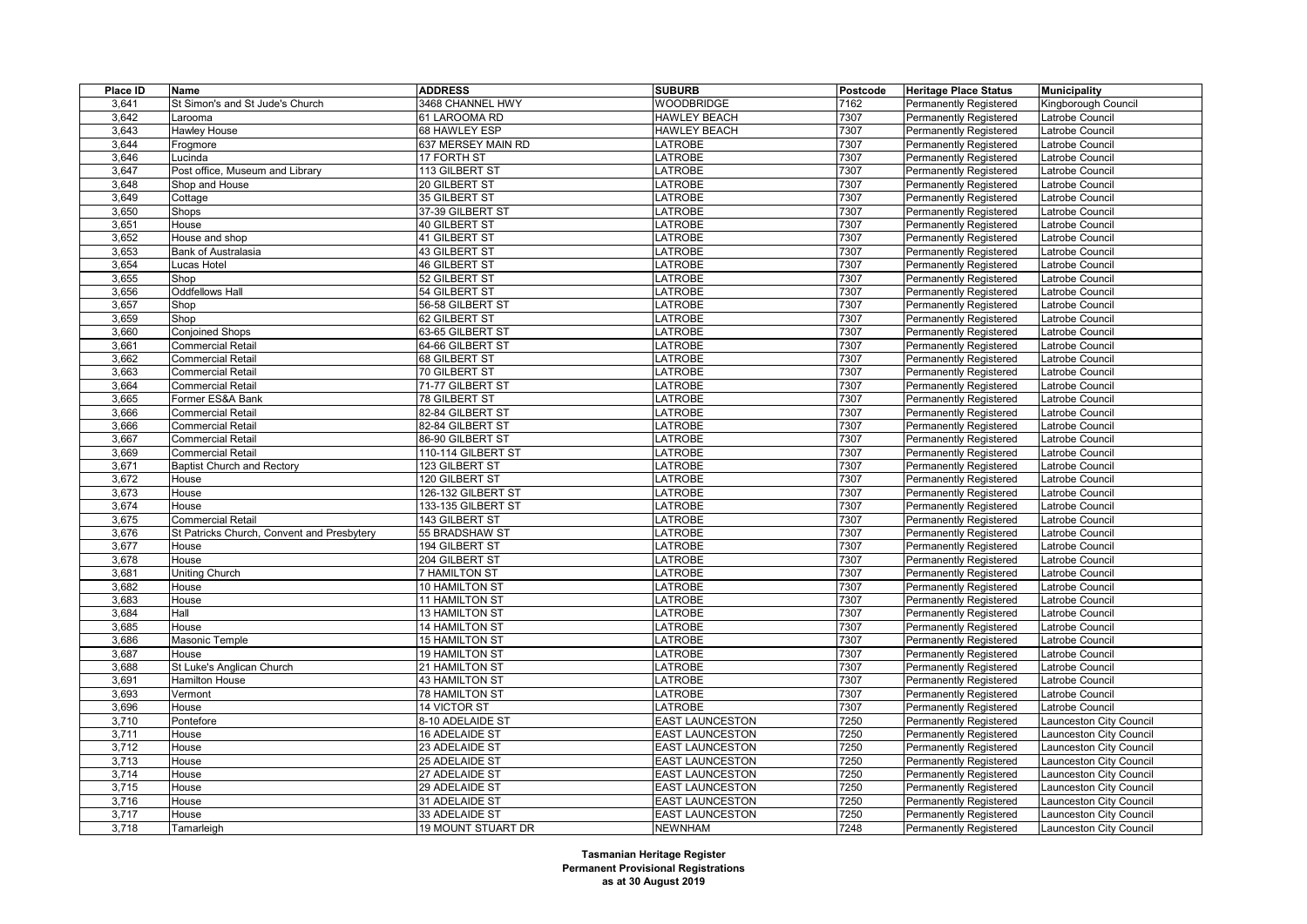| Place ID | Name                                   | <b>ADDRESS</b>      | <b>SUBURB</b>          | Postcode | <b>Heritage Place Status</b>  | <b>Municipality</b>     |
|----------|----------------------------------------|---------------------|------------------------|----------|-------------------------------|-------------------------|
| 3,719    | Eastfield                              | 210 ALANVALE RD     | <b>NEWNHAM</b>         | 7248     | Permanently Registered        | aunceston City Council  |
| 3,720    | Inverleigh                             | 16 ALBION ST        | <b>INVERMAY</b>        | 7248     | Permanently Registered        | aunceston City Council  |
| 3,721    | Alice Place                            | 9 ALICE PL          | LAUNCESTON             | 7250     | <b>Permanently Registered</b> | aunceston City Council  |
| 3,722    | Cottage                                | 14 ALICE PL         | <b>LAUNCESTON</b>      | 7250     | Permanently Registered        | aunceston City Council  |
| 3,723    | Torkington                             | 54 ANN ST           | <b>EAST LAUNCESTON</b> | 7250     | <b>Permanently Registered</b> | aunceston City Council  |
| 3,728    | St Oswald's Anglican Church            | 34 BAIN TCE         | <b>TREVALLYN</b>       | 7250     | <b>Permanently Registered</b> | aunceston City Council  |
| 3,746    | House                                  | <b>BALFOUR ST</b>   | <b>LAUNCESTON</b>      | 7250     | <b>Permanently Registered</b> | aunceston City Council  |
| 3,750    | House                                  | 5 BALFOUR ST        | <b>LAUNCESTON</b>      | 7250     | <b>Permanently Registered</b> | aunceston City Council  |
| 3,754    | House                                  | 10 BALFOUR ST       | LAUNCESTON             | 7250     | <b>Permanently Registered</b> | aunceston City Council  |
| 3,755    | Conjoined House                        | 11 BALFOUR ST       | LAUNCESTON             | 7250     | Permanently Registered        | aunceston City Council  |
| 3,757    | House                                  | 15 BALFOUR ST       | LAUNCESTON             | 7250     | <b>Permanently Registered</b> | aunceston City Council  |
| 3,761    | House                                  | 22 BALFOUR ST       | LAUNCESTON             | 7250     | <b>Permanently Registered</b> | aunceston City Council  |
| 3,767    | <b>Conjoined Houses</b>                | 29 BALFOUR ST       | LAUNCESTON             | 7250     | <b>Permanently Registered</b> | aunceston City Council  |
| 3,772    | House                                  | 36 BALFOUR ST       | <b>LAUNCESTON</b>      | 7250     | <b>Permanently Registered</b> | aunceston City Council  |
| 3,785    | <b>Conjoined Houses</b>                | 53 BALFOUR ST       | LAUNCESTON             | 7250     | <b>Permanently Registered</b> | aunceston City Council  |
| 3,787    | House                                  | 56 BALFOUR ST       | LAUNCESTON             | 7250     | Permanently Registered        | aunceston City Council  |
| 3,790    | <b>Conjoined House</b>                 | 65 BALFOUR ST       | LAUNCESTON             | 7250     | <b>Permanently Registered</b> | aunceston City Council  |
| 3,791    | <b>Conjoined House</b>                 | 67 BALFOUR ST       | LAUNCESTON             | 7250     | <b>Permanently Registered</b> | aunceston City Council  |
| 3,793    | <b>Conjoined Houses</b>                | 71-71A BALFOUR ST   | LAUNCESTON             | 7250     | <b>Permanently Registered</b> | aunceston City Council  |
| 3,795    | <b>Conjoined Cottage</b>               | 76 BALFOUR ST       | <b>LAUNCESTON</b>      | 7250     | <b>Permanently Registered</b> | aunceston City Council  |
| 3,796    | Cottage                                | 77 BALFOUR ST       | LAUNCESTON             | 7250     | <b>Permanently Registered</b> | aunceston City Council  |
| 3,797    | Conjoined Cottage                      | 78 BALFOUR ST       | LAUNCESTON             | 7250     | <b>Permanently Registered</b> | aunceston City Council  |
| 3,798    | <b>Conjoined Cottage</b>               | 80 BALFOUR ST       | <b>LAUNCESTON</b>      | 7250     | <b>Permanently Registered</b> | aunceston City Council  |
| 3,799    | House                                  | 81 BALFOUR ST       | LAUNCESTON             | 7250     | <b>Permanently Registered</b> | aunceston City Council  |
| 3,800    | House                                  | 83 BALFOUR ST       | LAUNCESTON             | 7250     | <b>Permanently Registered</b> | aunceston City Council  |
| 3,801    | House                                  | 85 BALFOUR ST       | <b>LAUNCESTON</b>      | 7250     | <b>Permanently Registered</b> | aunceston City Council  |
| 3,803    | Terrace Houses                         | 92 BALFOUR ST       | LAUNCESTON             | 7250     | Permanently Registered        | aunceston City Council  |
| 3,804    | House                                  | 95 BALFOUR ST       | <b>LAUNCESTON</b>      | 7250     | <b>Permanently Registered</b> | aunceston City Council  |
| 3,805    | <b>Conjoined House</b>                 | 96 BALFOUR ST       | LAUNCESTON             | 7250     | <b>Permanently Registered</b> | aunceston City Council  |
| 3,807    | Dunorlan Cottages (Conjoined Terraces) | 98 BALFOUR ST       | LAUNCESTON             | 7250     | <b>Permanently Registered</b> | aunceston City Council  |
| 3,809    | Dunorlan Cottages (Conjoined Terraces) | 100 BALFOUR ST      | <b>LAUNCESTON</b>      | 7250     | Permanently Registered        | aunceston City Council  |
| 3,811    | Dunorlan Cottages (Conjoined Terraces) | 102 BALFOUR ST      | <b>LAUNCESTON</b>      | 7250     | <b>Permanently Registered</b> | aunceston City Council  |
| 3,819    | <b>Conjoined Cottages</b>              | 121-127 BALFOUR ST  | LAUNCESTON             | 7250     | Permanently Registered        | aunceston City Council  |
| 3,820    | <b>Trinity Uniting Church</b>          | 96 MARGARET ST      | <b>LAUNCESTON</b>      | 7250     | Permanently Registered        | aunceston City Council  |
| 3,820    | <b>Trinity Uniting Church</b>          | 96 MARGARET ST      | LAUNCESTON             | 7250     | <b>Permanently Registered</b> | aunceston City Council  |
| 3,820    | <b>Trinity Uniting Church</b>          | 96 MARGARET ST      | LAUNCESTON             | 7250     | Permanently Registered        | aunceston City Council  |
| 3,820    | <b>Trinity Uniting Church</b>          | 96 MARGARET ST      | <b>LAUNCESTON</b>      | 7250     | <b>Permanently Registered</b> | aunceston City Council  |
| 3,821    | Partridge Cottage                      | 129 BALFOUR ST      | LAUNCESTON             | 7250     | <b>Permanently Registered</b> | aunceston City Council  |
| 3,825    | House                                  | 135 BALFOUR ST      | <b>LAUNCESTON</b>      | 7250     | <b>Permanently Registered</b> | aunceston City Council  |
| 3,829    | House                                  | 142 BALFOUR ST      | LAUNCESTON             | 7250     | <b>Permanently Registered</b> | aunceston City Council  |
| 3,830    | House                                  | 10 BARRINGTON CT    | <b>NEWSTEAD</b>        | 7250     | <b>Permanently Registered</b> | aunceston City Council  |
| 3,834    | House                                  | 136 BATHURST ST     | <b>LAUNCESTON</b>      | 7250     | <b>Permanently Registered</b> | aunceston City Council  |
| 3,835    | <b>Conjoined House</b>                 | 148 BATHURST ST     | <b>LAUNCESTON</b>      | 7250     | <b>Permanently Registered</b> | aunceston City Council  |
| 3,836    | <b>Conjoined House</b>                 | 150 BATHURST ST     | LAUNCESTON             | 7250     | <b>Permanently Registered</b> | aunceston City Council  |
| 3,837    | Conjoined House                        | 152 BATHURST ST     | <b>LAUNCESTON</b>      | 7250     | <b>Permanently Registered</b> | aunceston City Council  |
| 3,838    | <b>Conjoined House</b>                 | 154 BATHURST ST     | LAUNCESTON             | 7250     | <b>Permanently Registered</b> | aunceston City Council  |
| 3,839    | <b>Conjoined House</b>                 | 156 BATHURST ST     | LAUNCESTON             | 7250     | <b>Permanently Registered</b> | aunceston City Council  |
| 3,840    | <b>Conjoined House</b>                 | 158 BATHURST ST     | LAUNCESTON             | 7250     | Permanently Registered        | aunceston City Council  |
| 3,841    | House                                  | 2 BATTEN ST         | <b>LAUNCESTON</b>      | 7250     | <b>Permanently Registered</b> | aunceston City Council  |
| 3,842    | House                                  | <b>5 BATTEN ST</b>  | LAUNCESTON             | 7250     | <b>Permanently Registered</b> | aunceston City Council  |
| 3,843    | House                                  | 11 BATTEN ST        | LAUNCESTON             | 7250     | Permanently Registered        | aunceston City Council  |
| 3,844    | Jasmin Cottage                         | 13 BATTEN ST        | <b>LAUNCESTON</b>      | 7250     | <b>Permanently Registered</b> | aunceston City Council  |
| 3,845    | House                                  | 15 BATTEN ST        | LAUNCESTON             | 7250     | Permanently Registered        | aunceston City Council  |
| 3.846    | House                                  | <b>17 BATTEN ST</b> | <b>LAUNCESTON</b>      | 7250     | <b>Permanently Registered</b> | Launceston City Council |
| 3,865    | House                                  | <b>6 BIFRONS CT</b> | <b>EAST LAUNCESTON</b> | 7250     | <b>Permanently Registered</b> | Launceston City Council |
|          |                                        |                     |                        |          |                               |                         |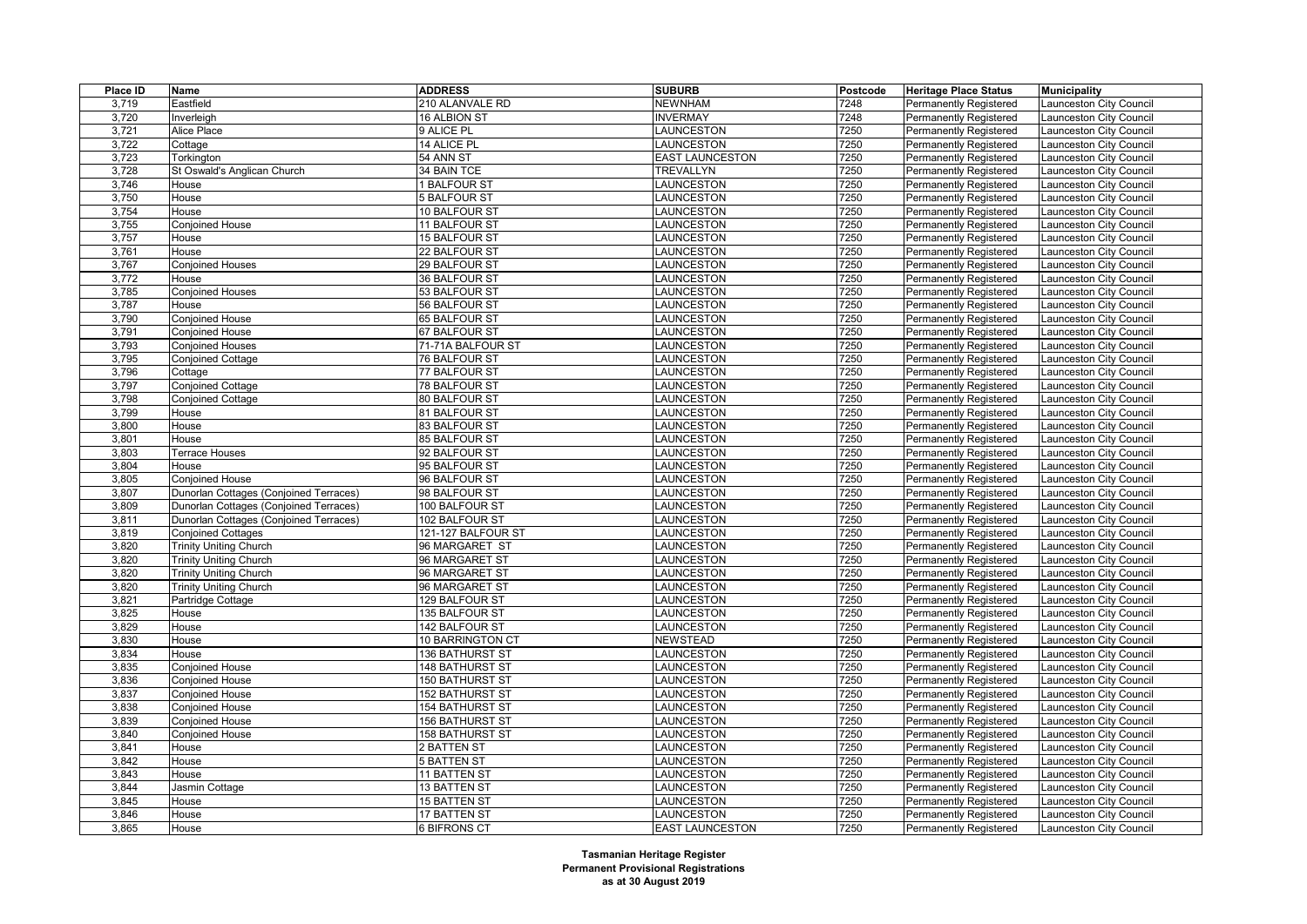| Place ID       | Name                                        | <b>ADDRESS</b>                   | <b>SUBURB</b>                   | Postcode     | <b>Heritage Place Status</b>                            | <b>Municipality</b>                               |
|----------------|---------------------------------------------|----------------------------------|---------------------------------|--------------|---------------------------------------------------------|---------------------------------------------------|
| 3,866          | _onah                                       | 8 BIFRONS CT                     | <b>EAST LAUNCESTON</b>          | 7250         | Permanently Registered                                  | Launceston City Council                           |
| 3,868          | Northcote                                   | 104 BLESSINGTON RD               | <b>ST LEONARDS</b>              | 7250         | Permanently Registered                                  | aunceston City Council                            |
| 3,869          | Old Illaroo                                 | 1 BLESSINGTON RD                 | <b>ST LEONARDS</b>              | 7250         | <b>Permanently Registered</b>                           | aunceston City Council                            |
| 3,870          | Conjoined Cottage                           | 20 BOLAND ST                     | LAUNCESTON                      | 7250         | Permanently Registered                                  | Launceston City Council                           |
| 3,871          | Powder Magazine site and former Electricity | 32A BOURKE ST                    | LAUNCESTON                      | 7250         | <b>Permanently Registered</b>                           | Launceston City Council                           |
|                | Distributing Station                        |                                  |                                 |              |                                                         |                                                   |
| 3,871          | Powder Magazine site and former Electricity | 34 BOURKE ST                     | LAUNCESTON                      | 7250         | <b>Permanently Registered</b>                           | Launceston City Council                           |
|                | Distributing Station                        |                                  |                                 |              |                                                         |                                                   |
| 3,871          | Powder Magazine site and former Electricity | <b>BOURKE ST</b>                 | <b>LAUNCESTON</b>               | 7250         | <b>Permanently Registered</b>                           | Launceston City Council                           |
|                | Distributing Station                        |                                  |                                 |              |                                                         |                                                   |
| 3,871          | Powder Magazine site and former Electricity | <b>HILLSIDE CRES</b>             | LAUNCESTON                      | 7250         | <b>Permanently Registered</b>                           | Launceston City Council                           |
|                | <b>Distributing Station</b>                 |                                  |                                 |              |                                                         |                                                   |
| 3,872          | Ritchies Mill                               | 2 BRIDGE RD                      | LAUNCESTON                      | 7250         | <b>Permanently Registered</b>                           | Launceston City Council                           |
| 3,873          | Caretaker's Cottage, King's Bridge          | 64 GORGE RD                      | TREVALLYN                       | 7250         | <b>Permanently Registered</b>                           | aunceston City Council                            |
| 3,874          | Kings Bridge                                |                                  | <b>LAUNCESTON</b>               | 7250         | Permanently Registered                                  | aunceston City Council                            |
| 3,878          | Glenfruin                                   | <b>BRISBANE ST</b>               | <b>AUNCESTON</b>                | 7250         | <b>Permanently Registered</b>                           | aunceston City Council                            |
| 3,879          | Waddow                                      | 11 BRISBANE ST                   | <b>AUNCESTON</b>                | 7250         | <b>Permanently Registered</b>                           | aunceston City Council                            |
| 3,879          | Waddow                                      | 11 BRISBANE ST                   | <b>AUNCESTON</b>                | 7250         | <b>Permanently Registered</b>                           | Launceston City Council                           |
| 3,880          | House and Gate                              | 15 BRISBANE ST                   | <b>AUNCESTON</b>                | 7250         | <b>Permanently Registered</b>                           | aunceston City Council                            |
| 3,881          | House                                       | 33 BRISBANE ST                   | LAUNCESTON                      | 7250         | <b>Permanently Registered</b>                           | aunceston City Council                            |
|                |                                             |                                  |                                 |              |                                                         |                                                   |
| 3,882          | Masonic Hall Chambers                       | 39-39A BRISBANE ST               | LAUNCESTON                      | 7250         | <b>Permanently Registered</b>                           | Launceston City Council                           |
| 3,883          | House                                       | 41 BRISBANE ST                   | LAUNCESTON                      | 7250<br>7250 | <b>Permanently Registered</b>                           | aunceston City Council                            |
| 3,884          | Duncan House                                | SUITE 1 43-45 BRISBANE ST        | LAUNCESTON                      |              | <b>Permanently Registered</b>                           | aunceston City Council                            |
| 3,885          | <b>Commercial Retail</b>                    | 50 BRISBANE ST                   | <b>AUNCESTON</b>                | 7250         | <b>Permanently Registered</b>                           | Launceston City Council                           |
| 3,885          | Commercial Retail                           | 50B BRISBANE ST                  | <b>AUNCESTON</b>                | 7250<br>7250 | <b>Permanently Registered</b>                           | aunceston City Council                            |
| 3,885          | Commercial Retail                           | 61 GEORGE ST                     | <b>AUNCESTON</b>                |              | <b>Permanently Registered</b>                           | aunceston City Council                            |
| 3,886          | Holyman House                               | 52-60 BRISBANE ST                | LAUNCESTON                      | 7250         | <b>Permanently Registered</b>                           | Launceston City Council                           |
| 3,887          | Princess Theatre                            | 55-57 BRISBANE ST                | LAUNCESTON                      | 7250<br>7250 | <b>Permanently Registered</b>                           | aunceston City Council                            |
| 3,888          | Commercial Retail                           | 59 BRISBANE ST                   | LAUNCESTON                      |              | <b>Permanently Registered</b>                           | Launceston City Council                           |
| 3,889<br>3,889 | Joseph's Corner<br>Joseph's Corner          | 62 BRISBANE ST<br>64 BRISBANE ST | LAUNCESTON<br><b>LAUNCESTON</b> | 7250<br>7250 | <b>Permanently Registered</b><br>Permanently Registered | Launceston City Council<br>aunceston City Council |
|                | Joseph's Corner                             | 66-66A BRISBANE ST               |                                 | 7250         |                                                         |                                                   |
| 3,889          |                                             |                                  | <b>AUNCESTON</b>                |              | <b>Permanently Registered</b>                           | aunceston City Council                            |
| 3,890          | Former Brisbane Hotel                       | 70 BRISBANE ST                   | <b>AUNCESTON</b>                | 7250         | <b>Permanently Registered</b>                           | aunceston City Council                            |
| 3,890          | Former Brisbane Hotel                       | 70A BRISBANE ST                  | LAUNCESTON                      | 7000         | <b>Permanently Registered</b>                           | aunceston City Council                            |
| 3,890          | Former Brisbane Hotel                       | 70B BRISBANE ST                  | LAUNCESTON                      | 7000         | <b>Permanently Registered</b>                           | aunceston City Council                            |
| 3,891          | Former Majestic Theatre                     | 72-76 BRISBANE ST                | LAUNCESTON                      | 7250         | Permanently Registered                                  | Launceston City Council                           |
| 3,893          | Commercial Retail                           | 78-78A BRISBANE ST               | <b>LAUNCESTON</b>               | 7250         | <b>Permanently Registered</b>                           | aunceston City Council                            |
| 3,894          | <b>Commercial Retail</b>                    | 80 BRISBANE ST                   | LAUNCESTON                      | 7250         | <b>Permanently Registered</b>                           | aunceston City Council                            |
| 3,895          | Commercial Retail Building                  | 81-83 BRISBANE ST                | LAUNCESTON                      | 7250         | <b>Permanently Registered</b>                           | aunceston City Council                            |
| 3,896          | Commercial Retail                           | 82 BRISBANE ST                   | LAUNCESTON                      | 7250         | <b>Permanently Registered</b>                           | Launceston City Council                           |
| 3,897          | Commercial Retail                           | 84-86 BRISBANE ST                | LAUNCESTON                      | 7250         | <b>Permanently Registered</b>                           | aunceston City Council                            |
| 3,898          | <b>Commercial Retail Buildings</b>          | 85 BRISBANE ST                   | <b>AUNCESTON</b>                | 7250         | <b>Permanently Registered</b>                           | aunceston City Council                            |
| 3,900          | Commercial Retail                           | 92-94 BRISBANE ST                | LAUNCESTON                      | 7250         | <b>Permanently Registered</b>                           | aunceston City Council                            |
| 3,900          | Commercial Retail                           | 92-94 BRISBANE ST                | LAUNCESTON                      | 7250         | Permanently Registered                                  | aunceston City Council                            |
| 3,901          | Commercial Retail                           | 93 BRISBANE ST                   | LAUNCESTON                      | 7250         | <b>Permanently Registered</b>                           | aunceston City Council                            |
| 3,902          | Commercial Retail                           | 95 BRISBANE ST                   | LAUNCESTON                      | 7250         | <b>Permanently Registered</b>                           | Launceston City Council                           |
| 3,903          | Bank                                        | 97 BRISBANE ST                   | LAUNCESTON                      | 7250         | <b>Permanently Registered</b>                           | aunceston City Council                            |
| 3,903          | Bank                                        | 97 BRISBANE ST                   | <b>AUNCESTON</b>                | 7250         | <b>Permanently Registered</b>                           | aunceston City Council                            |
| 3,904          | Commercial Retail                           | 98-100 BRISBANE ST               | <b>AUNCESTON</b>                | 7250         | <b>Permanently Registered</b>                           | aunceston City Council                            |
| 3,906          | Launceston Hotel                            | 107 BRISBANE ST                  | LAUNCESTON                      | 7250         | Permanently Registered                                  | aunceston City Council                            |
| 3,907          | Commercial Retail                           | 109 BRISBANE ST                  | <b>AUNCESTON</b>                | 7250         | Permanently Registered                                  | aunceston City Council                            |
| 3,908          | Bank                                        | 111 BRISBANE ST                  | LAUNCESTON                      | 7250         | <b>Permanently Registered</b>                           | Launceston City Council                           |
| 3,910          | Birchalls                                   | 118-122 BRISBANE ST              | LAUNCESTON                      | 7250         | <b>Permanently Registered</b>                           | aunceston City Council                            |
| 3,910          | <b>Birchalls</b>                            | 124 BRISBANE ST                  | LAUNCESTON                      | 7250         | <b>Permanently Registered</b>                           | Launceston City Council                           |
| 3,911          | <b>Commercial Retail</b>                    | 127-129 BRISBANE ST              | LAUNCESTON                      | 7250         | <b>Permanently Registered</b>                           | Launceston City Council                           |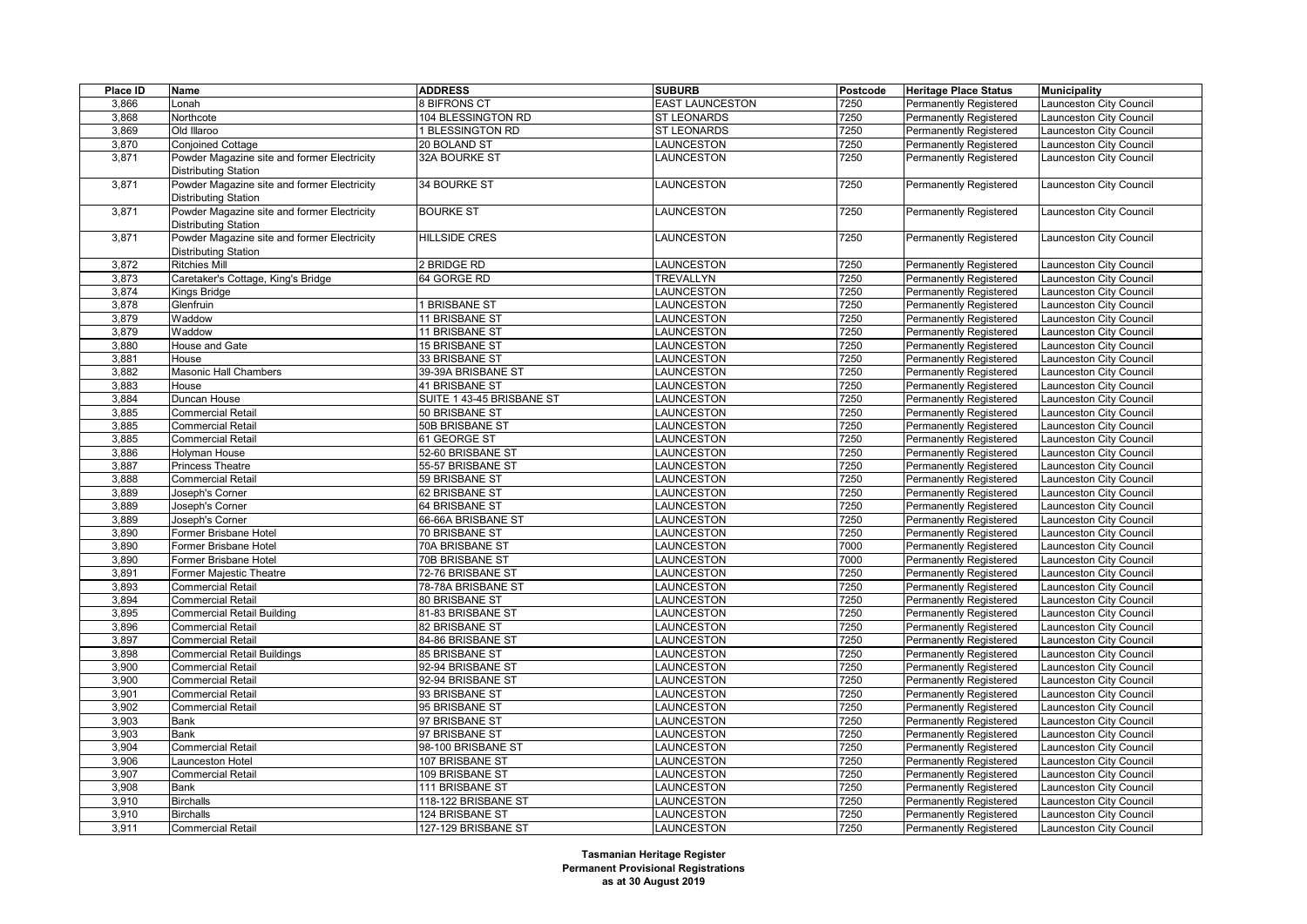| Place ID | Name                                        | <b>ADDRESS</b>                                  | <b>SUBURB</b>     | Postcode | <b>Heritage Place Status</b>  | <b>Municipality</b>     |
|----------|---------------------------------------------|-------------------------------------------------|-------------------|----------|-------------------------------|-------------------------|
| 3,912    | <b>Commercial Retail</b>                    | 131-135 BRISBANE ST                             | <b>LAUNCESTON</b> | 7250     | Permanently Registered        | aunceston City Council  |
| 3,913    | <b>Commercial Retail</b>                    | 141-147 BRISBANE ST                             | <b>LAUNCESTON</b> | 7250     | <b>Permanently Registered</b> | aunceston City Council  |
| 3,914    | <b>Motors Garage</b>                        | FACADE ADJOINING 165-177 BRISBANE ST            | LAUNCESTON        | 7250     | <b>Permanently Registered</b> | aunceston City Council  |
| 3,914    | <b>Motors Garage</b>                        | FACADE AT CNR BRISBANE & WELLINGTON SLAUNCESTON |                   | 7250     | Permanently Registered        | aunceston City Council  |
| 3,915    | <b>Commercial Retail</b>                    | 186-192 BRISBANE ST                             | LAUNCESTON        | 7250     | <b>Permanently Registered</b> | aunceston City Council  |
| 3,917    | <b>Conjoined Houses</b>                     | 193 BRISBANE ST                                 | <b>LAUNCESTON</b> | 7250     | <b>Permanently Registered</b> | aunceston City Council  |
| 3,917    | <b>Conjoined Houses</b>                     | 195 BRISBANE ST                                 | LAUNCESTON        | 7250     | <b>Permanently Registered</b> | aunceston City Council  |
| 3,917    | <b>Conjoined Houses</b>                     | 197 BRISBANE ST                                 | LAUNCESTON        | 7250     | <b>Permanently Registered</b> | aunceston City Council  |
| 3,917    | <b>Conjoined Houses</b>                     | N/A BRISBANE ST                                 | <b>LAUNCESTON</b> | 7250     | <b>Permanently Registered</b> | aunceston City Council  |
| 3,918    | Victoria Hotel -Irish Murphy Hotel          | 211 BRISBANE ST                                 | LAUNCESTON        | 7250     | Permanently Registered        | aunceston City Council  |
| 3,919    | House                                       | 264 BRISBANE ST                                 | <b>LAUNCESTON</b> | 7250     | <b>Permanently Registered</b> | aunceston City Council  |
| 3,920    | Winsville                                   | 303 BRISBANE ST                                 | <b>LAUNCESTON</b> | 7250     | <b>Permanently Registered</b> | aunceston City Council  |
| 3,921    | Launceston Church Grammar School and Chapel | 36 BUTTON ST                                    | <b>MOWBRAY</b>    | 7248     | <b>Permanently Registered</b> | aunceston City Council  |
| 3,922    | Poimena                                     | 41 BUTTON ST                                    | <b>MOWBRAY</b>    | 7248     | <b>Permanently Registered</b> | aunceston City Council  |
| 3,923    | Crown Mill                                  | 22-26 CAMERON ST                                | LAUNCESTON        | 7250     | <b>Permanently Registered</b> | aunceston City Council  |
| 3,924    | Holy Trinity Church                         | 34 CAMERON ST                                   | LAUNCESTON        | 7250     | Permanently Registered        | aunceston City Council  |
| 3,924    | <b>Holy Trinity Church</b>                  | 34 CAMERON ST                                   | LAUNCESTON        | 7250     | <b>Permanently Registered</b> | aunceston City Council  |
| 3,925    | Former Cornwall Hotel                       | 35-39 CAMERON ST                                | LAUNCESTON        | 7250     | <b>Permanently Registered</b> | aunceston City Council  |
| 3,926    | <b>Commercial Retail</b>                    | 41-43 CAMERON ST                                | LAUNCESTON        | 7250     | <b>Permanently Registered</b> | aunceston City Council  |
| 3,927    | <b>Commercial Building</b>                  | 55 CAMERON ST                                   | <b>LAUNCESTON</b> | 7250     | <b>Permanently Registered</b> | aunceston City Council  |
| 3,928    | <b>Commercial Retail</b>                    | 57 CAMERON ST                                   | LAUNCESTON        | 7250     | <b>Permanently Registered</b> | aunceston City Council  |
| 3,929    | Northern Club                               | N/A CAMERON ST                                  | LAUNCESTON        | 7250     | <b>Permanently Registered</b> | aunceston City Council  |
| 3,929    | Northern Club                               | UNIT 1 61 CAMERON ST                            | LAUNCESTON        | 7250     | <b>Permanently Registered</b> | aunceston City Council  |
| 3,929    | Northern Club                               | UNIT 2 61 CAMERON ST                            | LAUNCESTON        | 7250     | <b>Permanently Registered</b> | aunceston City Council  |
| 3,929    | Northern Club                               | UNIT 3 61 CAMERON ST                            | LAUNCESTON        | 7250     | <b>Permanently Registered</b> | aunceston City Council  |
| 3,929    | Northern Club                               | UNIT 4 61 CAMERON ST                            | <b>LAUNCESTON</b> | 7250     | <b>Permanently Registered</b> | aunceston City Council  |
| 3,929    | Northern Club                               | UNIT 5 61 CAMERON ST                            | LAUNCESTON        | 7250     | Permanently Registered        | aunceston City Council  |
| 3,930    | <b>Commercial Retail</b>                    | 62 CAMERON ST                                   | <b>LAUNCESTON</b> | 7250     | Permanently Registered        | aunceston City Council  |
| 3,931    | Mc Kenzie Building                          | 63-65 CAMERON ST                                | LAUNCESTON        | 7250     | <b>Permanently Registered</b> | aunceston City Council  |
| 3,932    | <b>AMP Building</b>                         | 66 CAMERON ST                                   | LAUNCESTON        | 7250     | <b>Permanently Registered</b> | aunceston City Council  |
| 3,936    | Airlie House                                | UNIT 1 75-77 CAMERON ST                         | <b>LAUNCESTON</b> | 7250     | Permanently Registered        | aunceston City Council  |
| 3,937    | Macquarie House                             | 92 CAMERON ST                                   | <b>LAUNCESTON</b> | 7250     | <b>Permanently Registered</b> | aunceston City Council  |
| 3,938    | Middlesex Terrace                           | 95 CAMERON ST                                   | LAUNCESTON        | 7250     | Permanently Registered        | aunceston City Council  |
| 3,939    | <b>Bennell House</b>                        | 44 CHARLES ST                                   | <b>LAUNCESTON</b> | 7250     | Permanently Registered        | aunceston City Council  |
| 3,940    | <b>Bennell Town Houses</b>                  | 108 CAMERON ST                                  | LAUNCESTON        | 7250     | <b>Permanently Registered</b> | aunceston City Council  |
| 3,940    | <b>Bennell Town Houses</b>                  | 110 CAMERON ST                                  | LAUNCESTON        | 7250     | <b>Permanently Registered</b> | aunceston City Council  |
| 3,942    | <b>Commercial Retail</b>                    | 112-112A CAMERON ST                             | LAUNCESTON        | 7250     | <b>Permanently Registered</b> | aunceston City Council  |
| 3,943    | Launceston Supreme Court and Struan House   | 116 CAMERON ST                                  | LAUNCESTON        | 7250     | <b>Permanently Registered</b> | aunceston City Council  |
| 3,946    | House                                       | 7 CANNING ST                                    | <b>LAUNCESTON</b> | 7250     | Permanently Registered        | aunceston City Council  |
| 3,947    | House                                       | 12 CANNING ST                                   | <b>LAUNCESTON</b> | 7250     | <b>Permanently Registered</b> | aunceston City Council  |
| 3,948    | <b>Conjoined Houses</b>                     | 26-28 CANNING ST                                | LAUNCESTON        | 7250     | <b>Permanently Registered</b> | aunceston City Council  |
| 3,949    | Cottage                                     | 30 CANNING ST                                   | <b>LAUNCESTON</b> | 7250     | <b>Permanently Registered</b> | aunceston City Council  |
| 3,950    | Terrace                                     | <b>45 CANNING ST</b>                            | <b>LAUNCESTON</b> | 7250     | <b>Permanently Registered</b> | aunceston City Council  |
| 3,951    | <b>Burnham House</b>                        | 107A-109 CANNING ST                             | LAUNCESTON        | 7250     | <b>Permanently Registered</b> | aunceston City Council  |
| 3,955    | Cataract Gorge Reserve                      |                                                 | <b>LAUNCESTON</b> | 7250     | Permanently Registered        | aunceston City Council  |
| 3,958    | Former Salisbury's Foundry                  | 29-31 CHARLES ST                                | <b>LAUNCESTON</b> | 7250     | <b>Permanently Registered</b> | aunceston City Council  |
| 3,960    | <b>Commercial Retail</b>                    | 90-92 CHARLES ST                                | LAUNCESTON        | 7250     | Permanently Registered        | aunceston City Council  |
| 3,961    | Staffordshire House (formerly Fergusson's   | 54A-56 CHARLES ST                               | LAUNCESTON        | 7250     | Permanently Registered        | Launceston City Council |
|          | warehouse)                                  |                                                 |                   |          |                               |                         |
| 3,962    | Launceston Corporation                      | 61 CHARLES ST                                   | LAUNCESTON        | 7250     | <b>Permanently Registered</b> | aunceston City Council  |
| 3,963    | National Scots Church                       | 63 CHARLES ST                                   | <b>LAUNCESTON</b> | 7250     | Permanently Registered        | aunceston City Council  |
| 3,964    | <b>Commercial Retail</b>                    | 64 CHARLES ST                                   | <b>LAUNCESTON</b> | 7250     | <b>Permanently Registered</b> | aunceston City Council  |
| 3,964    | <b>Commercial Retail</b>                    | 66-76 CHARLES ST                                | LAUNCESTON        | 7250     | <b>Permanently Registered</b> | aunceston City Council  |
| 3.964    | <b>Commercial Retail</b>                    | UNIT 172 CHARLES ST                             | LAUNCESTON        | 7250     | <b>Permanently Registered</b> | Launceston City Council |
| 3,964    | <b>Commercial Retail</b>                    | UNIT 10 76 CHARLES ST                           | LAUNCESTON        | 7250     | <b>Permanently Registered</b> | Launceston City Council |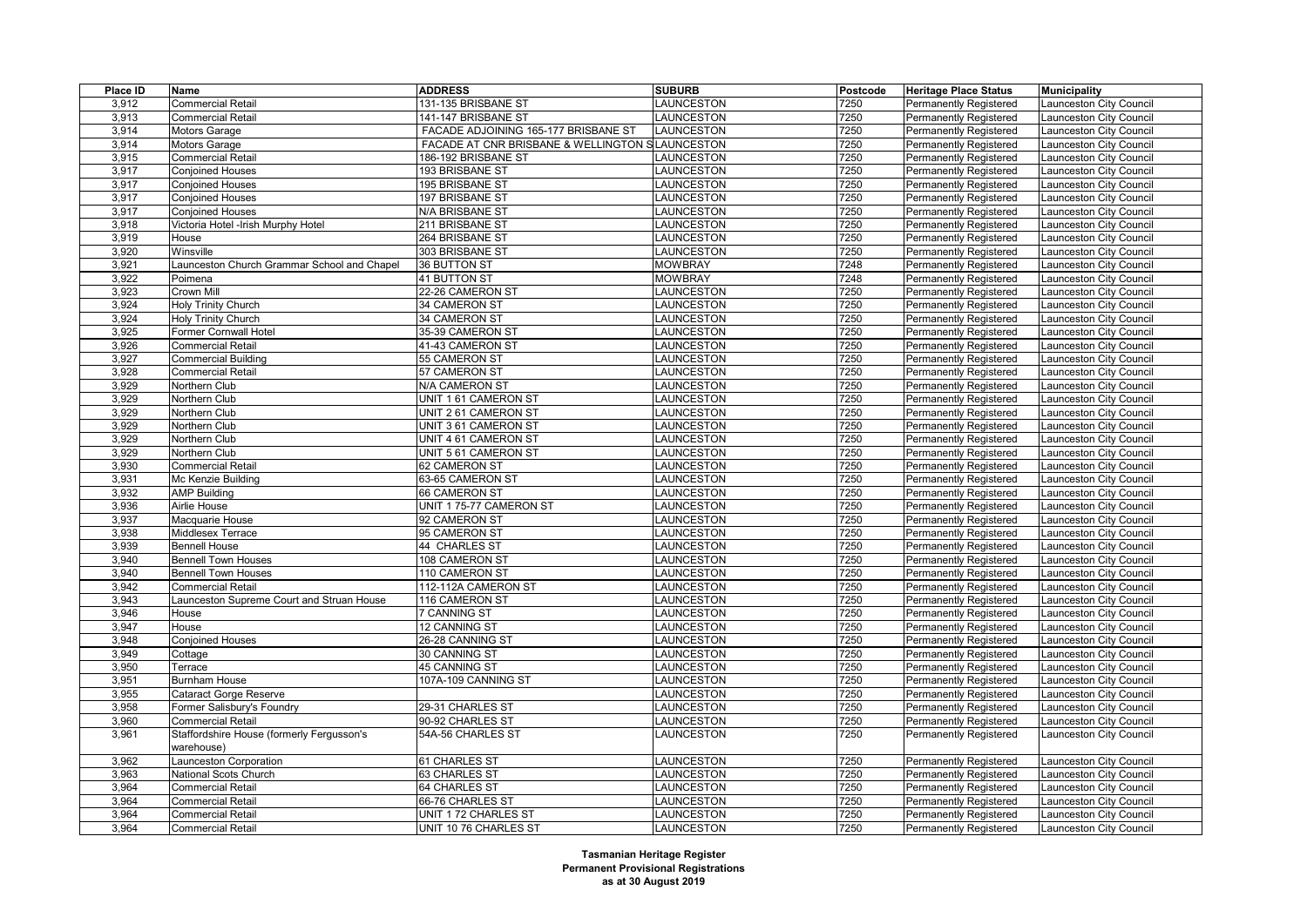| Place ID | Name                              | <b>ADDRESS</b>            | <b>SUBURB</b>     | Postcode | <b>Heritage Place Status</b>  | <b>Municipality</b>     |
|----------|-----------------------------------|---------------------------|-------------------|----------|-------------------------------|-------------------------|
| 3,964    | <b>Commercial Retail</b>          | UNIT 2 72 CHARLES ST      | LAUNCESTON        | 7250     | Permanently Registered        | aunceston City Council  |
| 3,964    | <b>Commercial Retail</b>          | UNIT 3 72 CHARLES ST      | LAUNCESTON        | 7250     | <b>Permanently Registered</b> | Launceston City Council |
| 3,964    | <b>Commercial Retail</b>          | UNIT 4 72 CHARLES ST      | LAUNCESTON        | 7250     | Permanently Registered        | aunceston City Council  |
| 3,964    | <b>Commercial Retail</b>          | UNIT 572 CHARLES ST       | LAUNCESTON        | 7250     | Permanently Registered        | aunceston City Council  |
| 3,964    | <b>Commercial Retail</b>          | UNIT 672 CHARLES ST       | LAUNCESTON        | 7250     | <b>Permanently Registered</b> | aunceston City Council  |
| 3,964    | <b>Commercial Retail</b>          | UNIT 7 68 CHARLES ST      | LAUNCESTON        | 7250     | <b>Permanently Registered</b> | aunceston City Council  |
| 3,964    | <b>Commercial Retail</b>          | UNIT 8 70 CHARLES ST      | LAUNCESTON        | 7250     | Permanently Registered        | aunceston City Council  |
| 3,964    | <b>Commercial Retail</b>          | UNIT 9 74 CHARLES ST      | LAUNCESTON        | 7250     | <b>Permanently Registered</b> | Launceston City Council |
| 3,969    | F and W Stewart's Jewellery Shop  | 100 CHARLES ST            | LAUNCESTON        | 7250     | <b>Permanently Registered</b> | aunceston City Council  |
| 3,971    | <b>National Theatre</b>           | 103A-109 CHARLES ST       | LAUNCESTON        | 7250     | Permanently Registered        | aunceston City Council  |
| 3,972    | <b>Commercial Retail</b>          | 102-104 CHARLES ST        | LAUNCESTON        | 7250     | <b>Permanently Registered</b> | Launceston City Council |
| 3,973    | <b>Commercial Retail</b>          | 106-108 CHARLES ST        | LAUNCESTON        | 7250     | Permanently Registered        | aunceston City Council  |
| 3,973    | <b>Commercial Retail</b>          | 106-108 CHARLES ST        | LAUNCESTON        | 7250     | Permanently Registered        | aunceston City Council  |
| 3,974    | <b>Commercial Retail Building</b> | 110-112 CHARLES ST        | LAUNCESTON        | 7250     | <b>Permanently Registered</b> | Launceston City Council |
| 3,976    | <b>Star Hotel</b>                 | 113 CHARLES ST            | LAUNCESTON        | 7250     | Permanently Registered        | aunceston City Council  |
| 3,978    | <b>Commercial Retail</b>          | 118 CHARLES ST            | <b>LAUNCESTON</b> | 7250     | Permanently Registered        | aunceston City Council  |
| 3,979    | <b>Commercial Retail</b>          | 120 CHARLES ST            | LAUNCESTON        | 7250     | <b>Permanently Registered</b> | aunceston City Council  |
| 3,980    | <b>Commercial Retail Building</b> | 122 CHARLES ST            | LAUNCESTON        | 7250     | Permanently Registered        | aunceston City Council  |
| 3,982    | <b>Commercial Retail</b>          | 126 CHARLES ST            | LAUNCESTON        | 7250     | <b>Permanently Registered</b> | aunceston City Council  |
| 3,983    | <b>Commercial Retail</b>          | 130 CHARLES ST            | <b>LAUNCESTON</b> | 7250     | Permanently Registered        | aunceston City Council  |
| 3,984    | <b>Commercial Retail</b>          | 132 CHARLES ST            | LAUNCESTON        | 7250     | <b>Permanently Registered</b> | aunceston City Council  |
| 3,985    | <b>Commercial Retail</b>          | 134-136 CHARLES ST        | LAUNCESTON        | 7250     | Permanently Registered        | aunceston City Council  |
| 3,986    | <b>Commercial Retail</b>          | 137 CHARLES ST            | LAUNCESTON        | 7250     | <b>Permanently Registered</b> | aunceston City Council  |
| 3,987    | <b>Commercial Retail</b>          | 138 CHARLES ST            | <b>LAUNCESTON</b> | 7250     | <b>Permanently Registered</b> | aunceston City Council  |
| 3,988    | <b>Commercial Retail</b>          | 139 CHARLES ST            | <b>LAUNCESTON</b> | 7250     | Permanently Registered        | aunceston City Council  |
| 3,989    | <b>Commercial Retail</b>          | 140-142 CHARLES ST        | <b>AUNCESTON</b>  | 7250     | Permanently Registered        | aunceston City Council  |
| 3,990    | <b>Commercial Retail</b>          | 141 CHARLES ST            | LAUNCESTON        | 7250     | <b>Permanently Registered</b> | aunceston City Council  |
| 3,991    | <b>Commercial Retail</b>          | 143-145 CHARLES ST        | LAUNCESTON        | 7250     | Permanently Registered        | aunceston City Council  |
| 3,992    | <b>Commercial Retail</b>          | UNIT 1 144 CHARLES ST     | LAUNCESTON        | 7250     | Permanently Registered        | aunceston City Council  |
| 3,992    | <b>Commercial Retail</b>          | UNIT 3 144 CHARLES ST     | <b>AUNCESTON</b>  | 7250     | <b>Permanently Registered</b> | aunceston City Council  |
| 3,994    | <b>Commercial Retail</b>          | 147-151 CHARLES ST        | LAUNCESTON        | 7250     | Permanently Registered        | aunceston City Council  |
| 3,996    | <b>Commercial Retail</b>          | 147-151 CHARLES ST        | LAUNCESTON        | 7250     | Permanently Registered        | aunceston City Council  |
| 3,998    | <b>Commercial Retail</b>          | 153 CHARLES ST            | LAUNCESTON        | 7250     | <b>Permanently Registered</b> | aunceston City Council  |
| 3,999    | <b>Commercial Retail</b>          | 155 CHARLES ST            | LAUNCESTON        | 7250     | Permanently Registered        | aunceston City Council  |
| 4,001    | <b>Commercial Retail Building</b> | 157 CHARLES ST            | LAUNCESTON        | 7250     | Permanently Registered        | aunceston City Council  |
| 4,003    | <b>Commercial Retail Building</b> | 161 CHARLES ST            | LAUNCESTON        | 7250     | <b>Permanently Registered</b> | aunceston City Council  |
| 4,004    | <b>Commercial Retail Building</b> | 162-166 CHARLES ST        | <b>AUNCESTON</b>  | 7250     | <b>Permanently Registered</b> | aunceston City Council  |
| 4,004    | <b>Commercial Retail Building</b> | UNIT 1 162-166 CHARLES ST | <b>AUNCESTON</b>  | 7250     | Permanently Registered        | aunceston City Council  |
| 4,004    | <b>Commercial Retail Building</b> | UNIT 2 162-166 CHARLES ST | <b>AUNCESTON</b>  | 7250     | <b>Permanently Registered</b> | aunceston City Council  |
| 4,004    | <b>Commercial Retail Building</b> | UNIT 3 162-166 CHARLES ST | LAUNCESTON        | 7250     | Permanently Registered        | aunceston City Council  |
| 4,004    | <b>Commercial Retail Building</b> | UNIT 4 162-166 CHARLES ST | LAUNCESTON        | 7250     | Permanently Registered        | aunceston City Council  |
| 4,004    | <b>Commercial Retail Building</b> | UNIT 5 162-166 CHARLES ST | LAUNCESTON        | 7250     | <b>Permanently Registered</b> | Launceston City Council |
| 4,006    | <b>Commercial Retail</b>          | 168 CHARLES ST            | LAUNCESTON        | 7250     | <b>Permanently Registered</b> | aunceston City Council  |
| 4,007    | <b>Commercial Retail</b>          | 169 CHARLES ST            | <b>LAUNCESTON</b> | 7250     | <b>Permanently Registered</b> | aunceston City Council  |
| 4,007    | <b>Commercial Retail</b>          | 169 CHARLES ST            | <b>LAUNCESTON</b> | 7250     | <b>Permanently Registered</b> | aunceston City Council  |
| 4,008    | <b>Commercial Retail Building</b> | 171-173 CHARLES ST        | LAUNCESTON        | 7250     | <b>Permanently Registered</b> | aunceston City Council  |
| 4,009    | <b>Commercial Retail</b>          | 172 CHARLES ST            | LAUNCESTON        | 7250     | <b>Permanently Registered</b> | aunceston City Council  |
| 4,010    | <b>Commercial Retail</b>          | 174 CHARLES ST            | LAUNCESTON        | 7250     | Permanently Registered        | Launceston City Council |
| 4,011    | <b>Commercial Retail Building</b> | 175-177 CHARLES ST        | <b>AUNCESTON</b>  | 7250     | <b>Permanently Registered</b> | aunceston City Council  |
| 4,012    | <b>Commercial Retail</b>          | 176 CHARLES ST            | LAUNCESTON        | 7250     | <b>Permanently Registered</b> | aunceston City Council  |
| 4,017    | Morton House                      | 190 CHARLES ST            | <b>AUNCESTON</b>  | 7250     | <b>Permanently Registered</b> | aunceston City Council  |
| 4,018    | <b>Hotel Tasmania</b>             | 191-193 CHARLES ST        | LAUNCESTON        | 7250     | <b>Permanently Registered</b> | aunceston City Council  |
| 4,019    | Drysdale House                    | 192 CHARLES ST            | LAUNCESTON        | 7250     | Permanently Registered        | aunceston City Council  |
| 4,020    | House                             | 194 CHARLES ST            | LAUNCESTON        | 7250     | <b>Permanently Registered</b> | Launceston City Council |
| 4,021    | <b>Commercial Retail Building</b> | 191-193 CHARLES ST        | LAUNCESTON        | 7250     | <b>Permanently Registered</b> | Launceston City Council |
|          |                                   |                           |                   |          |                               |                         |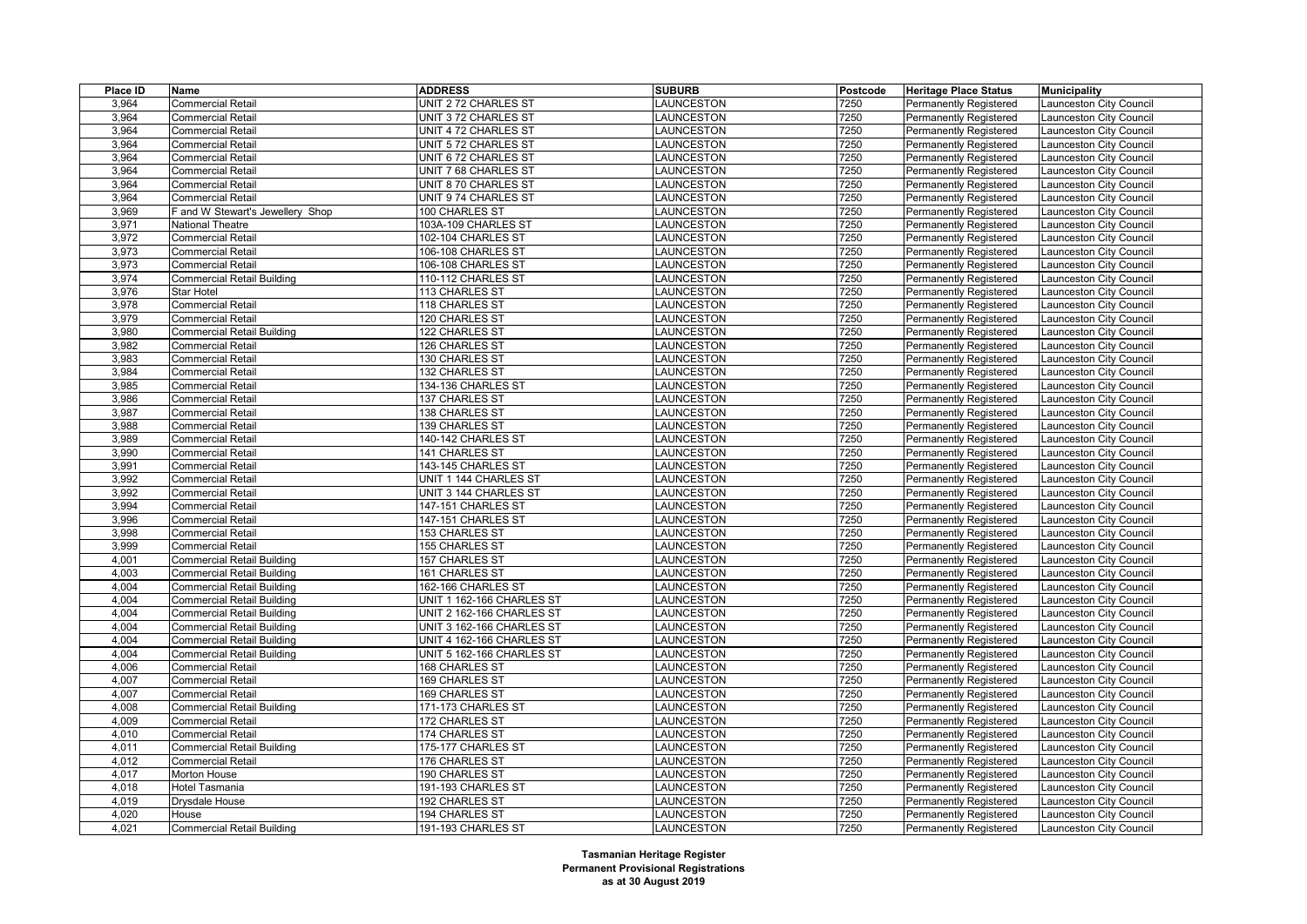| Place ID | Name                                                          | <b>ADDRESS</b>            | <b>SUBURB</b>          | Postcode | <b>Heritage Place Status</b>  | <b>Municipality</b>     |
|----------|---------------------------------------------------------------|---------------------------|------------------------|----------|-------------------------------|-------------------------|
| 4,022    | <b>Commercial Retail Building</b>                             | 201-203 CHARLES ST        | LAUNCESTON             | 7250     | Permanently Registered        | aunceston City Council  |
| 4,023    | <b>Commercial Building</b>                                    | 205-205B CHARLES ST       | LAUNCESTON             | 7250     | <b>Permanently Registered</b> | aunceston City Council  |
| 4,025    | Cottage                                                       | 217 CHARLES ST            | <b>LAUNCESTON</b>      | 7250     | <b>Permanently Registered</b> | aunceston City Council  |
| 4,026    | House                                                         | 218 CHARLES ST            | <b>LAUNCESTON</b>      | 7250     | <b>Permanently Registered</b> | aunceston City Council  |
| 4,029    | <b>Commercial Retail and Residence</b>                        | 226 CHARLES ST            | LAUNCESTON             | 7250     | Permanently Registered        | aunceston City Council  |
| 4,030    | <b>Conjoined Houses</b>                                       | UNIT 1 227-229 CHARLES ST | <b>LAUNCESTON</b>      | 7250     | <b>Permanently Registered</b> | aunceston City Council  |
| 4,030    | <b>Conjoined Houses</b>                                       | UNIT 2 227-229 CHARLES ST | LAUNCESTON             | 7250     | <b>Permanently Registered</b> | aunceston City Council  |
| 4,031    | <b>Charles Street School</b>                                  | 233A CHARLES ST           | <b>LAUNCESTON</b>      | 7250     | <b>Permanently Registered</b> | aunceston City Council  |
| 4,032    | Shop and House                                                | 231-233 CHARLES ST        | LAUNCESTON             | 7250     | <b>Permanently Registered</b> | aunceston City Council  |
| 4,033    | House                                                         | 235 CHARLES ST            | <b>LAUNCESTON</b>      | 7250     | <b>Permanently Registered</b> | aunceston City Council  |
| 4,034    | Shop                                                          | 236 CHARLES ST            | LAUNCESTON             | 7250     | <b>Permanently Registered</b> | aunceston City Council  |
| 4,035    | Commercial Retail and Residence                               | 238-240 CHARLES ST        | LAUNCESTON             | 7250     | <b>Permanently Registered</b> | aunceston City Council  |
| 4,036    | House                                                         | 239 CHARLES ST            | <b>LAUNCESTON</b>      | 7250     | <b>Permanently Registered</b> | aunceston City Council  |
| 4,037    | <b>Commercial Retail</b>                                      | 238-240 CHARLES ST        | LAUNCESTON             | 7250     | <b>Permanently Registered</b> | aunceston City Council  |
| 4,038    | House                                                         | 241 CHARLES ST            | LAUNCESTON             | 7250     | <b>Permanently Registered</b> | aunceston City Council  |
| 4,039    | <b>Commercial Retail and Residence</b>                        | 242 CHARLES ST            | <b>LAUNCESTON</b>      | 7250     | <b>Permanently Registered</b> | aunceston City Council  |
| 4,040    | <b>Commercial Retail</b>                                      | 243 CHARLES ST            | LAUNCESTON             | 7250     | <b>Permanently Registered</b> | aunceston City Council  |
| 4,042    | House                                                         | 245 CHARLES ST            | <b>LAUNCESTON</b>      | 7250     | <b>Permanently Registered</b> | aunceston City Council  |
| 4,045    | Terrace House                                                 | 251 CHARLES ST            | LAUNCESTON             | 7250     | <b>Permanently Registered</b> | aunceston City Council  |
| 4,046    | Hotel                                                         | 252 CHARLES ST            | <b>LAUNCESTON</b>      | 7250     | <b>Permanently Registered</b> | aunceston City Council  |
| 4,047    | Terrace House                                                 | 253 CHARLES ST            | <b>LAUNCESTON</b>      | 7250     | <b>Permanently Registered</b> | aunceston City Council  |
| 4,051    | House                                                         | 259 CHARLES ST            | <b>LAUNCESTON</b>      | 7250     | Permanently Registered        | aunceston City Council  |
| 4,052    | Garthowen (formerly Tearo Villa)                              | 261-261A CHARLES ST       | LAUNCESTON             | 7250     | <b>Permanently Registered</b> | aunceston City Council  |
| 4,055    | House                                                         | 266 CHARLES ST            | LAUNCESTON             | 7250     | <b>Permanently Registered</b> | aunceston City Council  |
| 4,058    | House                                                         | 271-273 CHARLES ST        | <b>LAUNCESTON</b>      | 7250     | Permanently Registered        | aunceston City Council  |
| 4,062    | House                                                         | 281 CHARLES ST            | <b>LAUNCESTON</b>      | 7250     | Permanently Registered        | aunceston City Council  |
| 4,063    | Terrace House                                                 | 19 CIMITIERE ST           | <b>LAUNCESTON</b>      | 7250     | <b>Permanently Registered</b> | aunceston City Council  |
| 4,064    | <b>Conjoined Terrace House</b>                                | 53 CIMITIERE ST           | LAUNCESTON             | 7250     | <b>Permanently Registered</b> | aunceston City Council  |
| 4,065    | House                                                         | 2 CIMITIERE ST            | <b>LAUNCESTON</b>      | 7250     | Permanently Registered        | aunceston City Council  |
| 4,066    | House                                                         | 7 CIMITIERE ST            | LAUNCESTON             | 7250     | <b>Permanently Registered</b> | aunceston City Council  |
| 4,067    | House                                                         | 14 CIMITIERE ST           | <b>LAUNCESTON</b>      | 7250     | <b>Permanently Registered</b> | aunceston City Council  |
| 4,070    | Conjoined House                                               | 24 CIMITIERE ST           | LAUNCESTON             | 7250     | <b>Permanently Registered</b> | aunceston City Council  |
| 4,071    | <b>Conjoined House</b>                                        | 25 CIMITIERE ST           | <b>LAUNCESTON</b>      | 7250     | Permanently Registered        | aunceston City Council  |
| 4,072    | Conjoined House                                               | 26 CIMITIERE ST           | LAUNCESTON             | 7250     | <b>Permanently Registered</b> | aunceston City Council  |
| 4,073    | <b>Conjoined House</b>                                        | 28 CIMITIERE ST           | LAUNCESTON             | 7250     | <b>Permanently Registered</b> | aunceston City Council  |
| 4,074    | Terrace House                                                 | 36 CIMITIERE ST           | LAUNCESTON             | 7250     | Permanently Registered        | aunceston City Council  |
| 4,075    | <b>Conjoined Cottage</b>                                      | 39 CIMITIERE ST           | <b>LAUNCESTON</b>      | 7250     | <b>Permanently Registered</b> | aunceston City Council  |
| 4,076    | <b>Conjoined Cottage</b>                                      | 41 CIMITIERE ST           | LAUNCESTON             | 7250     | <b>Permanently Registered</b> | aunceston City Council  |
| 4,077    | Conjoined House                                               | 46 CIMITIERE ST           | LAUNCESTON             | 7250     | Permanently Registered        | aunceston City Council  |
| 4,078    | Conjoined Cottage                                             | 43 CIMITIERE ST           | <b>LAUNCESTON</b>      | 7250     | Permanently Registered        | aunceston City Council  |
| 4,080    | <b>Conjoined House</b>                                        | 47 CIMITIERE ST           | <b>LAUNCESTON</b>      | 7250     | <b>Permanently Registered</b> | aunceston City Council  |
| 4,081    | Conjoined House                                               | 49 CIMITIERE ST           | LAUNCESTON             | 7250     | <b>Permanently Registered</b> | aunceston City Council  |
| 4,082    | Conjoined Cottage                                             | 51 CIMITIERE ST           | LAUNCESTON             | 7250     | Permanently Registered        | aunceston City Council  |
| 4,084    | Former Baptist Tabernacle                                     | 81 CIMITIERE ST           | <b>LAUNCESTON</b>      | 7250     | <b>Permanently Registered</b> | aunceston City Council  |
| 4,085    | C1931 Former Alfred Harrap and Sons Warehouse                 | 22 TAMAR ST               | LAUNCESTON             | 7250     | <b>Permanently Registered</b> | Launceston City Council |
|          |                                                               |                           |                        |          |                               |                         |
| 4,086    | Former Warehouse (now Launceston Community<br>History Centre) | 121 CIMITIERE ST          | LAUNCESTON             | 7250     | <b>Permanently Registered</b> | aunceston City Council  |
| 4,087    | <b>Grant Staples</b>                                          | 194-196 CIMITIERE ST      | LAUNCESTON             | 7250     | Permanently Registered        | aunceston City Council  |
| 4.088    | Offices                                                       | 198-206 CIMITIERE ST      | <b>LAUNCESTON</b>      | 7250     | Permanently Registered        | aunceston City Council  |
| 4,091    | House                                                         | 5 CLAREMONT ST            | <b>EAST LAUNCESTON</b> | 7250     | <b>Permanently Registered</b> | aunceston City Council  |
| 4,092    | Claremont House                                               | 6 CLAREMONT ST            | <b>EAST LAUNCESTON</b> | 7250     | <b>Permanently Registered</b> | aunceston City Council  |
| 4,093    | Claremont                                                     | 13 CLAREMONT ST           | <b>EAST LAUNCESTON</b> | 7250     | Permanently Registered        | aunceston City Council  |
| 4,093    | Claremont                                                     | 74-78 ELPHIN RD           | <b>NEWSTEAD</b>        | 7249     | <b>Permanently Registered</b> | aunceston City Council  |
| 4,095    | House                                                         | 2 CORIN ST                | <b>WEST LAUNCESTON</b> | 7250     | Permanently Registered        | Launceston City Council |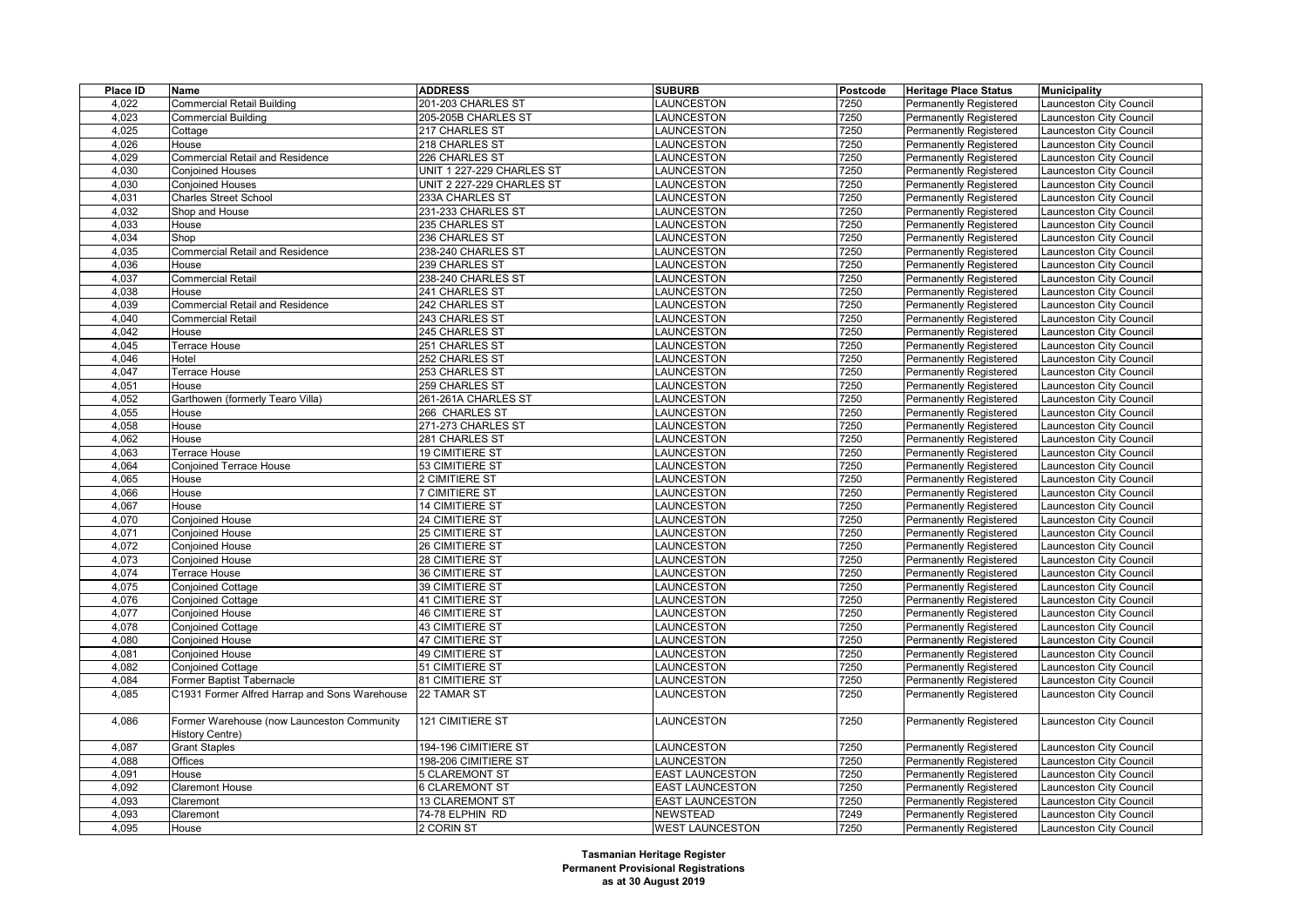| Place ID | Name                                             | <b>ADDRESS</b>         | <b>SUBURB</b>            | Postcode     | <b>Heritage Place Status</b>  | <b>Municipality</b>            |
|----------|--------------------------------------------------|------------------------|--------------------------|--------------|-------------------------------|--------------------------------|
| 4,096    | Cottage                                          | 2 CROWN ST             | LAUNCESTON               | 7250         | Permanently Registered        | Launceston City Council        |
| 4,097    | Cottage                                          | 4 CROWN ST             | LAUNCESTON               | 7250         | <b>Permanently Registered</b> | Launceston City Council        |
| 4,098    | Cottage                                          | 5 CROWN ST             | LAUNCESTON               | 7250         | <b>Permanently Registered</b> | Launceston City Council        |
| 4,099    | House                                            | 6 CROWN ST             | LAUNCESTON               | 7250         | <b>Permanently Registered</b> | Launceston City Council        |
| 4,100    | Cottage                                          | 7-7A CROWN ST          | LAUNCESTON               | 7250         | <b>Permanently Registered</b> | Launceston City Council        |
| 4,101    | House                                            | 9 CROWN ST             | LAUNCESTON               | 7250         | <b>Permanently Registered</b> | Launceston City Council        |
| 4,102    | Cottage                                          | 10 CROWN ST            | LAUNCESTON               | 7250         | Permanently Registered        | Launceston City Council        |
| 4,103    | <b>Conjoined House</b>                           | UNIT 1 11-11A CROWN ST | LAUNCESTON               | 7250         | <b>Permanently Registered</b> | Launceston City Council        |
| 4,106    | Cottage                                          | 18 CROWN ST            | LAUNCESTON               | 7250         | <b>Permanently Registered</b> | Launceston City Council        |
| 4,107    | House                                            | 20 CROWN ST            | <b>LAUNCESTON</b>        | 7250         | <b>Permanently Registered</b> | Launceston City Council        |
| 4,111    | House                                            | 21-27 DRY ST           | <b>INVERMAY</b>          | 7248         | <b>Permanently Registered</b> | Launceston City Council        |
| 4,114    | Former Dilston Inn                               | 30 DILSTON RD          | <b>DILSTON</b>           | 7252         | Permanently Registered        | Launceston City Council        |
| 4,115    | <b>Dilston Lodge</b>                             | 408 JOHN LEES DR       | <b>DILSTON</b>           | 7252         | <b>Permanently Registered</b> | Launceston City Council        |
| 4,116    | Landfall and Cottage                             | 781 EAST TAMAR HWY     | <b>DILSTON</b>           | 7252         | Permanently Registered        | Launceston City Council        |
| 4,117    | Burnside Granary                                 | 728 JOHN LEES DR       | <b>DILSTON</b>           | 7252         | Permanently Registered        | Launceston City Council        |
| 4,118    | Terrace House                                    | 1 ELIZABETH ST         | LAUNCESTON               | 7250         | <b>Permanently Registered</b> | Launceston City Council        |
| 4,118    | Terrace House                                    | 1, 3 & 5 ELIZABETH ST  | LAUNCESTON               | 7250         | <b>Permanently Registered</b> | Launceston City Council        |
| 4,119    | Conjoined House                                  | 9 ELIZABETH ST         | LAUNCESTON               | 7250         | <b>Permanently Registered</b> | Launceston City Council        |
| 4,121    | Green Gables                                     | 17 ELIZABETH ST        | LAUNCESTON               | 7250         | <b>Permanently Registered</b> | Launceston City Council        |
| 4,122    | House                                            | 22 ELIZABETH ST        | LAUNCESTON               | 7250         | <b>Permanently Registered</b> | Launceston City Council        |
| 4,123    | House                                            | 23 ELIZABETH ST        | LAUNCESTON               | 7250         | Permanently Registered        | Launceston City Council        |
| 4,124    | Colonial Motor Inn Hotel, formerly Overton House | 31 ELIZABETH ST        | LAUNCESTON               | 7250         | <b>Permanently Registered</b> | Launceston City Council        |
| 4,125    | Former St John's Parish Hall                     | 39 ELIZABETH ST        | LAUNCESTON               | 7250         | <b>Permanently Registered</b> | Launceston City Council        |
| 4,126    | House                                            | 48 ELIZABETH ST        | LAUNCESTON               | 7250         | <b>Permanently Registered</b> | Launceston City Council        |
| 4,127    | House                                            | 54 ELIZABETH ST        | LAUNCESTON               | 7250         | <b>Permanently Registered</b> | Launceston City Council        |
| 4,127    | House                                            | 54 ELIZABETH ST        | LAUNCESTON               | 7250         | <b>Permanently Registered</b> | Launceston City Council        |
| 4,128    | Commercial Retail                                | 58 ELIZABETH ST        | LAUNCESTON               | 7250         | <b>Permanently Registered</b> | Launceston City Council        |
| 4,131    |                                                  |                        |                          | 7250         |                               |                                |
| 4,132    | Gospel Hall                                      | 66A ELIZABETH ST       | LAUNCESTON<br>LAUNCESTON | 7250         | <b>Permanently Registered</b> | Launceston City Council        |
|          | House                                            | 68 ELIZABETH ST        |                          |              | Permanently Registered        | Launceston City Council        |
| 4,133    | Warehouse                                        | 70 ELIZABETH ST        | LAUNCESTON               | 7250         | <b>Permanently Registered</b> | Launceston City Council        |
| 4,134    | <b>Commercial Retail</b>                         | 74-76 ELIZABETH ST     | LAUNCESTON               | 7250<br>7250 | <b>Permanently Registered</b> | Launceston City Council        |
| 4,135    | <b>Commercial Retail</b>                         | 80 ELIZABETH ST        | LAUNCESTON               |              | Permanently Registered        | Launceston City Council        |
| 4,136    | <b>Commercial Retail Building</b>                | 82 ELIZABETH ST        | LAUNCESTON               | 7250         | Permanently Registered        | Launceston City Council        |
| 4,137    | Commercial Retail                                | 88 ELIZABETH ST        | LAUNCESTON               | 7250         | <b>Permanently Registered</b> | <b>Launceston City Council</b> |
| 4,137    | Commercial Retail                                | UNIT1 88 ELIZABETH ST  | LAUNCESTON               | 7250         | <b>Permanently Registered</b> | <b>Launceston City Council</b> |
| 4,137    | <b>Commercial Retail</b>                         | UNIT2 88 ELIZABETH ST  | LAUNCESTON               | 7250         | <b>Permanently Registered</b> | Launceston City Council        |
| 4,138    | <b>Commercial Retail</b>                         | 90 ELIZABETH ST        | LAUNCESTON               | 7250         | <b>Permanently Registered</b> | <b>Launceston City Council</b> |
| 4,140    | <b>Commercial Retail</b>                         | 94 ELIZABETH ST        | LAUNCESTON               | 7250         | <b>Permanently Registered</b> | Launceston City Council        |
| 4,141    | <b>Commercial Retail</b>                         | 96 ELIZABETH ST        | LAUNCESTON               | 7250         | <b>Permanently Registered</b> | Launceston City Council        |
| 4,142    | <b>Commercial Retail</b>                         | 100-102 ELIZABETH ST   | LAUNCESTON               | 7250         | <b>Permanently Registered</b> | Launceston City Council        |
| 4,143    | <b>Commercial Retail</b>                         | 100-102 ELIZABETH ST   | LAUNCESTON               | 7250         | <b>Permanently Registered</b> | Launceston City Council        |
| 4,143    | <b>Commercial Retail</b>                         | 102 ELIZABETH ST       | LAUNCESTON               | 7250         | <b>Permanently Registered</b> | Launceston City Council        |
| 4,145    | Commercial Retail                                | 106 ELIZABETH ST       | LAUNCESTON               | 7250         | <b>Permanently Registered</b> | Launceston City Council        |
| 4,147    | <b>Commercial Retail</b>                         | 110 ELIZABETH ST       | LAUNCESTON               | 7250         | <b>Permanently Registered</b> | <b>Launceston City Council</b> |
| 4,151    | <b>Commercial Retail</b>                         | 118 ELIZABETH ST       | LAUNCESTON               | 7250         | <b>Permanently Registered</b> | Launceston City Council        |
| 4,152    | <b>Commercial Retail</b>                         | 120 ELIZABETH ST       | LAUNCESTON               | 7250         | <b>Permanently Registered</b> | Launceston City Council        |
| 4,153    | Townhouse                                        | 1 ELPHIN RD            | LAUNCESTON               | 7250         | <b>Permanently Registered</b> | Launceston City Council        |
| 4,154    | Adye Douglas Fountain                            | ELPHIN RD              | LAUNCESTON               | 7250         | <b>Permanently Registered</b> | Launceston City Council        |
| 4,155    | Townhouse                                        | 3 ELPHIN RD            | LAUNCESTON               | 7250         | <b>Permanently Registered</b> | Launceston City Council        |
| 4,156    | Townhouse                                        | 5 ELPHIN RD            | LAUNCESTON               | 7250         | <b>Permanently Registered</b> | Launceston City Council        |
| 4,157    | <b>Conjoined Townhouses</b>                      | 7 ELPHIN RD            | LAUNCESTON               | 7250         | <b>Permanently Registered</b> | Launceston City Council        |
| 4,157    | <b>Conjoined Townhouses</b>                      | 9-9A ELPHIN RD         | LAUNCESTON               | 7250         | <b>Permanently Registered</b> | Launceston City Council        |
| 4,158    | Townhouse                                        | 11-11A ELPHIN RD       | LAUNCESTON               | 7250         | <b>Permanently Registered</b> | Launceston City Council        |
| 4,159    | Townhouse                                        | 13 ELPHIN RD           | LAUNCESTON               | 7250         | <b>Permanently Registered</b> | Launceston City Council        |
| 4,160    | Townhouse                                        | 15 ELPHIN RD           | LAUNCESTON               | 7250         | <b>Permanently Registered</b> | Launceston City Council        |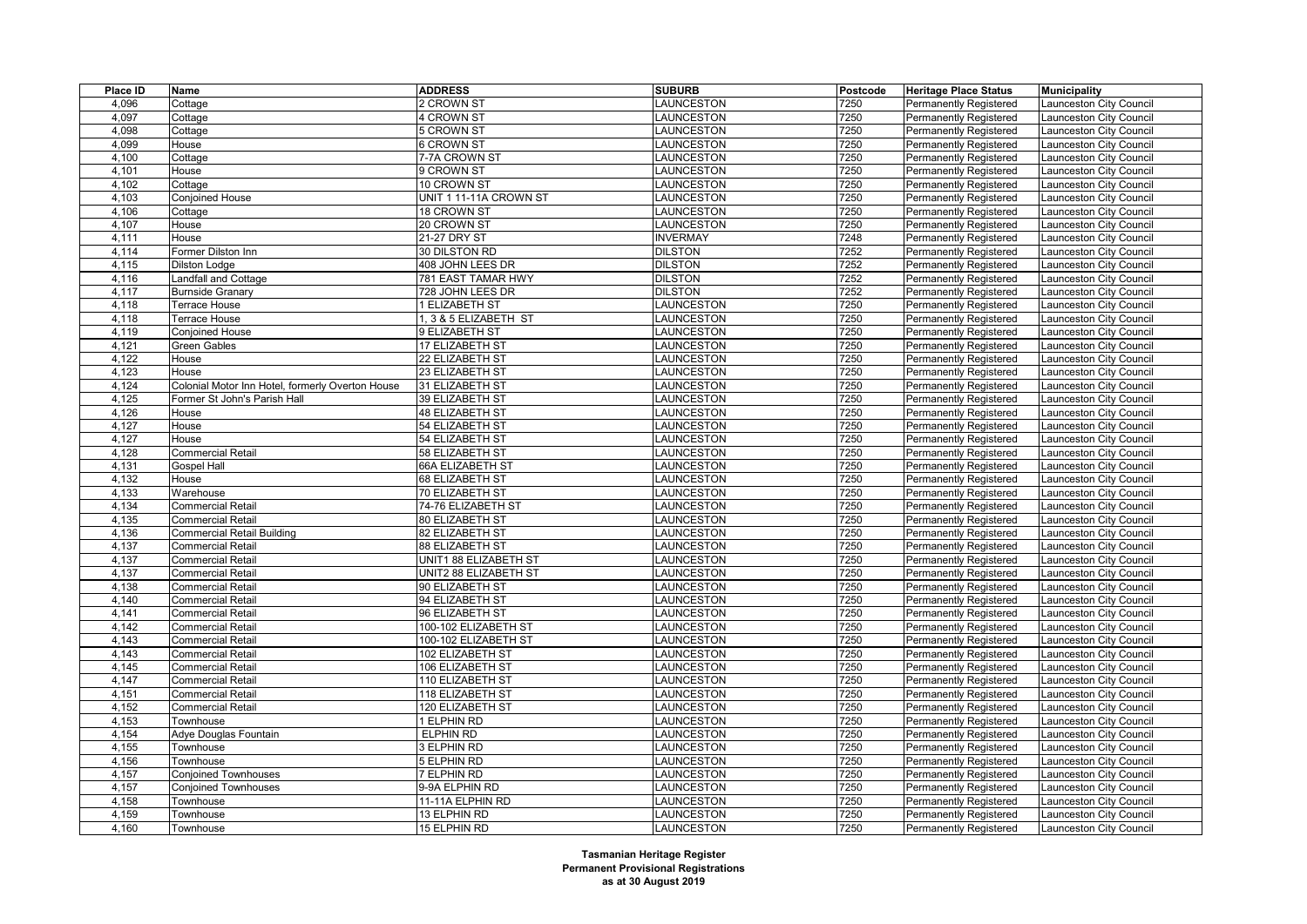| Place ID       | Name                           | <b>ADDRESS</b>          | <b>SUBURB</b>          | <b>Postcode</b> | <b>Heritage Place Status</b>  | <b>Municipality</b>            |
|----------------|--------------------------------|-------------------------|------------------------|-----------------|-------------------------------|--------------------------------|
| 4,161          | Townhouse                      | 17 ELPHIN RD            | LAUNCESTON             | 7250            | <b>Permanently Registered</b> | Launceston City Council        |
| 4,162          | House                          | 19 ELPHIN RD            | LAUNCESTON             | 7250            | <b>Permanently Registered</b> | Launceston City Council        |
| 4,166          | House                          | 29-29A ELPHIN RD        | LAUNCESTON             | 7250            | <b>Permanently Registered</b> | Launceston City Council        |
| 4,175          | Apartments                     | 47-49 ELPHIN RD         | LAUNCESTON             | 7250            | Permanently Registered        | Launceston City Council        |
| 4,175          | Apartments                     | UNIT 1 47-49 ELPHIN RD  | LAUNCESTON             | 7250            | <b>Permanently Registered</b> | Launceston City Council        |
| 4,175          | Apartments                     | UNIT 2 47-49 ELPHIN RD  | LAUNCESTON             | 7250            | <b>Permanently Registered</b> | Launceston City Council        |
| 4,175          | Apartments                     | UNIT 3 47-49 ELPHIN RD  | LAUNCESTON             | 7250            | Permanently Registered        | Launceston City Council        |
| 4,175          | Apartments                     | UNIT 4 47-49 ELPHIN RD  | LAUNCESTON             | 7250            | <b>Permanently Registered</b> | Launceston City Council        |
| 4,175          | Apartments                     | UNIT 5 47-49 ELPHIN RD  | LAUNCESTON             | 7250            | <b>Permanently Registered</b> | Launceston City Council        |
| 4,175          | Apartments                     | UNIT 6 47-49 ELPHIN RD  | LAUNCESTON             | 7250            | <b>Permanently Registered</b> | Launceston City Council        |
| 4,175          | Apartments                     | UNIT 7 47-49 ELPHIN RD  | LAUNCESTON             | 7250            | <b>Permanently Registered</b> | Launceston City Council        |
| 4,175          | Apartments                     | UNIT 8 47-49 ELPHIN RD  | LAUNCESTON             | 7250            | <b>Permanently Registered</b> | Launceston City Council        |
| 4,176          | House                          | 54 ELPHIN RD            | LAUNCESTON             | 7250            | <b>Permanently Registered</b> | Launceston City Council        |
| 4,177          | House                          | 56-56A ELPHIN RD        | LAUNCESTON             | 7250            | <b>Permanently Registered</b> | Launceston City Council        |
| 4,178          | Kilmarnock                     | 66 ELPHIN RD            | LAUNCESTON             | 7250            | Permanently Registered        | Launceston City Council        |
| 4,179          | Scotch Oakburn College         | 74-78 ELPHIN RD         | <b>NEWSTEAD</b>        | 7250            | <b>Permanently Registered</b> | Launceston City Council        |
| 4,179          | Scotch Oakburn College         | 74-78 ELPHIN RD         | <b>NEWSTEAD</b>        | 7250            | Permanently Registered        | Launceston City Council        |
| 4,179          | Scotch Oakburn College         | 74-78 ELPHIN RD         | <b>NEWSTEAD</b>        | 7250            | Permanently Registered        | Launceston City Council        |
| 4,179          | Scotch Oakburn College         | 74-78 ELPHIN RD         | <b>NEWSTEAD</b>        | 7250            | <b>Permanently Registered</b> | Launceston City Council        |
| 4,179          | Scotch Oakburn College         | 74-78 ELPHIN RD         | <b>NEWSTEAD</b>        | 7250            | <b>Permanently Registered</b> | Launceston City Council        |
| 4,180          | House                          | 109 ELPHIN RD           | <b>NEWSTEAD</b>        | 7250            | <b>Permanently Registered</b> | Launceston City Council        |
| 4,181          | House                          | 117-119 ELPHIN RD       | <b>NEWSTEAD</b>        | 7250            | <b>Permanently Registered</b> | Launceston City Council        |
| 4,182          | Fairlawn                       | 136-138 ELPHIN RD       | NEWSTEAD               | 7250            | <b>Permanently Registered</b> | <b>Launceston City Council</b> |
| 4,183          | House                          | 4 ELSMERE ST            | <b>EAST LAUNCESTON</b> | 7250            | <b>Permanently Registered</b> | Launceston City Council        |
| 4,184          | House                          | 30 ERINA ST             | <b>EAST LAUNCESTON</b> | 7250            | <b>Permanently Registered</b> | Launceston City Council        |
| 4,197          | Boag and Son Esk Brewery       | 21 SHIELDS ST           | LAUNCESTON             | 7250            | Permanently Registered        | <b>Launceston City Council</b> |
| 4,198          | J Boag and Son Brewery         | 21 SHIELDS ST           | LAUNCESTON             | 7250            | <b>Permanently Registered</b> | Launceston City Council        |
| 4,199          |                                | 21 SHIELDS ST           | LAUNCESTON             | 7250            |                               |                                |
| 4,200          | Factory                        | 21 SHIELDS ST           |                        | 7250            | <b>Permanently Registered</b> | Launceston City Council        |
|                | <b>Conjoined Houses</b>        |                         | LAUNCESTON             |                 | <b>Permanently Registered</b> | <b>Launceston City Council</b> |
| 4,201          | Monds and Affleck Mill         | 77 ESPLANADE            | LAUNCESTON             | 7250            | <b>Permanently Registered</b> | Launceston City Council        |
| 4,202<br>4,204 | <b>Customs House</b>           | 87-89 ESPLANADE         | LAUNCESTON             | 7250<br>7250    | <b>Permanently Registered</b> | Launceston City Council        |
|                | <b>Embankment Offices</b>      | 29-31 CHARLES ST        | LAUNCESTON             |                 | Permanently Registered        | Launceston City Council        |
| 4,205          | <b>Launceston Gasworks</b>     | <b>WILLIS ST</b>        | LAUNCESTON             | 7250            | <b>Permanently Registered</b> | Launceston City Council        |
| 4,205          | Launceston Gasworks            | 10 WILLIS ST            | LAUNCESTON             | 7250            | <b>Permanently Registered</b> | Launceston City Council        |
| 4,205          | <b>Launceston Gasworks</b>     | 12-18 WILLIS ST         | LAUNCESTON             | 7250            | <b>Permanently Registered</b> | <b>Launceston City Council</b> |
| 4,205          | <b>Launceston Gasworks</b>     | 2 WILLIS ST             | LAUNCESTON             | 7250            | <b>Permanently Registered</b> | Launceston City Council        |
| 4,205          | aunceston Gasworks             | 4 WILLIS ST             | LAUNCESTON             | 7250            | <b>Permanently Registered</b> | <b>Launceston City Council</b> |
| 4,205          | Launceston Gasworks            | 6 WILLIS ST             | LAUNCESTON             | 7250            | <b>Permanently Registered</b> | <b>Launceston City Council</b> |
| 4,205          | Launceston Gasworks            | 6 WILLIS ST             | LAUNCESTON             | 7250            | <b>Permanently Registered</b> | Launceston City Council        |
| 4,205          | <b>Launceston Gasworks</b>     | <b>8 BOLAND ST</b>      | LAUNCESTON             | 7250            | <b>Permanently Registered</b> | Launceston City Council        |
| 4,205          | <b>Launceston Gasworks</b>     | <b>8 BOLAND ST</b>      | LAUNCESTON             | 7250            | <b>Permanently Registered</b> | Launceston City Council        |
| 4,205          | <b>Launceston Gasworks</b>     | <b>8 BOLAND ST</b>      | LAUNCESTON             | 7250            | <b>Permanently Registered</b> | Launceston City Council        |
| 4,205          | <b>Launceston Gasworks</b>     | $8$ WILLIS ST           | LAUNCESTON             | 7250            | Permanently Registered        | Launceston City Council        |
| 4,205          | Launceston Gasworks            | 90-110 WILLIS ST        | LAUNCESTON             | 7250            | <b>Permanently Registered</b> | Launceston City Council        |
| 4,205          | <b>Launceston Gasworks</b>     | 90-110 WILLIS ST        | LAUNCESTON             | 7250            | <b>Permanently Registered</b> | Launceston City Council        |
| 4,206          | Church of the Apostles Complex | 44 MARGARET ST          | LAUNCESTON             | 7250            | <b>Permanently Registered</b> | Launceston City Council        |
| 4,206          | Church of the Apostles Complex | 44 MARGARET ST          | LAUNCESTON             | 7250            | <b>Permanently Registered</b> | Launceston City Council        |
| 4,206          | Church of the Apostles Complex | 46 MARGARET ST          | LAUNCESTON             | 7250            | <b>Permanently Registered</b> | Launceston City Council        |
| 4,206          | Church of the Apostles Complex | <b>48 MARGARET ST</b>   | LAUNCESTON             | 7250            | <b>Permanently Registered</b> | Launceston City Council        |
| 4,207          | Terrace House                  | 17 FORSTER ST           | <b>INVERMAY</b>        | 7248            | Permanently Registered        | Launceston City Council        |
| 4,207          | Terrace House                  | <b>19 FORSTER ST</b>    | <b>INVERMAY</b>        | 7248            | <b>Permanently Registered</b> | Launceston City Council        |
| 4,208          | Terrace House                  | UNIT 1 21-23 FORSTER ST | <b>INVERMAY</b>        | 7248            | <b>Permanently Registered</b> | Launceston City Council        |
| 4,208          | Terrace House                  | UNIT 2 21-23 FORSTER ST | <b>INVERMAY</b>        | 7248            | Permanently Registered        | Launceston City Council        |
| 4,209          | Pump station                   | 105 FORSTER ST          | <b>INVERMAY</b>        | 7248            | <b>Permanently Registered</b> | Launceston City Council        |
| 4,215          | Townhouse                      | 27 FRANKLAND ST         | <b>LAUNCESTON</b>      | 7250            | <b>Permanently Registered</b> | Launceston City Council        |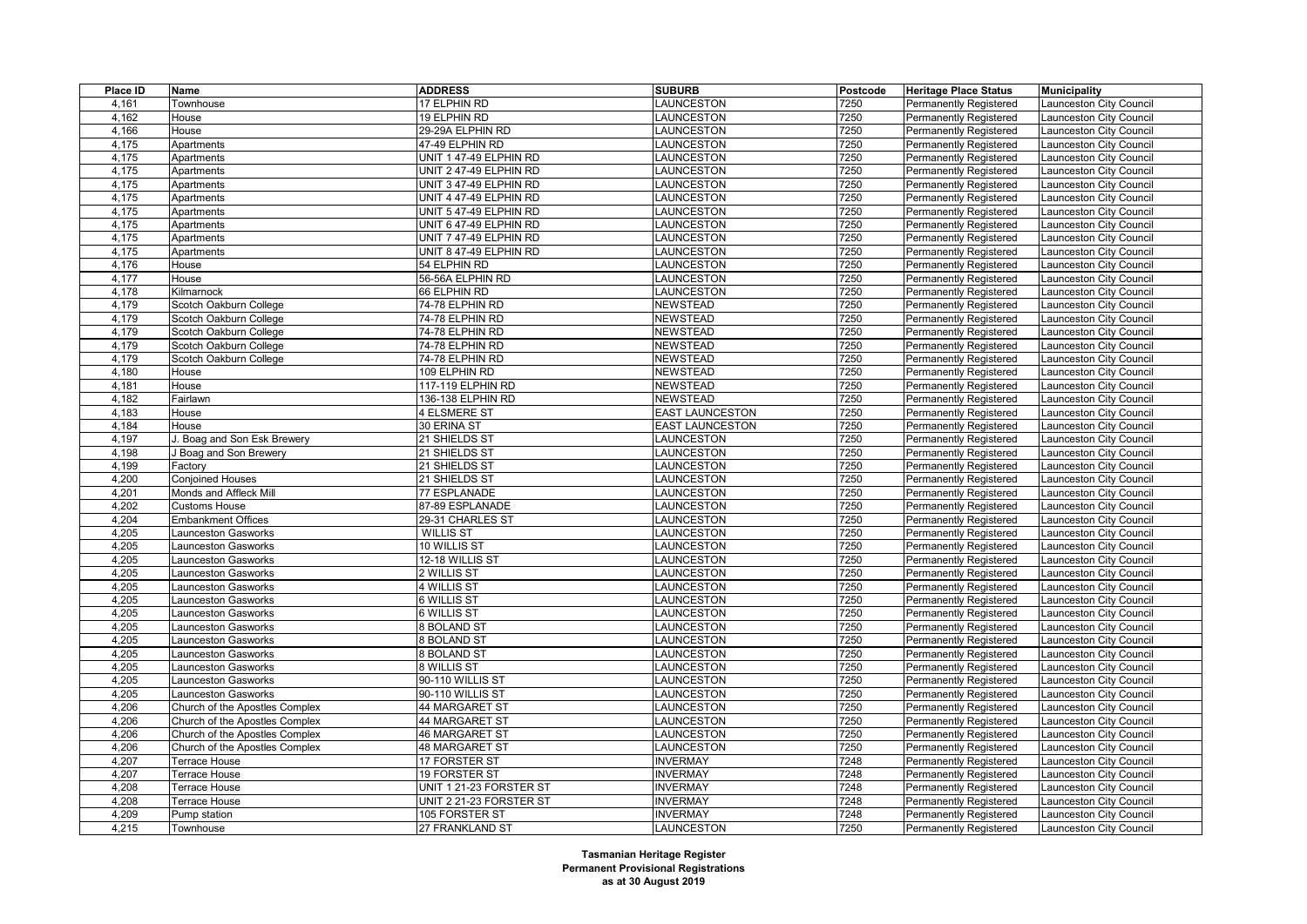|                                                                    | <b>SUBURB</b>        | Postcode | <b>Heritage Place Status</b>  | <b>Municipality</b>     |
|--------------------------------------------------------------------|----------------------|----------|-------------------------------|-------------------------|
| 4,219<br>35 FRANKLAND ST<br>House                                  | LAUNCESTON           | 7250     | <b>Permanently Registered</b> | aunceston City Council  |
| 4,220<br>40 FRANKLAND ST<br>Formerly Watson House                  | LAUNCESTON           | 7250     | <b>Permanently Registered</b> | Launceston City Council |
| 4,222<br>Hedera<br>46-48 FRANKLAND ST                              | LAUNCESTON           | 7250     | <b>Permanently Registered</b> | aunceston City Council  |
| 4,225<br>UNIT 377-81 FRANKLAND ST<br><b>Conjoined Townhouse</b>    | LAUNCESTON           | 7250     | Permanently Registered        | aunceston City Council  |
| 4,226<br>UNIT 2 77-81 FRANKLAND ST<br><b>Conjoined Townhouse</b>   | LAUNCESTON           | 7250     | <b>Permanently Registered</b> | Launceston City Council |
| 4,227<br>UNIT 177-81 FRANKLAND ST<br><b>Conjoined Townhouse</b>    | LAUNCESTON           | 7250     | Permanently Registered        | aunceston City Council  |
| 4,228<br>83 FRANKLAND ST<br><b>Conjoined Townhouse</b>             | LAUNCESTON           | 7250     | Permanently Registered        | aunceston City Council  |
| 4,229<br>98 FRANKLAND ST<br>House                                  | LAUNCESTON           | 7250     | <b>Permanently Registered</b> | Launceston City Council |
| 4,231<br>House<br>9 FREDERICK ST                                   | <b>AUNCESTON</b>     | 7250     | Permanently Registered        | aunceston City Council  |
| 4,232<br><b>Christ Church Baptist</b><br>11-15 FREDERICK ST        | LAUNCESTON           | 7250     | Permanently Registered        | aunceston City Council  |
| 4,233<br>11-15 FREDERICK ST<br><b>Milton Hall</b>                  | LAUNCESTON           | 7250     | <b>Permanently Registered</b> | Launceston City Council |
| 4,234<br>Town house (formerly Widdowson)<br>27 FREDERICK ST        | LAUNCESTON           | 7250     | Permanently Registered        | aunceston City Council  |
| 33-35 FREDERICK ST<br>4,235<br>House/Commercial Building           | LAUNCESTON           | 7250     | Permanently Registered        | aunceston City Council  |
| 4,236<br>37 FREDERICK ST<br>Warehouse                              | LAUNCESTON           | 7250     | <b>Permanently Registered</b> | Launceston City Council |
| 4,237<br>Town House<br>40 FREDERICK ST                             | LAUNCESTON           | 7250     | Permanently Registered        | aunceston City Council  |
| 4,238<br>46 FREDERICK ST<br>Former Primitive Methodist Church      | <b>AUNCESTON</b>     | 7250     | Permanently Registered        | aunceston City Council  |
| 4,239<br>School<br>56 FREDERICK ST                                 | LAUNCESTON           | 7250     | Permanently Registered        | Launceston City Council |
| 4,240<br><b>Conjoined Houses</b><br>59-61 FREDERICK ST             | <b>AUNCESTON</b>     | 7250     | Permanently Registered        | aunceston City Council  |
| 4,242<br><b>Braeside House</b><br>102 FREDERICK ST                 | LAUNCESTON           | 7250     | Permanently Registered        | aunceston City Council  |
| 4,243<br>House<br>114 FREDERICK ST                                 | LAUNCESTON           | 7250     | Permanently Registered        | aunceston City Council  |
| 4,244<br>Shop and House<br>2 GARFIELD ST                           | SOUTH LAUNCESTON     | 7249     | <b>Permanently Registered</b> | aunceston City Council  |
| 4,245<br>House<br>22 GASCOYNE ST                                   | KINGS MEADOWS        | 7249     | Permanently Registered        | aunceston City Council  |
| 4,246<br>24 GASCOYNE ST<br>House and garden                        | <b>KINGS MEADOWS</b> | 7249     | <b>Permanently Registered</b> | aunceston City Council  |
| 4,247<br>Warehouse<br>3-7 GEORGE ST                                | <b>AUNCESTON</b>     | 7250     | <b>Permanently Registered</b> | aunceston City Council  |
| 4,248<br>Town house (now Masonic Club)<br>34 GEORGE ST             | <b>AUNCESTON</b>     | 7250     | Permanently Registered        | aunceston City Council  |
| 4,249<br>Commercial Retail<br>37-39 GEORGE ST                      | <b>AUNCESTON</b>     | 7250     | Permanently Registered        | aunceston City Council  |
| <b>Commercial Retail Building</b><br>4,250<br>41 GEORGE ST         | LAUNCESTON           | 7250     | <b>Permanently Registered</b> | aunceston City Council  |
| <b>Commercial Retail Building</b><br>4,251<br>43 GEORGE ST         | LAUNCESTON           | 7250     | Permanently Registered        | aunceston City Council  |
| 4,252<br><b>Commercial Retail Building</b><br>45 GEORGE ST         | <b>AUNCESTON</b>     | 7250     | Permanently Registered        | aunceston City Council  |
| 4,253<br><b>Commercial Retail Building</b><br>37-39 GEORGE ST      | <b>AUNCESTON</b>     | 7250     | <b>Permanently Registered</b> | aunceston City Council  |
| 4,254<br><b>Commercial Retail</b><br>45 CAMERON ST                 | <b>AUNCESTON</b>     | 7250     | Permanently Registered        | aunceston City Council  |
| 4,254<br><b>Commercial Retail</b><br>UNIT 1 45 CAMERON ST          | <b>AUNCESTON</b>     | 7250     | Permanently Registered        | aunceston City Council  |
| 4,254<br><b>Commercial Retail</b><br>UNIT 2 LEVEL 2 45B CAMERON ST | LAUNCESTON           | 7250     | <b>Permanently Registered</b> | aunceston City Council  |
| 4,254<br><b>Commercial Retail</b><br>UNIT 3 LEVEL 2 45B CAMERON ST | LAUNCESTON           | 7250     | Permanently Registered        | aunceston City Council  |
| 4,255<br><b>Commercial Retail</b><br>57-59A GEORGE ST              | LAUNCESTON           | 7250     | Permanently Registered        | aunceston City Council  |
| 4,256<br><b>Commercial Retail</b><br>58 GEORGE ST                  | <b>AUNCESTON</b>     | 7250     | <b>Permanently Registered</b> | aunceston City Council  |
| 4,256<br><b>Commercial Retail</b><br>58 GEORGE ST                  | <b>AUNCESTON</b>     | 7250     | Permanently Registered        | aunceston City Council  |
| 4,257<br>60 GEORGE ST<br>Shott's Umbrella Shop                     | <b>AUNCESTON</b>     | 7250     | Permanently Registered        | aunceston City Council  |
| 4,258<br><b>Commercial Retail</b><br>64 GEORGE ST                  | <b>AUNCESTON</b>     | 7250     | <b>Permanently Registered</b> | aunceston City Council  |
| 4,259<br><b>Commercial Retail</b><br>66 GEORGE ST                  | LAUNCESTON           | 7250     | Permanently Registered        | aunceston City Council  |
| 4,260<br><b>Commercial Retail</b><br>67 GEORGE ST                  | LAUNCESTON           | 7250     | Permanently Registered        | aunceston City Council  |
| 4,261<br><b>Commercial Retail</b><br>68 GEORGE ST                  | LAUNCESTON           | 7250     | <b>Permanently Registered</b> | Launceston City Council |
| 4,261<br>Commercial Retail<br>UNIT 1 68 GEORGE ST                  | <b>AUNCESTON</b>     | 7250     | Permanently Registered        | aunceston City Council  |
| 4,261<br><b>Commercial Retail</b><br>UNIT 2 68 GEORGE ST           | <b>AUNCESTON</b>     | 7250     | Permanently Registered        | aunceston City Council  |
| 4,262<br><b>Commercial Retail</b><br>69-71 GEORGE ST               | <b>AUNCESTON</b>     | 7250     | <b>Permanently Registered</b> | aunceston City Council  |
| 4,263<br><b>Commercial Retail</b><br>FLAT 1 2 PATERSON ST          | LAUNCESTON           | 7250     | Permanently Registered        | aunceston City Council  |
| FLAT 2 2 PATERSON ST<br>4,263<br><b>Commercial Retail</b>          | LAUNCESTON           | 7250     | <b>Permanently Registered</b> | aunceston City Council  |
| 4,263<br><b>Commercial Retail</b><br>'LUCK'S CORNER' 2 PATERSON ST | LAUNCESTON           | 7250     | Permanently Registered        | Launceston City Council |
| 4,263<br><b>Commercial Retail</b><br>SHOP 3 2 PATERSON ST          | LAUNCESTON           | 7250     | <b>Permanently Registered</b> | aunceston City Council  |
| 4,264<br><b>Commercial Retail</b><br>73 GEORGE ST                  | LAUNCESTON           | 7250     | Permanently Registered        | aunceston City Council  |
| 4,265<br><b>Commercial Retail</b><br>76 GEORGE ST                  | <b>AUNCESTON</b>     | 7250     | <b>Permanently Registered</b> | aunceston City Council  |
| 4,266<br>78 GEORGE ST<br><b>Commercial Retail</b>                  | LAUNCESTON           | 7250     | <b>Permanently Registered</b> | aunceston City Council  |
| 4,267<br><b>Commercial Retail</b><br>75 GEORGE ST                  | <b>AUNCESTON</b>     | 7250     | Permanently Registered        | aunceston City Council  |
| 4,267<br>75 GEORGE ST<br><b>Commercial Retail</b>                  | <b>AUNCESTON</b>     | 7250     | <b>Permanently Registered</b> | Launceston City Council |
| 4,268<br><b>Commercial Retail</b><br>80 GEORGE ST                  | LAUNCESTON           | 7250     | <b>Permanently Registered</b> | Launceston City Council |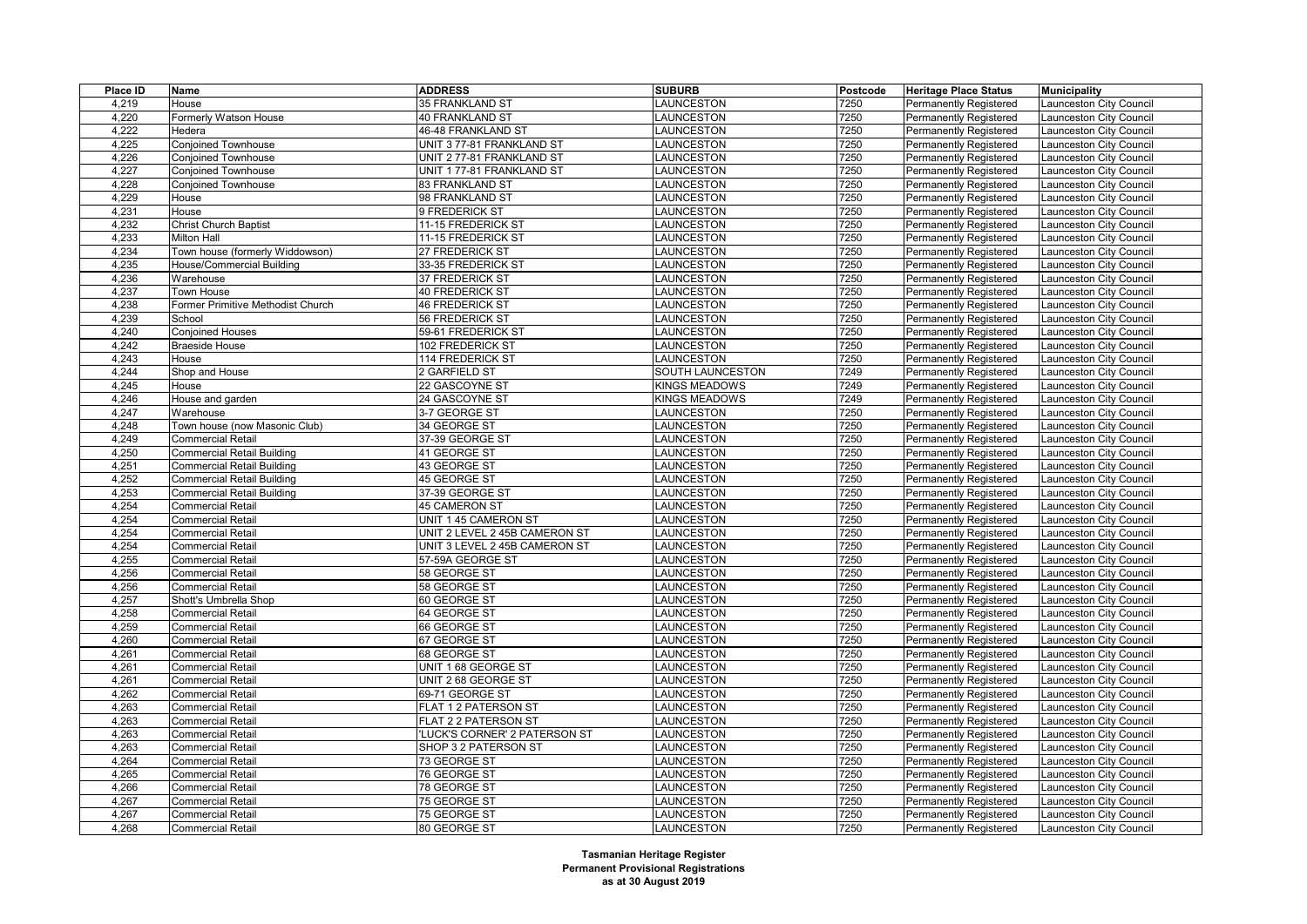| Place ID | Name                                | <b>ADDRESS</b>       | <b>SUBURB</b>          | Postcode | <b>Heritage Place Status</b>  | <b>Municipality</b>            |
|----------|-------------------------------------|----------------------|------------------------|----------|-------------------------------|--------------------------------|
| 4,270    | <b>Commercial Retail</b>            | 82 GEORGE ST         | LAUNCESTON             | 7250     | <b>Permanently Registered</b> | Launceston City Council        |
| 4,272    | <b>Commercial Retail</b>            | 84 GEORGE ST         | LAUNCESTON             | 7250     | Permanently Registered        | Launceston City Council        |
| 4,274    | <b>Commercial Retail</b>            | 86 GEORGE ST         | LAUNCESTON             | 7250     | Permanently Registered        | Launceston City Council        |
| 4,275    | <b>Commercial Retail</b>            | 88 GEORGE ST         | LAUNCESTON             | 7250     | <b>Permanently Registered</b> | Launceston City Council        |
| 4,276    | <b>Commercial Retail</b>            | 88A GEORGE ST        | LAUNCESTON             | 7250     | Permanently Registered        | <b>Launceston City Council</b> |
| 4,277    | <b>Commercial Retail</b>            | 88B-88C GEORGE ST    | LAUNCESTON             | 7250     | <b>Permanently Registered</b> | Launceston City Council        |
| 4,278    | Hotel                               | 90 GEORGE ST         | LAUNCESTON             | 7250     | <b>Permanently Registered</b> | Launceston City Council        |
| 4,279    | Town Houses, formerly Kinross House | 91-95 GEORGE ST      | LAUNCESTON             | 7250     | Permanently Registered        | <b>Launceston City Council</b> |
| 4,280    | Commercial Retail                   | 94 GEORGE ST         | LAUNCESTON             | 7250     | <b>Permanently Registered</b> | Launceston City Council        |
| 4,281    | Cottage                             | 147 GEORGE ST        | LAUNCESTON             | 7250     | <b>Permanently Registered</b> | Launceston City Council        |
| 4,282    | Town House                          | 149 GEORGE ST        | LAUNCESTON             | 7250     | Permanently Registered        | <b>Launceston City Council</b> |
| 4,283    | Dumpledale                          | 150 GEORGE ST        | LAUNCESTON             | 7250     | <b>Permanently Registered</b> | Launceston City Council        |
| 4,284    | House                               | 151 GEORGE ST        | LAUNCESTON             | 7250     | <b>Permanently Registered</b> | Launceston City Council        |
| 4,285    | <b>Albion House</b>                 | 153-155 GEORGE ST    | LAUNCESTON             | 7250     | <b>Permanently Registered</b> | <b>Launceston City Council</b> |
| 4,286    | House                               | 157 GEORGE ST        | LAUNCESTON             | 7250     | <b>Permanently Registered</b> | Launceston City Council        |
| 4,288    | House                               | 161 GEORGE ST        | LAUNCESTON             | 7250     | <b>Permanently Registered</b> | Launceston City Council        |
| 4,289    | House                               | 163 GEORGE ST        | LAUNCESTON             | 7250     | <b>Permanently Registered</b> | Launceston City Council        |
| 4,290    | House                               | 165 GEORGE ST        | LAUNCESTON             | 7250     | <b>Permanently Registered</b> | Launceston City Council        |
| 4,291    | House                               | 167 GEORGE ST        | LAUNCESTON             | 7250     | <b>Permanently Registered</b> | Launceston City Council        |
| 4,296    | House                               | <b>GEORGE ST</b>     | LAUNCESTON             | 7250     | <b>Permanently Registered</b> | Launceston City Council        |
| 4,296    | House                               | 177 GEORGE ST        | LAUNCESTON             | 7250     | <b>Permanently Registered</b> | Launceston City Council        |
| 4,296    | House                               | 179 GEORGE ST        | LAUNCESTON             | 7250     | <b>Permanently Registered</b> | Launceston City Council        |
| 4,297    | House                               | <b>GEORGE ST</b>     | LAUNCESTON             | 7250     | <b>Permanently Registered</b> | Launceston City Council        |
| 4,297    | House                               | 179 GEORGE ST        | LAUNCESTON             | 7250     | <b>Permanently Registered</b> | Launceston City Council        |
| 4,297    | House                               | 179 GEORGE ST        | LAUNCESTON             | 7250     | <b>Permanently Registered</b> | Launceston City Council        |
| 4,299    | House                               | 188 GEORGE ST        | LAUNCESTON             | 7250     | <b>Permanently Registered</b> | Launceston City Council        |
| 4,300    | House                               | 189 GEORGE ST        | LAUNCESTON             | 7250     | <b>Permanently Registered</b> | Launceston City Council        |
| 4,301    | Hargate                             | 191 GEORGE ST        | LAUNCESTON             | 7250     | Permanently Registered        | <b>Launceston City Council</b> |
| 4,302    | House                               | 193-195 GEORGE ST    | LAUNCESTON             | 7250     | <b>Permanently Registered</b> | <b>Launceston City Council</b> |
| 4,305    | Terrace Houses                      | UNIT 1 201 GEORGE ST | LAUNCESTON             | 7250     | <b>Permanently Registered</b> | Launceston City Council        |
| 4,308    | House                               | 225 GEORGE ST        | LAUNCESTON             | 7250     | Permanently Registered        | Launceston City Council        |
| 4,309    | House                               | 227 GEORGE ST        | LAUNCESTON             | 7250     | <b>Permanently Registered</b> | Launceston City Council        |
| 4,311    | Lloyds Hotel                        | 17-25 GEORGE ST      | LAUNCESTON             | 7250     | Permanently Registered        | Launceston City Council        |
| 4,311    | Lloyds Hotel                        | 17-25 GEORGE ST      | LAUNCESTON             | 7250     | <b>Permanently Registered</b> | <b>Launceston City Council</b> |
| 4,312    | <b>Commercial Hotel</b>             | 27 GEORGE ST         | LAUNCESTON             | 7250     | <b>Permanently Registered</b> | <b>Launceston City Council</b> |
| 4,313    | <b>Commercial Retail</b>            | 72-74 GEORGE ST      | <b>AUNCESTON</b>       | 7250     | <b>Permanently Registered</b> | Launceston City Council        |
| 4,314    | <b>Remnants of Penitentiary</b>     | 6-18 GEORGE ST       | LAUNCESTON             | 7250     | Permanently Registered        | <b>Launceston City Council</b> |
| 4,316    | Treherne                            | 158 GEORGE TOWN RD   | <b>NEWNHAM</b>         | 7248     | <b>Permanently Registered</b> | Launceston City Council        |
| 4,325    | Former Rapson Rubber Company        | 86-96 GLEADOW ST     | <b>INVERMAY</b>        | 7248     | Permanently Registered        | Launceston City Council        |
| 4,326    | House                               | 82 GLEN DHU ST       | SOUTH LAUNCESTON       | 7249     | <b>Permanently Registered</b> | Launceston City Council        |
| 4,327    | <b>Conjoined House</b>              | 1 GOODWIN ST         | <b>INVERMAY</b>        | 7248     | <b>Permanently Registered</b> | Launceston City Council        |
| 4,329    | Conjoined House                     | 3 GOODWIN ST         | <b>INVERMAY</b>        | 7248     | <b>Permanently Registered</b> | Launceston City Council        |
| 4,331    | Cottage                             | 8 GOODWIN ST         | <b>INVERMAY</b>        | 7248     | <b>Permanently Registered</b> | <b>Launceston City Council</b> |
| 4,332    | Cottage                             | 9 GOODWIN ST         | <b>INVERMAY</b>        | 7248     | <b>Permanently Registered</b> | Launceston City Council        |
| 4,344    | Cottage                             | 1 HEATHER ST         | SOUTH LAUNCESTON       | 7249     | <b>Permanently Registered</b> | Launceston City Council        |
| 4,345    | Cottage                             | 3 HEATHER ST         | SOUTH LAUNCESTON       | 7249     | <b>Permanently Registered</b> | Launceston City Council        |
| 4,346    | Cottage                             | 5 HEATHER ST         | SOUTH LAUNCESTON       | 7249     | <b>Permanently Registered</b> | Launceston City Council        |
| 4,347    | Cottage                             | 7 HEATHER ST         | SOUTH LAUNCESTON       | 7249     | <b>Permanently Registered</b> | Launceston City Council        |
| 4,348    | Cottage                             | 9 HEATHER ST         | SOUTH LAUNCESTON       | 7249     | <b>Permanently Registered</b> | Launceston City Council        |
| 4,349    | Cottage                             | 11 HEATHER ST        | SOUTH LAUNCESTON       | 7249     | <b>Permanently Registered</b> | Launceston City Council        |
| 4,350    | Cottage                             | 13 HEATHER ST        | SOUTH LAUNCESTON       | 7249     | <b>Permanently Registered</b> | Launceston City Council        |
| 4,352    | House                               | 1 HIGH ST            | <b>EAST LAUNCESTON</b> | 7250     | <b>Permanently Registered</b> | Launceston City Council        |
| 4,353    | Annsbrae                            | 4 HIGH ST            | <b>EAST LAUNCESTON</b> | 7250     | <b>Permanently Registered</b> | Launceston City Council        |
| 4,354    | House                               | 13 HIGH ST           | <b>EAST LAUNCESTON</b> | 7250     | <b>Permanently Registered</b> | Launceston City Council        |
| 4,355    | House                               | 14 HIGH ST           | <b>EAST LAUNCESTON</b> | 7250     | <b>Permanently Registered</b> | Launceston City Council        |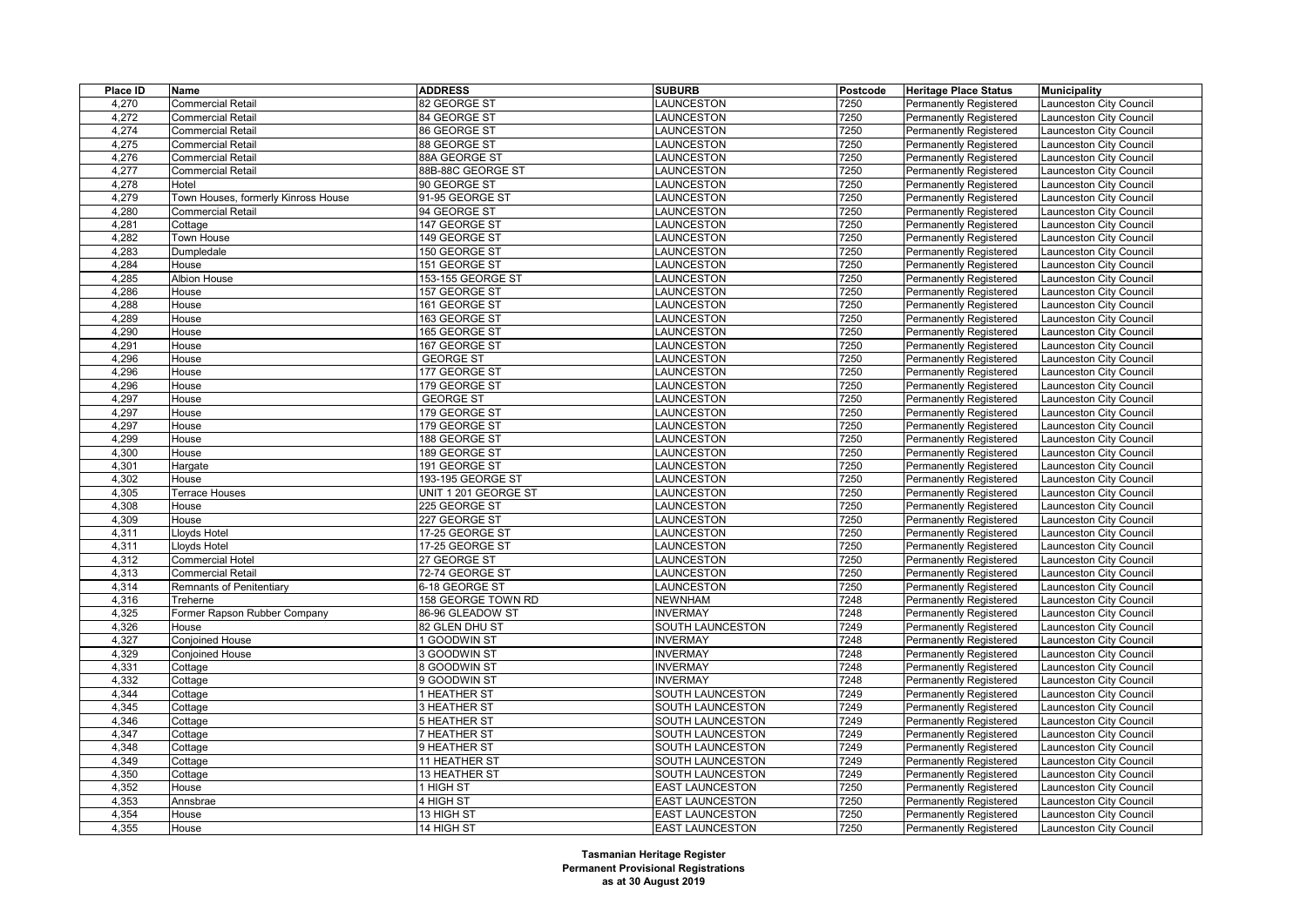| Place ID       | Name                                                                          | <b>ADDRESS</b>                 | <b>SUBURB</b>                 | Postcode     | <b>Heritage Place Status</b>                                   | <b>Municipality</b>                              |
|----------------|-------------------------------------------------------------------------------|--------------------------------|-------------------------------|--------------|----------------------------------------------------------------|--------------------------------------------------|
| 4,356          | Bexley                                                                        | 17 HIGH ST                     | <b>EAST LAUNCESTON</b>        | 7250         | <b>Permanently Registered</b>                                  | aunceston City Council                           |
| 4,357          | Windmill Hill Reserve                                                         | 18A HIGH ST                    | <b>EAST LAUNCESTON</b>        | 7250         | Permanently Registered                                         | aunceston City Council                           |
| 4,357          | Windmill Hill Reserve                                                         | N/A ADELAIDE ST                | <b>EAST LAUNCESTON</b>        | 7250         | <b>Permanently Registered</b>                                  | aunceston City Council                           |
| 4,357          | Windmill Hill Reserve                                                         | N/A WELHAN ST                  | <b>EAST LAUNCESTON</b>        | 7250         | <b>Permanently Registered</b>                                  | aunceston City Council                           |
| 4,358          | Beulah                                                                        | 21 HIGH ST                     | <b>EAST LAUNCESTON</b>        | 7250         | Permanently Registered                                         | aunceston City Council                           |
| 4,359          | House                                                                         | 22 HIGH ST                     | <b>EAST LAUNCESTON</b>        | 7250         | <b>Permanently Registered</b>                                  | aunceston City Council                           |
| 4,360          | Eversley                                                                      | 23 HIGH ST                     | <b>EAST LAUNCESTON</b>        | 7250         | <b>Permanently Registered</b>                                  | aunceston City Council                           |
| 4,361          | House                                                                         | 25 HIGH ST                     | <b>EAST LAUNCESTON</b>        | 7250         | Permanently Registered                                         | aunceston City Council                           |
| 4,362          | Rosemount                                                                     | 27 HIGH ST                     | <b>EAST LAUNCESTON</b>        | 7250         | <b>Permanently Registered</b>                                  | aunceston City Council                           |
| 4,363          | Hillcrest                                                                     | 29 HIGH ST                     | <b>EAST LAUNCESTON</b>        | 7250         | <b>Permanently Registered</b>                                  | aunceston City Council                           |
| 4,364          | Ashton Gate                                                                   | 32 HIGH ST                     | <b>EAST LAUNCESTON</b>        | 7250         | Permanently Registered                                         | aunceston City Council                           |
| 4,365          | <b>Commercial Retail</b>                                                      | 32A HIGH ST                    | <b>EAST LAUNCESTON</b>        | 7250         | <b>Permanently Registered</b>                                  | aunceston City Council                           |
| 4,366          | House                                                                         | 35 HIGH ST                     | <b>EAST LAUNCESTON</b>        | 7250         | <b>Permanently Registered</b>                                  | aunceston City Council                           |
| 4,367          | House                                                                         | 36 HIGH ST                     | <b>EAST LAUNCESTON</b>        | 7250         | Permanently Registered                                         | aunceston City Council                           |
| 4,368          | House                                                                         | 37 HIGH ST                     | <b>EAST LAUNCESTON</b>        | 7250         | <b>Permanently Registered</b>                                  | aunceston City Council                           |
| 4,369          | House                                                                         | 39 HIGH ST                     | <b>EAST LAUNCESTON</b>        | 7250         | <b>Permanently Registered</b>                                  | aunceston City Council                           |
| 4,370          | House                                                                         | 41 HIGH ST                     | <b>EAST LAUNCESTON</b>        | 7250         | <b>Permanently Registered</b>                                  | aunceston City Council                           |
| 4,371          | Hatherley                                                                     | 43 HIGH ST                     | <b>EAST LAUNCESTON</b>        | 7250         | <b>Permanently Registered</b>                                  | aunceston City Council                           |
| 4,372          | House                                                                         | 45 HIGH ST                     | <b>EAST LAUNCESTON</b>        | 7250         | <b>Permanently Registered</b>                                  | aunceston City Council                           |
| 4,374          | Eurella                                                                       | 48 HIGH ST                     | <b>EAST LAUNCESTON</b>        | 7250         | <b>Permanently Registered</b>                                  | aunceston City Council                           |
| 4,375          | House                                                                         | 49 HIGH ST                     | <b>EAST LAUNCESTON</b>        | 7250         | <b>Permanently Registered</b>                                  | aunceston City Council                           |
| 4,377          | House                                                                         | 51 HIGH ST                     | <b>EAST LAUNCESTON</b>        | 7250         | <b>Permanently Registered</b>                                  | aunceston City Council                           |
| 4,378          | The Gables                                                                    | 52 HIGH ST                     | <b>EAST LAUNCESTON</b>        | 7250         | <b>Permanently Registered</b>                                  | aunceston City Council                           |
| 4,379          | House                                                                         | 53 HIGH ST                     | <b>EAST LAUNCESTON</b>        | 7250         | <b>Permanently Registered</b>                                  | aunceston City Council                           |
| 4,380          | House                                                                         | 54 HIGH ST                     | <b>EAST LAUNCESTON</b>        | 7250         | <b>Permanently Registered</b>                                  | aunceston City Council                           |
| 4,381          | House                                                                         | 95 HIGH ST                     | <b>EAST LAUNCESTON</b>        | 7250         | <b>Permanently Registered</b>                                  | aunceston City Council                           |
| 4,382          | House                                                                         | 97 HIGH ST                     | <b>EAST LAUNCESTON</b>        | 7250         | <b>Permanently Registered</b>                                  | aunceston City Council                           |
| 4,384          | House                                                                         | 115 HIGH ST                    | <b>EAST LAUNCESTON</b>        | 7250         | <b>Permanently Registered</b>                                  | aunceston City Council                           |
| 4,386          | Toxteth                                                                       | 5-7 HILL ST                    | <b>WEST LAUNCESTON</b>        | 7250         | <b>Permanently Registered</b>                                  | aunceston City Council                           |
| 4,386          | Toxteth                                                                       | 5-7 HILL ST                    | <b>WEST LAUNCESTON</b>        | 7250         | <b>Permanently Registered</b>                                  | aunceston City Council                           |
| 4,387          | Strathroy Bridge, Kerry Lodge Probation Station,                              | <b>MIDLAND HWY</b>             | YOUNGTOWN                     | 7258         | Permanently Registered                                         | Northern Midlands Council                        |
|                | <b>Convict Quarries and Road</b>                                              |                                |                               |              |                                                                |                                                  |
| 4,387          | Strathroy Bridge, Kerry Lodge Probation Station,<br>Convict Quarries and Road | 563 HOBART RD                  | <b>BREADALBANE</b>            | 7258         | <b>Permanently Registered</b>                                  | Northern Midlands Council                        |
| 4,387          | Strathroy Bridge, Kerry Lodge Probation Station,                              | 713 HOBART RD                  | <b>BREADALBANE</b>            | 7249         | <b>Permanently Registered</b>                                  | Northern Midlands Council                        |
| 4,387          | Convict Quarries and Road                                                     | <b>HOBART RD</b>               |                               |              |                                                                |                                                  |
|                | Strathroy Bridge, Kerry Lodge Probation Station,                              |                                | YOUNGTOWN                     | 7249         | <b>Permanently Registered</b>                                  | Northern Midlands Council                        |
|                | <b>Convict Quarries and Road</b>                                              | 419 HOBART RD                  |                               | 7249         |                                                                |                                                  |
| 4,388          | Franklin House                                                                |                                | YOUNGTOWN                     |              | <b>Permanently Registered</b>                                  | aunceston City Council                           |
| 4,388<br>4,388 | Franklin House<br>Franklin House                                              | 419 HOBART RD<br>419 HOBART RD | YOUNGTOWN<br>YOUNGTOWN        | 7249<br>7249 | <b>Permanently Registered</b>                                  | aunceston City Council                           |
|                |                                                                               |                                |                               | 7249         | Permanently Registered                                         | aunceston City Council                           |
| 4,389          | St James' Anglican Church<br>Magpie Hill (Formerly Greycliffe)                | 418 HOBART RD                  | YOUNGTOWN                     | 7249         | <b>Permanently Registered</b>                                  | aunceston City Council                           |
| 4,390          | <b>Conjoined Houses</b>                                                       | 513 HOBART RD<br>57 HOWICK ST  | YOUNGTOWN<br>SOUTH LAUNCESTON | 7249         | <b>Permanently Registered</b>                                  | aunceston City Council                           |
| 4,396<br>4,396 |                                                                               | 59 HOWICK ST                   | SOUTH LAUNCESTON              | 7249         | Permanently Registered                                         | aunceston City Council                           |
| 4,396          | <b>Conjoined Houses</b><br><b>Conjoined Houses</b>                            | N/A HOWICK ST                  | SOUTH LAUNCESTON              | 7250         | <b>Permanently Registered</b><br><b>Permanently Registered</b> | aunceston City Council<br>aunceston City Council |
| 4,398          | Mowbray Racecourse Grandstand                                                 | 27 VERMONT RD                  | <b>MOWBRAY</b>                | 7248         | Permanently Registered                                         | aunceston City Council                           |
| 4,399          | York Park Entrance Gates & Invermay Park                                      | 2 INVERMAY RD                  | <b>INVERMAY</b>               | 7248         | <b>Permanently Registered</b>                                  | Launceston City Council                          |
|                | Northern Stand                                                                |                                |                               |              |                                                                |                                                  |
| 4,399          | York Park Entrance Gates & Invermay Park<br>Northern Stand                    | 2 INVERMAY RD                  | <b>INVERMAY</b>               | 7248         | Permanently Registered                                         | Launceston City Council                          |
| 4400           | Launceston Railway Workshops                                                  | 2 INVERMAY RD                  | <b>INVERMAY</b>               | 7248         | Provisional Registration                                       | aunceston City Council                           |
| 4400           | Launceston Railway Workshops                                                  | 2 INVERMAY RD                  | <b>INVERMAY</b>               | 7248         | Provisional Registration                                       | aunceston City Council                           |
|                | 4400 Launceston Railway Workshops                                             | <b>BARNARDS WAY</b>            | <b>INVERMAY</b>               | 7248         | <b>Provisional Registration</b>                                | aunceston City Council                           |
|                | 4400 Launceston Railway Workshops                                             | 6 BARNARDS WAY                 | <b>INVERMAY</b>               | 7248         | <b>Provisional Registration</b>                                | Launceston City Council                          |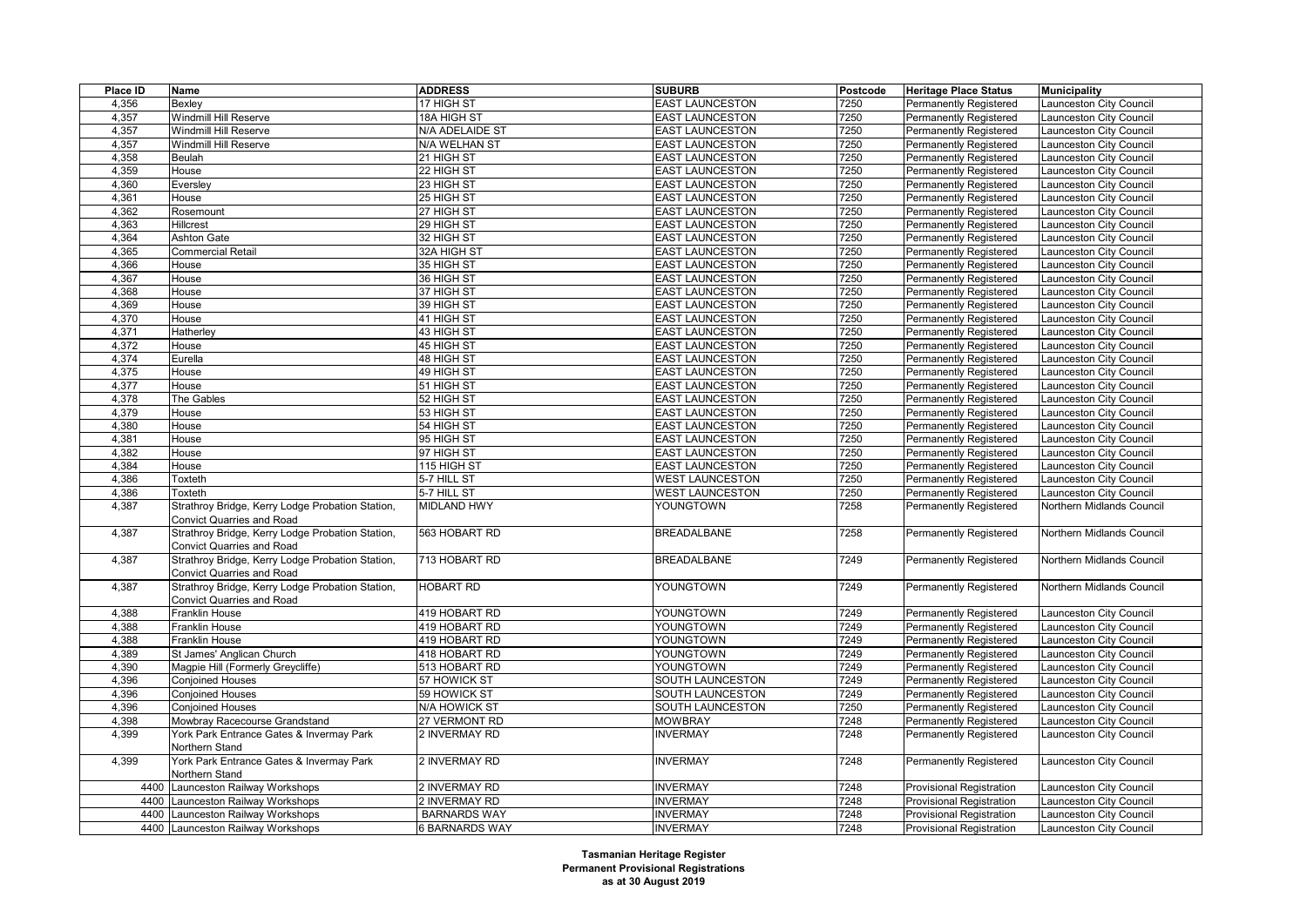| Place ID | Name                                   | <b>ADDRESS</b>        | <b>SUBURB</b>          | Postcode | <b>Heritage Place Status</b>    | <b>Municipality</b>     |
|----------|----------------------------------------|-----------------------|------------------------|----------|---------------------------------|-------------------------|
| 4400     | Launceston Railway Workshops           | 4 INVERMAY RD         | <b>INVERMAY</b>        | 7248     | Provisional Registration        | aunceston City Council  |
| 4400     | Launceston Railway Workshops           | <b>6 INVERMAY RD</b>  | <b>NVERMAY</b>         | 7248     | <b>Provisional Registration</b> | aunceston City Council  |
| 4,402    | <b>Commercial Retail</b>               | 39-41 INVERMAY RD     | <b>INVERMAY</b>        | 7248     | <b>Permanently Registered</b>   | aunceston City Council  |
| 4,402    | <b>Commercial Retail</b>               | 39-41 INVERMAY RD     | <b>INVERMAY</b>        | 7248     | Permanently Registered          | aunceston City Council  |
| 4,410    | Townhouse                              | 81 INVERMAY RD        | <b>INVERMAY</b>        | 7248     | <b>Permanently Registered</b>   | aunceston City Council  |
| 4,412    | <b>Star Theatre</b>                    | 217B INVERMAY RD      | <b>INVERMAY</b>        | 7248     | <b>Permanently Registered</b>   | Launceston City Council |
| 4,413    | St Finn Barrs School                   | 247-255 INVERMAY RD   | <b>INVERMAY</b>        | 7248     | <b>Permanently Registered</b>   | aunceston City Council  |
| 4,415    | House                                  | 4 KING ST             | LAUNCESTON             | 7250     | <b>Permanently Registered</b>   | aunceston City Council  |
| 4,416    | Cottage                                | 6 KING ST             | LAUNCESTON             | 7250     | Permanently Registered          | aunceston City Council  |
| 4,417    | House                                  | 8 KING ST             | LAUNCESTON             | 7250     | Permanently Registered          | aunceston City Council  |
| 4,418    | House                                  | 10 KING ST            | LAUNCESTON             | 7250     | <b>Permanently Registered</b>   | Launceston City Council |
| 4,420    | House                                  | 16 KING ST            | LAUNCESTON             | 7250     | Permanently Registered          | Launceston City Council |
| 4,422    | The Cedars                             | 15 LAVER GR           | <b>NEWNHAM</b>         | 7248     | Permanently Registered          | Launceston City Council |
| 4,422    | The Cedars                             | 15 LAVER GR           | <b>NEWNHAM</b>         | 7248     | <b>Permanently Registered</b>   | aunceston City Council  |
| 4,424    | House                                  | 7 LAWRENCE ST         | LAUNCESTON             | 7250     | <b>Permanently Registered</b>   | aunceston City Council  |
| 4,425    | Former Lawrence Hotel                  | 23 LAWRENCE ST        | LAUNCESTON             | 7250     | Permanently Registered          | aunceston City Council  |
| 4,428    | <b>Conjoined House</b>                 | 31 LAWRENCE ST        | LAUNCESTON             | 7250     | <b>Permanently Registered</b>   | aunceston City Council  |
| 4,429    | <b>Conjoined House</b>                 | 33 LAWRENCE ST        | LAUNCESTON             | 7250     | <b>Permanently Registered</b>   | aunceston City Council  |
| 4,430    | Lilydale Uniting Church and Hall       | 1953 MAIN RD          | <b>ILYDALE</b>         | 7268     | <b>Permanently Registered</b>   | aunceston City Council  |
| 4,431    | Bardenhagen's Store                    | 1965 MAIN RD          | <b>LILYDALE</b>        | 7268     | <b>Permanently Registered</b>   | aunceston City Council  |
| 4,432    | Westerhall                             | 2 LIME AVE            | <b>NEWSTEAD</b>        | 7250     | <b>Permanently Registered</b>   | aunceston City Council  |
| 4,433    | House                                  | 3 LIME AVE            | <b>NEWSTEAD</b>        | 7250     | <b>Permanently Registered</b>   | aunceston City Council  |
| 4,437    | <b>Commercial Retail</b>               | 20 LINDSAY ST         | <b>INVERMAY</b>        | 7248     | <b>Permanently Registered</b>   | aunceston City Council  |
| 4,437    | <b>Commercial Retail</b>               | 20 LINDSAY ST         | <b>INVERMAY</b>        | 7248     | <b>Permanently Registered</b>   | aunceston City Council  |
| 4,440    | Mount Pleasant                         | 82 GIBSON ST          | KINGS MEADOWS          | 7249     | <b>Permanently Registered</b>   | aunceston City Council  |
| 4,440    | <b>Mount Pleasant</b>                  | 9 LUXMORE PL          | PROSPECT               | 7250     | <b>Permanently Registered</b>   | aunceston City Council  |
| 4,442    | House                                  | 9 LYTTLETON ST        | <b>EAST LAUNCESTON</b> | 7250     | <b>Permanently Registered</b>   | aunceston City Council  |
| 4,443    | Magnolia Cottage                       | 15 LYTTLETON ST       | <b>EAST LAUNCESTON</b> | 7250     | Permanently Registered          | aunceston City Council  |
| 4,444    | House                                  | 30 LYTTLETON ST       | <b>EAST LAUNCESTON</b> | 7250     | <b>Permanently Registered</b>   | aunceston City Council  |
| 4,445    | Victoria League House                  | 36 LYTTLETON ST       | <b>EAST LAUNCESTON</b> | 7250     | <b>Permanently Registered</b>   | aunceston City Council  |
| 4,446    | House                                  | 38 LYTTLETON ST       | <b>EAST LAUNCESTON</b> | 7250     | Permanently Registered          | aunceston City Council  |
| 4,447    | Lauderdale                             | 43 LYTTLETON ST       | <b>EAST LAUNCESTON</b> | 7250     | <b>Permanently Registered</b>   | aunceston City Council  |
| 4,448    | House                                  | 71 LYTTLETON ST       | <b>EAST LAUNCESTON</b> | 7250     | <b>Permanently Registered</b>   | aunceston City Council  |
| 4,449    | House                                  | 15 MAITLAND ST        | LAUNCESTON             | 7250     | <b>Permanently Registered</b>   | aunceston City Council  |
| 4,451    | House                                  | 69 MARGARET ST        | <b>LAUNCESTON</b>      | 7250     | <b>Permanently Registered</b>   | aunceston City Council  |
| 4,453    | <b>Conjoined Cottage</b>               | UNIT 1 88 MARGARET ST | LAUNCESTON             | 7250     | Permanently Registered          | aunceston City Council  |
| 4,454    | <b>Mews Motel</b>                      | 89 MARGARET ST        | LAUNCESTON             | 7250     | Permanently Registered          | aunceston City Council  |
| 4,455    | <b>Conjoined Cottage</b>               | UNIT 2 90 MARGARET ST | LAUNCESTON             | 7250     | <b>Permanently Registered</b>   | aunceston City Council  |
| 4,456    | <b>Conjoined Cottage</b>               | UNIT 3 92 MARGARET ST | LAUNCESTON             | 7250     | <b>Permanently Registered</b>   | aunceston City Council  |
| 4,458    | <b>Uniting Church Hall</b>             | 96 MARGARET ST        | LAUNCESTON             | 7250     | <b>Permanently Registered</b>   | aunceston City Council  |
| 4,459    | Former Parsonage                       | 96 MARGARET ST        | LAUNCESTON             | 7250     | <b>Permanently Registered</b>   | aunceston City Council  |
| 4,465    | <b>Invermay State School</b>           | 35-43 MAYNE ST        | <b>INVERMAY</b>        | 7248     | <b>Permanently Registered</b>   | aunceston City Council  |
| 4,469    | <b>Mount Stuart</b>                    | 33-35 MOUNT STUART DR | <b>NEWNHAM</b>         | 7248     | <b>Permanently Registered</b>   | aunceston City Council  |
| 4,470    | Cottage                                | 50 MULGRAVE ST        | SOUTH LAUNCESTON       | 7249     | <b>Permanently Registered</b>   | aunceston City Council  |
| 4,471    | House                                  | 55 MULGRAVE ST        | SOUTH LAUNCESTON       | 7249     | <b>Permanently Registered</b>   | aunceston City Council  |
| 4,471    | House                                  | LOT 1 MULGRAVE ST     | SOUTH LAUNCESTON       | 7249     | <b>Permanently Registered</b>   | Launceston City Council |
| 4,472    | Infectious Diseases Hospital (Allambi) | 33-39 HOWICK ST       | SOUTH LAUNCESTON       | 7249     | Permanently Registered          | aunceston City Council  |
| 4,474    | Myoora                                 | 7 NEIKA AVE           | <b>WEST LAUNCESTON</b> | 7250     | <b>Permanently Registered</b>   | aunceston City Council  |
| 4,475    | Newnham Hall                           | 100 NEWNHAM DR        | <b>NEWNHAM</b>         | 7248     | <b>Permanently Registered</b>   | aunceston City Council  |
| 4,476    | <b>Riverside Cottage</b>               | 100 NEWNHAM DR        | <b>NEWNHAM</b>         | 7248     | <b>Permanently Registered</b>   | aunceston City Council  |
| 4,477    | Newstead House                         | 10 NEWSTEAD CRES      | <b>NEWSTEAD</b>        | 7250     | <b>Permanently Registered</b>   | aunceston City Council  |
| 4,479    | <b>Elphin House</b>                    | 3 OLIVE ST            | <b>NEWSTEAD</b>        | 7250     | <b>Permanently Registered</b>   | Launceston City Council |
| 4,480    | <b>Commercial Retail</b>               | 80 PATERSON ST        | LAUNCESTON             | 7250     | <b>Permanently Registered</b>   | aunceston City Council  |
| 4.481    | House                                  | 3 PARK ST             | LAUNCESTON             | 7250     | <b>Permanently Registered</b>   | Launceston City Council |
| 4,483    | <b>Commercial Retail</b>               | 21-23 PATERSON ST     | <b>LAUNCESTON</b>      | 7250     | <b>Permanently Registered</b>   | Launceston City Council |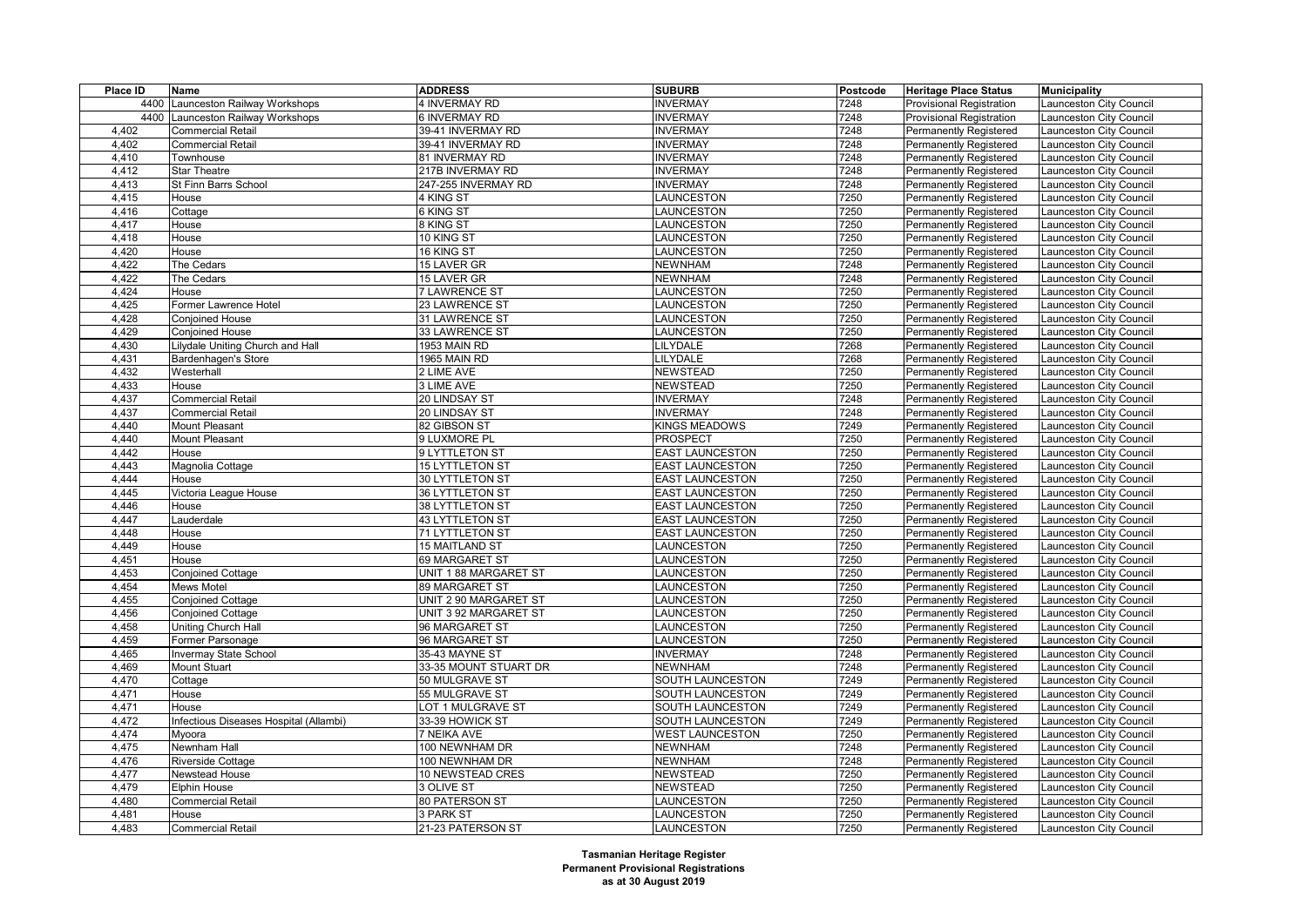| Place ID | <b>Name</b>                                       | <b>ADDRESS</b>             | <b>SUBURB</b>     | Postcode | <b>Heritage Place Status</b> | <b>Municipality</b>     |
|----------|---------------------------------------------------|----------------------------|-------------------|----------|------------------------------|-------------------------|
| 4,484    | Wesley Chambers (former Methodist Manse)          | <b>34 PATERSON ST</b>      | <b>AUNCESTON</b>  | 7250     | Permanently Registered       | aunceston City Council  |
| 4.485    | Former Methodist Chapel                           | 34 PATERSON ST             | LAUNCESTON        | 7250     | Permanently Registered       | aunceston City Council  |
| 4,486    | Former Methodist Church                           | 34 PATERSON ST             | LAUNCESTON        | 7250     | Permanently Registered       | aunceston City Council  |
| 4,486    | Former Methodist Church                           | 34 PATERSON ST             | <b>AUNCESTON</b>  | 7250     | Permanently Registered       | aunceston City Council  |
| 4.486    | Former Methodist Church                           | 34 PATERSON ST             | LAUNCESTON        | 7250     | Permanently Registered       | aunceston City Council  |
| 4,486    | Former Methodist Church                           | 34 PATERSON ST             | LAUNCESTON        | 7250     | Permanently Registered       | aunceston City Council  |
| 4,488    | Former F Paine Carriage Building                  | 62-66 PATERSON ST          | <b>AUNCESTON</b>  | 7250     | Permanently Registered       | aunceston City Council  |
| 4,489    | Craiglea                                          | 62-66 PATERSON ST          | LAUNCESTON        | 7250     | Permanently Registered       | aunceston City Council  |
| 4,490    | Craigowen                                         | 68 PATERSON ST             | LAUNCESTON        | 7250     | Permanently Registered       | aunceston City Council  |
| 4,491    | Launceston Polytechnic southern campus and        | <b>BARROW ST</b>           | LAUNCESTON        | 7250     | Permanently Registered       | Launceston City Council |
|          | former Treadmill, Male House of Correction,       |                            |                   |          |                              |                         |
|          | Wellington Square School at 93 Paterson St & part |                            |                   |          |                              |                         |
|          | of Barrow St                                      |                            |                   |          |                              |                         |
| 4,491    | Launceston Polytechnic southern campus and        |                            | <b>AUNCESTON</b>  | 7250     | Permanently Registered       | aunceston City Council  |
|          | former Treadmill, Male House of Correction,       |                            |                   |          |                              |                         |
|          | Wellington Square School at 93 Paterson St & part |                            |                   |          |                              |                         |
|          | of Barrow St                                      |                            |                   |          |                              |                         |
| 4,491    | Launceston Polytechnic southern campus and        |                            | LAUNCESTON        | 7250     | Permanently Registered       | Launceston City Council |
|          | former Treadmill, Male House of Correction,       |                            |                   |          |                              |                         |
|          | Wellington Square School at 93 Paterson St & part |                            |                   |          |                              |                         |
|          | of Barrow St                                      |                            |                   |          |                              |                         |
| 4,491    | Launceston Polytechnic southern campus and        | 93 PATERSON ST             | <b>AUNCESTON</b>  | 7250     | Permanently Registered       | aunceston City Council  |
|          | former Treadmill, Male House of Correction,       |                            |                   |          |                              |                         |
|          | Wellington Square School at 93 Paterson St & part |                            |                   |          |                              |                         |
|          | of Barrow St                                      |                            |                   |          |                              |                         |
| 4,491    | Launceston Polytechnic southern campus and        | UNIT 2 93 PATERSON ST      | LAUNCESTON        | 7250     | Permanently Registered       | Launceston City Council |
|          | former Treadmill, Male House of Correction,       |                            |                   |          |                              |                         |
|          | Wellington Square School at 93 Paterson St & part |                            |                   |          |                              |                         |
|          | of Barrow St                                      |                            |                   |          |                              |                         |
| 4,491    | Launceston Polytechnic southern campus and        | UNIT 3 93 PATERSON ST      | LAUNCESTON        | 7250     | Permanently Registered       | Launceston City Council |
|          | former Treadmill, Male House of Correction,       |                            |                   |          |                              |                         |
|          | Wellington Square School at 93 Paterson St & part |                            |                   |          |                              |                         |
|          | of Barrow St                                      |                            |                   |          |                              |                         |
| 4,492    | Penny Royal Motel (formerly Barton Mill)          | 145-151 PATERSON ST        | <b>AUNCESTON</b>  | 7250     | Permanently Registered       | aunceston City Council  |
| 4,494    | Former Court House Hotel                          | 91 PATERSON ST             | <b>AUNCESTON</b>  | 7250     | Permanently Registered       | aunceston City Council  |
| 4,495    | Norwood House                                     | 57 PENQUITE RD             | NEWSTEAD          | 7250     | Permanently Registered       | aunceston City Council  |
| 4,496    | Kombacy                                           | 316 PENQUITE RD            | <b>NORWOOD</b>    | 7250     | Permanently Registered       | aunceston City Council  |
| 4,497    | Peny-Y-Bryn House, Gate and Fence                 | 5 PEN-Y-BRYN PL            | <b>NEWSTEAD</b>   | 7250     | Permanently Registered       | aunceston City Council  |
| 4,499    | Princes Square                                    | 28A FREDRICK ST            | LAUNCESTON        | 7250     | Permanently Registered       | aunceston City Council  |
| 4,500    | Cottage                                           | 20 PRINCES ST              | <b>AUNCESTON</b>  | 7250     | Permanently Registered       | aunceston City Council  |
| 4,501    | <b>Commercial Retail</b>                          | 4-12 QUADRANT MALL         | <b>LAUNCESTON</b> | 7250     | Permanently Registered       | aunceston City Council  |
| 4,502    | <b>Commercial Retail</b>                          | 5-5B QUADRANT MALL         | LAUNCESTON        | 7250     | Permanently Registered       | aunceston City Council  |
| 4,504    | <b>Commercial Retail</b>                          | 7-11 QUADRANT MALL         | LAUNCESTON        | 7250     | Permanently Registered       | aunceston City Council  |
| 4,504    | <b>Commercial Retail</b>                          | 9 QUADRANT MALL            | LAUNCESTON        | 7250     | Permanently Registered       | aunceston City Council  |
| 4,504    | <b>Commercial Retail</b>                          | FLOOR 1 7-11 QUADRANT MALL | <b>AUNCESTON</b>  | 7250     | Permanently Registered       | aunceston City Council  |
| 4,505    | <b>Commercial Retail Building</b>                 | 11 QUADRANT MALL           | <b>AUNCESTON</b>  | 7250     | Permanently Registered       | aunceston City Council  |
| 4,505    | <b>Commercial Retail Building</b>                 | 7-11 QUADRANT MALL         | LAUNCESTON        | 7250     | Permanently Registered       | aunceston City Council  |
| 4,505    | <b>Commercial Retail Building</b>                 | FLOOR 1 7-11 QUADRANT MALL | LAUNCESTON        | 7250     | Permanently Registered       | aunceston City Council  |
| 4,506    | <b>Commercial Retail</b>                          | 13 QUADRANT MALL           | LAUNCESTON        | 7250     | Permanently Registered       | aunceston City Council  |
| 4,507    | <b>Commercial Retail</b>                          | 16 QUADRANT MALL           | LAUNCESTON        | 7250     | Permanently Registered       | aunceston City Council  |
| 4,508    | <b>Commercial Retail</b>                          | 15 QUADRANT MALL           | LAUNCESTON        | 7250     | Permanently Registered       | aunceston City Council  |
| 4,509    | <b>Commercial Retail</b>                          | 17-21 QUADRANT MALL        | <b>AUNCESTON</b>  | 7250     | Permanently Registered       | aunceston City Council  |
| 4,511    | <b>Commercial Retail</b>                          | 23-27 QUADRANT MALL        | <b>AUNCESTON</b>  | 7250     | Permanently Registered       | aunceston City Council  |
| 4,512    | <b>Commercial Retail</b>                          | 27 QUADRANT MALL           | LAUNCESTON        | 7250     | Permanently Registered       | aunceston City Council  |
| 4,513    | House                                             | 28 RACECOURSE CRES         | LAUNCESTON        | 7250     | Permanently Registered       | Launceston City Council |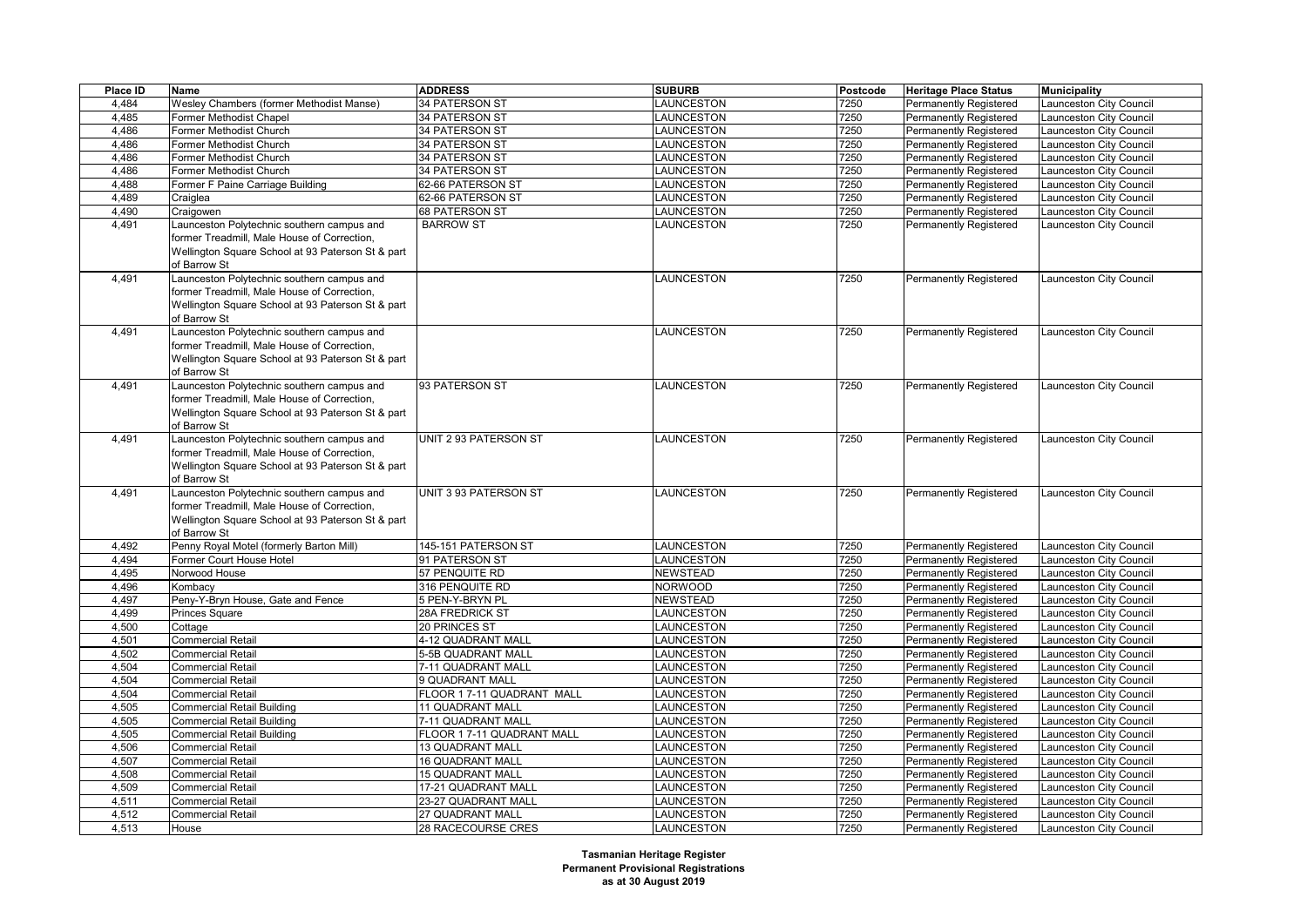| Place ID | Name                                            | <b>ADDRESS</b>        | <b>SUBURB</b>          | Postcode | <b>Heritage Place Status</b>  | <b>Municipality</b>            |
|----------|-------------------------------------------------|-----------------------|------------------------|----------|-------------------------------|--------------------------------|
| 4,514    | Old Distillery Complex                          | 157-159 RAVENSWOOD RD | <b>RAVENSWOOD</b>      | 7250     | Permanently Registered        | Launceston City Council        |
| 4,514    | Old Distillery Complex                          | 157-159 RAVENSWOOD RD | <b>RAVENSWOOD</b>      | 7250     | Permanently Registered        | <b>Launceston City Council</b> |
| 4,515    | Old Waverley                                    | 177 RAVENSWOOD RD     | <b>RAVENSWOOD</b>      | 7250     | <b>Permanently Registered</b> | Launceston City Council        |
| 4,516    | Rostella                                        | 135 ROSTELLA RD       | <b>DILSTON</b>         | 7252     | <b>Permanently Registered</b> | Launceston City Council        |
| 4,517    | Rathgael                                        | 8 RUPERT ST           | <b>NEWSTEAD</b>        | 7250     | Permanently Registered        | Launceston City Council        |
| 4,517    | Rathgael                                        | 8 RUPERT ST           | <b>NEWSTEAD</b>        | 7250     | <b>Permanently Registered</b> | Launceston City Council        |
| 4,526    | <b>Conjoined Cottage</b>                        | 12 RUSSELL ST         | <b>INVERMAY</b>        | 7248     | <b>Permanently Registered</b> | Launceston City Council        |
| 4,528    | <b>Conjoined Cottage</b>                        | <b>14 RUSSELL ST</b>  | <b>INVERMAY</b>        | 7248     | Permanently Registered        | Launceston City Council        |
| 4,529    | <b>Conjoined Cottage</b>                        | 16 RUSSELL ST         | <b>INVERMAY</b>        | 7248     | <b>Permanently Registered</b> | Launceston City Council        |
| 4,531    | <b>Conjoined Cottage</b>                        | 18 RUSSELL ST         | <b>INVERMAY</b>        | 7248     | Permanently Registered        | Launceston City Council        |
| 4,532    | <b>Conjoined Cottage</b>                        | 20 RUSSELL ST         | <b>INVERMAY</b>        | 7248     | Permanently Registered        | <b>Launceston City Council</b> |
| 4,533    | <b>Conjoined Cottage</b>                        | 22 RUSSELL ST         | <b>INVERMAY</b>        | 7248     | <b>Permanently Registered</b> | Launceston City Council        |
| 4,534    | House (former church)                           | 24 RUSSELL ST         | <b>INVERMAY</b>        | 7248     | <b>Permanently Registered</b> | Launceston City Council        |
| 4,536    | <b>Conjoined House</b>                          | 8 SHEPPY ST           | LAUNCESTON             | 7250     | <b>Permanently Registered</b> | <b>Launceston City Council</b> |
| 4,537    | <b>Conjoined House</b>                          | 10 SHEPPY ST          | LAUNCESTON             | 7250     | <b>Permanently Registered</b> | Launceston City Council        |
| 4,538    | <b>Conjoined House</b>                          | 12 SHEPPY ST          | LAUNCESTON             | 7250     | Permanently Registered        | Launceston City Council        |
| 4,539    | <b>Conjoined House</b>                          | 14 SHEPPY ST          | LAUNCESTON             | 7250     | <b>Permanently Registered</b> | Launceston City Council        |
| 4,540    | C. 1830 Former Alfred Harraps Store (now Boags  | 21 SHIELDS ST         | LAUNCESTON             | 7250     | <b>Permanently Registered</b> | Launceston City Council        |
|          | Brewery)                                        |                       |                        |          |                               |                                |
| 4,541    | House                                           | 2 SHORT ST            | <b>EAST LAUNCESTON</b> | 7250     | <b>Permanently Registered</b> | Launceston City Council        |
| 4,542    | Edenholme Grange                                | 14 ST ANDREWS ST      | <b>WEST LAUNCESTON</b> | 7250     | <b>Permanently Registered</b> | Launceston City Council        |
| 4,543    | House                                           | 8 ST GEORGES SQ       | <b>EAST LAUNCESTON</b> | 7250     | <b>Permanently Registered</b> | <b>Launceston City Council</b> |
| 4,545    | Commercial Building                             | 1-15 ST JOHN ST       | LAUNCESTON             | 7250     | <b>Permanently Registered</b> | Launceston City Council        |
| 4,546    | Paterson Military Barracks (former Commissariat | ST JOHN ST            | LAUNCESTON             | 7250     | <b>Permanently Registered</b> | Launceston City Council        |
|          | Store)                                          |                       |                        |          |                               |                                |
| 4,547    | Launceston Town Hall                            | 18-28 ST JOHN ST      | LAUNCESTON             | 7250     | <b>Permanently Registered</b> | Launceston City Council        |
| 4,547    | Launceston Town Hall                            | 18-28 ST JOHN ST      | LAUNCESTON             | 7250     | <b>Permanently Registered</b> | Launceston City Council        |
| 4,547    | aunceston Town Hall                             | 18-28 ST JOHN ST      | LAUNCESTON             | 7250     | Permanently Registered        | Launceston City Council        |
| 4,547    | Launceston Town Hall                            | 18-28 ST JOHN ST      | LAUNCESTON             | 7250     | <b>Permanently Registered</b> | <b>Launceston City Council</b> |
| 4,548    | Ritchie's Mill Town Warehouse                   | 27 ST JOHN ST         | <b>AUNCESTON</b>       | 7250     | Permanently Registered        | Launceston City Council        |
| 4,549    | Bank                                            | 50-54 ST JOHN ST      | LAUNCESTON             | 7250     | <b>Permanently Registered</b> | Launceston City Council        |
| 4,550    | Government Building                             | 53-59 ST JOHN ST      | <b>LAUNCESTON</b>      | 7250     | <b>Permanently Registered</b> | <b>Launceston City Council</b> |
| 4,551    | <b>Commercial Retail</b>                        | 68-72 ST JOHN ST      | LAUNCESTON             | 7250     | Permanently Registered        | Launceston City Council        |
| 4,553    | Bank                                            | 77-81 ST JOHN ST      | LAUNCESTON             | 7250     | <b>Permanently Registered</b> | <b>Launceston City Council</b> |
| 4,554    | <b>Commercial Retail Building</b>               | 84-86 ST JOHN ST      | LAUNCESTON             | 7250     | <b>Permanently Registered</b> | <b>Launceston City Council</b> |
| 4,557    | Launceston Gas Company Offices and Showroom     | 90 ST JOHN ST         | <b>AUNCESTON</b>       | 7250     | <b>Permanently Registered</b> | Launceston City Council        |
|          |                                                 |                       |                        |          |                               |                                |
| 4,559    | Former City Hotel                               | 93 ST JOHN ST         | LAUNCESTON             | 7250     | Permanently Registered        | Launceston City Council        |
| 4,560    | <b>Former Theatre</b>                           | 95-99 ST JOHN ST      | LAUNCESTON             | 7250     | <b>Permanently Registered</b> | Launceston City Council        |
| 4,561    | <b>Commercial Retail</b>                        | 96-102 ST JOHN ST     | LAUNCESTON             | 7250     | <b>Permanently Registered</b> | Launceston City Council        |
| 4,563    | <b>Commercial Retail</b>                        | UNIT 1 116 ST JOHN ST | LAUNCESTON             | 7250     | <b>Permanently Registered</b> | Launceston City Council        |
| 4,565    | Commercial Retail and Residence                 | 120-124 ST JOHN ST    | LAUNCESTON             | 7250     | <b>Permanently Registered</b> | Launceston City Council        |
| 4,567    | Synagogue                                       | 126 ST JOHN ST        | LAUNCESTON             | 7250     | <b>Permanently Registered</b> | Launceston City Council        |
| 4,568    | <b>Commercial Retail</b>                        | 127-127A ST JOHN ST   | LAUNCESTON             | 7250     | <b>Permanently Registered</b> | Launceston City Council        |
| 4,569    | <b>Commercial Retail</b>                        | 128 ST JOHN ST        | LAUNCESTON             | 7250     | <b>Permanently Registered</b> | Launceston City Council        |
| 4,569    | <b>Commercial Retail</b>                        | 58A ELIZABETH ST      | LAUNCESTON             | 7250     | <b>Permanently Registered</b> | Launceston City Council        |
| 4,570    | <b>Commercial Retail</b>                        | 129 ST JOHN ST        | LAUNCESTON             | 7250     | <b>Permanently Registered</b> | Launceston City Council        |
| 4,571    | <b>Commercial Retail</b>                        | 131-133 ST JOHN ST    | LAUNCESTON             | 7250     | <b>Permanently Registered</b> | Launceston City Council        |
| 4,572    | Commercial Retail (Kaw Building)                | 135-137 ST JOHN ST    | LAUNCESTON             | 7250     | <b>Permanently Registered</b> | Launceston City Council        |
| 4,573    | Dorset Terrace                                  | 136 ST JOHN ST        | LAUNCESTON             | 7250     | <b>Permanently Registered</b> | Launceston City Council        |
| 4,574    | <b>Dorset Terrace</b>                           | 138 ST JOHN ST        | LAUNCESTON             | 7250     | <b>Permanently Registered</b> | Launceston City Council        |
| 4,575    | <b>Commercial Retail</b>                        | 139 ST JOHN ST        | LAUNCESTON             | 7250     | <b>Permanently Registered</b> | Launceston City Council        |
| 4,576    | Dorset Terrace                                  | 140 ST JOHN ST        | LAUNCESTON             | 7250     | <b>Permanently Registered</b> | <b>Launceston City Council</b> |
| 4,577    | <b>Dorset Terrace</b>                           | 142 ST JOHN ST        | LAUNCESTON             | 7250     | <b>Permanently Registered</b> | Launceston City Council        |
| 4,578    | <b>Commercial Retail</b>                        | 143 ST JOHN ST        | LAUNCESTON             | 7250     | <b>Permanently Registered</b> | Launceston City Council        |
|          |                                                 |                       |                        |          |                               |                                |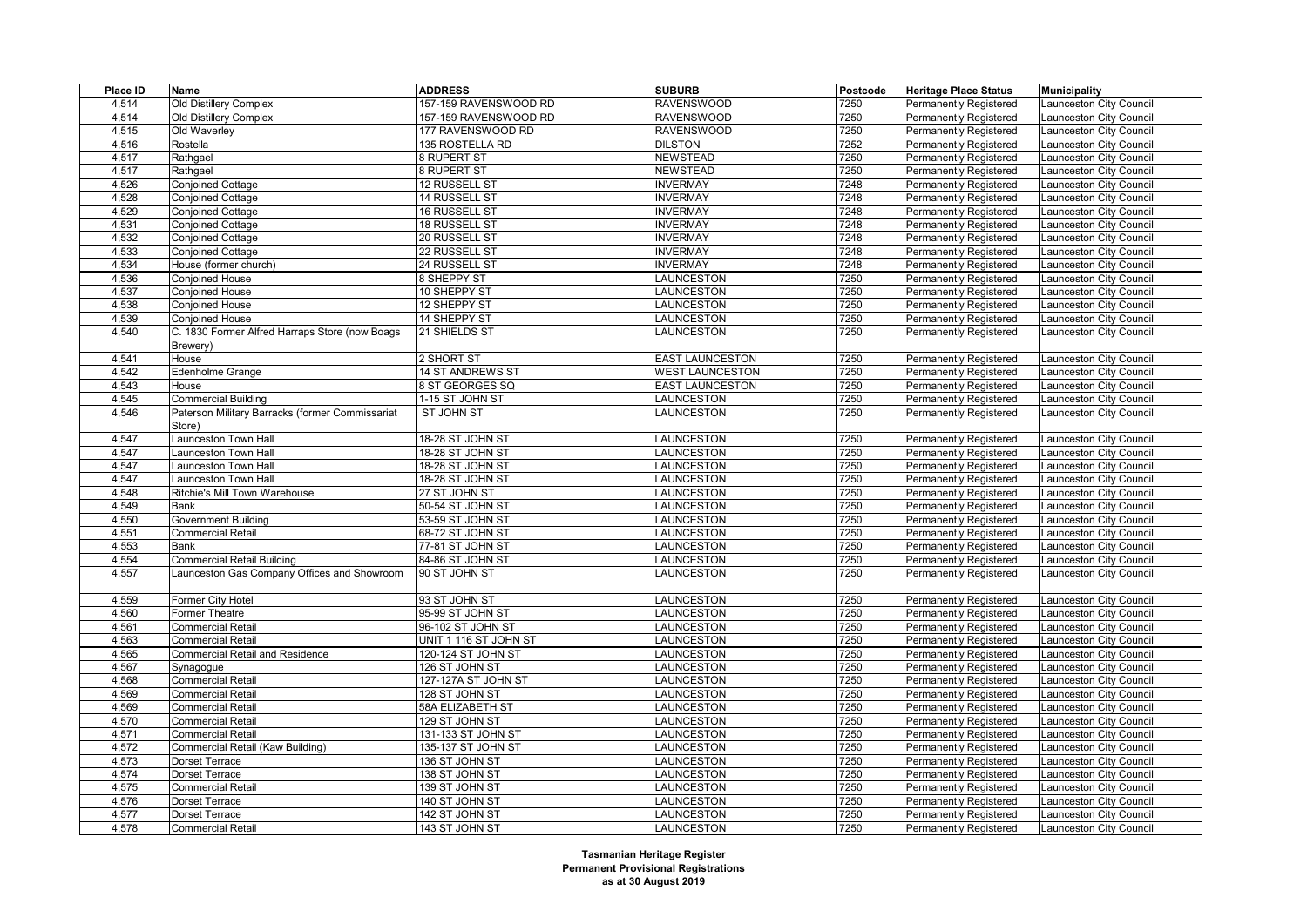| Place ID | Name                                           | <b>ADDRESS</b>            | <b>SUBURB</b>          | Postcode | <b>Heritage Place Status</b>  | <b>Municipality</b>            |
|----------|------------------------------------------------|---------------------------|------------------------|----------|-------------------------------|--------------------------------|
| 4,578    | <b>Commercial Retail</b>                       | 143 ST JOHN ST            | LAUNCESTON             | 7250     | Permanently Registered        | Launceston City Council        |
| 4,578    | <b>Commercial Retail</b>                       | 143-149 ST JOHN ST        | LAUNCESTON             | 7325     | <b>Permanently Registered</b> | Launceston City Council        |
| 4,578    | <b>Commercial Retail</b>                       | 145 ST JOHN ST            | LAUNCESTON             | 7250     | <b>Permanently Registered</b> | <b>Launceston City Council</b> |
| 4,578    | <b>Commercial Retail</b>                       | 145A ST JOHN ST           | LAUNCESTON             | 7250     | Permanently Registered        | Launceston City Council        |
| 4,578    | <b>Commercial Retail</b>                       | 147 ST JOHN ST            | LAUNCESTON             | 7250     | <b>Permanently Registered</b> | Launceston City Council        |
| 4,578    | <b>Commercial Retail</b>                       | 149 ST JOHN ST            | LAUNCESTON             | 7250     | <b>Permanently Registered</b> | Launceston City Council        |
| 4,578    | <b>Commercial Retail</b>                       | UNIT 1 143-149 ST JOHN ST | LAUNCESTON             | 7250     | Permanently Registered        | Launceston City Council        |
| 4,578    | <b>Commercial Retail</b>                       | UNIT 2 143-149 ST JOHN ST | LAUNCESTON             | 7250     | <b>Permanently Registered</b> | Launceston City Council        |
| 4,578    | <b>Commercial Retail</b>                       | UNIT 3 143-149 ST JOHN ST | LAUNCESTON             | 7250     | <b>Permanently Registered</b> | Launceston City Council        |
| 4,578    | Commercial Retail                              | UNIT 4 143-149 ST JOHN ST | LAUNCESTON             | 7250     | <b>Permanently Registered</b> | Launceston City Council        |
| 4,579    | <b>Dorset Terrace</b>                          | 144 ST JOHN ST            | LAUNCESTON             | 7250     | <b>Permanently Registered</b> | Launceston City Council        |
| 4,580    | House                                          | 146 ST JOHN ST            | LAUNCESTON             | 7250     | <b>Permanently Registered</b> | Launceston City Council        |
| 4,580    | House                                          | 146-148B ST JOHN ST       | LAUNCESTON             | 7250     | Permanently Registered        | Launceston City Council        |
| 4,580    | House                                          | 148 ST JOHN ST            | LAUNCESTON             | 7250     | <b>Permanently Registered</b> | Launceston City Council        |
| 4,580    | House                                          | 148B ST JOHN ST           | LAUNCESTON             | 7250     | <b>Permanently Registered</b> | Launceston City Council        |
| 4,582    | Nelumie                                        | 159 ST JOHN ST            | LAUNCESTON             | 7250     | Permanently Registered        | Launceston City Council        |
| 4,582    | Nelumie                                        | 161 ST JOHN ST            | LAUNCESTON             | 7250     | <b>Permanently Registered</b> | Launceston City Council        |
| 4,583    | <b>Chalmers Hall</b>                           | 163 ST JOHN ST            | LAUNCESTON             | 7250     | <b>Permanently Registered</b> | Launceston City Council        |
| 4,584    | <b>Conjoined House</b>                         | 165 ST JOHN ST            | LAUNCESTON             | 7250     | <b>Permanently Registered</b> | Launceston City Council        |
| 4,585    | <b>Conjoined House</b>                         | 167 ST JOHN ST            | LAUNCESTON             | 7250     | Permanently Registered        | Launceston City Council        |
| 4,586    | <b>Conjoined House</b>                         | 169 ST JOHN ST            | LAUNCESTON             | 7250     | <b>Permanently Registered</b> | Launceston City Council        |
| 4,587    | Conjoined House                                | 171 ST JOHN ST            | LAUNCESTON             | 7250     | <b>Permanently Registered</b> | Launceston City Council        |
| 4,588    | House                                          | 173 ST JOHN ST            | LAUNCESTON             | 7250     | Permanently Registered        | Launceston City Council        |
| 4,589    | House                                          | 175 ST JOHN ST            | LAUNCESTON             | 7250     | <b>Permanently Registered</b> | Launceston City Council        |
| 4,590    | House                                          | 177 ST JOHN ST            | LAUNCESTON             | 7250     | <b>Permanently Registered</b> | Launceston City Council        |
| 4,591    | House                                          | 179 ST JOHN ST            | LAUNCESTON             | 7250     | Permanently Registered        | Launceston City Council        |
| 4,592    | Dowling House                                  | 181 ST JOHN ST            | LAUNCESTON             | 7250     | <b>Permanently Registered</b> | Launceston City Council        |
| 4,593    | House                                          | 183 ST JOHN ST            | LAUNCESTON             | 7250     | <b>Permanently Registered</b> | Launceston City Council        |
| 4,595    | Town house                                     | 185 ST JOHN ST            | LAUNCESTON             | 7250     | Permanently Registered        | Launceston City Council        |
| 4,596    | Town house                                     | 187 ST JOHN ST            | LAUNCESTON             | 7250     | <b>Permanently Registered</b> | Launceston City Council        |
| 4,597    | House                                          | 189 ST JOHN ST            | LAUNCESTON             | 7250     | <b>Permanently Registered</b> | Launceston City Council        |
| 4,599    | Ferraville                                     | 191 ST JOHN ST            | LAUNCESTON             | 7250     | Permanently Registered        | Launceston City Council        |
| 4,601    | House                                          | 193 ST JOHN ST            | LAUNCESTON             | 7250     | <b>Permanently Registered</b> | Launceston City Council        |
| 4,602    | Former Queen Victoria Hospital                 | 195 ST JOHN ST            | LAUNCESTON             | 7250     | <b>Permanently Registered</b> | Launceston City Council        |
| 4,603    | House                                          | 197 ST JOHN ST            | LAUNCESTON             | 7250     | Permanently Registered        | Launceston City Council        |
| 4,607    | Alpha Terrace                                  | 209 ST JOHN ST            | LAUNCESTON             | 7250     | <b>Permanently Registered</b> | Launceston City Council        |
| 4,608    | Alpha Terrace                                  | 211 ST JOHN ST            | LAUNCESTON             | 7250     | <b>Permanently Registered</b> | Launceston City Council        |
| 4,609    | Alpha Terrace                                  | 213 ST JOHN ST            | LAUNCESTON             | 7250     | Permanently Registered        | <b>Launceston City Council</b> |
| 4,610    | Alpha Terrace                                  | 215 ST JOHN ST            | LAUNCESTON             | 7250     | <b>Permanently Registered</b> | Launceston City Council        |
| 4,612    | St John's Church and Rectory                   | <b>157 FREDERICK ST</b>   | LAUNCESTON             | 7250     | <b>Permanently Registered</b> | Launceston City Council        |
| 4,614    | St Andrew's Church                             | 36 ST JOHN ST             | LAUNCESTON             | 7250     | <b>Permanently Registered</b> | <b>Launceston City Council</b> |
| 4,614    | St Andrew's Church                             | 36 ST JOHN ST             | LAUNCESTON             | 7250     | Permanently Registered        | Launceston City Council        |
| 4,615    | <b>ANZ Bank</b>                                | 63 ST JOHN ST             | LAUNCESTON             | 7250     | <b>Permanently Registered</b> | Launceston City Council        |
| 4,617    | Launceston Maritime Museum                     | 121 CIMITIERE ST          | LAUNCESTON             | 7250     | <b>Permanently Registered</b> | <b>Launceston City Council</b> |
| 4,618    | <b>Former Union Bank</b>                       | 38 ST JOHN ST             | LAUNCESTON             | 7250     | <b>Permanently Registered</b> | Launceston City Council        |
| 4,619    | Chalmer's Church                               | <b>5A FREDERICK ST</b>    | <b>AUNCESTON</b>       | 7250     | <b>Permanently Registered</b> | Launceston City Council        |
| 4,621    | St Peter's Anglican Church & Cemetery          | 315 ST LEONARDS RD        | ST LEONARDS            | 7250     | Permanently Registered        | Launceston City Council        |
| 4,622    | St Leonards Methodist Chapel and Burial Ground | <b>15 STATION RD</b>      | <b>ST LEONARDS</b>     | 7250     | <b>Permanently Registered</b> | <b>Launceston City Council</b> |
| 4,623    | House                                          | 22 STATION RD             | <b>ST LEONARDS</b>     | 7250     | <b>Permanently Registered</b> | Launceston City Council        |
| 4,624    | Ketteringham                                   | 23 STATION RD             | <b>ST LEONARDS</b>     | 7250     | <b>Permanently Registered</b> | <b>Launceston City Council</b> |
| 4,625    | Mount Esk                                      | 40 STATION RD             | <b>ST LEONARDS</b>     | 7250     | Permanently Registered        | Launceston City Council        |
| 4,627    | Chegworth                                      | 43 STATION RD             | <b>ST LEONARDS</b>     | 7250     | <b>Permanently Registered</b> | Launceston City Council        |
| 4,628    | House                                          | 43A STATION RD            | <b>ST LEONARDS</b>     | 7250     | Permanently Registered        | Launceston City Council        |
| 4,629    | House                                          | 2 STEWART ST              | <b>EAST LAUNCESTON</b> | 7250     | <b>Permanently Registered</b> | Launceston City Council        |
| 4,630    | House                                          | <b>4 STEWART ST</b>       | <b>EAST LAUNCESTON</b> | 7250     |                               |                                |
|          |                                                |                           |                        |          | Permanently Registered        | Launceston City Council        |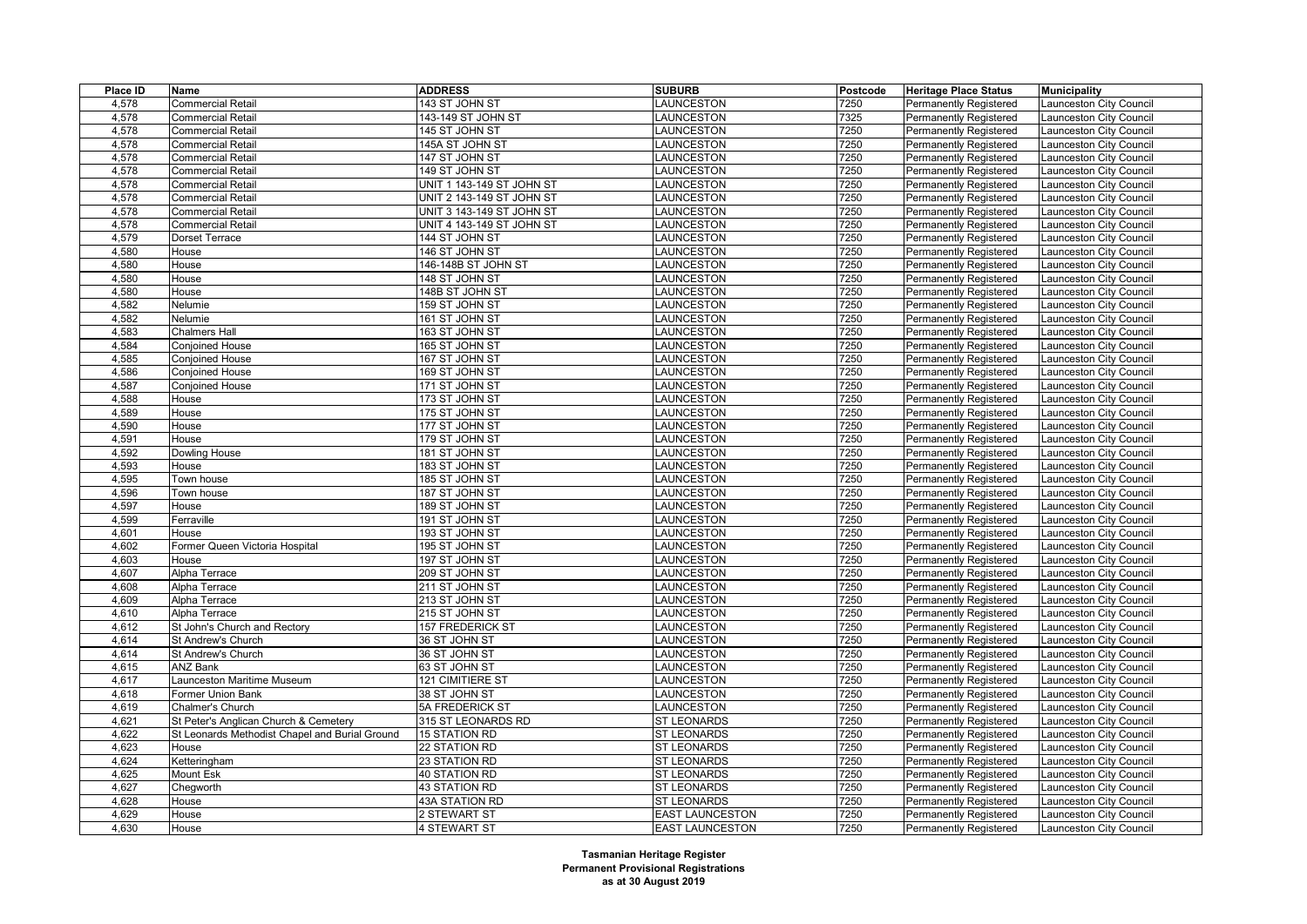| Place ID | Name                                           | <b>ADDRESS</b>               | <b>SUBURB</b>     | Postcode | <b>Heritage Place Status</b>  | <b>Municipality</b>     |
|----------|------------------------------------------------|------------------------------|-------------------|----------|-------------------------------|-------------------------|
| 4,634    | <b>Commercial Retail</b>                       | 13A TAMAR ST                 | LAUNCESTON        | 7250     | <b>Permanently Registered</b> | aunceston City Council  |
| 4.634    | Commercial Retail                              | 13A TAMAR ST                 | LAUNCESTON        | 7250     | <b>Permanently Registered</b> | aunceston City Council  |
| 4,639    | Terrace House                                  | 52 TAMAR ST                  | LAUNCESTON        | 7250     | <b>Permanently Registered</b> | aunceston City Council  |
| 4,640    | Terrace House                                  | 54 TAMAR ST                  | LAUNCESTON        | 7250     | Permanently Registered        | aunceston City Council  |
| 4,641    | Terrace House (56 Tamar St)                    | 56-58 TAMAR ST               | LAUNCESTON        | 7250     | Permanently Registered        | aunceston City Council  |
| 4,642    | Terrace House                                  | 56-58 TAMAR ST               | <b>AUNCESTON</b>  | 7250     | <b>Permanently Registered</b> | aunceston City Council  |
| 4,643    | Launceston Club House, Garden and Trees        | 61-63 TAMAR ST               | <b>AUNCESTON</b>  | 7250     | Permanently Registered        | aunceston City Council  |
| 4,645    | House                                          | 102 TAMAR ST                 | LAUNCESTON        | 7250     | Permanently Registered        | aunceston City Council  |
| 4,646    | House                                          | 104 TAMAR ST                 | LAUNCESTON        | 7250     | <b>Permanently Registered</b> | Launceston City Council |
| 4,647    | <b>Conjoined House</b>                         | UNIT 1 108 TAMAR ST          | LAUNCESTON        | 7250     | Permanently Registered        | aunceston City Council  |
| 4,647    | <b>Conjoined House</b>                         | UNIT 2 108 TAMAR ST          | LAUNCESTON        | 7250     | Permanently Registered        | aunceston City Council  |
| 4,647    | <b>Conjoined House</b>                         | UNIT 3 108 TAMAR ST          | <b>AUNCESTON</b>  | 7250     | <b>Permanently Registered</b> | aunceston City Council  |
| 4,647    | <b>Conjoined House</b>                         | UNIT 4 108 TAMAR ST          | LAUNCESTON        | 7250     | Permanently Registered        | aunceston City Council  |
| 4,647    | <b>Conjoined House</b>                         | UNIT 5 108 TAMAR ST          | LAUNCESTON        | 7250     | Permanently Registered        | aunceston City Council  |
| 4,648    | House                                          | 110 TAMAR ST                 | LAUNCESTON        | 7250     | <b>Permanently Registered</b> | Launceston City Council |
| 4,649    | <b>Bridge Hotel</b>                            | 1-5 TAMAR ST                 | LAUNCESTON        | 7250     | <b>Permanently Registered</b> | aunceston City Council  |
| 4,650    | Hotel                                          | 22 TAMAR ST                  | LAUNCESTON        | 7250     | Permanently Registered        | aunceston City Council  |
| 4,651    | Former Anglican All Saints Church              | 11 PALING TRK                | <b>BANGOR</b>     | 7267     | <b>Permanently Registered</b> | aunceston City Council  |
| 4,652    | House                                          | 3 TREVALLYN RD               | TREVALLYN         | 7250     | Permanently Registered        | aunceston City Council  |
| 4,653    | House                                          | 33 TREVALLYN RD              | <b>TREVALLYN</b>  | 7250     | Permanently Registered        | aunceston City Council  |
| 4,654    | House                                          | 4 TULLOCH ST                 | <b>NEWSTEAD</b>   | 7250     | <b>Permanently Registered</b> | aunceston City Council  |
| 4,655    | <b>Conjoined Houses</b>                        | UNIT 1 1 TWINING ST          | LAUNCESTON        | 7250     | Permanently Registered        | aunceston City Council  |
| 4,655    | <b>Conjoined Houses</b>                        | UNIT 2 3 TWINING ST          | LAUNCESTON        | 7250     | Permanently Registered        | aunceston City Council  |
| 4,657    | House                                          | <b>6 BALFOUR ST</b>          | LAUNCESTON        | 7205     | <b>Permanently Registered</b> | aunceston City Council  |
| 4,657    | House                                          | UNIT 1 6 BALFOUR ST          | LAUNCESTON        | 7250     | <b>Permanently Registered</b> | aunceston City Council  |
| 4,657    | House                                          | UNIT 26 BALFOUR ST           | LAUNCESTON        | 7205     | Permanently Registered        | aunceston City Council  |
| 4,658    | Former Methodist Chapel and Hall               | 5 VICTORIA ST                | YOUNGTOWN         | 7249     | <b>Permanently Registered</b> | aunceston City Council  |
| 4,658    | Former Methodist Chapel and Hall               | 5 VICTORIA ST                | YOUNGTOWN         | 7249     | Permanently Registered        | aunceston City Council  |
| 4,659    | Queen Victoria Museum and Art Gallery at Royal | 2-8 WELLINGTON ST            | LAUNCESTON        | 7250     | Permanently Registered        | aunceston City Council  |
|          | Park                                           |                              |                   |          |                               |                         |
| 4,660    | Terrace                                        | 7 WELLINGTON ST              | LAUNCESTON        | 7250     | Permanently Registered        | aunceston City Council  |
| 4,661    | Conjoined House                                | 9 WELLINGTON ST              | <b>AUNCESTON</b>  | 7250     | Permanently Registered        | aunceston City Council  |
| 4,662    | Terrace                                        | 18 WELLINGTON ST             | LAUNCESTON        | 7250     | <b>Permanently Registered</b> | aunceston City Council  |
| 4,662    | Terrace                                        | OFFICE 1 18 WELLINGTON ST    | LAUNCESTON        | 7250     | Permanently Registered        | aunceston City Council  |
| 4,662    | Terrace                                        | OFFICE 2 18 WELLINGTON ST    | LAUNCESTON        | 7250     | Permanently Registered        | aunceston City Council  |
| 4,662    | Terrace                                        | OFFICE 3 18 WELLINGTON ST    | <b>AUNCESTON</b>  | 7250     | <b>Permanently Registered</b> | aunceston City Council  |
| 4,663    | Kangaroo Inn                                   | 15A WELLINGTON ST            | <b>LAUNCESTON</b> | 7250     | Permanently Registered        | aunceston City Council  |
| 4,664    | Henry Reed Memorial Church                     | 22 WELLINGTON ST             | <b>AUNCESTON</b>  | 7250     | Permanently Registered        | aunceston City Council  |
| 4,664    | Henry Reed Memorial Church                     | 22 WELLINGTON ST             | <b>AUNCESTON</b>  | 7250     | <b>Permanently Registered</b> | aunceston City Council  |
| 4,664    | Henry Reed Memorial Church                     | 22 WELLINGTON ST             | <b>AUNCESTON</b>  | 7250     | <b>Permanently Registered</b> | aunceston City Council  |
| 4,664    | Henry Reed Memorial Church                     | 22 WELLINGTON ST             | LAUNCESTON        | 7250     | Permanently Registered        | aunceston City Council  |
| 4,666    | <b>Commercial Property</b>                     | 24 WELLINGTON ST             | LAUNCESTON        | 7250     | <b>Permanently Registered</b> | aunceston City Council  |
| 4,667    | Warehouse (former House)                       | 30 WELLINGTON ST             | LAUNCESTON        | 7250     | <b>Permanently Registered</b> | aunceston City Council  |
| 4,668    | Hotel                                          | 32 WELLINGTON ST             | LAUNCESTON        | 7250     | Permanently Registered        | aunceston City Council  |
| 4,669    | House                                          | 25-31 WELLINGTON ST          | <b>AUNCESTON</b>  | 7250     | Permanently Registered        | aunceston City Council  |
| 4,671    | <b>Commercial Retail</b>                       | 99 WELLINGTON ST             | <b>AUNCESTON</b>  | 7250     | <b>Permanently Registered</b> | aunceston City Council  |
| 4,672    | <b>Commercial Retail</b>                       | 101 WELLINGTON ST            | LAUNCESTON        | 7250     | Permanently Registered        | aunceston City Council  |
| 4,673    | <b>Commercial Retail Building</b>              | 102 WELLINGTON ST            | <b>AUNCESTON</b>  | 7250     | Permanently Registered        | aunceston City Council  |
| 4,675    | <b>Commercial Retail</b>                       | 105-109 WELLINGTON ST        | <b>AUNCESTON</b>  | 7250     | <b>Permanently Registered</b> | aunceston City Council  |
| 4,675    | <b>Commercial Retail</b>                       | 105-109 WELLINGTON ST        | <b>AUNCESTON</b>  | 7250     | Permanently Registered        | aunceston City Council  |
| 4,675    | Commercial Retail                              | 105-109 WELLINGTON ST        | <b>AUNCESTON</b>  | 7250     | Permanently Registered        | aunceston City Council  |
| 4,676    | <b>Former Orient Hotel</b>                     | 111 WELLINGTON ST            | <b>AUNCESTON</b>  | 7250     | <b>Permanently Registered</b> | aunceston City Council  |
| 4,676    | <b>Former Orient Hotel</b>                     | 111 WELLINGTON ST            | <b>AUNCESTON</b>  | 7250     | Permanently Registered        | aunceston City Council  |
| 4.678    | Shop                                           | SHOP 1 127-129 WELLINGTON ST | LAUNCESTON        | 7250     | <b>Permanently Registered</b> | Launceston City Council |
| 4,679    | <b>Commercial Retail Building</b>              | 136 WELLINGTON ST            | LAUNCESTON        | 7250     | <b>Permanently Registered</b> | Launceston City Council |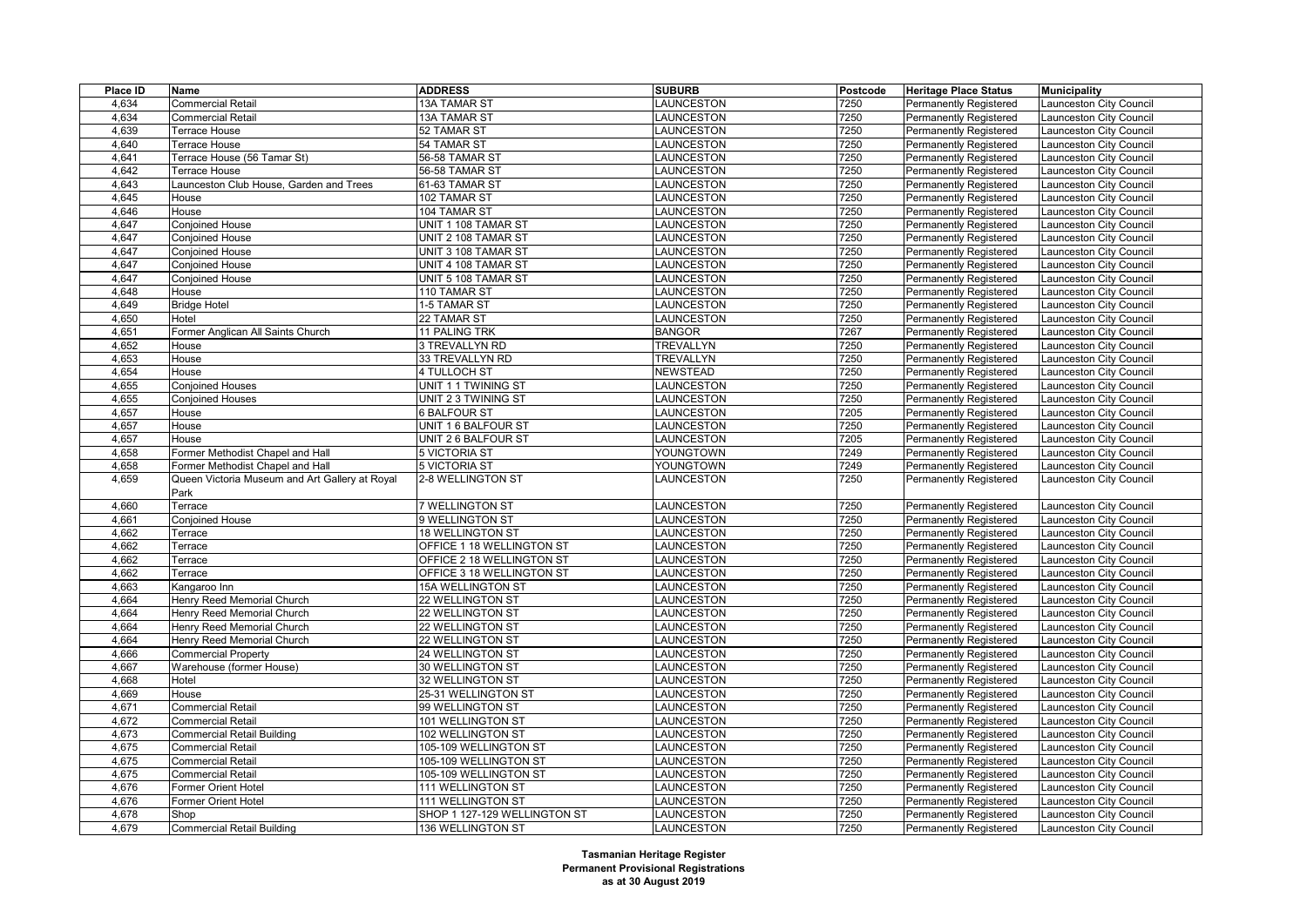| Place ID | Name                                 | <b>ADDRESS</b>                     | <b>SUBURB</b>    | Postcode | <b>Heritage Place Status</b>  | <b>Municipality</b>            |
|----------|--------------------------------------|------------------------------------|------------------|----------|-------------------------------|--------------------------------|
| 4,680    | Dunloran Terrace                     | 149 WELLINGTON ST                  | LAUNCESTON       | 7250     | <b>Permanently Registered</b> | Launceston City Council        |
| 4.680    | <b>Dunloran Terrace</b>              | <b>151 WELLINGTON ST</b>           | LAUNCESTON       | 7250     | Permanently Registered        | <b>Launceston City Council</b> |
| 4,680    | <b>Dunloran Terrace</b>              | 153 WELLINGTON ST                  | LAUNCESTON       | 7250     | <b>Permanently Registered</b> | Launceston City Council        |
| 4,681    | <b>Conjoined Cottages</b>            | 189-191 WELLINGTON ST              | LAUNCESTON       | 7250     | <b>Permanently Registered</b> | Launceston City Council        |
| 4,682    | Tas Dance Studio                     | 197-199 WELLINGTON ST              | LAUNCESTON       | 7250     | Permanently Registered        | Launceston City Council        |
| 4,683    | Shop and Residence                   | 203A-205 WELLINGTON ST             | LAUNCESTON       | 7250     | <b>Permanently Registered</b> | Launceston City Council        |
| 4,684    | Glen Dhu Primary School              | 1 POTTERY CT                       | SOUTH LAUNCESTON | 7250     | <b>Permanently Registered</b> | Launceston City Council        |
| 4,685    | The All Year Round Hotel             | 309-311 WELLINGTON ST              | SOUTH LAUNCESTON | 7249     | <b>Permanently Registered</b> | <b>Launceston City Council</b> |
| 4,687    | Townhouse                            | 1 WELMAN ST                        | LAUNCESTON       | 7250     | <b>Permanently Registered</b> | Launceston City Council        |
| 4,688    | Townhouse                            | 3 WELMAN ST                        | LAUNCESTON       | 7250     | <b>Permanently Registered</b> | Launceston City Council        |
| 4,689    | House                                | 5 WELMAN ST                        | LAUNCESTON       | 7250     | <b>Permanently Registered</b> | Launceston City Council        |
| 4,690    | Conjoined House                      | 7 WELMAN ST                        | LAUNCESTON       | 7250     | <b>Permanently Registered</b> | Launceston City Council        |
| 4,691    | <b>Conjoined Townhouse</b>           | 9 WELMAN ST                        | LAUNCESTON       | 7250     | <b>Permanently Registered</b> | Launceston City Council        |
| 4,692    | Townhouse                            | 11 WELMAN ST                       | <b>AUNCESTON</b> | 7250     | <b>Permanently Registered</b> | Launceston City Council        |
| 4,693    | Townhouse                            | 13 WELMAN ST                       | LAUNCESTON       | 7250     | Permanently Registered        | Launceston City Council        |
| 4,694    | House                                | 15 WELMAN ST                       | LAUNCESTON       | 7250     | <b>Permanently Registered</b> | Launceston City Council        |
| 4,695    | House                                | 16 WELMAN ST                       | LAUNCESTON       | 7250     | <b>Permanently Registered</b> | Launceston City Council        |
| 4,696    | Egremont                             | 20 WELMAN ST                       | LAUNCESTON       | 7250     | <b>Permanently Registered</b> | Launceston City Council        |
| 4,697    | Cliveden                             | 23 WELMAN ST                       | LAUNCESTON       | 7250     | <b>Permanently Registered</b> | Launceston City Council        |
| 4,698    | Cottage                              | 40 WELMAN ST                       | LAUNCESTON       | 7250     | <b>Permanently Registered</b> | Launceston City Council        |
| 4,699    | Tamar Hotel                          | 29-45 WILLIAM ST                   | LAUNCESTON       | 7250     | <b>Permanently Registered</b> | Launceston City Council        |
| 4,700    | Townhouse                            | 29-45 WILLIAM ST                   | LAUNCESTON       | 7250     | <b>Permanently Registered</b> | <b>Launceston City Council</b> |
| 4,701    | <b>Conjoined Townhouses</b>          | 3-7 GEORGE ST                      | LAUNCESTON       | 7250     | <b>Permanently Registered</b> | <b>Launceston City Council</b> |
| 4,702    | Glasgow Engineering Company building | 60 WILLIAM ST                      | LAUNCESTON       | 7250     | <b>Permanently Registered</b> | Launceston City Council        |
| 4,703    | Former Launceston Penitentiary       | 'CUSTOMS HOUSE MEWS' 59 WILLIAM ST | LAUNCESTON       | 7250     | <b>Permanently Registered</b> | Launceston City Council        |
| 4,703    | Former Launceston Penitentiary       | UNIT 1 59 WILLIAM ST               | LAUNCESTON       | 7250     | <b>Permanently Registered</b> | Launceston City Council        |
| 4,703    | Former Launceston Penitentiary       | UNIT 2 59 WILLIAM ST               | LAUNCESTON       | 7250     | <b>Permanently Registered</b> | Launceston City Council        |
| 4,703    | Former Launceston Penitentiary       | UNIT 3 59 WILLIAM ST               | LAUNCESTON       | 7250     | <b>Permanently Registered</b> | Launceston City Council        |
| 4,703    | Former Launceston Penitentiary       | UNIT 4 59 WILLIAM ST               | LAUNCESTON       | 7250     | <b>Permanently Registered</b> | Launceston City Council        |
| 4,703    | Former Launceston Penitentiary       | UNIT 5 59 WILLIAM ST               | <b>AUNCESTON</b> | 7250     | <b>Permanently Registered</b> | Launceston City Council        |
| 4,703    | Former Launceston Penitentiary       | UNIT 6 59 WILLIAM ST               | LAUNCESTON       | 7250     | <b>Permanently Registered</b> | Launceston City Council        |
| 4,703    | Former Launceston Penitentiary       | UNIT 7 59 WILLIAM ST               | LAUNCESTON       | 7250     | <b>Permanently Registered</b> | Launceston City Council        |
| 4,704    | St Matthias Church and Graveyard     | 431 WINDERMERE RD                  | WINDERMERE       | 7252     | <b>Permanently Registered</b> | Launceston City Council        |
| 4,705    | <b>Conjoined Townhouse</b>           | 1 YORK ST                          | LAUNCESTON       | 7250     | <b>Permanently Registered</b> | Launceston City Council        |
| 4,706    | <b>Conjoined Townhouse</b>           | 3 YORK ST                          | LAUNCESTON       | 7250     | <b>Permanently Registered</b> | <b>Launceston City Council</b> |
| 4,707    | <b>Conjoined Townhouse</b>           | 5-7 YORK ST                        | <b>AUNCESTON</b> | 7250     | <b>Permanently Registered</b> | Launceston City Council        |
| 4.708    | House                                | 6 YORK ST                          | LAUNCESTON       | 7250     | <b>Permanently Registered</b> | Launceston City Council        |
| 4,708    | House                                | 6 YORK ST                          | LAUNCESTON       | 7250     | <b>Permanently Registered</b> | Launceston City Council        |
| 4,709    | House                                | 8 YORK ST                          | LAUNCESTON       | 7250     | <b>Permanently Registered</b> | Launceston City Council        |
| 4,710    | <b>York Mansions</b>                 | 9-11 YORK ST                       | LAUNCESTON       | 7250     | <b>Permanently Registered</b> | Launceston City Council        |
| 4,712    | Waratah House                        | 12 YORK ST                         | LAUNCESTON       | 7250     | <b>Permanently Registered</b> | Launceston City Council        |
| 4,713    | Townhouse                            | 13 YORK ST                         | LAUNCESTON       | 7250     | <b>Permanently Registered</b> | Launceston City Council        |
| 4,715    | House                                | 15 YORK ST                         | LAUNCESTON       | 7250     | <b>Permanently Registered</b> | <b>Launceston City Council</b> |
| 4,716    | House                                | 16 YORK ST                         | LAUNCESTON       | 7250     | <b>Permanently Registered</b> | Launceston City Council        |
| 4,717    | Cottage                              | 17 YORK ST                         | LAUNCESTON       | 7250     | <b>Permanently Registered</b> | Launceston City Council        |
| 4,718    | Strathesk                            | 18 YORK ST                         | LAUNCESTON       | 7250     | <b>Permanently Registered</b> | Launceston City Council        |
| 4,719    | Hiawatha                             | 20 YORK ST                         | LAUNCESTON       | 7250     | <b>Permanently Registered</b> | Launceston City Council        |
| 4,721    | House                                | 49-49A YORK ST                     | LAUNCESTON       | 7250     | <b>Permanently Registered</b> | Launceston City Council        |
| 4,723    | House                                | 52 YORK ST                         | LAUNCESTON       | 7250     | <b>Permanently Registered</b> | <b>Launceston City Council</b> |
| 4,724    | Conjoined House                      | 58 YORK ST                         | LAUNCESTON       | 7250     | <b>Permanently Registered</b> | Launceston City Council        |
| 4,725    | Conjoined House                      | 60 YORK ST                         | LAUNCESTON       | 7250     | <b>Permanently Registered</b> | Launceston City Council        |
| 4,727    | House                                | 64 YORK ST                         | LAUNCESTON       | 7250     | <b>Permanently Registered</b> | Launceston City Council        |
| 4,728    | House                                | 66 YORK ST                         | LAUNCESTON       | 7250     | <b>Permanently Registered</b> | Launceston City Council        |
| 4,731    | House                                | 72 YORK ST                         | LAUNCESTON       | 7250     | <b>Permanently Registered</b> | Launceston City Council        |
| 4,732    | Former Baptist Chapel                | 113 YORK ST                        | LAUNCESTON       | 7250     | <b>Permanently Registered</b> | Launceston City Council        |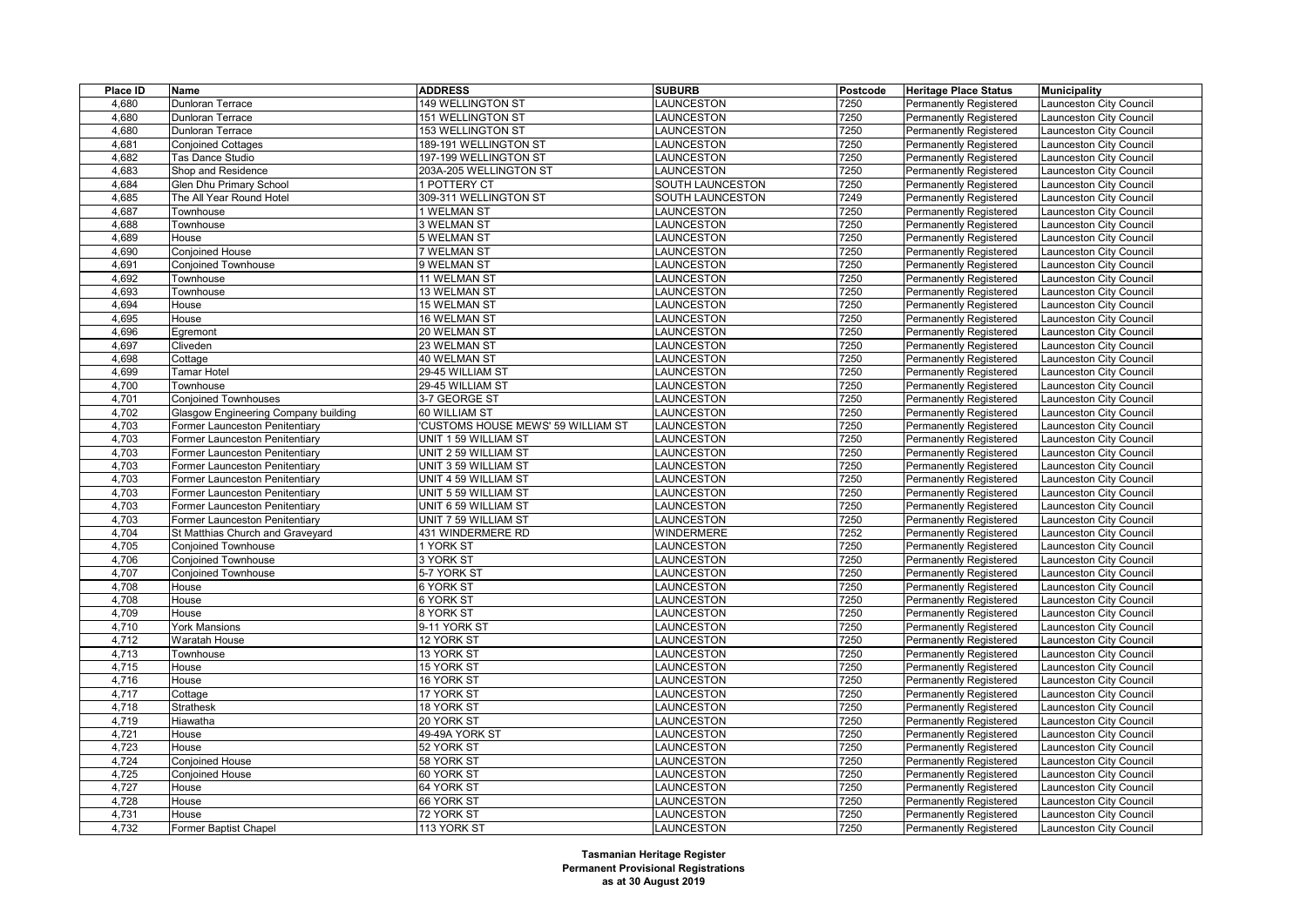| Place ID | Name                                     | <b>ADDRESS</b>            | <b>SUBURB</b>          | Postcode | <b>Heritage Place Status</b>  | <b>Municipality</b>           |
|----------|------------------------------------------|---------------------------|------------------------|----------|-------------------------------|-------------------------------|
| 4,734    | Shop (167)                               | 167 YORK ST               | LAUNCESTON             | 7250     | <b>Permanently Registered</b> | aunceston City Council        |
| 4,735    | Formerly the Union Brewery               | 214-216 YORK ST           | <b>AUNCESTON</b>       | 7250     | Permanently Registered        | aunceston City Council        |
| 4,735    | Formerly the Union Brewery               | 214-216 YORK ST           | LAUNCESTON             | 7250     | <b>Permanently Registered</b> | aunceston City Council        |
| 4,736    | Former Jubilee Bakery                    | 270-280 YORK ST           | LAUNCESTON             | 7250     | Permanently Registered        | aunceston City Council        |
| 4,737    | Montrose Terrace                         | 270-280 YORK ST           | LAUNCESTON             | 7250     | <b>Permanently Registered</b> | aunceston City Council        |
| 4,738    | Terrace House                            | 270-280 YORK ST           | LAUNCESTON             | 7250     | <b>Permanently Registered</b> | aunceston City Council        |
| 4,739    | Peppiatt House                           | 304 UPPER YORK ST         | <b>WEST LAUNCESTON</b> | 7250     | <b>Permanently Registered</b> | aunceston City Council        |
| 4,740    | House                                    | 306 UPPER YORK ST         | <b>WEST LAUNCESTON</b> | 7250     | Permanently Registered        | aunceston City Council        |
| 4,741    | Enfield                                  | 320 LIFFEY RD             | <b>BISHOPSBOURNE</b>   | 7301     | <b>Permanently Registered</b> | Northern Midlands Council     |
| 4,742    | Church of the Holy Nativity and Cemetery | 1048 BISHOPSBOURNE RD     | <b>BISHOPSBOURNE</b>   | 7301     | Permanently Registered        | Northern Midlands Council     |
| 4,743    | Pensioners Row                           | 25 MEANDER VALLEY RD      | <b>CARRICK</b>         | 7291     | <b>Permanently Registered</b> | <b>Meander Valley Council</b> |
| 4,744    | Pensioners Row                           | 25 MEANDER VALLEY RD      | <b>CARRICK</b>         | 7291     | <b>Permanently Registered</b> | Meander Valley Council        |
| 4,745    | Cottage                                  | 34 MEANDER VALLEY RD      | <b>CARRICK</b>         | 7291     | Permanently Registered        | Meander Valley Council        |
| 4,746    | House and Shop                           | 44 MEANDER VALLEY RD      | <b>CARRICK</b>         | 7291     | Permanently Registered        | <b>Meander Valley Council</b> |
| 4,747    | St Andrew's Church                       | 42 MEANDER VALLEY RD      | <b>CARRICK</b>         | 7291     | Permanently Registered        | Meander Valley Council        |
| 4,748    | Watch House                              | 49 MEANDER VALLEY RD      | <b>CARRICK</b>         | 7291     | Permanently Registered        | Meander Valley Council        |
| 4,749    | Plough Inn                               | 55 MEANDER VALLEY RD      | <b>CARRICK</b>         | 7291     | <b>Permanently Registered</b> | Meander Valley Council        |
| 4,750    | Former Prince of Wales Hotel             | 56 MEANDER VALLEY RD      | <b>CARRICK</b>         | 7291     | <b>Permanently Registered</b> | Meander Valley Council        |
| 4,751    | Monds Mill and cottage                   | 67 MEANDER VALLEY RD      | <b>CARRICK</b>         | 7291     | Permanently Registered        | Meander Valley Council        |
| 4,752    | Sillwood                                 | 1428 MEANDER VALLEY RD    | <b>CARRICK</b>         | 7291     | Permanently Registered        | Meander Valley Council        |
| 4,753    | Archer's Folly                           | 8 CHURCH ST               | <b>CARRICK</b>         | 7291     | <b>Permanently Registered</b> | Meander Valley Council        |
| 4,754    | Hawthorne Villa                          | 1 CHURCH ST               | <b>CARRICK</b>         | 7291     | Permanently Registered        | Meander Valley Council        |
| 4,755    | Morton and Barn                          | 513 OAKS RD               | <b>OAKS</b>            | 7303     | Permanently Registered        | Meander Valley Council        |
| 4,756    | <b>Carrick House</b>                     | 6 EAST ST                 | <b>CARRICK</b>         | 7291     | <b>Permanently Registered</b> | Meander Valley Council        |
| 4,757    | House                                    | 4 LIFFEY ST               | <b>CARRICK</b>         | 7291     | Permanently Registered        | Meander Valley Council        |
| 4,759    | Bentley                                  | 1519 MOLE CREEK RD        | <b>CHUDLEIGH</b>       | 7304     | Permanently Registered        | Meander Valley Council        |
| 4,759    | Bentley                                  | 1519 MOLE CREEK RD        | <b>CHUDLEIGH</b>       | 7304     | <b>Permanently Registered</b> | Meander Valley Council        |
| 4,759    | Bentley                                  | 1519 MOLE CREEK RD        | <b>CHUDLEIGH</b>       | 7304     | Permanently Registered        | Meander Valley Council        |
| 4,759    | Bentley                                  | 1519 MOLE CREEK RD        | <b>CHUDLEIGH</b>       | 7304     | Permanently Registered        | Meander Valley Council        |
| 4,759    | Bentley                                  | 1519 MOLE CREEK RD        | <b>CHUDLEIGH</b>       | 7304     | <b>Permanently Registered</b> | Meander Valley Council        |
| 4,759    | Bentley                                  | 1519 MOLE CREEK RD        | <b>CHUDLEIGH</b>       | 7304     | <b>Permanently Registered</b> | Meander Valley Council        |
| 4,759    | <b>Bentlev</b>                           | 1519 MOLE CREEK RD        | <b>CHUDLEIGH</b>       | 7304     | Permanently Registered        | Meander Valley Council        |
| 4,760    | <b>Bowerbank Mill and Gallery</b>        | 4455 MEANDER VALLEY RD    | <b>DELORAINE</b>       | 7304     | <b>Permanently Registered</b> | Meander Valley Council        |
| 4,761    | Cheshunt                                 | 290 CHESHUNT RD           | <b>MEANDER</b>         | 7304     | <b>Permanently Registered</b> | Meander Valley Council        |
| 4,762    | Calstock                                 | 14746 HIGHLAND LAKES RD   | <b>DELORAINE</b>       | 7304     | Permanently Registered        | Meander Valley Council        |
| 4,763    | Kalingal                                 | 25 SORELL ST              | <b>CHUDLEIGH</b>       | 7304     | <b>Permanently Registered</b> | <b>Meander Valley Council</b> |
| 4,764    | Old Wesley Dale                          | 1970 MOLE CREEK RD        | <b>MOLE CREEK</b>      | 7304     | <b>Permanently Registered</b> | Meander Valley Council        |
| 4,765    | Wesley Dale & Outbuildings               | 1901 MOLE CREEK RD        | <b>MOLE CREEK</b>      | 7304     | Permanently Registered        | Meander Valley Council        |
| 4,765    | Wesley Dale & Outbuildings               | 1901 MOLE CREEK RD        | <b>MOLE CREEK</b>      | 7304     | <b>Permanently Registered</b> | <b>Meander Valley Council</b> |
| 4,766    | Westhorpe (Dry Stone Wall)               | 166 EMU BAY RD            | <b>DELORAINE</b>       | 7304     | <b>Permanently Registered</b> | Meander Valley Council        |
| 4,767    | Former St Hilda's School                 | <b>18 EAST BARRACK ST</b> | <b>DELORAINE</b>       | 7304     | <b>Permanently Registered</b> | Meander Valley Council        |
| 4,769    | Former Oddfellows Hotel                  | 21 WEST BARRACK ST        | <b>DELORAINE</b>       | 7304     | Permanently Registered        | <b>Meander Valley Council</b> |
| 4,770    | Cluden                                   | 22 WEST BARRACK ST        | <b>DELORAINE</b>       | 7304     | <b>Permanently Registered</b> | Meander Valley Council        |
| 4,771    | House                                    | 27 WEST BARRACK ST        | <b>DELORAINE</b>       | 7304     | <b>Permanently Registered</b> | Meander Valley Council        |
| 4,772    | ansdowne                                 | 28 EAST BARRACK ST        | <b>DELORAINE</b>       | 7304     | Permanently Registered        | Meander Valley Council        |
| 4,773    | Cottage                                  | 29 WEST BARRACK ST        | <b>DELORAINE</b>       | 7304     | <b>Permanently Registered</b> | Meander Valley Council        |
| 4,774    | House and Shop                           | 33 WEST BARRACK ST        | <b>DELORAINE</b>       | 7304     | Permanently Registered        | Meander Valley Council        |
| 4,776    | House                                    | 39 WEST BARRACK ST        | <b>DELORAINE</b>       | 7304     | Permanently Registered        | Meander Valley Council        |
| 4,777    | Cottage                                  | 55 EAST BARRACK ST        | <b>DELORAINE</b>       | 7304     | <b>Permanently Registered</b> | Meander Valley Council        |
| 4,778    | House and Shop                           | 57 WEST BARRACK ST        | <b>DELORAINE</b>       | 7304     | <b>Permanently Registered</b> | <b>Meander Valley Council</b> |
| 4,779    | Arcoona                                  | <b>13 EAST BARRACK ST</b> | <b>DELORAINE</b>       | 7304     | Permanently Registered        | Meander Valley Council        |
| 4,779    | Arcoona                                  | <b>13 EAST BARRACK ST</b> | <b>DELORAINE</b>       | 7304     | <b>Permanently Registered</b> | Meander Valley Council        |
| 4,780    | Bush Inn                                 | 7-9 MEANDER VALLEY RD     | <b>DELORAINE</b>       | 7304     | Permanently Registered        | Meander Valley Council        |
| 4,781    | House                                    | 10 MEANDER VALLEY RD      | <b>DELORAINE</b>       | 7304     | Permanently Registered        | Meander Valley Council        |
| 4,782    | Former Plough Inn                        | 21 MEANDER VALLEY RD      | <b>DELORAINE</b>       | 7304     | <b>Permanently Registered</b> | <b>Meander Valley Council</b> |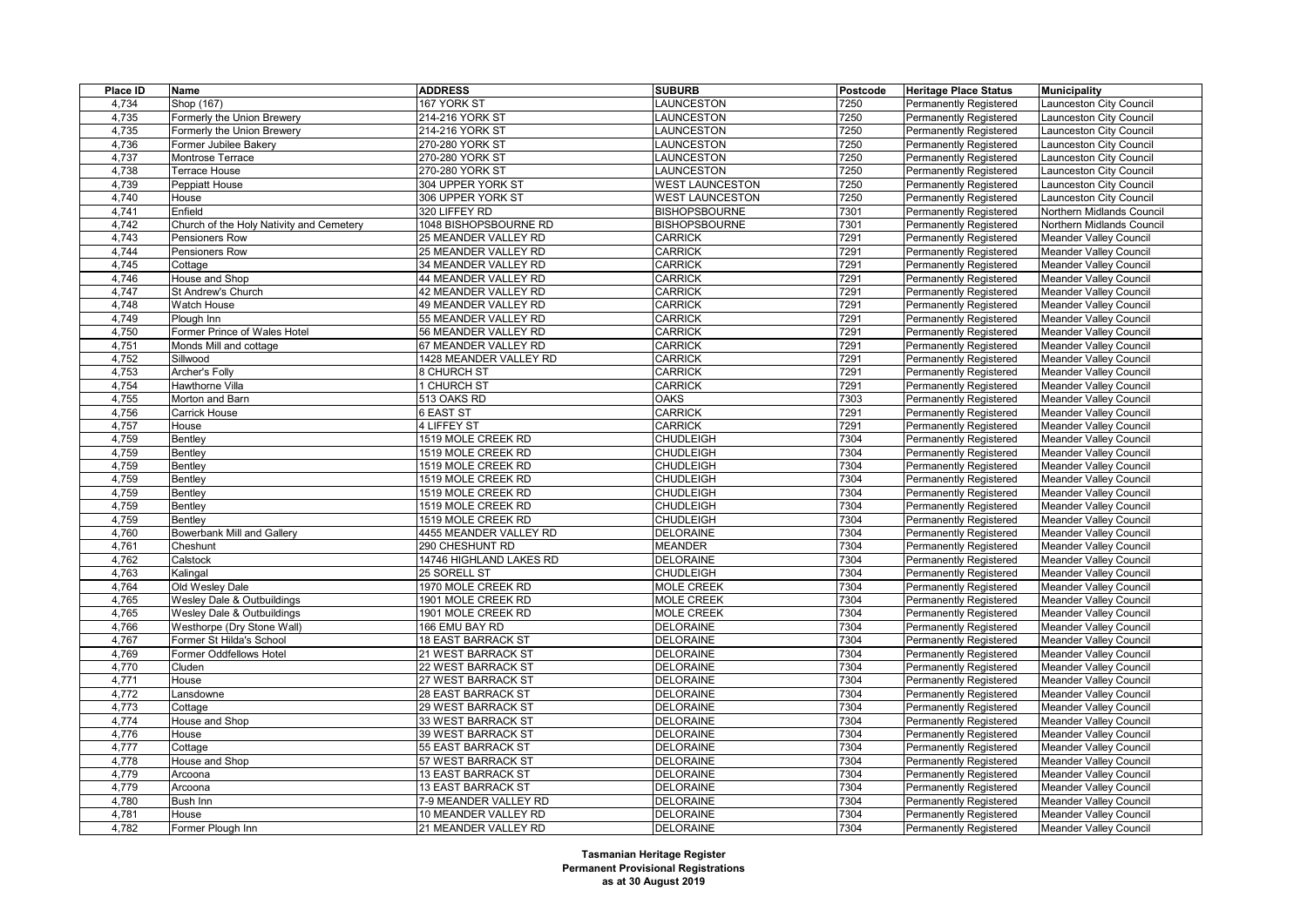| Place ID | Name                                        | <b>ADDRESS</b>          | <b>SUBURB</b>           | Postcode | <b>Heritage Place Status</b>  | <b>Municipality</b>           |
|----------|---------------------------------------------|-------------------------|-------------------------|----------|-------------------------------|-------------------------------|
| 4,783    | Tahara                                      | 47 MEANDER VALLEY RD    | <b>DELORAINE</b>        | 7304     | Permanently Registered        | Meander Valley Council        |
| 4,785    | Water Tower and Old Power Station           | 2 RACECOURSE DR         | <b>DELORAINE</b>        | 7304     | <b>Permanently Registered</b> | <b>Meander Valley Council</b> |
| 4,785    | Water Tower and Old Power Station           | 4 RACECOURSE DR         | <b>DELORAINE</b>        | 7304     | Permanently Registered        | Meander Valley Council        |
| 4,786    | Former Steam Flour Mill                     | 16 BEEFEATER ST         | <b>DELORAINE</b>        | 7304     | Permanently Registered        | <b>Meander Valley Council</b> |
| 4,787    | House                                       | <b>5 EAST CHURCH ST</b> | <b>DELORAINE</b>        | 7304     | <b>Permanently Registered</b> | <b>Meander Valley Council</b> |
| 4,788    | St Mark's Anglican Rectory                  | 8 WEST CHURCH ST        | <b>DELORAINE</b>        | 7304     | Permanently Registered        | Meander Valley Council        |
| 4,789    | Former Post Office                          | 2-4 EMU BAY RD          | <b>DELORAINE</b>        | 7304     | Permanently Registered        | <b>Meander Valley Council</b> |
| 4,790    | Former Railway Hotel                        | 32-40 EMU BAY RD        | <b>DELORAINE</b>        | 7304     | Permanently Registered        | <b>Meander Valley Council</b> |
| 4,791    | <b>Oddfellows Hall</b>                      | 93 EMU BAY RD           | <b>DELORAINE</b>        | 7304     | Permanently Registered        | Meander Valley Council        |
| 4,792    | The Gables                                  | 95 EMU BAY RD           | <b>DELORAINE</b>        | 7304     | Permanently Registered        | <b>Meander Valley Council</b> |
| 4,793    | Former Family and Commercial Inn            | 98-104 EMU BAY RD       | <b>DELORAINE</b>        | 7304     | Permanently Registered        | Meander Valley Council        |
| 4,794    | Tas Fly Fishing                             | 116-118 EMU BAY RD      | <b>DELORAINE</b>        | 7304     | Permanently Registered        | Meander Valley Council        |
| 4,795    | Meander River Rail Bridge                   | EMU BAY RD              | <b>DELORAINE</b>        | 7304     | Permanently Registered        | <b>Meander Valley Council</b> |
| 4,796    | Former Presbyterian Church                  | 32 WEST GODERICH ST     | <b>DELORAINE</b>        | 7304     | Permanently Registered        | Meander Valley Council        |
| 4,797    | House                                       | 16 WEST GODERICH ST     | <b>DELORAINE</b>        | 7304     | Permanently Registered        | <b>Meander Valley Council</b> |
| 4,798    | House                                       | 47 WEST GODERICH ST     | <b>DELORAINE</b>        | 7304     | Permanently Registered        | Meander Valley Council        |
| 4,799    | <b>British Hotel</b>                        | 80 EMU BAY RD           | <b>DELORAINE</b>        | 7304     | Permanently Registered        | Meander Valley Council        |
| 4,800    | Holy Redeemer Roman Catholic Church         | 20 WEST GODERICH ST     | <b>DELORAINE</b>        | 7304     | Permanently Registered        | Meander Valley Council        |
| 4,801    | Old Bluestone Warehouse                     | 14 PARSONAGE ST         | <b>DELORAINE</b>        | 7304     | Permanently Registered        | Meander Valley Council        |
| 4,803    | <b>Conjoined Cottages</b>                   | <b>34 PARSONAGE ST</b>  | <b>DELORAINE</b>        | 7304     | Permanently Registered        | Meander Valley Council        |
| 4,804    | House                                       | 44 PARSONAGE ST         | <b>DELORAINE</b>        | 7304     | Permanently Registered        | <b>Meander Valley Council</b> |
| 4,806    | Deloraine Racecourse                        | <b>6 RACECOURSE DR</b>  | <b>DELORAINE</b>        | 7304     | Permanently Registered        | Meander Valley Council        |
|          |                                             | 19 TOWER HILL ST        | <b>DELORAINE</b>        | 7304     |                               |                               |
| 4,807    | House                                       |                         |                         |          | <b>Permanently Registered</b> | Meander Valley Council        |
| 4,808    | House                                       | 21 TOWER HILL ST        | <b>DELORAINE</b>        | 7304     | Permanently Registered        | <b>Meander Valley Council</b> |
| 4,809    | Eldersyde                                   | 22 TOWER HILL ST        | <b>DELORAINE</b>        | 7304     | Permanently Registered        | Meander Valley Council        |
| 4,810    | Former Bonney's Temperance Inn              | 19 WEST PDE             | <b>DELORAINE</b>        | 7304     | Permanently Registered        | Meander Valley Council        |
| 4,811    | House                                       | 21 RIVER RD             | <b>DELORAINE</b>        | 7304     | Permanently Registered        | <b>Meander Valley Council</b> |
| 4,812    | <b>Baptist Tabernacle</b>                   | 13 WEST PDE             | <b>DELORAINE</b>        | 7304     | Permanently Registered        | Meander Valley Council        |
| 4,813    | Former Harveys Mill                         | 7 WESTBURY PL           | <b>DELORAINE</b>        | 7304     | Permanently Registered        | Meander Valley Council        |
| 4,814    | St Mark's Anglican Church                   | 7 EAST WESTBURY PL      | <b>DELORAINE</b>        | 7304     | Permanently Registered        | <b>Meander Valley Council</b> |
| 4,815    | St Mark's Church Hall                       | 5 EAST WESTBURY PL      | <b>DELORAINE</b>        | 7304     | Permanently Registered        | Meander Valley Council        |
| 4,817    | Dunorlan House                              | 39 ELMERS RD            | <b>DUNORLAN</b>         | 7304     | <b>Permanently Registered</b> | Meander Valley Council        |
| 4,818    | Stone House                                 | <b>468 DUNORLAN RD</b>  | <b>DUNORLAN</b>         | 7304     | Permanently Registered        | <b>Meander Valley Council</b> |
| 4,822    | Entally                                     | 782 MEANDER VALLEY RD   | <b>HADSPEN</b>          | 7290     | Permanently Registered        | Meander Valley Council        |
| 4,823    | Church of the Good Shepherd & Cemetery      | 59 MAIN ST              | <b>HADSPEN</b>          | 7290     | Permanently Registered        | Meander Valley Council        |
| 4,824    | Old Gaol and Watchman's cottage             | 46 MAIN ST              | <b>HADSPEN</b>          | 7290     | Permanently Registered        | Meander Valley Council        |
| 4,825    | Red Feather Inn                             | 42 MAIN ST              | <b>HADSPEN</b>          | 7290     | Permanently Registered        | <b>Meander Valley Council</b> |
| 4,825    | Red Feather Inn                             | 42 MAIN ST              | <b>HADSPEN</b>          | 7290     | Permanently Registered        | <b>Meander Valley Council</b> |
| 4,826    | Hagley Farm School House                    | 2508 MEANDER VALLEY RD  | <b>HAGLEY</b>           | 7292     | Permanently Registered        | Meander Valley Council        |
| 4,827    | Montrose (formerly Carmody's Meander Hotel) | 46 MEANDER VALLEY RD    | <b>HAGLEY</b>           | 7292     | <b>Permanently Registered</b> | <b>Meander Valley Council</b> |
| 4,827    | Montrose (formerly Carmody's Meander Hotel) | 46 MEANDER VALLEY RD    | <b>HAGLEY</b>           | 7292     | <b>Permanently Registered</b> | <b>Meander Valley Council</b> |
| 4,828    | Woodside                                    | 2774 MEANDER VALLEY RD  | HAGLEY                  | 7292     | Permanently Registered        | Meander Valley Council        |
| 4,829    | St Mary's Anglican Church and Cemetery      | 65 CHURCH LANE          | <b>HAGLEY</b>           | 7292     | Permanently Registered        | Meander Valley Council        |
| 4,830    | <b>Hagley House</b>                         | 26 HAGLEY STATION LANE  | <b>HAGLEY</b>           | 7292     | Permanently Registered        | Meander Valley Council        |
| 4,831    | <b>Cliston House</b>                        | 189 SELBOURNE RD        | HAGLEY                  | 7292     | Permanently Registered        | Meander Valley Council        |
| 4,832    | Quamby                                      | 1145 WESTWOOD RD        | <b>HAGLEY</b>           | 7292     | Permanently Registered        | <b>Meander Valley Council</b> |
| 4,832    | Quamby                                      | 1301 WESTWOOD RD        | <b>HAGLEY</b>           | 7292     | Permanently Registered        | Meander Valley Council        |
| 4,832    | Quamby                                      | 1301 WESTWOOD RD        | <b>HAGLEY</b>           | 7292     | Permanently Registered        | Meander Valley Council        |
| 4,832    | Quamby                                      | 1714 MEANDER VALLEY RD  | <b>HAGLEY</b>           | 7292     | Permanently Registered        | <b>Meander Valley Council</b> |
| 4,833    | lvylawn                                     | 1260 WESTWOOD RD        | <b>HAGLEY</b>           | 7292     | Permanently Registered        | <b>Meander Valley Council</b> |
| 4,836    | St Saviours Church and Sunday School and    | 143 MAIN RD             | <b>MEANDER</b>          | 7304     | Permanently Registered        | <b>Meander Valley Council</b> |
|          | Cemetery                                    |                         |                         |          |                               |                               |
| 4,838    | Molecombe Cottage                           | UNIT 4 11 MOLECOMBE DR  | PROSPECT VALE           | 7250     | Permanently Registered        | <b>Meander Valley Council</b> |
| 4,839    | Redhills Farm                               | 615 MOLE CREEK RD       | <b>RED HILLS</b>        | 7304     | Permanently Registered        | <b>Meander Valley Council</b> |
| 4,840    | Dixons Kingdom Hut                          |                         | WALLS OF JERUSALEM N.P. | 7304     | Permanently Registered        | Meander Valley Council        |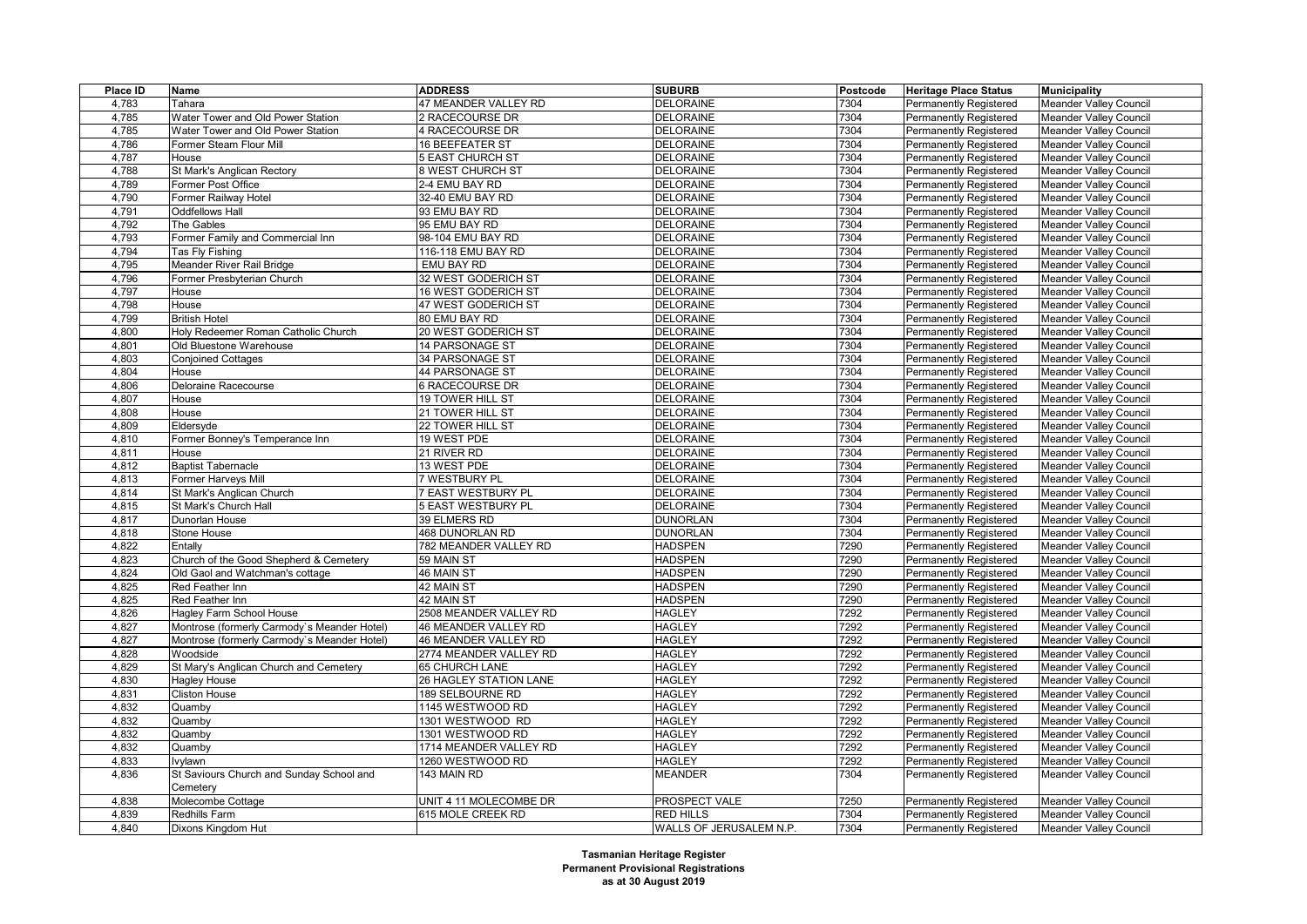| Place ID | Name                                         | <b>ADDRESS</b>                 | <b>SUBURB</b>        | Postcode | <b>Heritage Place Status</b>  | <b>Municipality</b>           |
|----------|----------------------------------------------|--------------------------------|----------------------|----------|-------------------------------|-------------------------------|
| 4,841    | White House                                  | 170 KING ST                    | <b>WESTBURY</b>      | 7303     | <b>Permanently Registered</b> | <b>Meander Valley Council</b> |
| 4,843    | House                                        | 13 LONSDALE PROM               | <b>WESTBURY</b>      | 7303     | <b>Permanently Registered</b> | <b>Meander Valley Council</b> |
| 4,844    | St Andrew's Anglican Church                  | <b>11 LONSDALE PROM</b>        | <b>WESTBURY</b>      | 7303     | <b>Permanently Registered</b> | Meander Valley Council        |
| 4,845    | Cottage                                      | 16 LONSDALE PROM               | <b>WESTBURY</b>      | 7303     | Permanently Registered        | Meander Valley Council        |
| 4,846    | Former Quamby Store, now Great Western Hotel | 1 MEANDER VALLEY RD            | <b>WESTBURY</b>      | 7303     | <b>Permanently Registered</b> | <b>Meander Valley Council</b> |
| 4,847    | Fitzpatrick's Inn                            | 56 MEANDER VALLEY RD           | <b>WESTBURY</b>      | 7303     | <b>Permanently Registered</b> | Meander Valley Council        |
| 4,847    | Fitzpatrick's Inn                            | 56 MEANDER VALLEY RD           | <b>WESTBURY</b>      | 7303     | Permanently Registered        | Meander Valley Council        |
| 4,848    | House                                        | 24 MEANDER VALLEY RD           | <b>WESTBURY</b>      | 7303     | <b>Permanently Registered</b> | <b>Meander Valley Council</b> |
| 4,850    | The Willows                                  | 115 MEANDER VALLEY RD          | <b>WESTBURY</b>      | 7303     | <b>Permanently Registered</b> | Meander Valley Council        |
| 4,851    | <b>Westbury Hotel</b>                        | 107 MEANDER VALLEY RD          | <b>WESTBURY</b>      | 7303     | <b>Permanently Registered</b> | <b>Meander Valley Council</b> |
| 4,852    | Holy Trinity Roman Catholic Church           | 94 MEANDER VALLEY RD           | <b>WESTBURY</b>      | 7303     | <b>Permanently Registered</b> | <b>Meander Valley Council</b> |
| 4,853    | Culzean                                      | 1 WILLIAM ST                   | <b>WESTBURY</b>      | 7303     | Permanently Registered        | Meander Valley Council        |
| 4,853    | Culzean                                      | 1 WILLIAM ST                   | <b>WESTBURY</b>      | 7303     | Permanently Registered        | Meander Valley Council        |
| 4,853    | Culzean                                      | 1 WILLIAM ST                   | <b>WESTBURY</b>      | 7303     | <b>Permanently Registered</b> | Meander Valley Council        |
| 4,854    | Egmont                                       | 415 BIRALEE RD                 | <b>WESTBURY</b>      | 7303     | Permanently Registered        | <b>Meander Valley Council</b> |
| 4,855    | Exton House                                  | 3479 MEANDER VALLEY RD         | <b>WESTBURY</b>      | 7303     | <b>Permanently Registered</b> | <b>Meander Valley Council</b> |
| 4,856    | Former Post Office                           | 9 LONSDALE PROM                | <b>WESTBURY</b>      | 7303     | Permanently Registered        | <b>Meander Valley Council</b> |
| 4,857    | Former Commercial Bank                       | 163 KING ST                    | <b>WESTBURY</b>      | 7303     | Permanently Registered        | <b>Meander Valley Council</b> |
| 4,857    | Former Commercial Bank                       | 163 KING ST                    | <b>WESTBURY</b>      | 7303     | <b>Permanently Registered</b> | <b>Meander Valley Council</b> |
| 4,857    | Former Commercial Bank                       | 163 KING ST                    | WESTBURY             | 7303     | <b>Permanently Registered</b> | Meander Valley Council        |
| 4,858    | vall's Brewery                               | 157 KING ST                    | <b>WESTBURY</b>      | 7303     | <b>Permanently Registered</b> | Meander Valley Council        |
| 4,859    | House and former Shop                        | 166 KING ST                    | <b>WESTBURY</b>      | 7303     | <b>Permanently Registered</b> | Meander Valley Council        |
| 4,860    | Former Westbury Inn                          | 54 WILLIAM ST                  | <b>WESTBURY</b>      | 7303     | Permanently Registered        | Meander Valley Council        |
| 4,861    | R.S.S. and A.I.L.A. Club                     | 7 LONSDALE PROM                | <b>WESTBURY</b>      | 7303     | <b>Permanently Registered</b> | <b>Meander Valley Council</b> |
| 4,861    | R.S.S. and A.I.L.A. Club                     | 7 LONSDALE PROM                | <b>WESTBURY</b>      | 7303     | <b>Permanently Registered</b> | <b>Meander Valley Council</b> |
| 4,862    | Village Green                                | LONSDALE PROM                  | <b>WESTBURY</b>      | 7303     | Permanently Registered        | Meander Valley Council        |
| 4,863    | Former Surgeon's House                       | 3 LONSDALE PROM                | <b>WESTBURY</b>      | 7303     | <b>Permanently Registered</b> | Meander Valley Council        |
| 4,864    | Cottages                                     | 4 MARY ANN ST                  | <b>WESTBURY</b>      | 7303     | Permanently Registered        | Meander Valley Council        |
| 4,865    | eith.                                        | 308 MOORE ST                   | <b>WESTBURY</b>      | 7303     | Permanently Registered        | Meander Valley Council        |
| 4,866    | Former St Andrew's Rectory                   | 100 SHADFORTH ST               | <b>WESTBURY</b>      | 7303     | <b>Permanently Registered</b> | <b>Meander Valley Council</b> |
| 4,867    | Donovans Store                               | 34 WILLIAM ST                  | <b>WESTBURY</b>      | 7303     | <b>Permanently Registered</b> | <b>Meander Valley Council</b> |
| 4,868    | House                                        | 66 WILLIAM ST                  | <b>WESTBURY</b>      | 7303     | Permanently Registered        | Meander Valley Council        |
| 4,869    | Shop and House                               | UNIT 1 47 WILLIAM ST           | <b>WESTBURY</b>      | 7303     | <b>Permanently Registered</b> | <b>Meander Valley Council</b> |
| 4,870    | Methodist (Uniting) Church                   | 77 WILLIAM ST                  | <b>WESTBURY</b>      | 7303     | <b>Permanently Registered</b> | <b>Meander Valley Council</b> |
| 4,871    | Springlands Farm                             | 380 WESTWOOD RD                | WESTWOOD             | 7292     | Permanently Registered        | Meander Valley Council        |
| 4,872    | Glenore and Weedons Store                    | 1021 WHITEMORE RD              | <b>WHITEMORE</b>     | 7303     | <b>Permanently Registered</b> | <b>Meander Valley Council</b> |
| 4,873    | House                                        | 23-27 ARTHUR ST                | <b>AVOCA</b>         | 7213     | Permanently Registered        | Northern Midlands Council     |
| 4,875    | Marlborough (Blenheim) House                 | 3 BLENHEIM ST                  | <b>AVOCA</b>         | 7213     | <b>Permanently Registered</b> | Northern Midlands Council     |
| 4,879    | Former St Thomas' Rectory                    | <b>STIEGLITZ ST</b>            | <b>AVOCA</b>         | 7213     | <b>Permanently Registered</b> | Northern Midlands Council     |
| 4,880    | St Thomas' Anglican Church                   | 9 FALMOUTH ST                  | <b>AVOCA</b>         | 7213     | Permanently Registered        | Northern Midlands Council     |
| 4,883    | Bona Vista                                   | N/A STORYS CREEK RD            | <b>AVOCA</b>         | 7213     | <b>Permanently Registered</b> | Northern Midlands Council     |
| 4,887    | The Hermitage                                | 628 LIFFEY RD                  | <b>BRACKNELL</b>     | 7302     | <b>Permanently Registered</b> | Northern Midlands Council     |
| 4,888    | Wool Pack Inn                                | 854 HOBART RD                  | <b>BREADALBANE</b>   | 7258     | Permanently Registered        | Northern Midlands Council     |
| 4,889    | Rathmolyn                                    | 16662 MIDLAND HWY              | <b>BREADALBANE</b>   | 7258     | <b>Permanently Registered</b> | Northern Midlands Council     |
| 4,894    | Darlington Park                              | 3064 MACQUARIE ST              | CRESSY               | 7302     | <b>Permanently Registered</b> | Northern Midlands Council     |
| 4,895    | Egleston                                     | 1726 MACQUARIE RD              | <b>CAMPBELL TOWN</b> | 7210     | Permanently Registered        | Northern Midlands Council     |
| 4,896    | Greenhill Barn                               | 1960 MACQUARIE RD              | <b>CAMPBELL TOWN</b> | 7210     | <b>Permanently Registered</b> | Northern Midlands Council     |
| 4,898    | Streanshalh                                  | 1485 MACQUARIE RD              | <b>CAMPBELL TOWN</b> | 7210     | <b>Permanently Registered</b> | Northern Midlands Council     |
| 4,899    | Riccarton                                    | <b>130 TRUELANDS RD</b>        | <b>CAMPBELL TOWN</b> | 7210     | Permanently Registered        | Northern Midlands Council     |
| 4,903    | Camelford                                    | 227 LAKE LEAKE RD              | CAMPBELL TOWN        | 7210     | <b>Permanently Registered</b> | Northern Midlands Council     |
| 4,904    | Quorn Hall                                   | 295 LAKE LEAKE RD              | CAMPBELL TOWN        | 7210     | <b>Permanently Registered</b> | Northern Midlands Council     |
| 4,905    | Rosedale                                     | 505 MACQUARIE RD               | <b>CAMPBELL TOWN</b> | 7210     | Permanently Registered        | Northern Midlands Council     |
| 4,906    | Rokeby Homestead                             | 2208 MACQUARIE RD              | CAMPBELL TOWN        | 7210     | Permanently Registered        | Northern Midlands Council     |
| 4,908    | Douglas Park (private house)                 | DOUGLAS PARK' 321 TRUELANDS RD | <b>CAMPBELL TOWN</b> | 7210     | <b>Permanently Registered</b> | Northern Midlands Council     |
| 4,909    | Kirklands Church & Cemetery                  | VALLEYFIELD RD                 | <b>CAMPBELL TOWN</b> | 7210     | <b>Permanently Registered</b> | Northern Midlands Council     |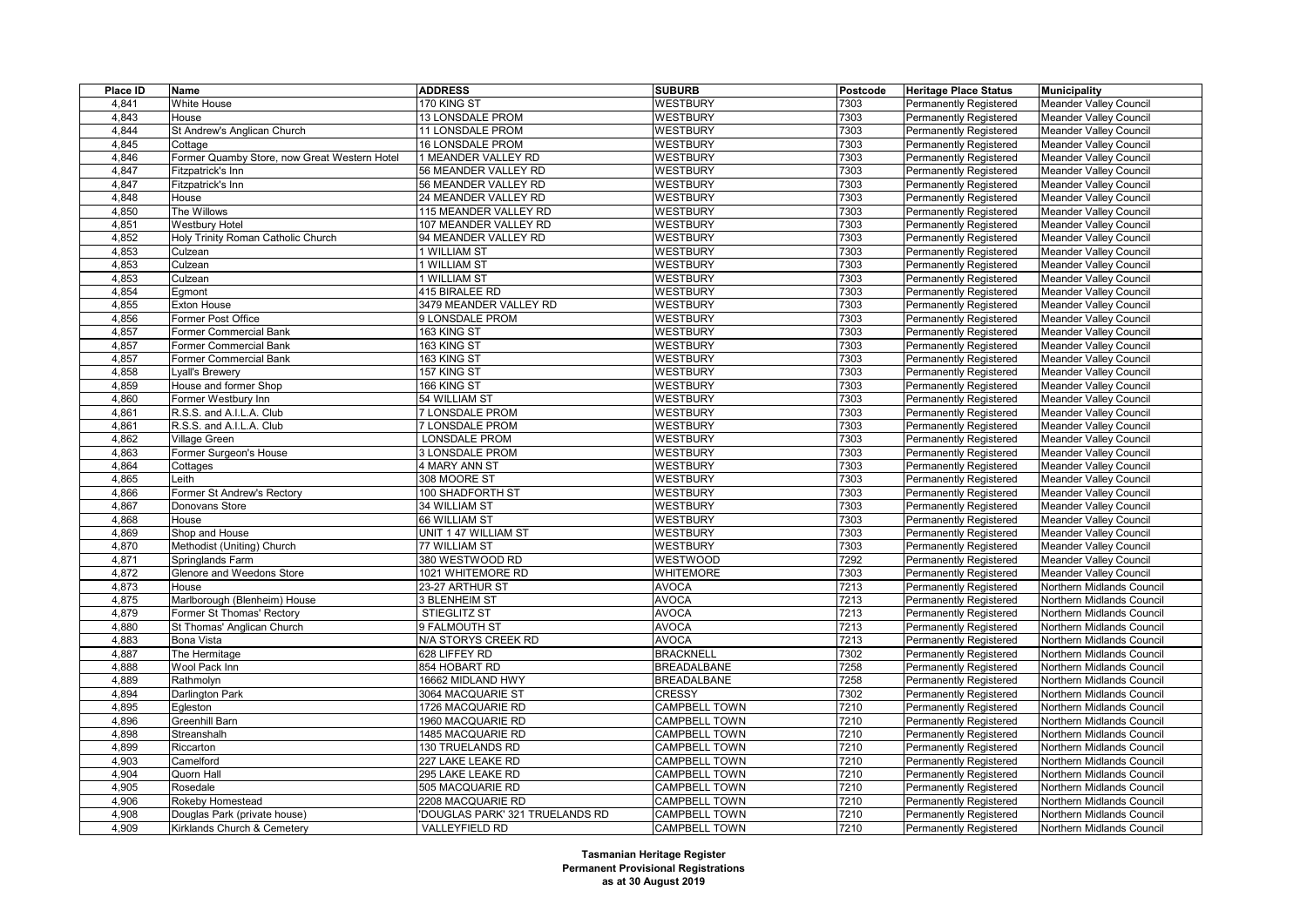| Place ID | Name                                                        | <b>ADDRESS</b>      | <b>SUBURB</b>        | Postcode | <b>Heritage Place Status</b>  | <b>Municipality</b>       |
|----------|-------------------------------------------------------------|---------------------|----------------------|----------|-------------------------------|---------------------------|
| 4,910    | Pituncarty                                                  | VALLEYFIELD RD      | <b>CAMPBELL TOWN</b> | 7210     | Permanently Registered        | Northern Midlands Council |
| 4,914    | House                                                       | 22 BEDFORD ST       | <b>CAMPBELL TOWN</b> | 7210     | <b>Permanently Registered</b> | Northern Midlands Council |
| 4,916    | Balmoral                                                    | 28-44 BRIDGE ST     | <b>CAMPBELL TOWN</b> | 7210     | <b>Permanently Registered</b> | Northern Midlands Council |
| 4,917    | House                                                       | 113 BRIDGE ST       | <b>CAMPBELL TOWN</b> | 7210     | Permanently Registered        | Northern Midlands Council |
| 4,918    | House                                                       | 127 BRIDGE ST       | <b>CAMPBELL TOWN</b> | 7210     | <b>Permanently Registered</b> | Northern Midlands Council |
| 4,919    | House                                                       | 140 BRIDGE ST       | CAMPBELL TOWN        | 7210     | <b>Permanently Registered</b> | Northern Midlands Council |
| 4,920    | House                                                       | 141 BRIDGE ST       | <b>CAMPBELL TOWN</b> | 7210     | <b>Permanently Registered</b> | Northern Midlands Council |
| 4,921    | House                                                       | 142 BRIDGE ST       | <b>CAMPBELL TOWN</b> | 7210     | <b>Permanently Registered</b> | Northern Midlands Council |
| 4,922    | House                                                       | 144 BRIDGE ST       | <b>CAMPBELL TOWN</b> | 7210     | <b>Permanently Registered</b> | Northern Midlands Council |
| 4,923    | House                                                       | 148 BRIDGE ST       | CAMPBELL TOWN        | 7210     | Permanently Registered        | Northern Midlands Council |
| 4,925    | House                                                       | 157 BRIDGE ST       | <b>CAMPBELL TOWN</b> | 7210     | <b>Permanently Registered</b> | Northern Midlands Council |
| 4,926    | House                                                       | 160 BRIDGE ST       | CAMPBELL TOWN        | 7210     | <b>Permanently Registered</b> | Northern Midlands Council |
| 4,927    | Cottage                                                     | 9 HARRISON ST       | CAMPBELL TOWN        | 7210     | Permanently Registered        | Northern Midlands Council |
| 4,928    | House                                                       | 176 BRIDGE ST       | <b>CAMPBELL TOWN</b> | 7210     | <b>Permanently Registered</b> | Northern Midlands Council |
| 4,929    | House                                                       | 176 BRIDGE ST       | <b>CAMPBELL TOWN</b> | 7210     | <b>Permanently Registered</b> | Northern Midlands Council |
| 4,932    | House                                                       | 26 CHURCH ST        | <b>CAMPBELL TOWN</b> | 7210     | Permanently Registered        | Northern Midlands Council |
| 4,933    | <b>Conjoined Houses</b>                                     | <b>8 FORSTER ST</b> | <b>CAMPBELL TOWN</b> | 7210     | <b>Permanently Registered</b> | Northern Midlands Council |
| 4,934    | House                                                       | 17 FORSTER ST       | <b>CAMPBELL TOWN</b> | 7210     | <b>Permanently Registered</b> | Northern Midlands Council |
| 4,935    | The Mill House                                              | 8 FRANKLIN ST       | CAMPBELL TOWN        | 7210     | <b>Permanently Registered</b> | Northern Midlands Council |
| 4,936    | lvy Cottage                                                 | 9 GLENELG ST        | <b>CAMPBELL TOWN</b> | 7210     | <b>Permanently Registered</b> | Northern Midlands Council |
| 4,937    | <b>Balvaird</b>                                             | 14 QUEEN ST         | <b>CAMPBELL TOWN</b> | 7210     | <b>Permanently Registered</b> | Northern Midlands Council |
| 4,939    | Old School and Schoolhouse                                  | 118 BRIDGE ST       | <b>CAMPBELL TOWN</b> | 7210     | <b>Permanently Registered</b> | Northern Midlands Council |
| 4,940    | Campbell Town Courthouse                                    | 103 HIGH ST         | <b>CAMPBELL TOWN</b> | 7210     | <b>Permanently Registered</b> | Northern Midlands Council |
| 4,941    | <b>Red Bridge</b>                                           | <b>HIGH ST</b>      | <b>CAMPBELL TOWN</b> | 7210     | <b>Permanently Registered</b> | Northern Midlands Council |
| 4,941    | <b>Red Bridge</b>                                           | N/A HIGH ST         | <b>CAMPBELL TOWN</b> | 7210     | <b>Permanently Registered</b> | Northern Midlands Council |
| 4,941    | <b>Red Bridge</b>                                           | N/A HIGH ST         | <b>CAMPBELL TOWN</b> | 7210     | <b>Permanently Registered</b> | Northern Midlands Council |
| 4,942    | Campbell Town Hospital                                      | 70 HIGH ST          | CAMPBELL TOWN        | 7210     | Permanently Registered        | Northern Midlands Council |
| 4,943    | The Grange                                                  | 4 COMMONWEALTH LANE | <b>CAMPBELL TOWN</b> | 7210     | <b>Permanently Registered</b> | Northern Midlands Council |
| 4,944    | <b>Former Brewery</b>                                       | 137 HIGH ST         | <b>CAMPBELL TOWN</b> | 7210     | <b>Permanently Registered</b> | Northern Midlands Council |
| 4,945    | <b>Brickhill Memorial Church</b>                            | 109 HIGH ST         | <b>CAMPBELL TOWN</b> | 7210     | Permanently Registered        | Northern Midlands Council |
| 4,946    | Powell's Hotel                                              | 118 HIGH ST         | <b>CAMPBELL TOWN</b> | 7210     | <b>Permanently Registered</b> | Northern Midlands Council |
| 4,947    | St Luke's Anglican Church and Cemetery                      | 71-73 HIGH ST       | CAMPBELL TOWN        | 7210     | <b>Permanently Registered</b> | Northern Midlands Council |
| 4,948    | Former Anglican Schoolhouse                                 | 71-73 HIGH ST       | CAMPBELL TOWN        | 7210     | Permanently Registered        | Northern Midlands Council |
| 4,950    | The Trust Bank                                              | 112 HIGH ST         | <b>CAMPBELL TOWN</b> | 7210     | <b>Permanently Registered</b> | Northern Midlands Council |
| 4,951    | House                                                       | 114 HIGH ST         | <b>CAMPBELL TOWN</b> | 7210     | <b>Permanently Registered</b> | Northern Midlands Council |
| 4,952    | House and shop                                              | 120 HIGH ST         | CAMPBELL TOWN        | 7210     | Permanently Registered        | Northern Midlands Council |
| 4,953    | House                                                       | 122 HIGH ST         | <b>CAMPBELL TOWN</b> | 7210     | <b>Permanently Registered</b> | Northern Midlands Council |
| 4,954    | House                                                       | 124 HIGH ST         | <b>CAMPBELL TOWN</b> | 7210     | <b>Permanently Registered</b> | Northern Midlands Council |
| 4,957    | The Foxhunter's Return                                      | 132 HIGH ST         | <b>CAMPBELL TOWN</b> | 7210     | <b>Permanently Registered</b> | Northern Midlands Council |
| 4,958    | House                                                       | 145 HIGH ST         | <b>CAMPBELL TOWN</b> | 7210     | Permanently Registered        | Northern Midlands Council |
| 4,958    | House                                                       | 145 HIGH ST         | <b>CAMPBELL TOWN</b> | 7210     | <b>Permanently Registered</b> | Northern Midlands Council |
| 4,959    | House                                                       | 146 HIGH ST         | <b>CAMPBELL TOWN</b> | 7210     | <b>Permanently Registered</b> | Northern Midlands Council |
| 4,961    | House                                                       | 154 HIGH ST         | <b>CAMPBELL TOWN</b> | 7210     | Permanently Registered        | Northern Midlands Council |
| 4,963    | House                                                       | 162 HIGH ST         | <b>CAMPBELL TOWN</b> | 7210     | <b>Permanently Registered</b> | Northern Midlands Council |
| 4,964    | St Andrews Presbyterian Church                              | 55 HIGH ST          | CAMPBELL TOWN        | 7210     | <b>Permanently Registered</b> | Northern Midlands Council |
| 4,965    | Former Campbell Town Inn                                    | 100 HIGH ST         | <b>CAMPBELL TOWN</b> | 7210     | <b>Permanently Registered</b> | Northern Midlands Council |
| 4,966    | <b>Conjoined Houses</b>                                     | 10 KING ST          | CAMPBELL TOWN        | 7210     | <b>Permanently Registered</b> | Northern Midlands Council |
| 4,966    | <b>Conjoined Houses</b>                                     | 10 KING ST          | <b>CAMPBELL TOWN</b> | 7210     | <b>Permanently Registered</b> | Northern Midlands Council |
| 4,967    | Former Wesleyan Chapel                                      | 12 KING ST          | <b>CAMPBELL TOWN</b> | 7210     | Permanently Registered        | Northern Midlands Council |
| 4,968    | St Michael's Roman Catholic Church and Presbytery 4 KING ST |                     | <b>CAMPBELL TOWN</b> | 7210     | Permanently Registered        | Northern Midlands Council |
|          |                                                             |                     |                      |          |                               |                           |
| 4,968    | St Michael's Roman Catholic Church and Presbytery 4 KING ST |                     | CAMPBELL TOWN        | 7210     | <b>Permanently Registered</b> | Northern Midlands Council |
| 4,970    | Arringa                                                     | 83 MONTAGU ST       | <b>CAMPBELL TOWN</b> | 7210     | Permanently Registered        | Northern Midlands Council |
| 4,971    | House                                                       | 20 PEDDER ST        | <b>CAMPBELL TOWN</b> | 7210     | Permanently Registered        | Northern Midlands Council |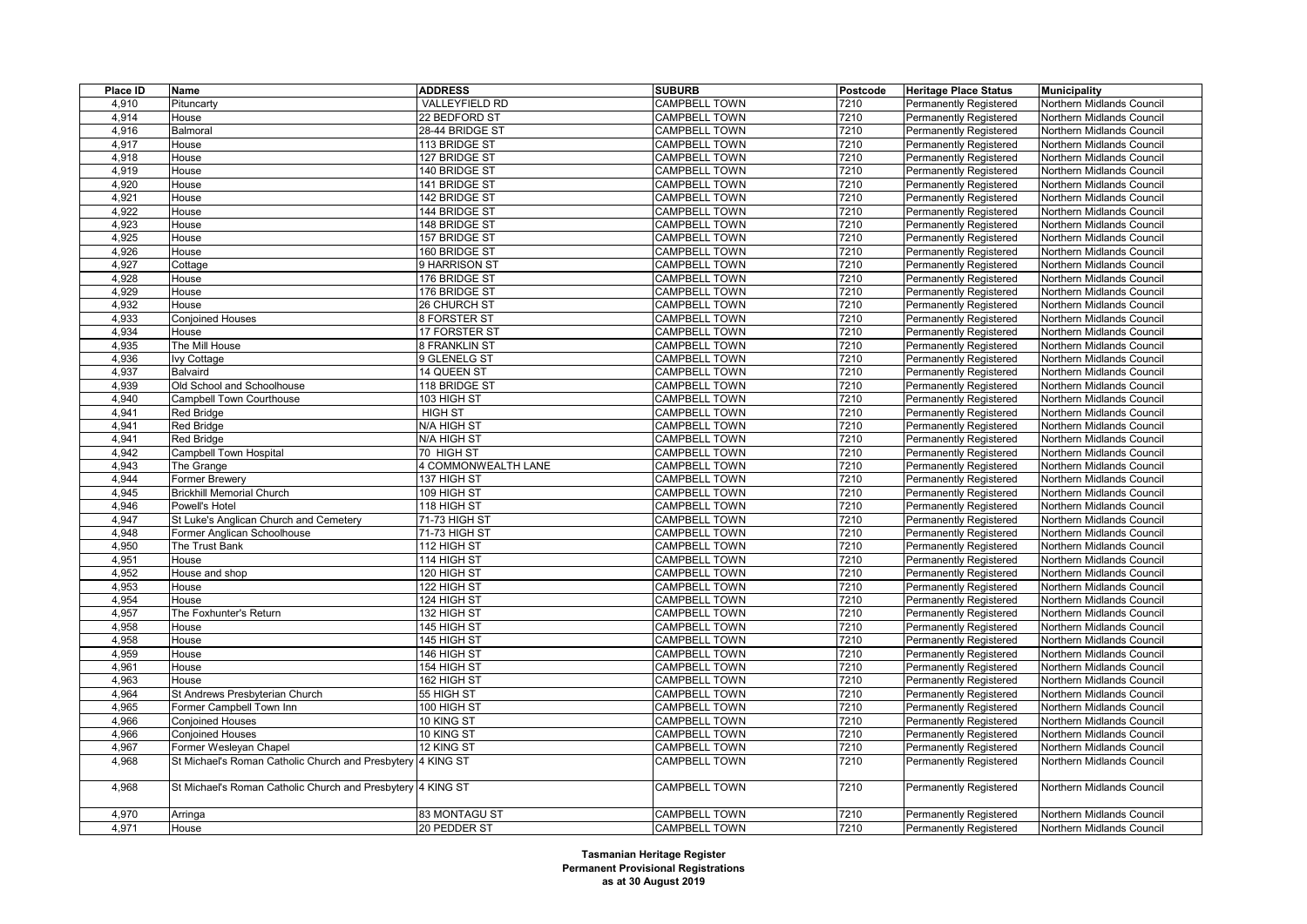| Place ID | Name                                                      | <b>ADDRESS</b>     | <b>SUBURB</b>        | Postcode | <b>Heritage Place Status</b>  | <b>Municipality</b>              |
|----------|-----------------------------------------------------------|--------------------|----------------------|----------|-------------------------------|----------------------------------|
| 4,972    | <b>Conjoined Houses</b>                                   | 30 PEDDER ST       | <b>CAMPBELL TOWN</b> | 7210     | <b>Permanently Registered</b> | Northern Midlands Council        |
| 4,973    | St Luke's Anglican Rectory                                | 33 PEDDER ST       | <b>CAMPBELL TOWN</b> | 7210     | Permanently Registered        | Northern Midlands Council        |
| 4,974    | Howley Lodge                                              | <b>BRIDGE ST</b>   | <b>CAMPBELL TOWN</b> | 7210     | <b>Permanently Registered</b> | Northern Midlands Council        |
| 4,977    | St Andrew's Inn                                           | 12819 MIDLAND HWY  | <b>CLEVELAND</b>     | 7211     | <b>Permanently Registered</b> | Northern Midlands Council        |
| 4,977    | St Andrew's Inn                                           | 12819 MIDLAND HWY  | <b>CLEVELAND</b>     | 7211     | Permanently Registered        | Northern Midlands Council        |
| 4,978    | Bald Face Stag Inn                                        | 12787 MIDLAND HWY  | <b>CLEVELAND</b>     | 7211     | Permanently Registered        | Northern Midlands Council        |
| 4,979    | Union Chapel and Cemetery                                 | 12787 MIDLAND HWY  | <b>CLEVELAND</b>     | 7211     | <b>Permanently Registered</b> | Northern Midlands Council        |
| 4,980    | Conara Rwy Station Post Office                            | 125 CONARA RD      | CONARA               | 7211     | Permanently Registered        | Northern Midlands Council        |
| 4,981    | Smithvale                                                 | 12351 MIDLAND HWY  | CONARA               | 7211     | Permanently Registered        | Northern Midlands Council        |
| 4,982    | Milford                                                   | 911 ESK MAIN RD    | <b>CONARA</b>        | 7211     | <b>Permanently Registered</b> | Northern Midlands Council        |
| 4,983    | Vaucluse                                                  | 643 GLEN ESK RD    | <b>CONARA</b>        | 7211     | Permanently Registered        | Northern Midlands Council        |
| 4,984    | Wanstead Park                                             | 11987 MIDLAND HWY  | <b>CAMPBELL TOWN</b> | 7210     | Permanently Registered        | Northern Midlands Council        |
| 4,985    | Hampden                                                   | 750 DEDDINGTON RD  | <b>DEDDINGTON</b>    | 7212     | <b>Permanently Registered</b> | Northern Midlands Council        |
| 4,986    | Nile Chapel and Cemetery                                  | 958 DEDDINGTON RD  | <b>DEDDINGTON</b>    | 7212     | Permanently Registered        | Northern Midlands Council        |
| 4,988    | Patterdale and Nile Farm                                  | 173 UPLANDS RD     | <b>DEDDINGTON</b>    | 7212     | Permanently Registered        | Northern Midlands Council        |
| 4,988    | Patterdale and Nile Farm                                  | 173 UPLANDS RD     | <b>DEDDINGTON</b>    | 7212     | <b>Permanently Registered</b> | Northern Midlands Council        |
| 4,988    | Patterdale and Nile Farm                                  | 173 UPLANDS RD     | <b>DEDDINGTON</b>    | 7212     | Permanently Registered        | Northern Midlands Council        |
| 4,988    | Patterdale and Nile Farm                                  | 173 UPLANDS RD     | <b>DEDDINGTON</b>    | 7212     | Permanently Registered        | Northern Midlands Council        |
| 4,988    | Patterdale and Nile Farm                                  | 173 UPLANDS RD     | <b>DEDDINGTON</b>    | 7212     | <b>Permanently Registered</b> | Northern Midlands Council        |
| 4,988    | Patterdale and Nile Farm                                  | 173 UPLANDS RD     | <b>DEDDINGTON</b>    | 7212     | <b>Permanently Registered</b> | Northern Midlands Council        |
| 4,988    | Patterdale and Nile Farm                                  | 173 UPLANDS RD     | <b>DEDDINGTON</b>    | 7212     | Permanently Registered        | Northern Midlands Council        |
| 4,988    | Patterdale and Nile Farm                                  | 173 UPLANDS RD     | <b>DEDDINGTON</b>    | 7212     | <b>Permanently Registered</b> | Northern Midlands Council        |
| 4,988    | Patterdale and Nile Farm                                  | 173 UPLANDS RD     | <b>DEDDINGTON</b>    | 7212     | <b>Permanently Registered</b> | Northern Midlands Council        |
| 4,988    | Patterdale and Nile Farm                                  | 173 UPLANDS RD     | <b>DEDDINGTON</b>    | 7212     | Permanently Registered        | Northern Midlands Council        |
| 4,988    | Patterdale and Nile Farm                                  | 173 UPLANDS RD     | <b>DEDDINGTON</b>    | 7212     | <b>Permanently Registered</b> | <b>Northern Midlands Council</b> |
| 4,988    | Patterdale and Nile Farm                                  | 173 UPLANDS RD     | <b>DEDDINGTON</b>    | 7212     | <b>Permanently Registered</b> | Northern Midlands Council        |
| 4,988    | Patterdale and Nile Farm                                  | 173 UPLANDS RD     | <b>DEDDINGTON</b>    | 7212     | Permanently Registered        | Northern Midlands Council        |
| 4,988    | Patterdale and Nile Farm                                  | 173 UPLANDS RD     | <b>DEDDINGTON</b>    | 7212     | Permanently Registered        | Northern Midlands Council        |
| 4,989    | <b>Belle Vue</b>                                          | 667 BELLE VUE RD   | <b>EPPING FOREST</b> | 7211     | <b>Permanently Registered</b> | Northern Midlands Council        |
| 4,990    | Clyne Vale                                                | 577 BELLE VUE RD   | <b>EPPING FOREST</b> | 7211     | <b>Permanently Registered</b> | Northern Midlands Council        |
| 4,991    | Glasslough                                                | LOT 2 BELLE VUE RD | <b>EPPING FOREST</b> | 7211     | <b>Permanently Registered</b> | Northern Midlands Council        |
| 4,992    | Barton                                                    | 2464 MACQUARIE RD  | <b>CAMPBELL TOWN</b> | 7210     | <b>Permanently Registered</b> | Northern Midlands Council        |
| 4,993    | <b>Bicton</b>                                             | 338 ISIS RD        | <b>CAMPBELL TOWN</b> | 7210     | <b>Permanently Registered</b> | Northern Midlands Council        |
| 4,993    | <b>Bicton</b>                                             | 338 ISIS RD        | <b>CAMPBELL TOWN</b> | 7210     | Permanently Registered        | Northern Midlands Council        |
| 4,995    | Fairfield                                                 | 13790 MIDLAND HWY  | <b>EPPING FOREST</b> | 7211     | <b>Permanently Registered</b> | Northern Midlands Council        |
| 4,996    | Macquarie House                                           | 13548 MIDLAND HWY  | <b>EPPING FOREST</b> | 7211     | <b>Permanently Registered</b> | Northern Midlands Council        |
| 4,998    | Elkington                                                 | 548 LOGAN RD       | <b>EVANDALE</b>      | 7212     | <b>Permanently Registered</b> | <b>Northern Midlands Council</b> |
| 4,999    | <b>Pleasant Banks</b>                                     | 170 LEIGHLANDS RD  | EVANDALE             | 7212     | <b>Permanently Registered</b> | Northern Midlands Council        |
| 5,000    | <b>Symmons Plains</b>                                     | 15046 MIDLAND HWY  | PERTH                | 7300     | <b>Permanently Registered</b> | Northern Midlands Council        |
| 5,001    | Native Point ( Private Property - No Access               | 15906 MIDLAND HWY  | <b>PERTH</b>         | 7300     | <b>Permanently Registered</b> | <b>Northern Midlands Council</b> |
|          | Available)                                                |                    |                      |          |                               |                                  |
| 5,001    | Native Point ( Private Property - No Access<br>Available) | 15906 MIDLAND HWY  | PERTH                | 7300     | <b>Permanently Registered</b> | Northern Midlands Council        |
| 5,001    | Native Point ( Private Property - No Access<br>Available) | 15906 MIDLAND HWY  | PERTH                | 7300     | <b>Permanently Registered</b> | Northern Midlands Council        |
| 5,002    | <b>Chatsworth Convict Station</b>                         | 15960 MIDLAND HWY  | PERTH                | 7300     | <b>Permanently Registered</b> | Northern Midlands Council        |
| 5,005    | Ellerslie                                                 | 1072 KINGSTON RD   | <b>CONARA</b>        | 7211     | <b>Permanently Registered</b> | Northern Midlands Council        |
| 5,006    | <b>Flinty Creek Railway Viaduct</b>                       | N/A PERTHMILL RD   | PERTH                | 7212     | <b>Permanently Registered</b> | Northern Midlands Council        |
| 5,007    | Riverview                                                 | 560 EVANDALE RD    | <b>EVANDALE</b>      | 7212     | <b>Permanently Registered</b> | Northern Midlands Council        |
| 5,008    | Police Residence                                          | 8 BARCLAY ST       | <b>EVANDALE</b>      | 7212     | <b>Permanently Registered</b> | Northern Midlands Council        |
| 5,009    | House                                                     | 33 COLLINS ST      | <b>EVANDALE</b>      | 7212     | <b>Permanently Registered</b> | Northern Midlands Council        |
| 5,010    | <b>Briars Lane</b>                                        | 35 COLLINS ST      | <b>EVANDALE</b>      | 7212     | <b>Permanently Registered</b> | Northern Midlands Council        |
| 5,011    | Cottage                                                   | 14 COLLINS ST      | <b>EVANDALE</b>      | 7212     | <b>Permanently Registered</b> | Northern Midlands Council        |
| 5.012    | Solomon House                                             | 1 HIGH ST          | <b>EVANDALE</b>      | 7212     | <b>Permanently Registered</b> | Northern Midlands Council        |
| 5,013    | Patriot King William IV Inn                               | 16 HIGH ST         | <b>EVANDALE</b>      | 7212     | Permanently Registered        | Northern Midlands Council        |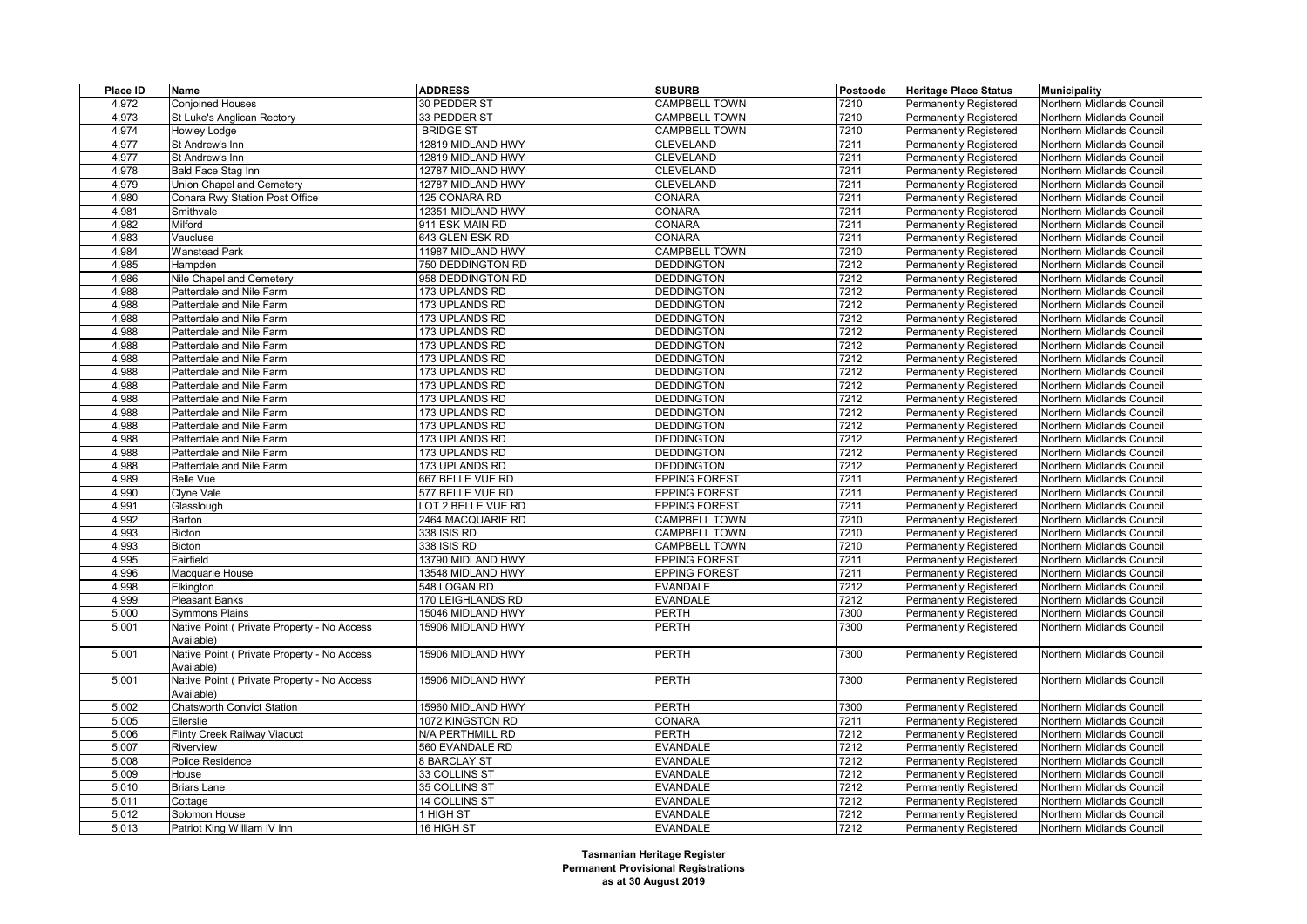| Place ID | Name                                         | <b>ADDRESS</b>        | <b>SUBURB</b>                      | Postcode | <b>Heritage Place Status</b>  | <b>Municipality</b>       |
|----------|----------------------------------------------|-----------------------|------------------------------------|----------|-------------------------------|---------------------------|
| 5,014    | Euroka                                       | 5 HIGH ST             | <b>EVANDALE</b>                    | 7212     | Permanently Registered        | Northern Midlands Council |
| 5,015    | Former Anglican Rectory                      | 4 HIGH ST             | <b>EVANDALE</b>                    | 7212     | <b>Permanently Registered</b> | Northern Midlands Council |
| 5,016    | The Laurels                                  | 15 HIGH ST            | <b>EVANDALE</b>                    | 7212     | <b>Permanently Registered</b> | Northern Midlands Council |
| 5,017    | Manse                                        | 27 HIGH ST            | <b>EVANDALE</b>                    | 7212     | Permanently Registered        | Northern Midlands Council |
| 5,018    | St Andrew's Anglican Church                  | 6 HIGH ST             | <b>EVANDALE</b>                    | 7212     | <b>Permanently Registered</b> | Northern Midlands Council |
| 5,019    | St Andrew's Presbyterian Church and Cemetery | 9 HIGH ST             | <b>EVANDALE</b>                    | 7212     | <b>Permanently Registered</b> | Northern Midlands Council |
| 5,020    | Former School House                          | 20 HIGH ST            | <b>EVANDALE</b>                    | 7212     | Permanently Registered        | Northern Midlands Council |
| 5,022    | Ventnor                                      | 24 HIGH ST            | <b>EVANDALE</b>                    | 7212     | <b>Permanently Registered</b> | Northern Midlands Council |
| 5,023    | <b>Water Tower</b>                           | 28-30 HIGH ST         | <b>EVANDALE</b>                    | 7212     | <b>Permanently Registered</b> | Northern Midlands Council |
| 5,024    | Former State School                          | 18 HIGH ST            | <b>EVANDALE</b>                    | 7212     | <b>Permanently Registered</b> | Northern Midlands Council |
| 5,025    | Prince of Wales Hotel                        | 2 NILE RD             | <b>EVANDALE</b>                    | 7212     | <b>Permanently Registered</b> | Northern Midlands Council |
| 5,025    | Prince of Wales Hotel                        | 2 NILE RD             | <b>EVANDALE</b>                    | 7212     | Permanently Registered        | Northern Midlands Council |
| 5,026    | Post Office                                  | 2 HIGH ST             | <b>EVANDALE</b>                    | 7212     | <b>Permanently Registered</b> | Northern Midlands Council |
| 5,027    | Shops                                        | 2 RUSSELL ST          | <b>EVANDALE</b>                    | 7212     | <b>Permanently Registered</b> | Northern Midlands Council |
| 5,028    | House                                        | 1 LEOPOLD ST          | <b>EVANDALE</b>                    | 7212     | Permanently Registered        | Northern Midlands Council |
| 5,029    | Fallgrove                                    | 1 LOGAN RD            | <b>EVANDALE</b>                    | 7212     | <b>Permanently Registered</b> | Northern Midlands Council |
| 5,029    | Fallgrove                                    | 1 LOGAN RD            | <b>EVANDALE</b>                    | 7212     | <b>Permanently Registered</b> | Northern Midlands Council |
| 5,030    | Cottage                                      | 21 MACQUARIE ST       | <b>EVANDALE</b>                    | 7212     | <b>Permanently Registered</b> | Northern Midlands Council |
| 5,031    | House                                        | 23 MACQUARIE ST       | <b>EVANDALE</b>                    | 7212     | <b>Permanently Registered</b> | Northern Midlands Council |
| 5,032    | Roman Catholic Church                        | 15 MACQUARIE ST       | <b>EVANDALE</b>                    | 7212     | <b>Permanently Registered</b> | Northern Midlands Council |
| 5,033    | Cottage                                      | <b>6 RODGERS LANE</b> | <b>EVANDALE</b>                    | 7212     | Permanently Registered        | Northern Midlands Council |
| 5,034    | Cemetery                                     | 6-8 MURRAY ST         | <b>EVANDALE</b>                    | 7212     | <b>Permanently Registered</b> | Northern Midlands Council |
|          |                                              |                       | <b>EVANDALE</b>                    | 7212     |                               |                           |
| 5,036    | Cottage                                      | 5 MURRAY ST           |                                    |          | Permanently Registered        | Northern Midlands Council |
| 5,039    | Cottage                                      | 21 MURRAY ST          | <b>EVANDALE</b>                    | 7212     | <b>Permanently Registered</b> | Northern Midlands Council |
| 5,041    | Anjou Villa                                  | 8 RODGERS LANE        | <b>EVANDALE</b><br><b>EVANDALE</b> | 7212     | <b>Permanently Registered</b> | Northern Midlands Council |
| 5,042    | Shop                                         | 5 RUSSELL ST          |                                    | 7212     | Permanently Registered        | Northern Midlands Council |
| 5,043    | <b>Council Chambers</b>                      | 4 RUSSELL ST          | <b>EVANDALE</b>                    | 7212     | <b>Permanently Registered</b> | Northern Midlands Council |
| 5,044    | Clarendon Arms Hotel                         | 11 RUSSELL ST         | <b>EVANDALE</b>                    | 7212     | <b>Permanently Registered</b> | Northern Midlands Council |
| 5,044    | Clarendon Arms Hotel                         | 11 RUSSELL ST         | <b>EVANDALE</b>                    | 7212     | Permanently Registered        | Northern Midlands Council |
| 5,045    | Cottage                                      | 13-15 RUSSELL ST      | <b>EVANDALE</b>                    | 7212     | <b>Permanently Registered</b> | Northern Midlands Council |
| 5,046    | <b>Conjoined Cottages</b>                    | 18 RUSSELL ST         | <b>EVANDALE</b>                    | 7212     | <b>Permanently Registered</b> | Northern Midlands Council |
| 5,047    | Former Methodist Chapel                      | 28 RUSSELL ST         | <b>EVANDALE</b>                    | 7212     | Permanently Registered        | Northern Midlands Council |
| 5,048    | Royal Oak Hotel                              | <b>6 RUSSELL ST</b>   | <b>EVANDALE</b>                    | 7212     | <b>Permanently Registered</b> | Northern Midlands Council |
| 5,050    | Strathroy                                    | 17115 MIDLAND HWY     | <b>BREADALBANE</b>                 | 7258     | <b>Permanently Registered</b> | Northern Midlands Council |
| 5,052    | Harwick Hill                                 | 311 BRUMBY ST         | ONGFORD                            | 7301     | <b>Permanently Registered</b> | Northern Midlands Council |
| 5,053    | Woodstock                                    | 1629 BISHOPBOURNE RD  | LONGFORD                           | 7301     | <b>Permanently Registered</b> | Northern Midlands Council |
| 5,054    | <b>Pigeon Tower</b>                          | LOT 1 BURLINGTON RD   | <b>CRESSY</b>                      | 7302     | <b>Permanently Registered</b> | Northern Midlands Council |
| 5,054    | <b>Pigeon Tower</b>                          | LOT 1 BURLINGTON RD   | <b>CRESSY</b>                      | 7302     | <b>Permanently Registered</b> | Northern Midlands Council |
| 5,057    | Panshanger                                   | 366 PANSHANGER RD     | LONGFORD                           | 7301     | <b>Permanently Registered</b> | Northern Midlands Council |
| 5,058    | <b>Richmond Hill</b>                         | 1097 CRESSY RD        | <b>CRESSY</b>                      | 7302     | <b>Permanently Registered</b> | Northern Midlands Council |
| 5,059    | <b>Christ Church and Graveyard</b>           | 1130 ILLAWARRA RD     | <b>CARRICK</b>                     | 7291     | <b>Permanently Registered</b> | Northern Midlands Council |
| 5,060    | Wickford                                     | 878 ILLAWARRA RD      | ONGFORD                            | 7301     | <b>Permanently Registered</b> | Northern Midlands Council |
| 5,061    | Esk Farm                                     | 752 ILLAWARRA RD      | <b>LONGFORD</b>                    | 7301     | <b>Permanently Registered</b> | Northern Midlands Council |
| 5,062    | Lake House                                   | 591 DELMONT RD        | <b>CRESSY</b>                      | 7302     | <b>Permanently Registered</b> | Northern Midlands Council |
| 5,063    | Mountford                                    | 390 ILLAWARRA RD      | ONGFORD                            | 7301     | Permanently Registered        | Northern Midlands Council |
| 5,064    | Fairfield                                    | 118 MOUNT JOY RD      | <b>CRESSY</b>                      | 7302     | <b>Permanently Registered</b> | Northern Midlands Council |
| 5,065    | Mount Joy                                    | 612 MOUNT JOY RD      | <b>CRESSY</b>                      | 7302     | <b>Permanently Registered</b> | Northern Midlands Council |
| 5,066    | Mount Ireh                                   | 360 PATEENA RD        | <b>ONGFORD</b>                     | 7301     | <b>Permanently Registered</b> | Northern Midlands Council |
| 5,066    | Mount Ireh                                   | 360 PATEENA RD        | <b>LONGFORD</b>                    | 7301     | <b>Permanently Registered</b> | Northern Midlands Council |
| 5,067    | Bowthorpe                                    | 518 PATEENA RD        | ONGFORD                            | 7301     | <b>Permanently Registered</b> | Northern Midlands Council |
| 5,067    | Bowthorpe                                    | 518 PATEENA RD        | ONGFORD                            | 7301     | <b>Permanently Registered</b> | Northern Midlands Council |
| 5,068    | Old Schoolhouse and Chapel                   | 589A PATEENA RD       | LONGFORD                           | 7301     | <b>Permanently Registered</b> | Northern Midlands Council |
| 5,069    | Jessiefield, former Tasmania Inn             | 678 PATEENA RD        | <b>ONGFORD</b>                     | 7301     | <b>Permanently Registered</b> | Northern Midlands Council |
| 5,070    | Ravensworth                                  | 812 PATEENA RD        | ONGFORD                            | 7301     | <b>Permanently Registered</b> | Northern Midlands Council |
| 5,071    | Saltmarsh Farm                               | 620 PATEENA RD        | LONGFORD                           | 7301     | <b>Permanently Registered</b> | Northern Midlands Council |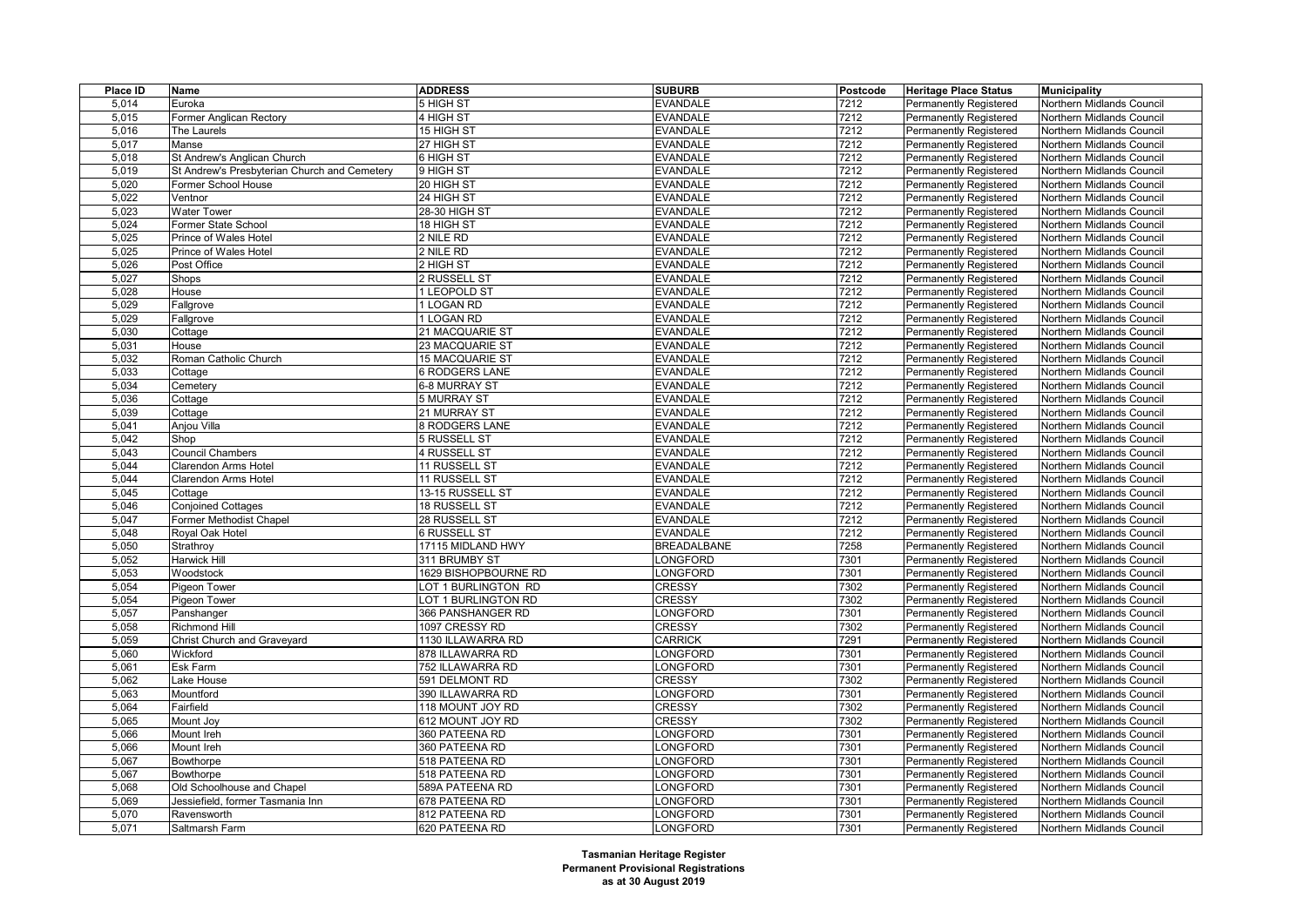| Place ID | Name                                                                  | <b>ADDRESS</b>       | <b>SUBURB</b>   | Postcode | <b>Heritage Place Status</b>  | <b>Municipality</b>              |
|----------|-----------------------------------------------------------------------|----------------------|-----------------|----------|-------------------------------|----------------------------------|
| 5,072    | Woodside                                                              | 4740 POATINA RD      | <b>CRESSY</b>   | 7302     | <b>Permanently Registered</b> | Northern Midlands Council        |
| 5,073    | Saundridge                                                            | 1243 SAUNDRIDGE RD   | <b>CRESSY</b>   | 7302     | <b>Permanently Registered</b> | Northern Midlands Council        |
| 5,074    | Palmerston                                                            | 1393 SAUNDRIDGE RD   | <b>CRESSY</b>   | 7302     | <b>Permanently Registered</b> | Northern Midlands Council        |
| 5,077    | Woolmers                                                              | <b>WOOLMERS LANE</b> | <b>LONGFORD</b> | 7301     | <b>Permanently Registered</b> | Northern Midlands Council        |
| 5,077    | Woolmers                                                              | 658 WOOLMERS LANE    | ONGFORD         | 7301     | Permanently Registered        | Northern Midlands Council        |
| 5,079    | Rhodes                                                                | 414 WOOLMERS LANE    | ONGFORD         | 7301     | Permanently Registered        | Northern Midlands Council        |
| 5,080    | Cottage                                                               | 39 ANSTEY ST         | ONGFORD         | 7301     | Permanently Registered        | Northern Midlands Council        |
| 5,081    | Longford Racecourse                                                   | ANSTEY ST            | <b>LONGFORD</b> | 7301     | Permanently Registered        | Northern Midlands Council        |
| 5,082    | Kilgour                                                               | 4 ARCHER ST          | <b>LONGFORD</b> | 7301     | <b>Permanently Registered</b> | Northern Midlands Council        |
| 5,083    | <b>Richmond Park</b>                                                  | 147 BULWER ST        | <b>LONGFORD</b> | 7301     | Permanently Registered        | Northern Midlands Council        |
| 5,087    | _ongford House                                                        | 120 CATHERINE ST     | ONGFORD         | 7301     | <b>Permanently Registered</b> | Northern Midlands Council        |
| 5,087    | Longford House                                                        | LOT 1 CATHERINE ST   | <b>LONGFORD</b> | 7301     | <b>Permanently Registered</b> | Northern Midlands Council        |
| 5,088    | Cottage                                                               | 17 CRESSY RD         | _ONGFORD        | 7301     | <b>Permanently Registered</b> | Northern Midlands Council        |
| 5.089    | House                                                                 | 20 GODERICH ST       | <b>LONGFORD</b> | 7301     | Permanently Registered        | Northern Midlands Council        |
| 5,090    | House                                                                 | 21 GODERICH ST       | LONGFORD        | 7301     | Permanently Registered        | Northern Midlands Council        |
| 5,091    | Roman Catholic Presbytery                                             | 19B HOWICK ST        | <b>LONGFORD</b> | 7301     | <b>Permanently Registered</b> | Northern Midlands Council        |
| 5,092    | Clare House                                                           | 28 GODERICH ST       | ONGFORD         | 7301     | <b>Permanently Registered</b> | Northern Midlands Council        |
| 5,093    | Westlake                                                              | 30 GODERICH ST       | ONGFORD         | 7301     | <b>Permanently Registered</b> | Northern Midlands Council        |
| 5,094    | <b>Braeside</b>                                                       | 34 GODERICH ST       | <b>LONGFORD</b> | 7301     | <b>Permanently Registered</b> | <b>Northern Midlands Council</b> |
| 5,095    | St Augustine's Church                                                 | 24 GODERICH ST       | <b>LONGFORD</b> | 7301     | <b>Permanently Registered</b> | Northern Midlands Council        |
| 5,096    | Uniting Church, formerly Methodist Church                             | 3 HIGH ST            | ONGFORD         | 7301     | Permanently Registered        | Northern Midlands Council        |
| 5,098    | Cottage                                                               | 2 HOWICK ST          | <b>LONGFORD</b> | 7301     | Permanently Registered        | Northern Midlands Council        |
| 5,099    | ine View                                                              | 9 HOWICK ST          | <b>LONGFORD</b> | 7301     | <b>Permanently Registered</b> | Northern Midlands Council        |
| 5,100    | Cottage                                                               | 24 HOWICK ST         | <b>LONGFORD</b> | 7301     | Permanently Registered        | Northern Midlands Council        |
| 5,101    | Noake's Cottages                                                      | 1-13 LATOUR ST       | <b>LONGFORD</b> | 7301     | Permanently Registered        | Northern Midlands Council        |
| 5,102    | Noake's Cottages                                                      | 1-13 LATOUR ST       | <b>LONGFORD</b> | 7301     | Permanently Registered        | Northern Midlands Council        |
| 5,103    | Noake's Cottages                                                      | 1-13 LATOUR ST       | ONGFORD         | 7301     | <b>Permanently Registered</b> | Northern Midlands Council        |
| 5,104    | Noake's Cottages                                                      | 1-13 LATOUR ST       | <b>LONGFORD</b> | 7301     | Permanently Registered        | Northern Midlands Council        |
| 5,105    | Noake's Cottages                                                      | 1-13 LATOUR ST       | <b>LONGFORD</b> | 7301     | <b>Permanently Registered</b> | Northern Midlands Council        |
| 5,106    | Noake's Cottages                                                      | 1-13 LATOUR ST       | <b>LONGFORD</b> | 7301     | Permanently Registered        | Northern Midlands Council        |
| 5,108    | Kelham                                                                | 41 LEWIS ST          | _ONGFORD        | 7301     | <b>Permanently Registered</b> | Northern Midlands Council        |
| 5,110    | Cottage                                                               | 1 CRESSY RD          | ONGFORD         | 7301     | <b>Permanently Registered</b> | Northern Midlands Council        |
| 5,111    | Primrose Hill                                                         | 1 TASMANIA ST        | ONGFORD         | 7301     | <b>Permanently Registered</b> | Northern Midlands Council        |
| 5,113    | Norley                                                                | 97A WELLINGTON ST    | <b>LONGFORD</b> | 7301     | <b>Permanently Registered</b> | Northern Midlands Council        |
| 5,114    | Former Lass O'Gowrie Hotel                                            | 14 LYTTLETON ST      | <b>LONGFORD</b> | 7301     | Permanently Registered        | Northern Midlands Council        |
| 5,115    | Cottage                                                               | 24 MALCOMBE ST       | _ONGFORD        | 7301     | Permanently Registered        | Northern Midlands Council        |
| 5,116    | Mohr                                                                  | 49 MALCOMBE ST       | <b>LONGFORD</b> | 7301     | <b>Permanently Registered</b> | Northern Midlands Council        |
| 5,117    | <b>Longford Hall</b>                                                  | 70 MALCOMBE ST       | _ONGFORD        | 7301     | <b>Permanently Registered</b> | Northern Midlands Council        |
| 5,118    | Formerly The London Inn, later The Plough Inn, now 1-3 MARLBOROUGH ST |                      | <b>_ONGFORD</b> | 7301     | <b>Permanently Registered</b> | Northern Midlands Council        |
|          | commercial retail                                                     |                      |                 |          |                               |                                  |
| 5,119    | <b>Commercial Retail Building</b>                                     | 1 MARLBOROUGH ST     | <b>LONGFORD</b> | 7301     | Permanently Registered        | Northern Midlands Council        |
| 5,120    | ANZ Bank                                                              | 6 MARLBOROUGH ST     | ONGFORD         | 7301     | <b>Permanently Registered</b> | Northern Midlands Council        |
| 5,122    | Cottages                                                              | 9 MARLBOROUGH ST     | ONGFORD         | 7301     | <b>Permanently Registered</b> | Northern Midlands Council        |
| 5,122    | Cottages                                                              | 9 MARLBOROUGH ST     | ONGFORD         | 7301     | Permanently Registered        | Northern Midlands Council        |
| 5,123    | <b>Blenheim Hotel</b>                                                 | 12 MARLBOROUGH ST    | ONGFORD         | 7301     | <b>Permanently Registered</b> | Northern Midlands Council        |
| 5,123    | <b>Blenheim Hotel</b>                                                 | 12 MARLBOROUGH ST    | <b>LONGFORD</b> | 7301     | Permanently Registered        | Northern Midlands Council        |
| 5,124    | Formerly The Spinning Wheel                                           | 24 MARLBOROUGH ST    | ONGFORD         | 7301     | <b>Permanently Registered</b> | Northern Midlands Council        |
| 5,125    | <b>Primitive Methodist Manse</b>                                      | 28 MARLBOROUGH ST    | ONGFORD         | 7301     | <b>Permanently Registered</b> | Northern Midlands Council        |
| 5,126    | Druids Hall                                                           | 38 MARLBOROUGH ST    | <b>_ONGFORD</b> | 7301     | Permanently Registered        | Northern Midlands Council        |
| 5,127    | Cottage                                                               | 39 MARLBOROUGH ST    | ONGFORD         | 7301     | Permanently Registered        | Northern Midlands Council        |
| 5,129    | Cottage                                                               | 50 MARLBOROUGH ST    | ONGFORD         | 7301     | <b>Permanently Registered</b> | Northern Midlands Council        |
| 5,130    | Cottage                                                               | 52 MARLBOROUGH ST    | <b>LONGFORD</b> | 7301     | Permanently Registered        | Northern Midlands Council        |
| 5,131    | Cottage                                                               | 54 MARLBOROUGH ST    | ONGFORD         | 7301     | Permanently Registered        | Northern Midlands Council        |
| 5,133    | Cottage                                                               | 58 MARLBOROUGH ST    | ONGFORD         | 7301     | Permanently Registered        | Northern Midlands Council        |
| 5,134    | Sam's Cottage                                                         | 72 MARLBOROUGH ST    | LONGFORD        | 7301     | Permanently Registered        | Northern Midlands Council        |
|          |                                                                       |                      |                 |          |                               |                                  |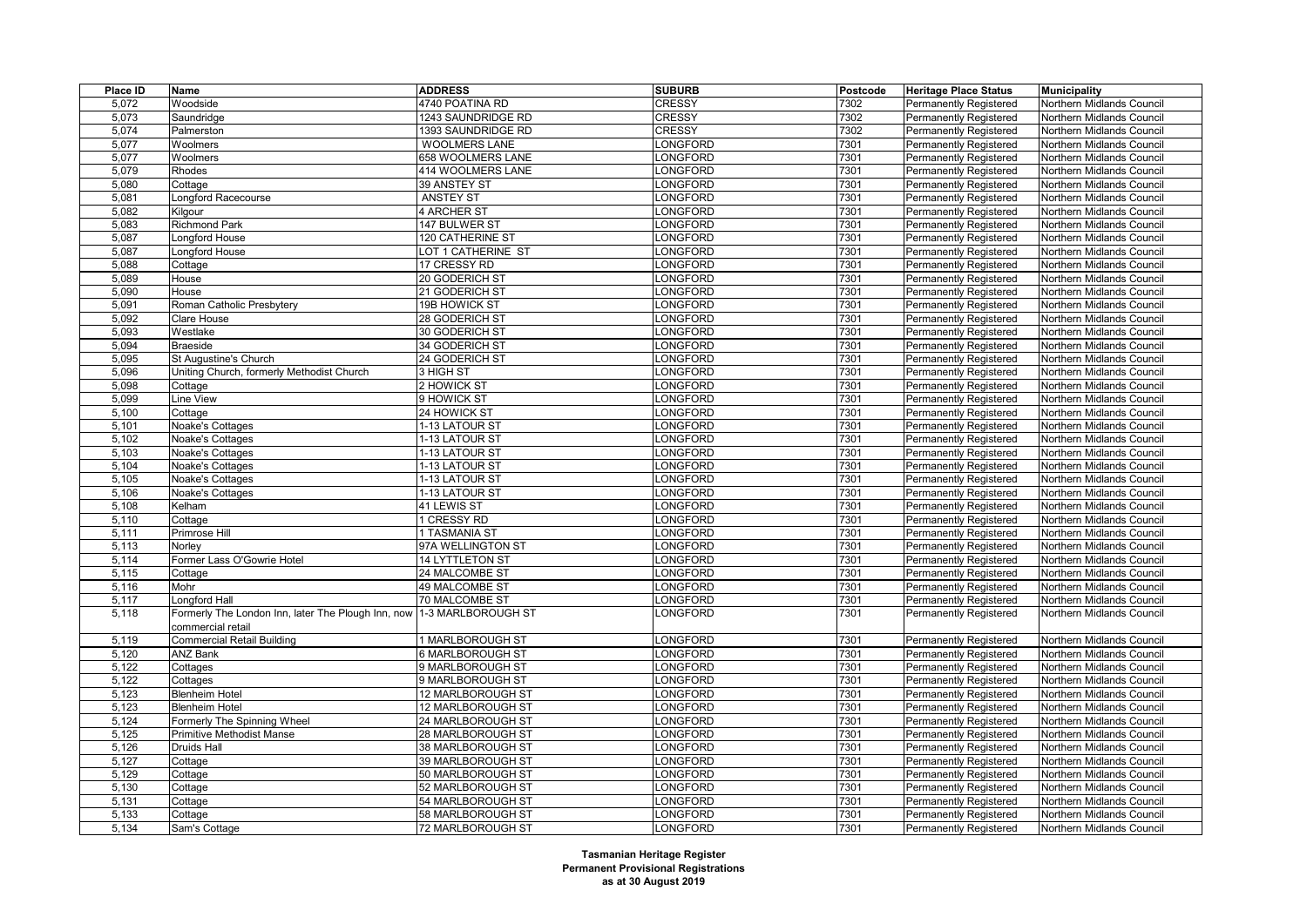| Place ID | Name                                            | <b>ADDRESS</b>           | <b>SUBURB</b>   | Postcode | <b>Heritage Place Status</b>  | <b>Municipality</b>       |
|----------|-------------------------------------------------|--------------------------|-----------------|----------|-------------------------------|---------------------------|
| 5,135    | Racecourse Hotel and Railway Hotel              | 114 MARLBOROUGH ST       | LONGFORD        | 7301     | <b>Permanently Registered</b> | Northern Midlands Council |
| 5,136    | Old Wesleyan Methodist Cemetery                 | <b>MARLBOROUGH ST</b>    | LONGFORD        | 7301     | Permanently Registered        | Northern Midlands Council |
| 5,137    | former Barn                                     | 34B WELLINGTON ST        | LONGFORD        | 7301     | <b>Permanently Registered</b> | Northern Midlands Council |
| 5,139    | Bellamona                                       | 2 PAKENHAM ST            | LONGFORD        | 7301     | Permanently Registered        | Northern Midlands Council |
| 5,140    | House                                           | 18 PAKENHAM ST           | LONGFORD        | 7301     | Permanently Registered        | Northern Midlands Council |
| 5,141    | House                                           | 19 PAKENHAM ST           | <b>LONGFORD</b> | 7301     | <b>Permanently Registered</b> | Northern Midlands Council |
| 5,143    | Belmont                                         | 32 PATON ST              | LONGFORD        | 7301     | <b>Permanently Registered</b> | Northern Midlands Council |
| 5,144    | Cottage                                         | 6 SMITH ST               | ONGFORD         | 7301     | <b>Permanently Registered</b> | Northern Midlands Council |
| 5,145    | Longford Railway Bridge and Viaduct             |                          | LONGFORD        | 7301     | <b>Permanently Registered</b> | Northern Midlands Council |
| 5,145    | Longford Railway Bridge and Viaduct             |                          | LONGFORD        | 7301     | Permanently Registered        | Northern Midlands Council |
| 5,146    | The Cedars                                      | 17 SMITH ST              | LONGFORD        | 7301     | <b>Permanently Registered</b> | Northern Midlands Council |
| 5,148    | Kingsley                                        | 26 TANNERY RD            | LONGFORD        | 7301     | <b>Permanently Registered</b> | Northern Midlands Council |
| 5,149    | Old Brick Tannery                               | 38 TANNERY RD            | LONGFORD        | 7301     | <b>Permanently Registered</b> | Northern Midlands Council |
| 5,151    | House                                           | 23-25 UNION ST           | LONGFORD        | 7301     | <b>Permanently Registered</b> | Northern Midlands Council |
| 5,152    | Prince of Wales Hotel- Country Club Hotel       | 19 WELLINGTON ST         | ONGFORD         | 7301     | <b>Permanently Registered</b> | Northern Midlands Council |
| 5,153    | Affleck's Old Flour Mill                        | 10 UNION ST              | LONGFORD        | 7301     | Permanently Registered        | Northern Midlands Council |
| 5,154    | <b>Baptist Church</b>                           | 41-43 WELLINGTON ST      | LONGFORD        | 7301     | <b>Permanently Registered</b> | Northern Midlands Council |
| 5,155    | Berriedale                                      | 44 WELLINGTON ST         | LONGFORD        | 7301     | <b>Permanently Registered</b> | Northern Midlands Council |
| 5,156    | Old Emerald Mill                                | 52 WELLINGTON ST         | LONGFORD        | 7301     | <b>Permanently Registered</b> | Northern Midlands Council |
| 5,156    | Old Emerald Mill                                | 54 WELLINGTON ST         | <b>LONGFORD</b> | 7301     | <b>Permanently Registered</b> | Northern Midlands Council |
| 5,157    | Victoria Square                                 | 53 WELLINGTON ST         | LONGFORD        | 7301     | <b>Permanently Registered</b> | Northern Midlands Council |
| 5,158    | Former Tattersalls Hotel                        | 55 WELLINGTON ST         | LONGFORD        | 7301     | <b>Permanently Registered</b> | Northern Midlands Council |
| 5,159    | <b>Commercial Retail</b>                        | 57 WELLINGTON ST         | LONGFORD        | 7301     | <b>Permanently Registered</b> | Northern Midlands Council |
| 5,160    | <b>Commercial Retail</b>                        | 59 WELLINGTON ST         | LONGFORD        | 7301     | <b>Permanently Registered</b> | Northern Midlands Council |
| 5,161    | <b>Commercial Retail</b>                        | 61 WELLINGTON ST         | LONGFORD        | 7301     | <b>Permanently Registered</b> | Northern Midlands Council |
| 5,162    | <b>Commercial Retail</b>                        | 63 WELLINGTON ST         | LONGFORD        | 7301     | <b>Permanently Registered</b> | Northern Midlands Council |
| 5,163    | <b>Commercial Retail</b>                        | 65 WELLINGTON ST         | LONGFORD        | 7301     | <b>Permanently Registered</b> | Northern Midlands Council |
| 5,164    | Longford Municipal Hall                         | 67 WELLINGTON ST         | LONGFORD        | 7301     | Permanently Registered        | Northern Midlands Council |
| 5,165    | Queen's Arms Hotel                              | 69 WELLINGTON ST         | LONGFORD        | 7301     | <b>Permanently Registered</b> | Northern Midlands Council |
| 5,166    | <b>Toll House</b>                               | 72 WELLINGTON ST         | LONGFORD        | 7301     | <b>Permanently Registered</b> | Northern Midlands Council |
| 5,167    | <b>Commercial Retail</b>                        | 73 WELLINGTON ST         | LONGFORD        | 7301     | <b>Permanently Registered</b> | Northern Midlands Council |
| 5,168    | House                                           | 79 WELLINGTON ST         | LONGFORD        | 7301     | <b>Permanently Registered</b> | Northern Midlands Council |
| 5,169    | Goodlands                                       | 87 WELLINGTON ST         | LONGFORD        | 7301     | <b>Permanently Registered</b> | Northern Midlands Council |
| 5,170    | Cottage                                         | 88 WELLINGTON ST         | LONGFORD        | 7301     | <b>Permanently Registered</b> | Northern Midlands Council |
| 5,171    | lvy Cottage                                     | 90 WELLINGTON ST         | ONGFORD         | 7301     | <b>Permanently Registered</b> | Northern Midlands Council |
| 5,172    | Beulah                                          | 103 WELLINGTON ST        | LONGFORD        | 7301     | <b>Permanently Registered</b> | Northern Midlands Council |
| 5,173    | Old Wesleyan Chapel and Sunday School           | 107 WELLINGTON ST        | LONGFORD        | 7301     | <b>Permanently Registered</b> | Northern Midlands Council |
| 5,174    | Christ Church and Cemetery                      | 2A WILLIAM ST            | LONGFORD        | 7301     | <b>Permanently Registered</b> | Northern Midlands Council |
| 5,174    | Christ Church and Cemetery                      | 2B WILLIAM ST            | <b>ONGFORD</b>  | 7301     | <b>Permanently Registered</b> | Northern Midlands Council |
| 5,175    | Longford Jubilee Lamp and Jubilee Fountain      | <b>MARLBOROUGH ST</b>    | LONGFORD        | 7301     | <b>Permanently Registered</b> | Northern Midlands Council |
| 5,177    | Northbury                                       | 189-191 WELLINGTON ST    | LONGFORD        | 7301     | <b>Permanently Registered</b> | Northern Midlands Council |
| 5,178    | Curraghmore                                     | 205 WELLINGTON ST        | LONGFORD        | 7301     | <b>Permanently Registered</b> | Northern Midlands Council |
| 5,179    | Pinefield                                       | <b>277 WELLINGTON ST</b> | LONGFORD        | 7301     | <b>Permanently Registered</b> | Northern Midlands Council |
| 5,180    | <b>Brickendon Estate</b>                        | 236 WELLINGTON ST        | LONGFORD        | 7301     | <b>Permanently Registered</b> | Northern Midlands Council |
| 5,182    | Penghana                                        | 4 WILLIAM ST             | ONGFORD         | 7301     | Permanently Registered        | Northern Midlands Council |
| 5,183    | Old School House & The Working Men's Club Hotel | 21 WILLIAM ST            | LONGFORD        | 7301     | <b>Permanently Registered</b> | Northern Midlands Council |
|          |                                                 |                          |                 |          |                               |                           |
| 5,184    | House                                           | 6 WILLIAM ST             | LONGFORD        | 7301     | <b>Permanently Registered</b> | Northern Midlands Council |
| 5,188    | Kelvin Grove                                    | 1072 KINGSTON RD         | <b>CONARA</b>   | 7211     | <b>Permanently Registered</b> | Northern Midlands Council |
| 5,189    | Kingston                                        | 561 KINGSTON RD          | <b>CONARA</b>   | 7211     | <b>Permanently Registered</b> | Northern Midlands Council |
| 5,189    | Kingston                                        | 561 KINGSTON RD          | <b>CONARA</b>   | 7211     | Permanently Registered        | Northern Midlands Council |
| 5,191    | House                                           | <b>1541 NILE RD</b>      | <b>NILE</b>     | 7212     | <b>Permanently Registered</b> | Northern Midlands Council |
| 5,193    | Nile Inn                                        | <b>1541 NILE RD</b>      | <b>NILE</b>     | 7212     | <b>Permanently Registered</b> | Northern Midlands Council |
| 5,196    | Strathmore                                      | 868 NILE RD              | <b>NILE</b>     | 7212     | <b>Permanently Registered</b> | Northern Midlands Council |
| 5,198    | <b>Baptist Manse</b>                            | 60 CLARENCE ST           | <b>PERTH</b>    | 7300     | <b>Permanently Registered</b> | Northern Midlands Council |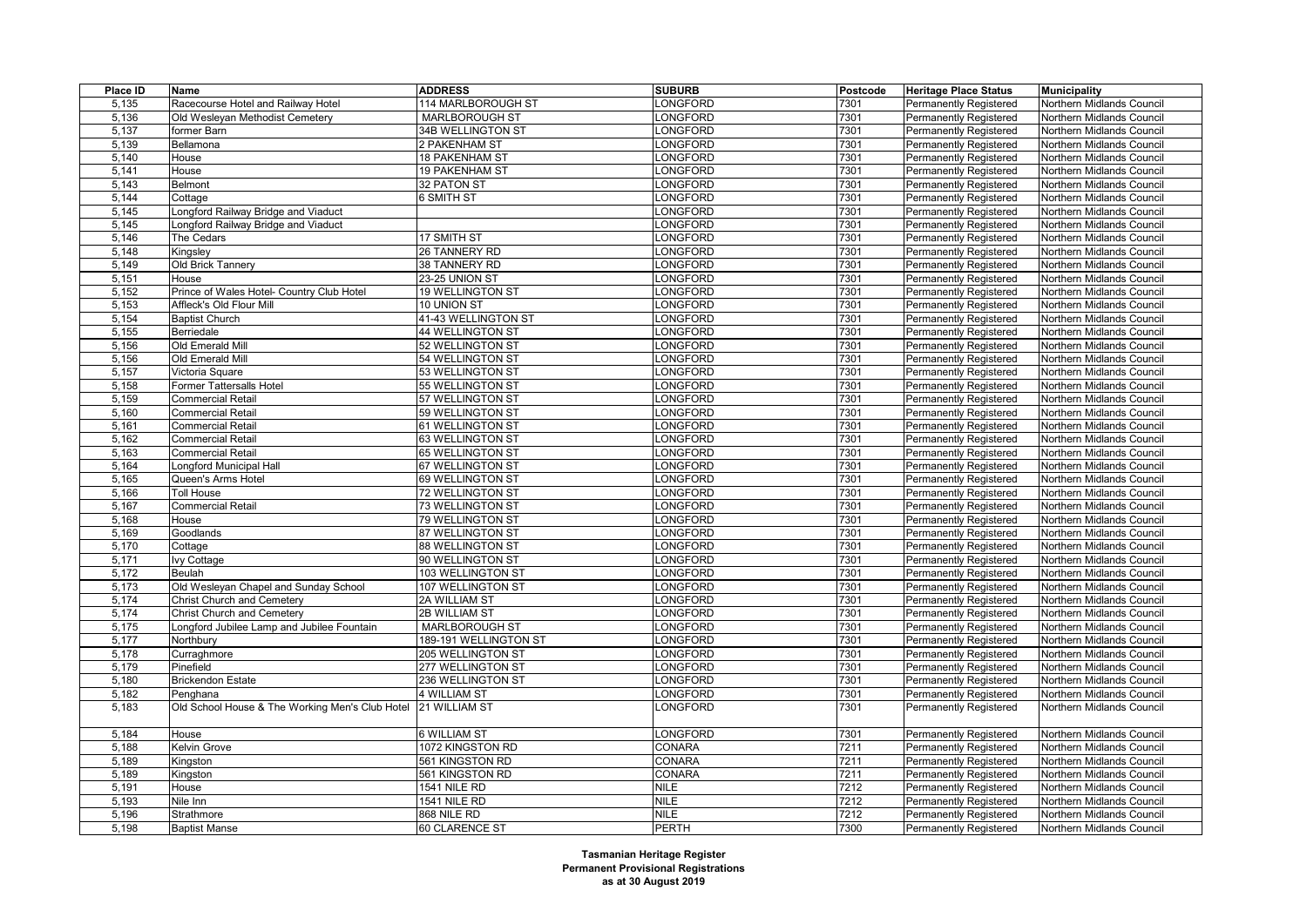| Place ID | Name                                | <b>ADDRESS</b>       | <b>SUBURB</b> | Postcode | <b>Heritage Place Status</b>  | <b>Municipality</b>       |
|----------|-------------------------------------|----------------------|---------------|----------|-------------------------------|---------------------------|
| 5,199    | <b>Baptist Tabernacle</b>           | 71 CLARENCE ST       | <b>PERTH</b>  | 7300     | <b>Permanently Registered</b> | Northern Midlands Council |
| 5,200    | <b>Baptist Union Hall</b>           | 69 CLARENCE ST       | <b>PERTH</b>  | 7300     | Permanently Registered        | Northern Midlands Council |
| 5,201    | Cottage                             | 62 CLARENCE ST       | <b>PERTH</b>  | 7300     | <b>Permanently Registered</b> | Northern Midlands Council |
| 5,202    | St Andrew's Parish Hall             | 51D CLARENCE ST      | <b>PERTH</b>  | 7300     | Permanently Registered        | Northern Midlands Council |
| 5,203    | Cottage                             | 1 TABERNACLE PL      | <b>PERTH</b>  | 7300     | Permanently Registered        | Northern Midlands Council |
| 5,203    | Cottage                             | 77 CLARENCE ST       | <b>PERTH</b>  | 7300     | <b>Permanently Registered</b> | Northern Midlands Council |
| 5,206    | Revelstoke                          | 76 DRUMMOND ST       | <b>PERTH</b>  | 7300     | <b>Permanently Registered</b> | Northern Midlands Council |
| 5,207    | St Andrew's Cemetery                | 21-43 CLARENCE ST    | <b>PERTH</b>  | 7300     | <b>Permanently Registered</b> | Northern Midlands Council |
| 5,207    | St Andrew's Cemetery                | 21-43 CLARENCE ST    | PERTH         | 7300     | Permanently Registered        | Northern Midlands Council |
| 5,208    | Cottage and Shed                    | 180 FAIRTLOUGH ST    | <b>PERTH</b>  | 7300     | Permanently Registered        | Northern Midlands Council |
| 5,210    | House                               | 116 FAIRTLOUGH ST    | <b>PERTH</b>  | 7300     | <b>Permanently Registered</b> | Northern Midlands Council |
| 5,211    | Green Hythe                         | 65-81 FAIRTLOUGH ST  | <b>PERTH</b>  | 7300     | Permanently Registered        | Northern Midlands Council |
| 5,211    | Green Hythe                         | 65-81 FAIRTLOUGH ST  | <b>PERTH</b>  | 7300     | Permanently Registered        | Northern Midlands Council |
| 5,211    | Green Hythe                         | 65-81 FAIRTLOUGH ST  | <b>PERTH</b>  | 7300     | <b>Permanently Registered</b> | Northern Midlands Council |
| 5,212    | Stonehaven                          | 4 FREDERICK ST       | <b>PERTH</b>  | 7300     | <b>Permanently Registered</b> | Northern Midlands Council |
| 5,213    | House                               | 2 FREDERICK ST       | <b>PERTH</b>  | 7300     | <b>Permanently Registered</b> | Northern Midlands Council |
| 5,214    | School House                        | 13 FREDERICK ST      | PERTH         | 7300     | Permanently Registered        | Northern Midlands Council |
| 5,215    | Cottage                             | 52 FREDERICK ST      | <b>PERTH</b>  | 7300     | <b>Permanently Registered</b> | Northern Midlands Council |
| 5,216    | St Andrew's Church                  | 56 CLARENCE ST       | <b>PERTH</b>  | 7300     | Permanently Registered        | Northern Midlands Council |
| 5,216    | St Andrew's Church                  | 56A CLARENCE ST      | <b>PERTH</b>  | 7300     | <b>Permanently Registered</b> | Northern Midlands Council |
| 5,216    | St Andrew's Church                  | 56B CLARENCE ST      | <b>PERTH</b>  | 7300     | <b>Permanently Registered</b> | Northern Midlands Council |
| 5,217    | House                               | 28 MAIN RD           | <b>PERTH</b>  | 7300     | <b>Permanently Registered</b> | Northern Midlands Council |
| 5,218    | Cottage                             | 37 MAIN RD           | PERTH         | 7300     | <b>Permanently Registered</b> | Northern Midlands Council |
| 5,220    | Cottage                             | 48 MAIN RD           | <b>PERTH</b>  | 7300     | Permanently Registered        | Northern Midlands Council |
| 5,221    | Cottage                             | 50 MAIN RD           | <b>PERTH</b>  | 7300     | <b>Permanently Registered</b> | Northern Midlands Council |
| 5,222    | The Leather Bottle Inn              | 55 MAIN RD           | <b>PERTH</b>  | 7300     | Permanently Registered        | Northern Midlands Council |
| 5222     | The Leather Bottle Inn              | 30A FREDERICK ST     | <b>PERTH</b>  | 7300     | <b>Permanently Registered</b> | Northern Midlands Council |
| 5,223    | Cottages                            | 62 MAIN RD           | <b>PERTH</b>  | 7300     | <b>Permanently Registered</b> | Northern Midlands Council |
| 5,224    | Cottage                             | 63 MAIN RD           | <b>PERTH</b>  | 7300     | Permanently Registered        | Northern Midlands Council |
| 5,225    | House                               | 73 MAIN RD           | <b>PERTH</b>  | 7300     | <b>Permanently Registered</b> | Northern Midlands Council |
| 5,225    | House                               | 73 MAIN RD           | PERTH         | 7300     | <b>Permanently Registered</b> | Northern Midlands Council |
| 5,225    | House                               | 75 MAIN RD           | PERTH         | 7300     | Permanently Registered        | Northern Midlands Council |
| 5,225    | House                               | UNIT 173 MAIN RD     | <b>PERTH</b>  | 7300     | <b>Permanently Registered</b> | Northern Midlands Council |
| 5,225    | House                               | UNIT 2 73 MAIN RD    | <b>PERTH</b>  | 7300     | Permanently Registered        | Northern Midlands Council |
| 5,226    | Cottage                             | 74 MAIN RD           | <b>PERTH</b>  | 7300     | Permanently Registered        | Northern Midlands Council |
| 5,227    | Cottage                             | 78 MAIN RD           | <b>PERTH</b>  | 7300     | <b>Permanently Registered</b> | Northern Midlands Council |
| 5,228    | Perth War Memorial                  | 55A MAIN RD          | <b>PERTH</b>  | 7300     | <b>Permanently Registered</b> | Northern Midlands Council |
| 5,230    | House                               | 90 MAIN RD           | <b>PERTH</b>  | 7300     | Permanently Registered        | Northern Midlands Council |
| 5,231    | House and Shop                      | 98 MAIN RD           | PERTH         | 7300     | <b>Permanently Registered</b> | Northern Midlands Council |
| 5,232    | The Queen's Head Hotel              | 88 MAIN RD           | <b>PERTH</b>  | 7300     | Permanently Registered        | Northern Midlands Council |
| 5,237    | Former Methodist Uniting Church     | 86 MAIN RD           | <b>PERTH</b>  | 7300     | <b>Permanently Registered</b> | Northern Midlands Council |
| 5,238    | Perth Post Office                   | 61 MAIN RD           | <b>PERTH</b>  | 7300     | <b>Permanently Registered</b> | Northern Midlands Council |
| 5,239    | Mill Race, Charles Berryman Reserve | LOT 1 OLD BRIDGE RD  | <b>PERTH</b>  | 7300     | <b>Permanently Registered</b> | Northern Midlands Council |
| 5,240    | The Railway Tavern                  | 26 MAIN RD           | <b>PERTH</b>  | 7300     | <b>Permanently Registered</b> | Northern Midlands Council |
| 5,240    | The Railway Tavern                  | 26 MAIN RD           | <b>PERTH</b>  | 7300     | <b>Permanently Registered</b> | Northern Midlands Council |
| 5,241    | <b>Haggerston House</b>             | 16457 MIDLAND HWY    | <b>PERTH</b>  | 7300     | <b>Permanently Registered</b> | Northern Midlands Council |
| 5,242    | Eskleigh                            | 16087 MIDLAND HWY    | <b>PERTH</b>  | 7300     | <b>Permanently Registered</b> | Northern Midlands Council |
| 5,242    | Eskleigh                            | 16087 MIDLAND HWY    | PERTH         | 7300     | Permanently Registered        | Northern Midlands Council |
| 5,243    | House                               | 3 MARY ST            | <b>PERTH</b>  | 7300     | Permanently Registered        | Northern Midlands Council |
| 5,244    | Woodhall                            | N/A MIDLAND HWY      | <b>PERTH</b>  | 7300     | <b>Permanently Registered</b> | Northern Midlands Council |
| 5,245    | Cottage                             | 3 LITTLE MULGRAVE ST | PERTH         | 7300     | Permanently Registered        | Northern Midlands Council |
| 5,246    | Cottage                             | 1 LITTLE MULGRAVE ST | <b>PERTH</b>  | 7300     | <b>Permanently Registered</b> | Northern Midlands Council |
| 5,247    | Coaching Inn                        | 21 NORFOLK ST        | PERTH         | 7300     | <b>Permanently Registered</b> | Northern Midlands Council |
| 5,248    | Rushmere                            | 10 OLD PUNT RD       | PERTH         | 7300     | Permanently Registered        | Northern Midlands Council |
| 5,251    | Former Perth Gaol                   | 20 SCONE ST          | <b>PERTH</b>  | 7300     | <b>Permanently Registered</b> | Northern Midlands Council |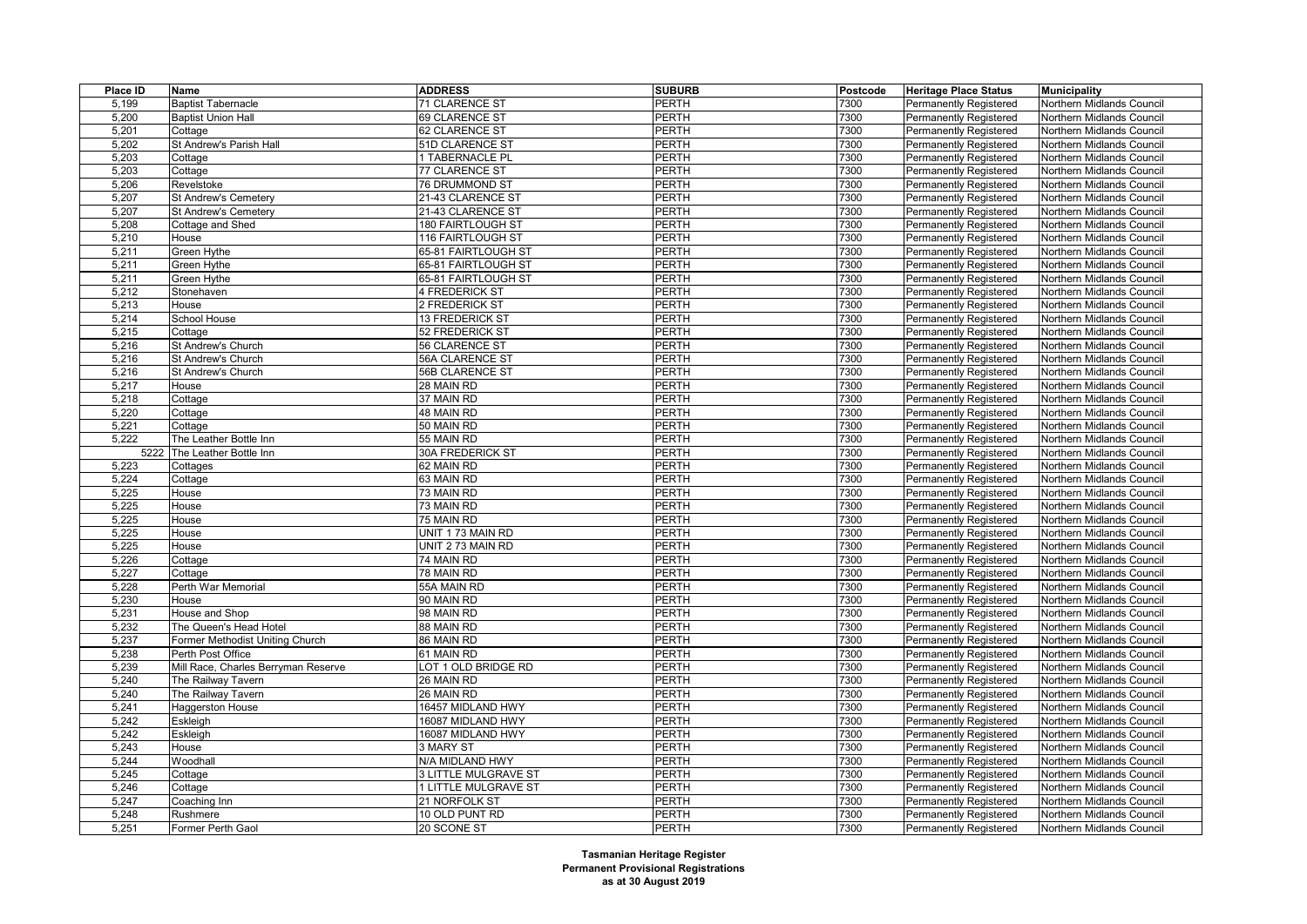| Place ID | Name                                       | <b>ADDRESS</b>     | <b>SUBURB</b> | <b>Postcode</b> | <b>Heritage Place Status</b>  | <b>Municipality</b>       |
|----------|--------------------------------------------|--------------------|---------------|-----------------|-------------------------------|---------------------------|
| 5,253    | Tralee                                     | 12 SCONE ST        | PERTH         | 7300            | <b>Permanently Registered</b> | Northern Midlands Council |
| 5,254    | <b>Conjoined Cottages</b>                  | 19-21 TALISKER ST  | PERTH         | 7300            | <b>Permanently Registered</b> | Northern Midlands Council |
| 5,254    | <b>Conjoined Cottages</b>                  | 19-21 TALISKER ST  | <b>PERTH</b>  | 7300            | <b>Permanently Registered</b> | Northern Midlands Council |
| 5,256    | House                                      | 23 TALISKER ST     | <b>PERTH</b>  | 7300            | Permanently Registered        | Northern Midlands Council |
| 5,257    | Cottage                                    | 18 TALISKER ST     | <b>PERTH</b>  | 7300            | Permanently Registered        | Northern Midlands Council |
| 5,258    | Cottage                                    | 20 TALISKER ST     | <b>PERTH</b>  | 7300            | <b>Permanently Registered</b> | Northern Midlands Council |
| 5,260    | Beulah, Formerly Iona, St Andrew's Rectory | 14 WILLIAM ST      | PERTH         | 7300            | <b>Permanently Registered</b> | Northern Midlands Council |
| 5,260    | Beulah, Formerly Iona, St Andrew's Rectory | 14 WILLIAM ST      | PERTH         | 7300            | <b>Permanently Registered</b> | Northern Midlands Council |
| 5,261    | The Stone House                            | 18 WILLIAM ST      | PERTH         | 7300            | <b>Permanently Registered</b> | Northern Midlands Council |
| 5,262    | Cottage                                    | 71 YOUL RD         | <b>ROSS</b>   | 7209            | Permanently Registered        | Northern Midlands Council |
| 5,264    | Beaufront                                  | 395 TOOMS LAKE RD  | <b>ROSS</b>   | 7209            | <b>Permanently Registered</b> | Northern Midlands Council |
| 5,264    | Beaufront                                  | 395 TOOMS LAKE RD  | <b>ROSS</b>   | 7209            | Permanently Registered        | Northern Midlands Council |
| 5,264    | Beaufront                                  | 806 TOOMS LAKE RD  | <b>ROSS</b>   | 7209            | Permanently Registered        | Northern Midlands Council |
| 5,266    | Mona Vale                                  | 398 MONA VALE RD   | <b>ROSS</b>   | 7209            | <b>Permanently Registered</b> | Northern Midlands Council |
| 5,267    | Roseneath                                  | 50 ROSENEATH RD    | ROSS          | 7209            | <b>Permanently Registered</b> | Northern Midlands Council |
| 5,268    | Ross Female Factory Cottage                | 2 PORTUGAL ST      | <b>ROSS</b>   | 7209            | Permanently Registered        | Northern Midlands Council |
| 5,270    | <b>Ellenthorpe Hall</b>                    | 1321 AUBURN RD     | <b>ROSS</b>   | 7209            | <b>Permanently Registered</b> | Northern Midlands Council |
| 5,271    | House                                      | 32 BOND ST         | <b>ROSS</b>   | 7209            | <b>Permanently Registered</b> | Northern Midlands Council |
| 5,276    | Somercotes                                 | 9550 MIDLAND HWY   | <b>ROSS</b>   | 7209            | <b>Permanently Registered</b> | Northern Midlands Council |
| 5,276    | Somercotes                                 | 9550 MIDLAND HWY   | ROSS          | 7209            | <b>Permanently Registered</b> | Northern Midlands Council |
| 5,280    | <b>Mount Morrison</b>                      | 1758 TOOMS LAKE RD | <b>ROSS</b>   | 7209            | <b>Permanently Registered</b> | Northern Midlands Council |
| 5,281    | House                                      | 28 BADAJOS ST      | <b>ROSS</b>   | 7209            | <b>Permanently Registered</b> | Northern Midlands Council |
| 5,282    | Cottage                                    | 16 BADAJOS ST      | <b>ROSS</b>   | 7209            | <b>Permanently Registered</b> | Northern Midlands Council |
| 5,283    | Anglican Rectory                           | 10 BADAJOS ST      | <b>ROSS</b>   | 7209            | <b>Permanently Registered</b> | Northern Midlands Council |
| 5,284    | St John's Anglican Church                  | 11 CHURCH ST       | <b>ROSS</b>   | 7209            | <b>Permanently Registered</b> | Northern Midlands Council |
| 5,285    | Cottage                                    | 19 BOND ST         | ROSS          | 7209            | <b>Permanently Registered</b> | Northern Midlands Council |
| 5,286    | Former Methodist Sunday School             | 13 HIGH ST         | ROSS          | 7209            | <b>Permanently Registered</b> | Northern Midlands Council |
| 5,286    | Former Methodist Sunday School             | 13A HIGH ST        | <b>ROSS</b>   | 7209            | Permanently Registered        | Northern Midlands Council |
| 5,286    | Former Methodist Sunday School             | 15 HIGH ST         | ROSS          | 7209            | <b>Permanently Registered</b> | Northern Midlands Council |
| 5,286    | Former Methodist Sunday School             | 17 HIGH ST         | ROSS          | 7209            | <b>Permanently Registered</b> | Northern Midlands Council |
| 5,287    | Ross Town Hall and Council Chambers        | 12 BRIDGE ST       | <b>ROSS</b>   | 7209            | Permanently Registered        | Northern Midlands Council |
| 5,288    | The Barracks                               | 3 BRIDGE ST        | <b>ROSS</b>   | 7209            | <b>Permanently Registered</b> | Northern Midlands Council |
| 5,289    | Ross Bridge                                | <b>BRIDGE ST</b>   | <b>ROSS</b>   | 7209            | <b>Permanently Registered</b> | Northern Midlands Council |
| 5,290    | Ross Primary School                        | 14 BRIDGE ST       | <b>ROSS</b>   | 7209            | Permanently Registered        | Northern Midlands Council |
| 5,290    | Ross Primary School                        | 18 BRIDGE ST       | <b>ROSS</b>   | 7209            | Permanently Registered        | Northern Midlands Council |
| 5,291    | Roman Catholic Church                      | 42 CHURCH ST       | <b>ROSS</b>   | 7209            | Permanently Registered        | Northern Midlands Council |
| 5,292    | Cottage                                    | 20 CHURCH ST       | <b>ROSS</b>   | 7209            | Permanently Registered        | Northern Midlands Council |
| 5,293    | Cottage                                    | 18 CHURCH ST       | <b>ROSS</b>   | 7209            | Permanently Registered        | Northern Midlands Council |
| 5,294    | Cottage                                    | 23 CHURCH ST       | <b>ROSS</b>   | 7209            | <b>Permanently Registered</b> | Northern Midlands Council |
| 5,296    | Man O'Ross Hotel and Mile Posts            | 35 CHURCH ST       | <b>ROSS</b>   | 7209            | <b>Permanently Registered</b> | Northern Midlands Council |
| 5,298    | House                                      | 21 CHURCH ST       | <b>ROSS</b>   | 7209            | <b>Permanently Registered</b> | Northern Midlands Council |
| 5,299    | Macquarie House                            | 17 CHURCH ST       | <b>ROSS</b>   | 7209            | <b>Permanently Registered</b> | Northern Midlands Council |
| 5,299    | Macquarie House                            | 17 CHURCH ST       | <b>ROSS</b>   | 7209            | <b>Permanently Registered</b> | Northern Midlands Council |
| 5,300    | <b>Methodist Church</b>                    | 52A CHURCH ST      | <b>ROSS</b>   | 7209            | <b>Permanently Registered</b> | Northern Midlands Council |
| 5,300    | Methodist Church                           | 54 CHURCH ST       | <b>ROSS</b>   | 7209            | <b>Permanently Registered</b> | Northern Midlands Council |
| 5,300    | <b>Methodist Church</b>                    | N/A CHURCH ST      | <b>ROSS</b>   | 7209            | <b>Permanently Registered</b> | Northern Midlands Council |
| 5,301    | Orderly Rooms                              | 48-50 CHURCH ST    | <b>ROSS</b>   | 7209            | <b>Permanently Registered</b> | Northern Midlands Council |
| 5,302    | Former Ordnance Store                      | 46 CHURCH ST       | <b>ROSS</b>   | 7209            | <b>Permanently Registered</b> | Northern Midlands Council |
| 5,303    | Post Office                                | 26 CHURCH ST       | <b>ROSS</b>   | 7209            | <b>Permanently Registered</b> | Northern Midlands Council |
| 5,304    | Scotch Thistle Inn                         | 36 CHURCH ST       | <b>ROSS</b>   | 7209            | <b>Permanently Registered</b> | Northern Midlands Council |
| 5,305    | Sherwood Castle Inn                        | 15 CHURCH ST       | <b>ROSS</b>   | 7209            | <b>Permanently Registered</b> | Northern Midlands Council |
| 5,306    | Cottage                                    | 8-10 CHURCH ST     | <b>ROSS</b>   | 7209            | <b>Permanently Registered</b> | Northern Midlands Council |
| 5,307    | House                                      | 38 CHURCH ST       | <b>ROSS</b>   | 7209            | <b>Permanently Registered</b> | Northern Midlands Council |
| 5,308    | Council Clerk's House                      | 10 BRIDGE ST       | <b>ROSS</b>   | 7209            | <b>Permanently Registered</b> | Northern Midlands Council |
| 5,309    | The Sheirling                              | 27 CHURCH ST       | <b>ROSS</b>   | 7209            | <b>Permanently Registered</b> | Northern Midlands Council |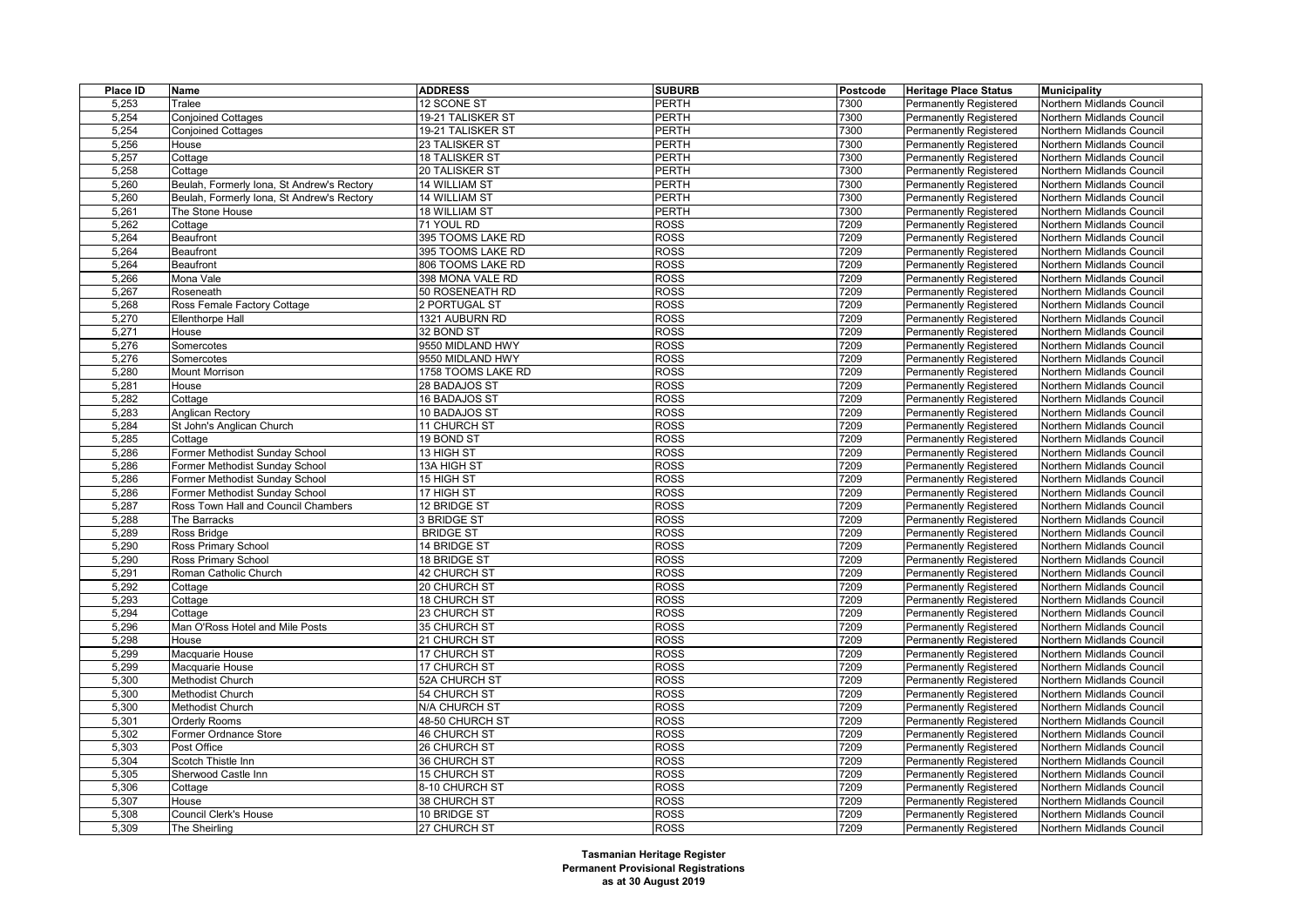| Place ID | Name                                   | <b>ADDRESS</b>        | <b>SUBURB</b>           | Postcode | <b>Heritage Place Status</b>  | <b>Municipality</b>       |
|----------|----------------------------------------|-----------------------|-------------------------|----------|-------------------------------|---------------------------|
| 5,310    | St John's Sunday School                | 5 HIGH ST             | <b>ROSS</b>             | 7209     | <b>Permanently Registered</b> | Northern Midlands Council |
| 5,311    | House                                  | <b>40 CHURCH ST</b>   | <b>ROSS</b>             | 7209     | <b>Permanently Registered</b> | Northern Midlands Council |
| 5,312    | <b>Anglican Cemetery</b>               | 34 PARK ST            | <b>ROSS</b>             | 7209     | Permanently Registered        | Northern Midlands Council |
| 5,314    | Cemetery                               | 31 WATERLOO ST        | <b>ROSS</b>             | 7209     | Permanently Registered        | Northern Midlands Council |
| 5,315    | Clairville                             | 198 EVANDALE RD       | <b>WESTERN JUNCTION</b> | 7212     | Permanently Registered        | Northern Midlands Council |
| 5,317    | Trafalgar                              | 166 TRAFALGAR LANE    | <b>EVANDALE</b>         | 7212     | Permanently Registered        | Northern Midlands Council |
| 5,318    | House                                  | 570 BLESSINGTON RD    | WHITE HILLS             | 7258     | Permanently Registered        | aunceston City Council    |
| 5,319    | Dalness                                | 200 DALNESS RD        | <b>EVANDALE</b>         | 7212     | <b>Permanently Registered</b> | Northern Midlands Council |
| 5,320    | <b>Harland Rise</b>                    | 46 DALNESS RD         | <b>EVANDALE</b>         | 7258     | Permanently Registered        | Northern Midlands Council |
| 5,321    | Marchwiel                              | 313 MARCHWIEL RD      | <b>BREAM CREEK</b>      | 7175     | Permanently Registered        | Sorell Council            |
| 5,322    | Cottage                                | 529 BAY RD            | <b>MARION BAY</b>       | 7175     | <b>Permanently Registered</b> | Sorell Council            |
| 5,323    | Non Denominational Chapel and Cemetery | 10 MCGINNESS RD       | <b>CARLTON</b>          | 7173     | Permanently Registered        | Sorell Council            |
| 5,324    | Former Carlton Post Office             | 640 CARLTON RIVER RD  | <b>CARLTON RIVER</b>    | 7173     | Permanently Registered        | Sorell Council            |
| 5,325    | St Paul's Anglican Church              | 2202 ARTHUR HWY       | <b>COPPING</b>          | 7174     | Permanently Registered        | Sorell Council            |
| 5,326    | Ferry Farm                             | 27 FOURTH AVE         | <b>DODGES FERRY</b>     | 7173     | Permanently Registered        | Sorell Council            |
| 5,328    | House                                  | 727 ARTHUR HWY        | FORCETT                 | 7173     | Permanently Registered        | Sorell Council            |
| 5,329    | Rosyvanyan                             | 589 ARTHUR HWY        | FORCETT                 | 7173     | <b>Permanently Registered</b> | Sorell Council            |
| 5,330    | Gillingbrook House                     | 260 GILLING BROOK RD  | FORCETT                 | 7173     | <b>Permanently Registered</b> | Sorell Council            |
| 5,331    | Ringwood                               | 232 GILLING BROOK RD  | FORCETT                 | 7173     | Permanently Registered        | Sorell Council            |
| 5,332    | Fairview                               | 189 OLD FORCETT RD    | <b>FORCETT</b>          | 7173     | Permanently Registered        | <b>Sorell Council</b>     |
| 5,333    | <b>Studley Park</b>                    | 15 OLD FORCETT RD     | <b>FORCETT</b>          | 7173     | <b>Permanently Registered</b> | Sorell Council            |
| 5,334    | Cottage                                | 8 JACOBSONS RD        | KELLEVIE                | 7176     | <b>Permanently Registered</b> | Sorell Council            |
| 5,335    | Former Kellevie School                 | 396 KELLEVIE RD       | KELLEVIE                | 7176     | Permanently Registered        | Sorell Council            |
| 5,338    | Forcett House                          | 120 LEWISHAM RD       | FORCETT                 | 7173     | <b>Permanently Registered</b> | Sorell Council            |
| 5,338    | Forcett House                          | 88 LEWISHAM RD        | FORCETT                 | 7173     | Permanently Registered        | Sorell Council            |
| 5,339    | Rose and Crown Inn                     | 3 LEWISHAM SCENIC DR  | <b>EWISHAM</b>          | 7173     | Permanently Registered        | <b>Sorell Council</b>     |
| 5,340    | Flimby                                 | 68 ROSENDALE RD       | <b>SORELL</b>           | 7172     | <b>Permanently Registered</b> | Sorell Council            |
| 5,341    | <b>Burnside</b>                        | 3620 TASMAN HWY       | <b>ORIELTON</b>         | 7172     | Permanently Registered        | Sorell Council            |
| 5,342    | Orielton Park                          | 115 ORIELTON RD       | <b>ORIELTON</b>         | 7172     | Permanently Registered        | Sorell Council            |
| 5,343    | Cornhill                               | 248 PAWLEENA RD       | <b>SORELL</b>           | 7172     | Permanently Registered        | Sorell Council            |
| 5,345    | Millbrook Cottage                      | 375 SHRUB END RD      | <b>WATTLE HILL</b>      | 7172     | Permanently Registered        | Sorell Council            |
| 5,346    | Horsecroft                             | 88 PEARCES RD         | <b>PAWLEENA</b>         | 7172     | Permanently Registered        | Sorell Council            |
| 5,348    | Scots Church                           | 43 ARTHUR ST          | <b>SORELL</b>           | 7172     | Permanently Registered        | Sorell Council            |
| 5,349    | St Thomas' Roman Catholic Church       | 22 ARTHUR ST          | SORELL                  | 7172     | Permanently Registered        | Sorell Council            |
| 5,350    | Gordon Highlander Hotel                | 22-26 COLE ST         | <b>SORELL</b>           | 7172     | Permanently Registered        | Sorell Council            |
| 5,354    | House                                  | 8-8A GORDON ST        | SORELL                  | 7172     | Permanently Registered        | Sorell Council            |
| 5,355    | House                                  | 23-25 GORDON ST       | SORELL                  | 7172     | Permanently Registered        | Sorell Council            |
| 5,356    | House                                  | 28 GORDON ST          | <b>SORELL</b>           | 7172     | Permanently Registered        | Sorell Council            |
| 5,357    | Pembroke Hotel                         | 29 GORDON ST          | SORELL                  | 7172     | Permanently Registered        | Sorell Council            |
| 5,358    | St George's Church and Cemetery        | 16 GORDON ST          | <b>SORELL</b>           | 7172     | Permanently Registered        | Sorell Council            |
| 5,359    | The Rectory                            | 10 PELHAM ST          | SORELL                  | 7172     | Permanently Registered        | Sorell Council            |
| 5,360    | House                                  | 5-7 PELHAM ST         | SORELL                  | 7172     | <b>Permanently Registered</b> | Sorell Council            |
| 5,361    | <b>Blue Bell Inn</b>                   | 26 SOMERVILLE ST      | SORELL                  | 7172     | Permanently Registered        | Sorell Council            |
| 5,362    | Railway Station                        | <b>6 STATION LANE</b> | SORELL                  | 7172     | Permanently Registered        | Sorell Council            |
| 5,363    | Railway Carriage Shed                  | 47 COLE ST            | SORELL                  | 7172     | <b>Permanently Registered</b> | Sorell Council            |
| 5,364    | Windara                                | 5 WALKER ST           | <b>SORELL</b>           | 7172     | <b>Permanently Registered</b> | Sorell Council            |
| 5,365    | The Barracks                           | 31 WALKER ST          | <b>SORELL</b>           | 7172     | Permanently Registered        | Sorell Council            |
| 5,367    | Barn at Noble Farm                     | 312 NUGENT RD         | <b>WATTLE HILL</b>      | 7172     | <b>Permanently Registered</b> | Sorell Council            |
| 5,368    | Former Wattle Hill School              | 680 NUGENT RD         | <b>WATTLE HILL</b>      | 7172     | Permanently Registered        | Sorell Council            |
| 5,369    | Ashgrove                               | 877 INGLEWOOD RD      | <b>ANDOVER</b>          | 7120     | Permanently Registered        | Southern Midlands Council |
| 5,370    | Wash Cottage                           | 1031 INGLEWOOD RD     | <b>ANDOVER</b>          | 7120     | <b>Permanently Registered</b> | Southern Midlands Council |
| 5,371    | <b>Hilly Park</b>                      | 180 INGLEWOOD RD      | <b>OATLANDS</b>         | 7120     | Permanently Registered        | Southern Midlands Council |
| 5,371    | <b>Hilly Park</b>                      | 180 INGLEWOOD RD      | <b>OATLANDS</b>         | 7120     | Permanently Registered        | Southern Midlands Council |
| 5,372    | Inglewood                              | 1332 INGLEWOOD RD     | <b>ANDOVER</b>          | 7120     | <b>Permanently Registered</b> | Southern Midlands Council |
| 5,375    | Rose Cottage                           | <b>TUNNACK RD</b>     | <b>BADEN</b>            | 7120     | Permanently Registered        | Southern Midlands Council |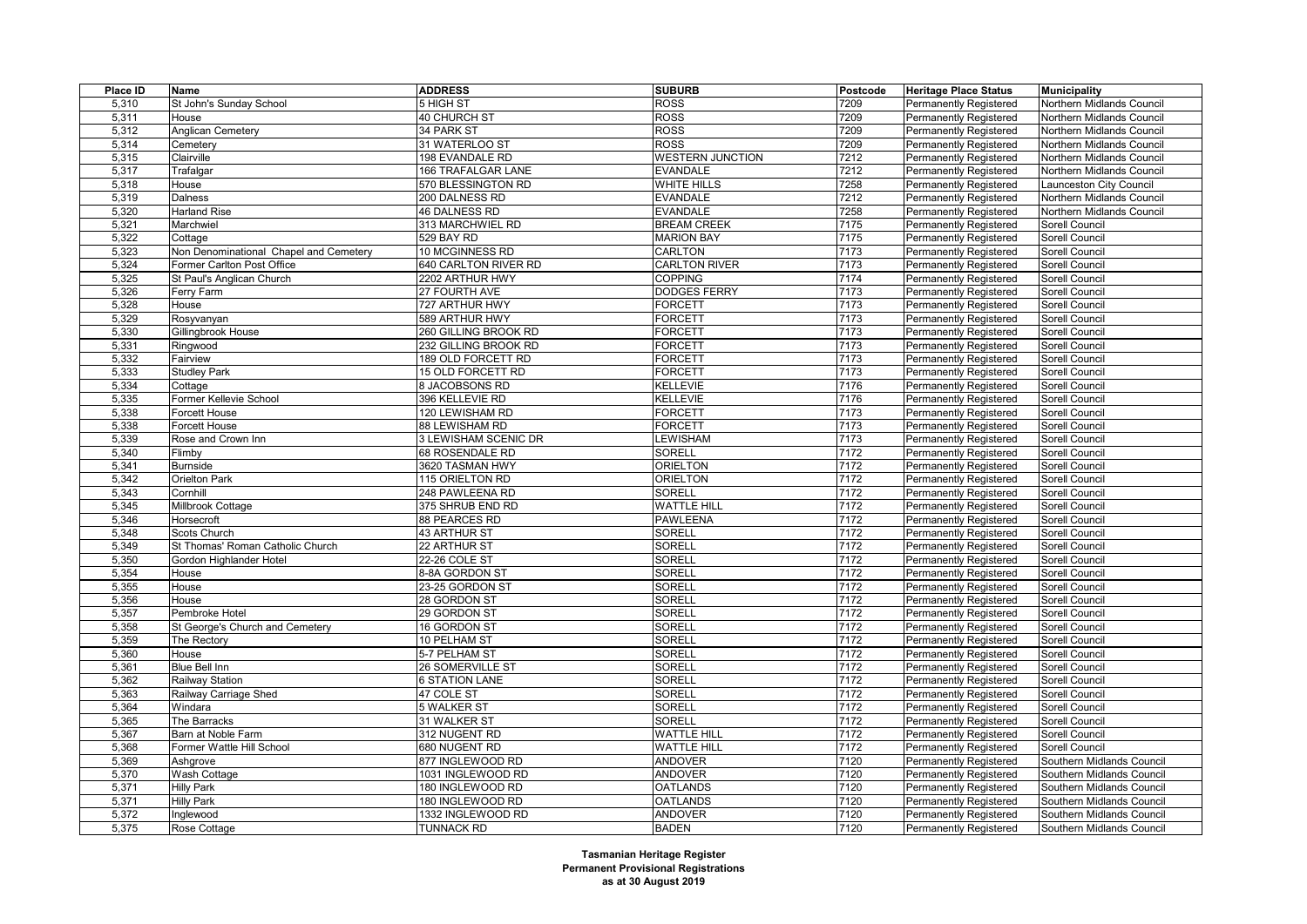| Place ID | Name                                          | <b>ADDRESS</b>        | <b>SUBURB</b>     | Postcode | <b>Heritage Place Status</b>  | <b>Municipality</b>       |
|----------|-----------------------------------------------|-----------------------|-------------------|----------|-------------------------------|---------------------------|
| 5,376    | Woodside                                      | 1648 TUNNACK RD       | <b>BADEN</b>      | 7120     | <b>Permanently Registered</b> | Southern Midlands Council |
| 5,377    | Milford                                       | 76 GOODWINS RD        | <b>BAGDAD</b>     | 7030     | Permanently Registered        | Southern Midlands Council |
| 5,379    | Sayes Court                                   | 1546 MIDLANDS HWY     | <b>BAGDAD</b>     | 7030     | <b>Permanently Registered</b> | Southern Midlands Council |
| 5,379    | Sayes Court                                   | N/A MIDLANDS HWY      | <b>BAGDAD</b>     | 7030     | <b>Permanently Registered</b> | Southern Midlands Council |
| 5,380    | Former Congregational Church and Cemetery     | 2 CHAUNCY VALE RD     | <b>BAGDAD</b>     | 7030     | Permanently Registered        | Southern Midlands Council |
| 5,381    | Bangalor                                      | 1811 MIDLAND HWY      | <b>BAGDAD</b>     | 7030     | Permanently Registered        | Southern Midlands Council |
| 5,383    | Sunnyside                                     | 1657 MIDLAND HWY      | <b>BAGDAD</b>     | 7030     | <b>Permanently Registered</b> | Southern Midlands Council |
| 5,384    | House                                         | 11 EDDINGTON RD       | <b>BAGDAD</b>     | 7030     | Permanently Registered        | Southern Midlands Council |
| 5,385    | Chauncy Vale                                  | 345 CHAUNCY VALE RD   | <b>BAGDAD</b>     | 7030     | <b>Permanently Registered</b> | Southern Midlands Council |
| 5,385    | Chauncy Vale                                  | 345 CHAUNCY VALE RD   | <b>BAGDAD</b>     | 7030     | Permanently Registered        | Southern Midlands Council |
| 5,385    | Chauncy Vale                                  | 345 CHAUNCY VALE RD   | <b>BAGDAD</b>     | 7030     | Permanently Registered        | Southern Midlands Council |
| 5,385    | Chauncy Vale                                  | 345 CHAUNCY VALE RD   | <b>BAGDAD</b>     | 7030     | <b>Permanently Registered</b> | Southern Midlands Council |
| 5,385    | Chauncy Vale                                  | 345 CHAUNCY VALE RD   | <b>BAGDAD</b>     | 7030     | <b>Permanently Registered</b> | Southern Midlands Council |
| 5,385    | Chauncy Vale                                  | 350 CHAUNCY VALE RD   | <b>BAGDAD</b>     | 7030     | Permanently Registered        | Southern Midlands Council |
| 5,386    | St Michael's and All Angels'                  | 42 SCHOOL RD          | <b>BAGDAD</b>     | 7030     | Permanently Registered        | Southern Midlands Council |
| 5,388    | Jordan House                                  | 622 ELDERSLIE RD      | <b>BROADMARSH</b> | 7030     | <b>Permanently Registered</b> | Southern Midlands Council |
| 5,388    | Jordan House                                  | 622 ELDERSLIE RD      | <b>BROADMARSH</b> | 7030     | <b>Permanently Registered</b> | Southern Midlands Council |
| 5,389    | <b>Black Brush School</b>                     | 592 ELDERSLIE RD      | <b>BRIGHTON</b>   | 7030     | Permanently Registered        | Southern Midlands Council |
| 5,390    | Strathlea                                     | 974 ELDERSLIE RD      | <b>BROADMARSH</b> | 7030     | <b>Permanently Registered</b> | Southern Midlands Council |
| 5,392    | The Mansion (now Stoneyhurst)                 | 1175 ELDERSLIE RD     | <b>BROADMARSH</b> | 7030     | <b>Permanently Registered</b> | Southern Midlands Council |
| 5,393    | Uniting Church (aka Congregational Church)    | 1474 ELDERSLIE RD     | <b>BROADMARSH</b> | 7030     | <b>Permanently Registered</b> | Southern Midlands Council |
| 5,394    | St Augustine's Anglican Church                | 2 GRAHAMS CREEK RD    | <b>BROADMARSH</b> | 7030     | <b>Permanently Registered</b> | Southern Midlands Council |
| 5,395    | Broadmarsh Probation Station (Invercarron)    | 1290 ELDERSLIE RD     | <b>BROADMARSH</b> | 7030     | <b>Permanently Registered</b> | Southern Midlands Council |
| 5,396    | Former Bush Inn (Creamvale)                   | 756 ELDERSLIE RD      | <b>BROADMARSH</b> | 7030     | Permanently Registered        | Southern Midlands Council |
| 5,397    | _eeswood                                      | 1242 ELDERSLIE RD     | <b>BROADMARSH</b> | 7030     | <b>Permanently Registered</b> | Southern Midlands Council |
| 5,398    | Brooklyn                                      | 1206 ELDERSLIE RD     | <b>BROADMARSH</b> | 7030     | <b>Permanently Registered</b> | Southern Midlands Council |
| 5,398    | Brooklyn                                      | 1206 ELDERSLIE RD     | <b>BROADMARSH</b> | 7030     | <b>Permanently Registered</b> | Southern Midlands Council |
| 5,400    | Somerset                                      | 1840 CHURCH RD        | <b>BROADMARSH</b> | 7030     | Permanently Registered        | Southern Midlands Council |
| 5,404    | Roslyn                                        | 409 WHITE KANGAROO RD | CAMPANIA          | 7026     | <b>Permanently Registered</b> | Southern Midlands Council |
| 5,405    | Woodreef (former Bird In Hand Inn)            | 1029 COLEBROOK RD     | CAMPANIA          | 7026     | <b>Permanently Registered</b> | Southern Midlands Council |
| 5,406    | Colebrookdale                                 | 1480 COLEBROOK RD     | <b>CAMPANIA</b>   | 7026     | <b>Permanently Registered</b> | Southern Midlands Council |
| 5,407    | Stockdale                                     | 13 BRODRIBBS RD       | CAMPANIA          | 7026     | <b>Permanently Registered</b> | Southern Midlands Council |
| 5,407    | Stockdale                                     | 1719 COLEBROOK RD     | CAMPANIA          | 7026     | Permanently Registered        | Southern Midlands Council |
| 5,408    | Sunnyside                                     | 322 MUD WALLS RD      | <b>COLEBROOK</b>  | 7027     | Permanently Registered        | Southern Midlands Council |
| 5,409    | Campania House                                | 261 ESTATE RD         | CAMPANIA          | 7026     | <b>Permanently Registered</b> | Southern Midlands Council |
| 5,412    | Shop                                          | 58 REEVE ST           | CAMPANIA          | 7026     | <b>Permanently Registered</b> | Southern Midlands Council |
| 5,413    | Campania Mill                                 | 53 REEVE ST           | CAMPANIA          | 7026     | <b>Permanently Registered</b> | Southern Midlands Council |
| 5,414    | St James' Anglican Church & Cemetery          | <b>ARTHUR ST</b>      | <b>COLEBROOK</b>  | 7027     | <b>Permanently Registered</b> | Southern Midlands Council |
| 5,414    | St James' Anglican Church & Cemetery          | <b>7 RICHMOND ST</b>  | <b>COLEBROOK</b>  | 7027     | <b>Permanently Registered</b> | Southern Midlands Council |
| 5,416    | Hardwick House, formerly Brooklyn Mill        | 2495 COLEBROOK RD     | <b>COLEBROOK</b>  | 7027     | <b>Permanently Registered</b> | Southern Midlands Council |
| 5,418    | Nichols' Store                                | 34 RICHMOND ST        | <b>COLEBROOK</b>  | 7027     | <b>Permanently Registered</b> | Southern Midlands Council |
| 5,420    | St Patrick's Catholic Church & Cemetery       | 2 ARTHUR ST           | <b>COLEBROOK</b>  | 7027     | <b>Permanently Registered</b> | Southern Midlands Council |
| 5,422    | Waterdale                                     | <b>16 FRANKLIN ST</b> | <b>COLEBROOK</b>  | 7027     | <b>Permanently Registered</b> | Southern Midlands Council |
| 5,425    | Former St Anne's Anglican Church and Cemetery | <b>5 CHURCH LANE</b>  | <b>DYSART</b>     | 7030     | <b>Permanently Registered</b> | Southern Midlands Council |
|          |                                               |                       |                   |          |                               |                           |
| 5,426    | Former Baptist Church                         | 10 DYSART DR          | <b>DYSART</b>     | 7030     | <b>Permanently Registered</b> | Southern Midlands Council |
| 5,427    | Arndell                                       | 37 ANDERSONS RD       | <b>BROADMARSH</b> | 7030     | <b>Permanently Registered</b> | Southern Midlands Council |
| 5,428    | Blackbrush                                    | 558 BLACK BRUSH RD    | <b>BROADMARSH</b> | 7030     | <b>Permanently Registered</b> | Southern Midlands Council |
| 5,429    | Royden                                        | 58 ROYDEN RD          | <b>ELDERSLIE</b>  | 7030     | <b>Permanently Registered</b> | Southern Midlands Council |
| 5,430    | Kellie                                        | 212 CLIFTON VALE RD   | <b>ELDERSLIE</b>  | 7030     | <b>Permanently Registered</b> | Southern Midlands Council |
| 5,431    | <b>Allwright Family Vault</b>                 | 11 PELHAM RD          | <b>ELDERSLIE</b>  | 7030     | Permanently Registered        | Southern Midlands Council |
| 5,433    | <b>Clifton Vale</b>                           | 1049 CLIFTON VALE RD  | <b>DYSART</b>     | 7030     | <b>Permanently Registered</b> | Southern Midlands Council |
| 5,436    | Roe's Cottage                                 | LOT 1 JERICHO RD      | <b>JERICHO</b>    | 7030     | <b>Permanently Registered</b> | Southern Midlands Council |
| 5,438    | Former School House                           | 470 JERICHO RD        | <b>JERICHO</b>    | 7030     | Permanently Registered        | Southern Midlands Council |
| 5,440    | Jordan River Bridge, Jericho                  | 140 LOWER MARSHES RD  | <b>JERICHO</b>    | 7030     | Permanently Registered        | Southern Midlands Council |
|          |                                               |                       |                   |          |                               |                           |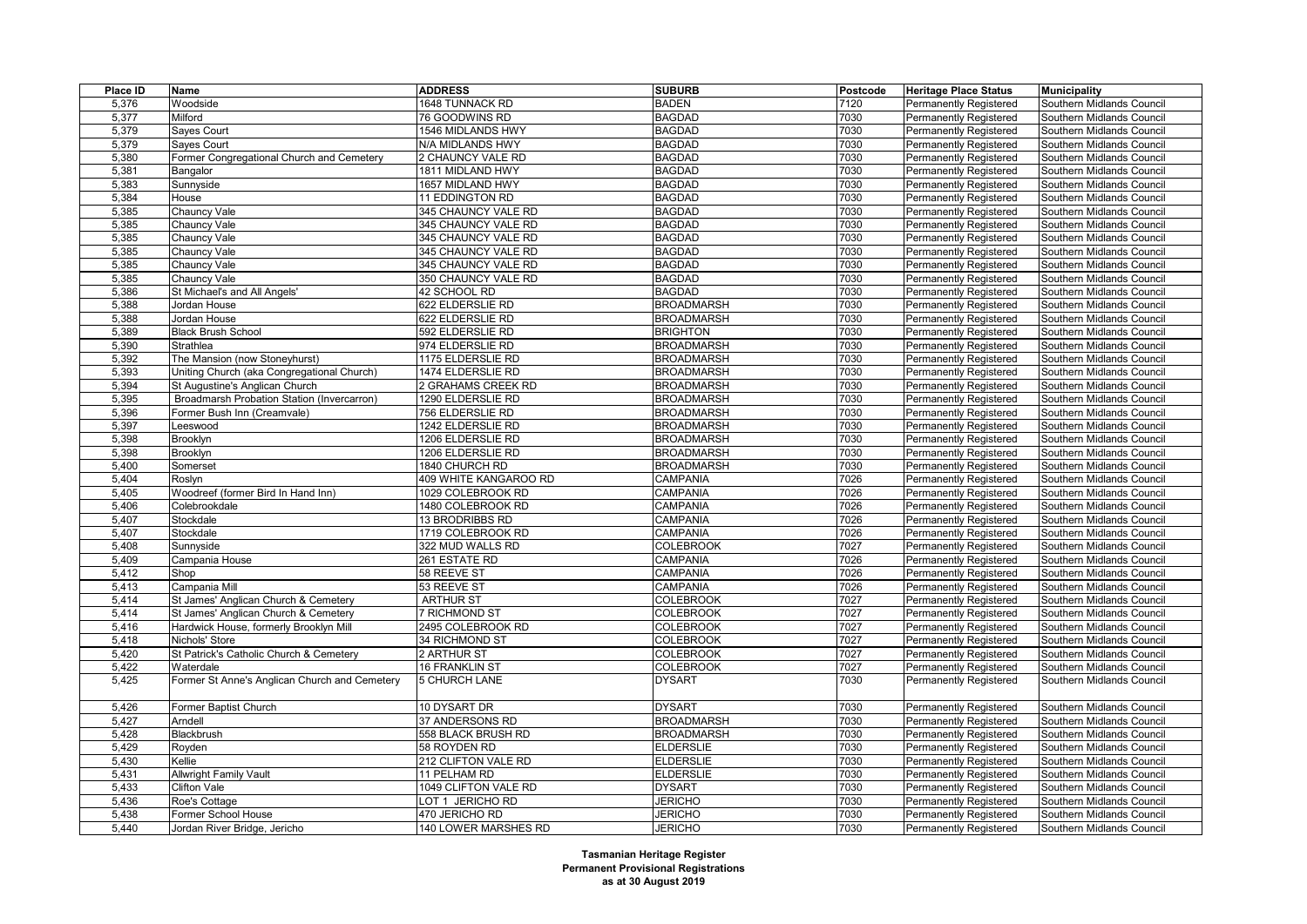| Place ID | Name                                       | <b>ADDRESS</b>        | <b>SUBURB</b>         | Postcode | <b>Heritage Place Status</b>  | <b>Municipality</b>       |
|----------|--------------------------------------------|-----------------------|-----------------------|----------|-------------------------------|---------------------------|
| 5,440    | Jordan River Bridge, Jericho               | 39 LOWER MARSHES RD   | <b>JERICHO</b>        | 7030     | <b>Permanently Registered</b> | Southern Midlands Council |
| 5.440    | Jordan River Bridge, Jericho               | 400 JERICHO RD        | <b>JERICHO</b>        | 7030     | <b>Permanently Registered</b> | Southern Midlands Council |
| 5,440    | Jordan River Bridge, Jericho               | LOT 1 JERICHO RD      | <b>JERICHO</b>        | 7030     | <b>Permanently Registered</b> | Southern Midlands Council |
| 5,441    | Ellesmere                                  | 187 ELLESMERE RD      | <b>JERICHO</b>        | 7030     | Permanently Registered        | Southern Midlands Council |
| 5,442    | Grove House                                | 405 JERICHO RD        | <b>JERICHO</b>        | 7030     | <b>Permanently Registered</b> | Southern Midlands Council |
| 5,442    | Grove House                                | LOT 1 JERICHO RD      | <b>JERICHO</b>        | 7030     | <b>Permanently Registered</b> | Southern Midlands Council |
| 5,443    | Jericho Road/Probation Station             | OT 1 JERICHO RD       | <b>JERICHO</b>        | 7030     | <b>Permanently Registered</b> | Southern Midlands Council |
| 5.444    | St James' Anglican Church                  | 458 JERICHO RD        | <b>JERICHO</b>        | 7030     | <b>Permanently Registered</b> | Southern Midlands Council |
| 5,445    | Northumbria                                | 400 JERICHO RD        | <b>JERICHO</b>        | 7030     | <b>Permanently Registered</b> | Southern Midlands Council |
| 5,446    | Sandhill                                   | 140 LOWER MARSHES RD  | <b>JERICHO</b>        | 7030     | Permanently Registered        | Southern Midlands Council |
| 5,447    | Cottage                                    | 140 LOWER MARSHES RD  | <b>JERICHO</b>        | 7030     | <b>Permanently Registered</b> | Southern Midlands Council |
| 5,448    | Park Farm                                  | 123 JERICHO RD        | <b>JERICHO</b>        | 7030     | <b>Permanently Registered</b> | Southern Midlands Council |
| 5,448    | Park Farm                                  | 123 JERICHO RD        | <b>JERICHO</b>        | 7030     | <b>Permanently Registered</b> | Southern Midlands Council |
| 5,449    | Bowsden                                    | 1741 MUD WALLS RD     | <b>JERICHO</b>        | 7030     | <b>Permanently Registered</b> | Southern Midlands Council |
| 5,450    | Huntworth                                  | 42 STONOR RD          | <b>JERICHO</b>        | 7030     | <b>Permanently Registered</b> | Southern Midlands Council |
| 5,451    | Green Ponds Council Chambers and Probation | OLD HUNTING GROUND RD | KEMPTON               | 7030     | Permanently Registered        | Southern Midlands Council |
|          | Station                                    |                       |                       |          |                               |                           |
| 5,451    | Green Ponds Council Chambers and Probation | OLD HUNTING GROUND RD | KEMPTON               | 7120     | <b>Permanently Registered</b> | Southern Midlands Council |
|          | Station                                    |                       |                       |          |                               |                           |
| 5,451    | Green Ponds Council Chambers and Probation | 81 MAIN ST            | KEMPTON               | 7030     | Permanently Registered        | Southern Midlands Council |
|          | Station                                    |                       |                       |          |                               |                           |
| 5,451    | Green Ponds Council Chambers and Probation | 83 MAIN ST            | KEMPTON               | 7030     | Permanently Registered        | Southern Midlands Council |
|          | Station                                    |                       |                       |          |                               |                           |
| 5,451    | Green Ponds Council Chambers and Probation | 85 MAIN ST            | KEMPTON               | 7030     | <b>Permanently Registered</b> | Southern Midlands Council |
|          | Station                                    |                       |                       |          |                               |                           |
| 5,452    | Glebe House                                | 107 MAIN ST           | <b>KEMPTON</b>        | 7030     | <b>Permanently Registered</b> | Southern Midlands Council |
| 5,452    | Glebe House                                | 107 MAIN ST           | <b>KEMPTON</b>        | 7030     | <b>Permanently Registered</b> | Southern Midlands Council |
| 5,453    | St Peter's Catholic Cemetery               | LOUISA ST             | KEMPTON               | 7030     | Permanently Registered        | Southern Midlands Council |
| 5,454    | Congregational Church Manse                | 29 MAIN ST            | <b>KEMPTON</b>        | 7030     | <b>Permanently Registered</b> | Southern Midlands Council |
| 5,455    | Oakmore (Royal Oak Inn)                    | 195 MAIN ST           | <b>KEMPTON</b>        | 7030     | <b>Permanently Registered</b> | Southern Midlands Council |
| 5,456    | Green Ponds Store                          | 37 MAIN ST            | KEMPTON               | 7030     | Permanently Registered        | Southern Midlands Council |
| 5,457    | St Mary's Anglican Church and Cemetery     | 122 MAIN ST           | <b>KEMPTON</b>        | 7030     | Permanently Registered        | Southern Midlands Council |
| 5,458    | Wilmot Arms Inn                            | 120 MAIN ST           | <b>KEMPTON</b>        | 7030     | <b>Permanently Registered</b> | Southern Midlands Council |
| 5,459    | Former Congregational Church and Cemetery  | 54 MAIN ST            | <b>KEMPTON</b>        | 7030     | Permanently Registered        | Southern Midlands Council |
| 5,459    | Former Congregational Church and Cemetery  | 54 MAIN ST            | <b>KEMPTON</b>        | 7030     | <b>Permanently Registered</b> | Southern Midlands Council |
| 5,460    | Grangeside House (formerly 'The Cottage')  | 27 MAIN ST            | <b>KEMPTON</b>        | 7030     | Permanently Registered        | Southern Midlands Council |
| 5,461    | <b>Dysart House</b>                        | 26 MAIN ST            | <b>KEMPTON</b>        | 7030     | Permanently Registered        | Southern Midlands Council |
| 5,462    | Fernleigh                                  | 76 MAIN ST            | KEMPTON               | 7030     | <b>Permanently Registered</b> | Southern Midlands Council |
| 5,463    | _onsdale                                   | 55 LONSDALE LANE      | KEMPTON               | 7030     | <b>Permanently Registered</b> | Southern Midlands Council |
| 5,465    | Fonthill                                   | 1025 LEMONT RD        | <b>LEMONT</b>         | 7120     | Permanently Registered        | Southern Midlands Council |
| 5,467    | Barn                                       | 954 LOWER MARSHES RD  | LOWER MARSHES         | 7030     | <b>Permanently Registered</b> | Southern Midlands Council |
| 5,471    | Mangalore Farm                             | 292 BLACK BRUSH RD    | MANGALORE             | 7030     | <b>Permanently Registered</b> | Southern Midlands Council |
| 5,472    | Hopevale                                   | 38 HOPEVALE RD        | <b>MANGALORE</b>      | 7030     | Permanently Registered        | Southern Midlands Council |
| 5,473    | Milford House                              | 1708 MIDLAND HWY      | <b>BAGDAD</b>         | 7030     | <b>Permanently Registered</b> | Southern Midlands Council |
| 5,474    | Woodburn (Woodbourne) House                | 1007 MIDLAND HWY      | <b>PONTVILLE</b>      | 7030     | <b>Permanently Registered</b> | Southern Midlands Council |
| 5,475    | Marlbrook                                  | 1063 MIDLAND HWY      | <b>PONTVILLE</b>      | 7030     | <b>Permanently Registered</b> | Southern Midlands Council |
| 5,476    | Wybra Hall                                 | 1091 MIDLAND HWY      | MANGALORE             | 7030     | <b>Permanently Registered</b> | Southern Midlands Council |
| 5,477    | Oakwood                                    | 1125 MIDLAND HWY      | <b>MANGALORE</b>      | 7030     | <b>Permanently Registered</b> | Southern Midlands Council |
| 5,478    | Cornelian Hill                             | 1358 MIDLAND HWY      | <b>BAGDAD</b>         | 7030     | Permanently Registered        | Southern Midlands Council |
| 5,479    | Melton Mowbray Bridge                      | <b>BLACKWELL RD</b>   | <b>MELTON MOWBRAY</b> | 7030     | <b>Permanently Registered</b> | Southern Midlands Council |
| 5,480    | Former Congregational School               | 11 BLACKWELL RD       | <b>MELTON MOWBRAY</b> | 7030     | <b>Permanently Registered</b> | Southern Midlands Council |
| 5,480    | Former Congregational School               | 9 BLACKWELL RD        | <b>MELTON MOWBRAY</b> | 7030     | Permanently Registered        | Southern Midlands Council |
| 5,483    | Melton Mowbray Hotel                       | 21 BLACKWELL RD       | <b>MELTON MOWBRAY</b> | 7030     | Permanently Registered        | Southern Midlands Council |
| 5.484    | Stone trough at Melton Mowbray             | 21 BLACKWELL RD       | <b>MELTON MOWBRAY</b> | 7030     | <b>Permanently Registered</b> | Southern Midlands Council |
| 5,485    | Mount Vernon                               | 3241 MIDLAND HWY      | <b>MELTON MOWBRAY</b> | 7030     | <b>Permanently Registered</b> | Southern Midlands Council |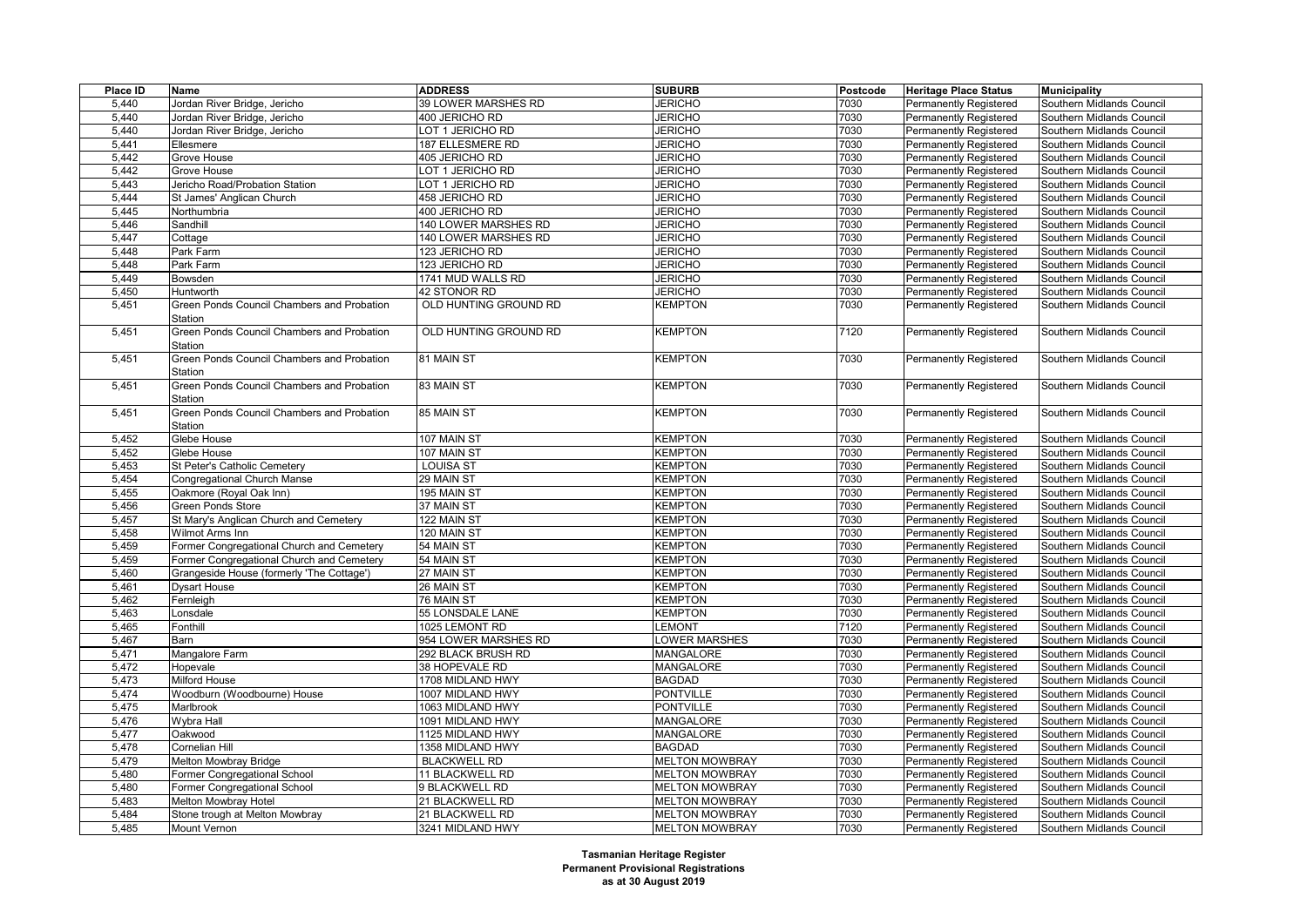| Place ID       | <b>Name</b>                                   | <b>ADDRESS</b>             | <b>SUBURB</b>         | Postcode | <b>Heritage Place Status</b>                                   | <b>Municipality</b>                                    |
|----------------|-----------------------------------------------|----------------------------|-----------------------|----------|----------------------------------------------------------------|--------------------------------------------------------|
| 5,486          | Woodlands                                     | 3452 MIDLANDS HWY          | <b>MELTON MOWBRAY</b> | 7030     | Permanently Registered                                         | Southern Midlands Council                              |
| 5.487          | All Saints (Congregrational) School           | 9 BLACKWELL RD             | <b>MELTON MOWBRAY</b> | 7030     | Permanently Registered                                         | Southern Midlands Council                              |
| 5,489          | School House                                  | 1418 TUNNACK RD            | MOUNT SEYMOUR         | 7120     | <b>Permanently Registered</b>                                  | Southern Midlands Council                              |
| 5,490          | Crichton                                      | <b>CRICHTON RD</b>         | <b>MOUNT SEYMOUR</b>  | 7120     | <b>Permanently Registered</b>                                  | Southern Midlands Council                              |
| 5,493          | Ceres                                         | 123 CERES RD               | <b>MOUNT SEYMOUR</b>  | 7120     | <b>Permanently Registered</b>                                  | Southern Midlands Council                              |
| 5,494          | South Rhodes                                  | 1020 STONEHENGE RD         | <b>STONEHENGE</b>     | 7120     | <b>Permanently Registered</b>                                  | Southern Midlands Council                              |
| 5,498          | Waverley                                      | 654 BOWHILL RD             | <b>OATLANDS</b>       | 7120     | <b>Permanently Registered</b>                                  | Southern Midlands Council                              |
| 5.499          | <b>Waverley Cottages</b>                      | 500 BOWHILL RD             | <b>OATLANDS</b>       | 7120     | Permanently Registered                                         | Southern Midlands Council                              |
| 5,502          | <b>Dulverton Park Barn</b>                    | 5 INTERLAKEN RD            | <b>OATLANDS</b>       | 7120     | <b>Permanently Registered</b>                                  | Southern Midlands Council                              |
| 5,503          | Wallace                                       | 284 INTERLAKEN RD          | <b>OATLANDS</b>       | 7120     | <b>Permanently Registered</b>                                  | Southern Midlands Council                              |
| 5,504          | Lemon Springs                                 | 5705 MIDLAND HWY           | <b>OATLANDS</b>       | 7120     | Permanently Registered                                         | Southern Midlands Council                              |
| 5,505          | Weedington                                    | <b>HIGH ST</b>             | <b>OATLANDS</b>       | 7120     | <b>Permanently Registered</b>                                  | Southern Midlands Council                              |
| 5,506          | Kenmore Arms                                  | 6820 MIDLAND HWY           | <b>OATLANDS</b>       | 7120     | <b>Permanently Registered</b>                                  | Southern Midlands Council                              |
| 5,507          | St Peters Pass (formerly Springfield)         | 6820 MIDLAND HWY           | <b>OATLANDS</b>       | 7120     | Permanently Registered                                         | Southern Midlands Council                              |
| 5,508          | Former Birmingham Arms Inn                    | 203 BIRMINGHAM ARMS RD     | <b>OATLANDS</b>       | 7120     | <b>Permanently Registered</b>                                  | Southern Midlands Council                              |
| 5,514          | The Square                                    | 7 GAY ST                   | <b>OATLANDS</b>       | 7120     | <b>Permanently Registered</b>                                  | Southern Midlands Council                              |
| 5,515          | St Paul's Catholic Church                     | <b>GAY ST</b>              | <b>OATLANDS</b>       | 7120     | Permanently Registered                                         | Southern Midlands Council                              |
| 5,516          | Rechabite Hall                                | 1 GAY ST                   | <b>OATLANDS</b>       | 7120     | <b>Permanently Registered</b>                                  | Southern Midlands Council                              |
| 5,518          | <b>Wardour Castle</b>                         | 1 HIGH ST                  | <b>OATLANDS</b>       | 7120     | <b>Permanently Registered</b>                                  | Southern Midlands Council                              |
| 5,519          | Campbell Memorial Uniting Church, Manse and   | 28 HIGH ST                 | <b>OATLANDS</b>       | 7120     | Permanently Registered                                         | Southern Midlands Council                              |
|                | Outbuildings                                  |                            |                       |          |                                                                |                                                        |
| 5,519          | Campbell Memorial Uniting Church, Manse and   | 28 HIGH ST                 | <b>OATLANDS</b>       | 7120     | <b>Permanently Registered</b>                                  | Southern Midlands Council                              |
|                | Outbuildings                                  |                            |                       |          |                                                                |                                                        |
| 5,519          | Campbell Memorial Uniting Church, Manse and   | 28 HIGH ST                 | <b>OATLANDS</b>       | 7120     | <b>Permanently Registered</b>                                  | Southern Midlands Council                              |
|                | Outbuildings                                  |                            |                       |          |                                                                |                                                        |
| 5,519          | Campbell Memorial Uniting Church, Manse and   | 28 HIGH ST                 | <b>OATLANDS</b>       | 7120     | <b>Permanently Registered</b>                                  | Southern Midlands Council                              |
|                | Outbuildings                                  |                            |                       |          |                                                                |                                                        |
| 5,520          | Cottage                                       | 32 HIGH ST                 | <b>OATLANDS</b>       | 7120     | <b>Permanently Registered</b>                                  | Southern Midlands Council                              |
| 5,520          | Cottage                                       | 32 HIGH ST                 | <b>OATLANDS</b>       | 7120     | Permanently Registered                                         | Southern Midlands Council                              |
| 5,521          | <b>Holyrood House</b>                         | 40 HIGH ST                 | <b>OATLANDS</b>       | 7120     | Permanently Registered                                         | Southern Midlands Council                              |
| 5,522          | Presbyterian Parish Hall                      | 44 HIGH ST                 | <b>OATLANDS</b>       | 7120     | <b>Permanently Registered</b>                                  | Southern Midlands Council                              |
| 5,523          | <b>Baker's Cottage</b>                        | 48 HIGH ST                 | <b>OATLANDS</b>       | 7120     | Permanently Registered                                         | Southern Midlands Council                              |
| 5,524          | ANZ Bank, Residence and Stables               | 50 HIGH ST                 | <b>OATLANDS</b>       | 7120     | Permanently Registered                                         | Southern Midlands Council                              |
| 5,525          | Roxy Picture Theatre & Brewery Site           | 54 HIGH ST                 | <b>OATLANDS</b>       | 7120     | <b>Permanently Registered</b>                                  | Southern Midlands Council                              |
| 5,525          | Roxy Picture Theatre & Brewery Site           | 54 HIGH ST                 | <b>OATLANDS</b>       | 7120     | <b>Permanently Registered</b>                                  | Southern Midlands Council                              |
| 5,525          | Roxy Picture Theatre & Brewery Site           | 54 HIGH ST                 | <b>OATLANDS</b>       | 7120     | Permanently Registered                                         | Southern Midlands Council                              |
| 5,527          | Oatlands Town Hall                            | 71 HIGH ST                 | <b>OATLANDS</b>       | 7120     | <b>Permanently Registered</b>                                  | Southern Midlands Council                              |
| 5,528          | Oatlands State School                         | $\overline{73}$ HIGH ST    | <b>OATLANDS</b>       | 7120     | <b>Permanently Registered</b>                                  | Southern Midlands Council                              |
| 5,529          | <b>Button Bros Store</b>                      | 78 HIGH ST                 | <b>OATLANDS</b>       | 7120     | <b>Permanently Registered</b>                                  | Southern Midlands Council                              |
| 5,530          | Elm Cottage                                   | 82 HIGH ST                 | <b>OATLANDS</b>       | 7120     | <b>Permanently Registered</b>                                  | Southern Midlands Council                              |
| 5,531          | House                                         | 87 HIGH ST                 | <b>OATLANDS</b>       | 7120     | <b>Permanently Registered</b>                                  | Southern Midlands Council                              |
| 5,533          | Oatlands Lodge                                | 92 HIGH ST                 | <b>OATLANDS</b>       | 7120     | <b>Permanently Registered</b>                                  | Southern Midlands Council                              |
| 5,534          | Lake Frederick Inn and associated buildings   | 101 HIGH ST                | <b>OATLANDS</b>       | 7120     | <b>Permanently Registered</b>                                  | Southern Midlands Council                              |
| 5,534          | Lake Frederick Inn and associated buildings   | 99 HIGH ST                 | <b>OATLANDS</b>       | 7120     | <b>Permanently Registered</b>                                  | Southern Midlands Council                              |
| 5,536          | Amelia Cottage                                | 104 HIGH ST                | <b>OATLANDS</b>       | 7120     | Permanently Registered                                         | Southern Midlands Council                              |
| 5,537          | Cantwell's Store and Cottage                  | 120 HIGH ST                | <b>OATLANDS</b>       | 7120     | <b>Permanently Registered</b>                                  | Southern Midlands Council                              |
|                |                                               |                            | <b>OATLANDS</b>       | 7120     |                                                                |                                                        |
| 5,538<br>5,539 | Cottage<br>Cottage                            | 124 HIGH ST<br>126 HIGH ST | <b>OATLANDS</b>       | 7120     | <b>Permanently Registered</b><br><b>Permanently Registered</b> | Southern Midlands Council<br>Southern Midlands Council |
| 5,540          | Cottage                                       | 128 HIGH ST                | <b>OATLANDS</b>       | 7120     | <b>Permanently Registered</b>                                  | Southern Midlands Council                              |
| 5,541          |                                               | 130 HIGH ST                | <b>OATLANDS</b>       | 7120     | <b>Permanently Registered</b>                                  | Southern Midlands Council                              |
| 5,542          | Cottage<br>Macquarie Cottage                  | 132 HIGH ST                | <b>OATLANDS</b>       | 7120     | Permanently Registered                                         | Southern Midlands Council                              |
| 5,543          | Middlestone Cottage                           | 134 HIGH ST                | <b>OATLANDS</b>       | 7120     | Permanently Registered                                         | Southern Midlands Council                              |
| 5,544          |                                               | 136 HIGH ST                | <b>OATLANDS</b>       | 7120     | <b>Permanently Registered</b>                                  | Southern Midlands Council                              |
| 5,545          | Cottage<br>Dulverton Cottage and outbuildings | 138 HIGH ST                | <b>OATLANDS</b>       | 7120     | <b>Permanently Registered</b>                                  | Southern Midlands Council                              |
| 5,548          | St Peter's Anglican Church and Cemetery       | <b>WILLIAM ST</b>          | <b>OATLANDS</b>       | 7120     | Permanently Registered                                         | Southern Midlands Council                              |
|                |                                               |                            |                       |          |                                                                |                                                        |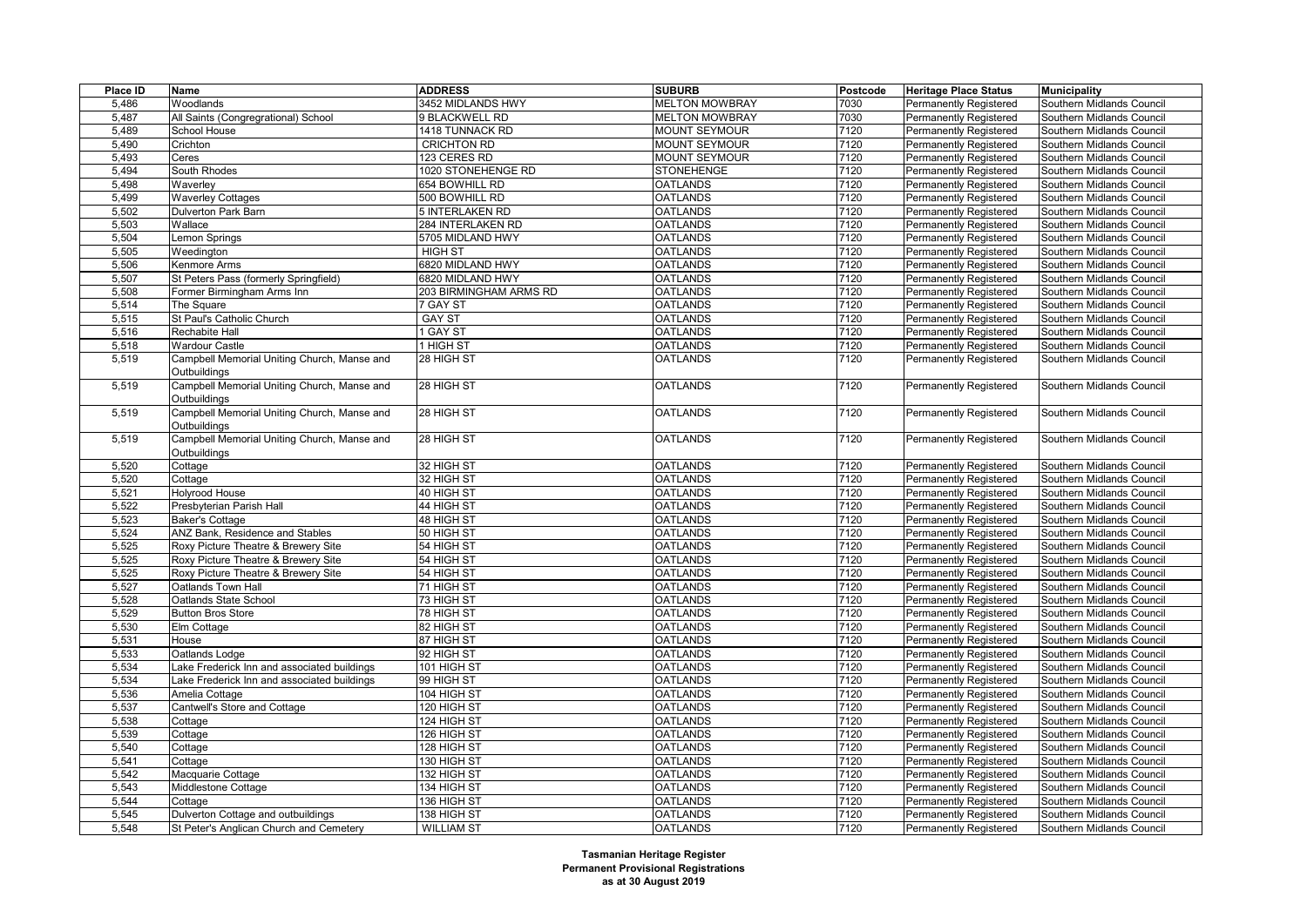| Place ID | Name                                                    | <b>ADDRESS</b>        | <b>SUBURB</b>          | Postcode | <b>Heritage Place Status</b>  | <b>Municipality</b>           |
|----------|---------------------------------------------------------|-----------------------|------------------------|----------|-------------------------------|-------------------------------|
| 5,550    | Parattah Hotel                                          | 642 TUNNACK RD        | PARATTAH               | 7120     | <b>Permanently Registered</b> | Southern Midlands Council     |
| 5,552    | Springfield                                             | 172 BAILEYS RD        | <b>PARATTAH</b>        | 7120     | <b>Permanently Registered</b> | Southern Midlands Council     |
| 5,554    | Shene                                                   | 76 SHENE RD           | <b>PONTVILLE</b>       | 7030     | <b>Permanently Registered</b> | Southern Midlands Council     |
| 5,554    | Shene                                                   | 80 SHENE RD           | <b>PONTVILLE</b>       | 7030     | <b>Permanently Registered</b> | Southern Midlands Council     |
| 5,554    | Shene                                                   | 80 SHENE RD           | <b>PONTVILLE</b>       | 7030     | Permanently Registered        | Southern Midlands Council     |
| 5,559    | ondon Inn (Tedworth Hall)                               | 24 TEDWORTH DR        | <b>MELTON MOWBRAY</b>  | 7030     | <b>Permanently Registered</b> | Southern Midlands Council     |
| 5,560    | Guard House                                             | 5 TEDWORTH DR         | <b>MELTON MOWBRAY</b>  | 7030     | <b>Permanently Registered</b> | Southern Midlands Council     |
| 5,561    | Stonehenge                                              | 2303 INGLEWOOD RD     | <b>STONEHENGE</b>      | 7120     | Permanently Registered        | Southern Midlands Council     |
| 5,562    | Burrill's house and barn                                | 1061-1063 STONOR RD   | <b>STONOR</b>          | 7119     | <b>Permanently Registered</b> | Southern Midlands Council     |
| 5,563    | Stonor House                                            | 661 STONOR RD         | <b>STONOR</b>          | 7119     | Permanently Registered        | Southern Midlands Council     |
| 5,563    | <b>Stonor House</b>                                     | 661 STONOR RD         | <b>STONOR</b>          | 7119     | Permanently Registered        | Southern Midlands Council     |
| 5,563    | <b>Stonor House</b>                                     | 661 STONOR RD         | <b>STONOR</b>          | 7119     | <b>Permanently Registered</b> | Southern Midlands Council     |
| 5,563    | Stonor House                                            | 661 STONOR RD         | <b>STONOR</b>          | 7119     | Permanently Registered        | Southern Midlands Council     |
| 5,563    | Stonor House                                            | 661 STONOR RD         | <b>STONOR</b>          | 7119     | Permanently Registered        | Southern Midlands Council     |
| 5,563    | Stonor House                                            | 661 STONOR RD         | <b>STONOR</b>          | 7119     | <b>Permanently Registered</b> | Southern Midlands Council     |
| 5,563    | Stonor House                                            | 661 STONOR RD         | <b>STONOR</b>          | 7119     | Permanently Registered        | Southern Midlands Council     |
| 5,567    | _angtoft                                                | 233 GRICES RD         | <b>TEA TREE</b>        | 7017     | Permanently Registered        | Southern Midlands Council     |
| 5,568    | Merriworth                                              | 246 MERRIWORTH RD     | <b>TEA TREE</b>        | 7017     | <b>Permanently Registered</b> | Southern Midlands Council     |
| 5,574    | <b>Stuartfield House</b>                                | 101 TUNNACK SQUARE RD | TUNNACK                | 7120     | Permanently Registered        | Southern Midlands Council     |
| 5,576    | Former Wesleyan Methodist Chapel & Cemetery             | <b>MAIN RD</b>        | <b>TUNBRIDGE</b>       | 7120     | Permanently Registered        | Southern Midlands Council     |
|          | (Blind Church)                                          |                       |                        |          |                               |                               |
| 5,579    | Victoria Inn (former)                                   | 103 MAIN RD           | <b>TUNBRIDGE</b>       | 7120     | <b>Permanently Registered</b> | Southern Midlands Council     |
| 5,580    | Tunbridge Wells Inn                                     | 11 VICTORIA ST        | <b>TUNBRIDGE</b>       | 7120     | Permanently Registered        | Southern Midlands Council     |
| 5,582    | Rosemere                                                | 48 MAIN RD            | <b>TUNBRIDGE</b>       | 7120     | Permanently Registered        | Southern Midlands Council     |
| 5,584    | Ballochmyle                                             | 160 BALLOCHMYLE RD    | <b>TUNBRIDGE</b>       | 7120     | <b>Permanently Registered</b> | Southern Midlands Council     |
| 5,585    | Tunbridge Bridge (Blackman River)                       | OLD MAIN RD           | <b>TUNBRIDGE</b>       | 7120     | Permanently Registered        | Southern Midlands Council     |
| 5,586    | Tunbridge General Store                                 | 51 MAIN RD            | <b>TUNBRIDGE</b>       | 7120     | Permanently Registered        | Southern Midlands Council     |
| 5,588    | Post Office                                             | 3171 WOODSDALE RD     | WHITEFOORD             | 7120     | <b>Permanently Registered</b> | Southern Midlands Council     |
| 5,589    | The Braes (Stables)                                     | 706 GLEN MOREY RD     | <b>WOODBURY</b>        | 7120     | Permanently Registered        | Southern Midlands Council     |
| 5,592    | owes Park                                               | 280 GLEN MOREY RD     | <b>WOODBURY</b>        | 7120     | Permanently Registered        | Southern Midlands Council     |
| 5,592    | owes Park                                               | 280 GLEN MOREY RD     | <b>WOODBURY</b>        | 7120     | <b>Permanently Registered</b> | Southern Midlands Council     |
| 5,593    | Rockwood                                                | 7661 MIDLAND HWY      | <b>WOODBURY</b>        | 7120     | Permanently Registered        | Southern Midlands Council     |
| 5,594    | Woodbury House                                          | 7489 MIDLAND HWY      | <b>WOODBURY</b>        | 7120     | Permanently Registered        | Southern Midlands Council     |
| 5,595    | Cottage                                                 | LOT 1 WOODSDALE RD    | <b>WOODSDALE</b>       | 7120     | <b>Permanently Registered</b> | Southern Midlands Council     |
| 5,603    | Kewstoke                                                | 1173 YORK PLAINS RD   | <b>YORK PLAINS</b>     | 7120     | Permanently Registered        | Southern Midlands Council     |
| 5,603    | Kewstoke                                                | 1173 YORK PLAINS RD   | YORK PLAINS            | 7120     | Permanently Registered        | Southern Midlands Council     |
| 5,604    | Mount Pleasant House                                    | 845 YORK PLAINS RD    | YORK PLAINS            | 7120     | <b>Permanently Registered</b> | Southern Midlands Council     |
| 5,607    | <b>Dunalley Hotel</b>                                   | 210 ARTHUR HWY        | <b>DUNALLEY</b>        | 7177     | Permanently Registered        | Sorell Council                |
| 5,608    | Fulham                                                  | 258 FULHAM RD         | <b>DUNALLEY</b>        | 7177     | <b>Permanently Registered</b> | Sorell Council                |
| 5,609    | House                                                   | 20 CONSTANCE ST       | <b>DUNALLEY</b>        | 7177     | <b>Permanently Registered</b> | Sorell Council                |
| 5,609    | House                                                   | LOT 1 CONSTANCE ST    | <b>DUNALLEY</b>        | 7177     | Permanently Registered        | <b>Sorell Council</b>         |
| 5,610    | Former Military Barracks and Eaglehawk Historic<br>Site | <b>ARTHUR HWY</b>     | <b>EAGLEHAWK NECK</b>  | 7179     | <b>Permanently Registered</b> | <b>Tasman Council</b>         |
| 5,610    | Former Military Barracks and Eaglehawk Historic<br>Site | <b>ARTHUR HWY</b>     | <b>EAGLWHAWK NECK</b>  | 7179     | Permanently Registered        | Tasman Council                |
| 5,615    | Safety Cove Convict Farm                                | 446 SAFETY COVE RD    | PORT ARTHUR            | 7182     | <b>Permanently Registered</b> | Tasman Council                |
| 5,616    | Pelion Copper Mine (including Old Pelion Hut)           | <b>PELION PLAINS</b>  | <b>CRADLE MOUNTAIN</b> | 7000     | <b>Permanently Registered</b> | <b>Meander Valley Council</b> |
| 5,618    | Coal Mines Historic Site                                |                       | <b>SALTWATER RIVER</b> | 7186     | <b>Permanently Registered</b> | <b>Tasman Council</b>         |
| 5,618    | Coal Mines Historic Site                                | 181 COAL MINE RD      | <b>SALTWATER RIVER</b> | 7186     | <b>Permanently Registered</b> | Tasman Council                |
| 5,618    | Coal Mines Historic Site                                | 181 COAL MINE RD      | <b>SALTWATER RIVER</b> | 7186     | Permanently Registered        | <b>Tasman Council</b>         |
| 5,621    | Taranna House                                           | 10 ANNIE ST           | <b>TARANNA</b>         | 7180     | Permanently Registered        | Tasman Council                |
| 5,622    | Norfolk Bay Convict Station                             | 5862 ARTHUR HWY       | <b>TARANNA</b>         | 7180     | Permanently Registered        | Tasman Council                |
| 5,623    | <b>Fasman Light Station</b>                             |                       | <b>TASMAN ISLAND</b>   | 7001     | <b>Permanently Registered</b> | <b>Tasman Council</b>         |
| 5,623    | Tasman Light Station                                    |                       | <b>TASMAN ISLAND</b>   | 7001     | <b>Permanently Registered</b> | <b>Tasman Council</b>         |
| 5,625    | Temperance                                              | 4 WRAGG ST            | <b>SOMERSET</b>        | 7322     | Permanently Registered        | Waratah-Wynyard Council       |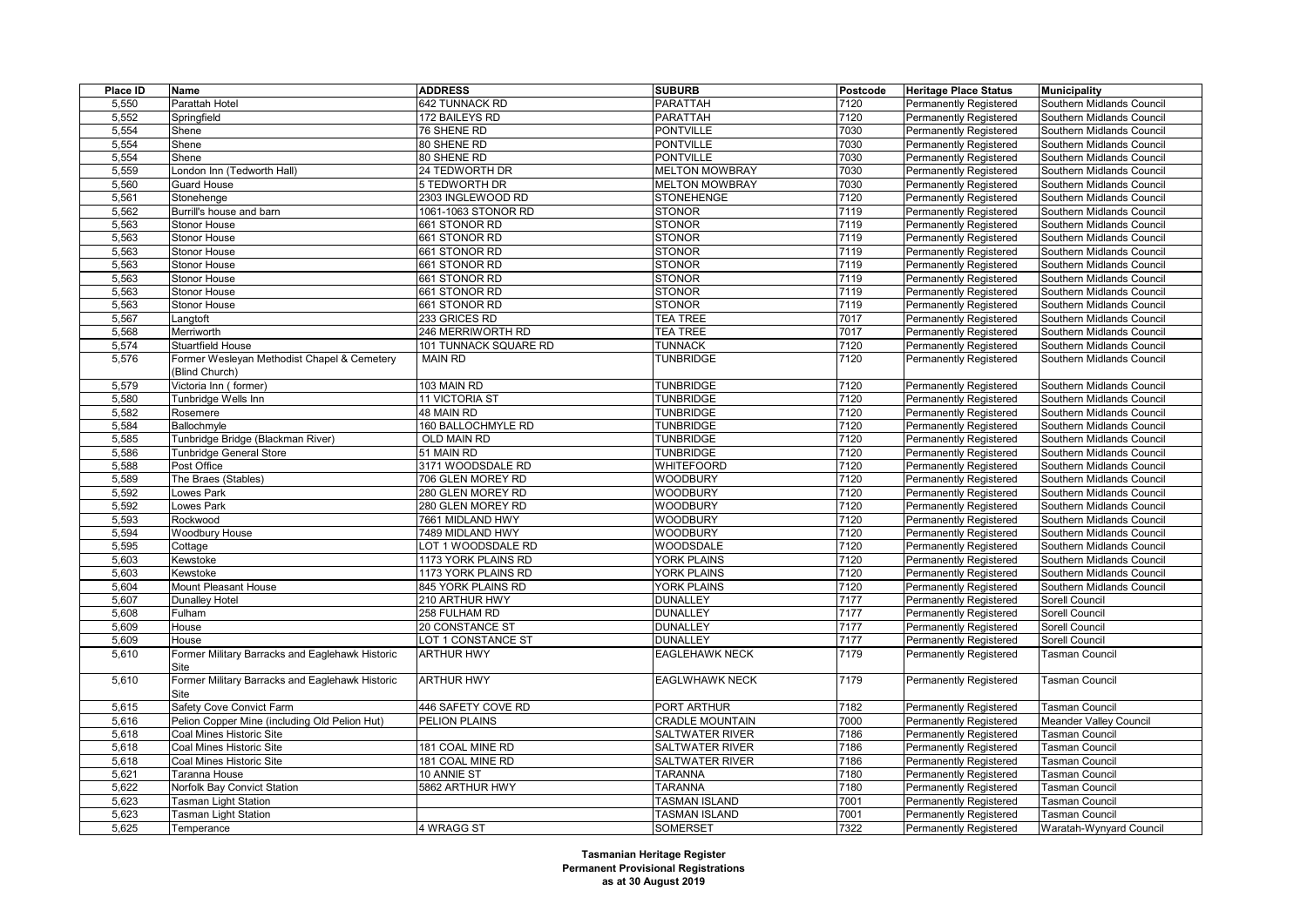| Place ID | Name                                               | <b>ADDRESS</b>         | <b>SUBURB</b>          | Postcode | <b>Heritage Place Status</b>  | <b>Municipality</b>        |
|----------|----------------------------------------------------|------------------------|------------------------|----------|-------------------------------|----------------------------|
| 5,626    | Table Cape Light Station                           | LIGHTHOUSE RD          | <b>TABLE CAPE</b>      | 7325     | <b>Permanently Registered</b> | Waratah-Wynyard Council    |
| 5,628    | Mine Managers house                                | 2 SMITH ST             | <b>WARATAH</b>         | 7321     | <b>Permanently Registered</b> | Waratah-Wynyard Council    |
| 5,631    | Cape Sorell Light Station                          | CAPE SORELL LIGHTHOUSE | <b>MACQUARIE HEADS</b> | 7468     | Permanently Registered        | <b>West Coast Council</b>  |
| 5,636    | Former Royal Hotel Linda                           | 23422 LYELL HWY        | <b>GORMANSTON</b>      | 7466     | <b>Permanently Registered</b> | <b>West Coast Council</b>  |
| 5,639    | Former Commercial Bank of Australia                | 37 ORR ST              | QUEENSTOWN             | 7467     | <b>Permanently Registered</b> | West Coast Council         |
| 5,639    | Former Commercial Bank of Australia                | 37 ORR ST              | QUEENSTOWN             | 7467     | <b>Permanently Registered</b> | <b>West Coast Council</b>  |
| 5,640    | Formerly the Imperial Hotel                        | 1-7 DRIFFIELD ST       | QUEENSTOWN             | 7467     | <b>Permanently Registered</b> | <b>West Coast Council</b>  |
| 5,641    | Post Office                                        | 32-34 ORR ST           | QUEENSTOWN             | 7467     | <b>Permanently Registered</b> | <b>West Coast Council</b>  |
| 5,642    | Penghana                                           | <b>32 ESPLANADE</b>    | QUEENSTOWN             | 7467     | <b>Permanently Registered</b> | <b>West Coast Council</b>  |
| 5,643    | Church Hall                                        | 35 CUTTEN ST           | QUEENSTOWN             | 7467     | <b>Permanently Registered</b> | <b>West Coast Council</b>  |
| 5,645    | <b>Empire Hotel</b>                                | 2 ORR ST               | QUEENSTOWN             | 7467     | <b>Permanently Registered</b> | <b>West Coast Council</b>  |
| 5,647    | Hamer's Hotel                                      | <b>ESPLANADE</b>       | <b>STRAHAN</b>         | 7468     | <b>Permanently Registered</b> | <b>West Coast Council</b>  |
| 5,648    | Customs House and Post Office                      | 13 ESPLANADE           | <b>STRAHAN</b>         | 7468     | <b>Permanently Registered</b> | <b>West Coast Council</b>  |
| 5,651    | Ormiston                                           | 1 ESPLANADE            | <b>STRAHAN</b>         | 7468     | Permanently Registered        | <b>West Coast Council</b>  |
| 5,651    | Ormiston                                           | 1 ESPLANADE            | <b>STRAHAN</b>         | 7468     | <b>Permanently Registered</b> | <b>West Coast Council</b>  |
| 5,651    | Ormiston                                           | 1 ESPLANADE            | <b>STRAHAN</b>         | 7468     | <b>Permanently Registered</b> | <b>West Coast Council</b>  |
| 5,654    | Former Union Steamship Office                      | 21-25 ESPLANADE        | <b>STRAHAN</b>         | 7468     | <b>Permanently Registered</b> | <b>West Coast Council</b>  |
| 5,657    | <b>ANZ Bank</b>                                    | 112 MAIN ST            | <b>ZEEHAN</b>          | 7469     | <b>Permanently Registered</b> | <b>West Coast Council</b>  |
| 5,658    | <b>Central Hotel</b>                               | 131 MAIN ST            | <b>ZEEHAN</b>          | 7469     | <b>Permanently Registered</b> | <b>West Coast Council</b>  |
| 5,658    | Central Hotel                                      | 131 MAIN ST            | <b>ZEEHAN</b>          | 7469     | <b>Permanently Registered</b> | <b>West Coast Council</b>  |
| 5,659    | Gaiety Theatre and Grand Hotel                     | 114-116 MAIN ST        | ZEEHAN                 | 7469     | Permanently Registered        | <b>West Coast Council</b>  |
| 5,662    | Former Zeehan Police Station & Courthouse          | 114-116 MAIN ST        | <b>ZEEHAN</b>          | 7469     | <b>Permanently Registered</b> | <b>West Coast Council</b>  |
| 5,663    | Zeehan Post Office                                 | 114-116 MAIN ST        | <b>ZEEHAN</b>          | 7469     | <b>Permanently Registered</b> | <b>West Coast Council</b>  |
| 5,664    | School of Mines Buildings                          | 114-116 MAIN ST        | <b>ZEEHAN</b>          | 7469     | <b>Permanently Registered</b> | <b>West Coast Council</b>  |
| 5,665    | Shops                                              | 131A MAIN RD           | <b>ZEEHAN</b>          | 7469     | <b>Permanently Registered</b> | <b>West Coast Council</b>  |
| 5,665    | Shops                                              | 133-133A MAIN ST       | <b>ZEEHAN</b>          | 7469     | <b>Permanently Registered</b> | <b>West Coast Council</b>  |
| 5,666    | Alicia Hall                                        | 128-132 WELD ST        | <b>BEACONSFIELD</b>    | 7270     | <b>Permanently Registered</b> | <b>West Tamar Council</b>  |
| 5,667    | Holy Trinity Anglican Church                       | 175 WELD ST            | <b>BEACONSFIELD</b>    | 7270     | <b>Permanently Registered</b> | <b>West Tamar Council</b>  |
| 5,667    | Holy Trinity Anglican Church                       | 175 WELD ST            | <b>BEACONSFIELD</b>    | 7270     | <b>Permanently Registered</b> | <b>West Tamar Council</b>  |
| 5,668    | <b>Club Hotel</b>                                  | 145 WELD ST            | <b>BEACONSFIELD</b>    | 7270     | <b>Permanently Registered</b> | <b>West Tamar Council</b>  |
| 5,669    | Old Post Office                                    | 121 WELD ST            | <b>BEACONSFIELD</b>    | 7270     | <b>Permanently Registered</b> | <b>West Tamar Council</b>  |
| 5,670    | Exchange Hotel                                     | 141 WELD ST            | <b>BEACONSFIELD</b>    | 7270     | Permanently Registered        | <b>West Tamar Council</b>  |
| 5,671    | Former Methodist Church                            | 123 WELD ST            | <b>BEACONSFIELD</b>    | 7270     | <b>Permanently Registered</b> | <b>West Tamar Council</b>  |
| 5,672    | Shop                                               | 129-131 WELD ST        | <b>BEACONSFIELD</b>    | 7270     | <b>Permanently Registered</b> | <b>West Tamar Council</b>  |
| 5,673    | <b>Flowery Gully School Buildings</b>              | <b>WEST ST</b>         | <b>BEACONSFIELD</b>    | 7270     | <b>Permanently Registered</b> | <b>West Tamar Council</b>  |
| 5,675    | Cleghorn                                           | <b>44 CLEGHORN AVE</b> | <b>RIVERSIDE</b>       | 7250     | <b>Permanently Registered</b> | <b>West Tamar Council</b>  |
| 5,676    | All Saints' Anglican Church                        | 89 MAIN RD             | <b>EXETER</b>          | 7275     | <b>Permanently Registered</b> | West Tamar Council         |
| 5,677    | Freshwater Point                                   | 56 NOBELIUS DR         | LEGANA                 | 7277     | <b>Permanently Registered</b> | <b>West Tamar Council</b>  |
| 5,678    | Kelso House                                        | 5 KELSO JETTY RD       | KELSO                  | 7270     | <b>Permanently Registered</b> | <b>West Tamar Council</b>  |
| 5,679    | Plaisance                                          | 16 KELSO JETTY RD      | <b>KELSO</b>           | 7270     | <b>Permanently Registered</b> | <b>West Tamar Council</b>  |
| 5,680    | <b>Brownfield</b>                                  | 30 BROWNFIELD LANE     | <b>RIVERSIDE</b>       | 7250     | <b>Permanently Registered</b> | <b>West Tamar Council</b>  |
| 5,681    | Cormiston                                          | LOT 1 CORMINSTON RD    | <b>RIVERSIDE</b>       | 7250     | <b>Permanently Registered</b> | <b>West Tamar Council</b>  |
| 5,682    | Holm Lea                                           | 25 WEST BAY RD         | <b>ROWELLA</b>         | 7270     | <b>Permanently Registered</b> | <b>West Tamar Council</b>  |
| 5,683    | Sidmouth Presbyterian Church and Cemetery          | 50 AULD KIRK RD        | <b>SIDMOUTH</b>        | 7270     | <b>Permanently Registered</b> | <b>West Tamar Council</b>  |
| 5,685    | Supply River Mill                                  | DEVIOT RD              | <b>ROBIGANA</b>        | 7275     | <b>Permanently Registered</b> | <b>West Tamar Council</b>  |
| 5,687    | <b>Trevallyn House</b>                             | 199 WEST TAMAR RD      | <b>RIVERSIDE</b>       | 7250     | <b>Permanently Registered</b> | <b>West Tamar Council</b>  |
| 5,861    | Cottage                                            | 17 CASCADE RD          | SOUTH HOBART           | 7004     | <b>Permanently Registered</b> | <b>Hobart City Council</b> |
| 5,865    | Cape Bruny Light Station and Jetty                 |                        | <b>SOUTH BRUNY</b>     | 7150     | Permanently Registered        | Kingborough Council        |
| 5,865    | Cape Bruny Light Station and Jetty                 | 1750 LIGHTHOUSE RD     | SOUTH BRUNY            | 7150     | <b>Permanently Registered</b> | Kingborough Council        |
| 5,868    | Birthplace of writer Isabel Dick                   | <b>19 AUDLEY ST</b>    | NORTH HOBART           | 7000     | <b>Permanently Registered</b> | <b>Hobart City Council</b> |
| 5,869    | Waterworth Building/Optical Annex                  | 71 BROOKER AVE         | <b>GLEBE</b>           | 7000     | <b>Permanently Registered</b> | <b>Hobart City Council</b> |
| 5,870    | <b>Commercial Building</b>                         | 59-63 LIVERPOOL ST     | <b>HOBART</b>          | 7000     | <b>Permanently Registered</b> | <b>Hobart City Council</b> |
| 5,873    | Former Bath Inn and Circus (now Tattersalls Hotel) | 112 MURRAY ST          | <b>HOBART</b>          | 7000     | Permanently Registered        | <b>Hobart City Council</b> |
|          |                                                    |                        |                        |          |                               |                            |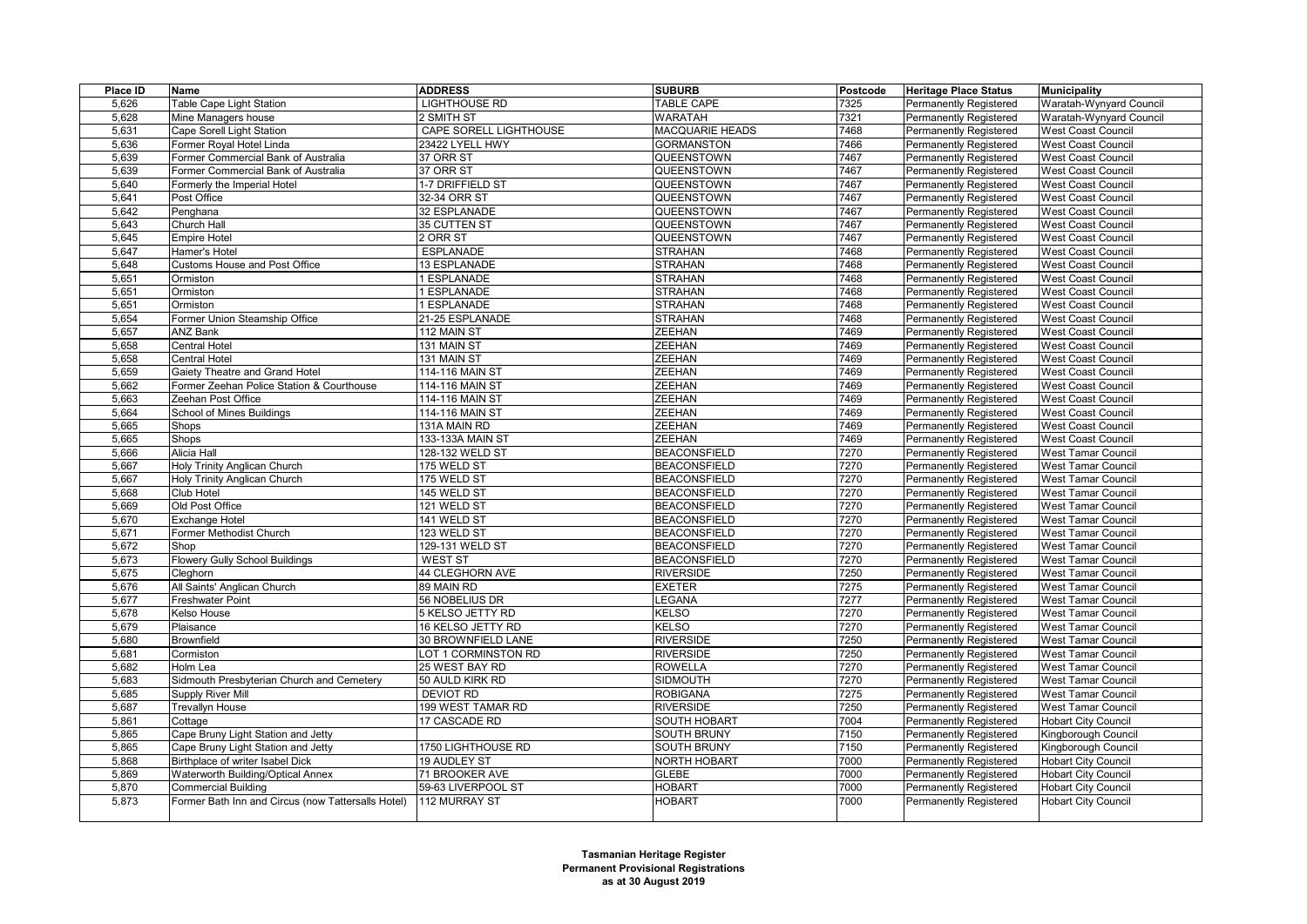| Place ID       | Name                                               | <b>ADDRESS</b>                     | <b>SUBURB</b>                                | Postcode | <b>Heritage Place Status</b>                            | <b>Municipality</b>                                      |
|----------------|----------------------------------------------------|------------------------------------|----------------------------------------------|----------|---------------------------------------------------------|----------------------------------------------------------|
| 5,873          | Former Bath Inn and Circus (now Tattersalls Hotel) | 7 WATCHORN ST                      | <b>HOBART</b>                                | 7000     | <b>Permanently Registered</b>                           | <b>Hobart City Council</b>                               |
|                |                                                    |                                    |                                              |          |                                                         |                                                          |
| 5,877          | <b>Chatsworth Terraces</b>                         | 107 BROOKER AVE                    | <b>GLEBE</b>                                 | 7000     | <b>Permanently Registered</b>                           | <b>Hobart City Council</b>                               |
| 5,881          | Chatsworth Terraces                                | 109 BROOKER AVE                    | <b>GLEBE</b>                                 | 7000     | Permanently Registered                                  | <b>Hobart City Council</b>                               |
| 5,882          | <b>Conjoined Cottage</b>                           | 414 MACQUARIE ST                   | <b>SOUTH HOBART</b>                          | 7004     | Permanently Registered                                  | <b>Hobart City Council</b>                               |
| 5,887          | Zero Davey Archaeological Site                     | 15 HUNTER ST                       | <b>HOBART</b>                                | 7000     | Permanently Registered                                  | <b>Hobart City Council</b>                               |
| 5,889          | St Thomas' Anglican Sunday School                  | <b>16 FALMOUTH ST</b>              | <b>AVOCA</b>                                 | 7213     | Permanently Registered                                  | Northern Midlands Council                                |
| 5,890          | <b>Union Hotel</b>                                 | 20 FALMOUTH ST                     | <b>AVOCA</b>                                 | 7213     | Permanently Registered                                  | Northern Midlands Council                                |
| 5,893          | Former Council Chambers                            | 4 SHORT ST                         | <b>FINGAL</b>                                | 7214     | Permanently Registered                                  | <b>Break O'Day Council</b>                               |
| 5,894          | Fingal Post Office                                 | 9 TALBOT ST                        | <b>FINGAL</b>                                | 7214     | Permanently Registered                                  | <b>Break O'Day Council</b>                               |
| 5,898          | Shop                                               | 11 TALBOT ST                       | <b>FINGAL</b>                                | 7214     | <b>Permanently Registered</b>                           | <b>Break O'Day Council</b>                               |
| 5,903          | <b>Fingal Railway Station</b>                      | 3 SHORT ST                         | <b>FINGAL</b>                                | 7214     | Permanently Registered                                  | <b>Break O'Day Council</b>                               |
| 5,904          | St Marys Cheese Factory                            | 18-30 GARDINERS CREEK RD           | <b>ST MARYS</b>                              | 7215     | Permanently Registered                                  | <b>Break O'Day Council</b>                               |
| 5,905          | <b>Tullochgorum Railway Station</b>                | 4529 ESK MAIN RD                   | <b>FINGAL</b>                                | 7214     | Permanently Registered                                  | <b>Break O'Day Council</b>                               |
| 5,906          | Slab Slaughter House                               | <b>GRAY RD</b>                     | <b>ST MARYS</b>                              | 7215     | <b>Permanently Registered</b>                           | <b>Break O'Day Council</b>                               |
| 5,908          | General Store and Post Office                      | 104 HIGH ST                        | <b>MATHINNA</b>                              | 7214     | Permanently Registered                                  | <b>Break O'Day Council</b>                               |
| 5,912          | Mangana Catholic Church                            | 26 ELIZABETH ST                    | <b>MANGANA</b>                               | 7214     | Permanently Registered                                  | Break O'Day Council                                      |
| 5,913          | Mining Shop & Residence                            | 25 ELIZABETH ST                    | MANGANA                                      | 7214     | <b>Permanently Registered</b>                           | <b>Break O'Day Council</b>                               |
| 5,914          | Former Mangana School                              | 13 ARGYLE ST                       | MANGANA                                      | 7214     | Permanently Registered                                  | <b>Break O'Day Council</b>                               |
| 5,918          | Fingal Probation Station, Former Hospital          | <b>LEGGE ST</b>                    | FINGAL                                       | 7214     | Permanently Registered                                  | Break O'Day Council                                      |
| 5,919          | Wendover Outbuildings                              | 9 WENDOVER PL                      | <b>NEW TOWN</b>                              | 7008     | <b>Permanently Registered</b>                           | <b>Hobart City Council</b>                               |
| 5,920          | <b>Conjoined Cottage</b>                           | 22 BOLAND ST                       | LAUNCESTON                                   | 7250     | <b>Permanently Registered</b>                           | Launceston City Council                                  |
| 5,921          | <b>Conjoined Cottage</b>                           | 24 BOLAND ST                       | <b>LAUNCESTON</b>                            | 7250     | Permanently Registered                                  | aunceston City Council                                   |
| 5,922          | <b>Conjoined Cottage</b>                           | 26 BOLAND ST                       | LAUNCESTON                                   | 7250     | <b>Permanently Registered</b>                           | Launceston City Council                                  |
| 5,923          | <b>Conjoined Cottage</b>                           | 28 BOLAND ST                       | LAUNCESTON                                   | 7250     | <b>Permanently Registered</b>                           | aunceston City Council                                   |
| 5,925          | <b>Conjoined House</b>                             | 44 CIMITIERE ST                    | LAUNCESTON                                   | 7250     | Permanently Registered                                  | aunceston City Council                                   |
| 5,926          | <b>Conjoined House</b>                             | 42 CIMITIERE ST                    | LAUNCESTON                                   | 7250     | <b>Permanently Registered</b>                           | Launceston City Council                                  |
| 5,939          | Cottage                                            | 144 ARGYLE ST                      | <b>HOBART</b>                                | 7000     | <b>Permanently Registered</b>                           | <b>Hobart City Council</b>                               |
| 5,940          | <b>Conjoined House</b>                             | 127 ARGYLE ST                      | <b>HOBART</b>                                | 7000     | Permanently Registered                                  | <b>Hobart City Council</b>                               |
| 5,942          | Conjoined House                                    | 149 CAMPBELL ST                    | <b>HOBART</b>                                | 7000     | <b>Permanently Registered</b>                           | <b>Hobart City Council</b>                               |
| 5,943          | Town House                                         | 146 CAMPBELL ST                    | <b>HOBART</b>                                | 7000     | Permanently Registered                                  | <b>Hobart City Council</b>                               |
| 5,944          | House                                              | 144 CAMPBELL ST                    | <b>HOBART</b>                                | 7000     | Permanently Registered                                  | <b>Hobart City Council</b>                               |
| 5,945          | Terrace House                                      | 108 CAMPBELL ST                    | <b>HOBART</b>                                | 7000     | <b>Permanently Registered</b>                           | <b>Hobart City Council</b>                               |
| 5,946          | Terrace House                                      | 106 CAMPBELL ST                    | <b>HOBART</b>                                | 7000     | <b>Permanently Registered</b>                           | <b>Hobart City Council</b>                               |
| 5,947          | House                                              | 195 CAMPBELL ST                    | <b>HOBART</b>                                | 7000     | Permanently Registered                                  | <b>Hobart City Council</b>                               |
| 5,948          | Former Cottage                                     | 103 CAMPBELL ST                    | <b>HOBART</b>                                | 7000     | Permanently Registered                                  | <b>Hobart City Council</b>                               |
| 5,949          | <b>Conjoined House</b>                             | 30 RUNNYMEDE ST                    | <b>BATTERY POINT</b>                         | 7004     | Permanently Registered                                  | <b>Hobart City Council</b>                               |
| 5,950          | <b>Conjoined House</b>                             | 32 RUNNYMEDE ST                    | <b>BATTERY POINT</b>                         | 7004     | Permanently Registered                                  | <b>Hobart City Council</b>                               |
| 5,951          | House                                              | 34 RUNNYMEDE ST                    | <b>BATTERY POINT</b>                         | 7004     | <b>Permanently Registered</b>                           | <b>Hobart City Council</b>                               |
| 5,952          | Cottage                                            | 36 RUNNYMEDE ST                    | <b>BATTERY POINT</b>                         | 7004     | <b>Permanently Registered</b>                           | <b>Hobart City Council</b>                               |
| 5,954          | Cottage                                            | 38 RUNNYMEDE ST                    | <b>BATTERY POINT</b>                         | 7004     | <b>Permanently Registered</b>                           | <b>Hobart City Council</b>                               |
| 5,955          | Cottage                                            | <b>40 RUNNYMEDE ST</b>             | <b>BATTERY POINT</b>                         | 7004     | <b>Permanently Registered</b>                           | <b>Hobart City Council</b>                               |
|                |                                                    |                                    | <b>BATTERY POINT</b>                         | 7004     |                                                         |                                                          |
| 5,956<br>5,957 | Cottage                                            | 41 RUNNYMEDE ST                    |                                              | 7004     | <b>Permanently Registered</b><br>Permanently Registered | <b>Hobart City Council</b><br><b>Hobart City Council</b> |
| 5,958          | <b>Conjoined Cottage</b>                           | 42 RUNNYMEDE ST<br>44 RUNNYMEDE ST | <b>BATTERY POINT</b><br><b>BATTERY POINT</b> | 7004     | Permanently Registered                                  | <b>Hobart City Council</b>                               |
|                | <b>Conjoined Cottage</b>                           |                                    |                                              | 7004     |                                                         |                                                          |
| 5,959          | Cottage                                            | 45 RUNNYMEDE ST                    | <b>BATTERY POINT</b>                         |          | <b>Permanently Registered</b>                           | <b>Hobart City Council</b>                               |
| 5,960          | Cottage                                            | 43 RUNNYMEDE ST                    | <b>BATTERY POINT</b><br><b>BATTERY POINT</b> | 7004     | Permanently Registered                                  | <b>Hobart City Council</b>                               |
| 5,961          | Cottage                                            | 47 RUNNYMEDE ST                    |                                              | 7004     | <b>Permanently Registered</b>                           | <b>Hobart City Council</b>                               |
| 5,962          | Cottage                                            | 49 RUNNYMEDE ST                    | <b>BATTERY POINT</b>                         | 7004     | <b>Permanently Registered</b>                           | <b>Hobart City Council</b>                               |
| 5,963          | Cottage                                            | 51 RUNNYMEDE ST                    | <b>BATTERY POINT</b>                         | 7004     | <b>Permanently Registered</b>                           | <b>Hobart City Council</b>                               |
| 5,964          | Cottage                                            | 36 SOUTH ST                        | <b>BATTERY POINT</b>                         | 7004     | Permanently Registered                                  | <b>Hobart City Council</b>                               |
| 5,964          | Cottage                                            | 53 RUNNYMEDE ST                    | <b>BATTERY POINT</b>                         | 7004     | <b>Permanently Registered</b>                           | <b>Hobart City Council</b>                               |
| 5,964          | Cottage                                            | 53 RUNNYMEDE ST                    | <b>BATTERY POINT</b>                         | 7004     | Permanently Registered                                  | <b>Hobart City Council</b>                               |
| 5,965          | Cottage                                            | 55 RUNNYMEDE ST                    | <b>BATTERY POINT</b>                         | 7004     | Permanently Registered                                  | <b>Hobart City Council</b>                               |
| 5,969          | <b>Conjoined House</b>                             | 20 GROSVENOR ST                    | <b>SANDY BAY</b>                             | 7005     | <b>Permanently Registered</b>                           | Hobart City Council                                      |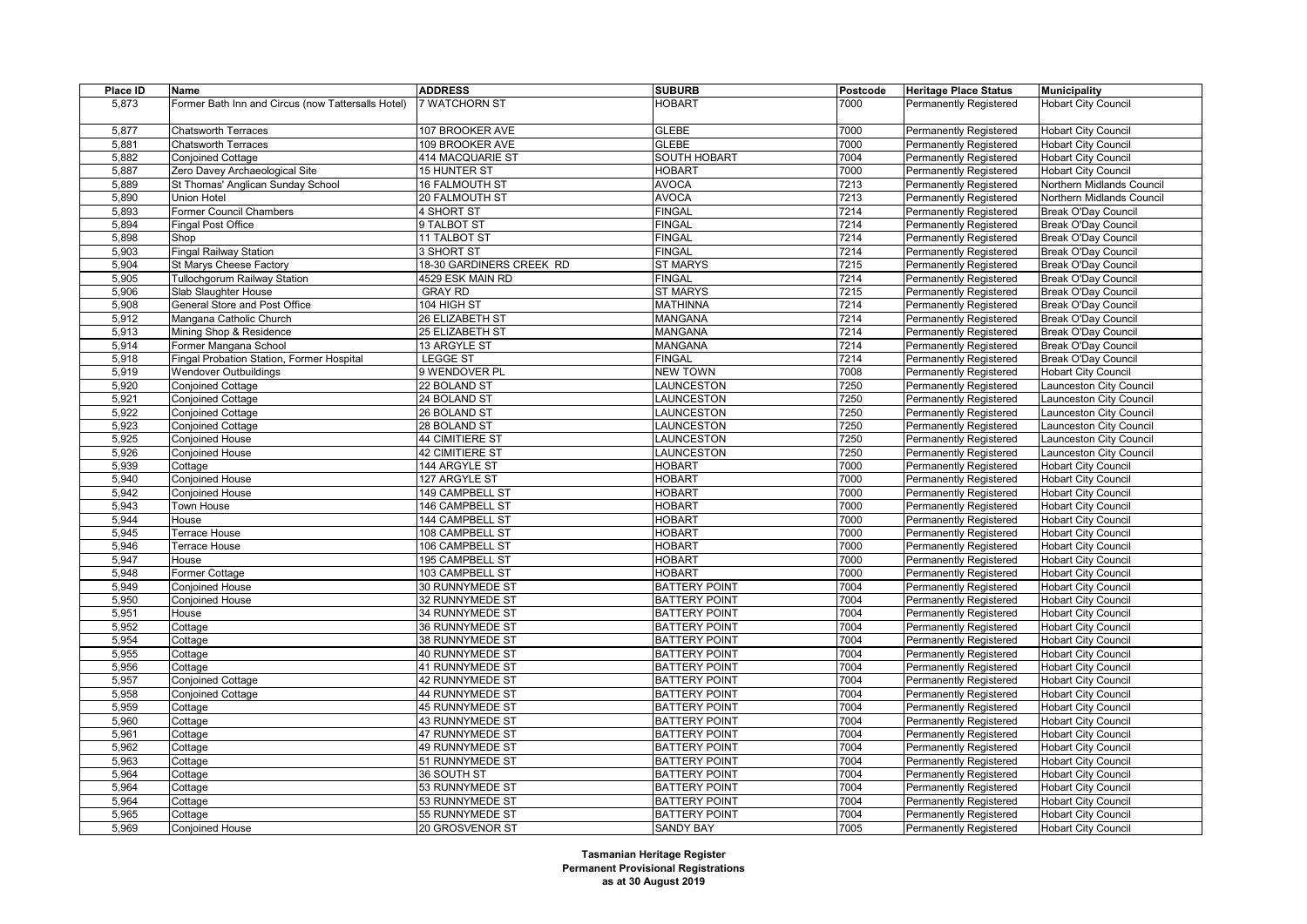| Place ID | Name                      | <b>ADDRESS</b>                            | <b>SUBURB</b>       | Postcode | <b>Heritage Place Status</b>  | <b>Municipality</b>        |
|----------|---------------------------|-------------------------------------------|---------------------|----------|-------------------------------|----------------------------|
| 5,970    | <b>Conjoined House</b>    | 22 GROSVENOR ST                           | <b>SANDY BAY</b>    | 7005     | Permanently Registered        | <b>Hobart City Council</b> |
| 5,971    | <b>Conjoined Houses</b>   | 71-73 KING ST                             | <b>SANDY BAY</b>    | 7005     | <b>Permanently Registered</b> | <b>Hobart City Council</b> |
| 5,972    | Conjoined Houses          | 75-77 KING ST                             | <b>SANDY BAY</b>    | 7005     | <b>Permanently Registered</b> | <b>Hobart City Council</b> |
| 5,973    | <b>Conjoined Houses</b>   | 79-81 KING ST                             | <b>SANDY BAY</b>    | 7005     | <b>Permanently Registered</b> | <b>Hobart City Council</b> |
| 5,976    | House                     | 12 LORD ST                                | <b>SANDY BAY</b>    | 7005     | <b>Permanently Registered</b> | <b>Hobart City Council</b> |
| 5,977    | House                     | 14A LORD ST                               | SANDY BAY           | 7005     | Permanently Registered        | <b>Hobart City Council</b> |
| 5,978    | House                     | 16 LORD ST                                | <b>SANDY BAY</b>    | 7005     | <b>Permanently Registered</b> | <b>Hobart City Council</b> |
| 5,979    | House                     | 20 LORD ST                                | <b>SANDY BAY</b>    | 7005     | <b>Permanently Registered</b> | <b>Hobart City Council</b> |
| 5,980    | House                     | 22 LORD ST                                | <b>SANDY BAY</b>    | 7005     | <b>Permanently Registered</b> | Hobart City Council        |
| 5,981    | House                     | 26 LORD ST                                | <b>SANDY BAY</b>    | 7005     | <b>Permanently Registered</b> | <b>Hobart City Council</b> |
| 5,983    | House                     | 1 LORD ST                                 | <b>SANDY BAY</b>    | 7005     | <b>Permanently Registered</b> | <b>Hobart City Council</b> |
| 5,984    | House                     | 3 LORD ST                                 | <b>SANDY BAY</b>    | 7005     | <b>Permanently Registered</b> | <b>Hobart City Council</b> |
| 5,986    | House                     | 5A LORD ST                                | <b>SANDY BAY</b>    | 7005     | <b>Permanently Registered</b> | <b>Hobart City Council</b> |
| 5,987    | House                     | 7 LORD ST                                 | <b>SANDY BAY</b>    | 7005     | Permanently Registered        | <b>Hobart City Council</b> |
| 5,988    | House                     | 9 LORD ST                                 | <b>SANDY BAY</b>    | 7005     | <b>Permanently Registered</b> | <b>Hobart City Council</b> |
| 5,989    | House                     | 13 LORD ST                                | <b>SANDY BAY</b>    | 7005     | Permanently Registered        | <b>Hobart City Council</b> |
| 5,990    | Tara                      | 43-47 GROSVENOR ST                        | <b>SANDY BAY</b>    | 7005     | <b>Permanently Registered</b> | <b>Hobart City Council</b> |
| 5,998    | <b>Conjoined House</b>    | 88 QUEEN ST                               | <b>SANDY BAY</b>    | 7005     | <b>Permanently Registered</b> | <b>Hobart City Council</b> |
| 5,999    | <b>Conjoined House</b>    | 90 QUEEN ST                               | <b>SANDY BAY</b>    | 7005     | <b>Permanently Registered</b> | <b>Hobart City Council</b> |
| 6,002    | House                     | 96 QUEEN ST                               | <b>SANDY BAY</b>    | 7005     | <b>Permanently Registered</b> | <b>Hobart City Council</b> |
| 6,003    | <b>Conjoined Houses</b>   | 104-106 QUEEN ST                          | <b>SANDY BAY</b>    | 7005     | <b>Permanently Registered</b> | <b>Hobart City Council</b> |
| 6,008    | House                     | 306 SANDY BAY RD                          | <b>SANDY BAY</b>    | 7005     | Permanently Registered        | <b>Hobart City Council</b> |
| 6,009    | House                     | 50 WELLINGTON ST                          | <b>NORTH HOBART</b> | 7000     | <b>Permanently Registered</b> | <b>Hobart City Council</b> |
| 6,010    | House                     | 18 SWAN ST                                | <b>NORTH HOBART</b> | 7000     | <b>Permanently Registered</b> | <b>Hobart City Council</b> |
| 6,012    | House                     | 22 SWAN ST                                | NORTH HOBART        | 7000     | <b>Permanently Registered</b> | <b>Hobart City Council</b> |
| 6,012    | House                     | 22A SWAN ST                               | <b>NORTH HOBART</b> | 7000     | Permanently Registered        | <b>Hobart City Council</b> |
| 6,016    | House                     | 30 SWAN ST                                | <b>NORTH HOBART</b> | 7000     | <b>Permanently Registered</b> | <b>Hobart City Council</b> |
| 6,017    | Ardrossan                 | 4 SWAN ST                                 | NORTH HOBART        | 7000     | <b>Permanently Registered</b> | <b>Hobart City Council</b> |
| 6,018    | Dalkeith                  | 6 SWAN ST                                 | <b>NORTH HOBART</b> | 7000     | Permanently Registered        | <b>Hobart City Council</b> |
| 6,019    | House                     | 8 SWAN ST                                 | <b>NORTH HOBART</b> | 7000     | <b>Permanently Registered</b> | <b>Hobart City Council</b> |
| 6,020    | Stirling                  | 10 SWAN ST                                | NORTH HOBART        | 7000     | <b>Permanently Registered</b> | <b>Hobart City Council</b> |
| 6,021    | Rosslyn                   | 12 SWAN ST                                | <b>NORTH HOBART</b> | 7000     | <b>Permanently Registered</b> | <b>Hobart City Council</b> |
| 6,022    | Renfrew                   | 14 SWAN ST                                | <b>NORTH HOBART</b> | 7000     | <b>Permanently Registered</b> | <b>Hobart City Council</b> |
| 6,023    | House                     | 17 SWAN ST                                | <b>NORTH HOBART</b> | 7000     | Permanently Registered        | <b>Hobart City Council</b> |
| 6,024    | <b>Conjoined House</b>    | 19 SWAN ST                                | <b>NORTH HOBART</b> | 7000     | <b>Permanently Registered</b> | <b>Hobart City Council</b> |
| 6,025    | <b>Conjoined House</b>    | 21 SWAN ST                                | NORTH HOBART        | 7000     | <b>Permanently Registered</b> | <b>Hobart City Council</b> |
| 6,028    | House                     | 21 PITT ST                                | <b>NORTH HOBART</b> | 7000     | <b>Permanently Registered</b> | <b>Hobart City Council</b> |
| 6,029    | House                     | 9 GEORGE ST                               | <b>NORTH HOBART</b> | 7000     | <b>Permanently Registered</b> | <b>Hobart City Council</b> |
| 6,030    | Cottage                   | 11 GEORGE ST                              | <b>NORTH HOBART</b> | 7000     | <b>Permanently Registered</b> | <b>Hobart City Council</b> |
| 6,049    | <b>Allport Cottage</b>    | 136 BRISBANE ST                           | <b>HOBART</b>       | 7000     | <b>Permanently Registered</b> | <b>Hobart City Council</b> |
| 6,053    | Cottage                   | 208 BATHURST ST                           | <b>WEST HOBART</b>  | 7000     | <b>Permanently Registered</b> | <b>Hobart City Council</b> |
| 6,055    | Clemba                    | 212 BATHURST ST                           | <b>WEST HOBART</b>  | 7000     | <b>Permanently Registered</b> | <b>Hobart City Council</b> |
| 6,056    | Kelmscott                 | 214 BATHURST ST                           | <b>WEST HOBART</b>  | 7000     | <b>Permanently Registered</b> | <b>Hobart City Council</b> |
| 6,057    | House                     | 218 BATHURST ST                           | <b>WEST HOBART</b>  | 7000     | <b>Permanently Registered</b> | <b>Hobart City Council</b> |
| 6,058    | House                     | 220 BATHURST ST                           | <b>WEST HOBART</b>  | 7000     | <b>Permanently Registered</b> | <b>Hobart City Council</b> |
| 6,059    | <b>Conjoined House</b>    | 187-189 BATHURST ST                       | <b>WEST HOBART</b>  | 7000     | <b>Permanently Registered</b> | <b>Hobart City Council</b> |
| 6,059    | <b>Conjoined House</b>    | UNIT 1 187-189 BATHURST ST                | <b>WEST HOBART</b>  | 7000     | <b>Permanently Registered</b> | <b>Hobart City Council</b> |
| 6,059    | Conjoined House           | UNIT 2 187-189 BATHURST ST                | <b>WEST HOBART</b>  | 7000     | <b>Permanently Registered</b> | <b>Hobart City Council</b> |
| 6,060    | House                     | 191 BATHURST ST                           | <b>WEST HOBART</b>  | 7000     | <b>Permanently Registered</b> | <b>Hobart City Council</b> |
| 6,061    | House                     | 193 BATHURST ST                           | <b>WEST HOBART</b>  | 7000     | Permanently Registered        | <b>Hobart City Council</b> |
| 6,062    | House                     | 195 BATHURST ST                           | <b>WEST HOBART</b>  | 7000     | Permanently Registered        | <b>Hobart City Council</b> |
| 6,063    |                           | 197 BATHURST ST                           | <b>WEST HOBART</b>  | 7000     | <b>Permanently Registered</b> | <b>Hobart City Council</b> |
| 6,064    | Cottage<br><b>Bostane</b> |                                           | <b>WEST HOBART</b>  | 7000     |                               | <b>Hobart City Council</b> |
|          |                           | 241 BATHURST ST<br><b>259 BATHURST ST</b> | <b>WEST HOBART</b>  | 7000     | <b>Permanently Registered</b> |                            |
| 6,067    | Cottage                   |                                           |                     | 7000     | <b>Permanently Registered</b> | <b>Hobart City Council</b> |
| 6,073    | <b>Commercial Retail</b>  | 164 LIVERPOOL ST                          | <b>HOBART</b>       |          | <b>Permanently Registered</b> | <b>Hobart City Council</b> |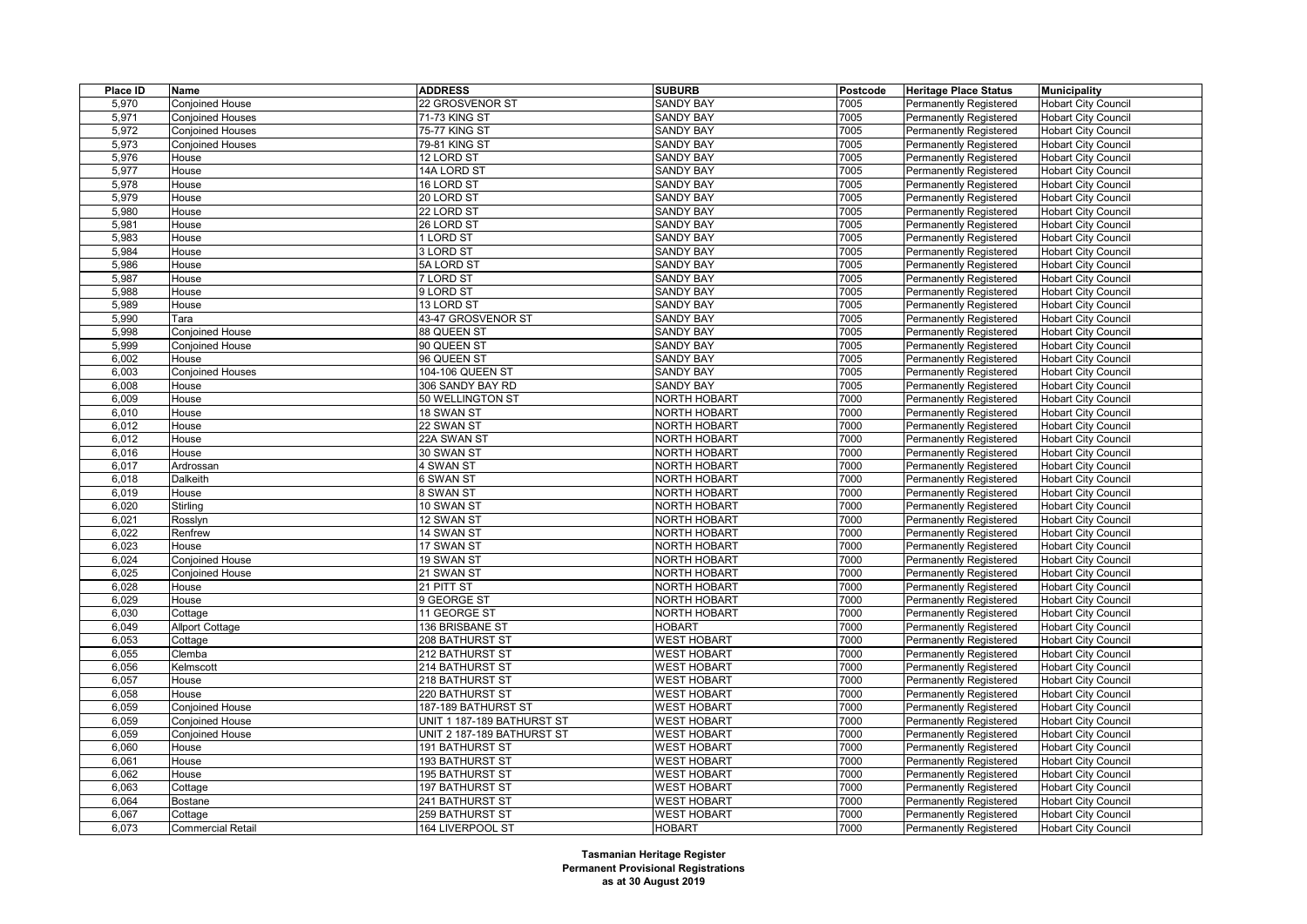| Place ID       | Name                              | <b>ADDRESS</b>              | <b>SUBURB</b>                                | Postcode     | <b>Heritage Place Status</b>  | <b>Municipality</b>        |
|----------------|-----------------------------------|-----------------------------|----------------------------------------------|--------------|-------------------------------|----------------------------|
| 6,074          | <b>Commercial Retail</b>          | 166 LIVERPOOL ST            | <b>HOBART</b>                                | 7000         | <b>Permanently Registered</b> | <b>Hobart City Council</b> |
| 6,075          | House                             | 240 BATHURST ST             | <b>WEST HOBART</b>                           | 7000         | <b>Permanently Registered</b> | <b>Hobart City Council</b> |
| 6,076          | House                             | <b>15 GOULBURN ST</b>       | <b>HOBART</b>                                | 7000         | Permanently Registered        | <b>Hobart City Council</b> |
| 6,077          | <b>Conjoined Townhouse</b>        | 21 GOULBURN ST              | <b>HOBART</b>                                | 7000         | Permanently Registered        | <b>Hobart City Council</b> |
| 6,078          | <b>Conjoined Cottage</b>          | 165 HARRINGTON ST           | <b>HOBART</b>                                | 7000         | <b>Permanently Registered</b> | <b>Hobart City Council</b> |
| 6,079          | Bellevue                          | UNIT 331 FITZROY PL         | <b>SANDY BAY</b>                             | 7005         | Permanently Registered        | <b>Hobart City Council</b> |
| 6,080          | Bellevue                          | UNIT 4 31 FITZROY PL        | <b>SANDY BAY</b>                             | 7005         | Permanently Registered        | <b>Hobart City Council</b> |
| 6,082          | Beth Salem                        | 23 GREGORY ST               | <b>SANDY BAY</b>                             | 7005         | <b>Permanently Registered</b> | <b>Hobart City Council</b> |
| 6,084          | Conjoined Townhouses (Video City) | 8-10 GREGORY ST             | <b>SANDY BAY</b>                             | 7005         | Permanently Registered        | <b>Hobart City Council</b> |
| 6,088          | House                             | 127 GOULBURN ST             | <b>WEST HOBART</b>                           | 7000         | Permanently Registered        | <b>Hobart City Council</b> |
| 6,105          | Terrace House                     | 3A SCOTT ST                 | <b>GLEBE</b>                                 | 7000         | <b>Permanently Registered</b> | <b>Hobart City Council</b> |
| 6,107          | Terrace House                     | 1, 2 & 3 ELIZABETH ST       | LAUNCESTON                                   | 7250         | Permanently Registered        | aunceston City Council     |
| 6,107          | Terrace House                     | 3 ELIZABETH ST              | LAUNCESTON                                   | 7250         | Permanently Registered        | aunceston City Council     |
| 6,108          | Terrace House                     | 1, 2 & 3 ELIZABETH ST       | LAUNCESTON                                   | 7250         | <b>Permanently Registered</b> | aunceston City Council     |
| 6,108          | Terrace House                     | <b>5 ELIZABETH ST</b>       | LAUNCESTON                                   | 7250         | Permanently Registered        | Launceston City Council    |
| 6,135          | Conjoined House                   | 55 LANSDOWNE CRES           | <b>WEST HOBART</b>                           | 7000         | Permanently Registered        | <b>Hobart City Council</b> |
| 6,137          | House                             | 118A GOULBURN ST            | <b>WEST HOBART</b>                           | 7000         | Permanently Registered        | <b>Hobart City Council</b> |
| 6,138          | House                             | HOUSE 1 116 GOULBURN ST     | <b>WEST HOBART</b>                           | 7000         | Permanently Registered        | <b>Hobart City Council</b> |
| 6,139          | House                             | 108 GOULBURN ST             | <b>WEST HOBART</b>                           | 7000         | Permanently Registered        | <b>Hobart City Council</b> |
| 6,140          | House                             | 96 GOULBURN ST              | <b>HOBART</b>                                | 7000         | Permanently Registered        | <b>Hobart City Council</b> |
| 6.142          | <b>Conjoined Townhouse</b>        | <b>40 GOULBURN ST</b>       | <b>HOBART</b>                                | 7000         | Permanently Registered        | <b>Hobart City Council</b> |
| 6,143          | <b>Conjoined Townhouse</b>        | 38 GOULBURN ST              | <b>HOBART</b>                                | 7000         | Permanently Registered        | <b>Hobart City Council</b> |
| 6,144          | Conjoined Townhouse               | <b>36 GOULBURN ST</b>       | <b>HOBART</b>                                | 7000         | Permanently Registered        | <b>Hobart City Council</b> |
| 6,145          | <b>Conjoined Townhouse</b>        | 34 GOULBURN ST              | <b>HOBART</b>                                | 7000         | <b>Permanently Registered</b> | <b>Hobart City Council</b> |
| 6,146          | House                             | <b>32 GOULBURN ST</b>       | <b>HOBART</b>                                | 7000         | Permanently Registered        | <b>Hobart City Council</b> |
| 6,147          | House                             | 26 GOULBURN ST              | <b>HOBART</b>                                | 7000         | Permanently Registered        | <b>Hobart City Council</b> |
| 6,148          | Conjoined House                   | 105 GOULBURN ST             | <b>WEST HOBART</b>                           | 7000         | <b>Permanently Registered</b> | <b>Hobart City Council</b> |
| 6,149          | Warehouses                        | SUITE 2 31-35 SALAMANCA PL  | <b>BATTERY POINT</b>                         | 7004         | Permanently Registered        | <b>Hobart City Council</b> |
| 6,150          | Warehouses                        | SUITE 3 31-35 SALAMANCA PL  | <b>BATTERY POINT</b>                         | 7004         | Permanently Registered        | <b>Hobart City Council</b> |
| 6,151          | Warehouses                        | SUITE 4 31-35 SALAMANCA PL  | <b>BATTERY POINT</b>                         | 7004         | <b>Permanently Registered</b> | <b>Hobart City Council</b> |
| 6,152          | Warehouses                        | SUITE 5 31-35 SALAMANCA PL  | <b>BATTERY POINT</b>                         | 7004         | Permanently Registered        | <b>Hobart City Council</b> |
| 6,153          | Warehouses                        | SUITE 6 31-35 SALAMANCA PL  | <b>BATTERY POINT</b>                         | 7004         | Permanently Registered        | <b>Hobart City Council</b> |
| 6,154          | Warehouses                        | SUITE 7 31-35 SALAMANCA PL  | <b>BATTERY POINT</b>                         | 7004         | <b>Permanently Registered</b> | <b>Hobart City Council</b> |
| 6,155          | Warehouses                        | SUITE 8 31-35 SALAMANCA PL  | <b>BATTERY POINT</b>                         | 7004         | Permanently Registered        | <b>Hobart City Council</b> |
| 6,156          | Warehouses                        | SUITE 9 31-35 SALAMANCA PL  | <b>BATTERY POINT</b>                         | 7004         | Permanently Registered        | <b>Hobart City Council</b> |
| 6,157          | Warehouses                        | SUITE 10 31-35 SALAMANCA PL | <b>BATTERY POINT</b>                         | 7004         | <b>Permanently Registered</b> | <b>Hobart City Council</b> |
| 6,158          | Warehouses                        | SUITE 11 31-35 SALAMANCA PL | <b>BATTERY POINT</b>                         | 7004         | Permanently Registered        | <b>Hobart City Council</b> |
| 6,159          | Warehouses                        | SUITE 12 31-35 SALAMANCA PL | <b>BATTERY POINT</b>                         | 7004         | <b>Permanently Registered</b> | <b>Hobart City Council</b> |
| 6,160          | Warehouses                        | SUITE 13 31-35 SALAMANCA PL | <b>BATTERY POINT</b>                         | 7004         | <b>Permanently Registered</b> | <b>Hobart City Council</b> |
| 6,161          | Warehouses                        | SUITE 14 31-35 SALAMANCA PL | <b>BATTERY POINT</b>                         | 7004         | Permanently Registered        | <b>Hobart City Council</b> |
| 6,162          | Warehouses                        | SUITE 15 31-35 SALAMANCA PL | <b>BATTERY POINT</b>                         | 7004         | <b>Permanently Registered</b> | <b>Hobart City Council</b> |
| 6,163          | Warehouses                        | SUITE 16 31-35 SALAMANCA PL | <b>BATTERY POINT</b>                         | 7004         | <b>Permanently Registered</b> | <b>Hobart City Council</b> |
| 6,164          | Warehouses                        | SUITE 17 31-35 SALAMANCA PL | <b>BATTERY POINT</b>                         | 7004         | Permanently Registered        | <b>Hobart City Council</b> |
| 6,165          | Warehouses                        | SUITE 18 31-35 SALAMANCA PL | <b>BATTERY POINT</b>                         | 7004         | <b>Permanently Registered</b> | <b>Hobart City Council</b> |
| 6,166          | Warehouses                        | SUITE 19 31-35 SALAMANCA PL | <b>BATTERY POINT</b>                         | 7004         | <b>Permanently Registered</b> | <b>Hobart City Council</b> |
| 6,167          | Warehouses                        | SUITE 20 31-35 SALAMANCA PL | <b>BATTERY POINT</b>                         | 7004         |                               | <b>Hobart City Council</b> |
|                |                                   |                             | <b>BATTERY POINT</b>                         | 7004         | Permanently Registered        |                            |
| 6,168<br>6,169 | Warehouses                        | SUITE 21 31-35 SALAMANCA PL |                                              | 7004         | <b>Permanently Registered</b> | <b>Hobart City Council</b> |
| 6,170          | Warehouses                        | SUITE 22 31-35 SALAMANCA PL | <b>BATTERY POINT</b><br><b>BATTERY POINT</b> | 7004         | <b>Permanently Registered</b> | <b>Hobart City Council</b> |
|                | Warehouses                        | SUITE 23 31-35 SALAMANCA PL |                                              |              | Permanently Registered        | <b>Hobart City Council</b> |
| 6,171<br>6,172 | Warehouses                        | SUITE 24 31-35 SALAMANCA PL | <b>BATTERY POINT</b>                         | 7004<br>7004 | <b>Permanently Registered</b> | <b>Hobart City Council</b> |
|                | Warehouses                        | SUITE 25 31-35 SALAMANCA PL | <b>BATTERY POINT</b>                         | 7004         | Permanently Registered        | <b>Hobart City Council</b> |
| 6,173          | Warehouses                        | SUITE 26 31-35 SALAMANCA PL | <b>BATTERY POINT</b>                         |              | Permanently Registered        | <b>Hobart City Council</b> |
| 6,174          | Terrace                           | 47 CANNING ST               | LAUNCESTON                                   | 7250         | Permanently Registered        | aunceston City Council     |
| 6,175          | Terrace                           | 49 CANNING ST               | LAUNCESTON                                   | 7250         | <b>Permanently Registered</b> | aunceston City Council     |
| 6,176          | Terrace Houses                    | UNIT 2 203 GEORGE ST        | LAUNCESTON                                   | 7250         | <b>Permanently Registered</b> | Launceston City Council    |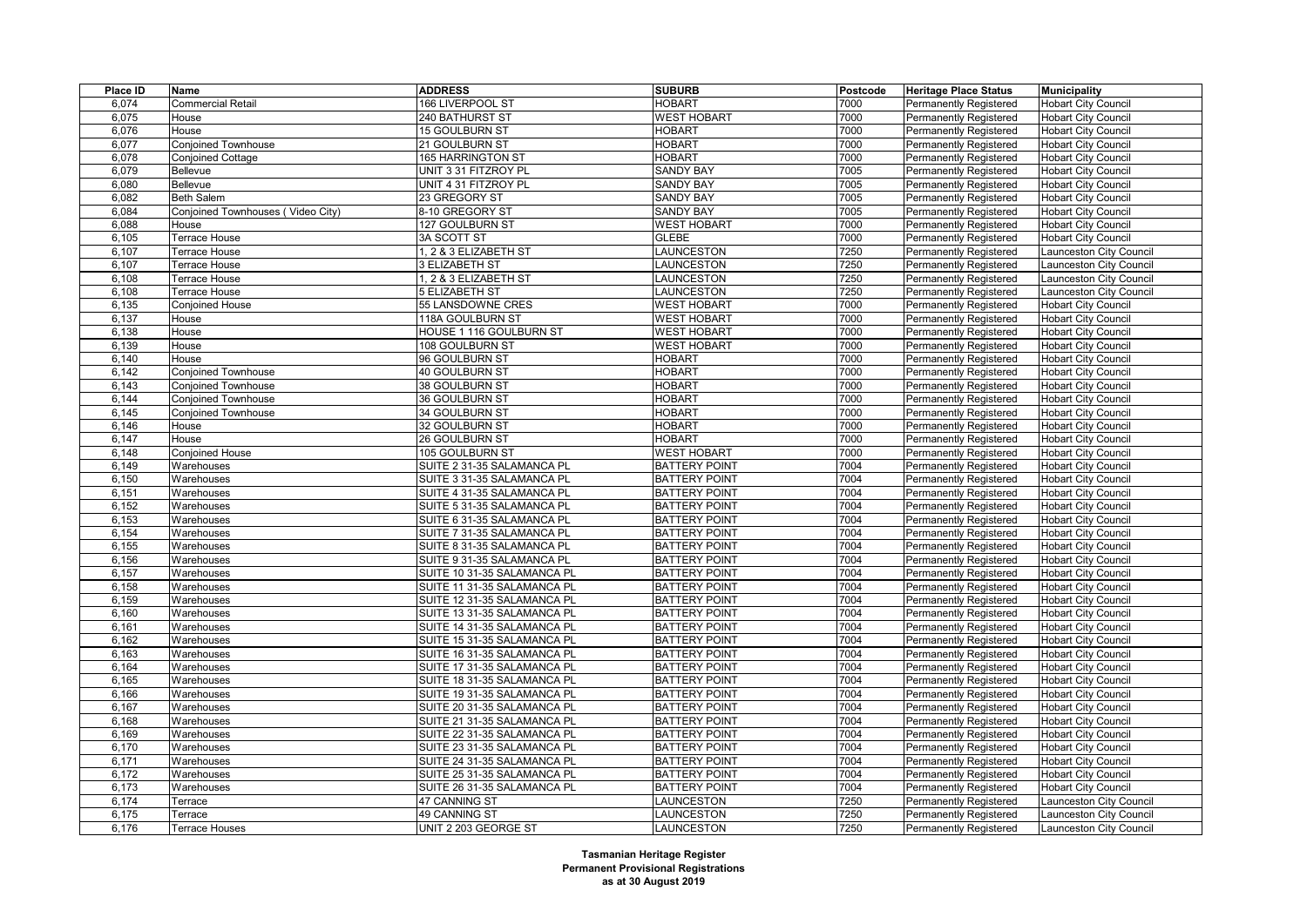| Place ID | Name                                         | <b>ADDRESS</b>             | <b>SUBURB</b>        | <b>Postcode</b> | <b>Heritage Place Status</b>  | Municipality                  |
|----------|----------------------------------------------|----------------------------|----------------------|-----------------|-------------------------------|-------------------------------|
| 6,177    | <b>Terrace Houses</b>                        | UNIT 3 205 GEORGE ST       | LAUNCESTON           | 7250            | <b>Permanently Registered</b> | Launceston City Council       |
| 6.178    | Terrace Houses                               | UNIT 4 207 GEORGE ST       | LAUNCESTON           | 7250            | <b>Permanently Registered</b> | Launceston City Council       |
| 6,179    | <b>Terrace Houses</b>                        | UNIT 5 209 GEORGE ST       | LAUNCESTON           | 7250            | Permanently Registered        | Launceston City Council       |
| 6,180    | <b>Terrace Houses</b>                        | UNIT 6 211 GEORGE ST       | LAUNCESTON           | 7250            | Permanently Registered        | Launceston City Council       |
| 6,181    | <b>Conjoined Cottages</b>                    | 30 PARSONAGE ST            | <b>DELORAINE</b>     | 7304            | <b>Permanently Registered</b> | <b>Meander Valley Council</b> |
| 6,182    | Boat House No. 1 (Plate No. 2117)            | 2 DAVIES AVE               | <b>CORNELIAN BAY</b> | 7008            | <b>Permanently Registered</b> | <b>Hobart City Council</b>    |
| 6,183    | Boat House No. 2 (Plate No. 2118)            | 2 DAVIES AVE               | <b>CORNELIAN BAY</b> | 7008            | Permanently Registered        | <b>Hobart City Council</b>    |
| 6,184    | Boat House No. 3 (Plate No. 2119)            | 2 DAVIES AVE               | <b>CORNELIAN BAY</b> | 7008            | <b>Permanently Registered</b> | <b>Hobart City Council</b>    |
| 6,185    | Boat House No. 4 (Plate No. 2120)            | 2 DAVIES AVE               | <b>CORNELIAN BAY</b> | 7008            | <b>Permanently Registered</b> | <b>Hobart City Council</b>    |
| 6,186    | Boat House No. 5 (Plate No. 2121)            | 2 DAVIES AVE               | <b>CORNELIAN BAY</b> | 7008            | <b>Permanently Registered</b> | <b>Hobart City Council</b>    |
| 6,187    | Boat House No. 6 (Plate No. 2122)            | <b>2 DAVIES AVE</b>        | <b>CORNELIAN BAY</b> | 7008            | <b>Permanently Registered</b> | <b>Hobart City Council</b>    |
| 6,188    | Boat House No. 7 (Plate No. 2123)            | 2 DAVIES AVE               | <b>CORNELIAN BAY</b> | 7008            | <b>Permanently Registered</b> | <b>Hobart City Council</b>    |
| 6,189    | Boat House No. 8 (Plate No. 2124)            | 2 DAVIES AVE               | <b>CORNELIAN BAY</b> | 7088            | <b>Permanently Registered</b> | <b>Hobart City Council</b>    |
| 6,190    | Boat House No. 9 (Plate No. 2125)            | 2 DAVIES AVE               | <b>CORNELIAN BAY</b> | 7008            | <b>Permanently Registered</b> | <b>Hobart City Council</b>    |
| 6,191    | Boat House No. 10 (Plate No. 2126)           | 2 DAVIES AVE               | <b>CORNELIAN BAY</b> | 7008            | <b>Permanently Registered</b> | <b>Hobart City Council</b>    |
| 6,192    | Boat House No. 11 (Plate No. 2127)           | 2 DAVIES AVE               | <b>CORNELIAN BAY</b> | 7008            | <b>Permanently Registered</b> | <b>Hobart City Council</b>    |
| 6,193    | Boat House No. 12 (Plate No. 2128)           | 2 DAVIES AVE               | <b>CORNELIAN BAY</b> | 7008            | <b>Permanently Registered</b> | <b>Hobart City Council</b>    |
| 6,194    | Boat House No. 13 (Plate No. 2129)           | 2 DAVIES AVE               | <b>CORNELIAN BAY</b> | 7008            | <b>Permanently Registered</b> | <b>Hobart City Council</b>    |
| 6,195    | Boat House No. 14 (Plate No. 2130)           | 2 DAVIES AVE               | <b>CORNELIAN BAY</b> | 7008            | <b>Permanently Registered</b> | <b>Hobart City Council</b>    |
| 6,196    | Boat House No. 15 (Plate No. 2131)           | 2 DAVIES AVE               | <b>CORNELIAN BAY</b> | 7008            | <b>Permanently Registered</b> | <b>Hobart City Council</b>    |
| 6,197    | Boat House No. 16 (Plate No. 3132)           | 2 DAVIES AVE               | <b>CORNELIAN BAY</b> | 7008            | <b>Permanently Registered</b> | <b>Hobart City Council</b>    |
| 6,198    | Boat House No. 17 (Plate No. 2133)           | 2 DAVIES AVE               | <b>CORNELIAN BAY</b> | 7008            | <b>Permanently Registered</b> | <b>Hobart City Council</b>    |
| 6,199    | Boat House No. 18 (Plate No. 2134)           | 2 DAVIES AVE               | <b>CORNELIAN BAY</b> | 7008            | <b>Permanently Registered</b> | <b>Hobart City Council</b>    |
| 6,200    | Boat House No. 19 (Plate No. 2135)           | 2 DAVIES AVE               | <b>CORNELIAN BAY</b> | 7008            | <b>Permanently Registered</b> | <b>Hobart City Council</b>    |
| 6,201    | Boat House No. 20 (Plate No. 2136)           | 2 DAVIES AVE               | <b>CORNELIAN BAY</b> | 7008            | <b>Permanently Registered</b> | <b>Hobart City Council</b>    |
| 6,202    | Boat House No. 21 (Plate No. 2137)           | 2 DAVIES AVE               | <b>CORNELIAN BAY</b> | 7008            | <b>Permanently Registered</b> | <b>Hobart City Council</b>    |
| 6,203    | Boat House No. 22 (Plate No. 2138)           | 2 DAVIES AVE               | <b>CORNELIAN BAY</b> | 7008            | <b>Permanently Registered</b> | <b>Hobart City Council</b>    |
| 6,204    | Boat House No. 23 (Plate No. 2139)           | 2 DAVIES AVE               | <b>CORNELIAN BAY</b> | 7008            | Permanently Registered        | <b>Hobart City Council</b>    |
| 6,205    | Boat House No. 24 (Plate No. 2140)           | 2 DAVIES AVE               | <b>CORNELIAN BAY</b> | 7008            | <b>Permanently Registered</b> | <b>Hobart City Council</b>    |
| 6,206    | Boat House No. 26 (Plate No. 2142)           | 2 DAVIES AVE               | <b>CORNELIAN BAY</b> | 7008            | <b>Permanently Registered</b> | <b>Hobart City Council</b>    |
| 6,207    | Boat House No. 27 (Plate No. 2143)           | 2 DAVIES AVE               | <b>CORNELIAN BAY</b> | 7008            | Permanently Registered        | <b>Hobart City Council</b>    |
| 6,208    | Boat House No. 28 (Plate No. 2144)           | 2 DAVIES AVE               | <b>CORNELIAN BAY</b> | 7008            | <b>Permanently Registered</b> | <b>Hobart City Council</b>    |
| 6,209    | Boat House No. 29 (Plate No. 2145)           | 2 DAVIES AVE               | <b>CORNELIAN BAY</b> | 7008            | <b>Permanently Registered</b> | <b>Hobart City Council</b>    |
| 6,210    | Boat House No. 30 (Plate No. 2146)           | 2 DAVIES AVE               | <b>CORNELIAN BAY</b> | 7008            | <b>Permanently Registered</b> | <b>Hobart City Council</b>    |
| 6,211    | Boat House No. 32 (Plate No. 2147)           | 2 DAVIES AVE               | <b>CORNELIAN BAY</b> | 7008            | <b>Permanently Registered</b> | <b>Hobart City Council</b>    |
| 6,212    | Boat House No. 34 (Plate No. 2148)           | 2 DAVIES AVE               | <b>CORNELIAN BAY</b> | 7008            | <b>Permanently Registered</b> | <b>Hobart City Council</b>    |
| 6,213    | Boat House No. 36 (Plate No. 2150)           | <b>36 FORESHORE LEASES</b> | <b>NEW TOWN</b>      | 7008            | <b>Permanently Registered</b> | <b>Hobart City Council</b>    |
| 6,214    | Slip (Aquatic Club) (Plate No. 1431)         |                            | <b>CORNELIAN BAY</b> | 7008            | Permanently Registered        | <b>Hobart City Council</b>    |
| 6,215    | Former Baths (Aquatic Club) (Plate No. 2115) | 2 DAVIES AVE               | <b>CORNELIAN BAY</b> | 7008            | <b>Permanently Registered</b> | <b>Hobart City Council</b>    |
| 6,216    | Stella Maris                                 | 11 ROSE CT                 | <b>SANDY BAY</b>     | 7005            | <b>Permanently Registered</b> | <b>Hobart City Council</b>    |
| 6,217    | The Barn                                     | UNIT 1 12 ROSE CT          | <b>SANDY BAY</b>     | 7005            | <b>Permanently Registered</b> | <b>Hobart City Council</b>    |
| 6,217    | The Barn                                     | UNIT 2 12 ROSE CT          | <b>SANDY BAY</b>     | 7005            | <b>Permanently Registered</b> | <b>Hobart City Council</b>    |
| 6,238    | Stowell, House stables, barn and gardens     | UNIT 12 6 STOWELL AVE      | <b>BATTERY POINT</b> | 7004            | <b>Permanently Registered</b> | <b>Hobart City Council</b>    |
| 6,240    | Stowell, House stables, barn and gardens     | UNIT 15 6 STOWELL AVE      | <b>BATTERY POINT</b> | 7004            | Permanently Registered        | <b>Hobart City Council</b>    |
| 6,240    | Stowell, House stables, barn and gardens     | UNIT 15 6 STOWELL AVE      | <b>BATTERY POINT</b> | 7004            | <b>Permanently Registered</b> | <b>Hobart City Council</b>    |
| 6,241    | Stowell, House stables, barn and gardens     | UNIT 16 6 STOWELL AVE      | <b>BATTERY POINT</b> | 7004            | <b>Permanently Registered</b> | <b>Hobart City Council</b>    |
| 6,249    | <b>Conjoined House</b>                       | 11 ELIZABETH ST            | LAUNCESTON           | 7250            | <b>Permanently Registered</b> | Launceston City Council       |
| 6,251    | Commercial Retail (84 Elizabeth Street)      | 84-86 ELIZABETH ST         | LAUNCESTON           | 7250            | <b>Permanently Registered</b> | Launceston City Council       |
| 6,253    | Commercial Retail (86 Elizabeth Street)      | 84-86 ELIZABETH ST         | LAUNCESTON           | 7250            | <b>Permanently Registered</b> | Launceston City Council       |
| 6,254    | Conjoined House                              | 147 CAMPBELL ST            | <b>HOBART</b>        | 7000            | <b>Permanently Registered</b> | <b>Hobart City Council</b>    |
| 6,255    | <b>Conjoined Cottage</b>                     | 13 LILLIE ST               | <b>GLEBE</b>         | 7000            | Permanently Registered        | <b>Hobart City Council</b>    |
| 6,256    | <b>Conjoined Terrace House</b>               | 218 CAMPBELL ST            | NORTH HOBART         | 7000            | Permanently Registered        | <b>Hobart City Council</b>    |
| 6,257    | <b>Conjoined Terrace House</b>               | 220 CAMPBELL ST            | <b>NORTH HOBART</b>  | 7000            | Permanently Registered        | <b>Hobart City Council</b>    |
| 6,258    | <b>Conjoined Terrace Houses</b>              | 110 CAMPBELL ST            | <b>HOBART</b>        | 7000            | <b>Permanently Registered</b> | <b>Hobart City Council</b>    |
| 6,259    | Terrace House                                | 30 CIMITIERE ST            | LAUNCESTON           | 7250            | <b>Permanently Registered</b> | Launceston City Council       |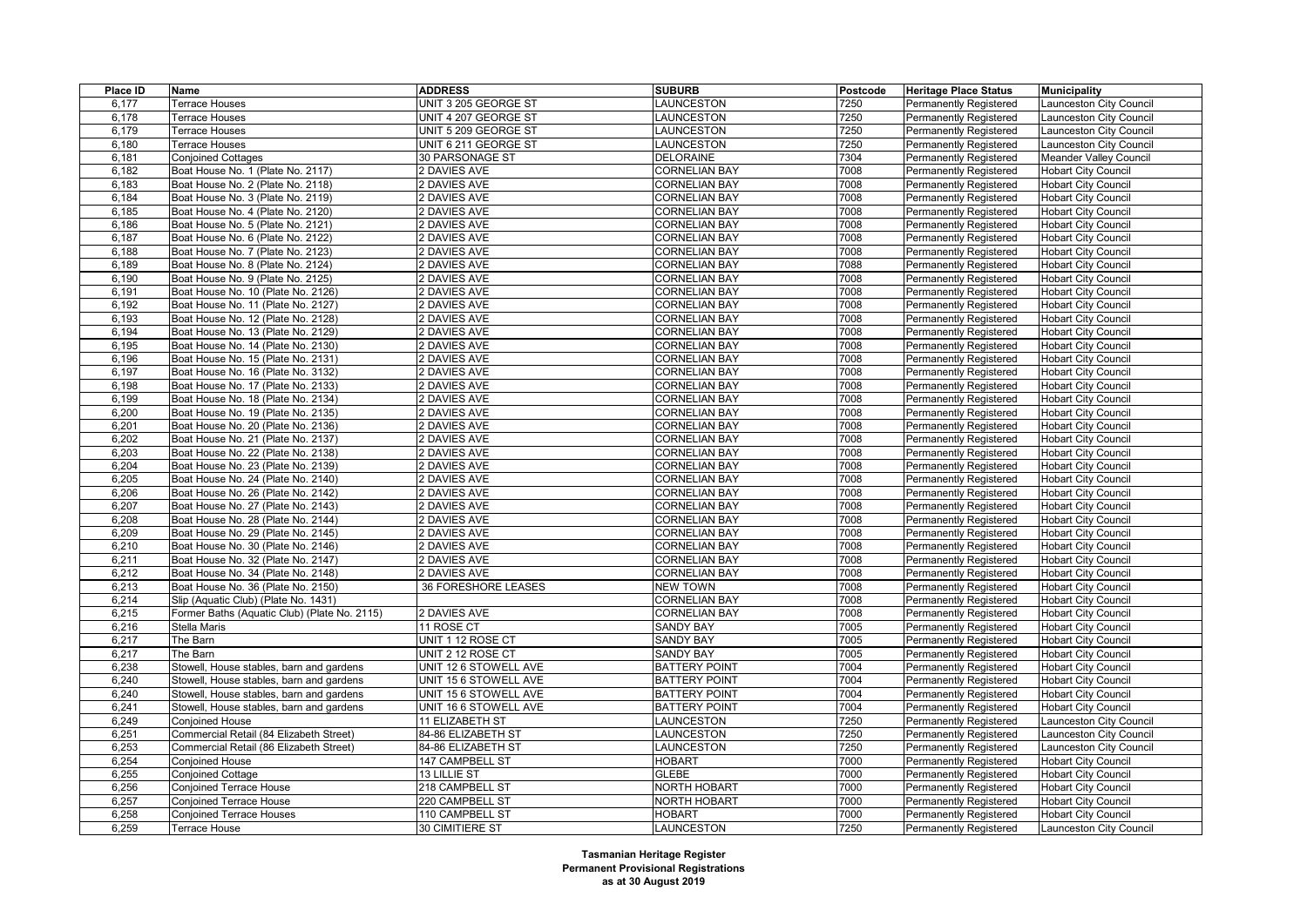| Place ID | Name                                      | <b>ADDRESS</b>            | <b>SUBURB</b>       | Postcode     | <b>Heritage Place Status</b>  | <b>Municipality</b>           |
|----------|-------------------------------------------|---------------------------|---------------------|--------------|-------------------------------|-------------------------------|
| 6,260    | Conjoined House                           | 125 ARGYLE ST             | <b>HOBART</b>       | 7000         | <b>Permanently Registered</b> | <b>Hobart City Council</b>    |
| 6,261    | <b>Conjoined Terrace House</b>            | <b>6 DAVENPORT ST</b>     | <b>GLEBE</b>        | 7000         | <b>Permanently Registered</b> | <b>Hobart City Council</b>    |
| 6,262    | <b>Conjoined Terrace House</b>            | 8 DAVENPORT ST            | <b>GLEBE</b>        | 7000         | <b>Permanently Registered</b> | <b>Hobart City Council</b>    |
| 6,263    | Conjoined House                           | 151 CAMPBELL ST           | <b>HOBART</b>       | 7000         | Permanently Registered        | <b>Hobart City Council</b>    |
| 6,279    | <b>Commercial Retail Building</b>         | 74-82 ST JOHN ST          | LAUNCESTON          | 7250         | <b>Permanently Registered</b> | aunceston City Council        |
| 6,279    | <b>Commercial Retail Building</b>         | 74-82 ST JOHN ST          | LAUNCESTON          | 7250         | <b>Permanently Registered</b> | aunceston City Council        |
| 6,279    | <b>Commercial Retail Building</b>         | 74-82 ST JOHN ST          | LAUNCESTON          | 7250         | Permanently Registered        | aunceston City Council        |
| 6,280    | <b>Conjoined House</b>                    | 21 CIMITIERE ST           | LAUNCESTON          | 7250         | <b>Permanently Registered</b> | aunceston City Council        |
| 6,281    | <b>Conjoined House</b>                    | 23 CIMITIERE ST           | LAUNCESTON          | 7250         | <b>Permanently Registered</b> | aunceston City Council        |
| 6,282    | Conjoined House                           | 27 CIMITIERE ST           | <b>LAUNCESTON</b>   | 7250         | Permanently Registered        | aunceston City Council        |
| 6,283    | <b>Conjoined House</b>                    | 29 CIMITIERE ST           | LAUNCESTON          | 7250         | <b>Permanently Registered</b> | aunceston City Council        |
| 6,284    | Conjoined House                           | 31 CIMITIERE ST           | LAUNCESTON          | 7250         | Permanently Registered        | aunceston City Council        |
| 6,285    | Conjoined House                           | 33 CIMITIERE ST           | LAUNCESTON          | 7250         | Permanently Registered        | aunceston City Council        |
| 6,286    | <b>Conjoined House</b>                    | 35 CIMITIERE ST           | LAUNCESTON          | 7250         | <b>Permanently Registered</b> | aunceston City Council        |
| 6,287    | Conjoined House                           | 37 CIMITIERE ST           | LAUNCESTON          | 7250         | Permanently Registered        | aunceston City Council        |
| 6,288    | Conjoined house                           | 38 CIMITIERE ST           | LAUNCESTON          | 7250         | Permanently Registered        | aunceston City Council        |
| 6,289    | Conjoined house                           | 40 CIMITIERE ST           | LAUNCESTON          | 7250         | <b>Permanently Registered</b> | aunceston City Council        |
| 6,291    | Conjoined House                           | 48 CIMITIERE ST           | LAUNCESTON          | 7250         | Permanently Registered        | aunceston City Council        |
| 6,292    | <b>Conjoined House</b>                    | 32 CIMITIERE ST           | LAUNCESTON          | 7250         | Permanently Registered        | aunceston City Council        |
| 6,293    | Conjoined house                           | 34 CIMITIERE ST           | LAUNCESTON          | 7250         | <b>Permanently Registered</b> | aunceston City Council        |
| 6,294    | Conjoined House                           | 31 WEST BARRACK ST        | <b>DELORAINE</b>    | 7304         | <b>Permanently Registered</b> | Meander Valley Council        |
| 6,295    | <b>Commercial Retail</b>                  | 12 MEANDER VALLEY RD      | <b>DELORAINE</b>    | 7304         | <b>Permanently Registered</b> | Meander Valley Council        |
| 6,297    | Cottage                                   | 16-18 MEANDER VALLEY RD   | <b>DELORAINE</b>    | 7304         | Permanently Registered        | Meander Valley Council        |
| 6,298    | Cottage and Shop                          | 20 MEANDER VALLEY RD      | <b>DELORAINE</b>    | 7304         | <b>Permanently Registered</b> | <b>Meander Valley Council</b> |
| 6,299    | Cottage and Shop                          | 22 MEANDER VALLEY RD      | <b>DELORAINE</b>    | 7304         | <b>Permanently Registered</b> | Meander Valley Council        |
| 6,300    | Shop and House                            | 24 MEANDER VALLEY RD      | <b>DELORAINE</b>    | 7304         | Permanently Registered        | Meander Valley Council        |
| 6,301    | Cottage                                   | 36 PARSONAGE ST           | <b>DELORAINE</b>    | 7304         | <b>Permanently Registered</b> | Meander Valley Council        |
| 6,302    | Mill House                                |                           | <b>DELORAINE</b>    | 7304         |                               |                               |
|          |                                           | 21 WESTBURY PL            | LAUNCESTON          | 7250         | <b>Permanently Registered</b> | Meander Valley Council        |
| 6,305    | Conjoined House<br><b>Conjoined House</b> | 11 WELLINGTON ST          |                     |              | Permanently Registered        | aunceston City Council        |
| 6,306    |                                           | <b>13 WELLINGTON ST</b>   | LAUNCESTON          | 7250         | <b>Permanently Registered</b> | aunceston City Council        |
| 6,307    | Conjoined House                           | <b>15 WELLINGTON ST</b>   | LAUNCESTON          | 7250<br>7250 | Permanently Registered        | aunceston City Council        |
| 6,310    | Middlesex Terrace (97 Cameron Street)     | 97-99 CAMERON ST          | LAUNCESTON          |              | Permanently Registered        | aunceston City Council        |
| 6,311    | Middlesex Terrace (99 Cameron Street)     | 97-99 CAMERON ST          | LAUNCESTON          | 7250         | <b>Permanently Registered</b> | aunceston City Council        |
| 6,312    | Middlesex Terrace (101 Cameron St)        | 101 CAMERON ST            | LAUNCESTON          | 7250         | <b>Permanently Registered</b> | aunceston City Council        |
| 6,313    | Middlesex Terrace (103 Cameron Street)    | 103 CAMERON ST            | LAUNCESTON          | 7250         | Permanently Registered        | aunceston City Council        |
| 6,314    | Middlesex Terrace                         | 105 CAMERON ST            | LAUNCESTON          | 7250         | <b>Permanently Registered</b> | aunceston City Council        |
| 6,315    | Middlesex Terrace (107 Cameron Street)    | 107 CAMERON ST            | LAUNCESTON          | 7250         | <b>Permanently Registered</b> | aunceston City Council        |
| 6,316    | Middlesex Terrace (109 Cameron Street)    | 109 CAMERON ST            | LAUNCESTON          | 7250         | <b>Permanently Registered</b> | aunceston City Council        |
|          | 6317 Eskview Terrace                      | 111-119 Cameron ST        | LAUNCESTON          | 7250         | <b>Permanently Registered</b> | aunceston City Council        |
|          | 6318 Eskview Terrace                      | 111-119 Cameron ST        | LAUNCESTON          | 7250         | Permanently Registered        | aunceston City Council        |
|          | 6319 Eskview Terrace                      | 111-119 Cameron ST        | LAUNCESTON          | 7250         | <b>Permanently Registered</b> | aunceston City Council        |
| 6320     | <b>Eskview Terrace</b>                    | 111-119 Cameron ST        | LAUNCESTON          | 7250         | <b>Permanently Registered</b> | aunceston City Council        |
|          | 6321 Eskview Terrace                      | 111-119 Cameron ST        | LAUNCESTON          | 7250         | Permanently Registered        | aunceston City Council        |
| 6322     | <b>Eskview Terrace</b>                    | 111-119 Cameron ST        | LAUNCESTON          | 7250         | <b>Permanently Registered</b> | aunceston City Council        |
| 6,350    | <b>Conjoined Cottage</b>                  | 227 MACQUARIE ST          | <b>HOBART</b>       | 7000         | <b>Permanently Registered</b> | <b>Hobart City Council</b>    |
| 6,351    | Conjoined House                           | 260 MACQUARIE ST          | <b>HOBART</b>       | 7000         | Permanently Registered        | <b>Hobart City Council</b>    |
| 6,352    | <b>Conjoined House</b>                    | 276 MACQUARIE ST          | SOUTH HOBART        | 7004         | <b>Permanently Registered</b> | <b>Hobart City Council</b>    |
| 6,353    | Conjoined Cottage                         | <b>18 PATERNOSTER ROW</b> | HOBART              | 7000         | <b>Permanently Registered</b> | <b>Hobart City Council</b>    |
| 6,354    | Cottage                                   | <b>65 PATRICK ST</b>      | <b>HOBART</b>       | 7000         | Permanently Registered        | <b>Hobart City Council</b>    |
| 6,355    | Commercial Retail                         | 127 LIVERPOOL ST          | <b>HOBART</b>       | 7000         | <b>Permanently Registered</b> | <b>Hobart City Council</b>    |
| 6,356    | Commercial Retail                         | 129 LIVERPOOL ST          | <b>HOBART</b>       | 7000         | <b>Permanently Registered</b> | <b>Hobart City Council</b>    |
| 6,361    | Lavender Cottage                          | UNIT 3 5 TWINING ST       | LAUNCESTON          | 7250         | Permanently Registered        | Launceston City Council       |
| 6,370    | Conjoined House                           | 56 GEORGE ST              | <b>NORTH HOBART</b> | 7000         | Permanently Registered        | <b>Hobart City Council</b>    |
| 6,371    | Conjoined House                           | 54 GEORGE ST              | <b>NORTH HOBART</b> | 7000         | <b>Permanently Registered</b> | <b>Hobart City Council</b>    |
| 6,372    | <b>Conjoined House</b>                    | 52 GEORGE ST              | <b>NORTH HOBART</b> | 7000         | <b>Permanently Registered</b> | Hobart City Council           |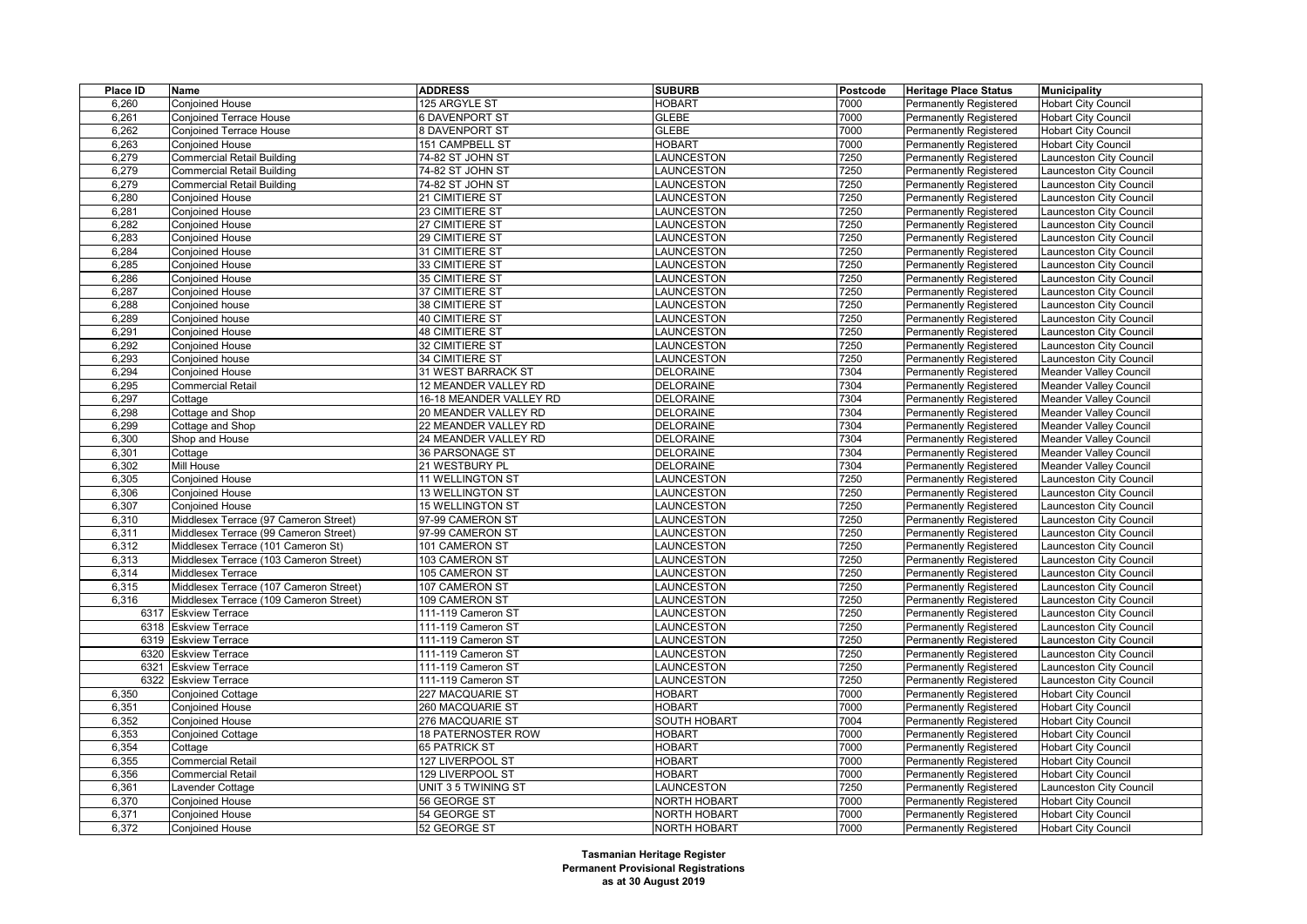| Place ID | Name                                    | <b>ADDRESS</b>             | <b>SUBURB</b>        | Postcode | <b>Heritage Place Status</b>  | <b>Municipality</b>           |
|----------|-----------------------------------------|----------------------------|----------------------|----------|-------------------------------|-------------------------------|
| 6,374    | Conjoined House                         | 50 GEORGE ST               | <b>NORTH HOBART</b>  | 7000     | <b>Permanently Registered</b> | <b>Hobart City Council</b>    |
| 6,375    | <b>Conjoined House</b>                  | 48 GEORGE ST               | <b>NORTH HOBART</b>  | 7000     | Permanently Registered        | <b>Hobart City Council</b>    |
| 6,376    | <b>Conjoined House</b>                  | 46 GEORGE ST               | <b>NORTH HOBART</b>  | 7000     | Permanently Registered        | <b>Hobart City Council</b>    |
| 6,379    | Cottage                                 | 38 GEORGE ST               | <b>NORTH HOBART</b>  | 7000     | Permanently Registered        | <b>Hobart City Council</b>    |
| 6,389    | <b>Conjoined Cottage</b>                | 35 FELTHAM ST              | <b>NORTH HOBART</b>  | 7000     | <b>Permanently Registered</b> | <b>Hobart City Council</b>    |
| 6,390    | Conjoined Cottage                       | 37 FELTHAM ST              | <b>NORTH HOBART</b>  | 7000     | <b>Permanently Registered</b> | <b>Hobart City Council</b>    |
| 6,391    | Conjoined House                         | 7 LETITIA ST               | <b>NORTH HOBART</b>  | 7000     | Permanently Registered        | <b>Hobart City Council</b>    |
| 6,392    | <b>Conjoined House</b>                  | 13 LETITIA ST              | <b>NORTH HOBART</b>  | 7000     | <b>Permanently Registered</b> | <b>Hobart City Council</b>    |
| 6,398    | Conjoined Cottage (36 Newdegate Street) | UNIT 1 34-36 NEWDEGATE ST  | <b>NORTH HOBART</b>  | 7000     | Permanently Registered        | <b>Hobart City Council</b>    |
| 6,400    | Conjoined House                         | 42 NEW TOWN RD             | <b>NEW TOWN</b>      | 7008     | Permanently Registered        | <b>Hobart City Council</b>    |
| 6,401    | House                                   | 163A CAMPBELL ST           | <b>HOBART</b>        | 7000     | <b>Permanently Registered</b> | <b>Hobart City Council</b>    |
| 6,402    | Conjoined House                         | 163 CAMPBELL ST            | <b>HOBART</b>        | 7000     | Permanently Registered        | <b>Hobart City Council</b>    |
| 6,403    | Conjoined House                         | 161 CAMPBELL ST            | <b>HOBART</b>        | 7000     | Permanently Registered        | <b>Hobart City Council</b>    |
| 6,404    | <b>Conjoined House</b>                  | 159 CAMPBELL ST            | <b>HOBART</b>        | 7000     | <b>Permanently Registered</b> | <b>Hobart City Council</b>    |
| 6,405    | Commercial Retail                       | 109 ELIZABETH ST           | <b>HOBART</b>        | 7000     | Permanently Registered        | <b>Hobart City Council</b>    |
| 6,406    | Conjoined House (295 Elizabeth)         | 295 ELIZABETH ST           | <b>NORTH HOBART</b>  | 7000     | Permanently Registered        | <b>Hobart City Council</b>    |
| 6,407    | <b>Conjoined House</b>                  | 255 MACQUARIE ST           | <b>HOBART</b>        | 7000     | <b>Permanently Registered</b> | <b>Hobart City Council</b>    |
| 6,408    | Conjoined House                         | UNIT 2 253 MACQUARIE ST    | <b>HOBART</b>        | 7000     | <b>Permanently Registered</b> | <b>Hobart City Council</b>    |
| 6,420    | Cottage                                 | 48 MAIN ST                 | <b>HADSPEN</b>       | 7290     | Permanently Registered        | <b>Meander Valley Council</b> |
| 6,426    | House                                   | 115-117 BROOKER AVE        | <b>GLEBE</b>         | 7000     | <b>Permanently Registered</b> | <b>Hobart City Council</b>    |
| 6,426    | House                                   | UNIT 1 115-117 BROOKER AVE | <b>GLEBE</b>         | 7000     | <b>Permanently Registered</b> | <b>Hobart City Council</b>    |
| 6,426    | House                                   | UNIT 2 115-117 BROOKER AVE | <b>GLEBE</b>         | 7000     | <b>Permanently Registered</b> | <b>Hobart City Council</b>    |
| 6.427    | House                                   | 119 BROOKER AVE            | <b>GLEBE</b>         | 7000     | Permanently Registered        | <b>Hobart City Council</b>    |
| 6,428    | House                                   | 121 BROOKER AVE            | <b>GLEBE</b>         | 7000     | <b>Permanently Registered</b> | <b>Hobart City Council</b>    |
| 6,429    | House                                   | 123 BROOKER AVE            | <b>GLEBE</b>         | 7000     | Permanently Registered        | <b>Hobart City Council</b>    |
| 6,430    | House                                   | 125 BROOKER AVE            | <b>GLEBE</b>         | 7000     | <b>Permanently Registered</b> | <b>Hobart City Council</b>    |
| 6,431    | House                                   | 127 BROOKER AVE            | <b>GLEBE</b>         | 7000     | <b>Permanently Registered</b> | <b>Hobart City Council</b>    |
| 6,432    | House                                   | 129 BROOKER AVE            | <b>GLEBE</b>         | 7000     | <b>Permanently Registered</b> | <b>Hobart City Council</b>    |
| 6.433    | House                                   | 131 BROOKER AVE            | <b>GLEBE</b>         | 7000     | Permanently Registered        | <b>Hobart City Council</b>    |
| 6,434    | House                                   | 133 BROOKER AVE            | <b>GLEBE</b>         | 7000     | <b>Permanently Registered</b> | <b>Hobart City Council</b>    |
| 6,435    | House                                   | 135 BROOKER AVE            | <b>GLEBE</b>         | 7000     | Permanently Registered        | <b>Hobart City Council</b>    |
| 6.436    | House                                   | 137 BROOKER AVE            | <b>GLEBE</b>         | 7000     | <b>Permanently Registered</b> | <b>Hobart City Council</b>    |
| 6,437    | House                                   | 139 BROOKER AVE            | <b>GLEBE</b>         | 7000     | <b>Permanently Registered</b> | <b>Hobart City Council</b>    |
| 6,438    | House                                   | 141 BROOKER AVE            | <b>GLEBE</b>         | 7000     | Permanently Registered        | <b>Hobart City Council</b>    |
| 6,439    | House                                   | 143 BROOKER AVE            | <b>GLEBE</b>         | 7000     | <b>Permanently Registered</b> | <b>Hobart City Council</b>    |
| 6,443    | Cottage                                 | 50 MAIN ST                 | <b>HADSPEN</b>       | 7290     | <b>Permanently Registered</b> | <b>Meander Valley Council</b> |
| 6,444    | Cottage                                 | 52 MAIN ST                 | <b>HADSPEN</b>       | 7290     | Permanently Registered        | <b>Meander Valley Council</b> |
| 6,550    | House                                   | 11 CHURCH ST               | <b>HOBART</b>        | 7000     | Permanently Registered        | <b>Hobart City Council</b>    |
| 6,552    | House                                   | 59 DAVEY ST                | <b>HOBART</b>        | 7000     | <b>Permanently Registered</b> | <b>Hobart City Council</b>    |
| 6,553    | <b>Conjoined House</b>                  | 69 DAVEY ST                | <b>HOBART</b>        | 7000     | Permanently Registered        | <b>Hobart City Council</b>    |
| 6,554    | Conjoined House                         | 71 DAVEY ST                | <b>HOBART</b>        | 7000     | Permanently Registered        | <b>Hobart City Council</b>    |
| 6,555    | House                                   | 151 DAVEY ST               | <b>HOBART</b>        | 7000     | <b>Permanently Registered</b> | <b>Hobart City Council</b>    |
| 6,557    | House                                   | 159 DAVEY ST               | <b>HOBART</b>        | 7000     | Permanently Registered        | <b>Hobart City Council</b>    |
| 6,558    | House                                   | 161 DAVEY ST               | HOBART               | 7000     | Permanently Registered        | <b>Hobart City Council</b>    |
| 6,559    | House and Commercial Building           | 165-167 DAVEY ST           | <b>HOBART</b>        | 7000     | <b>Permanently Registered</b> | <b>Hobart City Council</b>    |
| 6,560    | Conjoined House                         | 169 DAVEY ST               | <b>HOBART</b>        | 7000     | Permanently Registered        | <b>Hobart City Council</b>    |
| 6,561    | Conjoined House                         | 171 DAVEY ST               | <b>HOBART</b>        | 7000     | Permanently Registered        | <b>Hobart City Council</b>    |
| 6,562    | <b>Conjoined House</b>                  | 3 MARINE TCE               | <b>BATTERY POINT</b> | 7004     | <b>Permanently Registered</b> | <b>Hobart City Council</b>    |
| 6,563    | Conjoined Cottage                       | 17 NAPOLEON ST             | <b>BATTERY POINT</b> | 7004     | <b>Permanently Registered</b> | <b>Hobart City Council</b>    |
| 6,567    | Shop                                    | 9 BARRACK ST               | <b>HOBART</b>        | 7000     | <b>Permanently Registered</b> | <b>Hobart City Council</b>    |
| 6,568    | Conjoined House                         | 6 ANTILL ST                | <b>SOUTH HOBART</b>  | 7004     | <b>Permanently Registered</b> | <b>Hobart City Council</b>    |
| 6,569    | Former Stable                           | 8 ANTILL ST                | <b>SOUTH HOBART</b>  | 7004     | <b>Permanently Registered</b> | <b>Hobart City Council</b>    |
| 6,570    | House                                   | 10 ANTILL ST               | SOUTH HOBART         | 7004     | Permanently Registered        | <b>Hobart City Council</b>    |
| 6,571    | House                                   | 14A CHURCH ST              | <b>HOBART</b>        | 7000     | <b>Permanently Registered</b> | <b>Hobart City Council</b>    |
| 6,572    | <b>Conjoined House</b>                  | <b>6 ANDREW ST</b>         | <b>NORTH HOBART</b>  | 7000     | <b>Permanently Registered</b> | <b>Hobart City Council</b>    |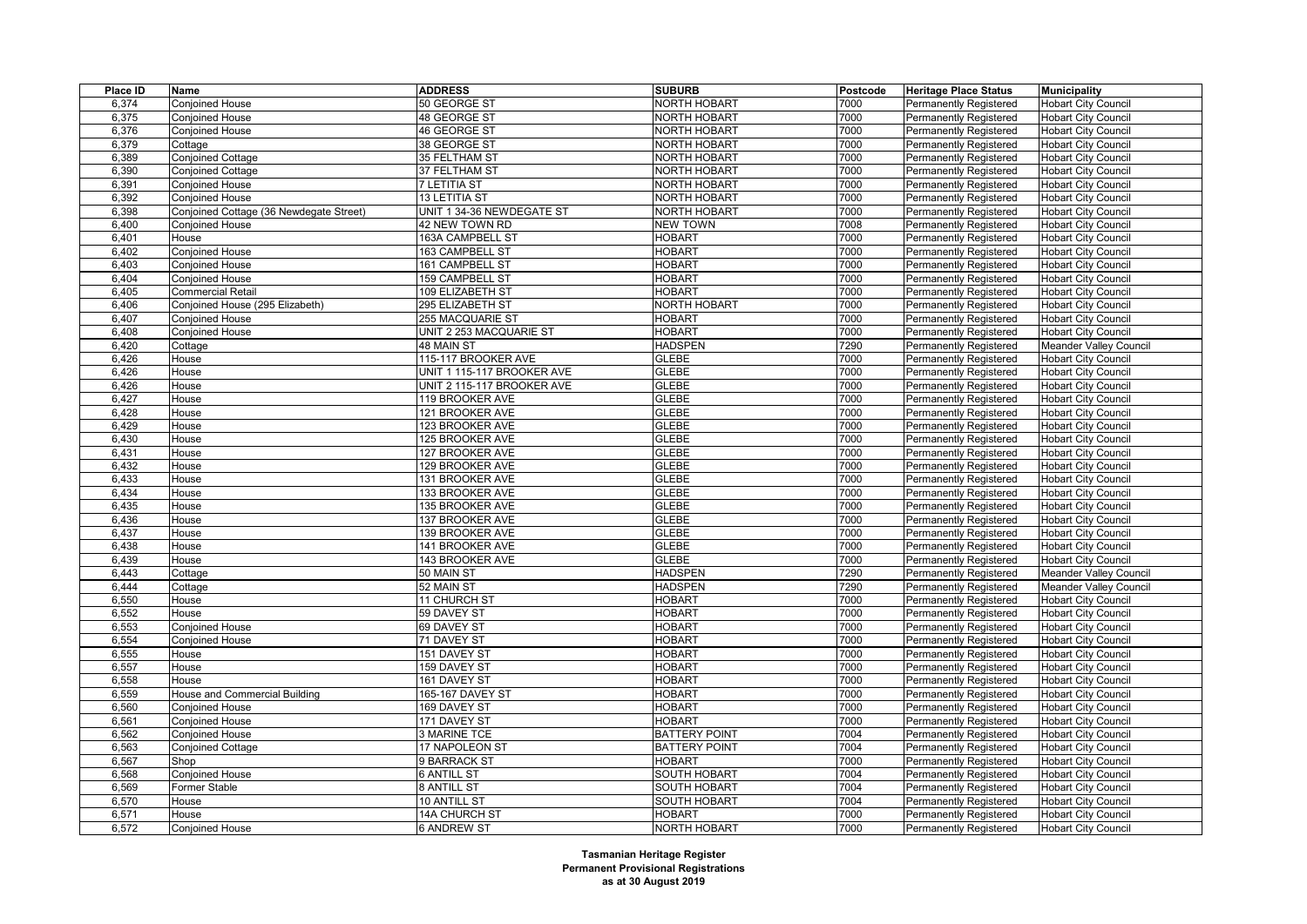| Place ID | Name                                | <b>ADDRESS</b>           | <b>SUBURB</b>       | Postcode | <b>Heritage Place Status</b>  | <b>Municipality</b>        |
|----------|-------------------------------------|--------------------------|---------------------|----------|-------------------------------|----------------------------|
| 6,573    | Conjoined House                     | 8 ANDREW ST              | <b>NORTH HOBART</b> | 7000     | <b>Permanently Registered</b> | <b>Hobart City Council</b> |
| 6.574    | Conjoined House                     | 10 ANDREW ST             | <b>NORTH HOBART</b> | 7000     | Permanently Registered        | <b>Hobart City Council</b> |
| 6,575    | <b>Conjoined House</b>              | 356 ARGYLE ST            | <b>NORTH HOBART</b> | 7000     | <b>Permanently Registered</b> | <b>Hobart City Council</b> |
| 6,576    | <b>Conjoined House</b>              | 358 ARGYLE ST            | <b>NORTH HOBART</b> | 7000     | Permanently Registered        | <b>Hobart City Council</b> |
| 6,577    | <b>Conjoined House</b>              | 360 ARGYLE ST            | <b>NORTH HOBART</b> | 7000     | <b>Permanently Registered</b> | <b>Hobart City Council</b> |
| 6,578    | <b>Conjoined House</b>              | 368 ARGYLE ST            | <b>NORTH HOBART</b> | 7000     | <b>Permanently Registered</b> | <b>Hobart City Council</b> |
| 6,581    | Town House                          | 39 BURNETT ST            | NORTH HOBART        | 7000     | Permanently Registered        | <b>Hobart City Council</b> |
| 6,582    | House                               | <b>ETHEL ST</b>          | LAUNCESTON          | 7250     | <b>Permanently Registered</b> | aunceston City Council     |
| 6,583    | Conjoined House                     | 75 BURNETT ST            | <b>NORTH HOBART</b> | 7000     | <b>Permanently Registered</b> | <b>Hobart City Council</b> |
| 6,585    | Cottage                             | <b>49 BARRACK ST</b>     | <b>HOBART</b>       | 7000     | Permanently Registered        | <b>Hobart City Council</b> |
| 6,586    | Coraleigh                           | 165-167 BATHURST ST      | <b>HOBART</b>       | 7000     | <b>Permanently Registered</b> | <b>Hobart City Council</b> |
| 6,587    | Cottage                             | 165-167 BATHURST ST      | <b>HOBART</b>       | 7000     | <b>Permanently Registered</b> | <b>Hobart City Council</b> |
| 6,588    | House                               | 171 BATHURST ST          | <b>HOBART</b>       | 7000     | Permanently Registered        | <b>Hobart City Council</b> |
| 6,589    | Cottage                             | <b>4 BROWNE ST</b>       | <b>WEST HOBART</b>  | 7000     | <b>Permanently Registered</b> | <b>Hobart City Council</b> |
| 6,590    | Cottage                             | 6 BROWNE ST              | <b>WEST HOBART</b>  | 7000     | Permanently Registered        | <b>Hobart City Council</b> |
| 6,591    | Cottage                             | 8 BROWNE ST              | <b>WEST HOBART</b>  | 7000     | Permanently Registered        | <b>Hobart City Council</b> |
| 6,592    | Cottage                             | 10 BROWNE ST             | <b>WEST HOBART</b>  | 7000     | <b>Permanently Registered</b> | <b>Hobart City Council</b> |
| 6,593    | Conjoined House (87 Burnett Street) | 85-87 BURNETT ST         | <b>NORTH HOBART</b> | 7000     | <b>Permanently Registered</b> | <b>Hobart City Council</b> |
| 6,594    | House                               | 15 CAVELL ST             | <b>WEST HOBART</b>  | 7000     | Permanently Registered        | <b>Hobart City Council</b> |
| 6,597    | Conjoined House                     | 26 FREDERICK ST          | <b>WEST HOBART</b>  | 7000     | Permanently Registered        | <b>Hobart City Council</b> |
| 6,598    | House                               | 30 FREDERICK ST          | <b>WEST HOBART</b>  | 7000     | <b>Permanently Registered</b> | <b>Hobart City Council</b> |
| 6,600    | House                               | 97 GOULBURN ST           | <b>WEST HOBART</b>  | 7000     | Permanently Registered        | <b>Hobart City Council</b> |
| 6,601    | House                               | 99 GOULBURN ST           | <b>WEST HOBART</b>  | 7000     | <b>Permanently Registered</b> | <b>Hobart City Council</b> |
| 6,605    | House                               | 62 FOREST RD             | <b>WEST HOBART</b>  | 7000     | <b>Permanently Registered</b> | <b>Hobart City Council</b> |
| 6,606    | House                               | 64 FOREST RD             | <b>WEST HOBART</b>  | 7000     | Permanently Registered        | <b>Hobart City Council</b> |
| 6,608    | House                               | 42 PIRIE ST              | <b>NEW TOWN</b>     | 7008     | Permanently Registered        | <b>Hobart City Council</b> |
| 6,609    | House                               | 44 PIRIE ST              | <b>NEW TOWN</b>     | 7008     | <b>Permanently Registered</b> | <b>Hobart City Council</b> |
| 6,610    | House                               | 46 PIRIE ST              | <b>NEW TOWN</b>     | 7008     | Permanently Registered        | <b>Hobart City Council</b> |
| 6,614    | House                               | <b>7 BATTEN ST</b>       | LAUNCESTON          | 7250     | <b>Permanently Registered</b> | aunceston City Council     |
| 6,615    | House                               | 9 BATTEN ST              | LAUNCESTON          | 7250     | <b>Permanently Registered</b> | aunceston City Council     |
| 6,618    | Warehouse                           | 29 ST JOHN ST            | LAUNCESTON          | 7250     | Permanently Registered        | aunceston City Council     |
| 6,619    | Former Manse                        | <b>7 FREDERICK ST</b>    | LAUNCESTON          | 7250     | Permanently Registered        | aunceston City Council     |
| 6,619    | Former Manse                        | UNIT 1 7 FREDERICK ST    | LAUNCESTON          | 7250     | <b>Permanently Registered</b> | aunceston City Council     |
| 6,619    | Former Manse                        | UNIT 2 7 FREDERICK ST    | LAUNCESTON          | 7250     | Permanently Registered        | aunceston City Council     |
| 6,621    | <b>Commercial Building</b>          | 205-205B CHARLES ST      | LAUNCESTON          | 7250     | Permanently Registered        | aunceston City Council     |
| 6,622    | Dunorlan Terrace                    | 155 WELLINGTON ST        | LAUNCESTON          | 7250     | Permanently Registered        | aunceston City Council     |
| 6,622    | Dunorlan Terrace                    | <b>157 WELLINGTON ST</b> | LAUNCESTON          | 7250     | Permanently Registered        | aunceston City Council     |
| 6,622    | Dunorlan Terrace                    | 159 WELLINGTON ST        | LAUNCESTON          | 7250     | <b>Permanently Registered</b> | aunceston City Council     |
| 6,622    | Dunorlan Terrace                    | <b>161 WELLINGTON ST</b> | LAUNCESTON          | 7250     | <b>Permanently Registered</b> | aunceston City Council     |
| 6,622    | Dunorlan Terrace                    | 163 WELLINGTON ST        | LAUNCESTON          | 7250     | Permanently Registered        | aunceston City Council     |
| 6,622    | Dunorlan Terrace                    | <b>165 WELLINGTON ST</b> | LAUNCESTON          | 7250     | <b>Permanently Registered</b> | aunceston City Council     |
| 6,622    | Dunorlan Terrace                    | 167 WELLINGTON ST        | LAUNCESTON          | 7250     | <b>Permanently Registered</b> | aunceston City Council     |
| 6,622    | Dunorlan Terrace                    | <b>169 WELLINGTON ST</b> | LAUNCESTON          | 7250     | Permanently Registered        | aunceston City Council     |
| 6,622    | Dunorlan Terrace                    | 171 WELLINGTON ST        | LAUNCESTON          | 7250     | <b>Permanently Registered</b> | aunceston City Council     |
| 6,622    | Dunorlan Terrace                    | 173 WELLINGTON ST        | LAUNCESTON          | 7250     | <b>Permanently Registered</b> | aunceston City Council     |
| 6,622    | Dunorlan Terrace                    | 175 WELLINGTON ST        | LAUNCESTON          | 7250     | Permanently Registered        | aunceston City Council     |
| 6,626    | <b>Conjoined House</b>              | <b>18 BATTEN ST</b>      | LAUNCESTON          | 7250     | <b>Permanently Registered</b> | aunceston City Council     |
| 6,627    | Conjoined House                     | <b>16 BATTEN ST</b>      | LAUNCESTON          | 7250     | Permanently Registered        | aunceston City Council     |
| 6,628    | <b>Conjoined House</b>              | 14 BATTEN ST             | LAUNCESTON          | 7250     | Permanently Registered        | aunceston City Council     |
| 6,629    | <b>Conjoined House</b>              | 12 BATTEN ST             | LAUNCESTON          | 7250     | <b>Permanently Registered</b> | aunceston City Council     |
| 6,630    | Conjoined House                     | 10 BATTEN ST             | LAUNCESTON          | 7250     | Permanently Registered        | aunceston City Council     |
| 6,631    | <b>Conjoined House</b>              | <b>8 BATTEN ST</b>       | LAUNCESTON          | 7250     | Permanently Registered        | aunceston City Council     |
| 6,632    | Conjoined House                     | 6 BATTEN ST              | LAUNCESTON          | 7250     | Permanently Registered        | aunceston City Council     |
| 6.633    | Conjoined House                     | <b>4 BATTEN ST</b>       | LAUNCESTON          | 7250     | <b>Permanently Registered</b> | aunceston City Council     |
| 6,635    | House                               | 3 SHOOBRIDGE ST          | <b>GLEBE</b>        | 7000     | <b>Permanently Registered</b> | <b>Hobart City Council</b> |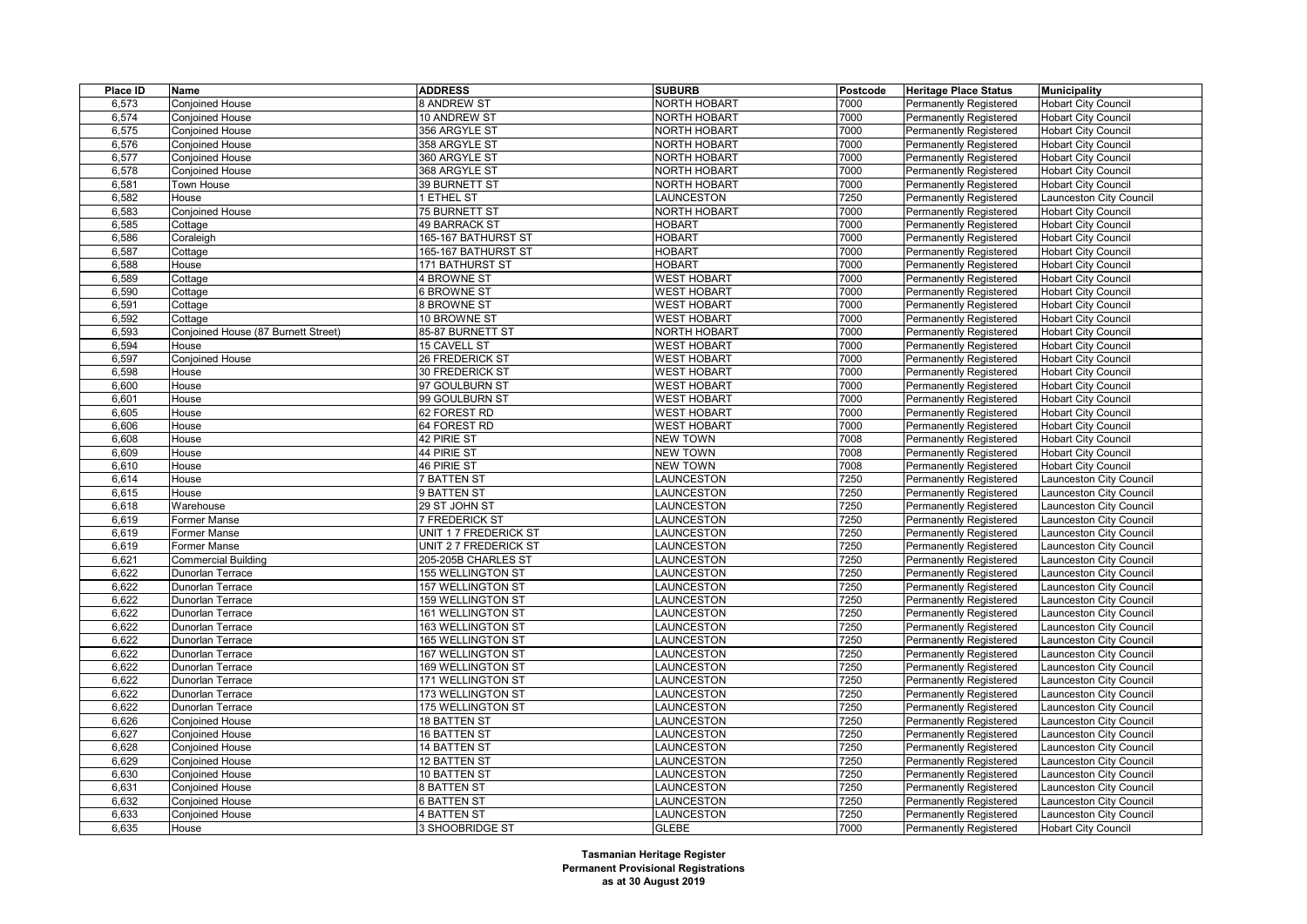| Place ID | Name                                            | <b>ADDRESS</b>             | <b>SUBURB</b>       | Postcode | <b>Heritage Place Status</b>  | <b>Municipality</b>           |
|----------|-------------------------------------------------|----------------------------|---------------------|----------|-------------------------------|-------------------------------|
| 6,636    | House                                           | 5 SHOOBRIDGE ST            | <b>GLEBE</b>        | 7000     | <b>Permanently Registered</b> | <b>Hobart City Council</b>    |
| 6,637    | House                                           | 7 SHOOBRIDGE ST            | <b>GLEBE</b>        | 7000     | <b>Permanently Registered</b> | <b>Hobart City Council</b>    |
| 6,638    | Scots Church and hall                           | 25-29 BATHURST ST          | <b>HOBART</b>       | 7000     | <b>Permanently Registered</b> | <b>Hobart City Council</b>    |
| 6,640    | Conjoined House                                 | 115 WARWICK ST             | <b>WEST HOBART</b>  | 7000     | Permanently Registered        | <b>Hobart City Council</b>    |
| 6,641    | <b>Conjoined House</b>                          | 117 WARWICK ST             | <b>WEST HOBART</b>  | 7000     | <b>Permanently Registered</b> | <b>Hobart City Council</b>    |
| 6,642    | House                                           | 40 LANSDOWNE CRES          | <b>WEST HOBART</b>  | 7000     | Permanently Registered        | <b>Hobart City Council</b>    |
| 6,647    | House                                           | 368 ESPERANCE COAST RD     | <b>BROOKS BAY</b>   | 7116     | Permanently Registered        | <b>Huon Valley Council</b>    |
| 6,648    | Tasmanian Museum and Art Gallery Complex        | 19-21 DAVEY ST             | <b>HOBART</b>       | 7000     | <b>Permanently Registered</b> | <b>Hobart City Council</b>    |
| 6,648    | Tasmanian Museum and Art Gallery Complex        | 3 DAVEY ST                 | <b>HOBART</b>       | 7000     | <b>Permanently Registered</b> | <b>Hobart City Council</b>    |
| 6,648    | Tasmanian Museum and Art Gallery Complex        | 40 MACQUARIE ST            | <b>HOBART</b>       | 7000     | <b>Permanently Registered</b> | <b>Hobart City Council</b>    |
| 6,648    | Tasmanian Museum and Art Gallery Complex        | 40 MACQUARIE ST            | <b>HOBART</b>       | 7000     | <b>Permanently Registered</b> | <b>Hobart City Council</b>    |
| 6,648    | Tasmanian Museum and Art Gallery Complex        | 40 MACQUARIE ST            | <b>HOBART</b>       | 7000     | Permanently Registered        | <b>Hobart City Council</b>    |
| 6,648    | <b>Fasmanian Museum and Art Gallery Complex</b> | 40 MACQUARIE ST            | <b>HOBART</b>       | 7000     | <b>Permanently Registered</b> | <b>Hobart City Council</b>    |
| 6,650    | House                                           | UNIT 1 130 WARWICK ST      | <b>WEST HOBART</b>  | 7000     | <b>Permanently Registered</b> | <b>Hobart City Council</b>    |
| 6,651    | <b>Commercial Building</b>                      | 139 LIVERPOOL ST           | <b>HOBART</b>       | 7000     | Permanently Registered        | <b>Hobart City Council</b>    |
| 6,750    | <b>Conjoined House</b>                          | 36 TASMA ST                | <b>NORTH HOBART</b> | 7000     | <b>Permanently Registered</b> | <b>Hobart City Council</b>    |
| 6,751    | <b>Conjoined House</b>                          | 38 TASMA ST                | <b>NORTH HOBART</b> | 7000     | Permanently Registered        | <b>Hobart City Council</b>    |
| 6,753    | House                                           | 25 WARWICK ST              | <b>HOBART</b>       | 7000     | Permanently Registered        | <b>Hobart City Council</b>    |
| 6,754    | <b>Conjoined House</b>                          | 27 WARWICK ST              | <b>HOBART</b>       | 7000     | <b>Permanently Registered</b> | <b>Hobart City Council</b>    |
| 6,755    | Conjoined House                                 | 29 WARWICK ST              | <b>HOBART</b>       | 7000     | Permanently Registered        | <b>Hobart City Council</b>    |
| 6,756    | Cottage                                         | 5-7 SANDY BAY RD           | <b>HOBART</b>       | 7000     | <b>Permanently Registered</b> | <b>Hobart City Council</b>    |
| 6,762    | Conjoined House                                 | <b>13 LITTLE ARTHUR ST</b> | NORTH HOBART        | 7000     | Permanently Registered        | <b>Hobart City Council</b>    |
| 6,763    | Conjoined House                                 | <b>15 LITTLE ARTHUR ST</b> | <b>NORTH HOBART</b> | 7000     | Permanently Registered        | <b>Hobart City Council</b>    |
| 6,764    | Cottage                                         | 17 LITTLE ARTHUR ST        | <b>NORTH HOBART</b> | 7000     | <b>Permanently Registered</b> | <b>Hobart City Council</b>    |
| 6,767    | House                                           | 339 LIVERPOOL ST           | <b>WEST HOBART</b>  | 7000     | Permanently Registered        | <b>Hobart City Council</b>    |
| 6,768    | House                                           | 341 LIVERPOOL ST           | <b>WEST HOBART</b>  | 7000     | <b>Permanently Registered</b> | <b>Hobart City Council</b>    |
| 6,769    | House                                           | 343 LIVERPOOL ST           | <b>WEST HOBART</b>  | 7000     | <b>Permanently Registered</b> | <b>Hobart City Council</b>    |
| 6,770    | House                                           | 351 LIVERPOOL ST           | <b>WEST HOBART</b>  | 7000     | Permanently Registered        | <b>Hobart City Council</b>    |
| 6,772    | Conjoined House                                 | 405 LIVERPOOL ST           | <b>WEST HOBART</b>  | 7000     | Permanently Registered        | <b>Hobart City Council</b>    |
| 6,773    | House                                           | 338 LIVERPOOL ST           | <b>WEST HOBART</b>  | 7000     | <b>Permanently Registered</b> | <b>Hobart City Council</b>    |
| 6,774    | House                                           | 340 LIVERPOOL ST           | <b>WEST HOBART</b>  | 7000     | Permanently Registered        | <b>Hobart City Council</b>    |
| 6,774    | House                                           | UNIT 1 340 LIVERPOOL ST    | <b>WEST HOBART</b>  | 7000     | Permanently Registered        | <b>Hobart City Council</b>    |
| 6,774    | House                                           | UNIT 2 340 LIVERPOOL ST    | <b>WEST HOBART</b>  | 7000     | <b>Permanently Registered</b> | <b>Hobart City Council</b>    |
| 6,776    | House                                           | 344 LIVERPOOL ST           | <b>WEST HOBART</b>  | 7000     | Permanently Registered        | <b>Hobart City Council</b>    |
| 6,777    | House                                           | 65 LOCHNER ST              | <b>WEST HOBART</b>  | 7000     | Permanently Registered        | <b>Hobart City Council</b>    |
| 6,778    | House                                           | 67 LOCHNER ST              | <b>WEST HOBART</b>  | 7000     | <b>Permanently Registered</b> | <b>Hobart City Council</b>    |
| 6,780    | Conjoined House                                 | <b>44 LOCHNER ST</b>       | <b>WEST HOBART</b>  | 7000     | Permanently Registered        | <b>Hobart City Council</b>    |
| 6,781    | Conjoined House                                 | <b>46 LOCHNER ST</b>       | <b>WEST HOBART</b>  | 7000     | <b>Permanently Registered</b> | <b>Hobart City Council</b>    |
| 6,784    | House                                           | 60 LOCHNER ST              | <b>WEST HOBART</b>  | 7000     | <b>Permanently Registered</b> | <b>Hobart City Council</b>    |
| 6,785    | House                                           | 160 MELVILLE ST            | <b>HOBART</b>       | 7000     | Permanently Registered        | <b>Hobart City Council</b>    |
| 6,787    | House                                           | 112 MOLLE ST               | <b>WEST HOBART</b>  | 7000     | <b>Permanently Registered</b> | <b>Hobart City Council</b>    |
| 6,950    | <b>Hagley Mill</b>                              | <b>BASS HWY</b>            | <b>HAGLEY</b>       | 7292     | <b>Permanently Registered</b> | <b>Meander Valley Council</b> |
| 6,950    | <b>Hagley Mill</b>                              | 2495 MEANDER VALLEY RD     | <b>HAGLEY</b>       | 7292     | Permanently Registered        | Meander Valley Council        |
| 6,952    | Mount Cameron Water Race                        |                            | <b>GLADSTONE</b>    | 7264     | <b>Permanently Registered</b> | Dorset Council                |
| 6,952    | Mount Cameron Water Race                        |                            | <b>GLADSTONE</b>    | 7264     | Permanently Registered        | Dorset Council                |
| 6,952    | Mount Cameron Water Race                        |                            | <b>GLADSTONE</b>    | 7264     | Permanently Registered        | Dorset Council                |
| 6,952    | Mount Cameron Water Race                        |                            | <b>GLADSTONE</b>    | 7264     | <b>Permanently Registered</b> | Dorset Council                |
| 6,952    | Mount Cameron Water Race                        |                            | <b>GLADSTONE</b>    | 7264     | <b>Permanently Registered</b> | Dorset Council                |
| 6,952    | Mount Cameron Water Race                        |                            | <b>GLADSTONE</b>    | 7264     | Permanently Registered        | Dorset Council                |
| 6,952    | Mount Cameron Water Race                        |                            | <b>GLADSTONE</b>    | 7264     | <b>Permanently Registered</b> | Dorset Council                |
| 6,952    | Mount Cameron Water Race                        |                            | <b>GLADSTONE</b>    | 7264     | <b>Permanently Registered</b> | Dorset Council                |
| 6,952    | Mount Cameron Water Race                        |                            | <b>GLADSTONE</b>    | 7264     | Permanently Registered        | Dorset Council                |
| 6,952    | Mount Cameron Water Race                        |                            | <b>GLADSTONE</b>    | 7264     | Permanently Registered        | Dorset Council                |
| 6,952    | Mount Cameron Water Race                        |                            | <b>GLADSTONE</b>    | 7264     | <b>Permanently Registered</b> | Dorset Council                |
| 6,953    | <b>Commercial Retail Building</b>               | <b>253 WELLINGTON ST</b>   | SOUTH LAUNCESTON    | 7249     | <b>Permanently Registered</b> | Launceston City Council       |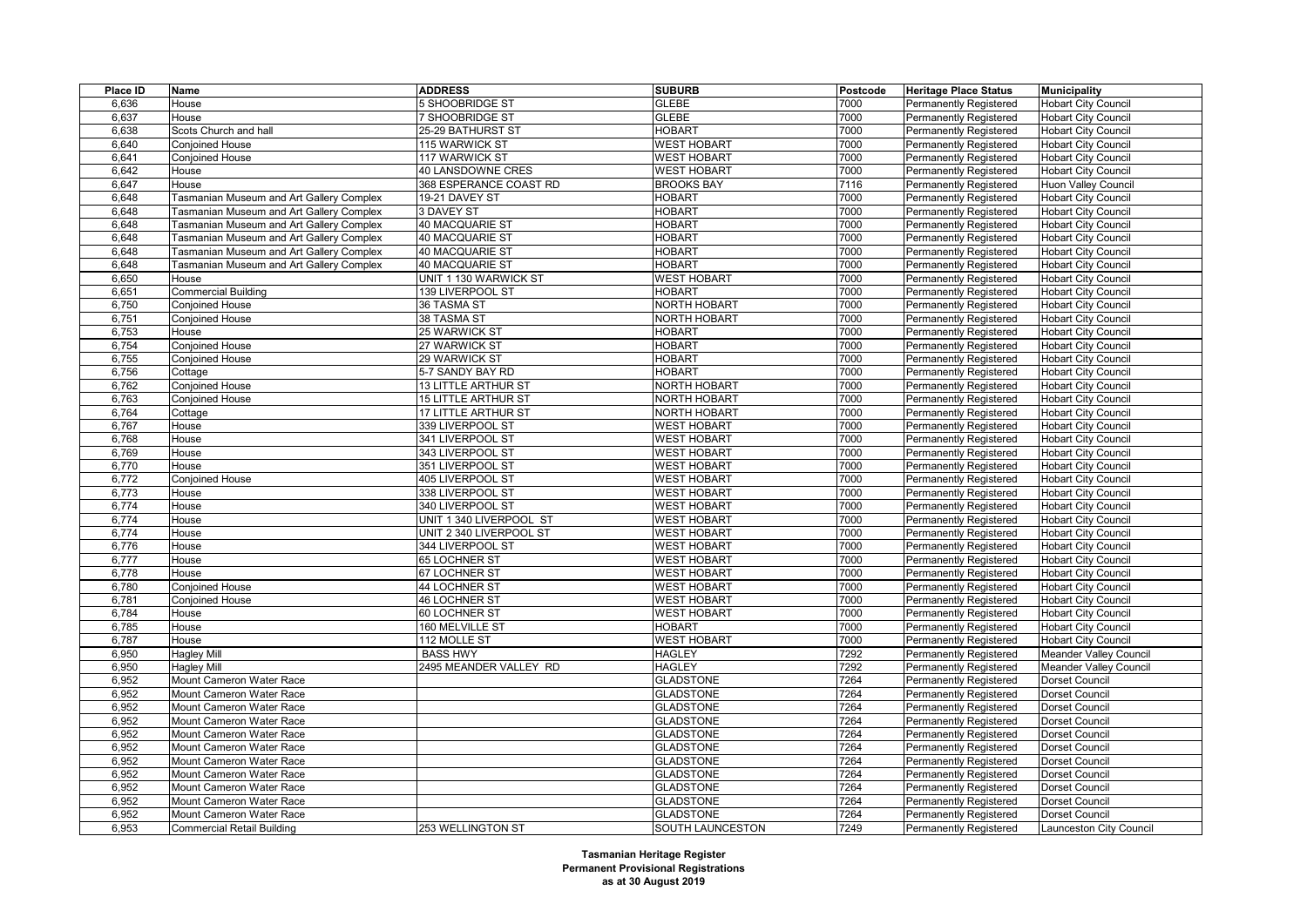| Place ID       | Name                                           | <b>ADDRESS</b>                                   | <b>SUBURB</b>                  | Postcode     | <b>Heritage Place Status</b>  | <b>Municipality</b>                                      |
|----------------|------------------------------------------------|--------------------------------------------------|--------------------------------|--------------|-------------------------------|----------------------------------------------------------|
| 6,953          | <b>Commercial Retail Building</b>              | 253 WELLINGTON ST                                | SOUTH LAUNCESTON               | 7249         | <b>Permanently Registered</b> | aunceston City Council                                   |
| 6,953          | <b>Commercial Retail Building</b>              | <b>255 WELLINGTON ST</b>                         | SOUTH LAUNCESTON               | 7249         | Permanently Registered        | aunceston City Council                                   |
| 6,955          | <b>Commercial Retail Building</b>              | 257 WELLINGTON ST                                | SOUTH LAUNCESTON               | 7249         | Permanently Registered        | Launceston City Council                                  |
| 6,958          | Former Ordnance Store                          | FLAT 7 19-21 CASTRAY ESP                         | <b>BATTERY POINT</b>           | 7004         | Permanently Registered        | <b>Hobart City Council</b>                               |
| 6,959          | Former Ordnance Store                          | FLAT 1 19-21 CASTRAY ESP                         | <b>BATTERY POINT</b>           | 7004         | Permanently Registered        | <b>Hobart City Council</b>                               |
| 6,959          | Former Ordnance Store                          | FLAT 2 19-21 CASTRAY ESP                         | <b>BATTERY POINT</b>           | 7004         | Permanently Registered        | <b>Hobart City Council</b>                               |
| 6,960          | Former Ordnance Store                          | FLAT 3 19-21 CASTRAY ESP                         | <b>BATTERY POINT</b>           | 7004         | Permanently Registered        | <b>Hobart City Council</b>                               |
| 6,961          | Former Ordnance Store                          | FLAT 4 19-21 CASTRAY ESP                         | <b>BATTERY POINT</b>           | 7004         | Permanently Registered        | <b>Hobart City Council</b>                               |
| 6,962          | Former Ordnance Store                          | FLAT 8 19-21 CASTRAY ESP                         | <b>BATTERY POINT</b>           | 7004         | Permanently Registered        | <b>Hobart City Council</b>                               |
| 6,963          | Former Ordnance Store                          | FLAT 9 19-21 CASTRAY ESP                         | <b>BATTERY POINT</b>           | 7004         | Permanently Registered        | <b>Hobart City Council</b>                               |
| 6,965          | Commercial Retail Building (former Golding and | 80 LIVERPOOL ST                                  | <b>HOBART</b>                  | 7000         | Permanently Registered        | Hobart City Council                                      |
|                | Son's corner)                                  |                                                  |                                |              |                               |                                                          |
| 6,966          | Commercial Retail Building (former Golding and | 84 LIVERPOOL ST                                  | <b>HOBART</b>                  | 7000         | Permanently Registered        | <b>Hobart City Council</b>                               |
|                | Son's corner)                                  |                                                  |                                |              |                               |                                                          |
| 6,967          | Commercial Retail Building (former Golding and | 86 LIVERPOOL ST                                  | <b>HOBART</b>                  | 7000         | Permanently Registered        | <b>Hobart City Council</b>                               |
|                | Son's corner)                                  |                                                  |                                |              |                               |                                                          |
| 6,968          | Commercial Retail Building (former Golding and | 88 LIVERPOOL ST                                  | <b>HOBART</b>                  | 7000         | Permanently Registered        | Hobart City Council                                      |
|                | Son's corner)                                  |                                                  |                                |              |                               |                                                          |
| 6,976          | Cottage                                        | 37 PITT ST                                       | NORTH HOBART                   | 7000         | Permanently Registered        | <b>Hobart City Council</b>                               |
| 6,978          | Cottage                                        | 16 SCONE ST                                      | <b>PERTH</b>                   | 7300         | Permanently Registered        | Northern Midlands Council                                |
| 7,009          | Fairlie                                        | 52 NEWDEGATE ST                                  | <b>WEST HOBART</b>             | 7000         | Permanently Registered        | <b>Hobart City Council</b>                               |
| 7,019          | Terraced House                                 | 15 SCOTT ST                                      | <b>GLEBE</b>                   | 7000         | Permanently Registered        | Hobart City Council                                      |
| 7,038          | Corner shop                                    | 107 NEWDEGATE ST                                 | <b>WEST HOBART</b>             | 7000         | Permanently Registered        | <b>Hobart City Council</b>                               |
| 7,047          | Cottage                                        | 729 MUD WALLS RD                                 | <b>COLEBROOK</b>               | 7027         | Permanently Registered        | Southern Midlands Council                                |
| 7,050          | Catholic Church                                | 6 CHARLES ST                                     | <b>RINGAROOMA</b>              | 7263         | Permanently Registered        | Dorset Council                                           |
| 7,052          | House                                          | 5-7 HUMPHREY ST                                  | <b>NEW NORFOLK</b>             | 7140         | Permanently Registered        | Derwent Valley Council                                   |
| 7,053          | Cottage                                        | 21 BOND ST                                       | <b>ROSS</b>                    | 7209         | Permanently Registered        | Northern Midlands Council                                |
| 7,054          | Shop                                           | 62 REEVE ST                                      | CAMPANIA                       | 7026         | Permanently Registered        | Southern Midlands Council                                |
| 7,055          | Stone Wall (Sandy Bay Road Boundary)           | FLAT 1 12 WILMOT ST                              | <b>HOBART</b>                  | 7000         | Permanently Registered        | Hobart City Council                                      |
| 7,056          | Stone Wall (Sandy Bay Road Boundary)           | FLAT 2 12 WILMOT ST                              | <b>HOBART</b>                  | 7000         | Permanently Registered        | <b>Hobart City Council</b>                               |
| 7,057          | Stone Wall (Sandy Bay Road Boundary)           | FLAT 12 12 WILMOT ST                             | <b>HOBART</b>                  | 7000         | Permanently Registered        | <b>Hobart City Council</b>                               |
| 7,057          | Stone Wall (Sandy Bay Road Boundary)           | FLAT 3 12 WILMOT ST                              | <b>HOBART</b>                  | 7000         | Permanently Registered        | Hobart City Council                                      |
| 7,058          | Stone Wall (Sandy Bay Road Boundary)           | FLAT 4 12 WILMOT ST                              | <b>HOBART</b>                  | 7000         | Permanently Registered        | <b>Hobart City Council</b>                               |
| 7,059          | Stone Wall (Sandy Bay Road Boundary)           | FLAT 5 12 WILMOT ST                              | <b>HOBART</b>                  | 7000         | Permanently Registered        | <b>Hobart City Council</b>                               |
| 7,060          | Stone Wall (Sandy Bay Road Boundary)           | FLAT 6 12 WILMOT ST                              | <b>HOBART</b>                  | 7000         | Permanently Registered        | <b>Hobart City Council</b>                               |
| 7,061          | Stone Wall (Sandy Bay Road Boundary)           | FLAT 7 12 WILMOT ST                              | <b>HOBART</b>                  | 7000         | Permanently Registered        | <b>Hobart City Council</b>                               |
|                |                                                |                                                  |                                | 7000         |                               |                                                          |
| 7,063          | Stone Wall (Sandy Bay Road Boundary)           | FLAT 9 12 WILMOT ST                              | <b>HOBART</b>                  |              | Permanently Registered        | <b>Hobart City Council</b>                               |
| 7,065          | Stone Wall (Sandy Bay Road Boundary)           | FLAT 11 12 WILMOT ST                             | <b>HOBART</b><br><b>HOBART</b> | 7000<br>7000 | Permanently Registered        | <b>Hobart City Council</b>                               |
| 7,066<br>7,067 | Stone Wall (Sandy Bay Road Boundary)           | FLAT 13 12 WILMOT ST<br><b>5 HARRINGTON LANE</b> | <b>HOBART</b>                  | 7000         | Permanently Registered        | <b>Hobart City Council</b><br><b>Hobart City Council</b> |
|                | Storehouses/Workers Cottages                   |                                                  | SOUTH LAUNCESTON               | 7249         | Permanently Registered        |                                                          |
| 7,076<br>7,077 | House<br>House                                 | 84 GLEN DHU ST<br>52 MAIN RD                     | <b>CLAREMONT</b>               | 7011         | Permanently Registered        | aunceston City Council                                   |
|                |                                                |                                                  |                                |              | Permanently Registered        | <b>Glenorchy City Council</b>                            |
| 7,078          | Variety Bay Historic Site                      | 150 TRUMPETER RD                                 | <b>NORTH BRUNY</b>             | 7150         | Permanently Registered        | Kingborough Council                                      |
| 7,078          | Variety Bay Historic Site                      | <b>150 TRUMPETER RD</b>                          | <b>NORTH BRUNY</b>             | 7150         | Permanently Registered        | Kingborough Council                                      |
| 7,079          | Jutland House Carriage Drive (Part)            |                                                  | <b>ENAH VALLEY</b>             | 7008         | Permanently Registered        | <b>Hobart City Council</b>                               |
| 7,079          | Jutland House Carriage Drive (Part)            | 63A AUGUSTA RD                                   | <b>ENAH VALLEY</b>             | 7008         | Permanently Registered        | <b>Hobart City Council</b>                               |
| 7,085          | Launceston Post Office                         | 68-72 CAMERON ST                                 | LAUNCESTON                     | 7250         | Permanently Registered        | aunceston City Council                                   |
| 7,086          | Commercial                                     | 11-15 STEELE ST                                  | <b>DEVONPORT</b>               | 7310         | Permanently Registered        | Devonport City Council                                   |
| 7,088          | Moorilla Estate - Courtyard House              | 651-655 MAIN RD                                  | <b>BERRIEDALE</b>              | 7011         | Permanently Registered        | <b>Glenorchy City Council</b>                            |
| 7,088          | Moorilla Estate - Courtyard House              | 651-655 MAIN RD                                  | <b>BERRIEDALE</b>              | 7011         | Permanently Registered        | <b>Glenorchy City Council</b>                            |
| 7,088          | Moorilla Estate - Courtyard House              | 651-655 MAIN RD                                  | <b>BERRIEDALE</b>              | 7011         | Permanently Registered        | <b>Glenorchy City Council</b>                            |
| 7,089          | Moorilla Estate - Round House                  | 651-655 MAIN RD                                  | <b>BERRIEDALE</b>              | 7011         | Permanently Registered        | <b>Glenorchy City Council</b>                            |
| 7,089          | Moorilla Estate - Round House                  | 651-655 MAIN RD                                  | <b>BERRIEDALE</b>              | 7011         | Permanently Registered        | <b>Glenorchy City Council</b>                            |
| 7,089          | Moorilla Estate - Round House                  | 651-655 MAIN RD                                  | <b>BERRIEDALE</b>              | 7011         | <b>Permanently Registered</b> | <b>Glenorchy City Council</b>                            |
| 7,090          | Terrace House                                  | 103 MOLLE ST                                     | <b>HOBART</b>                  | 7000         | <b>Permanently Registered</b> | <b>Hobart City Council</b>                               |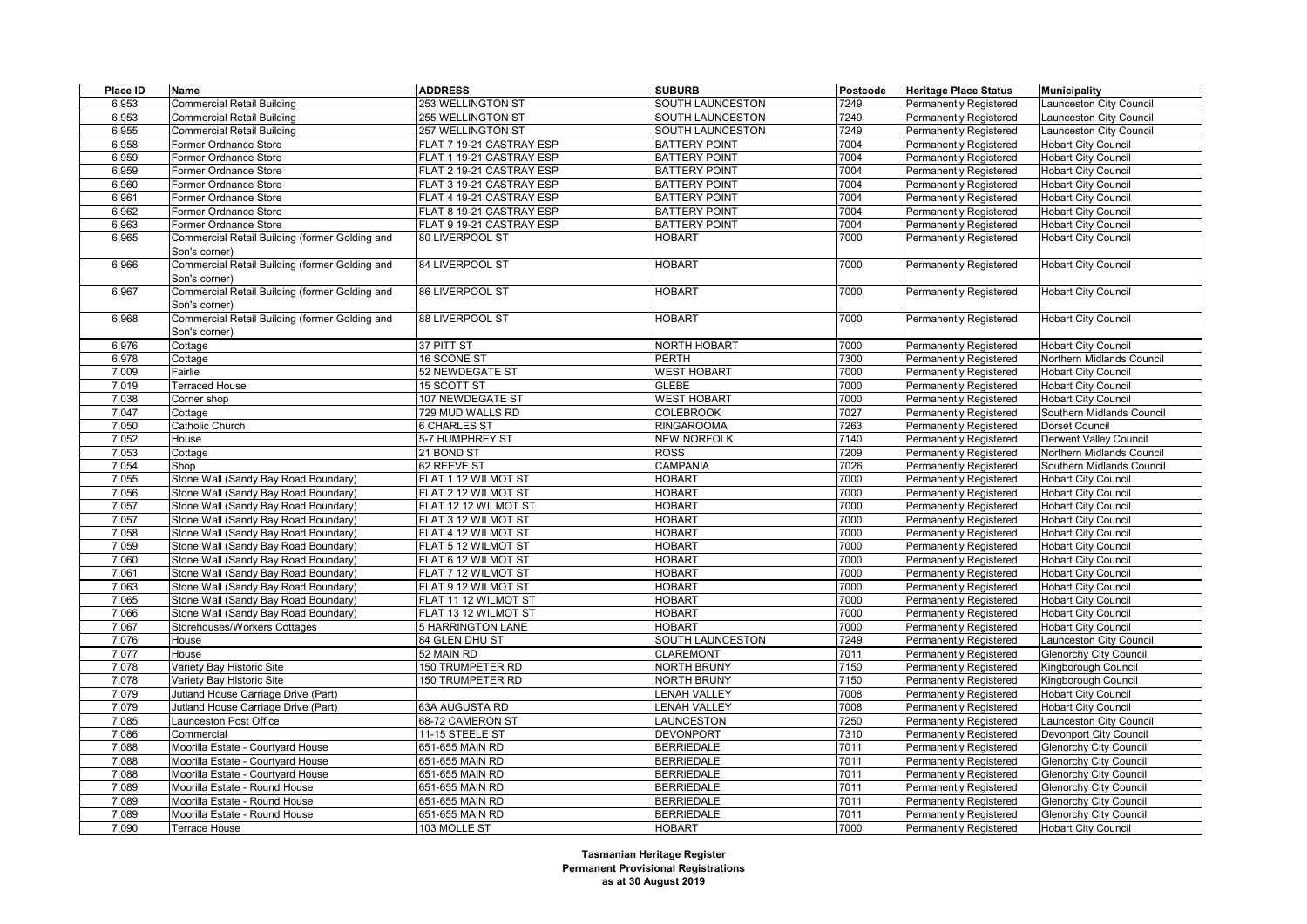| Place ID | Name                                           | <b>ADDRESS</b>            | <b>SUBURB</b>        | Postcode | <b>Heritage Place Status</b>  | <b>Municipality</b>           |
|----------|------------------------------------------------|---------------------------|----------------------|----------|-------------------------------|-------------------------------|
| 7,090    | Terrace House                                  | 103 MOLLE ST              | <b>HOBART</b>        | 7000     | <b>Permanently Registered</b> | <b>Hobart City Council</b>    |
| 7.091    | <b>Willow Court Asylum Complex</b>             |                           | <b>NEW NORFOLK</b>   | 7140     | Permanently Registered        | <b>Derwent Valley Council</b> |
|          | 7091 Willow Court Asylum Complex               | 11 THE AVE                | <b>NEW NORFOLK</b>   | 7140     | <b>Permanently Registered</b> | <b>Derwent Valley Council</b> |
|          | 7091 Willow Court Asylum Complex               | 11 THE AVE                | <b>NEW NORFOLK</b>   | 7140     | Permanently Registered        | Derwent Valley Council        |
| 7,091    | Willow Court Asylum Complex                    | 30 HUMPHREY ST            | <b>NEW NORFOLK</b>   | 7140     | <b>Permanently Registered</b> | Derwent Valley Council        |
| 7,091    | Willow Court Asylum Complex                    | 43 GEORGE ST              | <b>NEW NORFOLK</b>   | 7140     | <b>Permanently Registered</b> | Derwent Valley Council        |
| 7,091    | Willow Court Asylum Complex                    | 56-61 GEORGE ST           | <b>NEW NORFOLK</b>   | 7140     | <b>Permanently Registered</b> | Derwent Valley Council        |
| 7.091    | Willow Court Asylum Complex                    | LOT 1 THE AVE             | <b>NEW NORFOLK</b>   | 7104     | Permanently Registered        | Derwent Valley Council        |
| 7,091    | Willow Court Asylum Complex                    | LOT 10 THE AVE            | <b>NEW NORFOLK</b>   | 7140     | <b>Permanently Registered</b> | Derwent Valley Council        |
| 7,091    | Willow Court Asylum Complex                    | LOT 2 HUMPRHEY ST         | <b>NEW NORFOLK</b>   | 7140     | Permanently Registered        | Derwent Valley Council        |
| 7,091    | Willow Court Asylum Complex                    | LOT 2 THE AVE             | <b>NEW NORFOLK</b>   | 7140     | <b>Permanently Registered</b> | Derwent Valley Council        |
| 7,091    | Willow Court Asylum Complex                    | LOT 3 THE AVE             | <b>NEW NORFOLK</b>   | 7140     | <b>Permanently Registered</b> | <b>Derwent Valley Council</b> |
| 7,091    | Willow Court Asylum Complex                    | LOT 4 THE AVE             | <b>NEW NORFOLK</b>   | 7140     | Permanently Registered        | Derwent Valley Council        |
| 7,091    | <b>Willow Court Asylum Complex</b>             | OT 4 THE AVE              | <b>NEW NORFOLK</b>   | 7140     | <b>Permanently Registered</b> | Derwent Valley Council        |
| 7,091    | Willow Court Asylum Complex                    | LOT 5 THE AVE             | <b>NEW NORFOLK</b>   | 7140     | <b>Permanently Registered</b> | Derwent Valley Council        |
| 7,091    | Willow Court Asylum Complex                    | LOT 6 HUMPHREY ST         | <b>NEW NORFOLK</b>   | 7140     | Permanently Registered        | Derwent Valley Council        |
| 7,091    | Willow Court Asylum Complex                    | LOT 7 HUMPHREY ST         | <b>NEW NORFOLK</b>   | 7140     | <b>Permanently Registered</b> | Derwent Valley Council        |
| 7,091    | Willow Court Asylum Complex                    | LOT 8 HUMPHREY ST         | <b>NEW NORFOLK</b>   | 7140     | <b>Permanently Registered</b> | Derwent Valley Council        |
| 7,091    | Willow Court Asylum Complex                    | LOT 9 HUMPHREY ST         | <b>NEW NORFOLK</b>   | 7140     | Permanently Registered        | Derwent Valley Council        |
| 7,091    | Willow Court Asylum Complex                    | <b>HUMPHREY ST</b>        | <b>NEW NORFOLK</b>   | 7140     | Permanently Registered        | Derwent Valley Council        |
| 7,091    | Willow Court Asylum Complex                    |                           | <b>NEW NORFOLK</b>   | 7140     | <b>Permanently Registered</b> | <b>Derwent Valley Council</b> |
| 7,091    | Willow Court Asylum Complex                    | THE AVE                   | <b>NEW NORFOLK</b>   | 7140     | <b>Permanently Registered</b> | Derwent Valley Council        |
| 7,091    | <b>Willow Court Asylum Complex</b>             | UNIT 1 34-54 HUMPHREY ST  | <b>NEW NORFOLK</b>   | 7140     | Permanently Registered        | Derwent Valley Council        |
| 7,091    | Willow Court Asylum Complex                    | UNIT 10 34-54 HUMPHREY ST | <b>NEW NORFOLK</b>   | 7140     | <b>Permanently Registered</b> | <b>Derwent Valley Council</b> |
| 7,091    | Willow Court Asylum Complex                    | UNIT 11 34-54 HUMPHREY ST | <b>NEW NORFOLK</b>   | 7140     | Permanently Registered        | Derwent Valley Council        |
| 7,091    | Willow Court Asylum Complex                    | UNIT 12 34-54 HUMPHREY ST | <b>NEW NORFOLK</b>   | 7140     | Permanently Registered        | <b>Derwent Valley Council</b> |
| 7,091    | Willow Court Asylum Complex                    | UNIT 13 34-54 HUMPHREY ST | <b>NEW NORFOLK</b>   | 7140     | <b>Permanently Registered</b> | Derwent Valley Council        |
| 7,091    | Willow Court Asylum Complex                    | UNIT 14 34-54 HUMPHREY ST | <b>NEW NORFOLK</b>   | 7140     | Permanently Registered        | Derwent Valley Council        |
| 7,091    | <b>Willow Court Asylum Complex</b>             | UNIT 15 34-54 HUMPHREY ST | <b>NEW NORFOLK</b>   | 7140     | Permanently Registered        | Derwent Valley Council        |
| 7,091    | Willow Court Asylum Complex                    | UNIT 17 34-54 HUMPHREY ST | <b>NEW NORFOLK</b>   | 7140     | <b>Permanently Registered</b> | <b>Derwent Valley Council</b> |
| 7,091    | Willow Court Asylum Complex                    | UNIT 2 34-54 HUMPHREY ST  | <b>NEW NORFOLK</b>   | 7140     | Permanently Registered        | <b>Derwent Valley Council</b> |
| 7,091    | Willow Court Asylum Complex                    | UNIT 3 34-54 HUMPHREY ST  | <b>NEW NORFOLK</b>   | 7140     | Permanently Registered        | <b>Derwent Valley Council</b> |
| 7,091    | Willow Court Asylum Complex                    | UNIT 4 34-54 HUMPHREY ST  | <b>NEW NORFOLK</b>   | 7140     | <b>Permanently Registered</b> | <b>Derwent Valley Council</b> |
| 7,091    | Willow Court Asylum Complex                    | UNIT 5 34-54 HUMPHREY ST  | <b>NEW NORFOLK</b>   | 7140     | Permanently Registered        | Derwent Valley Council        |
| 7,091    | <b>Willow Court Asylum Complex</b>             | UNIT 6 34-54 HUMPHREY ST  | <b>NEW NORFOLK</b>   | 7140     | Permanently Registered        | Derwent Valley Council        |
| 7,091    | Willow Court Asylum Complex                    | UNIT 7 34-54 HUMPHREY ST  | <b>NEW NORFOLK</b>   | 7140     | <b>Permanently Registered</b> | Derwent Valley Council        |
| 7,091    | <b>Willow Court Asylum Complex</b>             | UNIT 8 34-54 HUMPHREY ST  | <b>NEW NORFOLK</b>   | 7140     | Permanently Registered        | <b>Derwent Valley Council</b> |
| 7,091    | Willow Court Asylum Complex                    | UNIT 9 34-54 HUMPHREY ST  | <b>NEW NORFOLK</b>   | 7140     | <b>Permanently Registered</b> | Derwent Valley Council        |
| 7,091    | Willow Court Asylum Complex                    | UNIT18 34-54 HUMPHREY ST  | <b>NEW NORFOLK</b>   | 7140     | <b>Permanently Registered</b> | Derwent Valley Council        |
| 7,092    | <b>Conjoined Cottage</b>                       | 22A SOUTH ST              | <b>BATTERY POINT</b> | 7004     | Permanently Registered        | Hobart City Council           |
| 7,093    | Campbell Town Bridge                           | <b>BRIDGE ST</b>          | <b>CAMPBELL TOWN</b> | 7210     | <b>Permanently Registered</b> | Northern Midlands Council     |
| 7,098    | Car Park (sub surface archaeological deposits) | 19-27 CAMPBELL ST         | <b>HOBART</b>        | 7000     | <b>Permanently Registered</b> | <b>Hobart City Council</b>    |
| 7,098    | Car Park (sub surface archaeological deposits) | 19-27 CAMPBELL ST         | <b>HOBART</b>        | 7000     | Permanently Registered        | <b>Hobart City Council</b>    |
| 7,104    | Dover School                                   | LOT 1 CHAPMAN AVE         | <b>DOVER</b>         | 7117     | <b>Permanently Registered</b> | Huon Valley Council           |
| 7,105    | Rokeby Fire Station                            | 37 TOLLARD DR             | <b>ROKEBY</b>        | 7019     | Permanently Registered        | <b>Clarence City Council</b>  |
| 7,106    | <b>Snows Dry Cleaners</b>                      | 388-388A MAIN RD          | <b>GLENORCHY</b>     | 7010     | Permanently Registered        | <b>Glenorchy City Council</b> |
| 7,107    | Junior Technical School (New Town High School) | 6 MIDWOOD ST              | <b>NEW TOWN</b>      | 7008     | <b>Permanently Registered</b> | <b>Hobart City Council</b>    |
| 7,108    | <b>Conjoined House</b>                         | 152 MELVILLE ST           | <b>HOBART</b>        | 7000     | <b>Permanently Registered</b> | <b>Hobart City Council</b>    |
| 7,109    | <b>Conjoined Terrace House</b>                 | 154 MELVILLE ST           | <b>HOBART</b>        | 7000     | Permanently Registered        | <b>Hobart City Council</b>    |
| 7,110    | <b>Conjoined Terrace House</b>                 | 156 MELVILLE ST           | <b>HOBART</b>        | 7000     | <b>Permanently Registered</b> | <b>Hobart City Council</b>    |
| 7,114    | Harbour Lights Cafe                            | 29 MORRISON ST            | <b>HOBART</b>        | 7000     | Permanently Registered        | <b>Hobart City Council</b>    |
| 7,137    | Cenotaph, Anzac Parade and Queen's Battery     | 20 MCVILLY DR             | QUEENS DOMAIN        | 7000     | Permanently Registered        | <b>Hobart City Council</b>    |
| 7,138    | House                                          | 42 CANNING ST             | LAUNCESTON           | 7250     | Permanently Registered        | aunceston City Council        |
| 7.140    | House                                          | 30-30A EARDLEY ST         | SOUTH LAUNCESTON     | 7249     | <b>Permanently Registered</b> | aunceston City Council        |
| 7,141    | The Examiner building                          | 67-75 PATERSON ST         | <b>LAUNCESTON</b>    | 7250     | <b>Permanently Registered</b> | Launceston City Council       |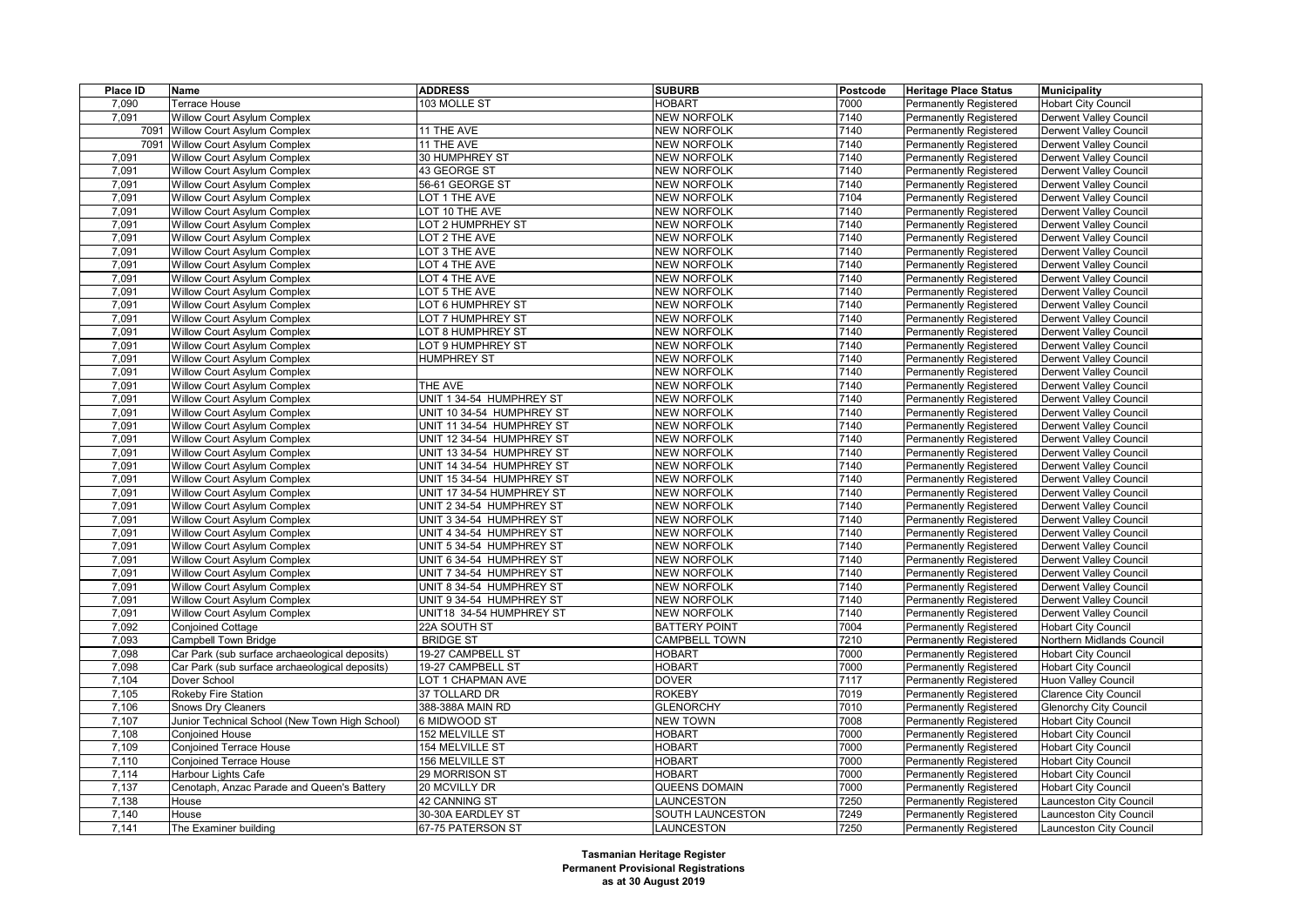| Place ID             | Name                                             | <b>ADDRESS</b>            | <b>SUBURB</b>       | Postcode | <b>Heritage Place Status</b>  | Municipality                  |
|----------------------|--------------------------------------------------|---------------------------|---------------------|----------|-------------------------------|-------------------------------|
| 7,142                | Shepherd's Corner                                | 99A-101 ST JOHN ST        | LAUNCESTON          | 7250     | Permanently Registered        | Launceston City Council       |
| 7,143                | Finney's Building                                | 16 BRISBANE ST            | LAUNCESTON          | 7250     | <b>Permanently Registered</b> | Launceston City Council       |
| 7,144                | Wellington Building (plus 98 Collins Street)     | 34-36 ELIZABETH ST        | <b>HOBART</b>       | 7000     | Permanently Registered        | <b>Hobart City Council</b>    |
| 7,144                | Wellington Building (plus 98 Collins Street)     | 34-36 ELIZABETH ST        | HOBART              | 7000     | <b>Permanently Registered</b> | <b>Hobart City Council</b>    |
| 7,144                | Wellington Building (plus 98 Collins Street)     | 34-36 ELIZABETH ST        | <b>HOBART</b>       | 7000     | <b>Permanently Registered</b> | <b>Hobart City Council</b>    |
| 7,145                | Hobart Technical College, George McIntyre Hunter | 18-26 BATHURST ST         | <b>HOBART</b>       | 7000     | <b>Permanently Registered</b> | <b>Hobart City Council</b>    |
|                      | Wing                                             |                           |                     |          |                               |                               |
| 7,146                | Hemmerton                                        | 40 FOURFOOT RD            | <b>GEEVESTON</b>    | 7116     | <b>Permanently Registered</b> | <b>Huon Valley Council</b>    |
| 7,147                | <b>Hartz View</b>                                | 4436 HUON HWY             | PORT HUON           | 7116     | <b>Permanently Registered</b> | Huon Valley Council           |
| 7,149                | Former Government Printing Office                | 34 DAVEY ST               | <b>HOBART</b>       | 7000     | <b>Permanently Registered</b> | <b>Hobart City Council</b>    |
| 7,150                | Jutland House Carriage Drive (Part)              | 43A MONTAGU ST            | <b>LENAH VALLEY</b> | 7008     | Permanently Registered        | <b>Hobart City Council</b>    |
| 7,153                | Former Bank                                      | 3400 HUON HWY             | <b>FRANKLIN</b>     | 7113     | <b>Permanently Registered</b> | <b>Huon Valley Council</b>    |
| 7,154                | Council Chambers Building                        | 15 CHURCH ST              | <b>GEEVESTON</b>    | 7116     | <b>Permanently Registered</b> | <b>Huon Valley Council</b>    |
| 7,154                | <b>Council Chambers Building</b>                 | 15 CHURCH ST              | <b>GEEVESTON</b>    | 7116     | <b>Permanently Registered</b> | Huon Valley Council           |
| 7,154                | Council Chambers Building                        | 15 CHURCH ST              | <b>GEEVESTON</b>    | 7116     | <b>Permanently Registered</b> | Huon Valley Council           |
| 7,155                | Shop                                             | 6965 HUON HWY             | <b>DOVER</b>        | 7117     | <b>Permanently Registered</b> | <b>Huon Valley Council</b>    |
| 7,156                | Former Public Buildings - Cygnet                 | 14 MARY ST                | <b>CYGNET</b>       | 7112     | Permanently Registered        | <b>Huon Valley Council</b>    |
| 7,157                | House                                            | 5 VICTORIA ESP            | <b>BELLERIVE</b>    | 7018     | <b>Permanently Registered</b> | <b>Clarence City Council</b>  |
| 7,158                | <b>Granton Convict Quarry</b>                    | 3 LYELL HWY               | <b>GRANTON</b>      | 7030     | <b>Permanently Registered</b> | <b>Derwent Valley Council</b> |
| 7,159                | Derwent Esplanade                                | <b>ALFRED ST</b>          | <b>NEW NORFOLK</b>  | 7140     | Permanently Registered        | <b>Derwent Valley Council</b> |
| 7,159                | Derwent Esplanade                                | <b>BRIDGE ST</b>          | <b>NEW NORFOLK</b>  | 7140     | <b>Permanently Registered</b> | <b>Derwent Valley Council</b> |
| 7,159                | Derwent Esplanade                                | <b>BURNETT ST</b>         | <b>NEW NORFOLK</b>  | 7140     | <b>Permanently Registered</b> | Derwent Valley Council        |
| 7,159                | <b>Derwent Esplanade</b>                         | <b>ESPLANADE</b>          | <b>NEW NORFOLK</b>  | 7140     | Permanently Registered        | <b>Derwent Valley Council</b> |
| 7,159                | Derwent Esplanade                                | <b>ESPLANADE</b>          | <b>NEW NORFOLK</b>  | 7140     | <b>Permanently Registered</b> | <b>Derwent Valley Council</b> |
| 7,159                | Derwent Esplanade                                | <b>ESPLANADE</b>          | <b>NEW NORFOLK</b>  | 7140     | Permanently Registered        | <b>Derwent Valley Council</b> |
| 7,159                | Derwent Esplanade                                | <b>ESPLANADE</b>          | <b>NEW NORFOLK</b>  | 7140     | <b>Permanently Registered</b> | <b>Derwent Valley Council</b> |
| 7,159                | Derwent Esplanade                                | <b>ESPLANADE</b>          | <b>NEW NORFOLK</b>  | 7140     | <b>Permanently Registered</b> | <b>Derwent Valley Council</b> |
| 7,159                | Derwent Esplanade                                | <b>ESPLANADE</b>          | <b>NEW NORFOLK</b>  | 7140     | <b>Permanently Registered</b> | <b>Derwent Valley Council</b> |
| 7,159                | Derwent Esplanade                                | <b>ESPLANADE</b>          | <b>NEW NORFOLK</b>  | 7140     | <b>Permanently Registered</b> | <b>Derwent Valley Council</b> |
| 7,159                | Derwent Esplanade                                | <b>ESPLANADE</b>          | <b>NEW NORFOLK</b>  | 7140     | <b>Permanently Registered</b> | Derwent Valley Council        |
| 7,159                | Derwent Esplanade                                | <b>ESPLANADE</b>          | <b>NEW NORFOLK</b>  | 7140     | <b>Permanently Registered</b> | <b>Derwent Valley Council</b> |
| 7,159                | Derwent Esplanade                                | <b>ESPLANADE</b>          | <b>NEW NORFOLK</b>  | 7140     | <b>Permanently Registered</b> | <b>Derwent Valley Council</b> |
| 7,159                | Derwent Esplanade                                | <b>ESPLANADE</b>          | <b>NEW NORFOLK</b>  | 7140     | <b>Permanently Registered</b> | <b>Derwent Valley Council</b> |
| 7,159                | Derwent Esplanade                                | <b>ESPLANADE</b>          | <b>NEW NORFOLK</b>  | 7140     | <b>Permanently Registered</b> | <b>Derwent Valley Council</b> |
| 7,159                | Derwent Esplanade                                | <b>ESPLANADE</b>          | <b>NEW NORFOLK</b>  | 7140     | <b>Permanently Registered</b> | <b>Derwent Valley Council</b> |
| 7,159                | <b>Derwent Esplanade</b>                         | <b>ESPLANADE</b>          | <b>NEW NORFOLK</b>  | 7140     | <b>Permanently Registered</b> | <b>Derwent Valley Council</b> |
| 7,159                | Derwent Esplanade                                | <b>ESPLANADE</b>          | <b>NEW NORFOLK</b>  | 7140     | <b>Permanently Registered</b> | <b>Derwent Valley Council</b> |
| 7,159                | Derwent Esplanade                                | <b>ESPLANADE</b>          | <b>NEW NORFOLK</b>  | 7140     | <b>Permanently Registered</b> | Derwent Valley Council        |
| 7,159                | Derwent Esplanade                                | <b>ESPLANADE</b>          | <b>NEW NORFOLK</b>  | 7140     | <b>Permanently Registered</b> | <b>Derwent Valley Council</b> |
| 7,159                | Derwent Esplanade                                | <b>FERRY ST</b>           | <b>NEW NORFOLK</b>  | 7140     | <b>Permanently Registered</b> | <b>Derwent Valley Council</b> |
| 7,160                | House (Cadbury Estate)                           | 4 BOURNVILLE CRES         | <b>CLAREMONT</b>    | 7011     | Permanently Registered        | <b>Glenorchy City Council</b> |
| 7,161                | House (Cadbury Estate)                           | <b>6 BOURNVILLE CRES</b>  | <b>CLAREMONT</b>    | 7011     | <b>Permanently Registered</b> | <b>Glenorchy City Council</b> |
| 7,162                | House (Cadbury Estate)                           | <b>8 BOURNVILLE CRES</b>  | <b>CLAREMONT</b>    | 7011     | <b>Permanently Registered</b> | <b>Glenorchy City Council</b> |
| 7,163                | House (Cadbury Estate)                           | 10 BOURNVILLE CRES        | <b>CLAREMONT</b>    | 7011     | <b>Permanently Registered</b> | <b>Glenorchy City Council</b> |
| 7,164                | House (Cadbury Estate)                           | 12 BOURNVILLE CRES        | <b>CLAREMONT</b>    | 7011     | <b>Permanently Registered</b> | <b>Glenorchy City Council</b> |
| 7,165                | House (Cadbury Estate)                           | <b>14 BOURNVILLE CRES</b> | <b>CLAREMONT</b>    | 7011     | <b>Permanently Registered</b> | <b>Glenorchy City Council</b> |
| 7,166                | House (Cadbury Estate)                           | <b>16 BOURNVILLE CRES</b> | <b>CLAREMONT</b>    | 7011     | <b>Permanently Registered</b> | <b>Glenorchy City Council</b> |
| 7,167                | House (Cadbury Estate)                           | <b>18 BOURNVILLE CRES</b> | <b>CLAREMONT</b>    | 7011     | Permanently Registered        | <b>Glenorchy City Council</b> |
| 7,168                | House (Cadbury Estate)                           | <b>29 BOURNVILLE CRES</b> | <b>CLAREMONT</b>    | 7011     | <b>Permanently Registered</b> | <b>Glenorchy City Council</b> |
| $\overline{7}$ , 169 | House (Cadbury Estate)                           | 27 BOURNVILLE CRES        | <b>CLAREMONT</b>    | 7011     | <b>Permanently Registered</b> | <b>Glenorchy City Council</b> |
| 7,170                | House (Cadbury Estate)                           | 25 BOURNVILLE CRES        | <b>CLAREMONT</b>    | 7011     | Permanently Registered        | <b>Glenorchy City Council</b> |
| 7,171                | House (Cadbury Estate)                           | 23 BOURNVILLE CRES        | <b>CLAREMONT</b>    | 7011     | <b>Permanently Registered</b> | <b>Glenorchy City Council</b> |
| 7,172                | House (Cadbury Estate)                           | 21 BOURNVILLE CRES        | <b>CLAREMONT</b>    | 7011     | <b>Permanently Registered</b> | <b>Glenorchy City Council</b> |
| 7,173                | House (Cadbury Estate)                           | <b>19 BOURNVILLE CRES</b> | <b>CLAREMONT</b>    | 7011     | Permanently Registered        | <b>Glenorchy City Council</b> |
| 7,174                | House (Cadbury Estate)                           | 17 BOURNVILLE CRES        | <b>CLAREMONT</b>    | 7011     | Permanently Registered        | <b>Glenorchy City Council</b> |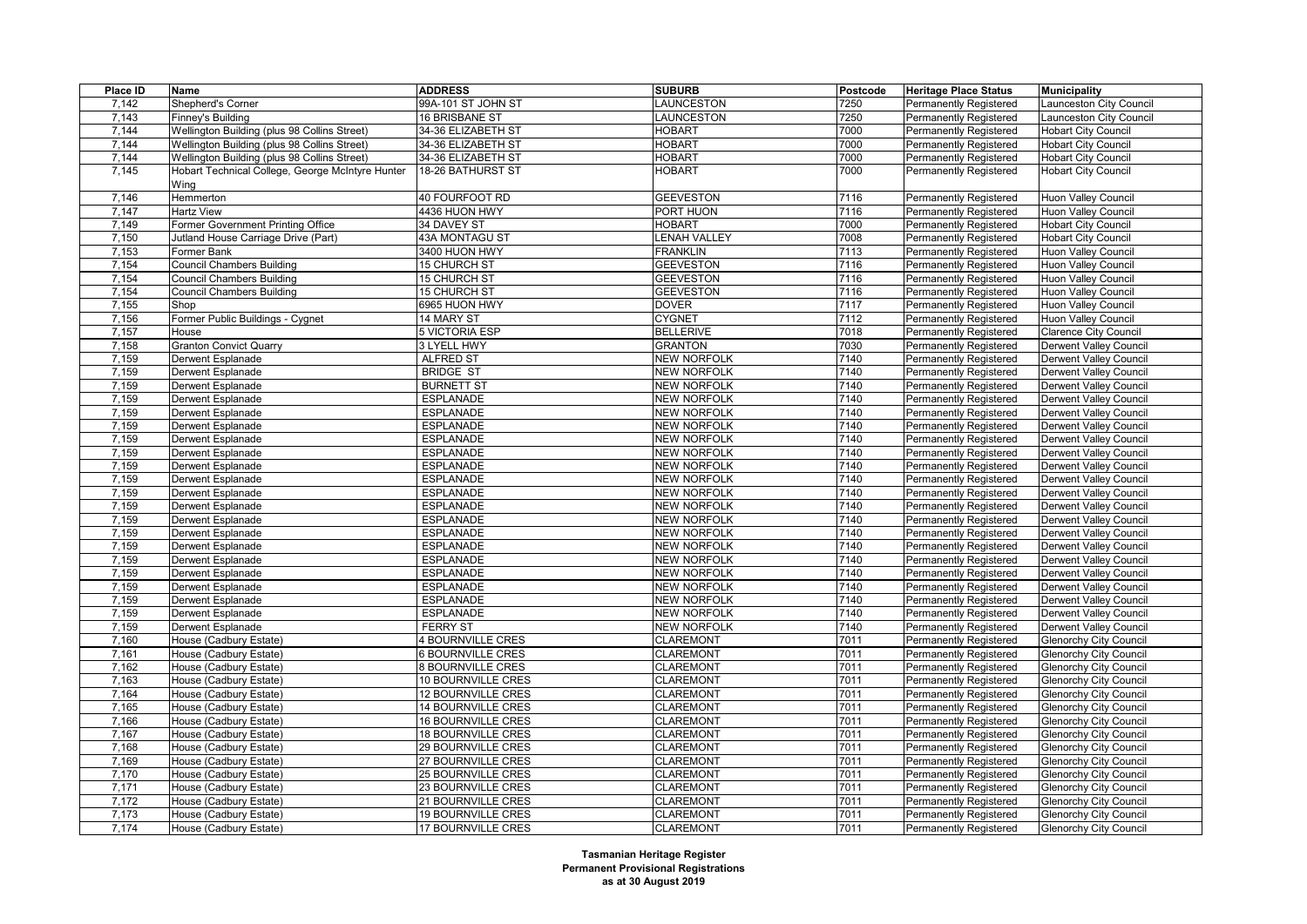| Place ID | <b>Name</b>                                  | <b>ADDRESS</b>            | <b>SUBURB</b>        | Postcode | <b>Heritage Place Status</b>  | <b>Municipality</b>            |
|----------|----------------------------------------------|---------------------------|----------------------|----------|-------------------------------|--------------------------------|
| 7,175    | House (Cadbury Estate)                       | <b>15 BOURNVILLE CRES</b> | <b>CLAREMONT</b>     | 7011     | <b>Permanently Registered</b> | <b>Glenorchy City Council</b>  |
| 7,176    | North Esk Powder Magazine                    | 49 BOLAND ST              | LAUNCESTON           | 7250     | <b>Permanently Registered</b> | <b>Launceston City Council</b> |
| 7,177    | Devonport Maritime Museum and signal station | 6 GLOUCESTER AVE          | <b>DEVONPORT</b>     | 7310     | <b>Permanently Registered</b> | Devonport City Council         |
| 7,182    | Cottage                                      | 23 MARINE ESP             | <b>STANLEY</b>       | 7331     | <b>Permanently Registered</b> | <b>Circular Head Council</b>   |
| 7,183    | <b>Conjoined House</b>                       | 129 HILL ST               | <b>WEST HOBART</b>   | 7000     | Permanently Registered        | <b>Hobart City Council</b>     |
| 7,185    | Keens Curry sign                             | 7 STONEY STEPS RD         | <b>SOUTH HOBART</b>  | 7004     | <b>Permanently Registered</b> | <b>Hobart City Council</b>     |
| 7,186    | St Peter's Rectory                           | 14 WILLIAM ST             | <b>OATLANDS</b>      | 7120     | <b>Permanently Registered</b> | Southern Midlands Council      |
| 7,188    | <b>Conioined House</b>                       | 18 SCOTT ST               | <b>GLEBE</b>         | 7000     | Permanently Registered        | <b>Hobart City Council</b>     |
| 7,386    | Old Burnie Railway Station                   | PORT RD                   | <b>BURNIE</b>        | 7320     | <b>Permanently Registered</b> | <b>Burnie City Council</b>     |
| 7,398    | Former School and Residence                  | 731 MOUNT HICKS RD        | <b>MOUNT HICKS</b>   | 7325     | <b>Permanently Registered</b> | Waratah-Wynyard Council        |
| 7,403    | House                                        | 15 WRAGG ST               | <b>SOMERSET</b>      | 7322     | <b>Permanently Registered</b> | Waratah-Wynyard Council        |
| 7,405    | Mount Bischoff Hotel                         | <b>MAIN ST</b>            | <b>WARATAH</b>       | 7321     | <b>Permanently Registered</b> | Waratah-Wynyard Council        |
| 7,405    | Mount Bischoff Hotel                         | <b>MAIN ST</b>            | WARATAH              | 7321     | <b>Permanently Registered</b> | Waratah-Wynyard Council        |
| 7,407    | Old Post Office                              | 8 MAIN ST                 | WARATAH              | 7321     | Permanently Registered        | Waratah-Wynyard Council        |
| 7,408    | Athenaeum Hall                               | 18 SMITH ST               | <b>WARATAH</b>       | 7321     | <b>Permanently Registered</b> | Waratah-Wynyard Council        |
| 7,410    | St James Anglican Church                     | 17 SMITH ST               | <b>WARATAH</b>       | 7321     | <b>Permanently Registered</b> | Waratah-Wynyard Council        |
| 7,411    | Emu River Road Bridge                        |                           | <b>BURNIE</b>        | 7320     | <b>Permanently Registered</b> | <b>Burnie City Council</b>     |
| 7,414    | St Stephens Anglican Church                  | 6-8 DODGIN ST             | WYNYARD              | 7325     | <b>Permanently Registered</b> | Waratah-Wynyard Council        |
| 7,414    | St Stephens Anglican Church                  | 6-8 DODGIN ST             | <b>WYNYARD</b>       | 7325     | <b>Permanently Registered</b> | Waratah-Wynyard Council        |
| 7,422    | Shop and House                               | 8 GOLDIE ST               | <b>WYNYARD</b>       | 7325     | <b>Permanently Registered</b> | Waratah-Wynyard Council        |
| 7,423    | Shop and House                               | 28 GOLDIE ST              | <b>WYNYARD</b>       | 7325     | <b>Permanently Registered</b> | Waratah-Wynyard Council        |
| 7,424    | <b>Commercial Building</b>                   | 7 GOLDIE ST               | <b>WYNYARD</b>       | 7325     | <b>Permanently Registered</b> | Waratah-Wynyard Council        |
| 7,425    | <b>Commercial Building</b>                   | 33 GOLDIE ST              | <b>WYNYARD</b>       | 7325     | <b>Permanently Registered</b> | Waratah-Wynyard Council        |
| 7,426    | St Brigid's Church, Presbytery and Convent   | 37 GOLDIE ST              | <b>WYNYARD</b>       | 7325     | <b>Permanently Registered</b> | Waratah-Wynyard Council        |
| 7,426    | St Brigid's Church, Presbytery and Convent   | 37 GOLDIE ST              | <b>WYNYARD</b>       | 7325     | <b>Permanently Registered</b> | Waratah-Wynyard Council        |
| 7,426    | St Brigid's Church, Presbytery and Convent   | 37 GOLDIE ST              | <b>WYNYARD</b>       | 7325     | <b>Permanently Registered</b> | Waratah-Wynyard Council        |
| 7,433    | Former Table Cape Butter Factory             | 86-92 INGLIS ST           | <b>WYNYARD</b>       | 7325     | <b>Permanently Registered</b> | Waratah-Wynyard Council        |
| 7,436    | Former Wynyard Theatre                       | 10 GOLDIE ST              | <b>WYNYARD</b>       | 7325     | Permanently Registered        | Waratah-Wynyard Council        |
| 7,440    | The Manse                                    | 22 MOORE ST               | <b>WYNYARD</b>       | 7325     | <b>Permanently Registered</b> | Waratah-Wynyard Council        |
| 7,447    | House                                        | 31 OLD BASS HWY           | <b>WYNYARD</b>       | 7325     | <b>Permanently Registered</b> | Waratah-Wynyard Council        |
| 7,447    | House                                        | 31 OLD BASS HWY           | <b>WYNYARD</b>       | 7325     | <b>Permanently Registered</b> | Waratah-Wynyard Council        |
| 7,466    | St Joseph's Catholic Church                  | 1566 MURCHISON HWY        | YOLLA                | 7325     | <b>Permanently Registered</b> | Waratah-Wynyard Council        |
| 7,469    | <b>Woodbridge Community Hall</b>             | 3445 CHANNEL HWY          | <b>WOODBRIDGE</b>    | 7162     | <b>Permanently Registered</b> | Kingborough Council            |
| 7,472    | House                                        | 44 CANNING ST             | LAUNCESTON           | 7250     | Permanently Registered        | Launceston City Council        |
| 7,474    | <b>Conjoined Cottage</b>                     | 10 PITT ST                | NORTH HOBART         | 7000     | <b>Permanently Registered</b> | <b>Hobart City Council</b>     |
| 7,475    | <b>Conjoined House</b>                       | 16 PITT ST                | NORTH HOBART         | 7000     | <b>Permanently Registered</b> | <b>Hobart City Council</b>     |
| 7,476    | <b>Conjoined House</b>                       | 11 SCOTT ST               | <b>GLEBE</b>         | 7000     | <b>Permanently Registered</b> | <b>Hobart City Council</b>     |
| 7,478    | <b>Banks Paton Offices</b>                   | 55A SANDY BAY RD          | <b>BATTERY POINT</b> | 7004     | <b>Permanently Registered</b> | <b>Hobart City Council</b>     |
| 7,478    | <b>Banks Paton Offices</b>                   | 55B SANDY BAY RD          | <b>BATTERY POINT</b> | 7004     | <b>Permanently Registered</b> | <b>Hobart City Council</b>     |
| 7,478    | <b>Banks Paton Offices</b>                   | 55C SANDY BAY RD          | <b>BATTERY POINT</b> | 7004     | <b>Permanently Registered</b> | <b>Hobart City Council</b>     |
| 7,479    | House                                        | 24 ILLAWONG CRES          | <b>TAROONA</b>       | 7053     | <b>Permanently Registered</b> | Kingborough Council            |
| 7,480    | Long Beach Bathing Pavilion                  | 646A SANDY BAY RD         | <b>SANDY BAY</b>     | 7005     | <b>Permanently Registered</b> | <b>Hobart City Council</b>     |
| 7,481    | <b>ABC Mural</b>                             | 5-7 SANDY BAY RD          | <b>HOBART</b>        | 7000     | <b>Permanently Registered</b> | <b>Hobart City Council</b>     |
| 7,485    | State Library of Tasmania                    | 91-95 MURRAY ST           | <b>HOBART</b>        | 7000     | <b>Permanently Registered</b> | <b>Hobart City Council</b>     |
| 7,486    | Australian Antarctic Division Headquarters   | 203 CHANNEL HWY           | <b>KINGSTON</b>      | 7050     | <b>Permanently Registered</b> | Kingborough Council            |
| 7,487    | Hobart Technical College - Ellis Building    | 56 CAMPBELL ST            | <b>HOBART</b>        | 7000     | <b>Permanently Registered</b> | <b>Hobart City Council</b>     |
| 7,490    | Masonic Temple                               | 3 SANDY BAY RD            | <b>HOBART</b>        | 7000     | <b>Permanently Registered</b> | <b>Hobart City Council</b>     |
| 7,494    | House                                        | 26 ILLAWONG CRES          | <b>TAROONA</b>       | 7053     | Permanently Registered        | Kingborough Council            |
| 7,496    | Wrest Point Hotel Casino                     | 410 SANDY BAY RD          | <b>SANDY BAY</b>     | 7005     | <b>Permanently Registered</b> | <b>Hobart City Council</b>     |
| 7,496    | Wrest Point Hotel Casino                     | 410 SANDY BAY RD          | <b>SANDY BAY</b>     | 7005     | <b>Permanently Registered</b> | <b>Hobart City Council</b>     |
| 7,496    | Wrest Point Hotel Casino                     | 410 SANDY BAY RD          | <b>SANDY BAY</b>     | 7005     | <b>Permanently Registered</b> | <b>Hobart City Council</b>     |
| 7,496    | Wrest Point Hotel Casino                     | 410 SANDY BAY RD          | <b>SANDY BAY</b>     | 7005     | <b>Permanently Registered</b> | <b>Hobart City Council</b>     |
| 7,498    | Highfield House (Former Education Department | <b>114 BATHURST ST</b>    | <b>HOBART</b>        | 7000     | <b>Permanently Registered</b> | <b>Hobart City Council</b>     |
|          | Building)                                    |                           |                      |          |                               |                                |
| 7,499    | Hobart Technical College - Dechaineaux Wing  | 18-26 BATHURST ST         | <b>HOBART</b>        | 7000     | <b>Permanently Registered</b> | <b>Hobart City Council</b>     |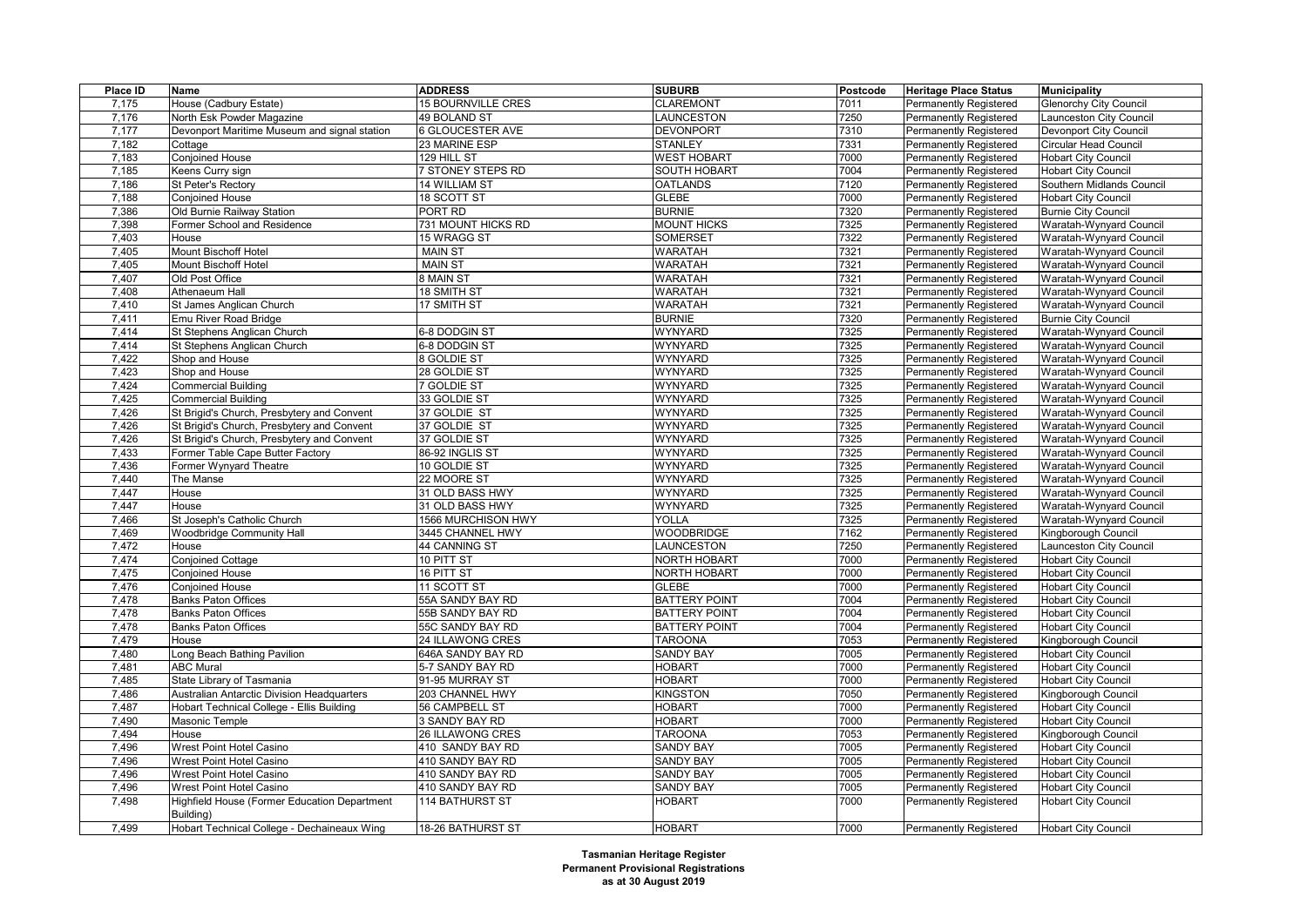| Place ID | Name                                      | <b>ADDRESS</b>     | <b>SUBURB</b>     | Postcode | <b>Heritage Place Status</b>  | <b>Municipality</b>           |
|----------|-------------------------------------------|--------------------|-------------------|----------|-------------------------------|-------------------------------|
| 7,500    | <b>Christ College</b>                     | 2 CHURCHILL AVE    | <b>SANDY BAY</b>  | 7005     | Permanently Registered        | <b>Hobart City Council</b>    |
| 7,502    | Pius X Catholic Church                    | 98 CHANNEL HWY     | <b>TAROONA</b>    | 7053     | <b>Permanently Registered</b> | Kingborough Council           |
| 7,721    | Strahan Bond Store/Drill Hall             | 13 ESPLANADE       | <b>STRAHAN</b>    | 7468     | <b>Permanently Registered</b> | <b>West Coast Council</b>     |
| 7,737    | Sarah Island Group                        |                    | MACQUARIE HARBOUR | 7468     | Permanently Registered        | <b>West Coast Council</b>     |
| 7,753    | St Finn Barrs Catholic Church             | 42 HARVEY ST       | <b>STRAHAN</b>    | 7468     | <b>Permanently Registered</b> | <b>West Coast Council</b>     |
| 7,755    | <b>Holy Trinity Church</b>                | 23 HARVEY ST       | <b>STRAHAN</b>    | 7468     | Permanently Registered        | <b>West Coast Council</b>     |
| 7,757    | Rina Deena                                | 5 HARVEY ST        | <b>STRAHAN</b>    | 7468     | <b>Permanently Registered</b> | <b>West Coast Council</b>     |
| 7,757    | Rina Deena                                | 7 HARVEY ST        | <b>STRAHAN</b>    | 7468     | <b>Permanently Registered</b> | <b>West Coast Council</b>     |
| 7,772    | Cottage                                   | 6 REID ST          | <b>STRAHAN</b>    | 7468     | <b>Permanently Registered</b> | <b>West Coast Council</b>     |
| 7,793    | Lettes Bay                                | 101 LETTES BAY RD  | <b>STRAHAN</b>    | 7468     | <b>Permanently Registered</b> | <b>West Coast Council</b>     |
| 7,793    | Lettes Bay                                | 103 LETTES BAY RD  | <b>STRAHAN</b>    | 7468     | <b>Permanently Registered</b> | <b>West Coast Council</b>     |
| 7,793    | Lettes Bay                                | 61 LETTES BAY RD   | <b>STRAHAN</b>    | 7468     | Permanently Registered        | <b>West Coast Council</b>     |
| 7,793    | Lettes Bay                                | 63 LETTES BAY RD   | <b>STRAHAN</b>    | 7468     | <b>Permanently Registered</b> | <b>West Coast Council</b>     |
| 7,793    | Lettes Bay                                | 65 LETTES BAY RD   | <b>STRAHAN</b>    | 7468     | <b>Permanently Registered</b> | <b>West Coast Council</b>     |
| 7,793    | Lettes Bay                                | 67 LETTES BAY RD   | <b>STRAHAN</b>    | 7468     | Permanently Registered        | <b>West Coast Council</b>     |
| 7,793    | Lettes Bay                                | 69 LETTES BAY RD   | <b>STRAHAN</b>    | 7468     | <b>Permanently Registered</b> | <b>West Coast Council</b>     |
| 7,793    | Lettes Bay                                | 71 LETTES BAY RD   | <b>STRAHAN</b>    | 7468     | <b>Permanently Registered</b> | <b>West Coast Council</b>     |
| 7,793    | Lettes Bay                                | 73 LETTES BAY RD   | <b>STRAHAN</b>    | 7468     | Permanently Registered        | <b>West Coast Council</b>     |
| 7,793    | Lettes Bay                                | 75 LETTES BAY RD   | <b>STRAHAN</b>    | 7468     | <b>Permanently Registered</b> | <b>West Coast Council</b>     |
| 7,793    | Lettes Bay                                | 77 LETTES BAY RD   | <b>STRAHAN</b>    | 7468     | <b>Permanently Registered</b> | <b>West Coast Council</b>     |
| 7,793    | Lettes Bay                                | 79 LETTES BAY RD   | <b>STRAHAN</b>    | 7468     | <b>Permanently Registered</b> | <b>West Coast Council</b>     |
| 7,793    | Lettes Bay                                | 81 LETTES BAY RD   | <b>STRAHAN</b>    | 7468     | <b>Permanently Registered</b> | <b>West Coast Council</b>     |
| 7,793    | Lettes Bay                                | 83 LETTES BAY RD   | <b>STRAHAN</b>    | 7468     | Permanently Registered        | <b>West Coast Council</b>     |
| 7,793    | Lettes Bay                                | 85 LETTES BAY RD   | <b>STRAHAN</b>    | 7468     | <b>Permanently Registered</b> | <b>West Coast Council</b>     |
| 7,793    | Lettes Bay                                | 87 LETTES BAY RD   | <b>STRAHAN</b>    | 7468     | <b>Permanently Registered</b> | <b>West Coast Council</b>     |
| 7,793    | Lettes Bay                                | 89 LETTES BAY RD   | <b>STRAHAN</b>    | 7468     | Permanently Registered        | <b>West Coast Council</b>     |
| 7,793    | Lettes Bay                                | 91 LETTES BAY RD   | <b>STRAHAN</b>    | 7468     | <b>Permanently Registered</b> | <b>West Coast Council</b>     |
| 7,793    | Lettes Bay                                | 93 LETTES BAY RD   | <b>STRAHAN</b>    | 7468     | <b>Permanently Registered</b> | <b>West Coast Council</b>     |
| 7,793    | Lettes Bay                                | 95 LETTES BAY RD   | <b>STRAHAN</b>    | 7468     | Permanently Registered        | <b>West Coast Council</b>     |
| 7,793    | Lettes Bay                                | 97 LETTES BAY RD   | <b>STRAHAN</b>    | 7468     | <b>Permanently Registered</b> | <b>West Coast Council</b>     |
| 7,793    | Lettes Bay                                | 99 LETTES BAY RD   | <b>STRAHAN</b>    | 7468     | <b>Permanently Registered</b> | <b>West Coast Council</b>     |
| 7,793    | Lettes Bay                                | LETTES BAY RD      | <b>STRAHAN</b>    | 7468     | Permanently Registered        | <b>West Coast Council</b>     |
| 7,820    | Queenstown Oval                           | <b>MARY ST</b>     | QUEENSTOWN        | 7467     | <b>Permanently Registered</b> | <b>West Coast Council</b>     |
| 7,820    | Queenstown Oval                           | <b>MARY ST</b>     | QUEENSTOWN        | 7467     | <b>Permanently Registered</b> | <b>West Coast Council</b>     |
| 7,820    | Queenstown Oval                           | <b>MARY ST</b>     | QUEENSTOWN        | 7467     | <b>Permanently Registered</b> | <b>West Coast Council</b>     |
| 7,820    | Queenstown Oval                           | PHILIP ST          | QUEENSTOWN        | 7467     | <b>Permanently Registered</b> | <b>West Coast Council</b>     |
| 7,832    | Evans Corner                              | <b>STICHT ST</b>   | QUEENSTOWN        | 7467     | <b>Permanently Registered</b> | <b>West Coast Council</b>     |
| 7,833    | <b>Charles Evans Supermarket</b>          | 52 ORR ST          | QUEENSTOWN        | 7467     | <b>Permanently Registered</b> | <b>West Coast Council</b>     |
| 7,834    | <b>Affinity House</b>                     | 25-27 ORR ST       | QUEENSTOWN        | 7467     | <b>Permanently Registered</b> | <b>West Coast Council</b>     |
| 7,836    | <b>Hunters Hotel</b>                      | 24-28 ORR ST       | QUEENSTOWN        | 7467     | Permanently Registered        | <b>West Coast Council</b>     |
| 7,838    | Paragon Theatre                           | <b>MCNAMARA ST</b> | QUEENSTOWN        | 7467     | <b>Permanently Registered</b> | <b>West Coast Council</b>     |
| 7,840    | Uniting Church and Hall                   | 4 DIXON ST         | QUEENSTOWN        | 7467     | <b>Permanently Registered</b> | <b>West Coast Council</b>     |
| 7.841    | <b>Masonic Hall</b>                       | 21 CUTTEN ST       | QUEENSTOWN        | 7467     | Permanently Registered        | <b>West Coast Council</b>     |
| 7,842    | St Martin's Anglican Church               | 41-43 DRIFFIELD ST | QUEENSTOWN        | 7467     | <b>Permanently Registered</b> | <b>West Coast Council</b>     |
| 7,844    | St Josephs Catholic Church and Presbytery | PONTIFEX ST        | QUEENSTOWN        | 7467     | <b>Permanently Registered</b> | <b>West Coast Council</b>     |
| 7,844    | St Josephs Catholic Church and Presbytery | PONTIFEX ST        | QUEENSTOWN        | 7467     | <b>Permanently Registered</b> | <b>West Coast Council</b>     |
| 7,844    | St Josephs Catholic Church and Presbytery | 2 PONTIFEX ST      | QUEENSTOWN        | 7467     | <b>Permanently Registered</b> | <b>West Coast Council</b>     |
| 7,932    | Original Ross Burial Ground               | PORTUGAL ST        | ROSS              | 7209     | <b>Permanently Registered</b> | Northern Midlands Council     |
| 7,933    | <b>Catholic Cemetery</b>                  | 32 PARK ST         | <b>ROSS</b>       | 7209     | <b>Permanently Registered</b> | Northern Midlands Council     |
| 7,937    | House                                     | 243 MACQUARIE ST   | <b>HOBART</b>     | 7000     | <b>Permanently Registered</b> | <b>Hobart City Council</b>    |
| 7,938    | Former Station Master's Cottage No. 18    | 11 MAIN RD         | <b>CLAREMONT</b>  | 7011     | <b>Permanently Registered</b> | <b>Glenorchy City Council</b> |
| 7,939    | International Wall of Friendship          | 188 COLLINS ST     | <b>HOBART</b>     | 7000     | <b>Permanently Registered</b> | <b>Hobart City Council</b>    |
| 7,940    | Taswegia                                  | 55-56 FORMBY RD    | <b>DEVONPORT</b>  | 7310     | <b>Permanently Registered</b> | Devonport City Council        |
| 7,941    | <b>Ockerby Gardens</b>                    | 35 CLEVELAND ST    | LAUNCESTON        | 7250     | <b>Permanently Registered</b> | Launceston City Council       |
| 7,942    | Cottage                                   | 4 CHARLES ST S     | SOUTH LAUNCESTON  | 7249     | <b>Permanently Registered</b> | Launceston City Council       |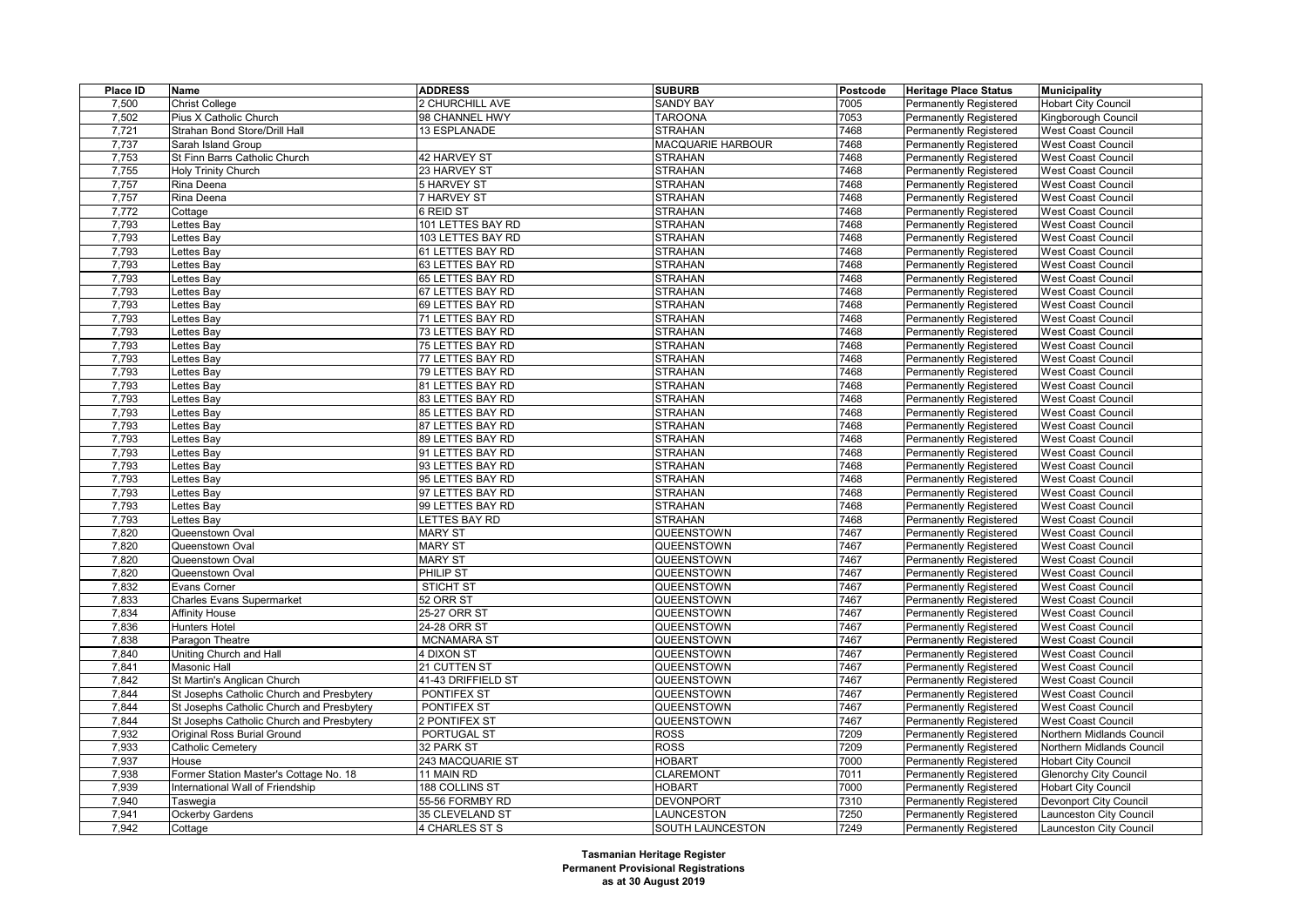| Place ID | Name                                                  | <b>ADDRESS</b>                      | <b>SUBURB</b>         | Postcode     | <b>Heritage Place Status</b>                            | <b>Municipality</b>                          |
|----------|-------------------------------------------------------|-------------------------------------|-----------------------|--------------|---------------------------------------------------------|----------------------------------------------|
| 7,943    | Cottage                                               | 5 CHARLES ST S                      | SOUTH LAUNCESTON      | 7249         | Permanently Registered                                  | Launceston City Council                      |
| 7,944    | Cottage                                               | 14 CHARLES ST S                     | SOUTH LAUNCESTON      | 7249         | <b>Permanently Registered</b>                           | Launceston City Council                      |
| 7,945    | Cottage                                               | 15 CHARLES ST S                     | SOUTH LAUNCESTON      | 7249         | <b>Permanently Registered</b>                           | aunceston City Council                       |
| 7,946    | Cottage                                               | 16 CHARLES ST                       | SOUTH LAUNCESTON      | 7249         | Permanently Registered                                  | aunceston City Council                       |
| 7,948    | Cottage                                               | 16 WEST ST                          | SOUTH LAUNCESTON      | 7249         | <b>Permanently Registered</b>                           | Launceston City Council                      |
| 7,950    | Cottage                                               | <b>14 NORTH ST</b>                  | SOUTH LAUNCESTON      | 7249         | Permanently Registered                                  | Launceston City Council                      |
| 7,957    | St George's Anglican Church                           | 4 DUNN ST                           | <b>MATHINNA</b>       | 7214         | Permanently Registered                                  | Break O'Day Council                          |
| 7,959    | House                                                 | 10 AILEEN CRES                      | <b>HILLCREST</b>      | 7320         | <b>Permanently Registered</b>                           | <b>Burnie City Council</b>                   |
| 7,961    | Former All Saints Church                              | 46 CHAFFEY ST                       | <b>GLADSTONE</b>      | 7264         | <b>Permanently Registered</b>                           | Dorset Council                               |
| 7,962    | House                                                 | <b>48 STATION ST</b>                | <b>MOONAH</b>         | 7009         | <b>Permanently Registered</b>                           | <b>Glenorchy City Council</b>                |
| 7,963    | <b>Conjoined House</b>                                | 14-20 LEWIS ST                      | <b>NORTH HOBART</b>   | 7000         | <b>Permanently Registered</b>                           | <b>Hobart City Council</b>                   |
| 7,963    | <b>Conjoined House</b>                                | 14-20 LEWIS ST                      | <b>NORTH HOBART</b>   | 7000         | <b>Permanently Registered</b>                           | <b>Hobart City Council</b>                   |
| 7,964    | <b>Conjoined House</b>                                | 14-20 LEWIS ST                      | <b>NORTH HOBART</b>   | 7000         | Permanently Registered                                  | <b>Hobart City Council</b>                   |
| 7,965    | <b>Congregational Cemetery</b>                        | 71 CEMETERY RD                      | <b>GEEVESTON</b>      | 7116         | <b>Permanently Registered</b>                           | <b>Huon Valley Council</b>                   |
| 7,966    | Shop and Flat                                         | 60-62 MARGARET ST                   | LAUNCESTON            | 7250         | Permanently Registered                                  | Launceston City Council                      |
| 7,967    | House                                                 | 64 MARGARET ST                      | LAUNCESTON            | 7250         | Permanently Registered                                  | aunceston City Council                       |
| 7,968    | House                                                 | 66 MARGARET ST                      | LAUNCESTON            | 7250         | <b>Permanently Registered</b>                           | Launceston City Council                      |
| 7,969    | House                                                 | 68 MARGARET ST                      | LAUNCESTON            | 7250         | Permanently Registered                                  | aunceston City Council                       |
| 7,970    | House                                                 | 70 MARGARET ST                      | LAUNCESTON            | 7250         | Permanently Registered                                  | aunceston City Council                       |
| 7,971    | House                                                 | 72 MARGARET ST                      | LAUNCESTON            | 7250         | Permanently Registered                                  | aunceston City Council                       |
| 7,972    | Rose Lane Park                                        | <b>WESTBURY RD</b>                  | SOUTH LAUNCESTON      | 7250         | <b>Permanently Registered</b>                           | Launceston City Council                      |
| 7,974    | St George's Church                                    | 100 INVERMAY RD                     | <b>INVERMAY</b>       | 7248         | Permanently Registered                                  | Launceston City Council                      |
| 7,975    | St John's Church                                      | <b>191 WHITE HILLS RD</b>           | WHITE HILLS           | 7258         | Permanently Registered                                  | Launceston City Council                      |
| 7,977    | All Saints' Anglican Church                           | 190 DAIRY PLAINS RD                 | DAIRY PLAINS          | 7304         | Permanently Registered                                  | <b>Meander Valley Council</b>                |
| 7,979    | Parkham Anglican Church & Hall                        | 9 BRADYS PLAIN RD                   | <b>PARKHAM</b>        | 7304         | Permanently Registered                                  | Meander Valley Council                       |
| 7,980    | Former St David's Anglican Church                     | 975 SELBOURNE RD                    | <b>SELBOURNE</b>      | 7292         | Permanently Registered                                  | Meander Valley Council                       |
| 7,981    | <b>Christ Church and Cemetery</b>                     | 136 CONARA RD                       | CONARA                | 7211         |                                                         | Northern Midlands Council                    |
| 7,983    | St Andrew's Church                                    | 13790 MIDLAND HWY                   | <b>EPPING FOREST</b>  | 7211         | <b>Permanently Registered</b><br>Permanently Registered | Northern Midlands Council                    |
| 7,986    | Balemo                                                | 61 BOURKE ST                        | LAUNCESTON            | 7250         | Permanently Registered                                  |                                              |
| 7,987    | House                                                 | 201 BATHURST ST                     | <b>WEST HOBART</b>    | 7000         |                                                         | Launceston City Council                      |
| 7,989    |                                                       |                                     | <b>NUGENT</b>         |              | <b>Permanently Registered</b>                           | <b>Hobart City Council</b><br>Sorell Council |
| 7,990    | Nugent Church<br><b>Clarence Point Community Hall</b> | 2020 NUGENT RD<br><b>SUNSET BVD</b> | <b>CLARENCE POINT</b> | 7172<br>7270 | Permanently Registered                                  | West Tamar Council                           |
|          |                                                       |                                     | <b>HOBART</b>         | 7000         | Permanently Registered                                  |                                              |
| 7,992    | Former Mill (Gibsons)                                 | 17 MORRISON ST                      |                       | 7307         | <b>Permanently Registered</b>                           | <b>Hobart City Council</b>                   |
| 7,993    | House                                                 | <b>GILBERT ST</b>                   | <b>LATROBE</b>        | 7011         | Permanently Registered                                  | Latrobe Council                              |
| 7,996    | House                                                 | 629 MAIN RD                         | <b>BERRIEDALE</b>     |              | Permanently Registered                                  | <b>Glenorchy City Council</b>                |
| 7,997    | Former Avoca Primary School                           | 16 BLENHEIM ST                      | <b>AVOCA</b>          | 7213         | <b>Permanently Registered</b>                           | Northern Midlands Council                    |
| 8,003    | Newland                                               | <b>7 BEACH RD</b>                   | <b>SANDY BAY</b>      | 7005         | Permanently Registered                                  | <b>Hobart City Council</b>                   |
| 8,004    | Cranleigh                                             | 9 BEACH RD                          | <b>SANDY BAY</b>      | 7005         | Permanently Registered                                  | <b>Hobart City Council</b>                   |
| 8,053    | Ventura                                               | 85 BROOKER AVE                      | <b>GLEBE</b>          | 7000         | <b>Permanently Registered</b>                           | <b>Hobart City Council</b>                   |
| 8,055    | Louisville                                            | 35 BAY RD                           | <b>NEW TOWN</b>       | 7008         | <b>Permanently Registered</b>                           | <b>Hobart City Council</b>                   |
| 8,056    | St Martin's Church                                    | 116 ARTHUR HWY                      | <b>DUNALLEY</b>       | 7177         | Permanently Registered                                  | Sorell Council                               |
| 8,061    | Cottage                                               | <b>3 ALEXANDER ST</b>               | <b>BOTHWELL</b>       | 7030         | <b>Permanently Registered</b>                           | Central Highlands Council                    |
| 8,063    | Cottage                                               | <b>4 DALRYMPLE ST</b>               | <b>BOTHWELL</b>       | 7030         | <b>Permanently Registered</b>                           | Central Highlands Council                    |
| 8,065    | Settlers Park Cemetery                                | 67 CHANNEL HWY                      | <b>KINGSTON</b>       | 7050         | Permanently Registered                                  | Kingborough Council                          |
| 8,069    | Taroona House                                         | 17 TAROONA CRES                     | <b>TAROONA</b>        | 7053         | <b>Permanently Registered</b>                           | Kingborough Council                          |
| 8,071    | <b>Uniting Church</b>                                 | 2 FORD RD                           | <b>PONTVILLE</b>      | 7030         | <b>Permanently Registered</b>                           | <b>Brighton Council</b>                      |
| 8,071    | Uniting Church                                        | 2 FORD RD                           | <b>PONTVILLE</b>      | 7030         | Permanently Registered                                  | <b>Brighton Council</b>                      |
| 8,072    | House                                                 | 125 DAVEY ST                        | <b>HOBART</b>         | 7000         | <b>Permanently Registered</b>                           | <b>Hobart City Council</b>                   |
| 8,073    | House                                                 | 127 DAVEY ST                        | <b>HOBART</b>         | 7000         | Permanently Registered                                  | <b>Hobart City Council</b>                   |
| 8,075    | Collegiate Lower School                               | 16-20 MOLLE ST                      | <b>HOBART</b>         | 7000         | Permanently Registered                                  | <b>Hobart City Council</b>                   |
| 8,076    | House                                                 | <b>I MARLBOROUGH ST</b>             | <b>PONTVILLE</b>      | 7030         | <b>Permanently Registered</b>                           | <b>Brighton Council</b>                      |
| 8,083    | House                                                 | 1 ABERDEEN ST                       | <b>GLEBE</b>          | 7000         | <b>Permanently Registered</b>                           | <b>Hobart City Council</b>                   |
| 8,087    | House                                                 | 4 ABERDEEN ST                       | <b>GLEBE</b>          | 7000         | Permanently Registered                                  | <b>Hobart City Council</b>                   |
| 8,088    | House                                                 | <b>6 ABERDEEN ST</b>                | <b>GLEBE</b>          | 7000         | <b>Permanently Registered</b>                           | <b>Hobart City Council</b>                   |
| 8,089    | House                                                 | 8 ABERDEEN ST                       | <b>GLEBE</b>          | 7000         | <b>Permanently Registered</b>                           | <b>Hobart City Council</b>                   |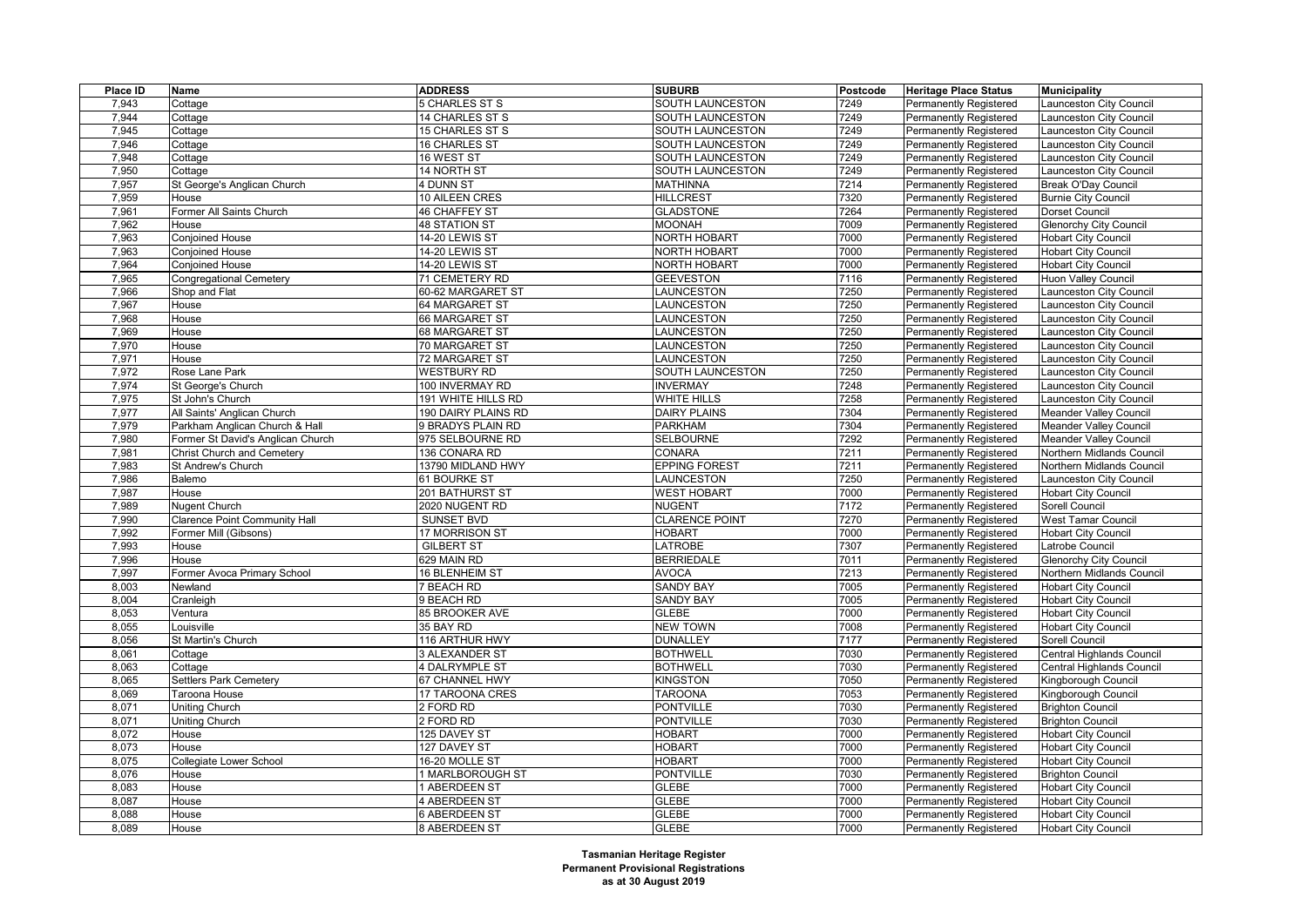| Place ID | Name                                            | <b>ADDRESS</b>        | <b>SUBURB</b>          | Postcode | <b>Heritage Place Status</b>  | <b>Municipality</b>           |
|----------|-------------------------------------------------|-----------------------|------------------------|----------|-------------------------------|-------------------------------|
| 8,091    | House                                           | 17 ABERDEEN ST        | <b>GLEBE</b>           | 7000     | <b>Permanently Registered</b> | <b>Hobart City Council</b>    |
| 8,092    | Tremadoc                                        | <b>18 ABERDEEN ST</b> | <b>GLEBE</b>           | 7000     | <b>Permanently Registered</b> | <b>Hobart City Council</b>    |
| 8.093    | Conjoined House                                 | 19 ABERDEEN ST        | <b>GLEBE</b>           | 7000     | Permanently Registered        | <b>Hobart City Council</b>    |
| 8,094    | Conjoined House                                 | 20 ABERDEEN ST        | <b>GLEBE</b>           | 7000     | Permanently Registered        | <b>Hobart City Council</b>    |
| 8,095    | House                                           | 21 ABERDEEN ST        | <b>GLEBE</b>           | 7000     | <b>Permanently Registered</b> | <b>Hobart City Council</b>    |
| 8,100    | House                                           | 27 ABERDEEN ST        | <b>GLEBE</b>           | 7000     | <b>Permanently Registered</b> | <b>Hobart City Council</b>    |
| 8,101    | House                                           | 29 ABERDEEN ST        | <b>GLEBE</b>           | 7000     | <b>Permanently Registered</b> | <b>Hobart City Council</b>    |
| 8,135    | House                                           | 14 TRUMPETER ST       | <b>BATTERY POINT</b>   | 7004     | <b>Permanently Registered</b> | <b>Hobart City Council</b>    |
| 8,136    | House                                           | 24 ATHOL ST           | <b>SOMERSET</b>        | 7322     | <b>Permanently Registered</b> | Waratah-Wynyard Council       |
| 8,138    | Revolving Kiln                                  | 440 GORDON RIVER RD   | <b>BUSHY PARK</b>      | 7140     | <b>Permanently Registered</b> | <b>Derwent Valley Council</b> |
| 8,139    | Text Kiln                                       | 440 GORDON RIVER RD   | <b>BUSHY PARK</b>      | 7140     | <b>Permanently Registered</b> | Derwent Valley Council        |
| 8,140    | Red Kiln                                        | 440 GORDON RIVER RD   | <b>BUSHY PARK</b>      | 7140     | <b>Permanently Registered</b> | Derwent Valley Council        |
| 8,142    | Bakerv                                          | 440 GORDON RIVER RD   | <b>BUSHY PARK</b>      | 7140     | <b>Permanently Registered</b> | Derwent Valley Council        |
| 8,143    | Cottage 3 (opp Red Kiln ref 78B Heritage Map)   | 440 GORDON RIVER RD   | <b>BUSHY PARK</b>      | 7140     | Permanently Registered        | <b>Derwent Valley Council</b> |
| 8,144    | Kentdale House                                  | 440 GORDON RIVER RD   | <b>BUSHY PARK</b>      | 7140     | <b>Permanently Registered</b> | Derwent Valley Council        |
| 8,146    | Sunbury House                                   | 1653 GLENORA RD       | <b>BUSHY PARK</b>      | 7140     | Permanently Registered        | Derwent Valley Council        |
| 8,159    | Aquaduct (behind chemical store)                | 440 GORDON RIVER RD   | <b>BUSHY PARK</b>      | 7140     | <b>Permanently Registered</b> | Derwent Valley Council        |
| 8,160    | Pickers Hut (At Jungle)                         | 440 GORDON RIVER RD   | <b>BUSHY PARK</b>      | 7140     | Permanently Registered        | Derwent Valley Council        |
| 8,163    | House                                           | 14-16 LINDSAY ST      | <b>INVERMAY</b>        | 7248     | <b>Permanently Registered</b> | aunceston City Council        |
| 8,164    | <b>Conioined House</b>                          | 4 CORIN ST            | <b>WEST LAUNCESTON</b> | 7250     | <b>Permanently Registered</b> | aunceston City Council        |
| 8,165    | Conjoined House (6 Corin St)                    | 6 CORIN ST            | <b>WEST LAUNCESTON</b> | 7250     | <b>Permanently Registered</b> | Launceston City Council       |
| 8,166    | Conjoined House (8 Corin St)                    | 8 CORIN ST            | <b>WEST LAUNCESTON</b> | 7250     | Permanently Registered        | aunceston City Council        |
| 8,167    | Conjoined House                                 | 10-16 CORIN ST        | <b>WEST LAUNCESTON</b> | 7250     | Permanently Registered        | aunceston City Council        |
| 8.167    | Conjoined House                                 | 10-16 CORIN ST        | <b>WEST LAUNCESTON</b> | 7250     | <b>Permanently Registered</b> | Launceston City Council       |
| 8,168    | Kandaha                                         | 34 QUEEN ST           | <b>BURNIE</b>          | 7320     | Permanently Registered        | <b>Burnie City Council</b>    |
| 8,169    | House                                           | 1 BROWNE ST           | <b>WEST HOBART</b>     | 7000     | Permanently Registered        | <b>Hobart City Council</b>    |
| 8,172    | Conjoined House                                 | 79-81 KING ST         | <b>SANDY BAY</b>       | 7005     | <b>Permanently Registered</b> | <b>Hobart City Council</b>    |
| 8,173    | <b>Swanston House Stables</b>                   | 39 TOWER RD           | <b>NEW TOWN</b>        | 7008     | <b>Permanently Registered</b> | <b>Hobart City Council</b>    |
| 8,174    | Denmark Hill                                    | 440 GORDON RIVER RD   | <b>BUSHY PARK</b>      | 7140     | Permanently Registered        | Derwent Valley Council        |
| 8,179    | <b>Hobart Walking Club Hut</b>                  | 46 LAKE DOBSON RD     | <b>MOUNT FIELD</b>     | 7140     | <b>Permanently Registered</b> | Derwent Valley Council        |
| 8,182    | Commercial Building                             | 22-24 PATERSON ST     | LAUNCESTON             | 7250     | <b>Permanently Registered</b> | Launceston City Council       |
| 8,183    | Shed                                            | 76 NAPOLEON ST        | <b>BATTERY POINT</b>   | 7004     | <b>Permanently Registered</b> | <b>Hobart City Council</b>    |
| 8,184    | MacKillop Hill Church and House                 | 109 WILLIAM ST        | FORTH                  | 7310     | <b>Permanently Registered</b> | Central Coast Council         |
| 8,185    | Conjoined House                                 | 9 CASCADE RD          | <b>SOUTH HOBART</b>    | 7004     | Permanently Registered        | <b>Hobart City Council</b>    |
| 8,186    | <b>Conjoined House</b>                          | 11 CASCADE RD         | <b>SOUTH HOBART</b>    | 7004     | <b>Permanently Registered</b> | <b>Hobart City Council</b>    |
| 8,187    | <b>Conjoined House</b>                          | 13 CASCADE RD         | <b>SOUTH HOBART</b>    | 7004     | <b>Permanently Registered</b> | <b>Hobart City Council</b>    |
| 8,188    | House                                           | 19 CASCADE RD         | SOUTH HOBART           | 7004     | <b>Permanently Registered</b> | <b>Hobart City Council</b>    |
| 8,189    | House                                           | 37 CASCADE RD         | SOUTH HOBART           | 7004     | <b>Permanently Registered</b> | <b>Hobart City Council</b>    |
| 8,190    | House                                           | 39 CASCADE RD         | SOUTH HOBART           | 7004     | <b>Permanently Registered</b> | <b>Hobart City Council</b>    |
| 8,191    | House                                           | 41 CASCADE RD         | SOUTH HOBART           | 7004     | Permanently Registered        | <b>Hobart City Council</b>    |
| 8,194    | House and Shop                                  | 16 LYALL ST           | <b>WESTBURY</b>        | 7303     | <b>Permanently Registered</b> | Meander Valley Council        |
| 8,195    | House                                           | 37 MEANDER VALLEY RD  | <b>CARRICK</b>         | 7291     | <b>Permanently Registered</b> | Meander Valley Council        |
| 8,196    | Market Place Archaeological Site, Interwar      | 2 MARKET PL           | <b>HOBART</b>          | 7000     | Permanently Registered        | <b>Hobart City Council</b>    |
|          | Warehouse/Bank                                  |                       |                        |          |                               |                               |
| 8,196    | Market Place Archaeological Site, Interwar      | 4 MARKET PL           | <b>HOBART</b>          | 7000     | Permanently Registered        | <b>Hobart City Council</b>    |
|          | Warehouse/Bank                                  |                       |                        |          |                               |                               |
| 8,196    | Market Place Archaeological Site, Interwar      | 6-8 MARKET PL         | <b>HOBART</b>          | 7000     | Permanently Registered        | <b>Hobart City Council</b>    |
|          | Warehouse/Bank                                  |                       |                        |          |                               |                               |
| 8196     | Market Place Archaeological Site, Interwar      | 58 Collins ST         | <b>HOBART</b>          | 7000     | Permanently Registered        | <b>Hobart City Council</b>    |
|          | Warehouse/Bank                                  |                       |                        |          |                               |                               |
|          | 8196 Market Place Archaeological Site, Interwar | Unit 1 58 Collins ST  | <b>HOBART</b>          | 7000     | Permanently Registered        | <b>Hobart City Council</b>    |
|          | Warehouse/Bank                                  |                       |                        |          |                               |                               |
| 8196     | Market Place Archaeological Site, Interwar      | Unit 2 58 Collins ST  | <b>HOBART</b>          | 7000     | <b>Permanently Registered</b> | <b>Hobart City Council</b>    |
|          | Warehouse/Bank                                  |                       |                        |          |                               |                               |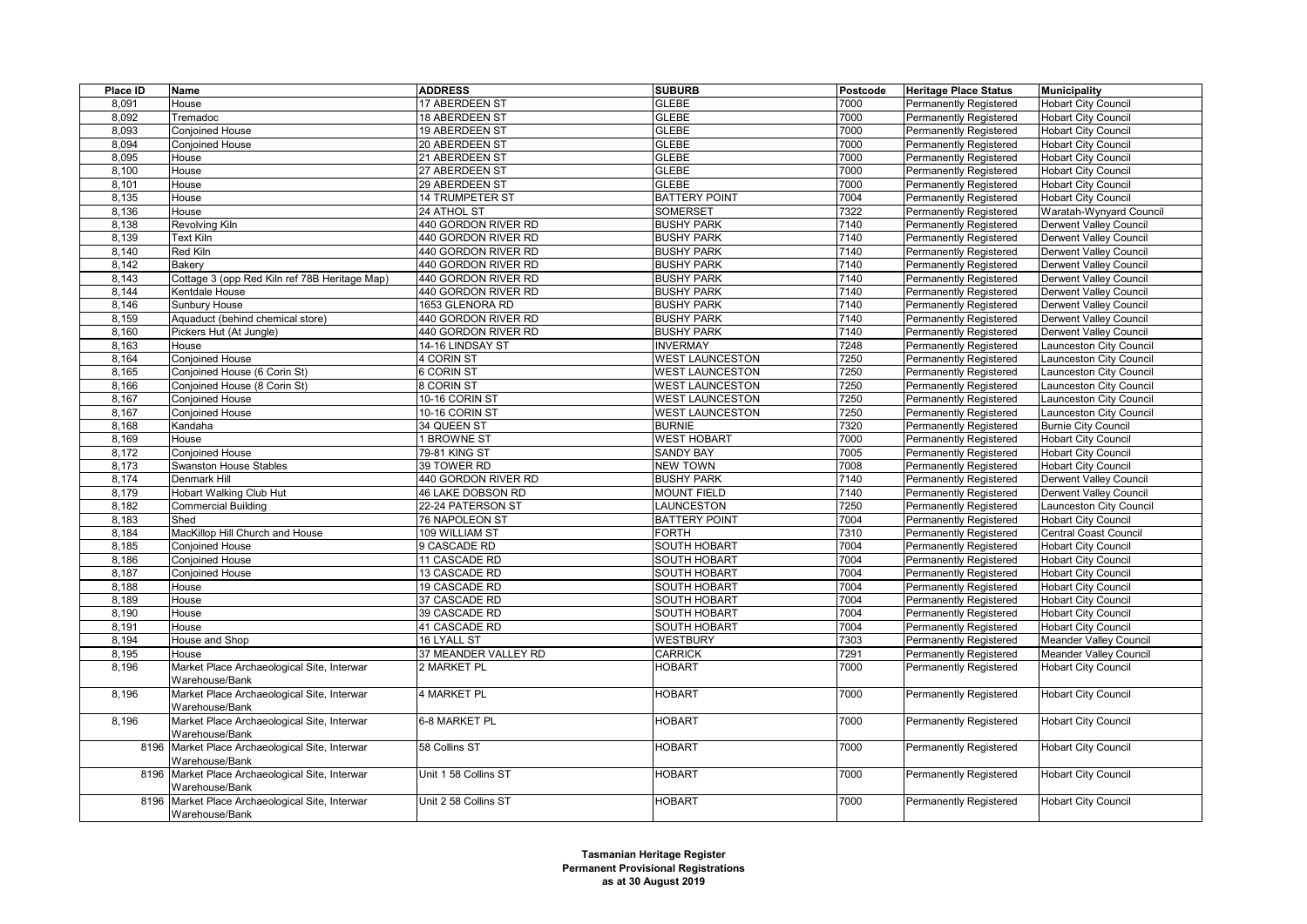| Place ID | Name                                         | <b>ADDRESS</b>                    | <b>SUBURB</b>     | Postcode | <b>Heritage Place Status</b>  | <b>Municipality</b>           |
|----------|----------------------------------------------|-----------------------------------|-------------------|----------|-------------------------------|-------------------------------|
| 8196     | Market Place Archaeological Site, Interwar   | Unit 3 58 Collins ST              | <b>HOBART</b>     | 7000     | Permanently Registered        | <b>Hobart City Council</b>    |
|          | Warehouse/Bank                               |                                   |                   |          |                               |                               |
| 8,197    | House                                        | 43 KING EDWARD ST                 | <b>ULVERSTONE</b> | 7315     | <b>Permanently Registered</b> | Central Coast Council         |
| 8,198    | House                                        | 60 VICTORIA ST                    | <b>ULVERSTONE</b> | 7315     | Permanently Registered        | Central Coast Council         |
| 8,198    | House                                        | 60 VICTORIA ST                    | <b>ULVERSTONE</b> | 7315     | <b>Permanently Registered</b> | Central Coast Council         |
| 8,201    | Pioneer Avenue Elm Trees                     | MAIN ROAD (ADJACENT NOS. 17 & 19) | <b>PERTH</b>      | 7300     | Permanently Registered        | Northern Midlands Council     |
| 8,201    | Pioneer Avenue Elm Trees                     | MAIN ROAD (ADJACENT NOS. 17 & 19) | PERTH             | 7300     | Permanently Registered        | Northern Midlands Council     |
| 8,204    | <b>Bismarck (Collinsvale) Cemetery</b>       | 20 CHURCH RD                      | COLLINSVALE       | 7012     | <b>Permanently Registered</b> | <b>Glenorchy City Council</b> |
| 8,205    | Naracoopa Jetty                              | THE ESPLANADE                     | <b>NARACOOPA</b>  | 7256     | Permanently Registered        | King Island Council           |
| 8,208    | Cottage                                      | 4 NILE RD                         | <b>EVANDALE</b>   | 7212     | Permanently Registered        | Northern Midlands Council     |
| 8,210    | <b>Commercial Building</b>                   | 50A MURRAY ST                     | <b>HOBART</b>     | 7000     | <b>Permanently Registered</b> | <b>Hobart City Council</b>    |
| 8,211    | <b>Commercial Building</b>                   | 52 MURRAY ST                      | <b>HOBART</b>     | 7000     | Permanently Registered        | <b>Hobart City Council</b>    |
| 8,212    | <b>Upper Derwent United Hall</b>             | 489 GORDON RIVER RD               | <b>BUSHY PARK</b> | 7140     | Permanently Registered        | <b>Derwent Valley Council</b> |
| 8,213    | House and former Blacksmith Shop             | 254-286 LIVERPOOL ST              | <b>HOBART</b>     | 7000     | <b>Permanently Registered</b> | <b>Hobart City Council</b>    |
| 8,214    | Cottage                                      | 73 ENTALLY RD                     | <b>HADSPEN</b>    | 7290     | Permanently Registered        | Meander Valley Council        |
| 8,214    | Cottage                                      | 75 ENTALLY RD                     | <b>HADSPEN</b>    | 7290     | Permanently Registered        | Meander Valley Council        |
| 8,215    | Ida Bay Railway                              | 328 LUNE RIVER RD                 | <b>IDA BAY</b>    | 7109     | Permanently Registered        | Huon Valley Council           |
| 8215     | Ida Bay Railway                              | <b>LIMESTONE QUARRY RD</b>        | <b>IDA BAY</b>    | 7109     | Permanently Registered        | Huon Valley Council           |
| 8215     | Ida Bay Railway                              | LIMESTONE QUARRY RD               | <b>DA BAY</b>     | 7109     | Permanently Registered        | <b>Huon Valley Council</b>    |
| 8215     | Ida Bay Railway                              | SOUTH LUNE RD                     | <b>IDA BAY</b>    | 7109     | <b>Permanently Registered</b> | Huon Valley Council           |
| 8215     | Ida Bay Railway                              | SOUTH LUNE RD                     | <b>IDA BAY</b>    | 7109     | <b>Permanently Registered</b> | <b>Huon Valley Council</b>    |
| 8215     | Ida Bay Railway                              | SOUTH LUNE RD                     | <b>IDA BAY</b>    | 7109     | Permanently Registered        | Huon Valley Council           |
| 8215     | Ida Bay Railway                              | 328 LUNE RIVER RD                 | <b>DA BAY</b>     | 7109     | Permanently Registered        | <b>Huon Valley Council</b>    |
| 8215     | Ida Bay Railway                              | LUNE RIVER RD                     | <b>IDA BAY</b>    | 7109     | Permanently Registered        | Huon Valley Council           |
| 8215     | Ida Bay Railway                              | LUNE RIVER RD                     | <b>DA BAY</b>     | 7109     | Permanently Registered        | <b>Huon Valley Council</b>    |
| 8215     | Ida Bay Railway                              | LUNE RIVER RD                     | <b>IDA BAY</b>    | 7109     | <b>Permanently Registered</b> | Huon Valley Council           |
| 8215     | Ida Bay Railway                              | LUNE RIVER RD                     | <b>IDA BAY</b>    | 7109     | <b>Permanently Registered</b> | Huon Valley Council           |
| 8215     | Ida Bay Railway                              | UNE RIVER RD                      | <b>DA BAY</b>     | 7109     | Permanently Registered        | Huon Valley Council           |
| 8215     | Ida Bay Railway                              | <b>LUNE RIVER RD</b>              | <b>DA BAY</b>     | 7109     | <b>Permanently Registered</b> | Huon Valley Council           |
| 8215     | Ida Bay Railway                              | LUNE RIVER RD                     | <b>IDA BAY</b>    | 7109     | <b>Permanently Registered</b> | Huon Valley Council           |
| 8215     | Ida Bay Railway                              | LUNE RIVER RD                     | <b>DA BAY</b>     | 7109     | Permanently Registered        | <b>Huon Valley Council</b>    |
| 8215     | Ida Bay Railway                              | LUNE RIVER RD                     | <b>DA BAY</b>     | 7109     | <b>Permanently Registered</b> | Huon Valley Council           |
| 8215     | Ida Bay Railway                              | LUNE RIVER RD                     | <b>DA BAY</b>     | 7109     | Permanently Registered        | Huon Valley Council           |
| 8215     | Ida Bay Railway                              | UNE RIVER RD                      | <b>DA BAY</b>     | 7109     | Permanently Registered        | Huon Valley Council           |
| 8215     | Ida Bay Railway                              | <b>LUNE RIVER RD</b>              | <b>DA BAY</b>     | 7109     | <b>Permanently Registered</b> | <b>Huon Valley Council</b>    |
| 8215     | Ida Bay Railway                              | LUNE RIVER RD                     | <b>IDA BAY</b>    | 7109     | <b>Permanently Registered</b> | <b>Huon Valley Council</b>    |
| 8215     | Ida Bay Railway                              | UNE RIVER RD                      | <b>DA BAY</b>     | 7109     | Permanently Registered        | <b>Huon Valley Council</b>    |
| 8215     | Ida Bay Railway                              | LUNE RIVER RD                     | <b>IDA BAY</b>    | 7109     | Permanently Registered        | Huon Valley Council           |
| 8215     | Ida Bay Railway                              | IDA BAY RD                        | <b>DA BAY</b>     | 7109     | Permanently Registered        | <b>Huon Valley Council</b>    |
| 8215     | Ida Bay Railway                              |                                   | <b>DA BAY</b>     | 7109     | Permanently Registered        | <b>Huon Valley Council</b>    |
| 8215     | Ida Bay Railway                              |                                   | <b>DA BAY</b>     | 7109     | <b>Permanently Registered</b> | Huon Valley Council           |
| 8215     | Ida Bay Railway                              |                                   | <b>DA BAY</b>     | 7109     | Permanently Registered        | <b>Huon Valley Council</b>    |
| 8215     | Ida Bay Railway                              |                                   | <b>DA BAY</b>     | 7109     | Permanently Registered        | <b>Huon Valley Council</b>    |
| 8215     | Ida Bay Railway                              |                                   | <b>DA BAY</b>     | 7109     | <b>Permanently Registered</b> | Huon Valley Council           |
| 8215     | Ida Bay Railway                              |                                   | <b>DA BAY</b>     | 7109     | <b>Permanently Registered</b> | Huon Valley Council           |
| 8215     | Ida Bay Railway                              |                                   | <b>DA BAY</b>     | 7109     | Permanently Registered        | <b>Huon Valley Council</b>    |
| 8215     | lda Bay Railway                              |                                   | <b>DA BAY</b>     | 7109     | <b>Permanently Registered</b> | Huon Valley Council           |
| 8215     | Ida Bay Railway                              |                                   | <b>DA BAY</b>     | 7109     | Permanently Registered        | <b>Huon Valley Council</b>    |
| 8,216    | Andora                                       | 142 NILE RD                       | <b>EVANDALE</b>   | 7212     | Permanently Registered        | Northern Midlands Council     |
| 8,217    | <b>Town Hall</b>                             | 151 ROOKE ST                      | <b>DEVONPORT</b>  | 7310     | Permanently Registered        | Devonport City Council        |
| 8,218    | Former Courthouse                            | 145 ROOKE ST                      | DEVONPORT         | 7310     | Permanently Registered        | Devonport City Council        |
| 8,219    | <b>Bruny Island Quarantine Station</b>       | 816 KILLORA RD                    | NORTH BRUNY       | 7150     | Permanently Registered        | Kingborough Council           |
| 8,222    | Harvey Lane                                  | <b>GARTH AVE</b>                  | SANDY BY          | 7005     | Permanently Registered        | <b>Hobart City Council</b>    |
| 8,223    | Long Marsh Dam and Convict Probation Station | HONEYSUCKLE RD                    | LONG MARSH        | 7210     | <b>Permanently Registered</b> | Northern Midlands Council     |
| 8,224    | Mount Lyell Mine Co Office Complex           | PENGHANA RD                       | QUEENSTOWN        | 7467     | <b>Permanently Registered</b> | West Coast Council            |
|          |                                              |                                   |                   |          |                               |                               |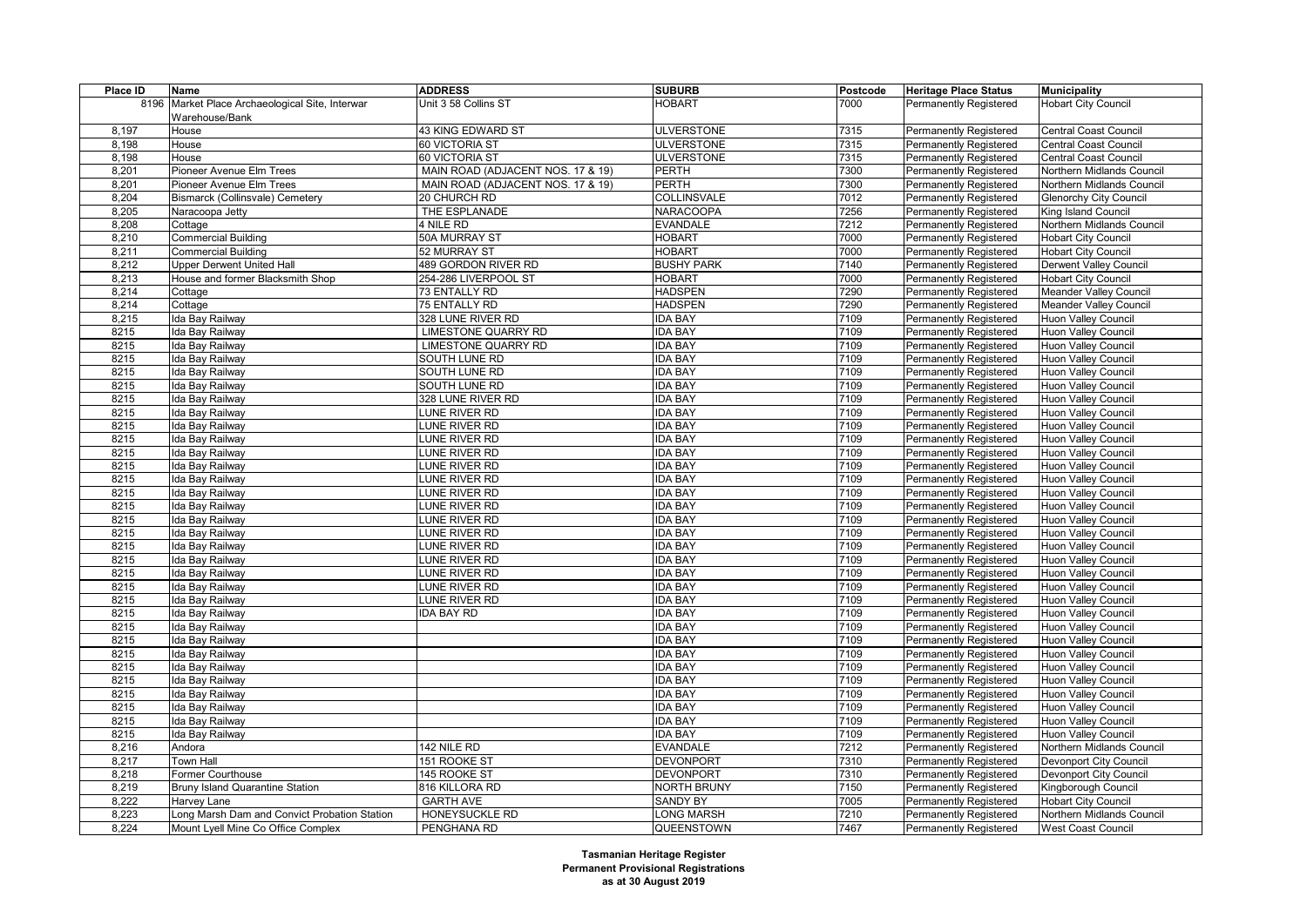| Place ID       | <b>Name</b>                              | <b>ADDRESS</b>                                          | <b>SUBURB</b>                        | <b>Postcode</b> | <b>Heritage Place Status</b>                                   | <b>Municipality</b>                                      |
|----------------|------------------------------------------|---------------------------------------------------------|--------------------------------------|-----------------|----------------------------------------------------------------|----------------------------------------------------------|
| 8,224          | Mount Lyell Mine Co Office Complex       | PENGHANA RD                                             | QUEENSTOWN                           | 7467            | <b>Permanently Registered</b>                                  | <b>West Coast Council</b>                                |
| 8,225          | St Mary's Church of Our Hope             | <b>19 CHAPMAN AVE</b>                                   | <b>DOVER</b>                         | 7117            | <b>Permanently Registered</b>                                  | <b>Huon Valley Council</b>                               |
| 8,227          | <b>Burton's Factory Site</b>             | 16 CHARLTON ST                                          | <b>CYGNET</b>                        | 7112            | <b>Permanently Registered</b>                                  | <b>Huon Valley Council</b>                               |
| 8,238          | House                                    | 52 MONTAGU ST                                           | <b>NEW TOWN</b>                      | 7008            | <b>Permanently Registered</b>                                  | <b>Hobart City Council</b>                               |
| 8,276          | House                                    | 69 ELPHIN RD                                            | LAUNCESTON                           | 7250            | Permanently Registered                                         | Launceston City Council                                  |
| 8,277          | Cottage                                  | 21 WELMAN ST                                            | LAUNCESTON                           | 7250            | <b>Permanently Registered</b>                                  | Launceston City Council                                  |
| 8,279          | <b>Westbury Town Hall</b>                | 26 LYALL ST                                             | <b>WESTBURY</b>                      | 7303            | <b>Permanently Registered</b>                                  | <b>Meander Valley Council</b>                            |
| 8,280          | House                                    | 43 BRIDGE ST                                            | <b>RICHMOND</b>                      | 7025            | Permanently Registered                                         | <b>Clarence City Council</b>                             |
| 8,281          | Borradaile Plain Hut                     | MERSEY FOREST RD                                        | <b>LIENA</b>                         | 7304            | <b>Permanently Registered</b>                                  | <b>Meander Valley Council</b>                            |
| 8,288          | Du Cane Hut                              | CRADLE MT - LAKE ST CLAIR NATIONAL PARK CRADLE MOUNTAIN |                                      | 7140            | <b>Permanently Registered</b>                                  | Central Highlands Council                                |
| 8,289          | Basil Steers' February Plains Hut No. 1  | <b>BARE HILL RD</b>                                     | <b>FEBRUARY PLAINS</b>               | 7304            | Permanently Registered                                         | Meander Valley Council                                   |
| 8,291          | Lake Meston Hut                          | WALLS OF JERUSALEM NATIONAL PARK                        | <b>WALLS OF JERUSALEM</b>            | 7304            | <b>Permanently Registered</b>                                  | Central Highlands Council                                |
| 8,299          | Conjoined House                          | 75-77 KING ST                                           | <b>SANDY BAY</b>                     | 7005            | <b>Permanently Registered</b>                                  | <b>Hobart City Council</b>                               |
| 8,300          | How's Snaring Hut and Skin Shed          | ARM RD                                                  | <b>MERSEY FOREST</b>                 | 7304            | <b>Permanently Registered</b>                                  | <b>Meander Valley Council</b>                            |
| 8,303          | Former Commandant's Cottage              | 463 BRIGHTON RD                                         | <b>PONTVILLE</b>                     | 7030            | <b>Permanently Registered</b>                                  | Southern Midlands Council                                |
| 8,304          | King George V Park                       | <b>ALBERT ST</b>                                        | <b>SHEFFIELD</b>                     | 7306            | <b>Permanently Registered</b>                                  | Kentish Council                                          |
| 8,305          | <b>Elim</b>                              | 17 LANSDOWNE CRES                                       | <b>WEST HOBART</b>                   | 7000            | <b>Permanently Registered</b>                                  | <b>Hobart City Council</b>                               |
| 8,308          | John Watson's Slip Cottages              | 70 ESPLANADE RD                                         | <b>MIDDLETON</b>                     | 7163            | <b>Permanently Registered</b>                                  | Kingborough Council                                      |
| 8,309          | Boronia                                  | 88 ROSLYN AVE                                           | KINGSTON BEACH                       | 7050            | <b>Permanently Registered</b>                                  | Kingborough Council                                      |
| 8,310          | Fort Pierson / Oxley Lookout             | 310-316 TINDERBOX RD                                    | <b>TINDERBOX</b>                     | 7054            | <b>Permanently Registered</b>                                  | Kingborough Council                                      |
| 8,311          | Hilldrop former Collinsvale Youth Hostel | 556 COLLINSVALE RD                                      | COLLINSVALE                          | 7012            | <b>Permanently Registered</b>                                  | <b>Glenorchy City Council</b>                            |
| 8,314          | Martindale                               | 21 BALMAIN ST                                           | <b>GLENORCHY</b>                     | 7010            | <b>Permanently Registered</b>                                  | <b>Glenorchy City Council</b>                            |
| 8,315          | Loscombe                                 | 1 LOSCOMBE CT                                           | <b>MOONAH</b>                        | 7009            | <b>Permanently Registered</b>                                  | <b>Glenorchy City Council</b>                            |
| 8,316          | Moonah (Bowen Road) School               | 35 BOWEN RD                                             | <b>MOONAH</b>                        | 7009            | <b>Permanently Registered</b>                                  | <b>Glenorchy City Council</b>                            |
| 8,317          | Leura                                    | 5-9 MAIN RD                                             | <b>MOONAH</b>                        | 7009            | <b>Permanently Registered</b>                                  | <b>Glenorchy City Council</b>                            |
| 8,317          | Leura                                    | 5-9 MAIN RD                                             | <b>MOONAH</b>                        | 7009            | <b>Permanently Registered</b>                                  | <b>Glenorchy City Council</b>                            |
| 8,317          | Leura                                    | 5-9 MAIN RD                                             | <b>MOONAH</b>                        | 7009            | <b>Permanently Registered</b>                                  | <b>Glenorchy City Council</b>                            |
| 8,317          | Leura                                    | 5-9 MAIN RD                                             | <b>MOONAH</b>                        | 7009            | Permanently Registered                                         | <b>Glenorchy City Council</b>                            |
| 8,318          | Glenview                                 | 2-10 WINDSOR ST                                         | <b>GLENORCHY</b>                     | 7010            | <b>Permanently Registered</b>                                  | <b>Glenorchy City Council</b>                            |
| 8,327          | Methodist Church                         | 18 CHURCH RD                                            | COLLINSVALE                          | 7012            | <b>Permanently Registered</b>                                  | <b>Glenorchy City Council</b>                            |
| 8,332          | House and pickers huts                   | 134 FAIRY GLEN RD                                       | COLLINSVALE                          | 7012            | Permanently Registered                                         | <b>Glenorchy City Council</b>                            |
| 8,334          | The Bungalow                             | 608 COLLINSVALE RD                                      | COLLINSVALE                          | 7012            | <b>Permanently Registered</b>                                  | <b>Glenorchy City Council</b>                            |
| 8,337          | Seventh Day Adventist Church             | 549 COLLINSVALE RD                                      | COLLINSVALE                          | 7012            | <b>Permanently Registered</b>                                  | <b>Glenorchy City Council</b>                            |
| 8,337          | Seventh Day Adventist Church             | 549 COLLINSVALE RD                                      | COLLINSVALE                          | 7012            | Permanently Registered                                         | <b>Glenorchy City Council</b>                            |
| 8,341          | Carrick Inn                              | 1 LIFFEY ST                                             | <b>CARRICK</b>                       | 7291            | <b>Permanently Registered</b>                                  | <b>Meander Valley Council</b>                            |
| 8,341          | Carrick Inn                              | <b>46 MEANDER VALLEY RD</b>                             | <b>CARRICK</b>                       | 7291            | <b>Permanently Registered</b>                                  | <b>Meander Valley Council</b>                            |
| 8,346          | Former Frankford Uniting Church          | 1978 FRANKFORD RD                                       | <b>FRANKFORD</b>                     | 7275            | <b>Permanently Registered</b>                                  | <b>West Tamar Council</b>                                |
| 8,347          | Mathinna Catholic Church                 | <b>KING ST</b>                                          | <b>MATHINNA</b>                      | 7214            | Permanently Registered                                         | Break O'Day Council                                      |
| 8,348          | Former Church                            | <b>I GROVES ST</b>                                      | <b>GLADSTONE</b>                     | 7264            | <b>Permanently Registered</b>                                  | <b>Dorset Council</b>                                    |
| 8,349          | Turners Marsh Catholic Chapel & Cemetery | <b>14 NICHOLLS RD</b>                                   | <b>KAROOLA</b>                       | 7267            | <b>Permanently Registered</b>                                  | Launceston City Council                                  |
| 8,350          | <b>Commercial Building</b>               | 18-20 PATERSON ST                                       | LAUNCESTON                           | 7250            | <b>Permanently Registered</b>                                  | Launceston City Council                                  |
| 8,351          | House                                    | 549 SANDY BAY RD                                        | <b>SANDY BAY</b>                     | 7005            | <b>Permanently Registered</b>                                  | <b>Hobart City Council</b>                               |
| 8,560          | Nutgrove                                 | 16 NUTGROVE AVE                                         | <b>SANDY BAY</b>                     | 7005            | <b>Permanently Registered</b>                                  | <b>Hobart City Council</b>                               |
| 8,568          | Thalassa                                 | 552 SANDY BAY RD                                        | <b>SANDY BAY</b>                     | 7005            | <b>Permanently Registered</b>                                  | <b>Hobart City Council</b>                               |
| 8,576          | Woodbury                                 | 10 FISHER AVE                                           | <b>SANDY BAY</b>                     | 7005            | <b>Permanently Registered</b>                                  | <b>Hobart City Council</b>                               |
| 8,576          | Woodbury                                 | 10 FISHER AVE                                           | <b>SANDY BAY</b>                     | 7005            | <b>Permanently Registered</b>                                  | <b>Hobart City Council</b>                               |
| 8,577          | Fahan School                             | 1 FISHER LANE                                           | <b>SANDY BAY</b>                     | 7005            | <b>Permanently Registered</b>                                  | <b>Hobart City Council</b>                               |
| 8,577          | Fahan School                             | 1 FISHER LANE                                           | <b>SANDY BAY</b>                     | 7005            | <b>Permanently Registered</b>                                  | <b>Hobart City Council</b>                               |
| 8,577          | Fahan School                             | 1 FISHER LANE                                           | <b>SANDY BAY</b>                     | 7005            | <b>Permanently Registered</b>                                  |                                                          |
|                |                                          |                                                         | <b>SANDY BAY</b>                     | 7005            |                                                                | <b>Hobart City Council</b>                               |
| 8,577<br>8,577 | Fahan School<br>Fahan School             | 1 FISHER LANE<br>1 FISHER LANE                          | <b>SANDY BAY</b>                     | 7005            | <b>Permanently Registered</b><br><b>Permanently Registered</b> | <b>Hobart City Council</b><br><b>Hobart City Council</b> |
| 8,577          | Fahan School                             | 1 FISHER LANE                                           | <b>SANDY BAY</b>                     | 7005            |                                                                |                                                          |
|                |                                          |                                                         |                                      | 7005            | <b>Permanently Registered</b>                                  | <b>Hobart City Council</b>                               |
| 8,577<br>8,579 | Fahan School<br>The Arches               | 1 FISHER LANE<br>31 FISHER AVE                          | <b>SANDY BAY</b><br><b>SANDY BAY</b> | 7005            | <b>Permanently Registered</b>                                  | <b>Hobart City Council</b><br><b>Hobart City Council</b> |
| 8,592          |                                          | 44 WAIMEA AVE                                           | <b>SANDY BAY</b>                     | 7005            | <b>Permanently Registered</b>                                  | Hobart City Council                                      |
|                | Waimea House                             |                                                         |                                      |                 | <b>Permanently Registered</b>                                  |                                                          |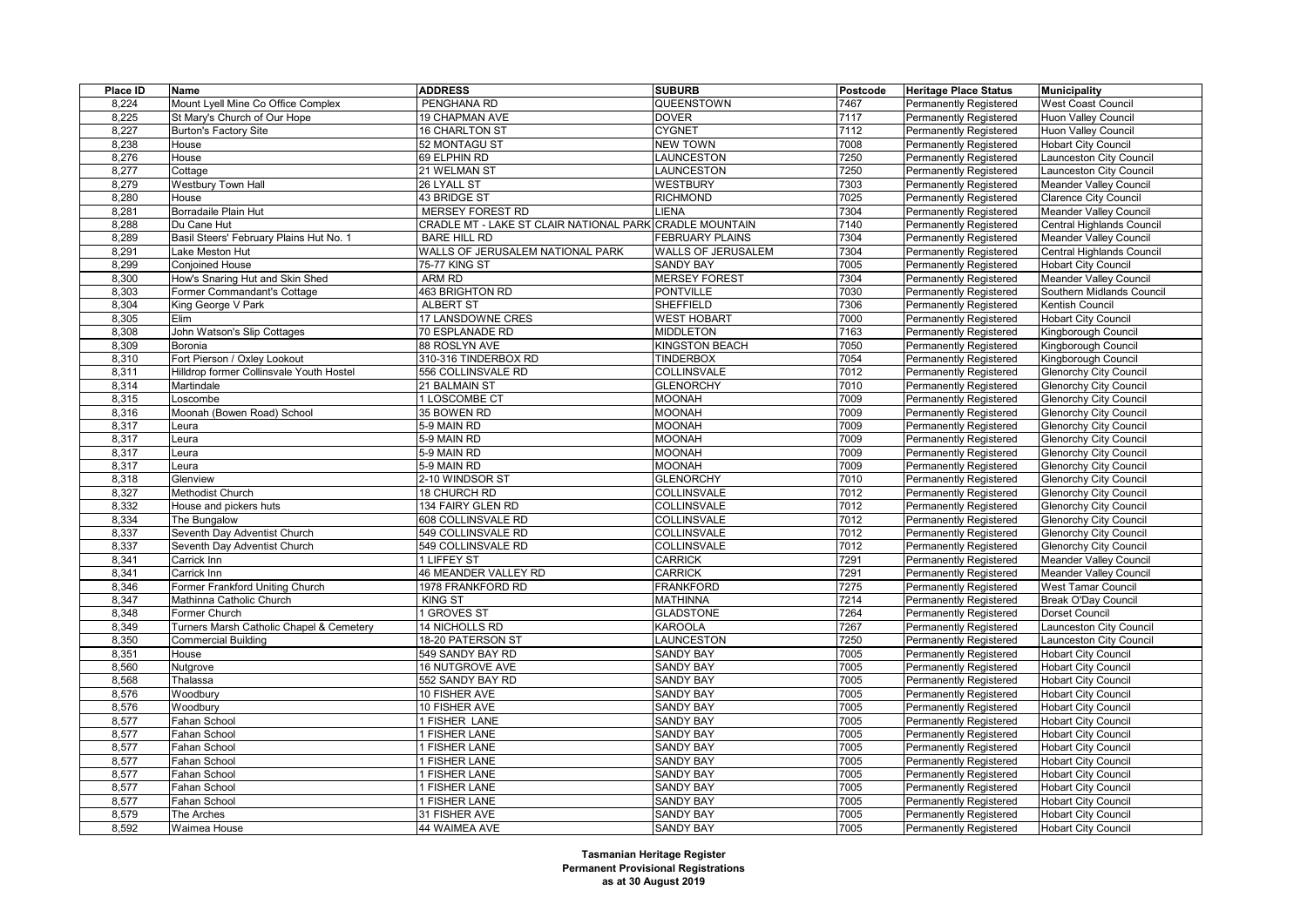| Place ID                      | Name                                                                   | <b>ADDRESS</b>                   | <b>SUBURB</b>                                    | Postcode     | <b>Heritage Place Status</b>                                   | <b>Municipality</b>                              |
|-------------------------------|------------------------------------------------------------------------|----------------------------------|--------------------------------------------------|--------------|----------------------------------------------------------------|--------------------------------------------------|
| 8,592                         | Waimea House                                                           | 44 WAIMEA AVE                    | <b>SANDY BAY</b>                                 | 7005         | <b>Permanently Registered</b>                                  | <b>Hobart City Council</b>                       |
| 8.613                         | <b>Chandler's Nursery House</b>                                        | 75 QUEEN ST                      | <b>SANDY BAY</b>                                 | 7005         | <b>Permanently Registered</b>                                  | <b>Hobart City Council</b>                       |
| 8,613                         | Chandler's Nursery House                                               | 75 QUEEN ST                      | <b>SANDY BAY</b>                                 | 7005         | <b>Permanently Registered</b>                                  | <b>Hobart City Council</b>                       |
| 8,613                         | Chandler's Nursery House                                               | 75 QUEEN ST                      | <b>SANDY BAY</b>                                 | 7005         | Permanently Registered                                         | <b>Hobart City Council</b>                       |
| 8.617                         | Dynnyrne House                                                         | 31 DYNNYRNE RD                   | <b>DYNNYRNE</b>                                  | 7005         | Permanently Registered                                         | <b>Hobart City Council</b>                       |
| 8,617                         | Dynnyme House                                                          | 31 DYNNYRNE RD                   | <b>DYNNYRNE</b>                                  | 7005         | <b>Permanently Registered</b>                                  | <b>Hobart City Council</b>                       |
| 8,623                         | Former Queenborough Arms Stable                                        | 57 QUEEN ST                      | <b>SANDY BAY</b>                                 | 7005         | <b>Permanently Registered</b>                                  | <b>Hobart City Council</b>                       |
| 8.631                         | <b>House and Stable</b>                                                | 2 KING ST                        | <b>SANDY BAY</b>                                 | 7005         | <b>Permanently Registered</b>                                  | <b>Hobart City Council</b>                       |
| 8,634                         | Terrace                                                                | 4-8 ASHFIELD ST                  | <b>SANDY BAY</b>                                 | 7005         | <b>Permanently Registered</b>                                  | <b>Hobart City Council</b>                       |
| 8,650                         | Cottage and Barn                                                       | 1 LINCOLN ST                     | <b>SANDY BAY</b>                                 | 7005         | <b>Permanently Registered</b>                                  | <b>Hobart City Council</b>                       |
| 8.657                         | Frinton                                                                | <b>6 ELLINGTON RD</b>            | <b>SANDY BAY</b>                                 | 7005         | Permanently Registered                                         | <b>Hobart City Council</b>                       |
| 8,657                         | Frinton                                                                | <b>6 ELLINGTON RD</b>            | <b>SANDY BAY</b>                                 | 7005         | <b>Permanently Registered</b>                                  | <b>Hobart City Council</b>                       |
| 8,661                         | Jet Service Station (formerly Riverview Garage)                        | 479 SANDY BAY RD                 | <b>SANDY BAY</b>                                 | 7005         | <b>Permanently Registered</b>                                  | <b>Hobart City Council</b>                       |
| 8,663                         | Livingstone's Dairy                                                    | 61 RED CHAPEL AVE                | <b>SANDY BAY</b>                                 | 7005         | <b>Permanently Registered</b>                                  | <b>Hobart City Council</b>                       |
| 8,674                         | Sandy Bay Baptist Church                                               | 239 SANDY BAY RD                 | <b>SANDY BAY</b>                                 | 7005         | <b>Permanently Registered</b>                                  | <b>Hobart City Council</b>                       |
| 8,680                         | Princes Street Primary School                                          | 113 PRINCES ST                   | <b>SANDY BAY</b>                                 | 7005         | Permanently Registered                                         | <b>Hobart City Council</b>                       |
| 8.688                         | Former Braithwaite's Bakery                                            | <b>42 PARLIAMENT ST</b>          | <b>SANDY BAY</b>                                 | 7005         | Permanently Registered                                         | <b>Hobart City Council</b>                       |
| 8,721                         | Fort Nelson                                                            | 24 GARDENIA GR                   | <b>SANDY BAY</b>                                 | 7005         | <b>Permanently Registered</b>                                  | <b>Hobart City Council</b>                       |
| 8,721                         | Fort Nelson                                                            | 24 GARDENIA GR                   | <b>SANDY BAY</b>                                 | 7005         | <b>Permanently Registered</b>                                  | <b>Hobart City Council</b>                       |
| 8,721                         | Fort Nelson                                                            | 24 GARDENIA GR                   | <b>SANDY BAY</b>                                 | 7005         | Permanently Registered                                         | <b>Hobart City Council</b>                       |
| 8,726                         | Stable                                                                 | 2 ASHFIELD ST                    | <b>SANDY BAY</b>                                 | 7005         | <b>Permanently Registered</b>                                  | <b>Hobart City Council</b>                       |
| 8,733                         | House                                                                  | 597 SANDY BAY RD                 | <b>SANDY BAY</b>                                 | 7005         | Permanently Registered                                         | <b>Hobart City Council</b>                       |
| 8,744                         | Cottage                                                                | 5 QUEEN ST                       | <b>BOTHWELL</b>                                  | 7030         | Permanently Registered                                         | Central Highlands Council                        |
| 8,745                         | Kempton Bridge                                                         | OLD MIDLAND HWY                  | <b>KEMPTON</b>                                   | 7030         | <b>Permanently Registered</b>                                  | Southern Midlands Council                        |
| 8,747                         | Hall                                                                   | 8241 CHANNEL HWY                 | CRADOC                                           | 7109         | <b>Permanently Registered</b>                                  | Huon Valley Council                              |
| 8,749                         | Elm Tree                                                               | 9 BEULAH GDNS                    | <b>EAST LAUNCESTON</b>                           | 7250         | Permanently Registered                                         | aunceston City Council                           |
| 8,750                         | <b>Relocated Rural Schoolhouses</b>                                    | <b>45 CHURCH RD</b>              | <b>OATLANDS</b>                                  | 7120         | <b>Permanently Registered</b>                                  | Southern Midlands Council                        |
| 8,756                         | Oatlands Railway Station (former)                                      | <b>45 CHURCH ST</b>              | <b>OATLANDS</b>                                  | 7120         | <b>Permanently Registered</b>                                  | Southern Midlands Council                        |
| 8,763                         | Roberts Salt and Soap Factory Site                                     | LENNON RD                        | <b>NORTH BRUNY</b>                               | 7150         | Permanently Registered                                         | Kingborough Council                              |
| 8,764                         | Kelly and Lucas' Bull Bay Whaling Station                              | 585 BRUNY ISLAND MAIN RD         | <b>NORTH BRUNY</b>                               | 7150         | <b>Permanently Registered</b>                                  | Kingborough Council                              |
| 8,770                         | Cockle Creek Cemetery                                                  | <b>COCKLE CREEK RD</b>           | <b>RECHERCHE</b>                                 | 7109         | <b>Permanently Registered</b>                                  | Huon Valley Council                              |
| 8,780                         | Mount Nelson Signal Station                                            | 700 NELSON RD                    | <b>MOUNT NELSON</b>                              | 7007         | Permanently Registered                                         | <b>Hobart City Council</b>                       |
| 8,781                         | Former Devonport Primary School                                        | 51 STEELE ST                     | <b>DEVONPORT</b>                                 | 7310         | <b>Permanently Registered</b>                                  | Devonport City Council                           |
| 8,783                         | Cottage                                                                | 98 SANDY BAY RD                  | <b>BATTERY POINT</b>                             | 7004         | Permanently Registered                                         | <b>Hobart City Council</b>                       |
| 8,784                         | Saundridge Memorial Chapel                                             | 1284 SAUNDRIDGE RD               | <b>CRESSY</b>                                    | 7302         | Permanently Registered                                         | Northern Midlands Council                        |
| 8,895                         | Lock Ley                                                               | 30 HILL ST                       | <b>WEST LAUNCESTON</b>                           | 7250         | <b>Permanently Registered</b>                                  | aunceston City Council                           |
| 8,895                         | ock Ley                                                                | 30 HILL ST                       | <b>WEST LAUNCESTON</b>                           | 7250         | Permanently Registered                                         | aunceston City Council                           |
|                               |                                                                        | 32 HILL ST                       |                                                  |              |                                                                |                                                  |
| 8,896<br>8,896                | House<br>House                                                         | 32 HILL ST                       | <b>WEST LAUNCESTON</b><br><b>WEST LAUNCESTON</b> | 7250<br>7250 | <b>Permanently Registered</b><br>Permanently Registered        | aunceston City Council<br>aunceston City Council |
|                               |                                                                        | 34 HILL ST                       | <b>WEST LAUNCESTON</b>                           |              |                                                                |                                                  |
| 8,897<br>8,899                | House<br>Hillcrest                                                     | 38 HILL ST                       | <b>WEST LAUNCESTON</b>                           | 7250<br>7250 | Permanently Registered                                         | aunceston City Council<br>aunceston City Council |
|                               |                                                                        |                                  |                                                  |              | Permanently Registered                                         |                                                  |
| 8,901<br>8,902                | House<br>Eversley                                                      | 44 HILL ST<br>50 HILL ST         | <b>WEST LAUNCESTON</b><br><b>WEST LAUNCESTON</b> | 7250<br>7250 | <b>Permanently Registered</b><br>Permanently Registered        | aunceston City Council<br>aunceston City Council |
|                               |                                                                        |                                  |                                                  | 7250         |                                                                |                                                  |
| 9,135<br>9,135                | <b>Crabtree Federation Houses</b><br><b>Crabtree Federation Houses</b> | 24 BOURKE ST<br>26 BOURKE ST     | LAUNCESTON<br>LAUNCESTON                         | 7250         | Permanently Registered                                         | aunceston City Council<br>aunceston City Council |
|                               |                                                                        |                                  |                                                  |              | <b>Permanently Registered</b>                                  |                                                  |
| 9,138                         | <b>Conjoined Victorian Houses</b>                                      | <b>4 BOURKE ST</b>               | LAUNCESTON<br><b>LAUNCESTON</b>                  | 7250<br>7250 | Permanently Registered                                         | aunceston City Council                           |
| $\overline{9}$ , 138<br>9,141 | <b>Conjoined Victorian Houses</b><br>Fern Cottage                      | 6 BOURKE ST<br>51 BOURKE ST      | LAUNCESTON                                       | 7250         | Permanently Registered                                         | aunceston City Council<br>aunceston City Council |
| 9,144                         |                                                                        | 65 BOURKE ST                     | LAUNCESTON                                       | 7250         | <b>Permanently Registered</b><br><b>Permanently Registered</b> | aunceston City Council                           |
| 9,144                         | anoma Villa and former Hythe School                                    |                                  | <b>LAUNCESTON</b>                                | 7250         |                                                                |                                                  |
| 9,190                         | Lanoma Villa and former Hythe School<br>House                          | 65A BOURKE ST<br>3 COLLEGE ST    | <b>NEWSTEAD</b>                                  | 7250         | Permanently Registered                                         | aunceston City Council                           |
| 9,190                         |                                                                        |                                  |                                                  |              | Permanently Registered                                         | aunceston City Council                           |
| 9,463                         | House                                                                  | 3 COLLEGE ST                     | NEWSTEAD                                         | 7250<br>7249 | Permanently Registered                                         | aunceston City Council                           |
| 9,542                         | <b>Bienfells</b><br>House                                              | 16 HAMPDEN ST<br>5 HILLSIDE CRES | SOUTH LAUNCESTON<br><b>WEST LAUNCESTON</b>       | 7250         | Permanently Registered<br>Permanently Registered               | aunceston City Council<br>aunceston City Council |
| 9.542                         |                                                                        |                                  |                                                  | 7250         |                                                                |                                                  |
|                               | House                                                                  | 5 HILLSIDE CRES                  | <b>WEST LAUNCESTON</b>                           |              | Permanently Registered                                         | Launceston City Council                          |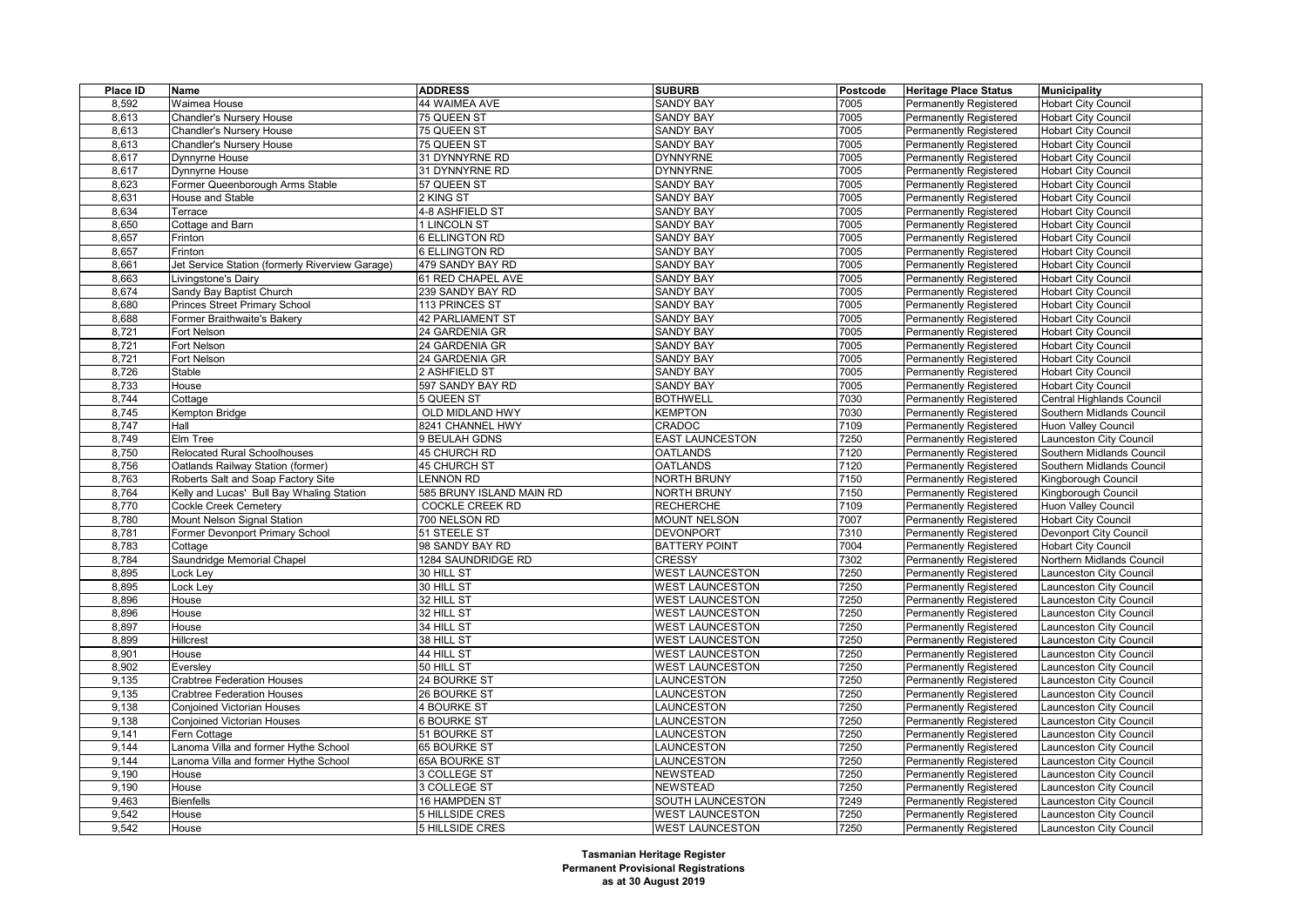| Place ID | Name                                                                       | <b>ADDRESS</b>         | <b>SUBURB</b>          | Postcode | <b>Heritage Place Status</b>  | <b>Municipality</b>           |
|----------|----------------------------------------------------------------------------|------------------------|------------------------|----------|-------------------------------|-------------------------------|
| 9,543    | Byronya                                                                    | 6 HILLSIDE CRES        | <b>WEST LAUNCESTON</b> | 7259     | <b>Permanently Registered</b> | aunceston City Council        |
| 9,613    | <b>Holy Trinity Parsonage</b>                                              | 35 LAWRENCE ST         | LAUNCESTON             | 7250     | <b>Permanently Registered</b> | Launceston City Council       |
| 9,736    | House                                                                      | <b>7 STONE ST</b>      | <b>WEST LAUNCESTON</b> | 7250     | <b>Permanently Registered</b> | aunceston City Council        |
| 9,827    | House                                                                      | 308 UPPER YORK ST      | <b>WEST LAUNCESTON</b> | 7250     | Permanently Registered        | aunceston City Council        |
| 9,832    | <b>Drill Hall</b>                                                          | 4-6 ALBERT ST          | SHEFFIELD              | 7306     | <b>Permanently Registered</b> | Kentish Council               |
| 9.834    | House                                                                      | 19 GREGORY ST          | <b>SANDY BAY</b>       | 7005     | <b>Permanently Registered</b> | <b>Hobart City Council</b>    |
| 9,836    | Rocky Cape Hall                                                            | 19074 BASS HWY         | ROCKY CAPE             | 7321     | <b>Permanently Registered</b> | Circular Head Council         |
| 9,843    | Roseleigh                                                                  | 352 DAVEY ST           | <b>SOUTH HOBART</b>    | 7004     | <b>Permanently Registered</b> | <b>Hobart City Council</b>    |
| 9,844    | Old Congregational Cemetery                                                | 207 STONY RISE RD      | <b>STONY RISE</b>      | 7310     | <b>Permanently Registered</b> | Devonport City Council        |
| 9,855    | <b>Bel Air</b>                                                             | 7 GRANGE AVE           | <b>TAROONA</b>         | 7053     | <b>Permanently Registered</b> | Kingborough Council           |
| 9,864    | Inglewood School                                                           | 1085 INGLEWOOD RD      | <b>ANDOVER</b>         | 7120     | <b>Permanently Registered</b> | Southern Midlands Council     |
| 9,864    | Inglewood School                                                           | 1091 INGLEWOOD RD      | <b>ANDOVER</b>         | 7120     | Permanently Registered        | Southern Midlands Council     |
| 9,876    | <b>Carlton House</b>                                                       | 5 FITZROY PL           | <b>SANDY BAY</b>       | 7005     | <b>Permanently Registered</b> | <b>Hobart City Council</b>    |
| 9,883    | <b>Commercial Retail</b>                                                   | 96 BRISBANE ST         | LAUNCESTON             | 7250     | <b>Permanently Registered</b> | Launceston City Council       |
| 9,885    | The Willows                                                                | 3 BEACH RD             | <b>LINDISFARNE</b>     | 7015     | Permanently Registered        | <b>Clarence City Council</b>  |
| 9,886    | House                                                                      | 22 QUEEN ST            | <b>BURNIE</b>          | 7320     | <b>Permanently Registered</b> | <b>Burnie City Council</b>    |
| 9,888    | <b>Tepid Baths</b>                                                         | 212 COLLINS ST         | <b>HOBART</b>          | 7000     | Permanently Registered        | <b>Hobart City Council</b>    |
| 9,889    | Butcher's Shop (former)                                                    | 81 HIGH ST             | <b>OATLANDS</b>        | 7120     | <b>Permanently Registered</b> | Southern Midlands Council     |
| 9,912    | Former Huon Pine Oil Factory                                               | 48 ESPLANADE           | <b>STRAHAN</b>         | 7468     | <b>Permanently Registered</b> | West Coast Council            |
| 9,914    | <b>Conjoined House</b>                                                     | 228 CHARLES ST         | LAUNCESTON             | 7250     | <b>Permanently Registered</b> | aunceston City Council        |
| 9,915    | <b>Conjoined House</b>                                                     | 230 CHARLES ST         | LAUNCESTON             | 7250     | <b>Permanently Registered</b> | Launceston City Council       |
| 9,917    | <b>Conjoined House</b>                                                     | 234 CHARLES ST         | LAUNCESTON             | 7250     | <b>Permanently Registered</b> | aunceston City Council        |
| 9,924    | Pump House Point                                                           | LAKE ST CLAIR RD       | LAKE ST CLAIR          | 7140     | Permanently Registered        | Central Highlands Council     |
| 9,928    | State Cinema                                                               | 367-375 ELIZABETH ST   | NORTH HOBART           | 7000     | Permanently Registered        | <b>Hobart City Council</b>    |
| 9,930    | Bonaventure                                                                | 4 BAULDS RD            | <b>FLOWERDALE</b>      | 7325     | <b>Permanently Registered</b> | Waratah-Wynyard Council       |
| 9,933    | <b>Commercial Retail</b>                                                   | 104 ELIZABETH ST       | LAUNCESTON             | 7250     | <b>Permanently Registered</b> | Launceston City Council       |
| 9,934    | <b>Commercial Retail</b>                                                   | 108 ELIZABETH ST       | LAUNCESTON             | 7250     | <b>Permanently Registered</b> | Launceston City Council       |
| 9,935    | <b>Commercial Retail</b>                                                   | 112 ELIZABETH ST       | LAUNCESTON             | 7250     | Permanently Registered        | Launceston City Council       |
| 9,937    | Granton (fmr South Bridgewater) Convict Site                               | <b>19 TARRANTS RD</b>  | <b>GRANTON</b>         | 7030     | <b>Permanently Registered</b> | Derwent Valley Council        |
| 9,937    | Granton (fmr South Bridgewater) Convict Site                               | 19 TARRANTS RD         | <b>GRANTON</b>         | 7030     | Permanently Registered        | Derwent Valley Council        |
| 9,939    | Granton (fmr South Bridgewater) Convict Site                               | 6 FOREST RD            | <b>GRANTON</b>         | 7030     | Permanently Registered        | Derwent Valley Council        |
| 9,942    | Old St Peter's Cemetery, Granton                                           | 612 MAIN RD            | <b>GRANTON</b>         | 7030     | <b>Permanently Registered</b> | <b>Glenorchy City Council</b> |
| 9,945    | Cottage                                                                    | 158 GUYS RD            | <b>CYGNET</b>          | 7112     | <b>Permanently Registered</b> | <b>Huon Valley Council</b>    |
| 9,947    | Rose and Walter Adams' Cottage                                             | <b>COCKLE CREEK RD</b> | <b>RECHERCHE BAY</b>   | 7109     | Permanently Registered        | Huon Valley Council           |
| 9,951    | House                                                                      | 21 WELLINGTON ST       | NORTH HOBART           | 7000     | <b>Permanently Registered</b> | <b>Hobart City Council</b>    |
| 10,010   | Pontville Gaol / Watch House                                               | 371 BRIGHTON RD        | <b>PONTVILLE</b>       | 7030     | Permanently Registered        | <b>Brighton Council</b>       |
| 10,012   | House                                                                      | 28 FORMBY RD           | <b>DEVONPORT</b>       | 7310     | <b>Permanently Registered</b> | Devonport City Council        |
| 10,021   | Warringa                                                                   | 104 FLINDERS ESP       | <b>TAROONA</b>         | 7053     | <b>Permanently Registered</b> | Kingborough Council           |
| 10,035   | Former Staff Quarters of the Willows (Mimosa)                              | 421 ELIZABETH ST       | <b>NORTH HOBART</b>    | 7000     | <b>Permanently Registered</b> | <b>Hobart City Council</b>    |
| 10,036   | Korongee                                                                   | 85 COLEMAN ST          | <b>MOONAH</b>          | 7009     | Permanently Registered        | <b>Glenorchy City Council</b> |
| 10,036   | Korongee                                                                   | 85 COLEMAN ST          | <b>MOONAH</b>          | 7009     | <b>Permanently Registered</b> | <b>Glenorchy City Council</b> |
| 10,036   | Korongee                                                                   | 85 COLEMAN ST          | <b>MOONAH</b>          | 7009     | Permanently Registered        | <b>Glenorchy City Council</b> |
| 10,037   | 'The Mercury' Buildings                                                    | 89-93 MACQUARIE ST     | <b>HOBART</b>          | 7000     | Permanently Registered        | <b>Hobart City Council</b>    |
| 10,037   | 'The Mercury' Buildings                                                    | 89-93 MACQUARIE ST     | <b>HOBART</b>          | 7000     | <b>Permanently Registered</b> | <b>Hobart City Council</b>    |
| 10,037   | 'The Mercury' Buildings                                                    | 89-93 MACQUARIE ST     | <b>HOBART</b>          | 7000     | <b>Permanently Registered</b> | <b>Hobart City Council</b>    |
| 10,037   | 'The Mercury' Buildings                                                    | 89-93 MACQUARIE ST     | <b>HOBART</b>          | 7000     | <b>Permanently Registered</b> | <b>Hobart City Council</b>    |
| 10,038   | Montacute                                                                  | 1288 HOLLOW TREE RD    | <b>HOLLOW TREE</b>     | 7140     | <b>Permanently Registered</b> | Central Highlands Council     |
| 10,057   | Former Department of Education and Teachers'<br><b>Federation Building</b> | 116 BATHURST ST        | <b>HOBART</b>          | 7000     | <b>Permanently Registered</b> | <b>Hobart City Council</b>    |
| 10,064   | <b>Kelly Street Offices</b>                                                | 2 KELLY ST             | <b>BATTERY POINT</b>   | 7004     | Permanently Registered        | <b>Hobart City Council</b>    |
| 10,093   | Former Tasmanian Tyre Service Building                                     | 182 BRISBANE ST        | LAUNCESTON             | 7250     | Permanently Registered        | Launceston City Council       |
| 10,103   | Former Wesleyan Chapel Site and Cemetery                                   | 37A WELLINGTON ST      | <b>OATLANDS</b>        | 7120     | <b>Permanently Registered</b> | Southern Midlands Council     |
| 10,127   | Regatta Point Station, Engine Shed & Steam Crane                           |                        | <b>STRAHAN</b>         | 7468     | Permanently Registered        | West Coast Council            |
|          |                                                                            |                        |                        |          |                               |                               |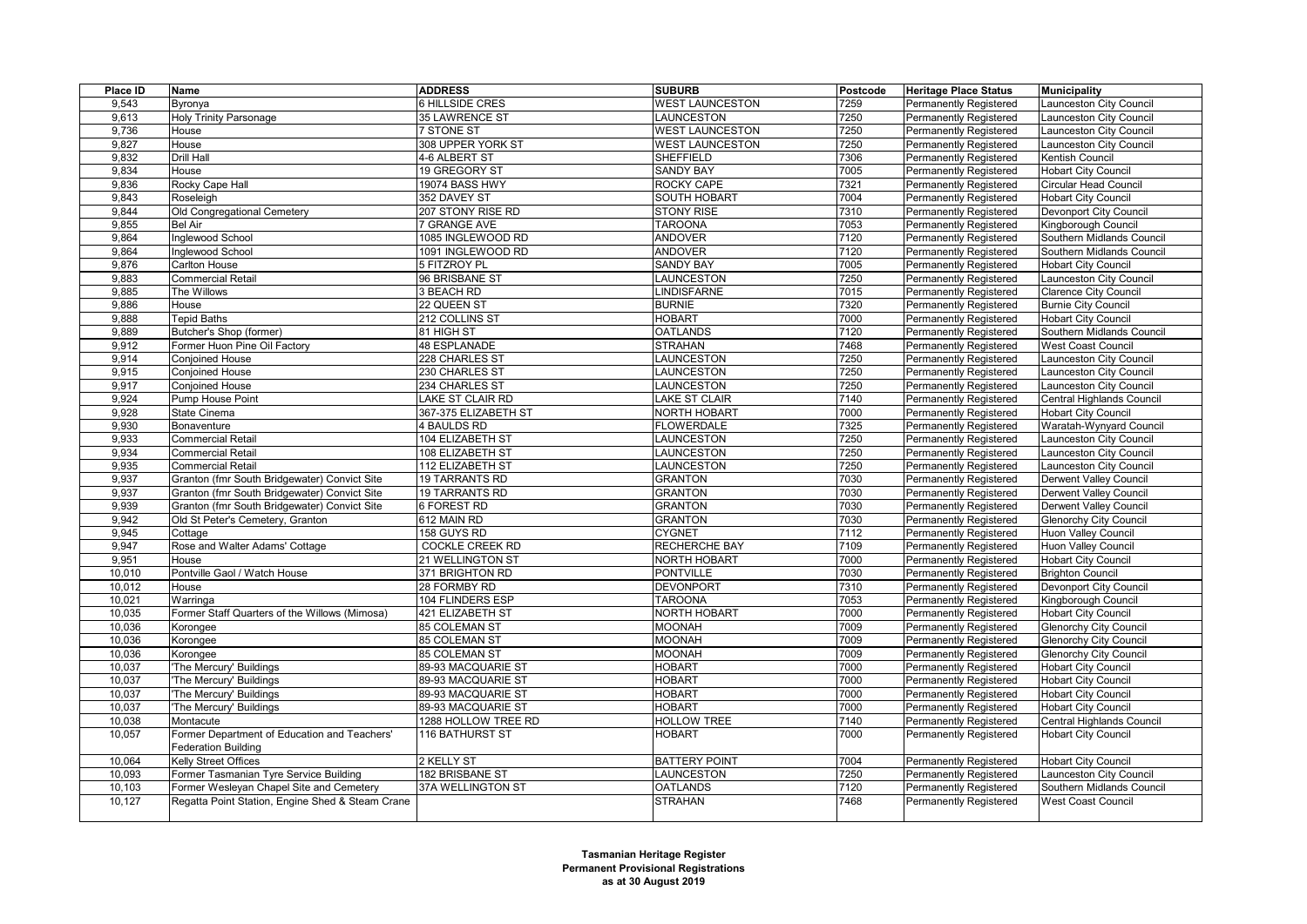| Place ID         | Name                                                                                                   | <b>ADDRESS</b>                | <b>SUBURB</b>                            | Postcode     | <b>Heritage Place Status</b>                                   | <b>Municipality</b>                               |
|------------------|--------------------------------------------------------------------------------------------------------|-------------------------------|------------------------------------------|--------------|----------------------------------------------------------------|---------------------------------------------------|
| 10,127           | Regatta Point Station, Engine Shed & Steam Crane                                                       |                               | STRAHAN                                  | 7468         | <b>Permanently Registered</b>                                  | <b>West Coast Council</b>                         |
|                  |                                                                                                        |                               |                                          |              |                                                                |                                                   |
| 10,127           | Regatta Point Station, Engine Shed & Steam Crane                                                       | 123 ESPLANADE                 | <b>STRAHAN</b>                           | 7468         | <b>Permanently Registered</b>                                  | <b>West Coast Council</b>                         |
|                  |                                                                                                        |                               |                                          |              |                                                                |                                                   |
| 10,127           | Regatta Point Station, Engine Shed & Steam Crane                                                       | 68 ESPLANADE                  | <b>STRAHAN</b>                           | 7468         | <b>Permanently Registered</b>                                  | <b>West Coast Council</b>                         |
|                  |                                                                                                        |                               |                                          |              |                                                                |                                                   |
| 10,136           | Garibaldi Miners' Township                                                                             | <b>GLADSTONE RD</b>           | <b>HERRICK</b>                           | 7264         | <b>Permanently Registered</b>                                  | Dorset Council                                    |
| 10,157           | Hagley Uniting Church & Cemetery                                                                       | MEANDER VALLEY RD             | <b>HAGLEY</b>                            | 7292         | <b>Permanently Registered</b>                                  | <b>Meander Valley Council</b>                     |
| 10,157           | Hagley Uniting Church & Cemetery                                                                       | MEANDER VALLEY RD             | <b>HAGLEY</b>                            | 7292         | <b>Permanently Registered</b>                                  | <b>Meander Valley Council</b>                     |
| 10,157           | Hagley Uniting Church & Cemetery                                                                       | MEANDER VALLEY RD             | <b>HAGLEY</b>                            | 7292         | <b>Permanently Registered</b>                                  | <b>Meander Valley Council</b>                     |
| 10,157           | Hagley Uniting Church & Cemetery                                                                       | MEANDER VALLEY RD             | <b>HAGLEY</b>                            | 7292         | <b>Permanently Registered</b>                                  | <b>Meander Valley Council</b>                     |
| 10,170           | Former Catholic Cemetery, including Memorial (Our                                                      | 22 WEST GODERICH ST           | <b>DELORAINE</b>                         | 7304         | <b>Permanently Registered</b>                                  | <b>Meander Valley Council</b>                     |
|                  | ady of Mercy School)                                                                                   |                               |                                          |              |                                                                |                                                   |
| 10,171           | 12 Macrocarpa trees                                                                                    | 12371 TASMAN HWY              | <b>SWANSEA</b>                           | 7190         | <b>Permanently Registered</b>                                  | Glamorgan-Spring Bay Council                      |
| 10,174           | <b>Steppes Hall</b>                                                                                    | 5813 HIGHLAND LAKES RD        | <b>STEPPES</b>                           | 7030         | <b>Permanently Registered</b>                                  | Central Highlands Council                         |
| 10,182           | Victoria Dock                                                                                          | LOT 1 FRANKLIN WHRF           | <b>HOBART</b>                            | 7000         | <b>Permanently Registered</b>                                  | <b>Hobart City Council</b>                        |
| 10,183           | Former Holyman's Building                                                                              | 3 MORRISON ST                 | <b>HOBART</b>                            | 7000         | <b>Permanently Registered</b>                                  | <b>Hobart City Council</b>                        |
| 10,184           | Constitution Dock (incl. Bridge and Crane)                                                             | LOT 1 FRANKLIN WHRF           | <b>HOBART</b>                            | 7000         | <b>Permanently Registered</b>                                  | <b>Hobart City Council</b>                        |
| 10,188           | St George's Anglican Church                                                                            | 669 TUNNACK RD                | <b>PARATTAH</b>                          | 7120         | <b>Permanently Registered</b>                                  | Southern Midlands Council                         |
| 10,195           | Former Post Office                                                                                     | 14 MURRAY ST                  | <b>EAST DEVONPORT</b>                    | 7310         | <b>Permanently Registered</b>                                  | Devonport City Council                            |
| 10,196           | Lake House                                                                                             | 158 TIBERIAS RD               | <b>TIBERIAS</b>                          | 7120         | <b>Permanently Registered</b>                                  | Southern Midlands Council                         |
| 10,198           | Western Tiers Convict Road Party Site                                                                  | TUNBRIDGE TIER RD             | <b>TUNBRIDGE</b>                         | 7120         | <b>Permanently Registered</b>                                  | Southern Midlands Council                         |
| 10,202           | Former Tunbridge Police & Convict Road Station                                                         | 132 MAIN RD                   | <b>TUNBRIDGE</b>                         | 7120         | <b>Permanently Registered</b>                                  | Southern Midlands Council                         |
| 10,203           | Cottage                                                                                                | 125 OLD MAIN RD               | <b>TUNBRIDGE</b>                         | 7120         | Permanently Registered                                         | Southern Midlands Council                         |
| 10,205           | Southport Probation Station                                                                            | 42 KINGFISH BEACH RD          | <b>SOUTHPORT</b>                         | 7109         | <b>Permanently Registered</b>                                  | Huon Valley Council                               |
| 10,210           | Southport Probation Station                                                                            | 46 KINGFISH BEACH RD          | SOUTHPORT                                | 7109         | <b>Permanently Registered</b>                                  | <b>Huon Valley Council</b>                        |
| 10,225           | Lymington Probation Station                                                                            | 11 NICHOLS RD                 | <b>YMINGTON</b>                          | 7109         | Permanently Registered                                         | <b>Huon Valley Council</b>                        |
| 10,227           | <b>Lymington Probation Station</b>                                                                     | NICHOLS RD                    | LYMINGTON                                | 7109         | <b>Permanently Registered</b>                                  | Huon Valley Council                               |
| 10,228           | Lymington Probation Station - road & verge                                                             | NICHOLS ROAD (AND ROAD VERGE) | <b>YMINGTON</b>                          | 7109         | Permanently Registered                                         | Huon Valley Council                               |
| 10,237           | Huon Island - Parcel 1                                                                                 |                               | <b>HUON ISLAND</b>                       | 7112         | <b>Permanently Registered</b>                                  | Huon Valley Council                               |
| 10,238           | Huon Island Probation Out-Station (parcel 2 of 4)                                                      |                               | <b>HUON ISLAND</b>                       | 7112         | <b>Permanently Registered</b>                                  | <b>Huon Valley Council</b>                        |
| 10,238<br>10,238 | Huon Island Probation Out-Station (parcel 2 of 4)<br>Huon Island Probation Out-Station (parcel 2 of 4) |                               | <b>HUON ISLAND</b><br><b>HUON ISLAND</b> | 7112<br>7112 | Permanently Registered                                         | Huon Valley Council                               |
|                  |                                                                                                        |                               | <b>HUON ISLAND</b>                       | 7112         | <b>Permanently Registered</b>                                  | Huon Valley Council                               |
| 10,239<br>10,239 | Huon Island Probation Out-Station (parcel 3 of 4)<br>Huon Island Probation Out-Station (parcel 3 of 4) |                               | <b>HUON ISLAND</b>                       | 7112         | <b>Permanently Registered</b>                                  | <b>Huon Valley Council</b><br>Huon Valley Council |
| 10,239           | Huon Island Probation Out-Station (parcel 3 of 4)                                                      |                               | <b>HUON ISLAND</b>                       | 7112         | Permanently Registered<br><b>Permanently Registered</b>        | Huon Valley Council                               |
|                  |                                                                                                        |                               | <b>HUON ISLAND</b>                       | 7112         |                                                                |                                                   |
| 10,239<br>10,239 | Huon Island Probation Out-Station (parcel 3 of 4)<br>Huon Island Probation Out-Station (parcel 3 of 4) |                               | <b>HUON ISLAND</b>                       | 7112         | <b>Permanently Registered</b><br><b>Permanently Registered</b> | Huon Valley Council<br>Huon Valley Council        |
| 10,239           | Huon Island Probation Out-Station (parcel 3 of 4)                                                      |                               | <b>HUON ISLAND</b>                       | 7112         | <b>Permanently Registered</b>                                  | Huon Valley Council                               |
| 10,239           | Huon Island Probation Out-Station (parcel 3 of 4)                                                      |                               | <b>HUON ISLAND</b>                       | 7112         | <b>Permanently Registered</b>                                  | <b>Huon Valley Council</b>                        |
| 10,239           | Huon Island Probation Out-Station (parcel 3 of 4)                                                      |                               | <b>HUON ISLAND</b>                       | 7112         | Permanently Registered                                         | Huon Valley Council                               |
| 10,239           | Huon Island Probation Out-Station (parcel 3 of 4)                                                      |                               | <b>HUON ISLAND</b>                       | 7112         | <b>Permanently Registered</b>                                  | Huon Valley Council                               |
| 10,239           | Huon Island Probation Out-Station (parcel 3 of 4)                                                      |                               | <b>HUON ISLAND</b>                       | 7112         | <b>Permanently Registered</b>                                  | Huon Valley Council                               |
| 10,239           | Huon Island Probation Out-Station (parcel 3 of 4)                                                      |                               | <b>HUON ISLAND</b>                       | 7112         | <b>Permanently Registered</b>                                  | Huon Valley Council                               |
| 10,239           | Huon Island Probation Out-Station (parcel 3 of 4)                                                      |                               | <b>HUON ISLAND</b>                       | 7112         | <b>Permanently Registered</b>                                  | Huon Valley Council                               |
| 10,240           | Impression Bay Probation Station                                                                       | 2 JONES RD                    | PREMAYDENA                               | 7185         | <b>Permanently Registered</b>                                  | <b>Tasman Council</b>                             |
| 10,254           | <b>Fingal Probation Station</b>                                                                        | 14-16 STIEGLITZ ST            | <b>FINGAL</b>                            | 7214         | Permanently Registered                                         | Break O'Day Council                               |
| 10,255           | <b>Fingal Probation Station</b>                                                                        | 18-20 STIEGLITZ ST            | <b>FINGAL</b>                            | 7214         | Permanently Registered                                         | Break O'Day Council                               |
| 10,256           | <b>Fingal Probation Station</b>                                                                        | <b>RUSSELL ST</b>             | <b>FINGAL</b>                            | 7214         | Permanently Registered                                         | Break O'Day Council                               |
| 10,256           | <b>Fingal Probation Station</b>                                                                        | 17 RUSSELL ST                 | <b>FINGAL</b>                            | 7214         | <b>Permanently Registered</b>                                  | Break O'Day Council                               |
| 10,257           | <b>Fingal Probation Station</b>                                                                        | <b>RUSSELL ST</b>             | <b>FINGAL</b>                            | 7214         | Permanently Registered                                         | Break O'Day Council                               |
| 10,257           | <b>Fingal Probation Station</b>                                                                        | <b>RUSSELL ST</b>             | <b>FINGAL</b>                            | 7214         | Permanently Registered                                         | Break O'Day Council                               |
| 10,260           | Impression Bay Probation Station                                                                       | 1047 NUBEENA RD               | PREMAYDENA                               | 7185         | <b>Permanently Registered</b>                                  | <b>Tasman Council</b>                             |
| 10,261           | Impression Bay Probation Station                                                                       | <b>19 SALTWATER RIVER RD</b>  | PREMAYDENA                               | 7185         | Permanently Registered                                         | <b>Tasman Council</b>                             |
| 10,262           | Impression Bay Probation Station                                                                       | 3 SALTWATER RIVER RD          | <b>PREMAYDENA</b>                        | 7185         | <b>Permanently Registered</b>                                  | <b>Tasman Council</b>                             |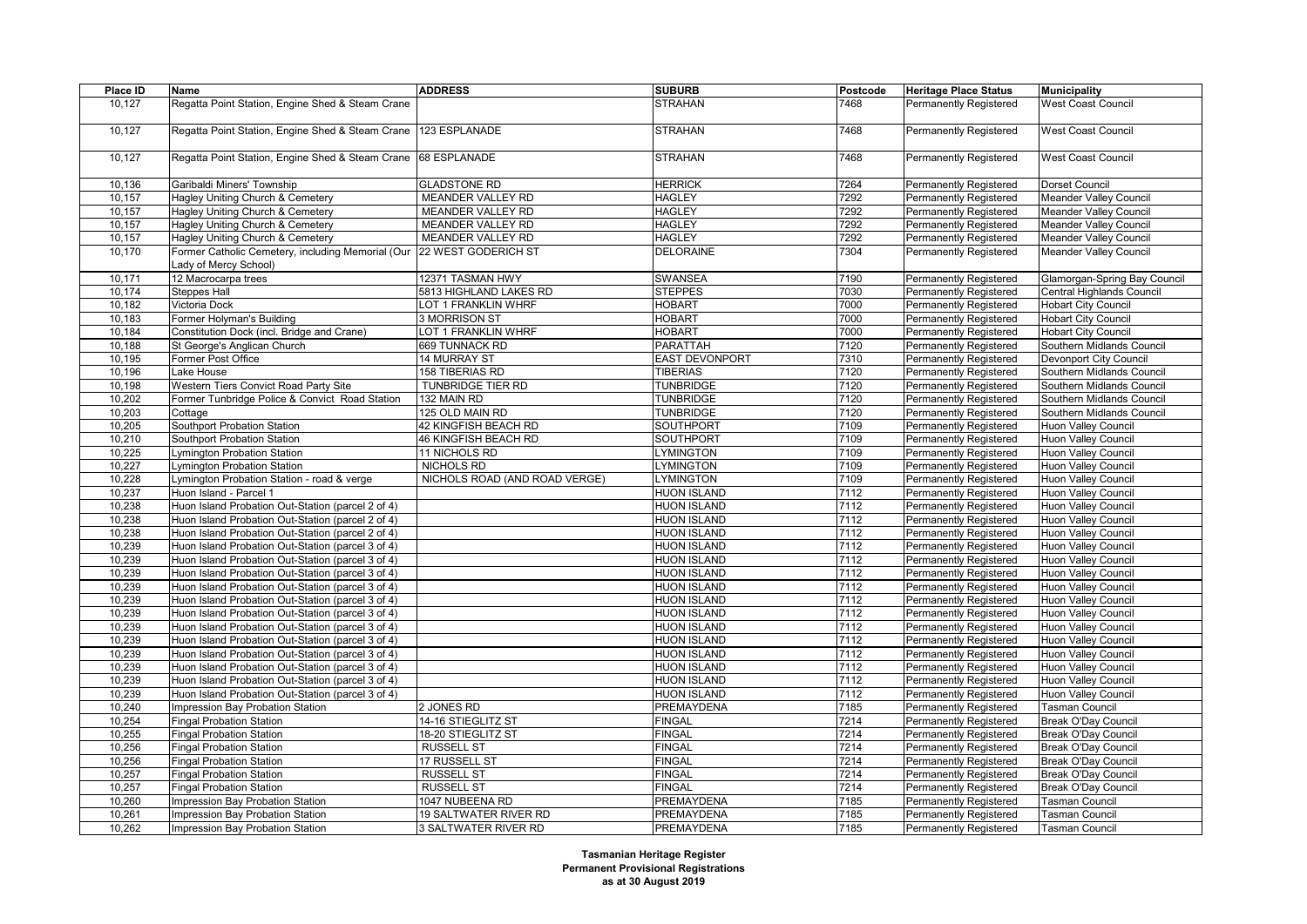| Place ID | <b>Name</b>                                      | <b>ADDRESS</b>                      | <b>SUBURB</b>                | Postcode     | <b>Heritage Place Status</b>  | <b>Municipality</b>           |
|----------|--------------------------------------------------|-------------------------------------|------------------------------|--------------|-------------------------------|-------------------------------|
| 10,262   | Impression Bay Probation Station                 | 3 SALTWATER RIVER RD                | PREMAYDENA                   | 7185         | <b>Permanently Registered</b> | <b>Tasman Council</b>         |
| 10,262   | mpression Bay Probation Station                  | 3 SALTWATER RIVER RD                | PREMAYDENA                   | 7185         | Permanently Registered        | <b>Tasman Council</b>         |
| 10,267   | Impression Bay Probation Station                 | ROAD RESERVE AT JUNCTION OF NUBEENA | PREMAYDENA                   | 7185         | <b>Permanently Registered</b> | <b>Fasman Council</b>         |
| 10,268   | Impression Bay Probation Station                 | SALTWATER RIVER RD                  | PREMAYDENA                   | 7185         | Permanently Registered        | <b>Tasman Council</b>         |
| 10,268   | mpression Bay Probation Station                  | SALTWATER RIVER RD                  | PREMAYDENA                   | 7185         | Permanently Registered        | asman Council                 |
| 10,271   | Impression Bay Probation Station                 | 16 JONES RD                         | PREMAYDENA                   | 7185         | <b>Permanently Registered</b> | <b>Tasman Council</b>         |
| 10,277   | Pontville Police Station                         | 362 BRIGHTON RD                     | <b>PONTVILLE</b>             | 7030         | Permanently Registered        | <b>Brighton Council</b>       |
| 10,278   | Pontville Constable's Quarters                   | 371 BRIGHTON RD                     | <b>PONTVILLE</b>             | 7030         | Permanently Registered        | <b>Brighton Council</b>       |
| 10,281   | Franklin Masonic Hall                            | 3348 HUON HWY                       | <b>FRANKLIN</b>              | 7113         | <b>Permanently Registered</b> | Huon Valley Council           |
| 10,297   | <b>Windsor Farm</b>                              | 3520 HUON HWY                       | <b>FRANKLIN</b>              | 7113         | Permanently Registered        | Huon Valley Council           |
| 10,298   | St Colman's Catholic Church & Cemetery           | 931 ELLENDALE RD                    | <b>ELLENDALE</b>             | 7140         | Permanently Registered        | Central Highlands Council     |
| 10,302   | <b>Congregational Cemetery</b>                   | 45 MAXFIELDS RD                     | <b>FRANKLIN</b>              | 7113         | <b>Permanently Registered</b> | Huon Valley Council           |
| 10,308   | St James the Less Anglican Church & Cemetery     | 79 CHURCH RD                        | <b>OSTERLEY</b>              | 7140         | Permanently Registered        | Central Highlands Council     |
| 10,315   | House                                            | 13 WELLINGTON RD                    | <b>LINDISFARNE</b>           | 7015         | Permanently Registered        | <b>Clarence City Council</b>  |
| 10,316   | <b>Ferrace Houses</b>                            | 88 ARGYLE ST                        | <b>HOBART</b>                | 7000         | Permanently Registered        | <b>Hobart City Council</b>    |
| 10,316   | Terrace Houses                                   | 90 ARGYLE ST                        | <b>HOBART</b>                | 7000         | Permanently Registered        | <b>Hobart City Council</b>    |
| 10,317   | Former Hall and Residence                        | 31 MAIN RD                          | <b>CLAREMONT</b>             | 7011         | Permanently Registered        | <b>Glenorchy City Council</b> |
| 10,319   | vric Theatre (former)                            | 29 KING ST                          | <b>SCOTTSDALE</b>            | 7260         | <b>Permanently Registered</b> | Dorset Council                |
| 10,319   | _yric Theatre (former)                           | 29 KING ST                          | <b>SCOTTSDALE</b>            | 7260         | <b>Permanently Registered</b> | Dorset Council                |
| 10,320   | Former Methodist Church & Cemetery               | <b>6 AMELIA ST</b>                  | <b>BRACKNELL</b>             | 7302         | Permanently Registered        | Meander Valley Council        |
| 10,321   | Ross Drill Hall                                  | 52 CEMETERY RD                      | <b>ROSS</b>                  | 7209         | <b>Permanently Registered</b> | Northern Midlands Council     |
| 10,322   | House                                            | 8 SCHAW ST                          | <b>RICHMOND</b>              | 7025         | <b>Permanently Registered</b> | <b>Clarence City Council</b>  |
| 10,322   | House                                            | LOT 9 SCHAW ST                      | <b>RICHMOND</b>              | 7025         | Permanently Registered        | <b>Clarence City Council</b>  |
| 10,329   | Cradoc Cemetery                                  | 50 CEMETERY RD                      | CRADOC                       | 7109         | <b>Permanently Registered</b> | Huon Valley Council           |
| 10,334   | Pumping Station, woodwool factory and chimney    | 130 HAMILTON RD                     | <b>NEW NORFOLK</b>           | 7140         | <b>Permanently Registered</b> | Derwent Valley Council        |
| 10,344   | Memorial Avenue                                  | MEMORIAL AVE                        | KEMPTON                      | 7030         | Permanently Registered        | Southern Midlands Council     |
| 10,346   | Exeter Bakery                                    | 104 MAIN RD                         | <b>EXETER</b>                | 7275         | <b>Permanently Registered</b> | <b>West Tamar Council</b>     |
| 10,347   | Clarendon                                        | CLARENDON LODGE RD                  | <b>NILE</b>                  | 7212         |                               | Northern Midlands Council     |
|          |                                                  | <b>RESERVED RD</b>                  | <b>NILE</b>                  |              | <b>Permanently Registered</b> |                               |
| 10,347   | Clarendon                                        |                                     | NILE                         | 7212         | Permanently Registered        | Northern Midlands Council     |
| 10,347   | Clarendon                                        | 234 CLARENDON LODGE RD              |                              | 7212         | <b>Permanently Registered</b> | Northern Midlands Council     |
| 10,347   | Clarendon                                        | 241 CLARENDON LODGE RD              | <b>NILE</b><br><b>HOBART</b> | 7212<br>7000 | Permanently Registered        | Northern Midlands Council     |
| 10,350   | Hunter, Evans, Davey Street - Subsurface remains | DAVEY ST                            |                              |              | Permanently Registered        | <b>Hobart City Council</b>    |
|          | including Hunter Island, Causeway, Old Wharf     |                                     |                              |              |                               |                               |
|          | Probation Station & Reclaimed Land               |                                     |                              |              |                               |                               |
| 10,350   | Hunter, Evans, Davey Street - Subsurface remains | <b>DAVEY ST</b>                     | <b>HOBART</b>                | 7000         | Permanently Registered        | <b>Hobart City Council</b>    |
|          | including Hunter Island, Causeway, Old Wharf     |                                     |                              |              |                               |                               |
|          | Probation Station & Reclaimed Land               |                                     |                              |              |                               |                               |
| 10,350   | Hunter, Evans, Davey Street - Subsurface remains | <b>DAVEY ST</b>                     | <b>HOBART</b>                | 7000         | Permanently Registered        | <b>Hobart City Council</b>    |
|          | including Hunter Island, Causeway, Old Wharf     |                                     |                              |              |                               |                               |
|          | Probation Station & Reclaimed Land               |                                     |                              |              |                               |                               |
| 10,350   | Hunter, Evans, Davey Street - Subsurface remains | <b>EVANS ST</b>                     | <b>HOBART</b>                | 7000         | Permanently Registered        | <b>Hobart City Council</b>    |
|          | including Hunter Island, Causeway, Old Wharf     |                                     |                              |              |                               |                               |
|          | Probation Station & Reclaimed Land               |                                     |                              |              |                               |                               |
| 10,350   | Hunter, Evans, Davey Street - Subsurface remains | <b>HUNTER ST</b>                    | <b>HOBART</b>                | 7000         | Permanently Registered        | <b>Hobart City Council</b>    |
|          | including Hunter Island, Causeway, Old Wharf     |                                     |                              |              |                               |                               |
|          | Probation Station & Reclaimed Land               |                                     |                              |              |                               |                               |
| 10,350   | Hunter, Evans, Davey Street - Subsurface remains | <b>18 HUNTER ST</b>                 | <b>HOBART</b>                | 7000         | Permanently Registered        | <b>Hobart City Council</b>    |
|          | including Hunter Island, Causeway, Old Wharf     |                                     |                              |              |                               |                               |
|          | Probation Station & Reclaimed Land               |                                     |                              |              |                               |                               |
| 10,350   | Hunter, Evans, Davey Street - Subsurface remains | <b>47 HUNTER ST</b>                 | <b>HOBART</b>                | 7000         | Permanently Registered        | <b>Hobart City Council</b>    |
|          | including Hunter Island, Causeway, Old Wharf     |                                     |                              |              |                               |                               |
|          | Probation Station & Reclaimed Land               |                                     |                              |              |                               |                               |
| 10,351   | St James Catholic Church, House & Cemetery       | 118 FOSTER ST                       | <b>RAILTON</b>               | 7305         | Permanently Registered        | <b>Kentish Council</b>        |
| 10,351   | St James Catholic Church, House & Cemetery       | 120 FOSTER ST                       | <b>RAILTON</b>               | 7305         | <b>Permanently Registered</b> | <b>Kentish Council</b>        |
| 10,351   | St James Catholic Church, House & Cemetery       | 122 FOSTER ST                       | <b>RAILTON</b>               | 7305         | <b>Permanently Registered</b> | Kentish Council               |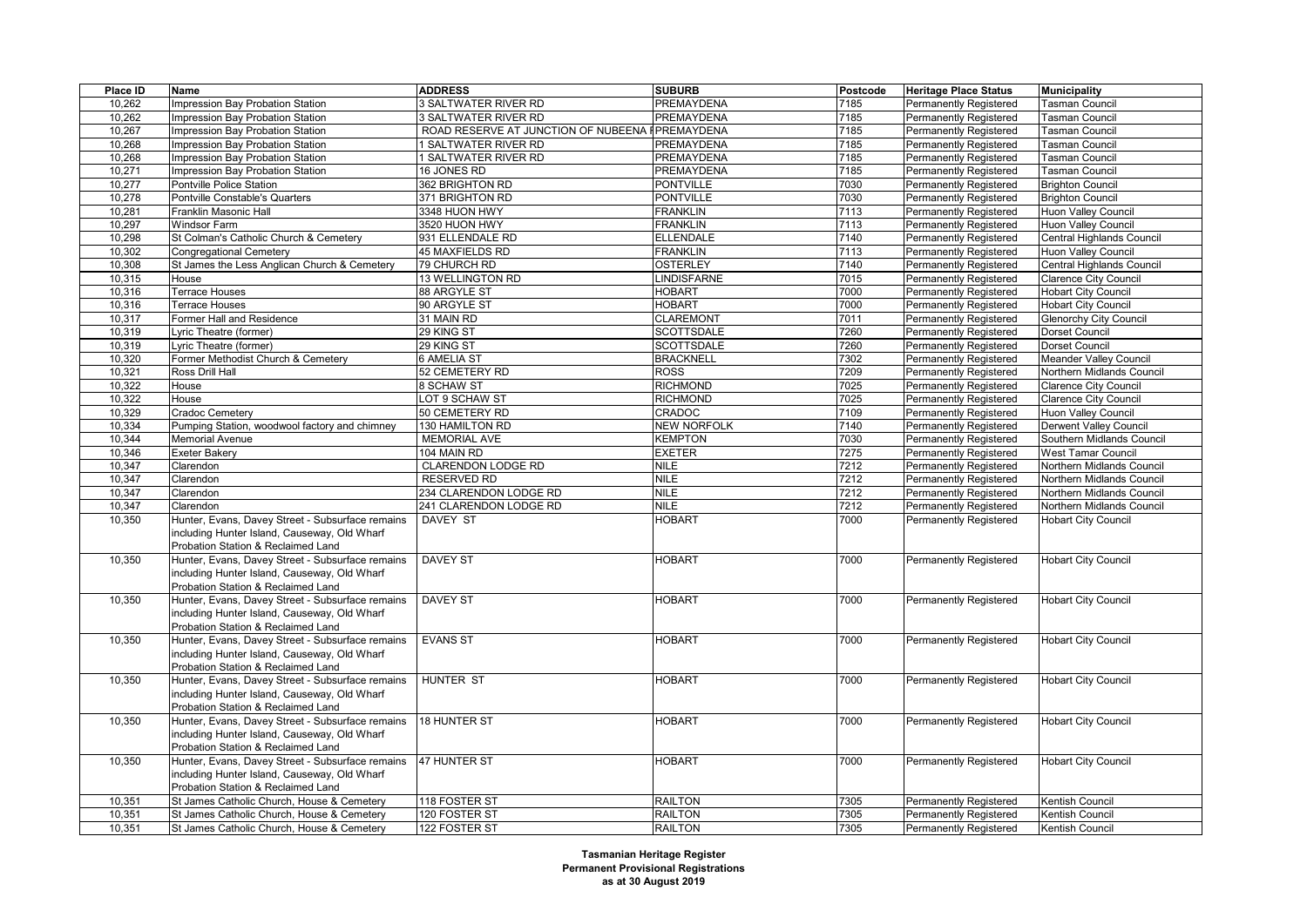| Place ID         | Name                                                | <b>ADDRESS</b>                                     | <b>SUBURB</b>              | Postcode | <b>Heritage Place Status</b>                     | <b>Municipality</b>                            |
|------------------|-----------------------------------------------------|----------------------------------------------------|----------------------------|----------|--------------------------------------------------|------------------------------------------------|
| 10,356           | Cooper's Barn                                       | 32 SHARK POINT RD                                  | SORELL                     | 7172     | Permanently Registered                           | Sorell Council                                 |
| 10,387           | Plenty Park Hedges and Windbreaks                   | 1010 GLENORA RD                                    | <b>PLENTY</b>              | 7140     | Permanently Registered                           | Derwent Valley Council                         |
| 10,392           | Long Bay Farm and Constable's Station               | 6620 ARTHUR HWY                                    | PORT ARTHUR                | 7182     | Permanently Registered                           | <b>Tasman Council</b>                          |
| 10,392           | Long Bay Farm and Constable's Station               | 6620 ARTHUR HWY                                    | <b>PORT ARTHUR</b>         | 7182     | Permanently Registered                           | <b>Tasman Council</b>                          |
| 10,392           | Long Bay Farm and Constable's Station               | 6620 ARTHUR HWY                                    | PORT ARTHUR                | 7182     | <b>Permanently Registered</b>                    | Tasman Council                                 |
| 10,393           | Manresa                                             | 7 OLIVE ST                                         | <b>BURNIE</b>              | 7320     | Permanently Registered                           | <b>Burnie City Council</b>                     |
| 10,411           | Sorell Anglican Cemetery                            | 42 HENRY ST                                        | SORELL                     | 7172     | Permanently Registered                           | Sorell Council                                 |
| 10,422           | Sprent's Cairn                                      | <b>MT LA PEROUSE</b>                               | SOUTHWEST NP               | 7109     | Permanently Registered                           | <b>Huon Valley Council</b>                     |
| 10,423           | Sorell Council Chambers                             | 12 SOMERVILLE ST                                   | SORELL                     | 7172     | Permanently Registered                           | Sorell Council                                 |
| 10,425           | Sorell Uniting Church Cemetery                      | 20 MONTAGU ST                                      | <b>SORELL</b>              | 7172     | Permanently Registered                           | <b>Sorell Council</b>                          |
| 10,430           | 93 Elizabeth Street                                 | 93 ELIZABETH ST                                    | <b>HOBART</b>              | 7000     | Permanently Registered                           | <b>Hobart City Council</b>                     |
| 10,442           | Harefield Prisoner of War Hut                       | 233 SHRUB END RD                                   | <b>WATTLE HILL</b>         | 7172     | Permanently Registered                           | Sorell Council                                 |
| 10,454           | Springbanks                                         | 1813 BISHOPSBOURNE RD                              | <b>ONGFORD</b>             | 7301     | Permanently Registered                           | Northern Midlands Council                      |
| 10,455           | Parattah Uniting Church & Unmarked Gravesites       | 671 TUNNACK RD                                     | <b>PARATTAH</b>            | 7120     | <b>Permanently Registered</b>                    | Southern Midlands Council                      |
| 10,456           | Road Reserve                                        | <b>LONGMANS RD</b>                                 | <b>MARGATE</b>             | 7054     | Permanently Registered                           | Kingborough Council                            |
| 10,467           | Woodvine                                            | 681 WHITE HILL RD                                  | <b>FORCETT</b>             | 7173     | Permanently Registered                           | Sorell Council                                 |
| 10,467           | Woodvine                                            | 681 WHITE HILL RD                                  | <b>FORCETT</b>             | 7173     | <b>Permanently Registered</b>                    | Sorell Council                                 |
| 10,476           | Former Forcett School                               | 68 QUARRY RD                                       | FORCETT                    | 7173     | Permanently Registered                           | Sorell Council                                 |
| 10,477           | New Town Bay Ship Discard Site                      | 8 LALLABY RD                                       | <b>UTANA</b>               | 7009     | Permanently Registered                           | <b>Glenorchy City Council</b>                  |
| 10,485           | Lower Longley Cemetery                              | 1460 HUON HWY                                      | OWER LONGLEY               | 7109     | Permanently Registered                           | Kingborough Council                            |
| 10,492           | Former Eldon School                                 | 810 ELDON RD                                       | <b>COLEBROOK</b>           | 7027     | Permanently Registered                           | Southern Midlands Council                      |
| 10,493           | Bakehouse & Associated Items                        | <b>6 FRANKLIN ST</b>                               | <b>DUNALLEY</b>            | 7177     | Permanently Registered                           | Sorell Council                                 |
| 10,505           | Part of the former Mount Pleasant Estate: Lake and  | 9 LUXMORE PL                                       | <b>PROSPECT</b>            | 7250     | Permanently Registered                           | Launceston City Council                        |
|                  | adjacent Woodlands                                  |                                                    |                            |          |                                                  |                                                |
| 10,506           | <b>Commercial Retail</b>                            | <b>165 ELIZABETH ST</b>                            | <b>HOBART</b>              | 7000     | <b>Permanently Registered</b>                    | <b>Hobart City Council</b>                     |
| 10,519           | House                                               | <b>48 COLVILLE ST</b>                              | <b>BATTERY POINT</b>       | 7004     | <b>Permanently Registered</b>                    | <b>Hobart City Council</b>                     |
| 10,521           | Churchill's Hut                                     | <b>ADAMSFIELD TRK</b>                              | <b>FLORENTINE VALLEY</b>   | 7140     | Permanently Registered                           | <b>Derwent Valley Council</b>                  |
| 10,529           | Huon Island Probation Out-Station (parcel 4 of 4) & |                                                    | <b>HUON ISLAND</b>         | 7112     | Permanently Registered                           | Huon Valley Council                            |
|                  | c.1890 Stockman's Cottage                           |                                                    |                            |          |                                                  |                                                |
| 10,539           | Southlea Garden Structures                          | 342 PROCTORS RD                                    | <b>KINGSTON</b>            | 7050     | Permanently Registered                           | Kingborough Council                            |
| 10,541           | Battery Point Shipping Activity Places - Part 1     | FORESHORE ADJACENT 44 NAPOLEON ST TO BATTERY POINT |                            | 7004     | <b>Permanently Registered</b>                    | <b>Hobart City Council</b>                     |
| 10,541           | Battery Point Shipping Activity Places - Part 1     | FORESHORE ADJACENT 54 NAPOLEON ST                  | <b>BATTERY POINT</b>       | 7004     | Permanently Registered                           | <b>Hobart City Council</b>                     |
| 10,541           | Battery Point Shipping Activity Places - Part 1     | FORESHORE ADJACENT 8 FINLAY STREET                 | <b>BATTERY POINT</b>       | 7004     | Permanently Registered                           | <b>Hobart City Council</b>                     |
| 10,545           | Commercial building                                 | 102 HIGH ST                                        | <b>OATLANDS</b>            | 7120     | Permanently Registered                           | Southern Midlands Council                      |
| 10,573           | Parramore & Gillett Family Cemetery                 | MONA VALE RD                                       | <b>ROSS</b>                | 7209     | Permanently Registered                           | Northern Midlands Council                      |
| 10,582           | Cottage                                             | UNIT 1 222 BATHURST ST                             | <b>WEST HOBART</b>         | 7000     | <b>Permanently Registered</b>                    | <b>Hobart City Council</b>                     |
| 10,584           |                                                     |                                                    | <b>COPPING</b>             | 7174     | Permanently Registered                           | Sorell Council                                 |
|                  | <b>Copping Cemetery</b>                             | 2204 ARTHUR HWY                                    | <b>ROKEBY</b>              | 7019     | Permanently Registered                           |                                                |
| 10,587<br>10,593 | Former Rokeby State School<br>Former Post Office    | 2-6 GRANGE RD W<br>6620 ARTHUR HWY                 | PORT ARTHUR                | 7182     |                                                  | Clarence City Council<br><b>Tasman Council</b> |
| 10,593           |                                                     |                                                    | PORT ARTHUR                | 7182     | Permanently Registered                           | <b>Tasman Council</b>                          |
| 10,604           | Former Post Office<br>Glendalough                   | 6620 ARTHUR HWY<br><b>4 EAST BARRACK ST</b>        | <b>DELORAINE</b>           | 7304     | Permanently Registered<br>Permanently Registered | Meander Valley Council                         |
| 10,607           |                                                     |                                                    | <b>BLESSINGTON</b>         | 7212     |                                                  |                                                |
|                  | Former St Patrick's Catholic Church                 | 2281 DEDDINGTON RD                                 |                            | 7253     | Permanently Registered                           | Northern Midlands Council                      |
| 10,611           | House                                               | 1 LAGOON BEACH RD                                  | OW HEAD<br><b>NEW TOWN</b> | 7008     | <b>Permanently Registered</b>                    | George Town Council                            |
| 10,616           | Former Barber's General Store                       | 170-174 NEW TOWN RD                                |                            |          | Permanently Registered                           | Hobart City Council                            |
| 10,617           | Grandstand and Change Sheds                         | 31814 TASMAN HWY                                   | <b>DERBY</b>               | 7264     | Permanently Registered                           | Dorset Council                                 |
| 10,631           | Warehouse                                           | 83 SALAMANCA PL                                    | <b>BATTERY POINT</b>       | 7004     | Permanently Registered                           | Hobart City Council                            |
| 10,646           | Site of Ah Moy's Store                              | 29 DONALD ST                                       | <b>BRANXHOLM</b>           | 7261     | Permanently Registered                           | Dorset Council                                 |
| 10,684           | Goose Island Historic Precinct                      | <b>GOOSE ISLAND</b>                                | <b>BASS STRAIT ISLANDS</b> | 7255     | Permanently Registered                           | <b>Flinders Council</b>                        |
| 10,684           | Goose Island Historic Precinct                      |                                                    | <b>BASS STRAIT ISLANDS</b> | 7255     | Permanently Registered                           | <b>Flinders Council</b>                        |
| 10,686           | Battery Point Shipping Activity Places - Part 3     | 54 NAPOLEON ST                                     | <b>BATTERY POINT</b>       | 7004     | Permanently Registered                           | Hobart City Council                            |
| 10,688           | Battery Point Shipping Activity Places - Part 2     | 2C DERWENT LANE                                    | <b>BATTERY POINT</b>       | 7004     | Permanently Registered                           | <b>Hobart City Council</b>                     |
| 10,690           | Battery Point Shipping Activity Places - Part 6     |                                                    | <b>BATTERY POINT</b>       | 7004     | Permanently Registered                           | <b>Hobart City Council</b>                     |
| 10,690           | Battery Point Shipping Activity Places - Part 6     | 13 MARINE TCE                                      | <b>BATTERY POINT</b>       | 7004     | Permanently Registered                           | Hobart City Council                            |
| 10,691           | Battery Point Shipping Activity - Part 5            |                                                    | <b>BATTERY POINT</b>       | 7004     | Permanently Registered                           | <b>Hobart City Council</b>                     |
| 10,691           | Battery Point Shipping Activity - Part 5            | 11 MARINE TCE                                      | <b>BATTERY POINT</b>       | 7004     | Permanently Registered                           | <b>Hobart City Council</b>                     |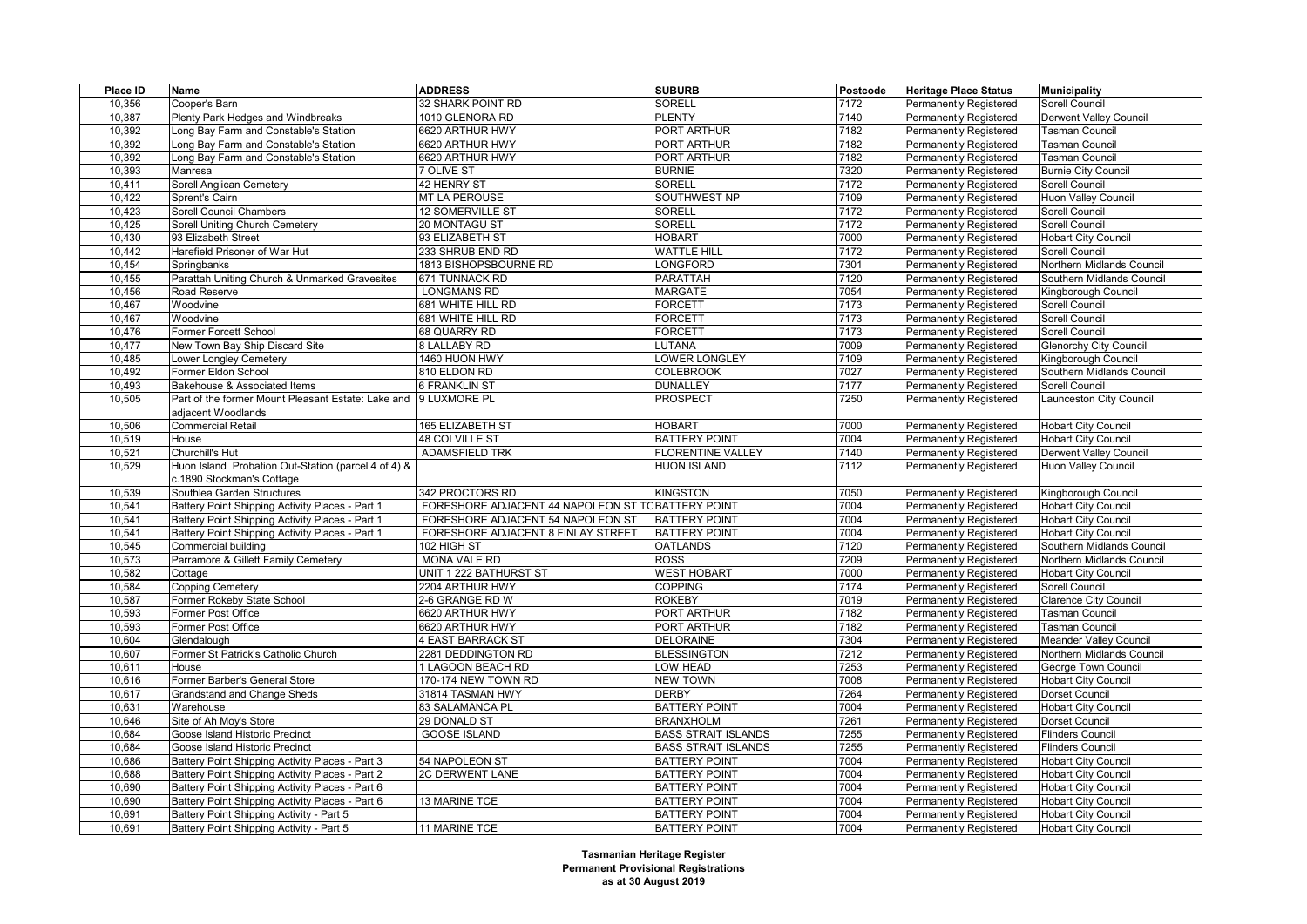| Place ID | Name                                                  | <b>ADDRESS</b>                   | <b>SUBURB</b>        | Postcode | <b>Heritage Place Status</b>    | <b>Municipality</b>          |
|----------|-------------------------------------------------------|----------------------------------|----------------------|----------|---------------------------------|------------------------------|
| 10,694   | Battery Point Shipping Activity Places - Part 7, 'A J | 8 FINLAY ST                      | <b>BATTERY POINT</b> | 7004     | <b>Permanently Registered</b>   | <b>Hobart City Council</b>   |
|          | White Park'                                           |                                  |                      |          |                                 |                              |
| 10,696   | Former Elizabeth Farm (Kelly's Farm)                  | BRUNY ISLAND MAIN RD             | NORTH BRUNY          | 7150     | <b>Permanently Registered</b>   | Kingborough Council          |
| 10,700   | Battery Point Shipping Activity Places - Part 8       | FORESHORE 2-10 CLARKE AVE        | <b>BATTERY POINT</b> | 7000     | Permanently Registered          | <b>Hobart City Council</b>   |
| 10,720   | Archaeological site                                   | 67-69 MACQUARIE ST               | <b>HOBART</b>        | 7000     | <b>Permanently Registered</b>   | <b>Hobart City Council</b>   |
| 10,733   | Roadway Wapping Parcel 4 (subsurface                  |                                  | <b>HOBART</b>        | 7000     | <b>Permanently Registered</b>   | <b>Hobart City Council</b>   |
|          | archaeological deposits)                              |                                  |                      |          |                                 |                              |
| 10,734   | Royal Park South, Military Sites and Monuments        | 78 PATERSON ST                   | LAUNCESTON           | 7250     | <b>Permanently Registered</b>   | Launceston City Council      |
| 10,735   | Kings Park & part of Tamar River                      | PART OF TAMAR RIVER              | LAUNCESTON           | 7250     | <b>Permanently Registered</b>   | aunceston City Council       |
| 10,735   | Kings Park & part of Tamar River                      | PATERSON ST                      | <b>AUNCESTON</b>     | 7250     | Permanently Registered          | aunceston City Council       |
| 10,735   | Kings Park & part of Tamar River                      | 88-96 PATERSON ST                | LAUNCESTON           | 7250     | Permanently Registered          | aunceston City Council       |
| 10,735   | Kings Park & part of Tamar River                      | 88-96 PATERSON ST                | <b>AUNCESTON</b>     | 7250     | <b>Permanently Registered</b>   | aunceston City Council       |
| 10,735   | Kings Park & part of Tamar River                      | 88-96 PATERSON ST                | <b>AUNCESTON</b>     | 7250     | Permanently Registered          | aunceston City Council       |
| 10,735   | Kings Park & part of Tamar River                      | 88-96 PATERSON ST                | LAUNCESTON           | 7250     | Permanently Registered          | Launceston City Council      |
| 10,735   | Kings Park & part of Tamar River                      | 88-96 PATERSON ST                | LAUNCESTON           | 7250     | <b>Permanently Registered</b>   | Launceston City Council      |
| 10,735   | Kings Park & part of Tamar River                      | 88-96 PATERSON ST                | LAUNCESTON           | 7250     | Permanently Registered          | aunceston City Council       |
| 10,735   | Kings Park & part of Tamar River                      | 92 PATERSON ST                   | <b>AUNCESTON</b>     | 7250     | <b>Permanently Registered</b>   | Launceston City Council      |
| 10,736   | Former Apple Packing Shed                             | <b>5 GARTHFIELD AVE</b>          | <b>CYGNET</b>        | 7112     | <b>Permanently Registered</b>   | <b>Huon Valley Council</b>   |
| 10,740   | St Marys Railyard, including tank, platform & loading | <b>ESK MAIN RD</b>               | <b>ST MARYS</b>      | 7215     | <b>Permanently Registered</b>   | Break O'Day Council          |
|          | ramp                                                  |                                  |                      |          |                                 |                              |
| 10,743   | Oatlands Roadhouse, Conjoined Cottage &               | 47 HIGH ST                       | <b>OATLANDS</b>      | 7120     | <b>Permanently Registered</b>   | Southern Midlands Council    |
|          | Outbuildings                                          |                                  |                      |          |                                 |                              |
| 10,747   | Former Quarrymen's Cottages/Now YHA Hostel            | PARSONS LANE                     | <b>COLES BAY</b>     | 7215     | <b>Permanently Registered</b>   | Glamorgan-Spring Bay Council |
| 10,750   | St Fursaeus Church & Former Convent                   | 81 MAIN ST                       | <b>ZEEHAN</b>        | 7469     | <b>Permanently Registered</b>   | West Coast Council           |
| 10,759   | Coachman's Cottage                                    | 37 HIGH ST                       | <b>OATLANDS</b>      | 7120     | Permanently Registered          | Southern Midlands Council    |
| 10,777   | Car Park                                              | 1 MONTPELIER RT                  | <b>BATTERY POINT</b> | 7004     | <b>Provisionally Registered</b> | <b>Hobart City Council</b>   |
| 10,785   | Tanglewood (formerly Natone)                          | 25 HIGH ST                       | SHEFFIELD            | 7306     | <b>Permanently Registered</b>   | Kentish Council              |
| 10,789   | House                                                 | 43 RUSSELLS PLAINS RD            | <b>ROCHERLEA</b>     | 7248     | Permanently Registered          | Launceston City Council      |
| 10,794   | Sandstone Paving & Kerbing                            | QUEEN                            | <b>BOTHWELL</b>      | 7030     | Permanently Registered          | Central Highlands Council    |
| 10,794   | Sandstone Paving & Kerbing                            | QUEEN                            | <b>BOTHWELL</b>      | 7030     | <b>Permanently Registered</b>   | Central Highlands Council    |
| 10,794   | Sandstone Paving & Kerbing                            | <b>QUEEN</b>                     | <b>BOTHWELL</b>      | 7030     | Permanently Registered          | Central Highlands Council    |
| 10,801   | Mitchel's Cottage                                     | 209 NANT LANE                    | <b>BOTHWELL</b>      | 7030     | Permanently Registered          | Central Highlands Council    |
| 10,803   | Former Lord Melbourne Inn                             | 157 MELVILLE ST                  | <b>HOBART</b>        | 7000     | <b>Permanently Registered</b>   | <b>Hobart City Council</b>   |
| 10,824   | Thomas' Drapery Store                                 | 95 MAIN RD                       | <b>PENGUIN</b>       | 7316     | Permanently Registered          | Central Coast Council        |
| 10,825   | Brown's Bakery                                        | 93 MAIN RD                       | <b>PENGUIN</b>       | 7316     | Permanently Registered          | Central Coast Council        |
| 10,826   | Climar                                                | 156 HIGH ST                      | CAMPBELL TOWN        | 7210     | <b>Permanently Registered</b>   | Northern Midlands Council    |
| 10,834   | <b>Birchs Bay Convict Sawing Station</b>              | COASTAL RESERVE ADJOING JETTY RD | <b>BIRCHS BAY</b>    | 7162     | Permanently Registered          | Kingborough Council          |
| 10,844   | Springvale                                            | 785 RHYNDASTON RD                | <b>RHYNDASTON</b>    | 7120     | <b>Permanently Registered</b>   | Southern Midlands Council    |
| 10,851   | Cascades Female Factory                               | 1 TARA ST                        | SOUTH HOBART         | 7004     | <b>Permanently Registered</b>   | <b>Hobart City Council</b>   |
| 10,851   | <b>Cascades Female Factory</b>                        | 11 MCROBIES RD                   | SOUTH HOBART         | 7004     | Permanently Registered          | <b>Hobart City Council</b>   |
| 10,851   | <b>Cascades Female Factory</b>                        | 13B MCROBIES RD                  | <b>SOUTH HOBART</b>  | 7004     | Permanently Registered          | <b>Hobart City Council</b>   |
| 10,851   | <b>Cascades Female Factory</b>                        | 15 DEGRAVES ST                   | <b>SOUTH HOBART</b>  | 7004     | <b>Permanently Registered</b>   | <b>Hobart City Council</b>   |
| 10,851   | Cascades Female Factory                               | 15 MC ROBIES RD                  | <b>SOUTH HOBART</b>  | 7004     | Permanently Registered          | <b>Hobart City Council</b>   |
| 10,851   | <b>Cascades Female Factory</b>                        | 16 DEGRAVES ST                   | <b>SOUTH HOBART</b>  | 7004     | Permanently Registered          | <b>Hobart City Council</b>   |
| 10,851   | Cascades Female Factory                               | 17 DEGRAVES ST                   | SOUTH HOBART         | 7004     | <b>Permanently Registered</b>   | <b>Hobart City Council</b>   |
| 10,851   | Cascades Female Factory                               | 18 DEGRAVES ST                   | <b>SOUTH HOBART</b>  | 7004     | <b>Permanently Registered</b>   | <b>Hobart City Council</b>   |
| 10,851   | <b>Cascades Female Factory</b>                        | 19 DEGRAVES ST                   | <b>SOUTH HOBART</b>  | 7004     | Permanently Registered          | <b>Hobart City Council</b>   |
| 10,851   | <b>Cascades Female Factory</b>                        | 2 NEVIN ST                       | <b>SOUTH HOBART</b>  | 7004     | <b>Permanently Registered</b>   | <b>Hobart City Council</b>   |
| 10,851   | <b>Cascades Female Factory</b>                        | 2 SYME ST                        | <b>SOUTH HOBART</b>  | 7004     | <b>Permanently Registered</b>   | <b>Hobart City Council</b>   |
| 10,851   | <b>Cascades Female Factory</b>                        | 21 DEGRAVES ST                   | <b>SOUTH HOBART</b>  | 7004     | Permanently Registered          | <b>Hobart City Council</b>   |
| 10,851   | Cascades Female Factory                               | 23 DEGRAVES ST                   | SOUTH HOBART         | 7004     | Permanently Registered          | <b>Hobart City Council</b>   |
| 10,851   | <b>Cascades Female Factory</b>                        | 23 SYME ST                       | <b>SOUTH HOBART</b>  | 7004     | <b>Permanently Registered</b>   | <b>Hobart City Council</b>   |
| 10,851   | <b>Cascades Female Factory</b>                        | 23 SYME ST                       | <b>SOUTH HOBART</b>  | 7004     | Permanently Registered          | <b>Hobart City Council</b>   |
| 10,851   | <b>Cascades Female Factory</b>                        | 23 SYME ST                       | <b>SOUTH HOBART</b>  | 7004     | <b>Permanently Registered</b>   | <b>Hobart City Council</b>   |
|          | Cascades Female Factory                               | 2A SYME ST                       | <b>SOUTH HOBART</b>  | 7004     |                                 |                              |
| 10,851   |                                                       |                                  |                      |          | <b>Permanently Registered</b>   | <b>Hobart City Council</b>   |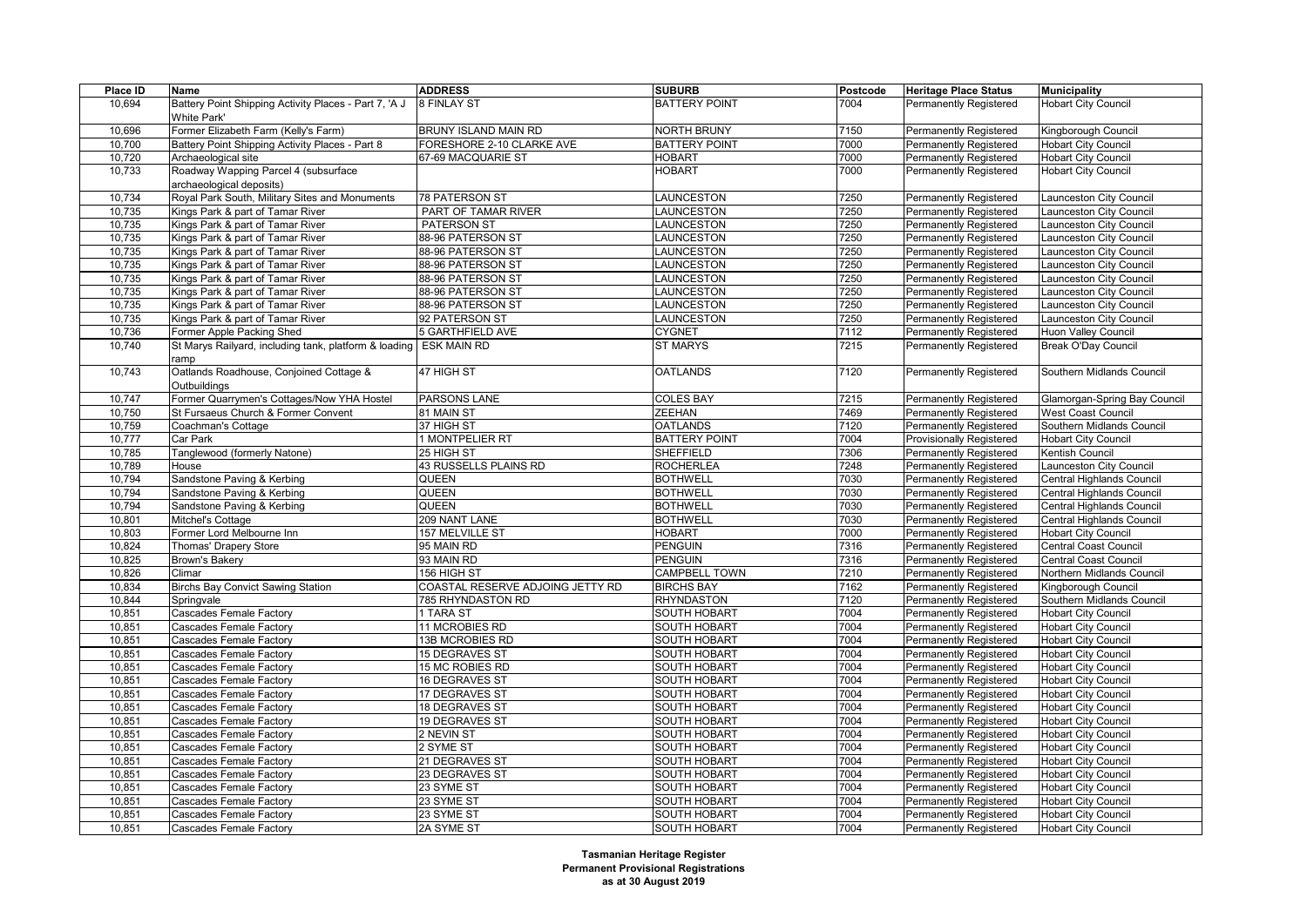| 10,851<br><b>Cascades Female Factory</b><br>2B SYME ST<br><b>SOUTH HOBART</b><br>7004<br><b>Permanently Registered</b><br><b>Hobart City Council</b><br>10.851<br>Cascades Female Factory<br>31 APSLEY ST<br><b>SOUTH HOBART</b><br>7004<br><b>Permanently Registered</b><br><b>Hobart City Council</b><br>10,851<br>32 SYME ST<br><b>SOUTH HOBART</b><br>7004<br><b>Permanently Registered</b><br><b>Hobart City Council</b><br><b>Cascades Female Factory</b><br>10,851<br><b>Cascades Female Factory</b><br>34 DEGRAVES ST<br><b>SOUTH HOBART</b><br>7004<br><b>Permanently Registered</b><br><b>Hobart City Council</b><br>10.851<br><b>Cascades Female Factory</b><br>36 DEGRAVES ST<br><b>SOUTH HOBART</b><br>7004<br>Permanently Registered<br><b>Hobart City Council</b><br>10,851<br><b>SOUTH HOBART</b><br>7004<br><b>Permanently Registered</b><br><b>Hobart City Council</b><br>Cascades Female Factory<br>38 DEGRAVES ST<br>10,851<br><b>Cascades Female Factory</b><br>40 DEGRAVES ST<br><b>SOUTH HOBART</b><br>7004<br><b>Permanently Registered</b><br><b>Hobart City Council</b><br>7004<br>10,851<br><b>Cascades Female Factory</b><br>5 SYME ST<br>SOUTH HOBART<br>Permanently Registered<br><b>Hobart City Council</b><br>10,851<br>7 SYME ST<br><b>SOUTH HOBART</b><br>7004<br><b>Permanently Registered</b><br><b>Hobart City Council</b><br><b>Cascades Female Factory</b><br>8 DEGRAVES ST<br>10,851<br><b>Cascades Female Factory</b><br><b>SOUTH HOBART</b><br>7004<br>Permanently Registered<br><b>Hobart City Council</b><br>7004<br>10,851<br><b>Cascades Female Factory</b><br>9 SYME ST<br><b>SOUTH HOBART</b><br>Permanently Registered<br><b>Hobart City Council</b><br><b>MCROBIES RD</b><br>10,851<br><b>SOUTH HOBART</b><br>7004<br><b>Permanently Registered</b><br><b>Hobart City Council</b><br>Cascades Female Factory<br><b>MCROBIES RD</b><br><b>SOUTH HOBART</b><br>10,851<br><b>Cascades Female Factory</b><br>7004<br><b>Permanently Registered</b><br><b>Hobart City Council</b><br>7004<br>10,851<br><b>Cascades Female Factory</b><br><b>MCROBIES RD</b><br>SOUTH HOBART<br><b>Permanently Registered</b><br><b>Hobart City Council</b><br>10,851<br><b>MCROBIES RD</b><br><b>SOUTH HOBART</b><br>7004<br><b>Permanently Registered</b><br>Hobart City Council<br><b>Cascades Female Factory</b><br><b>MCROBIES RD</b><br>10,851<br><b>Cascades Female Factory</b><br><b>SOUTH HOBART</b><br>7004<br>Permanently Registered<br><b>Hobart City Council</b><br>7004<br>10,851<br><b>Cascades Female Factory</b><br><b>MCROBIES RD</b><br><b>SOUTH HOBART</b><br>Permanently Registered<br><b>Hobart City Council</b><br>7004<br>10,851<br><b>Cascades Female Factory</b><br><b>MCROBIES RD</b><br><b>SOUTH HOBART</b><br>Permanently Registered<br><b>Hobart City Council</b><br>SOUTH HOBART<br>7004<br><b>Permanently Registered</b><br>10,851<br><b>Cascades Female Factory</b><br><b>Hobart City Council</b><br>10,851<br>SOUTH HOBART<br>7004<br><b>Permanently Registered</b><br><b>Hobart City Council</b><br>Cascades Female Factory<br>10,851<br>SOUTH HOBART<br>7004<br>Permanently Registered<br><b>Hobart City Council</b><br><b>Cascades Female Factory</b><br>SOUTH HOBART<br>7004<br><b>Permanently Registered</b><br>10,851<br><b>Cascades Female Factory</b><br><b>Hobart City Council</b><br>10,851<br>SYME ST<br>SOUTH HOBART<br>7004<br>Permanently Registered<br><b>Hobart City Council</b><br><b>Cascades Female Factory</b><br>SYME ST<br>10,851<br>SOUTH HOBART<br>7004<br><b>Permanently Registered</b><br><b>Hobart City Council</b><br><b>Cascades Female Factory</b><br>SYME ST<br><b>SOUTH HOBART</b><br>7004<br><b>Permanently Registered</b><br>10,851<br><b>Cascades Female Factory</b><br><b>Hobart City Council</b><br>10,851<br>SYME ST<br><b>SOUTH HOBART</b><br>7004<br><b>Permanently Registered</b><br><b>Hobart City Council</b><br>Cascades Female Factory<br>10,851<br><b>Cascades Female Factory</b><br>SYME ST<br><b>SOUTH HOBART</b><br>7004<br>Permanently Registered<br><b>Hobart City Council</b><br>UNIT 2 13 MC ROBIES RD<br><b>SOUTH HOBART</b><br>7004<br>Permanently Registered<br>10,851<br>Cascades Female Factory<br><b>Hobart City Council</b><br>10,863<br>Lake Margaret Power Scheme<br>LYNCHFORD RD<br>QUEENSTOWN<br>7467<br><b>Permanently Registered</b><br>West Coast Council<br>124 INVERMAY RD<br>10,869<br><b>INVERMAY</b><br>7248<br><b>Permanently Registered</b><br>aunceston City Council<br>Malunna<br>10,872<br><b>Conjoined Federation Terraces</b><br>LAUNCESTON<br>7250<br>Permanently Registered<br>aunceston City Council<br>10,872<br>LAUNCESTON<br>7250<br><b>Permanently Registered</b><br>Launceston City Council<br><b>Conjoined Federation Terraces</b><br>78 CANNING ST<br>10,872<br><b>Conjoined Federation Terraces</b><br>80 CANNING ST<br>LAUNCESTON<br>7250<br>Permanently Registered<br>Launceston City Council<br>10,872<br><b>Conjoined Federation Terraces</b><br>82 CANNING ST<br>LAUNCESTON<br>7250<br><b>Permanently Registered</b><br>Launceston City Council<br>10,872<br><b>Conjoined Federation Terraces</b><br>LAUNCESTON<br>7250<br><b>Permanently Registered</b><br>aunceston City Council<br>84 CANNING ST<br><b>Hobart City Council</b><br>10,878<br>Swanston Street Free Kindergarten<br>80-82 SWANSTON ST<br>NEW TOWN<br>7008<br>Permanently Registered<br><b>NEW TOWN</b><br>10,878<br>Swanston Street Free Kindergarten<br>80-82 SWANSTON ST<br>7008<br><b>Permanently Registered</b><br><b>Hobart City Council</b><br><b>NEW TOWN</b><br>7008<br>10,878<br>Swanston Street Free Kindergarten<br>80-82 SWANSTON ST<br><b>Permanently Registered</b><br><b>Hobart City Council</b><br>10,881<br>St Josephs Catholic Church<br>PARATTAH<br>7120<br>Southern Midlands Council<br>617 TUNNACK RD<br><b>Permanently Registered</b><br>10,887<br>Taroona Animal Quarantine Station<br>31 NUBEENA CRES<br><b>TAROONA</b><br>7053<br><b>Permanently Registered</b><br>Kingborough Council<br><b>KINGSTON</b><br>7050<br>10,888<br>Former Kingston Primary School<br>8 HUTCHINS ST<br>Permanently Registered<br>Kingborough Council<br><b>MOUNT LOUIS RD</b><br><b>TINDERBOX</b><br>7054<br>10,889<br>Mount Louis Signal Station<br><b>Permanently Registered</b><br>Kingborough Council<br>10,890<br><b>Brookfield Seed Drying Shed</b><br>1640 CHANNEL HWY<br>MARGATE<br>7054<br><b>Permanently Registered</b><br>Kingborough Council |  |
|-------------------------------------------------------------------------------------------------------------------------------------------------------------------------------------------------------------------------------------------------------------------------------------------------------------------------------------------------------------------------------------------------------------------------------------------------------------------------------------------------------------------------------------------------------------------------------------------------------------------------------------------------------------------------------------------------------------------------------------------------------------------------------------------------------------------------------------------------------------------------------------------------------------------------------------------------------------------------------------------------------------------------------------------------------------------------------------------------------------------------------------------------------------------------------------------------------------------------------------------------------------------------------------------------------------------------------------------------------------------------------------------------------------------------------------------------------------------------------------------------------------------------------------------------------------------------------------------------------------------------------------------------------------------------------------------------------------------------------------------------------------------------------------------------------------------------------------------------------------------------------------------------------------------------------------------------------------------------------------------------------------------------------------------------------------------------------------------------------------------------------------------------------------------------------------------------------------------------------------------------------------------------------------------------------------------------------------------------------------------------------------------------------------------------------------------------------------------------------------------------------------------------------------------------------------------------------------------------------------------------------------------------------------------------------------------------------------------------------------------------------------------------------------------------------------------------------------------------------------------------------------------------------------------------------------------------------------------------------------------------------------------------------------------------------------------------------------------------------------------------------------------------------------------------------------------------------------------------------------------------------------------------------------------------------------------------------------------------------------------------------------------------------------------------------------------------------------------------------------------------------------------------------------------------------------------------------------------------------------------------------------------------------------------------------------------------------------------------------------------------------------------------------------------------------------------------------------------------------------------------------------------------------------------------------------------------------------------------------------------------------------------------------------------------------------------------------------------------------------------------------------------------------------------------------------------------------------------------------------------------------------------------------------------------------------------------------------------------------------------------------------------------------------------------------------------------------------------------------------------------------------------------------------------------------------------------------------------------------------------------------------------------------------------------------------------------------------------------------------------------------------------------------------------------------------------------------------------------------------------------------------------------------------------------------------------------------------------------------------------------------------------------------------------------------------------------------------------------------------------------------------------------------------------------------------------------------------------------------------------------------------------------------------------------------------------------------------------------------------------------------------------------------------------------------------------------------------------------------------------------------------------------------------------------------------------------------------------------------------------------------------------------------------------------------------------------------------------------------------------------------------------------------------------------------------------------------------------------------------------------------------------------------------------------------------------------------------------------------------------------------------------------------------------------------------------------------------------------------------------------------------------------------------------------------------------------------------------------------------------------------------------------------------------------------------------------------------------------------------------------------------------------------------------------------------------------------------------------------------------|--|
|                                                                                                                                                                                                                                                                                                                                                                                                                                                                                                                                                                                                                                                                                                                                                                                                                                                                                                                                                                                                                                                                                                                                                                                                                                                                                                                                                                                                                                                                                                                                                                                                                                                                                                                                                                                                                                                                                                                                                                                                                                                                                                                                                                                                                                                                                                                                                                                                                                                                                                                                                                                                                                                                                                                                                                                                                                                                                                                                                                                                                                                                                                                                                                                                                                                                                                                                                                                                                                                                                                                                                                                                                                                                                                                                                                                                                                                                                                                                                                                                                                                                                                                                                                                                                                                                                                                                                                                                                                                                                                                                                                                                                                                                                                                                                                                                                                                                                                                                                                                                                                                                                                                                                                                                                                                                                                                                                                                                                                                                                                                                                                                                                                                                                                                                                                                                                                                                                                                                                                                                                                                                                                                                                                                                                                                                                                                                                                                                                                                                                           |  |
|                                                                                                                                                                                                                                                                                                                                                                                                                                                                                                                                                                                                                                                                                                                                                                                                                                                                                                                                                                                                                                                                                                                                                                                                                                                                                                                                                                                                                                                                                                                                                                                                                                                                                                                                                                                                                                                                                                                                                                                                                                                                                                                                                                                                                                                                                                                                                                                                                                                                                                                                                                                                                                                                                                                                                                                                                                                                                                                                                                                                                                                                                                                                                                                                                                                                                                                                                                                                                                                                                                                                                                                                                                                                                                                                                                                                                                                                                                                                                                                                                                                                                                                                                                                                                                                                                                                                                                                                                                                                                                                                                                                                                                                                                                                                                                                                                                                                                                                                                                                                                                                                                                                                                                                                                                                                                                                                                                                                                                                                                                                                                                                                                                                                                                                                                                                                                                                                                                                                                                                                                                                                                                                                                                                                                                                                                                                                                                                                                                                                                           |  |
|                                                                                                                                                                                                                                                                                                                                                                                                                                                                                                                                                                                                                                                                                                                                                                                                                                                                                                                                                                                                                                                                                                                                                                                                                                                                                                                                                                                                                                                                                                                                                                                                                                                                                                                                                                                                                                                                                                                                                                                                                                                                                                                                                                                                                                                                                                                                                                                                                                                                                                                                                                                                                                                                                                                                                                                                                                                                                                                                                                                                                                                                                                                                                                                                                                                                                                                                                                                                                                                                                                                                                                                                                                                                                                                                                                                                                                                                                                                                                                                                                                                                                                                                                                                                                                                                                                                                                                                                                                                                                                                                                                                                                                                                                                                                                                                                                                                                                                                                                                                                                                                                                                                                                                                                                                                                                                                                                                                                                                                                                                                                                                                                                                                                                                                                                                                                                                                                                                                                                                                                                                                                                                                                                                                                                                                                                                                                                                                                                                                                                           |  |
|                                                                                                                                                                                                                                                                                                                                                                                                                                                                                                                                                                                                                                                                                                                                                                                                                                                                                                                                                                                                                                                                                                                                                                                                                                                                                                                                                                                                                                                                                                                                                                                                                                                                                                                                                                                                                                                                                                                                                                                                                                                                                                                                                                                                                                                                                                                                                                                                                                                                                                                                                                                                                                                                                                                                                                                                                                                                                                                                                                                                                                                                                                                                                                                                                                                                                                                                                                                                                                                                                                                                                                                                                                                                                                                                                                                                                                                                                                                                                                                                                                                                                                                                                                                                                                                                                                                                                                                                                                                                                                                                                                                                                                                                                                                                                                                                                                                                                                                                                                                                                                                                                                                                                                                                                                                                                                                                                                                                                                                                                                                                                                                                                                                                                                                                                                                                                                                                                                                                                                                                                                                                                                                                                                                                                                                                                                                                                                                                                                                                                           |  |
|                                                                                                                                                                                                                                                                                                                                                                                                                                                                                                                                                                                                                                                                                                                                                                                                                                                                                                                                                                                                                                                                                                                                                                                                                                                                                                                                                                                                                                                                                                                                                                                                                                                                                                                                                                                                                                                                                                                                                                                                                                                                                                                                                                                                                                                                                                                                                                                                                                                                                                                                                                                                                                                                                                                                                                                                                                                                                                                                                                                                                                                                                                                                                                                                                                                                                                                                                                                                                                                                                                                                                                                                                                                                                                                                                                                                                                                                                                                                                                                                                                                                                                                                                                                                                                                                                                                                                                                                                                                                                                                                                                                                                                                                                                                                                                                                                                                                                                                                                                                                                                                                                                                                                                                                                                                                                                                                                                                                                                                                                                                                                                                                                                                                                                                                                                                                                                                                                                                                                                                                                                                                                                                                                                                                                                                                                                                                                                                                                                                                                           |  |
|                                                                                                                                                                                                                                                                                                                                                                                                                                                                                                                                                                                                                                                                                                                                                                                                                                                                                                                                                                                                                                                                                                                                                                                                                                                                                                                                                                                                                                                                                                                                                                                                                                                                                                                                                                                                                                                                                                                                                                                                                                                                                                                                                                                                                                                                                                                                                                                                                                                                                                                                                                                                                                                                                                                                                                                                                                                                                                                                                                                                                                                                                                                                                                                                                                                                                                                                                                                                                                                                                                                                                                                                                                                                                                                                                                                                                                                                                                                                                                                                                                                                                                                                                                                                                                                                                                                                                                                                                                                                                                                                                                                                                                                                                                                                                                                                                                                                                                                                                                                                                                                                                                                                                                                                                                                                                                                                                                                                                                                                                                                                                                                                                                                                                                                                                                                                                                                                                                                                                                                                                                                                                                                                                                                                                                                                                                                                                                                                                                                                                           |  |
|                                                                                                                                                                                                                                                                                                                                                                                                                                                                                                                                                                                                                                                                                                                                                                                                                                                                                                                                                                                                                                                                                                                                                                                                                                                                                                                                                                                                                                                                                                                                                                                                                                                                                                                                                                                                                                                                                                                                                                                                                                                                                                                                                                                                                                                                                                                                                                                                                                                                                                                                                                                                                                                                                                                                                                                                                                                                                                                                                                                                                                                                                                                                                                                                                                                                                                                                                                                                                                                                                                                                                                                                                                                                                                                                                                                                                                                                                                                                                                                                                                                                                                                                                                                                                                                                                                                                                                                                                                                                                                                                                                                                                                                                                                                                                                                                                                                                                                                                                                                                                                                                                                                                                                                                                                                                                                                                                                                                                                                                                                                                                                                                                                                                                                                                                                                                                                                                                                                                                                                                                                                                                                                                                                                                                                                                                                                                                                                                                                                                                           |  |
|                                                                                                                                                                                                                                                                                                                                                                                                                                                                                                                                                                                                                                                                                                                                                                                                                                                                                                                                                                                                                                                                                                                                                                                                                                                                                                                                                                                                                                                                                                                                                                                                                                                                                                                                                                                                                                                                                                                                                                                                                                                                                                                                                                                                                                                                                                                                                                                                                                                                                                                                                                                                                                                                                                                                                                                                                                                                                                                                                                                                                                                                                                                                                                                                                                                                                                                                                                                                                                                                                                                                                                                                                                                                                                                                                                                                                                                                                                                                                                                                                                                                                                                                                                                                                                                                                                                                                                                                                                                                                                                                                                                                                                                                                                                                                                                                                                                                                                                                                                                                                                                                                                                                                                                                                                                                                                                                                                                                                                                                                                                                                                                                                                                                                                                                                                                                                                                                                                                                                                                                                                                                                                                                                                                                                                                                                                                                                                                                                                                                                           |  |
|                                                                                                                                                                                                                                                                                                                                                                                                                                                                                                                                                                                                                                                                                                                                                                                                                                                                                                                                                                                                                                                                                                                                                                                                                                                                                                                                                                                                                                                                                                                                                                                                                                                                                                                                                                                                                                                                                                                                                                                                                                                                                                                                                                                                                                                                                                                                                                                                                                                                                                                                                                                                                                                                                                                                                                                                                                                                                                                                                                                                                                                                                                                                                                                                                                                                                                                                                                                                                                                                                                                                                                                                                                                                                                                                                                                                                                                                                                                                                                                                                                                                                                                                                                                                                                                                                                                                                                                                                                                                                                                                                                                                                                                                                                                                                                                                                                                                                                                                                                                                                                                                                                                                                                                                                                                                                                                                                                                                                                                                                                                                                                                                                                                                                                                                                                                                                                                                                                                                                                                                                                                                                                                                                                                                                                                                                                                                                                                                                                                                                           |  |
|                                                                                                                                                                                                                                                                                                                                                                                                                                                                                                                                                                                                                                                                                                                                                                                                                                                                                                                                                                                                                                                                                                                                                                                                                                                                                                                                                                                                                                                                                                                                                                                                                                                                                                                                                                                                                                                                                                                                                                                                                                                                                                                                                                                                                                                                                                                                                                                                                                                                                                                                                                                                                                                                                                                                                                                                                                                                                                                                                                                                                                                                                                                                                                                                                                                                                                                                                                                                                                                                                                                                                                                                                                                                                                                                                                                                                                                                                                                                                                                                                                                                                                                                                                                                                                                                                                                                                                                                                                                                                                                                                                                                                                                                                                                                                                                                                                                                                                                                                                                                                                                                                                                                                                                                                                                                                                                                                                                                                                                                                                                                                                                                                                                                                                                                                                                                                                                                                                                                                                                                                                                                                                                                                                                                                                                                                                                                                                                                                                                                                           |  |
|                                                                                                                                                                                                                                                                                                                                                                                                                                                                                                                                                                                                                                                                                                                                                                                                                                                                                                                                                                                                                                                                                                                                                                                                                                                                                                                                                                                                                                                                                                                                                                                                                                                                                                                                                                                                                                                                                                                                                                                                                                                                                                                                                                                                                                                                                                                                                                                                                                                                                                                                                                                                                                                                                                                                                                                                                                                                                                                                                                                                                                                                                                                                                                                                                                                                                                                                                                                                                                                                                                                                                                                                                                                                                                                                                                                                                                                                                                                                                                                                                                                                                                                                                                                                                                                                                                                                                                                                                                                                                                                                                                                                                                                                                                                                                                                                                                                                                                                                                                                                                                                                                                                                                                                                                                                                                                                                                                                                                                                                                                                                                                                                                                                                                                                                                                                                                                                                                                                                                                                                                                                                                                                                                                                                                                                                                                                                                                                                                                                                                           |  |
|                                                                                                                                                                                                                                                                                                                                                                                                                                                                                                                                                                                                                                                                                                                                                                                                                                                                                                                                                                                                                                                                                                                                                                                                                                                                                                                                                                                                                                                                                                                                                                                                                                                                                                                                                                                                                                                                                                                                                                                                                                                                                                                                                                                                                                                                                                                                                                                                                                                                                                                                                                                                                                                                                                                                                                                                                                                                                                                                                                                                                                                                                                                                                                                                                                                                                                                                                                                                                                                                                                                                                                                                                                                                                                                                                                                                                                                                                                                                                                                                                                                                                                                                                                                                                                                                                                                                                                                                                                                                                                                                                                                                                                                                                                                                                                                                                                                                                                                                                                                                                                                                                                                                                                                                                                                                                                                                                                                                                                                                                                                                                                                                                                                                                                                                                                                                                                                                                                                                                                                                                                                                                                                                                                                                                                                                                                                                                                                                                                                                                           |  |
|                                                                                                                                                                                                                                                                                                                                                                                                                                                                                                                                                                                                                                                                                                                                                                                                                                                                                                                                                                                                                                                                                                                                                                                                                                                                                                                                                                                                                                                                                                                                                                                                                                                                                                                                                                                                                                                                                                                                                                                                                                                                                                                                                                                                                                                                                                                                                                                                                                                                                                                                                                                                                                                                                                                                                                                                                                                                                                                                                                                                                                                                                                                                                                                                                                                                                                                                                                                                                                                                                                                                                                                                                                                                                                                                                                                                                                                                                                                                                                                                                                                                                                                                                                                                                                                                                                                                                                                                                                                                                                                                                                                                                                                                                                                                                                                                                                                                                                                                                                                                                                                                                                                                                                                                                                                                                                                                                                                                                                                                                                                                                                                                                                                                                                                                                                                                                                                                                                                                                                                                                                                                                                                                                                                                                                                                                                                                                                                                                                                                                           |  |
|                                                                                                                                                                                                                                                                                                                                                                                                                                                                                                                                                                                                                                                                                                                                                                                                                                                                                                                                                                                                                                                                                                                                                                                                                                                                                                                                                                                                                                                                                                                                                                                                                                                                                                                                                                                                                                                                                                                                                                                                                                                                                                                                                                                                                                                                                                                                                                                                                                                                                                                                                                                                                                                                                                                                                                                                                                                                                                                                                                                                                                                                                                                                                                                                                                                                                                                                                                                                                                                                                                                                                                                                                                                                                                                                                                                                                                                                                                                                                                                                                                                                                                                                                                                                                                                                                                                                                                                                                                                                                                                                                                                                                                                                                                                                                                                                                                                                                                                                                                                                                                                                                                                                                                                                                                                                                                                                                                                                                                                                                                                                                                                                                                                                                                                                                                                                                                                                                                                                                                                                                                                                                                                                                                                                                                                                                                                                                                                                                                                                                           |  |
|                                                                                                                                                                                                                                                                                                                                                                                                                                                                                                                                                                                                                                                                                                                                                                                                                                                                                                                                                                                                                                                                                                                                                                                                                                                                                                                                                                                                                                                                                                                                                                                                                                                                                                                                                                                                                                                                                                                                                                                                                                                                                                                                                                                                                                                                                                                                                                                                                                                                                                                                                                                                                                                                                                                                                                                                                                                                                                                                                                                                                                                                                                                                                                                                                                                                                                                                                                                                                                                                                                                                                                                                                                                                                                                                                                                                                                                                                                                                                                                                                                                                                                                                                                                                                                                                                                                                                                                                                                                                                                                                                                                                                                                                                                                                                                                                                                                                                                                                                                                                                                                                                                                                                                                                                                                                                                                                                                                                                                                                                                                                                                                                                                                                                                                                                                                                                                                                                                                                                                                                                                                                                                                                                                                                                                                                                                                                                                                                                                                                                           |  |
|                                                                                                                                                                                                                                                                                                                                                                                                                                                                                                                                                                                                                                                                                                                                                                                                                                                                                                                                                                                                                                                                                                                                                                                                                                                                                                                                                                                                                                                                                                                                                                                                                                                                                                                                                                                                                                                                                                                                                                                                                                                                                                                                                                                                                                                                                                                                                                                                                                                                                                                                                                                                                                                                                                                                                                                                                                                                                                                                                                                                                                                                                                                                                                                                                                                                                                                                                                                                                                                                                                                                                                                                                                                                                                                                                                                                                                                                                                                                                                                                                                                                                                                                                                                                                                                                                                                                                                                                                                                                                                                                                                                                                                                                                                                                                                                                                                                                                                                                                                                                                                                                                                                                                                                                                                                                                                                                                                                                                                                                                                                                                                                                                                                                                                                                                                                                                                                                                                                                                                                                                                                                                                                                                                                                                                                                                                                                                                                                                                                                                           |  |
|                                                                                                                                                                                                                                                                                                                                                                                                                                                                                                                                                                                                                                                                                                                                                                                                                                                                                                                                                                                                                                                                                                                                                                                                                                                                                                                                                                                                                                                                                                                                                                                                                                                                                                                                                                                                                                                                                                                                                                                                                                                                                                                                                                                                                                                                                                                                                                                                                                                                                                                                                                                                                                                                                                                                                                                                                                                                                                                                                                                                                                                                                                                                                                                                                                                                                                                                                                                                                                                                                                                                                                                                                                                                                                                                                                                                                                                                                                                                                                                                                                                                                                                                                                                                                                                                                                                                                                                                                                                                                                                                                                                                                                                                                                                                                                                                                                                                                                                                                                                                                                                                                                                                                                                                                                                                                                                                                                                                                                                                                                                                                                                                                                                                                                                                                                                                                                                                                                                                                                                                                                                                                                                                                                                                                                                                                                                                                                                                                                                                                           |  |
|                                                                                                                                                                                                                                                                                                                                                                                                                                                                                                                                                                                                                                                                                                                                                                                                                                                                                                                                                                                                                                                                                                                                                                                                                                                                                                                                                                                                                                                                                                                                                                                                                                                                                                                                                                                                                                                                                                                                                                                                                                                                                                                                                                                                                                                                                                                                                                                                                                                                                                                                                                                                                                                                                                                                                                                                                                                                                                                                                                                                                                                                                                                                                                                                                                                                                                                                                                                                                                                                                                                                                                                                                                                                                                                                                                                                                                                                                                                                                                                                                                                                                                                                                                                                                                                                                                                                                                                                                                                                                                                                                                                                                                                                                                                                                                                                                                                                                                                                                                                                                                                                                                                                                                                                                                                                                                                                                                                                                                                                                                                                                                                                                                                                                                                                                                                                                                                                                                                                                                                                                                                                                                                                                                                                                                                                                                                                                                                                                                                                                           |  |
|                                                                                                                                                                                                                                                                                                                                                                                                                                                                                                                                                                                                                                                                                                                                                                                                                                                                                                                                                                                                                                                                                                                                                                                                                                                                                                                                                                                                                                                                                                                                                                                                                                                                                                                                                                                                                                                                                                                                                                                                                                                                                                                                                                                                                                                                                                                                                                                                                                                                                                                                                                                                                                                                                                                                                                                                                                                                                                                                                                                                                                                                                                                                                                                                                                                                                                                                                                                                                                                                                                                                                                                                                                                                                                                                                                                                                                                                                                                                                                                                                                                                                                                                                                                                                                                                                                                                                                                                                                                                                                                                                                                                                                                                                                                                                                                                                                                                                                                                                                                                                                                                                                                                                                                                                                                                                                                                                                                                                                                                                                                                                                                                                                                                                                                                                                                                                                                                                                                                                                                                                                                                                                                                                                                                                                                                                                                                                                                                                                                                                           |  |
|                                                                                                                                                                                                                                                                                                                                                                                                                                                                                                                                                                                                                                                                                                                                                                                                                                                                                                                                                                                                                                                                                                                                                                                                                                                                                                                                                                                                                                                                                                                                                                                                                                                                                                                                                                                                                                                                                                                                                                                                                                                                                                                                                                                                                                                                                                                                                                                                                                                                                                                                                                                                                                                                                                                                                                                                                                                                                                                                                                                                                                                                                                                                                                                                                                                                                                                                                                                                                                                                                                                                                                                                                                                                                                                                                                                                                                                                                                                                                                                                                                                                                                                                                                                                                                                                                                                                                                                                                                                                                                                                                                                                                                                                                                                                                                                                                                                                                                                                                                                                                                                                                                                                                                                                                                                                                                                                                                                                                                                                                                                                                                                                                                                                                                                                                                                                                                                                                                                                                                                                                                                                                                                                                                                                                                                                                                                                                                                                                                                                                           |  |
|                                                                                                                                                                                                                                                                                                                                                                                                                                                                                                                                                                                                                                                                                                                                                                                                                                                                                                                                                                                                                                                                                                                                                                                                                                                                                                                                                                                                                                                                                                                                                                                                                                                                                                                                                                                                                                                                                                                                                                                                                                                                                                                                                                                                                                                                                                                                                                                                                                                                                                                                                                                                                                                                                                                                                                                                                                                                                                                                                                                                                                                                                                                                                                                                                                                                                                                                                                                                                                                                                                                                                                                                                                                                                                                                                                                                                                                                                                                                                                                                                                                                                                                                                                                                                                                                                                                                                                                                                                                                                                                                                                                                                                                                                                                                                                                                                                                                                                                                                                                                                                                                                                                                                                                                                                                                                                                                                                                                                                                                                                                                                                                                                                                                                                                                                                                                                                                                                                                                                                                                                                                                                                                                                                                                                                                                                                                                                                                                                                                                                           |  |
|                                                                                                                                                                                                                                                                                                                                                                                                                                                                                                                                                                                                                                                                                                                                                                                                                                                                                                                                                                                                                                                                                                                                                                                                                                                                                                                                                                                                                                                                                                                                                                                                                                                                                                                                                                                                                                                                                                                                                                                                                                                                                                                                                                                                                                                                                                                                                                                                                                                                                                                                                                                                                                                                                                                                                                                                                                                                                                                                                                                                                                                                                                                                                                                                                                                                                                                                                                                                                                                                                                                                                                                                                                                                                                                                                                                                                                                                                                                                                                                                                                                                                                                                                                                                                                                                                                                                                                                                                                                                                                                                                                                                                                                                                                                                                                                                                                                                                                                                                                                                                                                                                                                                                                                                                                                                                                                                                                                                                                                                                                                                                                                                                                                                                                                                                                                                                                                                                                                                                                                                                                                                                                                                                                                                                                                                                                                                                                                                                                                                                           |  |
|                                                                                                                                                                                                                                                                                                                                                                                                                                                                                                                                                                                                                                                                                                                                                                                                                                                                                                                                                                                                                                                                                                                                                                                                                                                                                                                                                                                                                                                                                                                                                                                                                                                                                                                                                                                                                                                                                                                                                                                                                                                                                                                                                                                                                                                                                                                                                                                                                                                                                                                                                                                                                                                                                                                                                                                                                                                                                                                                                                                                                                                                                                                                                                                                                                                                                                                                                                                                                                                                                                                                                                                                                                                                                                                                                                                                                                                                                                                                                                                                                                                                                                                                                                                                                                                                                                                                                                                                                                                                                                                                                                                                                                                                                                                                                                                                                                                                                                                                                                                                                                                                                                                                                                                                                                                                                                                                                                                                                                                                                                                                                                                                                                                                                                                                                                                                                                                                                                                                                                                                                                                                                                                                                                                                                                                                                                                                                                                                                                                                                           |  |
|                                                                                                                                                                                                                                                                                                                                                                                                                                                                                                                                                                                                                                                                                                                                                                                                                                                                                                                                                                                                                                                                                                                                                                                                                                                                                                                                                                                                                                                                                                                                                                                                                                                                                                                                                                                                                                                                                                                                                                                                                                                                                                                                                                                                                                                                                                                                                                                                                                                                                                                                                                                                                                                                                                                                                                                                                                                                                                                                                                                                                                                                                                                                                                                                                                                                                                                                                                                                                                                                                                                                                                                                                                                                                                                                                                                                                                                                                                                                                                                                                                                                                                                                                                                                                                                                                                                                                                                                                                                                                                                                                                                                                                                                                                                                                                                                                                                                                                                                                                                                                                                                                                                                                                                                                                                                                                                                                                                                                                                                                                                                                                                                                                                                                                                                                                                                                                                                                                                                                                                                                                                                                                                                                                                                                                                                                                                                                                                                                                                                                           |  |
|                                                                                                                                                                                                                                                                                                                                                                                                                                                                                                                                                                                                                                                                                                                                                                                                                                                                                                                                                                                                                                                                                                                                                                                                                                                                                                                                                                                                                                                                                                                                                                                                                                                                                                                                                                                                                                                                                                                                                                                                                                                                                                                                                                                                                                                                                                                                                                                                                                                                                                                                                                                                                                                                                                                                                                                                                                                                                                                                                                                                                                                                                                                                                                                                                                                                                                                                                                                                                                                                                                                                                                                                                                                                                                                                                                                                                                                                                                                                                                                                                                                                                                                                                                                                                                                                                                                                                                                                                                                                                                                                                                                                                                                                                                                                                                                                                                                                                                                                                                                                                                                                                                                                                                                                                                                                                                                                                                                                                                                                                                                                                                                                                                                                                                                                                                                                                                                                                                                                                                                                                                                                                                                                                                                                                                                                                                                                                                                                                                                                                           |  |
|                                                                                                                                                                                                                                                                                                                                                                                                                                                                                                                                                                                                                                                                                                                                                                                                                                                                                                                                                                                                                                                                                                                                                                                                                                                                                                                                                                                                                                                                                                                                                                                                                                                                                                                                                                                                                                                                                                                                                                                                                                                                                                                                                                                                                                                                                                                                                                                                                                                                                                                                                                                                                                                                                                                                                                                                                                                                                                                                                                                                                                                                                                                                                                                                                                                                                                                                                                                                                                                                                                                                                                                                                                                                                                                                                                                                                                                                                                                                                                                                                                                                                                                                                                                                                                                                                                                                                                                                                                                                                                                                                                                                                                                                                                                                                                                                                                                                                                                                                                                                                                                                                                                                                                                                                                                                                                                                                                                                                                                                                                                                                                                                                                                                                                                                                                                                                                                                                                                                                                                                                                                                                                                                                                                                                                                                                                                                                                                                                                                                                           |  |
|                                                                                                                                                                                                                                                                                                                                                                                                                                                                                                                                                                                                                                                                                                                                                                                                                                                                                                                                                                                                                                                                                                                                                                                                                                                                                                                                                                                                                                                                                                                                                                                                                                                                                                                                                                                                                                                                                                                                                                                                                                                                                                                                                                                                                                                                                                                                                                                                                                                                                                                                                                                                                                                                                                                                                                                                                                                                                                                                                                                                                                                                                                                                                                                                                                                                                                                                                                                                                                                                                                                                                                                                                                                                                                                                                                                                                                                                                                                                                                                                                                                                                                                                                                                                                                                                                                                                                                                                                                                                                                                                                                                                                                                                                                                                                                                                                                                                                                                                                                                                                                                                                                                                                                                                                                                                                                                                                                                                                                                                                                                                                                                                                                                                                                                                                                                                                                                                                                                                                                                                                                                                                                                                                                                                                                                                                                                                                                                                                                                                                           |  |
|                                                                                                                                                                                                                                                                                                                                                                                                                                                                                                                                                                                                                                                                                                                                                                                                                                                                                                                                                                                                                                                                                                                                                                                                                                                                                                                                                                                                                                                                                                                                                                                                                                                                                                                                                                                                                                                                                                                                                                                                                                                                                                                                                                                                                                                                                                                                                                                                                                                                                                                                                                                                                                                                                                                                                                                                                                                                                                                                                                                                                                                                                                                                                                                                                                                                                                                                                                                                                                                                                                                                                                                                                                                                                                                                                                                                                                                                                                                                                                                                                                                                                                                                                                                                                                                                                                                                                                                                                                                                                                                                                                                                                                                                                                                                                                                                                                                                                                                                                                                                                                                                                                                                                                                                                                                                                                                                                                                                                                                                                                                                                                                                                                                                                                                                                                                                                                                                                                                                                                                                                                                                                                                                                                                                                                                                                                                                                                                                                                                                                           |  |
|                                                                                                                                                                                                                                                                                                                                                                                                                                                                                                                                                                                                                                                                                                                                                                                                                                                                                                                                                                                                                                                                                                                                                                                                                                                                                                                                                                                                                                                                                                                                                                                                                                                                                                                                                                                                                                                                                                                                                                                                                                                                                                                                                                                                                                                                                                                                                                                                                                                                                                                                                                                                                                                                                                                                                                                                                                                                                                                                                                                                                                                                                                                                                                                                                                                                                                                                                                                                                                                                                                                                                                                                                                                                                                                                                                                                                                                                                                                                                                                                                                                                                                                                                                                                                                                                                                                                                                                                                                                                                                                                                                                                                                                                                                                                                                                                                                                                                                                                                                                                                                                                                                                                                                                                                                                                                                                                                                                                                                                                                                                                                                                                                                                                                                                                                                                                                                                                                                                                                                                                                                                                                                                                                                                                                                                                                                                                                                                                                                                                                           |  |
|                                                                                                                                                                                                                                                                                                                                                                                                                                                                                                                                                                                                                                                                                                                                                                                                                                                                                                                                                                                                                                                                                                                                                                                                                                                                                                                                                                                                                                                                                                                                                                                                                                                                                                                                                                                                                                                                                                                                                                                                                                                                                                                                                                                                                                                                                                                                                                                                                                                                                                                                                                                                                                                                                                                                                                                                                                                                                                                                                                                                                                                                                                                                                                                                                                                                                                                                                                                                                                                                                                                                                                                                                                                                                                                                                                                                                                                                                                                                                                                                                                                                                                                                                                                                                                                                                                                                                                                                                                                                                                                                                                                                                                                                                                                                                                                                                                                                                                                                                                                                                                                                                                                                                                                                                                                                                                                                                                                                                                                                                                                                                                                                                                                                                                                                                                                                                                                                                                                                                                                                                                                                                                                                                                                                                                                                                                                                                                                                                                                                                           |  |
|                                                                                                                                                                                                                                                                                                                                                                                                                                                                                                                                                                                                                                                                                                                                                                                                                                                                                                                                                                                                                                                                                                                                                                                                                                                                                                                                                                                                                                                                                                                                                                                                                                                                                                                                                                                                                                                                                                                                                                                                                                                                                                                                                                                                                                                                                                                                                                                                                                                                                                                                                                                                                                                                                                                                                                                                                                                                                                                                                                                                                                                                                                                                                                                                                                                                                                                                                                                                                                                                                                                                                                                                                                                                                                                                                                                                                                                                                                                                                                                                                                                                                                                                                                                                                                                                                                                                                                                                                                                                                                                                                                                                                                                                                                                                                                                                                                                                                                                                                                                                                                                                                                                                                                                                                                                                                                                                                                                                                                                                                                                                                                                                                                                                                                                                                                                                                                                                                                                                                                                                                                                                                                                                                                                                                                                                                                                                                                                                                                                                                           |  |
|                                                                                                                                                                                                                                                                                                                                                                                                                                                                                                                                                                                                                                                                                                                                                                                                                                                                                                                                                                                                                                                                                                                                                                                                                                                                                                                                                                                                                                                                                                                                                                                                                                                                                                                                                                                                                                                                                                                                                                                                                                                                                                                                                                                                                                                                                                                                                                                                                                                                                                                                                                                                                                                                                                                                                                                                                                                                                                                                                                                                                                                                                                                                                                                                                                                                                                                                                                                                                                                                                                                                                                                                                                                                                                                                                                                                                                                                                                                                                                                                                                                                                                                                                                                                                                                                                                                                                                                                                                                                                                                                                                                                                                                                                                                                                                                                                                                                                                                                                                                                                                                                                                                                                                                                                                                                                                                                                                                                                                                                                                                                                                                                                                                                                                                                                                                                                                                                                                                                                                                                                                                                                                                                                                                                                                                                                                                                                                                                                                                                                           |  |
|                                                                                                                                                                                                                                                                                                                                                                                                                                                                                                                                                                                                                                                                                                                                                                                                                                                                                                                                                                                                                                                                                                                                                                                                                                                                                                                                                                                                                                                                                                                                                                                                                                                                                                                                                                                                                                                                                                                                                                                                                                                                                                                                                                                                                                                                                                                                                                                                                                                                                                                                                                                                                                                                                                                                                                                                                                                                                                                                                                                                                                                                                                                                                                                                                                                                                                                                                                                                                                                                                                                                                                                                                                                                                                                                                                                                                                                                                                                                                                                                                                                                                                                                                                                                                                                                                                                                                                                                                                                                                                                                                                                                                                                                                                                                                                                                                                                                                                                                                                                                                                                                                                                                                                                                                                                                                                                                                                                                                                                                                                                                                                                                                                                                                                                                                                                                                                                                                                                                                                                                                                                                                                                                                                                                                                                                                                                                                                                                                                                                                           |  |
|                                                                                                                                                                                                                                                                                                                                                                                                                                                                                                                                                                                                                                                                                                                                                                                                                                                                                                                                                                                                                                                                                                                                                                                                                                                                                                                                                                                                                                                                                                                                                                                                                                                                                                                                                                                                                                                                                                                                                                                                                                                                                                                                                                                                                                                                                                                                                                                                                                                                                                                                                                                                                                                                                                                                                                                                                                                                                                                                                                                                                                                                                                                                                                                                                                                                                                                                                                                                                                                                                                                                                                                                                                                                                                                                                                                                                                                                                                                                                                                                                                                                                                                                                                                                                                                                                                                                                                                                                                                                                                                                                                                                                                                                                                                                                                                                                                                                                                                                                                                                                                                                                                                                                                                                                                                                                                                                                                                                                                                                                                                                                                                                                                                                                                                                                                                                                                                                                                                                                                                                                                                                                                                                                                                                                                                                                                                                                                                                                                                                                           |  |
|                                                                                                                                                                                                                                                                                                                                                                                                                                                                                                                                                                                                                                                                                                                                                                                                                                                                                                                                                                                                                                                                                                                                                                                                                                                                                                                                                                                                                                                                                                                                                                                                                                                                                                                                                                                                                                                                                                                                                                                                                                                                                                                                                                                                                                                                                                                                                                                                                                                                                                                                                                                                                                                                                                                                                                                                                                                                                                                                                                                                                                                                                                                                                                                                                                                                                                                                                                                                                                                                                                                                                                                                                                                                                                                                                                                                                                                                                                                                                                                                                                                                                                                                                                                                                                                                                                                                                                                                                                                                                                                                                                                                                                                                                                                                                                                                                                                                                                                                                                                                                                                                                                                                                                                                                                                                                                                                                                                                                                                                                                                                                                                                                                                                                                                                                                                                                                                                                                                                                                                                                                                                                                                                                                                                                                                                                                                                                                                                                                                                                           |  |
|                                                                                                                                                                                                                                                                                                                                                                                                                                                                                                                                                                                                                                                                                                                                                                                                                                                                                                                                                                                                                                                                                                                                                                                                                                                                                                                                                                                                                                                                                                                                                                                                                                                                                                                                                                                                                                                                                                                                                                                                                                                                                                                                                                                                                                                                                                                                                                                                                                                                                                                                                                                                                                                                                                                                                                                                                                                                                                                                                                                                                                                                                                                                                                                                                                                                                                                                                                                                                                                                                                                                                                                                                                                                                                                                                                                                                                                                                                                                                                                                                                                                                                                                                                                                                                                                                                                                                                                                                                                                                                                                                                                                                                                                                                                                                                                                                                                                                                                                                                                                                                                                                                                                                                                                                                                                                                                                                                                                                                                                                                                                                                                                                                                                                                                                                                                                                                                                                                                                                                                                                                                                                                                                                                                                                                                                                                                                                                                                                                                                                           |  |
|                                                                                                                                                                                                                                                                                                                                                                                                                                                                                                                                                                                                                                                                                                                                                                                                                                                                                                                                                                                                                                                                                                                                                                                                                                                                                                                                                                                                                                                                                                                                                                                                                                                                                                                                                                                                                                                                                                                                                                                                                                                                                                                                                                                                                                                                                                                                                                                                                                                                                                                                                                                                                                                                                                                                                                                                                                                                                                                                                                                                                                                                                                                                                                                                                                                                                                                                                                                                                                                                                                                                                                                                                                                                                                                                                                                                                                                                                                                                                                                                                                                                                                                                                                                                                                                                                                                                                                                                                                                                                                                                                                                                                                                                                                                                                                                                                                                                                                                                                                                                                                                                                                                                                                                                                                                                                                                                                                                                                                                                                                                                                                                                                                                                                                                                                                                                                                                                                                                                                                                                                                                                                                                                                                                                                                                                                                                                                                                                                                                                                           |  |
|                                                                                                                                                                                                                                                                                                                                                                                                                                                                                                                                                                                                                                                                                                                                                                                                                                                                                                                                                                                                                                                                                                                                                                                                                                                                                                                                                                                                                                                                                                                                                                                                                                                                                                                                                                                                                                                                                                                                                                                                                                                                                                                                                                                                                                                                                                                                                                                                                                                                                                                                                                                                                                                                                                                                                                                                                                                                                                                                                                                                                                                                                                                                                                                                                                                                                                                                                                                                                                                                                                                                                                                                                                                                                                                                                                                                                                                                                                                                                                                                                                                                                                                                                                                                                                                                                                                                                                                                                                                                                                                                                                                                                                                                                                                                                                                                                                                                                                                                                                                                                                                                                                                                                                                                                                                                                                                                                                                                                                                                                                                                                                                                                                                                                                                                                                                                                                                                                                                                                                                                                                                                                                                                                                                                                                                                                                                                                                                                                                                                                           |  |
|                                                                                                                                                                                                                                                                                                                                                                                                                                                                                                                                                                                                                                                                                                                                                                                                                                                                                                                                                                                                                                                                                                                                                                                                                                                                                                                                                                                                                                                                                                                                                                                                                                                                                                                                                                                                                                                                                                                                                                                                                                                                                                                                                                                                                                                                                                                                                                                                                                                                                                                                                                                                                                                                                                                                                                                                                                                                                                                                                                                                                                                                                                                                                                                                                                                                                                                                                                                                                                                                                                                                                                                                                                                                                                                                                                                                                                                                                                                                                                                                                                                                                                                                                                                                                                                                                                                                                                                                                                                                                                                                                                                                                                                                                                                                                                                                                                                                                                                                                                                                                                                                                                                                                                                                                                                                                                                                                                                                                                                                                                                                                                                                                                                                                                                                                                                                                                                                                                                                                                                                                                                                                                                                                                                                                                                                                                                                                                                                                                                                                           |  |
|                                                                                                                                                                                                                                                                                                                                                                                                                                                                                                                                                                                                                                                                                                                                                                                                                                                                                                                                                                                                                                                                                                                                                                                                                                                                                                                                                                                                                                                                                                                                                                                                                                                                                                                                                                                                                                                                                                                                                                                                                                                                                                                                                                                                                                                                                                                                                                                                                                                                                                                                                                                                                                                                                                                                                                                                                                                                                                                                                                                                                                                                                                                                                                                                                                                                                                                                                                                                                                                                                                                                                                                                                                                                                                                                                                                                                                                                                                                                                                                                                                                                                                                                                                                                                                                                                                                                                                                                                                                                                                                                                                                                                                                                                                                                                                                                                                                                                                                                                                                                                                                                                                                                                                                                                                                                                                                                                                                                                                                                                                                                                                                                                                                                                                                                                                                                                                                                                                                                                                                                                                                                                                                                                                                                                                                                                                                                                                                                                                                                                           |  |
|                                                                                                                                                                                                                                                                                                                                                                                                                                                                                                                                                                                                                                                                                                                                                                                                                                                                                                                                                                                                                                                                                                                                                                                                                                                                                                                                                                                                                                                                                                                                                                                                                                                                                                                                                                                                                                                                                                                                                                                                                                                                                                                                                                                                                                                                                                                                                                                                                                                                                                                                                                                                                                                                                                                                                                                                                                                                                                                                                                                                                                                                                                                                                                                                                                                                                                                                                                                                                                                                                                                                                                                                                                                                                                                                                                                                                                                                                                                                                                                                                                                                                                                                                                                                                                                                                                                                                                                                                                                                                                                                                                                                                                                                                                                                                                                                                                                                                                                                                                                                                                                                                                                                                                                                                                                                                                                                                                                                                                                                                                                                                                                                                                                                                                                                                                                                                                                                                                                                                                                                                                                                                                                                                                                                                                                                                                                                                                                                                                                                                           |  |
|                                                                                                                                                                                                                                                                                                                                                                                                                                                                                                                                                                                                                                                                                                                                                                                                                                                                                                                                                                                                                                                                                                                                                                                                                                                                                                                                                                                                                                                                                                                                                                                                                                                                                                                                                                                                                                                                                                                                                                                                                                                                                                                                                                                                                                                                                                                                                                                                                                                                                                                                                                                                                                                                                                                                                                                                                                                                                                                                                                                                                                                                                                                                                                                                                                                                                                                                                                                                                                                                                                                                                                                                                                                                                                                                                                                                                                                                                                                                                                                                                                                                                                                                                                                                                                                                                                                                                                                                                                                                                                                                                                                                                                                                                                                                                                                                                                                                                                                                                                                                                                                                                                                                                                                                                                                                                                                                                                                                                                                                                                                                                                                                                                                                                                                                                                                                                                                                                                                                                                                                                                                                                                                                                                                                                                                                                                                                                                                                                                                                                           |  |
|                                                                                                                                                                                                                                                                                                                                                                                                                                                                                                                                                                                                                                                                                                                                                                                                                                                                                                                                                                                                                                                                                                                                                                                                                                                                                                                                                                                                                                                                                                                                                                                                                                                                                                                                                                                                                                                                                                                                                                                                                                                                                                                                                                                                                                                                                                                                                                                                                                                                                                                                                                                                                                                                                                                                                                                                                                                                                                                                                                                                                                                                                                                                                                                                                                                                                                                                                                                                                                                                                                                                                                                                                                                                                                                                                                                                                                                                                                                                                                                                                                                                                                                                                                                                                                                                                                                                                                                                                                                                                                                                                                                                                                                                                                                                                                                                                                                                                                                                                                                                                                                                                                                                                                                                                                                                                                                                                                                                                                                                                                                                                                                                                                                                                                                                                                                                                                                                                                                                                                                                                                                                                                                                                                                                                                                                                                                                                                                                                                                                                           |  |
| 10,894<br>Former Burnie Technical College and Van Diemen's<br>1-3 SPRING ST<br><b>BURNIE</b><br>7320<br>Permanently Registered<br><b>Burnie City Council</b>                                                                                                                                                                                                                                                                                                                                                                                                                                                                                                                                                                                                                                                                                                                                                                                                                                                                                                                                                                                                                                                                                                                                                                                                                                                                                                                                                                                                                                                                                                                                                                                                                                                                                                                                                                                                                                                                                                                                                                                                                                                                                                                                                                                                                                                                                                                                                                                                                                                                                                                                                                                                                                                                                                                                                                                                                                                                                                                                                                                                                                                                                                                                                                                                                                                                                                                                                                                                                                                                                                                                                                                                                                                                                                                                                                                                                                                                                                                                                                                                                                                                                                                                                                                                                                                                                                                                                                                                                                                                                                                                                                                                                                                                                                                                                                                                                                                                                                                                                                                                                                                                                                                                                                                                                                                                                                                                                                                                                                                                                                                                                                                                                                                                                                                                                                                                                                                                                                                                                                                                                                                                                                                                                                                                                                                                                                                              |  |
| and Company Cemetery                                                                                                                                                                                                                                                                                                                                                                                                                                                                                                                                                                                                                                                                                                                                                                                                                                                                                                                                                                                                                                                                                                                                                                                                                                                                                                                                                                                                                                                                                                                                                                                                                                                                                                                                                                                                                                                                                                                                                                                                                                                                                                                                                                                                                                                                                                                                                                                                                                                                                                                                                                                                                                                                                                                                                                                                                                                                                                                                                                                                                                                                                                                                                                                                                                                                                                                                                                                                                                                                                                                                                                                                                                                                                                                                                                                                                                                                                                                                                                                                                                                                                                                                                                                                                                                                                                                                                                                                                                                                                                                                                                                                                                                                                                                                                                                                                                                                                                                                                                                                                                                                                                                                                                                                                                                                                                                                                                                                                                                                                                                                                                                                                                                                                                                                                                                                                                                                                                                                                                                                                                                                                                                                                                                                                                                                                                                                                                                                                                                                      |  |
| Former Burnie Technical College and Van Diemen's 1-3 SPRING STREET (INCLUDING PART OF SPIBURNIE<br>10,894<br>7320<br>Permanently Registered<br><b>Burnie City Council</b>                                                                                                                                                                                                                                                                                                                                                                                                                                                                                                                                                                                                                                                                                                                                                                                                                                                                                                                                                                                                                                                                                                                                                                                                                                                                                                                                                                                                                                                                                                                                                                                                                                                                                                                                                                                                                                                                                                                                                                                                                                                                                                                                                                                                                                                                                                                                                                                                                                                                                                                                                                                                                                                                                                                                                                                                                                                                                                                                                                                                                                                                                                                                                                                                                                                                                                                                                                                                                                                                                                                                                                                                                                                                                                                                                                                                                                                                                                                                                                                                                                                                                                                                                                                                                                                                                                                                                                                                                                                                                                                                                                                                                                                                                                                                                                                                                                                                                                                                                                                                                                                                                                                                                                                                                                                                                                                                                                                                                                                                                                                                                                                                                                                                                                                                                                                                                                                                                                                                                                                                                                                                                                                                                                                                                                                                                                                 |  |
| <b>Land Company Cemetery</b>                                                                                                                                                                                                                                                                                                                                                                                                                                                                                                                                                                                                                                                                                                                                                                                                                                                                                                                                                                                                                                                                                                                                                                                                                                                                                                                                                                                                                                                                                                                                                                                                                                                                                                                                                                                                                                                                                                                                                                                                                                                                                                                                                                                                                                                                                                                                                                                                                                                                                                                                                                                                                                                                                                                                                                                                                                                                                                                                                                                                                                                                                                                                                                                                                                                                                                                                                                                                                                                                                                                                                                                                                                                                                                                                                                                                                                                                                                                                                                                                                                                                                                                                                                                                                                                                                                                                                                                                                                                                                                                                                                                                                                                                                                                                                                                                                                                                                                                                                                                                                                                                                                                                                                                                                                                                                                                                                                                                                                                                                                                                                                                                                                                                                                                                                                                                                                                                                                                                                                                                                                                                                                                                                                                                                                                                                                                                                                                                                                                              |  |
| 10,896<br>15 CHURCH LANE<br><b>NILE</b><br>7212<br><b>Permanently Registered</b><br>Northern Midlands Council<br>St Peter's Church & Cemetery                                                                                                                                                                                                                                                                                                                                                                                                                                                                                                                                                                                                                                                                                                                                                                                                                                                                                                                                                                                                                                                                                                                                                                                                                                                                                                                                                                                                                                                                                                                                                                                                                                                                                                                                                                                                                                                                                                                                                                                                                                                                                                                                                                                                                                                                                                                                                                                                                                                                                                                                                                                                                                                                                                                                                                                                                                                                                                                                                                                                                                                                                                                                                                                                                                                                                                                                                                                                                                                                                                                                                                                                                                                                                                                                                                                                                                                                                                                                                                                                                                                                                                                                                                                                                                                                                                                                                                                                                                                                                                                                                                                                                                                                                                                                                                                                                                                                                                                                                                                                                                                                                                                                                                                                                                                                                                                                                                                                                                                                                                                                                                                                                                                                                                                                                                                                                                                                                                                                                                                                                                                                                                                                                                                                                                                                                                                                             |  |
| 10,896<br>St Peter's Church & Cemetery<br><b>15 CHURCH LANE</b><br><b>NILE</b><br>7212<br><b>Permanently Registered</b><br>Northern Midlands Council                                                                                                                                                                                                                                                                                                                                                                                                                                                                                                                                                                                                                                                                                                                                                                                                                                                                                                                                                                                                                                                                                                                                                                                                                                                                                                                                                                                                                                                                                                                                                                                                                                                                                                                                                                                                                                                                                                                                                                                                                                                                                                                                                                                                                                                                                                                                                                                                                                                                                                                                                                                                                                                                                                                                                                                                                                                                                                                                                                                                                                                                                                                                                                                                                                                                                                                                                                                                                                                                                                                                                                                                                                                                                                                                                                                                                                                                                                                                                                                                                                                                                                                                                                                                                                                                                                                                                                                                                                                                                                                                                                                                                                                                                                                                                                                                                                                                                                                                                                                                                                                                                                                                                                                                                                                                                                                                                                                                                                                                                                                                                                                                                                                                                                                                                                                                                                                                                                                                                                                                                                                                                                                                                                                                                                                                                                                                      |  |
| <b>KILLORA RD</b><br><b>NORTH BRUNY</b><br>7150<br>10,898<br>Woodcutters Point former Aboriginal Ration Station<br>Permanently Registered<br>Kingborough Council                                                                                                                                                                                                                                                                                                                                                                                                                                                                                                                                                                                                                                                                                                                                                                                                                                                                                                                                                                                                                                                                                                                                                                                                                                                                                                                                                                                                                                                                                                                                                                                                                                                                                                                                                                                                                                                                                                                                                                                                                                                                                                                                                                                                                                                                                                                                                                                                                                                                                                                                                                                                                                                                                                                                                                                                                                                                                                                                                                                                                                                                                                                                                                                                                                                                                                                                                                                                                                                                                                                                                                                                                                                                                                                                                                                                                                                                                                                                                                                                                                                                                                                                                                                                                                                                                                                                                                                                                                                                                                                                                                                                                                                                                                                                                                                                                                                                                                                                                                                                                                                                                                                                                                                                                                                                                                                                                                                                                                                                                                                                                                                                                                                                                                                                                                                                                                                                                                                                                                                                                                                                                                                                                                                                                                                                                                                          |  |
|                                                                                                                                                                                                                                                                                                                                                                                                                                                                                                                                                                                                                                                                                                                                                                                                                                                                                                                                                                                                                                                                                                                                                                                                                                                                                                                                                                                                                                                                                                                                                                                                                                                                                                                                                                                                                                                                                                                                                                                                                                                                                                                                                                                                                                                                                                                                                                                                                                                                                                                                                                                                                                                                                                                                                                                                                                                                                                                                                                                                                                                                                                                                                                                                                                                                                                                                                                                                                                                                                                                                                                                                                                                                                                                                                                                                                                                                                                                                                                                                                                                                                                                                                                                                                                                                                                                                                                                                                                                                                                                                                                                                                                                                                                                                                                                                                                                                                                                                                                                                                                                                                                                                                                                                                                                                                                                                                                                                                                                                                                                                                                                                                                                                                                                                                                                                                                                                                                                                                                                                                                                                                                                                                                                                                                                                                                                                                                                                                                                                                           |  |
| 10,899<br>Mount Royal Signal Station<br><b>MASSEY ST</b><br><b>GORDON</b><br>7150<br><b>Permanently Registered</b><br>Kingborough Council                                                                                                                                                                                                                                                                                                                                                                                                                                                                                                                                                                                                                                                                                                                                                                                                                                                                                                                                                                                                                                                                                                                                                                                                                                                                                                                                                                                                                                                                                                                                                                                                                                                                                                                                                                                                                                                                                                                                                                                                                                                                                                                                                                                                                                                                                                                                                                                                                                                                                                                                                                                                                                                                                                                                                                                                                                                                                                                                                                                                                                                                                                                                                                                                                                                                                                                                                                                                                                                                                                                                                                                                                                                                                                                                                                                                                                                                                                                                                                                                                                                                                                                                                                                                                                                                                                                                                                                                                                                                                                                                                                                                                                                                                                                                                                                                                                                                                                                                                                                                                                                                                                                                                                                                                                                                                                                                                                                                                                                                                                                                                                                                                                                                                                                                                                                                                                                                                                                                                                                                                                                                                                                                                                                                                                                                                                                                                 |  |
| GRASS POINT COASTAL RESERVE<br><b>BRUNY ISLAND</b><br>7150<br>10,900<br><b>Grass Point Whaling Station</b><br>Permanently Registered<br>Kingborough Council                                                                                                                                                                                                                                                                                                                                                                                                                                                                                                                                                                                                                                                                                                                                                                                                                                                                                                                                                                                                                                                                                                                                                                                                                                                                                                                                                                                                                                                                                                                                                                                                                                                                                                                                                                                                                                                                                                                                                                                                                                                                                                                                                                                                                                                                                                                                                                                                                                                                                                                                                                                                                                                                                                                                                                                                                                                                                                                                                                                                                                                                                                                                                                                                                                                                                                                                                                                                                                                                                                                                                                                                                                                                                                                                                                                                                                                                                                                                                                                                                                                                                                                                                                                                                                                                                                                                                                                                                                                                                                                                                                                                                                                                                                                                                                                                                                                                                                                                                                                                                                                                                                                                                                                                                                                                                                                                                                                                                                                                                                                                                                                                                                                                                                                                                                                                                                                                                                                                                                                                                                                                                                                                                                                                                                                                                                                               |  |
| 10,901<br>MOUNT PARIS DAM RD<br><b>BRANXHOLM</b><br>7261<br><b>Dorset Council</b><br>Mount Paris Dam<br><b>Permanently Registered</b>                                                                                                                                                                                                                                                                                                                                                                                                                                                                                                                                                                                                                                                                                                                                                                                                                                                                                                                                                                                                                                                                                                                                                                                                                                                                                                                                                                                                                                                                                                                                                                                                                                                                                                                                                                                                                                                                                                                                                                                                                                                                                                                                                                                                                                                                                                                                                                                                                                                                                                                                                                                                                                                                                                                                                                                                                                                                                                                                                                                                                                                                                                                                                                                                                                                                                                                                                                                                                                                                                                                                                                                                                                                                                                                                                                                                                                                                                                                                                                                                                                                                                                                                                                                                                                                                                                                                                                                                                                                                                                                                                                                                                                                                                                                                                                                                                                                                                                                                                                                                                                                                                                                                                                                                                                                                                                                                                                                                                                                                                                                                                                                                                                                                                                                                                                                                                                                                                                                                                                                                                                                                                                                                                                                                                                                                                                                                                     |  |
| <b>KAOOTA</b><br>10,904<br><b>Wallsend Colliery site</b><br>90 COAL MINE RD<br>7150<br><b>Permanently Registered</b><br>Kingborough Council                                                                                                                                                                                                                                                                                                                                                                                                                                                                                                                                                                                                                                                                                                                                                                                                                                                                                                                                                                                                                                                                                                                                                                                                                                                                                                                                                                                                                                                                                                                                                                                                                                                                                                                                                                                                                                                                                                                                                                                                                                                                                                                                                                                                                                                                                                                                                                                                                                                                                                                                                                                                                                                                                                                                                                                                                                                                                                                                                                                                                                                                                                                                                                                                                                                                                                                                                                                                                                                                                                                                                                                                                                                                                                                                                                                                                                                                                                                                                                                                                                                                                                                                                                                                                                                                                                                                                                                                                                                                                                                                                                                                                                                                                                                                                                                                                                                                                                                                                                                                                                                                                                                                                                                                                                                                                                                                                                                                                                                                                                                                                                                                                                                                                                                                                                                                                                                                                                                                                                                                                                                                                                                                                                                                                                                                                                                                               |  |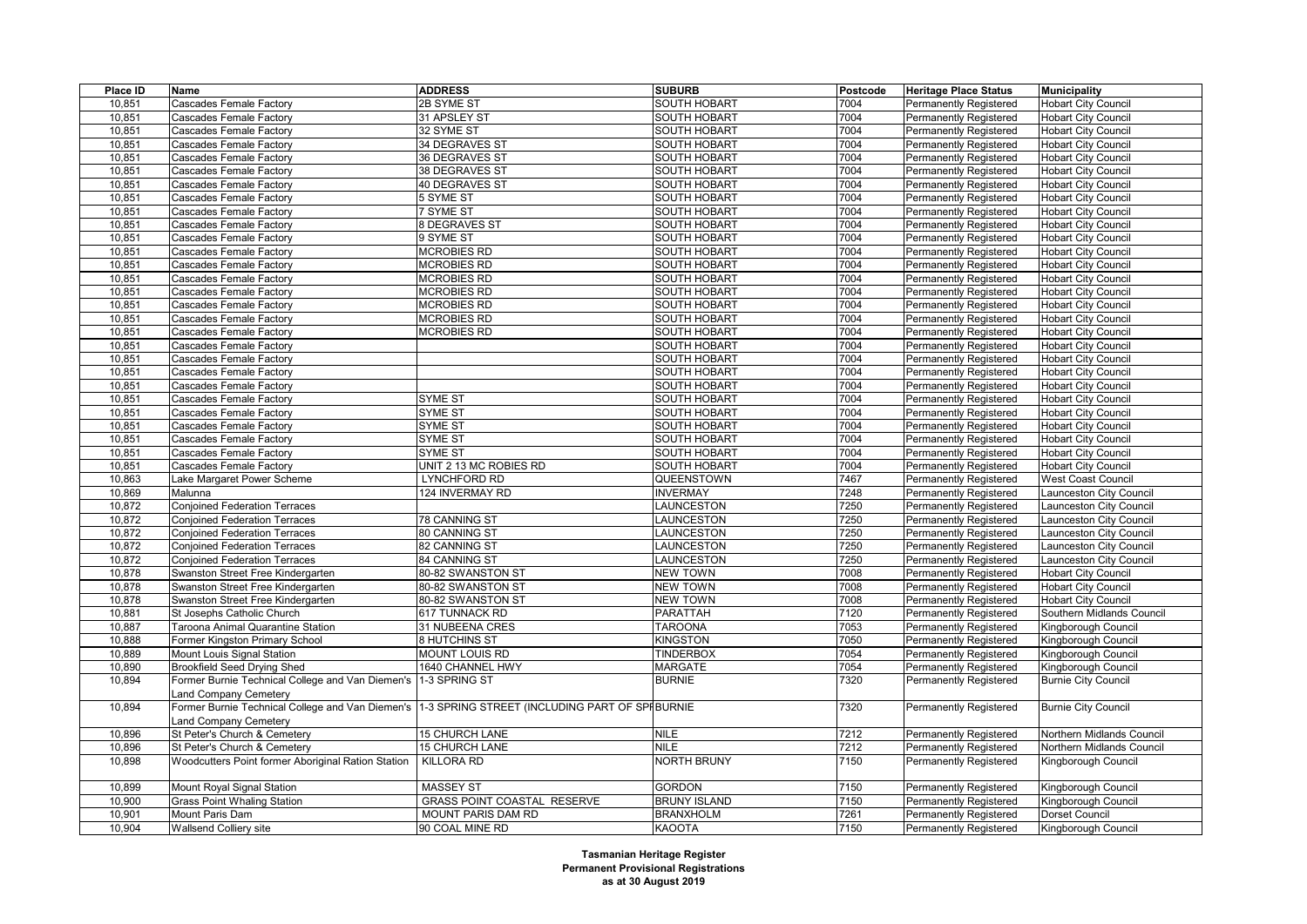| Place ID | Name                                             | <b>ADDRESS</b>                              | <b>SUBURB</b>         | Postcode | <b>Heritage Place Status</b>  | <b>Municipality</b>          |
|----------|--------------------------------------------------|---------------------------------------------|-----------------------|----------|-------------------------------|------------------------------|
| 10,906   | Brookfield Tobacco Drying Kiln                   | <b>CHANNEL HWY</b>                          | <b>MARGATE</b>        | 7054     | <b>Permanently Registered</b> | Kingborough Council          |
| 10,906   | Brookfield Tobacco Drying Kiln                   | 1520 CHANNEL HWY                            | <b>MARGATE</b>        | 7054     | Permanently Registered        | Kingborough Council          |
| 10,907   | Margate Rivulet Dry Stone Walls                  | 101 NIERINNA RD                             | <b>MARGATE</b>        | 7054     | <b>Permanently Registered</b> | Kingborough Council          |
| 10,907   | Margate Rivulet Dry Stone Walls                  | 44 MEREDITHS RD                             | <b>MARGATE</b>        | 7054     | Permanently Registered        | Kingborough Council          |
| 10,907   | Margate Rivulet Dry Stone Walls                  | LOT 202 ROLLINS RD                          | <b>MARGATE</b>        | 7054     | <b>Permanently Registered</b> | Kingborough Council          |
| 10,908   | Slide Track                                      | <b>COOLANGATTA RD</b>                       | <b>ADVENTURE BAY</b>  | 7150     | <b>Permanently Registered</b> | Kingborough Council          |
| 10,908   | Slide Track                                      | COOLANGATTA RD                              | <b>ADVENTURE BAY</b>  | 7150     | <b>Permanently Registered</b> | Kingborough Council          |
| 10,909   | <b>Bruny Island Council Chambers</b>             | 3893 BRUNY ISLAND MAIN RD                   | <b>ALONNAH</b>        | 7150     | <b>Permanently Registered</b> | Kingborough Council          |
| 10,910   | Alonnah Jetty Pontoon                            | D'ENTRECASTEAUX CHANNEL OFF PONTOON ALONNAH |                       | 7150     | <b>Permanently Registered</b> | Kingborough Council          |
| 10,911   | Woodlands                                        | 35 BRUNY ISLAND MAIN RD                     | <b>NORTH BRUNY</b>    | 7150     | Permanently Registered        | Kingborough Council          |
| 10,912   | Clennett's Top Mill                              | N/A COOLANGATTA RD                          | <b>SOUTH BRUNY</b>    | 7150     | <b>Permanently Registered</b> | Kingborough Council          |
| 10,914   | Two Tree Point                                   | ADVENTURE BAY RD                            | <b>ADVENTURE BAY</b>  | 7150     | <b>Permanently Registered</b> | Kingborough Council          |
| 10,915   | <b>Point Ventenat Quarries</b>                   | 170 SHARPS RD                               | <b>SOUTH BRUNY</b>    | 7150     | <b>Permanently Registered</b> | Kingborough Council          |
| 10,918   | Penguin Cemetery                                 | <b>MAIN RD</b>                              | <b>PENGUIN</b>        | 7316     | <b>Permanently Registered</b> | Central Coast Council        |
| 10,918   | Penguin Cemetery                                 | <b>MAIN RD</b>                              | <b>PENGUIN</b>        | 7316     | Permanently Registered        | Central Coast Council        |
| 10,918   | Penguin Cemetery                                 | <b>MAIN RD</b>                              | <b>PENGUIN</b>        | 7316     | Permanently Registered        | Central Coast Council        |
| 10,918   | Penguin Cemetery                                 | <b>MAIN RD</b>                              | <b>PENGUIN</b>        | 7316     | <b>Permanently Registered</b> | <b>Central Coast Council</b> |
| 10,920   | Former St Stephens Anglican Rectory              | 5 MAIN RD                                   | <b>PENGUIN</b>        | 7316     | <b>Permanently Registered</b> | Central Coast Council        |
| 10,922   | Aberfoyle' Victorian Summer House                | 14 MAIN RD                                  | <b>PENGUIN</b>        | 7316     | <b>Permanently Registered</b> | Central Coast Council        |
| 10,924   | House (Former Police Residence)                  | 22 MAIN RD                                  | <b>PENGUIN</b>        | 7316     | <b>Permanently Registered</b> | Central Coast Council        |
| 10,926   | Stubbs' House                                    | 28 MAIN RD                                  | <b>PENGUIN</b>        | 7316     | <b>Permanently Registered</b> | Central Coast Council        |
| 10,926   | Stubbs' House                                    | 28 MAIN RD                                  | <b>PENGUIN</b>        | 7316     | <b>Permanently Registered</b> | Central Coast Council        |
| 10,927   | Penguin Railway Station                          | 44 MAIN RD                                  | <b>PENGUIN</b>        | 7316     | <b>Permanently Registered</b> | Central Coast Council        |
| 10,928   | Former Station Master's House                    | 46 MAIN RD                                  | <b>PENGUIN</b>        | 7316     | <b>Permanently Registered</b> | Central Coast Council        |
| 10,929   | The Madsen B&B (former Bank)                     | 64 MAIN RD                                  | <b>PENGUIN</b>        | 7316     | <b>Permanently Registered</b> | Central Coast Council        |
| 10,930   | Former Richardson's Motor & Cycle Garage         | 66 MAIN RD                                  | <b>PENGUIN</b>        | 7316     | Permanently Registered        | Central Coast Council        |
| 10,933   | Penguin Memorial Library and Obelisks            | 81 MAIN RD                                  | <b>PENGUIN</b>        | 7316     | <b>Permanently Registered</b> | Central Coast Council        |
| 10,935   | <b>Former Commercial Bank</b>                    | 82 MAIN RD                                  | <b>PENGUIN</b>        | 7316     | Permanently Registered        | Central Coast Council        |
| 10,936   | Neptune Grand Hotel                              | 84 MAIN RD                                  | <b>PENGUIN</b>        | 7316     | <b>Permanently Registered</b> | <b>Central Coast Council</b> |
| 10,941   | House                                            | 124 MAIN RD                                 | <b>PENGUIN</b>        | 7316     | <b>Permanently Registered</b> | Central Coast Council        |
| 10,942   | Senior Citizens' Club (Former Council Chambers & | 1 CRESCENT ST                               | PENGUIN               | 7316     | Permanently Registered        | Central Coast Council        |
|          | Court House)                                     |                                             |                       |          |                               |                              |
| 10,943   | House                                            | 15 CRESCENT ST                              | <b>PENGUIN</b>        | 7316     | <b>Permanently Registered</b> | <b>Central Coast Council</b> |
| 10,944   | House                                            | 25 CRESCENT ST                              | <b>PENGUIN</b>        | 7316     | Permanently Registered        | Central Coast Council        |
| 10,947   | Old Congregational Cemetery                      | 73 SOUTH ARM RD                             | <b>ROKEBY</b>         | 7019     | <b>Permanently Registered</b> | <b>Clarence City Council</b> |
| 10,949   | Hartzview Pickers' Hut Complex                   |                                             | <b>GARDNERS BAY</b>   | 7112     | Permanently Registered        | Huon Valley Council          |
| 10,949   | Hartzview Pickers' Hut Complex                   | 70 DILLONS RD                               | <b>GARDNERS BAY</b>   | 7112     | Permanently Registered        | <b>Huon Valley Council</b>   |
| 10,949   | Hartzview Pickers' Hut Complex                   | 70 DILLONS RD                               | <b>GARDNERS BAY</b>   | 7112     | <b>Permanently Registered</b> | Huon Valley Council          |
| 10,949   | Hartzview Pickers' Hut Complex                   | 70 DILLONS RD                               | <b>GARDNERS BAY</b>   | 7112     | Permanently Registered        | Huon Valley Council          |
| 10,950   | Sandfly Colliery Site                            | 609 PELVERATA RD                            | <b>KAOOTA</b>         | 7150     | <b>Permanently Registered</b> | Kingborough Council          |
| 10,951   | Kaoota to Margate Tramway                        | <b>MUDGES RD</b>                            | <b>ALLENS RIVULET</b> | 7150     | <b>Permanently Registered</b> | Kingborough Council          |
| 10,951   | Kaoota to Margate Tramway                        | SNUG FALLS RD                               | <b>KAOOTA</b>         | 7150     | <b>Permanently Registered</b> | Kingborough Council          |
| 10,951   | Kaoota to Margate Tramway                        |                                             | <b>SNUG</b>           | 7054     | Permanently Registered        | Kingborough Council          |
| 10,951   | Kaoota to Margate Tramway                        |                                             | <b>ALLENS RIVULET</b> | 7150     | <b>Permanently Registered</b> | Kingborough Council          |
| 10,951   | Kaoota to Margate Tramway                        |                                             | <b>ALLENS RIVULET</b> | 7150     | <b>Permanently Registered</b> | Kingborough Council          |
| 10,951   | Kaoota to Margate Tramway                        |                                             | <b>MARGATE</b>        | 7054     | <b>Permanently Registered</b> | Kingborough Council          |
| 10,951   | Kaoota to Margate Tramway                        |                                             | <b>ALLENS RIVULET</b> | 7150     | <b>Permanently Registered</b> | Kingborough Council          |
| 10,951   | Kaoota to Margate Tramway                        | 136 MAUDSLEYS RD                            | <b>ALLENS RIVULET</b> | 7150     | <b>Permanently Registered</b> | Kingborough Council          |
| 10,951   | Kaoota to Margate Tramway                        | 210 KAOOTA RD                               | <b>KAOOTA</b>         | 7150     | <b>Permanently Registered</b> | Kingborough Council          |
| 10,951   | Kaoota to Margate Tramway                        | OT 2 MUDGES RD                              | <b>ALLENS RIVULET</b> | 7150     | <b>Permanently Registered</b> | Kingborough Council          |
| 10,954   | Pattinson's Garage (The Last Villa)              | 2A NUTGROVE AVE                             | <b>SANDY BAY</b>      | 7005     | <b>Permanently Registered</b> | <b>Hobart City Council</b>   |
| 10,963   | Perry-Ling Gardens                               | <b>MAIN RD</b>                              | <b>PENGUIN</b>        | 7316     | <b>Permanently Registered</b> | <b>Central Coast Council</b> |
| 10,963   | Perry-Ling Gardens                               |                                             | <b>PENGUIN</b>        | 7316     | Permanently Registered        | Central Coast Council        |
| 10,963   | Perry-Ling Gardens                               | <b>MAIN RD</b>                              | <b>PENGUIN</b>        | 7316     | <b>Permanently Registered</b> | <b>Central Coast Council</b> |
| 10,964   | Penguin Silver Mine                              | <b>MAIN RD</b>                              | <b>PENGUIN</b>        | 7316     | <b>Permanently Registered</b> | <b>Central Coast Council</b> |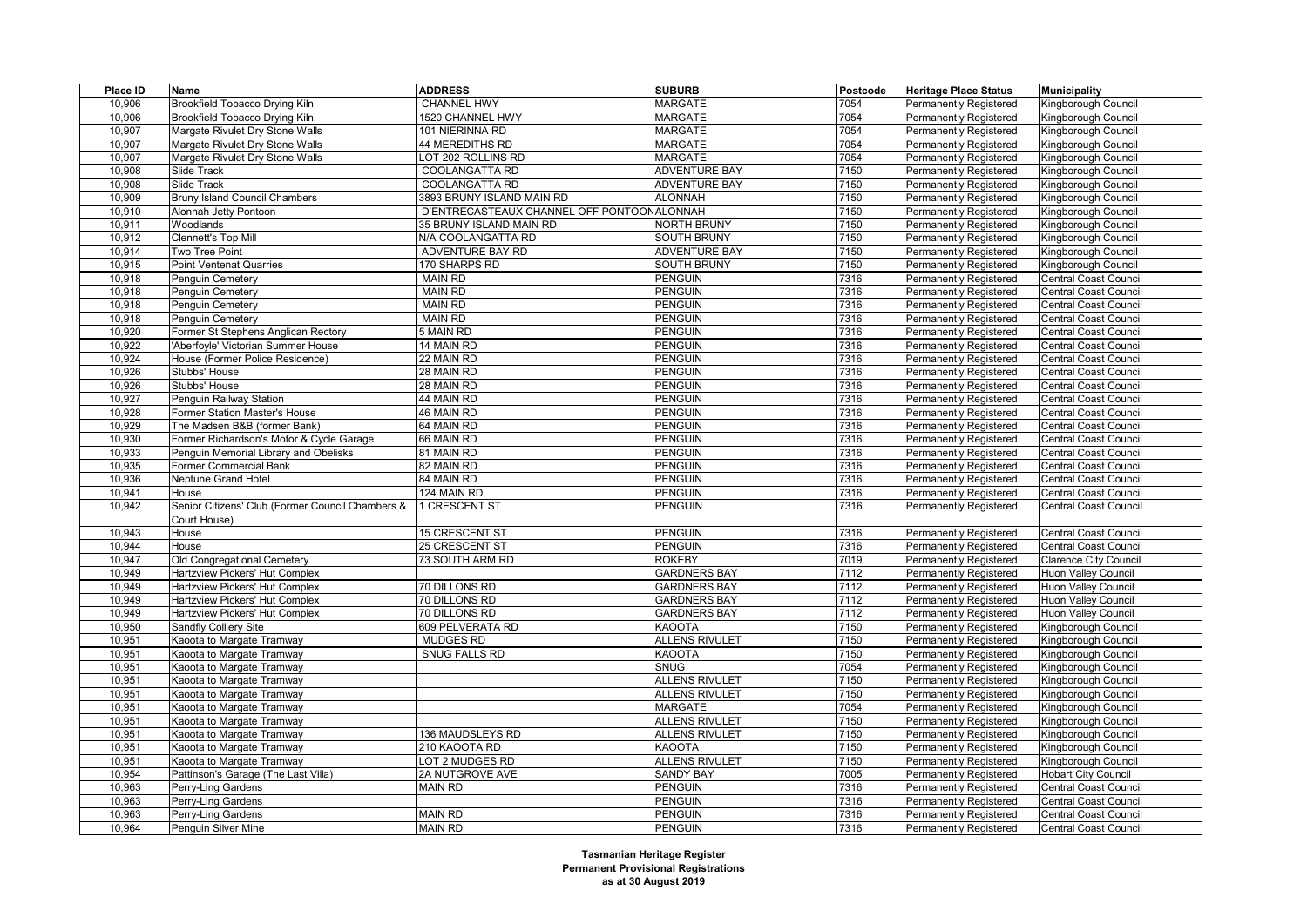| Place ID | <b>Name</b>                                   | <b>ADDRESS</b>              | <b>SUBURB</b>      | Postcode | <b>Heritage Place Status</b>  | <b>Municipality</b>        |
|----------|-----------------------------------------------|-----------------------------|--------------------|----------|-------------------------------|----------------------------|
| 10,967   | Melinga Place Boatsheds                       | <b>MELINGA PL</b>           | <b>TAROONA</b>     | 7053     | <b>Permanently Registered</b> | Kingborough Council        |
| 10,968   | ongley Anti-tank Line                         | OT 1 HUON RD                | ONGLEY             | 7150     | Permanently Registered        | Kingborough Council        |
| 10,969   | <b>Channel Medical Centre</b>                 | 1712 CHANNEL HWY            | <b>MARGATE</b>     | 7054     | Permanently Registered        | Kingborough Council        |
| 10,970   | Former Municipal Building (Courthouse, Police | 2 DODGIN ST                 | WYNYARD            | 7325     | Permanently Registered        | Waratah-Wynyard Council    |
|          | Station and Council Chambers)                 |                             |                    |          |                               |                            |
| 10,971   | Wendouree                                     | 3450 CHANNEL HWY            | <b>WOODBRIDGE</b>  | 7162     | Permanently Registered        | Kingborough Council        |
| 10,972   | Glen Avr                                      | 19 LYALL ST                 | WESTBURY           | 7303     | <b>Permanently Registered</b> | Meander Valley Council     |
| 10,975   | Melaleuca, Southwest Conservation Area        | SOUTHWEST CONSERVATION AREA | MELALEUCA          | 0000     | Permanently Registered        | <b>Huon Valley Council</b> |
| 10,978   | <b>Browns River Probation Station</b>         | SEDGEBROOK RD               | <b>BONNET HILL</b> | 7053     | Permanently Registered        | Kingborough Council        |
| 10,978   | <b>Browns River Probation Station</b>         | SEDGEBROOK RD               | <b>BONNET HILL</b> | 7053     | Permanently Registered        | Kingborough Council        |
| 10,978   | <b>Browns River Probation Station</b>         | <b>TARONGA RD</b>           | <b>BONNET HILL</b> | 7053     | Permanently Registered        | Kingborough Council        |
| 10,978   | <b>Browns River Probation Station</b>         |                             | <b>BONNET HILL</b> | 7053     | Permanently Registered        | Kingborough Council        |
| 10,978   | <b>Browns River Probation Station</b>         |                             | <b>BONNET HILL</b> | 7053     | Permanently Registered        | Kingborough Council        |
| 10,978   | <b>Browns River Probation Station</b>         |                             | <b>BONNET HILL</b> | 7053     | Permanently Registered        | Kingborough Council        |
| 10,978   | <b>Browns River Probation Station</b>         | 11-13 TARONGA RD            | <b>BONNET HILL</b> | 7053     | Permanently Registered        | Kingborough Council        |
| 10,978   | <b>Browns River Probation Station</b>         | 12-14 TARONGA RD            | <b>BONNET HILL</b> | 7053     | Permanently Registered        | Kingborough Council        |
| 10,978   | <b>Browns River Probation Station</b>         | 16 TARONGA RD               | <b>BONNET HILL</b> | 7053     | Permanently Registered        | Kingborough Council        |
| 10,978   | <b>Browns River Probation Station</b>         | 16A TARONGA RD              | <b>BONNET HILL</b> | 7053     | Permanently Registered        | Kingborough Council        |
| 10,978   | <b>Browns River Probation Station</b>         | 17 TARONGA RD               | <b>BONNET HILL</b> | 7053     | Permanently Registered        | Kingborough Council        |
| 10,978   | <b>Browns River Probation Station</b>         | 17 TARONGA RD               | <b>BONNET HILL</b> | 7053     | Permanently Registered        | Kingborough Council        |
| 10,978   | <b>Browns River Probation Station</b>         | 18 TARONGA RD               | <b>BONNET HILL</b> | 7053     | Permanently Registered        | Kingborough Council        |
| 10,978   | <b>Browns River Probation Station</b>         | 19 TARONGA RD               | <b>BONNET HILL</b> | 7053     | Permanently Registered        | Kingborough Council        |
| 10,978   | <b>Browns River Probation Station</b>         | 19A TARONGA RD              | <b>BONNET HILL</b> | 7053     | Permanently Registered        | Kingborough Council        |
| 10,978   | <b>Browns River Probation Station</b>         | 2 WOOTTEN DR                | <b>BONNET HILL</b> | 7053     |                               | Kingborough Council        |
| 10,978   | <b>Browns River Probation Station</b>         | 21 TARONGA RD               | <b>BONNET HILL</b> | 7053     | Permanently Registered        |                            |
|          |                                               |                             |                    | 7053     | Permanently Registered        | Kingborough Council        |
| 10,978   | Browns River Probation Station                | 23 TARONGA RD               | <b>BONNET HILL</b> |          | Permanently Registered        | Kingborough Council        |
| 10,978   | <b>Browns River Probation Station</b>         | 2-6 TARONGA RD              | <b>BONNET HILL</b> | 7053     | Permanently Registered        | Kingborough Council        |
| 10,978   | <b>Browns River Probation Station</b>         | 7 TARONGA RD                | <b>BONNET HILL</b> | 7053     | Permanently Registered        | Kingborough Council        |
| 10,978   | <b>Browns River Probation Station</b>         | 8-10 TARONGA RD             | <b>BONNET HILL</b> | 7053     | Permanently Registered        | Kingborough Council        |
| 10,983   | Red Hills State School & Residence (former)   | 547 MOLE CREEK RD           | <b>RED HILLS</b>   | 7304     | Permanently Registered        | Meander Valley Council     |
| 10,985   | York Town Settlement Site Whole of Site       | <b>BOWENS RD</b>            | YORK TOWN          | 7270     | Permanently Registered        | West Tamar Council         |
| 10,985   | York Town Settlement Site Whole of Site       | <b>BOWENS RD</b>            | YORK TOWN          | 7270     | Permanently Registered        | West Tamar Council         |
| 10,985   | York Town Settlement Site Whole of Site       | <b>BOWENS RD</b>            | YORK TOWN          | 7270     | Permanently Registered        | <b>West Tamar Council</b>  |
| 10,985   | York Town Settlement Site Whole of Site       | <b>BOWENS RD</b>            | YORK TOWN          | 7270     | Permanently Registered        | <b>West Tamar Council</b>  |
| 10,985   | York Town Settlement Site Whole of Site       | <b>BOWENS RD</b>            | YORK TOWN          | 7270     | Permanently Registered        | <b>West Tamar Council</b>  |
| 10,985   | York Town Settlement Site Whole of Site       | <b>GREENS BEACH RD</b>      | YORK TOWN          | 7270     | Permanently Registered        | <b>West Tamar Council</b>  |
| 10,985   | York Town Settlement Site Whole of Site       |                             | YORK TOWN          | 7270     | Permanently Registered        | <b>West Tamar Council</b>  |
| 10,985   | York Town Settlement Site Whole of Site       |                             | YORK TOWN          | 7270     | Permanently Registered        | <b>West Tamar Council</b>  |
| 10,985   | York Town Settlement Site Whole of Site       |                             | YORK TOWN          | 7270     | Permanently Registered        | <b>West Tamar Council</b>  |
| 10,985   | York Town Settlement Site Whole of Site       |                             | YORK TOWN          | 7270     | Permanently Registered        | <b>West Tamar Council</b>  |
| 10,985   | York Town Settlement Site Whole of Site       |                             | YORK TOWN          | 7270     | Permanently Registered        | <b>West Tamar Council</b>  |
| 10,985   | York Town Settlement Site Whole of Site       |                             | YORK TOWN          | 7270     | Permanently Registered        | <b>West Tamar Council</b>  |
| 10,985   | York Town Settlement Site Whole of Site       |                             | YORK TOWN          | 7270     | Permanently Registered        | West Tamar Council         |
| 10,985   | York Town Settlement Site Whole of Site       |                             | YORK TOWN          | 7270     | Permanently Registered        | <b>West Tamar Council</b>  |
| 10,985   | York Town Settlement Site Whole of Site       |                             | YORK TOWN          | 7270     | Permanently Registered        | West Tamar Council         |
| 10,985   | York Town Settlement Site Whole of Site       |                             | YORK TOWN          | 7270     | Permanently Registered        | <b>West Tamar Council</b>  |
| 10,985   | York Town Settlement Site Whole of Site       |                             | YORK TOWN          | 7270     | Permanently Registered        | <b>West Tamar Council</b>  |
| 10,985   | York Town Settlement Site Whole of Site       |                             | YORK TOWN          | 7270     | Permanently Registered        | <b>West Tamar Council</b>  |
| 10,985   | York Town Settlement Site Whole of Site       |                             | YORK TOWN          | 7270     | Permanently Registered        | <b>West Tamar Council</b>  |
| 10,985   | York Town Settlement Site Whole of Site       |                             | YORK TOWN          | 7270     | Permanently Registered        | <b>West Tamar Council</b>  |
| 10,985   | York Town Settlement Site Whole of Site       | 13 BOWENS RD                | <b>YORK TOWN</b>   | 7270     | Permanently Registered        | <b>West Tamar Council</b>  |
| 10,985   | York Town Settlement Site Whole of Site       | 47 BOWENS RD                | YORK TOWN          | 7270     | Permanently Registered        | <b>West Tamar Council</b>  |
| 10,985   | York Town Settlement Site Whole of Site       | 49 BOWENS RD                | YORK TOWN          | 7270     | Permanently Registered        | <b>West Tamar Council</b>  |
| 10,985   | York Town Settlement Site Whole of Site       | 637 GREEN BEACH RD          | YORK TOWN          | 7270     | Permanently Registered        | <b>West Tamar Council</b>  |
| 10,985   | York Town Settlement Site Whole of Site       | 7 BOWENS RD                 | YORK TOWN          | 7270     | <b>Permanently Registered</b> | <b>West Tamar Council</b>  |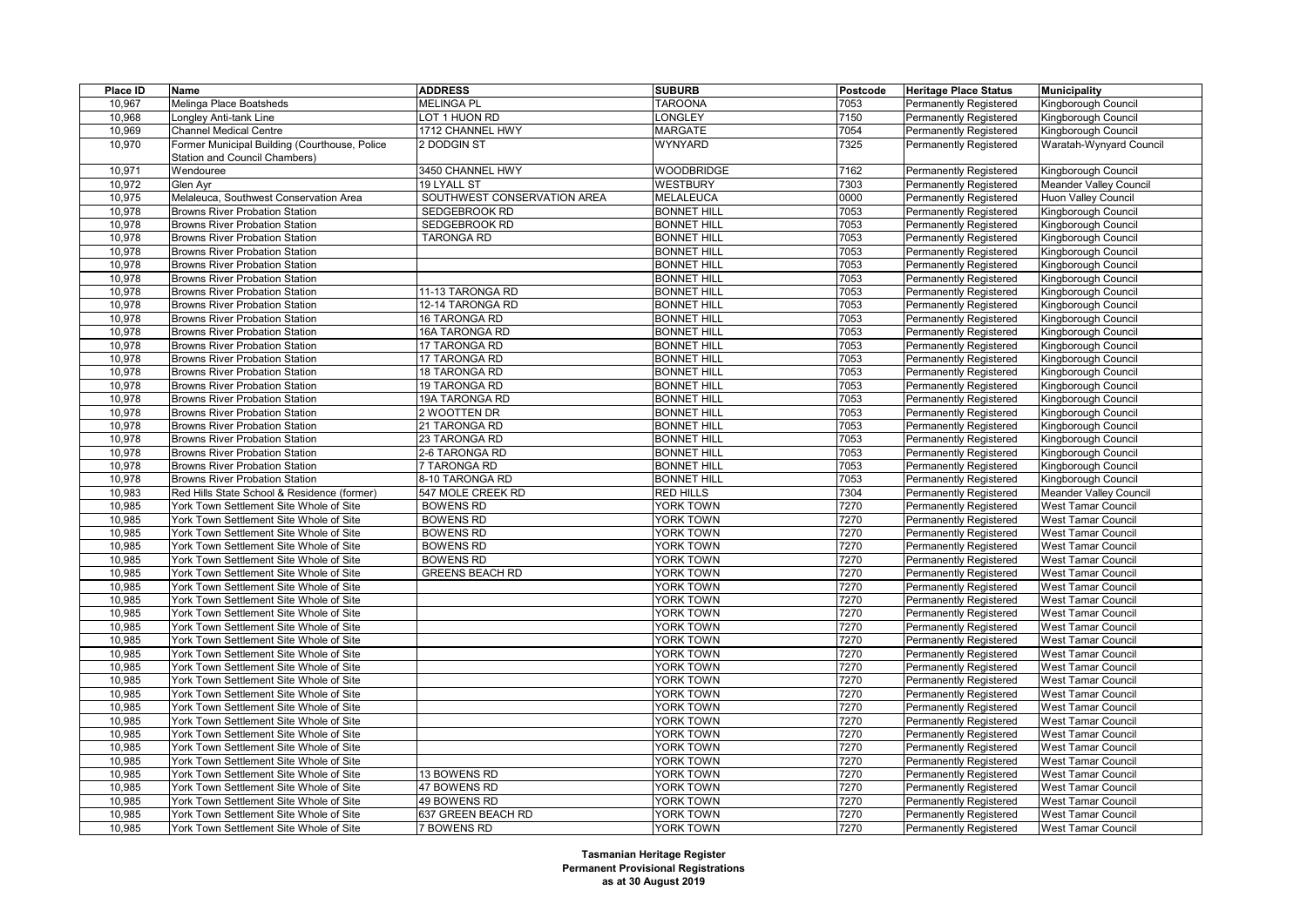| Place ID | Name                                                                                                                                              | <b>ADDRESS</b>           | <b>SUBURB</b>         | Postcode | <b>Heritage Place Status</b>  | <b>Municipality</b>           |
|----------|---------------------------------------------------------------------------------------------------------------------------------------------------|--------------------------|-----------------------|----------|-------------------------------|-------------------------------|
| 10,985   | York Town Settlement Site Whole of Site                                                                                                           | <b>7 BOWENS RD</b>       | YORK TOWN             | 7270     | Permanently Registered        | <b>West Tamar Council</b>     |
| 10,985   | York Town Settlement Site Whole of Site                                                                                                           | 75 BOWENS RD             | YORK TOWN             | 7270     | Permanently Registered        | <b>West Tamar Council</b>     |
| 10,985   | York Town Settlement Site Whole of Site                                                                                                           | <b>LOT 2 BOWENS RD</b>   | YORK TOWN             | 7270     | <b>Permanently Registered</b> | West Tamar Council            |
| 10,985   | York Town Settlement Site Whole of Site                                                                                                           | N/A BOWENS RD            | YORK TOWN             | 7270     | Permanently Registered        | West Tamar Council            |
| 10,985   | York Town Settlement Site Whole of Site                                                                                                           | N/A BOWENS RD            | YORK TOWN             | 7270     | Permanently Registered        | <b>West Tamar Council</b>     |
| 10,985   | York Town Settlement Site Whole of Site                                                                                                           | N/A GREEN BEACH RD       | <b>YORK TOWN</b>      | 7270     | Permanently Registered        | <b>West Tamar Council</b>     |
| 10,985   | York Town Settlement Site Whole of Site                                                                                                           | N/A GREEN BEACH RD       | <b>YORK TOWN</b>      | 7270     | <b>Permanently Registered</b> | West Tamar Council            |
| 10,986   | Clennett's 'Big Mill'                                                                                                                             | 370 CLOUDY BAY RD        | <b>SOUTH BRUNY</b>    | 7150     | Permanently Registered        | Kingborough Council           |
| 10,987   | Sheepwash Creek Sawyers Camp                                                                                                                      | 75 MATTHEW FLINDERS DR   | <b>ALONNAH</b>        | 7150     | Permanently Registered        | Kingborough Council           |
| 10,987   | Sheepwash Creek Sawyers Camp                                                                                                                      | N/A N/A                  | <b>ALONNAH</b>        | 7150     | Permanently Registered        | Kingborough Council           |
| 10,990   | Waterview                                                                                                                                         | 585 BRUNY ISLAND MAIN RD | <b>NORTH BRUNY</b>    | 7150     | Permanently Registered        | Kingborough Council           |
| 10,990   | Waterview                                                                                                                                         | 585 BRUNY ISLAND MAIN RD | <b>NORTH BRUNY</b>    | 7150     | Permanently Registered        | Kingborough Council           |
| 10,998   | Speed's Cottage and Shop                                                                                                                          | 125 MAIN ST              | <b>KEMPTON</b>        | 7030     | <b>Permanently Registered</b> | Southern Midlands Council     |
| 10,999   | Adventure Bay Coalmine                                                                                                                            | N/A                      | <b>ADVENTURE BAY</b>  | 7150     | <b>Permanently Registered</b> | Kingborough Council           |
| 10,999   | Adventure Bay Coalmine                                                                                                                            |                          | <b>ADVENTURE BAY</b>  | 7150     | Permanently Registered        | Kingborough Council           |
| 10,999   | Adventure Bay Coalmine                                                                                                                            | 390 ADVENTURE BAY RD     | <b>ADVENTURE BAY</b>  | 7150     | Permanently Registered        | Kingborough Council           |
| 11,000   | St Johns Park                                                                                                                                     | 1 ST JOHNS AVE           | <b>NEW TOWN</b>       | 7008     | <b>Permanently Registered</b> | <b>Hobart City Council</b>    |
| 11,000   | St Johns Park                                                                                                                                     | 12 ST JOHNS AVE          | <b>NEW TOWN</b>       | 7008     | <b>Permanently Registered</b> | <b>Hobart City Council</b>    |
| 11,000   | St Johns Park                                                                                                                                     | 14 ST JOHNS AVE          | <b>NEW TOWN</b>       | 7008     | Permanently Registered        | <b>Hobart City Council</b>    |
| 11,000   | St Johns Park                                                                                                                                     | 2 ST JOHNS AVE           | <b>NEW TOWN</b>       | 7008     | Permanently Registered        | <b>Hobart City Council</b>    |
| 11,000   | St Johns Park                                                                                                                                     | 85 CREEK RD              | <b>NEW TOWN</b>       | 7008     | Permanently Registered        | <b>Hobart City Council</b>    |
| 11,000   | St Johns Park                                                                                                                                     | 9 ST JOHNS AVE           | <b>NEW TOWN</b>       | 7008     | Permanently Registered        | <b>Hobart City Council</b>    |
| 11,000   | St Johns Park                                                                                                                                     | N/A ST JOHNS AVE         | <b>NEW TOWN</b>       | 7008     | Permanently Registered        | <b>Hobart City Council</b>    |
| 11,001   | South Bruny Coast Road                                                                                                                            |                          | <b>ALONNAH</b>        | 7150     | Permanently Registered        | Kingborough Council           |
| 11,001   | South Bruny Coast Road                                                                                                                            | 49 MATTHEW FLINDERS DR   | <b>ALONNAH</b>        | 7150     | Permanently Registered        | Kingborough Council           |
| 11,002   | O'Meagher's Cottage Site                                                                                                                          | OT 1 TUNBRIDGE TIER RD   | <b>INTERLAKEN</b>     | 7030     | <b>Permanently Registered</b> | Central Highlands Council     |
| 11,002   | O'Meagher's Cottage Site                                                                                                                          | LOT 1 TUNBRIDGE TIER RD  | <b>INTERLAKEN</b>     | 7030     | <b>Permanently Registered</b> | Central Highlands Council     |
| 11,003   | <b>Granton Lime Kilns</b>                                                                                                                         | 779 LYELL HWY            | <b>GRANTON</b>        | 7030     | Permanently Registered        | Derwent Valley Council        |
| 11,003   | <b>Granton Lime Kilns</b>                                                                                                                         | 779 LYELL HWY            | <b>GRANTON</b>        | 7030     | Permanently Registered        | <b>Derwent Valley Council</b> |
| 11,004   | Our Lady Help of Christians Catholic Church                                                                                                       | 5769 BASS HWY            | <b>ELIZABETH TOWN</b> | 7304     | Permanently Registered        | Meander Valley Council        |
| 11,005   | Jacksons Lock and Brass Works                                                                                                                     | 106 CAMERON ST           | LAUNCESTON            | 7250     | <b>Permanently Registered</b> | Launceston City Council       |
| 11,006   | Carrick Park                                                                                                                                      | 35 EAST ST               | <b>CARRICK</b>        | 7291     | Permanently Registered        | Meander Valley Council        |
| 11,007   | <b>Barrett Terrace</b>                                                                                                                            | 3-5 WELLINGTON ST        | <b>AUNCESTON</b>      | 7250     | Permanently Registered        | aunceston City Council        |
| 11,008   | Launceston Polytechnic and former Military Barracks 10-16 WELLINGTON ST<br>and Invalid Depot site                                                 |                          | <b>LAUNCESTON</b>     | 7250     | Permanently Registered        | aunceston City Council        |
| 11,010   | Launceston College and former Female Factory and<br>Gaol, 107-119 Paterson Street, and part of Paterson<br>Street, Launceston                     | <b>PATERSON ST</b>       | LAUNCESTON            | 7250     | Permanently Registered        | Launceston City Council       |
| 11,010   | Launceston College and former Female Factory and 107-119 PATERSON ST<br>Gaol, 107-119 Paterson Street, and part of Paterson<br>Street, Launceston |                          | LAUNCESTON            | 7250     | Permanently Registered        | Launceston City Council       |
| 11,010   | Launceston College and former Female Factory and 107-119 PATERSON ST<br>Gaol, 107-119 Paterson Street, and part of Paterson<br>Street, Launceston |                          | LAUNCESTON            | 7250     | <b>Permanently Registered</b> | Launceston City Council       |
| 11,010   | Launceston College and former Female Factory and<br>Gaol, 107-119 Paterson Street, and part of Paterson<br>Street, Launceston                     | 107-119 PATERSON ST      | LAUNCESTON            | 7250     | Permanently Registered        | Launceston City Council       |
| 11,010   | Launceston College and former Female Factory and 107-119 PATERSON ST<br>Gaol, 107-119 Paterson Street, and part of Paterson<br>Street, Launceston |                          | LAUNCESTON            | 7250     | Permanently Registered        | Launceston City Council       |
| 11,010   | Launceston College and former Female Factory and 107-119 PATERSON ST<br>Gaol, 107-119 Paterson Street, and part of Paterson<br>Street. Launceston |                          | <b>LAUNCESTON</b>     | 7250     | <b>Permanently Registered</b> | Launceston City Council       |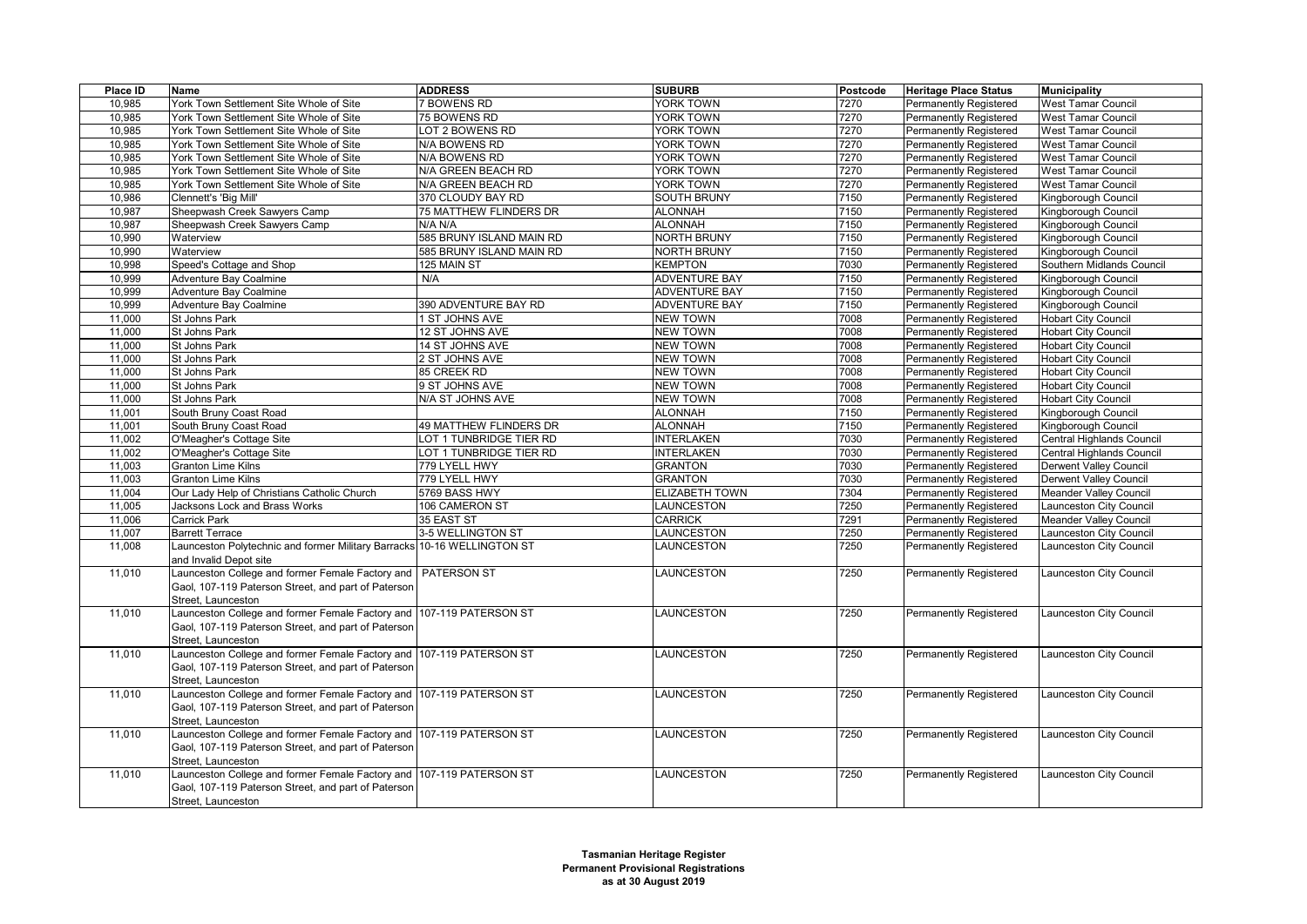| Place ID | Name                                                                 | <b>ADDRESS</b>         | <b>SUBURB</b>        | Postcode | <b>Heritage Place Status</b>  | <b>Municipality</b>           |
|----------|----------------------------------------------------------------------|------------------------|----------------------|----------|-------------------------------|-------------------------------|
| 11,010   | Launceston College and former Female Factory and                     | 107-119 PATERSON ST    | LAUNCESTON           | 7250     | <b>Permanently Registered</b> | Launceston City Council       |
|          | Gaol, 107-119 Paterson Street, and part of Paterson                  |                        |                      |          |                               |                               |
|          | Street, Launceston                                                   |                        |                      |          |                               |                               |
| 11,010   | Launceston College and former Female Factory and 107-119 PATERSON ST |                        | LAUNCESTON           | 7250     | Permanently Registered        | Launceston City Council       |
|          | Gaol, 107-119 Paterson Street, and part of Paterson                  |                        |                      |          |                               |                               |
|          | Street, Launceston                                                   |                        |                      |          |                               |                               |
| 11,010   | Launceston College and former Female Factory and 107-119 PATERSON ST |                        | LAUNCESTON           | 7250     | <b>Permanently Registered</b> | Launceston City Council       |
|          | Gaol, 107-119 Paterson Street, and part of Paterson                  |                        |                      |          |                               |                               |
|          | Street, Launceston                                                   |                        |                      |          |                               |                               |
| 11,010   | Launceston College and former Female Factory and 107-119 PATERSON ST |                        | LAUNCESTON           | 7250     | Permanently Registered        | Launceston City Council       |
|          | Gaol, 107-119 Paterson Street, and part of Paterson                  |                        |                      |          |                               |                               |
|          | Street, Launceston                                                   |                        |                      |          |                               |                               |
|          | Launceston College and former Female Factory and 107-119 PATERSON ST |                        |                      |          |                               |                               |
| 11,010   |                                                                      |                        | LAUNCESTON           | 7250     | <b>Permanently Registered</b> | Launceston City Council       |
|          | Gaol, 107-119 Paterson Street, and part of Paterson                  |                        |                      |          |                               |                               |
|          | Street, Launceston                                                   |                        |                      |          |                               |                               |
| 11,011   | Launceston Fire Station                                              | 85-89 PATERSON ST      | LAUNCESTON           | 7250     | Permanently Registered        | aunceston City Council        |
| 11,011   | Launceston Fire Station                                              | 85-89 PATERSON ST      | LAUNCESTON           | 7250     | Permanently Registered        | Launceston City Council       |
| 11,013   | Former School House                                                  | 24 MEANDER VALLEY RD   | <b>CARRICK</b>       | 7291     | <b>Permanently Registered</b> | <b>Meander Valley Council</b> |
| 11,015   | <b>Westbury Anglican Cemetery</b>                                    | <b>DEXTER ST</b>       | WESTBURY             | 7303     | <b>Permanently Registered</b> | <b>Meander Valley Council</b> |
| 11,016   | <b>Westbury Roman Catholic Cemetery</b>                              | <b>TAYLOR ST</b>       | <b>WESTBURY</b>      | 7303     | Permanently Registered        | Meander Valley Council        |
| 11,017   | Ramsgate Whaling and Settlement Sites                                | COCKLE CREEK RD        | <b>RECHERCHE</b>     | 7109     | <b>Permanently Registered</b> | <b>Huon Valley Council</b>    |
| 11,018   | d'Entrecasteaux Expedition Sites                                     |                        | SOUTHPORT LAGOON     | 7109     | <b>Permanently Registered</b> | Huon Valley Council           |
| 11,018   | d'Entrecasteaux Expedition Sites                                     |                        | SOUTHPORT LAGOON     | 7109     | Permanently Registered        | Huon Valley Council           |
| 11,018   | d'Entrecasteaux Expedition Sites                                     |                        | SOUTHPORT LAGOON     | 7109     | <b>Permanently Registered</b> | <b>Huon Valley Council</b>    |
| 11,018   | d'Entrecasteaux Expedition Sites                                     |                        | SOUTHPORT LAGOON     | 7109     | <b>Permanently Registered</b> | Huon Valley Council           |
| 11,018   | d'Entrecasteaux Expedition Sites                                     |                        |                      |          | Permanently Registered        | Huon Valley Council           |
| 11,018   | d'Entrecasteaux Expedition Sites                                     |                        | <b>RECHERCHE</b>     | 7109     | <b>Permanently Registered</b> | <b>Huon Valley Council</b>    |
| 11,018   | d'Entrecasteaux Expedition Sites                                     |                        | RECHERCHE            | 7109     | <b>Permanently Registered</b> | Huon Valley Council           |
| 11,018   | d'Entrecasteaux Expedition Sites                                     |                        |                      |          | Permanently Registered        | Huon Valley Council           |
| 11,018   | d'Entrecasteaux Expedition Sites                                     | 562 ADVENTURE BAY RD   |                      |          | <b>Permanently Registered</b> | <b>Huon Valley Council</b>    |
| 11,018   | d'Entrecasteaux Expedition Sites                                     | 725 COCKLE CREEK RD    | <b>RECHERCHE</b>     | 7109     | <b>Permanently Registered</b> | <b>Huon Valley Council</b>    |
| 11,018   | d'Entrecasteaux Expedition Sites                                     | 952 COCKLE CREEK RD    | RECHERCHE            | 7109     | Permanently Registered        | Huon Valley Council           |
| 11,018   | d'Entrecasteaux Expedition Sites                                     | <b>COCKLE CREEK RD</b> | SOUTHPORT LAGOON     | 7109     | <b>Permanently Registered</b> | <b>Huon Valley Council</b>    |
| 11,018   | d'Entrecasteaux Expedition Sites                                     | <b>COCKLE CREEK RD</b> | <b>RECHERCHE</b>     | 7109     | <b>Permanently Registered</b> | <b>Huon Valley Council</b>    |
| 11,018   | d'Entrecasteaux Expedition Sites                                     | <b>COCKLE CREEK RD</b> | <b>ADVENTURE BAY</b> | 7150     | Permanently Registered        | Huon Valley Council           |
| 11,019   | St James the Apostle Church & Memorial Gates                         | 31 JANE ST             | <b>BRACKNELL</b>     | 7302     | <b>Permanently Registered</b> | <b>Meander Valley Council</b> |
| 11,020   | <b>Westbury Showground</b>                                           | N/A                    | <b>WESTBURY</b>      | 7030     | Permanently Registered        | Meander Valley Council        |
| 11,020   | Westbury Showground                                                  | 10 MARRIOTT ST         | <b>WESTBURY</b>      | 7030     | <b>Permanently Registered</b> | Meander Valley Council        |
| 11,020   | <b>Westbury Showground</b>                                           | 10 MARRIOTT ST         | <b>WESTBURY</b>      | 7030     | <b>Permanently Registered</b> | <b>Meander Valley Council</b> |
| 11,020   | Westbury Showground                                                  | 10 MARRIOTT ST         | <b>WESTBURY</b>      | 7030     | Permanently Registered        | <b>Meander Valley Council</b> |
| 11,021   | Former Probation Station Superintendent's                            | 39 WILLIAM ST          | <b>WESTBURY</b>      | 7303     | Permanently Registered        | Meander Valley Council        |
|          | Residence                                                            |                        |                      |          |                               |                               |
| 11,024   | Westbury Town Common                                                 | <b>MARY ST</b>         | <b>WESTBURY</b>      | 7303     | <b>Permanently Registered</b> | <b>Meander Valley Council</b> |
| 11,025   | <b>Vincents Rivulet Bridge</b>                                       |                        | <b>KINGSTON</b>      | 7050     |                               | Kingborough Council           |
|          |                                                                      | <b>GORDON RIVER RD</b> | <b>BUSHY PARK</b>    | 7140     | Permanently Registered        |                               |
|          | 11026 Derwent River Bridge                                           |                        |                      |          | Permanently Registered        | Derwent Valley Council        |
| 11,028   | Deloraine High School                                                | 24 LANSDOWNE PL        | <b>DELORAINE</b>     | 7304     | <b>Permanently Registered</b> | <b>Meander Valley Council</b> |
| 11,029   | Military Pensioner's Cottage                                         | 20 VETERANS ROW        | <b>WESTBURY</b>      | 7303     | Permanently Registered        | Meander Valley Council        |
| 11,030   | Former Westbury State School Schoolmaster's                          | 99 DEXTER ST           | <b>WESTBURY</b>      | 7303     | Permanently Registered        | <b>Meander Valley Council</b> |
|          | Residence                                                            |                        |                      |          |                               |                               |
| 11,031   | Oatlands Military Complex                                            | 1 ALBERT ST            | <b>OATLANDS</b>      | 7120     | Permanently Registered        | Southern Midlands Council     |
| 11,031   | Oatlands Military Complex                                            | 1 ALBERT ST            | <b>OATLANDS</b>      | 7120     | Permanently Registered        | Southern Midlands Council     |
| 11,031   | <b>Oatlands Military Complex</b>                                     | 1 STUTZER ST           | <b>OATLANDS</b>      | 7120     | <b>Permanently Registered</b> | Southern Midlands Council     |
| 11,031   | <b>Oatlands Military Complex</b>                                     | 2 STUTZER ST           | <b>OATLANDS</b>      | 7120     | Permanently Registered        | Southern Midlands Council     |
| 11,031   | Oatlands Military Complex                                            | 3 MASON ST             | <b>OATLANDS</b>      | 7120     | Permanently Registered        | Southern Midlands Council     |
| 11,031   | <b>Oatlands Military Complex</b>                                     | 3 STUTZER ST           | <b>OATLANDS</b>      | 7120     | <b>Permanently Registered</b> | Southern Midlands Council     |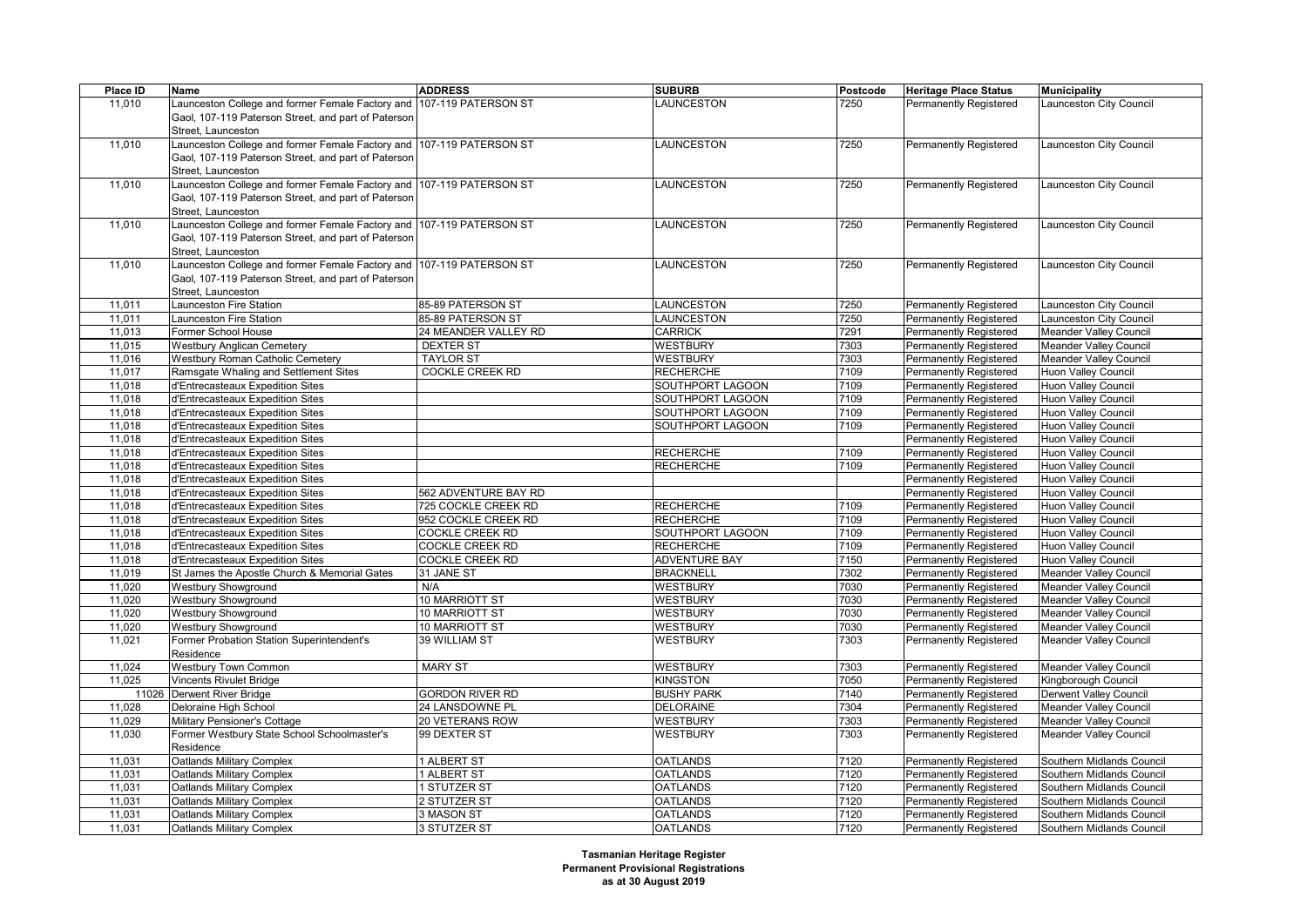| Place ID | Name                                        | <b>ADDRESS</b>       | <b>SUBURB</b>          | Postcode | <b>Heritage Place Status</b>  | <b>Municipality</b>              |
|----------|---------------------------------------------|----------------------|------------------------|----------|-------------------------------|----------------------------------|
| 11,031   | <b>Oatlands Military Complex</b>            | 4 STUTZER ST         | <b>OATLANDS</b>        | 7120     | Permanently Registered        | Southern Midlands Council        |
| 11,031   | <b>Oatlands Military Complex</b>            | 5 CAMPBELL ST        | <b>OATLANDS</b>        | 7120     | <b>Permanently Registered</b> | Southern Midlands Council        |
| 11,031   | <b>Oatlands Military Complex</b>            | 63A HIGH ST          | <b>OATLANDS</b>        | 7120     | <b>Permanently Registered</b> | Southern Midlands Council        |
| 11,031   | <b>Oatlands Military Complex</b>            | 69 HIGH ST           | <b>OATLANDS</b>        | 7120     | Permanently Registered        | Southern Midlands Council        |
| 11,031   | <b>Oatlands Military Complex</b>            | <b>7 CAMPBELL ST</b> | <b>OATLANDS</b>        | 7120     | <b>Permanently Registered</b> | Southern Midlands Council        |
| 11,031   | <b>Oatlands Military Complex</b>            | 75 HIGH ST           | <b>OATLANDS</b>        | 7120     | <b>Permanently Registered</b> | Southern Midlands Council        |
| 11,031   | Oatlands Military Complex                   | 79 HIGH ST           | <b>OATLANDS</b>        | 7120     | Permanently Registered        | Southern Midlands Council        |
| 11,031   | <b>Oatlands Military Complex</b>            | 8 CAMPBELL ST        | <b>OATLANDS</b>        | 7120     | <b>Permanently Registered</b> | Southern Midlands Council        |
| 11,032   | Maloney's Store                             | <b>42 WILLIAM ST</b> | <b>WESTBURY</b>        | 7303     | <b>Permanently Registered</b> | Meander Valley Council           |
| 11,033   | Mehegan's General Store                     | 44-46 WILLIAM ST     | <b>WESTBURY</b>        | 7303     | Permanently Registered        | Meander Valley Council           |
| 11,033   | Mehegan's General Store                     | 44-46 WILLIAM ST     | <b>WESTBURY</b>        | 7303     | <b>Permanently Registered</b> | Meander Valley Council           |
| 11,034   | Albert Street stone cottages                | 3 ALBERT ST          | <b>OATLANDS</b>        | 7120     | <b>Permanently Registered</b> | Southern Midlands Council        |
| 11,034   | Albert Street stone cottages                | 5 ALBERT ST          | <b>OATLANDS</b>        | 7120     | Permanently Registered        | Southern Midlands Council        |
| 11,035   | Bake House, Shop and Residence              | 52 WILLIAM ST        | <b>WESTBURY</b>        | 7303     | <b>Permanently Registered</b> | <b>Meander Valley Council</b>    |
| 11,039   | Alexander Patent Racket Company Factory and | 146 ABBOTT ST        | <b>NEWSTEAD</b>        | 7250     | Permanently Registered        | Launceston City Council          |
|          | aunceston PCYC                              |                      |                        |          |                               |                                  |
| 11,039   | Alexander Patent Racket Company Factory and | 146 ABBOTT ST        | <b>NEWSTEAD</b>        | 7250     | <b>Permanently Registered</b> | Launceston City Council          |
|          | Launceston PCYC                             |                      |                        |          |                               |                                  |
| 11,039   | Alexander Patent Racket Company Factory and | 146 ABBOTT ST        | NEWSTEAD               | 7250     | <b>Permanently Registered</b> | Launceston City Council          |
|          | <b>Launceston PCYC</b>                      |                      |                        |          |                               |                                  |
| 11,040   | Tasmanian Woolgrowers' Agency Headquarters  | 170-180 CIMITIERE ST | LAUNCESTON             | 7250     | <b>Permanently Registered</b> | Launceston City Council          |
| 11,041   | Former Commercial Bank                      | 64 HIGH ST           | <b>OATLANDS</b>        | 7120     | Permanently Registered        | Southern Midlands Council        |
| 11,042   | Pharmacy (former)                           | 66 HIGH ST           | <b>OATLANDS</b>        | 7120     | <b>Permanently Registered</b> | Southern Midlands Council        |
| 11,043   | Former Oatlands Emporium                    | 86 HIGH ST           | <b>OATLANDS</b>        | 7120     | Permanently Registered        | Southern Midlands Council        |
| 11,044   | Former shop                                 | 108 HIGH ST          | <b>OATLANDS</b>        | 7120     | Permanently Registered        | Southern Midlands Council        |
| 11,047   | <b>Hayward House</b>                        | 96 HIGH ST           | <b>OATLANDS</b>        | 7120     | <b>Permanently Registered</b> | Southern Midlands Council        |
|          |                                             |                      |                        | 7120     |                               |                                  |
| 11,048   | Bailey's Shop and Residence                 | 110 HIGH ST          | <b>OATLANDS</b>        |          | <b>Permanently Registered</b> | Southern Midlands Council        |
| 11,049   | Conjoined shop and cottage                  | 116-118 HIGH ST      | <b>OATLANDS</b>        | 7120     | Permanently Registered        | Southern Midlands Council        |
| 11,052   | Gezaincourt & Vauchelles                    | 11 TROTSFORD CRES    | <b>NEWSTEAD</b>        | 7250     | <b>Permanently Registered</b> | Launceston City Council          |
| 11,052   | Gezaincourt & Vauchelles                    | 11 TROTSFORD CRES    | <b>NEWSTEAD</b>        | 7250     | Permanently Registered        | Launceston City Council          |
| 11,054   | Avalon Theatre and Temperance Hall (former) | 52 MELVILLE ST       | <b>HOBART</b>          | 7000     | <b>Permanently Registered</b> | <b>Hobart City Council</b>       |
| 11,055   | Former combined shop and residence          | 112 HIGH ST          | <b>OATLANDS</b>        | 7120     | <b>Permanently Registered</b> | Southern Midlands Council        |
| 11,057   | <b>Empire Hotel</b>                         | 19-23 EMU BAY RD     | <b>DELORAINE</b>       | 7304     | Permanently Registered        | <b>Meander Valley Council</b>    |
| 11,058   | Dixon's Cottage                             | 2 MASON ST           | <b>OATLANDS</b>        | 7120     | <b>Permanently Registered</b> | Southern Midlands Council        |
| 11,059   | <b>Burnside</b>                             | 317 BRISBANE ST      | <b>WEST LAUNCESTON</b> | 7250     | <b>Permanently Registered</b> | Launceston City Council          |
| 11,060   | Gee House                                   | 319 BRISBANE ST W    | <b>WEST LAUNCESTON</b> | 7250     | Permanently Registered        | Launceston City Council          |
| 11,061   | Tara                                        | 323 BRISBANE ST W    | <b>WEST LAUNCESTON</b> | 7250     | <b>Permanently Registered</b> | Launceston City Council          |
| 11,062   | House                                       | 325-327 BRISBANE ST  | <b>WEST LAUNCESTON</b> | 7250     | <b>Permanently Registered</b> | Launceston City Council          |
| 11,063   | Evandale to Launceston Water Scheme         |                      | <b>EVANDALE</b>        | 7212     | <b>Permanently Registered</b> | Northern Midlands Council        |
| 11,063   | Evandale to Launceston Water Scheme         | 10 CAMBOCK LANE W    | <b>EVANDALE</b>        | 7212     | <b>Permanently Registered</b> | <b>Northern Midlands Council</b> |
| 11,063   | Evandale to Launceston Water Scheme         | 12 CAMBOCK LANE W    | <b>EVANDALE</b>        | 7212     | <b>Permanently Registered</b> | Northern Midlands Council        |
| 11,063   | Evandale to Launceston Water Scheme         | 1-3 BARCLAY ST       | <b>EVANDALE</b>        | 7212     | <b>Permanently Registered</b> | Northern Midlands Council        |
| 11,063   | Evandale to Launceston Water Scheme         | 200 RELBIA RD        | EVANDALE               | 7212     | Permanently Registered        | Northern Midlands Council        |
| 11,063   | Evandale to Launceston Water Scheme         | 22 RELBIA RD         | <b>EVANDALE</b>        | 7212     | <b>Permanently Registered</b> | Northern Midlands Council        |
| 11,063   | Evandale to Launceston Water Scheme         | 228 RELBIA RD        | <b>EVANDALE</b>        | 7212     | <b>Permanently Registered</b> | Northern Midlands Council        |
| 11,063   | Evandale to Launceston Water Scheme         | 234 RELBIA RD        | <b>EVANDALE</b>        | 7212     | Permanently Registered        | Northern Midlands Council        |
| 11,063   | Evandale to Launceston Water Scheme         | 236 RELBIA RD        |                        |          | <b>Permanently Registered</b> | Northern Midlands Council        |
| 11,063   | Evandale to Launceston Water Scheme         | 24 HIGH ST           | <b>EVANDALE</b>        | 7212     | <b>Permanently Registered</b> | Northern Midlands Council        |
| 11,063   | Evandale to Launceston Water Scheme         | 4 CAMBOCK LANE W     | EVANDALE               | 7212     | Permanently Registered        | Northern Midlands Council        |
| 11,063   | Evandale to Launceston Water Scheme         | 483 HOBART RD        | <b>RELBIA</b>          | 7258     | <b>Permanently Registered</b> | Northern Midlands Council        |
| 11,063   | Evandale to Launceston Water Scheme         | 6 CAMBOCK LANE W     | <b>RELBIA</b>          | 7258     | Permanently Registered        | Northern Midlands Council        |
| 11,063   | Evandale to Launceston Water Scheme         | 94 RELBIA RD         | <b>RELBIA</b>          | 7258     | Permanently Registered        | Northern Midlands Council        |
| 11,063   | Evandale to Launceston Water Scheme         | WHITE HILLS RD       | <b>RELBIA</b>          | 7258     | <b>Permanently Registered</b> | Northern Midlands Council        |
| 11,063   | Evandale to Launceston Water Scheme         | WHITE HILLS RD       | YOUNGTOWN              | 7249     | <b>Permanently Registered</b> | Northern Midlands Council        |
| 11,063   | Evandale to Launceston Water Scheme         | WHITE HILLS RD       | <b>RELBIA</b>          | 7258     | <b>Permanently Registered</b> | Northern Midlands Council        |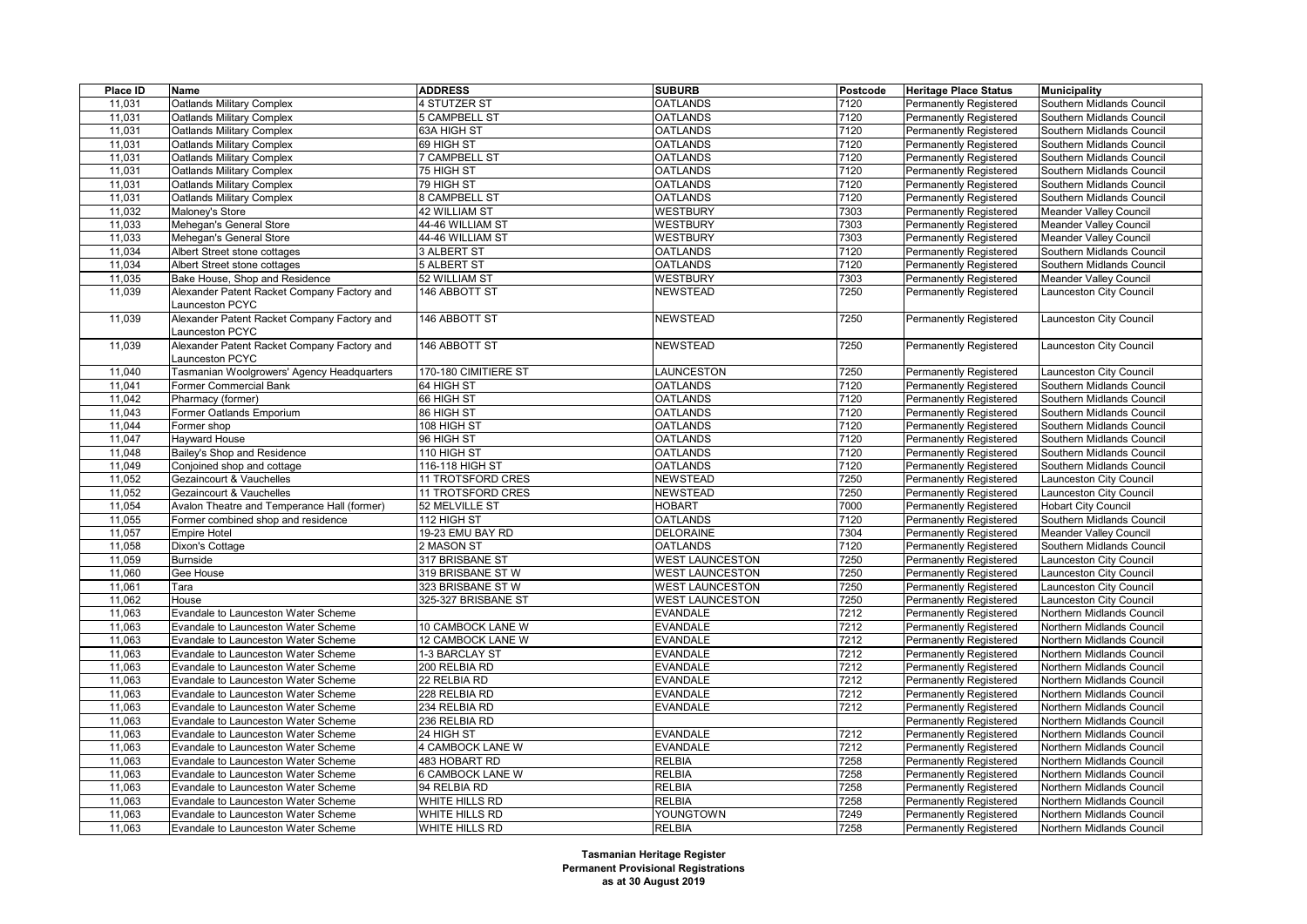| Place ID             | Name                                           | <b>ADDRESS</b>       | <b>SUBURB</b>                 | Postcode     | <b>Heritage Place Status</b>  | <b>Municipality</b>                                      |
|----------------------|------------------------------------------------|----------------------|-------------------------------|--------------|-------------------------------|----------------------------------------------------------|
| 11,063               | Evandale to Launceston Water Scheme            | WHITE HILLS RD       | <b>RELBIA</b>                 | 7258         | <b>Permanently Registered</b> | Northern Midlands Council                                |
| 11,064               | Sullivan's Cloth Factory                       | 29 WEST CHURCH ST    | <b>DELORAINE</b>              | 7304         | <b>Permanently Registered</b> | <b>Meander Valley Council</b>                            |
| 11,065               | Cottage                                        | 39 STANLEY ST        | <b>OATLANDS</b>               | 7120         | Permanently Registered        | Southern Midlands Council                                |
| 11,066               | Cottage                                        | 40 STANLEY ST        | <b>OATLANDS</b>               | 7120         | Permanently Registered        | Southern Midlands Council                                |
| 11,067               | Newman's Cottage                               | 43 STANLEY ST        | <b>OATLANDS</b>               | 7120         | <b>Permanently Registered</b> | Southern Midlands Council                                |
| 11,068               | Cottage                                        | 74 STANLEY ST        | <b>OATLANDS</b>               | 7120         | <b>Permanently Registered</b> | Southern Midlands Council                                |
| 11,069               | angtree's Cottage                              | <b>75 STANLEY ST</b> | <b>OATLANDS</b>               | 7120         | Permanently Registered        | Southern Midlands Council                                |
| 11,070               | Cottage                                        | 77 STANLEY ST        | <b>OATLANDS</b>               | 7120         | <b>Permanently Registered</b> | Southern Midlands Council                                |
| 11,071               | Cottage                                        | 103 HIGH ST          | <b>OATLANDS</b>               | 7120         | <b>Permanently Registered</b> | Southern Midlands Council                                |
| 11,072               | Former Midland Hotel, stables & carriage house | 88 HIGH ST           | <b>OATLANDS</b>               | 7120         | Permanently Registered        | Southern Midlands Council                                |
| 11,072               | Former Midland Hotel, stables & carriage house | 90 HIGH ST           | <b>OATLANDS</b>               | 7120         | <b>Permanently Registered</b> | Southern Midlands Council                                |
| 11,072               | Former Midland Hotel, stables & carriage house | 90A HIGH ST          | <b>OATLANDS</b>               | 7120         | <b>Permanently Registered</b> | Southern Midlands Council                                |
| 11,080               | House                                          | 31 HIGH ST           | <b>OATLANDS</b>               | 7120         | Permanently Registered        | Southern Midlands Council                                |
| 11,142               | McMahon's Cottage                              | 654 DUNORLAN RD      | <b>DUNORLAN</b>               | 7304         | <b>Permanently Registered</b> | Meander Valley Council                                   |
| 11,202               | Chudleigh Anglican Pioneer Cemetery            | JONES STREET         | <b>CHUDLEIGH</b>              | 7304         | Permanently Registered        | Meander Valley Council                                   |
| 11,206               | <b>Bowerbank Sheepfolds</b>                    | <b>BASS HWY</b>      | <b>DELORAINE</b>              | 7304         | Permanently Registered        | Meander Valley Council                                   |
| 11,206               | <b>Bowerbank Sheepfolds</b>                    | <b>BASS HWY</b>      | <b>DELORAINE</b>              | 7304         | <b>Permanently Registered</b> | Meander Valley Council                                   |
| 11,206               | <b>Bowerbank Sheepfolds</b>                    | <b>BASS HWY</b>      | <b>DELORAINE</b>              | 7304         | <b>Permanently Registered</b> | Meander Valley Council                                   |
| 11,209               | <b>Cascades Probation Station</b>              |                      | KOONYA                        | 7187         | Permanently Registered        | Tasman Council                                           |
| 11,209               | <b>Cascades Probation Station</b>              | 494 NUBEENA RD       | KOONYA                        | 7187         | <b>Permanently Registered</b> | <b>Fasman Council</b>                                    |
| 11,209               | <b>Cascades Probation Station</b>              | 531 NUBEENA RD       | KOONYA                        | 7187         | <b>Permanently Registered</b> | <b>Tasman Council</b>                                    |
| 11,209               | <b>Cascades Probation Station</b>              | 564 NUBEENA RD       | KOONYA                        | 7187         | <b>Permanently Registered</b> | <b>Tasman Council</b>                                    |
| 11,209               | <b>Cascades Probation Station</b>              | 732 NUBEENA BACK RD  | KOONYA                        | 7187         | Permanently Registered        | <b>Fasman Council</b>                                    |
| 11,214               | Cottage                                        | 35 STANLEY ST        | <b>OATLANDS</b>               | 7120         | <b>Permanently Registered</b> | Southern Midlands Council                                |
| 11,225               | Deloraine Hotel                                | 1-5 WEST BARRACK ST  | <b>DELORAINE</b>              | 7304         | <b>Permanently Registered</b> | Meander Valley Council                                   |
| 11,227               | Hobart Mountain Water Supply System            | <b>HUON RD</b>       | <b>FERN TREE</b>              | 7054         | Permanently Registered        | <b>Hobart City Council</b>                               |
| 11,227               | Hobart Mountain Water Supply System            |                      | <b>FERN TREE</b>              | 7054         | <b>Permanently Registered</b> | <b>Hobart City Council</b>                               |
| 11,227               | Hobart Mountain Water Supply System            |                      | FERN TREE                     | 7054         | <b>Permanently Registered</b> | <b>Hobart City Council</b>                               |
| 11,227               | Hobart Mountain Water Supply System            |                      | <b>FERN TREE</b>              | 7054         | Permanently Registered        | <b>Hobart City Council</b>                               |
| 11,227               | Hobart Mountain Water Supply System            |                      | <b>FERN TREE</b>              | 7054         | <b>Permanently Registered</b> | <b>Hobart City Council</b>                               |
|                      |                                                |                      |                               |              |                               |                                                          |
| 11,227<br>11,227     | Hobart Mountain Water Supply System            |                      | FERN TREE<br><b>FERN TREE</b> | 7054<br>7054 | <b>Permanently Registered</b> | <b>Hobart City Council</b><br><b>Hobart City Council</b> |
| 11,227               | Hobart Mountain Water Supply System            |                      |                               | 7054         | Permanently Registered        |                                                          |
|                      | Hobart Mountain Water Supply System            |                      | <b>FERN TREE</b>              |              | <b>Permanently Registered</b> | <b>Hobart City Council</b>                               |
| 11,227               | Hobart Mountain Water Supply System            |                      | FERN TREE                     | 7054         | <b>Permanently Registered</b> | <b>Hobart City Council</b>                               |
| 11,227               | Hobart Mountain Water Supply System            |                      | <b>FERN TREE</b>              | 7054         | Permanently Registered        | <b>Hobart City Council</b>                               |
| $\overline{1}$ 1,227 | Hobart Mountain Water Supply System            |                      | <b>FERN TREE</b>              | 7054         | <b>Permanently Registered</b> | <b>Hobart City Council</b>                               |
| 11,227               | Hobart Mountain Water Supply System            |                      | <b>FERN TREE</b>              | 7054         | Permanently Registered        | <b>Hobart City Council</b>                               |
| 11,227               | Hobart Mountain Water Supply System            | 980 HUON RD          | <b>NEIKA</b>                  | 7054         | <b>Permanently Registered</b> | Hobart City Council                                      |
| 11,227               | Hobart Mountain Water Supply System            | 980 HUON RD          | <b>NEIKA</b>                  | 7054         | <b>Permanently Registered</b> | <b>Hobart City Council</b>                               |
| 11,227               | Hobart Mountain Water Supply System            | HUON RD              | <b>FERN TREE</b>              | 7054         | Permanently Registered        | <b>Hobart City Council</b>                               |
| 11,227               | Hobart Mountain Water Supply System            | <b>HUON RD</b>       | <b>FERN TREE</b>              | 7054         | <b>Permanently Registered</b> | <b>Hobart City Council</b>                               |
| 11,227               | Hobart Mountain Water Supply System            | HUON RD              | <b>FERN TREE</b>              | 7054         | <b>Permanently Registered</b> | <b>Hobart City Council</b>                               |
| 11,227               | Hobart Mountain Water Supply System            | PINNACLE RD          | <b>WELLINGTON PARK</b>        | 7054         | Permanently Registered        | <b>Hobart City Council</b>                               |
| $\overline{1}$ 1,227 | Hobart Mountain Water Supply System            | PINNACLE RD          | <b>WELLINGTON PARK</b>        | 7054         | Permanently Registered        | <b>Hobart City Council</b>                               |
| 11,227               | Hobart Mountain Water Supply System            | PINNACLE RD          | <b>WELLINGTON PARK</b>        | 7054         | <b>Permanently Registered</b> | <b>Hobart City Council</b>                               |
| 11,227               | Hobart Mountain Water Supply System            | PINNACLE RD          | <b>WELLINGTON PARK</b>        | 7054         | Permanently Registered        | <b>Hobart City Council</b>                               |
| 11,227               | Hobart Mountain Water Supply System            | <b>WATERWORKS RD</b> | <b>RIDGEWAY</b>               | 7054         | <b>Permanently Registered</b> | <b>Hobart City Council</b>                               |
| 11,227               | Hobart Mountain Water Supply System            | <b>WATERWORKS RD</b> | <b>RIDGEWAY</b>               | 7054         | <b>Permanently Registered</b> | <b>Hobart City Council</b>                               |
| 11,227               | Hobart Mountain Water Supply System            | <b>WATERWORKS RD</b> | <b>RIDGEWAY</b>               | 7054         | Permanently Registered        | <b>Hobart City Council</b>                               |
| $\overline{1}$ 1,227 | Hobart Mountain Water Supply System            | <b>WATERWORKS RD</b> | <b>RIDGEWAY</b>               | 7054         | <b>Permanently Registered</b> | <b>Hobart City Council</b>                               |
| 11,227               | Hobart Mountain Water Supply System            | <b>WATERWORKS RD</b> | <b>RIDGEWAY</b>               | 7054         | <b>Permanently Registered</b> | <b>Hobart City Council</b>                               |
| 11,227               | Hobart Mountain Water Supply System            | <b>WATERWORKS RD</b> | <b>RIDGEWAY</b>               | 7054         | Permanently Registered        | <b>Hobart City Council</b>                               |
| 11,227               | Hobart Mountain Water Supply System            | <b>WATERWORKS RD</b> | <b>RIDGEWAY</b>               | 7054         | Permanently Registered        | <b>Hobart City Council</b>                               |
| 11,227               | Hobart Mountain Water Supply System            | <b>WATERWORKS RD</b> | <b>RIDGEWAY</b>               | 7054         | <b>Permanently Registered</b> | <b>Hobart City Council</b>                               |
| 11,227               | Hobart Mountain Water Supply System            | <b>WATERWORKS RD</b> | <b>RIDGEWAY</b>               | 7054         | <b>Permanently Registered</b> | <b>Hobart City Council</b>                               |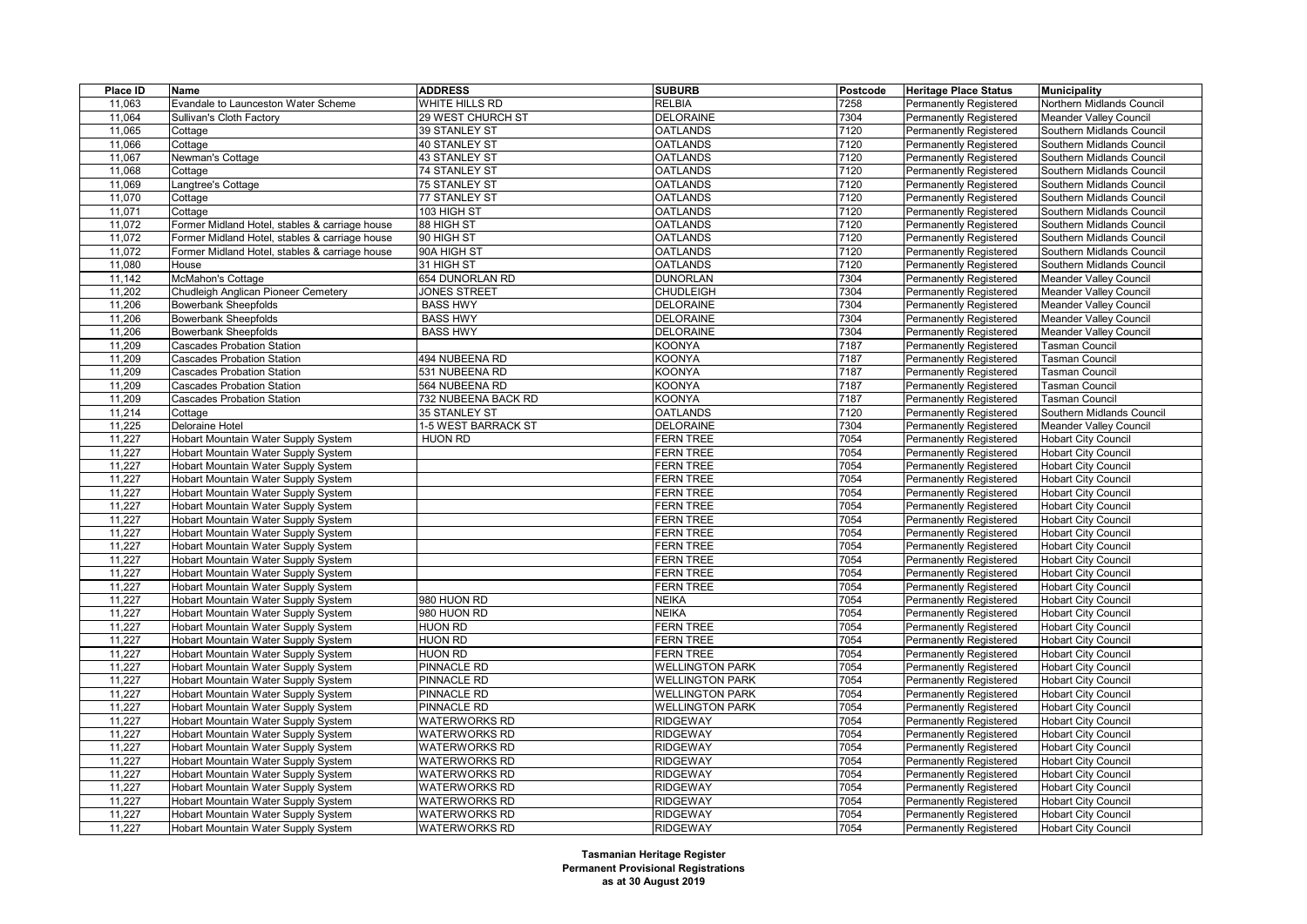| Place ID | Name                                                                 | <b>ADDRESS</b>         | <b>SUBURB</b>     | Postcode | <b>Heritage Place Status</b>  | <b>Municipality</b>           |
|----------|----------------------------------------------------------------------|------------------------|-------------------|----------|-------------------------------|-------------------------------|
| 11,227   | Hobart Mountain Water Supply System                                  | <b>WATERWORKS RD</b>   | <b>RIDGEWAY</b>   | 7054     | <b>Permanently Registered</b> | <b>Hobart City Council</b>    |
| 11,227   | Hobart Mountain Water Supply System                                  | <b>WATERWORKS RD</b>   | <b>RIDGEWAY</b>   | 7054     | <b>Permanently Registered</b> | <b>Hobart City Council</b>    |
| 11,227   | Hobart Mountain Water Supply System                                  | <b>WATERWORKS RD</b>   | <b>RIDGEWAY</b>   | 7054     | <b>Permanently Registered</b> | <b>Hobart City Council</b>    |
| 11,227   | Hobart Mountain Water Supply System                                  | <b>WATERWORKS RD</b>   | <b>RIDGEWAY</b>   | 7054     | <b>Permanently Registered</b> | <b>Hobart City Council</b>    |
| 11,227   | Hobart Mountain Water Supply System                                  | <b>WATERWORKS RD</b>   | <b>RIDGEWAY</b>   | 7054     | <b>Permanently Registered</b> | <b>Hobart City Council</b>    |
| 11,227   | Hobart Mountain Water Supply System                                  | <b>WATERWORKS RD</b>   | <b>RIDGEWAY</b>   | 7054     | <b>Permanently Registered</b> | <b>Hobart City Council</b>    |
| 11,229   | Deloraine Probation Station Site                                     | <b>WEST CHURCH ST</b>  | <b>DELORAINE</b>  | 7304     | <b>Permanently Registered</b> | <b>Meander Valley Council</b> |
| 11,229   | Deloraine Probation Station Site                                     |                        | <b>DELORAINE</b>  | 7304     | <b>Permanently Registered</b> | <b>Meander Valley Council</b> |
| 11,229   | Deloraine Probation Station Site                                     | 1 WEST CHURCH ST       | <b>DELORAINE</b>  | 7304     | <b>Permanently Registered</b> | <b>Meander Valley Council</b> |
| 11,229   | Deloraine Probation Station Site                                     | 10 WEST CHURCH ST      | <b>DELORAINE</b>  | 7304     | <b>Permanently Registered</b> | <b>Meander Valley Council</b> |
| 11,229   | Deloraine Probation Station Site                                     | 24-28 EMU BAY RD       | <b>DELORAINE</b>  | 7304     | <b>Permanently Registered</b> | <b>Meander Valley Council</b> |
| 11,229   | Deloraine Probation Station Site                                     | 33 WEST PDE            | <b>DELORAINE</b>  | 7304     | <b>Permanently Registered</b> | Meander Valley Council        |
| 11,229   | Deloraine Probation Station Site                                     | 50 WEST PDE            | <b>DELORAINE</b>  | 7304     | <b>Permanently Registered</b> | <b>Meander Valley Council</b> |
| 11,229   | Deloraine Probation Station Site                                     | N/A EMU BAY RD         | <b>DELORAINE</b>  | 7304     | <b>Permanently Registered</b> | <b>Meander Valley Council</b> |
| 11,229   | Deloraine Probation Station Site                                     | N/A WEST PDE           | <b>DELORAINE</b>  | 7304     | <b>Permanently Registered</b> | Meander Valley Council        |
| 11,243   | Kimberley Railway Bridge (Mersey River)                              |                        | <b>KYMBERLEY</b>  | 7304     | <b>Permanently Registered</b> | <b>Meander Valley Council</b> |
| 11,248   | R Stephens Golden Bee Honey Factory, Apiary,                         | 25 PIONEER DRIVE       | <b>MOLE CREEK</b> | 7304     | Permanently Registered        | <b>Meander Valley Council</b> |
|          | Nuclei and Residence                                                 |                        |                   |          |                               |                               |
| 11,248   | R Stephens Golden Bee Honey Factory, Apiary,<br>Nuclei and Residence | 26 PIONEER DR          | MOLE CREEK        | 7304     | Permanently Registered        | Meander Valley Council        |
| 11,259   | Commercial Bank and Manager's Residence                              | 17 LYALL ST            | <b>WESTBURY</b>   | 7303     | Permanently Registered        | <b>Meander Valley Council</b> |
| 11,260   | C H Smith Complex                                                    | <b>CANAL ST</b>        | LAUNCESTON        | 7250     | <b>Permanently Registered</b> | Launceston City Council       |
| 11,260   | C H Smith Complex                                                    | <b>CIMITIERE ST</b>    | LAUNCESTON        | 7250     | <b>Permanently Registered</b> | Launceston City Council       |
| 11,260   | C H Smith Complex                                                    | N/A                    | LAUNCESTON        | 7250     | <b>Permanently Registered</b> | Launceston City Council       |
| 11,260   | C H Smith Complex                                                    | N/A                    | LAUNCESTON        | 7250     | <b>Permanently Registered</b> | Launceston City Council       |
| 11,260   | C H Smith Complex                                                    | 16-24 CHARLES ST       | LAUNCESTON        | 7250     | Permanently Registered        | Launceston City Council       |
| 11,260   | C H Smith Complex                                                    | 16-24 CHARLES ST       | LAUNCESTON        | 7250     | Permanently Registered        | Launceston City Council       |
| 11,260   | C H Smith Complex                                                    | 16-24 CHARLES ST       | LAUNCESTON        | 7250     | Permanently Registered        | Launceston City Council       |
| 11,260   | C H Smith Complex                                                    | 16-24 CHARLES ST       | LAUNCESTON        | 7250     | <b>Permanently Registered</b> | Launceston City Council       |
| 11,260   | C H Smith Complex                                                    | 16-24 CHARLES ST       | <b>LAUNCESTON</b> | 7250     | Permanently Registered        | Launceston City Council       |
| 11,294   | South-East Tasmanian Convict Tramway Network                         | <b>ARTHUR HWY</b>      | <b>TARANNA</b>    | 7177     | Permanently Registered        | Tasman Council                |
| 11,294   | South-East Tasmanian Convict Tramway Network                         | <b>BLACKMAN BAY RD</b> | <b>DUNALLEY</b>   | 7177     | <b>Permanently Registered</b> | Tasman Council                |
| 11,294   | South-East Tasmanian Convict Tramway Network                         | SOUTH ST               | <b>TARANNA</b>    | 7180     | <b>Permanently Registered</b> | Tasman Council                |
| 11,294   | South-East Tasmanian Convict Tramway Network                         |                        | <b>DUNALLEY</b>   | 7180     | <b>Permanently Registered</b> | Tasman Council                |
| 11,294   | South-East Tasmanian Convict Tramway Network                         |                        | <b>EAST BAY</b>   | 7180     | <b>Permanently Registered</b> | <b>Tasman Council</b>         |
| 11,294   | South-East Tasmanian Convict Tramway Network                         |                        | <b>RALPHS BAY</b> | 7021     | Permanently Registered        | Tasman Council                |
| 11,294   | South-East Tasmanian Convict Tramway Network                         | 15 BLACKMAN BAY RD     | DUNALLEY          | 7177     | <b>Permanently Registered</b> | Tasman Council                |
| 11,294   | South-East Tasmanian Convict Tramway Network                         | 3281 ARTHUR HWY        | <b>DUNALLEY</b>   | 7177     | Permanently Registered        | Tasman Council                |
| 11,294   | South-East Tasmanian Convict Tramway Network                         | 5909 ARTHUR HWY        | <b>TARANNA</b>    | 7177     | Permanently Registered        | Tasman Council                |
| 11,294   | South-East Tasmanian Convict Tramway Network                         | 6427 ARTHUR HWY        | PORT ARTHUR       | 7182     | <b>Permanently Registered</b> | Tasman Council                |
| 11,295   | AH Masters' Canning Street houses                                    | 111 CANNING ST         | LAUNCESTON        | 7250     | <b>Permanently Registered</b> | Launceston City Council       |
| 11,295   | AH Masters' Canning Street houses                                    | 113 CANNING ST         | LAUNCESTON        | 7250     | <b>Permanently Registered</b> | Launceston City Council       |
| 11,295   | AH Masters' Canning Street houses                                    | 115 CANNING ST         | LAUNCESTON        | 7250     | Permanently Registered        | Launceston City Council       |
| 11,295   | AH Masters' Canning Street houses                                    | 117 CANNING ST         | LAUNCESTON        | 7250     | <b>Permanently Registered</b> | Launceston City Council       |
| 11,302   | St John Street Pumping Station                                       | 92 ESPLANADE           | LAUNCESTON        | 7250     | <b>Permanently Registered</b> | Launceston City Council       |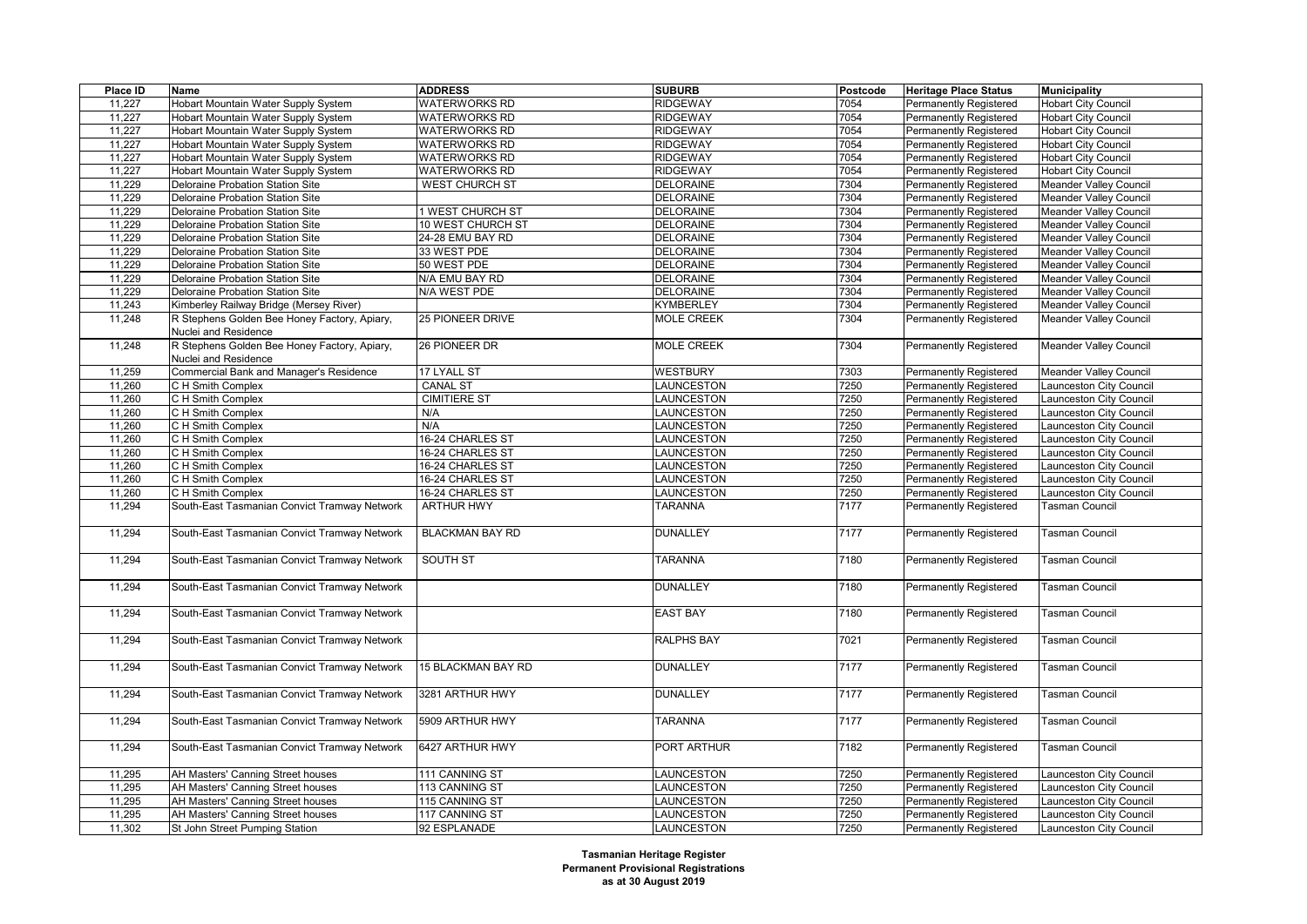| Place ID | <b>Name</b>                                                    | <b>ADDRESS</b>        | <b>SUBURB</b>          | Postcode | <b>Heritage Place Status</b>  | <b>Municipality</b>           |
|----------|----------------------------------------------------------------|-----------------------|------------------------|----------|-------------------------------|-------------------------------|
| 11,303   | Goodwin's Cottage                                              | 147 MAIN ST           | <b>KEMPTON</b>         | 7030     | Permanently Registered        | Southern Midlands Council     |
| 11,307   | Kempton Post Office and Post Master's Residence                | 97 MAIN ST            | KEMPTON                | 7030     | <b>Permanently Registered</b> | Southern Midlands Council     |
| 11,309   | Warrawoona                                                     | 26 YARLINGTON RD      | <b>COLEBROOK</b>       | 7027     | <b>Permanently Registered</b> | Southern Midlands Council     |
| 11,310   | Former shop                                                    | 35 MAIN ST            | KEMPTON                | 7030     | <b>Permanently Registered</b> | Southern Midlands Council     |
| 11,311   | <b>Waltham Abbey</b>                                           | 64 MAIN ST            | KEMPTON                | 7030     | <b>Permanently Registered</b> | Southern Midlands Council     |
| 11,312   | Highfield House (Former Draper and Grocer)                     | 86 MAIN ST            | <b>KEMPTON</b>         | 7030     | <b>Permanently Registered</b> | Southern Midlands Council     |
| 11,315   | Former Kempton Presbyterian Church                             | 88 MAIN ST            | KEMPTON                | 7030     | <b>Permanently Registered</b> | Southern Midlands Council     |
| 11,316   | St Peter's Catholic Church                                     | 111 MAIN ST           | KEMPTON                | 7030     | <b>Permanently Registered</b> | Southern Midlands Council     |
| 11,317   | Former shop                                                    | 121 MAIN ST           | <b>KEMPTON</b>         | 7030     | <b>Permanently Registered</b> | Southern Midlands Council     |
| 11,318   | Former Church of England Rectory                               | 79 MAIN ST            | KEMPTON                | 7030     | Permanently Registered        | Southern Midlands Council     |
| 11,352   | Egg Island Navigation Canal                                    |                       | <b>EGG ISLANDS</b>     | 7113     | Permanently Registered        | Huon Valley Council           |
| 11,352   | Egg Island Navigation Canal                                    |                       | <b>EGG ISLAND</b>      | 7113     | <b>Permanently Registered</b> | Huon Valley Council           |
| 11,352   | Egg Island Navigation Canal                                    |                       | <b>EGG ISLANDS</b>     | 7113     | Permanently Registered        | Huon Valley Council           |
| 11,355   | The Stables                                                    | 85 HIGH ST            | <b>OATLANDS</b>        | 7120     | Permanently Registered        | Southern Midlands Council     |
| 11,379   | Stonemason's Cottage                                           | 47 WELLINGTON ST      | <b>OATLANDS</b>        | 7120     | <b>Permanently Registered</b> | Southern Midlands Council     |
| 11,425   | RT Fish Bakery Complex                                         | 37 WELLINGTON ST      | <b>OATLANDS</b>        | 7120     | Permanently Registered        | Southern Midlands Council     |
| 11,425   | RT Fish Bakery Complex                                         | 37 WELLINGTON ST      | <b>OATLANDS</b>        | 7120     | Permanently Registered        | Southern Midlands Council     |
| 11,425   | RT Fish Bakery Complex                                         | 37 WELLINGTON ST      | <b>OATLANDS</b>        | 7120     | Permanently Registered        | Southern Midlands Council     |
| 11,447   | Crabtree                                                       | 9 STONE ST            | <b>WEST LAUNCESTON</b> | 7250     | Permanently Registered        | Launceston City Council       |
| 11,450   | House                                                          | 2 STONE ST            | <b>WEST LAUNCESTON</b> | 7250     | <b>Permanently Registered</b> | Launceston City Council       |
| 11,492   | Rankin and Bond Foundry                                        | 136 CIMITERE ST       | LAUNCESTON             | 7250     | <b>Permanently Registered</b> | Launceston City Council       |
| 11,576   | Tasmanian Woolgrowers' Agency Store                            | 31-35 ST JOHN ST      | LAUNCESTON             | 7250     | <b>Permanently Registered</b> | Launceston City Council       |
| 11,587   | Former Launceston Municipal Council Tramway<br>Depot           | 166-180 WELLINGTON ST | LAUNCESTON             | 7250     | <b>Permanently Registered</b> | Launceston City Council       |
| 11,587   | Former Launceston Municipal Council Tramway<br>Depot           | 166-180 WELLINGTON ST | LAUNCESTON             | 7250     | <b>Permanently Registered</b> | Launceston City Council       |
| 11,587   | Former Launceston Municipal Council Tramway<br>Depot           | 166-180 WELLINGTON ST | LAUNCESTON             | 7250     | <b>Permanently Registered</b> | Launceston City Council       |
| 11,587   | Former Launceston Municipal Council Tramway<br>Depot           | 166-180 WELLINGTON ST | LAUNCESTON             | 7250     | <b>Permanently Registered</b> | Launceston City Council       |
| 11,587   | Former Launceston Municipal Council Tramway<br>Depot           | 166-180 WELLINGTON ST | LAUNCESTON             | 7250     | <b>Permanently Registered</b> | Launceston City Council       |
| 11,587   | Former Launceston Municipal Council Tramway<br>Depot           | 166-180 WELLINGTON ST | LAUNCESTON             | 7250     | <b>Permanently Registered</b> | Launceston City Council       |
| 11,587   | Former Launceston Municipal Council Tramway<br>Depot           | 166-180 WELLINGTON ST | LAUNCESTON             | 7250     | Permanently Registered        | Launceston City Council       |
| 11,587   | Former Launceston Municipal Council Tramway<br>Depot           | 166-180 WELLINGTON ST | LAUNCESTON             | 7250     | <b>Permanently Registered</b> | Launceston City Council       |
| 11,590   | The Boat House                                                 | 7 WEST TAMAR RD       | <b>TREVALLYN</b>       | 7250     | <b>Permanently Registered</b> | Launceston City Council       |
| 11,600   | Claremont Primary School                                       | UNIT1                 | <b>CLAREMONT</b>       | 7011     | <b>Permanently Registered</b> | <b>Glenorchy City Council</b> |
| 11,600   | <b>Claremont Primary School</b>                                | UNIT <sub>2</sub>     | <b>CLAREMONT</b>       | 7011     | <b>Permanently Registered</b> | <b>Glenorchy City Council</b> |
| 11,615   | Thomas Black's Cottage                                         | 74 CANNING ST         | LAUNCESTON             | 7250     | Permanently Registered        | Launceston City Council       |
| 11,619   | House                                                          | 107 CANNING ST        | LAUNCESTON             | 7250     | Permanently Registered        | Launceston City Council       |
| 11,628   | Mole Creek Child Health Centre (former Bush<br>Nursing Centre) | 34 PIONEER DR         | <b>MOLE CREEK</b>      | 7304     | Permanently Registered        | <b>Meander Valley Council</b> |
| 11,629   | Jerusalem Probation Station site                               | 22 RICHMOND ST        | <b>COLEBROOK</b>       | 7027     | <b>Permanently Registered</b> | Southern Midlands Council     |
| 11,629   | Jerusalem Probation Station site                               | 24 RICHMOND ST        | <b>COLEBROOK</b>       | 7027     | <b>Permanently Registered</b> | Southern Midlands Council     |
| 11,629   | Jerusalem Probation Station site                               | 28 RICHMOND ST        | <b>COLEBROOK</b>       | 7027     | <b>Permanently Registered</b> | Southern Midlands Council     |
| 11,629   | Jerusalem Probation Station site                               | 30-32 MACONOCHIE ST   | <b>COLEBROOK</b>       | 7027     | <b>Permanently Registered</b> | Southern Midlands Council     |
| 11,629   | Jerusalem Probation Station site                               | 38 MACONOCHIE ST      | <b>COLEBROOK</b>       | 7027     | Permanently Registered        | Southern Midlands Council     |
| 11,629   | Jerusalem Probation Station site                               | 38 MACONOCHIE ST      | <b>COLEBROOK</b>       | 7027     | Permanently Registered        | Southern Midlands Council     |
| 11,629   | Jerusalem Probation Station site                               | <b>FRANKLIN ST</b>    | <b>COLEBROOK</b>       | 7027     | <b>Permanently Registered</b> | Southern Midlands Council     |
| 11,629   | Jerusalem Probation Station site                               | N/A MACONOCHIE ST     | <b>COLEBROOK</b>       | 7027     | Permanently Registered        | Southern Midlands Council     |
| 11,637   | Sotherton                                                      | 15A-15B BRISBANE ST   | <b>LAUNCESTON</b>      | 7250     | Permanently Registered        | Launceston City Council       |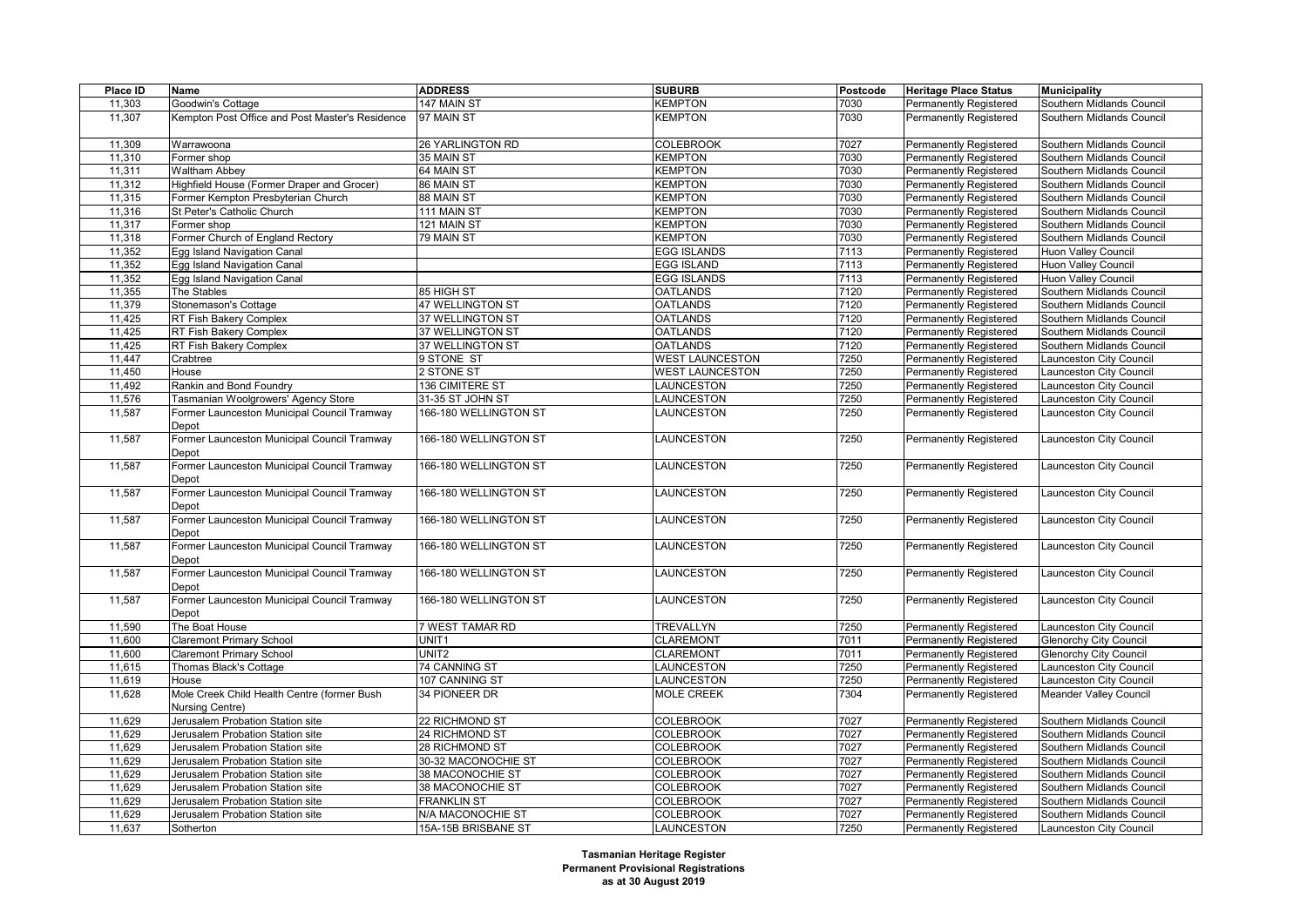| Place ID | Name                                               | <b>ADDRESS</b>                     | <b>SUBURB</b>          | Postcode | <b>Heritage Place Status</b>                     | <b>Municipality</b>          |
|----------|----------------------------------------------------|------------------------------------|------------------------|----------|--------------------------------------------------|------------------------------|
| 11,646   | <b>APPM Administration Buildings</b>               | 1 REEVES ST                        | <b>BURNIE</b>          | 7320     | Permanently Registered                           | <b>Burnie City Council</b>   |
| 11,649   | <b>Callington Mill Complex</b>                     | <b>OLD MILL LANE</b>               | <b>OATLANDS</b>        | 7120     | Permanently Registered                           | Southern Midlands Council    |
| 11,649   | <b>Callington Mill Complex</b>                     | <b>6 MILL LANE</b>                 | <b>OATLANDS</b>        | 7120     | Permanently Registered                           | Southern Midlands Council    |
| 11,649   | <b>Callington Mill Complex</b>                     | 6 MILL LANE                        | <b>OATLANDS</b>        | 7120     | Permanently Registered                           | Southern Midlands Council    |
| 11,649   | <b>Callington Mill Complex</b>                     | 93 HIGH ST                         | <b>OATLANDS</b>        | 7120     | Permanently Registered                           | Southern Midlands Council    |
| 11,649   | <b>Callington Mill Complex</b>                     | 93 HIGH ST                         | <b>OATLANDS</b>        | 7120     | Permanently Registered                           | Southern Midlands Council    |
| 11,649   | <b>Callington Mill Complex</b>                     | 95 HIGH ST                         | <b>OATLANDS</b>        | 7120     | Permanently Registered                           | Southern Midlands Council    |
| 11,649   | <b>Callington Mill Complex</b>                     | 97 HIGH ST                         | <b>OATLANDS</b>        | 7120     | Permanently Registered                           | Southern Midlands Council    |
| 11,666   | Joseph and Dame Enid Lyons' Grave                  | 29-31 STONY RISE RD                | <b>QUOIBA</b>          | 7310     | Permanently Registered                           | Devonport City Council       |
| 11,696   | Duck River Butter Factory                          | 29-31 GOLDIE ST                    | <b>SMITHTON</b>        | 7330     | Permanently Registered                           | <b>Circular Head Council</b> |
| 11,696   | Duck River Butter Factory                          | 29-31 GOLDIE ST                    | <b>SMITHTON</b>        | 7330     | Permanently Registered                           | <b>Circular Head Council</b> |
| 11,765   | Stratford                                          | 55 STRATFORD RD                    | CAMPANIA               | 7026     | Permanently Registered                           | Southern Midlands Council    |
| 11,765   | Stratford                                          | 88 STRATFORD RD                    | CAMPANIA               | 7026     | Permanently Registered                           | Southern Midlands Council    |
| 11,799   | City Park Complex                                  | 45-51 TAMAR ST                     | LAUNCESTON             | 7250     | Permanently Registered                           | aunceston City Council       |
| 11,824   | Patons & Baldwins, Mill, Office, Recreation Hall & | 31 THISTLE ST                      | SOUTH LAUNCESTON       | 7249     | Permanently Registered                           | Launceston City Council      |
|          | <b>Water Tower</b>                                 |                                    |                        |          |                                                  |                              |
| 11,824   | Patons & Baldwins, Mill, Office, Recreation Hall & | 36 THISTLE ST W                    | SOUTH LAUNCESTON       | 7249     | Permanently Registered                           | aunceston City Council       |
|          | Water Tower                                        |                                    |                        |          |                                                  |                              |
| 11,824   | Patons & Baldwins, Mill, Office, Recreation Hall & | 45-47 THISTLE ST W                 | SOUTH LAUNCESTON       | 7250     | Permanently Registered                           | aunceston City Council       |
|          | <b>Water Tower</b>                                 |                                    |                        |          |                                                  |                              |
| 11,833   | Regent Square and George Town Memorial Hall        | 29-67 MAQUARIE ST                  | <b>GEORGE TOWN</b>     | 7253     | Permanently Registered                           | George Town Council          |
| 11,833   | Regent Square and George Town Memorial Hall        | <b>MACQUARIE ST</b>                | <b>GEORGE TOWN</b>     | 7253     | Permanently Registered                           | <b>George Town Council</b>   |
| 11,837   | Markree                                            | 145 HAMPDEN RD                     | <b>HOBART</b>          | 7000     | Permanently Registered                           | <b>Hobart City Council</b>   |
| 11,837   | Markree                                            | 145 HAMPDEN RD                     | <b>HOBART</b>          | 7000     | Permanently Registered                           | <b>Hobart City Council</b>   |
| 11,875   | Oura Oura                                          | 159 GULF RD                        | LIFFEY                 | 7301     | <b>Provisionally Registered</b>                  | Northern Midlands Council    |
| 11,910   | St Marys Star of the Sea Church and Convent        | 108 MOUNT ST                       | <b>BURNIE</b>          | 7320     | Permanently Registered                           | <b>Burnie City Council</b>   |
|          | School                                             |                                    |                        |          |                                                  |                              |
| 11,912   | West Park Grandstand                               |                                    | <b>BURNIE</b>          | 7320     | Permanently Registered                           | <b>Burnie City Council</b>   |
| 11,912   | West Park Grandstand                               | 10 BASS HWY                        | <b>BURNIE</b>          | 7320     | Permanently Registered                           | <b>Burnie City Council</b>   |
| 11,913   | Oakleigh Park                                      | <b>MARINE TCE</b>                  | <b>BURNIE</b>          | 7320     | <b>Permanently Registered</b>                    | <b>Burnie City Council</b>   |
| 11,913   | Oakleigh Park                                      | 1 BRICKWELL ST                     | <b>BURNIE</b>          | 7030     | Permanently Registered                           | <b>Burnie City Council</b>   |
| 11,914   | Lincoln House                                      | 26-30 CATTLEY ST                   | <b>BURNIE</b>          | 7320     | Permanently Registered                           | <b>Burnie City Council</b>   |
| 11,918   | <b>Burnie Uniting Church</b>                       | 58-66 MOUNT ST                     | <b>BURNIE</b>          | 7320     | Permanently Registered                           | <b>Burnie City Council</b>   |
| 11,918   | <b>Burnie Uniting Church</b>                       | 58-66 MOUNT ST                     | <b>BURNIE</b>          | 7320     | Permanently Registered                           | <b>Burnie City Council</b>   |
| 11,924   | Advocate Building                                  | 54-56 MOUNT ST                     | <b>BURNIE</b>          | 7321     | Permanently Registered                           | <b>Burnie City Council</b>   |
| 11,924   | <b>Advocate Building</b>                           | 54-56 MOUNT ST                     | <b>BURNIE</b>          | 7321     | Permanently Registered                           | <b>Burnie City Council</b>   |
| 11,930   | Forth River Rail Bridge                            | ADJACENT TO THE BASS HIGHWAY       | <b>FORTH</b>           | 7310     | Permanently Registered                           | Central Coast Council        |
| 11,931   | George Town Female Factory                         | 31 CIMITIERE ST                    | <b>GEORGE TOWN</b>     | 7253     | Permanently Registered                           | <b>George Town Council</b>   |
| 11,931   | George Town Female Factory                         | 31A CIMITIERE ST                   | <b>GEORGE TOWN</b>     | 7253     |                                                  | <b>George Town Council</b>   |
| 11,932   | Former Lilydale Bush Nursing Centre                | 1925 LILYDALE RD                   | LILYDALE               | 7268     | Permanently Registered<br>Permanently Registered | Launceston City Council      |
| 11,933   |                                                    |                                    | <b>KOONYA</b>          | 7187     |                                                  | <b>Fasman Council</b>        |
|          | Former Tasman Bush Nursing Centre                  | 4 OLD HOSPITAL RD                  | KOONYA                 | 7187     | Permanently Registered                           | Tasman Council               |
| 11,933   | Former Tasman Bush Nursing Centre                  | 3895 BRUNY ISLAND MAIN RD          | <b>BRUNY ISLAND</b>    | 7150     | Permanently Registered                           |                              |
| 11,934   | Former Bruny Island Bush Nursing Centre (Alonnah)  |                                    |                        |          | Permanently Registered                           | <b>Kingborough Council</b>   |
|          |                                                    |                                    |                        |          |                                                  |                              |
| 11,935   | Herrick Bush Nursing Centre                        | 1 RAINBOW RD<br>SALTWATER RIVER RD | <b>HERRICK</b>         | 7264     | <b>Permanently Registered</b>                    | Dorset Council               |
| 11,937   | Saltwater River Probation Station                  |                                    | <b>SALTWATER RIVER</b> | 7186     | Permanently Registered                           | Tasman Council               |
| 11,937   | Saltwater River Probation Station                  | SALTWATER RIVER RD                 | <b>SALTWATER RIVER</b> | 7186     | Permanently Registered                           | <b>Fasman Council</b>        |
| 11,937   | Saltwater River Probation Station                  | SALTWATER RIVER RD                 | SALTWATER RIVER        | 7186     | Permanently Registered                           | Tasman Council               |
| 11,937   | Saltwater River Probation Station                  | SALTWATER RIVER RD                 | <b>SALTWATER RIVER</b> | 7186     | Permanently Registered                           | Tasman Council               |
| 11,937   | Saltwater River Probation Station                  | SALTWATER RIVER RD                 | SALTWATER RIVER        | 7186     | Permanently Registered                           | asman Council                |
| 11,937   | Saltwater River Probation Station                  | SALTWATER RIVER RD                 | SALTWATER RIVER        | 7186     | Permanently Registered                           | Tasman Council               |
| 11,937   | <b>Saltwater River Probation Station</b>           | 651 SALTWATER RIVER RD             | <b>SALTWATER RIVER</b> | 7186     | Permanently Registered                           | Tasman Council               |
| 11,937   | Saltwater River Probation Station                  | 684 SALTWATER RIVER RD             | <b>SALTWATER RIVER</b> | 7186     | Permanently Registered                           | <b>Fasman Council</b>        |
| 11,937   | Saltwater River Probation Station                  | 700 SALTWATER RIVER RD             | SALTWATER RIVER        | 7186     | Permanently Registered                           | Tasman Council               |
| 11,937   | Saltwater River Probation Station                  | 717 SALTWATER RIVER RD             | <b>SALTWATER RIVER</b> | 7186     | Permanently Registered                           | <b>Tasman Council</b>        |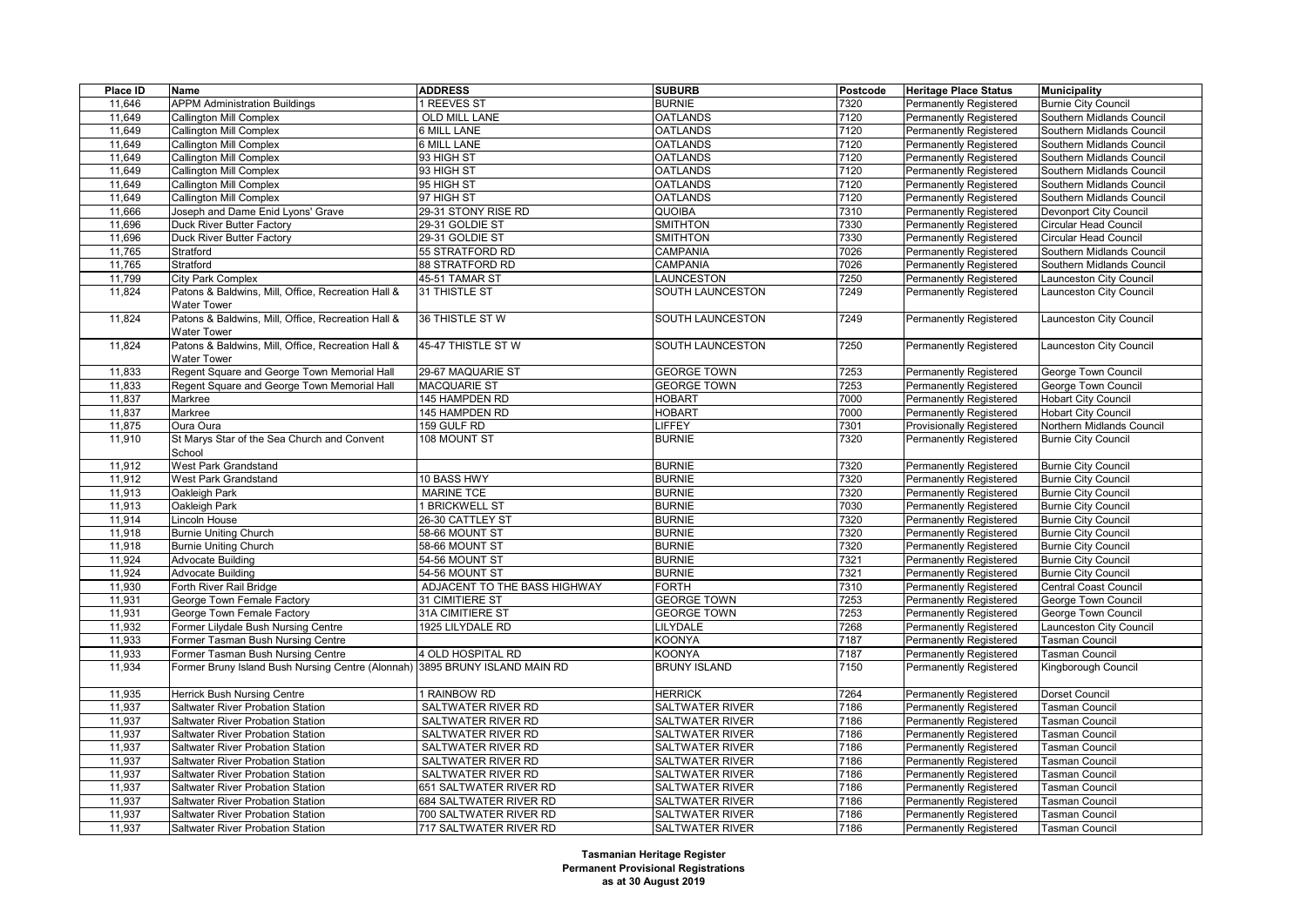| Place ID | Name                                                            | <b>ADDRESS</b>                       | <b>SUBURB</b>              | <b>Postcode</b> | <b>Heritage Place Status</b>    | <b>Municipality</b>            |
|----------|-----------------------------------------------------------------|--------------------------------------|----------------------------|-----------------|---------------------------------|--------------------------------|
| 11,937   | Saltwater River Probation Station                               | 719 SALTWATER RIVER RD               | <b>SALTWATER RIVER</b>     | 7186            | <b>Permanently Registered</b>   | <b>Tasman Council</b>          |
| 11,937   | <b>Saltwater River Probation Station</b>                        | 722 SALTWATER RIVER RD               | <b>SALTWATER RIVER</b>     | 7186            | <b>Permanently Registered</b>   | Tasman Council                 |
| 11,937   | Saltwater River Probation Station                               | 724 SALTWATER RIVER RD               | <b>SALTWATER RIVER</b>     | 7186            | <b>Permanently Registered</b>   | Tasman Council                 |
| 11,937   | Saltwater River Probation Station                               | 724 SALTWATER RIVER RD               | SALTWATER RIVER            | 7186            | <b>Permanently Registered</b>   | Tasman Council                 |
| 11,937   | Saltwater River Probation Station                               | 724 SALTWATER RIVER RD               | <b>SALTWATER RIVER</b>     | 7186            | Permanently Registered          | Tasman Council                 |
| 11,937   | Saltwater River Probation Station                               | 728 SALTWATER RIVER RD               | <b>SALTWATER RIVER</b>     | 7186            | <b>Permanently Registered</b>   | Tasman Council                 |
| 11,937   | Saltwater River Probation Station                               | 743 SALTWATER RIVER RD               | SALTWATER RIVER            | 7186            | <b>Permanently Registered</b>   | Tasman Council                 |
| 11,937   | Saltwater River Probation Station                               | 751 SALTWATER RIVER RD               | SALTWATER RIVER            | 7186            | Permanently Registered          | Tasman Council                 |
| 11,937   | Saltwater River Probation Station                               | 753 SALTWATER RIVER RD               | <b>SALTWATER RIVER</b>     | 7186            | <b>Permanently Registered</b>   | Tasman Council                 |
| 11,937   | Saltwater River Probation Station                               | 771 SALTWATER RIVER RD               | SALTWATER RIVER            | 7186            | <b>Permanently Registered</b>   | Tasman Council                 |
| 11,937   | Saltwater River Probation Station                               | 784 SALTWATER RIVER RD               | <b>SALTWATER RIVER</b>     | 7186            | <b>Permanently Registered</b>   | Tasman Council                 |
| 11,937   | Saltwater River Probation Station                               | 803 SALTWATER RIVER RD               | <b>SALTWATER RIVER</b>     | 7186            | <b>Permanently Registered</b>   | Tasman Council                 |
| 11,937   | Saltwater River Probation Station                               | OT 2 SALTWATER RIVER RD              | SALTWATER RIVER            | 7186            | <b>Permanently Registered</b>   | <b>Tasman Council</b>          |
| 11,937   | Saltwater River Probation Station                               | N/A SALTWATER RIVER RD               | SALTWATER RIVER            | 7186            | <b>Permanently Registered</b>   | <b>Tasman Council</b>          |
| 11,941   | Rokeby House                                                    | 30 KING ST                           | <b>ROKEBY</b>              | 7019            | <b>Permanently Registered</b>   | Clarence City Council          |
| 11,943   | Great Lake Scheme                                               | <b>BARREN PLAINS RD</b>              | <b>SHANNON</b>             | 7030            | <b>Permanently Registered</b>   | Central Highlands Council      |
| 11,943   | <b>Great Lake Scheme</b>                                        | HIGHLAND LAKES RD                    | MIENA                      | 7030            | Permanently Registered          | Central Highlands Council      |
| 11,943   | <b>Great Lake Scheme</b>                                        | LAKE AUGUSTA RD                      | LIAWENEE                   | 7030            | Permanently Registered          | Central Highlands Council      |
| 11,943   | <b>Great Lake Scheme</b>                                        | <b>LAKE AUGUSTA RD</b>               | <b>LIAWENEE</b>            | 7030            | <b>Permanently Registered</b>   | Central Highlands Council      |
| 11,943   | <b>Great Lake Scheme</b>                                        | WADDAMANA RD                         | <b>SHANNON</b>             | 7030            | <b>Permanently Registered</b>   | Central Highlands Council      |
| 11,943   | <b>Great Lake Scheme</b>                                        | WADDAMANA RD                         | SHANNON                    | 7030            | <b>Permanently Registered</b>   | Central Highlands Council      |
| 11,943   | <b>Great Lake Scheme</b>                                        | WADDAMANA RD                         | <b>SHANNON</b>             | 7030            | <b>Permanently Registered</b>   | Central Highlands Council      |
| 11,943   | <b>Great Lake Scheme</b>                                        | WADDAMANA RD                         | <b>SHANNON</b>             | 7030            | <b>Permanently Registered</b>   | Central Highlands Council      |
| 11,943   | <b>Great Lake Scheme</b>                                        | WADDAMANA RD                         | WADDAMANA                  | 7030            | Permanently Registered          | Central Highlands Council      |
| 11,943   | <b>Great Lake Scheme</b>                                        | WADDAMANA RD                         | WADDAMANA                  | 7030            | <b>Permanently Registered</b>   | Central Highlands Council      |
| 11,943   | <b>Great Lake Scheme</b>                                        | WADDAMANA RD                         | WADDAMANA                  | 7030            | <b>Permanently Registered</b>   | Central Highlands Council      |
| 11,943   | <b>Great Lake Scheme</b>                                        | WADDAMANA RD                         | WADDAMANA                  | 7030            | <b>Permanently Registered</b>   | Central Highlands Council      |
| 11,943   | <b>Great Lake Scheme</b>                                        | WADDAMANA RD                         | WADDAMANA                  | 7030            | <b>Permanently Registered</b>   | Central Highlands Council      |
| 11,943   | <b>Great Lake Scheme</b>                                        | OT 2 WADDAMANA RD                    | <b>WADDAMANA</b>           | 7030            | <b>Permanently Registered</b>   | Central Highlands Council      |
| 11,945   |                                                                 |                                      | <b>SAVAGE RIVER</b>        | 7321            | <b>Permanently Registered</b>   | Waratah-Wynyard Council        |
| 11,949   | Caudry's Reward osmiridium mine<br>St James' Church and College | 25 MARY ST                           | <b>CYGNET</b>              | 7112            | Permanently Registered          | <b>Huon Valley Council</b>     |
| 11,949   | St James' Church and College                                    | 25 MARY ST                           | <b>CYGNET</b>              | 7112            | <b>Permanently Registered</b>   | <b>Huon Valley Council</b>     |
| 11,950   | Rocky Hills Probation Station and Road Station                  |                                      | <b>ROCKY HILLS</b>         | 7190            |                                 | Glamorgan-Spring Bay Council   |
| 11,950   |                                                                 |                                      | <b>ROCKY HILLS</b>         |                 | <b>Permanently Registered</b>   |                                |
|          | Rocky Hills Probation Station and Road Station                  |                                      | <b>ROCKY HILLS</b>         | 7190<br>7190    | <b>Permanently Registered</b>   | Glamorgan-Spring Bay Council   |
| 11,950   | Rocky Hills Probation Station and Road Station                  |                                      |                            |                 | <b>Permanently Registered</b>   | Glamorgan-Spring Bay Council   |
| 11,950   | Rocky Hills Probation Station and Road Station                  |                                      | <b>ROCKY HILLS</b>         | 7190            | <b>Permanently Registered</b>   | Glamorgan-Spring Bay Council   |
| 11,950   | Rocky Hills Probation Station and Road Station                  |                                      | ROCKY HILLS                | 7190            | <b>Permanently Registered</b>   | Glamorgan-Spring Bay Council   |
| 11,950   | Rocky Hills Probation Station and Road Station                  | 11830 TASMAN HWY                     | ROCKY HILLS                | 7190            | <b>Permanently Registered</b>   | Glamorgan-Spring Bay Council   |
| 11,950   | Rocky Hills Probation Station and Road Station                  | 11830 TASMAN HWY                     | <b>ROCKY HILLS</b>         | 7190            | <b>Permanently Registered</b>   | Glamorgan-Spring Bay Council   |
| 11,950   | Rocky Hills Probation Station and Road Station                  | 11923 TASMAN HWY<br>12003 TASMAN HWY | ROCKY HILLS<br>ROCKY HILLS | 7190<br>7190    | <b>Permanently Registered</b>   | Glamorgan-Spring Bay Council   |
| 11,950   | Rocky Hills Probation Station and Road Station                  |                                      |                            |                 | Permanently Registered          | Glamorgan-Spring Bay Council   |
| 11,950   | Rocky Hills Probation Station and Road Station                  | 12005 TASMAN HWY                     | <b>ROCKY HILLS</b>         | 7190            | <b>Permanently Registered</b>   | Glamorgan-Spring Bay Council   |
| 11,950   | Rocky Hills Probation Station and Road Station                  | 12371 TASMAN HWY                     | ROCKY HILLS<br>ROCKY HILLS | 7190            | <b>Permanently Registered</b>   | Glamorgan-Spring Bay Council   |
| 11,950   | Rocky Hills Probation Station and Road Station                  | TIRZAH' 12017 TASMAN HWY             |                            | 7190            | <b>Permanently Registered</b>   | Glamorgan-Spring Bay Council   |
| 11,954   | Chinese Memorial and Graves, Welborough cemtery CEMETERY RD     |                                      | WELDBOROUGH                | 7264            | <b>Provisionally Registered</b> | Break O'Day Council            |
| 11,956   | Harbour Masters House and Tide Gauge Building                   | 25 CASTRAY ESP                       | <b>BATTERY POINT</b>       | 7004            | <b>Permanently Registered</b>   | <b>Hobart City Council</b>     |
| 11,956   | Harbour Masters House and Tide Gauge Building                   | 27 CASTRAY ESP                       | <b>BATTERY POINT</b>       | 7004            | <b>Permanently Registered</b>   | <b>Hobart City Council</b>     |
| 11,958   | <b>Conjoined Mill Cottages</b>                                  | 339 MACQUARIE ST                     | <b>SOUTH HOBART</b>        | 7004            | <b>Permanently Registered</b>   | <b>Hobart City Council</b>     |
| 11,958   | <b>Conjoined Mill Cottages</b>                                  | 341A MACQUARIE ST                    | SOUTH HOBART               | 7004            | Permanently Registered          | <b>Hobart City Council</b>     |
| 11,959   | Launceston Church Grammar Junior School                         | 8-14 LYTTLETON ST                    | <b>EAST LAUNCESTON</b>     | 7250            | <b>Permanently Registered</b>   | Launceston City Council        |
| 11,959   | Launceston Church Grammar Junior School                         | 8-14 LYTTLETON ST                    | <b>EAST LAUNCESTON</b>     | 7250            | <b>Permanently Registered</b>   | Launceston City Council        |
| 11,959   | aunceston Church Grammar Junior School                          | 8-14 LYTTLETON ST                    | <b>EAST LAUNCESTON</b>     | 7250            | Permanently Registered          | Launceston City Council        |
| 11,959   | Launceston Church Grammar Junior School                         | 8-14 LYTTLETON ST                    | <b>EAST LAUNCESTON</b>     | 7250            | <b>Permanently Registered</b>   | <b>Launceston City Council</b> |
| 11,961   | Henry Jones & Co. IXL Jam Factory                               | 17 HUNTER ST                         | <b>HOBART</b>              | 7000            | <b>Permanently Registered</b>   | <b>Hobart City Council</b>     |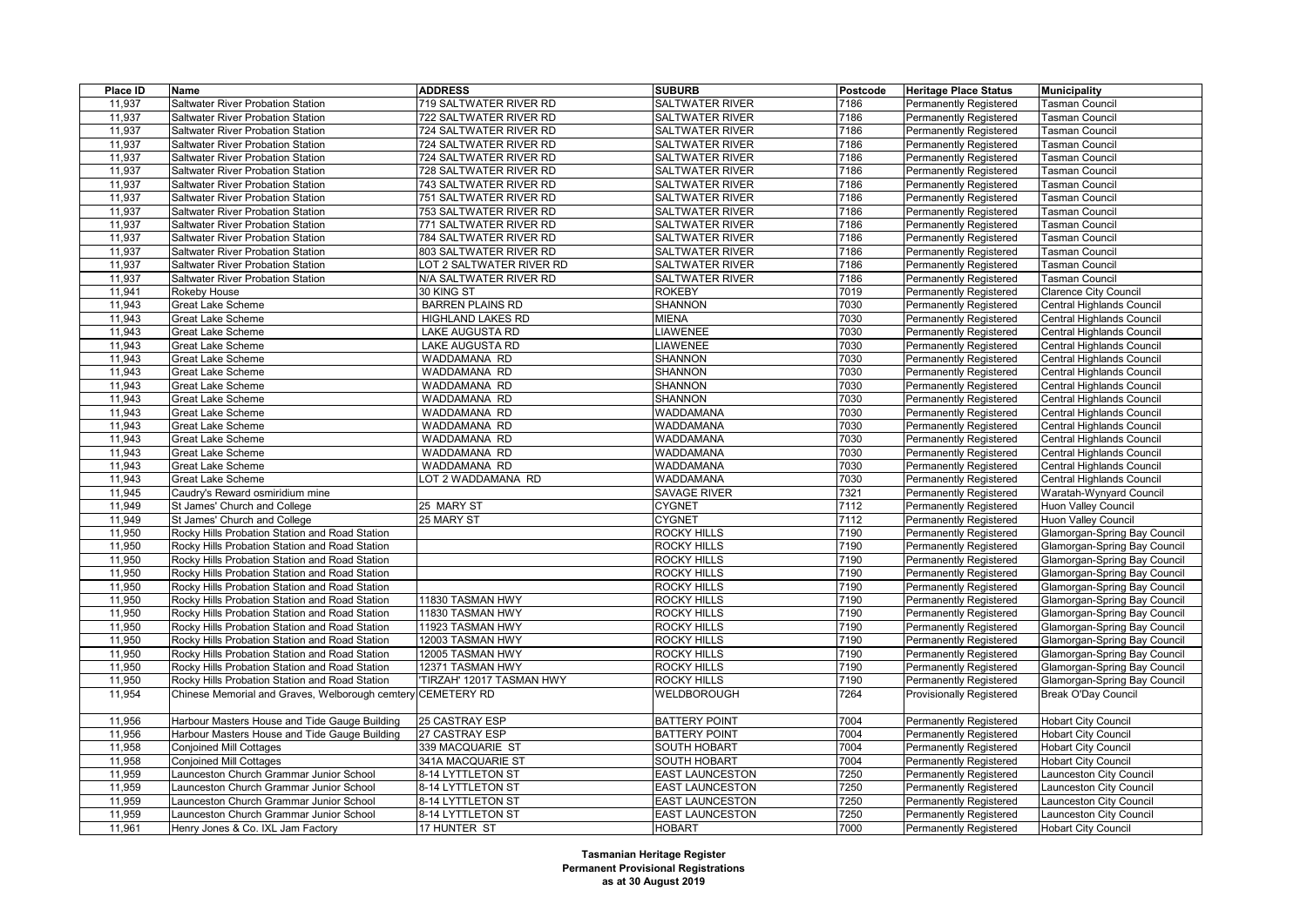| Place ID | Name                                               | <b>ADDRESS</b>         | <b>SUBURB</b>     | Postcode | <b>Heritage Place Status</b>  | <b>Municipality</b>        |
|----------|----------------------------------------------------|------------------------|-------------------|----------|-------------------------------|----------------------------|
| 11,961   | Henry Jones & Co. IXL Jam Factory                  | 17-19 HUNTER ST        | <b>HOBART</b>     | 7000     | <b>Permanently Registered</b> | <b>Hobart City Council</b> |
| 11,961   | Henry Jones & Co. IXL Jam Factory                  | 25 HUNTER ST           | <b>HOBART</b>     | 7000     | <b>Permanently Registered</b> | <b>Hobart City Council</b> |
| 11,961   | Henry Jones & Co. IXL Jam Factory                  | 25 HUNTER ST           | <b>HOBART</b>     | 7000     | <b>Permanently Registered</b> | <b>Hobart City Council</b> |
| 11,961   | Henry Jones & Co. IXL Jam Factory                  | 27 HUNTER ST           | <b>HOBART</b>     | 7000     | Permanently Registered        | <b>Hobart City Council</b> |
| 11,961   | Henry Jones & Co. IXL Jam Factory                  | 27A HUNTER ST          | <b>HOBART</b>     | 7000     | Permanently Registered        | <b>Hobart City Council</b> |
| 11,961   | Henry Jones & Co. IXL Jam Factory                  | 27B HUNTER ST          | <b>HOBART</b>     | 7000     | <b>Permanently Registered</b> | <b>Hobart City Council</b> |
| 11,961   | Henry Jones & Co. IXL Jam Factory                  | 29 HUNTER ST           | <b>HOBART</b>     | 7000     | <b>Permanently Registered</b> | <b>Hobart City Council</b> |
| 11,961   | Henry Jones & Co. IXL Jam Factory                  | 31 HUNTER ST           | <b>HOBART</b>     | 7000     | Permanently Registered        | <b>Hobart City Council</b> |
| 11,961   | Henry Jones & Co. IXL Jam Factory                  | 33 HUNTER ST           | <b>HOBART</b>     | 7000     | <b>Permanently Registered</b> | <b>Hobart City Council</b> |
| 11,961   | Henry Jones & Co. IXL Jam Factory                  | 5 EVANS ST             | <b>HOBART</b>     | 7000     | <b>Permanently Registered</b> | <b>Hobart City Council</b> |
| 11,961   | Henry Jones & Co. IXL Jam Factory                  | N/A HUNTER ST          | <b>HOBART</b>     | 7000     | <b>Permanently Registered</b> | <b>Hobart City Council</b> |
| 11,961   | Henry Jones & Co. IXL Jam Factory                  | UNIT 100 35 HUNTER ST  | <b>HOBART</b>     | 7000     | <b>Permanently Registered</b> | Hobart City Council        |
| 11,961   | Henry Jones & Co. IXL Jam Factory                  | UNIT 11 19 HUNTER ST   | <b>HOBART</b>     | 7000     | <b>Permanently Registered</b> | <b>Hobart City Council</b> |
| 11,961   | Henry Jones & Co. IXL Jam Factory                  | UNIT 12 19 HUNTER ST   | <b>HOBART</b>     | 7000     | <b>Permanently Registered</b> | <b>Hobart City Council</b> |
| 11,961   | Henry Jones & Co. IXL Jam Factory                  | UNIT 191/19A HUNTER ST | <b>HOBART</b>     | 7000     | <b>Permanently Registered</b> | <b>Hobart City Council</b> |
| 11,961   | Henry Jones & Co. IXL Jam Factory                  | UNIT 21 19 HUNTER ST   | <b>HOBART</b>     | 7000     | <b>Permanently Registered</b> | <b>Hobart City Council</b> |
| 11,961   | Henry Jones & Co. IXL Jam Factory                  | UNIT 21/19A HUNTER ST  | <b>HOBART</b>     | 7000     | <b>Permanently Registered</b> | <b>Hobart City Council</b> |
| 11,961   | Henry Jones & Co. IXL Jam Factory                  | UNIT 210 3 EVANS ST    | <b>HOBART</b>     | 7000     | <b>Permanently Registered</b> | <b>Hobart City Council</b> |
| 11,961   | Henry Jones & Co. IXL Jam Factory                  | UNIT 210/3 EVANS ST    | <b>HOBART</b>     | 7000     | Permanently Registered        | <b>Hobart City Council</b> |
| 11,961   | Henry Jones & Co. IXL Jam Factory                  | UNIT 211/3 EVANS ST    | <b>HOBART</b>     | 7000     | <b>Permanently Registered</b> | <b>Hobart City Council</b> |
| 11,961   | Henry Jones & Co. IXL Jam Factory                  | UNIT 212/3 EVANS ST    | <b>HOBART</b>     | 7000     | <b>Permanently Registered</b> | <b>Hobart City Council</b> |
| 11,961   | Henry Jones & Co. IXL Jam Factory                  | UNIT 22/19 HUNTER ST   | <b>HOBART</b>     | 7000     | <b>Permanently Registered</b> | <b>Hobart City Council</b> |
| 11,961   | Henry Jones & Co. IXL Jam Factory                  | UNIT 232/19A HUNTER ST | <b>HOBART</b>     | 7000     | <b>Permanently Registered</b> | <b>Hobart City Council</b> |
| 11,961   | Henry Jones & Co. IXL Jam Factory                  | UNIT 233/19A HUNTER ST | <b>HOBART</b>     | 7000     | <b>Permanently Registered</b> | <b>Hobart City Council</b> |
| 11,961   | Henry Jones & Co. IXL Jam Factory                  | UNIT 31/19 HUNTER ST   | <b>HOBART</b>     | 7000     | <b>Permanently Registered</b> | <b>Hobart City Council</b> |
| 11,961   | Henry Jones & Co. IXL Jam Factory                  | UNIT 50/19A HUNTER ST  | <b>HOBART</b>     | 7000     | <b>Permanently Registered</b> | <b>Hobart City Council</b> |
| 11,961   | Henry Jones & Co. IXL Jam Factory                  | UNIT 51 19A HUNTER ST  | <b>HOBART</b>     | 7000     | <b>Permanently Registered</b> | <b>Hobart City Council</b> |
| 11,961   | Henry Jones & Co. IXL Jam Factory                  | UNIT 60/19A HUNTER ST  | <b>HOBART</b>     | 7000     | <b>Permanently Registered</b> | <b>Hobart City Council</b> |
| 11,961   | Henry Jones & Co. IXL Jam Factory                  | UNIT 61/19A HUNTER ST  | <b>HOBART</b>     | 7000     | <b>Permanently Registered</b> | <b>Hobart City Council</b> |
| 11,961   | Henry Jones & Co. IXL Jam Factory                  | UNIT 62/19A HUNTER ST  | <b>HOBART</b>     | 7000     | <b>Permanently Registered</b> | <b>Hobart City Council</b> |
| 11,961   | Henry Jones & Co. IXL Jam Factory                  | UNIT 63/19A HUNTER ST  | <b>HOBART</b>     | 7000     | <b>Permanently Registered</b> | <b>Hobart City Council</b> |
| 11,963   | Mount Bischoff water system and power station      | <b>MOUNT RD</b>        | <b>WARATAH</b>    | 7321     | <b>Permanently Registered</b> | Waratah-Wynyard Council    |
| 11,963   | Mount Bischoff water system and power station      | <b>MURCHISON HWY</b>   | <b>GUILDFORD</b>  | 7321     | <b>Permanently Registered</b> | Waratah-Wynyard Council    |
| 11,963   | Mount Bischoff water system and power station      | <b>MURCHISON HWY</b>   | <b>GUILDFORD</b>  | 7321     | Permanently Registered        | Waratah-Wynyard Council    |
| 11,963   | Mount Bischoff water system and power station      |                        | <b>WARATAH</b>    | 7321     | Permanently Registered        | Waratah-Wynyard Council    |
| 11,963   | Mount Bischoff water system and power station      |                        | <b>WARATAH</b>    | 7321     | Permanently Registered        | Waratah-Wynyard Council    |
| 11,963   | Mount Bischoff water system and power station      |                        | <b>WARATAH</b>    | 7321     | <b>Permanently Registered</b> | Waratah-Wynyard Council    |
| 11,963   | Mount Bischoff water system and power station      |                        | <b>WARATAH</b>    | 7321     | Permanently Registered        | Waratah-Wynyard Council    |
| 11,963   | Mount Bischoff water system and power station      |                        | <b>WARATAH</b>    | 7321     | Permanently Registered        | Waratah-Wynyard Council    |
| 11,963   | Mount Bischoff water system and power station      |                        | <b>WARATAH</b>    | 7321     | <b>Permanently Registered</b> | Waratah-Wynyard Council    |
| 11,963   | Mount Bischoff water system and power station      | <b>WARATAH RD</b>      | <b>WARATAH</b>    | 7321     | <b>Permanently Registered</b> | Waratah-Wynyard Council    |
| 11,963   | Mount Bischoff water system and power station      | <b>WARATAH RD</b>      | <b>WARATAH</b>    | 7321     | <b>Permanently Registered</b> | Waratah-Wynyard Council    |
| 11,963   | Mount Bischoff water system and power station      | N/A AERODROME RD       | <b>WARATAH</b>    | 7321     | <b>Permanently Registered</b> | Waratah-Wynyard Council    |
| 11,964   | Yackandandah (Sunshine) Hut                        | <b>BELVOIR RD</b>      | MIDDLESEX PLAINS  | 1196     | Permanently Registered        | <b>Kentish Council</b>     |
| 11,965   | Nurses' Home No. 1, Launceston General Hospital    | 34-40 HOWICK ST        | LAUNCESTON        | 7249     | Permanently Registered        | aunceston City Council     |
| 11,968   | District Constables Quarters, Trooper Point        | <b>CATHKIT ST</b>      | SOUTHPORT         | 7109     | <b>Permanently Registered</b> | <b>Huon Valley Council</b> |
| 11,969   | <b>Commercial Terrace Buildings</b>                | 115 CHARLES ST         | <b>LAUNCESTON</b> | 7250     | <b>Permanently Registered</b> | aunceston City Council     |
| 11,969   | <b>Commercial Terrace Buildings</b>                | 117 CHARLES ST         | LAUNCESTON        | 7250     | Permanently Registered        | aunceston City Council     |
| 11,969   | <b>Commercial Terrace Buildings</b>                | 119-121 CHARLES ST     | LAUNCESTON        | 7250     | Permanently Registered        | Launceston City Council    |
| 11,969   | <b>Commercial Terrace Buildings</b>                | 119-121 CHARLES ST     | LAUNCESTON        | 7250     | <b>Permanently Registered</b> | Launceston City Council    |
| 11,970   | Memorial Church Complex (Memorial Church,          | 71 BRISBANE ST         | HOBART            | 7000     | Permanently Registered        | <b>Hobart City Council</b> |
|          | Memorial Hall, Caretaker's Cottage, Hopkins Hall & |                        |                   |          |                               |                            |
|          | Stables)                                           |                        |                   |          |                               |                            |